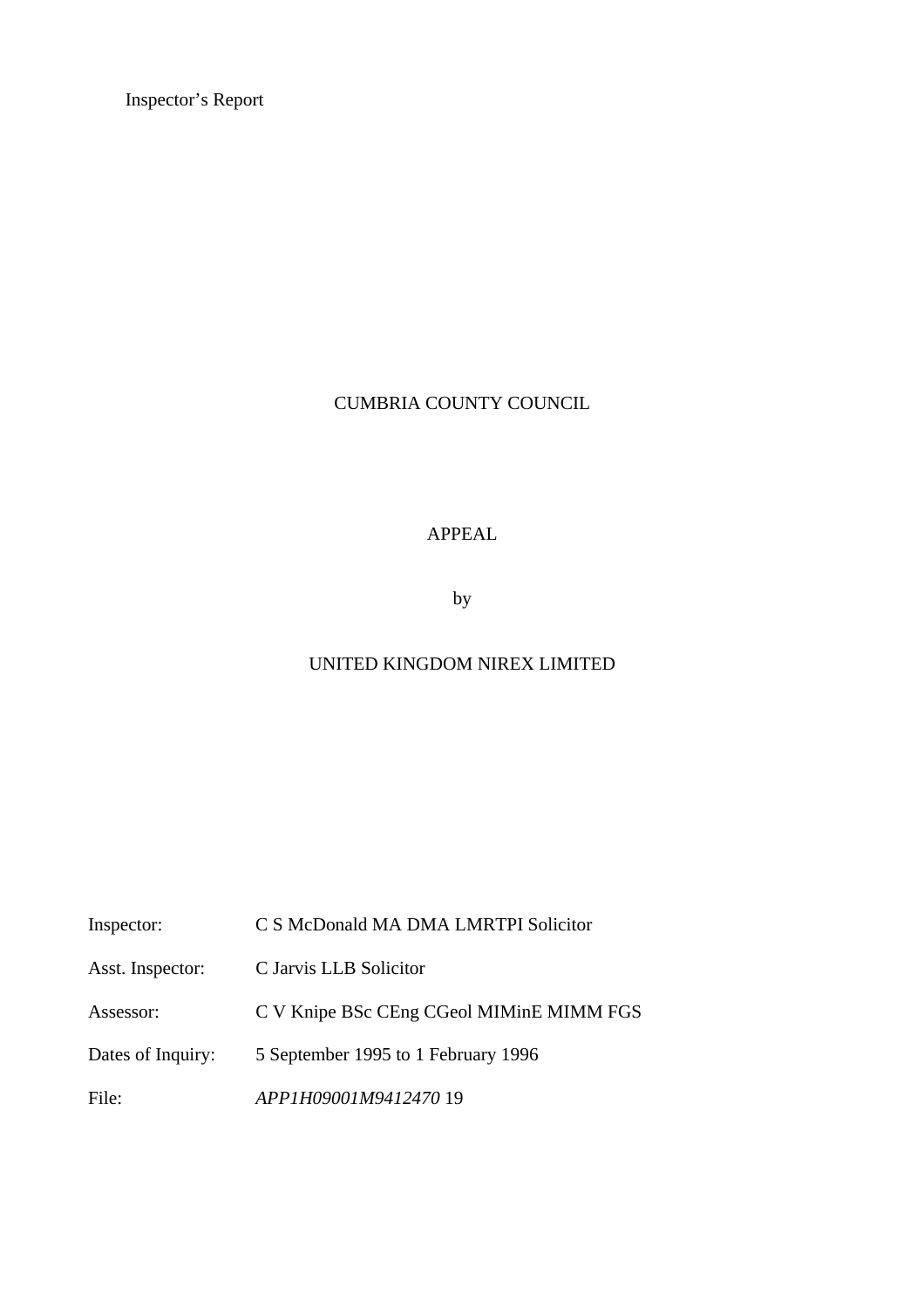|                                    | <b>CONTENTS</b>                                      |         |
|------------------------------------|------------------------------------------------------|---------|
| <b>Section</b>                     | <b>Chapter</b>                                       |         |
| 1 Introduction                     |                                                      |         |
|                                    | Abbreviations & Acronyms                             |         |
|                                    | <b>Technical Glossary</b>                            |         |
|                                    | Preamble to Report                                   | 1       |
|                                    |                                                      |         |
| 2 Background                       |                                                      |         |
|                                    | A. Legal, Political & Regulatory Framework           | 6<br>10 |
|                                    | B. Site & Proposals<br>C. Development Plan           | 15      |
|                                    |                                                      |         |
| 3 Legal Interpretations            |                                                      |         |
|                                    | A. Nature of Project & Relevance of Repository       | 25      |
|                                    | <b>B.</b> Alternatives & Availability of Information | 31      |
|                                    | C. Marine Discharges                                 | 42      |
| 4 Conformity with Development Plan |                                                      |         |
|                                    | A. Statutory Development Plan                        | 47      |
|                                    | B. Retained & Emerging Policies                      | 59      |
| 5 Environmental Effects            |                                                      |         |
|                                    | A. Visual Impact                                     | 65      |
|                                    | B. Soci~Economic Impact                              | 84      |
|                                    | C. Traffic Impact                                    | 106     |
|                                    | D. Noise & Vibration Effects                         | 116     |
|                                    | E. Other Effects                                     | 123     |
| 6 Scientific & Technical Benefits  |                                                      |         |
|                                    | A. Basic Repository Icocational Criteria             | 130     |
|                                    | <b>B.</b> Site Selection Process                     | 147     |
|                                    | C. Science & Technical Programmes                    | 170     |
|                                    | D. Model Development                                 | 212     |
|                                    | E. Radiological Protection & Safety Assessment       | 229     |
|                                    | F. Role of RCF & Promise of PRZ                      | 246     |
| 7 Conditions                       |                                                      |         |
|                                    | A. Mitigation of Environmental Effects               | 259     |
|                                    | B. Ensuring Scientific & Technical Benefits          | 262     |
| 8 Final Conclusions                |                                                      | 265     |
| 9 Recommendation<br>Appendices     |                                                      | 278     |
|                                    | 1. Assessor's Report<br>2. Appearances               |         |
|                                    | 3. Documents                                         |         |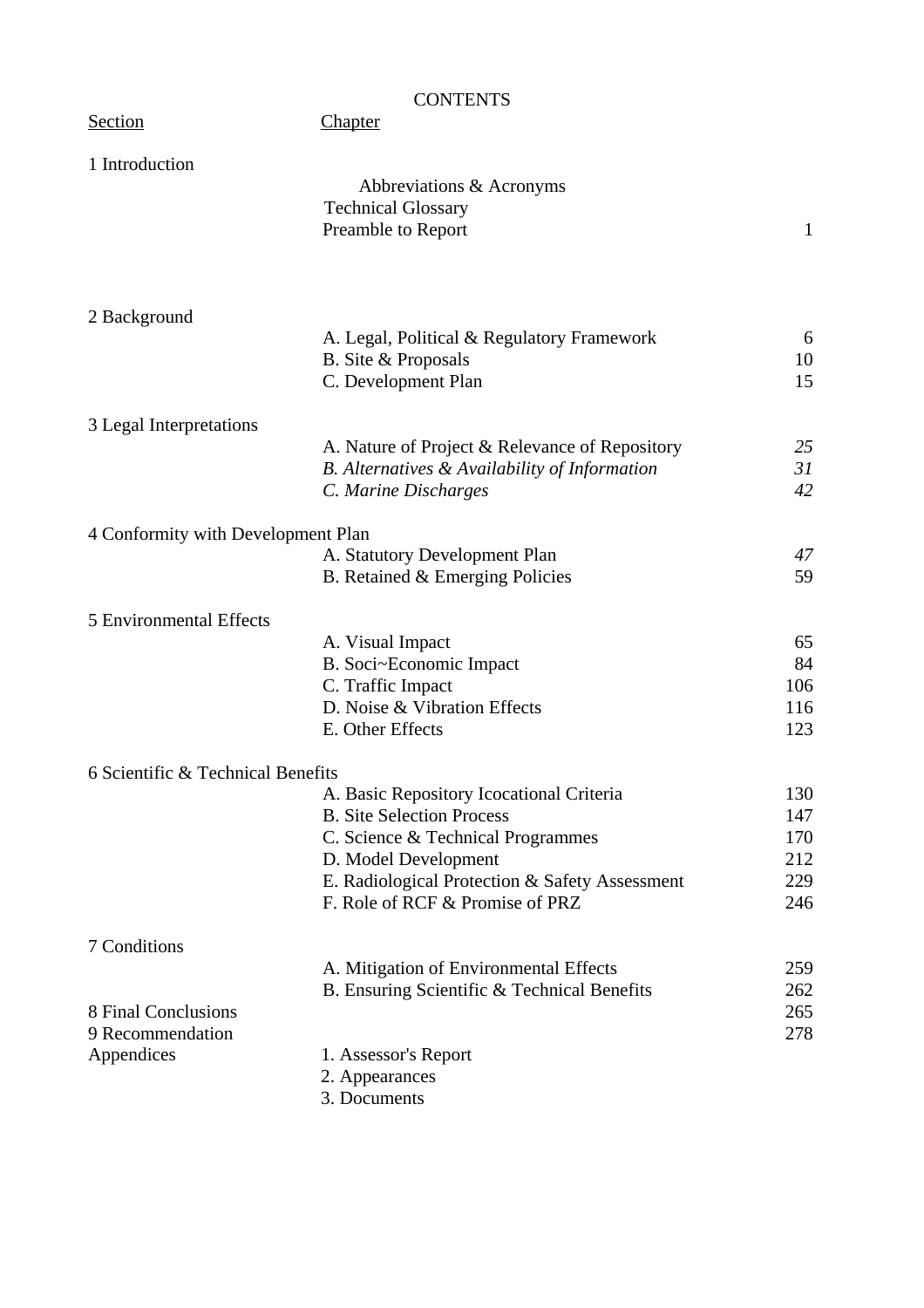### ABBREVIATIONS AND ACRONYMS

| <b>Construction Workers</b>                               | $=$ | <b>Cumbria Construction Workers</b>                                                                  |
|-----------------------------------------------------------|-----|------------------------------------------------------------------------------------------------------|
| Copeland                                                  |     | Copeland Borough Cooncil, the district planning authority                                            |
| <b>CORE</b>                                               |     | Cumbrians Opposed to a Radioactive Environment                                                       |
| Cumbria                                                   |     | Cumbria County Council, the respondent planning authority                                            |
| <b>FOE</b>                                                |     | Friends of the Earth Ltd                                                                             |
| FOE Cumbria                                               |     | Cumbrian Groups of Friends of the Earth                                                              |
| <b>FOLD</b>                                               |     | Friends of the Lake District, the local branch of the Council<br>for the Protection of Rural England |
| GAG                                                       |     | <b>Gosforth Action Group</b>                                                                         |
| Gosforth                                                  |     | Gosforth Parish Council, the parish council                                                          |
| Greenpeace                                                |     | Greenpeace Ltd                                                                                       |
| <b>HMIP</b>                                               |     | Her Majesty's Inspectorate of Pollution                                                              |
| <b>Nirex</b>                                              |     | United Kingdom Nirex Ltd, the appellant company                                                      |
| <b>NSCNFLA</b>                                            |     | National Steering Committee of Nuclear Free Local<br>Authorities                                     |
| <b>Shop Stewards</b>                                      |     | Windscale & Calder Joint Shop Stewards Committee                                                     |
| <b>SCC</b>                                                |     | South Cumbria Citizens, a coalition of interested persons                                            |
| Other Acronyms & Technical Terms (and see the Glossaries) |     |                                                                                                      |

Parties [and *see* the *document codes* at *the start of the Documents List]* 

(NB Orders of magnitude are generally expressed according to the normal scientific convention, eg:-  $l \sim$  = a hundred million & lOF' = a millionth or one in a million)

| <b>ACSNI</b> | $\blacksquare$ | Advisory Committee on Safety of Nuclear Installations |
|--------------|----------------|-------------------------------------------------------|
| ALARA        |                | as low as reasonably achievable                       |
| aOD          |                | above Ordnance Datum                                  |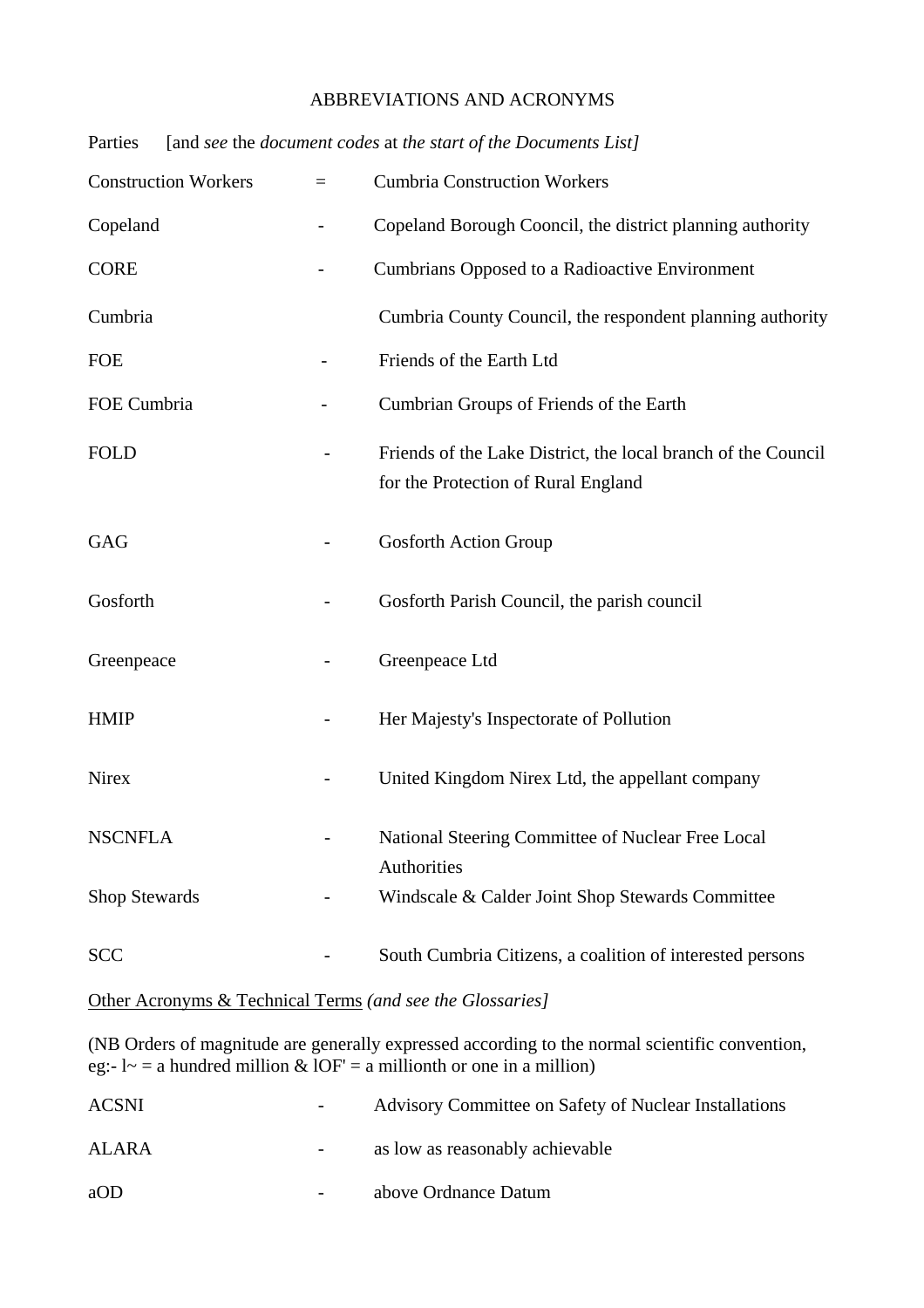| <b>BGS</b>      | <b>British Geological Survey</b>                        |
|-----------------|---------------------------------------------------------|
| BH              | borehole                                                |
| <b>BNFL</b>     | British Nuclear Fuels plc                               |
| bOD             | below Ordnance Datum                                    |
| <b>BPEO</b>     | best practicable environmental option                   |
| Bq              | becquerel(s)                                            |
| <b>BUSC</b>     | basement (rock) under sedimentary cover                 |
| <b>BYG</b>      | Borrowdale Volcanic Group (of rocks)                    |
| <b>CDF</b>      | <b>Cumulative Density (Distribution) Function</b>       |
| cm              | centimetre(s)                                           |
| <b>COMARE</b>   | Committee on Medical Aspects of Radiation in            |
|                 | Environment                                             |
| cu              | cubic                                                   |
| <b>DSA</b>      | <b>Detailed Safety Assessment</b>                       |
| <b>DWR</b>      | deep waste repository                                   |
| <b>ECJ</b>      | European Court of Justice                               |
| ES              | <b>Environmental Statement</b>                          |
| <b>FHFZ</b>     | Fleming Hall Fault Zone                                 |
| F <sub>10</sub> | Fault <number></number>                                 |
| Green Book      | Disposal Facilities on Land for I~w & Intermediate-     |
|                 | Level Radioactive Wastes: Principles for the Protection |
|                 | of the Human Environment 1984 [Doc.GOV1302]             |
|                 |                                                         |
| g               | gram(s)                                                 |
| ha              | hectare(s)                                              |
| <b>HLW</b>      | high-level, or heat-generating, (radiaoctive) wastes    |
| <b>IAEA</b>     | <b>International Atomic Energy Agency</b>               |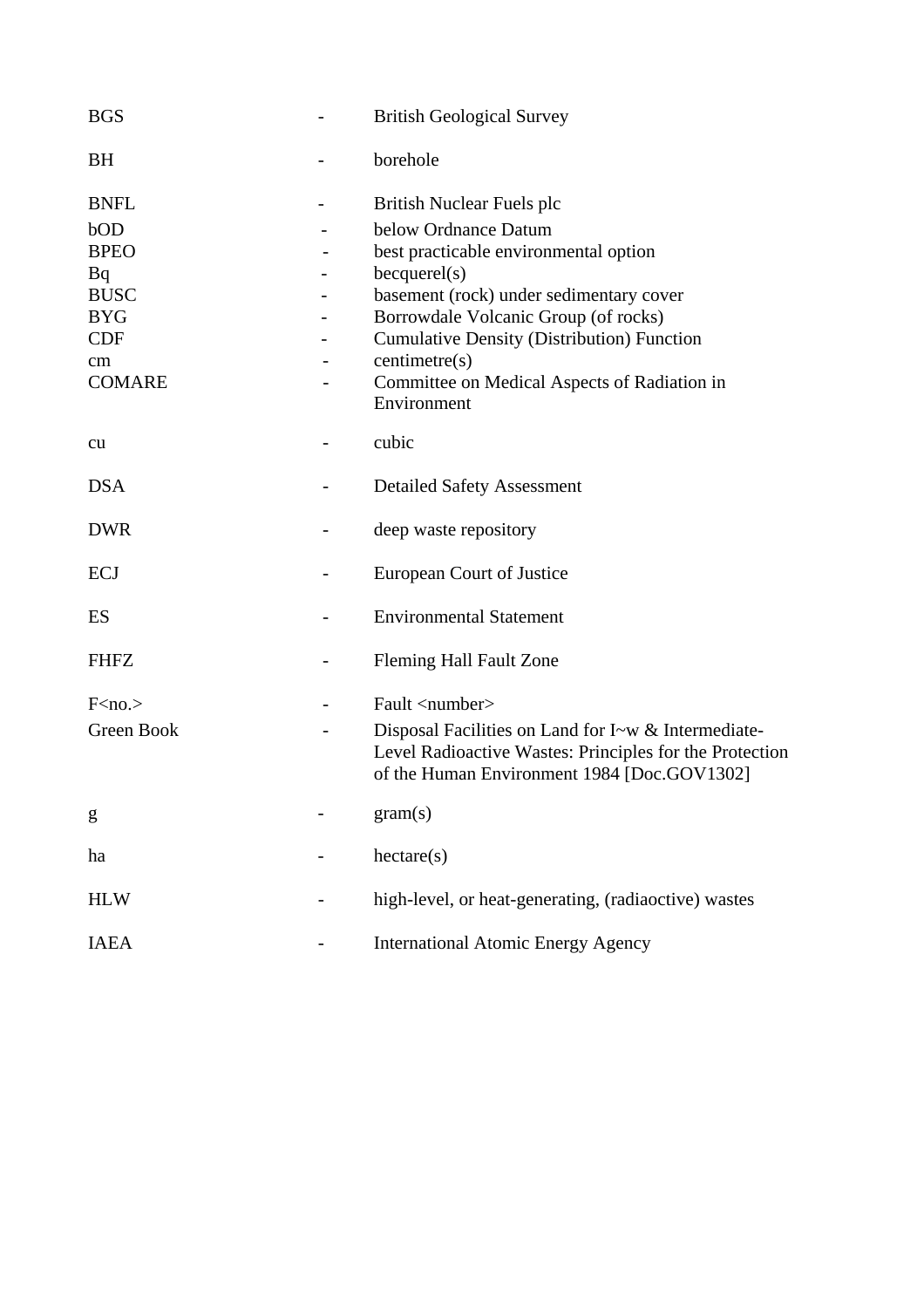| <b>ICRP</b>                  | International Commission on Radiological Protection                                                                               |
|------------------------------|-----------------------------------------------------------------------------------------------------------------------------------|
| <b>ILW</b>                   | intermediate-level (radioactive) wastes                                                                                           |
| $\bf k$                      | kilo                                                                                                                              |
| <b>LDBFZ</b>                 | Lake District Boundary Fault Zone                                                                                                 |
| <b>LLW</b>                   | low-level (radioactive) wastes                                                                                                    |
| LP                           | Copeland Local Plan, deposit version as recommended<br>to be modified                                                             |
| M                            | million(s)                                                                                                                        |
| m                            | metre(s), or as first letter in compound abbreviations $=$                                                                        |
|                              | milli                                                                                                                             |
| <b>MADA</b><br><b>MASCOT</b> | multi-attribute decision analysis<br>program of suite of sub-models to quantify radionuclide<br>flow ftom repository to biosphere |
| <b>NAMMU</b>                 | groundwater modelling program of the continuum porous                                                                             |
| <b>NAPSAC</b>                | medium type<br>groundwater modelling program of the fracture network<br>type                                                      |
| <b>NEA</b>                   | Nuclear Energy Agency (of the OECD)                                                                                               |
| <b>NII</b>                   | <b>Nuclear Installations Inspectorate</b>                                                                                         |
| <b>NRPB</b>                  | National Radiological Protection Board                                                                                            |
| <b>NRVB</b>                  | Nirex Reference Vault Backfill                                                                                                    |
| <b>NSARP</b>                 | Nirex Safety Assessment Research Programme                                                                                        |
| <b>OECD</b>                  | Organisation for Economic Co~operation & Development                                                                              |
| pa                           | per annum [and see /y below]                                                                                                      |
| <b>PCPA</b>                  | <b>Post Closure Performance Assessment</b>                                                                                        |
| <b>PCRA</b>                  | <b>Post Closure Risk Assessment</b>                                                                                               |
| <b>PCSA</b>                  | <b>Post Closure Safety Assessment</b>                                                                                             |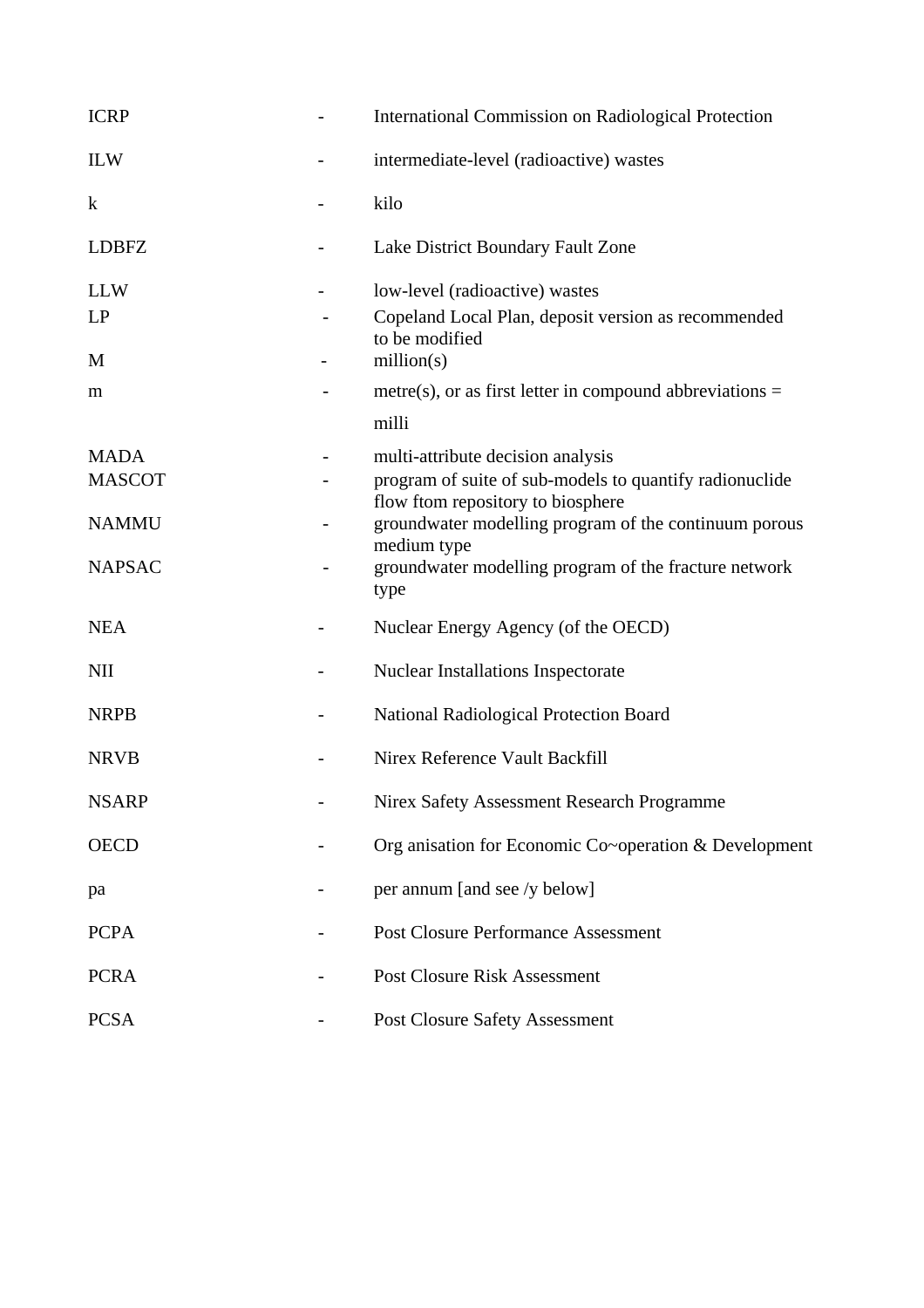| <b>PCSR</b><br><b>PDF</b> | <b>Pre-Construction Safety Report</b><br>Probability Density or Distribution Function                      |
|---------------------------|------------------------------------------------------------------------------------------------------------|
| <b>PERA</b>               | Preliminary Environmental & Radiological Assessment<br>(Doc.C0RI501 - Nirex Report No.71]                  |
| <b>PRZ</b>                | potential repository wne, the mainpart of the appeal site                                                  |
| <b>PSA</b>                | Probabilistic Safety or Systems Assessment                                                                 |
| <b>RADWASS</b>            | (IAEA's) Radioactive Waste Safety Standards Programme                                                      |
| <b>RCF</b>                | rock characterisation facility                                                                             |
| <b>RCM</b>                | rock characterisation monitoring (boreholes)                                                               |
| <b>REV</b>                | representative elemental or elementary volume (of rock)                                                    |
| <b>RSA</b>                | <b>Repository Safety Assessment</b>                                                                        |
| <b>RWMAC</b>              | Radioactive Waste Management Committee                                                                     |
| <b>SFZ</b><br><b>SP</b>   | <b>Seascale Fault Zone</b><br>Cumbria & Lake District Joint Structure Plan 1991-2006,<br>adopted July 1995 |
| <b>SSG</b>                | <b>Sherwood Sandstone Group</b>                                                                            |
| <b>STZ</b>                | <b>Saline Transition Zone</b>                                                                              |
| Sv                        | sievert(s)                                                                                                 |
| t                         | tonne(s)                                                                                                   |
| TBq                       | Tera-becquerel (a million million - 1012 - becquerels)                                                     |
| <b>THORP</b>              | Thermal Oxide Re-processing Plant                                                                          |
| <b>TOR</b>                | Tolerability of Risk                                                                                       |
| URL                       | <b>Underground Rock or Research Laboratory</b>                                                             |
| <b>VEM</b>                | Visual Envelope Map                                                                                        |
| /y                        | peryear                                                                                                    |
| <b>ZLEC</b>               | zone of locally enhanced conductivity                                                                      |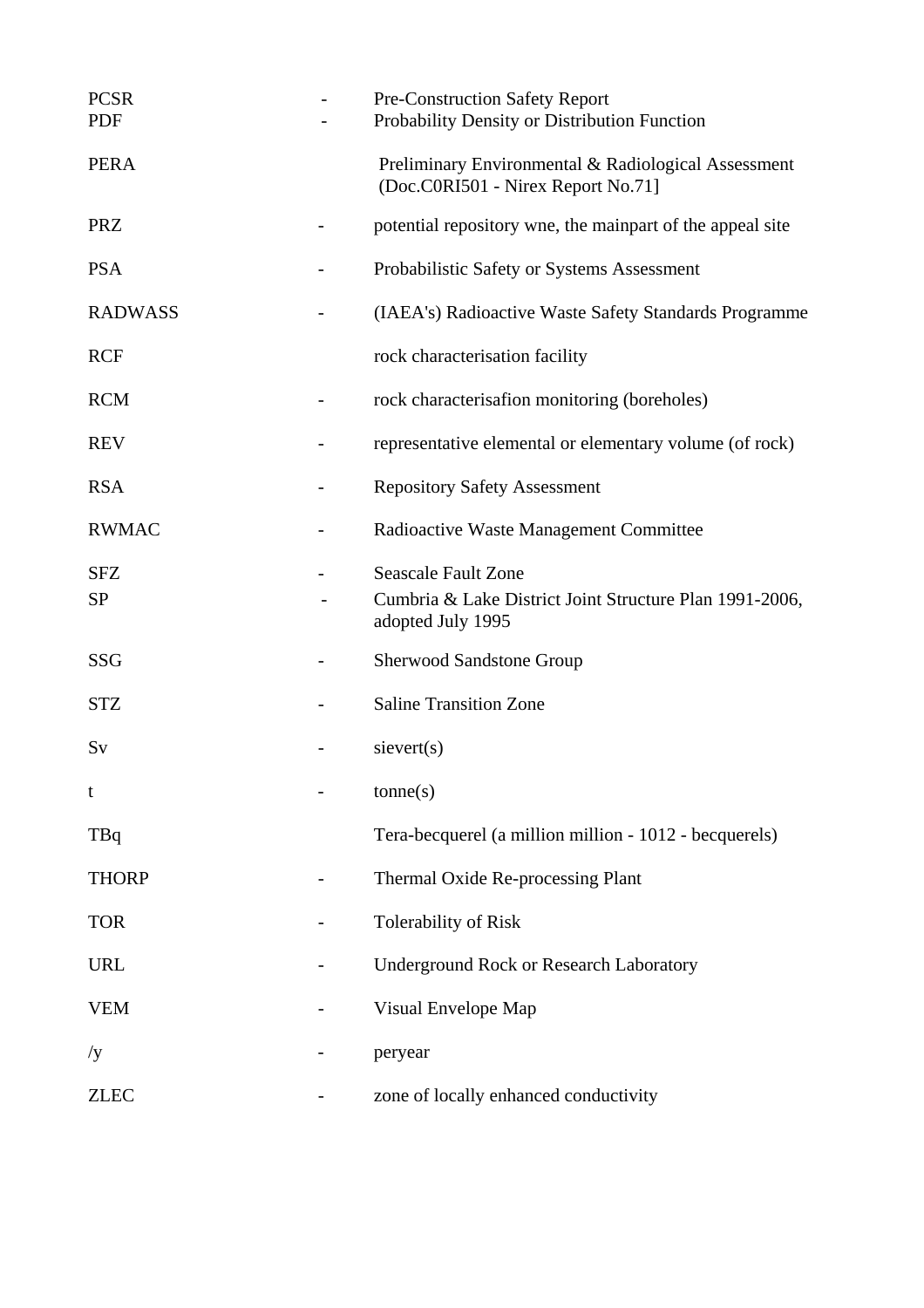## TECHNICAL GLOSSARY

*This gives the meanings of some technical terms used frequently in these reports. For a more detailed glossaiy, see Document C0R/519.* 

| Actinide -                       | An element following Actinium in the Periodic Table.<br>Many of the actinides are long-lived alpha~mitters;<br>examples are uranium and plutonium.                                                                                                                                                                                                                                                                         |
|----------------------------------|----------------------------------------------------------------------------------------------------------------------------------------------------------------------------------------------------------------------------------------------------------------------------------------------------------------------------------------------------------------------------------------------------------------------------|
|                                  | As low as reasonably achievable (ALARA) - Radiological doses or risks from a source of exposure<br>are as low as reasonably achievable when they are<br>consistent with the relevant dose or risk standard and<br>have been reduced to a level that represents a balance<br>between radiological and other factors, including<br>social and economic factors; the level of protection<br>may then be said to be optimised. |
| Authorisation =                  | Permission given by a regulator to dispose of<br>radioactive waste subject to conditions which must be<br>met.                                                                                                                                                                                                                                                                                                             |
| Backfilling $=$ -                | The refilling of the excavated portions of a disposal<br>facility after emplacement of the waste.                                                                                                                                                                                                                                                                                                                          |
| Barrier $=$ -                    | A feature that delays or prevents migration of material<br>to or from the disposal facility.                                                                                                                                                                                                                                                                                                                               |
| $\text{Because}$ = -             | The standard international unit of radioactivity equal<br>to one radioactive transformation per second.                                                                                                                                                                                                                                                                                                                    |
|                                  | Best Practicable Environmental Option (BPEO) = $-$ A concept developed by the Royal Commission<br>on Environmental Pollution so that decisions on waste<br>management could be based on an assessment of<br>alternative options evaluated on the basis of factors<br>such as the occupational and environmental risks, the<br>environmental impacts, the costs and the social<br>implications.                             |
| Best Practical Means $(BPM) = -$ | Within a particular waste management option,<br>the BPM is that level of management and<br>engineering control that minimises, as far as<br>practicable1 the radiological impact of the option                                                                                                                                                                                                                             |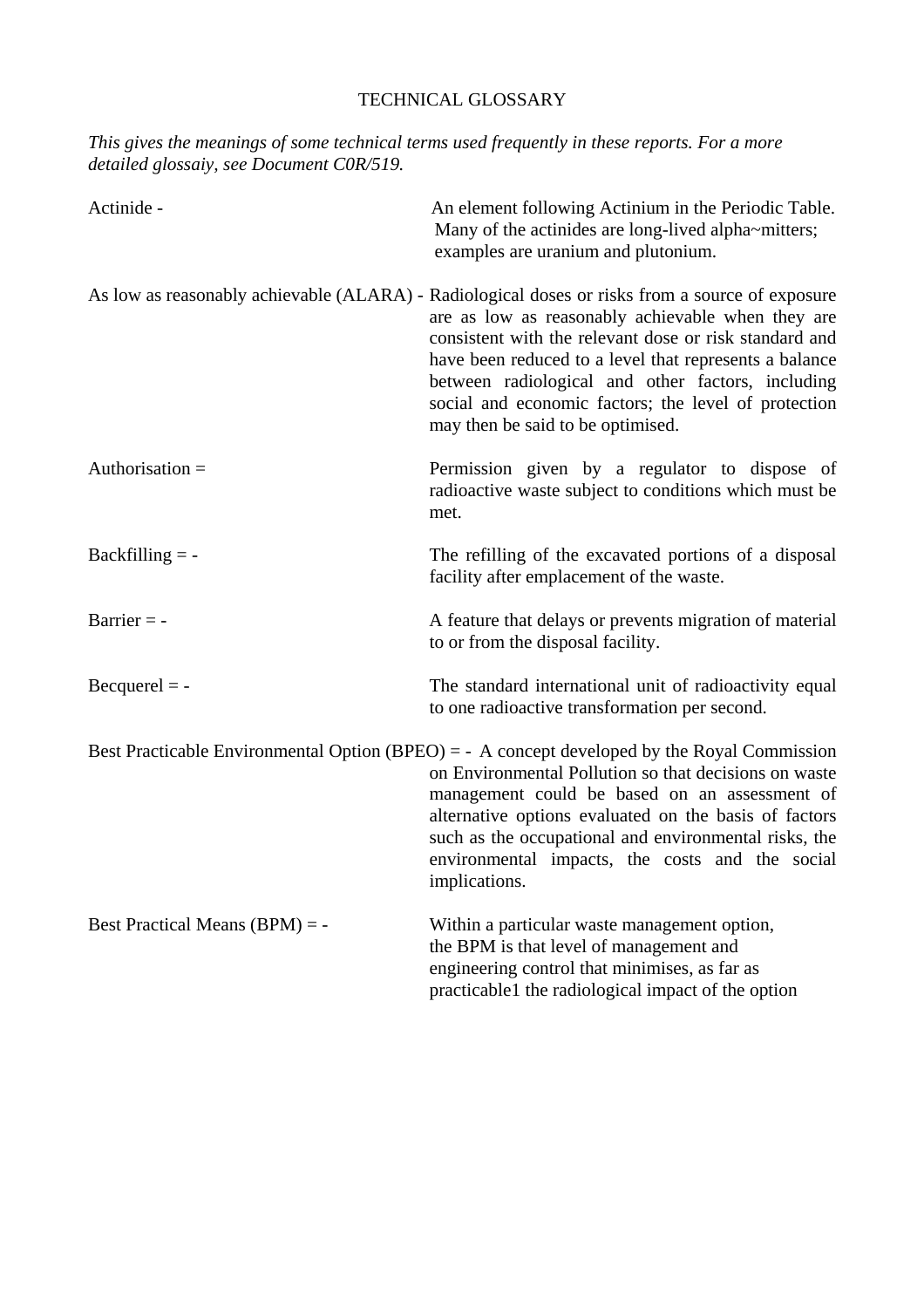whilst taking account of a wider range of factors, including cost-effectiveness, technological status, operational safety, and social and environmental factors. In determining whether a particular aspect of the proposal represents the BPM, the regulators will not require the applicant to incur expenditure, whether in money, time or trouble, which is disproportionate to the benefits likely to be derived.

Biosphere = - Those parts of the environment to which humans normally have access, plus the deep oceans. This will normally include soils, freshwater bodies, the atmosphere and the marine environment, and also the plant and animal life present in those parts of the environment.

Boreal = [Climate] - of a sub-arctic climate zone having long cold winters and very short summers ["Ut with at least one month having an average temperature of at least 1O~C], and typified by coniferous forest vegetation.

Caldera = - <br>A basin-shaped volcanic depression usually many times greater than the size of the included vents.

Closure = - The backfilling and sealing of all points of access to a disposal facility so as to enhance the containment of the waste.

Collective dose = - The dose received by a defined population from a particular source obtained by summing the dose received by each individual in the population and expressed in units of man-sieverts (man-Sv).

Colloid = - A mixture of finely dispersed particles of one component suspended in a continuous phase of another component, with properties between those of a solution and a fine suspension. The term is often applied to the solid suspended phase in such a mixture, taken by Nirex to have particle diameters typically smaller than  $10 \sim m (105m)$  [C0RI529, Box 19] (though more usually between  $10~\text{m}$  and  $1~\text{m}$ ).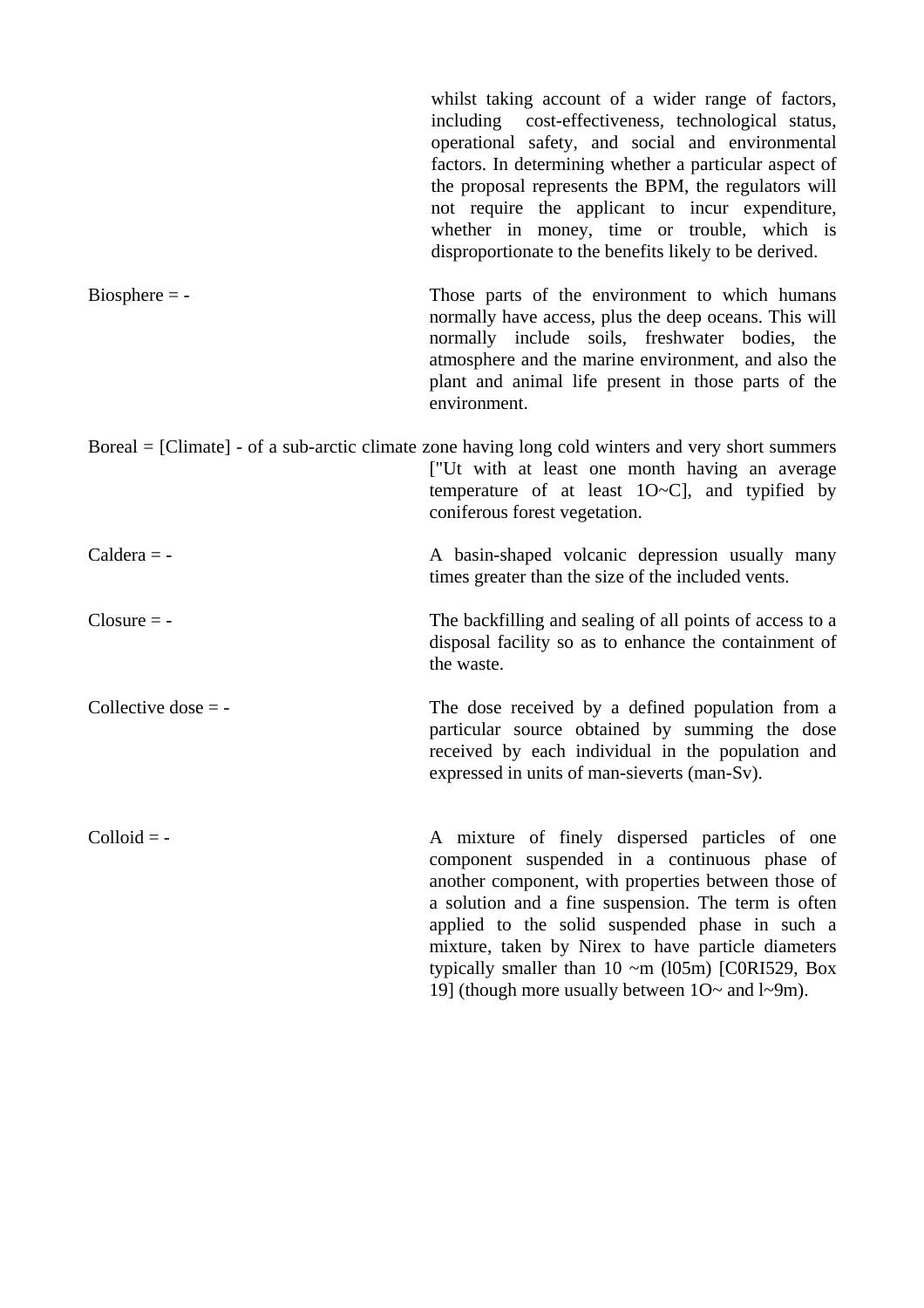Conductivity = - [hydraulic, of rock] - The volume of fresh water at standard temperature and pressure that will move through a porous medium in unit time under unit hydraulic gradient through a unit area measured at right angles to the direction of flow. Unit = metres per second (ms~').

Containment = The confinement of radioactive material so as to prevent or limit its dispersal, or the device used to effect the confinement.

Criticality incident = The accidental occurrence of a self-sustaining fission chain reaction in fissile material.

Deterministic radiation effect  $= A$  radiation-induced health effect for which the severity of the effect is related to the magnitude of the exposure, with an exposure threshold below which no effect occurs.

Diapirism = The phenomenon by which rock salt under the influence of sustained overburden pressure, or igneous rock in molten condition, may flow and form an intrusive dome in the overlying strata

Disposal = The disposal of solid waste is the emplacement of the waste in a specialised land disposal facility without intent to retrieve it at a later time: retrieval may be possible but, if intended, the term regarded as appropriate by the Government and regulators is "storage".

Disposal facility  $=$  An engineered facility for the disposal of radioactive wastes

Disposal system = All those aspects of the waste, the disposal facility and its surroundings that affect the radiological impact.

 $Dose = A$  measure of the radiation received, in Sieverts or Grays

Dose constraint = A restriction on annual dose to an individual in order to ensure that when aggregated with doses from all sources, excluding natural background and medical procedures, the dose limit is not exceeded: the dose constraint places an upper bound on the outcome of any optimisation study and will therefore limit any inequity which might result from the economic and social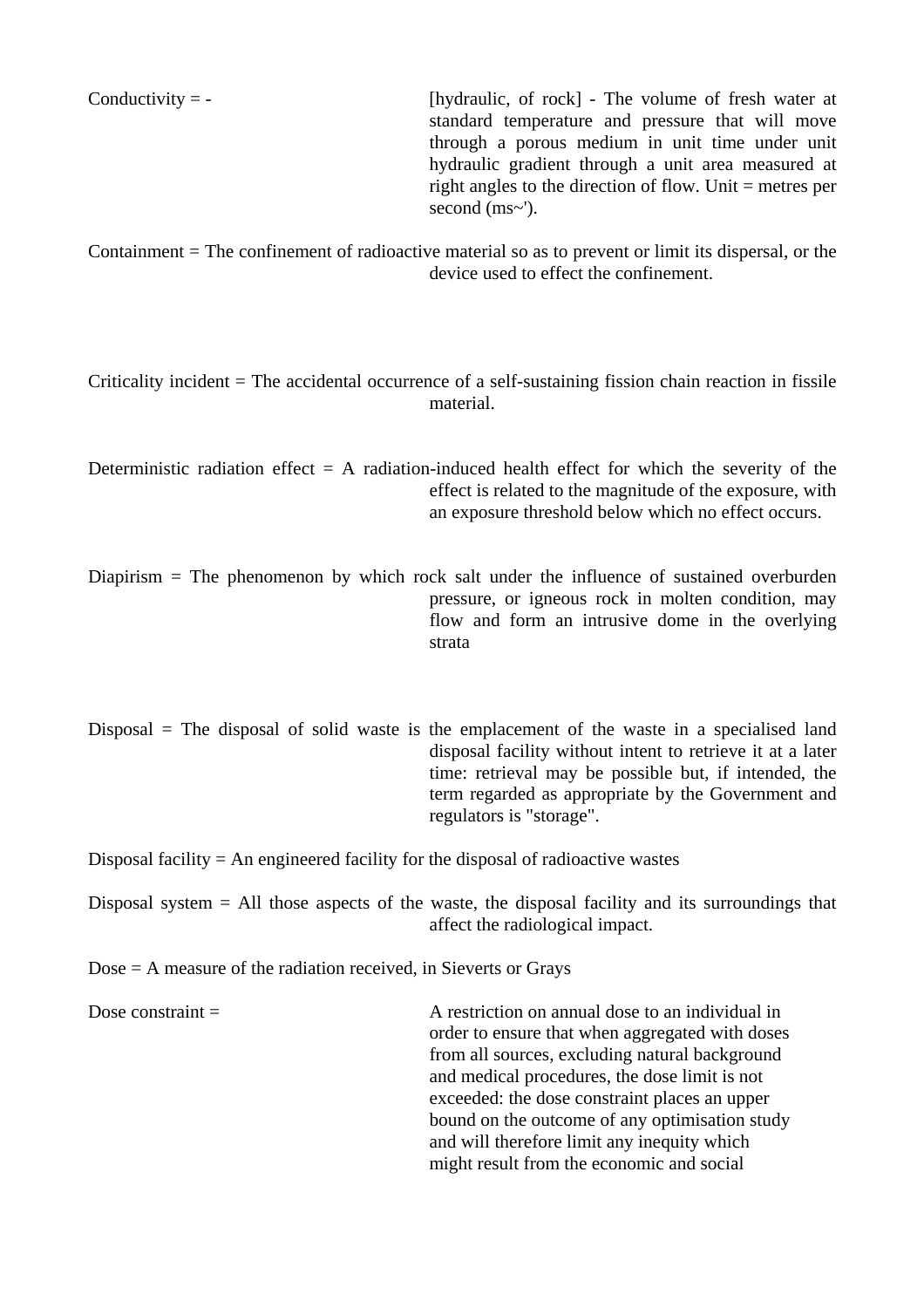judgements inherent in the optimisation process. The Government has set a maximum dose constraint value of 0.3 mSvly when determining applications for discharge authorisations from a single new source, and a dose constraint value of *0.5* mSv/y for a complete site (which may include several sources).

- Dose limit = For the purposes of discharge authorisations, the UK has (since 1986) applied a limit of 1 mSv/y to members of the public from all manmade sources of radioactivity (other than from medical applications). This compares with an average radiation dose to members of the UK population of 2.2 mSvly from natural background radiation and an average of 0.3 mS/y from medical applications. The Government accepts that assessments of dose agalnst the limit should include effects from past discharges.
- Dyke  $=$  A wall-like mass of igneous rock intruded into joints or faults in older rocks [See also tsill~].
- Effective dose  $=$  The summation of the equivalent doses to the individual tissues of the body, weighted by the appropriate tissue weighting factor, see ICRP Publication 60 [GOVISO6].
- $Eh =$  (the redox potential) A measure of the electrochemical potential of a solution, determined by the concentration and oxidation states of the electroactive species dissolved in the solution. Unit  $=$ volts.

Emplacement = The placement of a waste package in a designated location for disposal.

Environmental head = The groundwater head as directly measured in a borehole and taking density variations into account; it represents the head of a column of water having the same average density from the measuring point to the water surface. Environmental heads can be compared, and used to show the potential for flow, in a vertical direction only (cf ~freshwater head').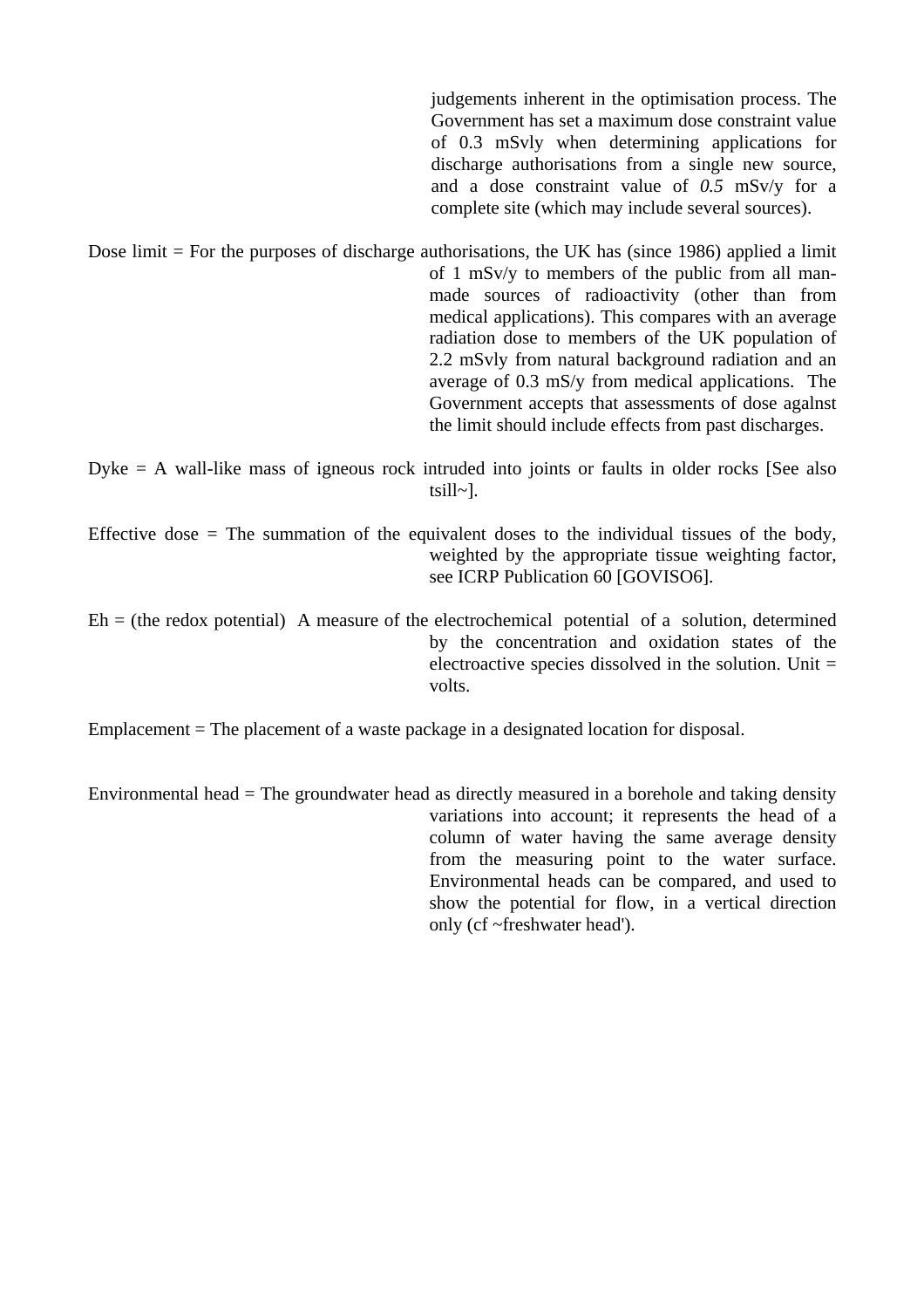| Environmental pathways = The routes by which radioactivity can be transferred through the<br>accessible environment, including the f6od chain, and<br>result in the exposure of humans to radiation.                                                                                                                                                               |
|--------------------------------------------------------------------------------------------------------------------------------------------------------------------------------------------------------------------------------------------------------------------------------------------------------------------------------------------------------------------|
| Evaporite $= A$ sedimentary rock resulting from the evaporation of saline water, either a body of<br>sea water or an inland lake; includes rock salt ~alite,<br>sodium chloride) and anhydride (calcium sulphate).                                                                                                                                                 |
| Exposure pathways = The routes by which radioactivity can be transferred from the disposal facility<br>so as to result in the exposure of humans to radiation.                                                                                                                                                                                                     |
| Facies $=$ In relation to a sedimentary rock, the environment in which it formed, as shown by rock<br>type, mineral content, particle sizes and sedimentary<br>structures, fossil content, etc.                                                                                                                                                                    |
| Freshwater head $=$ The groundwater head as measured in a borehole but then corrected for density<br>variations to derive the equivalent head (above a<br>common datum) of a column of fresh water.<br>Freshwater heads can be compared, and used to show<br>the potential for flow, only between points in the same<br>horizontal plane (cf ~environmental head). |
| Geosphere $=$ Those parts of the environment below the ground or seabed and beyond the normal<br>range of human access. This may include sub-soils as<br>well as rocks, and does include the near field.                                                                                                                                                           |

High level waste  $(HLW)$  = Wastes in which the temperature may rise significantly as a result of their radioactivity, so that this factor has to be taken into account in designing storage or disposal facilities.

Host rock = The geological medium in which a disposal facility is located.

Ignimbrite = Volcanic rock deposited from a high temperature cloud of gas with ash or lava droplets or crystals; the fragments when deposited are so hot that they tend to weld together or even coalesce and flow (in which case they are commonly called welded tuff).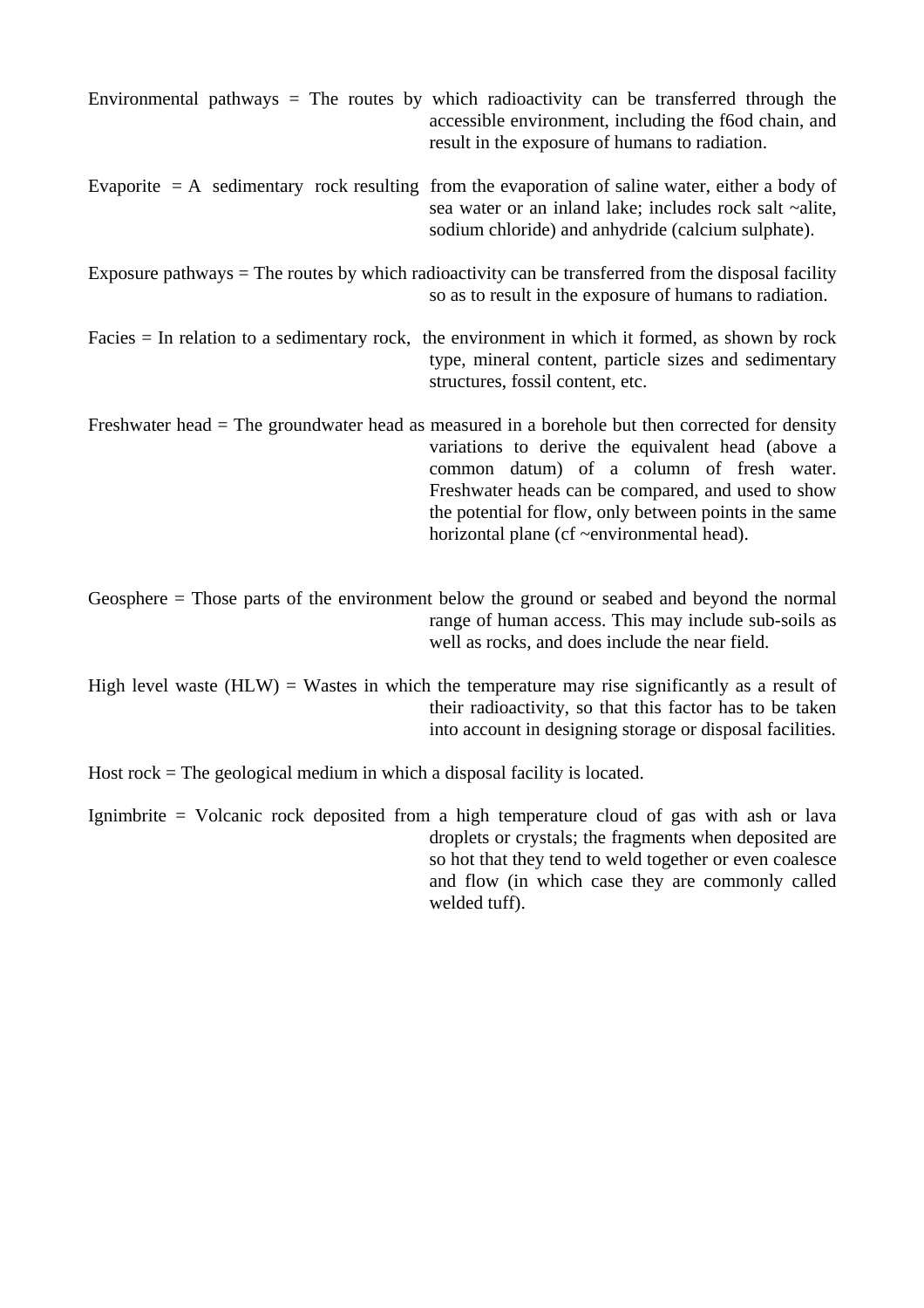Intermediate level waste  $(ILW) =$  Wastes with radioactivity levels exceeding the upper boundaries for low level wastes, but which do not require heating to be taken into account in the design of storage or disposal facilities.

Inventory of Radioactive Waste Arisings in  $UK = A$  report produced periodically which gives details of stocks and projected arisings of radioactive wastes in the UK. Wastes produced from power reactors, commercial reprocessing and fuel manufacture, medical and industrial sources, research and development and Ministry of Defence activities are considered

Isostasy  $=$  The tendency of the Earth's crust to maintain a state of equilibrium, as for example depression under the load of an ice-cap and recovery following its melting, or periodic uplift of mountains in response to erosion.

Karstic = Describing the characteristic weathering of limestones or the preferential dissolution of the rock by percolating groundwater along joints, bedding planes or other discontinuities, often leading to cave formation.

Lithology = The general characteristics of a rock or sedimentary formation

Low level waste  $(LLW)$  = Wastes containing radioactive materials other than those acceptable for disposal with ordinary refuse, but not exceeding 4 GBq/t alpha or 12 GBqIt beta/gamma activity.

Near field = The part of the geosphere immediately surrounding the waste packages in a disposal facility, usually defined as the region disturbed by the excavation of the cavity, and including any material used to backfill the cavity and the waste packages themselves.

Neotectonics = large scale, deeper structural geological effects of ice loading (such as faulting and folding of strata associated with the Pleistocene glaciations).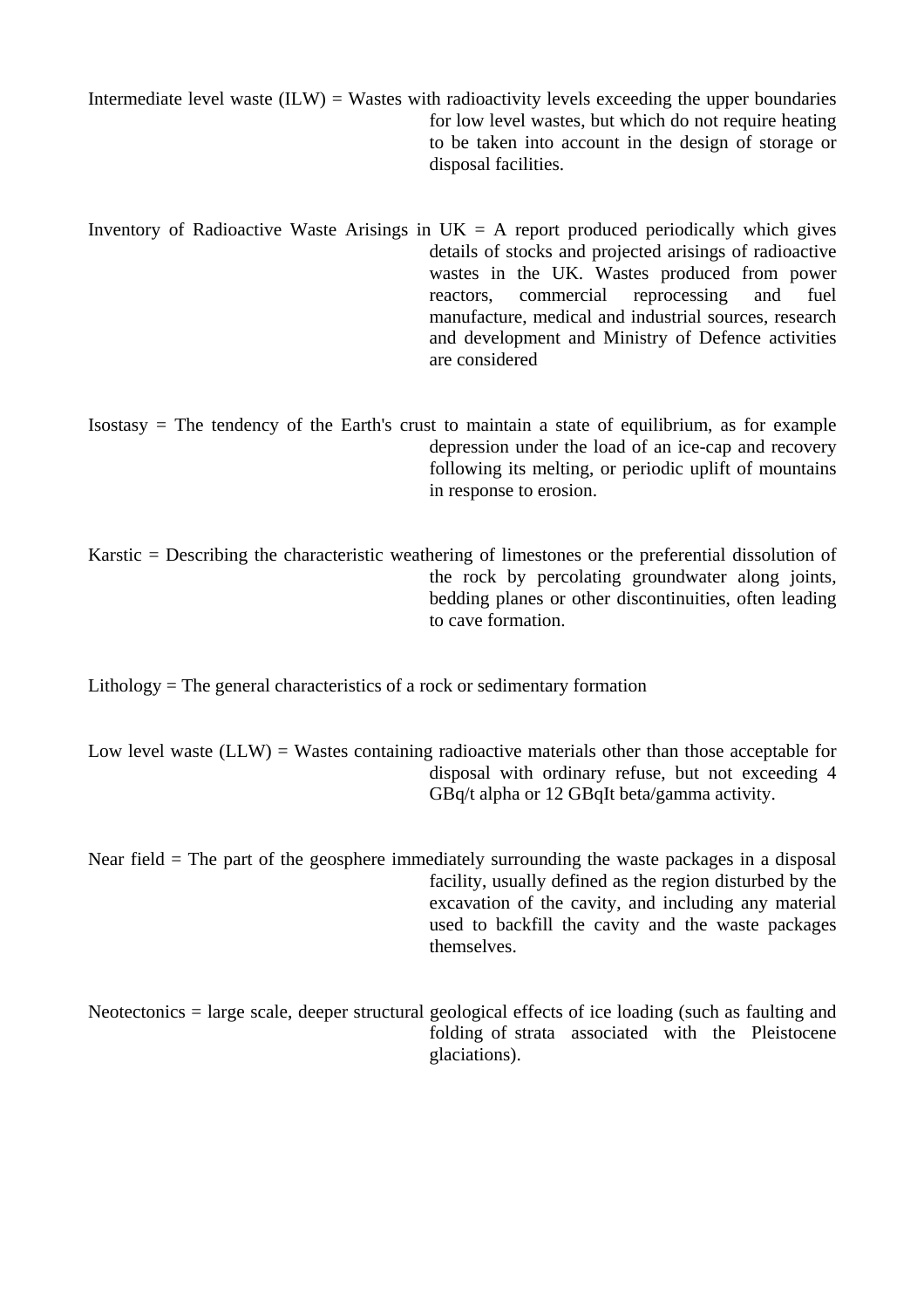| Palaeohydrogeology $=$                         | The study of the evolution of rock-groundwater<br>Systems through long periods in the past. This<br>involves<br>of<br>normally<br>measurements<br>the<br>hydrochemistry and isotopic differences<br>of<br>groundwater bodies, as well as data on rock<br>mineralogy.                                                                                                               |
|------------------------------------------------|------------------------------------------------------------------------------------------------------------------------------------------------------------------------------------------------------------------------------------------------------------------------------------------------------------------------------------------------------------------------------------|
| Palaeozoic $=$                                 | Relating to the era of geological time between the<br>stant of the Cambrian period to the end of the<br>Permian. The Cambrian, Ordovician and Silurian<br>periods are classified as Lower Palaeozoic, the<br>Devonian, Carboniferous and Permian as Upper<br>Palaeozoic.                                                                                                           |
| Periglacial $=$                                | (Climate) - Close to an ice-sheet margin, with long<br>cold winters and very short cool summers [with the<br>average temperature of the warmest month between<br>$O~$ and 100C], and typified by tundra vegetation                                                                                                                                                                 |
| Permeability $=$                               | The ability of the rock to transmit fluid; often<br>expressed in milliDarcies, equivalent to 1 x m2.                                                                                                                                                                                                                                                                               |
| $pH =$                                         | The hydrogen ion concentration of a solution (as the<br>logarithm of the reciprocal of the concentration in<br>moles per cubic decimetre); systems with a pH above<br>7 are alkaline, below 7 are acidic.                                                                                                                                                                          |
| Porosity $=$                                   | The ratio of the volume of voids within it to the total<br>volume of rock (usually expressed as a percentage).<br>Primary porosity (matrix porosity) relates to processes<br>occurring during the rock's formation; secondary<br>porosity, through the subsequent development of<br>fractures and dissolution features. Effective porosity<br>is a measure of the connected voids. |
| Post~closure performance safety assessment $=$ | Analysis to predict the performance of the<br>radioactive waste disposal site to establish its long-<br>term safety.                                                                                                                                                                                                                                                               |
| Probabilistic risk assessment $=$              | In the context of performance assessment of a waste<br>disposal facility, probabilistic risk assessment is the<br>assessment of radiological risk, taking account of<br>quantifiable uncertainty.                                                                                                                                                                                  |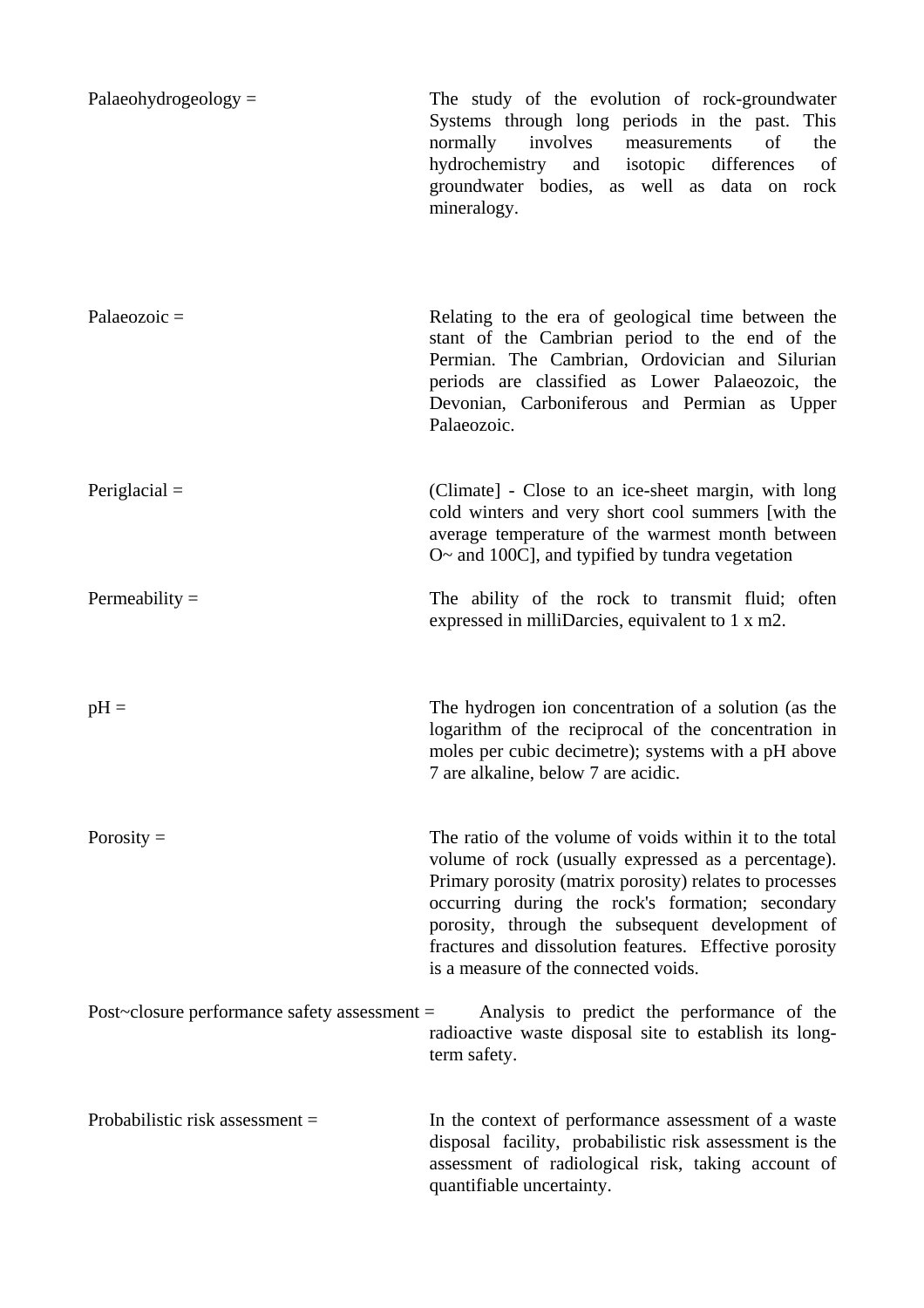Quaternary  $=$  The most recent period of geological time, from about 1. $\sim$ 2.0 million years ago to the present, and comprising the Pleistocene and Holocene (Recent) epochs.

Radiological risk  $=$  The probability that an individual will suffer a serious radiation indticed health effect.

Radiological safety assessment  $=$  An analysis to predict the performance of a system or subsystem, where the performance measure is radiological impact or some other global measure of impact on safety.

Risk target  $= A$  level of risk to a member of the critical group from a single disposal facility which provides a numerical standard for assessing the longterm performance of the facility (NB No definition of the critical group is given because that is in issue in this case).

Safety case = The safety case is the compilation of documents for the regulators by the developer of a disposal facility demonstrating that the public are sufficiently protected from haaards which may arise as a result of the disposal of radioactive wastes to the facility.

Sievert = The standard international unit of radiation dose.

Sill = A flat, originally generally horizontal mass of igneous rock intruded between 2 layers of older rocks. [See also 'dyke'1.

Source  $= A$  facility, or group of facilities, which can be optimised as an integral whole in terms of radioactive waste disposals

Stochastic radiation effect  $= A$  radiation-induced health effect for which the probability but not the severity of the effect is related to the magnitude of the exposure.

Storage = Placement of waste in any facility with the intent to retrieve it at a later time.

Stratigraphy  $=$  The study of stratified rocks, their nature, their occurrence, their relationship to each other and their classification.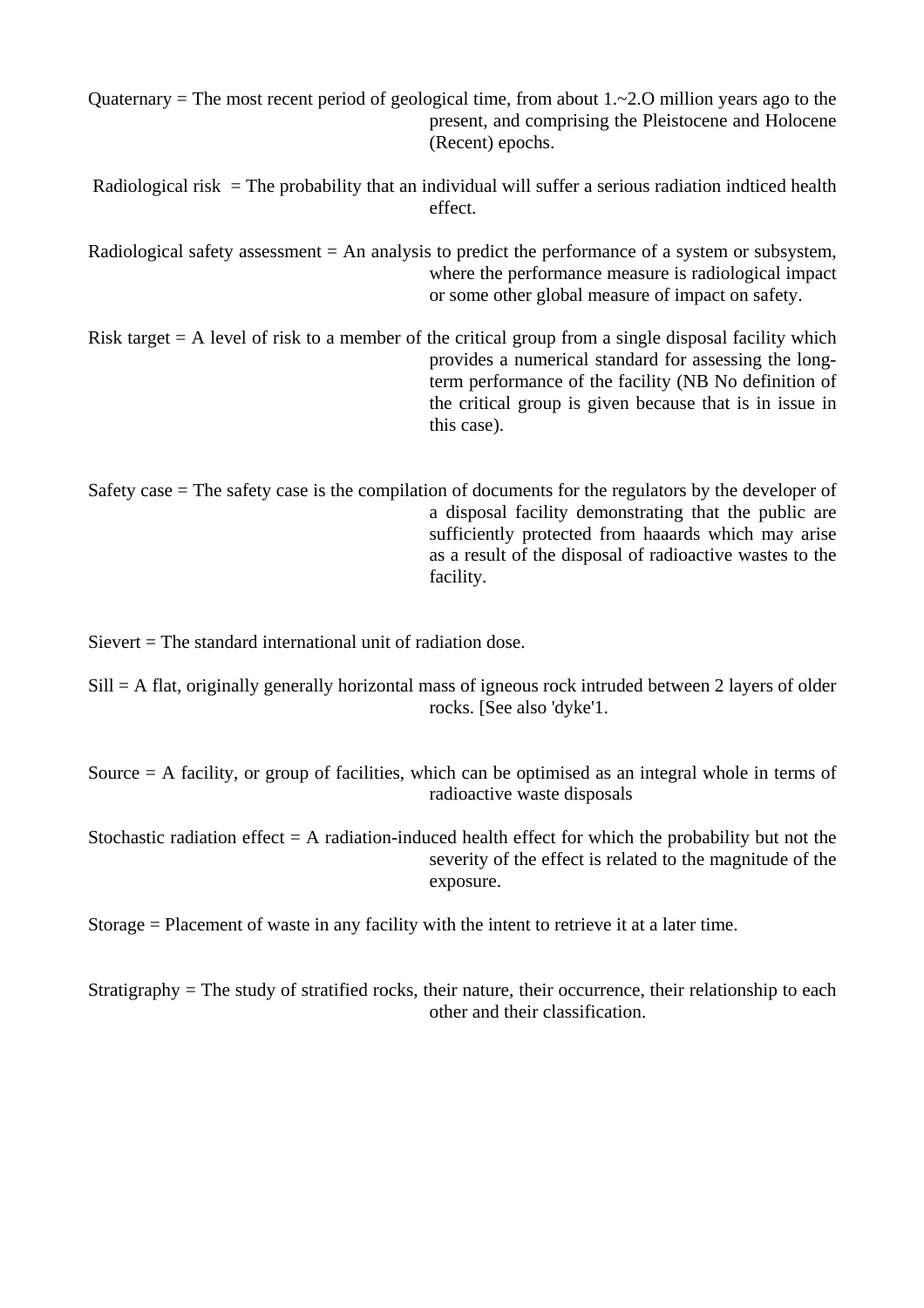Tomogram = Graphical representation of physical conditions in a selected plane section through a solid body determined by a technique of measuring waves or radiation passing through it, so a seismic tomogram is a contoured representation of shockwave velocities in the strata between boreholes.

Transmissivity = The hydraulic conductivity of the rock unit multiplied by its thickness; unit = metres squared per second (m2s-1).

Tritiated waste = Low and intermediate waste containing the radionuclide tritium. Tritium has a 12 year half life and is of low radiotoxicity

Tuff = Consolidated, lithified volcanic ash or other small fragments ejected from a volcano.

Very low level waste  $=$  Wastes which can be safely disposed of with ordinary refuse (dust-bin disposal), each 0.1 m3 of material containing less than 400 IcBq beta/gamma activity or single items containing less than 40 kBq beta/gamma activity.

Waste form = The physical and chemical form in which the waste will be disposed of, including any conditioning media but excluding the container.

Waste package  $=$  The waste form and its container, as prepared for disposal.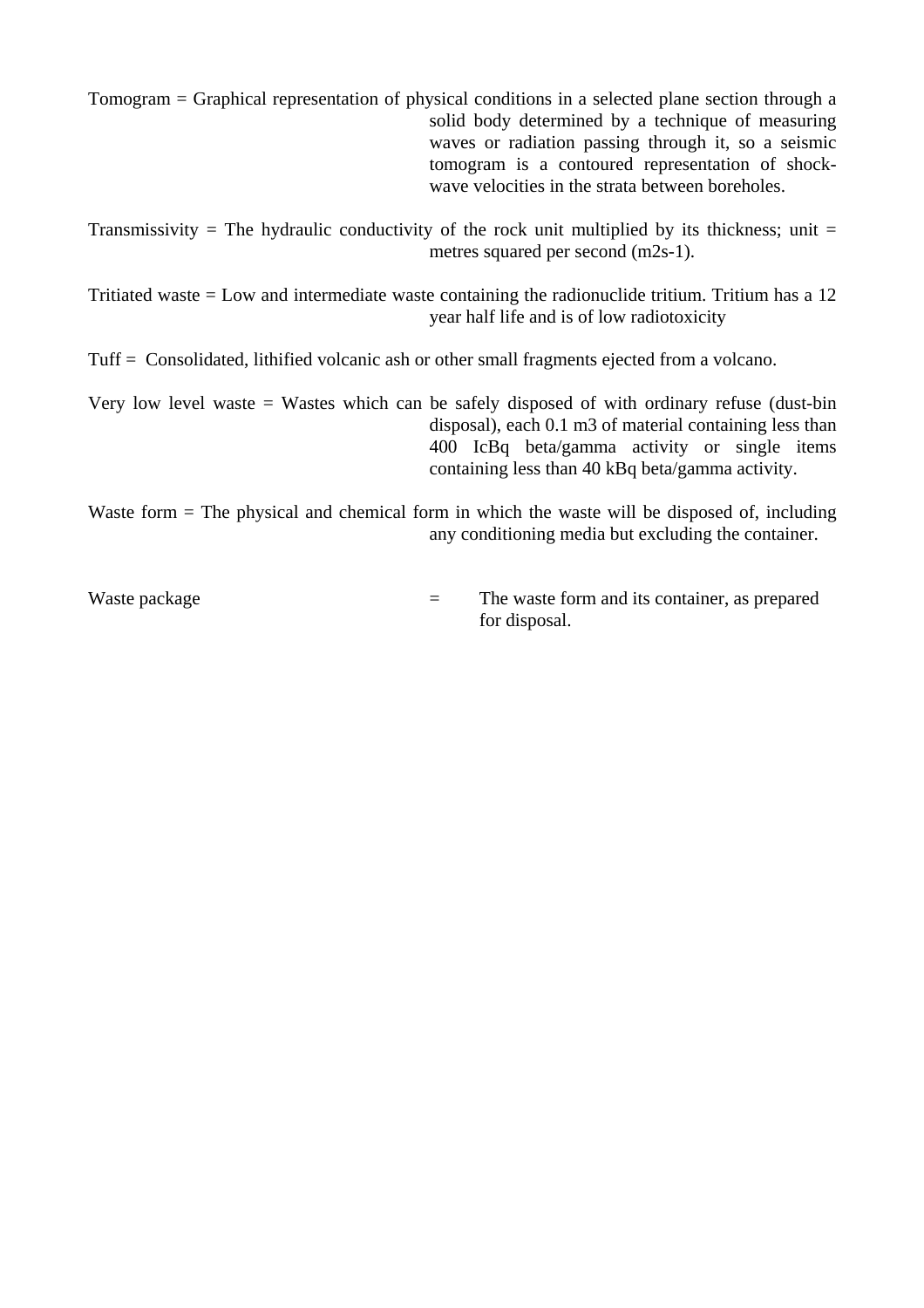Tollgate House Houlton Street **BRISTOL** BS2 9SZ

21 November 1996

To the Right Honourable John Gummer MP Secretary of State for the Environment

1 1 I have the honour to report that on 66 days between 5 September 1995 and 1 February 1996 1 held an inquiry at The Civic Hall, Cleator Moor, Cumbria into an appeal by United Kingdom Nirex Limited under Section 78 of the Town & Country Planning Act 1990 against the refusal of Cumbria County Council to grant planning permission for a rock characterisation facility on land at & adjoining Longlands Farm, Gosforth, Cumbria. The site and its surroundings were inspected several times before & during the inquiry, with the accompanied ipppection taiiing place on 23 October 1995.

1.2 ~Rock characterisation facility~ (RCF) is the tide of the development. The description of the development has been amended by agreement since the appeal was made, and is now:-

Construction of 2 shafts (Sm diameter, not exceeding 1020m depth), galleries (none exceeding Sm height & width and 975m length), exploratory drilling from underground; construction of engineered platform and associated buildings and works for the purpose of carrying out searches and tests of the Borrowdale Volcanic Group (BVG) and overlying geological strata, including use for carrying out scientific investigations, measurements & experiments in and from the said shafts & galleries; storage of topsoil & subsoil, deposit of underground spoil, internal access road, services, landscaping & restoration.

1.3 The application was refused for the Reasons that:-

1.The proposed development lies within an area of undeveloped open countryside where development would normally only be permitted if required for local infrastructure needs which cannot be located elsewhere. In addition, the proposed development is not well related to existing developed areas of the countryside in terms of siting, scale and design. The proposed development is therefore contrary to Policy 13 of the Structure Plan.

2.The application site is located close to the Lake District National Park and it is considered that it would be detrimental to the present characteristics and qualities of the National Park. The proposed development is therefore contrary to Policies 2  $\&$ 11 of the Structure Plan.

3.It is considered that the proposed development does not enhance the quality of the existing environment and is not well integrated into the existing pattern of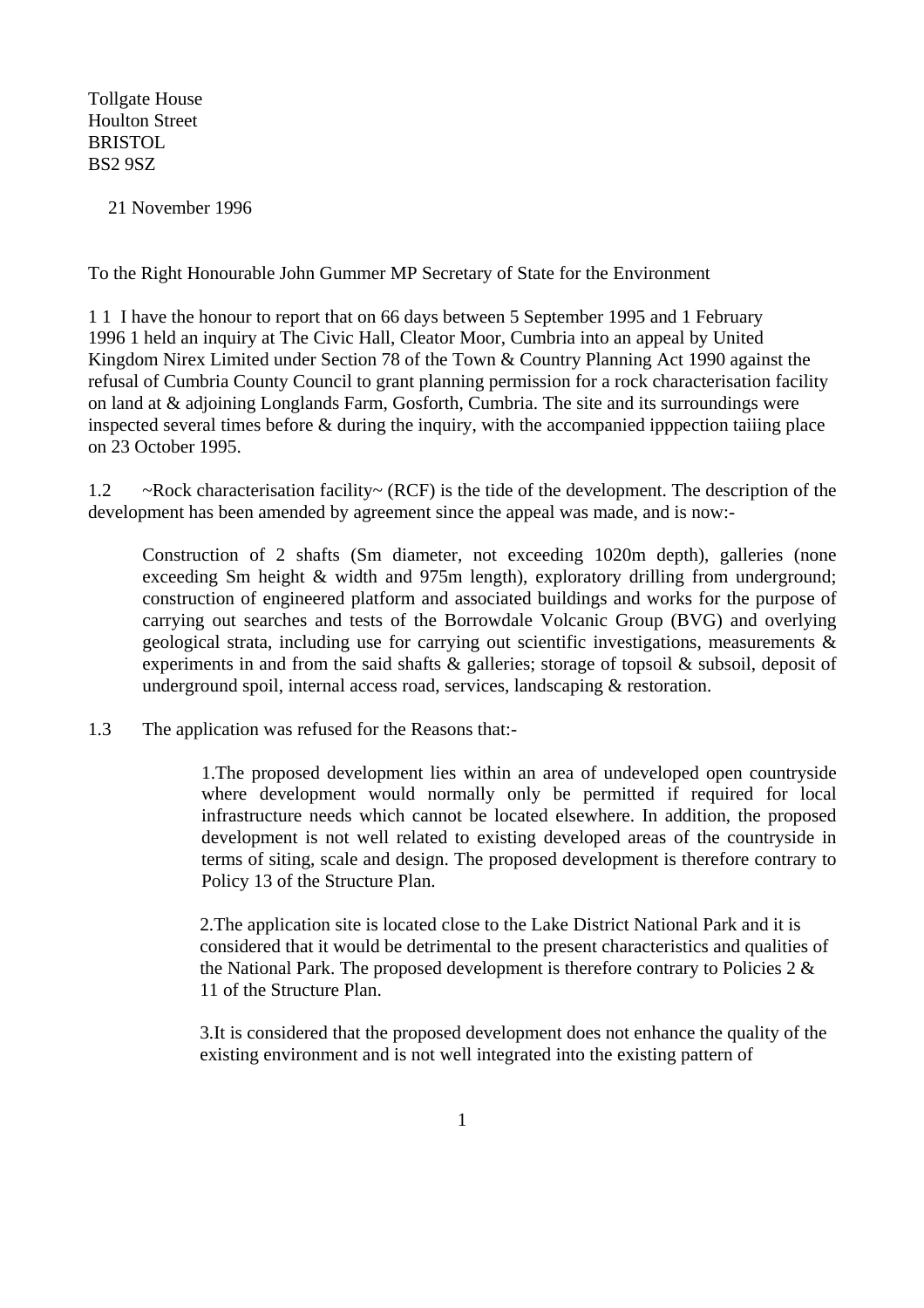surrounding land uses. It is therefore contrary to Policy *25* of the Structure Plan.

4.The proposed development is considered to be a major development more national than local in character. The County Council is not satisfied that the sum of national, regional & local benefits clearly outweighs the adverse environmental impact of the proposed development. Convincing reasons have not been demonstrated as to why such a development should be permitted while national policy uncertainties remain. It is therefore contrary to Policy 54 of the Structure Plan. (NB The County Council now withdraws the claim that national policy uncertainties remain, but still pursues the view that the sum of benefits has not been shown to clearly outweigh any harm or risks.)

5.The County Council is not satisfied that a rational basis for focusing detailed investigation solely on Sellafield has been demonstrated. In particular, the Council considers that the RCF represents a significant pre-commitment to eventual repository development in economic terms. The RCF need not, therefore, be looked at in isolation. The expenditure involved and local damage introduced represent a "halfway" commitment to development of a repository at Sellafield. The issue of why the site was "selected" and became the focus of detailed investigation is, therefore, in planning terms, a clear material consideration, and the steps leading to the RCF are manifesdy a matter for consideration at this stage. In the absence of such justification, the proposed RCF development is contrary to Policies *2,* 11, 13, *25 & 54* of the Structure Plan.

6.The County Council is not satisfied, on the basis of the currenfly available geological, hydrogeological & safety assessment information, that the potential repository zone holds sufficient promise to justify the proposed RCF development contrary to Policies 2, 11, 13, *25 & 54* of the Structure Plan.

1.4 The Reason for directing that the appeal should be determined by you instead of an appointed person was that the appeal relates to proposals which give rise to significant public controversy.

*1.5* On the information available by February *1995,* the matters about which you particularly ~Wished to be informed for the puiposes of your consideration of the appeal were:-

I. The relationship of the RCF proposal to the policies and proposals in the existing development plan for the area.

2.The relationship of the RCF proposal to the policies and proposals in the emerging development plans for the area *(1n Febn£aiy 1995 the cumbria & lilke Disirict Joint Structure Pta" 1991-2006 was still an emerging plan.)* 

3.In determining the appeal, the weight that should be attached to emerging plans, having regard to the advice set out in PPG 1.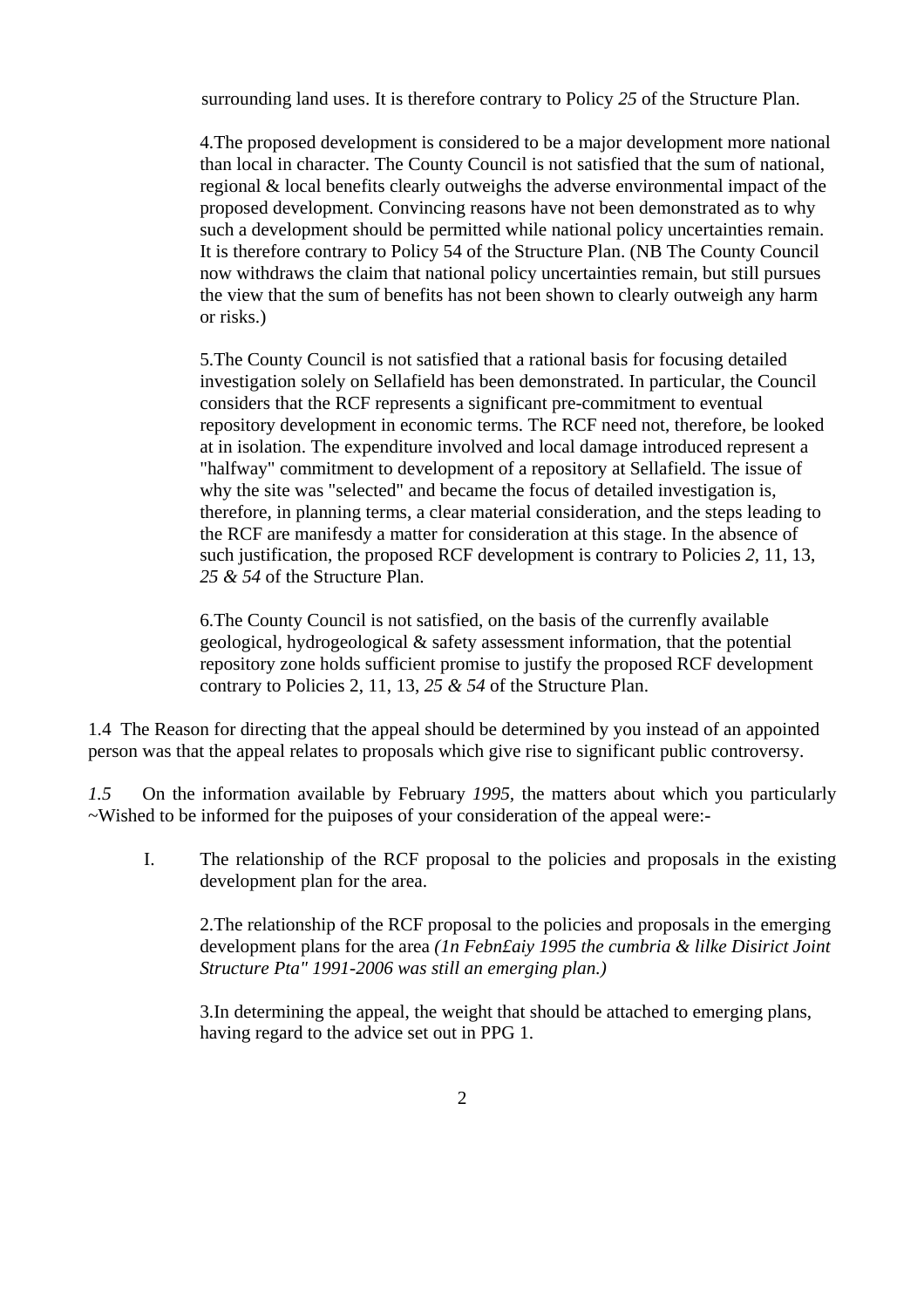4.The environmental impact of the RCF proposal.

5. The impact of the RCF proposal on the local highway network and the works, if any, required direcfly to accommodate additional traffic arising.

*6.*The results available so far from studies & surveys of the geology & hydrogeology of the area; the additional information that might become available only from the RCF, if developed; and the benefits to be gained from obtaining that additional information, if any, weighed against the possible impact the RCF might have on the site and the surrounding area.

- 7. The question of whether any planning permission which may be granted should be subject to any conditions and, if so, the form they should take.
- 8. Any other issues which the Inspector considers relevant to the determination of the appeal.

1.6 Pre-inquiry meetings were held on 15 May & 4 July 1995, and a 3rd procedural meeting on 29 September 1995. Notes of the meetings were circulated [Docs.INQ/4].

1.7 The Assessor & Assistant Inspector sat with me for most of the inquiry. I am greafly indebted to them for their assistance & support before, during and after the inquiry. The Assessor's comprehensive advice is in a written report which is appended to this report. I accept all his conclusions, and I have also benefited from the Assistant Inspector's views, but the conclusions of my report are my sole responsibility. I am very grateful to the Programme Officers, A & A Scott, for their very thorough & dedicated administration of the inquiry.

1.8 An environmental statement made under the Town & Country Planning (Assessment of Environmental Effects) Regulations 1988 (SI 1988:1199) was produced [1)oc.CORI1Ol], as were comments from statutory consultees (Doc.COR/107] and representations duly made [l)oc.C0Rl108], together with further information supplied without prejudice [Doc.COR/IOlA] in response to a formal request by the County Council under Regulation 21 [Doc . COR' 118, letter of 3 October 1994]. This environmental information has been taken into account by me, but legal submissions about the adequacy of the environmental statement are summarised in Section 3 of this report.

1.9 Several other legal & procedural submissions were made about various aspects of the appeal and the inquiry. Again some of those are summarised in Section 3. Rowever, particularly in the light of the provisions of Section 286(1) of the Act of 1990, Copeland Borough Council chose not to pursue its claim that it is the relevant local planning authority for the appeal development.

1.10 The appellant objected to the Acting Chief Inspector of HMIP giving evidence at my invitation at the start of that part of the inquiry which dealt with radioactive waste management policy & scientific matters. The grounds of objection [Doc. COR/lOlE] were briefly that most of the questions to be put by other parties and myself to the Chief Inspector were either irrelevant, or might prejudice the Environment Agency's consideration of a subsequent application for an authorisation under the Radioactive Substances Act 1993, or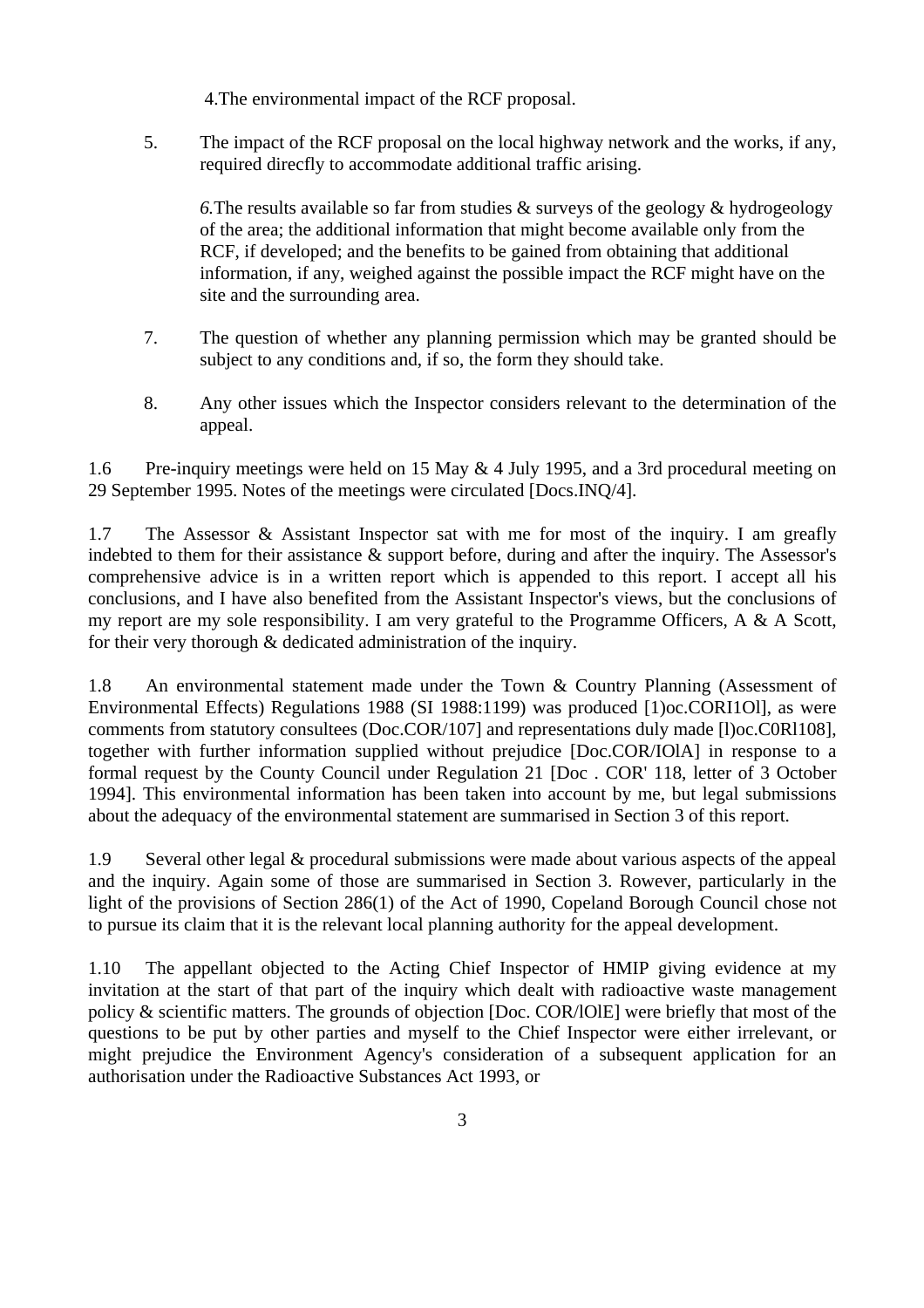were not within the competence of the Chief Inspector. It was also submitted that the order in which the evidence would be heard was unfair to the appellant and would never be followed for evidence being given to a planning inquiry by a Governmenj Department or Agency. I did not uphold the objection, since all the questions were arguably relevant, particularly to item 6 set out in para. *1.5*  above: also the Chief Inspector was at liberty to decline to answer questions as he saw fit (which indeed he did): and HMIP was a division of a Government Department, with its evidence being given at the conventional place in the order *for* a Department, as had previously been agreed at the procedural meeting.

1.11 It was unfortunately necessary for me to withhold permission from a number of persons to appear at the inquiry, under Rules  $12(2)$  &  $14(4)$  of the Inquin~es Procedure Rules. The Statements of Case of 18 of the 24 persons to be called by the coalition of South Cumbria Citizens showed that their evidence would be unduly repetitious. The case of Mr P Metsers fDoc.WRIM1179] Would also have been defamatory. The Statement of Case of Dr W R Burton showed that his concept of a TMgeostore" [Doc.WR/B157J would be in unsaturated rock, with direct drainage to the sea: this could not be a deep repository as required by Government policy, and hence would be irrelevant.

1.12 Several parties requested a public transcript of the inquiry's proceedings, to enable participants and the public to be aware of the evidence given at the times when they were unable to attend. The Department declined to provide a transcript because it considered that my report would be an adequate record of the proceedings; and the Planning Inspectorate did not have funds available for the purpose. The appellant commissioned its own transcript of the proceedings; whilst in the end the National Anti-Dump Network & the County Council combined to make copies of a second transcript available for public use free of charge.

1.13 Before dealing with legal interpretations in Section 3, this report refers in Section 2 to the background in terms of the legal, political  $\&$  regulatory framework; the site description  $\&$  the detailed proposals; and the development plan. Then Section 3 reports sequentially the gist of submissions on 3 basic legal issues. Chapter 3A is concerned with the inter-related questions of the extent of the project in which the RCF is included, and of the relationship between the RCF & the potential deep waste repository (DWR). Chapter 3B examines whether it is necessary to look at alternatives to the proposals, especially alternative sites; and also whether the environmental information supplied so far to the planning authorities is adequate. In Chapter 3C, the significance of any eventual radioactive discharge from the DWR into the Irish Sea is considered. The submissions & preliminary conclusions on these legal issues not only lead on from one to another but also relate to some of the representations made on the planning merits.

1.14 The gist of the latter representations is set out on a topic basis, starting with conformity with the development plan in Section 4, which briefly explores how the relevant statutory & emerging policies should be applied in this case. Other topics are then broadly categorised into environmental effects in Section 5, and scientific & techmcal benefits in Section 6. Section 5 in effect deals with the extent to which the proposals would lead to harm to interests of acknowledged importance, whilst Section 6 is concerned with the advantages of the proposals. The latter ranges over vanous aspects of the programme for the provision of a DWR which have been raised in issues between the parties concerning the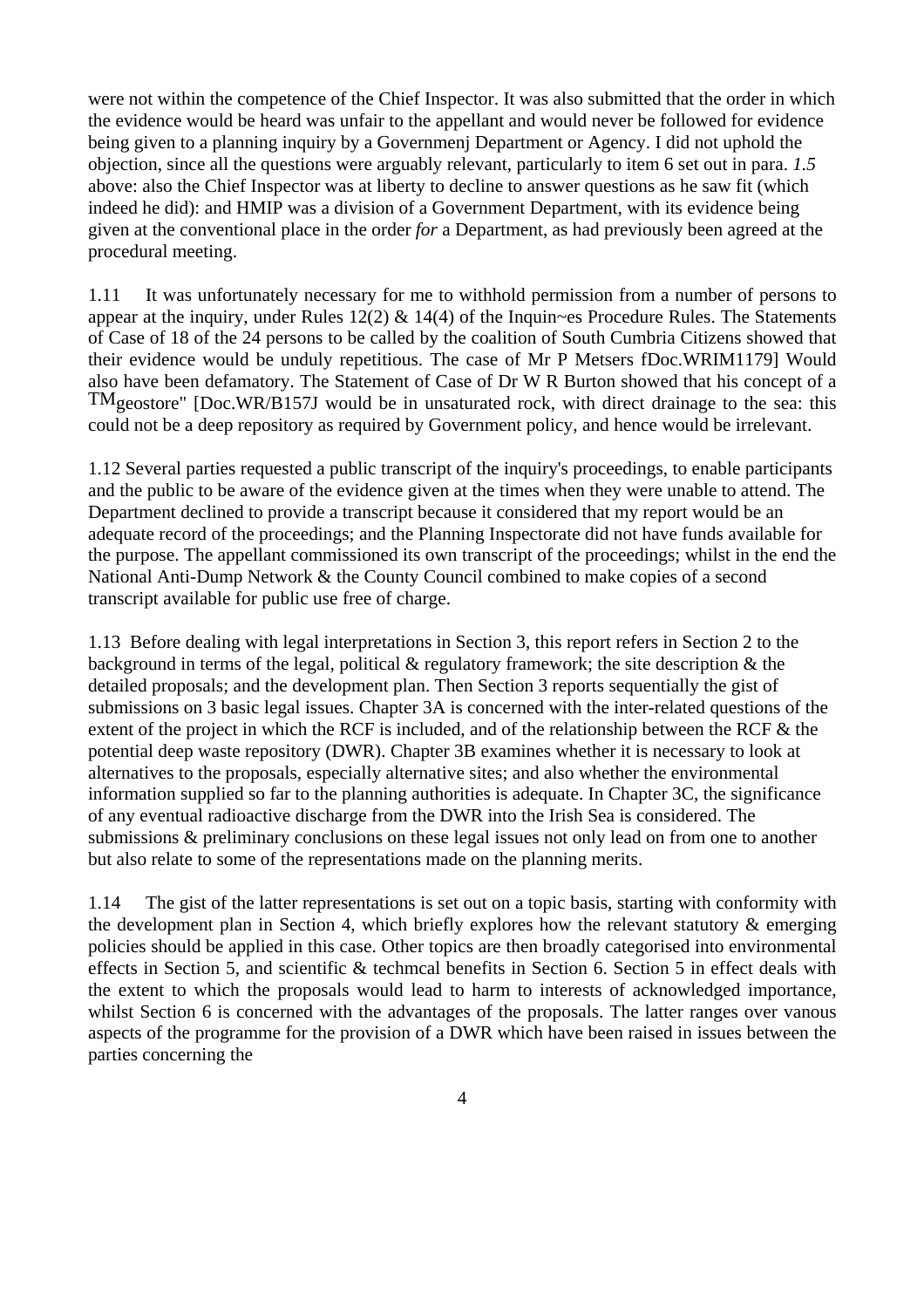extent of the benefits to be gained from the RCF. Much of the Section is directly concerned with the suitability of the site & of the proposed development, but some parts cover the relationship between the nature & timing of the RCF and the overall DWR programme.

1.15 The layout of the report is usually for agreed basic facts to be stated at the start of each chapter. Although the weightiest points made by the various participants are ascribed to them individually, the identities of particular parties are not always given: and points made merely in emphasis or repetition are not separately reported. Every chapter ends with my preliminary conclusions on its topic, including my views on the strength of the connection with the appeal proposals. All the preliminary conclusions are eventually summarised and drawn together in my final conclusions & recommendation.

1.16 Lists of appearances & documents are appended after the Assessor's report. References in square brackets in the report are to inquiry documents. References in the left-hand margins of conclusions are to other paragraphs of the report, or, occasionally, to documents. Where there are no such marginal references for specific, factual conclusions, this is because they have been adopted direedy from the relevant chapter in the Assessor's report.

1.17 The report does not take into account the Regional Planning Guidance for the North West (RPG 13) issued in April 1996, or Circular 12/96 on the Environment Act 1995, Part III - National Parks published on 11 September 1996. Also the version of Doc.COR/301 referred to in this report, including the head-note to Chapter 2C, is that dated 19 October 1995. After the close of the inquiry, I referred this back to the principal parties for the correction of a minor error in the wording of Policies ENV lA of the emerging l-ocal Plan. However, due to a misunderstanding, a revised version incorporating modifications formally proposed by Copeland after the close of the inquiry was returned. The latter has not been utilised in the preparation of the report.

1.18 Finally, I would draw attention to the representations of the National Trust (WRINTR/2], which request the Secretary of State to re-consider the establishment of a Planning Inquiry Commission into this appeal on receipt of my report [idem, para.25].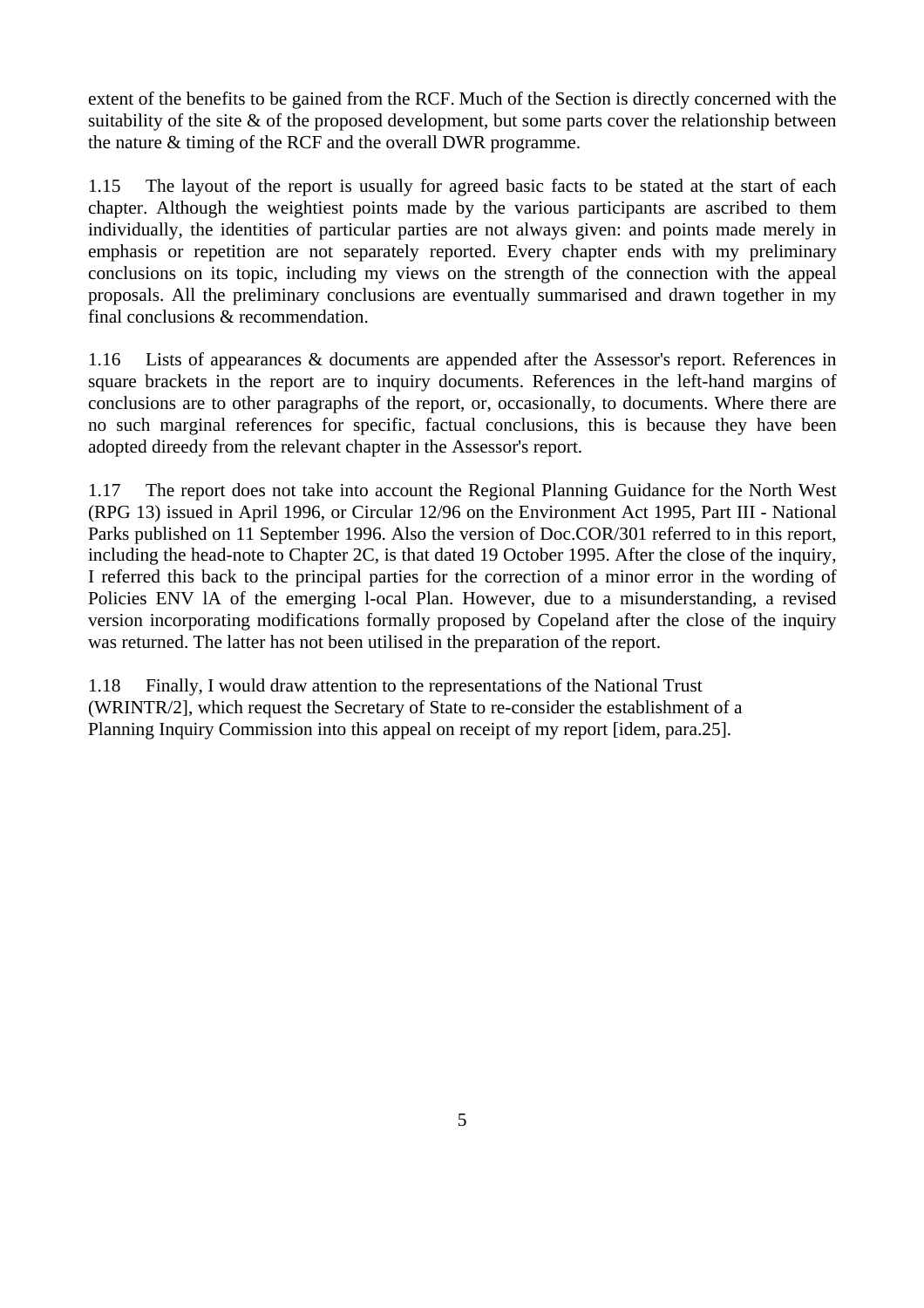#### 2A. LEGAL, POLITICAL & REGULATORY FRAMEWORK

#### Law

2A. l Ni rex is following a contingent programme to confirm the suitability of the PRZ for a deep underground repository for ILW and high a emitting LLW, and the construction  $\&$  operation of the RCF would be critical stages in this programme. The ES for the RCF assumed that the RCF was a separate project and so was submitted under Article 4(2) of Directive *85/3 37/EEC* and Regulation 2(1) & Schedule 2 of SI 1988:1199, whereas an ES for the repository would be required under Article 4(1) & Annex 1 and Schedule 1 respectively. A Common Position has been agreed by Council Environment Ministers on Amendments to the Directive [GOV/139]. Environmental impact assessment in a transboundary context is also subject to the 1991 Espoo Convention  $-LD/2/3$ ], to which the EC is a signatory.

2A.2 In the EU, atomic energy is basically governed by the Euratom Treaty. Radiation safety standards to protect the health of workers and the general public are set by the Euratom Basic Safety Standards Directive 80/836/Euratom as amended by *84/467/Euratom.* Amongst other things, the Directive requires any practice involving exposure to radiation to be justified before adoption. The Directive is also currently being revised *[GOV/505]* to reflect changes in protection criteria recommended in ICRP 60 [GOV/506]. Documents published as part of the ~ RADWASS Programme (eg GOV/501-10) are advisory, but the IAEA Convention on Nuclear Safety 1994 is open for signature, and a Convention on the Safety of Radioactive Waste Management is being negotiated.

2A.3 The PRZ is close to the Irish Sea and it is predicted by Nirex that, under most circumstances, groundwater which has passed through a repository in the PRZ would eventually reach the Sea. The pollution of seas is covered by the 1958 Geneva Convention on the High Seas and the 1982 Convention on the Law of the Sea. The dumping of radioactive waste at sea is also subject to the 1972 London Dumping Convention as amended and the 1974 Paris Convention on the Prevention of Pollution from Land-Based Sources. This is to be replaced by the 1992 OSPAR Convention, which although not yet formally ratified by the UK is being applied to all UK waters.

2A.4 Several pertinent matters of international law are now also subject to Agenda 21 as agreed at the 1992 Earth Summit. Such matters include the management of radioactive wastes; the principles of sustainable development, including the prccautionary principle; and public access to environmental information. Detailed rules for the latter are already set out in Directive 90/313/EEC and the Environmental Information Regulations SI 1992:3240.

2A.5 Generally the safety of nuclear installations as such, including the management of radioactive waste on site, is governed in the UK by licensing by the Health & Safety Executive under the Nuclear Installations Act 1%5. The regulation of radioactive substances is generally otherwise carried out under the Radioactive Substances Act 1993. In England, authorisations of disposal & accumulation of radioactive waste under that Act are now granted by the Environment Agency.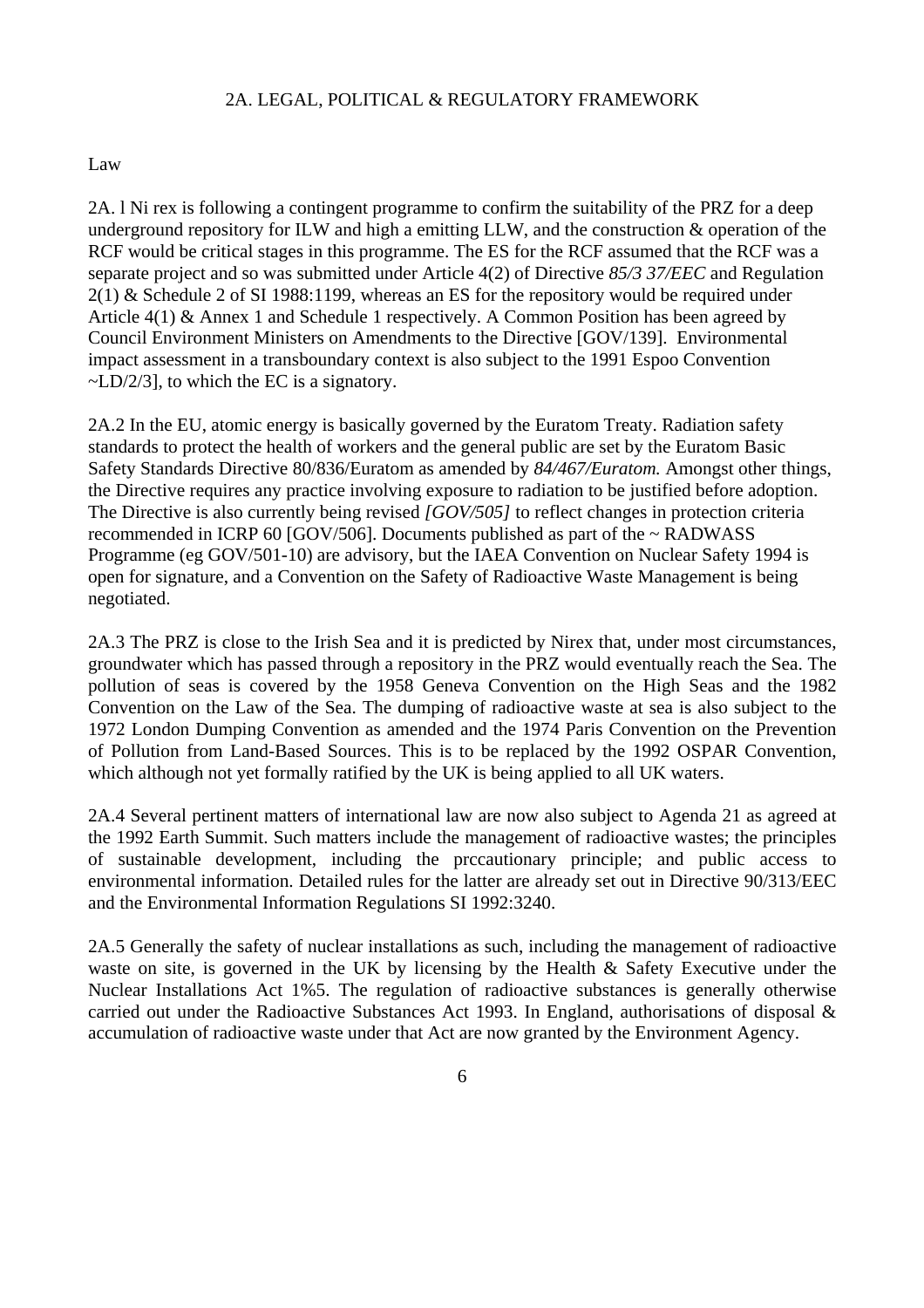#### National Policy

2A.6 The conclusions of the Government's latest Nuclear Review are contained in the White Paper Cm 2860 of May 1995 [GOV/215]. The final conclusions of the Government's paaallel Review of Radioactive Waste Management Policy are in the joint White Paper Cm 2919 of July 1995 [GOV/208], paras.50-52 of which set out the revised aims which are to guide policy. Two related policy documents preceded this White Paper. A consultation document of August 1994 published the Preliminary Conclusions of the Review *[G0V1306]:* and a Parliamentary Answer coincided with the publication of Cm 2860.

2A. 7 Annex F of the consultation document was a description of the role which the planning process plays in relation to radioactive waste management [see para.1 83]. Nirex and ~Iirnhda agree that this Annex cannot now be a policy document; and that it is not of itself a material consideration to which weight must be given [C0RI801]. PPG23 had been issued in the previous month to the consultation document, but does not cover radioactive substances, although its advice on the non~uplication of planning & regulatory functions applies equally well to radioactive waste management ~ara. 1.6].

2A.8 The Parliamentary Answer & para.1 0 1 of Cm 2919 set out the Government's conclusions that Nirex should continue with its programme to identify a suitable site for a DWR; and that, once a suitable site has been found, the repository should be constructed as soon as reasonably practicable. After emplacement of the relevant radioactive waste arisings [1991 projection in NRX/15140J for an operating period of about 50 years, the repository would be closed. Para. 100 of Cm 2919 states that the local governmentfavoured option of retrieval (supported by many written representations on this appeal) would be relatively straightforward during operations, and still available following closure. But the fundamental concept is that the continued safety of future generations must not depend on further monitoring, surveillance & preventative or remedial actions after closure of the facility.

2A.9 The precise timetable for the construction of the repository will depend on the granting of planning consent and compliance with regulatory requirements, including the establishment of a sound safety case. Para;105 of Cm 2919 states that it is not within the RCF appeal inquiry's scope to seek to use it as a focus to reopen general debate of the national policy on the deep disposal of ILW. Para. 110 points out that the maners about which you specifically wish to be informed by the RCF inquiry concern the local impact of the facility's construction: and that the Government has already promised to hold a full public inquiry into an application for the repository itself, wherever it may be situated.

2A. 10 Paras. 108-9 summarise the historical process which has led to this position. In 1987 the Government agreed with Nirex that it was preferable to develop a multi-purpose deep site for LLW & ILW rather than proceed with further investigations for a nearsurface facility [GOV/210]. By 1989 Nirex had prepared a short-list of sites, and the Government aceepted that the next steps should be to carry out detailed geological studies on land in the vicinity of Sellafleld and Dounreay [GOYI21 1]. In 1991 Nirex announced [NRXI12/1] that initial investigations at the 2 sites suggested that either could potentially support the safety case necessary for a deep disposal site. However, Nirex proposed to concentrate on Sellafield because of the advantages it offered in terms of transport, with the majority of ILW for disposal arising from BNFL's operations at Sellafield.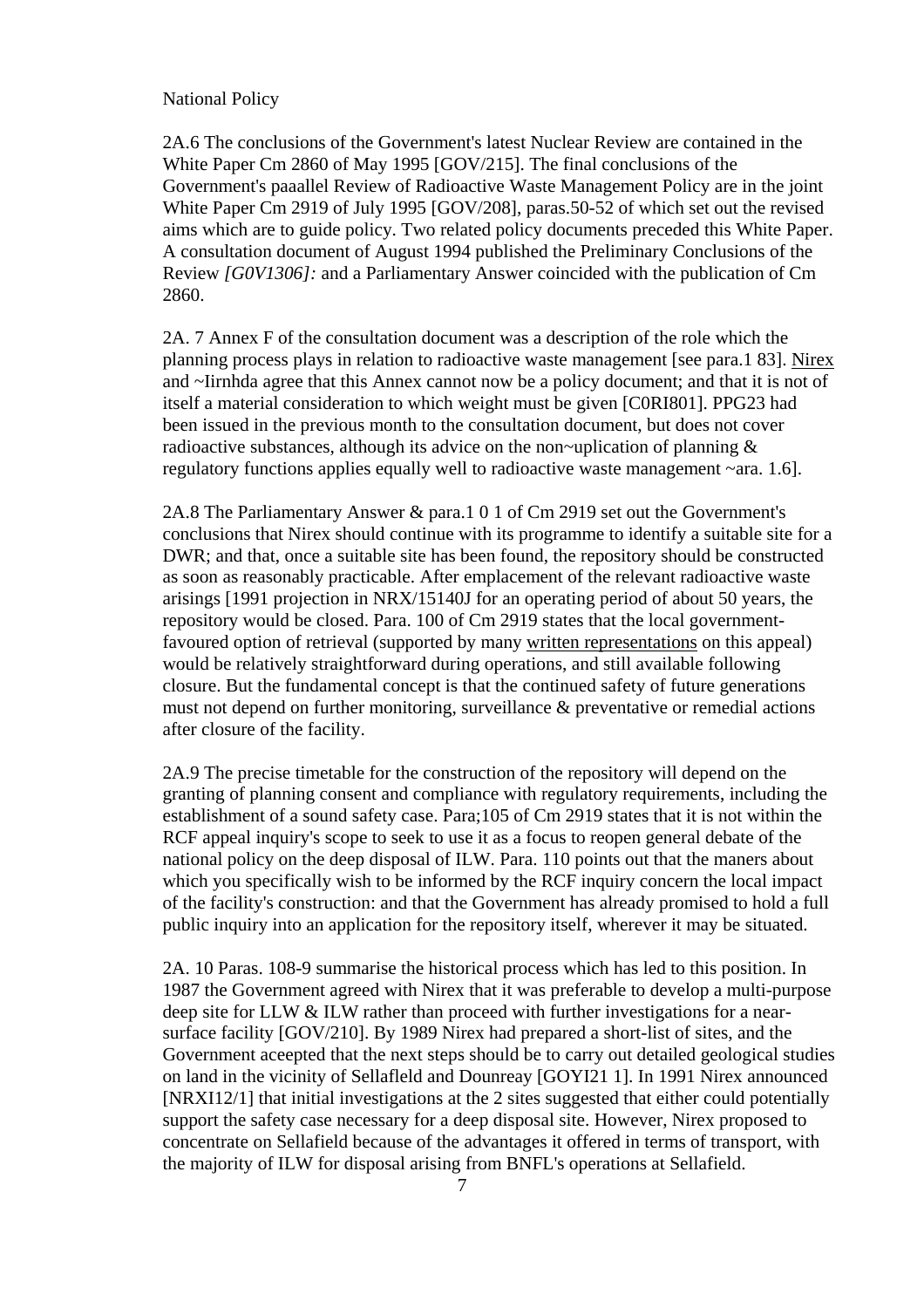#### Regulation

2A. 11 Prior to the 1994-5 review, environmental safety criteria for radioactive waste repositories were set out in the 1984 Green Book (GOV/302]. The policy provisions of this document have now been superseded by Cm 2919, and its regulatory requirements are out of date. The latter are being replaced by regulatory Guidance, of which 2 consultation drafts have been published by HMIP *(G0V1307* & HMP/1I1].

•2A. 12 The basic regulatory approach is now laid down in Cm 2919. Reliance cannot be placed exclusively on estimates of risk to determine whether a disposal facility is safe. Other technical factors, including ones of a more qualitative nature, will also need to be taken into account. However a risk target of 1O~/y of developing either a fatal cancer or a serious hereditary defect should be used as an objective in the design process. Where estimated risks to the public are below this target and the best practicable means have been adopted by the operator to limit risks, the regulators should not seek further reductions in risk. If the estimated risk is above the target, then the regulators will need to be satisfied not oniy that an appropriate level of safety is assured, but also that any further improvements in safety could be achieved oniy at disproportionate cost.

2A. 13 There should be no prescribed cut-off for the period over which the risk should be assessed. That period will depend on the nature of the site-specific safety case. The regulators' Guidance should include the factors which applicants need to take into account over different time-frames. With regard to the commencement of the period to which the risk target applies, the current draft of the Guidance [HMP/1I1, Ca.6] provides for it to start after closure of the facility, with the different radiological protection standard of dose constraint applying before then. The draft also refines Cm 2919's implicit transition point between the 2 standards, by envisaging that there might be a period of control after closure of up to some hundreds of years before final withdrawal from the facility [idem, para.6.4).

2A. 14 In England the environmental safety regulator concerned is the Environment Agency, implementing the Radioactive Substances Act as successor to MAFF & HMIP. It is still envisaged that Nirex, as expected in Cm 2919, would make an early application for a disposal authorisation under the Act, at about the same time as an application for planning permission to develop the repository. This would probably be in the course of a staged application approach, which is to be explained in greater detail in a revised  $\&$ updated version of "Radioactive Substances Act 1960, a guide to the administration of the Act". Discussions were also taking place at the time of the RCF inquiry on a voluntary agreement between Nirex and the regulator tot an early exchange of information & views, and to settle a programme for the progressive supply of information once an authorisation application is submitted.

2A. 15 The aim of such procedures would be to give the regulator 2 key decision points. The first would be to submit a provisional view to the full planning inquiry into the DWR planning application on whether there appeared to be any impediment to the eventual authorisation of disposal. The second would be whether, after completion of repository construction and commissioning, to approve the start of disposal operations. However the Environment Agency has no statutory regulatory role prior to the submission of the application for the disposal authorisation: and it will have no regulatory role at any time in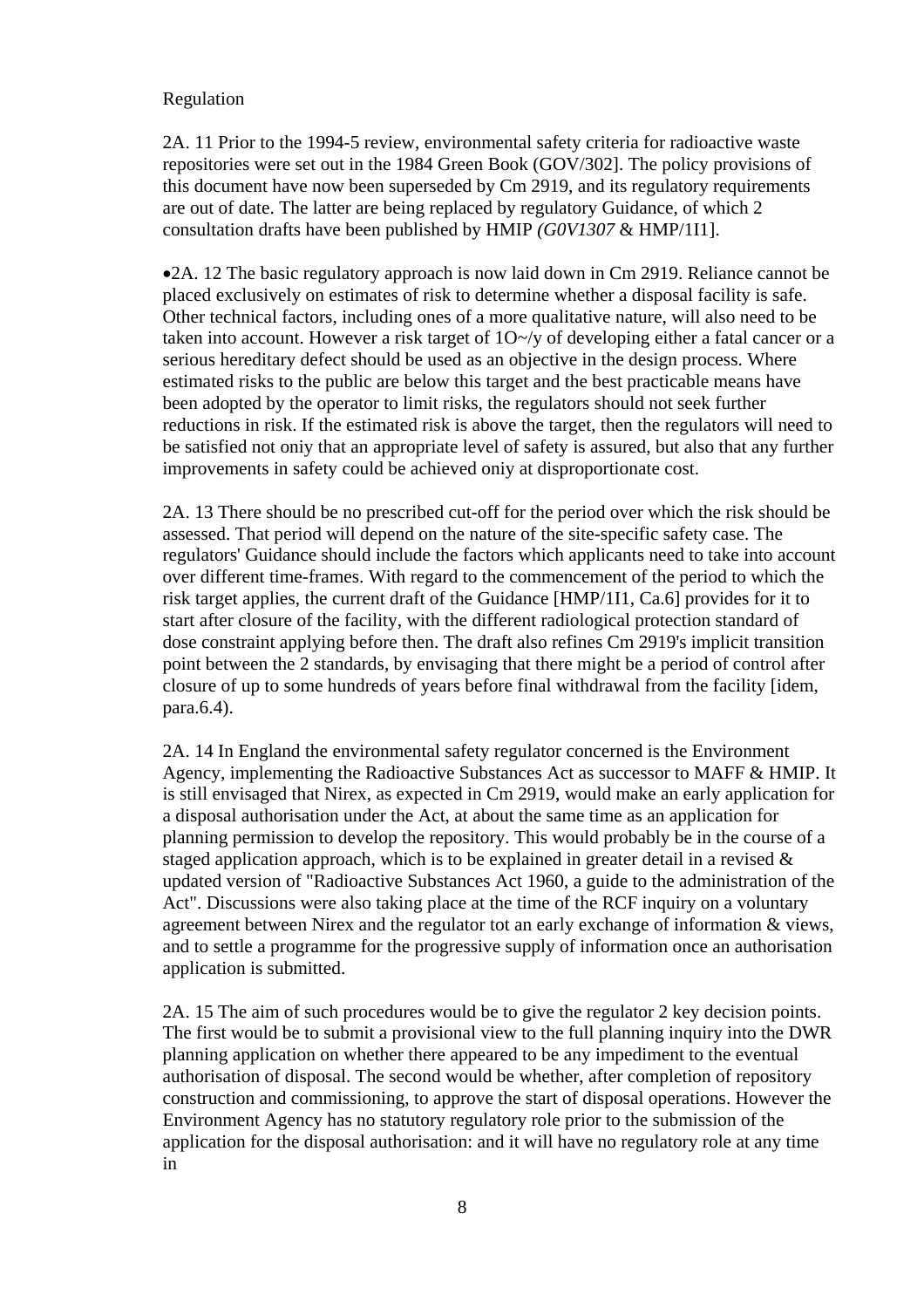relation to the selection of the site for a repository, which is a matter for the applicant and the planning process.

2A. 16 Moreover, NSCNFLA submits that, by virtue of the exemption in Section 13(4) of the Act of 1993, Nirex as a waste receiver at the final disposal site would not even require an authorisation for waste which was being disposed of in accordance with an authorisation already granted to the waste producer: this interpretation is reinforeed by the provisions of Section 18(3), which expressly contemplate that a local authority receiver might not have its own authorisation for the place of deposit. Nirex's countersubmission is that, on the contrary, Nirex would need its own authorisation under Section 13(1), as the user of premises for the purposes of its own undertaking (see Section 47): Section 18(3) is actually concerned with the controlled burial of some LLW, and so is irrelevant. This is a legal matter, but my Q~injwi is that, whilst there clearly is a significant exemption in Section 13(4) irrespective of the purpose of section 18(3), it cannot be assumed that all the waste to be disposed of by Nirex, nor the methods of disposal, would be governed by extant authorisations of the waste producers.

2A. 17 On the other hand, it is agreed that the other intended regulator, the Nuclear Installations Inspectorate of the HSE, does not so far have any statutory basis. This is because Regulations have yet to be made to specify a DWR as requiring a licence under the Nuclear Installations Act *1965.* However, once this is done, the Nil already has a staged licensing procedure in place, with modern Safety Assessment Principles for Nuclear Plants [G0V1703) & "Notes for applicants for nuclear site licences" *[NRXI12I1O].* The intention is that the early application to the Environment Agency and the application to the Nil would proceed in parallel, with the requisite Detailed Safety Assessment and Pre-Construction Safety Report being submitted to the respective regulators at broadly the same time. The regulators would be statutory consultees of each other, and in practice would liaise closely.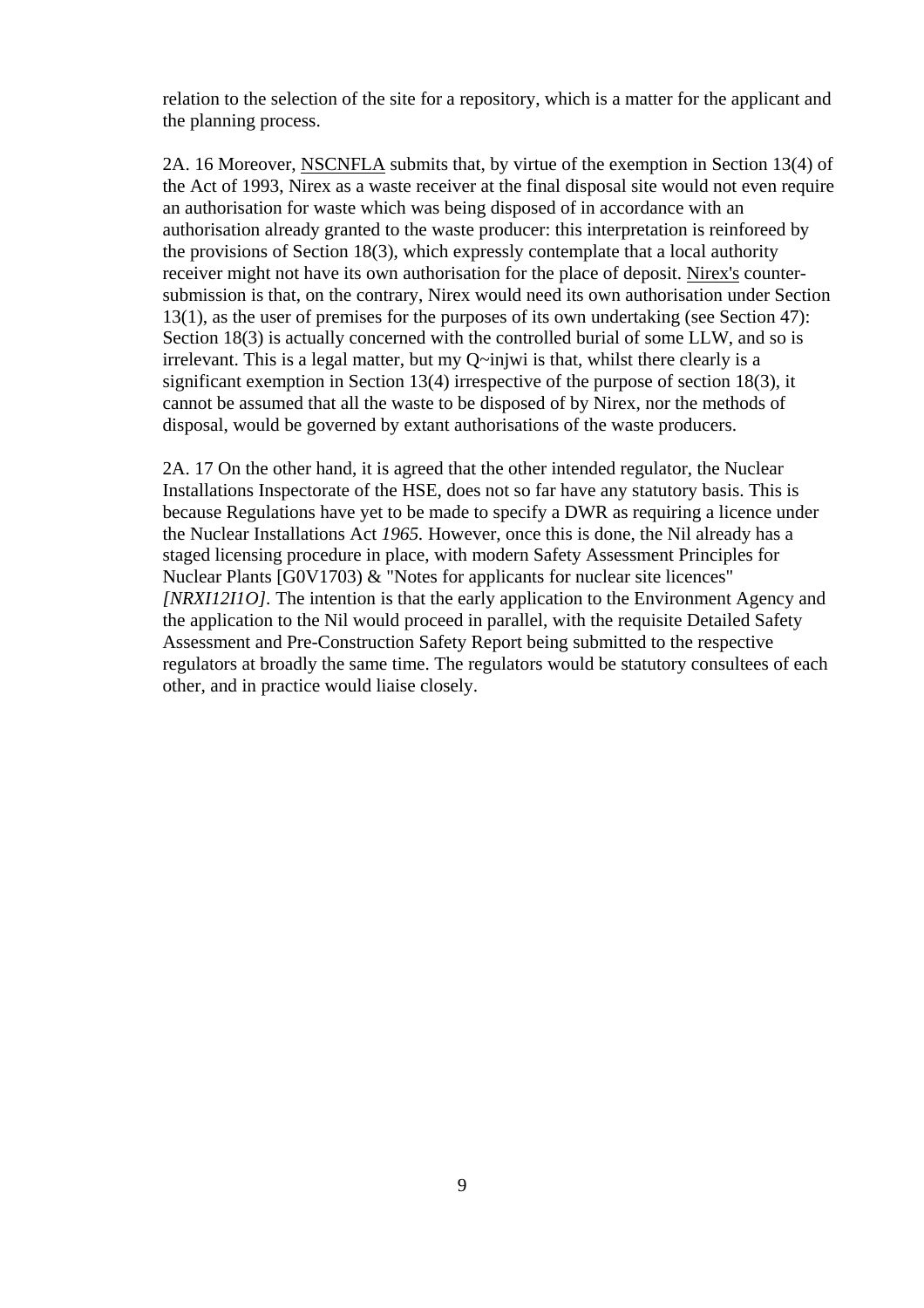#### 2B. SITE & PROPOSALS

Summary of Site & Surroundings

2B. 1 The appeal site and surroundings are described in detail in C OR/i 12. The site itself [COR/102B/008000B] comprises a large block of land overlying the PRZ plus 2 service corridors, amounting to about 223 ha in all [CORI1O2D). Much of the land consists of the holdings of 3 farms, with the farmstead of the largest at IlOnglands Farm standing about I km north-west of the edge of the village of Gosforth [COR/102B1008001B], although the south-eastern tip of the site is only about 400 m from the fringe of the settlement. The perimeter of the Sellafield Works complex is just over 2 km to the west of the Farmstead. Just beyond the Works the West Cumbrian railway (Carlisle-Barrow-Carnforth) runs beside the shore of the Irish Sea.

2B.2 The site lies in the undulating coastal belt between the Sea and the foothills of the lake District *[NRXI2I3IFig.4.* 1]. Most of the north~eastem boundary of the site is alongside a length of the ~95 Lillyhall-Grizebeck trunk road, on the other side of which is part of the western boundary of the lake District National Park. This length of the A595CI) runs south-eastwards from the small village of Calder Bridge, through the hamlet of New Mill at the northern point of the site, to pass just to the south-west of Gosforth. There it is joined by the B5344 coming up north~astwards from the village of Seascale, which also has a road connection (U446S) north-westwards to the Sellafield complex (NRX19/l4IFig.4. 1]. Another road - the C4013 - leads north-eastwards up the Calder valley from the Works to join the NS95(T) at traffic lights at the west end of Calder Bridge village. The third, and main, route from the Works is even further to the north-west, along the C4037 to reach the trunk road at the Blackbeck roundabout, a little to the south~east of the Egremont Bypass.

2B.3 The 2 Services Corridors [COR/102B/008008D] lead north-westwards & south-westwards respectively from the southern part of the PRZ, with the northerly Corridor A providing options for electricity supply whilst the southerly Corridor B is for drainage. The Services Corridors also effectively continue within the PRZ, leading to the internal Surface Site (idem, 00800713 & 008060] of about 38 ha on which the new surface activities connected with the RCF would take place. At the core of the Surface Site, and just south-west of l-onglands Farmstead, is the Platform Site of about 4 ha [idem, 008009B]. This would contain the heads of the 2 shafts which would be the focal points of the RCF, together with related buildings & other structures. The Farmstead itself has the benefit of planning permission for conversion to a visitor reception area & offices, plus car park & viewing platform [idem, 0080032A-37A], subject to the grant of permission for the RCF itself.

2B.4 The surface of the PRZ is mainly undulating farmland, with a general fall down to the southwest from a high point of 110 m aOD next to the AS95~I). But to the west of the Farmstead there is a mound flanked by 2 NW-SE clefts; and the deeper, north~sterly cleft becomes a steep-sided valley which turns southwards & widens out to the south-west of the Farmstead. The Platform would be extended across this depression as it turns south [idem, 008014BJ. The valley floor is drained by an intermittently flowing rill [NRX1I3], which itself is an arm of the southern tributary of Newmill Beck, the other arm of which rises in the south~eastern part of the appeal site [COR/lOlIFig.3.5.2]. The northern tributary of the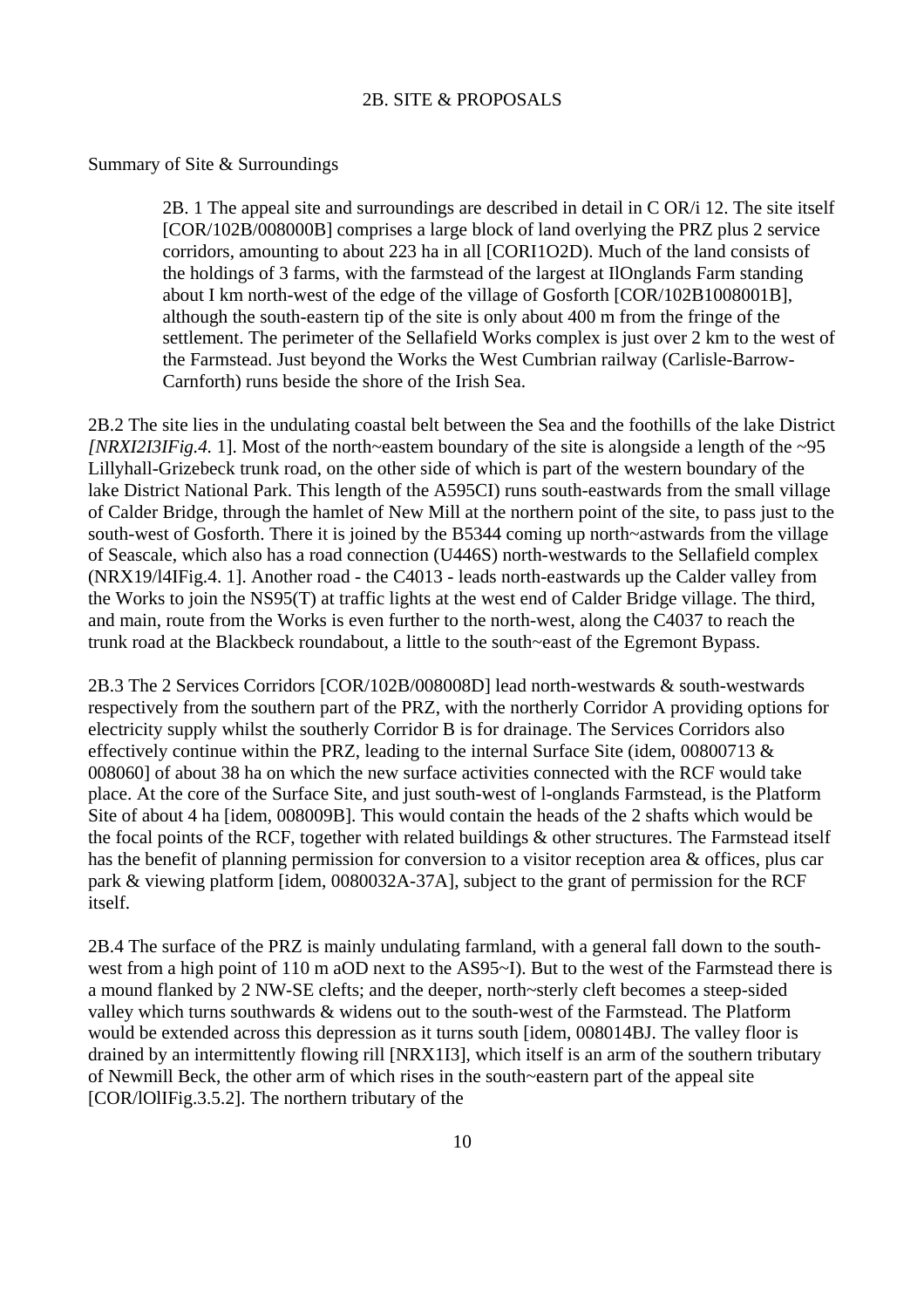Beck is much longer, rising in the foothills north-east of the AS95(J), passing through the hamlet of New Mill, and bending around the north-western part of the appeal site, before joining the southern tributary near Corridor B & entering the mouth of the River Calder at Sellafield [COR/lOllFig.3.7. 1].

2B.5 One southward stretch of the northern tributary is part of the south-western boundary of the PRZ: and the Beck's valley there & north-west of the Zone contains plantations which extend into parts of the appeal site. Nirex's landscape proposals would add to that framework [NRXI2/3/Fig.5.3]. They would result not only from the RCF development but also from the borehole development which has already taken place on the site. Out of the 13 regional boreholes drilled by Nirex to obtain basic hydrogeological data on the Sellafield area [idem, Fig.4.3, ie excluding No.6], three - Nos.2,  $4 \& 5$  - are in the PRZ [best seen on idem, Fig.5. 1]. There are also in the PRZ 2 old minerals exploration boreholes now used for monitoring, called Boonwood & Holmrook 13 (idem, Fig.4.3 again).

2B.6 Another 14 ha of the Surface Site are occupied by further, temporary borehole development which would complement the RCF itself. The total additional boreholes approved are RCFIA to help establish the exact positions of the shafts, RCM14 to monitor the effects of shaft-sinking, and PRZ1-5 to assist further in the characterisation of the Zone. RCF1 & 2 sites would be retained as part of the Surface Site, whilst the sites for RCF3 and RCMl, 2 & 4 would be incorporated into the Platform.

2B.7 The current works on site are already served by a purpose-built access from the *A595~,* constructed with permission in 1993 to DoT standards [COR/102B/008001 lA, 12B & 13A]. But also leading westwards through the site, from the AS95CI) opposite the entrance to Gosforth village, is a narrow byway called Sides lane. This is shown on the Cumbria County Definitive Rights of Way Map 1989 only as a bridleway [idem, 0080038B]; and it is metalled from the main road just as far as the sites of regional Boreholes  $2 \& 4$ , to which it provided the original access. South-west of these borehole sites and still within the PRZ, an unsurfaced drive leads off Sides Lane, uphill northwestwards into the fringes of the plantations. After about 1 km, the drive bends northeastwards, and at about 800 m farther on it joins the AS95~ through a gateway overlooked by a dwelling called Newton Manor Lodge.

2B.8 The drive is indeed that of the Newton Manor Estate, and no public right of way over it is indicated on the Definitive Map nor acknowledged by BNFL as the landowner (NRX/11/8]. Newton Manor itself [best seen on NRXI2/3/Fig.5.1), now converted into flats, lies in the wooded valley bottom of Newmill Beck in the north-western part of the PRZ. Just south-east of the Manor is a bungalow called Saddlebank. Going round the drive towards ti~e lodge gate, a detached dwelling called High Lingbank lies south-east of the drive & about *250* m back from the ntain road. About *250.* m south-east down the AS95CI) from the Lodge, a Grade II listed dwelling called Sally Hill stands on the other side of the road. Further to the south-east, and clustered around the mouth of Boonwood lane opposite the former entrance to ~nglands Farm, are Boonwood Cottages & Garden Centre and the Red Admiral (formerly Boonwood) Hotel. Back inside the PRZ, and about 500 m along Sides lane from the AS95CI), Sides Bungalow stands on the north-western side of the byway. Another 1 km to the west along the lane, and just outside the PRZ, are Fleming Hall Farm & The Bungalow.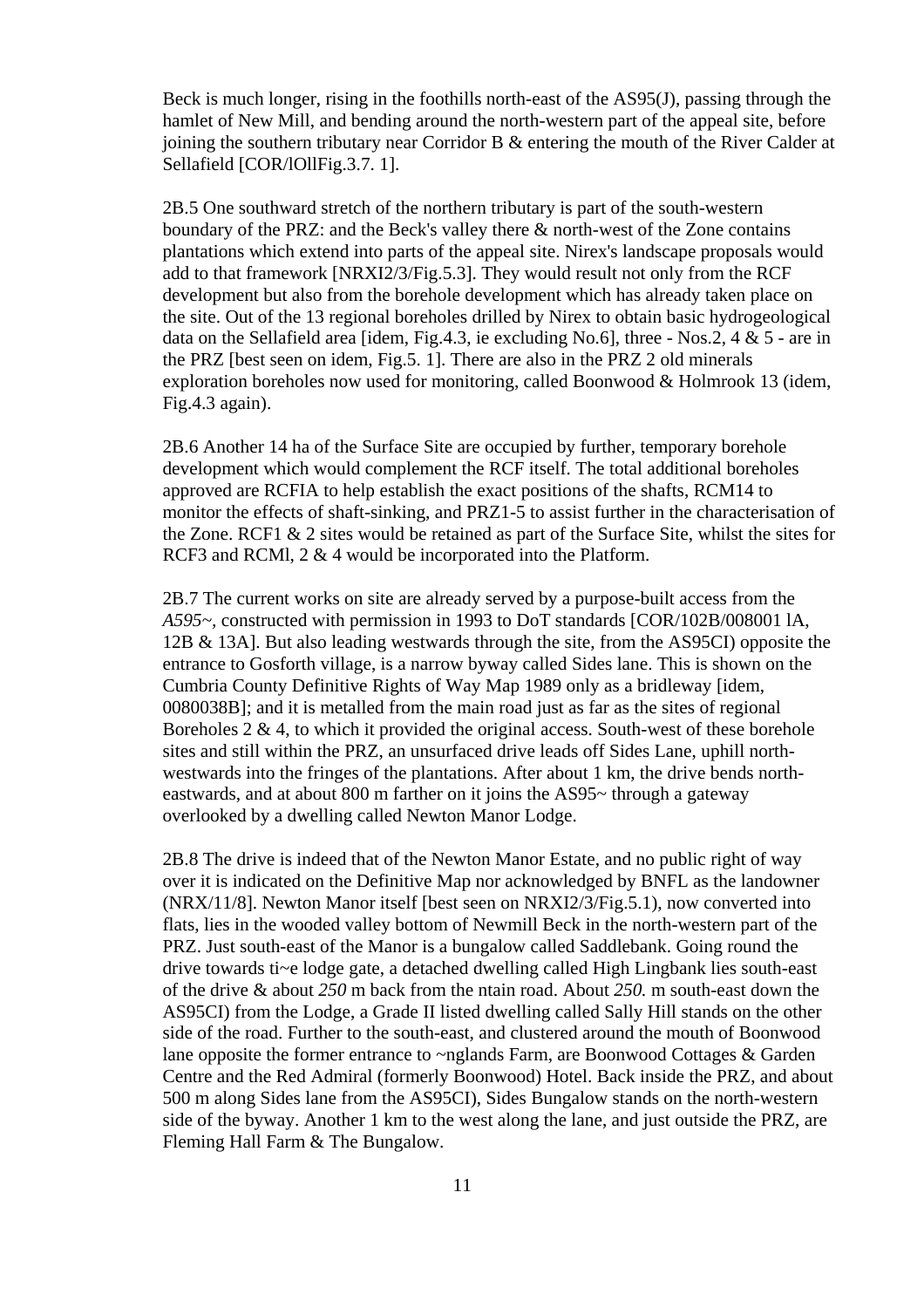#### Summary of Proposals

2B.9 The RCF development as amended (COR/102A-D] since the original planning application [COR/102 & 103] is described in detail in CORIl 11, and the latest version of the work programme is CORIIO2B/008010B. If the construction & science activities were to run their full course, this would take about 13 years from mid-1997, assuming that permission were granted early that year. The Platform would be built at 84.5 aOD by cut & fill and in the form of an extension of the platforms of boreholes RCF3 & 4 across the valley [idem, 008014B]. During site establishment, cut~off & subsoil drainage from the Platform would lead to an oil interceptor & lined settlement pond in the valley [idem, 008015B), whilst the rest of the Surface Site would be drained into existing soakaways. On completion of establishment, surface water from the Platform & access road would go via a perimeter drain to a multi-bay settlement tank (idem, 008016A], and thence be discharged under controlled conditions to Newmill Beck down a 1.2 km drain in Corridor B. Foul water would go to an on-site sewage treatment plant, with a controlled outflow to a 3.5 km effluent pipe along Corridor B to the Calder interceptor Sewer within Sellafield Works.

2B. 10 The 2 shafts would be sunk about *50* m apart [idem, 008009B], with the North Shaft begun up to 3 months after the South. Contractor's construction headgears 25-30 m high [idem, 008061] would be used during sinking, to be replaced after sinking by operational headgears 29.2 m high, each with heapsteads & winder houses [idem, 008018-21CJ. Concrete & grout batching plants would also operate during most of the construction periods. In addition there would be a fan duct & house at the South Shaft and a spoil conveyor & bunker at the North Shaft. Service buildings would include a workshop & stores [idem, 008023C]; and an office block for laboratories, training, changing & first aid as well as administration (idem, 008022C]. Smaller structures would include an electrical substation, wheclwash, gatehouse  $\&$  firewater tank, with stores for explosives  $\&$ detonators to the northwest of the Platform [idem, 008024-26B].

2B. 11 A final decision has yet to be made on electricity supply: it might come underground or overhead along Corridor A from Sellafield, or it might be taken directly from the grid via a transformer. The initial construction period would require high levels of lighting in the working hours of 0700-1900, typically between 100 & 300 lux with lights mounted between 8 & 20 m high. Subsequently, external lighting would be typically between 20 & 50 lux. In response to concerns expressed about the impact of security fencing & lighting, one amendment has been to reduce the illuminated length of fence line by about 30% and confine it to the Platform Site, car park, gatehouse & explosives stores. The lights would be on 6 m high columns at 30 m intervals, with illumination typically in the range 5 to 20 lux [NRX/ *1/5].* 

2B. 12 The shafts would be of S m finished internal diameter; and would most probably be excavated by the drill & blast method, although the possibility of freezing some of the ground to limit unexpected water inflows cannot be entirely discounted. The South Shaft would be the primary access for personnel, whilst the North Shaft would be primarily for equipment, materials & spoil, and also would be the fresh air intake. After the construction of the collars & foreshafts down to about 36 m, the shafts would be hydrostatically lined as they went down through the SSG & Brockram [idem, 008053A]. A connecting gallery would be dug between the shafts at *650* m bOD: but a decision about the preferred repository level would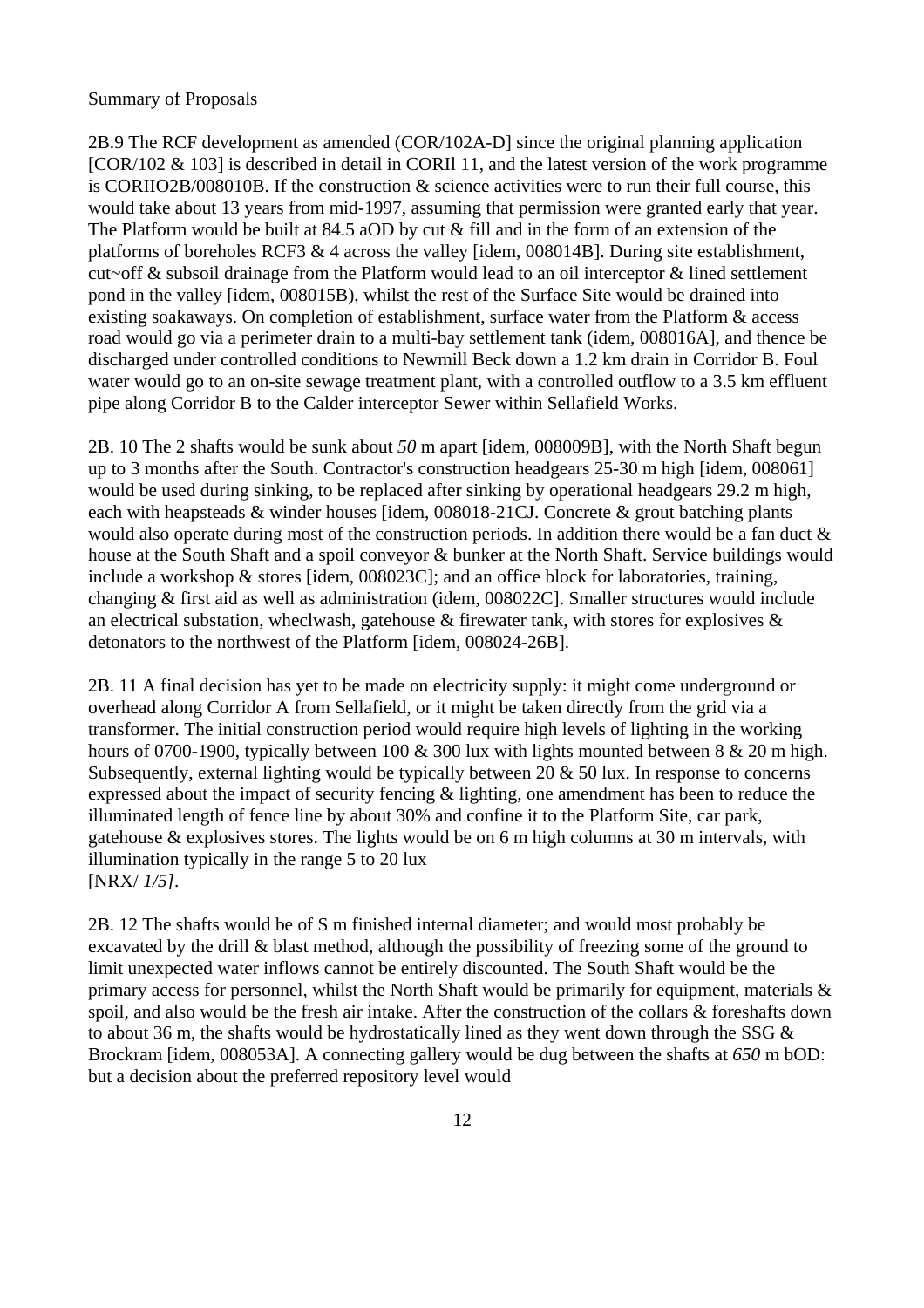not finally be made until the development was well under way, so that the option is being retained to construct the shafts down to any level in the BVG between *650* & 900 m bOD plus 3O~35 m for sumps.

213.13 Probe drilling & groundwater monitoring ahead of excavation would attempt to identify & quantify potential water inflows. The most likely form of ground treatment is grouting selected zones in the SSG to restrict volumes to manageable quantities (NRX/16/lOlFig.4. 1]. Groundwater would in addition seep through the hydrostatic lining:

and water with tracers added would also be introduced for drilling & cleaning purposes. Subject to differentiation as a result of the tracers, water would be pumped out of the shafts; treated by settlement & oil interceptors; and added to the foul water discharge through the effluent pipe.

213.14 Spoil would be brought mainly up the North Shaft, and taken to a large field, lying northwest of the Platform and inside the bend in the Newton Manor drive [idem, 00803OC & NRX/2/3/Fig.5.2], which has been earmarked for the spoil disposal area. In all, about 40,000 cu m of sandstone would be produced, with between 60,000 and 75,000 cu m of Brockram & BVG depending on the depth of the shafts. Allowing for bulking, this would amount to 140,000 to 160,000 cu m of spoil, although about 15,000 t of BVG could be taken off the site for tests of its marketability. In the disposal area, the spoil would be placed on stripped ground in transverse phases; and gradually spread over about 6 years to a maximum height of 4 m, with progressive restoration. There would be screening mounds along the south-western boundary of the field.

213.15 Phase 1 of the RCF Science Programme would embrace the excavation of the shafts & the first connecting galleries [idem<sub>1</sub> 008027A]. The purpose of the Phase is to deliver information required to enable Nirex to make a decision whether to propose a repository in the PRZ and so prepare the requisite planning application, plus the PCSR  $&$  DSA for the regulators. Mapping  $&$ hydraulic measurements would take place as continuous elements of shaft & gallery construction in order to obtain information in particular on the structural characteristics & flow channels of the various rocks; and on the pressure, flow & chemical composition of the groundwater. Fracture infill would be sampled for mineraiogical analysis & radiometric dating. Mechanical & hydraulic changes due to disturbance by shaft construction would be measured; and a further excavation disturbance experiment would be carried out around a gallery at the preferred repository horizon in the BVG towards the end of the Phase.

213.16 A decision to proceed with the repository could be taken at the earliest about halfway through Phase 1. Conversely, such a decision might be deferred until some time during the later Phases. Should the Programme show at any point that the site is unsuitable for a repository, then restoration works would commence. At present the activities planned for Phases 2 & 3 are primarily designed to confirm the final design of the repository and to deliver information to help the regulators decide whether to approve the start of disposal operations after the construction  $\&$ commissioning of the repository itself; but the Phases are indicative only [idem, 008028 & 29A], and the Programme would be reviewed  $\&$  might be revised<sub>1</sub> especially if the decision were deferred. Deferment might result in the balance of science activities being shifted from experiments predominantly on processes in flow channels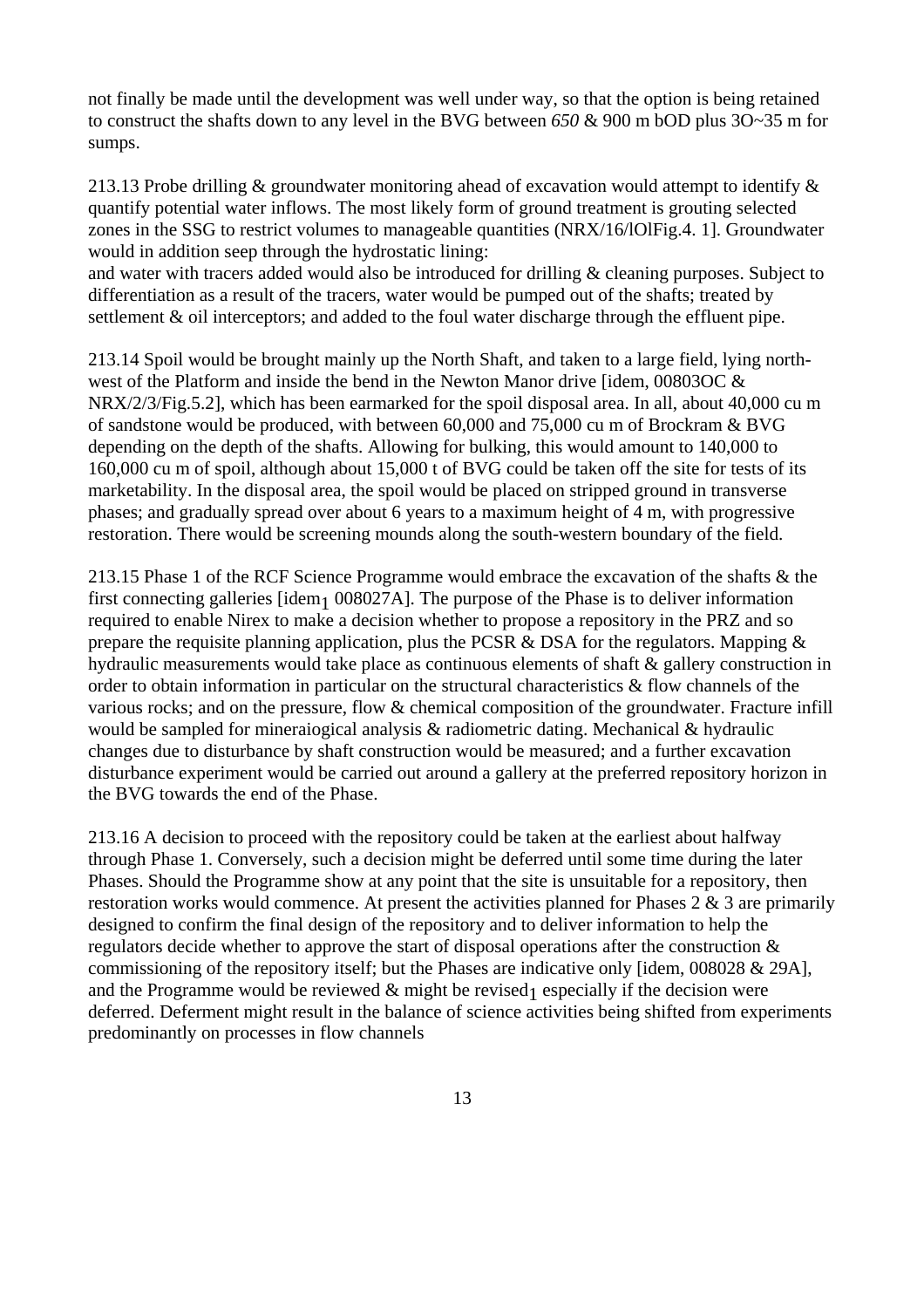within the BVG to tests of extrapolations of distributions of connected fractures within the rock.

2B. 17 The galleries would be excavated by drill & blast, like the shafts. The current indications for Phase 2 are of 3 main galleries each about 150 m long, but maybe with varying cross-sections, and in approximately NNW, SSE & WSW directions. Phase 3 is presently envisaged as extending the NNW gallery to up to 375 m, and the SSE one to up to 600 m. Basically the scientific activities in Phase 1 would be continued in the galleries throughout Phases  $2 \& 3$ , but there would also be experiments within zones of connected fractures & in single fractures to measure rock matrix diffusion and observe colloid transport. Phase 2 would include too a Site Characterisation & Demonstration Experiment [NRXI16/10/Fig.5.2] and various Seal Experiments [idem, Figs.5.4-7]. In Phase 3 there would be a Ventilation Tunnel Experiment, to measure the hydraulic conductivity of about a 100 ri' length of BYG [idem, Fig.5.3J; and experiments to measure gas entry pressure into fractures & gas & water flow characteristics. The effects of chemical disturbance by highly alkaline fluids on networks of connected fractures would also be measured. The final location of the repository vaults Would be confirmed by drilling from the Phase 3 galleries, possibly above or below the putative alignment of the vaults.

2B. 18 The closure & restoration of the RCF (NR~ll'1I1] would involve underground salvage followed by backfilling of the sealed~off shafts with a clean & inert material such as limestone; the dismantling & demolition of the surface buildings; and the restoration of the landscape (CORI1O2B/008051B], soil management & re-vegetation. About 4.6 ha of the landscape planting would be retained, linked by a further 2.21 ha of woodland planting plus new hedgerows [idem, 008049B]. Whilst grassland areas would be restored to a condition suitable for agriculture, other parts would be suitable for nature conservation or forestry, due to the re-structuring of the landscape and the provision of wildlife resources, such as a wetland in the valley as well as the scrub & woodland.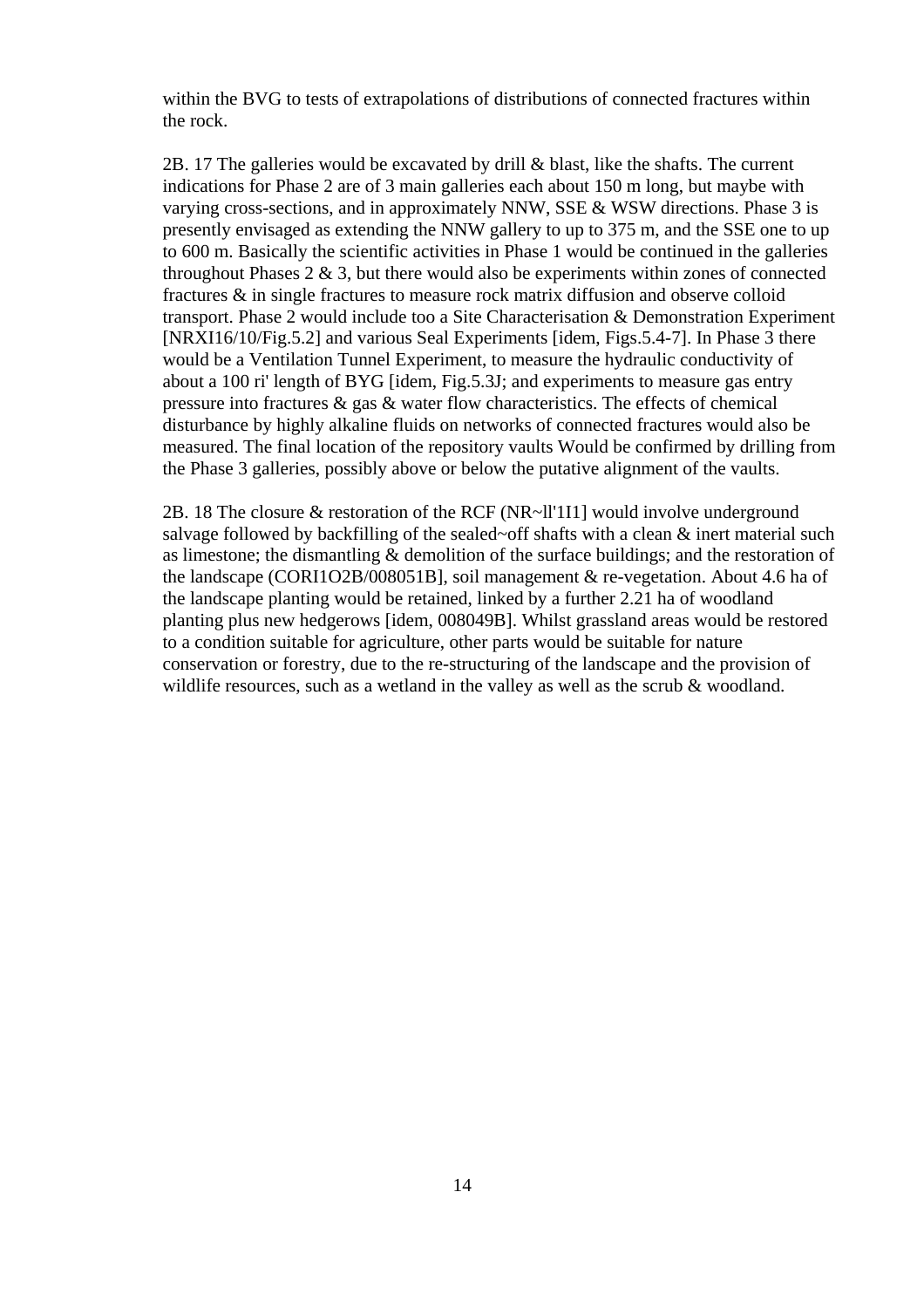#### 2C DEVELOPMENT PLAN

*COR/301 is a useflil reference document in that it sets out mara' of the polides reftrred to below, and indicates genernity whether they were regarded as relevant by Nir& or Cumbn'a. However, it is not an &haastive or definitive account of this aspect of their final cases to the inquiry, and it certainty does not commit aay of the other parties in any way.* 

2C. 1 The statutory development plan for the appeal site consists of the Cumbria & lake District Joint Structure Plan 1991-2006 adopted in July *1995* [COR/303]; and such parts of the Mid Copeland *!i'c~1* Plan adopted in 1990 [COR/305] as are in general conformity with this new Structure l'lan [C0RI305A].

2C.2 Cumbria has also identified for the purposes of para.5.56 of PPG 12 the detailed policies which appeared in the previously approved structure plan and yet are now more appropriate to local plans [COR/302A]. These development control policies, excluded from the new Plan, will be spent when the relevant local plan is adopted; but according to the PPG they will be given weight in the transitional period depending on the particular circumstances.

2C.3 Objections (COR/307] to the deposit version of the Copeland Local Plan [C0RI306] were considered by an Inpeector who held a local inquiry in June & July 1995. Copeland has received the Inspector's report (COR/307AJ; and the position at the end of the appeal inquiry was that Copeland was to be advised to accept the "'Spector's recommended modifications particularly in respect of Policies DEV 4, IMP 1 & ENV 33 [idem, pp.2-3, 11 - 13 & 67-71]. Of course flirther steps are likely to have been taken towards the adoption of the Plan between the close of the appeal inquiry and the submission of this report.

2C.4 The lake District National Park Plan was published in 1978 and reviewed in 1986 [C0RI308]. Chapter 9 of the Plan comprises the Conservation Map prepared under Section 3 of the Wildlife & Countryside (Amendment) Act 1985. The lake District National Park Lodal Plan was placed on deposit in March 1994 [COR/309]: proposed changes were published in April 1995 [C0Rl3 10]: and a local inquiry into objections opened in October *1995, &* has now been concluded. The Plan deals with minerals & waste planning inside the Park; whereas a consultation draft of a Minerals & Waste *Local* Plan for the parts of the County outside the National Parks was published in July 1995 [COR/3 11].

#### Structure Plan

2C.5 SP Policies 1-10 form part of the strategic framework for other SP policies, LP policies and other material considerations. Policy 2 is to protect from inappropriate development Cumbria's scenic beauty, natural resources & the quality of its built environment, especially those areas and features of international or national conservation importance where harmful development will not be permitted. Under Policy 5, the same attributes of the National Parks will be firmly protected & enhanced, whilst fostering the quiet enjoyment  $\&$  understanding of the Parks and the social  $\&$ economic well-being of their communities in a manner which does not conflict with the conservation objectives.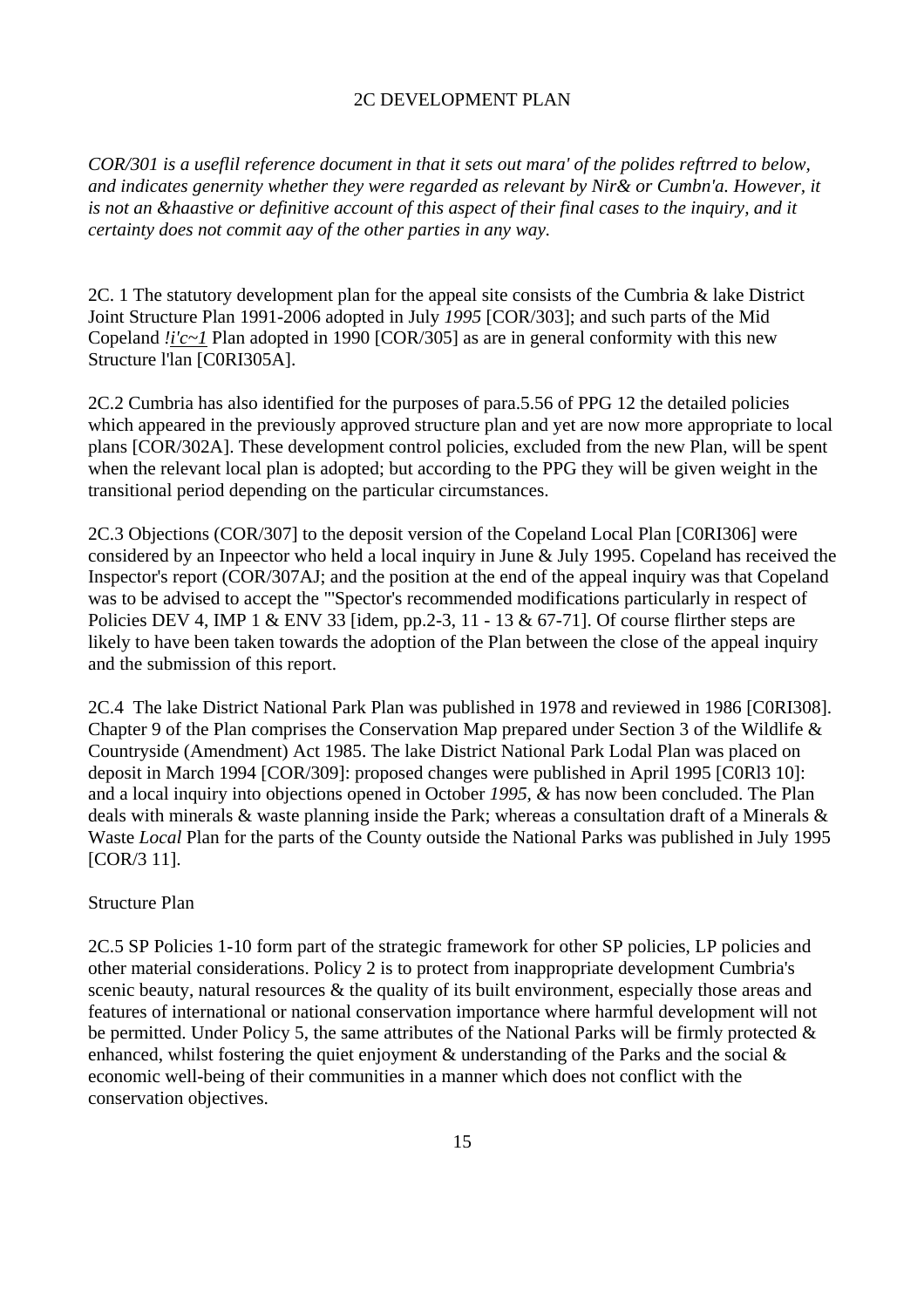2C.6 Policy S is to address Furness & West Cumbria's economic problems through an enhanced priority to the refurbishment of town centres, environmental improvements, new industrial site development, tourism projects and improvements in road & rail communications. Policy 9 is to improve inter-urban communications by upgrading the road network to meet economic development needs and to bring environmental benefits to bypassed towns and by encouraging the movement of passengers by bus & rail and bulk commodities by rail to reduce the environmental impact of road traffic. New road building, or significant upgrading of existing roads, affecting areas & features of international conservation importance will only be carried out in exceptional circumstances.

2C.7 According to Policy 10, the future development of tourism should normally be based on visitors' enjoyment & understanding of the County's distinctive scenic, cultural & historic character. Development will be encouraged where it will help meet a particular economic need, but will not be allowed to prejudice the County's environmental quality. To protect the intrinsic qualities of the National Parks, the growth of tourism should be restrained and future development should not conflict with their quiet enjoyment.

2C.8 SP Policies 11-29 are concerned with managing the environment. By virtue of Policy 11, development & other land use changes detrimental to the present characteristics & qualities of landscape of the National Parks (& other areas of national importance) will not normally be permitted. Particular regard will be paid to the protection & enhancement of undeveloped open countryside and, amongst other features, the character of land identified on Section 3 Conservation Maps. Development required to meet local infrastructure needs which cannot be located elsewhere will normally be permitted provided it is sited to minimise environmental impacts and meet high standards of design.

2C.9 Policy 13 deals with countryside where the landscape is not of designated national or county importance. Development will normally be permitted which in its use, siting, scale & design is well related to existing developed areas of the countryside and does not harm distinctive features of local landscape significance. In the undeveloped open countryside development will not normally be permitted except when it is required to meet local infrastructure needs, and then is subject to the same qualifications as in Policy 11.

2C.l0 Outside the National Parks & AONBS in Cumbria, forests plantations & woodlands will normally be acceptable under Policy 16 where there is no material conflict with agriculture, landscape, historic features, conservation & public access, and should usually provided positive benefits to these interests. Development & other land use changes which are detrimental to important nature conservation interests will not be permitted by Policy 17 unless the harm caused to the value of those interests is clearly outweighed by the need for the development. Where development is permitted, the loss of conservation interest should, where practicable, be nnnimised.

2C. 11 Policy 21 is not to permit development which, through emissions or by noise vibration or risk of accident, exposes workers or the public to undue hazards, nuisance, or has an effect on health, or has a significant adverse effect on the natural environment. Similarly, Policy 22 is not to permit development & other land use changes resulting in the discharge of inadequately treated sewage or effluents which have a damaging impact on water quality. Also, under Policy 24, the erection of buildings or the raising of land will not normally be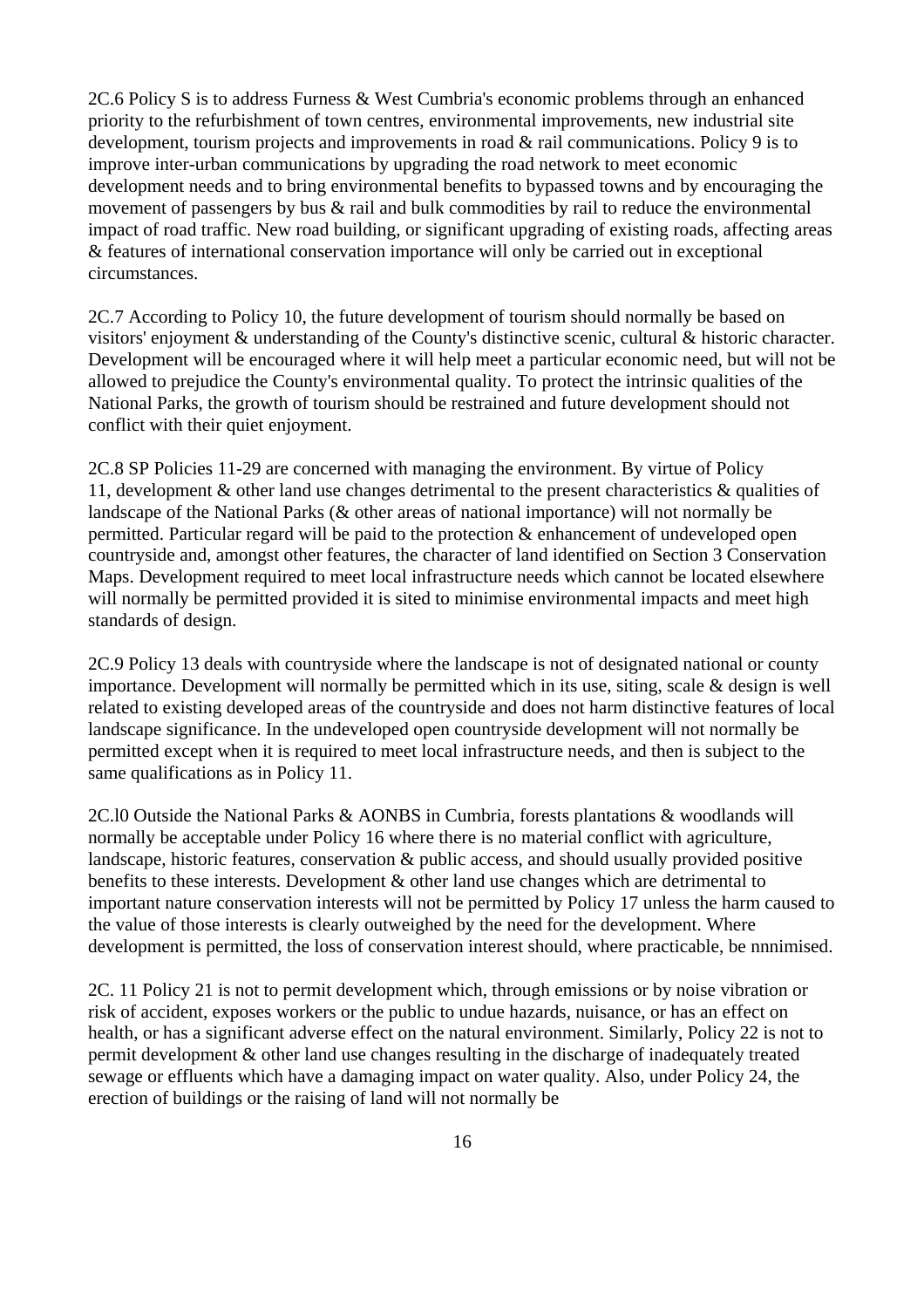permitted where there would be a direct risk from erosion or flooding, or be likely to increase 'the risk of flooding elsewhere.

20.12 Policy 25 deals with the quality of development. The siting, appearance & landscaping of all new development and alterations should aim to enhance the quality of the existing environment. It should be in keeping with the local character of the.. landscape, be well integrated with the existing pattern of surrounding land uses and, where appropriate, be in keeping with the local vernacular tradition. Normally development should make provision for access by disabled persons. Furthermore, by virtue of Policy 26, development & other land use changes will not normally be permitted if they ... damage, obscure or remove important archaeological sites or other historic features, or are detrimental to the character or setting of a Listed Building or Ancient Monument.

20.13 The remaining SP Polices 3O~7O are for the purposes of guiding development. Policy 36 provides that development will not normally be permitted where there is insufficient capacity in the service or transport infinstructure. Permission may be granted where satisfactory improvements can be made at the developer's expense.

20.14 Nine Policies - Nos.54 to 62 - are for controlling major projects. Policy 54 relates to major developments which are more national than local in character and have significant environmental effects, and Nirex accepts that the ROF proposal falls within that description. By virtue of the Policy the ROF will only be permitted if 4 stipulated criteria are met:-

> I. the sum of national, regional  $&$  local benefits is shown to clearly outweigh any harm or risks to the wider environment, &

ii. the proposed scheme will be carried out in such a manner as to cause the least practicable harm, &

iii. direct & indirect adverse impacts during construction and during operation (including those from the winning & working of construction materials and their transportation) will be minimised, &

iv. it does not harm areas or features of international or national conservation importance except where it can be demonstrated that the value of the benefits that would arise clearly outweigh the international or national value of the interest affected...

20.15 If the site were in the National Park, criterion iv. would add a requirement for a case to be made in the national interest, and for all reasonable alternative locations & methods of satisfying the need to have been explored  $\&$  shown to be unacceptable. If this new development were judged to be "concerned with the reprocessing, storage or filal disposal of nuclear waste", then Policy 57 would apply, and the first criterion of that is, in the case of applications which must be accompanied by an Es, for due consideration to be given to alternative locations and for the site to be suitable for the use proposed. Six other criteria would be in~posed too, relating to safety, security & environmental consequences; the existence or provision of the requisite infrastructure; the social & economic impact on West Cumbria & the National Park; location in the vicinity of the Sellafleld licensed site or within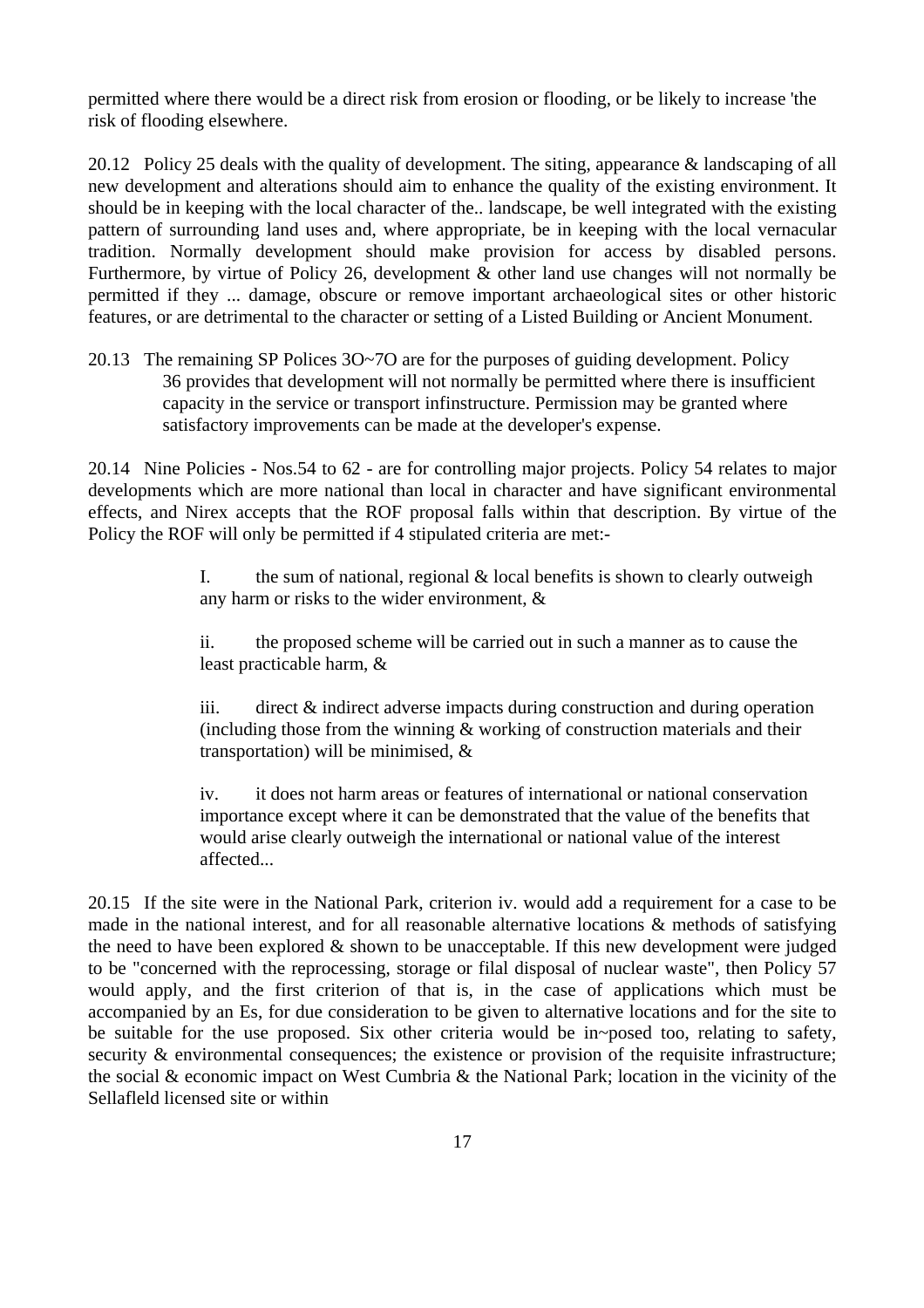the Drigg licensed site; minimisation of harm to the visual character & amenity of the area; and the identification of acceptable principles for decommissioning & site restoration.

20.16 With regard to the general disposal of waste, Policy 60 states that adequate sites should be provided for the disposal of wastes arising within the County. Permission will not be granted where there are adverse effects on local communities or the environment, or where the infill & restoration of existing sites would be seriously prejudiced. Under Policy 62, strict conditions will be imposed on all permissions for mineral extraction and waste disposal to ensure their full restoration to an acceptable use. A progressive scheme to restore land at the earliest opportunity will be required wherever practicable. The creation of diverse  $\&$  attractive landscapes, including water areas  $\&$ woodland to enhance nature conservation & recreation interest, will be favourably considered.

20.17 Policies 63 & 70, amongst others, elaborate on the key transportation Policy 9. Policy 63 states that key routes which provide for long distance inter-urban road transport should be improved by the year 2006. The improvement of each route should be comprehensively planned & rigorously assessed against the environmental & other relevant policies in the Plan. One of the routes to be improved is described as ubetween the M6 and the West Oumbria and Furness areas (AS90, A66, *AS95/A5961AS()92)M* [COR/303, p.59]. Whilst the Key Diagram confirms that this includes the whole of the *AS95(T)*, none of the specific schemes in the revised Schedule 2 to the Plan include the length past the appeal site. Policy 70 provides that large flows of bulk commodities and all dangerous materials should be transported by rail wherever possible in order to reduce the growth in heavy goods haulage by road and to reduce the possibility of serious damage to the environment. Steps to facilitate this should include the location of new development generating such movements on sites where this traffic can be handled by rail freight services, and the favourable consideration of proposals for interchange facilities between road & rail and for the rail freight servicing of existing industry.

### Mid Copeland Local Plan

20.18 A number of the policies in this adopted Plan which were referred to at the inquiry are not land use policies, but policies which seek to influence other public agencies [COR/305, para.1.2, p. 1]. They are Policies 2A, 20, 4A, 4B, 4E, 4F & 4K. Reference was also made at the appeal inquiry to Policy 60, which urges the Government & Nirex to identify & develop a site for the disposal of 'LW as a matter of urgency, and states that Copeland will continue to resist applications to increase 'LW storage capacity (at Sellafield) while there is a lack of clear commitment to such a site. However Policy 60 is now regarded as conflicting with SP Policy 57 since it fails to take forward the relevant tests [COR/305A,

p.2]. Moreover the Policy does not specify that the 'LW disposal site should be in the Borough.

20.19 Another policy referred to at the inquiry but now regarded as conflicting with the new Structure Plan is Policy 6N. This is to protect Sites of Special Scientific Interest, other sites of wildlife interest and ancient woodlands from inappropriate development, but it is now stated to conflict with SP Policy 17 since that protects nature conservation interests subject to relevant tests lidem, p.3]. Paras.6.19-20 & the Proposals Map of the adopted Plan define the sites subject to Policy 6N, of which there are 4 dotted around the south-western & north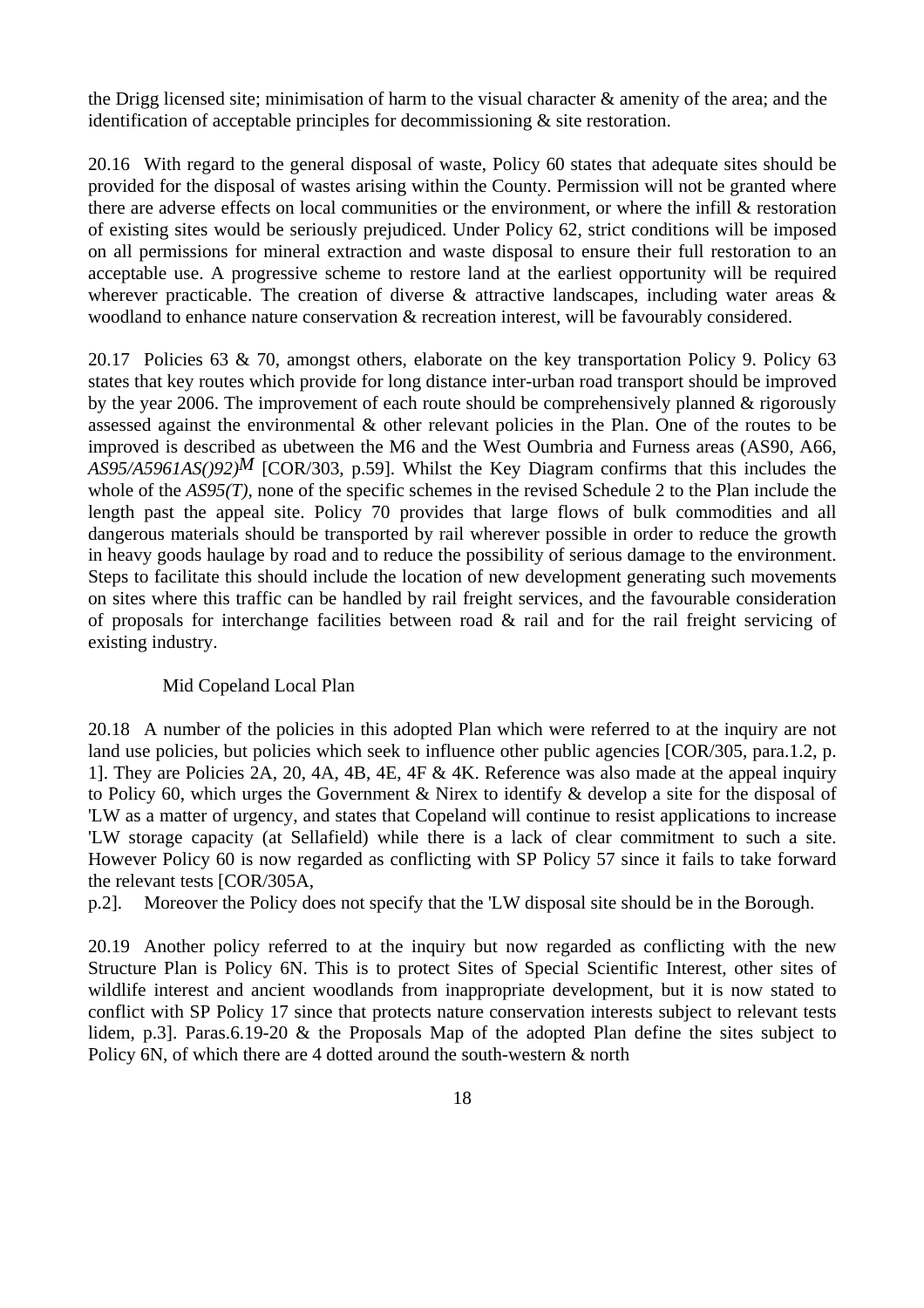western margins of the appeal site but none within it  $[cf \text{COR}/10]$ , Fig.3.5.2 & COR/305, Proposals Map]. This approach of mapping the wildlife sites is being replaced in the emerging Local Plan by listing them in an appendix [COR/306, Appendix 7]. However the last lengths of Newmill Beck before it reaches the River Calder & the sea, about 2 km downstream from main part of the appeal site, pass through a breeding & foraging habitat of natterjack toads, a species protected by Annex Wa to the Habitats Directive 92/43/EEC [COR/bi, Fig.3.5.2 again]; and the habitat is proposed to be designated a 5551 [CORIlOl, paras.3.5.3&45].

2C.20 Amongst land use policies still in conformity with the extant Structure Plan, Policy 61 is that new development in the rural areas will be required to have regard to traditional building design and to the use of local materials. The reasoned justification for this in para.6. 15 of the 1-cal Plan [C0RI305, p.40] is that it is important that modern "anyplace~ estate development or house designs are not allowed to spoil existing vernacular architecture. In addition, Policy 6J provides that the Council will normally not... grant consent for works which would be detrimental to the character of a listed building.

 $2C.21$  Policy  $\sim$  is that, on land with existing trees or woodland, development will only be permitted in cases where the trees are substantially retained and will not be prejudiced by the proposed development. Under Policy 6R, the Council will protect Ancient Monuments & other important archaeological sites from inappropriate development, and further where such sites are at risk from development proposals ensure that adequate opportunities are given for recording & research.

Transitional Development Control Policies

2C.22 Policy C5 from the 1988 Joint Structure Plan is that proposals for an alternative use for redundant buildings in the countryside outside the National Parks may be favourably considered where such a use would ensure the preservation of a building of historic or architectural interest or provide premises for business use, and is capable of being provided with public utilities; and would not conflict with adjoining land uses or the character of the landscape.

2C.23 Despite being retained, 1988 Policy C20 is in fact similar to that part of the current SP Policy 26 which relates to the character or setting of listed buildings. 1988 Policy P4 has affinities with the statutory  $\sim$  ocal Plan Policy  $\sim$  in that it provides for development  $\&$ other change which involves the clearance of semi-natural or amenity woodland or important trees normally to be resisted unless there is no significant loss to landscape, amenity & nature conservation interests.

2C.24 Retained Policy Ml sets out 10 criteria as the basis on which proposals for the extraction of minerals will be assessed. These relate to landscape impact; local community impact; employment potential; ecological or historic features; impact on the road network; agricultural land or productivity; local, regional or national need; progressive restoration; removal of past dereliction; and the prospect of beneficial afteruse. Retained Policy P6 sets out 5 considerations on proposals for the use of land for solid waste disposal, which are similar in some respects to those in Policy Ml.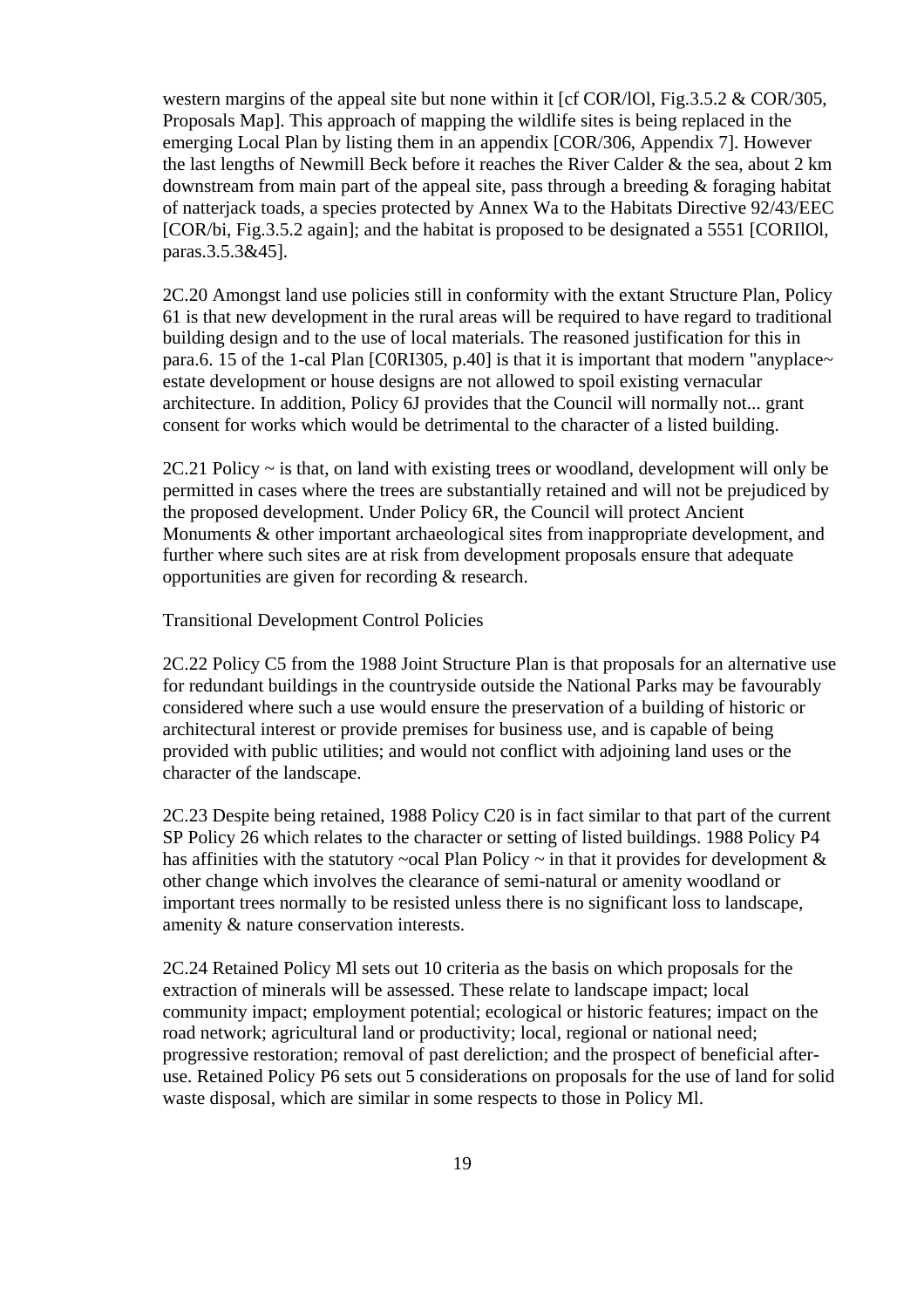2C.25 Retained Policy Tl7 normally expects adequate provision for car parking to be included in new development proposals. It anticipates the adoption of car parking guidelines to assist developers, albeit that the application of the guidelines may be specifically withheld in certain areas. Under Policy "21, new development likely to generate substantial traffic movements will not be permitted in locations which would increase flows through mainly residential & other environmentally sensitive areas.

Emerging Copeland Local Plan

2C.26 The appeal site is outside any town or village development limits defined on the Proposals Map. Part of Policy DEV 1, as recommended to be modified, is that development will not normally be permitted beyond these limits unless the proposals are in accordance with other local plan policies. Seven sets of such policies are then listed. The modified 6th set would be development for service infrastructure, energy or in relation to the nuclear industry (including ENV 33) [COR/307, Change No.241 & C0RI307A, R.2.8.B, p.8].

2C.27 The reference to emerging Policy ENV 33 in this 6th set is because it is the key policy relating to the RCF proposal. As recommended to be modified, Policy ENV 33 now provides (COR/307A, R. lO.20.E, pp.7({1] that the Council will support the proposal for a RCF at Longlands Farm, Gosforth so long as the following criteria are satisfied:-

1.The proposal is framed by reference to a national radioactive waste management strategy and justified in relation to the need to establish the geology & groundwater flows in the vicinity of the proposed repository site, bearing in mind the Council's fundamental requirement that safety is paramount.

2 The proposal demonstrates at this stage that further investigations of the suitability of the Sellafleld site for an ultimate repository via the RCF are justified.

3. The application demonstrates how the RCF fits into the overall research programme and contributes to the development of the safety case.

4. The non-nuclear environmental impact is acceptable, including impact in relation to landscape, nature conservation & traffic generation. The proposal should comply with the provisions of Policy DEV 4.

5. The requirements of Policy IMP 1 are met.

6. There is provision for the site of the RCF to be eventually restored to agriculture subject to any safety requirements dictated by the operation of the repository (if approved).

2C.28 The recommended Policy DEV 4 [COR/307, Change No.73 & COR/307A, R.2. I A, p.2] referred to in ENV 33.4 above is that the Council is committed to the principles of sustainable development outlined in the Development Strategy. In deaalng with all proposals for development it will have regard to the long-term effects on the Borough's environmental,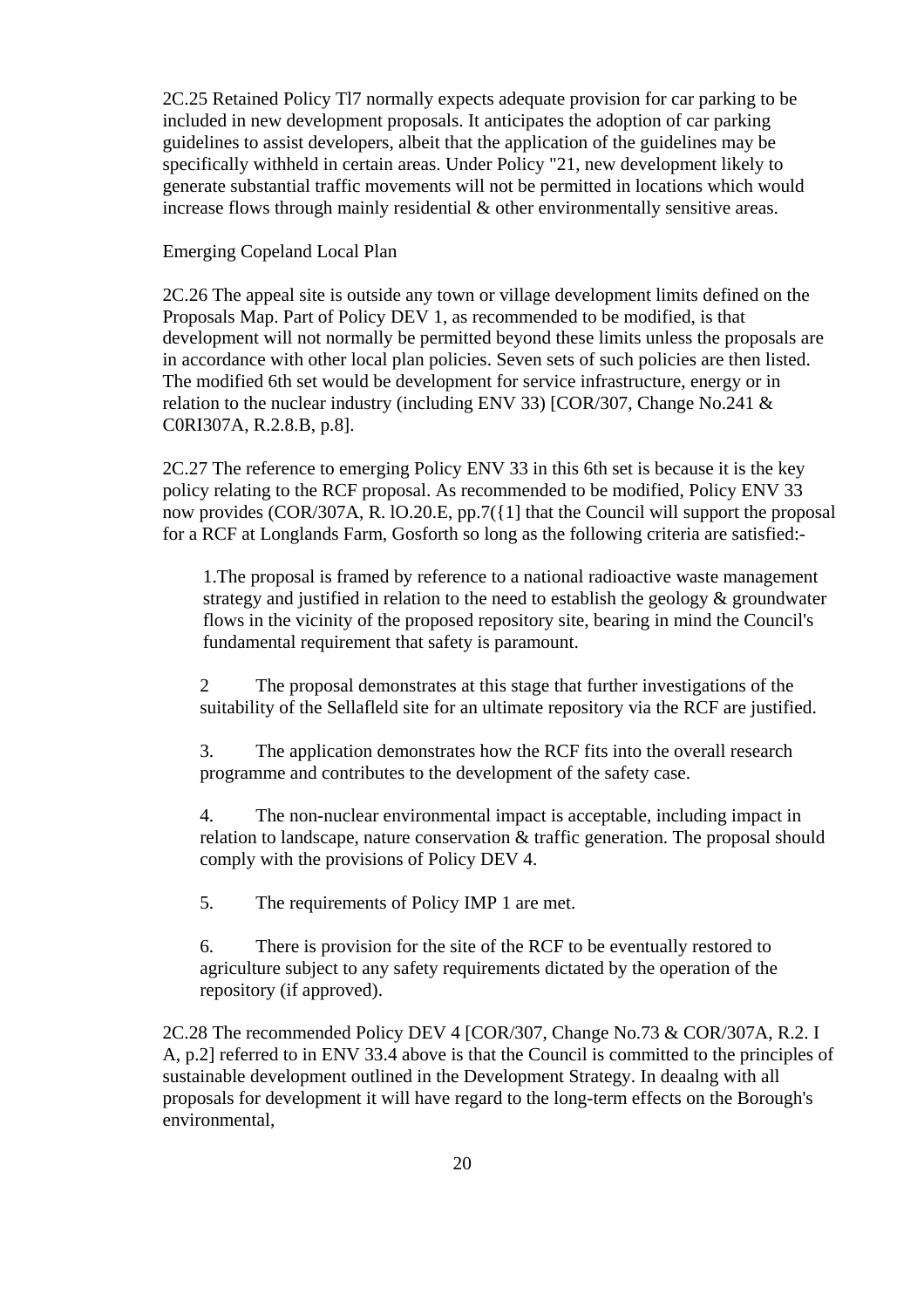social & economic resources so as not to prejudice their use & enjoyment by future generations. A number of other LP policies are then listed as being particularly important in this regard.

2C. 29 The recommended wording of Policy IMP 1 [COR/307A, R. 3.1, p.13], referred to in its turn in ENY 33.5 above, is that in considering proposals for development the Council will seek to overcome planning objections by entering into a legal agreement with the applicant, usually under Section 106 of the Town & Country Planning Act 1990, where these objections cannot be overcome by the use of planning conditions. In the case of proposals for major development, where there is shown to be a significant adverse social or economic cost or effect which arises direcfly from the development concerned, then the Council would expect an agreement to address this cost or effect. Provision secured by such an agreement should be commensurate with the scale & nature of the individual development. In particular where a proposal is shown to discourage investment in the area by prospective employers or to discourage the development of tourism then mitigation of these effects would be sought through a planning obligation to assist in measures which would positively encourage investment.

2C.30 Policy DEV 3, as recommended to be modified fCORI307, Change No.139 & C0RI307A, R.2.9, p.10], provides that in determining proposals for new development the Council will normally expect a high quality of building design & layouts which respects the character of the surrounding area and helps contribute to a strong sense of place. The Council will, therefore, require 8 particular principles to be applied to the design & layout of all new developments where relevant. The first of these principles is careful attention to building scale, height, bulk, proportion, roof shape, & external materials. Related design policies are SYC 6, that all services within new development areas should normally be sited underground; and ENV 6, requiring details sympathetic to the particular character of Landscapes of County Importance. The 4th principle of DEV 3 is the incorporation and, wherever possible, enhancement of existing landscape features and sites of geological & wildlife interest within layouts and their protection during construction works. The 6th principle requires compliance with Policies TSP *5-8,* amongst others, as regards access, the needs of pedestrians, disabled people and cyclists, and car parkinglmanoeuvring space.

2C.3 1 In relation to that group of TSP policies, TSP 5 requires new development proposals to incorporate satisfactory standards of access to existing highways: TSP 6 normally permits such proposals which are likely to generate significant traffic volumes particularly involving the regular movement of HGVs only where the site has direct access to an appropriate standard of road and/or where the applicant undertakes to improve highway conditions along agreed routes: TSP 7 expects proposals to take into account the needs of pedestrians, disabled people & cyclists and emergency vehicles in the design & layout of buildings & facilities on site: and TSP 8 requires compliance with car & lorry parking standards.

2C.32 Another transportation policy referred to at the inquiry is TSP 2, which is to actively seek essential improvements to the AS95(T) including a bypass scheme at Calder Bridge (for environmental, safety & economic reasons). But that Policy has been recommended for deletion from the Plan because it is matter of influencing other public agencies ~COR/307A, R.6.2, p.38]. The final transportation policy relied on in representations to the inquiry is TSP 13, which as recommended to be modified fCORI307, Change No.157 & COR/307A,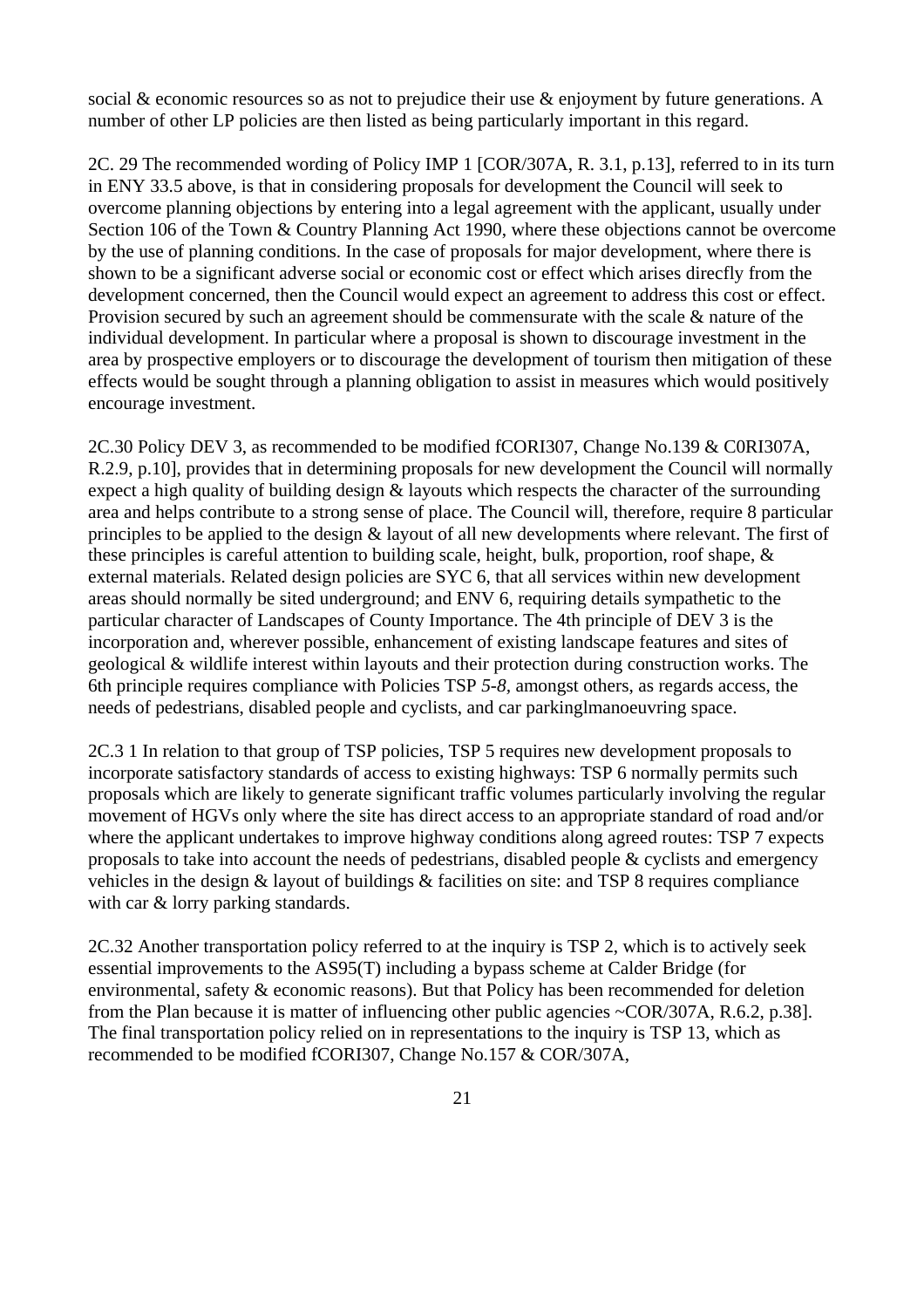R.6.7, p.40] is to support the transfer *of* freight traffic to the railway, and that proposals for new development likely to have high rail~dependency will normally be approved subject to other policies in the Plan.

2C.33 Also regarded by some as relevant are Policies EMP 11, the first part of which is that new large scale employment related developments outside established employment areas and those designated by Policies EMP 1 & 2 will not normally be permitted; and EMP 17, which relates to the conversion of buildings to employment use in rural areas, subject to certain criteria (C0Rl307, Changes Nos. 111 & 230 & COR/307A, R.5.8, p.35].

2C.34 Emerging Policy SVC 1, to which there has been no objection, is that all development must incorporate an adequate means of sewage disposal which will not have a detrimental effect on ... the environment. Proposals for development will not norm~y be permitted where it would be likely to increase the risk of downstream flooding, damage ecological habitats or watercourse stability, prejudice water quality in watercourses, underground strata or along the coast... Where these objections can otherwise be met by suitably designed attenuation or mitigation measures or by other mitigation measures which the developer is willing to undertake or pay for then the Council may be prepared to grant permission in association with an agreement under Section 106 of the Town & Country Planning Act 1990. Similarly Policy SVC 5 as proposed to be changed [COR/307, Change No.253] requires proposals for sites in excess of 0.4 ha to be accompanied by details of all land drainage arrangements, which must be designed so as to ensure that there is no deLeterious effect on adjoining occupiers of land, important wildlife habitats or watercourses in the vicinity.

2C.35 A number of LP Environment Policies have been cited in addition to ENV 33. The recommended wording of Policy ENV I (COR/301, p.16 & COR/307A, R.10.2, *p.58]* is now to afford protection to sites of international nature conservation importance in line with the Habitats Directive 92/43/EEC, whereas it is the recommended Policy ENV 2 which relates to sites of national nature conservation importance. The recommended Policy ENV 4 [COR/301, p.17 & COR/307A, R. *10.4-5,* p.59] will permit development leading to a loss or significant alteration to a locally important nature conservation site, or adversely affecting the continuity & integrity of certain landscape features, only where it can be demonstrated that there are sound reasons for the development which clearly outweigh the need to safeguard the intrinsic nature conservation value. The landscape features in question are heath, woodland, hedgerow, unimproved pasture, marsh, ponds, green lanes, wetland, coastal habitat Systems & river corridors. Where development is permitted, the retention of wildlife habitats, their enhancement or creation of new habitats, if feasible, will be secured through planning conditions or agreements. Furthermore, the recommended Policy ENV 5 [COR/301, p.17 & C0RI307A, R. 10.6, p.60] will not permit development which would have an adverse effect upon the conservation interest of any site supporting species protected by law.

2C.36 The recommended wording of ENV 11 [COR/301, p.17 & C0RI307A, R. 10.10, p.62] is to support proposals for new tree planting, particularly using native species, subject to the form & extent of any scheme respecting the landform, and subject to the restrictions in ENV 4. Under ENV 13, a landscaping scheme will normally be required as a condition of any approval for new development, and this will be expected to show the retention of existing landscape features.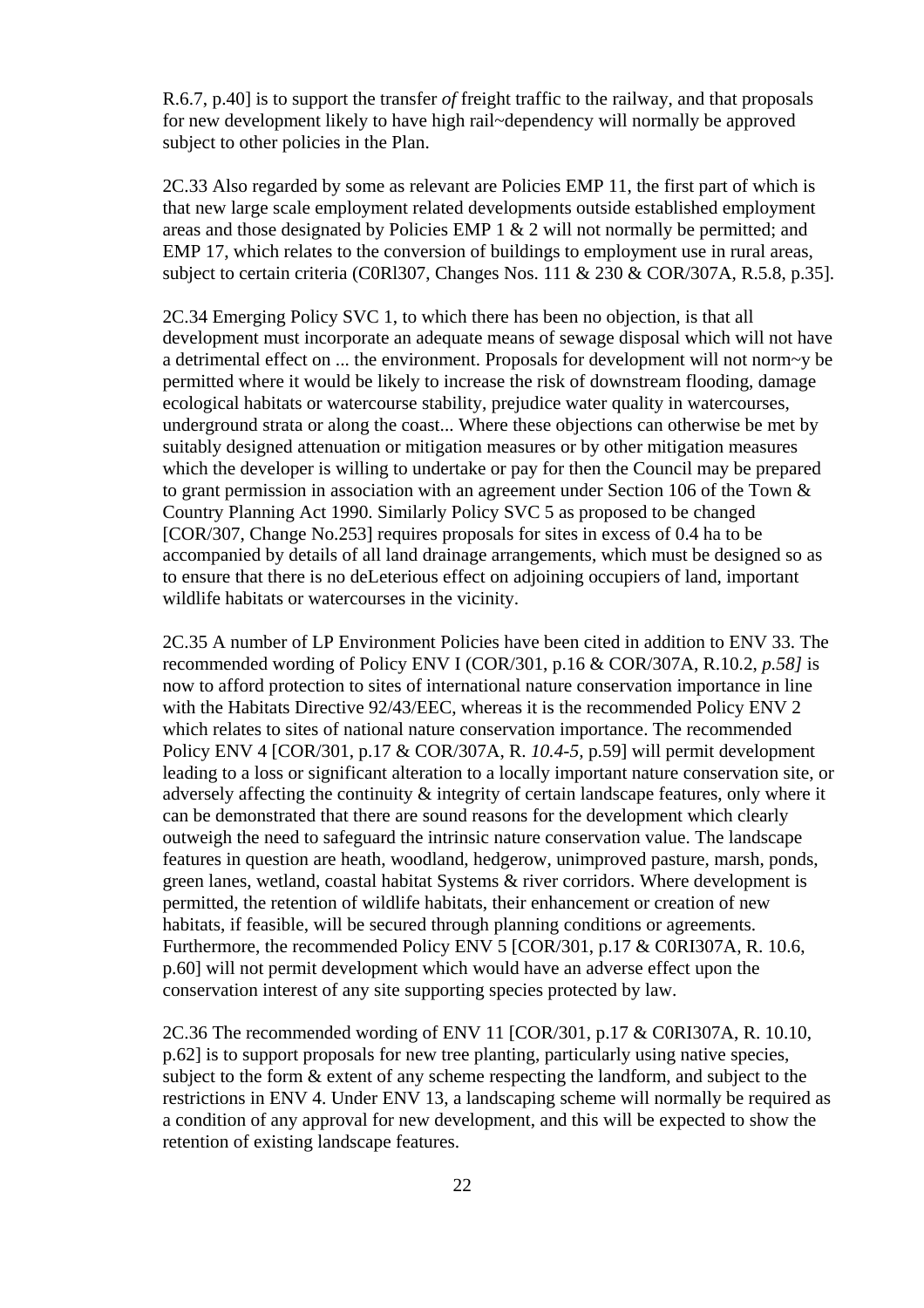2C.37 The first part of Policy ENY 14 is to protect existing rights of way from development at the planning stage. According to Policy ENY 15 as recommended to be modified [C0Ri307, Change No.196 & C0RI307A, R. 10.12, p.63] development will not be permitted where it is at risk from flooding or is likely to increase the risk of flooding elsewhere. This prohibition includes, amongst other things, extensive culverting. Proposals should not cause interference to or loss of access to a watercourse.

2C.38 Emerging Policy ENV 23 is that, when consulted on proposals for the disposal of inert waste, the Council will support them where there is no adverse impact on landscape or nature conservation interests, and where there is good access from the main road network, and where satisfactory arrangements are made for subsequent landscaping & after-use. Again, under ENV 27, support will be given to the development of facilities necessary either for the implementation of the development policies of the Plan or which are necessary to enable water & sewerage undertakers to meet statutory obligation & environmental standards as established by the Government & the European Commission.

2C.39 The now recommended wording of Policy ENV 26 [COR/307, Change No.206 & C0RI307A, R. 10.17, *p.65]* includes seeking to minimise harmful or offensive aerial discharges in dealing with new development. Similarly Policy ENV 29 is not to permit development likely to generate unacceptable levels of noise unless it can be reduced to acceptable levels by soundproofing measures or by controlling hours of operation or methods of working.

2C.40 Emerging Policy ENV 49 is normally only to approve applications for development affecting the setting of a Listed 13uilding when there is no significant adverse impact on the Listed Building. Policy ENV 50 applies similarly to Scheduled Ancient Monuments.

2C.41 Policies ENV 51 & 52 effectively elaborate on the archaeological aspects of SP Policy 26, in line with PPG 16. Under ENY 51, the Council will seek to minimise the effect of proposals for new development on any site of local archaeological or historic importance. Where proposals are likely. to affect such sites, 5 sets of requirements may come into play. An initial assessment of the archaeological value will be required as part of the planning application: if further warranted, a full archaeological field evaluation will be required before a decision is made: the statutory protection & permanent in situ preservation of any nationally important remains before development commences will be sought: the permanent in situ preservation of locally important remains by agreement will also be sought: and where such in situ preservation is not appropriate full investigations & recording will be required. Policy ENY 52 makes it clear that an initial site assessment may be required even where chance finds or developing archaeological knowledge merely indicate possible archaeological importance.

## Other Plans

2C.42 The Lake District National Park Plan is not a statutory development plan, and is a management plan prepared under the Local Government Act 1972, but currently contains long standing development control policies. Paragraph 2.12(a) of the Plan states that the individual character of the lands~ape of the different areas of the Park will be protected. The Conservation Map delineates some "mountain, moor & heath" on the foothills to the north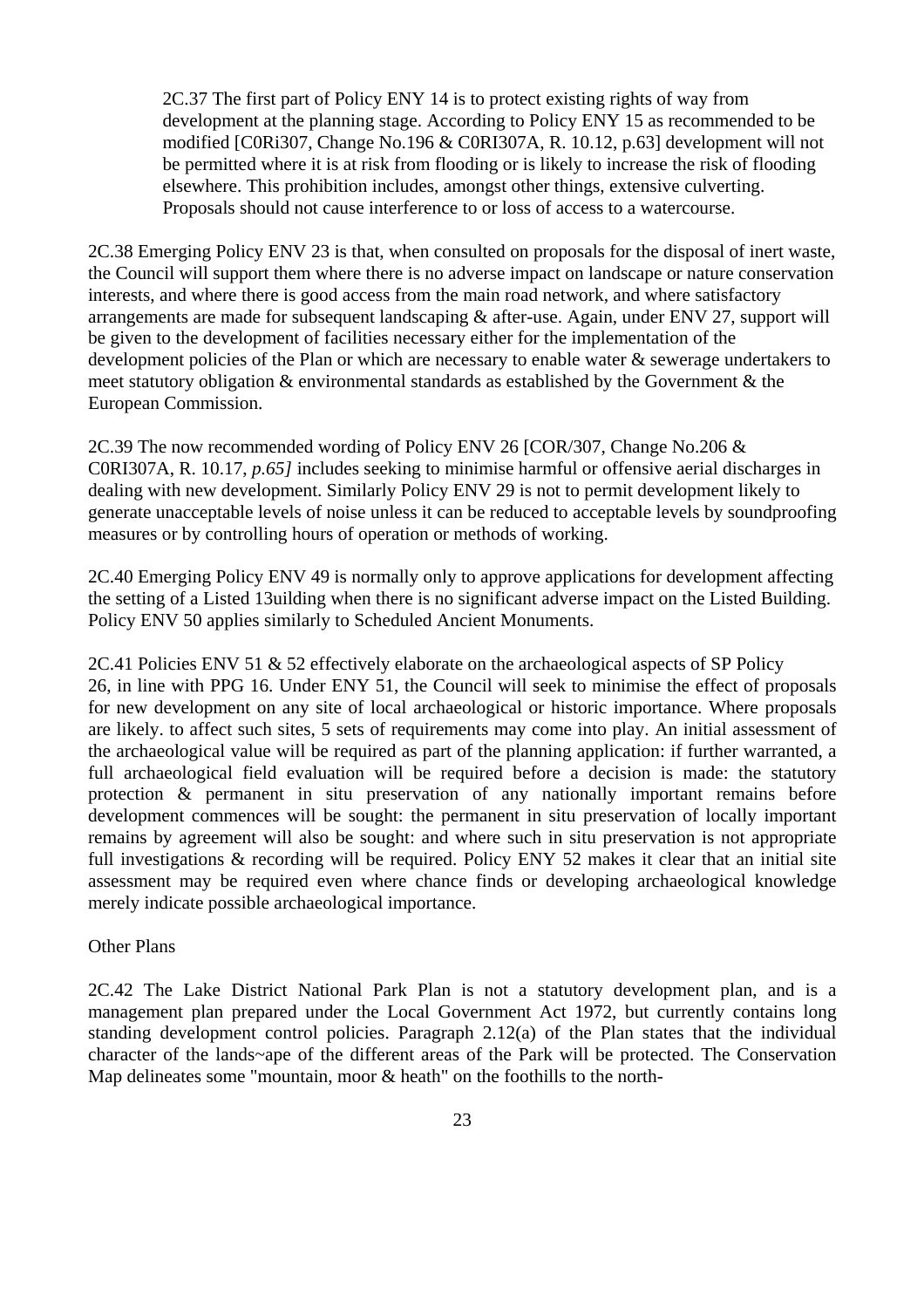east & south east of the appeal site [COR/308, Ca.9 *& CCCI3I1,* Fig.2], whilst the Ravenglass Estuary to the south is defined as a coastal feature. Most of the Park's western foothills, including this delineated mountain, moor & heath, are defined as part of the Quieter Areas in the deposited Lake District National Park Ijocal Plan (C0RI309, Proposals Map & CCC/3/1, Fig.2]. Emerging Policy NE S is that development will not normally be permitted where harm to the character & appearance of the Quieter Areas would result by reason of:.. .(c) visual intrusion, noise or other forms of disturbance [C0RI309, p.10].

2C.43 Appendix I to the Consultation Draft of the Cumbria Minerals & Waste Local Plan (excluding the National Parks) [COR/31 1] constitutes a position statement by Cumbria on radioactive waste. Although it is partly out of date because it was written before the White Papers Cm 2860 & 2919 were published, it makes it clear that County Council policy for the time being on nuclear waste processing & disposal is contained entirely within SF Policy 57 [COR/31 I eg p.83]. However, Draft Policy 43 would grant planning permission for mineral exploration provided that there are no significant adverse effects on local communities or the environment [idem, *p.56]:* and Draft Policy 51 would permit landfill sites for the disposal of inert waste arising from major construction projects provided the site is adjacent to the project and there are net environmental, economic & social benefits compared with disposing of the wastes at existing sites [idem, p.66).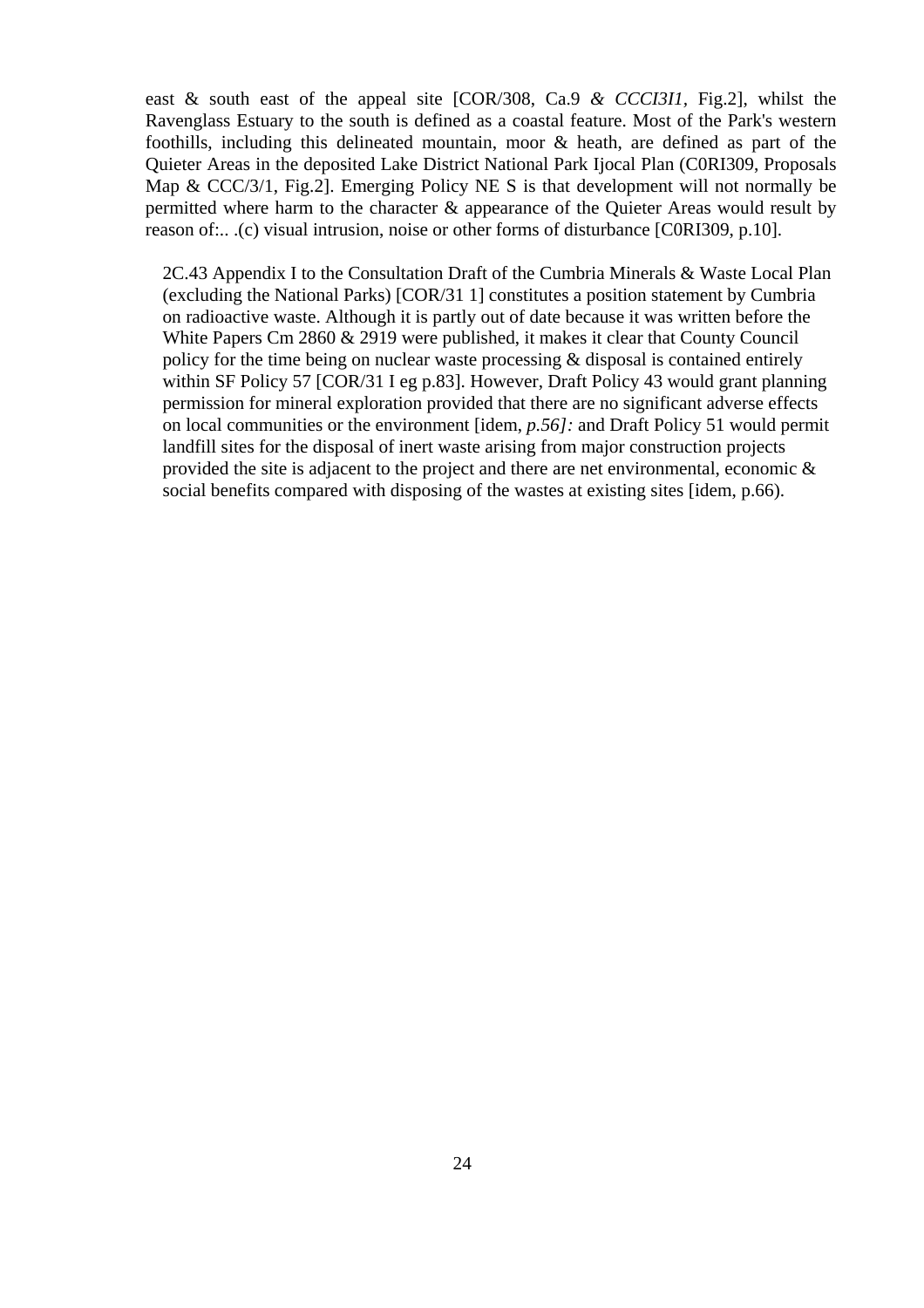*The Irish Government's representations to the inquiry are without prejudice to its Tights to pursue its case through other channels. That Govemmem, and NSCNF'A & FOW, have registered fonnal coinplaints with the European Commission on this & related mcttters. It should also be noted that submissions similar to some of those summarised in this Chapter 3A have been made by other parties, but they relate more directly to policy than to laW and so are reported in subsequent chapters, especially Chapters 4A & B.* 

3A. 1 The Irish Government~ Patricia MeKenna MEP & Mr J Fitzsimons MEP, NSCNFLA FOLD~ Mr S Balogh & Ms J Sutchife and some written reDresentations submit that the RCF proposal is inseparable from the DWR proposal in practice, and thus in law: the RCF is seen as an integral stage of the DWR project. The RCF is not a generic research facility; and its site has been chosen precisely so as to characterise the preferred location of the DWR, and to help design the repository & obtain detailed regulatory approvals for its operation. Nirex has been working on the concept of a repository at Sellafield since 1991 (C0Rl206, pp.4  $\& \sim$ ; and is assuming that the RCF shafts might be used for DWR construction access, and would probably be utilised for DWR ventilation & in emergencies.

3A.2 The estimated costs of the RCF construction & science programme at 1995 prices excluding interest & inflation are £1 95M [NRX/12/16, following up Table 4.1 of NRX/12/18], and other Sellafield-specific costs on the same basis are forecast at £(543- 195=)348M (NRX/12118, Table 4.2] by the time of the end of the RCF. This would result in a very high level of commitment to the construction of a DWR at this location. If the PRZ were shown to be capable of holding radioactive waste and the pertinent planning criteria were met, it is difficult to conceive of a disposition to seek another site. UK Government policy is that, once a suitable site is found, the DWR should be constructed as soon as reasonably practicable *[G0V1208,* para. 1O1J. It is significant that no other RCFs are being proposed anywhere else in the UK; and that there have not even been preliminary studies elsewhere of comparable detail to those at Sellafield. Although the process of developing a DWR here would be discontinued if the RCF were to encounter a problem which Nirex does not expect, that cannot detract from the points that the PRZ is the preferred location and the RCF is a confirmative exercise.

3A.3 It is inevitable that, at the stage of applying for permission for the DWR, Nirex would invoke as a material economic consideration the costs of the RCF & related work. There is also the fact of the PRZ's proximity to the UK's largest source of radioactive waste at the Sellafleld Works. The continuity of the programme for a DWR at Sellafield is the fundamental substance of the matter; and the formal insistence on dividing the planning procedure into 2 stages by labelling the RCF as merely investigatory cannot legally be allowed to override the reality of this situation. The appeal site is the potential repository zone, not just a hypothetical repository zone. The actual project in this instnce is arguably not merely "deep drilling" but an "installation solely designed for the permanent storage or fmal disposal of radioactive waste" in the terms of Annex 1(3) of Directive 85/337/EEC & Schedule 1(1)(3) of UK Regulations SI 1988:1199 respectively (albeit the words "solely" & "designed" are transposed in the latter).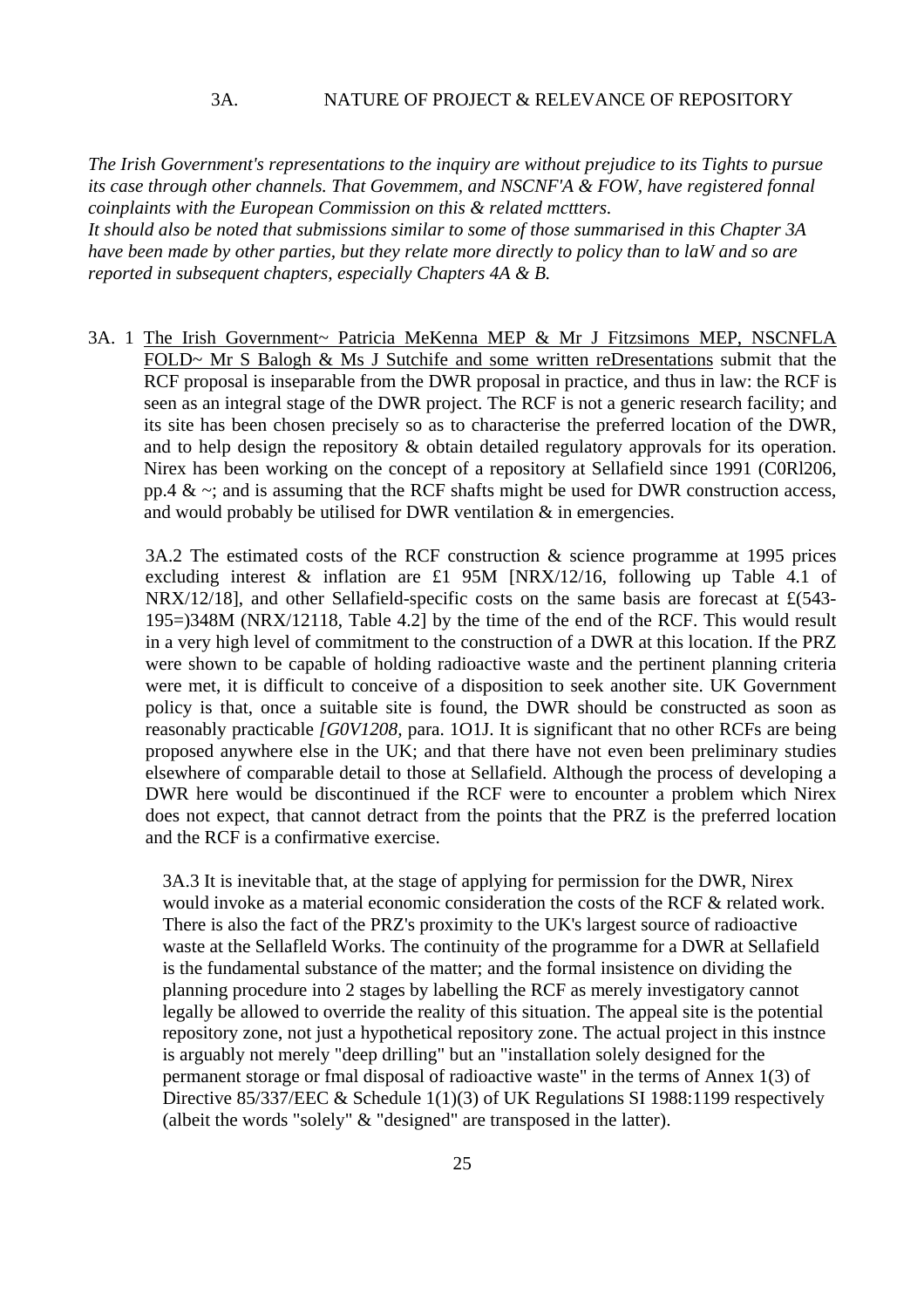3A.4 For the purposes of the Directive, "project" means the execution of construction works or of other installations or schemes, & other interventions in the natural surroundings and landscape including those involving the extraction of mineral resources [Article 1(1)]. The UK Regulations use as *its* equivalent the word "development," with the meaning which that expression has under the Town & Country Planning Acts [Regulation 2(1)]. However, there is of course a principle of EU law that domestic legislation which implements EU measures should be interpreted so as to conform with the relevant Europoan legislation.

*3A.5* As to the interpretation of "project~, the Advocate General's Opinion delivered on 3 May 1994 to the ECJ in Bad Naturshutz in Bayern eV Richard Stahnsdorf & Others V FreistaatBayern Case C-396/92 expressed the view that the purpose of the Directive should not be lost... by a definition that is over-strict or otherwise inappropriate.. of the projects in respect of which application must be made.... The important question is. whether . .there is an obligation to take account of the fact that the project forms part of a larger project, which is to be carried out subsequently, and. the extent to which account is to be taken of that fact. Given the purpose of the Directive to take effects on the environment into account at the earliest possible stage in all the technical planning & decisionmaking processes [Preamble], the Advocate General went on to advise that as far as practically possible account should also be taken in the assessment of any current plans to extend the specific project in hand.

3A.6 In relation to the UK, the European Commission has, in formal correspondence with the CPRE & the UK Government on the Wilton Power Station & its transmission lines and the Channel Tunnel Rail Link & its London terminal respectively, expressed views very similar to the Advocate General's opinion. The argument that the assessment of a smaller development must cover the environmental effects of a future, larger development likely to follow in its wake was accepted obiter by Simon Brown J in R v Swale Borough Council & Medway Ports Authority. ex parte RSPB [1991] JPL 39, at pp.47-8, and by Macpherson J in R v Secretary of State for Transoort. ex narte Surrev County Council 24 November 1993 (unreported CO 2929/93). The fundamental importance of taking the environmental effects into account at the earliest possible stage has been agreed by McCullough J in Twvford Parish Council & Others v Secretary of State for the Environment [1992] 1 CMLR 276 & by Potts 3 in R v Secretary of State for the Environment. ex narte Greenpeace [1994] 4 All ER *352.* Lack of certainty that the future development would proceed obviously cannot of itself preclude the obligation, since some degree of uncertainty must always exist.

3A.7 Moreover, the significant environmental effects of the RCF which must be assessed by virtue of Articles 1(1) & 3 of the Directive & Schedule 3(2) of the UK Regulations include "indirect" effects, and also by virtue of Annex III Note (') & Schedule 3(3) respectively include "secondary", "cumulative" & "long-term" effects. For the RCF these must include the effects associated with the DWR. Nirex concedes that it is material to consider both the rationality of the site selection procedure which led to the investigation of Sellafield as a potential repository site, and the sufficiency of the "promise" of the site for a repository inasmuch as there may be planning objections to the RCF proposal. Whilst Article *5(1)* stipulates both that the information be relevant to this stage of the consent procedure & to the specific characteristics of the project and that it be reasonable to require the developer to compile the information, nevertheless some information plainly exists in this instance because Nirex has broadly assessed some of the environmental effects of the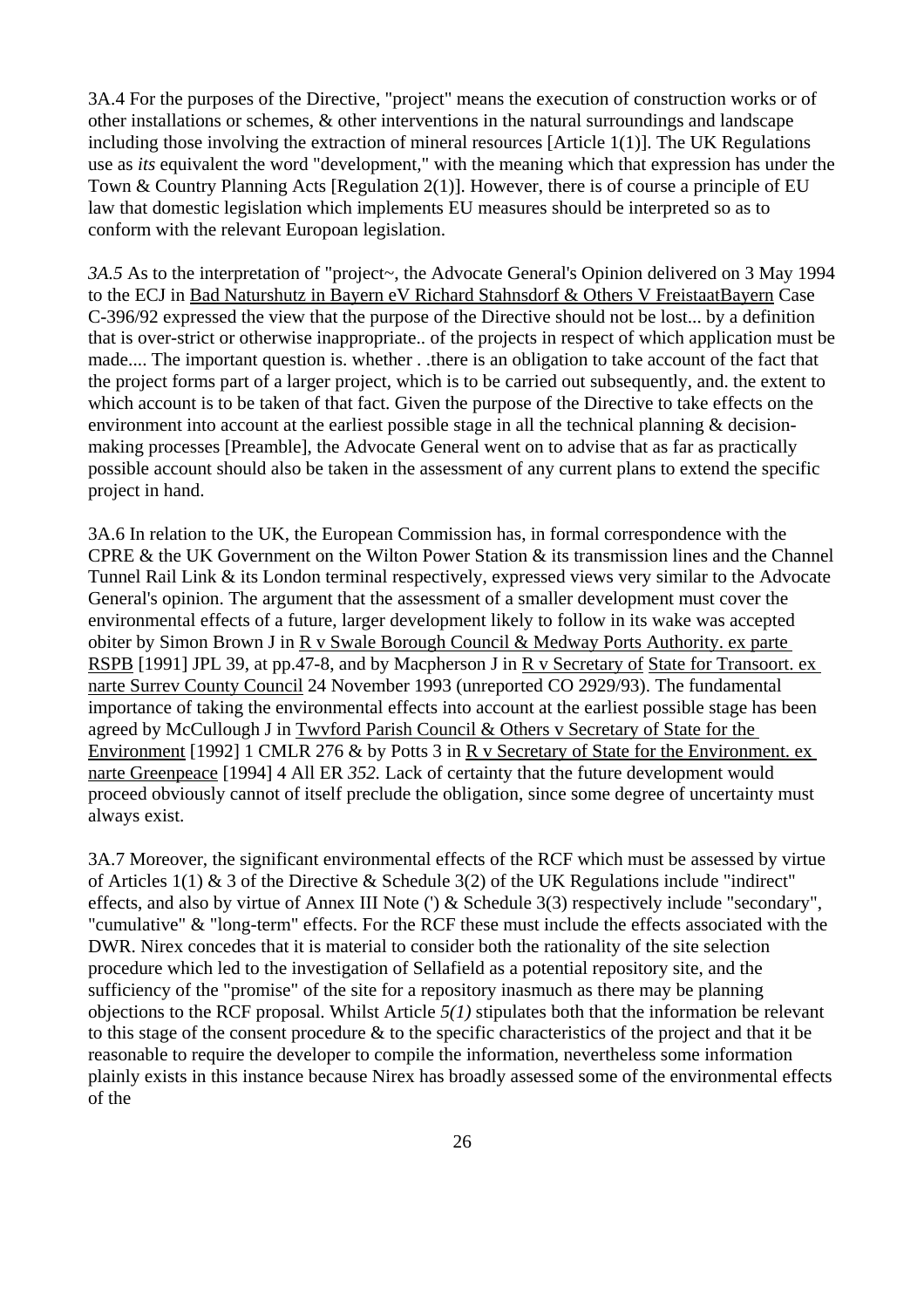repository in the course of both its site selection process and its Sellafield confirmation exercise to date.

3A.8 In the UK the appropriate consent procedure must be the land use planning process, as the one which entitles the developer to proceed with the project [Article 1(2) of the Directive), rather than the regulatory approvals which are no longer concerned with site selection. If such an existing UK procedure cannot completely fulfil the aims of the Directive, then another procedure must be established to attain such compliance [Article 2(2)]. To delay the production of the relevant information which Nirex has already compiled until the planning application for the DWR is made would be to fail to take the environmental effects into account at the earliest possible stage, contrary to the Directive; and it would conflict with the high priority consistently given by the EEC to the preventive protection of the environment, and the principle of effectiveness. The suggestion is not, however, that there should straightaway be a flilly detailed assessment of the environmental impact of the potential DWR at Sellafield. All that is necessary at this juncture to satisfy Article 5 is broadly the level of environmental impact information requisite for the identification or rejection of candidate DWR sites.

3A.9 Cumbria adds that the potential length of the RCF & other Sellafield-specific work from 1989 to 2009 would also make it extremely difficult for Nirex to start again somewhere else. Setting aside the claim that the RCF is part of the DWR project, nevertheless at the end of a very lengthy & costly investigation process the approach of planners towards the issue of the location of the DWR would be necessarily affected by what had gone before. Much of the science is novel; and the overall programme is taking much longer than expected in 1988-1991. Yet Nirex is already asserting that scientific comparisons cannot be made with other

sites because so much more is known about this one than any other.

3A. 10 It is wholly appropfiate, and in accordance with both the advice in PPG23 and the judgement of the Court of Appeal in Gateshead MBC v Secretary of State for the Envir6ninent & Northumbrian Water Group plc [1995) JPL 432, for the planning system to seek to control the location of a development which has safety implications. In reality, it would be far too late to examine the relative safety of the location of the repository for the first time at the repository inquiry. It is not something which can be left to the regulators, for site selection is no longer their concern at any stage; and at present there is no formal regulatory regime at all.

3A. 11 Nirex responds [including CORIlOIB] to all the submissions by pointing out that its work on the DWR is following a contingent, staged programme. As part of that programme, the function of the RCF would be to carry out searches & tests of the BVG near Sellafield. This would be similar to oil & gas exploration work, the planning merits of which are considered without regard to any hypothetical future development. A decision has not yet been made whether to proceed with a DWR at Sellafield; and would not be made earlier than about halfway through Phase 1 of the RCF. Although it was originally envisaged that such searches & tests could be carried out after planning permission had been granted for the DWR, it was concluded in 1992 that firmer interpretations of the hydrogeology were needed before a successful application could be made, and so the RCF was clearly separated from the DWR development as a discrete stage in the contingent programme. It now constitutes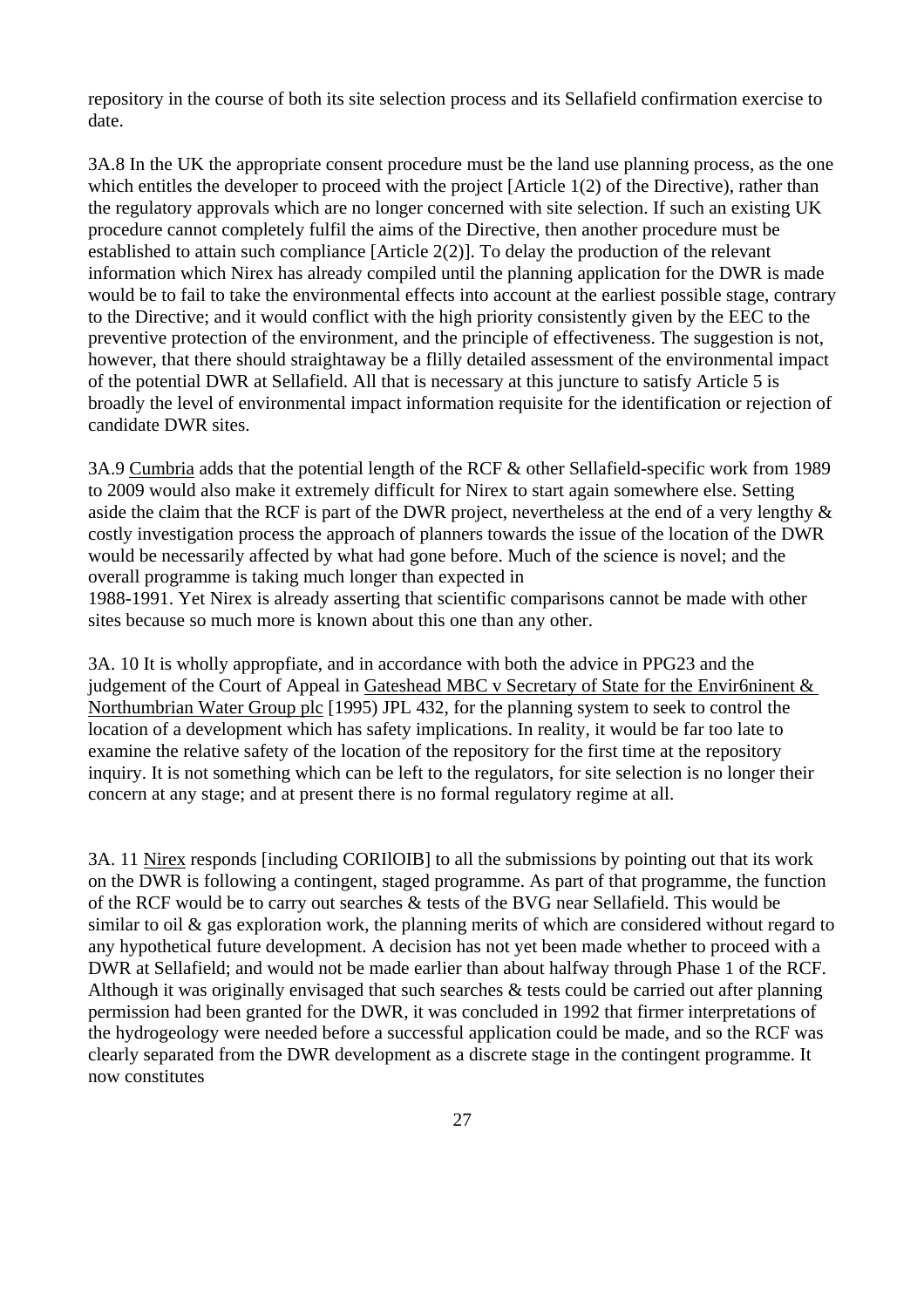preparatory investigation *for* the DWR project, and not part of that project itself. Neither the scientific necessity to site the RCF at the putative best DWR location nor the prudent avoidance of duplication of shafts & galleries can be regarded as reversing this severance.

3A. 12 The estimated RCF costs of £1 95M excluding interest & inflation are only about 11% of the total development & construction costs on the same basis for a DWR commissioned at Sellafield in 2012 [NRXI12116 & NRX/I2~18, Table 4.1]. Also projected RCF costs represent merely about 13.6% of projected expenditure from 1 April 1995 to first waste emplacement. This relatively low proportion of expenditure cannot constitute any degree of commitment to an eventual repository at Sellafield, since Nirex would not persist with this site if it were shown at any time to have insufflcieijt promise: and other options might have to be pursued in any event because of the emergence of intractable practical problems at Sellafield such as excessive cost or intolerable working conditions. RCFs cannot be proposed elsewhere in the UK for the very reason that insufficient preliminary work has been done to support them. Nirex's reasons for gradually concentrating on Sellafield have been well publicised, and endorsed at each stage by the UK Government. On the other hand, granting permission for the RCF could not conceivably commit the authorities themselves to permitting a subsequent repository development, since the applications would raise quite different issues.

3A. 13 The RCF is itself a project within the definition of Article 1(1) of the Directive. It cannot be part of an installation solely designed for the final disposal of radioactive waste, since the description of the development does not entail the emplacement of any radioactive waste at all. The opposing parties have effectively recognised the weakness of their submissions on this point by suggesting without corroboration that the meaning of "project" in the Directive is ambiguous. All the actual cases in respect of which they cite legal opinions concerned the segmentation of overall projects such as roads, and not an investigatory project prior to a possible construction scheme as in this appeal. Moreover they have not referred to any authoritative, binding judgements in support of their arguments.

3A. 14 In any event, it is a fundamental error, in Nirex's judgement, to argue that the effects of a repository would be the indirect effects of an RCF. Implementing a permission for an RCF would not enable the development of a DWR to take place, for that would require its own planning permission as well as authorisations from the regulators. It must follow that the effects of a repository are not part of the effects of an RCF, indirect or otherwise.

3A. 15 The repository project itself is relevant to the determination of the RCF application only in the course of either considering the rationality of the preliminary site selection or applying a robust test of the sufficiency of the promise of the preferred site. In terms of Article *5(1)(a)* of the Directive, information about the environmental effects of a possible DWR is not relevant to this stage of the consent procedure, which is concerned solely with permission to obtain data on the geological & hydrogeological characteristics of the BVG & overlying strata at longlands Farm. This is not an inquiry into applications for permission & authorisations for a DWR, nor into the environmental effects or safety of a repository at Sellafield, nor into an alternative site for a repository. For example, the postelosure radiological safety information is preliminary & incomplete because of the very lack of information from an RCF. The earliest stage in the consent procedure at which that could be supplied would be on the application for planning permission for a DWR, accompanied by a PCSR & a DSA. Even then, radiological safety would be for the regulators and not the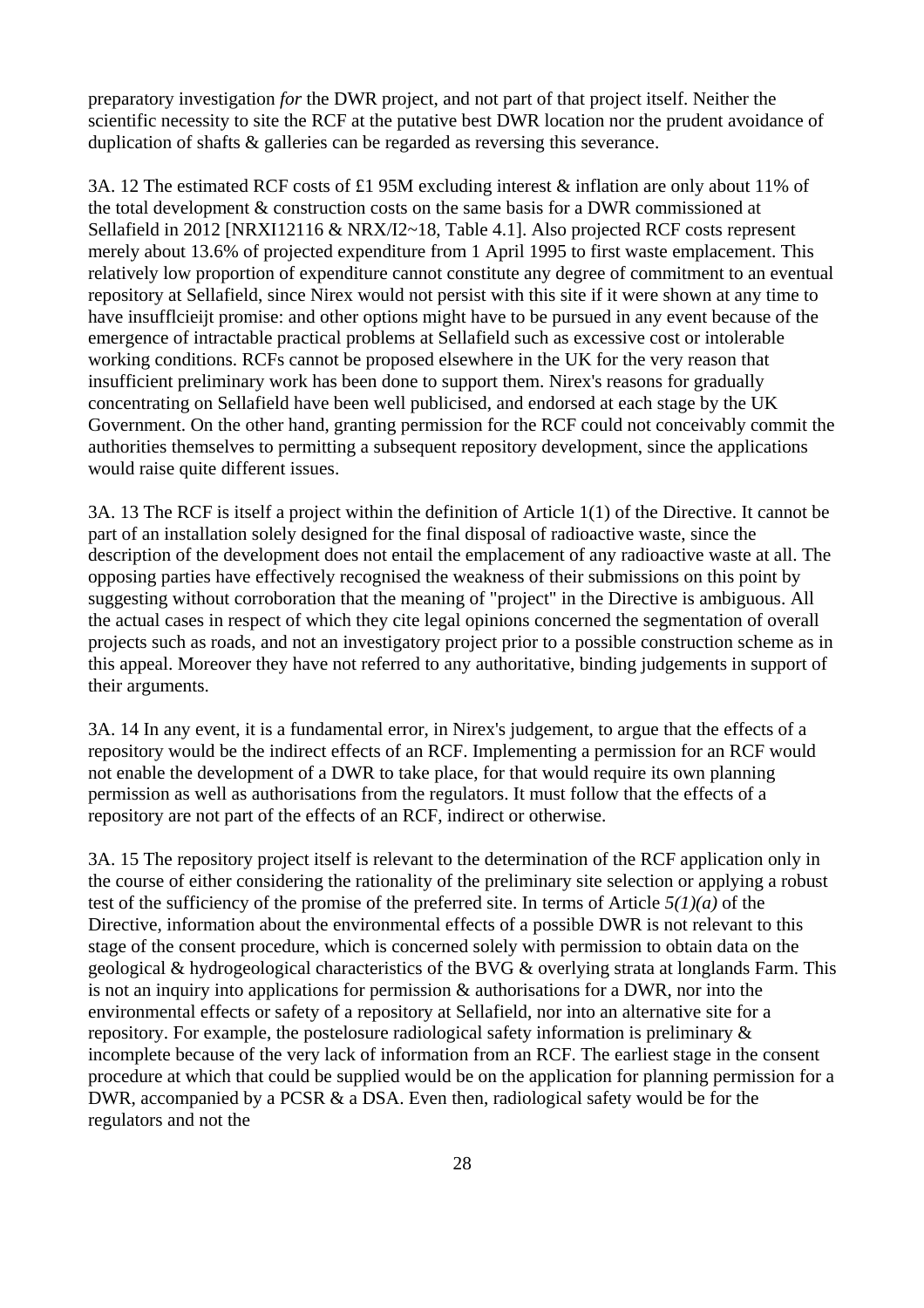planning authorities; but that would be the obvious stage at which to consider the environmental effects of the repository, in accordance with SP Policy 57.

3A. 16 Similarly it would be unreasonable in terms of Article 5(1)(b) to require Nirex to compile such information at this stage. The planiing authorities cannot have the benefit of the expert comments of the regulators on the selection of the PRZ until the latter make their contribution to the repository inquiry. The current conceptual design process at Sellafield is not generating any environmental information. Assessing at this stage the environmental effects of a repository at alternative sites is out of the question. According to the other sidets own argument, such effects would be relevant only as the indirect effects of the RCF, and yet there is no alternative proposal for an RCF, either at Sellafield or elsewhere.

3A. 17 Mv oumions on this set of legal issues are preceded by noting that further judicial pronouncements after the close of the inquiry may have a bearing on them. Subject to any such judgements, I consider that the question of the kind of commitment to the DWR which is represented by the RCP must essentially be one of degree. This degree would inevitably vary over time due to various factors, not all of which would be under the developer's control. Therefore consideration of the kind of commitment involved may well be relevant to the planning merits, but will not of itself resolve the legal arguments, in my view.

3A. 18 However, the basic fact is that the RCP would constitute a crucial exaniination of the potential of this location for a DWR. There is obviously an intrinsic physical link between the RCF and the DWR, and this cannot be ignored just because the RCF might be wound up without being followed by a DWR. On the hydrocarbon analogy suggested by Nirex, the RCF would be much more akin to an appraisal well than an exploration well - hence the relevance of the long-term suitability of the site. The RCF's Phase I would certainly be confirmative work preparing for a particular DWR as generally agreed, but Phases  $2 \& 3$ **2~I6** could well be part of the design enterprise. They wo~d include applied experiments as well as rock tests. I consider that the High Court would be bound to hold that such links constitute a substantial land use connection, as a simple matter of UK domestic law.

3A. 19 In the European context, the first question raised by the debate over the transposition of the Directive's concept of "project" into "development" as defmed by UK planning law is whether the development described in the current application would comprise a project in its own right. In my opinion it would not be a discrete project, for a reason which seems plain to me although not explicitly put in the submissions. This is that the RCF development could only be utilised in conjunction with the RCF, RCM & PRZ boreholes which have akeady been permitted. Thus it would be the development plus at least those local boreholes which would constitute the core of the RCF project. This suggests that an assessment of the inter-relationship of developments may need to look back as well as forward.

3A.20 More generally, I respect:ftilly agree with the cited judicial indications, despite their not being binding precedents, that one project can be part of another project. Projects need not be mutually exclusive; and a "contingent programme" could itself be a "project". In this case, at the basic level there is clearly a series of overlapping projects. IOooking back in the Sellafield context, there is a functional overlap between the regional boreholes and the cluster of local boreholes which are part of the RCF project. Then looking forward to the desired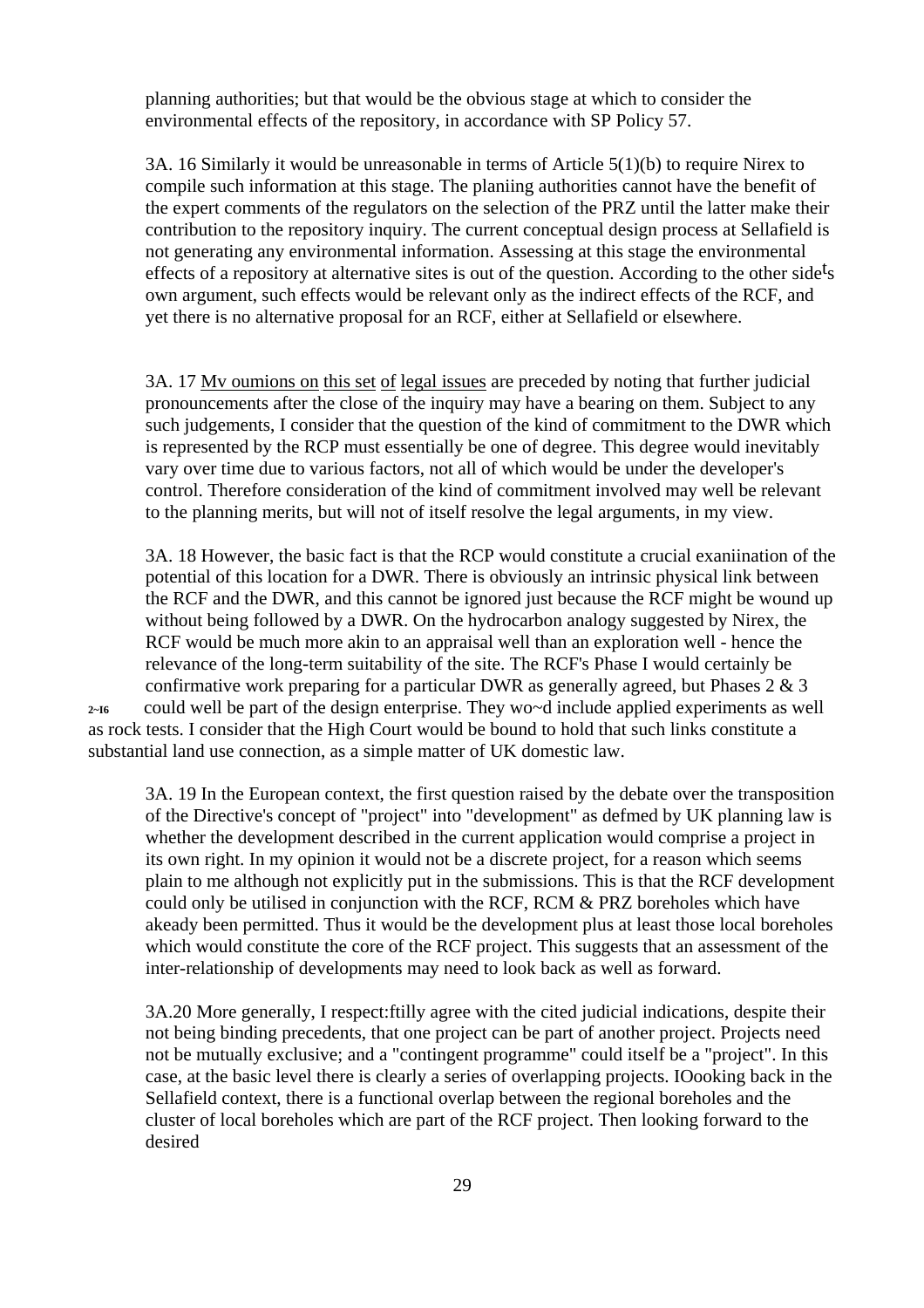progress with the RCF, Phase 1 would be primarily the last part of the confumative project, whereas Phases 2 & 3 would be primarily parts of the design stage of the DWR project.

3A .21 I consider that the overlapping nature of this series of projects constitutes another land use relationship which cannot be ignored as a matter of law. The RCF project may be more striking than previous developments in this series because of its larger scale. But the DWR, of which the RCF is hoped to be the precursor, would be larger still. Therefore the relative size of the RCF would not introduce discontinuity into the series, but instead would tend to confirm the appositeness to this situation of the judicial dicta. Those dicta necessarily imply that the language of the Directive & Regulations can be construed so as to take some of the environmental effects of the larger overall project into account.

3A.22 The phrase most obviously appropriate to such an interpretation is "indirect effects". In terms of meaning, a subsequent development or project could indeed be an intermediary through which the original development might have an indirect environmental effect. Of course any specific effect would have to be identified in every particular instance. But I cannot see that the domestic legal requirement to obtain separate approvals for the subsequent development necessarily precludes that development from being such an intermediary. It was this very ~ype of situation, of a series of consents, that the judicial dicta addressed.

3A.23 In my view there would be 2 main indirect relationships. The RCF could confirm the potential location of the DWR, which would have some obvious environmental effects if constructed: and the RCF & DWR might have appreciable combined impacts on particular environmental features. The potential relevance is not further limited, in my judgement, by some rule of UK law on materiality. Given the obvious land use connection between the DWR and the RCF, the law cannot pick & choose some RCF planning issues as the only ones to which the DWR can be material. To do that would be to introduce a legal test of necessity, which the Courts have expressly eschewed in questions of materiality; and so it would blur the distinction between such legal issues of materiality and the planning judgements as to the weight to be given to the various considerations. Whilst there might be a fmal conclusion on the merits that the only RCF planning issue really affected by the DWR is that of site suitability, there cannot be a legal short cut to that conclusion which arbitrarily ignores the potential DWR in the evaluation of every other RCF planning issue.

3A.24 Thus the relationship between the RCF and the DWR is relevant as a matter of UK law to this stage of the consent procedure, namely the planning application for permission to **SA.19** develop the main part of the RCF project. The specific characteristics of this development are not merely the collection of geological & hydrogeological data to prepare a DSR & PCSR for the regulators: they include the subsequent evaluation of that data for DWR design purposes. The fact that some environmental information cannot be compiled yet is not a reason for failing to bring forward that which can be compiled now. The earliest possible stage for taking the RCF's environmental effects into account has already passed, for that was when the application for the borehole part of the RCF project was considered; and there should be no further delay. It is plain from the evidence to the inquiry that work has already been done both on the environmental effects of a DWR and on designing a DWR at this location. Therefore I consider that it would be reasonable to require some broad assessment of prospective effects of the DWR. Whether that should include alternatives is discussed in the next Chapter.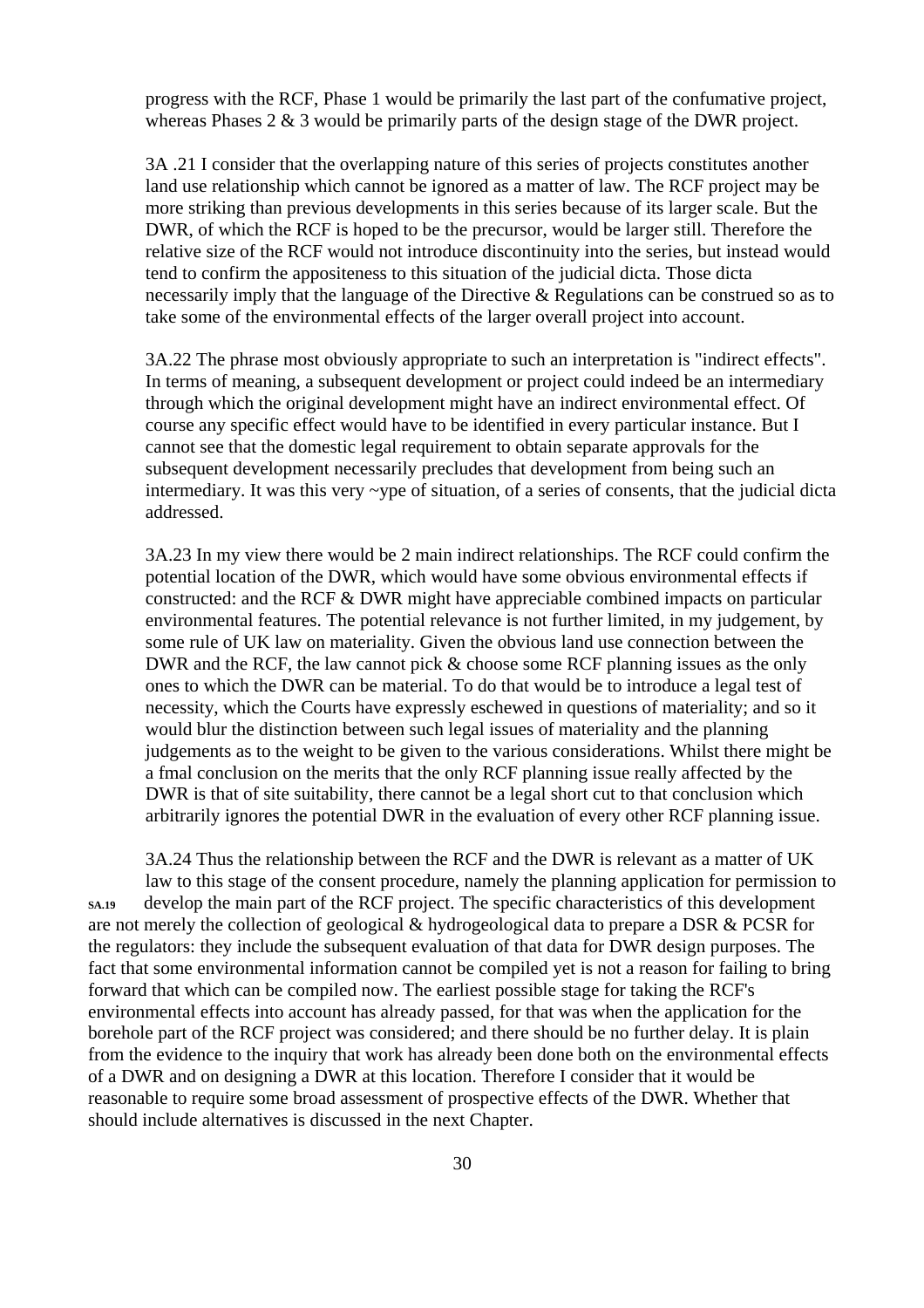## 3B. ALTERNATIVES & AVAILABILITY OF INFORMATION

3B. 1 Cumbria~ Copeland~ the Irish Government. Patricia McKenna MEP & Mr J Fitzsimons MEP Greenucace NSCNFLA~ FOLD & Ms J Sutchife and some written renresentations submit that, on the basis of facts already agreed by Nirex, alternative sites for the DWR must as a matter of law be considered in connection with the RCF application, and that Nirex must supply & summarise more information about these alternatives than it has done so far. Some of them emphasise Nirex's acknowledgement that any proposed DWR must now be preceded by. an RCF or similar investigation as a matter of good practice. There is thus a generic link between alternative sites for an RCF and alternative sites for a DWR, as well as the specific intrinsic link between this RCF and the overall DWR project.

3B.2 Annex 111(2) of Directive 851337/EEC specifies as part of the information to be supplied by the developer, inasmuch as it is relevant and its compilation may reasonably be required, "Where appropriate, an oudine of the main alternatives studied by the developer and an indication of the main reasons for his choice, taking into account the environmental effects". Whilst the phrase "where appropriate" introduces an element of discretion, it is essential to understand that there are limits to the exercise of that discretion.

> 3B.3 The leading English court judgements on the relevance of alternative sites, such as those referred to in para.3. 15 of PPG23, were made before the Directive came into force. Moreover, although a number of propositions were formulated in such judgements, they were expressly stated not to be exhaustive. The basic points must be that the existence of alternative sites is capable of being a material planning consideration: and that, in combination with safety as another consideration, the existence of a safer alternative site for this potentially hazardous development must be a proper ground for refusing planning permission. There is no rule of law that radiological safety in particular is not a material consideration.

> 3B.4 The fffst & last of Oliver U's 4 indicative criteria of the appropriateness of site comparability, set out in Greater London Council v Secretary of State for the Environment *&* LDDC *(1985) 52* P&CR *158,* at p.172, would be met, in that there is a clear public advantage in the RCF proposals, but there could only ever be a very limited number of permissions for an RCF. A predicted failure by the proposed DWR site to meet the risk target would be an adverse effect as required by the 2nd criterion, whereas an alternative site predicted to meet the target would not have that effect  $\&$  so meet the 3rd criterion. SP Policy 57 would in any event require due consideration to be given to alternative locations at the repository inquiry, and expediency indicates that such matters should be examined now.

3B.5 looking next at the examination of alternatives in the international context, the practice is at the heart of environmental impact assessment in the latter's birthplace, the USA. Also the Rio Declaration & Agenda 21 call for such assessment to extend beyond the project level to policies & programmes (eg Agenda, para. 8.5(b)). Taking assessments beyond the project level in this way must involve consideration of the possible alternatives to any specific project within the policy or programme in question. Yet these higher order assessments are seen as integral parts of the strategies towards sustainable development to which both the EU & the UK have formally subscribed.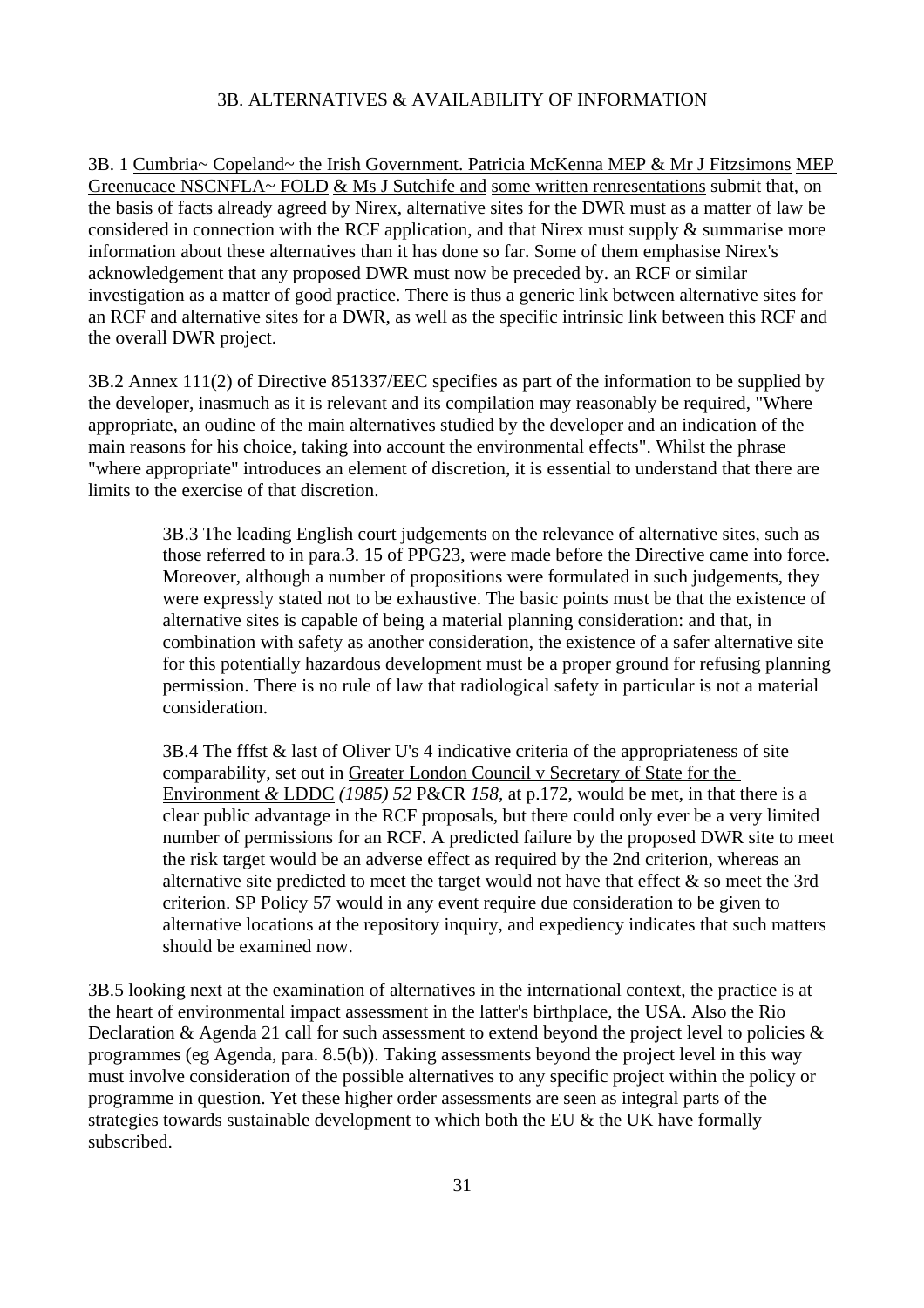3B.6 Moreover, Article 7 of Directive 85/337/EEC requires the environmental information to be supplied to a neighbouring Member State when there are likely to be significant transhoundary effects: and Appendix II of the Espoo Convention requires an assessment with such effects to include a description, where appropriate, of reasonable alternatives (eg locational or technological) to the proposed activity and also the n~action alternative. The language of the Directive and of the UK Regulations does not expressly confine "alternatives" to alternative sites, and so generally other basic options should indeed be considered too. Given the inextricable link between the choice of location for the RCF and the suitability of a site for a DWR, the relevant alternatives in this case include repository options & alternative disposal processes. Neither the Directive nor the Regulations exempt consideration of alternatives just because they have been discarded as a matter of Government policy. No exceptional exemption of this project in whole or in part from the provisions of the Directive has been made by the UK Government under Article 2(3).

3B.7 In the particular field of radiological protection, the provisions of Articles  $6(a) \& (1)$  and 13 of the amended Directive 80/836/Euratom, as reflected in the Court judgements of EC Commission v Belgium [1992] 2 CMLR 22 & the Greenpeace case (already cited 3A.6 above) require both prior justification of an activity involving exposure to ioni sing radiation and optimisation of protection. Neither of these requirements can be met if alternatives are not expressly considered.

3B.8 With regard to the relevance & reasonableness requirements under Article 5(1) of Directive 85/337/EEC, the UK Government, in for example para.3. 16 of PPG 23, regards an outline discussion of main alternatives as normally requisite in an ES. The work programme which has led Nirex to make the application for the RCF has necessarily entailed consideration of alternative processes and sites at earlier stages of the programme. If this consideration had not taken place, the RCF application itself would not have been made. So logically it must be relevant and reasonable to obtain information on those alternatives now. The Directive requires them to be taken into account at the earliest possible stage in all the technical planning & decision-making processes. The supply of the information cannot lawfully be delayed until the time of the full repository inquiry?, with the attendant risks of the information becoming either stale, lost or rationalised to fit subsequent events.

3B.9 Due partly to the manner in which the Directivets requirements have been transposed in the Regulations, there appears to be a legal view that the supply of information on alternatives in an ES is entirely within the developer's discretion. Indeed this view seems to be implicit in some UK Government publications. However, the obligations imposed by the Directive are not directly on developers but on Member States, with an overriding obligation under Article 2 to adopt all measures necessary to ensure that projects likely to have significant environmental effects are subjected to an assessment. It follows that any discretion under the Directive is to be exercised by or on behalf of the State, and not the developer. Moreover, it must be exercised in accordance with the spirit of the Directive. The proposed removal of the discretion by Article 1(7) of the Agreed Common Position on Amendments to the Directive *[G0V1139,* p.6, substitute Article 5(3)] does not imply that at present the discretion can be exercised arbitrarily.

3B. 10 A closer reading of the UK Regulations results in a similar interpretation. Although information on the main alternatives is specified in Schedule 3(3)(d) only as further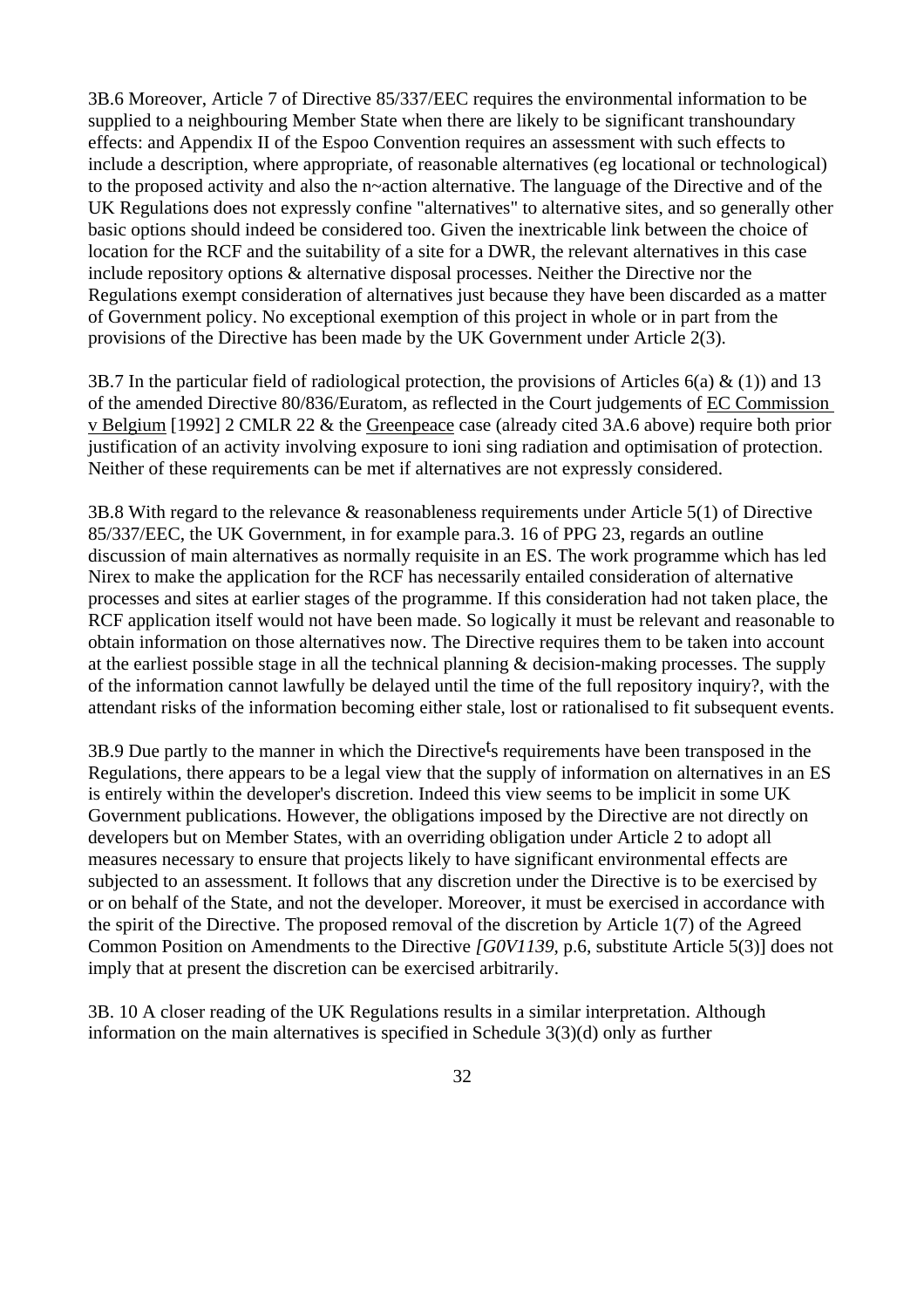information which an ES "may" include by way of explanation or amplification, Regulation 21 empowers the relevant authorities to require *any* further information mentioned in Schedule 3(3) so long as the developer could provide it and it is reasonably required.

3B. 11 In this instance Cumbria as the local planning authority required by letter of3 October 1994 [COR/I04, Appendix D, p.931 additional detailed material concerning the reasoning for Nirex~s decision to focus attention on Sellafield, in accordance with Regulation 21 (albeit there was an erroneous reference to para.2(d) of Schedule 3, instead of para.3(d)). Passages in the letter made it clear that Cumbria was concerned particularly about other locations nationally which may provide a better prospect of limiting radiological risk, including a comparative investigation of a true BUSC (basement under sedimentary cover) site. As an emanation of the UK State, Cumbria thus exercised the discretion under the Directive to decide that the supply of information on alternatives was appropriate. It is now too late to mount a High Court challenge against the validity of that exercise of discretion.

3B. 12 Nirex<sup>9</sup>s reply of 22 November [idem, p.95  $& CORIIOIA]$  expressly acknowledged that Cumbria's request was made under Regulation 21, even though it did not accept that the requirement was material or proper. The reply was received on 23 November, and was copied to all consultees, being treated as submitted in response to the formal request [COR/104, para.5.3. 12), in time for the Extraordinary Council Meeting which determined the application on 20 December. The 5th Reason for Refusal stated that Cumbria was not satisfied that a rational basis for focusing detailed investigation solely on Sellafield had been demonstrated. Para.3.3.2 of Cumbria's Statement of Case gave notice that the authority would continue to argue for full presentation & release of the site selection exercise documentation. Thus it was made clear that the local planning authority maintained the view that the further information supplied on alternatives had been inadequate.

313.13 If adequate information on alternatives is not supplied, it is not possible to grasp fully the baselines from which environmental impact is being measured or mitigation assessed. Planning permission should not be granted for the RCF until after these deficiencies have been made good. The adjoining lake District National Park is a very significant environmental feature obviously at risk of adverse impacts from the development of the appeal site. Sufficient information should, for example, be provided about alternative sites to enable comparisons to be made with the significance of the features at risk near those. Also, because of the intrinsic link between them, the impacts to be considered are those of the DWR as well as of the RCF. Moreover, the comparison obviously cannot be confined to non-radiological impacts, since the most fundamental assessment is of the prospects of limiting radiological risk.

313.14 So far as disclosure is concerned, the balance of the public interest must lie in identifying the main alternative locations which have been studied by Nirex, rather than in declining to name them because of the disquiet this would cause amongst local people. This was the conclusion of the Rossi Committee *[G0V1304,* paras.235-9J and of the majority of the RWMAC/ACSNI Study Group [G0V1409, Chapter 6]. No limitation under Article 10 of the Directive has been suggested to this inquiry; and no direction has been made under Section 321 of the Town & Country Planning Act 1990. Risks of causing alarm & controversy are not accepted as reasons for withholding information in, for example, pubucising alternative routes for trunk road schemes.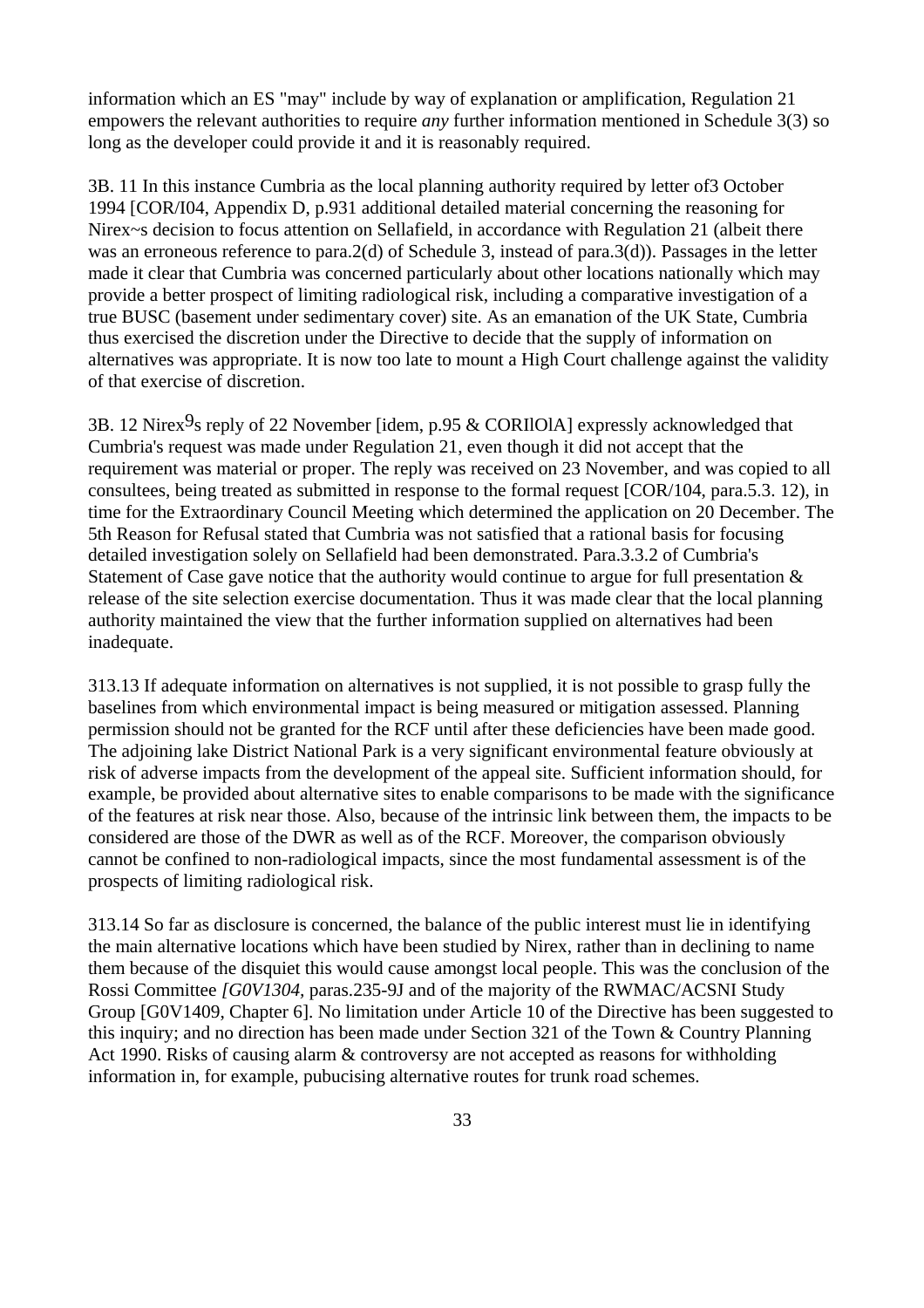3B. 15 Before planning permission can be granted for the RCF, information about the alternative sites must be supplied in a form which is comprehensible to the relevant authorities  $\&$  to the public concerned and which makes Nirex<sup>1</sup>s decision-making processes transparent, so as to comply with Articles 6 & 7 of the Directive & enable the public, the responsible authorities and the neighbouring State to make an informed assessment of the environmental impact. Genuine public participation is also required by Principle 10 of the Rio Declaration & Chapters 8, 10 & 23 of Agenda 21, to which both the EU & the UK are committed, following up Directive 90/313/EEC on Access to Environmental Information. The other locations must be fully identified so that the public & authorities can check, for example, the geology for themselves. Under UK law, consultation documents must not be misleading; and sufficient time & information must be provided for a genuine interchange. On the other hand, legal reliance cannot be placed, as in para. 18 of DOE Circular 7/94, on the circulation of additional information in accordance with the Inquiries Procedure Rules, because this would manifestly not be an adequate notification & consultation of the public as required by Article  $6(2)$  & (3) of Directive 85/337/EEC.

3B. 16 The preferred site should be chosen as a result of the envirpnmental assessment process, not before its application. In this case, there clearly were numbers of sites which could reasonably be classed as the main alternative sites - either the 12 which were carried forward for the final detailed study (COR/SOl, Section 6.6] or those 3-5 which Nirex has told this inquiry were subsequently short-listed for consideration by its Board.

3B. 17 On n6 account can it be concluded that there is no alternative RCF site to the present one, because for example even at Sellafield Nirex has shifted its investigation from the site originally chosen by its Board to the current PRZ [NRX/12/1 lA]. Nirex cannot be allowed to argue that there is no conceivable alternative site when the nature of the programme is such that the choice of site is under Nirex's unique control. Moreover, in a case like this where a main objection is that the site is unsuitable, under UK law as enunciated in TrustHouse Forte Ltd v Secretarv of State for the Environment & another (1986) 53 P&CR 293, the objectors do not have to identify specific alternative sites before the Secretary of State can uphold their objection.

3B. 18 The Directive refers to an outline of the main alternatives because the developer will obviously have studied the preferred process & location more closely than the other options. It is therefore a spurious reason for failing to supply information on the alternatives that there is less information about them than the preferred option. In this instance, Nirex may only have borehole information of its own for Sellafield & Dounreay, but the BGS provided it with geological profiles of the other sites which were considered [COR/Sol, paras.6.5.6 & 6.5.10]. Nirex has carried out too some degree of environmental appraisal of the other sites [idem, para.6.6.4(b) & COR/ lOlA, para.2.2.7], but it has also confirmed to this inquiry that all comparative environmental evaluation has ceased. All such information must now be supplied to Cumbria & the Secretary of State, and it must also be properly summarised in a non-technical manner and generally publicised.

3B. 19 NSCNFLA & Ms Suteliffe add that there is other vital information missing from Nirex~s ES. The requisite assessment of effects on human beings must include consideration of the overlapping topics of accidents & emergencies and occupational health & safety, and yet this is not addressed at all in the ES [COR/bi]. Ms Sutcliffe has also reviewed the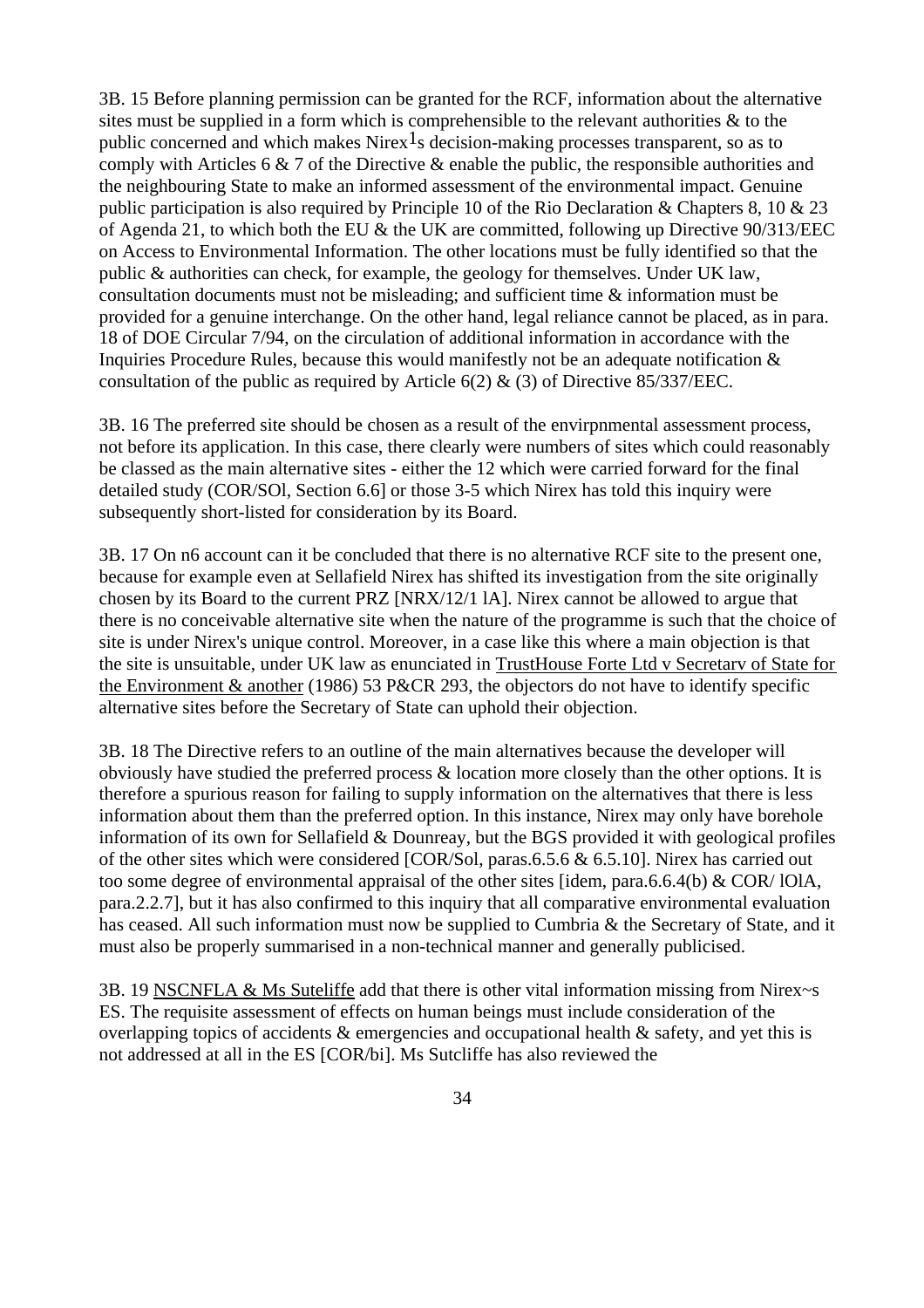entire ES following 3 suggested approaches - minimum requirements & established best practice (SUT/ilI: Morris & Therivel], quality review [SUT/1/2: lee & Colley], & key components (CPRE 1990). Broadly these have shown that the ES is good in parts but poor in the examination of the significance of impacts and in proposals for monitoring & mitigation measures.

3B.20 Nirex contends that most of these submissions have been based on the fundamental fallacy that the RCF would be part of the proposed DWR; whereas the true position was stated by Cumbria itself in its public consultation leaflet on the RCF application [CORIl 18, p.1], namely that the RCF is a research facility, and that it is not a repository application which is for determination now. Information on alternatives for the DWR is thus not material to the RCF application, and cannot be properly due under the UK Regulations. Moreover, it is not appropriate even to call for information on alternatives for the RCF, because in effect there are none.

3B.21 It is in the national interest to pursue the investigations at Longlands Farm until a decision can be made whether the site is suitable as a location for a DWR; and it is generally agreed that an RCF is a necessary part of such investigations. Only a favourable decision on the suitability of the site during implementation of the RCF would trigger the preparation of planning & authorisation applications for the DWR. The national interest in persisting with this locational investigation until such a stage has already been agreed by the Secretary of State in endorsing the concentration of detailed geological studies on Dounreay & Sellafield; and upheld, for example, by the Inspector who allowed the appeals for Regional Boreholes  $8 \& 9$  in the National Park [COR/201, p.358, *para.9.5].* This public benefit in continuing up to this decisive point means that there is logically no alternative to this RCF.

3B.22 The criteria laid down by Oliver U in 1985 [3B.4 above] were still being applied in 1994 by the Cowt of Appeal in Secretary of State for the Environment v P G Edwards & others *(1995) 69* P&CR *607,* well after Directive 85/337/EEC came into force. The 3rd criterion refers expressly to uthe existence of an alternative site for the same project", as being relevant where there are clear planning objections to the proposed development. The project in this instance is the investigation & characterisation of the BVG & overlying sediments in this particular PRZ: and an RCF anywhere else would not achieve this. There is only a potential site for an RCF where an RCF is needed. But there is no need for an RCF elsewhere because no other PRZ is being investigated, and so the land use effects of a putative RCF at another location are immaterial. There cannot be a potential RCF elsewhere until sufficient borehole investigations & other surveys have been carried out to warrant establishing an alternative PRZ. The due consideration which would be given to a planning application for a repository under SP Policy 57 would be in accordance with the law & policy in force at that time, including of course the question whether Policy 57 itself was still extant. If the Policy & the Regulations were still extant, that would be the time to consider alternative sites for the DWR.

3B.23 Nirex considers that similarly questions of compliance with European or public international law, other than Directive 85/337/EEC, which effectively relate to the DWR should not be anticipated but left to the repository inquiry. In particular the amended Directive 80/836~Euratom cannot apply to the RCF because the RCF would not include any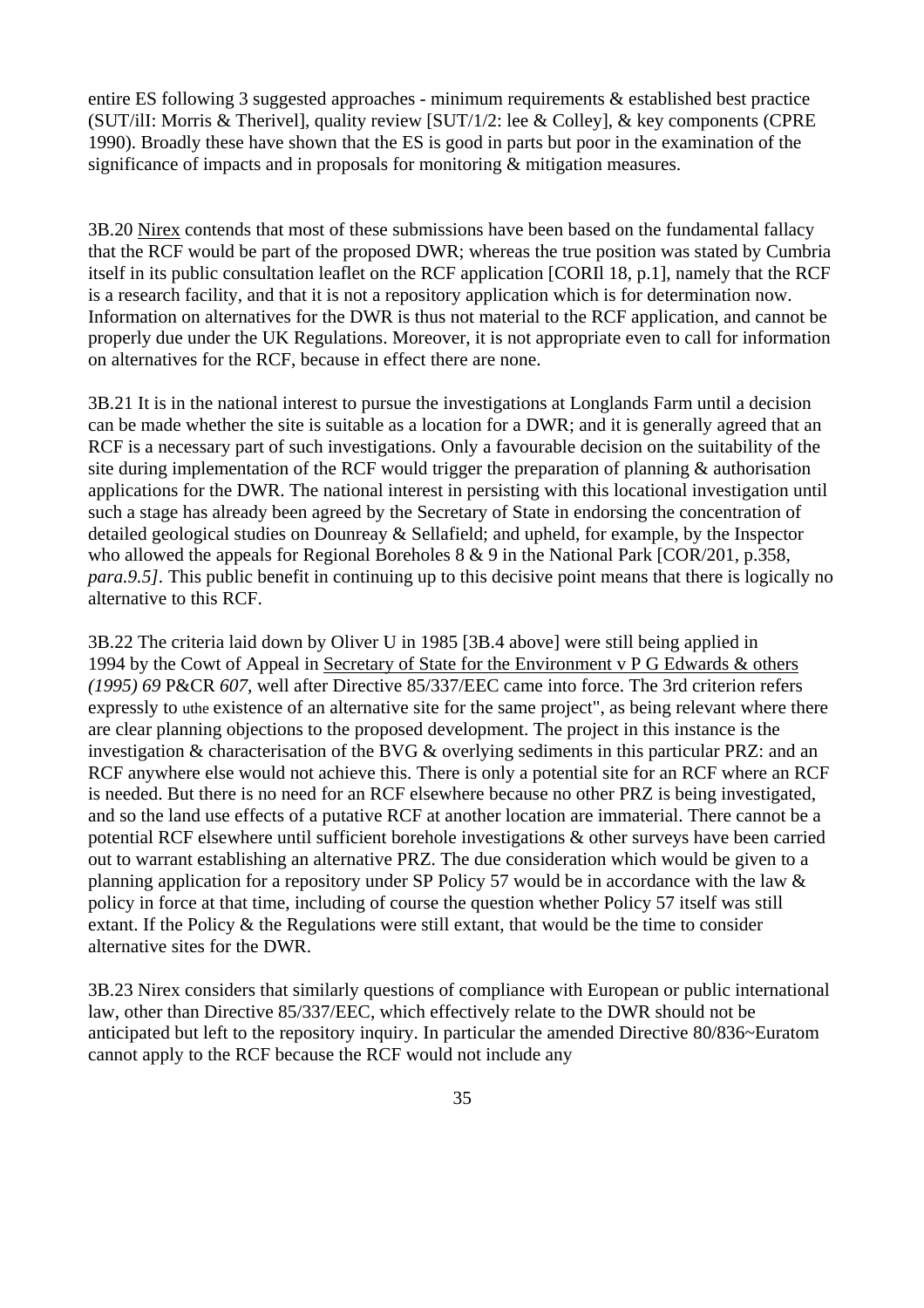activity involving exposure to lonising radiation. In the meantime Nirex should not be regarded as accepting that the various Conventions or Directives cited apply either at all or at least without significant qualifications not mentioned in the submissions made by the other side.

- 3B.24 In Nirex's view, the other parties are misunderstanding the circumstances in which safety considerations could become material to the planning application for the DWR. The advice in PPG23 on non-duplication of planning and regulatory functions applies equally well to radioactive waste management  $[GOV/107, para.1.5J. Paras.1.34 & 3.19$  of the PPG state that planning authorities should not seek to substitute their own judgement on pollution control issues or interpretation of detailed risk assessment of releases into the environment for those of the relevant expert & statutory authority. The judgement of the Court of Appeal in the Gateshead case (already cited 3A. 10 above) made it clear, at (1995] JPL, pp.439/440, that the planning authority should follow the regulator and refuse permission on safety grounds only where a refusal would also be the only proper course for the regulator on the authorisation application.
- *3B.25* Thus radiological safety would be a matter for the regulators, who by the time of the repository inquiry would have considered the DSA & PCSR. The Secretary of State, as planning authority, would very probably not be concerned with the cogency of the safety case unless satisfied that an authorisation would inevitably be refused. The planning safety test surely cannot be more strmgent at this RCF stage, when there is no formal advice from the regulators at all [COR/1OlC], and planning authorities lack the requisite expertise. The planning system should not deprive the developer of the opportunity to put his case to the regulators. The judgement whether on balance to accept a safety case for a site predicted not to meet the risk target is to be made by the regulators: and there is no UK policy to refuse an authorisation for a site predicted to meet the target just because another site might have the potential for a lower risk.

3B.26 Concentrating instead, as Nirex contends should be done, on the RCF's direct planning issues, Nirex considers that it has provided full information on its reasons for choosing to develop the proposed RCF as a further step in its investigation of the Sellafield BVG. This discharges its obligations on the issues of the rationality of its site selection procedure and the sufficiency of the "promise" of the J£nglands Farm site the only 2 material issues on which alternative sites have a bearing. In the context of the fsrst issue, it has led evidence of its assessment in 1988 of the comparative radiological safety for a DWR offered by 12 other sites, and thus supplied all the information needed by Cumbria & the objectors on, for example, the potential for lower levels of post-closure safety risk. But if it succeeds in establishing the promise under the 2nd issue because of the very substantial investigations already carried out at Sellafield, then in its submission a refusal of permission for the RCF on the ground of the potential of other sites would be irrational, because the refusal would be based on much more limited knowledge of those sites than of the PRZ.

3B.27 Other information on alternative sites is not reasonably required to give proper consideration to the likely environmental effects of the RCP in the terms of Regulation  $2I(1)$ ~), and so the existence of alternative sites is not generally a material consideration at this stage. The reality is that only 2 of the other parties have referred to the land use planning effects of either an RCF or a DWR at alternative sites. The rest are concerned only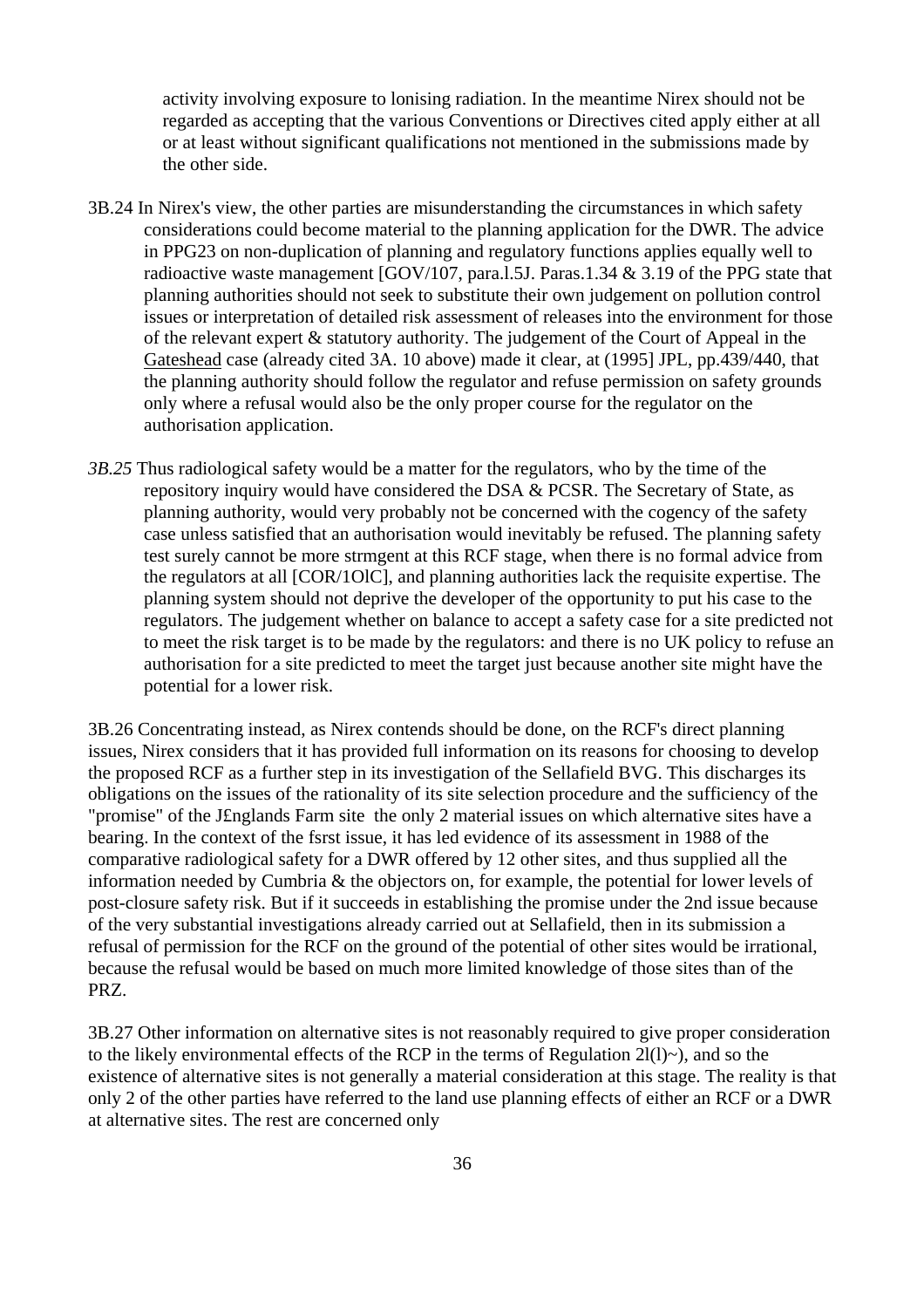with geology & radiological safety. Whilst the locations of 3 of the other 12 sites studied by way of detailed decision analysis [CORISOl, Section 6.6] are now publicly known to be Sellafield Works, Peiham House School & [)ounreay, naming any of the other potential sites would raise public alarm in the areas of such sites. This alarm would actually be heightened by naming them before the decision on the location of the DWR had been made. It is clear from the responses [COR/204] to the 1987 consultation exercise [C0RI203] that there would inevitably be substantial local objection to a DWR at any such site. It would be irresponsible to raise such alarm.

3B.28 The objectors have nevertheless been seeking to turn this RCF inquiry into a pseudo~ repository inquiry. Of course issues of the potential radiological safety of a DWR at alternative sites are likely to be raised at the DWR inquiry prop~r. But radiological safety issues would then be for the regulators under the authorisaflon application, and they would not be concerned with the possibility of achieving a lower risk than 1~ at an alternative site. Given that these issues would be matters for the regulators then, they cannot be matters for the planning authority now. Moreover there is the predominant acquiescence by the other parties that the non-radiological effects of a DWR at alternative sites are immaterial to consideration of the RCF application.

3B.29 Accordingly there is no valid reason for the Secretary of State to take the quite exceptional & very serious step of formally requiring flirther information under Regulation 21 following his receipt of the Inspector~s report on this inquiry. Cumbria did not respond to Nirex's reply (COR/104, Appendix D, p.95 & CORIlOlA] to its original Regulation 21 requirement [COR/104, Appendix D, p.93] in terms which disputed the sufficiency of the supplied information, nor did it request more information. Instead it determined the application rather than suspend its determination under Regulation 21(7). It cannot now complain of the insufficiency of environmental information. The Inspector<sup>t</sup>s preliminary view at the first pre-inquiry meeting was not to ask for any more information on alternative sites [INQI4, PIM on 15-5-95, p.6]; and he has not expressed a change of view since. Nor has the Secretary of State seen fit to comply with NSCNFLA's pre-inquiry request to require further information under Regulation 21.

3B.30 If the Secretary of State nevertheless concludes that it is appropriate to require further information on the main alternative sites for an RCF, Nirex has not carried out physical investigations at any site other than Sellafield & Dounreay. Therefore the requirement should be confined to information on the non-radiological environmental effects ofproviding an RCF at Dounreay.

3B.31 My opinions on tbis set of legal issues start by recalling my conclusion that the relationship between the RCF and the DWR is relevant as a matter of law. Then I have to address further arguments some of which are rather circular, in my view. Moreover the leading High Court judgements on the relevance of alternative sites do not distinguish as sharply between the concepts of materiality, reasonableness, policy & determinative weight as, for example, recent judgements on the relevance of planning obligations.

3B.32 Nevertheless it must be prudent to apply Oliver U~s 4 general criteria to the case in hand as a first step. To avoid initial confusion, the criteria should be applied directly to the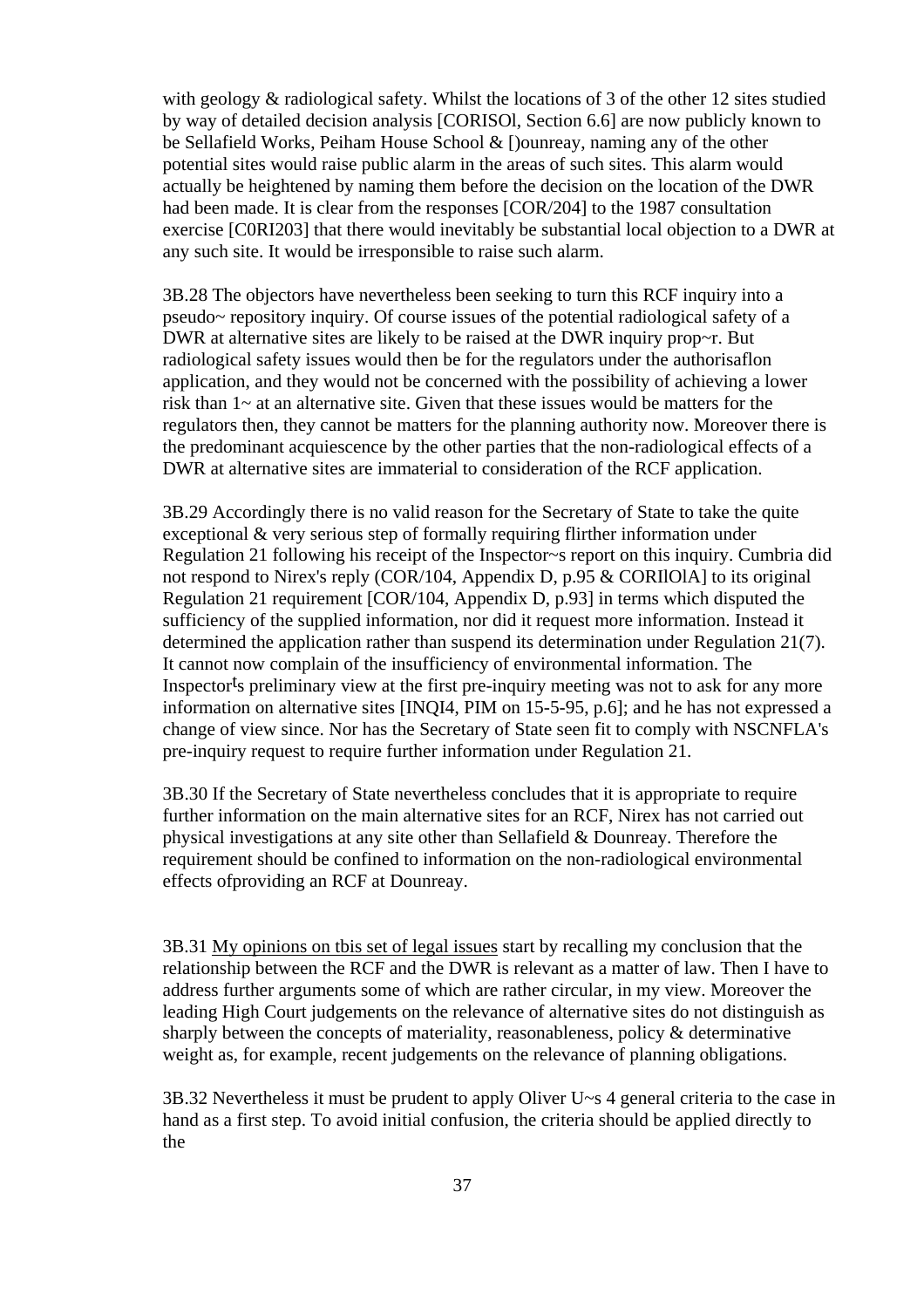RCF, and not to the DWR as some submissions suggested. There is a clear public advantage in establishing the RCF as a necessary step in the national programme for the disposal of radioactive waste. The environmental information already supplied (COR/lOl] shows that there would nevertheless be at the least visual intrusion and an increase in traffic levels. Given the special nature of the DWR programme & the preparation required, it is plain that there will only ever be a very limited number of permissions for this kind of RCF in the UK. Thus the 1st, 2nd & 4th criteria are obviously fulfilled.

3B.33 Nirex claims that the 3rd criterion is not met, in that there are no alternative sites because this development's only purpose is to investigate the very rocks in which it would be constructed But I consider it plain from the ES that this is not strictly correct. The ES shows that the purpose of the RCF is to gain direct access somewhere to the extensive area of rock that is potentially suitable as a host for the disposal vaults of a deep repository, but which has been chosen partly because it is near Sellafield and is available to Nirex [COR/lOl, p.10, para.l.3~. Within this large area the precise location of the shafts has been dictated partly by environmental considerations [idem, paras. 1.37-8]: and furthermore, flexibility is to be retained in planning the underground layout to access particular features in the rock mass [idem, paras.l.69-71].

3B.34 Consequently it is clear from the environmental information already supplied that choices related to geology, proxill ity  $\&$  availability have been made in identif~ing this PRZ; and that choices relating to geology & environmental impact are being made in the location & design of the RCF within the PRZ. In my view, Nirex's argument about uniqueness would only have been valid if the RCF development were to be strictly confined to observations of a precise area of rock predicted to be pre-eminently suitable for the DWR. Instead, options are obviously being exercised both on the accessibility of various areas of rock and on experiments & design work 'to be carried out in the facility.

3B.35 The real position is that the first, and maybe only, RCF for the national DWR could be designed in a different way at a different potential repository location: and a narrow developer's view of the singularity of a project was not accepted at the UK level in the Trusthouse Forte case, and was criticised at the EU level in the Bad Naturshutz case (already cited *3A.5* above). The obvious fact that preparations have not been made elsewhere does not mean that an RCF could not be established there. Consequently I consider that Oliver U's 3rd criterion is also met, and that even on a narrow view of the UK law it would be

**,n.4** material to examine comparable sites. Given the basic purpose of the RCF and the delineation of its development site as the entire PRZ, those comparable sites would be other potential repository locations. In other words, alternative sites for the RCF are by their very nature alternative sites for the DWR.

3B.36 I do not see any transposition difficulty relevant to this case in particular & alternative sites in general between Annex 111(2) of Directive 85/3371EEC & Schedule 3(3)(d) of S11988:1199 as amended, albeit that it is intriguing that "outline" is in parenthesis in the Regulations but not in the Directive. I agree that ultimate responsibility for the decision whether it is appropriate to supply this information on alternatives must rest with the State and not with the developer. I also accept that, whether it is put as expedient to do so in terms of the English planning system or as required by the Preamble to the Directive, it is right to examine this information sooner rather than later. Changes since closure of the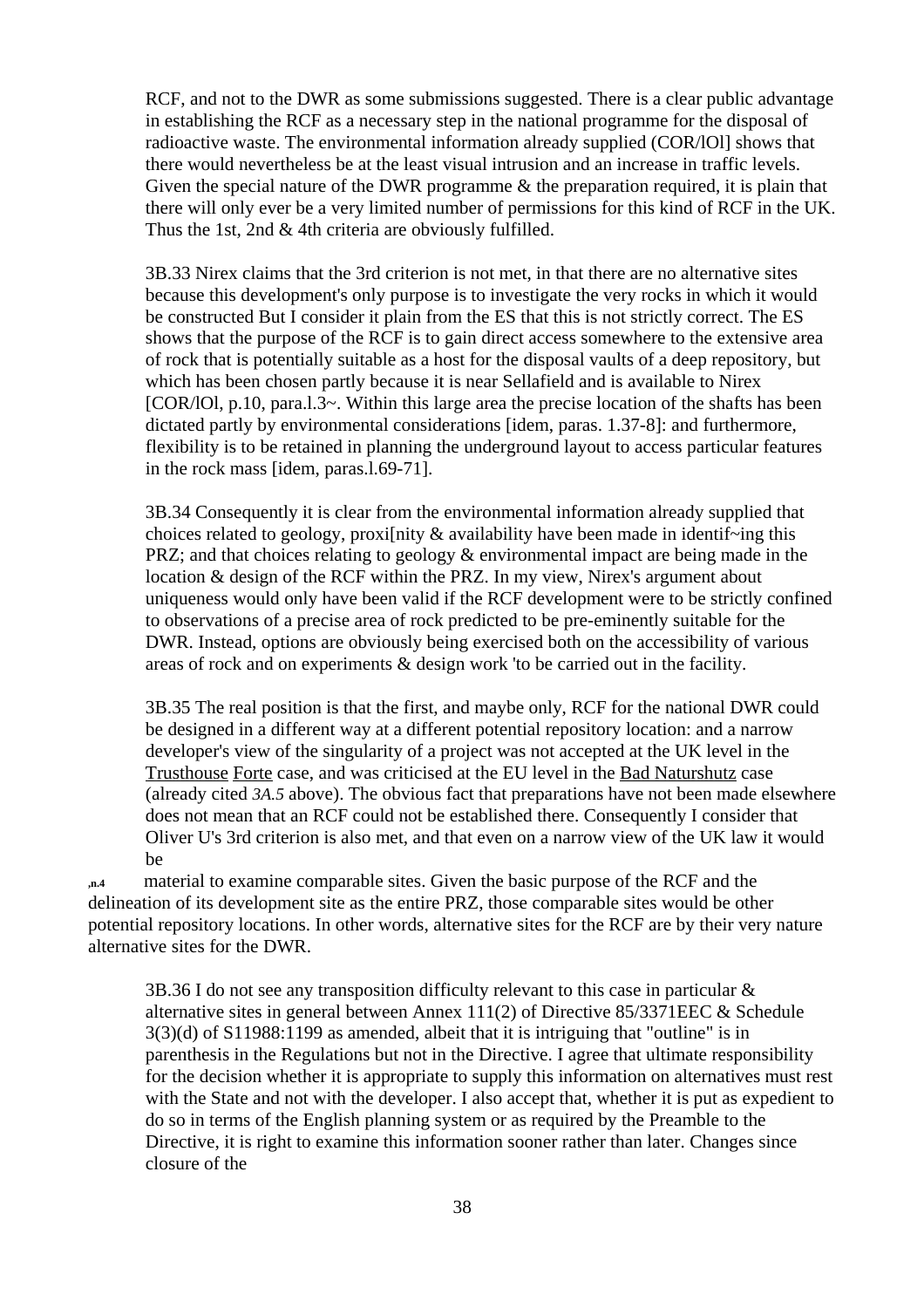inquiry to the Agreed Common Position on Amendments to the Directive do not seem to me to have affected these points. On this view, I do not consider it essential to look at the wider context of international law in relation to alternative sites as such.

3B.37 Nirex has not argued in terms that there is a rule of law making any potential radiological harm resulting from development immaterial to land use planning, in contrast to the materiality of the potential harm from any other form of pollution. Whilst there is indeed a distinction in a different sense, in that there is a separate system of pollution control for radioactive substances, I am not aware that this distinction has any relevance to legal issues of materiality in planning law.

3B.38 Although the language of PPG23 is in parts couched in terms of material considerations, it is of course setting out policy guidance and not giving legal advice. The guidance on the non-duplication of planning and regulatory functions is agreed to apply to radioactive waste management. It includes advice that one of the considerations on which the planning system is likely to focus is location, including the reasons for selecting the chosen site itself ~ara. 1.33): that planning authorities may conclude that the wider impact of potential releases on the development and use of land is unacceptable despite the grant of an authorisation or licence ~ara. 1.36): and that a development likely to satisfy pollution control requirements may still be considered to present an unacceptable risk in planning terms, because of social, economic or environmental factors incorporated in that risk ~ara.3. 18). Such advice actually follows the decision in the Gateshead case relied on by Nirex  $\sim$ ara.1.3).

3B.39 This means to me that, contrary to Nirex's understanding, it is national policy for a developer's case on social & economic factors to be put to the planning authority as well as to the regulator; and that it is left open to the authority to strike a different balance than the regulator between those factors and the risk. What the policy advises the authority not to do is to substitute its own detailed risk assessment for the regulator's. But the authority can also put environmental factors into the balance; and indeed site selection is a matter for it alone. Therefore, on present law & policy, the comparative radiological safety offered by alternative sites could well be a live planning issue at the repository inquiry. I also feel that there is some force in the argument that, if, as apparently intended, the regulatory regime does not review site selection, then the planning system will have to do so to comply with Euratom justification requirements.

3B.40 In any event, Nirex seems to accept that comparable radiological safety is at least material to 2 of the issues on RCF site selection. These issues have been framed by Nirex **1.3** from some of the wording in the 5th & 6th Reasons for Refusal. But the implicit point which the other parties are making is that, so long as Cumbria's approach was basically reasonable, it would have been open to the authority to have raised other issues on the generally material matter of site selection. It is now open to the Secretary of State in his turn to do so, if thus persuaded by the submissions of other parties: and the latter rely also on the need to comply with basic procedural law. The submissions of Nirex, on the other hand, tend to squeeze any wider consideration of alternative sites out of the planning process altogether. Yet it is plainly wrong under EU & UK law, in my view, to suggest that an authority cannot rely on an alternative site simply because less information is available about it.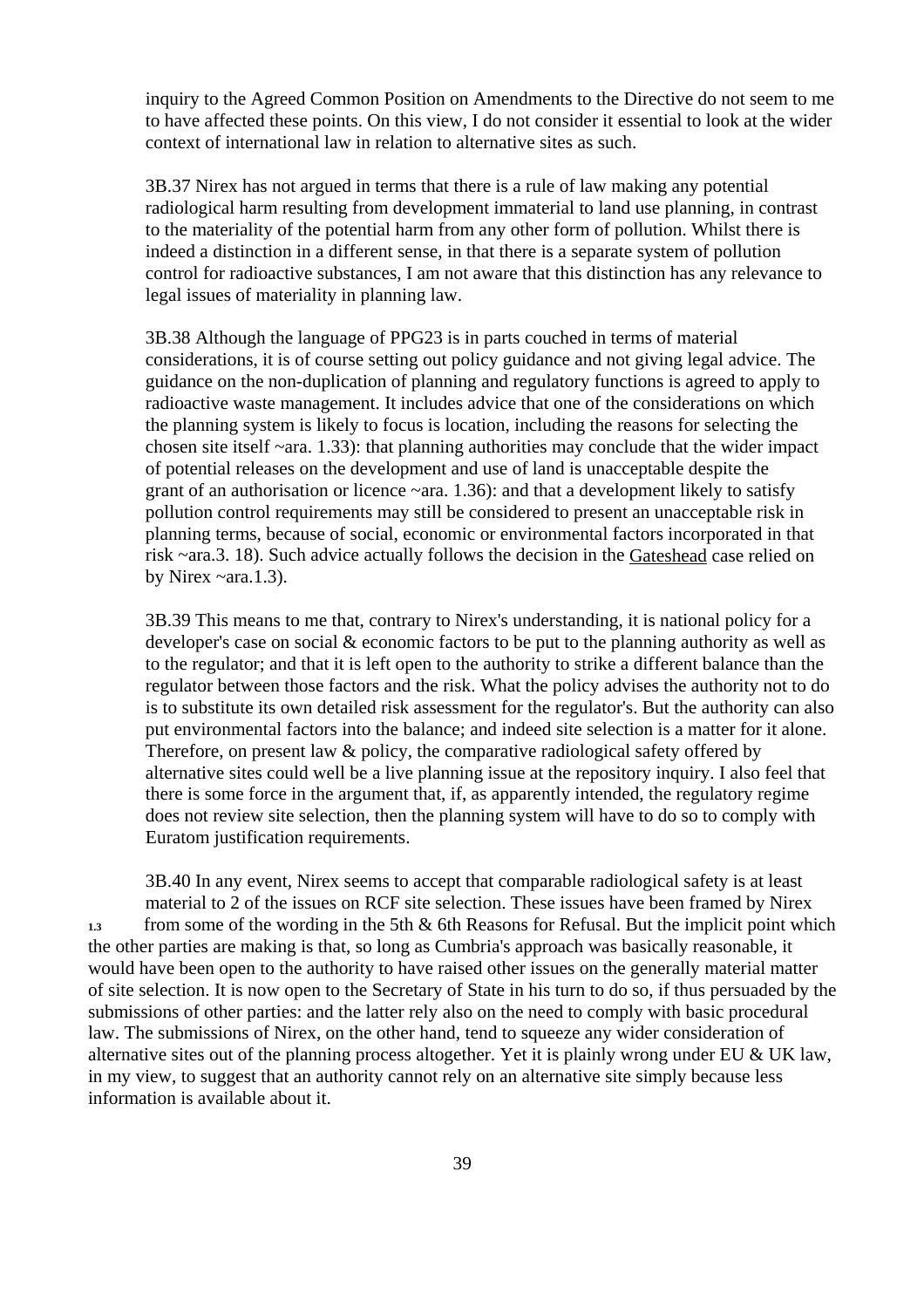3B.41 The weight to be attached to adverse environmental effects does not depend on the number of parties who refer to them, but on the nature of the information to be supplied and the cogency of any comments upon it. A stronger point is that Nirex apparently has not started to conceive of an RCF at any other site, and therefore finds it difficult to envisage the effects. But it has assessed the longlands Farm RCF in great detail, and has analysed the other sites, and so should be capable of broadly contemplating the major effects of a typical RCF at those sites, in a manner similar to that which it has done for a DWR itself. There is also my conclusion that the obvious environmental effects of the DWR would be indirect effects of the RCF. Moreover there is no legal reason for distinguishing, as Nirex does, the effects of ionising radiation from other environmental effects.

3B.42 Comparison of the potential radiological safety offered by the various locations is also relevant to the planning balance, to see for example whether proportionately greater safety would offset the direct & indirect adverse effects of the I£nglands Farm RCF, including effects through the DWR as an intermediary. It follows that, again contrary to Nirex's understanding, it is appropriate for the planning authority to look broadly at the relative radiological protection offered by various sites before the regulators look in detail at the protection offered by the chosen site. Indeed that is, in my view, the logical approach which accords with the Preamble to the Directive. In expressing concern about the expertise of a planning authority to do this, Nirex is tending to overlook the policy that the authority should assume that the regulatory regime will operate effectively.

3B.43 In this case, the planning authority understandably required, albeit with a referencing error, further information on the developer's choice of location having regard to better prospects of limiting radiological risk elsewhere. The prospects of limiting radiological risk relate directly to the RCF, since one of its main functions is to assess the ability of the rocks **21.15** under investigation to limit such risks. Whilst I am uncomfortable with the use of the word "detailed" in Cumbria' 5 requirement when the Directive expressly refers to an "outline", I **COitiIQIA** consider that the information supplied in response was certainly no more than an outline, compared with the information which we now know Nirex has compiled.

3B.44 For some reason, Nirex believes that Cumbria was satisfied with the response, whereas the formal documents issued by Cumbria showed that it was dissatisfied. Also there had been sufficient time between receipt of the information which Nirex did supply and the date of the determination by Cumbria to amount to a suspension period complying with Regulation 21(7). I can only reconcile their respective positions by surmising that Nirex has been surprised by the way in which Cumbriats attitude towards the application has shifted during the inquiry stages. As I understand Cumbria's finalview, this is that Nirex indeed did not supply all the information required, but that the further evidence given by Nirex has in any event convinced the authority that the application should be refused outright on its merits. On the other hand, a number of the other parties who share Cumbria's legal views are nevertheless relying more on the procedural point that insjifficient information has been supplied. My opinions have to address this procedural point so as not to prejudice the merits.

*3B.45* In fact, my views on the requisite legal requirements have been changed by the various submissions made in the course of the inquiry. On reflection, I accept that it is not possible for the environmental authorities & public concerned to express an informed opinion on the direct & indirect environmental effects and benefits of the RCF unless they are given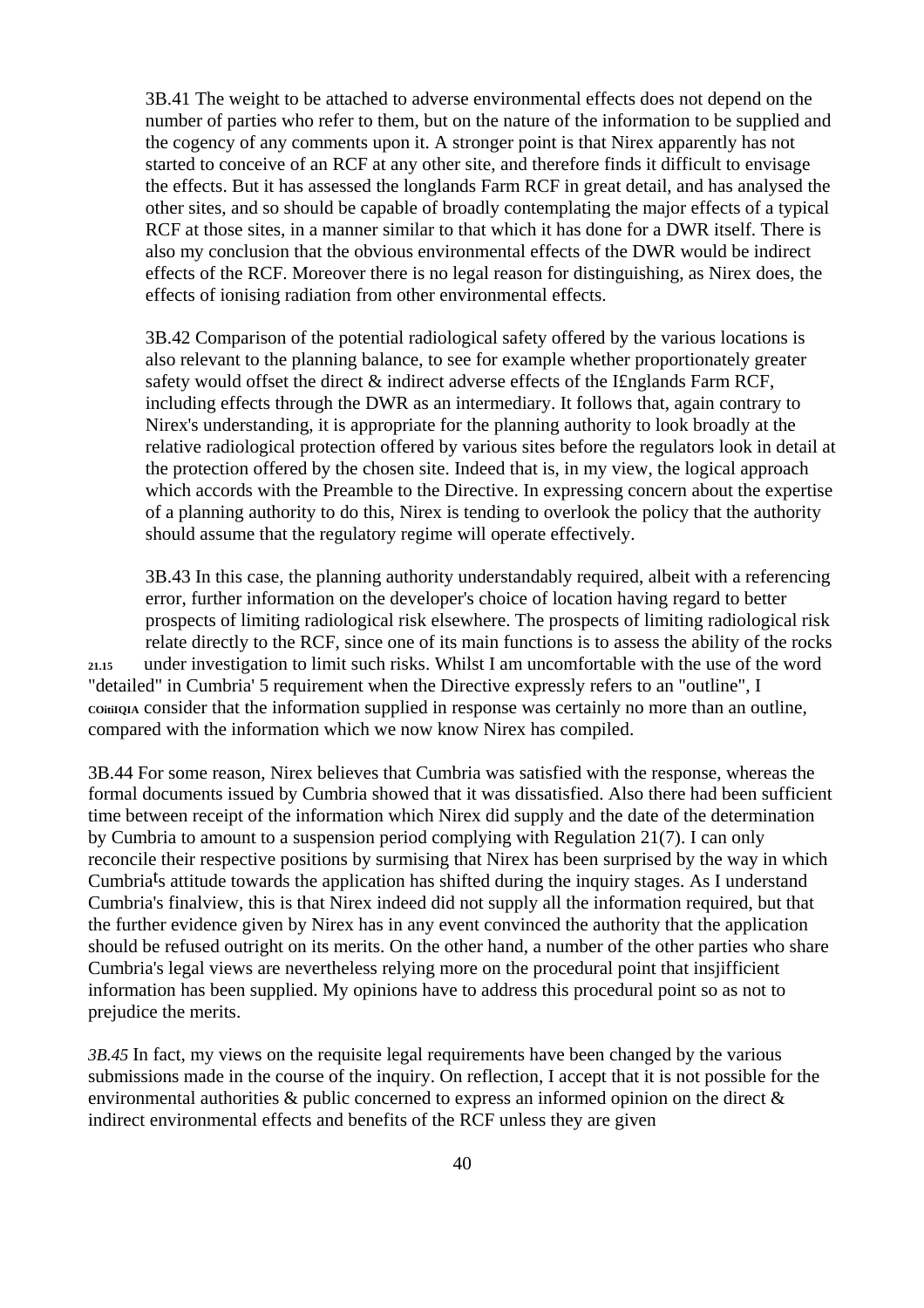outline profiles, including locations, of the analysed alternative sites, so that they can make their own judgements of the appropriateness of the developer's choice. This I now believe to be an overriding requirement notwithstanding the inevitable alarm it would raise in the vicinities of the alternative locations. I am reinforced in this belief by the realisation that this case is concerned with the potential safety of sites over millions of years, in comparison with which the period of public alarm should be fleeting.

3B.46 In line with para.44 of Circular 15/88, 1 do not regard the application as currently invalid because of this omission in the environmental information; but I consider that permission should not be granted for the RCF before the outline profiles have been supplied, summarised, publicised  $\&$  commented on. If the inquiry is to be re~pened for this purpose, I draw attention to the submission (para.3B. 15) that the arrangements described in para.18 of Circular 7/94 do not adequately transpose the notification & consultation requirements of the Directive.

3B.47 On the other hand, I disagree with the other parties that another omission in relation to the Directive & other international obligations is in failing to address other disposal options & processes. In my view, the ES contains adequate information as at the time of its preparation on the choice of the deep disposal option [CORIlOI, paras.1.8-21].

 $3B.48$  Finally<sub>1</sub> I make no general comment on the overall critique of the ES, since it does not seem to me to be essentially a matter of law: but I am concerned at the specific major omissions that have been pointed out. Accidents & emergencies can conceivably cause serious environmental effects; and whilst a number of the foreseeable events are covered in respective Chapters of the ES there seems to be no specific treatment of, for example, fires  $&$  explosions. Also I consider that the generalised commitments to health  $&$  safety (idem, p.44, paras.2. 185-190] do not constitute an adequate assessment of the possible impact on human beings on the development site itself. These omissions are of obvious effects from the development; and, whilst most of the possible impacts would be subject to some kind of regulatory regime, the legal scheme of the Regulations as I understand it depends on planning permission being withheld until such basic failures are rectified.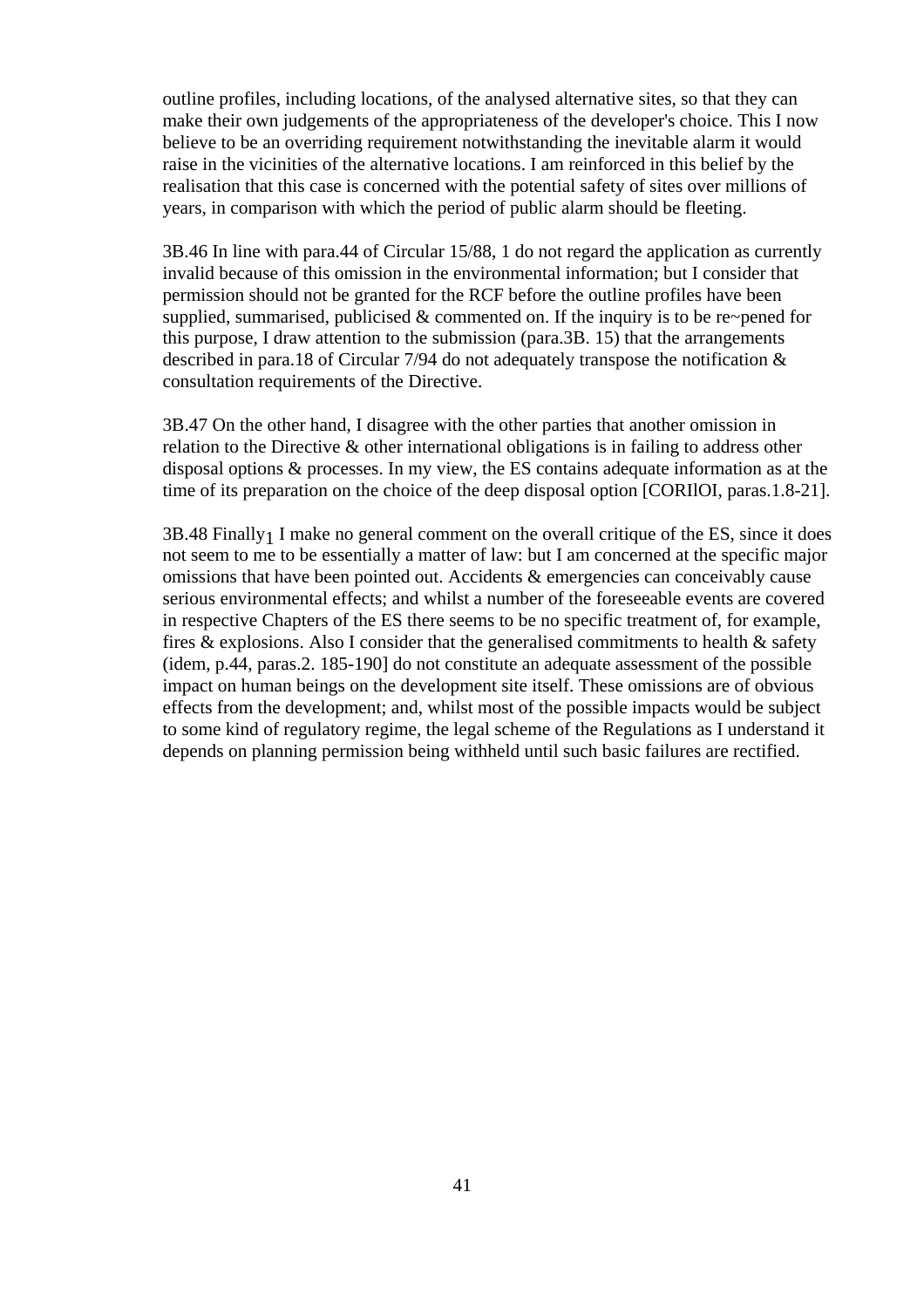## 3C. MARINE DISCHARGES

3C. 1 The Irish Government. Patricia McKenna MEP & Mr I Fitzsimons MEP emphasise that the PRZ is close to the Irish Sea and to nuclear installations, the discharges from which have made the Sea exceptionally radioactive. The Irish Government & people have made many representations in the past about this contamination [eg IRL~1I2J; and their transhoundary interest in this Nirex application is direct. For instance, under the fishery arrangements agreed between the UK & Irish Governments, Irish vessels exercise the right to fish to within 6 nautical miles of a long stretch of the British coast including Sellafield. Also, along the Irish coast opposite - and in some places as little as 70 nautical miles away are *50* significant communities, including Dublin [IRLIlIl, Map 1], with a year-round population of about 1 SM people and many holiday visitors.

3C.2 Scientific & public concern is based on past experience. There have been routine  $\&$ accidental discharges into the Irish Sea from Sellafield since the early 1950s. Many of the radionuclides are deposited on the sea bed in the north-eastern Irish Sea. Others are carried by the currents to be eventually deposited in the western Irish Sea. There is also a potential long-term problem, currently indicated by  $1-\text{Cs}$  concentrations, in the muddy sediments between the Isle of Man and Dundalk Bay [idem, Map 2). All these facts are acknowledged by MAFF's Aquatic Environmental Monitoring Report No.32 of 1992 [pp.8, *15-21, 50-51].* Although there have been reductions in radioactive effluent from Sellafield in recent years, the Irish authorities continue to monitor the health risks to the Irish people: and consider that any further addition to the longAived radionuclide inventory of the Irish Sea should be avoided. Thus Irish interests are entitled to consideration both according to the precautionary principle in the light of the scientific uncertainties and because of the real public concern & apprehension about the health risks from artificial sources of radiation.

3C.3 The Irish Government points out that part of Nirex<sup>1</sup> 5 Science Programn~e to establish the suitability of this site to host the DWR is the development of an assessment of the postclosure safety performance of a repository located there (COR/522, Preface, 1st para.]. An essential part of this is the preliminary analysis of the groundwater pathway for such a DWR. Nirex now cites this analysis as indicating that the site continues to hold good promise of suitability. Yet the steady-state radionuclide transport calculations for the base case of this analysis predict an eventual radionuclide discharge into the biosphere mainly in a region from about 100 m offshore to about a kilometre offshore [idem, Vol.3, p.2.12]. Reliance in this manner on a predicted marine outlet would be a deliberate use of the sea as the recipient of a radioactive discharge.

3C.4 Nirex does not seem to appreciate that this deliberate discharge to sea from a permanent DWR would nowadays be in breach of international law. Whilst the extent of the Irish Sea may well diminish over time, it might also increase. Although Nirex does claim that the amounts of radioactivity involved would be minute [eg *NRXI1SI34],* this is on the basis of very preliminary & narrow assumptions which Nirex concedes could be wrong and which do not so far allow for credible catastrophic events such as earthquakes or glacial melting. Moreover the actual amount of contamination involved is irrelevant in European law.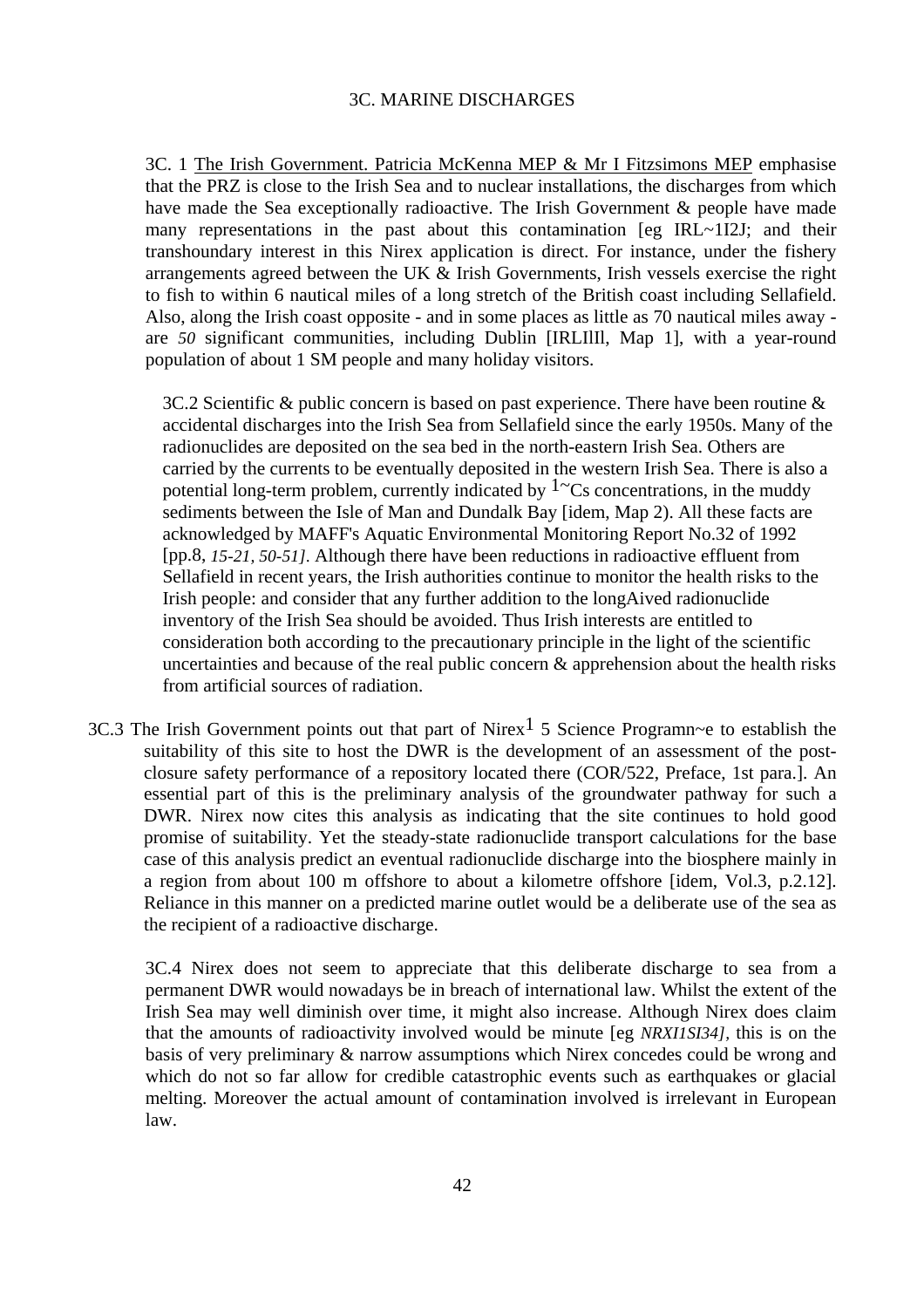- 3C.5 Notwithstanding Nirexts argument that this inquiry is concerned merely with an RCF project, of course its predictions are of contamination from a potential radioactive waste disposal facility. The Irish Government & Patricia McKenna submit that the predictions & other calculations constitute general data relating to a plan for the disposal of radioactive waste which the UK Government should have provided to the European Commission under Article 37 of the. Euratom Treaty, so that the Commission could determine whether the implementation of the plan is liable to result in the radioactive contamination of the water (or soil or airspace) of Ireland as a fellow Member State. The ECJ held in Saarland & Others v Minister of Industry. Posts & the Telecommunications & Tourism & Others Case 187187:
- [1988] ECR 5013 that the purpose of Article 37 is to forestall any possibility of transboundary contamination. There is an obvious possibility in this case of transport of contamination across the Irish Sea.

3C.6 Moreover the advance justification & optimisation required under Articles 6 & 13 of the Directive 801836/Euratom (see 3B.7 above) must apply to the protection of all of the population of the EU which is at risk, and not just the population of the Member State where the activity is taking place. As para.62 of Cm 2919 acknowledges, such justification & optimisation should be carried out before major commitments of money & effort have been made. Yet there has not been any examination so far in this case either of the reasons for the plan to cause effects on the marine environment, or of the environmental economic & social effects in Ireland. The grant of planning permission for the RCF cannot be contemplated until these failures have been put right.

- 3C.7 The position under public international law is even more restrictive, in the Irish Government's submission. The UK is a party to the 1958 Geneva Convention on the High Seas which provides for every State to take measures to prevent pollution of the seas from the dumping of radioactive waste. This is reflected & expanded in Article 194(2) of the 1982 Convention on the law of the Sea, which is broadly considered to set out customary law, and is expected shortly to be binding on the UK. The dumping of radioactive waste at sea is also banned by Article IV(I)(a) of the 1972 London Dumping Convention, as extended by Conference Resolutions of 1983, 1985. & 1993. Both the UK & Ireland are parties to this Convention.
- 3C.8 In turn, Article 3(a) of Annex II to the 1992 OSPAR Convention prohibits the dumping of low & intermediate level radioactive substances, including wastes. Although the UK has not yet ratified this Convention, para. 15 of Cm 2919 states that its provisions are being applied to all UK waters: and whilst the UK might obtain an exemption from the dumping ban after 25 years, this would only be on production of scientific studies to show lack of hazards or harm. The Preamble to the Convention specifically recognises the inherent worth of the marine environment of the North-East Atlantic, which of course includes the Irish Sea. The Preamble also endorses a sustainable approach to the marine ecosystem, whilst other provisions require application of the precautionary principle (Article 2(2)(a)); the taking of all possible steps to prevent  $\&$  eliminate pollution from land-based sources (Article 3  $\&$ Annex 1); and, to that end, the use of best available techniques  $\&$  best environmental practice.
- 3C.9 These provisions will replace similar ones currently in the 1974 Convention on the Prevention of Pollution from Land-Based Sources, to which the UK & Ireland are parties.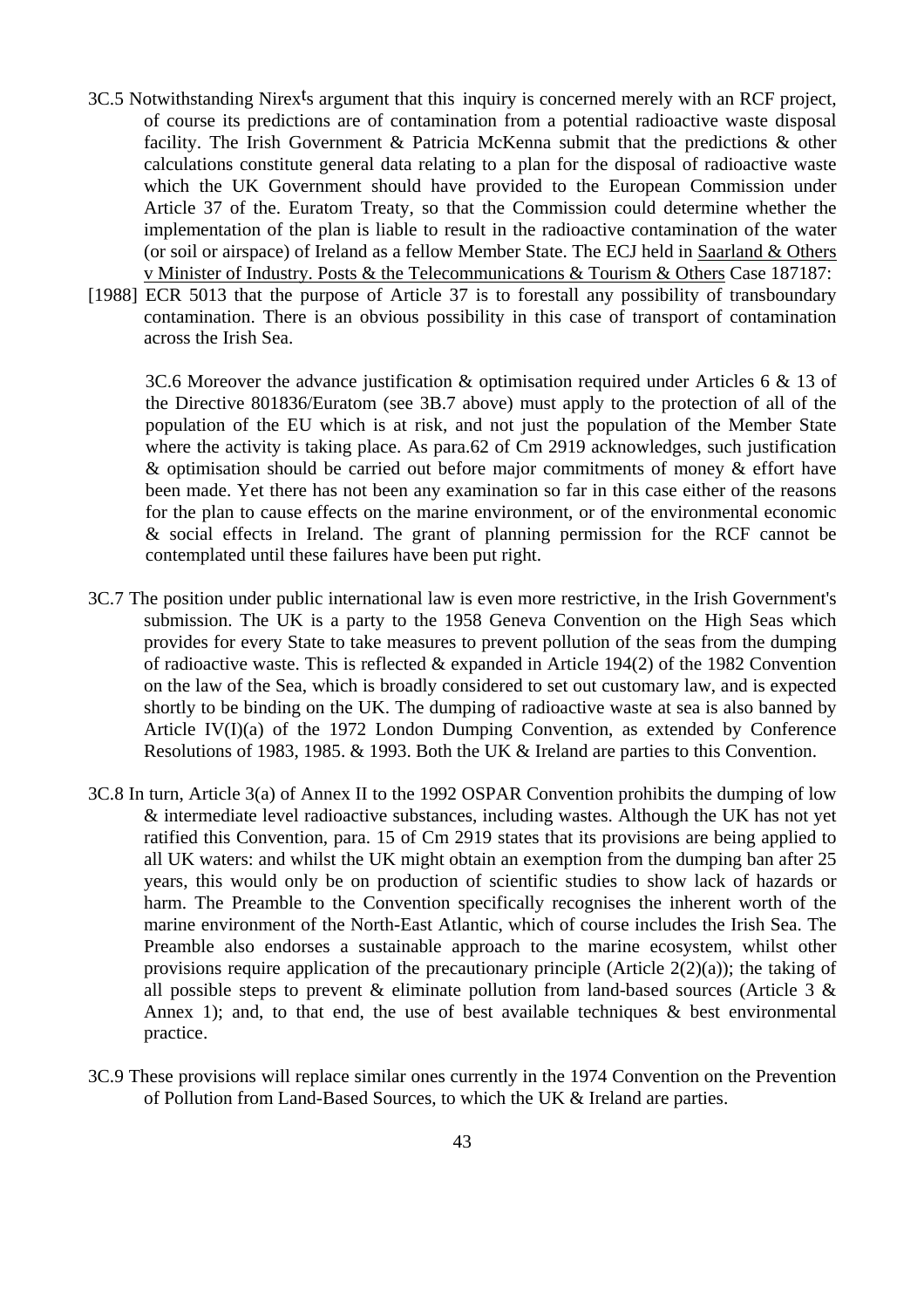Article 5(1) of this specifically refers to the adoption of measures to forestall and, as appropriate, eliminate pollution of the maritime area from land-based sources by radioactive substances, including wastes. By virtue of Recommendation 8815 of PARCOM, the best available technology is to be applied to minimise and, as appropriate, eliminate any pollution caused by radioactive discharges from all nuclear industries into the marine environment.

3C. 10 The Irish Government considers that the stringent restrictions in particular on radioactive pollution of the sea from land-based sources mean that the permanent & irretrievable deep disposal of radioactive waste in a manner which is predicted to result in discharges to the sea cannot comply with international law. If Nirex were to go so far as to argue that such a maritime location is the only possible one, that would actually reinforce the general legal arguments against this method of disposal altogether.

- 3C. 11 This matter is clarified by paragraph 22.5(c) of Agenda 21 ¶ which the UK & Ireland have supported without reservation, and to which the Irish Government attaches particular importance in this context. States should not promote or allow, amongst other things, the disposal of ILW & LLW near the marine environment, unless scientific evidence which is consistent with international principles  $\&$  guidelines shows that the disposal poses no unacceptable risk to people & the marine environment or does not interfere with other legitimate uses of the sea.
- 3C. 12 The paragraph effectively lays down a presumption against a radioactive waste repository near the sea. A proponent such as Nirex has to meet 4 requirements, in the Irish Government's submission. Firstly, there must be some scientific evidence to show the suitability of the site. Secondly, it must be shown that there is not a more suitable site away from the marine environment. Thirdly, there must be proof that there would not be an unacceptable risk to the marine environment. Fourthly, the paragraph expressly calls for appropriate use of the concept of the precautionary principle.

3C. 13 The Irish Government considers that insufficient evidence has been produced to meet the first requirement. As to the second & third requirements, Nirex has not really addressed them at all, tending to regard proximity to the sea as an advantage of the current PRZ rather than as a drawback which has to be justified. Finally, it has not appreciated that application of the precautionary principle at this stage of its project means that the RCF must not be near the sea, because the principle essentially implies that potential sites away from the sea must first be fully investigated & rejected before a maritime location can be seriously considered. The precautionary principle must always apply to a DWR project because such a prc~jee~ is manifestly subject to considerable scientific uncertainty, with potentially serious risks. And there is no indication whatsoever that Nirex approached its site selection exercise on the basis of a presumption against maritime locations.

3C. 14 Ni rex naturally makes no response in respect of any policy or political considerations which might arise out of the Irish submissions, since these are matters for the UK Government. It reiterates, however, that it has not made a decision to build a repository at Sellafield; and that the RCF development itself would not result in any exposures to radiation. Erudite though the Irish Government's legal submissions on marine discharges may be, they all fail on the basic preliminary point that the RCF proposal is not part of a DWR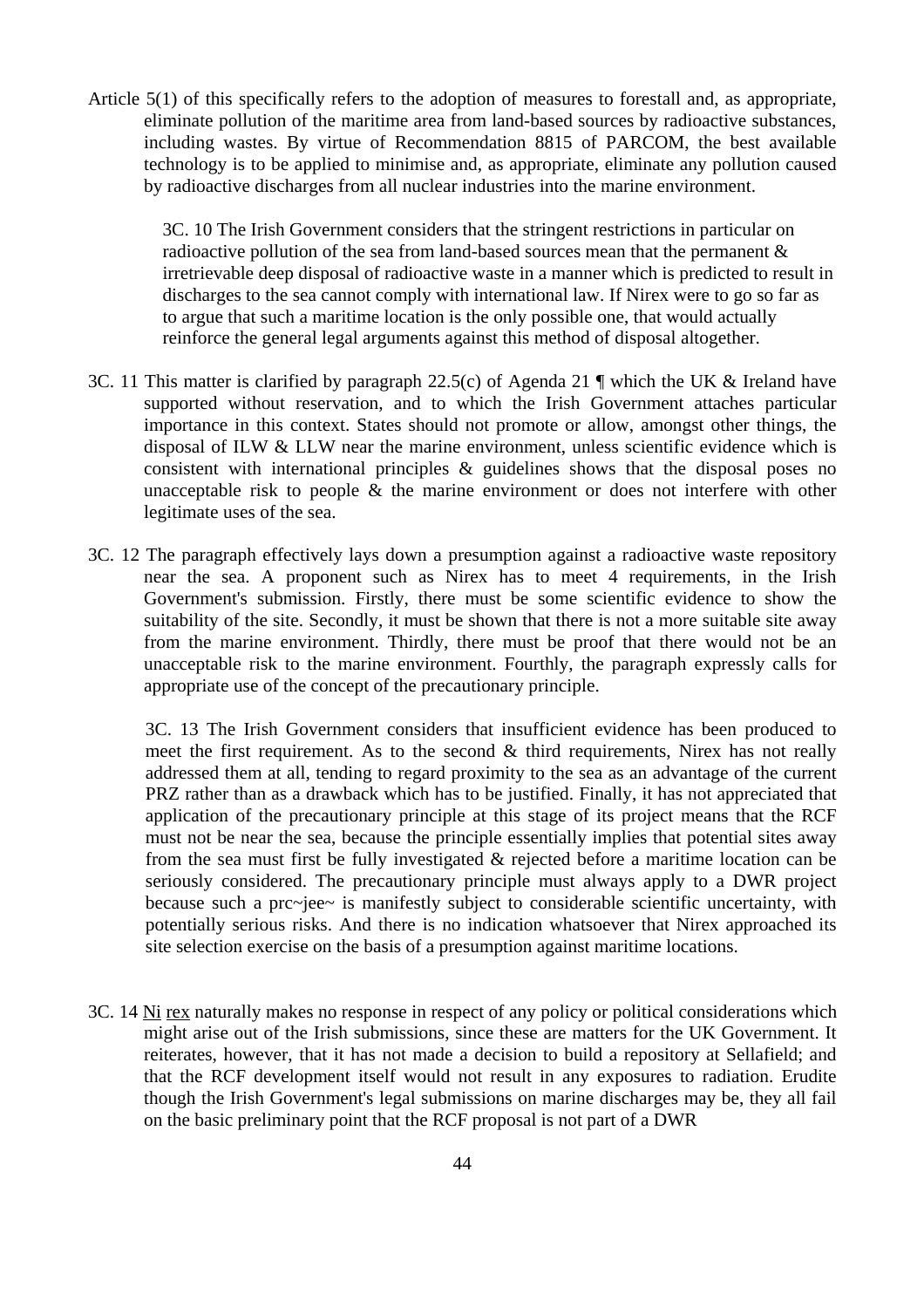proposal. The submissions should not be considered, and so do not need to be answered, before a repository planning application has been made. This view again cannot be taken as an acceptance that in any event the Conventions & Directives do apply in the manner submitted by the Irish Government.

3C. 15 The development of an assessment of the post~losure safety performance is, as the Irish Government acknowledges, a preliminary one. It is part of the acquisition of information required before Ni rex could become confident of constructing a DWR in safety and at an acceptable cost. Before deciding to make a repository planning application, it is necessary to know whether a post~Iosure safety assessment would probably satisfy the regulators that there would be no impediment to eventual licensing & authorisation. All that can be said for the time being is that a satisfactory outcome is possible, but not certain.

3C. 16 In any event, the preliminary information shows the Irish concerns to be scientifically unwarranted, in Nirex's view. The total exposure from current Sellafield discharges is about 0.2% of that received by the critical group in Ireland from all radiation sources [NRX/15134, para. 11]. The base case probabilistic analysis indicates the peak risk to an individual human being through a marine discharge as about 3 orders of magnitude below the UK Government~ 5 risk target [C0RI522, Vol.3, Table 6.18, Fig.6.6 & para.9.  $1(g)$ . That human being would be living on the British mainland, and the risk to persons living on the Irish part of the continental shelf would be even less. For instance, the peak risk to the latter from l~I would be less than 2 millionths of the radiation dose received from all sources by people living in Ireland today *[NRX/15/34,* para. 12].

3C. 17 As to the relative significance of maritime locations, Nirex notes that an inland repository site would eventually lead to discharges to sea. For rivers & the air would eventually carry to the sea some of the long-lived radionuclides which would have originally been discharged terrestrially but are the key determinants of risk.

3c.I 3C. 18 In my opinion, the shared use of the Irish Sea and the history of radioactive discharges into it give the people of Ireland a legitimate interest in a proposal for a radioactive waste repository near the coast. The argument that it is premature to inform their Government of the Sellafield DWR programme because the decision has not yet been made **3C.14** to go ahead with the DWR itself is, to my mind, a repeat of the reasoning about relevance & alternatives. I consider that it is right to involve them at least to the extent that it is proper to review now the choice of potential repository locations.

3C. 19 In contemplating discharges from such locations over lO~ years, it is not enough to consider the transport of radionuclides by the very slow movement of groundwater through  $\sim$  rock. For it is evident both that over such a period there would be some risk of a breach of **3C.4** containment by natural catastrophic events, and that the sea is a relatively quick transporter **~2** of radioactivity. There is a palpable possibility of radioactive contamination of the fishing & territorial waters of Ireland, and within the EU this should trigger trarisboundary consultation regardless of the currently predicted amounts involved.

3C.20 Accepting the point about the relevance of any consequences of the DWR programme for the neighbouring Member State potentially widens the geographical spread of information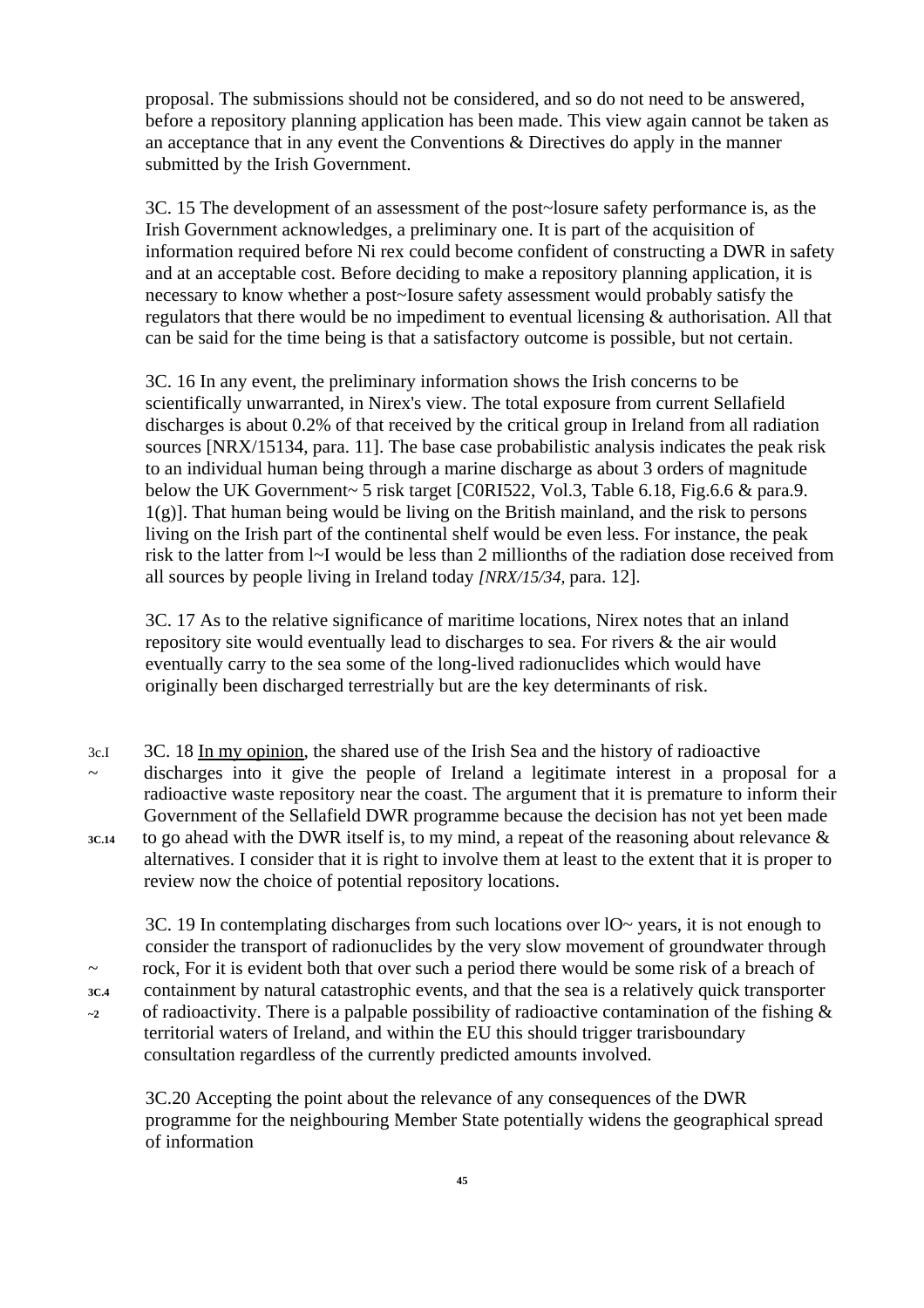that may have to be considered at this stage. However, I do not consider that it necessarily increases the depth of information that it is reasonable to require, for it cannot be right to insist upon more knowledge about the predicted impact on Ireland than upon the UK. On the other hand, another major contention in the Irish submissions is that the spread should include the potential effect on the intervening marine environment, which has been wrongly overlooked.

3C.21 Several of the provisions of public international law cited in the submissions relate to the dumping of waste at sea. But the repository concept now being pursued near Sellafield **fl~t2** is to dispose of the waste deep in the land. My attention has not been drawn to any special definition of dumping at sea, and I would not regard the present Sellafield concept as entailing such dumping just because it is foreseen that some of the radioactivity from the waste might end up in the sea as a result of natural processes. But this does not mean that this foresight can be ignored altogether, because there are also provisions of international law which relate to radioactivity entering the sea from land-based sources.

3C.22 On this aspect, it seems to me that the thrusts of the 1974 (as extended by PARCOM) & 1992 Conventions and paragraph 22.5(c) of Agenda 21, to all of which the UK apparently subscribes, are very similar. Whilst Nirex points to the possibility of some radioactivity reaching the sea from any land-based repository, a site near the sea must put the marine environment at significantly greater risk of pollution by radioactivity than an inland site, on the simple basis of proximity. Although I consider some of the submissions of the Irish Government to relate more to the weight of the evidence than to the law, in my judgement the coupling by international law of a special protection of the sea with the precautionary principle has inevitable implications for considering the location of a DWR.

3C.23 These implications are that a location near the sea, as in this case, must be specifically justified as such in terms of need & impact; and that particular attention must be paid to the potential effects on the marine environment, including users of the sea, as such and not just as part of a pathway to the intake of radioactivity by inhabitants of the land. These points should at the least be considered when determining the issues of the rationality of the site

- **3A.I~** procedure and the promise of the PRZ, which Nirex accepts as germane to the appeal. They may also have implications for other issues when taken together with my conclusion that there is an obvious link between the RCF and the DWR which domestic law would be bound to
- **~.24** acknowledge.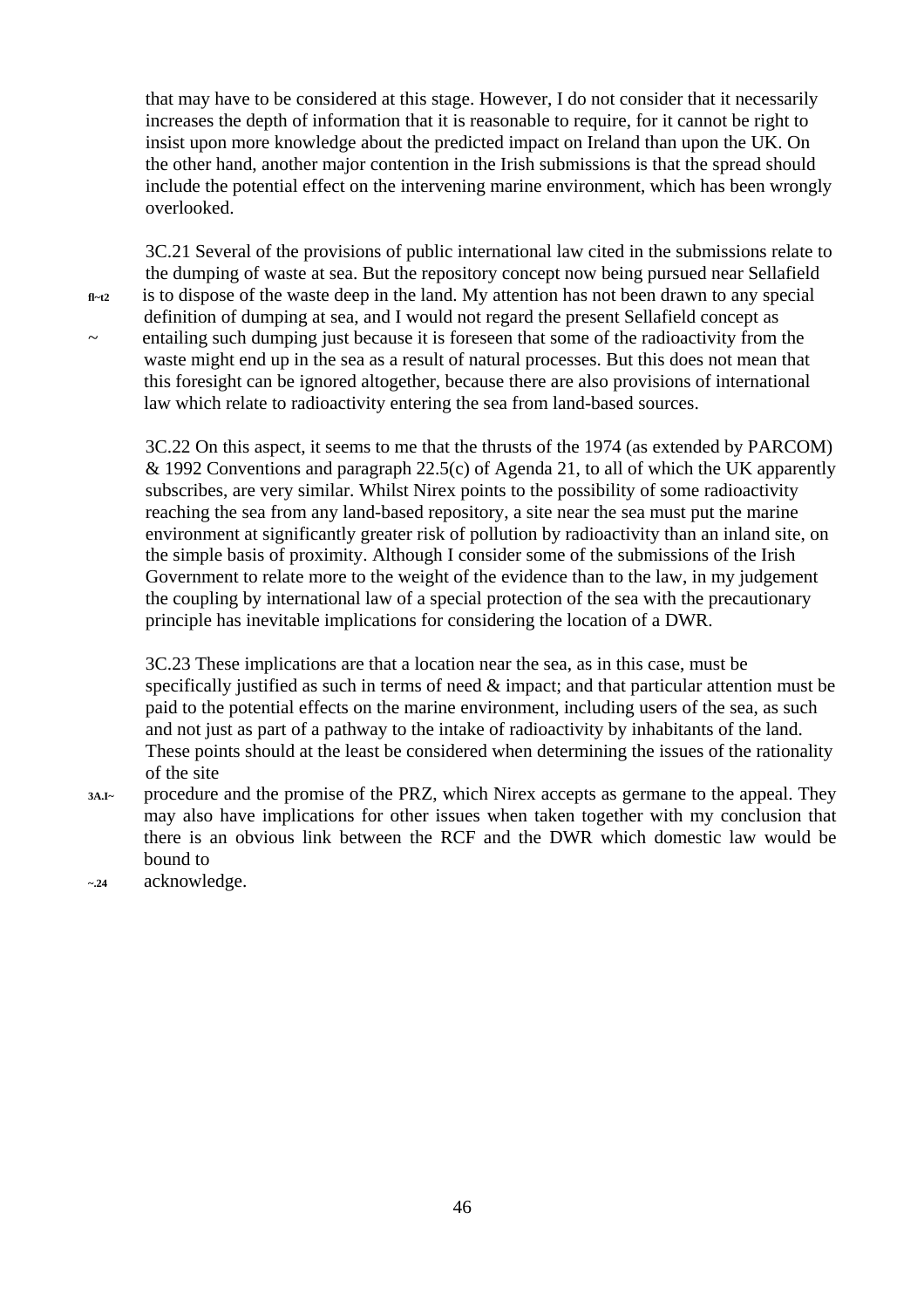## 4A. CONFORMITY WITH STATUTORY DEVELOPMENT PLAN

4A. 1 Nirex points out that sustainability *is* the underlying objective of not only SP Policy i but also the rest of the Structure Plan [COR/303, p. 14, para.2.5], and that several of the other parties concede that the RCF would have a sustainable purpose. It is the concept of sustainable development which enables a balance to be struck in the interests of the people of Cumbria as a whole between economic growth and the environment. The benefits of securing a solution to the long term management of JLW stored at Sellafield are obvious to all except those who query Government policy. Much of that waste is also locally generated. It would accord with sustainability to resolve the problems and dispose of the waste in Cumbria if practicable.

4A.2 The accordance with sustainability contributes greatly towards the RCF's confprmity with the 10 broad strategic policies in the Structure Plan, in Nirex's view. It is of particular relevance to Policy 2, as are the RCF's siting outside the National Park, thereby avoiding any direct physical effect; the lack of harm to any other feature of national importance or the scenic beauty or natural resources of the locality; and the slightness of the impact on the amenity of local residents & visitors. Also Nirex considers that a development like the RCF which is fully justified by reference to Government policy and the Science Programme cannot be regarded as fundamentally inappropriate in terms of Policy 2. Furthermore, as already pointed out in the legal submissions [para.3A. 11] and as accepted by the Secretary of State for Scotland in the case of investigations at Dounreay (NRXII *113,* p.4, para.1 1], the significant planning issues can only be concerned with the immediate environmental impacts of.this particular investigatory phase, with its maximum length of 13 years [2B.9 above].

4A.3 As to the other broad policies in the Structure Plan, Policy 5 was not referred to in the Reasons for Refusal, and the alleged impact on the Lake District National P&k can be considered in more detail in the context of Policy 11. Policies 8 & 9 are the other elements of the Structure Plan strategy which are of most direct relevance to the appeal proposal (not referred to in CORIbI, Table 3.1.2 or C0Rl301, but mentioned specifically in evidence].

4A.4 Moving on to the more specific Structure Plan policies, Nirex regards the central question under them as whether the development would comply with SP Policy 54 by satisfying its 4 criteria. Cumbria concedes, and indeed in Nirex<sup>9</sup>s view there is no dispute at all, that the 2nd & 3rd criteria would be met - the proposed scheme would be carried out in such a manner as to cause the least practicable harm; and direct & indirect adverse impacts during construction & operation would be minimised.

4A.5 The features of international or national conservation importance possibly at risk of being harmed in contravention of the 4th criterion are the National Park and other designated areas of particular landscape significance. But the RCF would be sited outside all of these; and Nirex's detailed evidence on the extent & degree of visibility of the proposal from its surroundings, and on the appearance & character of the landscape, shows that the National Park would not be harmed. Hence there would be compliance with the 4th criterion too.

4A.6 The 1st criterion requires more detailed analysis, in Nirex'sjudgement. Although any harm or risks to the local or wider environment have to be clearly outweighed by the sum of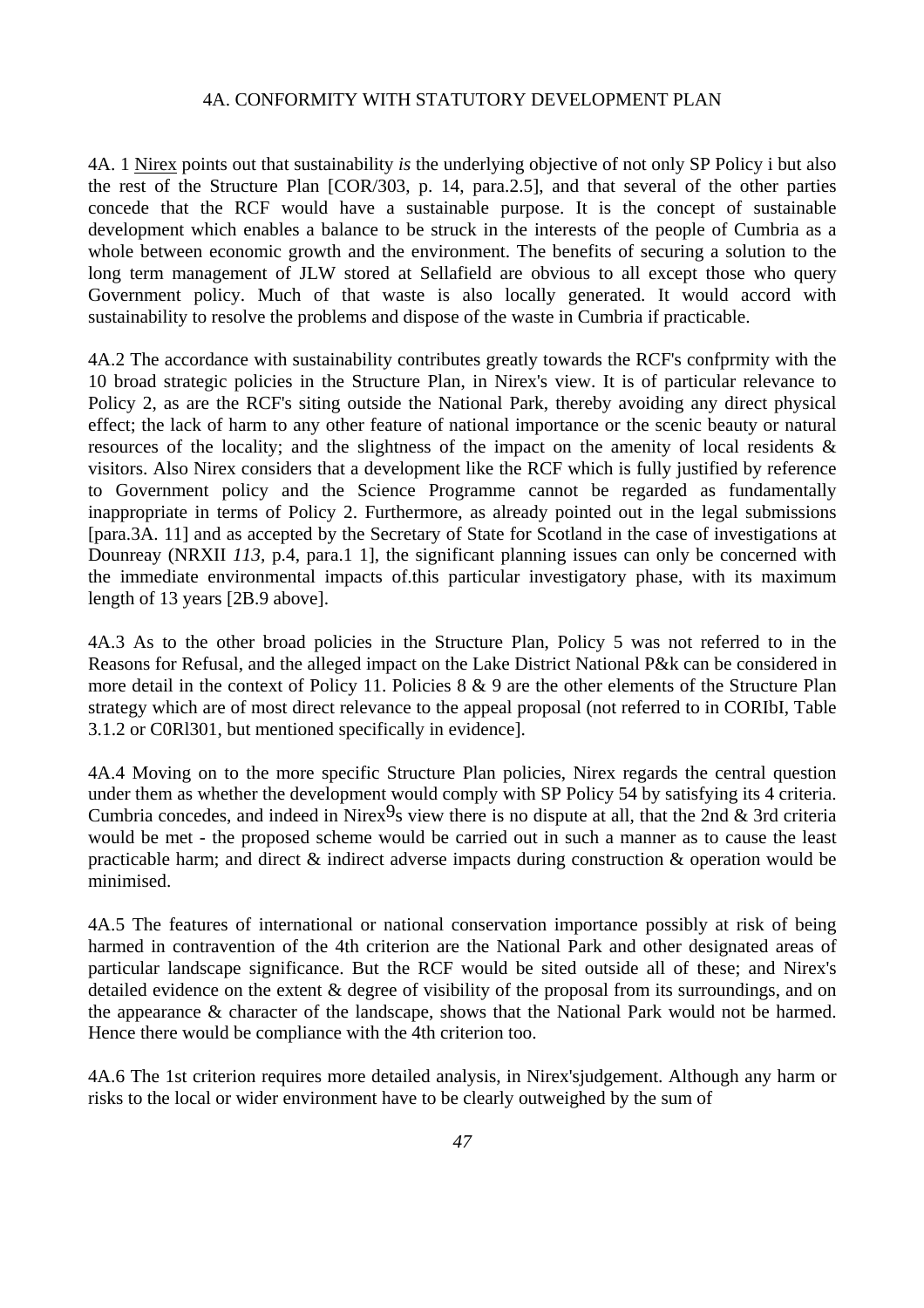benefits, the extent of the harm & risks has first to be established definitively. For the less the harm that would be caused then the less the benefits that have to be demonstrated. In this sense the balance which is to be struck is a relative one, as is made clear in the wording of the Secretary of 5tate's Matter 6 (para. 1.5 above).

I

4A.7 Nirex considers that the detailed environmental evidence shows that the adverse environmental effects of the RCF would be temporary or otherwise limited. Hence the benefits required to clearly outweigh them would be not very large, and in the final analysis they are more than ample. Para.4.61 of the SP~s Explanatory Memorandum [C0RI303, *p.52]* does require the benefits to include the national or regional reason for the development, and the principal reason of national significance is of course the need to obtain information not otherwise available on the potential to make a post~losure safety case for a DWR here. The factors which are important in determining the suitability of the site in this way are predictions of groundwater flow & dilution; the potential for natural & induced changes to create significant new pathways for groundwater flow; and the local parameters for repository design. Decisions could not be made about these without the information to be gained from the RCF.

4A.8 Although the concentration of investigations on this site does have to be justified, it is only in National Parks & AONBs that Policy 54 requires all reasonable alternative locations to have been explored & shown to be unacceptable. Nirex considers that it does not have to justify at this inquiry the merits either of its choice of about 500 sites to consider initially or of their sequential sieving down to a concentration on Dounreay & Sellafield. Instead its first test under Policy 54 is merely to show the reasonableness or rationality of the procedure which was utilised to do this. There is no policy requirement to demonstrate to the planning authority or the regulators that its preferred site has the best potential to achieve the lowest risk performance. Whilst it did comply in the 1988-9 site selection exercise with the requirement of the Green Book not to ignore a clearly better option for limiting radiological risks *(G0V1302,* para.5.4], that requirement is now obsolete.

4A.9 As to a second test under Policy 54, the scientific evidence shows that the site continues to hold good promise as a DWR location. Whilst eminent bodies such as RWMAC, Nirex's Review Panel & the Royal Society Study Group have occasionally raised particular points about aspects of the Science Programme, they all agree that the RCF is a necessary part of the Programme, **and have commended the high quality of much of the scientific work to date.** 

4A. 10 Thus Ni rex is clear & confident on the purpose of, and need for, the RCF, whereas Cumbria has been confused about an appropriate test of the strength of the case for going ahead with the development. Its witnesses have used different phrases varying widely in their import, and by no means always corresponding with the wording of the 6th Reason for Refusal. They have also tended to gloss over the point accepted by the Inspector in the Regional Boreholes 8 & 9 appeal [COR/201, p.358, para.9.5], that it is in the national interest to pursue the geological investigations at this site to the extent that is necessary to either rule it out or to verify that a cogent safety case can be produced. In consequence, the proper test can only be whether it is already apparent that the regulator would be bound to refuse an authorisation for a DWR on this site.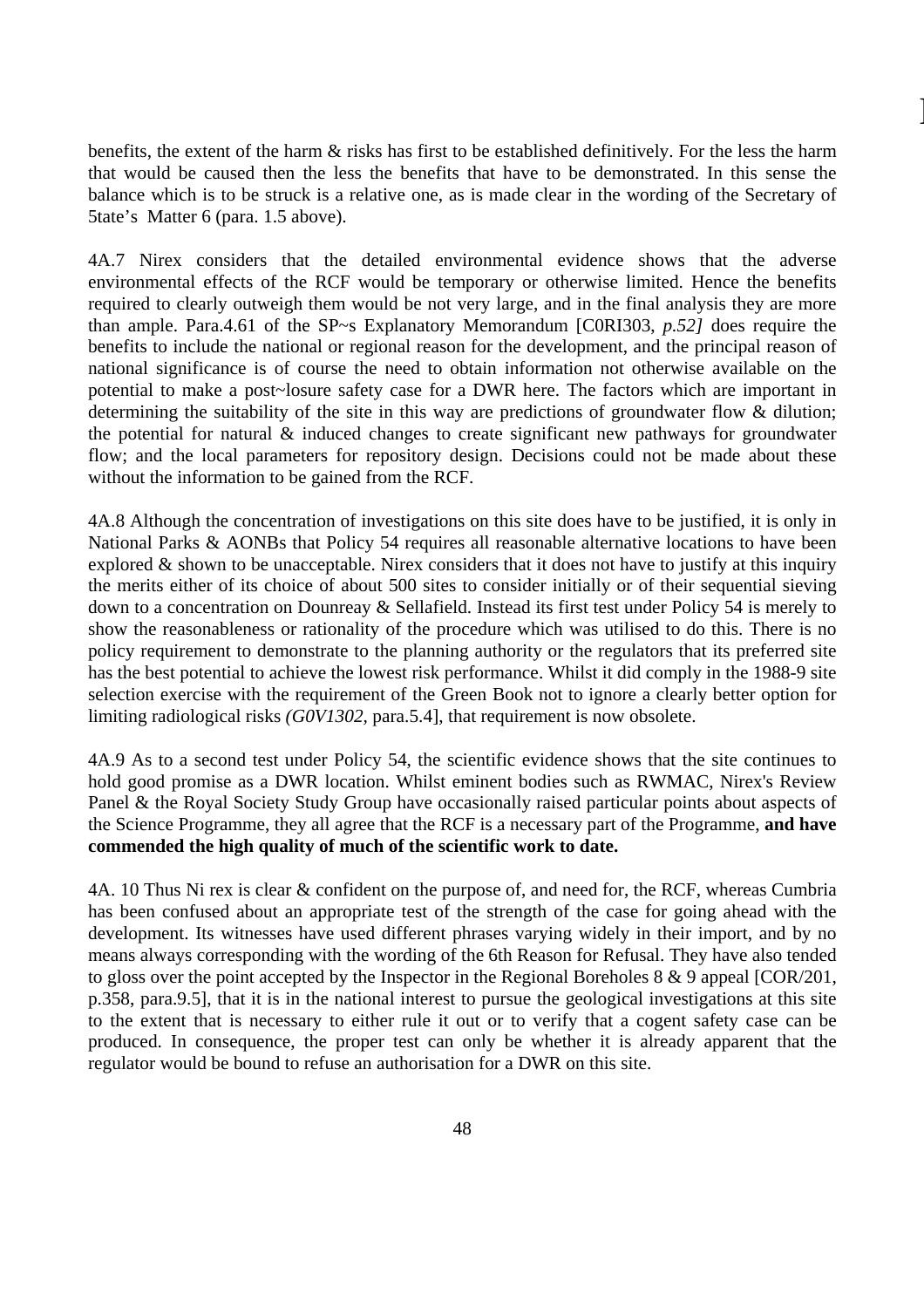4A. 11 To put this test in the one set of Cumbria's own words which is appropriate, it is whether there is overwhelming evidence to date that would appear to rule out the Sellafield area as a repository location [CORIi04, p.133]. The application, on the other hand, of any test that puts the onus on the developer 10 show a reasonable, robust or convincing prospect of making a safety ease would wrongly involve the planning authority in pre~udging the decision of the regulator, contrary to the Court of Appeal's judgement in the ~iat~i~ad case ~ara.3B.24 above] and paras. 1.34 & 3.19 of PPG23. So would a test whether there were significant doubts that a safety case could achieve the 10' design target.

4A. 12 No party has suggested that there is a material consideration which indicates that this appeal should be determined otherwise than in accordance with SP Policy 54. Therefore Nirex presumes that this second test of continued promise will be regarded as part of the process of reasoning involved in applying the Policy. If for some reason the test were regarded as a separate consideration from SP Policy 54, it would of course still be constrained by the views of the Court of Appeal and by national planning & radioactive waste management policies. Moreover, if so separated, the benefits under Policy 54 would be even more clearcut, for the self~vident national interest would become unfettered by any reference to the present promise of the site. In any event, it must also be borne in mind that this national interest would not be the only benefit, for Nirex's detailed evidence on the soci~ economic effects of the development shows that there would be a socio~economic benefit too.

4A. 13 One or two parties have contended that SP Policy 57 applies to the RCF application as well as Policy 54. This is not apparently the position of Cumbria, which merely contends that it is relevant to anticipate now the applicability of PolicY 57 at the repository application stage. With regard to the basic contention, the RCF is plainly not a "development concerned with the... disposal of nuclear waste". The word "concerned" no more covers this phase of the investigation of the location's potential than it covers the boreholes. Paras. 4.70 & 4.71 of the Explanatory Memorandum make it clear that Cumbria intends the Policy to apply to further major developments associated with Sellafield or radioactive waste disposal after determination of the RCF appeal. The Secretary of State also had a hand in the wording of Policy 57; and if either he or Cumbria had intended Policy 57 to apply to the RCF, they would have said so explicitly.

4A. 14 So far as anticipating the applicability of Policy 57 at the DWR application stage is concerned, the present intention is to show that a DWR in this PRZ would achieve in full the regulatory risk target of I(~'/y, and that best practicable means would be adopted. According to para.78 of Cm 2919 [GOV/208], no further reductions in risk should then be sought. Even if the estimated risk were above the target, the detailed assessment of the appropriate level of safety and of the proportionality of the costs of achieving further improvements in safety would be for the regulators to carry out. Therefore there would probably be no role for the planning system in evaluating safety considerations even at that stage. The consideration of alternative locations which would be "due" could only be something similar to that being given now, but with the benefit of more information about the PRZ.

4A. 15 Turning back to other specific SP policies, Nirex considers that Policy 11 relates particularly to developments sited within the National Park. In a call-in decision reference PNW15166121173 of 11 March 1992, concerning a proposed wind farm at Kirkby Moor in

Furness [N~~1 1/5], the Secretary of State concluded that the proposed development, albeit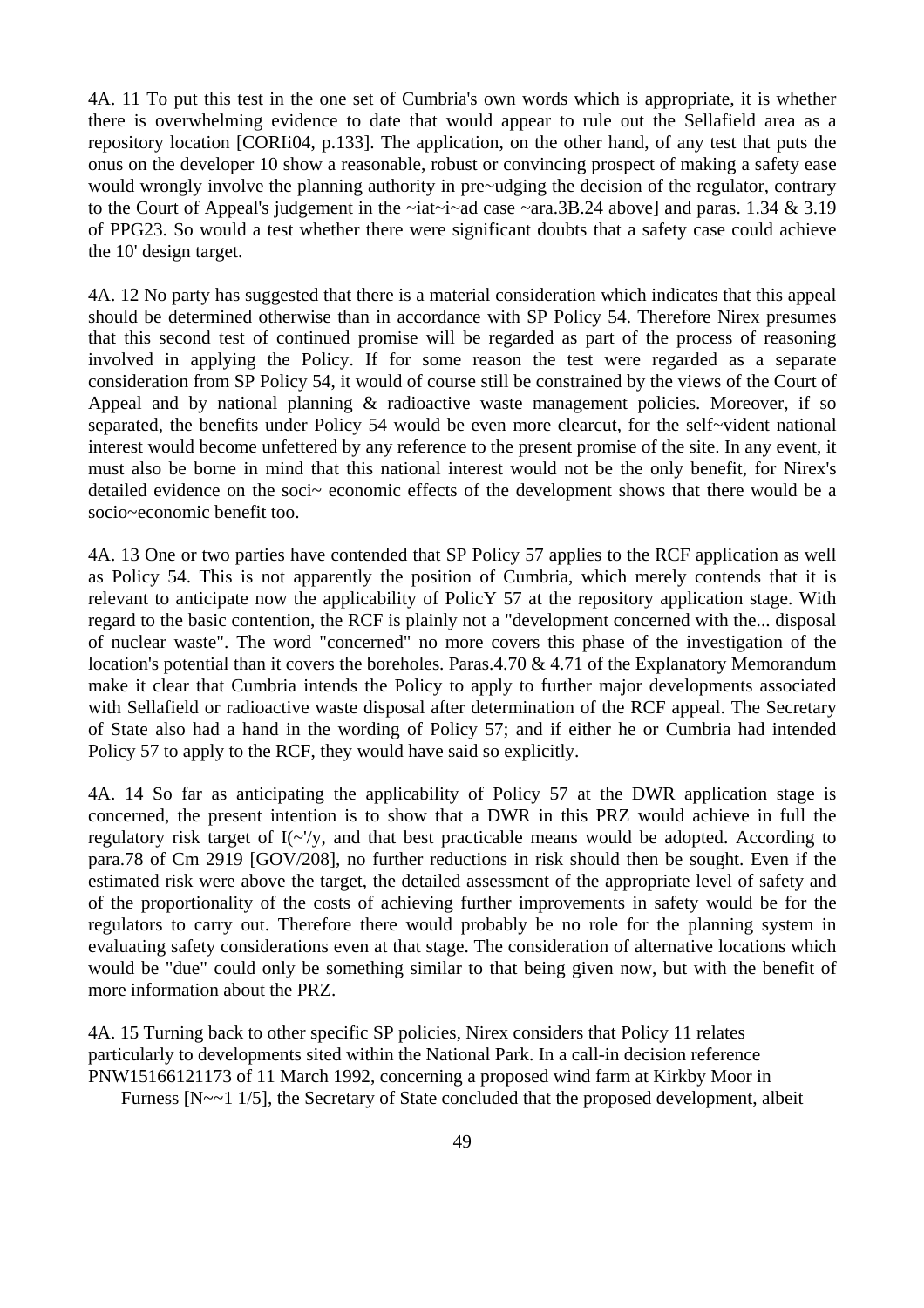close to the National Park & in similar countryside, would not directly affect the Park's appearance & character even though it would be readily seen from the Park [idem, para.5]. It was further concluded that, although the development's appearance would be regarded as alien by some, such harm as might be caused by its visual impact was outweighed by the national need for alternative, cleaner sources of energy. Nirex points out that the wind farm, although outside the Park, was nevertheless sited in a designated landscape area, unlike the RCF. The degree of visual impact of the RCF would be much less than that of the wind farm; and so in the light of the decision on the latter, which was not challenged in the High Court, it is not possible to conclude that the RCF would have a significant & detrimental effect on the appearance or character of the National Park.

4A.16 Although Cumbria & the National Park Authority disagree with the reasoning in the Kirkby Moor decision, they do accept that some distinction must be made between developments inside and outside the Park boundary. Cumbria also concedes that in policy terms there is no justification for the concept of some kind of buffer outside the boundary to protect the Park from intrusive development. Given the extent of visibility of the RCF proposal, its likely degree & length of intrusion, and the nature of any contrast between the development & its surroundings, it does not warrant refusal under Policy ii, in Nirex's view.

4A. 17 There would be no significant impact on features of the Park especially defined on the Section 3 Conservation Map; and there have been much more intrusive developments near this boundary of the Park, such as opencast coal mining & the expansion of the Sellafield Works. Indeed the RCFIRCM/PRZ Borehole development itself has been described by the former County Planning Officer as having a greater short term visual impact than the RCP.

4A. 18 With regard to SP Policies 13 & *25,* Nirex relies on the point that the RCF would not be inherently inappropriate development. Whilst the first part of Policy 13 assumes that appropriate development should be steered alongside existing settlements, the very nature of the RCF means that it would not be suitable for a location immediately adjoining a settlement. Although it would not be required to meet local infrastructure needs, it has to be sited in the open countryside as do analogous mining operations. Cumbria concedes that the PRZ is the location at which the investigations should go ahead if they are to continue at all near Sellafleld.

4A. 19 Despite the site being technically in the open countryside, there are a number of buildings & tall structures nearby; and Cumbria also accepts that everything that could reasonably be done to minimise impacts has been proposed. It is not practicable with a temporary development like a mine fully to achieve the aim of Policy 25, of enhancing the quality of the existing environment; and this is actually acknowledged in the relevant paragraph of the Explanatory Memorandum, which opens with the words "Wherever possible..." [COR/303, p.28, para.3.35].

4A.20 Other Structure Plan policies considered by Nirex to be relevant but agreed by Cumbria not necessarily to lead to a conflict are Policies 16, 17, 21, 22, 24, 26, 36 & 70. Detailed evidence under the Secretary of State<sup>t</sup>s Matters 4 & 5 (para. 1.5 above) has been submitted (and summarised in Section 5) which shows conformity with those policies. In particular, and as other parties acknowledge, there is no longer the potential conflict with Policy 17 envisaged by the ES (COR/bi, Table 3.1.2 & *para.3.5.88].*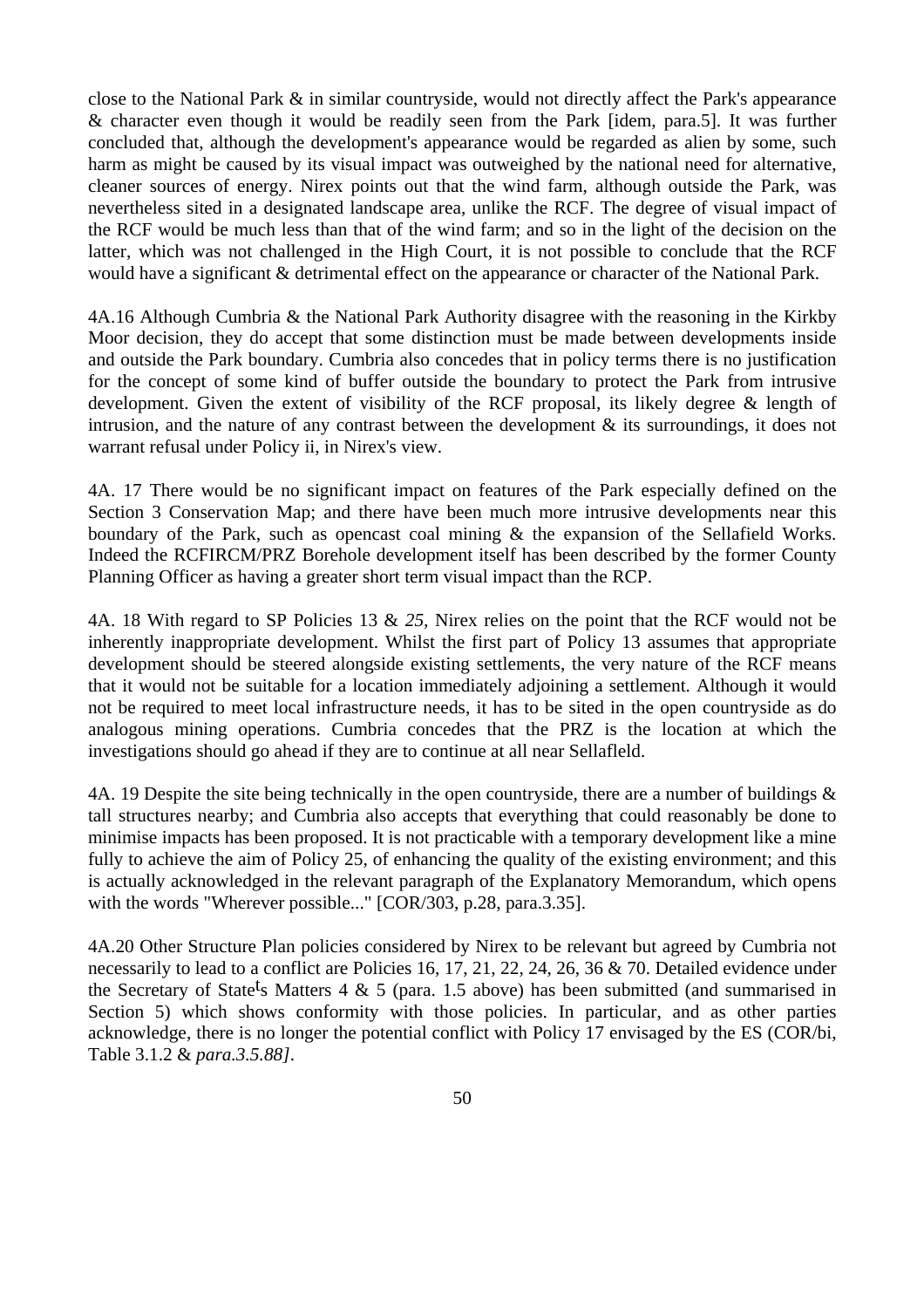4A.21 With regard to the policies of the adopted Mid Copeland Local Plan which are still in conformity with the extant Structure Plan, Nirex considers it not altogether proper to seek to apply Policy 61 to a temporary development akin to mining. The relevant reasoned justification refers only to residential development [COR/305, p.40, para.6. 15]. In Nirex's view, it is debatable whether Copeland's wish to make the external appeance of the heapsteads look like those of traditional mines would diminish the visibility of the structures. Attention would certainly be drawn to the moving parts, perhaps thereby making observers more aware of the operations rather than less.

4A.22 As for Policy 6J, it is generally agreed that the character & setting of Sally Hill, the nearest listed building ~ara.2B.8 above], would not be detrimentally affected. The trees & woodland on the site would be substantially retained, and the minority affected would generally be replanted or reinforced ~ara. 2B.1 8): and BNFL as landowner has entered into a planning obligation to manage the woodland for 15 years [NRXI1 1/18), all thereby ensuring compliance with Policy  $\sim$ . Finally, in accordance with Policy 6R, no important archaeological sites would be affected; and ample opportunity has been, & would be, given for archaeological recording & research.

4A.23 Cumbria considers that the first main issue which arises under the statutory development plan encompasses SP Policies 2, 5, 11, 13 & *25* and LP Policy 61 and is covered by the first 3 Reasons for Refusal. This issue is also of concern to many of those making written reDresentations [eg WR/ACC/1, NTR/2  $&$  SPCI1]. The policies seek to protect the countryside  $&$  the National Park from inappropriate development and visual intrusion. The area containing the appeal site is predominantly rural and open, with highly localised man-made features, albeit that the Sellafield Works is visible well beyond the coastal fringe and into parts of the fells. The visual impact of the RCF development would arise from its substantial scale in the landscape; the height, shape & size of its various buildings & structures; the surface & underground excavations; and the impact of lighting & general activity. Although the design & the revised landscaping scheme represent the best that can be achieved, they would do little to reduce the overall visual impact.

4A.24 The flat platform, cuttings & bunds would contrast with the undulating nature of their setting; and the large industrial-type buildings would not be in keeping with the rural landscape. The development would be visible from a number of points at close range & further afield. It would be seen both from lower ground to the south & south-west and from higher ground to the north-east & south~ast within the National Park.

4A.25 The RCF would be inappropriate in terms of Policy 2 because it would be visually incompatible with the nearby National Park. The County Council  $\&$  the National Park Authority have led evidence to show that the adverse visual impact would be significant from inside the Park as well as outside. Parts of the development would be visible from undeveloped open countryside in the Park, including some stretches of land identified on the Section 3 Conservation Map. Consequentiy the RCF would damage the character, special qualities & setting of the Park, and detract from the public's enjoyment of it, contrary to Policies 2, 5 & 11. The Kirkby Moor wind farm call-in decision [NRX/1 *1/5]* can no longer support Nirex's claim to the contrary. The reasoning to justify the disagreement with the Inspector's conclusions in that case was illogical in holding that the wind farm would not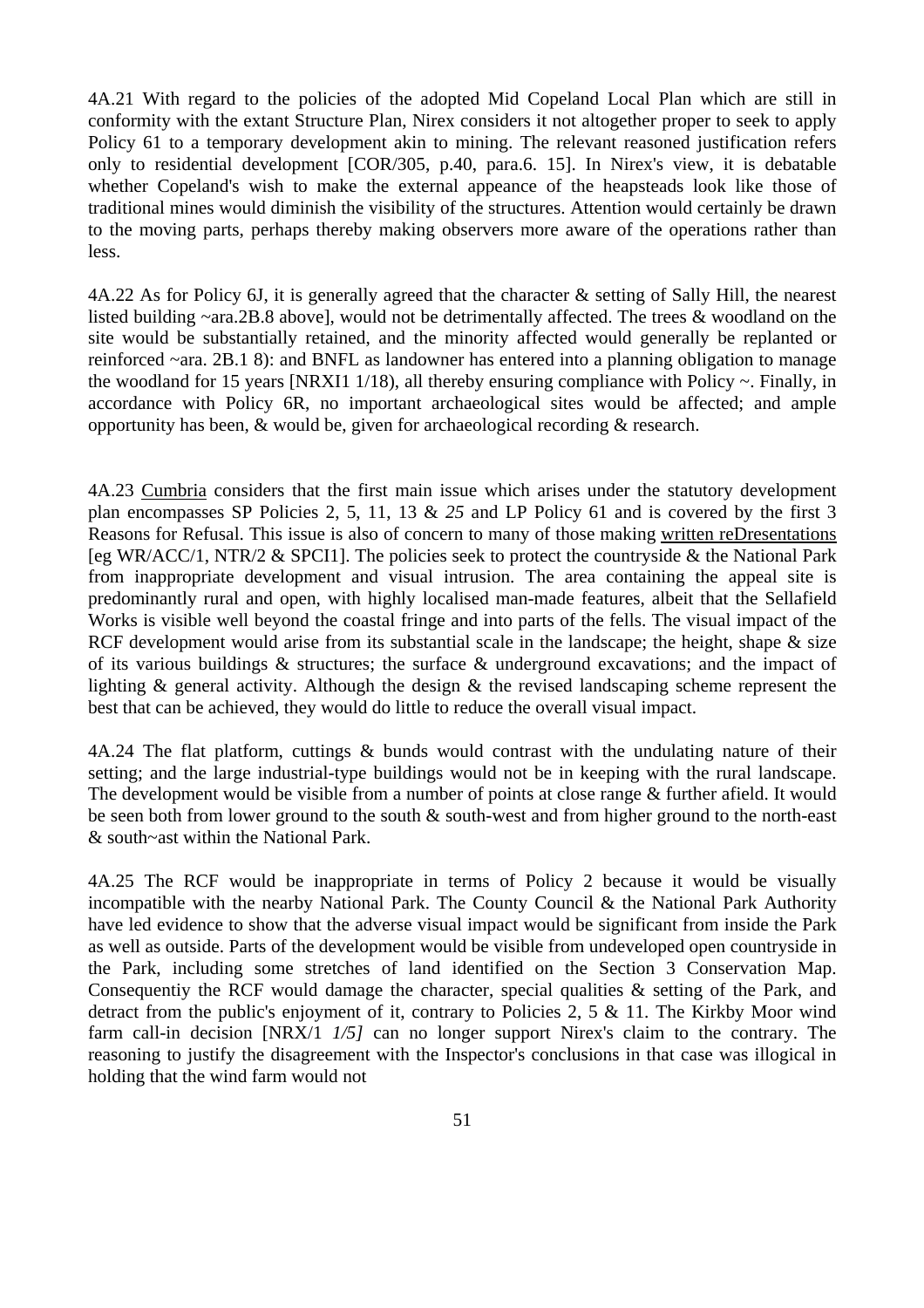directly affect the Park's appeance & character, as is evident to all now that the development has been carried out: and in any event the up4o-date development plan makes it plain that large scale renewable energy proposals can affect the Park without lying within it [C0Rl303, pp.534].

4A.26 SF Policies 13 & *25* and LP Policy 61 are not cast expressly in terms of inappropriate development. The siting, scale & design of the RCF would plainly not be well related to existing developed areas of countryside. For as Nirex accepts, the RCF would be in undeveloped open countryside, and yet not required to meet local infrastructure needs. Therefore it would be contrary to Policy 13. Similarly it would be an alien development in its rural setting, rising above its peripheral screening, and looking out of keeping by virtue of its size, shape & type of construction materials. Consequently it would conflict with both SF *25* & LP 61.

4A.27 Thus, in the view of Cumbria & others such as the Ramblers Association & Seascale PC (which nevertheless supports the RCF on scientific grounds) [WRISPC/1 & RAM/i], the development would cause visual harm to 2 interests of acknowledged importance & protected by the development plan, namely the National Park and the other open countryside. This means that the RCF has to be justified by need, as were the RCF/RCM~PRZ Boreholes; and this consideration takes the assessment directly on to Policy 54, with its first criterion that the sum of the development's benefits be shown to clearly outweigh the harm or any risks to the wider environment. Cumbria considers that in this case the criterion entails Nirex showing to the satisfaction of the Secretary of State that this RCF needs to be provided in the national interest. If Nirex fails because the Secretary of State concludes that Longlands Farm is not a sensible place on which to focus investigations, then Policy 54(i) would indicate upholding the last 3 Reasons for Refusal [')ara. 1.5 above).

4A.28 Policy 57 is also critical to consideration of the appeal, in Cumbria's judgement. The first criterion of that Policy has recently been imposed by the Secretary of State, and so can be taken to represent his current policy. It would require a full repository application to address the issues of alternative locations and the suitability of the site. But due to the nature of Nirex's programme the RCF would represent a substantial commitment to proposing a DWR on this site (for the reasons reported in paras.3A.9-1O above), as is also argued in very many of the written representations. Therefore it would not be sensible planning to leave Policy 57 completely out of account until the DWR application stage. It should be a current issue whether Nirex's site selection process indicates that it has a good chance of meeting criterion 57(i). The insistence that Nirex can continue to focus on Sellafleld, regardless of the inevitable environmental impact, until Nirex itself decides to rule Sellafleld out actually reinforces Cumbria' 5 commitment argument.

4A.29 There are no particular forms of words for specific tests to meet the first criteria of Policies 54 & 57. But the basic question now must be whether Nirex's decision in 1989 to focus on Sellafield & Douneeay in preference to proceeding with more robust geologies (13USC sites) can be approved by the planning system. The 1989 endorsements of Nirex's decision by RWMAC & the Secretary of State were certainly not land-use planning judgements. Moreover the decision should be reviewed in the light of subsequent realisation that investigations of the preferred site will be much lengthier & costlier than envisaged in 1989. There is also the matter of the weight which the planning system should allow to be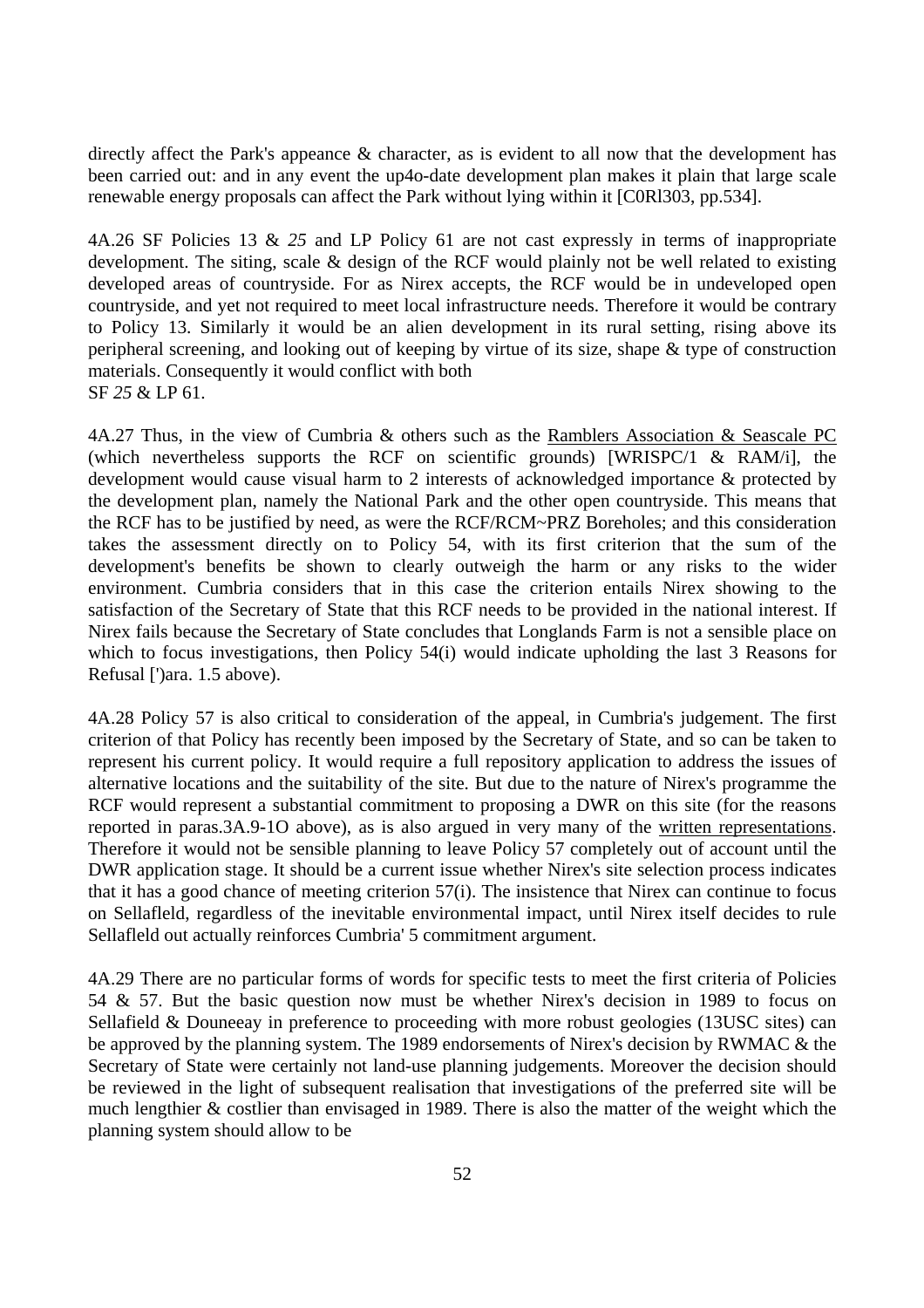attached to Nirex's penultimate site discriminator *of* "local support',, as a short-term political consideration and not a long-term planning one.

4A.30 Whilst Cumbria is not trying to set a design target lower than the regulatory one, nor claiming that the PRZ would definitely fail to meet the latter target, the review of site selection for the DWR is now solely a function of the planning authority. As that authority, Cumbria is raising very substantial doubts whether a safety case could be made, and pointing to some fundamentally unsatisfactory features of the site in comparison with what is known about some others. Given the harm that the RCF would cause, and the environmental risks it would create, further investigations should first be carried out at a more promising site in geological & radiological terms, to check whether incurring the harm, risks, time  $\&$  costs of an RCF at longlands Farm would probably be worthwhile.

4A.31 Cumbria considers that it would be in both the public and Nirex's interest to draw back from Sellafield in this way for the time being. Even if a PCSA were eventually produced indicating that a DWR at this site should meet the regulatory design target, planning permission for the DWR could still be refused if it were not shown that due consideration had been given to alternative locations.

4A.32 It would be even more difficult for Nirex if the planning inquiry were reviewing the choice of this location after it had transpired that a DWR was predicted not to meet the design target, but the regulators had concluded that nevertheless an appropriate level of safety was assured, with further safety improvements achievable only at disproportionate cost. Any planning authority, considering a case which involved the rejection of more robust geologies merely because of the absence of local support, would be bound to conclude that the site selection process was flawed, and that to approve the application would be contrary to the principles of sustainability.

4A.33 As to other relevant policies in the development plan, whilst the RCF need not conflict with them to an extent which would warrant refusal, this is subject to the acceptability of the requisite planning conditions & obligations or other statutory controls. There are outstanding differences with Nirex over achieving conformity in particular with Policy 17 in respect of the protection of nature conservation interests; Policy 21 in connection with the control of noise; and Policies 22 & 24 in respect of the water environment (considered in Chapters SD, SE & 7A of this report).

4A.34 CQp~land has assessed the proposal partly against il~e non-land use policies in the adopted Mid Copeland local Plan (see para.2C. 18 above); but, of the land use policies in the statutory development plan, it considers LP Policy 61 and SP Policies 21, *25, 54 & 57* to be the most relevant.

4A.35 Following Nirex in treating Policy 54 as central to the planning issues, Copeland makes several points about the balance of benefits and harm/risks under criterion (i). It is not national policy that there should only be one RCF at a single site: this is Nirex's decision. Although it is Government policy that there should be a DWR, this does not of itself increase the weight which should be given to the need for candidate DWR sites to be investigated, especially since Nirex prefers to be treated as a corporate developer rather than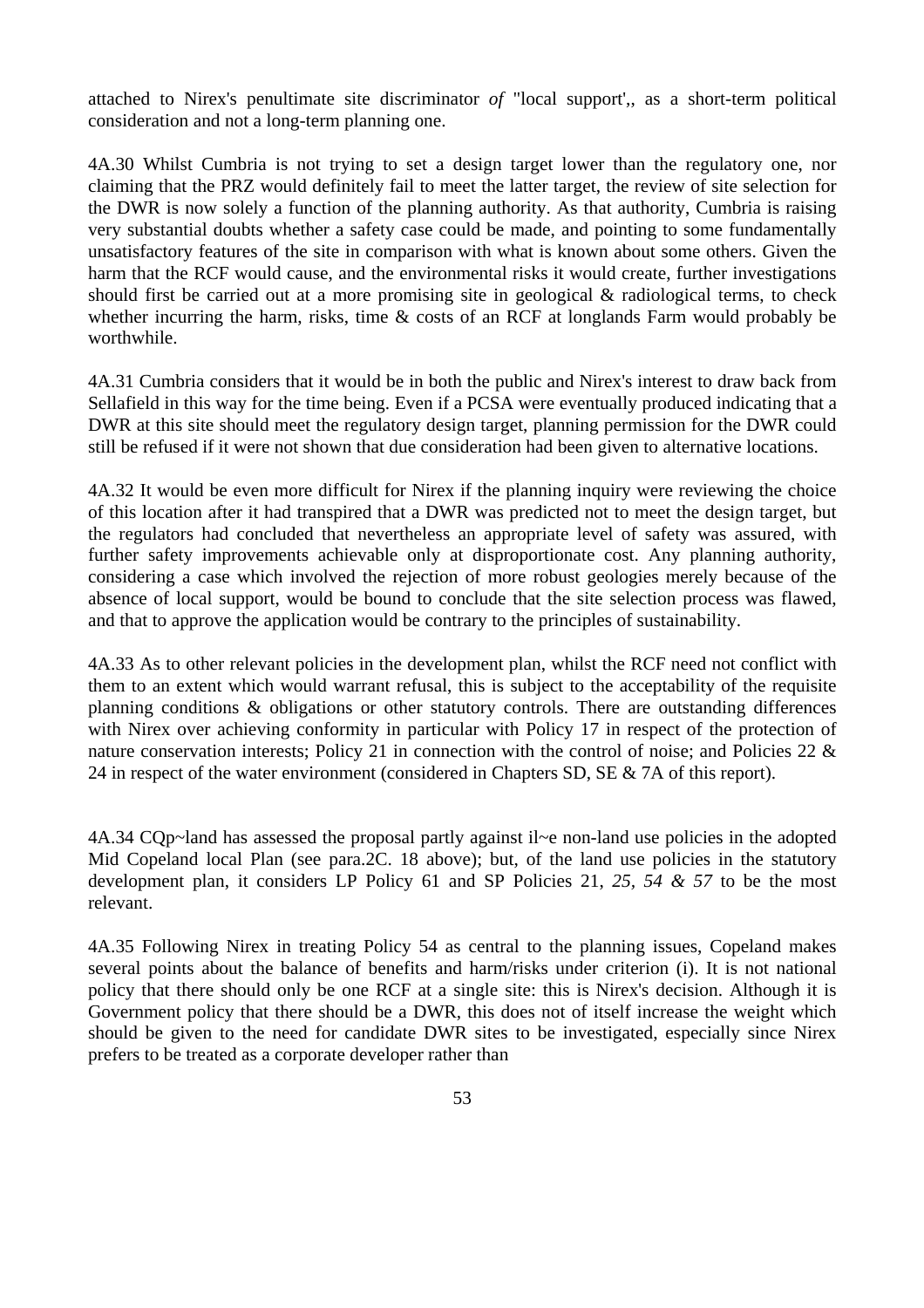a public body. The need for the facility should not, in any event, be assumed to be particularly pressing, for estimates of ILW volumes for disposal have recently been scaled down: and BNFL has a clear strategy for interim storage *(CBCI1I2].* 

4A.36 Copeland has consistently held & expounded the view that, in seeking to dispose of nuclear waste, safety should be paramount. On this basis, permission should not be granted for the RCF unless it can be shown now that all the necessary consents for a DWR at this location are likely to be forthcoming subject only to the RCF providing satisfactory data. However, Copeland considers the currently proposed RCF science programme to be inadequate for this purpose. Also the need to progress towards a DWR has not been shown to justify this specific application for an RCF: investigations should continue on a broader front.

4A.37 Particular exception is taken by Copeland to Nirex's choice of Sellafield as one of 2 locations to concentrate upon as a result of a subjective judgement about a measure of local support for nuclear activities [CORISOI, p.51, para.6.7. 11]. This judgement seems to have been based mainly on a misreading of local authority responses to a consultation exercise on radioactive waste disposal [NRXI12/2, pp.1-8], not a systematic survey of public opinion. Moreover, Copeland's reply expressly said that local support is secondary to finding the "best" site [idem, p.1], and yet Nirex reversed this priority. Copeland's comment had been made particularly because it was feared that a dependence on civil nuclear activities might heavily influence local judgements about the acceptability of a disposal facility. Nirex's error of judgement is symptomatic of a flawed site selection exercise. Taking Cumbria's point that DWR application would probably be assessed against SP 57 (superseding LP  $\sim$ ), Nirex has certainly not shown that it has given proper consideration to alternative sites.

4A.38 Furthermore, Copeland does not accept that criteria (ii) & (iii) of SP 54 would be met. This becomes clear when particular aspects of the development are assessed against specific policies of the development plan or agreed material considerations. SP 21 prohibits development which exposes the public to noise nuisance. Yet there is a grave risk of unacceptable levels of noise disturbance, especially at night; and Nirex will not agree to the conditions required to avoid this. There would also be a wide-ranging & significantly adverse impact upon local views & visual amenity, contrary to SP 25. The proposal would not have regard to traditional building design nor to the use of local materials, as required by LP 61. Thus the scheme would not be carried out in a manner which would cause the least practicable harm, nor would adverse impacts be minimised. Contrary to Nirex's claim, the net soci~~economic effects would be particularly adverse.

4A.39 Of the other parties,  $\sim$  contends that it is plain from the scientific evidence that Nirex is uncertain whether the RCF would be in the best location for a DWR within the PRZ. It has a circular problem in that according to its own programme it cannot be sure that it has optimised the location until it has at least obtained the results of the RCF investigations. Yet those investigations might prejudice the radiological safety potential of the optimum location - a point also made by FOE ~FOEI2, S.3]. Therefore Nirex is not proposing to carry out the scheme in the manner which would cause the least practicable harm to the host environment, contrary to SP 54(u) and the principles of sustainability.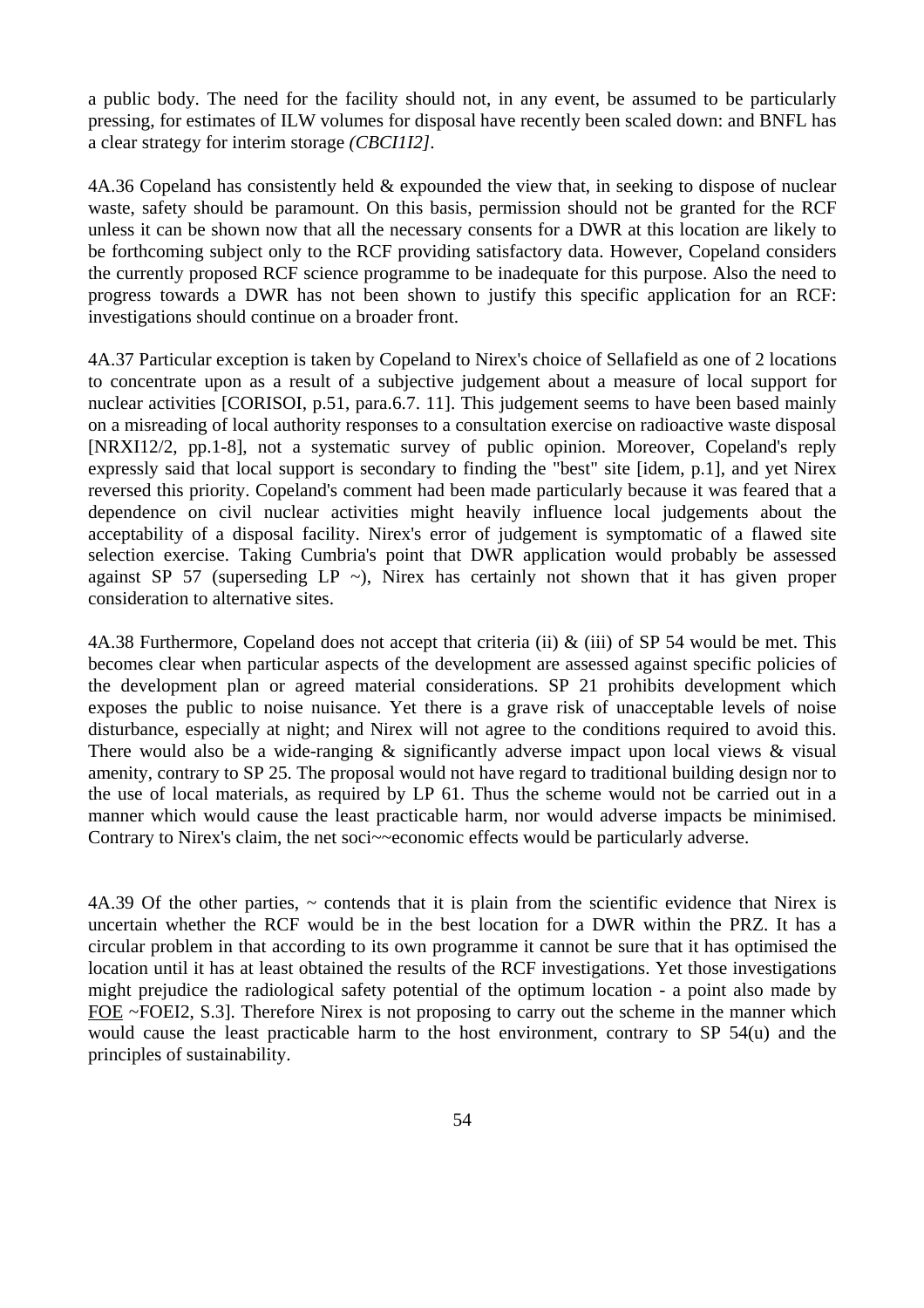4A.40 FOE Cumbria & Mr Balogh consider that SP 57 applies directly to the RCF. The plain & ordinary meaning of the words "concerned with" in the Policy is "relating to"; and the RCF would be concerned with investigating the suitability of the site for the final disposal of nuclear waste. Also, although the current intention is not to emplace any waste in the RCF, if the RCF were successful it would become part of the DWR. The RCF proposal conflicts with SP 57(u), (iii)  $\&$  (iv), in that, as also pointed out in some of the written renresentations, its safety & environmental consequences have not been fully examined and shown to be acceptable; adequate road infrastructure does not exist, nor is it being provided; and there would be an adverse socio~economic impact on West Cumbria. FOE Cumbria also suggest that SP Policy 63 is material to the infrastructure issue: and that Policies 60  $\&$  62 are also relevant since it is proposed to treat most of the excavation spoil as waste to be disposed of on site.

4A.41 EQLI~ take issue with Nirex on the relationship between the development plan and the protection of the setting of the National Park. It has been nationally recognised since the Hobhouse Report of 1947 that the boundary of a National Park should not be regarded as a sharp barrier between amenity & recreational values within and disregard of such values without. The national indicative criteria in the Annex to Circular *7194* of whether wind generators would be likely to have significant effects on the environment include locations within or likely to have significant environmental effects on a National Park. The Lake District National Park Authority is proposing to change para.1. 11 of its lacal Plan to make clear its view that SP Policies 2, 5 & 54 afford protection to the Park from inappropriate development around its periphery [C0RI310, p.3].

4A.42 In FOLD's view the RCF would indeed have an unacceptable impact upon the Park due to its wide-ranging visual effects; the lighting, noise & additional traffic; and the damage to the amenity value of the local footpath network, as claimed too by the Ramblers Association ~R/RAM11J. FOLD also consider that the development would have an unacceptable impact on an important area of open countryside by reason of its location, scale & design, contrary to SP Policies 13 & 25. The clear conflict with Policy 13 is enough in itself to require Nirex to show that it has fully considered alternative sites if permission is to be granted. Finally, FOLD's judgement is that the landscaping & screening measures would do little to mitigate the adverse effects, and might emphasise the development's presence, contrary to SP 54 (iii).

4A.43 My conclusions on the conformity of the proposals with the principles of sustainability as incoiporated in the development plan are that, as the proposals are for a development which is more national than local in character, so they should comply with the overall requirements which have been drawn together in SP Policy 54. The conformity of the basic DWR concept with sustainability principles has of course been settled nationally in Cm 2919.

4A.44 The second part of Policy 2 implicitly relates only to development within the relevant area of conservation importance, in this case the Lake District National Park, but the first part is framed to protect, amongst other things, the County's scenic beauty overall. In my view, this must apply to any site in a setting of some scenic beauty, which may or may not include part of the National Park. I consider that inappropriate development means in such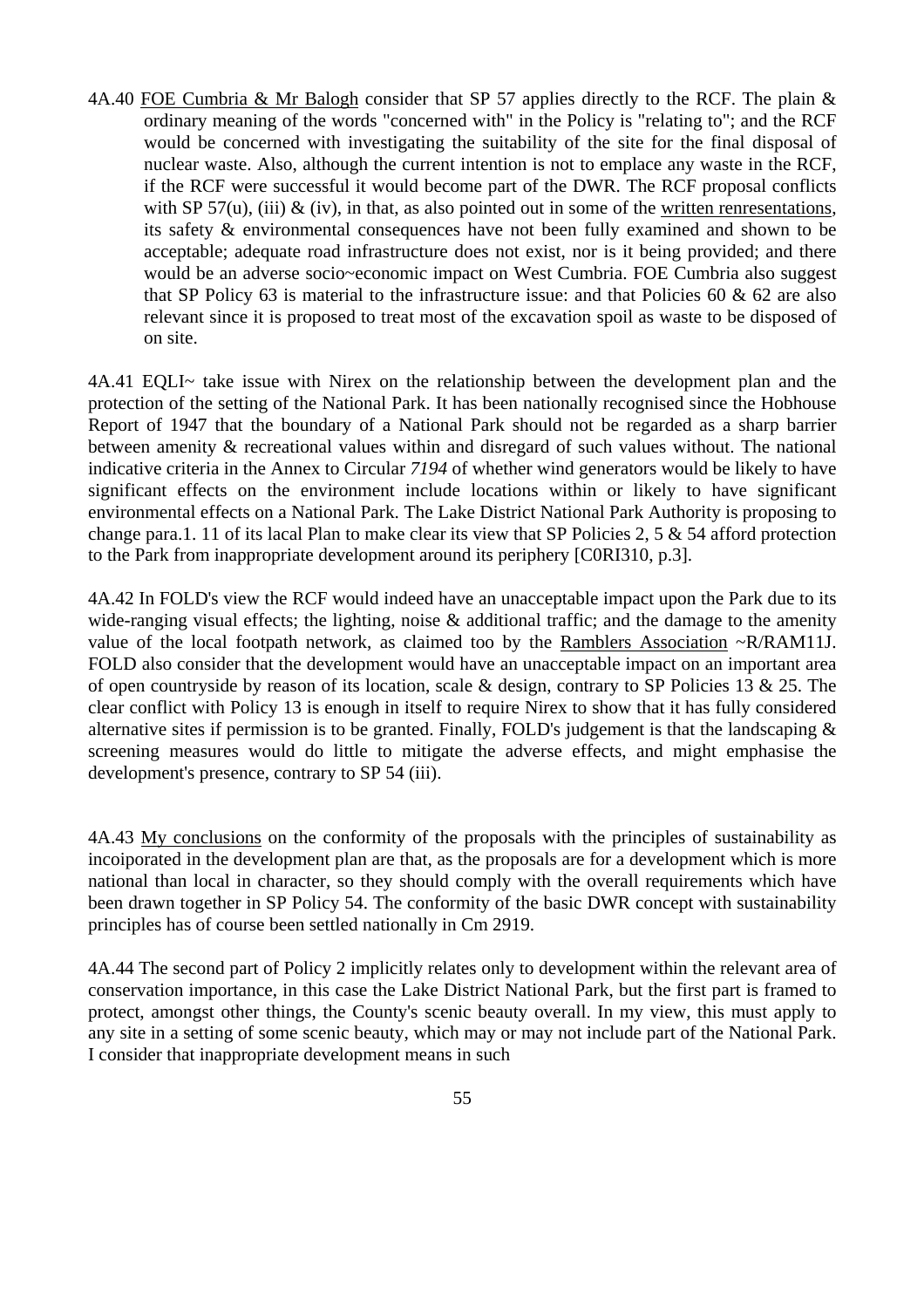a context development that would look out of place: and I am not aware of any provision of national policy which makes an exception to this for an RCF or a DWR. Moreover, I have already concluded that, as a matter of law, the material considerations in this appeal are not confined. to the immediate environmental impacts of the development now applied for. The RCF, RCM & PRZ boreholes previously permitted are part of the RCF project: and a broad assessment of prospective effects of the DWR would also be reasonable.

4A.45 Although Policy 5 was not mentioned in the Reasons for Refusal, it was specified in para.2.1.3 of Cumbria's Statement of Case, and Nirex concurs that it is relevant. My view is that as a broad strategic policy its main va~ue to this appeal lies in its indication of the basic elements of the National Park which make the Park an especially important interest to be protected by the planning system.

4A.46 Policies 8 & 9 were introduced into the inquiry by Nirex itself despite a lack of reference to them in either the Reasons for Refusal or the Statements of Case, but I agree that. they are relevant. SP 8 provides some strategic background to the socio-economic issues discussed in Chapter SB, whilst SP 9 does the same for the transport infrastructure issues covered in SC.

4A.47 Turning to Policy 54 as the development plan's basic application of the principles of sustainability to projects such as this, I am surprised by Nirex's ultimate misapprehension of the cases against it on criteria (ii)  $\&$  (iii). It seems to have been unduly lulled by Cumbria's part acquiescence. For to the extent that there are disagreements with Cumbria over the imposition of controls to alleviate harm or mitigate impacts there is implicitly a claim of potential failure to comply. with the criteria. Moreover, there are some other parties which directly allege conflict with the criteria. There are also parties such as Gosforth.Mr Snendlove & Ms Skinner who do not relate their cases to the criteria but in effect suggest contraventions of them.

4A.48 Criterion (iv) of Policy 54 includes a specific provision for development within National Parks, but its general provision relates to harm to any areas or features of international or national conservation importance. Nirex accepts that this includes potential transboundary harm to the lake District National Park from the RCF. I note in passing that areas of national conservation importance are defined by the Structure Plan (C0RI303, p.14, Footnote to Policy 2] as including such areas of nature conservation importance as are defined by PPG9. The Site Designation Table in the PPG of course makes all notified SSSIs sites of at least national importance. The Natteyjack Toad habitat downstream of the appeal site

**2C.!9** is a~potential SSSI, and therefore a potential area of national conservation importance in terms of Policy 54 (iv).

4A.49 It is criterion (i) of Policy 54 which has been the subject of the most detailed submissions about the application of the Policy. Some of the submissions have been over elaborate and too rigid, in my view. The wording of the criterion is very clear, and it obviously encompasses a wide-ranging balancing exercise. On the one side can be national & regional benefits as well as local ones, and on the other there can be harm or risks to the wider environment as well as the local environment. Thus, as a matter of up-tOAate development plan policy, as well as of law, consideration of the appeal cannot be confined solely to the local impact of the RCF.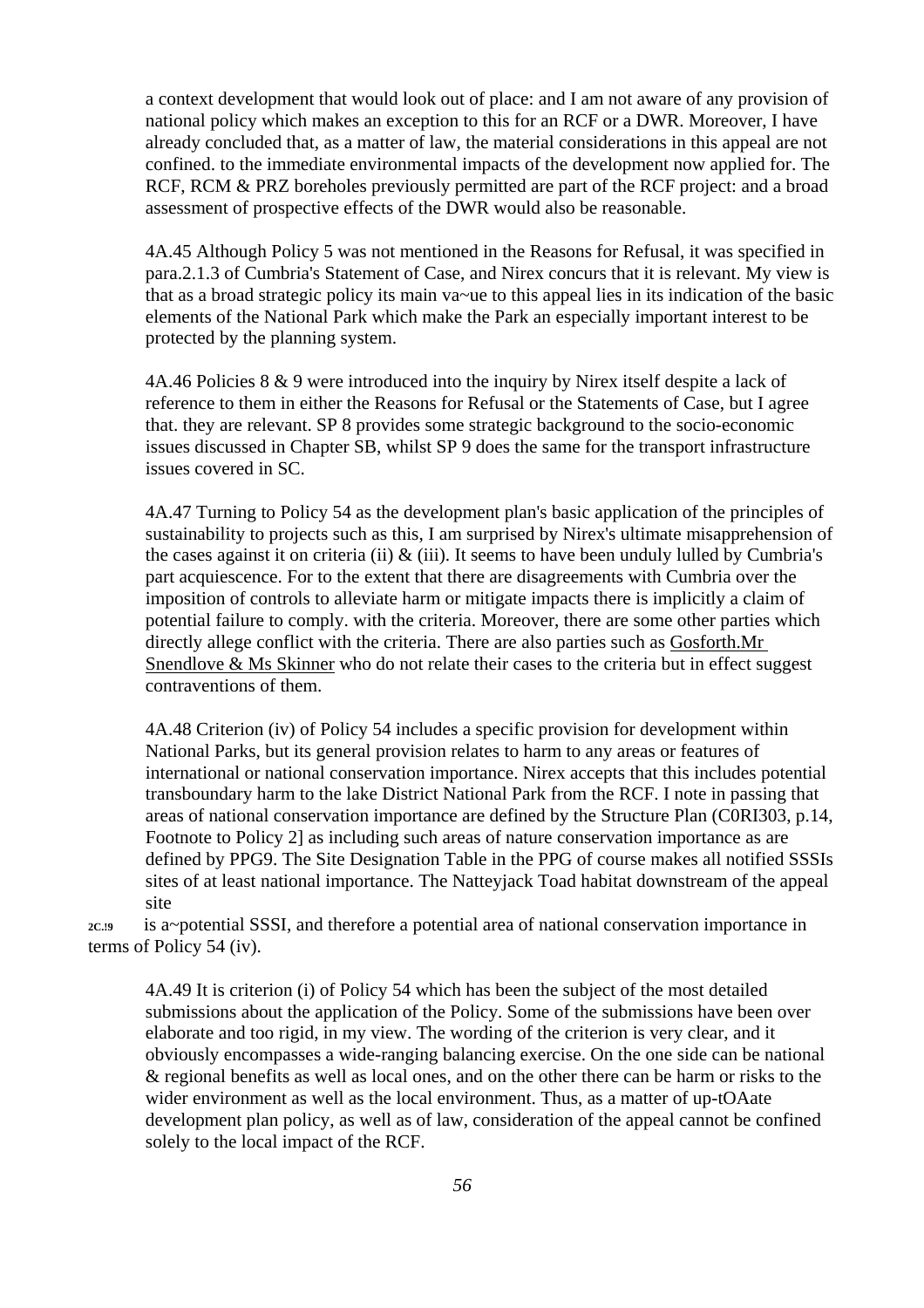•4A.50 I agree entirely with Nirex that the balancing exercise is a relative one: the less the harm and the fewer the risks shown, the smaller the benefits required manifestly to outweigh them. Also it is obvious from the start that there is potentially an appreciable benefit, namely the implementation of a key stage in national radioactive waste management policy. However, relativity applies to both sides of the balance, and the developer cannot arbitrarily set its own thresholds of the type or degree of benefit beyond which it is said the balance is bound to be in the development's favour. I have already concluded that, as matters of law, 3L35it would be material to this appeal to examine comparable sites; and the examination should take place sooner rather than later; and the planning authority was right to require further information on the developer's choice of location. It therefore seems to me to be of little consequence that the Policy does not explicitly require such an examination in this case.

4A.51 Moreover, I have also concluded that, as matters of national planning policy, the planning authority can examine the reasons for selecting the chosen site; the authority can also determine that a development likely to satisfy pollution control requirements may nevertheless present an unacceptable risk in planning terms: and consequently a comparison of the potential radiological safety offered by the various locations is also relevant to the planning balance. Whilst it would be going too far in a relative balancing exercise to declare that safety is paramount, it seems to me legitimate for the planning authority to conclude that the social, economic & environmental contexts suggest that greater, or even, the greatest, weight should be attached to safety factors. On the other hand, my view is that a developer can expect its own social or economic reasons for selecting a site also to be regarded as material when issues of need & alternative sites are being considered.

*4A.52* In short, I do not consider that there should be set tests or formulae for applying Policy 54. Also, since the basic issue itself is whether the development would accord with the development plan, there is no general presumption on this issue in favour of the development. Whilst there is an initial onus in the debates between the parties on those who put forward the view that the development should not be allowed, the burden of the argument on any particular matter can thereafter swing to & fro. In this case, a final conclusion on conformity with SP 54(i) can be reached only after all the factors properly sought to be put into the balance by the various parties have been examined.

4A.53 Personally I regard the words "concerned with" in Policy 57 as vague & therefore ambiguous when only the first clause of the Policy is read. However, the wider context of the subsequent wording of the Policy's criteria, especially (ii)  $\&$  (vii), suggests that a narrow meaning, of installations actuully containing nuclear waste, is intended: and any lingering doubts about inapplicability to the RCF are resolved by the use of the phrase "fliture BNFL & Nirex proposals" in the first sentence of para.4.72 of the Explanatory Memorandum [COR/303, p.55]. Cumbria nevertheless claims that it is expedient to look at criterion 57(i) now, but I consider that it is a needless complication to argue that part of an admittedly inapplicable development plan policy is actually relevant. In this instance the law & national planning policy effectively provide already that due consideration should be given to alternative locations.

4A.54 Looking now at particular claims of harm, my experience is that the Hobhouse Report's view about the merely gradating effect of the delineation of National Park boundaries is generally accepted. Having viewed the Kirkby Moor wind farm from various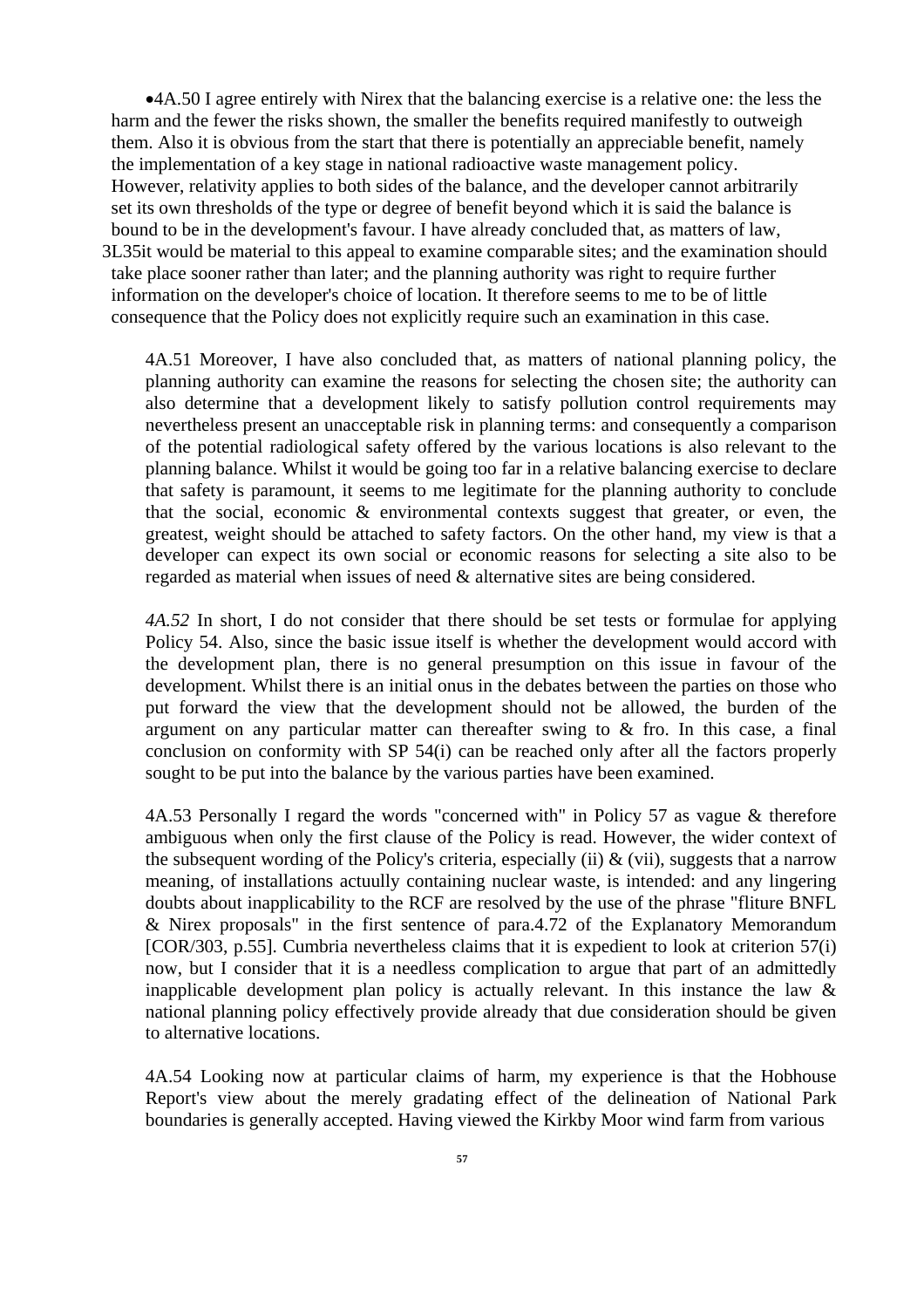vantage points inside, & against the background of, the Park, my judgement is that it is an example of the visual harm which can be caused to the fringe of the Park by taking an unorthodox view that development outside the boundary cannot directly affect the appearance & character of the Park. Whilst some significance must of course be attached to the transitional effect of crossing the policy boundary, its line should not be treated like a kind of artificial blindfold.

4A.55 The scenic beauty & recreational value of the Lake District National Park are of course interests of internationally acknowledged importance, which Policy 5 would firmly protect & enhance. Policy 11 is not confined in terms to development inside the landscapes of National Importance, and opposes change to the present characteristics & qualities of such Landscapes. Even if it were thought that technically the Policy is not directly applicable to development outside the Park, in my judgement the Park's characteristics &.qualities should still be taken into account in assessing the basic merits of whether this areaof international importance would actually be harmed by nearby development. On the other hand, I do accept that regard should also be had to existing intrusions into the setting of the development.

*4A.56* In relation to Policy 13, the site is in the undeveloped open countryside as defined by the Explanatory Memorandum [C0RI303, p.23, para.3. 16]. I do not consider the RCF to be of a type of development that inevitably has to be in the open countryside. The pitheads of traditional deep mines are to be found within & on the edges of developed areas as well as in the countryside. The site would probably have been within the Sellafield Works complex if the BVG there had proved more accessible. The location of the PRZ has been determined solely by the accessibility of an area of rock potentially suitable to host the DWR. Accordingly the justification for the departure from Policy 13 falls back on the degree of benefit to be obtained from a further, intrusive investigation of this rock.

4A.57 Even if the essentially transitional nature of some of the development applied for really means that the aim for enhancement in the first part of Policy 25 cannot be met, it cannot be used in my view as an excuse for an unnecessarily poor standard of design. It is still reasonable to require the development to try and comply with the middle part of the **21.4** Policy, and be in keeping with the local landscape character, well integrated with the existing pattern of farmland & woodland, and in keeping with the local vernaculari~radition where appropriate. On the other hand, I do not consider that Local Plan Policy 61 is also applicable, since the reasoned justification is part of a local plan, and para.6. 15 makes it clear to me that the Policy relates to residential development.

4A.58 Generally, I agree that the other statutory development plan policies mentioned by Nirex and other parties are applicable. But I do not see the need to come to any preliminary conclusions on the proposals' conformity with these others at this stage, save to note that compliance with SP 17 would depend very much on the view taken on the adequacy of the mitigation measures proposed to protect the important nature conservation interests at risk.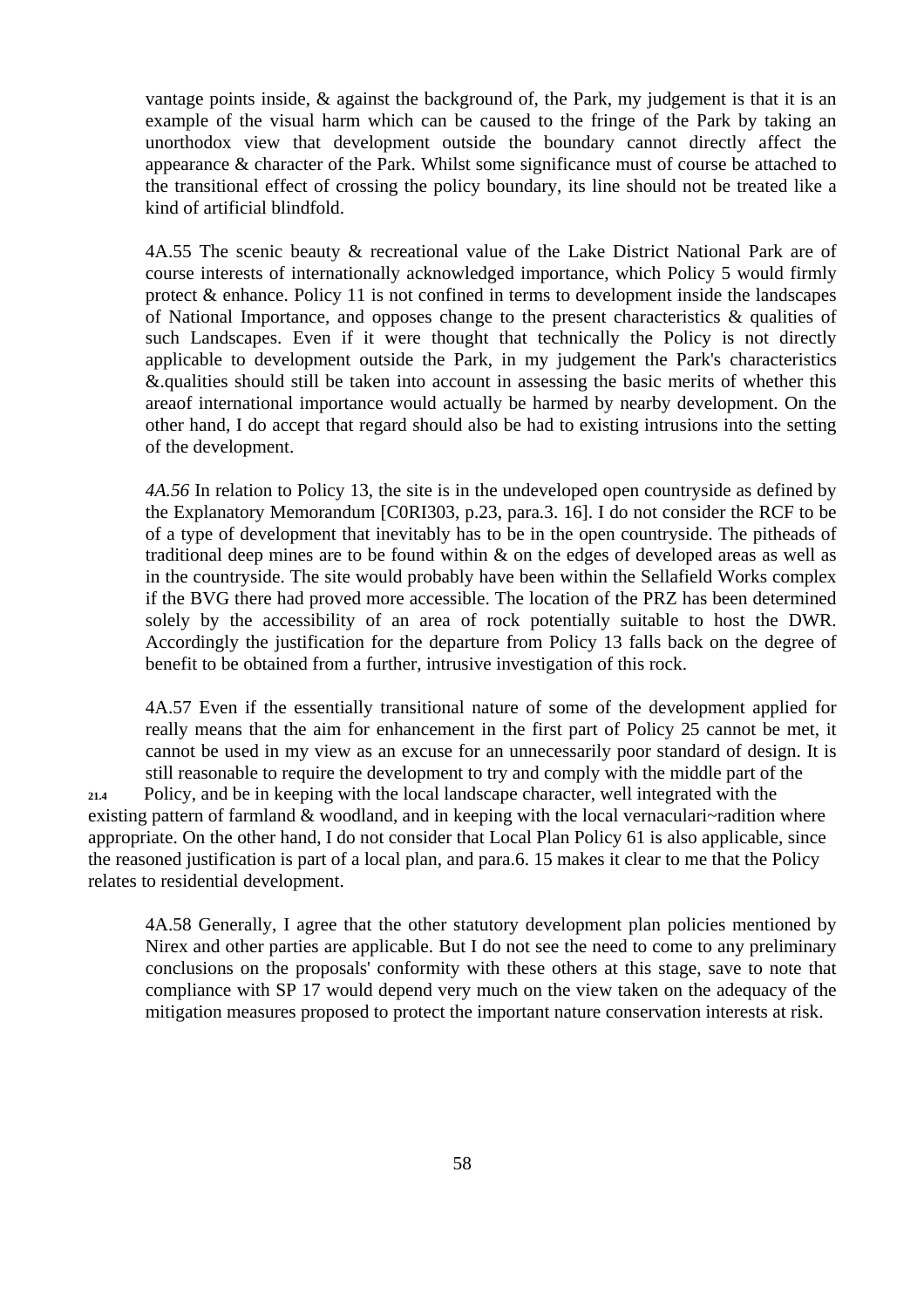## **4B. CONFORMITY WITH RETAINED & EMERGING POLICIES**

4B. 1 Nirex makes no particular submission to the inquiry concerning the transitional development control policies which have been retained from the 1988 Structure Plan as now more appropriate to local plans; and turns instead to the emerging local plans themselves. The key policies in the 1988 Plan which were applicable to the RCF so far as Nirex was concerned were Cl & C6, but these have now been replaced by SP 13 & 54.

4B.2 From the pre-replacement standpoint, the Es assesses retained Policy CS as in support of the development, whilst 1988 Policies C20, F4 & Ml are assessed as not in conflict [COR/lOl, p.55, Table 3.1.1, of table appended to C0RI301]. Policies T17 & T21 are not identified as material to the development at all by the ES. Only Policy P6 is both assessed by the ES as potentially in conflict with the development and still identified by Cumbria as a transitional development control policy. The ES does not speci~ the points of potential conflict, but the implications are that they would be the visual impact of the spoil disposal area [2B. 14] and its effect on adjoining land uses, by virtue of factors b. & c. in Policy P6 [C0RI301, p.7].

4B.3 In turning to the emerging Copeland Local Plan, Nirex considers Policies DEY 1 & ENV 33 as of principal relevance [2C.26-7J. Whilst the appeal site is beyond any town or village development limits defined by DEV 1, the RCF development is clearly within the 6th set of developments permitted by the Policy to be carried out outside those limits, because it would be development in relation to the nuclear industry. This LP exemption is seen by Nirex as reinforcing its argument that the RCF would not be inherend~ inappropriate development in the countryside f4A. 18].

4B.4 ENV 33 is the most significant of all the relevant LP Policies, in Nirex's view (NRX/l 1/11, para.1.3O~1J, because it supports the principle of this very appeal development. Its 6 criteria, as recommended to be modified, would be met. This is shown in Nirex's detailed evidence on the planning merits (summarised in Section 6 of this report in respect of the first 3 criteria and in Section 5 in relation to the last 3).

4B.5 As to the cross~eferences in the 4th & 5th criteria of ENV 33 to other LP Policies, the development's conformity with DEY 4 & IMP 1 [4A.28-9] is demonstrated mainly in those parts of Nirex's case which relate to the lack of any long-term, adverse socio~conomic impact [Ca.5B]. Briefly, there is no demonstrable planning objection on which to base a requirement for an obligation [NRXI1 1/11, para.1. 19]; and also Copeland's suggestions for inclusion in the planning agreement are unreasonable, inappropriate & irrelevant.

4B.6 DEY 3 [2C.30] is regarded by Nirex as another significant LP Policy in that it seeks to give local effect to the requirements of SP *25* [2C. 12]. The general objective of the Policy to respect the character of the surroundings & contribute to a strong sense of place must be subject, in Nirex's judgement, to practicability in terms of safety  $\&$  the functions of the proposed development. Whereas, in relation to this objective & the 1st principle of the Policy, Copeland wishes the upper parts of the shafts' winding gear to remain exposed in traditional mining fashion, Cumbria as the planning authority prefers them to be clad and has now agreed a revised colour scheme ICOR' 113, Scheme A]. Nirex considers this to be the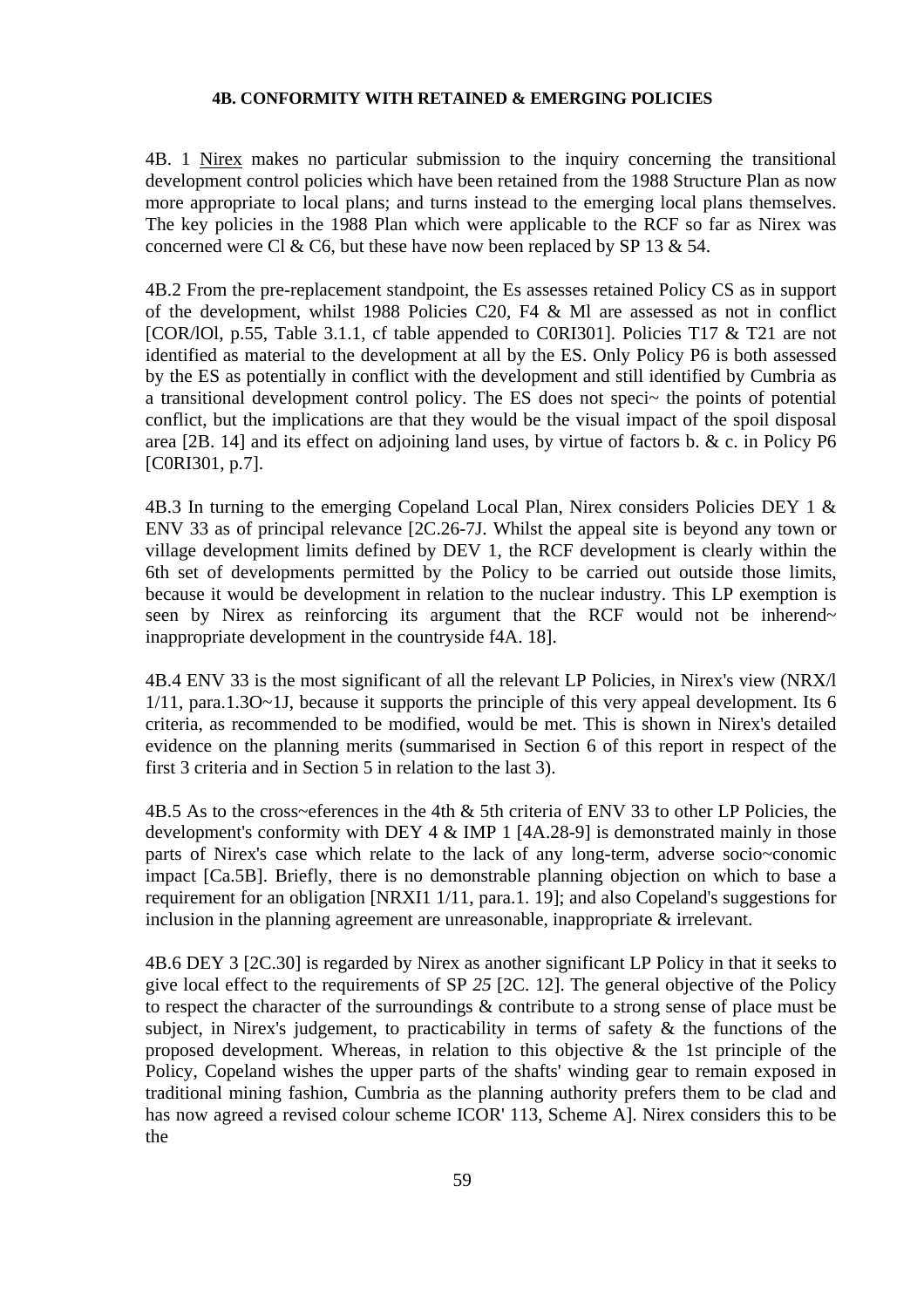better design approach because Copeland's concept nught tend to draw more attention to the presence of an industrial-type activity in the locality. But it would be open to the Secretary of State to agree with Copeland, and exclude from the grant of permission the external design of the upper sections of the headgear & hopper, reserving it for subsequent approval.

4B.7 As to the 6th principle of Policy DEV 3, Cumbria concedes that there would be no conflict with Policies TSP *5-8* [2C.31], because the level of traffic anticipated would not have an unacceptable impact on the local highway network, nor require the provision of footways or road widening for pedestrians or cyclists. It also agrees that a link road between Sellafleld and the Surface Site would have an adverse visual impact. Moreover it accepts that the development would not be of a sufficient size to ntake a rail link practicable in terms of Policy TSP 13 ~C.32].

4B.8 Cumbria also agrees that the proposals, subject to agreed conditions, would be consistent with LP Policies SVC 1 & 5 12C.34] and ENV 11, 13, 14, 15, 26, 27, 51 & *52*  (2C.36-41]. Apart from DEV 3, the only emerging LP Policies which the Es assesses as potentially in conflict with the RCF proposals are ENV S & 23 [COR/ 101, *p.56,* Table 3.1.2]. The implications are that the main concerns are landscape impact of the spoil disposal and the effects of that  $\&$  other activities on the habitats of badgers  $\&$  perhaps natteijack toads. The mitigation measures for these are considered in Chapters SA & SE of this report.

4B.9 In relation to the National Park Conservation Map and Policy NE 5 of the deposited National Park Local Plan [2C.42], Nirex does not accept that the appeal development would significanfly harm the character or appearance of any part of the National Park.

4B. 10 Turning to the Consultation Draft of the Minerals & Waste Local Plan [2C.43], Nirex emphasises the obsoleteness of Appendix 1 due to the drafting having preceded the publication of the 2 White Papers. On the other hand, it claims that Draft Policy 43 is in line with its view that the plannm~ merits of mineral exploration proposals are confined to their immediate impact, and are not concerned with the potential for subsequent appraisal  $\&$ production development (C0Rl31 I, *para.5.20.* I, last sentence]. Moreover, the spoil disposal arrangements of the RCF proposals accord flilly with Draft Policy 51, because there would obviously be net benefits in disposing of the spoil on the PRZ adjacent to the Surface Site rather than transaorting it to an existing landfill site.

4B. 11 Cumbria, like Nirex, makes no specific submissions concerning the transitional development control policies, nor for its pait about LP Policies DEV 1, 3 & 4.

4B. 12 It does submit that the most important criterion of LP Policy ENV 33 as recommended to be modified is the 2nd. The RCF proposal must demonstrate at this stage that futher investigations of the suitability of the Sellafield site for an ultimate repository via the RCF are justified. Mthough Nirex points out that in recommending this wording the Local Plan Inspector specifically rejected a reference to alternative locations as anticipating a DWR proposal, the Inspector nevertheless stated that the recommended wording should not inhibit consideration of all matters relevant to this issue at the RCF inquiry. Cumbria's case is that Nirex has failed to show that firtther investigations of the Sellafleld site are justified at this stage. On the other hand, Cumbria has concluded on balance that there would not be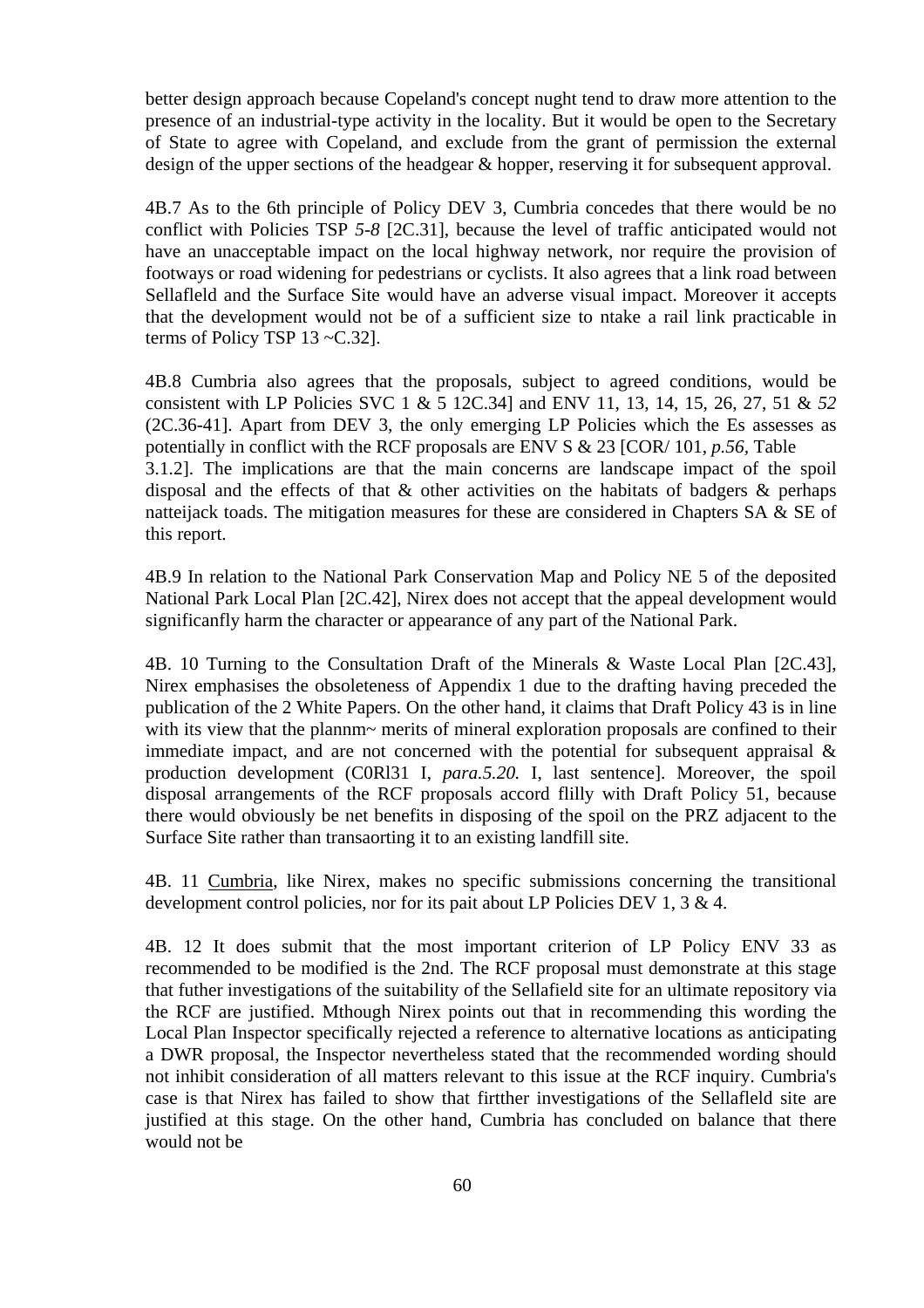sufficiently adverse social  $\&$  economic impacts as to warrant seeking a planning agreement under the 5th criterion of ENV 33 & Policy IMP 1.

4B. 13 In the case of Policies ENV 1-5 *[2C.35],* Cumbria notes the possible effects on the potential SSSI down Newmill Beck & its population of natteijack toads, and also the loss of an area used by badgers for foraging. However English Nature & the Cumbria Wildlife Trust have not objected to the proposals [C0RI107, pp.101 & *155].* Although English Nature is concerned about the risk to the potential SSSI of changes to the water quality & flow in the Beck, strict monitoring & enforcement by the EA of the extant water discharge consents for the development would provide adequate protection

4B. 14 In relation to Policy ENY 29 (2C.39], there is an outstanding disagreement with Nirex over controlling hours of operation. It is also important to appreciate that, although Cumbria does not claim that there would be insuperable difficulties in complying with the environmental & transportation policies in the Local Plan as recommended to be modified, it does consider that the increases in traffic, noise & dust would contribute to the loss of rural character & the overall adverse impact of the proposals.

4B. IS Moreover, it does submit on behalf of the National Park Authority (CCC/3~2] that some of the mountain, moor, heath & coast delineated by the Conservation Map in the National Park Plan would be visually affected by the appeal development. Similarly, the Proposals Map of the deposited National Park Local Plan [COR/309] defines as parts of the Quieter Areas subject to Policy NE 5 some stretches of the western fells from which portions of the RCF superstructure would be seen  $[CCCI3/1, Figs.2 \& 3a]$ . Again on behalf of the Authority, Cumbria submits that the RCF would also visually intrude into these Areas.

4B. 16 Copeland points out that Nirex does not merely accept but indeed urges that considerable weight should now be attached to the version of LP Policy ENV 33 which is recommended by the Inspector. Nirex understandably takes this line because the Policy supports the principle of the RCF, but the flindamental point is that most of the specific criteria of the Policy are not met by the appeal proposals. FOE Cumbria add that the conflicts with the criteria of ENV 33 amount in themselves to a strong case for dismissing the appeal.

4B. 17 The proposals are notjustified by relation to the proposed repository site, because that site has not been chosen by a process which regarded safety as paramount, contrary to the 1st & 2nd criteria. In relation to the 3rd criterion, Copeland also has serious reservations about the scope of the activities to be undertaken in the RCF, particularly the lack of practical tests of the engineered & near-field barriers despite the national policy option of retrievability [GOV~208, paras.99 & 100]. The crucial 4th criterion would very plainly not be met, since the landscape & traffic impacts would be unacceptable; and the Borough's environmental, social & economic resources would all be prejudiced, contrary to the new Policy DEY 4.

4B. 18 Nirex has spurned Copeland's suggestions of matters to be covered by a planning agreement, but those suggestions are founded on Policy IMP 1, by seeking to address adverse social & economic costs & effects and to positively encourage investtnent. It is not for the local authority to go flirther, and Nirex is in breach of the 5th criterion by failing to bring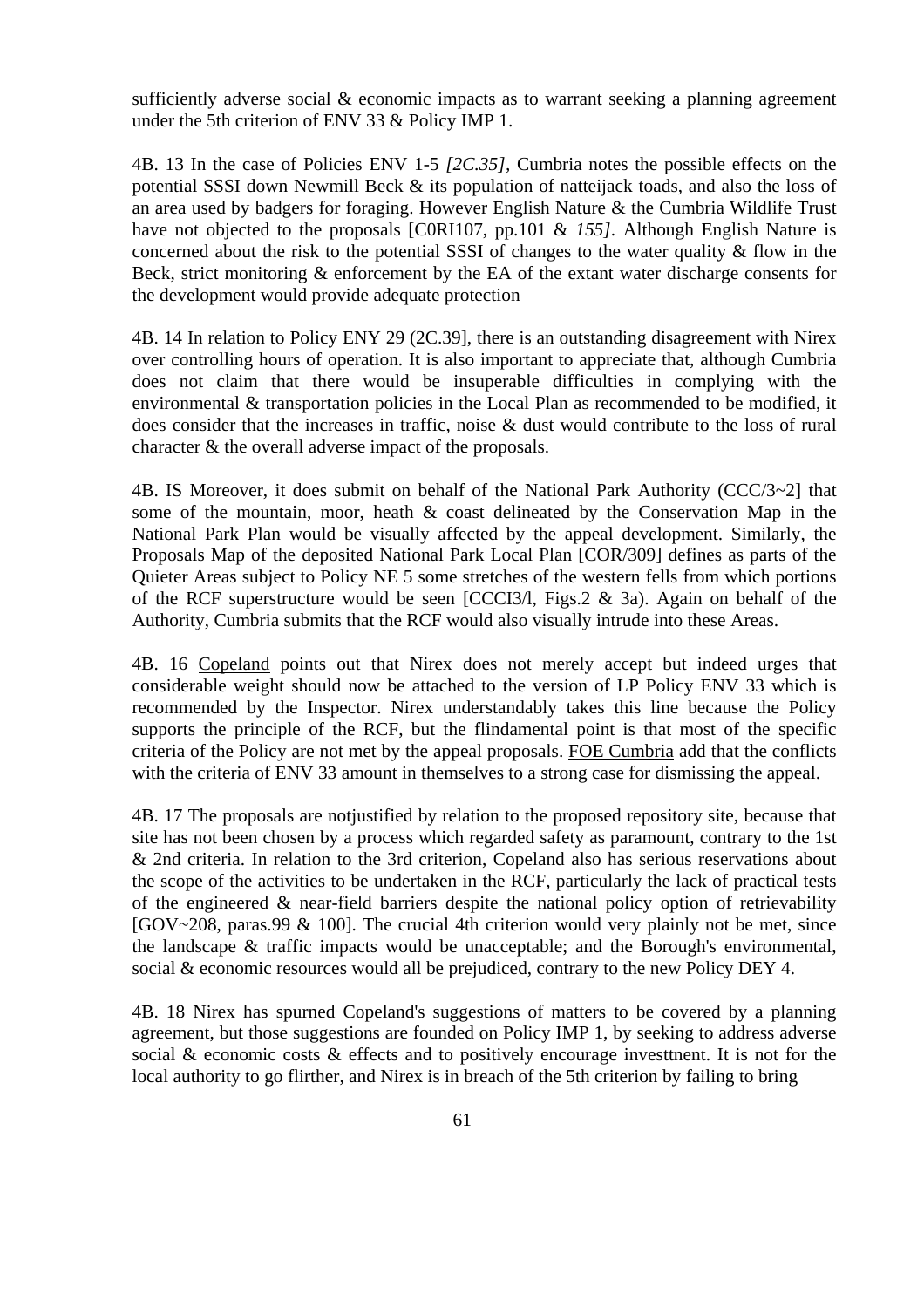forward draft obligations to overcome those clear planning objections to its proposals which cannot be met simply by the imposition of conditions.

4B. 19 As for Policy DEV 3, to which also considerable weight should be attached, Copeland is not complaining about the functional nature of the RCF's superstructure but, with the full support of EQIJ~, about the admitted failure to obtain skilled design advice on its external appearance. Nirex has taken professional advice merely about the colour scheme after the start of the inquiry. Also it concedes that views of just parts of the headgear could have moderate to substantial adverse visual impacts, even against a background of the Sellafield Works. Yet traditional local mining headgear is characteristically open *[CBCI1Il6],* not enclosed as in this case. Moreover, the most visible parts of the operational buildings would have flat roofs, and their walls would be clad by plastic~oated, profiled metal sheets. They would be wholly inconsistent with the rural vernacular of pitched roofs & stone or brick walls.

4B.20 Whilst Copeland & FOLD are not insisting that the operational buildings should slavishly replicate the vernacular, the submitted external details would do nothing to assist the buildings to harmonise with the locality. They are part of the application, and cannot be varied or excluded by the Secretary of State. CIk DWT Gray contrasts Nirex's approach with that in Sweden, where the surface facilities at the Asp ~~ Hard Rock Laboratory have been sympathetically designed to match their rural surroundings *[GRYI1I4].* 

4B.21 Having assessed the appeal proposals against the other relevant policies in its emerging Local Plan, Copeland considers that they would conflict with 2 others as well as ENV 33, IMP I and DEV 3  $\&$  4. These are TSP 6, because the detailed traffic evidence shows that the relevant stretches of the A595(T) are not to an appropriate standard of road, and Nirex has declined to undertake to improve them; and ENV 29, since Nirex refuses to amend its proposed working arrangements, or accept conditions, to bring the noise generated by the development down to acceptable levels. There would also be a conflict with the spIrit of TSP 7, because of the lack of provision for cyclists & pedestrians on the A595(T), albeit the Policy itself applies only to on-site provision.

4B.22 There would arguably be a conflict with EMP 11 [2C.33], for this would be a relatively large-scale, employment-related development outside established or designated employment areas. On the other hand, the akeady approved conversion of the Longlands Farmhouse *[CBCI1IlS]* accords with EM? 17 [2C.33]. In the case of ENV 5, it is recognised that the development could affect species protected by law, but the mitigation measures proposed should secure adequate amelioration.

4B.23 I conclude from the representations that no party attaches particular weight to the transitional development control policies retained from the 1988 Structure Plan. They do not seem to me to differ significanfly from the policies in the emerging local plans in their approach to any interest of acknowledged importance. Therefore, like the parties, I have concentrated on the emerging policies.

4B.24 My view is that there is an accord between S? Policy 13 and LP Policy DEY 1 as to whether the appeal site is located in the open countryside. The second sentence of para.2.3.2

*~*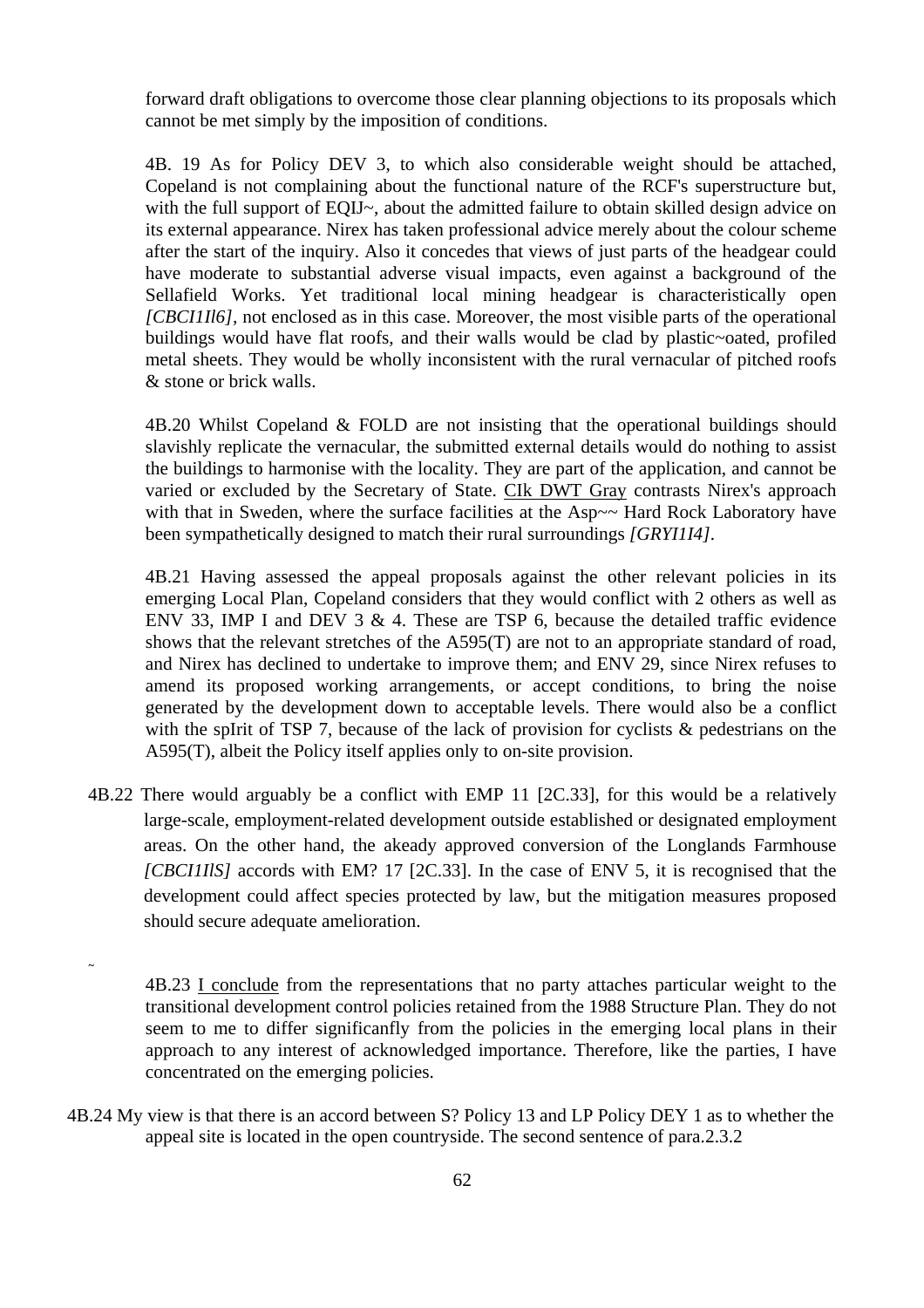of the Local Plan's reasoned justification, which it is not proposed to modify, describes the land outside the defined limits of the classified settlements as large areas of open countryside & undeveloped coast with scattered hamlets & fam~ds. I-ater in the paragraph the RCF is implicitly referred to as a large project which does not fit neatly into a traditional settlement pattern. The nearest settlement to the appeal site which is defined in an emerging local plan is of course the village of Gosforth, but as that is about 400 m away on the eastern side of the AS95(T) it is in the National Park, and so delimited by Policy NE 2 of the deposited Park Local Plan [C0RI3()9, Inset Map 7].

4B.25 Thus ENY 33 supports the RCF in principle as within one of the exceptional categories of development permitted outside settlement limits. However the RCF proposals are expected to satisfy all 6 of the Policy's criteria. Although these substantially overlap the  $\sim$ .14 requirements of SP 54 and encapsulate a number of the major issues on the planning merits, they are not merely indicators or options providing a flexible framework for the RCF, but amount to a set of preconditions which Copeland & others claim have not been met. Other material considerations have of course to be taken into account too; and in particular ENV 33.5 & Policy IMP I would only bite if substantial planning objections incapable of being overcome by conditions are identified. But it has already been established at this stage that no planning obligation at all is in fact being offered, over  $\&$  above the agreement already entered into by BNFL for the management of its local woodlands for 15 years from the start of the RCF [NRX/11118].

4B.26 In considering the design of the development in accordance with LP Policy DEV 3, co;u~ii. it seems to me that Nirex is relying primarily on its landscape architecture to show respect pp.134 for the character of the surrounding area. The external appearance of the superstructures is being excused on general utilitarian grounds from the criticisms of looking out of place, as **4A.19,** well as because of the temporary nature of the development. The cladding of the upper

headgear & hopper is an integral design feature of the full, original application, and a focal point of the visual assessment in the ES. To require the omission of the cladding would, in my judgement, amount to an unacceptably major alteration of the application, without adequate information on the appearance of the structures which would be exposed, whereas the details submitted during the inquiry are merely mitigating the appearance of the cladding.

4B.27 The road traffic impact is to be considered under SP Policy 36 & LP ENY 33.4 as well as DEV 3.6 & TSP 6, and it is not appropriate to come to any preliminary conclusions on that impact at this stage. The same is true of noise control under SP Policy 21 & LP Policy ENV 29. On the other hand, I consider that the applicability of EMP Ii can be ruled out at once, since I do not accept that the RCF would be employment-related development in the normal sense of industrial, business or kindred developments. However, there are still difficulties over nature conservation policies such as ENV 5. The precise measures for safeguarding the natteijack toads down Mill Beck have yet to be settled: whilst Cumbria & witii~. Copeland seem to have overlooked that English Nature's inference [C0RI107, *p.104,*  para.2)] **p.52 that** alternative badger foraging areas are guaranteed by the planning application is incorrect.

**W42** 4B.28 The National Park Conservation Map and the designation of Quieter Areas by Policy NE 5 of the Park's deposited Icocal Plan amplify for me some of those characteristics & qualities of the Park which should be taken into account in assessing whether the Park would actually be harmed by the RCF.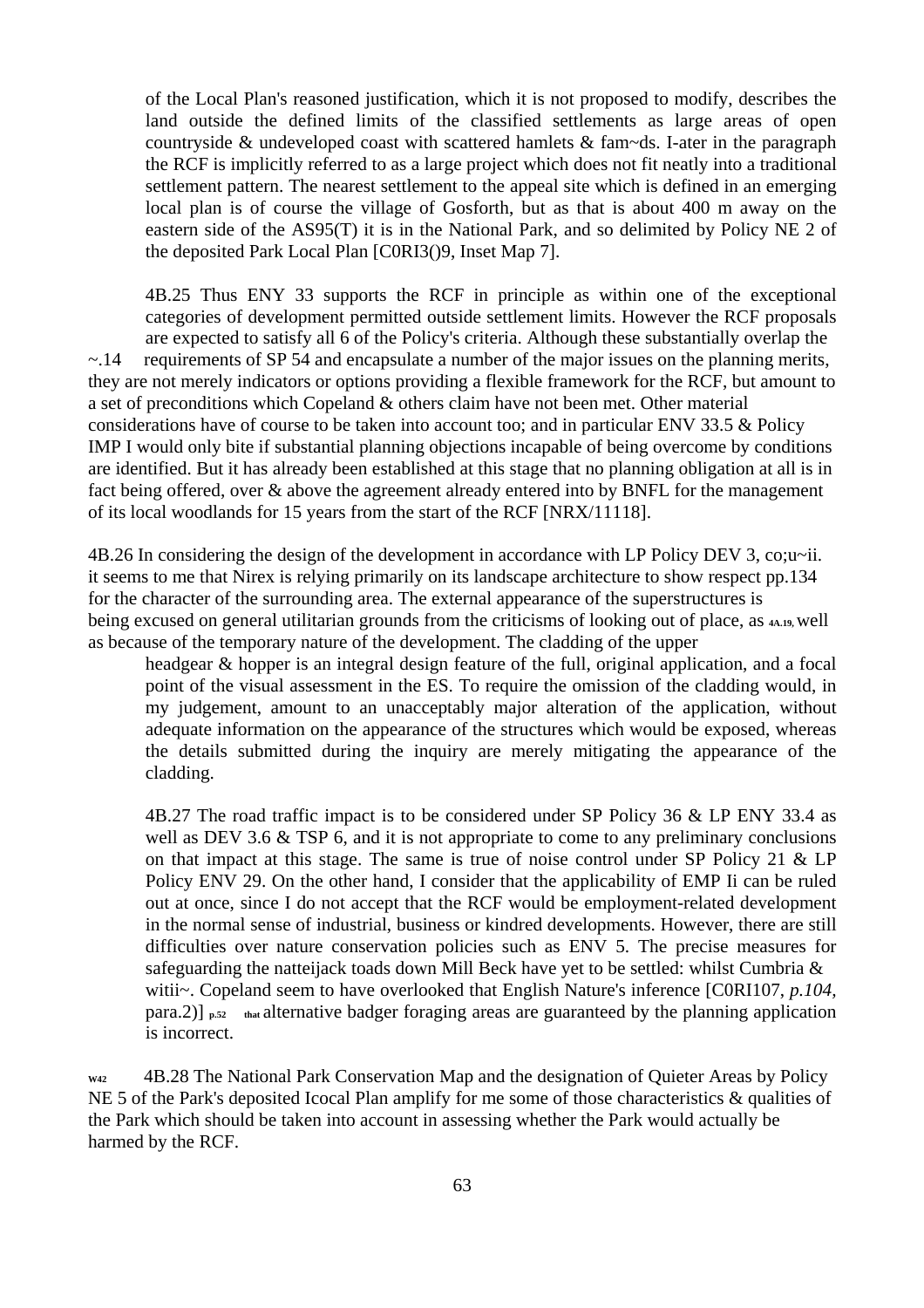4B.29 The consultation draft of the Minerals & Waste Local Plan can be accorded only limited weight, in my view, since it is at an early stage in the plan preparation process. In any event, I do not agree that Draft Policy 43 supports Nirex's claim of a lack of relationship between the RCF and the DWR. This is because, as I have afready concluded, the RCF is akin to appraisal development, not mineral exploration. On the other hand, I do accept that the proposals for the disposal of spoil on site are in line with Draft Policy 51, since I note that para.6.4.37 of the draft reasoned justification defmes landfill as including land-raising, which is what would be entailed **in** this case.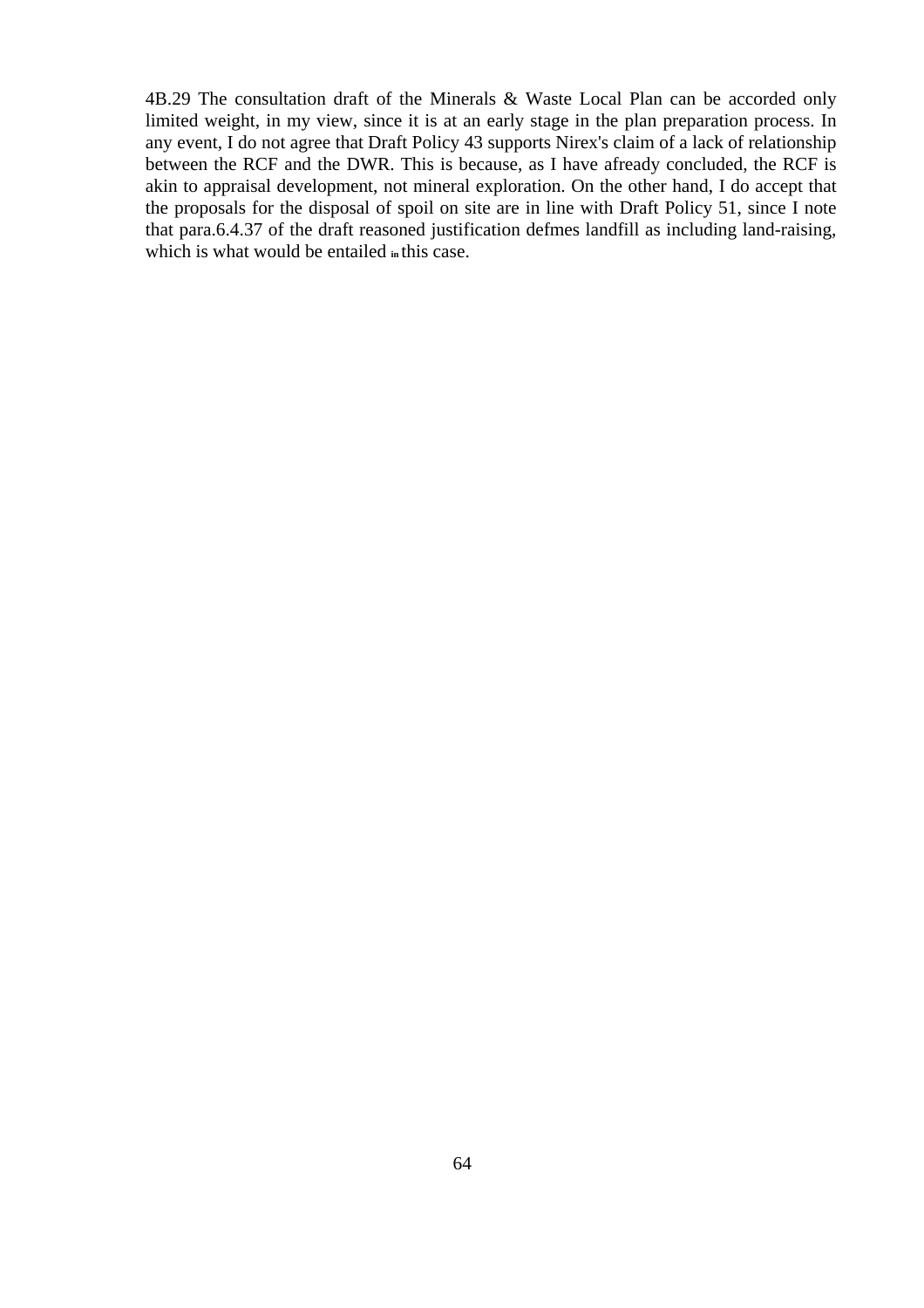## **5A. VISUAL IMPACT**

*5A.* 1 In this Chapter the visual impact of the development is considered in relation to the amended proposals [1.2], as described in CORIl 11 and summarised above [2B.9- 18]. In the light of my legal conclusions on the nature of the project and its indirect effects [3A.19- 24], the Chapter also touches on the effects of the RCF, RCM & PRZ boreholes [2B.6] and some possible effects of the DWR if it were constructed on this site. The site and surroundings are described in COR'1 12 & also summarised above [2B. 1-8]. The preceding Chapters 2C, 4A & 4B have analysed the development plan & other policies which bear on this topic and the other planning merits.

5A.2 As to the DWR, the initial outline design in the late 1980s was for a railhead & a disposal location including support buildings & 4 shafts, with headworks *35-50* m high tSPDII/l, p.3]. The first site-specific design for Sellafield was for waste receipt at a new marshalling yard next to Sellafleld Works, and then overground  $\&$  underground rail links broadly on the line of the current Service Corridor A [2B.3] to a surface site of about 40 ha [idem, pp.3-4]. This would have been in the southernmost part of the PRZ, between Sides lane and the B5344 (2B.2 & 7], corresponding with the location simulated in the Nirex 95 post-closure performance assessment *[C0RI522,* Vol.3, Fig.6. 1]. There would have been 4 shafts, each with a 65 m high winding tower; a new access to the *A595(T);* and about 60 ha of landscaping to reduce visual impact. But a review identified objections relating to visual intrusion, proximity of operations to Gosforth, impact of & severance caused by the link, doubts about the trunk road access, lighting, & aesthetic design [COR/206].

5A.3 By 1991 there were 2 design options to deal with these problems. The preferred one was for virtually all buildings to be next to the Works, with twin drifts down to the DWR, and 2 ventilation shafts rising into buildings about 15 m high in a landscaped surface site of 4 ha accessed by road from Sellafield [SPDI1/1, pp.4 & 6]. The back-up option would also be much better than the initial design, but would not have the operational simplicity of the preferred option fidem, p.9], and has now been set aside by Nirex. It was for tunnels to be bored about 50 m below ground from the Works to a surface site of about 12 ha, again with the 2 ventilation shafts but also an *8.5* m diameter shaft for waste delivery, with partially buried headworks to keep superficial height down to 15 m [idem, p.9]. In 1993, the preferred design was re-examined to ensure that the RCF would be compatible with the DWR *(SPD/1/5, p.49)*: and it was announced that much more design development had taken place, with a special design team recently appointed (idem].

5A.4 The *RCFIRCMIPRZ* boreholes development currently in operation on the PRZ [COR/lOl, Fig.3.1.1] has altered the appeal site<sup>t</sup>s landform and appearance and is clearly visible [idem, para.3. 10.2]. The then County Planning Officer expressed the view that the short term visual impact of the boreholes development on the countryside would be greater than that of any subsequent RCF or DWR [COR/201, p.246]. The developments are of up to 3 years duration from the time of commencement, plus a maximum of 4 years' post-drilling testing, and are subject to landscaping and restoration conditions [idem, pp.217 & 2291. However, some of the boreholes have yet to be drilled; and the sites of 4 of the boreholes would be incorporated into the RCF Platform, whilst the sites of 2 others would be retained as part of the Surface Site [CORII 12, para.6. 131.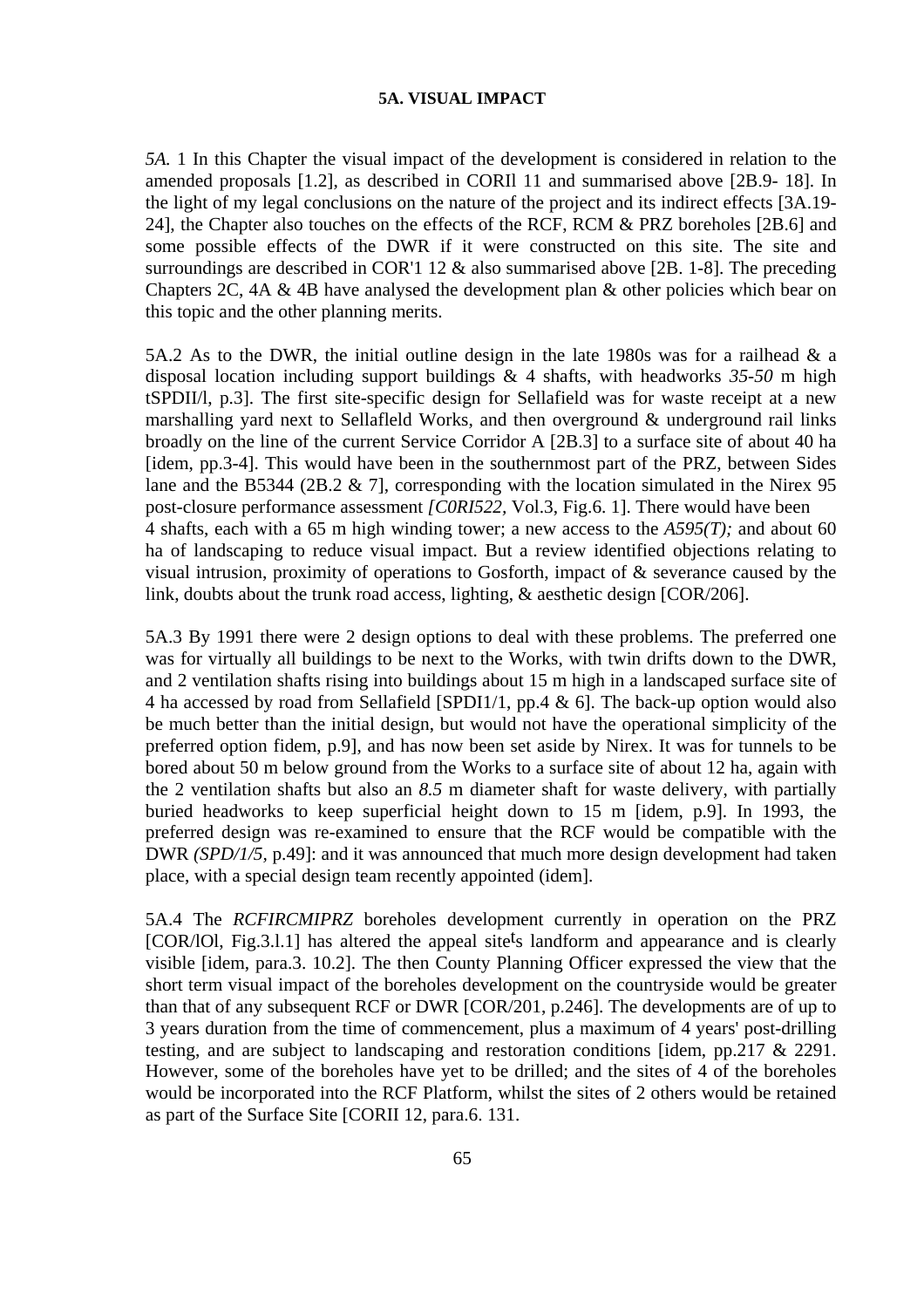5*A.5* The methodology of Cumbria's 1992 Assessment of County landscapes [COR/304] in support of the Structure Plan was based on the Countryside Commission's 1987 guidelines. The Assessment included the appeal site within the Main Coastal Strip of North Copeland, extending inland from Sellafleld, and comprising a lower and less distinctive coastal landscape than the Coastal Cliffs & Hills to the north-west (idem, p.32, para.3.5 & Plan *P246124)0()2,* Sheet 5]. The Sellafield complex and associated developments are found to detract from many views. Attractive blocks of deciduous woodland to some extent mitigate the general impression of a rather intensively managed bland landscape, comprising predominantly fiat or undulating agricultural land divided into large rectangular fields with shelter belts or hedges. The Strip does not project the distinctive character which would justify landscape designation.

SA.6 The landscape Assessment in the ES [COR/bI, Ca. 10] was preceded by a Visual M~t in the <sup>91</sup>Sellafleld Baseline Information Report" 1990 [COR/701, Ca.5]. The methodology of the latter was based on a combination of the Countryside Commission approach and the Visual Resources techniques of the US Bureau of land Management. Its findings were helpfully summarised in 1993 by Nirex Report 375 [C0RI702], which also set out principles for mitigation in the landscape design of both an RCF and DWR on the appeal site tidem, Appendix 1].

SA.7 According to the Baseline Report [C0Rl701, p.112, Map 20], the PRZ falls within its landscape Character Zone 16 (Lingbank/longlands), which straddles the *AS95(T)* between the Calder Valley and Gosfortli [NRXI213, Fig.4. 1]. The scenic quality of the Zone, & most of the 46 others in the study area, is assessed as containing a combination of some outstanding features and some that are fairly common to the region (COR/701, *paras.5.3.15*  & *5.4.2* & Map 24]. The human sensitivity level to changes in the landscape of the Zone, and its potential visibility in its surroundings, is rated as medium (idem, paras.  $5.4.5$ -12  $\&$ Maps 25-6], again like most other zones.

*SA.8* The fmal stage of the Baseline Report's assessment technique is to assign its zones to one of S Management Classes [idem, p.111, Table 5.3.1]. These categorise the acceptable degrees of change which are warranted by the basic landscape elements of the zone, placing the most disturbed landscapes in Class S and the best conserved ones in Class 1. Zone 16 was initially placed in Class 4 by the standard methodology (idem, Table 5.4.1 & Map 27], but modification of the original, largely quantitative method, by adding all available judgemental information, led to a revision [idem, Map 28].

SA.9 The portion of the Zone which is in the National Park was upgraded to Class 2 [idem, *para.5.5.7]*, whilst most of the rest & of the PRZ was upgraded to Class 3 [idem, *para.5.5.9]* because it is adjacent to the Park and includes the attractive Lingbank Plantation [COR/bi, Fig.3.5. 1 & CORII 12, para.6.6]. The consequence was that the site is in an area classed as intrinsically not outstanding yet important in terms of its context [C0Rl701, p.120, Class 3], which could support some change & development, but changes in form, line, colour & texture of a development should remain subordinate to the existing landscape [idem, *para.5.6.3].* The strip of Zone 16 to the south-west of the PRZ remains in Class 4 because it is less attractive & visible, and overlooks the Sellafield Works.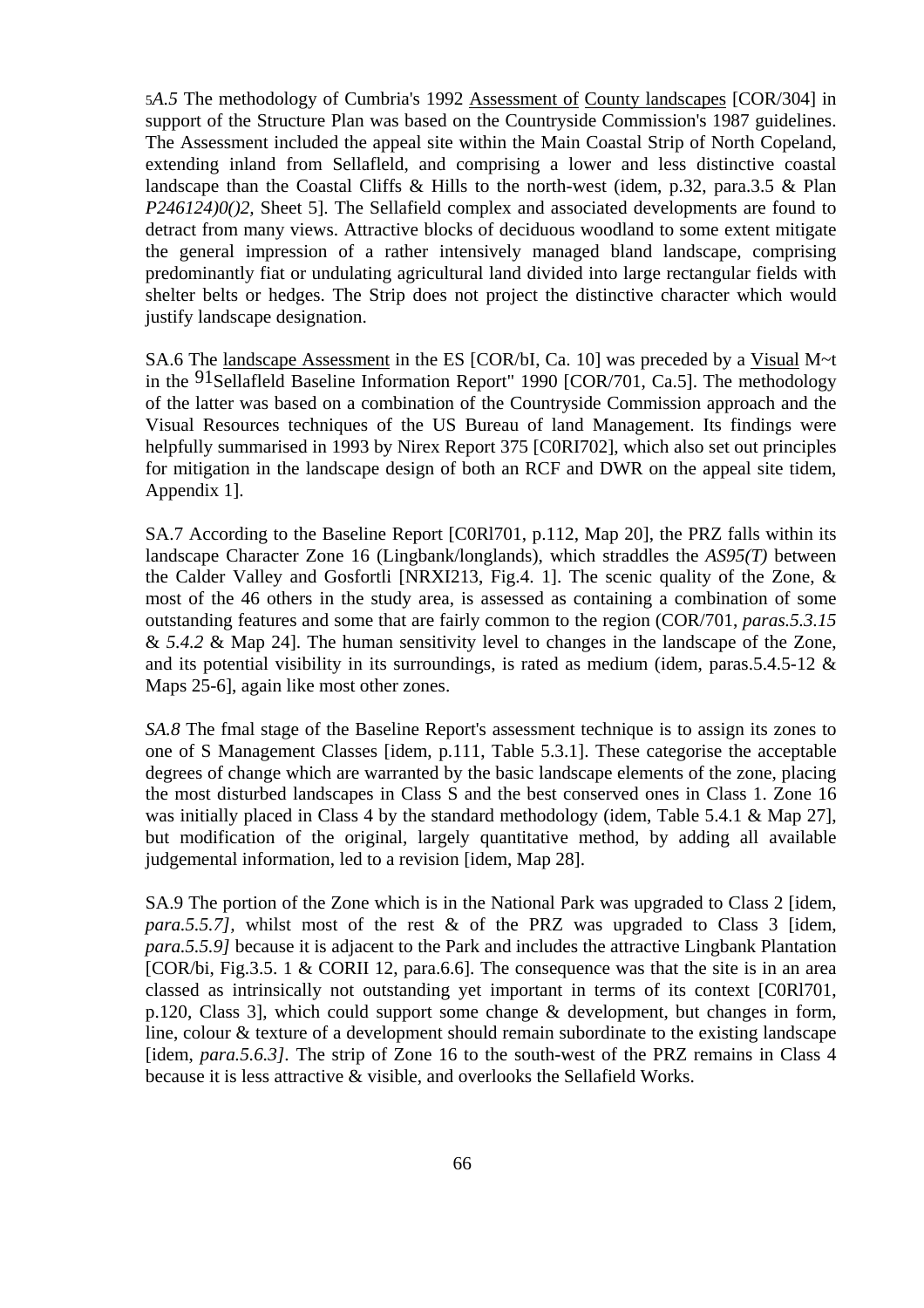SA. 10 The Landscape Quality section of the ES [COR/lOl, paras.3. 10.54-S] emphasises that the average scenic quality of Longlands Farm & Lingbank Plantation is of slighdy greater landscape value than that of areas to the south & west. This is said to be because of its attractive topographic features, the visual variety & structure provided by the woodland blocks, and the screening of views of Sefiafield by some of those blocks. The situation of the area adjacent to the National Park is noted as an additional factor.

5A.11 The ES sets out Nirex's assessment of the RCF development as at the time of the application. The main differences in visual terms between the amended application now being considered *[NRXI2I3,* Fig.S.2] and the development which was the subject of the ES are due to the views of MAFF on planting trees on temporary soil mounds, and to the extra depth of excavation and resultant spoil [2B. 14] which is a contingency for less promising geology at the 650 m bOD horizon [2B.13]. Additional matters of detail have also been negotiated during the inquiry and are addressed further in Chapter 7A. These relate to the colours of the external elevations of the headgear and buildings [CORIl 13, s.2]; security fencing & lighting [2B. 11 & *NRXI1/5];* and landscape planting & management [NRXII 1118 & CORII 13, s.8]. Re-routing of the electricity supply is also proposed [CORIl 13, Condition 4 & Drg. No.008008D].

5A. 12 The extent of potential visibility of the RCF is illustrated by Visual Envelope Maps (VEMs) in the ES and in other documents submitted by Nirex and Cumbria, but they are generally based upon topography and so are only indicative. None of the VEMs account for hedgerows, trees or waIls and buildings. Nirex's VEMs in the ES (CORIlOl, Figs.3. 10.20-27] and in *NRX/213* [idem, Fig.6.2] use the highest structures at the Sellafield Works (piles and stacks) for reference and also take account of the screening effect of large blocks of woodland. Cumbria's VEMs relate either to a height in the middle of the 4 cooling towers at Sellafield *[CCCI2I1,* Fig.4a] or to the southern pair of towers [CCC/311, Figs.3-3b]. They do not take account of the higher piles & stacks at the Sellafield Works (some 30 m or so higher than the towers), so reducing Cumbria's VEM coverage of Sellafield in relation to the RCF.

5A. 13 It is agreed that the proposals would cause some visual intrusion [CORIlOl, para.3.l0.3]. Changes would be made in the landscape within the appeal site related to landform, vegetation cover and built structures (idem, paras.3. 10.101-5]. The extensive earthworks associated with the creation of the Platform Site and bunds would affect topography, as would the excavated spoil through creation of a new landform. Some 15 trees and some 450 m of hedgerow and scrub within the valley would be removed; and hard-standings, buildings, cranes,shafts and access roads would he introduced into the landscape of the Surface Site.

5A. 14 The development would be potentially visible to residents & the public from points in a wide arc around the site, including roads & other public rights of way both in the National Park and on the coast (idem, Tables 3.10.1-5 & Figs.3.10.19-38]. Significant developments & modern structures, especially the Sellafield Works (NRXI213,Fig.4.2J, share some of the fields of view. The network of rights of way near the PRZ according to the 1989 Definitive Map is shown on Fig.3. 12.1 of the ES. The shaft headgear buildings are estimated to be potentially visible from about half of the land area within 1.5 km of the centre of the Platform Site and less than a quarter of the land area from 1.5 to 5 km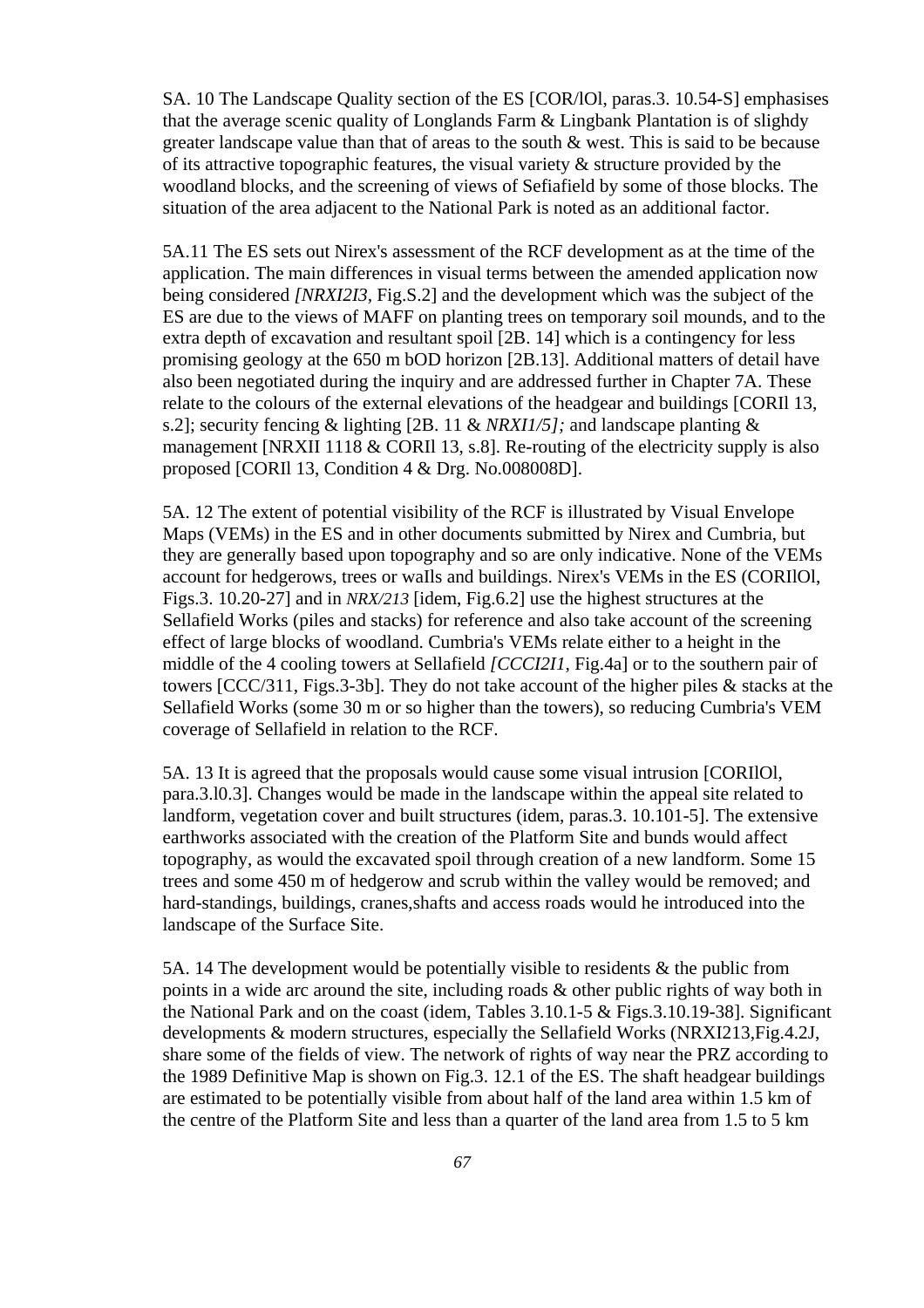[COR/101, para.3. 10.6]. Photomontages in the ES indicate some of the anticipated impact [idem, Figs.3.10.7-18, viewpoint plan Fig.3.l0.19, but NB Figs.3.lO.12-3 are not from a realistic public viewpoint). Nirex's subsequent analysis of the ES's assessment indicates that there would be a range of slight to substantial visual effects on a variety of properties [NRX/213, Table & Fig.6.1J.

*SA.* 15 However, because the topography falls away from the *AS95(T)* to the platform site and towards the coast [see sections in CORIlOl, Figs.3.10.2-5 & map Fig.3.l0.34], the appeal site is not very visible from the *AS95(T).* When travelling south or north on this road~ the site appears briefly on approaching the site access; and while passing the access the Sellafield Works is also in view. Otherwise along this road, the site is only visible from a limited number of viewpoints for short distances. In addition, the retention of Longlands Farmhouse would help to screen views of the development itself generally from the east.

SA. 16 The freeze drilling rigs *(25* m), if they are required [2B. 12], and the tower crane (35 m) are assessed to contrast strongly, due to their scale and appearance, with their surroundings for the relatively short period they are needed [idem, para.3. 10.66]. The lower longer4erm buildings would also stand out because of their simple geometric shape, larger scale and the texture of the cladding materials used [idem, para.3. 10.67, but see CORIl 13,

s.2]. Lighting would contrast the Platform Site with its unlit surroundings except when seen with an illuminated area behind (eg the Sellafleld Works) [COR/bi, para.3. 10.69]. The landscaping proposals illustrated in the ES [idem, Figs.2. 11-16], and since revised [NRXI2/3, Fig.5.2J are designed to screen & integrate the development and improve its setting's landscape character & visual amenity. RCFIRCM/PRZ Borehole planting has already commenced.

*SA.* 17 Notwithstanding its location immediately on the other side of the A595(T) from the appeal site, the setting of Sally Hill (listed Grade II) is assessed to be unaffected because the topography [COR/lOl, Fig.3. 10.2] would result in only the top of the tower crane, if anything, being visible over hedges [idem, Table 3.10.6]. Other listed buildings would also be unaffected. Whilst there would be inter-visibility with the Scheduled Ancient Monument at Seascale Stone Circle to the south-west [idem, Fig .3.11.1], the Monument is regarded as too distant at 2.7 km for its setting to be affected. No party to the inquiry has demurred from these judgements.

*SA.* 18 The conclusion in the Es concerning landscape quality in relation to the National Park is that the development would affect the Park, due to the visibility mainly of the shaft headgear from within the Park, and its appearance in views from the Park [idem, paras.3. 10.88-91]. But, whilst the impact on the landscape in which the development itself would lie is assessed as significant albeit temporary, the impact on the Park is assessed as small. The overall effects of the development on landscape amenity are consequently considered to be minor due to the limited effect on the Park and the average value of the area directly affected.

5A. 19 Nirex claims that the form and siting of the RCF would be appropriate to the function which it is intended to fulfil. Its proposals have located and designed the development to minimise visual intrusion by cut & fill; by minimising structure height; by optimising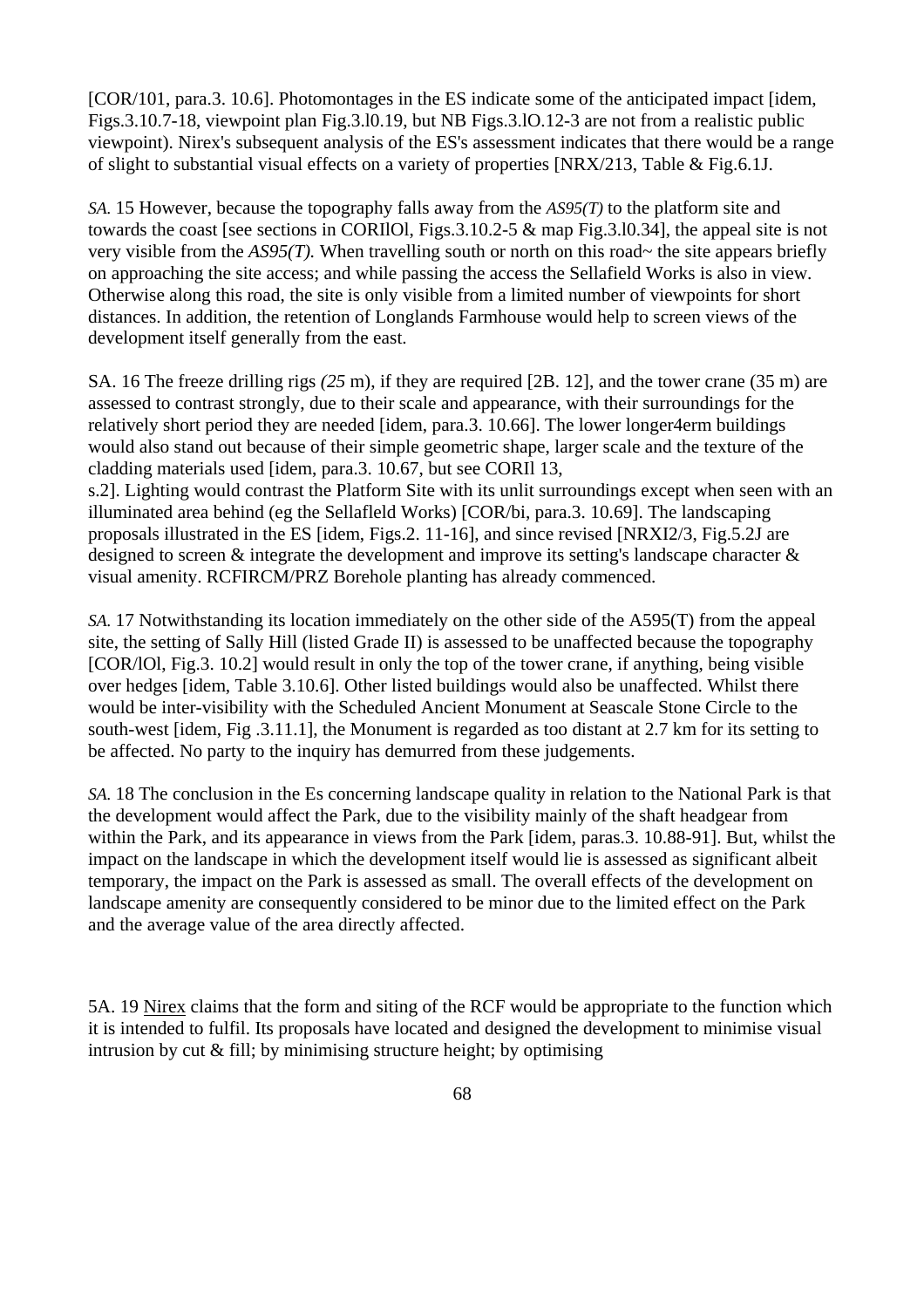screening by the landform; by sympathetic shaping of spoil and by the subdued use of lighting lidem, paras.3.10.4 & 101. The texture and colour of its cladding would also help the headgear to blend into the background.

5A.20 Furthermore, open headgear as advocated by Copel~~nd would be technically possible, if thought preferable d~spite the proposals being designed in accordance with m(xlern mining practice. Fencing has been reduced by 20% in response to comments by Gosforth & Cur Gray INRXII *IS,* Fig.2i. Minimal light spillage would be assured by the proposed low level of operational lighting of 2O~50 lux needed to illuminate the Surface Site for vehicles and pedestrians. Temporary lighting would be shielded from Sides Bungalow by trees on the boundary of its curtilage and intervening topography and vegetation during the period between dusk and 1900 hours for the 12 months it would be needed. Cumbria accepts that the proposed detailed schemes are the best that could be achieved in the circumstances, including the details of the design of the structures [NRX/1 1/12 & 141.

5A.21 The phased landscaping proposals *INRXI2I3,* Fig.5.21 would provide screening around the development, and facilitate its integration with the existing landscape and surrounding vegetation structure. Most of the small valley in the PRZ would he retained through()ut the development. The landscape character and visual amenity of the local area would be improved through the ~reation of some *4.85* ha of new indigenous broadleaved w(xKllands and the sti~engthening of hedgerows. Mitigation of potential effects on local fauna and provision of habitats for flora and fauna would also he achieved (see Chapter 5L~). The visual effects of the development would be reduced as planting matures. Following restoration, the long term effects of the development on the landscape would be insignificant l('OR/lOl, para.3.10.91, with the spoil heap taking the locally familiar shape of a drumlin (ovoid hillock formed by glaciation).

5A.22 Nirex claims that no party suggests an alternative to the appeal site for the prop $\{-$ sed investigation of the BVG at Sellafield. Mr Spendlove<sup>9</sup>s alternative proposals for the RCF shafts and surface works within the site would have significant practical and scientific disadvantages. He has in the first place confused the IS m height of the permanent ventilation shaft headgear in the preferred DWR design option with the height of its temporary construction headgear, which would be in the same 25-30 m range as the  $RCF<sup>1</sup>s$ . Then his alternative shafts would not be squarely within the volume of rock which has been preliminarily characterised in C0Rl524, and which would be mdnitored by the already approved boreholes. Furthermore, his p?eferred location would entail construction through up to 22 m of tinconsolidated ground.

5A.23 His alternative locations & platform heights could well result in a greater impact upon the surroundings than the appeal proposals, in Nirex's view. In particular, Mr Spendlove does not appear to have taken into account the visual impact of his own artificial slopes, such as the red rock-bolted sandstones; nor the points that, if the RCF proceeds beyond Phase 1, his scheme would cause a long delay ai~d produce more spoil than the present proposals. Cumbria, in contrast, accepts the chosen level of the platform site as striking the best balance between utilising the local topography to assist in screening the development and mitigating the local environmental disruption caused by cut & fill.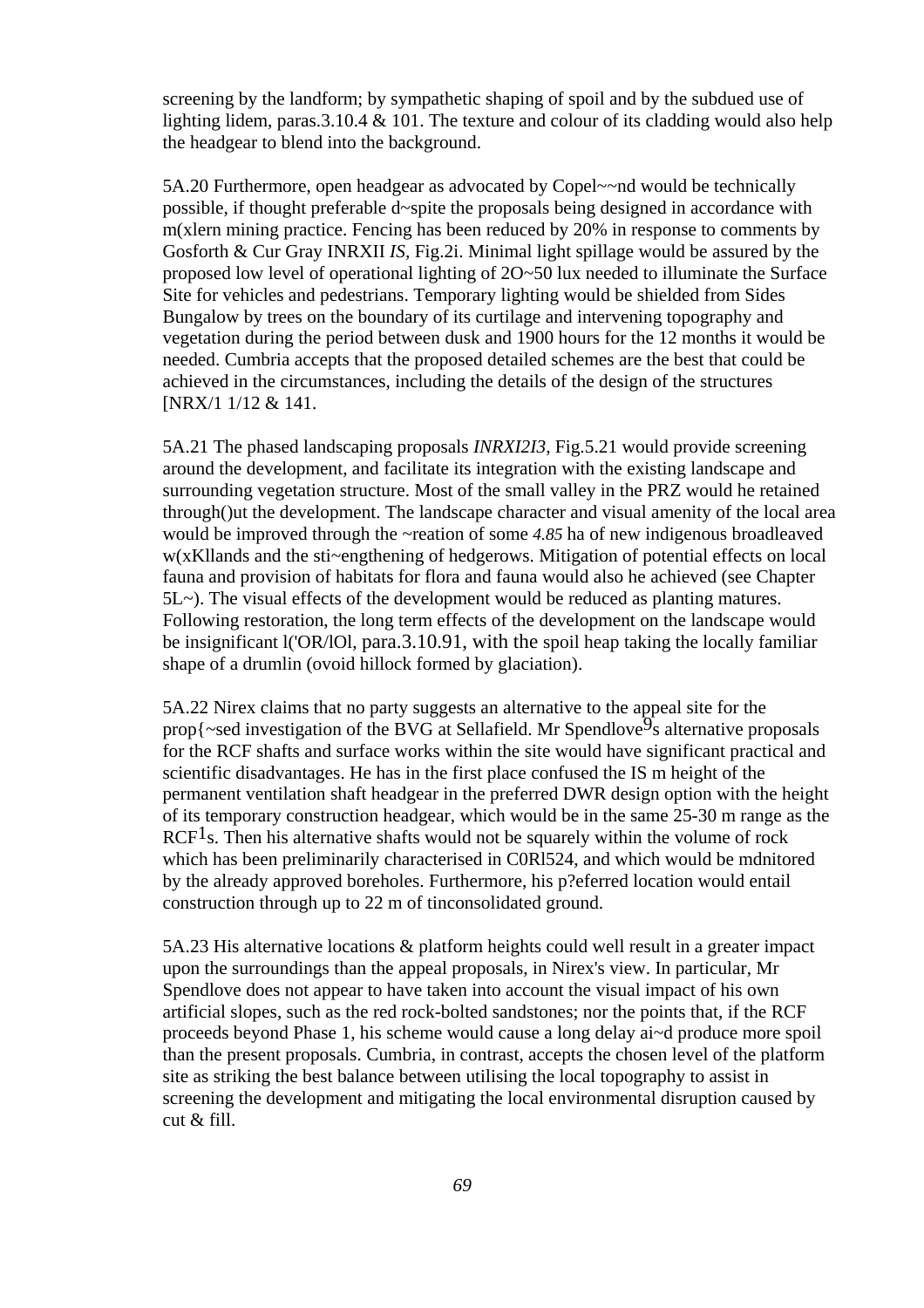5A.24 Thus Nirex considers that the RCF could be accommodated by the landscape without significant adverse effect. It would not direcdy impinge on the lake District National Park, and no party has specified any alleged detriment to the present character, appearance, qualities or distinctive features of the Park. The landscape quality of the area immediately surrounding the RCF is not high. It does not lie within any designated landscape area, nor does it merit "County Landscape<sup>TM</sup> status. It is within the very wide area over which the Sellafleld Works exerts a strong visual influence, as Cumbria accepts *~NRXI2I3,* Fig.6.2 & CCC/211, Fig.Sa]. There are other modern man-made structures, in addition to settlements, in this area [NRX/213, Fig.4.2]. On the other hand, there would be sufficient separation between the RCF and the Sellafield Works to avoid a cumulative impact.

*SA.25* Cumbria also concedes that the land within the National Park just east of the *As95(T)* in the vicinity of the PRZ is broadly similar in character to the land to the west of the road. That stretch of the Park is not identified as an area which the Park authority feels it is particularly important to conserve under the provisions of the Wildlife & Countryside Act 1981 (COR/309, Fig.2]; neither does it, taken in isolation, exhibit all the special characteristics which lead to National Park designation. Cumbria also accepts that the really distinct change in the character of the local countryside is where the undulating farm & estate lands give way to moorland and fell near Hurlbarrow [NRX/2/3, Fig.4. 1].

SA.26 The immediate context of the activities on the appeal site would be a landscape of merely average value. Also they would be obscured from most public viewpoints in the National Park, and from travellers along the *A595(T)* - the main transport corridor - except at the site entrance. Although the spoil disposal area would be seen from the inside of the bend in the Newton Manor drive ~2B.7-8J, the drive is a private road [NRXII 118, para.2. 1], and the activities are unlikely to have an adverse impact if they are not seen from any public vantage point. Nirex considers that, although the earthworks of the boreholes in and around the Platform Site give rise to some visual intrusion depending on the stage of development and proximity of view, this impact is not significant in the context of the character of the existing landscape. Yet the former County Plamung Officer foresaw the RCF/RCMIPRZ borehole development as being more obtrusive than the RCF in the short term.

*5A.27* The RCF would not be seen from many local viewpoints, and it must be borne in mind that Nirex's VEMs constitute a worst case analysis. The tallest RCF structure, the tower crane, would only be on site for 11 months and the others for less than 12 years. Visual impact of the RCF would normally be limited to that caused by the top of the shaft headgear and the hopper, because of the visual containment by the topography, Farm buildings and the Boreholes screen planting. Should it be concluded that there would be some residual intrusion notwithstanding the landscaping and restoration schemes, which have now been agreed with Cumbria [CORII 13, Conditions 28a-b & 29 & NRX/1 1118], Nirex considers that such effects could be further ameliorated by additional design work.

5A.28 Cumbria concedes that a number of views of the RCF from the coastal strip, and at close range in the National Park, would be contained and intermittent The viewpoints within a radius of 2 km of the site which Cumbria feels are important extend to only 30% of a circle. Only the upper part of the RCF structures would be visible from the National Park and Cumbria admits that this part of the Park is not frequented by large numbers of people. Furthermore, Cumbria also accepts that walkers in the National Park would usually see the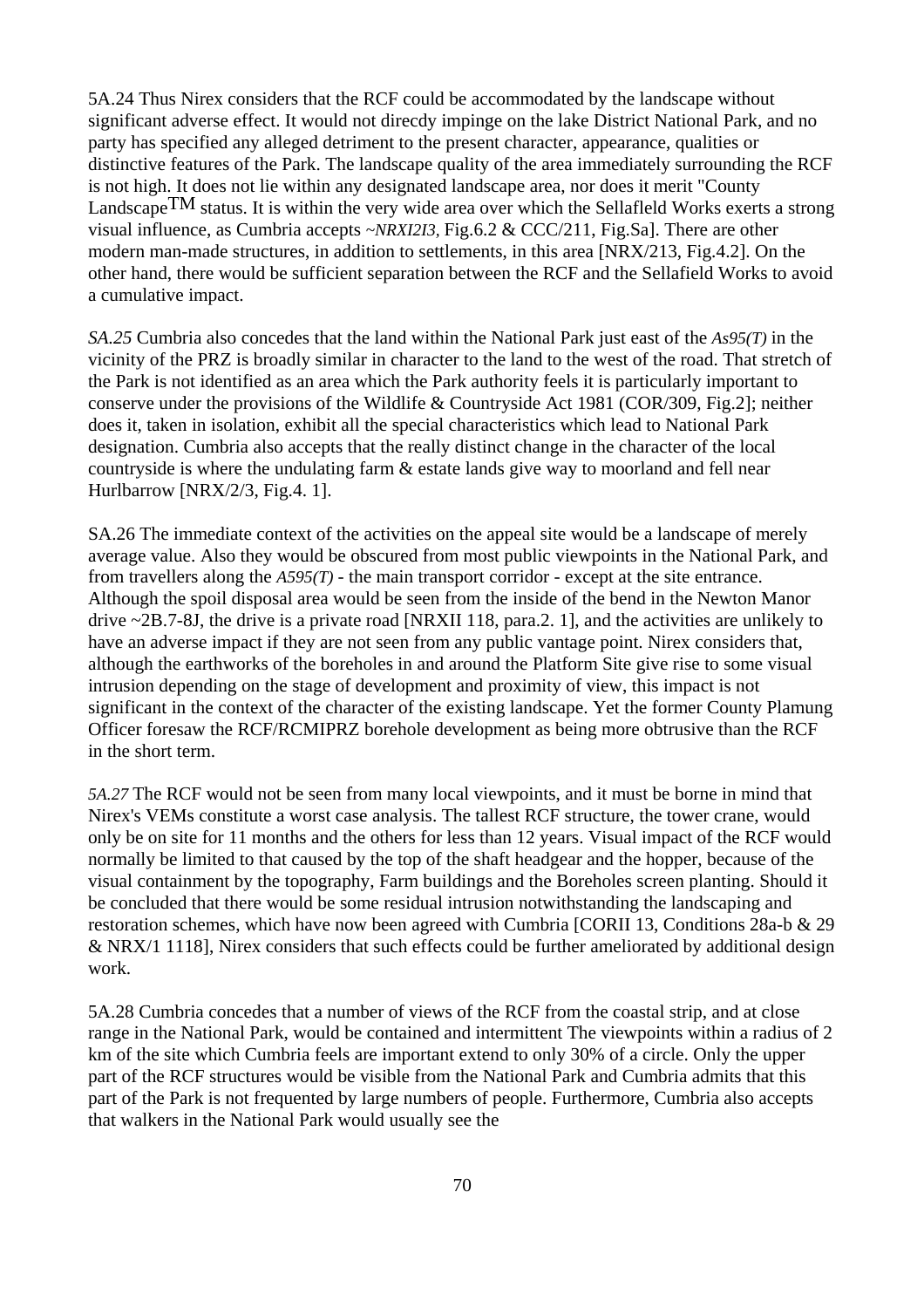RCF together with the Sellafield Works. Nirex submits that the predominance of Sellafield in the visual context for the RCF is demonst~ted by its VEMs *(NRXI2I3,* Fig.6.2] and by the more detailed analysis of fields of view from viewpoints identified in the ES [NRX/21 1]. It regards Cumbria's use of a field of view of only 500 as unrealistically blinkered.

- 5A.29 The limited extent of views is illustrated by Cumbria's own photomontages *CCCI2I2,* Figs.Sl-53 (near Moss Wood, near Tarn How & near Hurlbarrow Farm - superseding idem, Figs.Ac-e) even though these photomontages still suffer from some technical shortcomings *[NRXI2I2].* In the first (51) the view would be limited to the South Shaft headgear, a small proportion of the North Shaft headgear and a glimpse of the hopper. The lower buildings would not be seen. The second view (S2) would be limited to one sha~, the top of the winder house and the hopper, with the lower buildings and conveyor unseen. The third view (53) would show only the shafts and hopper merging with the background. The lack of rigQur in Cumbria's analysis is exemplified by its reliance upon Es photomontages 3.10.12-13 from Sides lane, which are not taken from normal eye level where the high hedges would obscure views.
- 5A.30 The only views of the National Park which would include the RCF would be from the south-west. They would be limited to the tops of the taller structures and screened from many viewpoints. Some views, such as that from Brownbank (CORIlOl, Fig.3. 10.11], would have a background not confined to the National Park. The only settlement affected would be the village of Seascale, along its eastern edge [idem, Fig.3. 10.7]. Although the view of the Park from parts of Seascale Golf Course & the public footpath alongside it would also be affected, the effect would be ameliorated to some degree by the distances involved (idem, Fig.3. 10.14]; and their visual amenity would not be harmed given the wider landscape setting of the Golf Course.
- 5A.31 It is generally accepted by the other parties that the development would not adversely affect the visual setting of Sally Hill or any other heritage site. Although Mr Balogh refers to the proposed Hadrian's Wall Military Zone [BLGIl/l0], English Heritage does not positively recommend in its Draft Management Plan that any of the Cumbrian coast between Maryport & Ravenglass be defined as part of the Zone (idem, para.5.4. 1 & coloured green on NRXI1 1/10]. This is because there are only sporadic Roman sites along this stretch of coastline [131£/lib, para.5.3.6, last bullet point]. Some land down this coast is tentatively identified [coloured orange on the map] as possibly part of a wider Zone which would include visual settings, but even then the nearest part of this to the RCF would be as far away as Seascale Stone Circle, which as an individual feature is agreed to be too distant from the RCF to be affected.
- 5A.32 Nirex consequenfly denies that the adverse impact of the RCF development upon the countryside surrounding the appeal site or, bearing in mind the Kirkby Moor appeal decision (4A. 15-16], the character of the National Park, would be significant. There would be no long term diminution in the quality of the landscape but an enhancement as a result of this scheme. Visually intrusive effects and localised physical change would be either temporary or would in the long term be offset by the heneficial effects of new woodlands and enriched vegetation cover in and around the appeal site.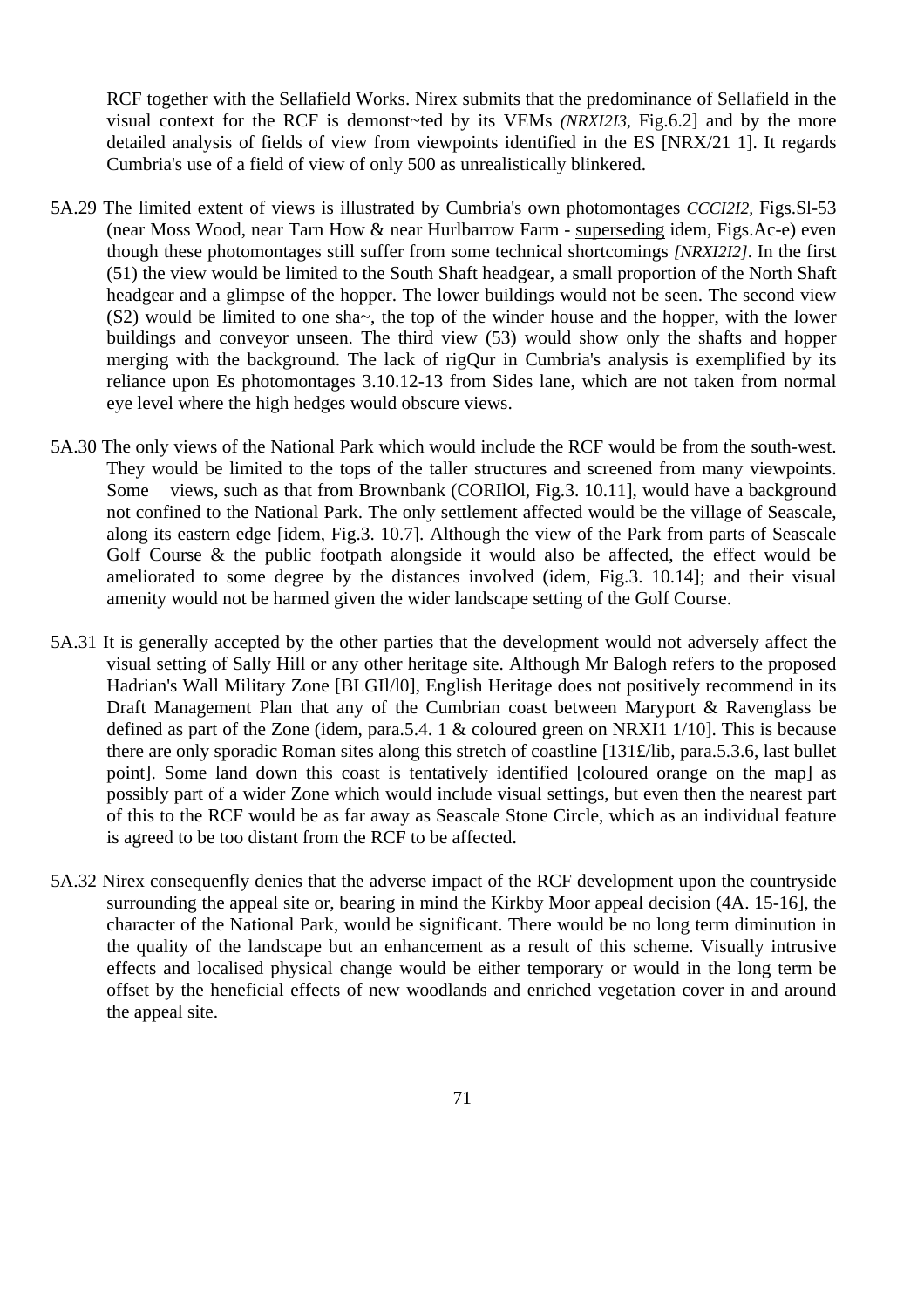5A.33 Cumbria regards the visual impact of the RCF as being demonstrably harmful to both local viewpoints and those in the adjacent National Park. A similar view was also taken on the applications for the RCF/RCM/PRZ Boreholes, and they were granted permissions of a very temporary nature only because it was accepted at that stage that there was still important information to be obtained, and in the light of appeal decisions for Boreholes 8, Sa, 9 and 9a  $[COR/201, pp.248-9 & 343-375]$ . The basic points remain that the countryside is to be protected for its own sake as a matter of national policy, and the natural beauty of the National Park needs to be preserved  $\&$  enhanced and its enjoyment promoted in conformity with statute.

SA.34 The RCF would he an incongruous new industrial development set in open countryside, some of which is of high quality as found by Nirex S own Baseline Report *[5A.9J,* and within which Nirex concedes there would be some significant visual effects (NRX/213, Table 6.1]. The local topography and the landscaping measures would have only limited screening effects. The RCF may be regarded as temporary but would be preceded by obvious construction activity such as a tall tower crane and periods of intense lighting. It would last for some 15 to 20 years as a discrete project including boreholes & restoration, and this would be a relatively long time. The construction lighting, at 300 lux on 20 m columns and switched on up to 1900 hours on weekdays for a construction period of up to 2 years, could even be powerful enough to be intrusive to Sides Lane Bungalow.

SA.35 Taking views from properties as indicators, within 1.7 km of the RCF there would be a range of slight & moderate impacts, and in some places substantial ones [idem, Table 6.1 again]. The RCF would be seen against the skyline from some viewpoints. For example from the Seven Acres Caravan Site & Brownbank (COR/bi, Figs.3.10.l~ll]; from near Moss Wood, near Tarn How & near Hurlbarrow Farm and on the bridleway near the Seven Acres Caravan Site *[CCCI2I2,* Figs.Sl-53 & 4f]; from the Red Admiral before tree screening obscures the open view (COR/IGI, Figs. 3.10.8-9); and from Sides lane [idem, Fig.3.10. 13] even with an allowance for a lower, and more realistic, height of eye.

*5A.36* ()ther viewpoints show the RCF against the Fells in the National Park, notably from the outskirts of Seascale [idem, Figs. 3. 10.7  $&$  14]. The significant visual presence of the Sellafield Works would not make the RCF more acceptable in such a context. The RCF would he perceived from Seascale as an independent industrial development with the Park as its backdrop; and would also be seen separately from Sellafield at points to the north in the Park, such as at Ponsonby [idem, Fig.3. 10.17]. When viewed from the Park in the same scene as the Sellafield Works, as at High Boonwood [CCC/3/l, Fig.3a, viewpoint 1], the RCF would he regarded as an extension of the Sellafield development, thereby exacerbating the impact, not alleviating it.

SA.37 The RCF would be an alien development [CCC/211, Fig.3a] visible over a wide area [idem, Fig.4a] and intruding into the important "buffer zone N between Sellafield and the National Park. The local area is popular with visitors wishing to see the many sites of interest. Recreational users of the National Park would observe the significant impact of the RCF during walks in what is designated as a "Quieter Area" in the Deposit Local Plan [C0RI309, para.2.10 & CCCI3/l, Fig.2]. Walkers would stop occasionally to look about, especially on hills. Footpaths, bridleways and lanes are a feature of the area to the north-east of the appeal site, and users would observe the adverse impact of the development just as do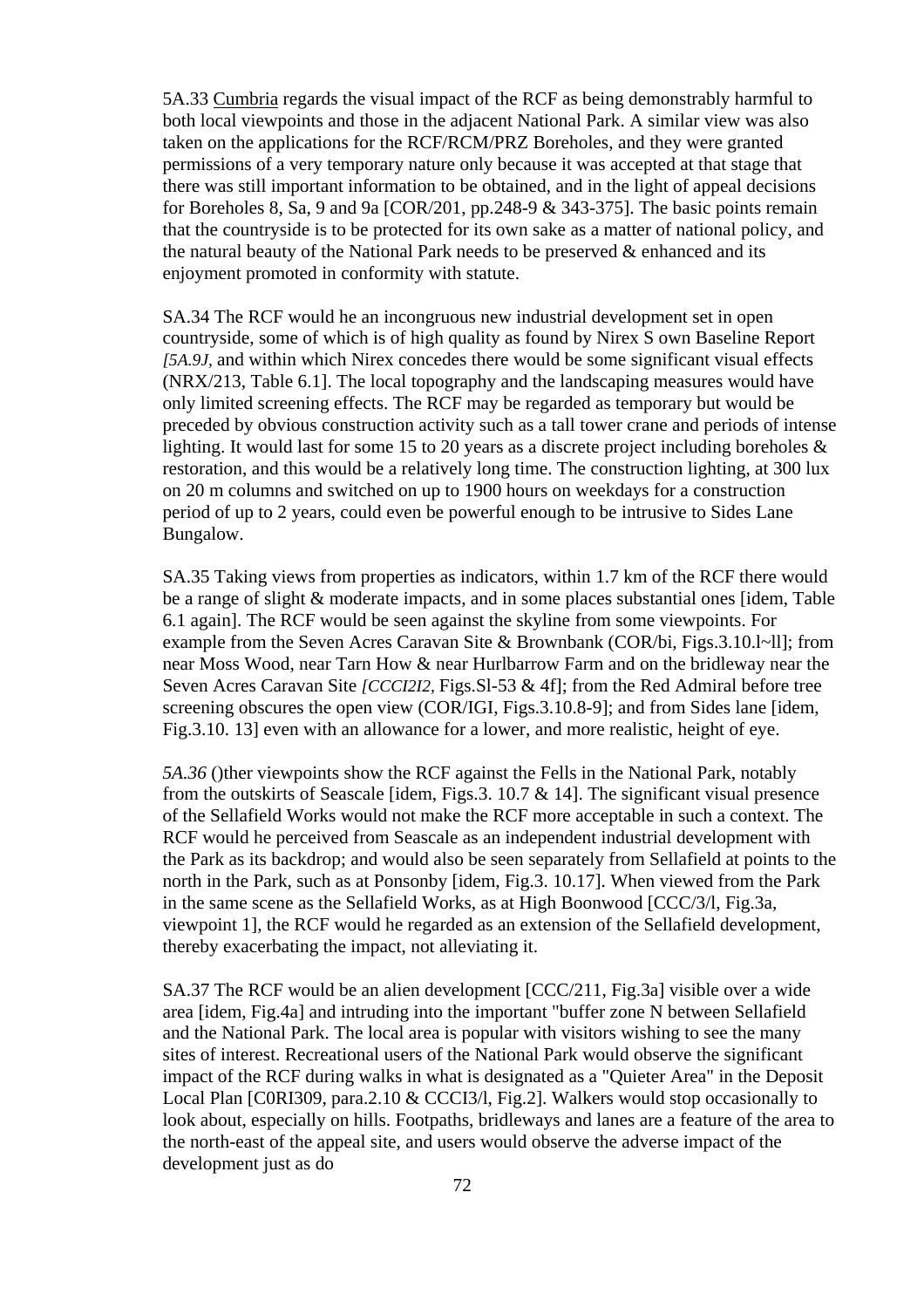the occupiers of various dwellings in the locality [eg *NRXI2I3,* Table 6.1 Nos.38 (Ponsonby Old Hall), 39 (Sella View), 40 (Gibb Hill), 41 (Gibb Hill Farm) & COR/lOl, Fig.3.lO.17].

SA.38 A typical circular walk stating at Gosforth [CCCI3/1, Fig.3a, viewpoints 1 to 11 and photomontages CCCI2/ 1, Figs. 4f & 4h] illustrates the frequent and clear views of the RCF which would be potentially visible. Motorists would also see the development [eg CCCI3I1, *Fig.3a,* viewpoints 3 & 4]. Not only would the RCF be prominent from the Park and elsewhere, but it would also lack affmity with the predominantly rural scene. This would be emphasised by the tall structures, spoil dumping and substantial lighting characteristic of industrial and mining operations. Cumbria, joined by Copeland, FOLD, the Ramblers A~iatIQfl PwR'RAMIl] and other objectors, emphasise the importance of the fringes of the National Park to its character and enjoyment, notwithstanding the different approach in the Kirby Moor appeal decision.

5A.39 The substantial degree of intrusion can be estimated in relation to the drilling rig of similar height to the RCF (about 30 m) on the site as seen from north of Hurlbarrow Farm [CCCI3/4 - taken near location 6 on CCCI3Il, Fig.3a] and again at In Fell [CCC/315 taken at location 9 on CCCI3/1, Fig.3a). This can be verified during the accompanied site inspection, when a crane is located on the South Shaft site & raised to the same height as that proposed for the RCF headgear.

*SA.40* Potential visibility of the RCF in the National Park extends beyond 8 km [CCC/3/l, Fig.3], and in some areas where Sellafield's cooling towers are not visible [idem, Fig.3b]. This is so even allowing for woodland cover not included in the visual envelope modelling (eg Seven Acres Caravan Site - CCCI2/l, Fig.4f]. The visual impact would be mitigated by distance and by haze, mist or rain, but better visibility normally coincides with greater use of the National Park for recreation. Photomontage CCCI2/1, Fig 4g, for example, demonstrates a clearer distant view than CORI 101, Fig. 13.10.18. The widespread impact on the National Park would clearly be contrary to the policies afready considered, and. constitute demonstrable harm to an interest of internationally acknowledged importance. The overall visual effects are the principal ingredient of the environmental harm which would be caused by the RCF, in Cumbria's judgement.

SA.41 Copeland emphasises the differing visual impacts from the separate phases of the RCF development namely, about 4 years for construction, 6 years operational, and  $2\frac{1}{2}$ years restoration. Nirex accepts that overall these would be wholly different in scale to any previous borehole. During the construction phase the tower crane (some 35 m high) would be on site for about 11 months, and potentially visible over *56%* of the locality between I km and 5 km of the site. Construction headgear between *25* m and 30 m high would be on site for about 39 months. Nirex concedes that a major alteration would be made to the shape of the landscape of the valley form. The tree and hedgerow loss there [SA. 13] should be set off against Nirex's proposal to plant new woodland.

*5A.42* The operational headgear buildings (29.2 m high) & winder houses could be in place for some 9 years. They would have a substantial extent of potential visibility [SA. 14] both outside & inside the National Park, in countryside which is overwhelmingly rural in character & sensitive to visually harmful development. The significant and wideranging adverse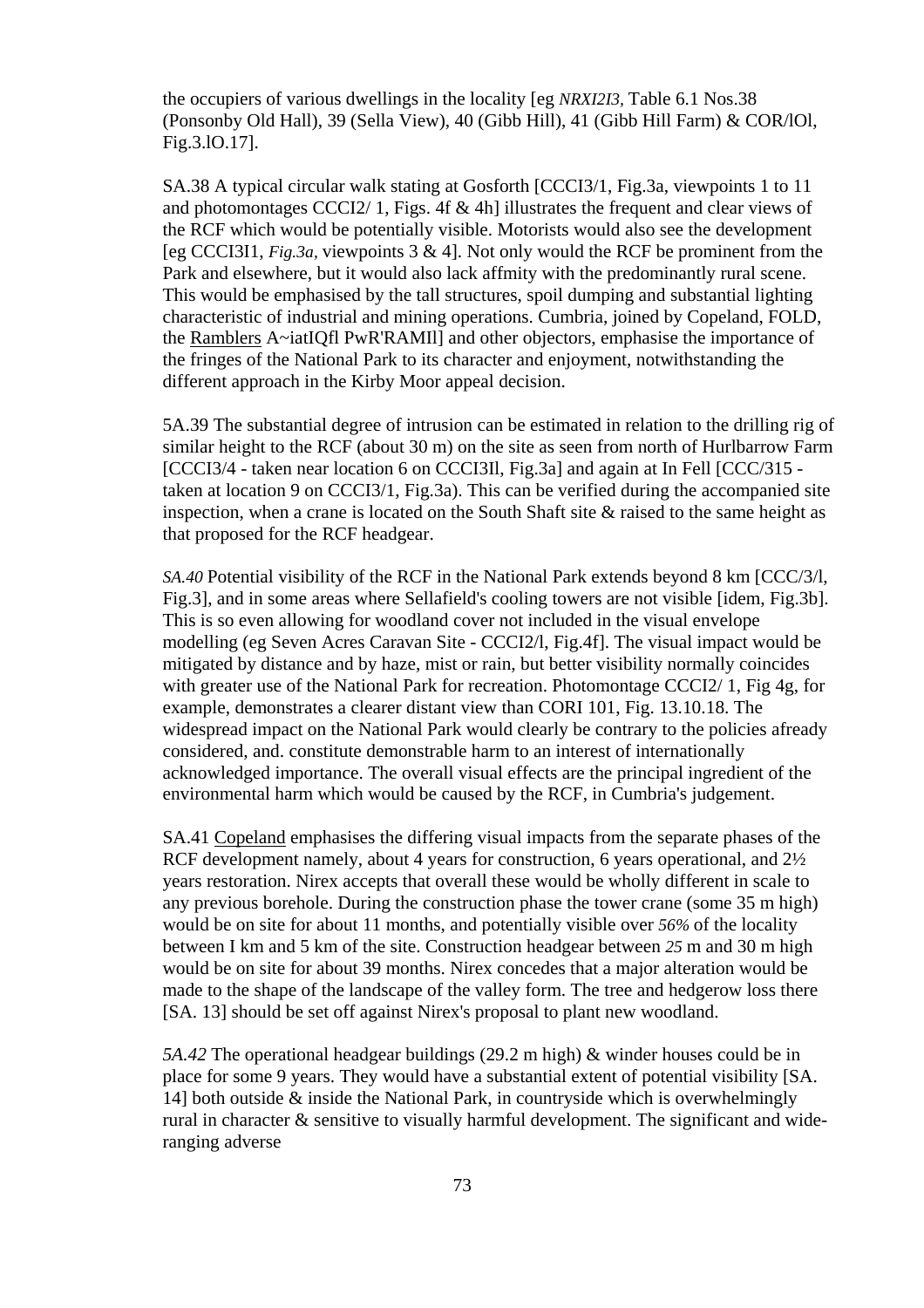impact upon local views and upon local visual amenity would be contrary to national policy as well as Structure Plan & emerging I£cal Plan policies. Although Nirex has claimed that the RCF proposals would not cause any visual obstruction, it does now concede that the roadside planting to screen the associated borehole development will block the open view south-westwards from the Red Admiral Hotel [COR/lol, Figs.3. 10.8-9]. That is one of the public viewpoints within the National Park nearest to the development. On the other hand, as Nirex further concedes, the existing woodland and topography are a natural barrier between Sellafield Works and the Surface Site, with the consequences that the Works do not detract from the landscape quality of the Site and would be visually separate from the RCF.

*5A.43* As for the external appearance of the RCF structures, the detailed design proposals agreed with Cumbria (NRX/l 1112J are still unsatisfactory so far as Copeland is concerned, and do not accord with LP policies. The most visible parts of the operational buildings, with flat roofs and clad with plastic coated profiled metal sheets, would not reflect local vernacular trends in form & construction, contrary to Nirex's own design principles for permanent buildings on the appeal site [C0RI702, Appendix 1, 7th bullet point]. The RCF would look like a substantial alien development, failing to fulfil Nirex's own desire to achieve the maximum degree of harmony within the landscape.

SA.44 Gosforth, adopting the evidence of Mr Spendlove (see below), and supported by Councillor D W T Gray in his own right, is of the view that the proposals exceed what is stricdy necessary for the RCF and considers that they incorporate requirements for development of the DWR. Car parking and office space are cases in point. The impact of both the RCF and DWR should be considered at this stage.

*SA.45* Experience with the borehole developments has shown local people the harmful effects of lighting. Boreboles were introduced into a rural agricultural area where little or no light pollution existed in contrast to the glare at the distant and distinguishable Sellafield Works. ~ghting from the proposals would add to the present intrusive effects, especially if switched on throughout the night. The borehole development on the PRZ has also led to the recendy constructed access from the As95(T) giving an industrial air to the site entrance, in contrast to the countryside setting which the appeal site shares with Gosforth village. The village is regarded as a "gateway" to some of the most beautiful western valleys of the lake District.

SA.46 Gosforth & Cllr Gray believe that the mitigation measures would only have a limited effect from surrounding viewpoints, including the well used network of rights of way between Gosforth and Seascale. The headgear would be very prominent locally, emphasised by the industrial box4ike design of buildings and structures and the tall illuminated security fencing, which would contrast with the rural character of their surroundings. The potential impact of the fencing and proliferation of obtrusive signs can be gauged from existing nuclear industry installations in the locality *[GRYI1I2].* The proposals do not compare favourably with the sympathetic environmental approach taken in Sweden for the Aspo project *[GRYIlI4].* 

*5A.47* The extensive levelled platform (4 ha) would require considerable excavation and seems excessive. Gosforth's witnesses and Mrs Lowery can personally testi~ that Newton Manor drive has been used as a public right of way without challenge for several decades, and the extensive spoil disposal area would be visible from this. In the absence of the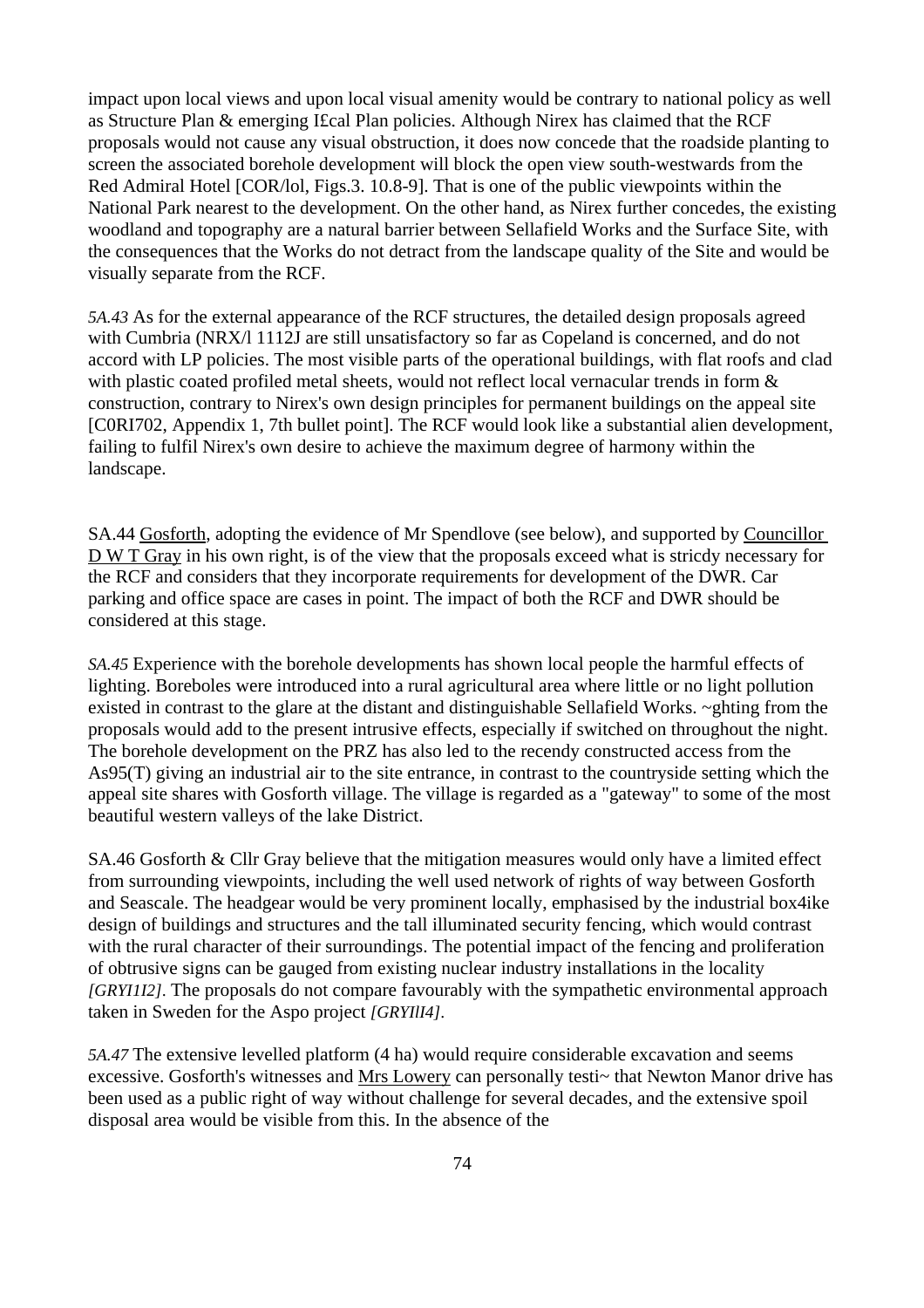internal transport link to Sellafield envisaged by the preferred DWR design option [SA.3], the A595(T) access to the site would attract additional activity near Oosforth and the National Park instead of towards the Sellafield Works. Gosfortli regards it as important that details should be the subject of any formal planning approval. Although the proposals are said to be temporary, the term is lengthy for such a degree of harm, especially considering the time for the site to be fully restored to agricultural use.

SA.48 The Shop Stewards, on the other hand, support Nirex, and particularly on the visual impact issues. Although the proposed structures would have some visual effect at close quarters, they would be insignificant from within the National Park. There has been a dramatic increase in visitors to North Copeland over the last 15 years, especially to the Sellafield Visitors Centre [NRXl2/3, Fig.4.2] and on the Coast-to~Coast Walk from St Bees to Ravenscar. The visual impact of the RCF must be assessed against the large numbers of projects permitted at the Sellafield Works during the same period [CBCI 1/1], by contrast with which the RCF would pale into insignificance. If there is concern about the visibility of developments on the coastal strip from the higher ground in the National Park, the permitted opencast coal workings over a lO~13 km stretch between Keekle & Workington have had a far greater local impact before restoration.

5A.49 Seascale Parish Council also supports the RCF proposals, but on scientific grounds, whereas it considers that visual intrusion would be inevitable. The RCF structures would impinge on presendy undisturbed views of the Lakeland Fells from Seascale; and from this aspect the long4erm landscaping measures would actually hide pleasant features from view rather than screen unattractive ones.

5A.50 FOLD, also supported by the Ramblers Association ~ake District Area) and the Council for National Parks, and representing the CPRE and YHA, do not see a special environmental designation of the PRZ as a prerequisite for a cogent case of objection on grounds of landscape impact. They point out that the landscape is continuous and varied rather than a patchwork of specially designated areas. Quantitative landscape assessment, as advocated by Nirex, is misleading; and structures like overhead power lines, although detracting, do not undermine the value of the PRZ setting.

SA.51 They see the proposals as being an entirely separate development in the landscape from the Sellafield Works, even though connected by such power lines; and the existence of the Works does not justify any further disfigurement. On the contrary, because of the high value of the general landscape to visitors and residents using public rights of way for recreation, especially in the National Park, there is a greater sensitivity to significant development of the sort proposed. Once the eye is caught by such a development, it is difficult to prevent the eye straying to it at every opportunity and to escape the perception of a less attractive scene.

*5A.52* The scale and nature of the proposals, described by Nirex as similar to a modern industrial design typical of coalfields, would be extremely damaging. Security fencing, lighting and additional activity would add to the intrusion despite Nirex's efforts at reduction. Nirex concedes that the cumulative effect of the programme of temporary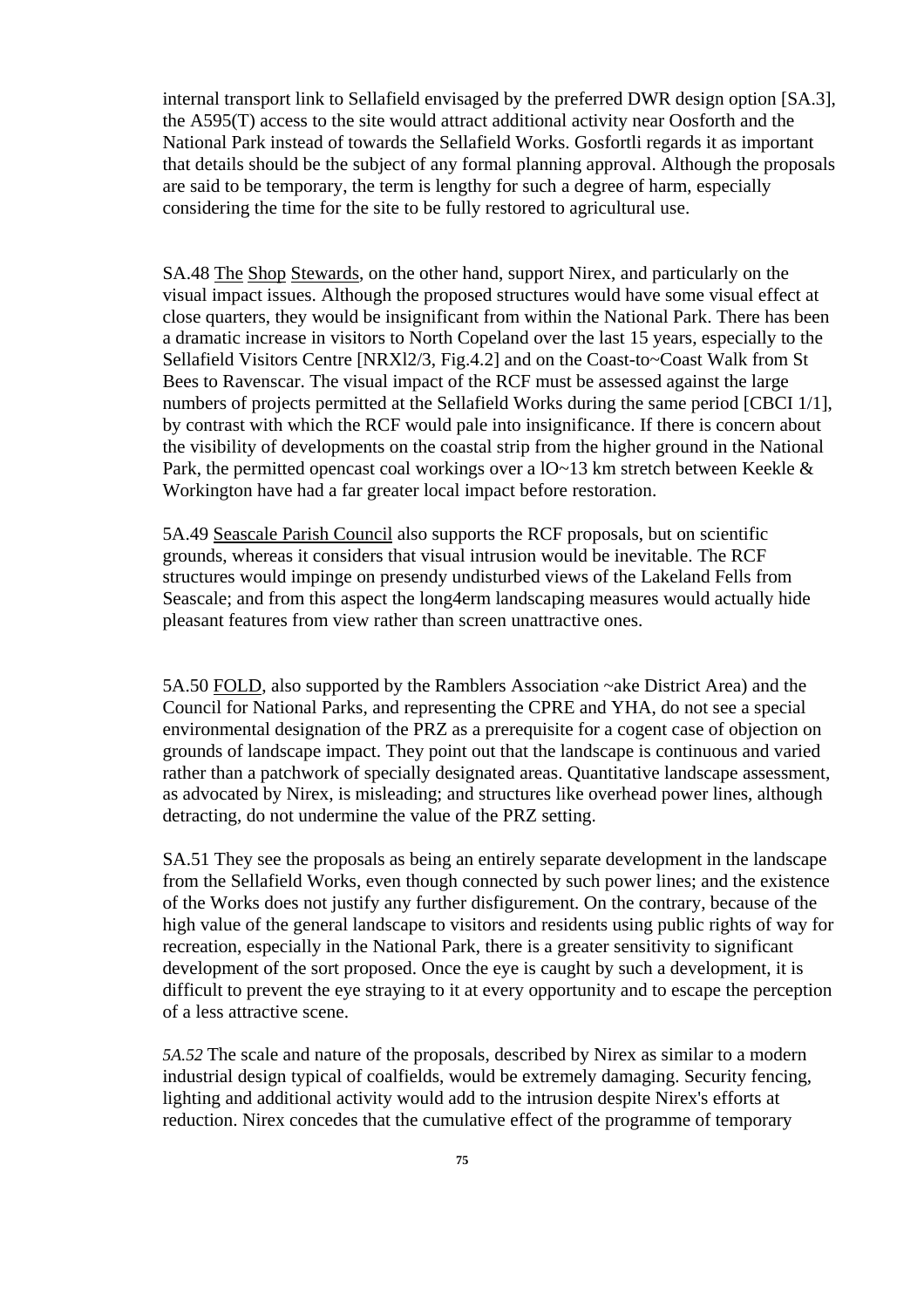boreholes has been significant in the landscape, and yet these proposals would be much worse. FOLD are not convinced that the significant changes to the landform and landscape character through the proposed earthworks cannot be reduced by exploration of other siting options.

5A.53 In addition, there has been no environmental assessment of the effects of quarrying the limestone for backfill. Neither has there been an objective appraisal of the transitionally unprepossessing appearance of the new planting whilst it is sheathed in plastic tubes, nor of the permanent change in character of the local landscape. Furthermore, the submitted restoration scheme is based on the premise that the RCF would be unsuccessful from the scientific point of view. Nirex actually claims to consider success to be the more likely outcome, in which case the next development stage would probably not be restoration but transition to the surface site of the DWR *[5A.3].* Yet no assessment of the visual & other effects of this has been submitted.

5A~54 Mr N R Snendlove, supported by Gosforth, South Lakeland District Council (WRISLC/1], Blawith & Subberthwaite Parish Council fWR/BSP/1] & 2 other parish councils in South Lakeland, proposes that only one shaft needs to be sunk to achieve the data for the first decision point on whether to proceed to a DWR or abandon this PRZ. Alternative locations for the RCF shafts and alternative schemes for the surface works would be feasible and less intrusive in the landscape. Extending the Platform Site into the valley to the west [SPDII/7, Fig.4. I, item 8 & Fig.4.4] would allow the operational headgears installed after construction to be no more than 15 m above ground level instead of 29~2 m. They could also be more sensitively clad lidem, Figs.4.6 & 4.8].

5A.55 The single shaft would suffice for what would effectively be Phase 1 of the RCF scientific programme [2B. 15]. This proposition leads direcfly to the realisation that the superstructure in the present proposals would be grossly excessive for the scenario in which the decision to abandon the PRZ is taken during Phase 1. Ample office & research accommodation to support this Phase could be provided in Longlands Farmhouse & at Nirex's Cumbrian headquarters, which are only 4.8 km south-east away down the AS95(T) at Greengarth, just before the village of Holmrook fNRXl2~3, Fig.4. 1]. The upper floor of the proposed office block [C0Rl102B1008022C] would not then be required. The  $1,120 \text{ m}^2$  car park of 324 spaces is also seen to be largely unnecessary, and does not need to be provided on the Platform Site in any event

SA.56 Also, operational headgears, heap-stead buildings, main extractor fan ducts and fan house, and the North Shaft disposal hopper and conveyor would never be built if the site were to be found unsuitable during the single shaft sinking stage. Whilst there would be a delay & some extra cost before sjniting the second shaft if it were decided in due course to proceed with Phases  $2 \& 3$ , the risk of considerably extending the period of environmental damage by going on to use the redundant RCF structures for generic research or DWR purposes without a full re-appraisal would be avoided.

5A.57 Mr Spendlove suggests 3 options for minirnising impact during the sinking of the first (South) shaft (idem, Figs.4.2A.7j. Option 1, creating a new platform at 68 m aOD, would cut into the existing drilling platform to sink the South Shaft at the RCF3 Borehole position (idem, Figs.4.2-~. This option would obscure the development from all but 2 of the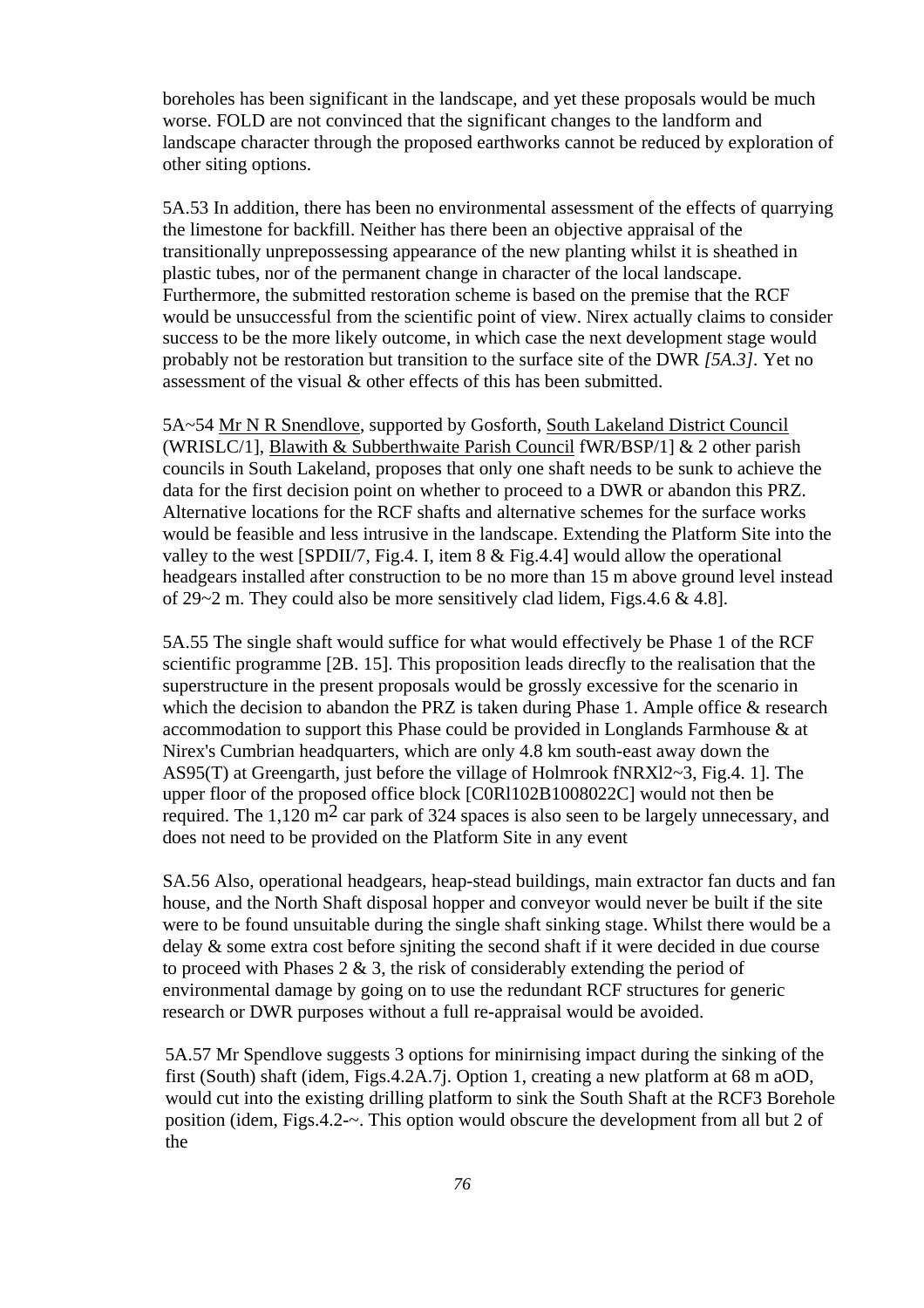dwellings otherwise affected in Nirex's survey *(NRXI2/3,* Fig.6. 1]. Soil stripping and total rock and spoil excavation would be greatly reduced from about 5 ha to about 0.8 ha and from about 86,000 m~ to about 50,000 m<sup>3</sup> respectively. The valley to the west would be used for an access road instead of being filled to a depth of about 14 m in the Nirex proposals.

5A.58 Option 2 would achieve sunken access to Borehole RCF3 by excavation from the south-west but without cutting away the whole shaft platform, and by siting the winder house on it, resulting in about  $25,000 \text{ m}^3$  of spoil [idem, Figs.4.5-6J. Option 3 would resite the South Shaft some 130 m to the south-west, where minimal excavation would be required to construct a shaft platform at low level [idem, Fig.4.7J. Contrary to Nirex' 5 criticism, it would only be Option 3 which did not sink into the volume of rock which Nirex has been readying itself to characterise. All 3 of the options could comply with basic safety requirements. If it were decided to sink a second shaft, there would no particular benefit in its being only 50 m away from the first, as Nirex currently proposes; and indeed Mr Spendlove sees more benefits in a greater separation distance.

*SA.59* FOE Cumbna and other parties, plus many written representations (eg WR/0132, WR'P1126, WRIFOEI18] also maintaln a visual impact objection. Mrs M S K Higham particularly emphasises the unique inter-relationship of the landscape of the Fells with the coastal region, and the views of the Isle of Man beyond. Mr S Balogh draws attention to the need to take account of the impact on the setting of the Hadrian's Wall Milltary Zone set out in the Draft Management Plan [BLG~l/l0], including long distance views towards the Wall or associated fortifications down the coast [idem, *para.5.2.2J.* Mr J Fitzsimons MEP points out the value of the scenic beauty of the L~e District National Park to international tourism.

SA.60 Mv conclusions on the visual impact of the development stem from an initial judgement that the landscape character of the PRZ is fairly reflected by the assessment in the Sellafield Baseline Information Report. The PRZ, and particularly the Surface Site, are located in an area of relatively uncluttered open countryside adjacent to the designated National Park. There is a continuum in the relatively open landscape across the AS95(T), as the Baseline Report observes. But this means to me that there is an inter-dependence between managing the landscape of the PRZ and enhancing the beauty & promoting the enjoyment of the Park. It does not mean that this fringe of the Park is less important than usual. I also accept that the location is additionally sensitive because it is close to Gosforth village which forms a focal point for visitors gainmg access to the western lake District.

5A.61 The County Council's Assessment of County Landscapes was designed to serve a different purpose from the Baseline Report and Es, namely to select specially distinctive areas for designation outside the National Park. The omission of the PRZ from such designation as a result of that Assessment's broad-brush approach does not detract from the conclusions of the Baseline Report's  $\&$  ES's more localised  $\&$  detailed analyses, in my view. The setting of the PRZ is important because the PRZ is of a scenic character similar to that of the contiguous edge of a designated landscape of at least national importance. The site itself also contains topographic features which are attractive in their own right, notably the woodland and the small & secluded valley.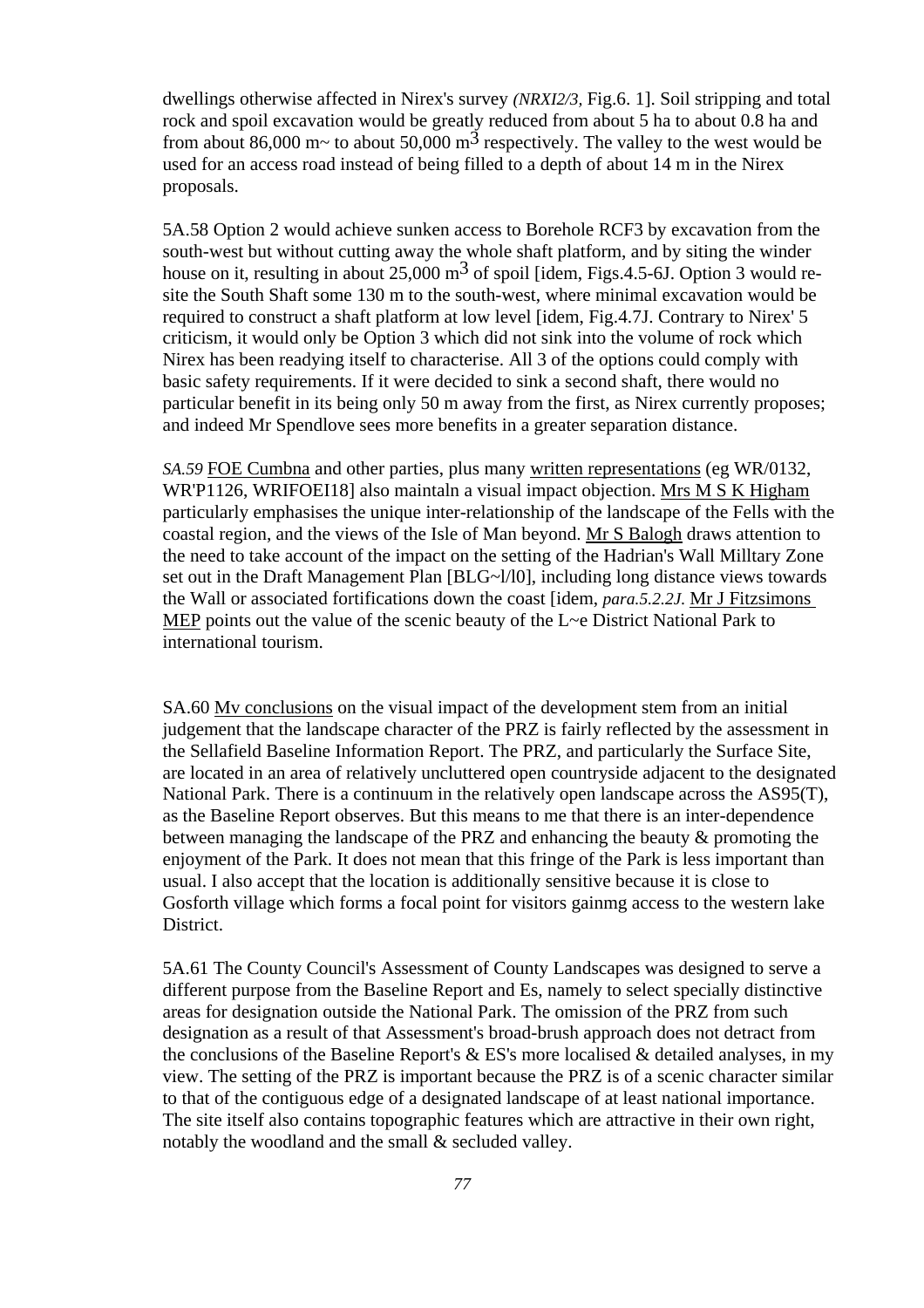5A.62 As some parties have pointed out, there is also a much broader perspective, in the sweep of the view down from the fells, across the fairly narrow coastal strip, and out to sea. Although I accept that there are much larger developments in this general scene, especially the opencast coal zone and the Sellafield Works, the former is well to the north, and the latter is visually distinct from the PRZ at the local level, as the Baseline Report & ES themselves note. On the other hand, the RCF development would not be so small-scale as to be trivial in comparison. This is particularly so in the context of the RCF/RCMIPRZ Borehole developments being part of the same project, and of the contingent provision for the RCF to be followed by the DWR.

*5A.63* In examining the impact of the present proposals, the VEMs submitted by Nirex and Cumbria give useful indications of-the extent of potential visibility of the RCF structures in relation to the Sellafield Works, bearing in mind the differences in the way the VEMs have been processed. Nirex accepts that a number of residents spread around the locality would see the RCF; and it is clear that, potentially, the RCF would be intermittently visible over a very wide area, but not to the same extent as the Sellafleld Works. The relationship of the rights-of-way network to properties is such that the general public would obviously experience similar visual effects. In short, the RCF would not obtrusively pervade its environs, but it would frequently be disconcertingly noticeable, in my judgement.

SA.64 My site inspections, some of them with the benefit of a crane on the spot of the proposed South Shaft, broadly confirmed that the VEMS fairly indicate in their different ways the extremes of visibility, both existing & potential. My general observations on views from the higher ground, a couple of kilometres or more away from the appeal site, are that the first inclination is to look out to sea, especially on a clear day: that, if it is visible, the eye is then drawn by the Sellafield Works: but that, even where the appeal site & the Works are virtually aligned in the field of view, it is almost always clear that their locations are well separated. Consequently I have concluded that the upper structures of the RCF would be intermittently seen from some distance away in the National Park as distinct, modern protrusions beside the Park's fringe.

5A.65 Looking at the site basically from the opposite direction, near the coast at Seasc ale to the south-west, there would in my view be a similar perception, save that the structures would be seen against the impressive background of the lower, western fells which are mainly in the National Park This would be the scene from the extensive amenity space of the Seascale Golf Course and the well-used public footpath beside it. Although the Sellafleld Works is close by there, it lies just west of north, and the viewer really needs to turn away from the prospect of the fells to take in the Works. There are similar, albeit discontinuous, impressions on the B5344 from Seascale towards Gosforth, until the RCF would become a omuici. skyline feature, in which form it would be seen on Footpath 409011 from Moss Wood to N **.3.121** Fleming Hall. However, the path is obviously little used; and then vegetation largely obscures views of the Surface Site from Byway 409309 along Sides lane itself.

5A.66 I also agree with Nirex that there would be relatively few views of the development from the A595(T). However, there would be enough for some travellers from the south-east to appreciate that they were approaching some modern development in the countryside before Sellafield, in my judgement. Also the Surface Site's access from the road is an obvious works entrance. To my mind the engineering works have left their mark there, and their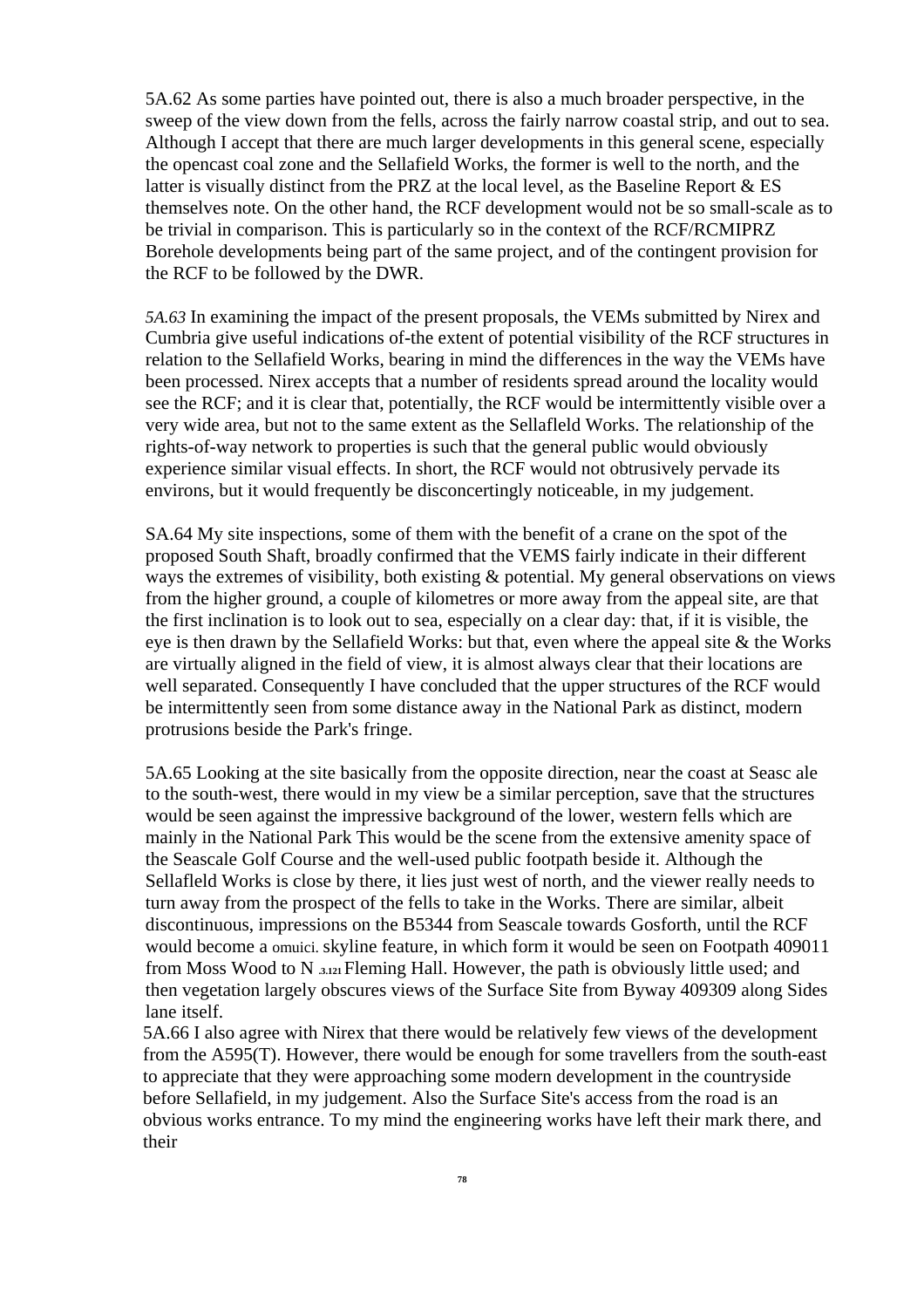incongruity has already harmed the character of the countryside flanking both sides of the **<sup>~</sup>**trunk road. The planting opposite the Red Adnirral Hotel is also obscuring a view seawards **5A.42** from this point on the edge of the National Park where people naturally tend to congregate. It is not a justification that the access & planting have been provided in association with the borehole developments, since I have concluded that those developments are part of the same project as the present proposals, and indeed the access & planting are relied on to serve & screen these proposals.

> *5A.67* Moreover, the proposals would certainly cause visual harm to their immediate setting, as the ES concluded. Nirex has made little attempt to design in keeping with the local vernacular tradition, relying rather on modem mining designs employed in other parts of the country. This criticism applies to the buildings as well as the more prominent headworks, and the consequence is that they would look palpably out of place, in my view. There would be some inevitably adverse impact too from the lighting & the fencing.

SA.68 Mr Spendlove's objection, adopted by Gosforth, is a reminder that the issue over the interesting little valley is not whether it would be harmed, but what would be the feasible *SA.574* minimum extent of its harm. My broad conclusions on his alternatives are that they would have less visual impact than Phase 1 of the submitted project, but that if the enterprise proceeded to Phases 2  $\&$  3, the implications of his approach would be more costly, time-consuming  $\&$  productive of spoil. Nirex's resistance to his step-by-step attitude does

**,A.20** emphasises the importance it attaches to the later, DWR design stages of the underground operations, in contrast to its lack of a direct riposte to his criticism of the sizes of the temporary offices & car park. Whilst the relative seclusion of the buildings and their curtilage from public view would mitigate their visual impact, I consider that it does not remove the basic objection that they would do visible harm to a rather pleasant piece of countryside.

**5A~26** *5A.69* Similar remarks apply to the spoil disposal area, which would be on a pasture close to an attractive wood, and visible from a drive which the public use even though it is not on the Definitive Map, in some conflict with SP 60 (2C. 16]. Although it may be that the additional planting proposed would add in due course to the wooded air of the northern part of the PRZ, it might well contribute to the raw appearance of the development in the interim, and I do not accept that this **rural** spot is otherwise in need of visual enhancement. I also share FOLD's scepticism **that** the quality of the permanently modified landform would be as good **as** that of the existing one. In short, I consider that the RCF development & activities would fail to remain subordinate to the existing landscape of the Surface Site & its immediate surroundings, contrary to the Baseline Report's requirements for Management Class 3.

*SA.70* Nevertheless this kind of ground-level impact would not be apparent at a distance, and so the strength of the longer-range effects must be gauged in the light of the extent of visibility discussed above, the uninteresting ap~rance of the structures that would be visible, ~ and Nirex's warranted criticisms of Cumbria's original photomontages. On the accompanied iepection, the viewpoint at Hooker Crag on Muncaster Fell (location 6 on CCCI3Il, Fig.3b & see Fig .2], about 8 km south-east of the Platform Site, was taken as representative of the **~.42** delineated features on the National Park's Conservation Map in that general direction from the site. I have formed the impression that at such distances the RCF could be difficult to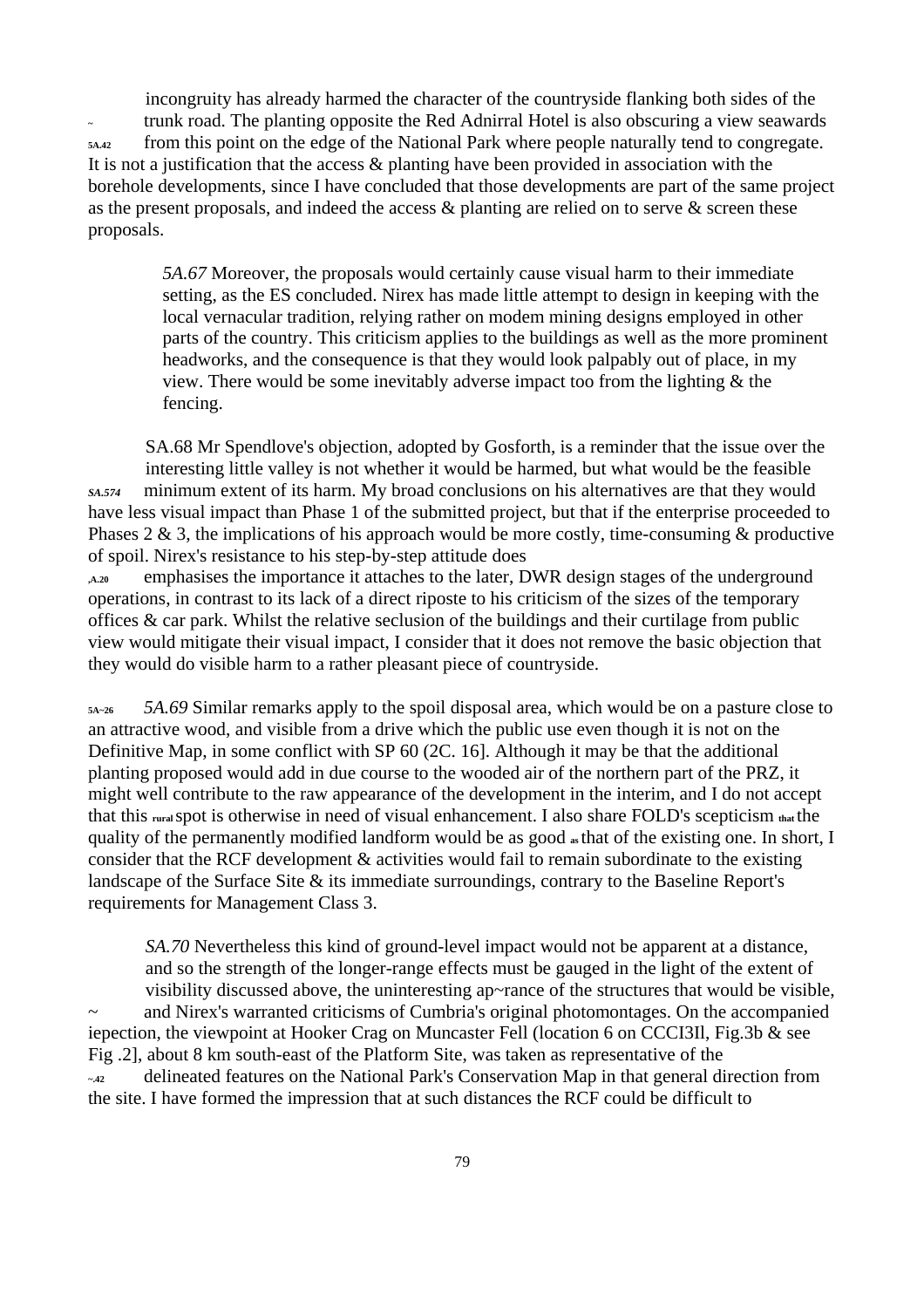discern and would not be dominant, although it would add an increment to the other developments seen on a clear day in the open countryside.

SA.71 The delineated moor & heath at Ponsonby Fell & Swainson Knott to the north-east of the appeal site would be closer at about 3.5A km; and, judging by the view from the footpath near the Farmery [location 8 on idem, Fig.3aJ at the south-western tip of the delineated part of Swainson Knott, the headgear of the RCF should be readily discernible.

*5A.72* Coming to views at the 1-3 km range from within the National Park, the RCF's upper structures would be seen from publicly accessible points in the deposited Local Plan's designated Quieter Areas above Rurlbarrow (idem, locations 6 & 7] and on Bleng Fell [idem, location 4]. Whilst the latter would be a view against the background of the Sellafleld Works; from the former in particular the RCF would be sufficiently distinct  $\&$ prominent to materially detract from the landscape on itsown account, in my judgement, even though seen against the coastal villages or the sea. There would also be a number of intermittent but clear & closer views around Ponsonby & Boonwood [idem, locations 1-3 & 9-111 from the National Park countryside similar to the PRZ, but placed by the Baseline Report in Management Class 2, where changes **in** any of the basic landscape elements should not be

**Co~D!.** evident in the characteristic landscape. I consider that the RCF would also **be** intrusive in **p.120** the landscape from these locations.

SA.73 A final location worthy of note is the bridleway leading north-eastwards off the **3A.3s** *A595(T)* towards Gallows Hill on the low ridge beside the Seven Acres Caravan Site, and about **3 km** south-east of the Platform Site [location 1 on CCCI3/l, Fig.3b]. This land is in  $c$ -oi, the National Park and is placed by the Baseline Report in Management Class 2. The main **~23** structures of the RCF would be plainly seen on the skyline, whilst there are only intermittent views of the Sellafield Works further west.

SA.74 In relating these conclusions to the relevant policies, the strategic framework SP Policies 1-10 are not of course intehded to be directly applicable to a specific application, even for major development. Nevertheless, I note in the context of the first part of Policy 2 that the site's setting is of some landscape sensitivity  $\&$  importance, containing some attractive features; and yet that the development would not remain subordinate to the landscape, but cause visual harm to its setting & look out of place. As to Policy 5, the development would visibly impinge to some extent on some nearby land within the National Park which has attributes similar to the site  $\&$  its immediate surroundings, and on other landscape within the Park the quiet enjoyment of which the emerging local plan **seeks** to promote.

*SA.75* SP Policy 11 is concerned with managing the environment, and so is directly applicable to an individual development. The land in the Park to the south of the site which is identified on the Section 3 Conservation Map is too far away for its character to be affected, in my judgement. The land identified on the Map which is to the north~east of the site is closer, and I consider that the sight of the RCF could have a marginal effect on its character. More importantly, the RCF would visually intrude into some parts of the National Park to its east which are being identified by the emerging development plan for special protection of their quiet enjoyment. There would be similar intrusion into a stretch of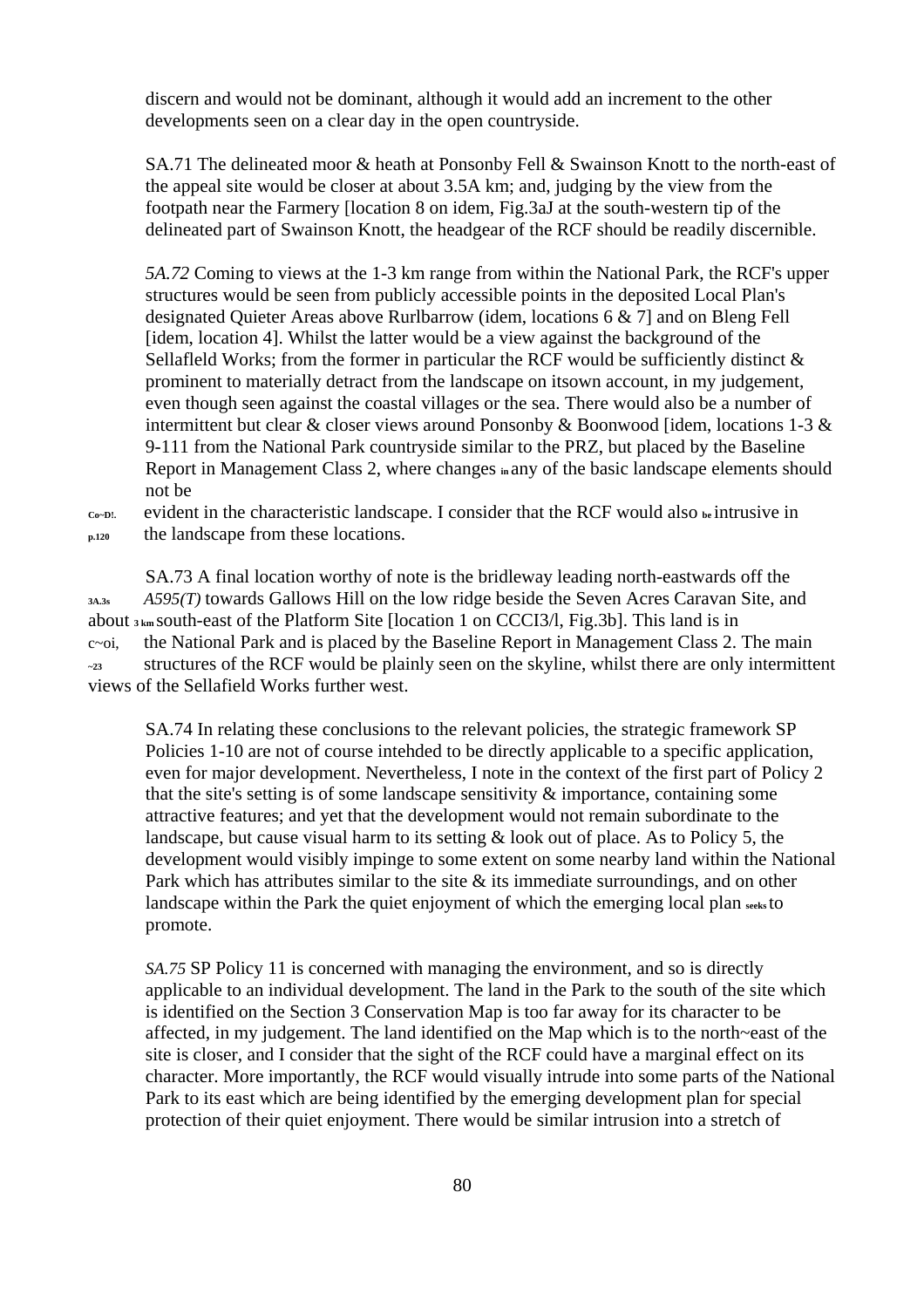undeveloped open countryside in the Park, to the protection  $\&$  enhancement of which particular regard is to be paid.

*SA.76* The identified moor & heath, the quieter areas on the slopes, and the open countryside closer to the boundary are all characteristics & qualities of that part of the National Park which is near the site; and in my judgement the RCF's effects on them would harm the character of the Park. The harm would be accentuated by the failure to meet high standards of design. Moreover, the development would also be seen as a distinct, modern protrusion in views of'the fising ground of the Park from towards the coast to the southwest. To my eyes, this would harm the appearance of the Park from this direction.

SA.77 Consequendy I consider that both the character & appearance of the Park would be harmed by the RCF. Even if Policy 11 is to be strictly construed as not to bite on a development site outside the Park, the provisions of it  $&$  Policies 2  $&$  5, plus the Conservation Map & the deposit loocal Plan, indubitably spell out the features which constitute the local nature of this interest of acknowledged international importance. This interest does not abruptly become of no consequence just beyond its mapped boundary. The policies do not include any exception for temporary development. In making the judgements based on these factors that the character & appearance of the Park would be harmed, I have taken into account existing intrusions into the landscape, notably the Sellafield Works. Therefore the development would not accord with the combined provisions of SP Policies 2, **5 &** 11, and the 2nd Reason for Refusal has been sustained.

*5A.78* It is SP Policy 13 which relates to undesignated landscapes such as that of the development site itself. I have already concluded that the site is in the undeveloped open countryside, and that, since the development is not required to meet local infrastructure needs, a departure from the Policy is involved. But Policies 11 & 13 both require development also to be sited to minimise environmental impacts and meet high standards of design. Although the Platform level has been set to minimise the headgear's intrusion in the vertical plane, the Platform has still been placed in the horizontal plane where it would inevitably damage the pleasant small valley. This is not a visual compromise, but in order that Nirex may most readily characterise the particular volume of rock within the PRZ which it presently favours as a DWR location.

**5A.21** *5A.79* Again, whilst I agree with the consensus that the proposed landscaping is to a high standard, Nirex seeks to defend the external design of the structures on grounds of expediency only. The Policies do not recognise such grounds as an exception. The development would therefore be contrary to Policy 13 on all counts, and so the 1st Reason for Refusal has also **'.3** been made out.

SA.80 Nirex has similar difficulties in complying with SP Policy *25.* It claims that it is impossible to fully achieve the enhancement aim of the first part. But, after allowing for that, there remain the points that the development would cause visible harm to a rather pleasant piece of countryside; introduce significant office & car parking development into **SA.55** a rural area; and fail to reflect local vernacular trends in structural form & construction. This last deficiency cannot legally be remedied by omitting a major part of the design, nor mitigated enough in practice by a revised colour scheme. Once more, there is no exception for temporary development in the Policy, and the 3rd Reason for Refusal has been sustained.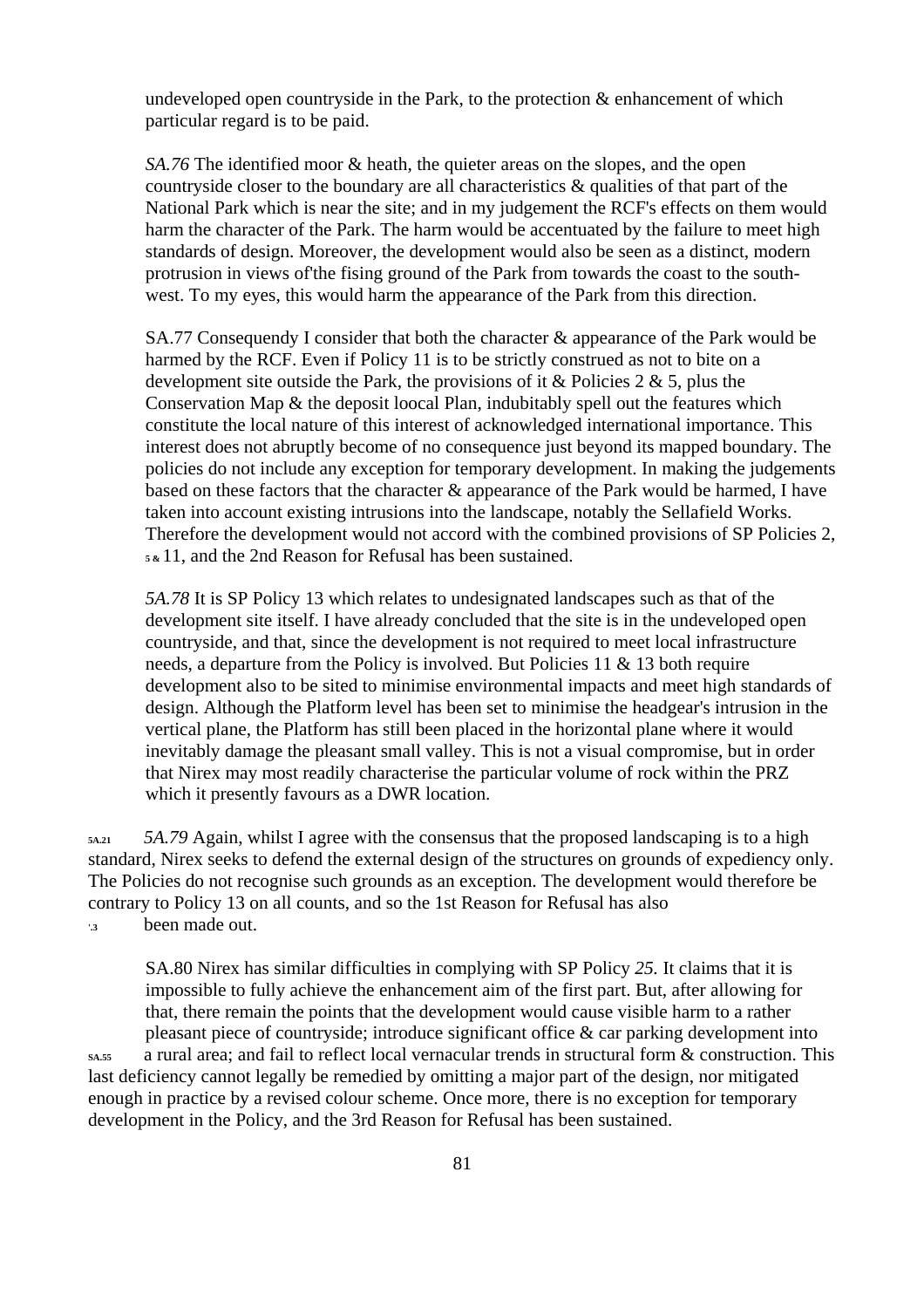SA.81 On the other hand, I concur with the judgements that the settings of Sally Hill & the Seascale Stone Circle, and other Listed Buildings & Ancient Monuments, would not be affected, thereby complying with SP Policy 26 & Mid Copeland Local Plan Policies 6J & R.

~ Although the Stone Circle is close to one of the viewpoints from which I consider that the appearance of the National Park would be harmed, the latter is because the backdrop of the Park would be close in the scene to the offending development, whereas the RCF would be at the limits of the Stone Circle's visual setting. For even stronger reasons, I do not accept

**5A.~1** that the Draft Hadrian's Wall Military Zone would be affected. The designation that might run down the coast from Maryport to Ravenglass would itself be a setting; and to implicitly i~iiio argue for the existence of a setting for a possible setting is extremely tenuous, in my view.

5A.82 Also it seems to me that the landscaping measures would just comply with the other relevant Mid Copeland Local Plan Policy -  $\sim$ . Nevertheless the breaches of particular development plan policies set out above have to be brought forward to the ovcrall framework of Policy 54. These breaches suggest that there are already emerging cases that the stipulated

**~.14** criteria are not met in all respects. In relation to criteria (ji) & (iii), it would have been practicable to cause less visual harm & to reduce the adverse visual impact even more, by carrying out a smaller development in the first place and by preparing a better external design of the structures. Nirex is unwilling to take these steps because of the cost & time penalties involved, in my judgement. In relation to criterion (iv), the Lake District feature of conservation importance would be harmed, and so the value of the benefits of the RCF has to be shown to outweigh the value of the interest affected.

5A.83 On this last point, I would rate the harm to the National Park as on a moderate scale, to reflect the development's location outside the Park, and the middling scenic beauty of the landscape affected. But it would still seem to me to amount to **harm** to the wider environment which has to be taken round to the general balancing exercise of criterion (i), together with the breaches of Policies 13 & *25.* The relevant policies of the emerging development plan also have to be considered. Despite agreed compliance with LP ENY 11

**SA.41 &** 13, the overall impact of the development in relation to the laridscape is not acceptable to  $\sim$ 27 Copeland, for the reasons already given, and that is a conflict with criterion ENV 33.4. The utilitarian & rootless type of external design conflicts with the principles of DEY 3.

5A.84 This tension with the visual requirements of the statutory & emerging development plan is, if anything, exacerbated by consideration of the effects of related developments, in my view. Nirex has, to my mind, put forward completely the wrong approach towards the RCF/RCMIPRZ Boreholes. Instead of seeking to compare their impact unfavourably with that of the appeal development, it should have acknowledged that they are part of the same project the overall effects of which have to be taken into account. Although I disagree with the implication that their visual effects are worse than those of the present proposals, their various platforms in particular have badly broken up the natural Iandform for the time being; and their illuminated rigs **can** be intrusive. These 2 elements lengthen the potentially deleterious effects of the RCF project.

5A.85 The first site-specific DWR design for the PRZ indicated that an RCF could be the forerunner of a repository development with a fairly massive visual impact. The proximity of this to Gosforth is difficult to reconcile with the site search eliminator of entire local authority districts above a population density threshold. However, it seems that the impact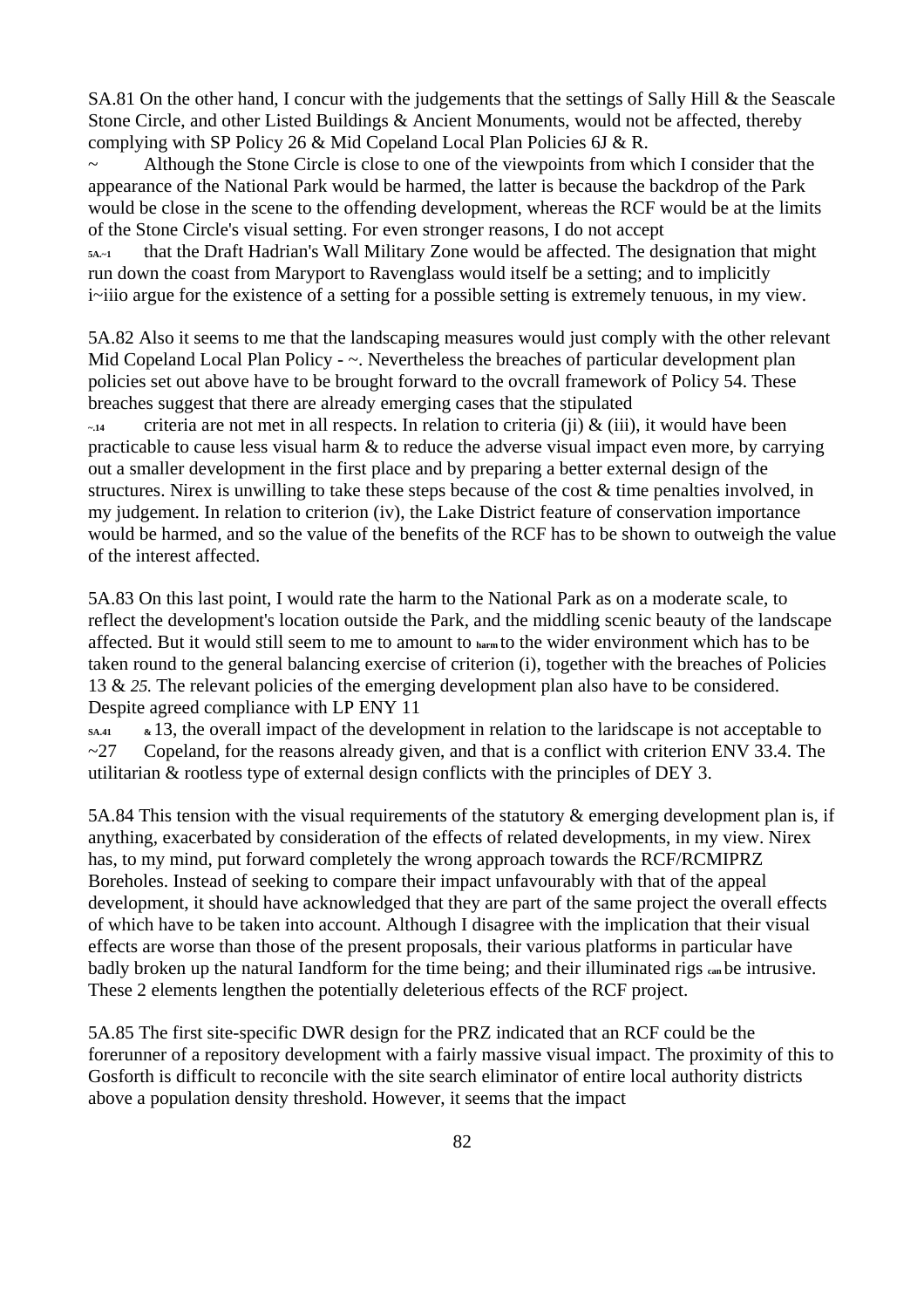problems of such a concept were recognised, and largely eliminated in the re-design. Assuming that the now preferred design option were located on the Platform Site after completion of the RCP, it seems to me that the reductioii in respective scales would be significant enough so as not to permanently harm the character & appearance of the nearby National Park. I also note that the permanent buildings would reflect local vernacular trends.

**41.7 SA.~** 

*SPDI1I1,* 

*p.5* 

**3A.I** 

*5A.86* Nevertheless it also appears that the development on the PRZ would be a permanently inappropriate one in the open countryside. There are in addition 2 important matters outstanding. The first one is a paradox over the internal road lirik between the development and the Sellafield Works, for Cumbria & Nirex have agreed for the purposes of the RCF that such a link would have an unacceptably adverse visual impact, whereas it is part of the DWR design concept. The second matter is that, whereas the preferred DWR design option includes spoil disposal by conveyor up a drift & thence off-site by rail, Nirex is reserving its position on the use of the RCF shafts for construction access. If that construction access were to include the disposal of considerable volumes of spoil, the visual & other impacts of the DWR at longlands Farm might be significantly greater than I have assumed above.

5A.87 Whatever the pdsition about spoil disposal at Longlands Farm, the preferred design option would of course entail a large extension of the south-eastern part of the Sellafield Works.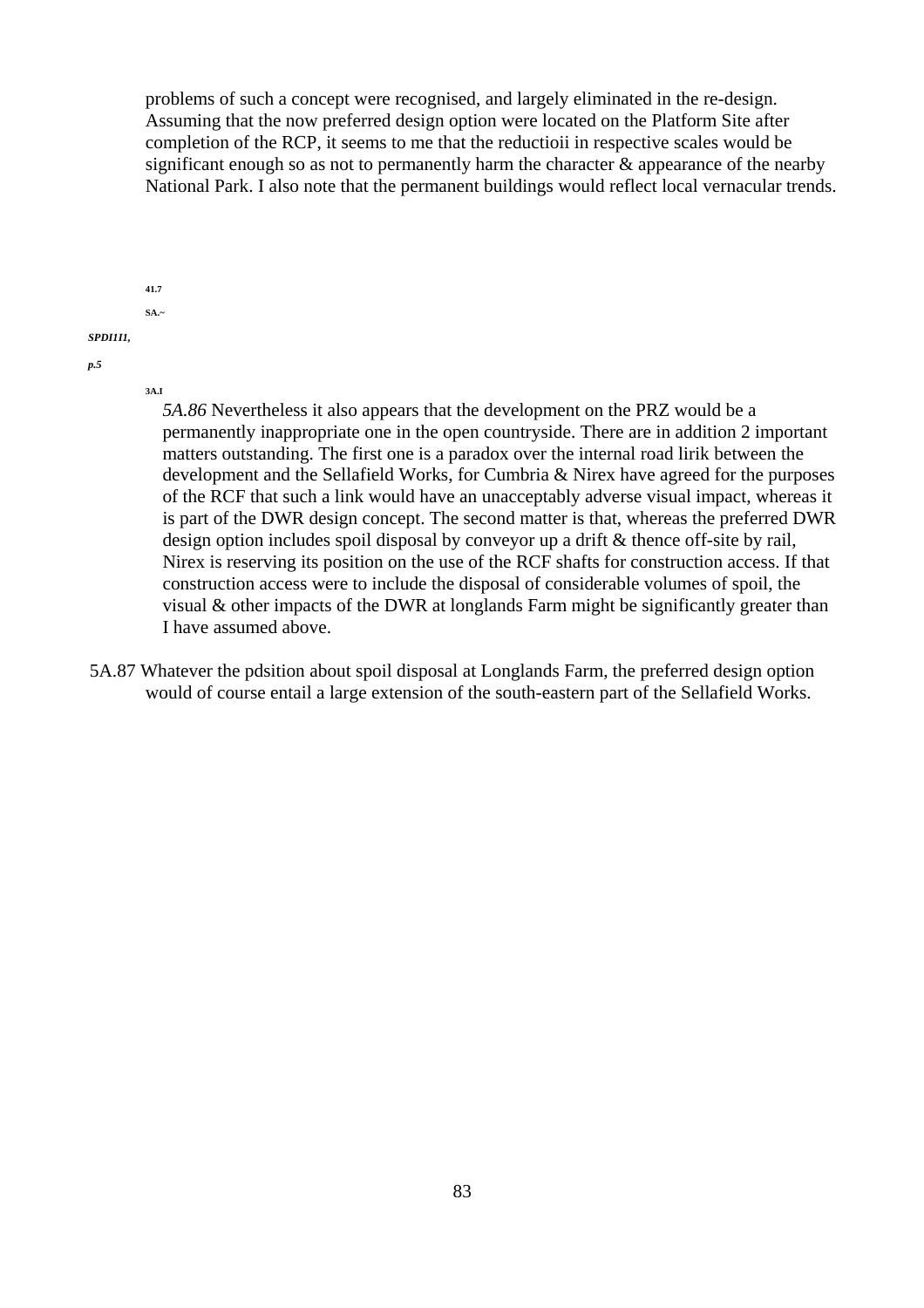## **5B. SOCIO-ECONOMIC IMPACT**

5B. 1 The Department of the Environment's 1989 Guide to Environmental Assessment Procedures does not specify soclo-economic impact in its Appendix 4 checklist as a matter to be considered for inclusion in an environmental statement. However, the l-ee  $\&$ Colley 1992 quality review approach advises that a statement should estimate the significance that the projected impacts will have for society, in the form of both the affected community & society in general [SUTI1I2, p.46, paras.2.5 & *2.5.1]:* and the Morris & Therivel 1995 minimum requirements & best established practice approach sets out as Criterion 5 the socioeconomic characteristics of the development *[SUTI* Ill, 3rd page].

SB.2 Nirex has included a Chapter on Socio~Economics in its Es [CORIlOl, p.71], and no challenge to this inclusion has been brought to my attention. The 11th Preamble to Directive 8513371EEC states that the effects of a project on the environment must be assessed in order, amongst things, to take account of concerns to protect human health, & to contribute by means of a better environment to the quality of life. The Directive & the UK Regulations list the factors that might be affected as including human beings, the inter-action between human beings & natural resources, & material assets. It seems to me that the socio-economic impact of a development project must~be regarded as at least likely to have some indirect effects on such aspects of the environment.

5B.3 Even if socio-economic impact should not be treated as part of the effects of the project on the environment, I regard soci~economic factors as capable of being material planning considerations in any event.

5B.4 Nirex's discussion document fCOR/203] initiating its 1987-8 DWR consultative exercise (6B.22-3] stated that several hundred jobs would be created during the DWR constructional period, and then an operational workforce of about 100 would be required (idem, p.14, para.4.1.lJ. One of the main findings of the consultants' report on the consultation responses [COR/204] concerned socio-economics. The exe cutive summary stated that potential detrimental local economic impact & blight through social stigma associated with the public perception of radioactive waste disposal were key concerns, especially in areas dependent on tourism, agriculture & fishing.

5B.5 After the decision was taken in July 1991 to concentrate flirther investigations at Sellafield [2A. 10], Nirex published a booklet ouilining both the site search [Ca.6B] and continuing research & development work (C0Rl205]. Section 5 on "Facilities Required" [idem, p.12] estimated that there would be up to 3,000 construction jobs and then 350-400 permanent operating staff, for what was in effect the first site-specific Sellafield DWR design (5A.2]. Section 3 on "The Next Steps" (idem, p.24] commented that there was little doubt that any development of the size of the construction  $\&$  operation of the DWR would have a substantial impact on the local community. Nirex was committed to discussing ways in which it could be a good & conscientious neighbour. It wanted to bring as many benefits as it could to the local community and, at the same time, keep disturbance & inconvenience to a minimum.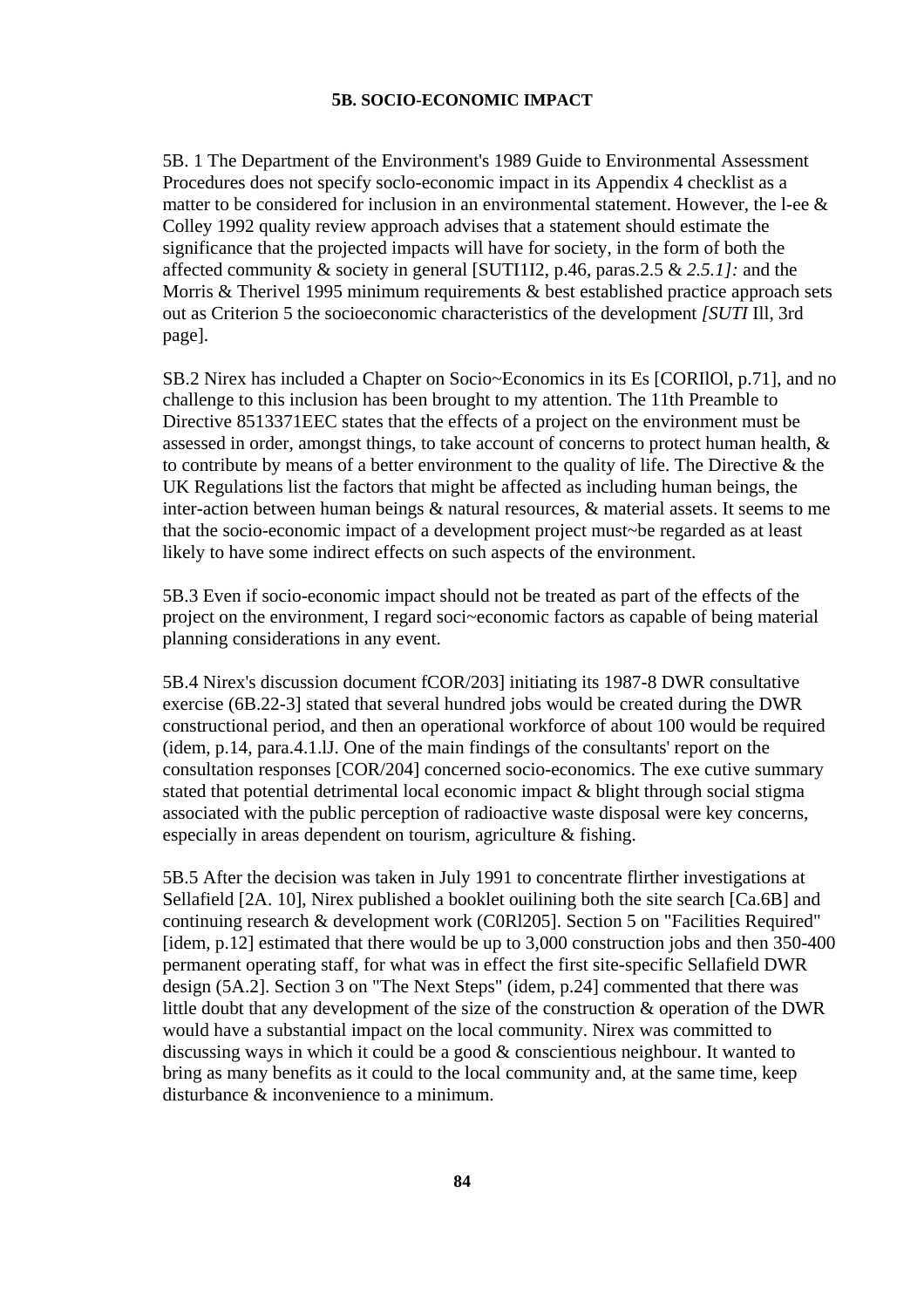*5B.6* Since 1990 senior Nirex staff have periodically reported to the Sellafield Local Liaison Committee, which is chaired by a senior County Councillor & was established about 40 years ago as a consultative body on BNFL & UKAEA local operations. The formal Nirex Liaison Group was set up in 1991 at officer level & consists of representatives of Nirex, Cumbria, Copeland & the National Park authority *(CCCIl/2].* It is Nirex's proposal that, if permission is granted for the RCF, a Joint Consultation Committee with local authority members should be set up *(NRXIl2I2,* pp.36-8]. Nirex & Gosforth have already set up both a Local Liaison Group and a Technical Consultative Group. As a good neighbour, Nirex has contributed to the community of Gosfortli by assisting with extensions to the school playground & church, and with the upkeep of the car park, public hall & playing field. Nirex also maintains a local educational sponsorship programme which in 1994-S sponsored 3 university students in earth sciences.

*5B.7* The ES establishes an economic baseline in terms of the use of the Surface Site and the key characteristics of the West Cumbrian economy. It concludes on the latter [CORilOl, p.74, para.3.3.31] that the area's future economic prospects remain inextricably linked to the local nuclear industry in both its operation & future construction projects. Local employment prospects are not promising, with the possible exception of the tourism industry. The effects then assessed are on agricultural businesses, employment, housing  $\&$ public services, tourism, and perceptions of the local area. The conclusions [idem, pp.79 & 80, paras.3.3.69 & 78-811 are that there would be no significant effect on agricultural activity or the viability of farm hoJdings (there no longer being any agricultural tenure of Longlands Farm): that the employment effects would be unambiguously positive, albeit small-scale in relation to previous construction projects in West Cumbria: that any adverse effect on housing & public services or tourism would be unlikely: and that, assuming that appropriate measures are taken to explain the nature of the development, any significant effect on local economic behaviour would be unlikely.

*SB.8* The tourism assessment refers to a 1992 study carried out by consultants for the Cumbria Tourist Board [C0RI408], & to a 1994 literature review of blight & nuclear facilities by Nirex's consultants (updated version COR/409]. The perceptions assessment relies largely on a 1993 report by Nirex's consultants on 2 surveys - a local survey of businesses  $\&$  agencies in the vicinity of Sellafield,  $\&$  a survey of development agencies in other parts of the country with m4or nuclear facilities [COR/402]. This survey report is an integral part of the evaluation of the social  $\&$  economic impacts of the proposed DWR project [idem, para. 1.1]. The Es comments that any local concerns arising from Nirex's investigation programme appear to relate to its effect in bringing development closer to residential properties & particularly Gosforth village. Further activities at Longlands Farm may reinforce these concerns, although the study findings suggest that the proposals are unlikely to have a significant effect on economic behaviour.

SB.9 Cumbria in turn has a 1993 consultants' study report on public perception & the nuclear industry in West Cumbria, based mainly on an expert review of socio~conomic data and observations of focus groups (CORl40 I]. It has also arranged for opinion polls on the proposed Sellafield DWR in 3 waves - September 1991, November 1992 fCORI4l2], & November 1994 [C OR/41 1]. Copeland received an 8% response to a written questionnaire which it circulated in 1991 [C0RI403]. It has also conducted a 1992 professional opinion survey of locaJ residents [C0RI404]. There have been 2 further 1995 surveys to prepare for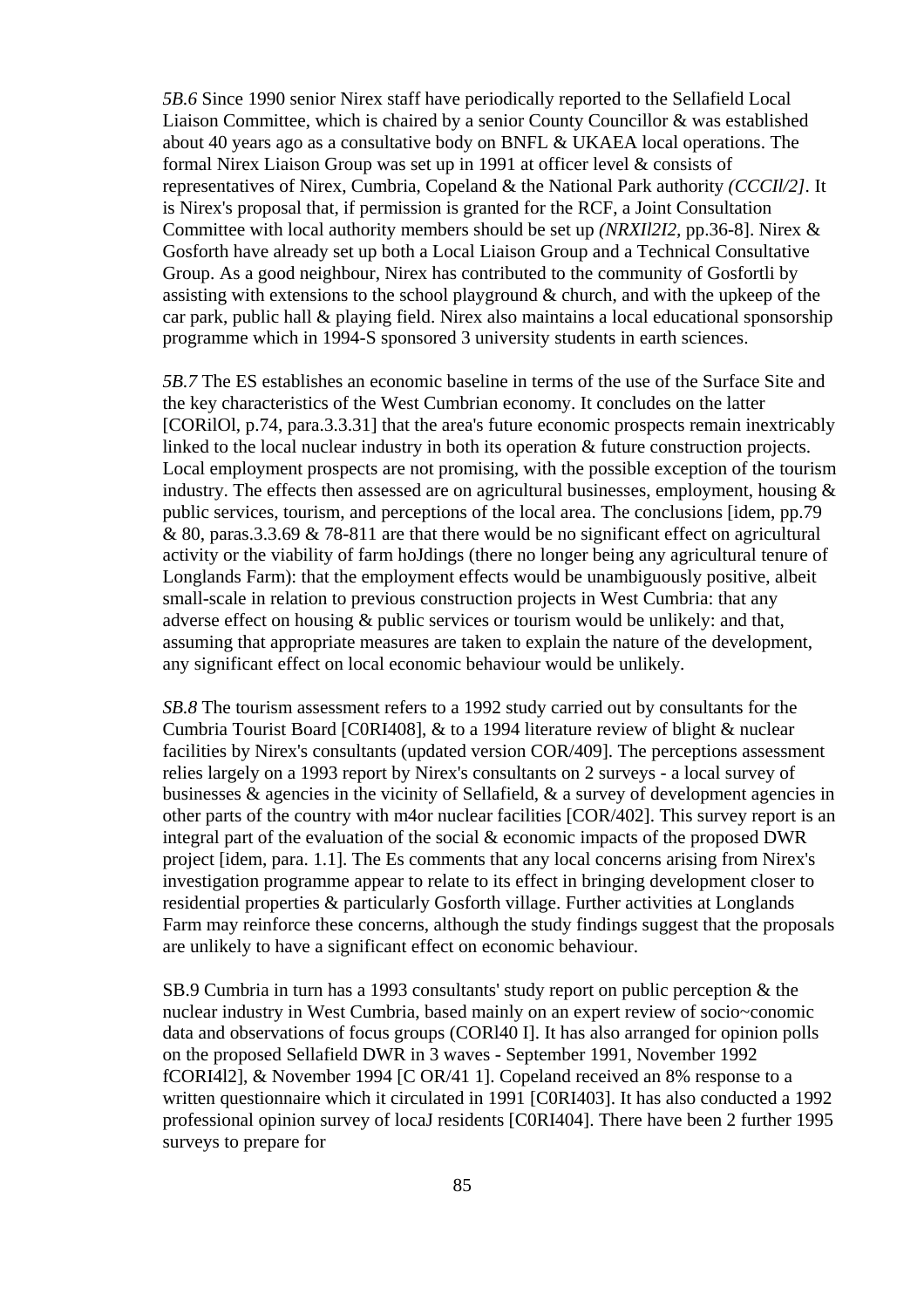the LP Inquiry - one of residents, with a wider remit of the socio~economic impact of BNFL's local activities as well as awareness of the RCF proposals [COR/407], and the other of businesses in the UK seeking industrial capacity & which have considered West Cumbria but have not so far decided to invest there (C0RI410].

513.10 Another group of consultants has carried out research for The West Cumbria Development Fund on the perceptions of individuals within groups of West Cumbria as a destination for leisure travel & inward investment. There are 2 versions of their report, published 7 months apart [COR/40S & 406]; and, with the agreement of Nirex & myself, FOE Cumbria have corresponded with the authors concerning the differences between the versions [C0RI406A]. The same research group designed for the CBI a 1995 telephone survey by a leading market research company of 1,000 of the directors of the top 3,000 UK companies by turnover [NRXIIO/l0].

511.11 Nirex has revised its ES estimate of RCF direct labour requirements [COR/lOl, p.71, *paras.3.3.34J* for the period 1996-2008 to about 1,260 person years, made up of 540 contractors' labour, 315 managementloperations staff, & about 405 scientific staff. There would be an annual average of 97, with a peal: requirement of 185 person years in 1999. Using the same multiplier for indirect  $\&$  induced employment as the ES of 1.34 brings the total person years of employment provided by the RCF to 1,690. The area would benefit from more employment for local people, additional expenditure by in-migrants, and more contracts & work for local firms.

511.12 Whilst Copeland & Gosforth suggest that the construction of Encapsulated Product & other Stores at Sellafield Works [CBCII/1, Items 49 & 51J would provide equivalent employment & other benefits to the RCP, those stores would be additional to the DWR and not a substitute for it. There is no other query of Nirex's calculation of a positive employment effect for West Cumbria. Nirex's Model Code of Employee Relations for its contractors provides that their manpower should include, where reasonable & practicable, local personnel with relevant skills & experience or who can be suitably trained: and employment opportunities should be advertised locally. A steering group led by the Chair of the West Cumbria Development Agency has been set up to guide Nirex on local recruitment.

SB. 13 There is no dispute over the capacity of local housing, education & health provision to meet the limited demands of people moving to the area as a result of the additional employment. Although there are suggestions that the advent of another nuclear facility would reduce residential property values, a supplementary study around Sellafield by Nirex's consultants [NRX/1017, Section 3] concludes that any blighting effect in the immediate area must be highly localised and that any other blighting effect seems to be offset by the employment benefit associated with the facility [idem, p.18, para.4.~.

511.14 Also in 1994 Cumbrian male wage rates were the highest in the Northern Region [NRX/lO/I-3], and Nirex contends that high wage levels at Sellafield contributed significantly to this. The relatively stable & highly paid employment provides sustained spending power & hence substantial additional benefits to the community. Although construction employment at Sellafield has been run down severely in the last few years, and the local authorities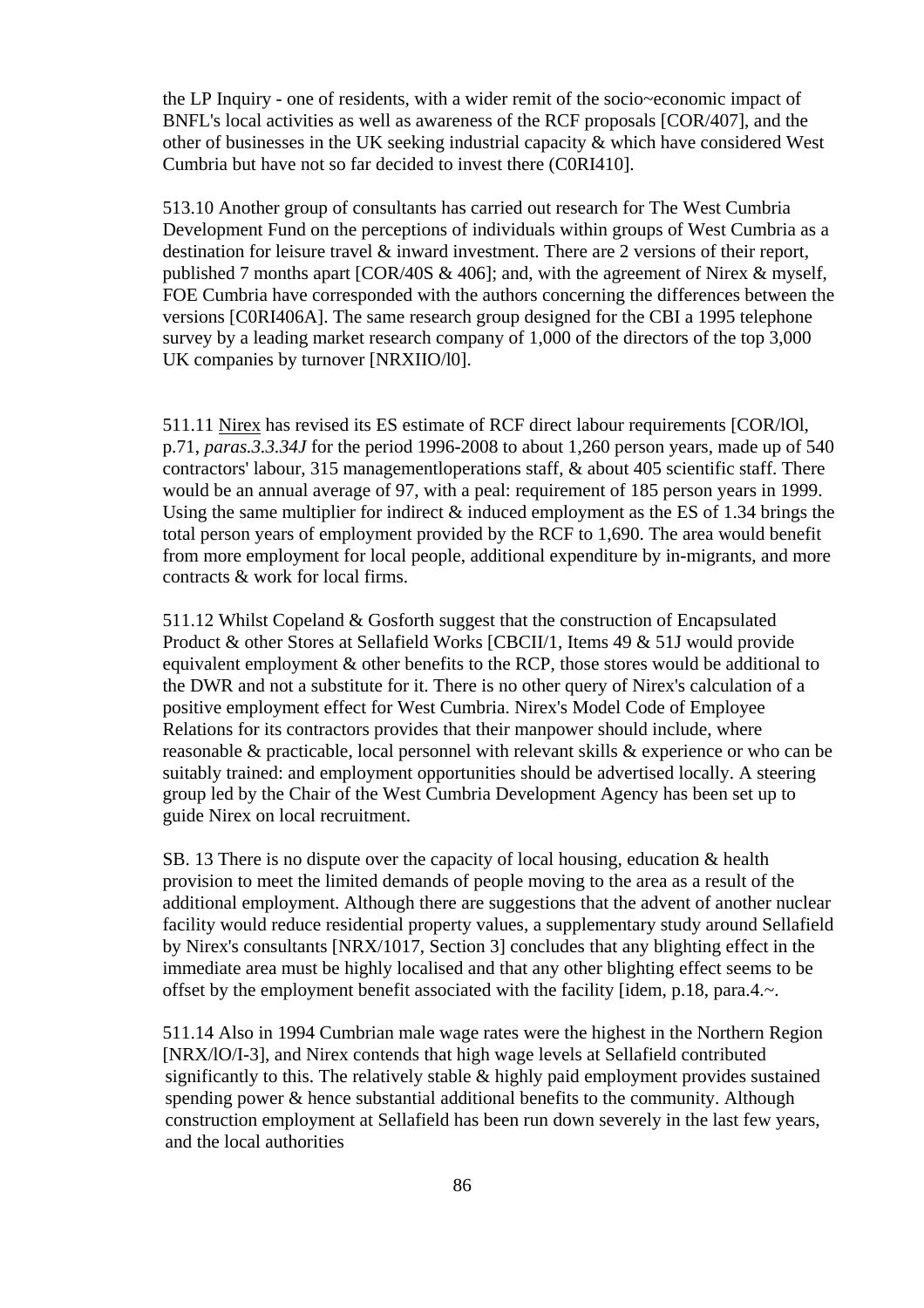emphasise the predicted falls in general Sellafield employment over the period to 2010, the nuclear industiy will remain the dominant local employer and every additional job should he all the more welcome against a background of declining opportunities.

SB. 15 The statutory development plan for these parts of Copeland recognises the central role of the Sellafield Works in the local economy leg COR/305, pp.5 & 7-9, paras.2. 1-2 & 2.9-10, and NRX/ *1015,* p.6, para.2. 1.4 (mis-printed as 2.2.4)]. Moreover, there has been inward investment related to the nuclear industry. Whilst the local authorities dwell on the lack of non-nuclear investment at the regional strategic employment site of The Westlakes Science & Technology Park on the south-eastern outskirts of Whitehaven [C0RI306, p.72], the point is that the Park exists due to the presence of the nuclear industry. No other industry has induced a beneficial stimulus of this sort in Cumbria, and Copeland concedes the Park to be very important to the local economy in the long term.

SB. 16 There is no substantive evidence that the RCF itself would influence people's perceptions and thereby have a detrimental effect on inward investment. The fact that BNFL has made contributions to local infrastructure & other provision in connection with its major developments at Sellafield [C0RI401, Annex C] is not evidence of such effects; and Copeland admits that BNFL has consistenfly declined to incorporate such contributions in a planning agreement. Copeland's 1991 & 1992 surveys related to a DWR and not the RCF, and in any event found less than *50%* of respondents completely opposed to a DWR [C0Rl403, Note 7] and 50% giving some support [COR/4047 p.32, Section 8.3] respectively. As for Copeland's 1995 surveys, the business survey is basically unreliable due to its poor response rate & unsoundly small sample (C0Rl410, p.2]; whereas the residents survey is sensibly representative, and shows that 54% of respondents were unconcerned about an RCF at l-onglands Farm [C0RI407, p.vil]. This survey & Cumbria's 3rd wave poll  $[CORI41 1]$  show $7$  in Nirex's view, a clear majority of residents favouring the RCF and a clear balance of opinion in support of the nuclear industry.

SB. 17 Copeland is being very selective with the contents of Nirex's 1993 survey report (C0Rl402], despite accepting the surveys' methodologies. My blight associated with the DWR can only occur if there is an adverse impact on the economy resulting from changes in people's behaviour & decisions, in turn resulting from perceptions of risk, image & stigma associated with nuclear facilities lidem, para.1 .2]. As stated in para.3. 18 of PPG23, perceptions of risk should not he material unless their land-use consequences can he clearly demonstrated. The few potential recruits to one company mentioned in the report [C0Rl402, para.3. *15]* who gave proximity to Sellafield as a reason for declining job offers also cited remoteness and poor career prospects & social facilities as other grounds for turning down the offers. The 2 economic development agencies which considered that the nuclear presence deterred companies & workers from moving into the area were actually the Economic Development Units of Copeland  $\&$  its neighbouring district, Allerdale [idem, Table 4.2 & para.4. 16]. They did not provide any evidence to support this assertion.

SB. 18 Reliance cannot be placed, either, on the reported claim by the West Cumbria Development Agency to he aware of 2 cases where the proximity of Seflafield had been the deciding factor in companies choosing not to locate in West Cumbria [idem, para.4.38]. The Agency cannot now substantiate this claim [NRXIlOI13j. The vacation of the Rowntree Mackintosh factory on the eastern edge of Egremont now referred to by the Agency was of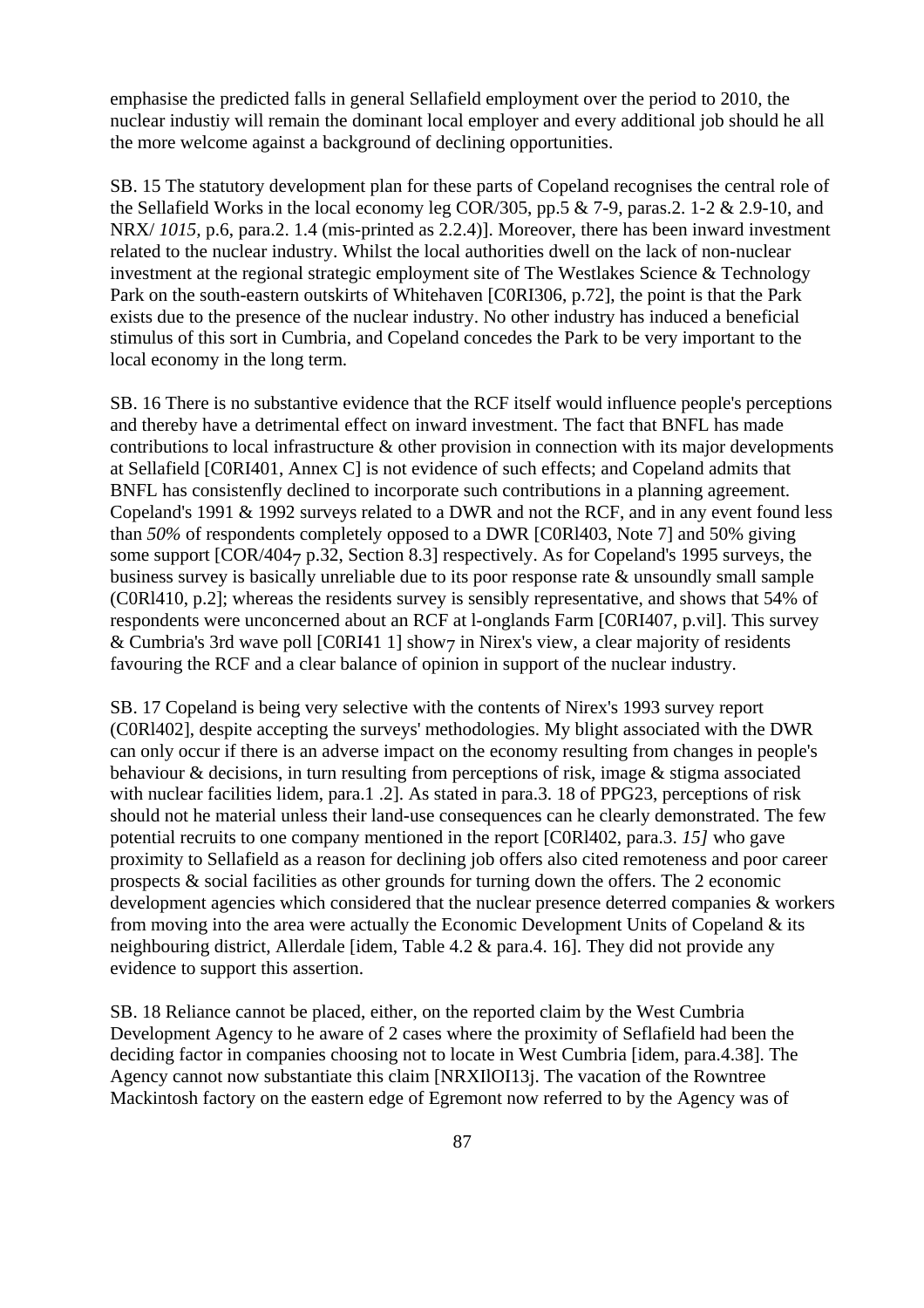course a case of re-location away from West Cumbria, not of failing to move to the area. Nirex's consultants have spoken twice to the manager of this factory, who insists that the relocation was due to group rationalisation and not the presence of Sellafield. There is a similar account in the consultants' report of another company's explanation for moving away (COR/402, paras.3.23~.

*5B.* 19 There is no documentary corroboration of claims by Copeland about the closure of a sea-food processor and the deterrence of a brewery, of claims by FOE Cumbria about the closure of a dairy and effects on markets for fish, nor of a claim by Mr Catlin about the closure of a local school. On the other hand, Copeland's own Economic Development Unit is reported as seeing Sellafield as a positive factor in terms of its scientific expertise & the associated opportunities for technology transfer (idem, para.4. 14]. It is also important to note, in Nirex's view, that its consultants' report concluded that the experience of other areas with nuclear facilities does not suggest that the nuclear presence has had any major impact on inward investment decisions [mis-printed as "discussions", idem, para.7. 12). Other factors, particularly location & accessibility, appear to be much more influential.

*5B.20* Nirex considers that Copeland is being similarly selective with the information in the research reports for The West Cumbria Development Fund [C0RI405 & 406]. The company decision makers questioned for the survey had chosen not to move to West Cumbria: there was no survey of companies which chose to move. Although Copeland considers the information presented in the interim version of the report as more favourable to its case, the perceived disadvantages that would be experienced by operating in West Cumbria were dominated by accessibility problems (COR/405, p.12 & Table 6 and NRXI1O/12, Minute 2)]. In reality, there is no material difference of substance between the 2 versions of the report: and the final version concludes that Sellafield is not a significant deterrent to inward investment (C0RI406, p.7]. This is corroborated by Nirex's own supplementary study on foreign direct investment *(NRXIIOI7,* p.18] and by the CBI telephone survey *[NRXIIO/1O,*  p.8].

SB.21 The report for the Development Fund actually envisages that Sellafield could he turned into a significant asset (C0RI406, p.7]. So far as leisure travel is concerned, the vast majority of persons are no less likely to visit because of the presence of BNFL [idem, bottom of p.11]. Indeed 6% of respondents were more likely to visit to see the Sellafleld Visitors Centre [idem, end of Section 2.2.2).

5B.22 The Asp6 Hard Rock Laboratory in Sweden has been visited by Nirex's socioeconomic consultant because the laboratory is similar to the RCF apart from heing a generic research facility, and is also near a nuclear power station which is the country's location for the interim storage of spent fuel. The impact of the power station has been positive & significant in terms of providing highly paid & sllilled employment, improving the local infrastructure, and enhancing educational standards, which is being taken forward by the Laboratory as a centre of excellence. Similar effects have been noted at Dounreay by the Scottish Office's Chief Reporter [NRX/l0/8]. A recent paper fNRXl1O/l 1] again confirms the same sorts of impacts by all 4 Swedish nuclear power plants, including positive visitor attraction  $\&$  lack of effect on property values.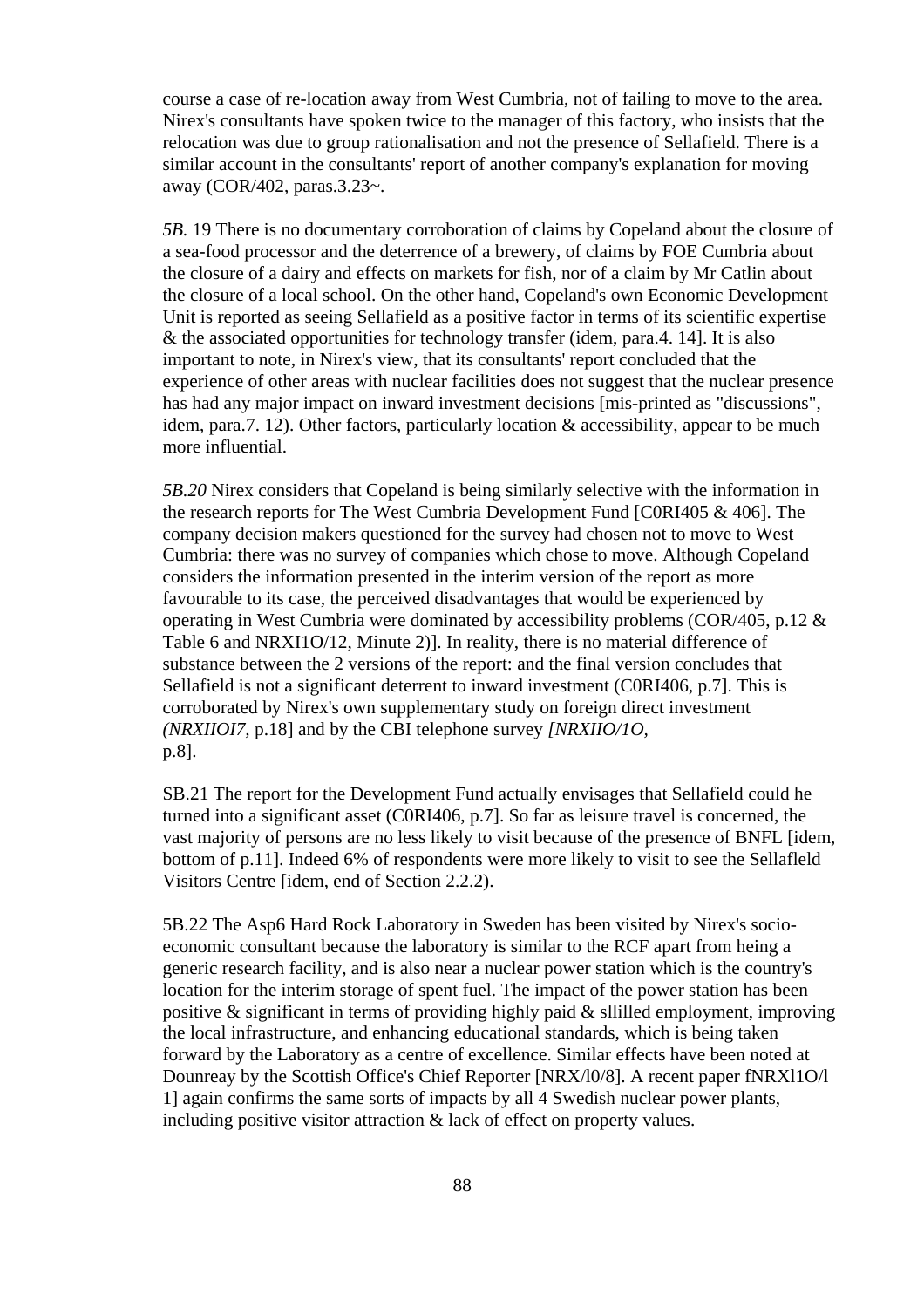5B.23 Although Copeland relies on passages in the RWMAC/ACSNI Study Group's Report on Site Selection & Public Health Protection tGOV/409J commending consideration of compensation payments where net detriment arises, Nirex has seen no evidence that the RCF would have a net detrimental impact on the local economy. Perceptions are not always translated into behaviour, and Nirex's empirical evidence [5B.7  $& 11-14$ ] shows that on balance the impact of the RCF would be positive. There is no evidence that a non-nuclear but equally stable employer would provide a similar number of jobs if the RCF were turned down. Nor are there indications of any actual adverse impact by the presence of Sellafield on tourism. Indeed, English Tourist Board research suggests that holiday-takers do not think of adverse publicity for Sellafield or nuclear incidents in making holiday decisions [NRXIIO/9J.

SB.24 The argument that West Cumbria is too dependent on a dominant nuclear industry was rightly rejected in the Windscale Inquiry Report, in Nirex's view [NRXIIO/4, p.76, para. 14.24ii]. Consequendy, it is clear to Nirex that the RCF would bring significant net economic benefits to the area, without imposing a stram 6n the social infrastructure. Whilst there may be some perceptions that the DWR as another nuclear facility would cause some harm, there is no reason to believe that this would translate into anything more than slight or fleeting blighting effects.

SB.25 These net benefits must be taken into account in the balancing exercise under SP Policy 54 [4A.6], whereas the development would conform with theemerging LP Policies ENV 33.4 [2C.27], DEV 4 & IMP 1 (4B.5]. There would be no adverse long-term effects on the Borough's social & economic resources, and so no need for a planning obligation to address such effects.

5B.26 The planning obhgations suggested by Copeland are unnecessary, irrelevant & unreasonable. The liaison arrangements could not be appropriately included [GOV/138, para.9(a)]. There would be no need for the Nirex head office to be in West Cumbria for the RCF to go ahead; and indeed it would be premature to move before the location of the DWR is finally settled. The concentration of training  $\&$  research in the local area would not be amenable to control by a legal agreement, and would be better discussed by the steering group [SB. 13]. Copeland cannot relate the provision of social housing or community facilities to the RCF, because it concedes that the RCF would not add to the demand for social housing nor cause a deterioration in community facilities.

5B.27 Cumbria does not demur from Nirex's assessment of the impact on local housing, education & health provision, and notes the employment predictions. It does point out, however, that its opinion polls [C0RI41 1  $\&$  412] indicate mixed views about the nuclear industry generally and the RCF. There appear to be a substantial number of people in the County who have concerns of various kinds & to varying degrees about the Nirex proposals [see executive summary at rear of COR/41 1].

5B.28 As a result of its commissioned research into public perception, Cumbria takes issue strongly with the view that local support constitutes unequivocal approval of the nuclear industry based on a better understanding than average of its operations & processes. The background & qualitative research undertaken by its consultants (C0R/401] has made it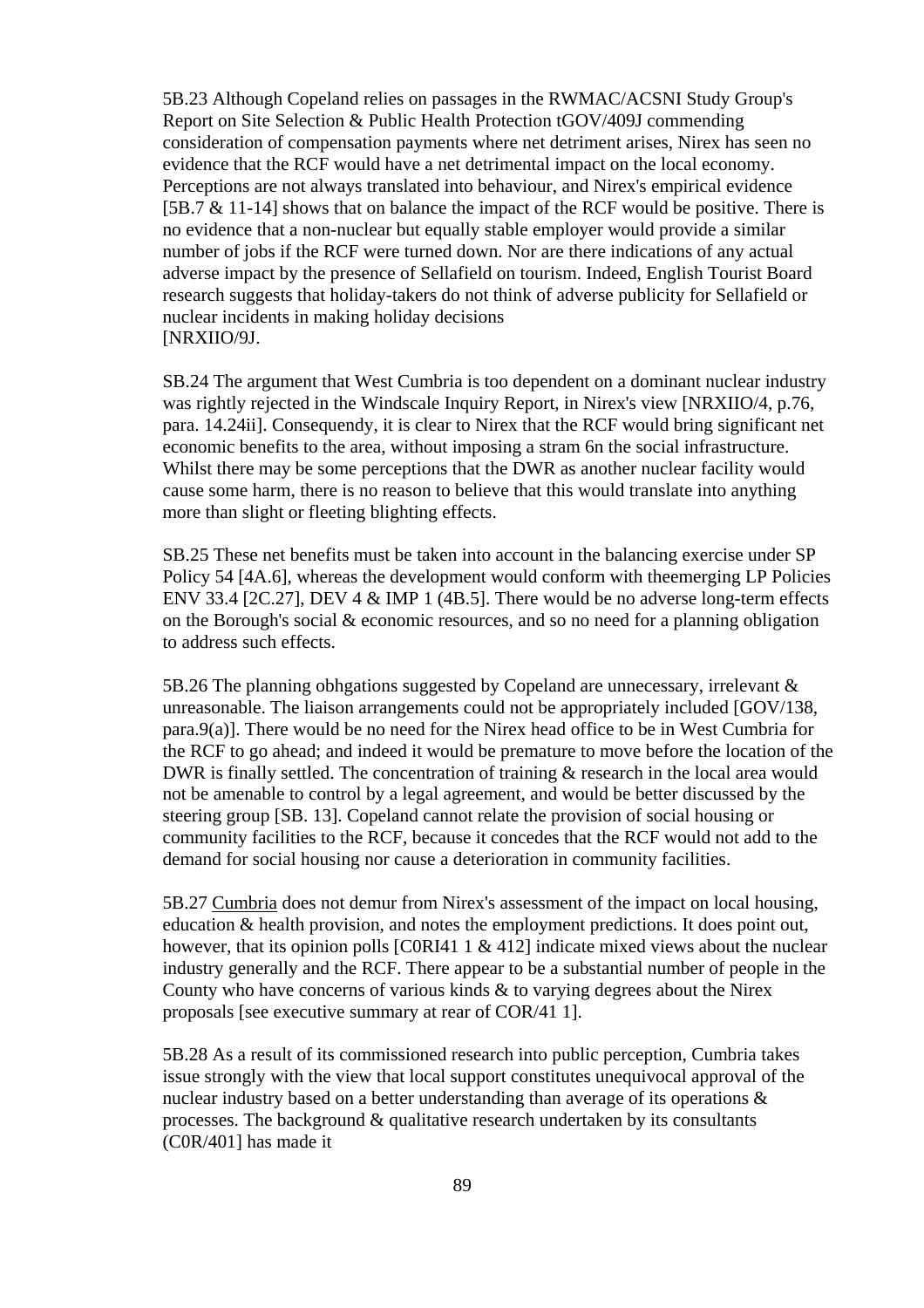appreciate that there is a general ambivalence towards the industry, reinforced by a **<sup>~</sup>**syndrome~, which makes many local people suppress their real feelings of concern. There is extensive local ignorance of Sellafield; and the acceptance of it and the accompanying risks is fbunded more on a fatalism about its dominant economic role & the lack of any realistic alternatives than on knowledge [idem, pp.2-3].

SB.29 Nevertheless Cumbria has noted Nirex's perceptions assessment report (COR/402]. It accepts that a direct connection between local people's feelings and social well-being  $\&$ economic development has not been clearly demonstrated. Although overall it recognises concerns that fiwther nuclear-related development may adversely affect external perceptions of Cumbria, it concludes that the hannfi~l social & economic impacts do not amount to a individual reason for objection.

> **U U**

> **U**

5B.30 Copeland is also concerned about the concept of local support. The report on the 1987~8 consultative process quoted in effect [COR/204, top of p.12] from the Council Ieader's press statement welcoming BNFL's intention to initiate local discussions on radioactive waste disposal & management issues [NRX/1211, p.4]. The report did not refer to the comment made later in the press statement that, whilst investment at Sellafield assists the local economy, the overriding issues are the health & safety of the local community and pollution of the environment. Nor did it recount Copeland's official response to the consultation *[NRXlI2I2,* p.1], even though the consultants have confirmed receipt [NRX/1219] of the response, which specifically commented at item 3 that local support is secondary to finding the "best" site. The response also commented at item S that the benefits to accrue to the local community should be assessed for the inquiry into the preferred site; and that such benefits should include the availability of resources for achieving social & economic objectives, and resolving problems arising from the location of such a controversial facility.

5B.31 The consultants did report to Nirex that impact  $\&$  blight through stigma  $\&$ perception were key concerns in areas especially dependent upon tourism, agriculture & fishing. Nirex itself refers to the Cumbria Tourist Board 1992 estimates [COR/408] of about 6,190 jobs direcdy dependent on tourism in West Cumbria (Copeland & Allerdale districts), and the 1991 Census of Population estimate of some 3,200 residents being employed.in agriculture, forestry & fisheries. These compare with the 1991 Census of Employment data of about 5,600 workers in the construction industry and the BNFL 1991 Sellafield direct workforce of *7,550.* 

SB.32 There were 3,831 registered unemployed in the Whitehaven Travel To Work Area in April 1995, representing 12.5 % of the economically active excluding the self~mployed, compared with 9.0% in Cumbria, 10.2% in the North West Region & 9.8% in Great Britain. BNF~ itself projects that its total Sellafield workforce will have reduced to about *4,750* by the year 2010. This would bejust over 14% of the Borough's predicted workforce, compared with the present 30%. Although Nirex has made much at this inquiry of the nuclear industry's funding of diversification, for example by establishing The Westlakes Science & Technology Park, Gosforth has demonstrated that employment there is still related to the nuclear industry. Furthermore the Challenge Fund bid to finance the extension to the Park, in which Nirex's consultants were involved, has failed.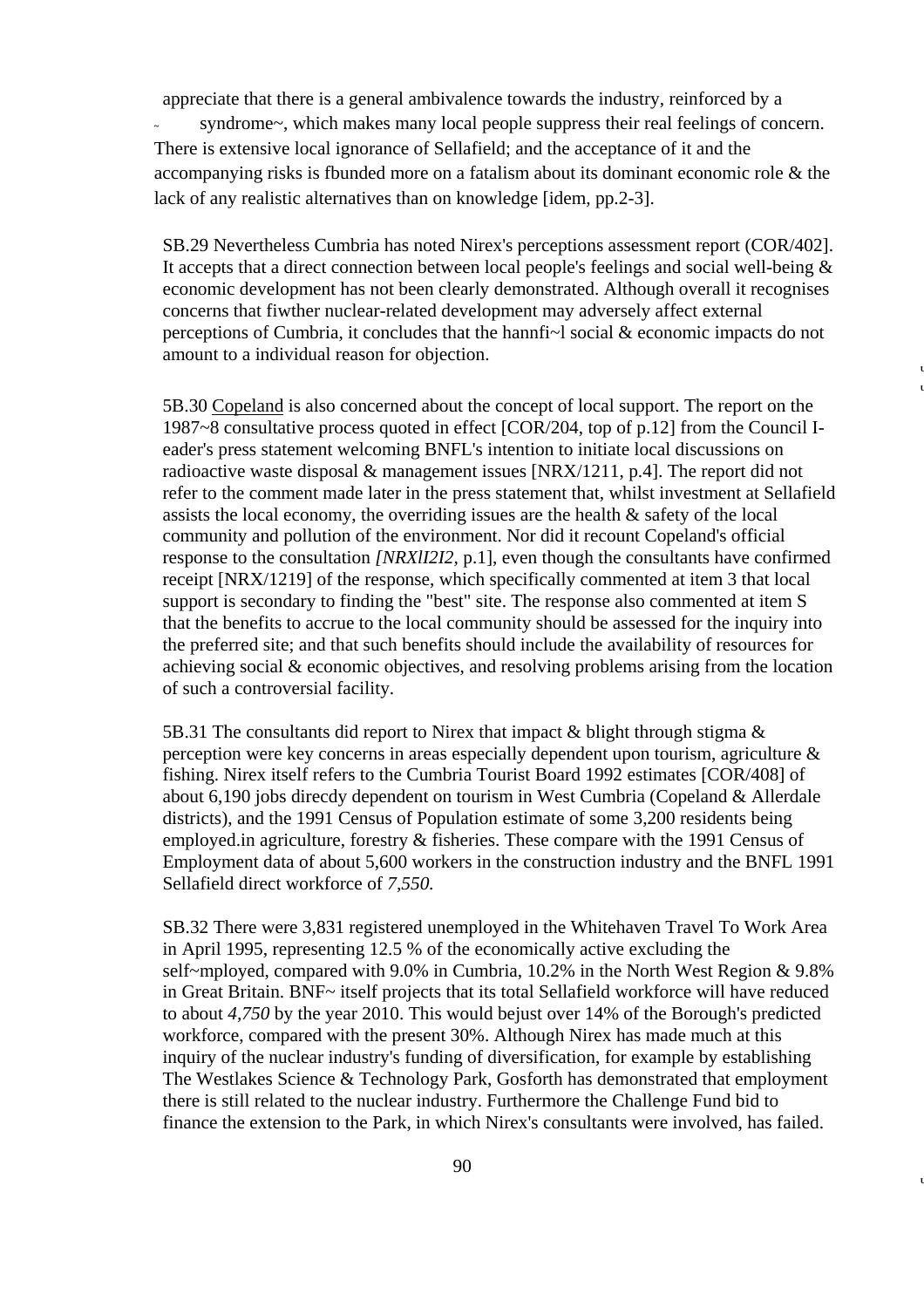5B.33 The benefit of the annual average of 97 jobs provided by the RCF has to be gauged in this context. The proportion of these to be filled by local recruits is largely speculative - Nirex's latest percentage ranges of local recruits vary between 5-20% for scientific work and 5O~80% for site establishinent. It is then a matter for flirther speculation as to how many of these local recruits would be transfers within the nuclear industry or even within Nirex. The gross socio~conomic benefits are thus marginal at best. In Copeland's view they should be compared, as Gosforth has urged, with the 170 jobs over an average construction period of 3'h years for each Encapsulated Product Store at Sellafield, which have been planned on the basis of a worst case scenario assuming abandonment of the DWR project.

SB.34 Copeland points Out that Nirex seems to be arguing that the adverse impact from the RCF would be outweighed by the general benefits from the nuclear industry. But the general, albeit declining, benefits will continue to be provided regardless of the RCF, and so cannot be put into the balance. Also Nirex is drawing a false distinction between perceptions and material impact. In the cases of deterrent effects upon tourism & inward investment, perceptions constitute the mechanism through which the impact is caused. In incinerator appeals such as decision ref. APP/F44101A189/126733 of 11 November 1991 [CBCIII12], the perceived risk of socio-economic effects has been taken into account (idem, para.9].

*5B.35* It is Copeland's contention that the grant of permission for the RCF would create or enhance negative perceptions of the area, so as to be likely to deter inward investment  $\&$ tourism. Nirex itself emphasises the public controversy aroused at all 4 of the sites it was investigating for a shallow waste repository in 1986. Yet one of them was in an area akeady familiar with the nuclear industry. Nirex undertook to help those in the immediate vicinities of the sites who were unable to sell their homes *~GOVI202,* para.9 1]. In the subsequent 1987-8 Site search for a DWR, Nirex & its present consultants eliminated all local authority districts with a population density of more than 5 persons per ha [6B. 11], partly in the light of public perception of the acceptability of a DWR nearby, so it has told this inquiry. There was obviously little doubt at the time that the implementation of Nirex's plans would have a detrimental effect on local economies, and yet those plans were merely to explore some sites. **U** 

5B.36 Nirex has refused to identify most of the 12 sites examined by the MADA exercise because it would raise public alarm [3B.27]. It could not conceivably be irresponsible to raise such alarm, as Nirex claims, unless the alarm would in turn create an adverse impact. The MADA team itself identified an Attribute 26 described as Economic Blight fNRX/ 18/6, Table 1], and measured it by proximity to susceptible activities. It transpires that those activities included tourism, recreation, agriculture & food processing, all of which are significant within Copeland. On the other hand, the team failed to formulate an Attribute measured by degree of prejudice to future prospects of inward investment.

*5B.37* Many local people have adverse perceptions of a DWR. The responses to Copeland's 1991 questionnaire showed over 60% significantly concerned or worried about the safety of people living close by [COR/403]. The 1993 opimon poll revealed that 63% of respondents were concerned about the safety of those living or working nearby [C0RI4()4, p.19]. Although these relate to a DWR, so does Nirex's own research work, and this is because the connection between the RCF and the DWR is obvious. In any event, unlike Nirex, Copeland & Cumbria have also recenfly surveyed attitudes towards the RCF; and 46% of respondents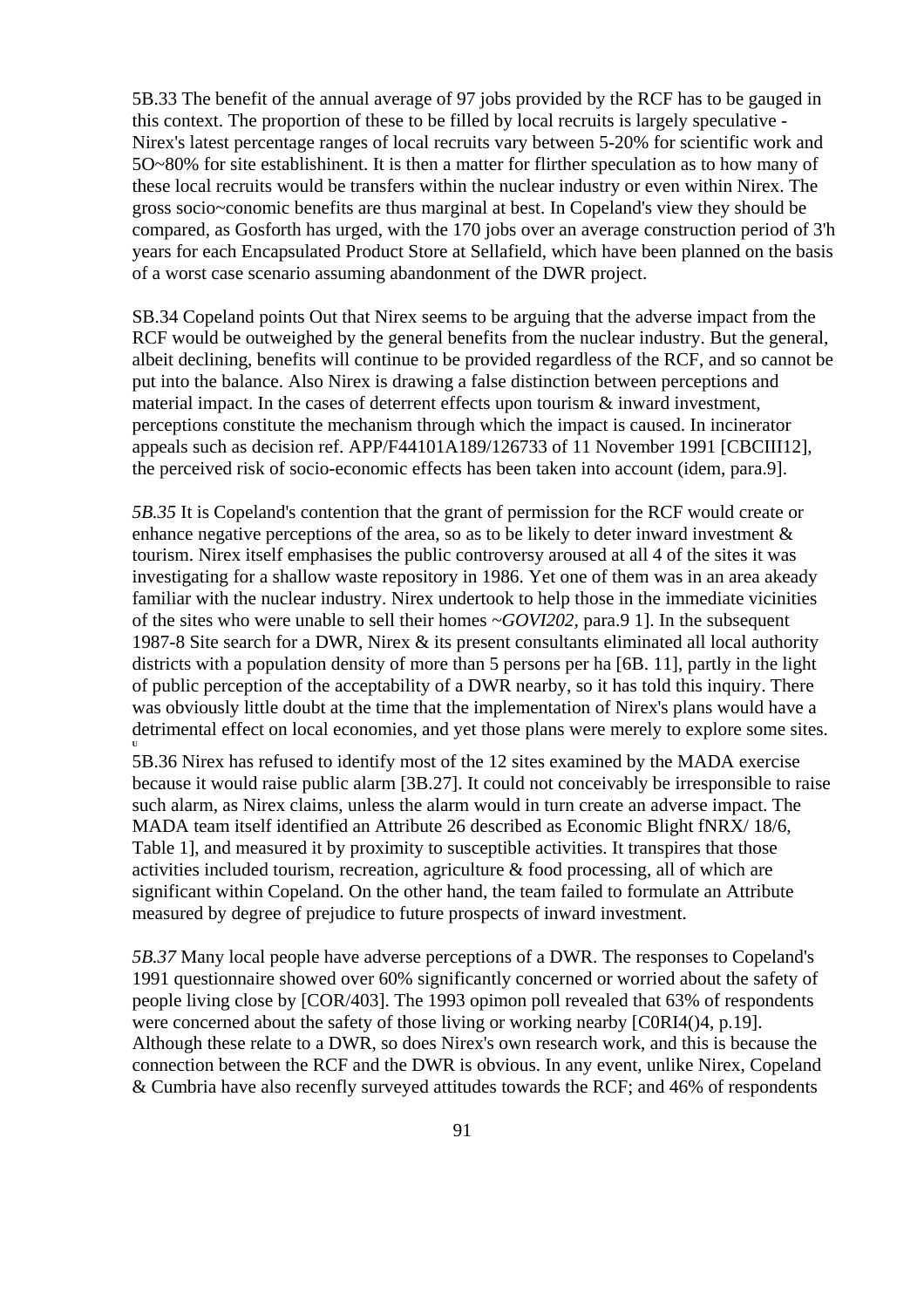in Copeland's residents survey are concerned or very concerned about the RCF proposal, with about half of those people concerned about health or safety matters [C0RI407, p.viij.

I<br>I<br>I

5B.38 Copeland considers that there is ample evidence to confirm the proposition that adverse perceptions are translated into social & economic decisions concerning land use. Copeland has first hand experience as an employer of potential recruits turning down jobs because of the presence of Sellafleld. Its Development & Services Director has personally been told by a representative of Rowntree Mackintosh that one of the reasons for the closure of the Egremont factory, with the loss of 80 jobs, was customers' negative perceptions of confectionery produced near Sellafield. The owner of a Whitehaven sea4ood company has told him that the business recenily moved, with more than 100 jobs, out of the area partly because of its negative image. He is also aware of a major brewery which eventually decided not to build an hotel with 35-40 full-time job equivalents due to the presence. of Sellafield.

*5B.39* The survey reports actually relied on by Nirex reveal similar ins~ces, in Copeland's view. The fact remains that the West Cumbria Development Agency originally told Nirex's own consultants that the proximity of Sellafield was the decisive factor in 2 companies choosing not to move to the area fCOR/402, p.28, para.4.38]. The interim report for The West Cumbria Development Fund clearly showed that 4 out of 14 corporate respondents perceived the nuclear complex at Sellafield to be a disadvantage to operating in West Cumbria, and 3 more did so when prompted fCORl40S, Table 6]. The telephone survey for the CBI indicates that, when prompted, 19% of 1,000 corporate respondents perceived the nuclear complex at Sellafield to be a disadvantage [NRXI1O/10, p.7 & Table 9].

5B.40 This is consistent with overseas experience, in Copeland's judgement. Nirex's own updated literature review fmds that surveys based on intended behaviour indicate that risk perceptions of nuclear waste repositories could have severe blighting effects on every investigated area of economic activity (COR/409, executive summary, para.5]. Also evidence based on actual behaviour suggests that there are blighting effects associated with nuclear facilities, with the consultants relying on positive economic effects to outweigh these (idem, para.6].

SB.41 Nirex has emphasised at first that the flow of inward investment to West Cumbria is weak. This is indeed correct, with a large number of companies closing down plants or relocating elsewhere in the early 1990s, and no entirely new major international investment [C0RI402, p.21, paras.4.8-10]. It has been such conditions which have led to the 1989 declaration of EU Objective 2 status and the 1993 grant of UK Intermediate Area status. But Nirex has eventually conceded that this is a point which strengthens Copeland's arguments. For the fragile investment position means that merely a modest adverse impact could have very significant effects.

*5B.42* Again contrary to Nirex's initial insistence, there is a similar vulnerability to impact on tourism, in Copeland's view. *In* 1987, 15% of respondents to the English Tourist Board's survey stated that they would not want to holiday in Cumbria because of pollution, by which nearly all of them meant ionising radiation [NRXIIOI9]. In 1993, the Cumbria Tourist Board told Nirex's consultants that the proposed DWR at Sellafield would be likely to have a negative impact on tourism fC0RI402, p.32, *para.4.65].*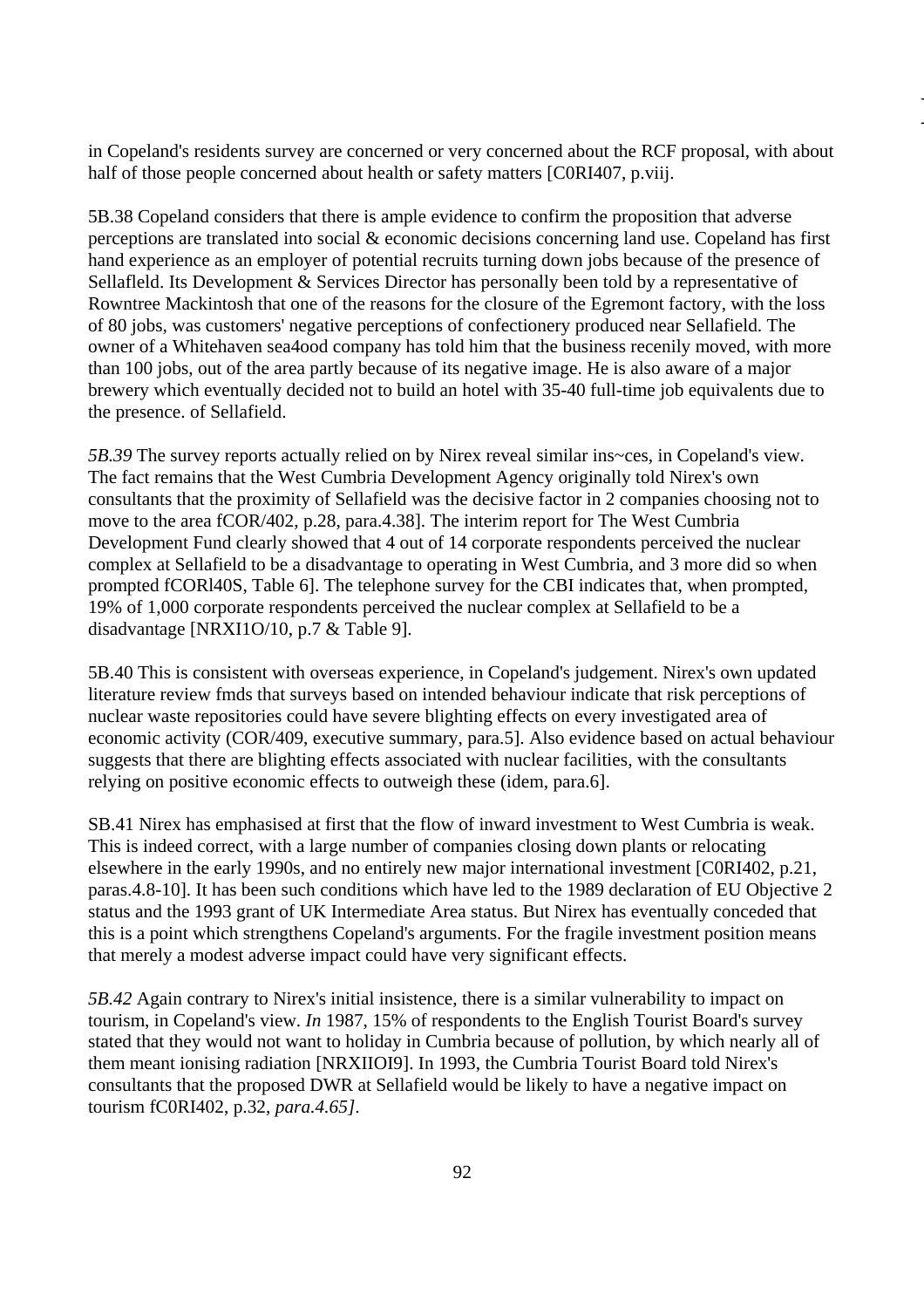5B.43 The final version of the report for The West Cumbria Development Fund showed that the presence of BNFL at Sellafield makes it less likely for 20% of 1,024 respondents to visit West Cumbria for a day or holiday trip fCOR'406, Table 12). For some reason the 6% who are more likely to visit the Sellafield Visitor Centre are emphasised instead [idem, p.11], glossing over the net adverse reaction of 14%, and the curious feature of the Visitor Centre for a tourist attraction that entrance is free. Once more the overseas evidence confirms that a nuclear facility would have an adverse impact on the attractiveness of an area to visitors [C0Rl409, para.3.29].

*SB.44* Copeland submits that this amply demonstrated deterrent effect upon inward investment & tourism of a Sellafield DWR would begin *as* soon *as* permission is granted for the RCF. The decision would be seen *as* concluding that the location has sufficient promise [4A.9] as a DWR site to justify an investigation of up to 13 years [2B.9]  $\&$ expenditure of about £540M [3A.2J. This would be regarded as a very high level of commitment to a DWR here. There is accordingly a substantial socio~economic objection to the RCF proposals, because they would prejudice the use & enjoyment of some of the Borough's social & economic resources, contrary to emerging LP Policy DEV 4.

5B.45 Nirex has not offered any planning obligation to try to meet this objection, in accordance with LP Policy IMP 1 & hence criterion ENY 33.5. This failure to offer mitigation & compensation is contrary to the practice of BNFL [CORI401, Annex C] when granted permission for major projects, and of other countries, and to the recommendation of the RWMACIACSNI Study Group 1G0V1409, para.6.14]. Copeland is consequently indicating obligations which could be offered, but by way of example only, albeit with broad orders of cost so that judgements can be made whether the suggested measures would be reasonably commensurate.

5B.46 The head office of Nirex is at HarwelI, where 173 of its employees plus 23 secondees & consultants are based. There are only 19 employees plus about 100 contractors' staff at the Cumbrian offices in Greengarth Hall, Holmrook f5A.55]. The head office should be moved to Whitehaven where suitable offices are available, and at no net cost, but with the advantages of being closer to local suppliers and obtaining a better understanding of local issues.

SB.47 Nirex should invest about £lOM over 5 years in the expansion of The Westlakes Science & Technology Park, to facilitate the local advancement of detailed research & analysis associated with the RCF. It should also commit itself to local training, recruitment and supplies & services, budgeting to spend about £500,000 on training. BNFL's contributions to the West Cumbria Development Fund to help diversify the local economy are due to end in 1997. Nirex could take over the main funding responsibility for the duration of the RCF, index-linked  $\&$  amounting to a minimum contribution of £1 lM over 10 years. This might help to finance wider transport infrastructure improvements, such as sustaining the West Cumbrian railway line and providing a local airstrip.

5B.48 Thirty social housing units within 16 km of the site could be funded at a cost of about £2.5M over 5 years, to mitigate against loss of population due to adverse impact. A million pounds could be paid over 5 years for improvements to village Ilalls  $\&$  similar community facilities which are in a poor state of repair due to lack of public investment. Finally, as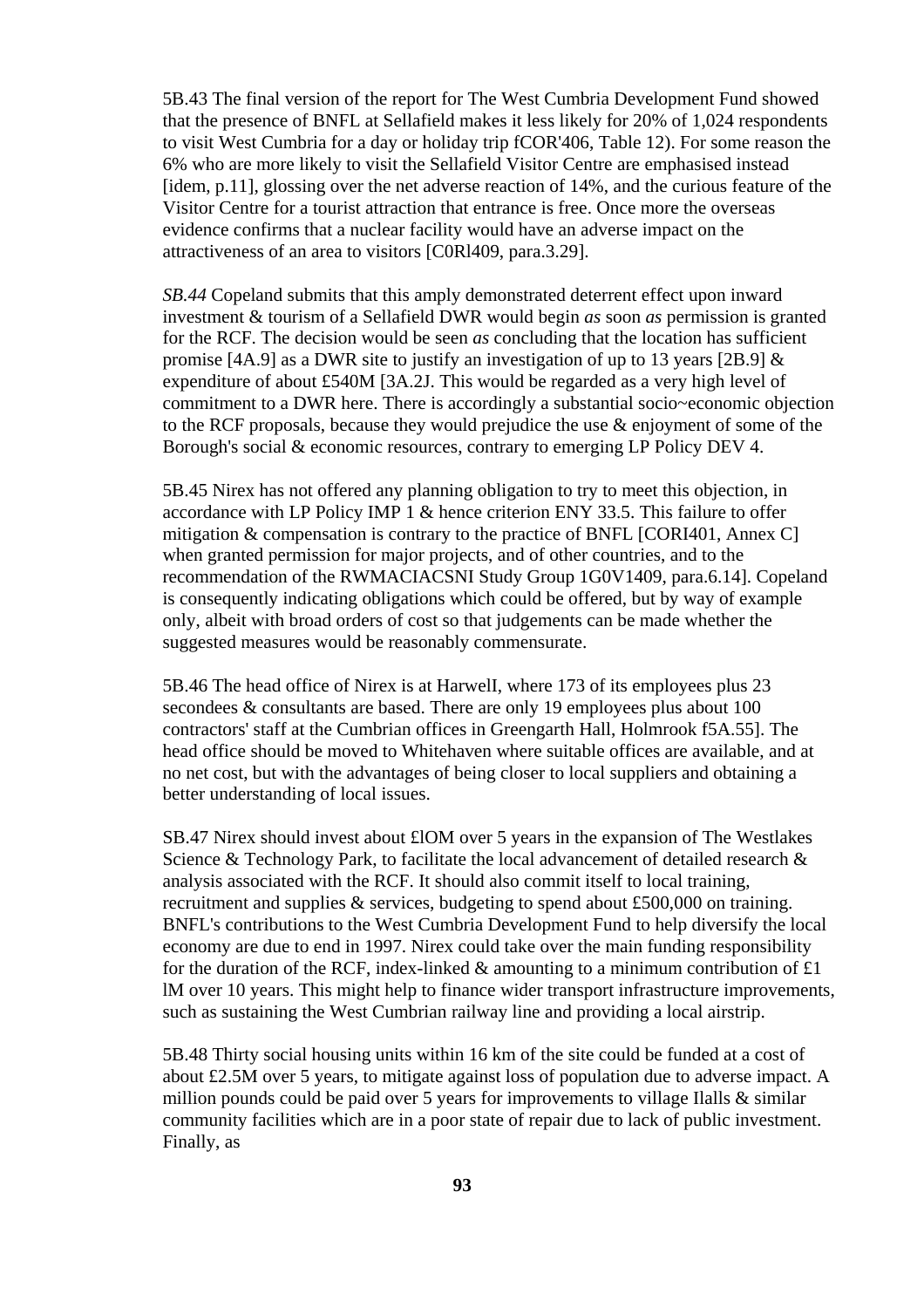discussed in Chapter SC, the local road network is in need of improvement, at an estimated cost of £l0.5M over 5 years.

*5B.49* Gosforth points out that there are collectively many hundreds of person years of experience of working in the nuclear industry in its parish. For example, 2 of its witnesses are expeTienced engineers in the nuclear industry & former managers at RNFL. Such local expertise is actually the basis of the Technical Consultative Group *[SB.6].* Whilst the formal liaison arrangements are welcome, they were instituted by Gosforth, and it is Gosforth which has taken the initiative to put them on a formal footing *[GPCI2].* Nirex's lack of complete openness in the earlier years ~IGPC/4], and its tardiness in entering into real dialogues with experienced scientists on matters of genuine concern [eg WR'(3PCI2J, have caused great anxiety.

*SB.50* This is partly because another aspect of the parish's socio-economic profile is that less than half of its economically active residents work in the nuclear industry. The Nirex proposals have already had an adverse social impact, as the local community has split over what its response should be. The agreed view of the Parish Council, without wishing to become embroiled in the legal arguments [Ca.3A], is that it is in the general social  $\&$ economic interest for all the important implications of the DWR to be dealt with now.

5B.5l BNFL did not purchase the Newton Manor Estate including the PRZ in order to expand the Sellafield complex, but merely in pursuance of its 40 year-old policy to buy up land coming onto the market within the Sellafield safeguarding zone (see notation on C0RI306 Proposals Mapi The appropriate use of Longlands Farm is agriculture, and Nirex can only say that the agricultural holding would not be affected because the tenancy was terminated in order that it could go ahead with its proposals. Gosforth also doubts whether the re-introduction of agriculture after closure of the RCF would be viable, particularly because of the additional planting in the landscaping scheme.

*SB.52* As has already been shown *[5AJ,* the RCF would be a conspicuous development in the countryside near to this National Park gateway settlement, which is also a local service centre & commuter village. The RCF would itself be a major mining development 400 m from a centre for scenic tourism, which would be bound to suffer as a result. The RCF's physical presence would also be a constant reminder of the proposed DWR. A much more objective & equitable way to proceed would be to operate a smaller underground laboratory over a longer timescale, whilst similar short4erm employment benefits are obtained from the construction of the interim stores already approved for Sellafield *(5B.33].* 

SB.53 Some local businesses have declined recenfly and jobs have been lost. Gosforth cannot prove that this has been due to the potential DWR, but equally Nirex cannot prove that it has not. Additional business from RCF & DWR construction workers for Gosforth's shops, eating places & accommodation could be a mixed blessing, for past experience with Sellafield construction contracts suggests that the workers temporarily crowd out & cut across the long-term tourist trade, which has difficulty in recovering afterwards. The specialist workers themselves would come from all parts, and not especially the local community.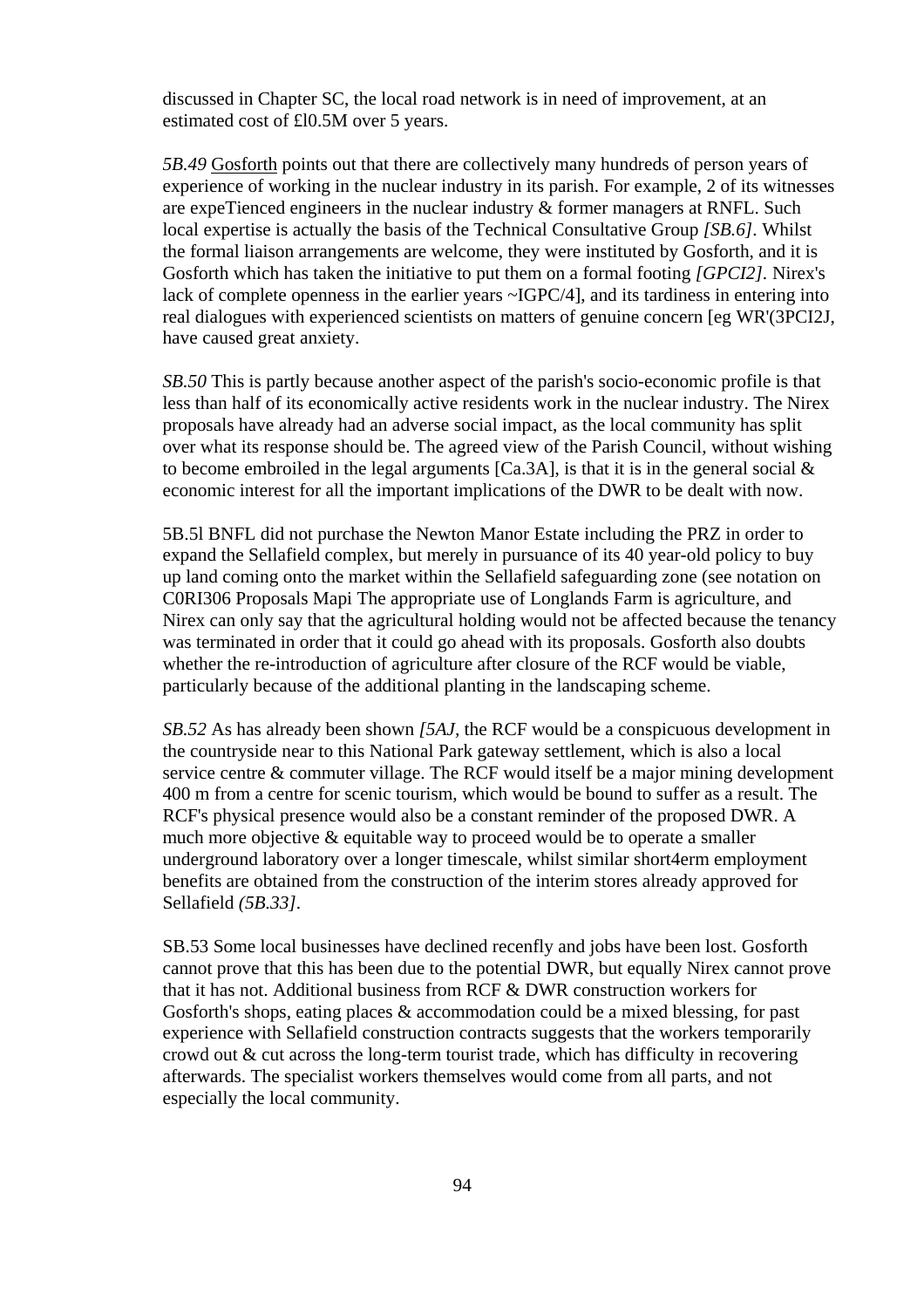5B.54 Local people are acutely aware of the stigma attached to being near Sellafield, especially when there has been a well publicised scare. Nirex concedes that there can be a blighting effect on property prices in the immediate locality after such incidents  $[COR/402, p.36, para.5, 17]$ . Its other residential property value review  $[NRXIIO-7]$  is unreliable because it used the records of just one building society lidem, para.3.5] and was unable, due to the postcodes, to concentrate on property immediately around Sellafield (idem, para.3.7-11 & Map 3.1]. Nirex also accepted in 1986 that its investigations at Fulbeck affected property prices; and seemingly it had a scheme to compensate home~owners in the vicinity of all 4 investigation sites [GPC/6A, pp.~~1O].

*5B.55* Gosforth has in fact been under the impression that it is Government policy to acknowledge that Nirex's investigations cause blight - it believes that this is why Nirex has not been compelled to divulge the locations of the alternative sites [3B.27], and why a site deemed to have some local support has been preferred over others offering more promising geology (6B.30J. As the RWMACIACSNI Study Group *[GoV1409]* has pointed out, this acknowledgement of blight is certainly the policy of most other leading nuclear countries, which have accepted the need to compensate the host community.

*5B.56* Gosforth points to some obvious ways in which the local community could be helped. The RCF would add to the risks of local emergencies, and some of the best emergency services in the vicinity are stationed at Sellafield Works, yet no direct access between the RCF and the Works is proposed. Nirex must also be required to contribute to improvements to the transport infrastructure - rail  $\&$  air as well as road. It would not be enough to try to influence economic diversification by providing new industrial premises, because experience to date is that they are actually taken over by nuclear-related businesses. The most striking example of this is the Wesdakes regional strategic site, where Gosforth has discovered that less than 3% of the employment provided is with employers who moved in from outside Cumbria [GPCI13, Fig.54], and that most of the employment is nuclear-related in any event [see CFEIi/3]. This dependency on the nuclear industry, coupled with apprehension about blight, features in a number of the written renresentations.

5B.57 According to Gosforth, a principal public concern in the Parish is the anticipated drop in residential property values. The Parish Council is already struggling to maintain local services due to its complete dependence on precepting domestic taxpayers since the introduction of the uniform business rate. It is unsatisfactory to have to rely on occasional, voluntary contributions from major businesses like Nirex acting in its good neighbour role. A trust fund should be set up for the potential host community, as in France at SoulainesDhuys *[GPCI6, pp. 10~1]*. The RWMACIACSNI Study Group commented [GOV/409, para.6. l~, that this issue of compensation should be brought into the open, and Gosforth has consequenfly ensured that it has been aired in relation to the current proposals.

*5B.58* The Shop Stewards support the RCF for social & economic reasons. They represent about 4,800 industrial workers at BNFL, and on their behalf have researched, & consulted on, the best way forward for the DWR project for the last 7 years. The paramount factor is safety, for their members & families and the rest of the people of West Cumbria. Some of the environmental groups opposing the DWR project must be following a hidden agenda, because they have been inconsistent in opposing both the surface storage of spent fuels and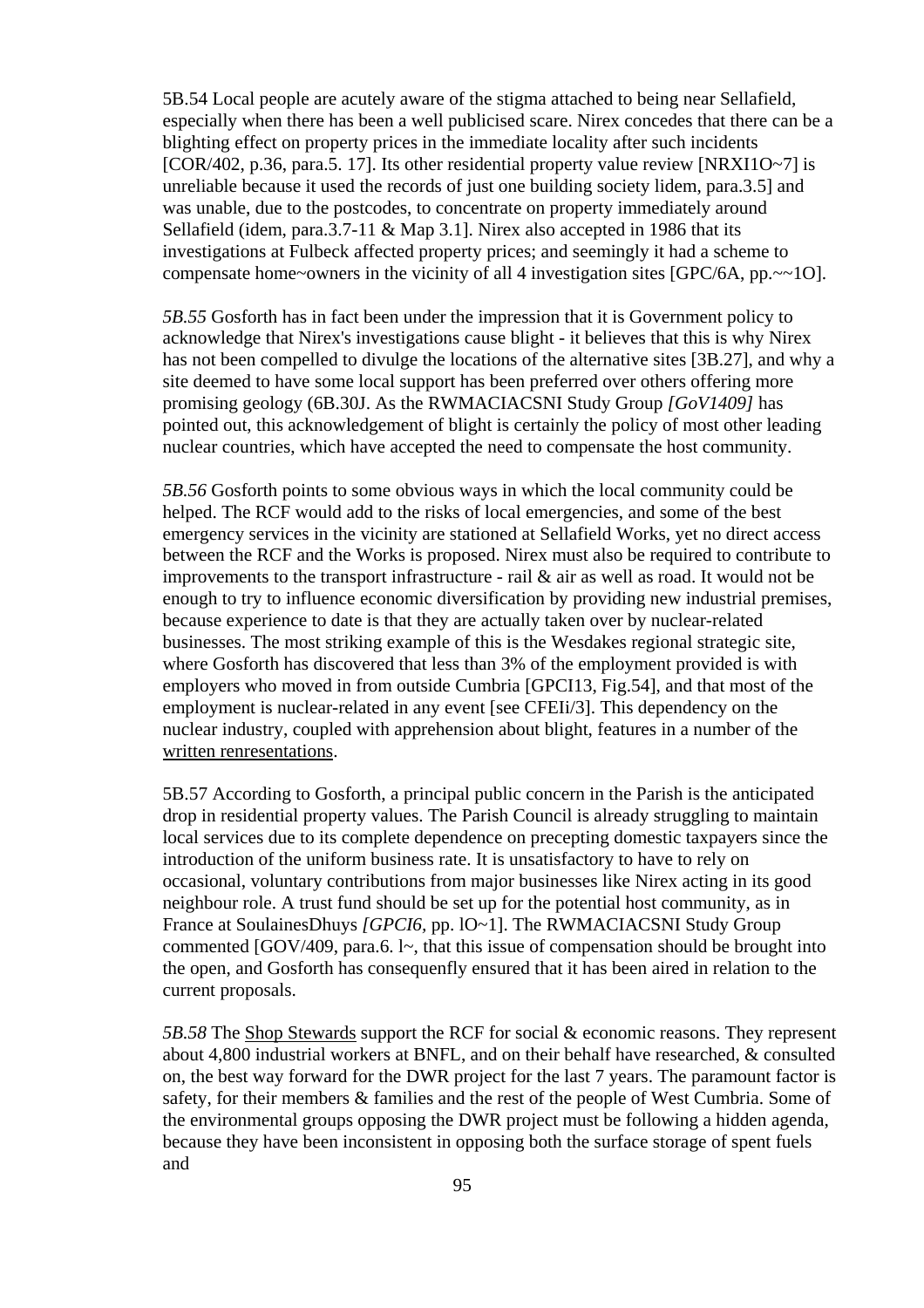the underground disposal of waste, and in opposing both the transport of waste to Sellafield for processing and the retention of waste at Sellafield after processing.

SB.59 In contrast, the Shop Stewards have responded to genuine concerns, such as the opposition of the Irish & Manx Governments to a deep under-sea repository. But radioactive wastes will continue to be created, and to need storage, treatment & *disposal,*  and the Stewards' members will carry out the bulk of this work, which is centred on Sellafield. The deep underground repository on land is now the best practicable option, so long as retrievability of the emplaced waste is ensured. I-onglands Farm is the presendy favoured site, but everyone agrees that it still has to be proved that the geology is suitable. The RCF would be an essential part of that proving programme, and so must go ahead.

SB.60 The Stewards' support is not due mainly to the jobs which the RCF ~would provide, since their number would be small compared with the job losses at Sellafield & elsewhere, albeit well-paid long4erm jobs with their greater economic multiplier effect are now at a premium. Satisfactory assurances have ~ow been received from Nirex about a training programme for local people, and its Model Code for contract employers is also welcome. Whilst the Stewards do agree that the infrastructure in West Cumbria is chronically poor, it is not Nirex's responsibility to put this right, but the Government's. The construction of the DWR should supply some arguments & leverage for obtaining improvements, but that stage will not be reached unless the RCF is first allowed to go ahead.

SB.61 The Construction Workers also support the RCF, but for more direct economic reasons. Following the completion of the previous major building contracts at Sellafield, this Region now has the highest unemployment rate of construction workers in the UK, and one of the highest in the EU. Serious problems of poverty are appearing amongst this sector of the workforce which has done so much to help create the modern nuclear industry. The RCF project would bring very welcome re-employment to some, but there are 2,000 long-term construction jobs at stake in the provision of the DWR itself. The vast majority of Cumbrians know that the area's future rests with the nuclear industry, which has an excellent safety record, and they support the RCF. Minorities with greafly exaggerated fears about safety & property values should not be allowed to block this crucial opportunity to prove the suitability of the preferred site.

SB.62 There are also wriuen representations in support of the RCF from local people for social & economic reasons. For example, MJDarvell *[WRIDI99]* claims that the case of the Parish Council is not properly representative of the village, because the Council does not behave in a truly consultative & open manner itself. Nirex would probably have provided more benefits for the village as a good neighbour, if it had not been criticised as acting out of base motives. The main tourist attraction in West Cumbria is the nuclear industry, and one of the main problems for both tourism & industry is poor communications. The RCF could well attract more tourists to the visitor centre [2B.3], plus businesses to service both the RCF  $\&$  its workforce. Incoming workers  $\&$  their families would also increase demand for house purchase, thereby sustaining the market  $\&$ values.

5B.63 The Rt Hon Dr J Cunningham~ **MP** for the constituency which includes the site, offers his qualified support for the RCF development. He has had the opportunity to study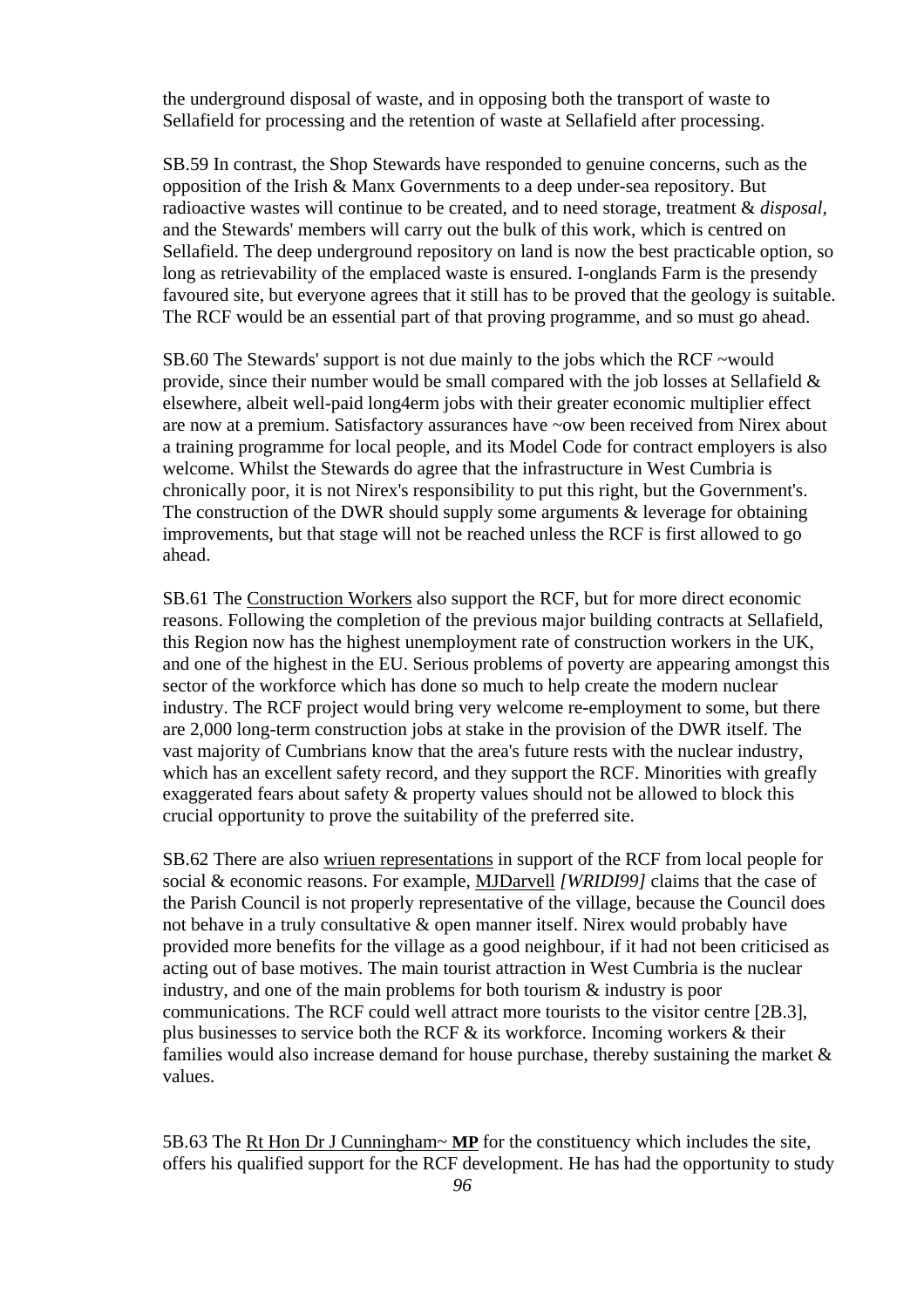the social  $\&$  economic profile of the area in depth over many years, and is familiar with developments in the nuclear industry in his constituency and elsewhere in the UK & abroad. BNFL is a world leader, and Sellafield is to remain a large nuclear site of global significance. In his judgement, no practicable alternative has been put forward to spent fuel & waste re-processing  $\&$ underground disposal. Continually expanding surface storage is not a credible long-term option, because of the safety & environmental management problems of coping with the massive sprawl of the SelIafield complex that would be entalled.

SB.64 The Sellafleld area above all has to address the future of the nuclear industry squarely, and not try to shuffle off the problems. He considers that, on the scientific & technical side, Nirex is proceeding prudenfly, absorbing the lessons of best international practice & research. There is a reasonable case for exploring this site, subject to transparency & proper peer review, and on the understandings that the grant of permission for the RCF would not represent a commitment to the DWR nor rule out the options of monitoring & retrievability in any subsequent DWR.

5B.65 He considers that the largest economic problems faced by the Borough are long4erm unemployment, over-dependence on BNFL, & large scale dereliction. There is no need for Nirex to exacerbate these problems, and indeed it has an opportunity to help alleviate them. For these reasons, he also supports the case put forward by Copeland for Nirex to enter into a planning agreement before receiving permission for the RCF. Following the precedents set by BNFL, the agreement should cover, amongst other things, the provision of training; guarantees of local recruitment& of supply contracts; and investment in the *As95(T).* These commitments should not await a decision to go ahead with the DWR, for they would merely be reasonable recompense to the Borough for afready taking the strain of this national project. Moreover, in liaison with the local economic development agencies, Nirex should be dealing throughout the RCF development period with the local authorities' concerns about the property market, tourism  $\&$  other economic impacts.

*5B.66* Mr Dale Campbell-Savours **MP** for the adjoining constituency, supported by ~ *~ [WR/C1180],* believes that this RCF inquiry is the critical one for the future of the DWR project at Longlands Farrn. This may be his only opportunity to influence the RCF & DWR inquiry decisions, for there may not be a Parliamentary debate on them. This DWR project is misconceived because it would irreparably harm the image of West Cumbria which local bodies & representatives have worked together for decades to defend. Although the negative image of Sellafield & Cumbria is unwarranted, it has been an uphill struggle to counteract it, and the DWR project would undermine this work, and make it very difficult to attract non-nuclear industry to West Cumbria.

*5B.67* He is confident of this from his considerable personal experience. People who doubt the gravity of the concerns caused by Nirex's investigations should have seen the extraordinary lobbying in the House of Commons in 1986 by Goverrunent Ministers whose constituencies were affected then by the shallow repository site search, but who could not officially oppose the investigations. He thoroughly endorses the 1993 public perceptions report prepared for Cumbria [CORJ40I], especially the references to the dependency syndrome and fatalism. Personnel managers in West Cumbria are well aware of the difficulties of recruiting key personnel because of the negative image of Sellafield. The

general situation about closures is not as represented in Nirex's evidence. It is not the case that rumours circulate of closures occuning due to the negative image, and that they are then scotched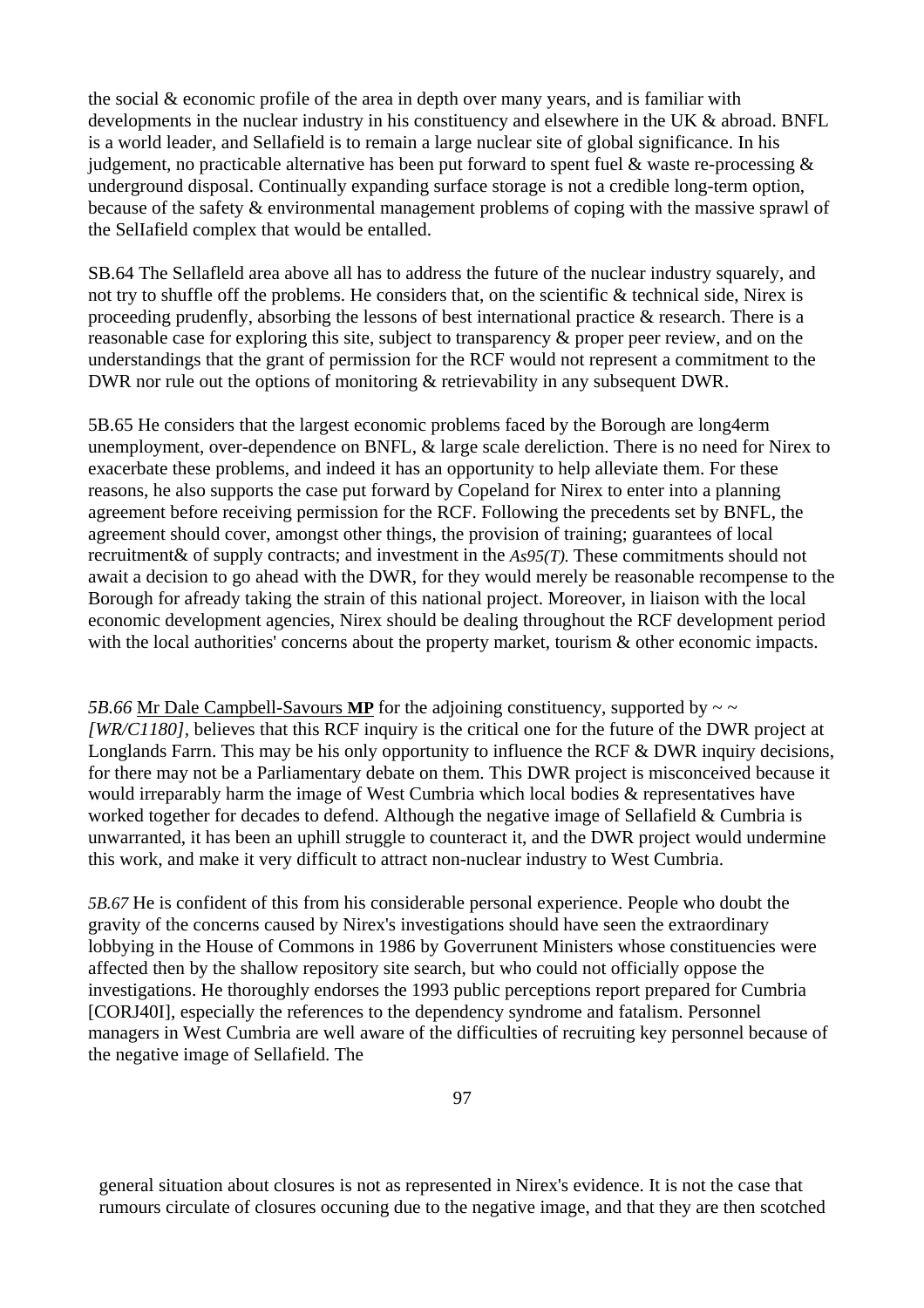when the managers responsible are contacted. What really happens is that managers publicly declare that the closure or re-location was due to some other reason, but tell people like him confidentially that it was indeed because of the image.

SB.68 Although the operations of BNFL are critically important to the future of the County, the future of Sellafield does not depend on the DWR being built in Cumbria. Another location would be found because nobody could afford to write off the billions of pounds invested in Sellafield. On the other hand, the future prospects of West Cumbria for social & economic development would be damaged by the reinforcement of the perception that the area can be regarded as a depository for everyone's radioactive waste. Government Ministers  $\&$  other eminent figures have already floated suggestions that the DWR's functions could be expanded to take submarine reactor compartments or greater volumes of waste 'IsubstituteciN under THORP's overseas re-processing contracts. This growing threat to the image & future diversity of Cumbria should be pre-empted by refusing permission for the RCF.

5B.69 The Irish Government points out that Nirex has paid no attention to the social & economic impact of the DWR prQject on the people of Ireland, notwithstanding the long history of concern expressed about the effects of operations at Sellafleld on the eastern seaboard of that country. Similarly, the Isle of Man Government PVR/IOMI1] is firmly of the view that there is the potential for a detrimental effect on the Island's economy due to public perception of environmental harm, whether real or imaginary. This could damage tourism, fishing or inward investment. Nirex is trying to exploit the dependence of West Cumbria on the nuclear industry whilst overlooking both the potential hanri to the Island and the benefits obtained from nuclear power by other pans of the UK with no involvement in the radioactive waste disposal problems. Patricia McKenna MEP considers that it is in any event fallacious to assume that a local population would support a DWR just because it supports other types of nuclear facility.

SB.70 FOE Cumbria similarly regard Nirex as confusing support with financial dependence. Nirex is misconstruing survey & poll information as showing little resistance to the presence of nuclear facilities, and glossing over some of the most crucial fmdings. For example, Cumbria's polling has found that about half of Cumbrian residents think that the nuclear industry is doing a bad job in disposing of its waste, and that Nirex specifically is not doing the best possible job [C0RI41 1, executive summary at rear, 2nd bullet pointj. Listening to Nirex's case, it is difficult to credit that there is now a 9% majority of the residents of Cumbria in favour of the County Council opposing Nirex's development [idem, last bullet point]. Moreover, Nirex has not dwelt on the findings of itsown 1994 survey of attitudes towards the storage/disposal of radioactive waste [CFEI 1/1]. Only 34% of residents aware of Nirex's proposals consider that the RCF should be built [idem, last bullet point, 1st page). The survey puts this low level of support down to  $\sim$  but 32% still oppose the RCF when the misconceptions are dispelled [idem, top of 2nd page].

5B.71 The alleged misconceptions are that the RCF would be more than an underground research facility, but Nirex now concedes that parts of the RCP could become parts of the DWR development. Also the various survey reports contain plentiful evidence of blight which is inconsistent with Nirex's conclusions. Even 30% of the residents of Copeland who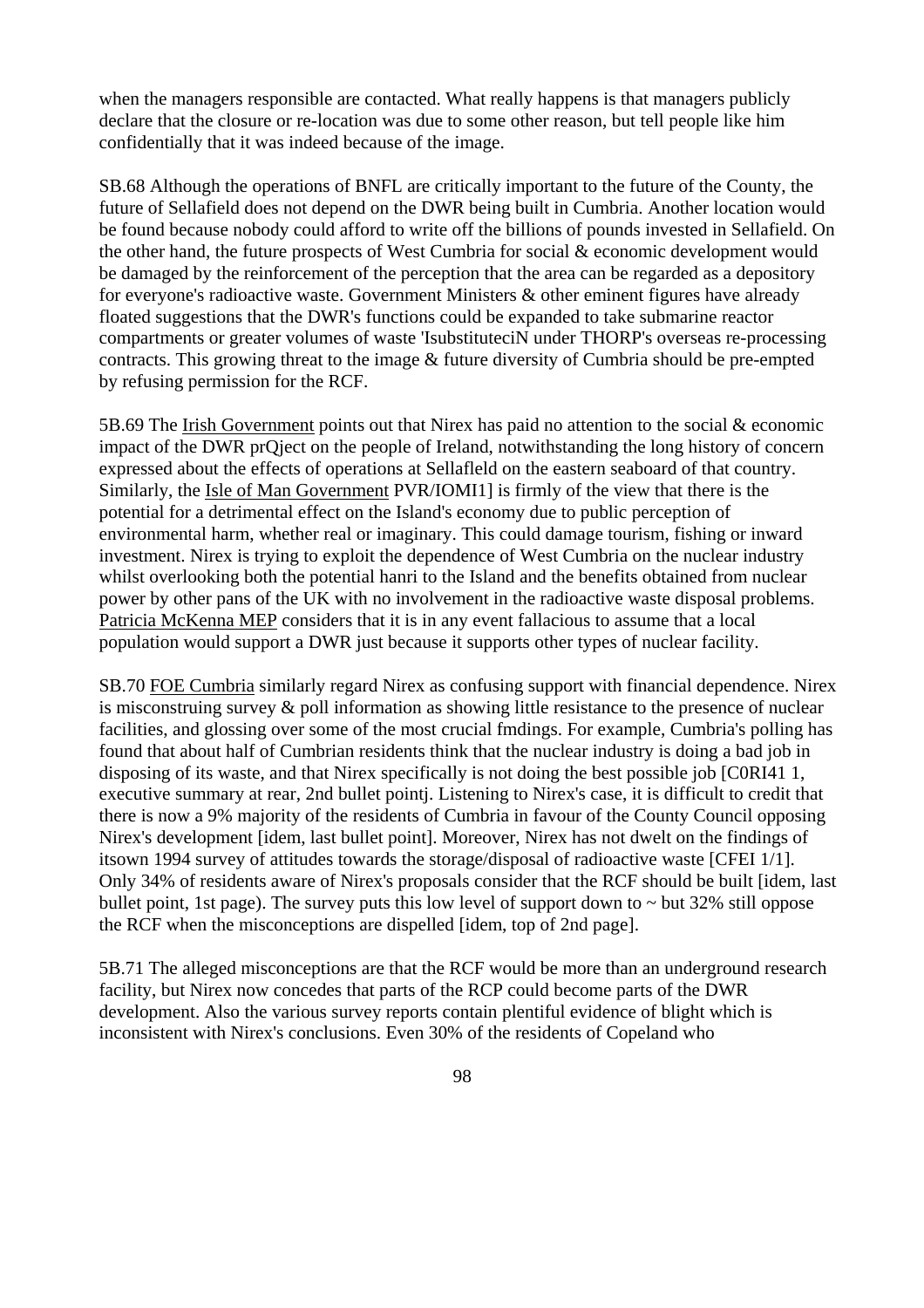work in the nuclear industry are concerned about the RCF project [C0RI407, p.xv, Graph for Q. 13a]. Of 12 local firms interviewed by Nirex's consultants, a majority actually expressed concerns in various ways (C0RI402, eg paras.  $3.39 \& 3.42$ A]. All the development agencies interviewed were concerned about reinforcement of the area's negative image [idem, *paras.4.44-53].* 

5B.72 There were some similar findings in the interim version of the research report produced for The West Cumbria Development Fund [C0RI405] which are not apparent in the final version [C0Rl406]; and FOE Cumbria are still not satisfied with the consultants' explanation [C0RI406A], especially bearing in mind that the consultants do other work in association with the nuclear industry (CFEI1/3, penultimate page, central item). Much of the focus for such inter-relationships seems to be The Westlakes Park. EU funds intended to promote diversification are actually being devoted there to activities associated with the nuclear industry *[CFE/114].* 

5B.73 Moreover, people familiar with West Cumbria are well aware of the industry's blighting effect. Tourism expenditure & tourist-related employment are lowest in Copeland of all Cumbrian districts (C0RI408, Table 1]: as at 1992, Copeland had the most adverse past turnover trends [idem, p.64, Table *5.2].* Recruitment letters sent out by the West Cumbria Health Authority have been known to try to reassure people about radiation levels. Fish cannot be sold in the North East if they are disclosed to have been landed in West Cumbria. A local dairy moved to the South of Scoiland when it discovered that its rivals were mforming customers that its milk might be tainted by radiation. A school's exchange scheme with another in Germany was ended by German parents anxious about the health of their children when visiting West Cumbria. There can be little doubt that the nuclear industry already has a damaging effect on the economic well-being of the area, and that the RCF  $&$  DWR would increase this effect, a view shared by eg WRSINTRI1T NCHI1  $&$ *S1235-6.* 

5B.74 CORE regard the Construction Workers' view on the nuclear industry's safety record as untenable. The industry  $\&$  its regulators now accept with hindsight that former safety standards for both workers & public were too low. There are several current controversies about the long4erm health effects of radiation on workers, their families & residents, which all contribute to the negative image: & see eg WRsIAI81~ *BI244~ DI69* & **l04r** & 0132.

5B.75 Moreover the supporting workers & others are misunderstanding the real nature & extravagance of the DWR venture. Its location at Sellafleld was effectively determined when the decision was made to go ahead with THORP. The current cost estimates [NRXI12I16, 1st column in each sub-table] are far too low, with a more realistic estimate by conventional accounting methods of more than £5 blilions capitalization by the time the DWR is open for emplacement,~comprising around £2 billions direct costs  $\&$  the remainder interest  $\&$  inflation [idem]. The latest design concept f5A.3j would be far too large for the present mventory [6A.4]; and the only way in which it could become an economic proposition would be to take in both 'LW from elsewhere at open market prices and HLW.

5B.76 SCC submit that the RCF cannot possibly be justified on the grounds of benefits to the nuclear industry, its employees or recipients of Nirex's largesse. The potential hazards to future generations resulting from the project's attenuated timescale & premature comnntment to an unsuitable location would be far more important than these benefits.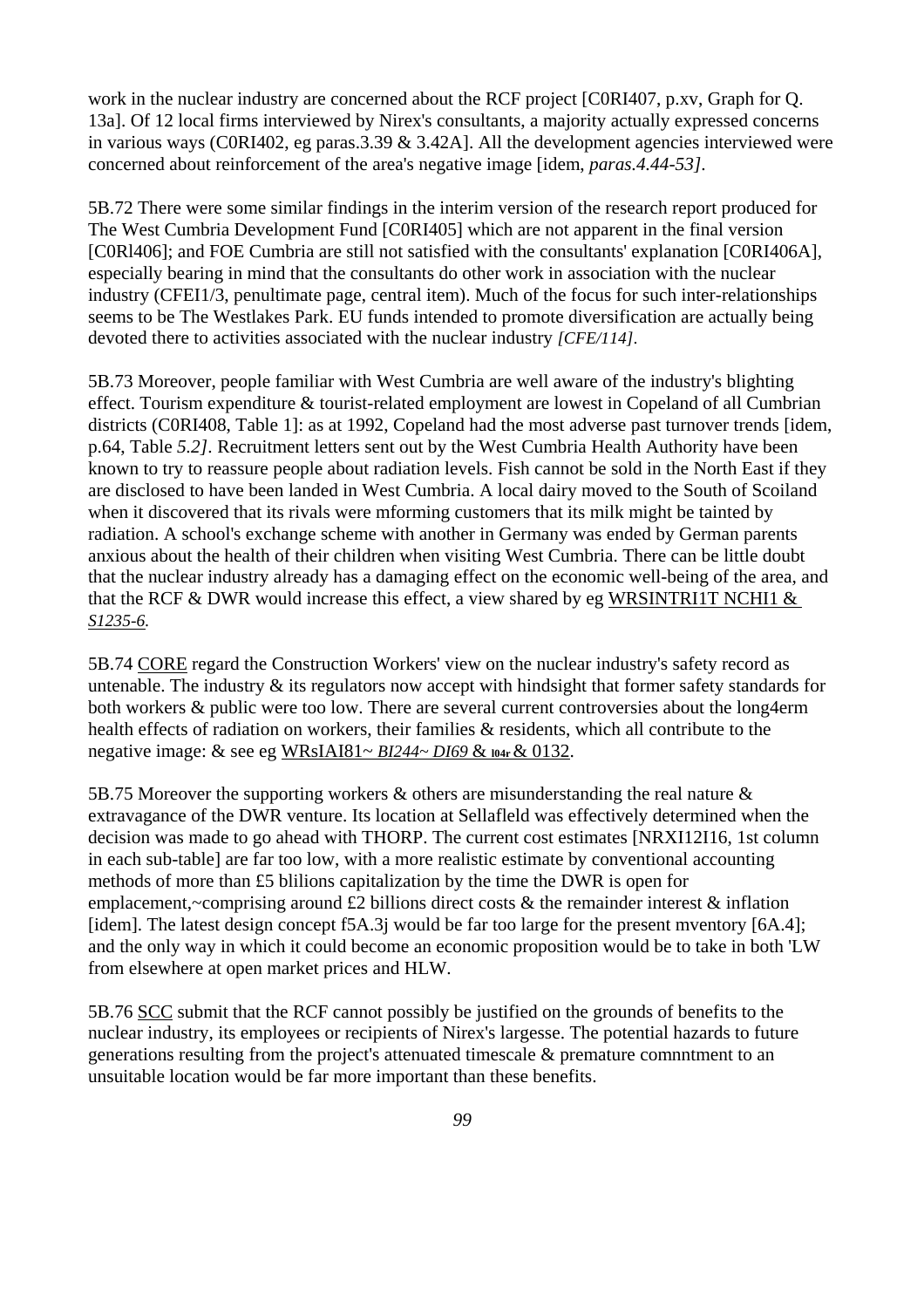5B.77 MrJRCaflin worked in the nuclear industry for 30 years, finally as Head of Engineering  $R \& D$  at BNFL, and is now a local farmer. He wishes the industry future success but not at the expense of the well-being of local people. In his view, it is clearly untrue that West Cumbria has felt few ill effects from the nuclear industry, which has thrown an alien shroud over the area. For example, a well publicised incident led to the closure of a thriving school at Seascale, and seriously affected others in the area. 1~cal farmers like himself are acutely aware of a negative image of West Cumbria. This would inevitably be exacerbated by the decision to locate here the largest DWR in the world, with particularly severe effects on farming & tourism. When combined in the long term with the Government's intended entombment of Sellafleld (in contrast to the clearance of nuclear power station sites), the effects would be devastating.

SB.78 Patrida England is a voluntary community project co-ordinator, with experience of living within *2.5* km of 4 nuclear reactors at Heysham. She considers that Nirex's real view of the benefits of the current project is that it would avoid further costs which would be incurred by Nirex & its shareholders in spending more time & resources on investigating other locations with more scientific promise. Risk is primarily a matter of perception by involved parties. Nirex needs to address the psychological pressures which inevitably accompany the potential risk of living with a static hazard, by establishing a working relationship with the impacted communities which so manages the nuclear technology as to improve their quality of life.

SB.79 Councillor D W T Gray, the Borough Ward Councillor for Gosforth, follows this up by referring to the policies of Canada [GRY/1/5J, France, Spain, Switzerland [GRY/113] & the USA to compensate local communities in advance for the stigma of receiving controversial development. The RCF as a site confirmation exercise is not a laboratory as generally understood internationally, despite being described as such when announced in 1991 *(GRYIII6,* 2nd doc.J. Consequently the DWR project is already at the stage where the fffst level of compensation would be paid according to good international practice *[GRYIlI7].* It is demeaning, & accentuates the stigma, to be told that it is not the UK practice to pay compensation. Also, public concern about the ambiguities of the highly technical aspects of the case for the development is heightened by the proponents not being local people, and thus being perceived as lacking a personal commitment to the area. Nirex (as opposed to BNFL) has not yet even set up the local subsidiary company promised in 1991 *[GRY/116,* 1st doc.].

SB.80 Mrs Anne Lowery & her family have occupied Newton Manor IOodge near the northern tip of the PRZ (2B.7] since 1986, and bought it from BNFL in 1989. BNFL drove a hard bargain and gave no inling of plans to develop a DWR immediately behind their home. Nirex has paid no attention in any of its preparations to the effects of its project on her family and the 2 other independent families who live around the edges of the PRZ (Robinsons at Newton Manor Cottage & Steels at I~w Lingba~~ - for details of the BNFL domestic properties within the PRZ see *GRYI1I7,* pp.42-3). No concern has been displayed over their legitimate anxieties over the RCF development about eg explosives storage, noise & traffic and potential blight. Nirex has actually paid more attention to the off-site effects on badgers & toads [Ca.5E] than human beings.

5B.81 Ms J M Skinner is a modern historian by profession who lives at Lancaster, and therefore close to Heysham & Springflelds. Historians are more aware than most that the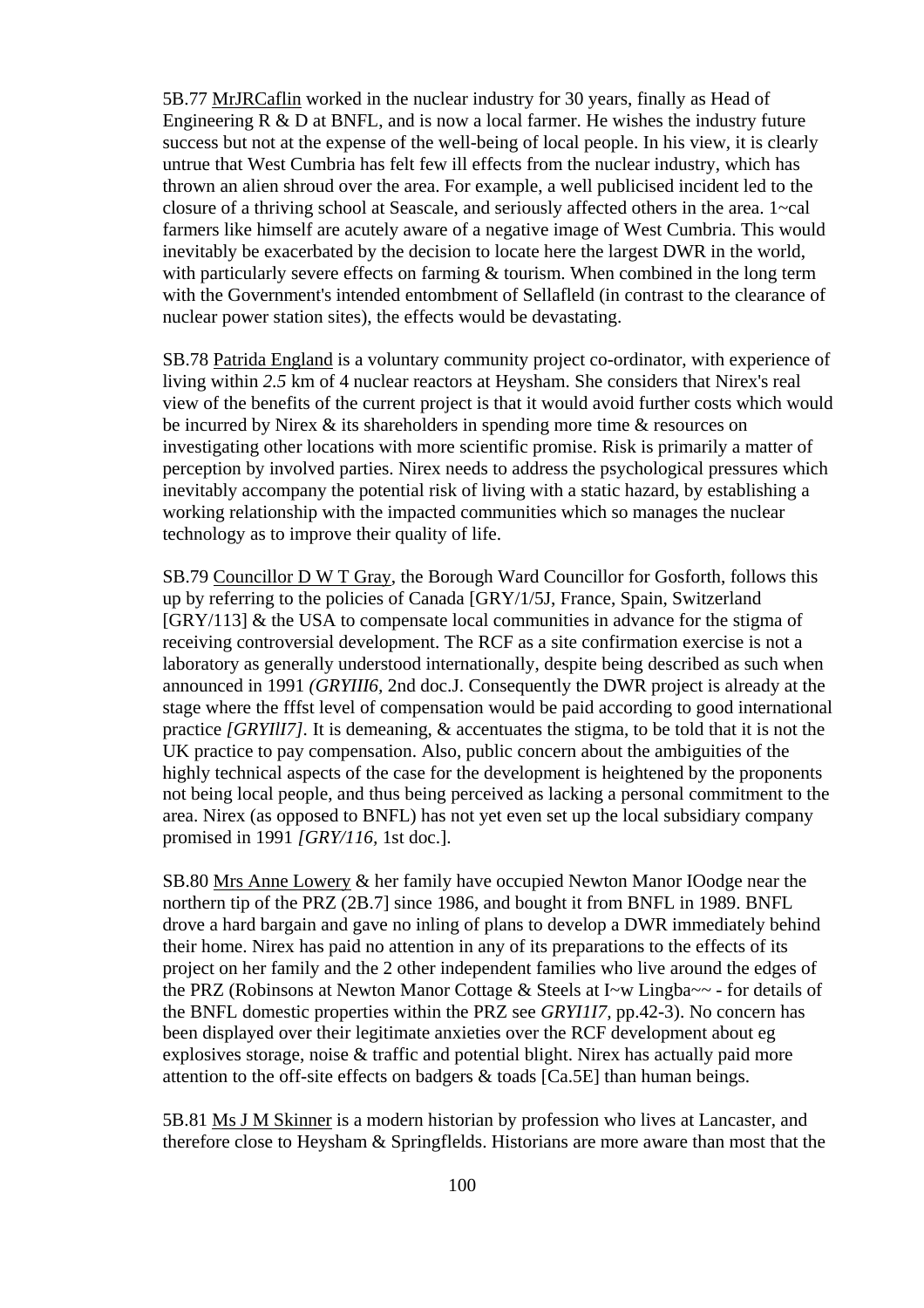history of the nuclear industry is very short, and includes a catalogue of errors, including mistakes still being made by BNFL & Nirex about the properties of plutonium. If the RCF were to go ahead, the people of West Cumbria & environs would be subjected to long-term psychological trauma because a development entailing significant potential risk would be imposed on them. The RCF would not provide much local work, but reinforce the dependency culture and undermine property values & tourism. In connection with the latter, a street survey m Blackpool on 16 September 1995 revealed, amongst other things, that *63.5%* of the sample of 138 would visit Cumbria less frequenfly if the DWR were built at Sellafield.

SB.82 My conclusions on the socio~economic impact can start with an uncontroversial point. There would be some employment benefits from carrying out the RCF development, including indirect & induced employment and other consequential additions to economic activity. However, only an average of just under 100 direct jobs is predicted, and a significant number of those would not be for local people, notwithanding special arrangements for recruitment & ti-ilning. Such benefits would be relatively modest in the context of West Cumbria's overall employment trends. By way of comparison only, they would seemingly be less than those from the series of interim radioactive waste stores to be built at Sellafield. But I do believe that the fairly small numbers involved in the RCF could bring some more business to Gosforth village as the local service centre without competing detrimentally with the tourist trade.

*5B.83* This balance might well not hold for Gosforth if the construction & operation of the DWR were to follow on from the RCF as Nirex hopes. The employment & related benefits of the DWR for the wider area would nevertheless be on a significantly higher scale. Even though Nirex has not sought to re-calculate the DWR benefits, as opposed to the DWR costs, for this inquiry, my view is that those benefits should be taken into account because they would be contingent, indirect effects of the RCF. However, I also consider that the RCF application stage is an appropriate juncture at which to review the dependency of the West Cumbrian economy on the nuclear industry.

5B.84 Nirex is arguing on the one hand that the nuclear industry sustains that economy and will remain the dominant employer, and on the other hand that the economy is not too dependent on the industry. But the Windscale (THORP) Inquiry Inspector's conclusion in ~ the passage cited by Nirex was not, in my view, that BNFL's dominance would remain **p.76**  satisfactory. Rather it was that there was no evidence that less dominant yet equally stable employers would provide a similar number of permanent jobs if THORP was refused permission. He expressly stated that there might have been force in the over-dependency argument if there were such evidence.

*SB.85* The local economic situation is still similar in some respects to that in 1978 considered at the Windscale Inquiry. The nuclear-related project under consideration would bring some employment benefits but they would only amount to some alleviation of the unemployment problem. There is no evidence of largescale provision of new jobs by other stable employers. There is still a worryingly high dependency on the nuclear industry. On the other hand, it does seem to be clear now that other employers are continuing to close down or re-locate despite the development of THORP. There has also been the 1993 appraisal for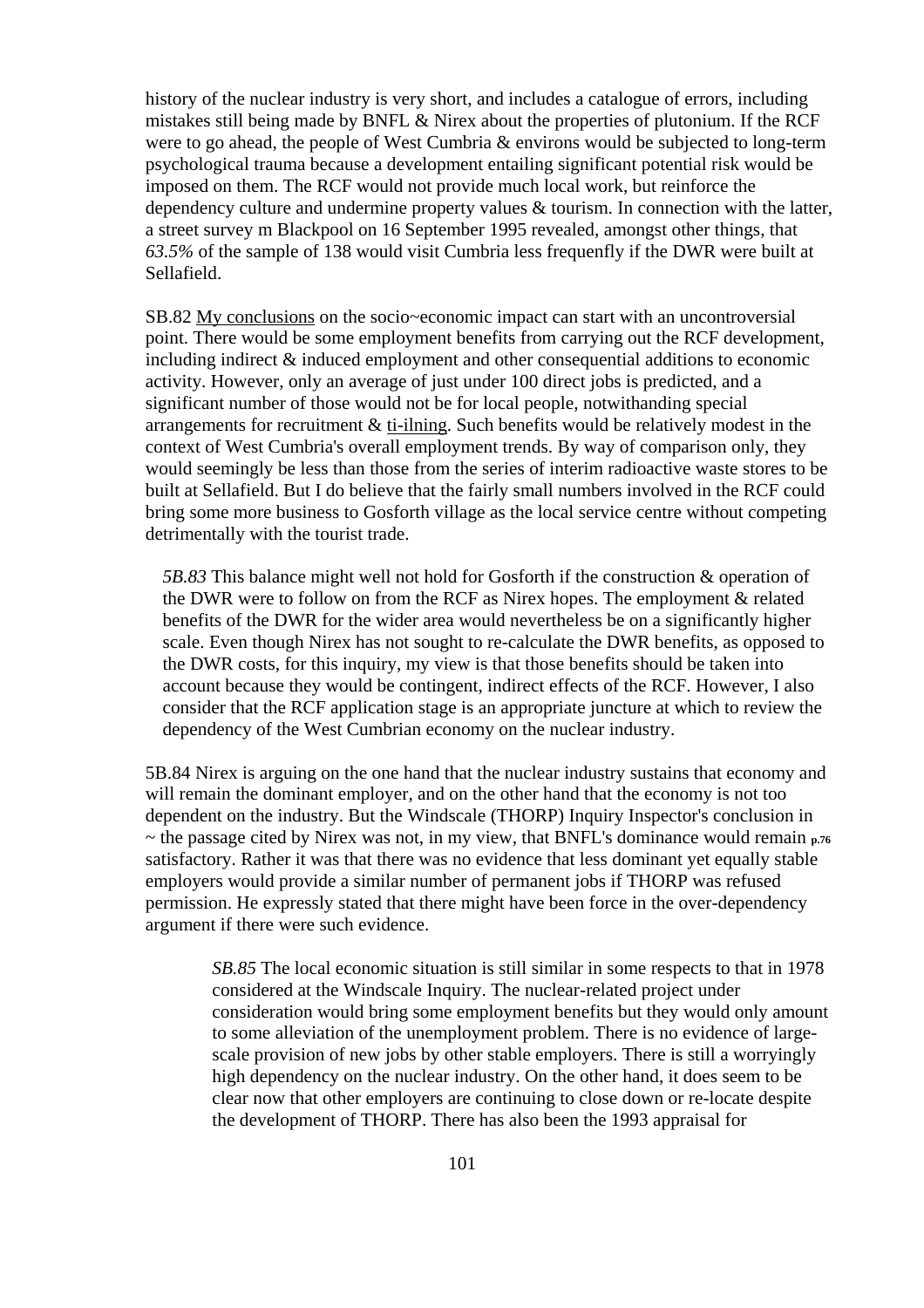**59.28** Cumbria of public perception & the nuclear industry. I agree with its authors that this sheds **COR/Aci.** new light on the situation, largely because focus groups can give a perspective to people's deep feelings different from that of opinion polls.

SB.86 The appraisal identifies a sense of dependency which is founded substantially on a fatalism about the nuclear industry's dominant economic role & the lack of alternatives. I am also very impressed by the shared belief of the 2 experienced & committed local MPs that West Cumbria is over-dependent on the nuclear industry. The fact that their overall approaches towards the RCF project differ actually strengthens for me the importance which they attach to this point. I consider that it is now palpably obvious that the West Cumbrian economy is too dependent on the nuclear industry. It follows that any event which significandy consolidates the nuclear industry fii~~er would be an economic detriment in this sense. The establishment of the DWR at Sellafleld would be such an eve~, particularly because the ultimately crucial factor in concentrating solely 9n the appeal site has been its proximity to the existing Sellafield Works.

SB.87 In other words, the nuclear industry has chosen to establish the DWR at Sellafield, if it can, because it does wish to bring radioactive waste management & disposal activities together here, yet this would not be in the interests of the long-term economic health of West Cumbria, in my judgement. I do appreciate from the evidence put to the inquiry that many people in the area support the industry in its aim, but I am driven to the conclusion that if they persist in this they run a real risk of their long term prosperity being subordinated to the demands of a single industry. That would be the logical consequence of sustained over-dependence. This adverse effect has to be set off against the employment & related benefits of the DWR.

5B.88 Whilst it might be thought that this line of reasoning has moved some way from assessmg the effects of the RCF, the fact is that Nirex itself has led evidence about the impact of the nuclear industry and of individual nuclear facilities. This is an implicit contradiction of its legal subniissions that the RCF must be kept separate from the DWR (3A. 11-15], and reinforces my conclusions that they are connected as matters of fact & law [3A. 18-24].

*SB.89* Another basic difficulty with Nirex's case on this topic is its considerable reliance on its definition of bhght. Whilst I would not necessarily quarrel with the defmition as such, the implication that the definition covers all the relevant circumstances of potential impact on people and their property is incorrect, in my view. For I am firmly of the opinion that a genuine apprehension affecting the quality of life can be a material planning consideration, albeit that I am aware of current litigation in the Court of Appeal concerning the similar issue of fear of crime. To adopt the words in one of Nirex's reports, a person who perceives the risk associated with the DWR to be high may experience less enjoyment from occupation of their property (C0RI409, p.3, para.1.10J. In the case of a resident, this would be an ji~jury to residential amenity, and a land-use consequence of a perception of risk.

5B.90 So long as there is some substance to it, a resident's apprehension of risk does not have to be scientifically or statistically accurate before it can be material. It is of course necessary to distinguish such situations from sheer prejudice or simple opposition, but the basic question is not whether financial or other loss would be experienced but instead whether amenities  $\&$  worthwhile existing uses would be affected, albeit financial loss could be strong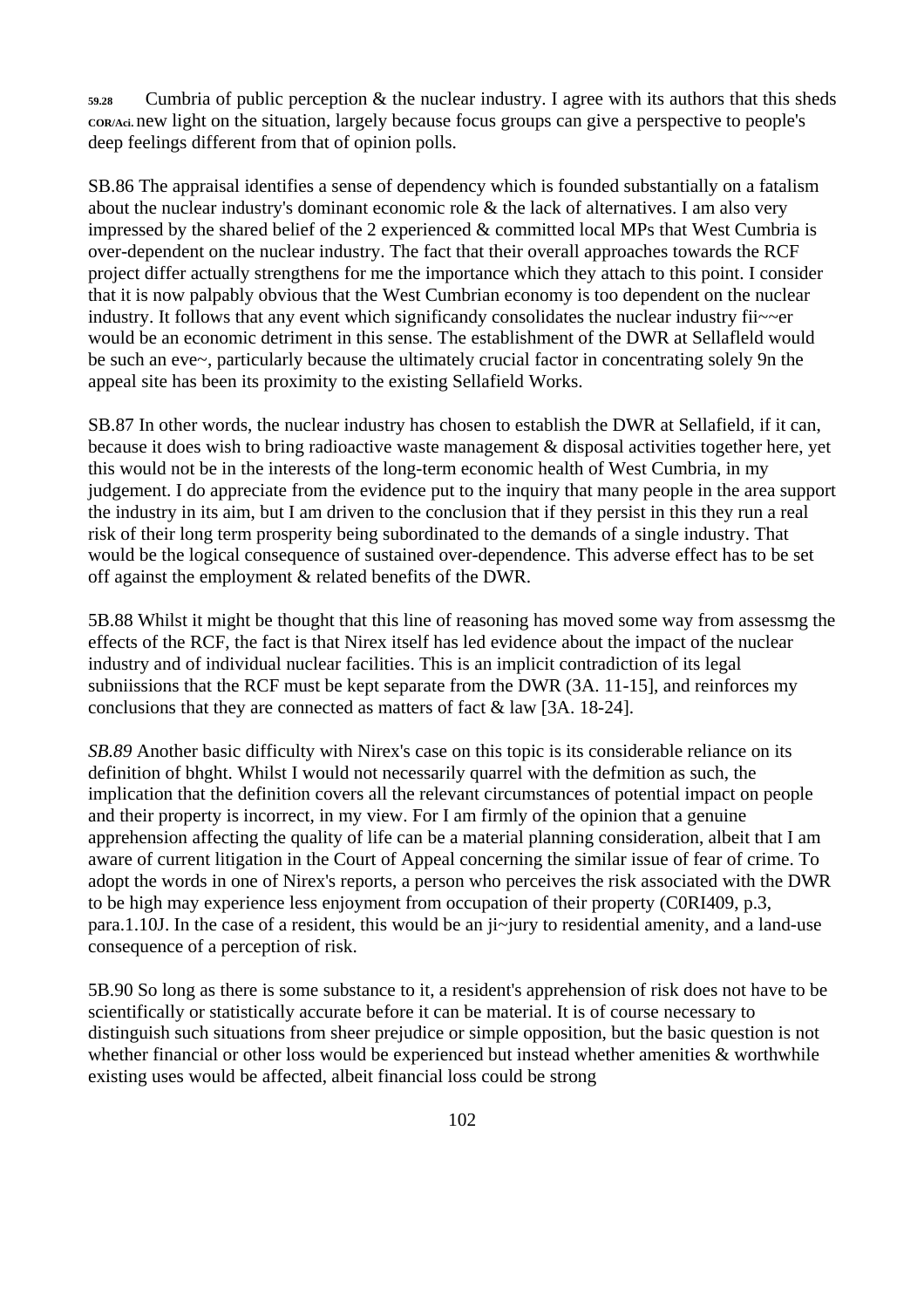evidence of disamenity. Good neighbourliness & fairness are also amongst the yardsticks against which development proposals can be measured (PPGl, para.40).

SB.91 The evidence to the inquiry on this pertinent point of public perception is unfortunately a striking example of voluminous but fragmented representations, in my judgement. For example, Nirex Cumbria & Copeland commissioned separate opmion polls which included perceptions of the RCF, whereas I believe that more meaningful information oaii~o~could have been obtained by pooling resources in a single, independent & penetrating survey. The various surveys into impact on tourism & other businesses also suffer from a number of difficulties, including both sample sizes and inferences drawn by the surveyors, often capped by selective quotations by parties to the inquiry.

SB.92 However, the simple basic test in the case of residents, of a genuine public perception sn.~ leading to an injury to amenity, enables my conclusions to start from earlier principles. It is clear from the criteria used by Nirex in its site selection exercise, and from its public statements about that exercise, that Nirex then accepted that its quest for a site for a radioactive waste repository would arouse considerable public apprehension at any location which it started to evaluate. Nirex has not withdrawn its vindications of those criteria, and yet it tends to deny that the phenomenon would occur significantly at this, its favoured location. In my view, it needs to bring forward a very cogent explanation for such an apparent inconsistency.

SB.93 Looking at the burden of both the systematic & anecdotal evidence submitted on this point, my judgement is that there is generally a lower incidence of apprehension in West Cumbria than the overall site selection approach seemed to predicate. This may well be due to what Nirex described as a measure of support and Cumbria & others describe as the dependency syndrome, but it ought nevertheless to be taken as the genuine level, in my view. Although appreciation of dependency illuminates social understanding, it carries weight in the economic arguments rather than the social ones. On the other hand, I am equally clear that the degree of apprehension is substantial  $\&$  significant, and that it is considerable even amongst people associated with the nuclear industry. Since land-use planning is not concerned with simple volumes of opposition or support, the fact that the apprehensive people may be in a minority. goes only to the relative weight to be attached to their fears, in my view, once it is clear that the minority is not insignificant. In this case, there is evidence that a moderate number of residents would have their amenity affected. In some ways, the reaction of the occupants of Newton Manor Lodge to the perceived lack of neighbourliness typifies this effect.

5B.94 Primarily from scrutinising the responses to particular opinion poll questions about the RCF, it seems to me that the apprehensions about the RCF are normally indirect apprehensions about the DWR. Despite noting the distinctions between prompted  $\&$ unprompted questions, and between questions coupling the RCF & DWR and others dealing with them separately, I infer that the underlying fears are mainly about health & safety in relation to radioactive waste. However, I have already concluded that such indirect effects should be taken into account at this stage [3A.21-3]. Also, whilst I agree with Nirex that an appreciable degree of difference can be seen between the intended behaviour of residents faced with the prospect of the project and their less negative actual behaviour after the event,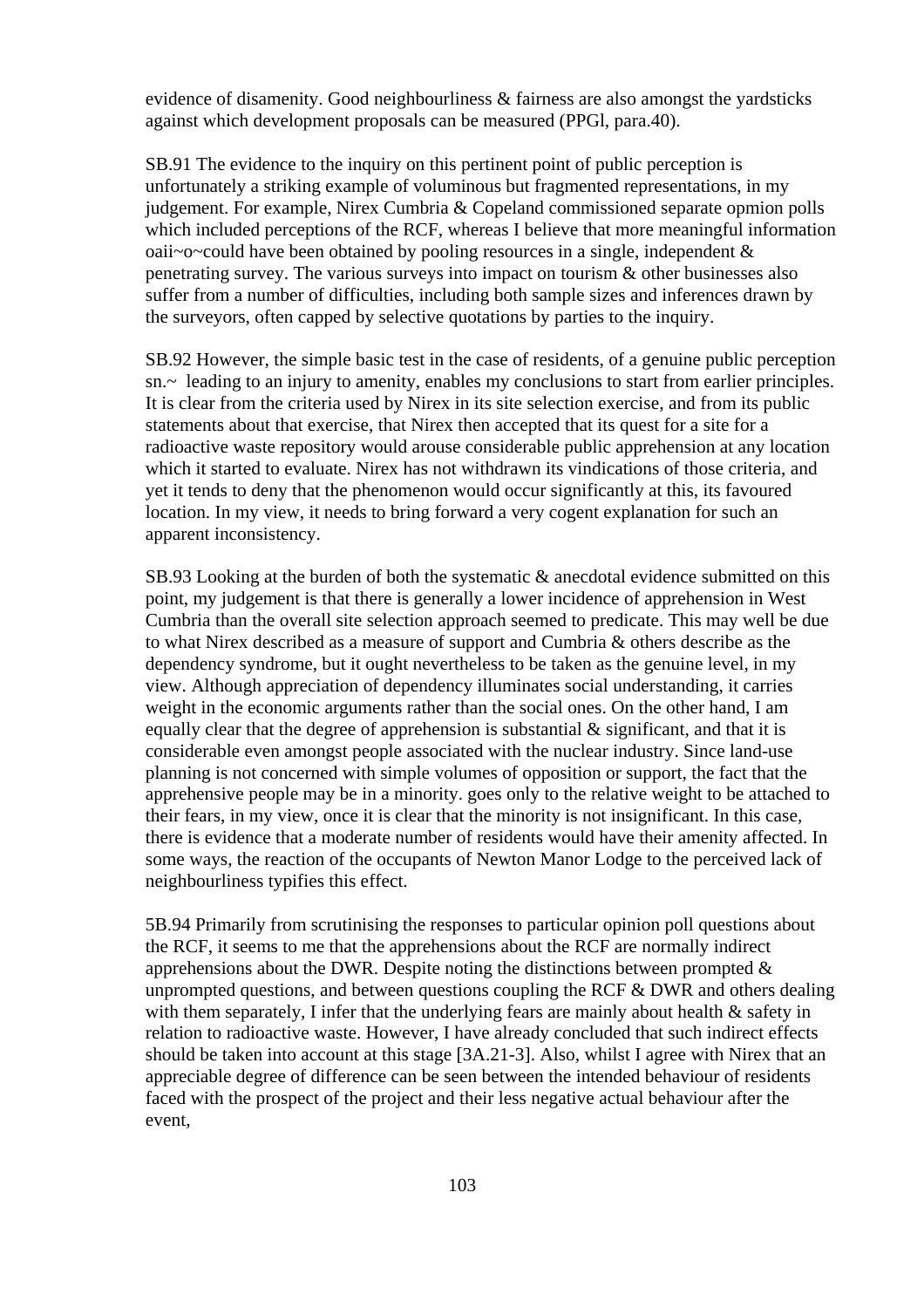the present situation is of course still at the heightened negativity stage of anticipating the main part of the project.

**5B.~1O** SB.95 Turning to the impact on tourism & other businesses, I consider the bulk of the evidence to be either generalised or based on unreliably small samples. Moreover, I am unsure about the realism of distinguishing between poor communications, remoteness, and

 $\sim$  deterrence by the nuclear industry, as separate factors discouraging trips to, or investment in, ~x'io'io West Cumbria. There is virtual unanimity that transport communications with the remainder

- of the UK are poor, and to my mind that must be a powerful contributor to the sense of  $n \times i$ remoteness. However, the wartime location of the nuclear complex and its subsequent **~.2.24**  civilian growth were surely due in large part to the relative remoteness of the location. Hence to my mind the factors of poor communicationslremoteness and nuclear presence feed off & reinforce each other.
- *5B.96* My overall impression of the uneven survey evidence about what are mainly external **NILx,1o,1O**  perceptions of West Cumbria is that they are fairly similar in some ways to internal perceptions. Many outsiders seem hardly to think about West Cumbria at all, apparently because of its relative remoteness. When prompted or focused upon, a significant number refer to some hegative image of the nuclear industry, but it can by no means be pinned down as an overwhelming liability to the area. On the other hand, the clear views of the Manx & Irish Governments from across the Irish Sea, of the negative perceptions associated with the industry and their likely accentuation by the DWR, are persuasive arguments of some adverse effect on tourism & other businesses, including fishing. Also I believe that reflecting on what businesses have done, as distinct from what they say they have been doing, suggests quite strongly to me that there is a special deterrent factor at work. The position of agriculture is more problematic, but it is also quite possible that West Cumbria is at a disadvantage in the current EU re-structuring of this industry.

5B.97 In short on this topic, there would be modest employment & related benefits from the RCF, and much more significant ones from the DWR if it went ahead; but, particularly in case of the latter, these benefits have to be balanced against the detriment to the area's prosperity in being indefmitely subordinated to the demands of a single industry. Moreover, there would be a social detriment, in that the amenity of a significant number of local residents would be injured by genuine apprehensions about the project, mainly relating to health & safety. Similarly, there could be noteworthy effects on tourism, fisheries & inward investment in business, plus possibly agriculture. These various benefits & detriments should be carried forward to the fmal balancing exercise under SP Policy 54(i), but in the meantime there would seem to be some deleterious long term effects on the Borough's economic resources, contrary to emerging LP Policy DEV 4 [2C.28J.

SB.98 Since Nirex has not offered any condition or obligation to meet or mitigate significant soci~economic objections, it would be inappropriate for me to comment in detail on the suggestions of other parties. There is also the point that emerging LP Policy IMP I applies to costs or effects arising direcdy from the development concerned, whereas I have found that most of the effects would be indirect ones. Nevertheless it seems to me that potential obligations must at least be briefly considered as mitigation measures, although the transportation suggestions are postponed to the next Chapter.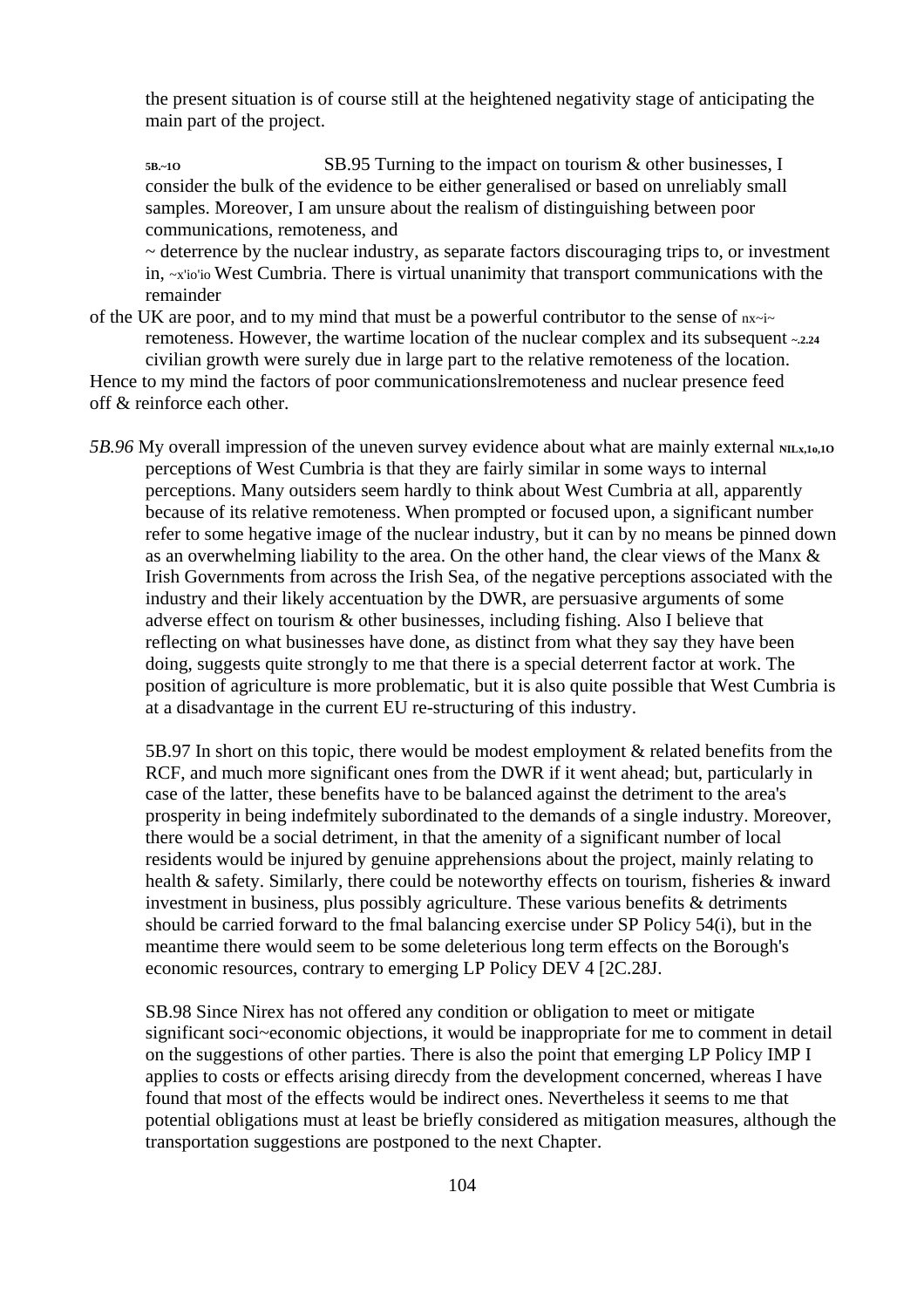5B.99 Local confidence in the RCF venture's integration into the West Cumbrian economy could have been improved, in my judgement, by the setting up of the promised local subsidiary, and perhaps seeking to incoiporate it joindy with Copeland. The most realistic way to help the economy to diversifv must be, to my mind, to continue to encourage currendy nuclear-related businesses to adapt their expertise laterally into non-nuclear applications, notwithstanding the views of some of the other parties. There could have been a commitment by now for such a joint venture to do this in a phased manner, geared to the progressive success of the RCFIDWR project. The informal practice of subsidising public ~services & facilities in the Parish might also have been formalised into a trust fund with a regular income; and with objects which include the support of services & facilities utilised by workers at the venture & their relatives & associates, and the relief of residents of properties certified to be blighted by the venture. Measures such as these could in my judgement have considerably mitigated the social  $&$  economic effects of the RCF.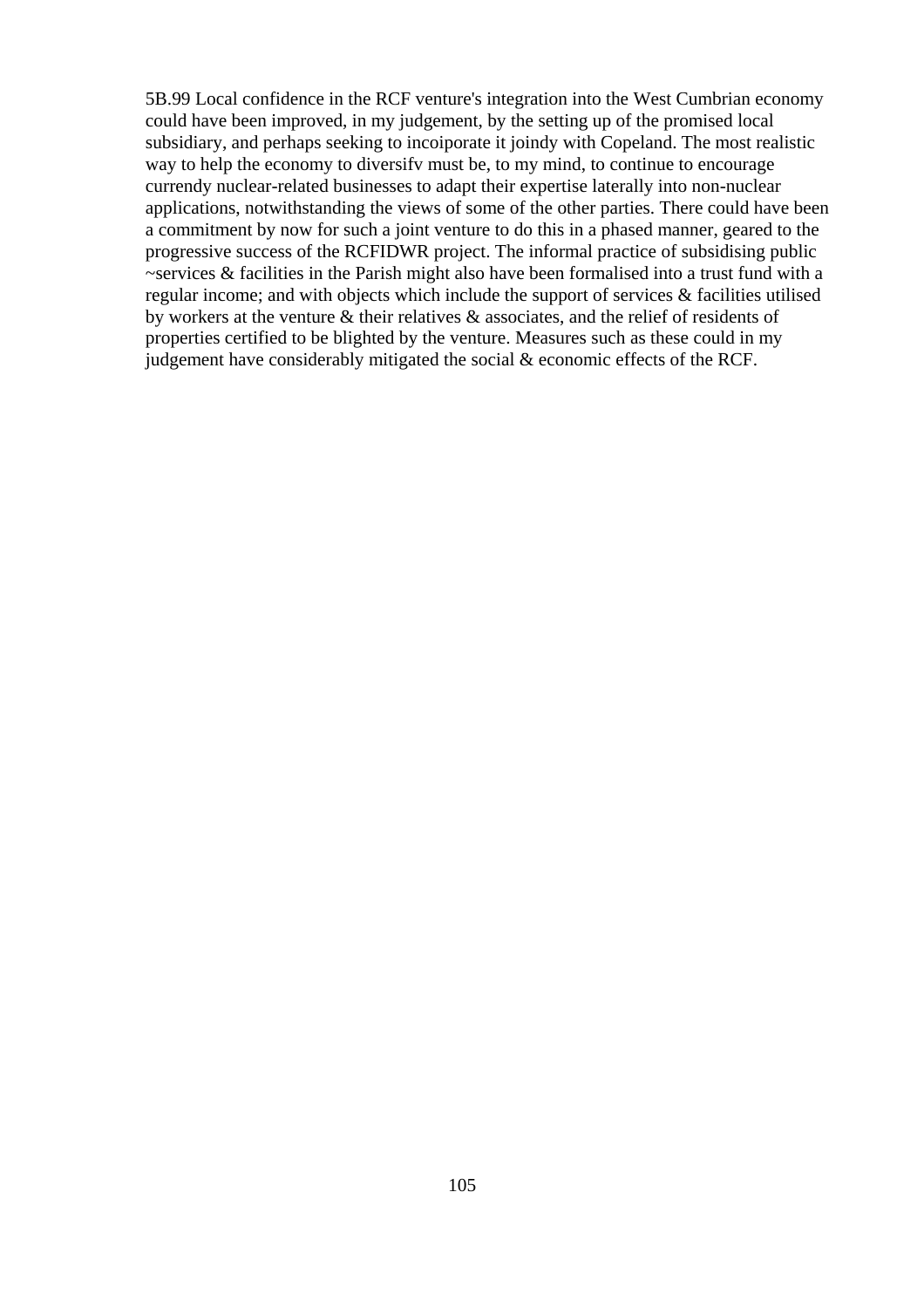# *5C.* **TRAFFIC IMPACT**

5C.1 The preferred conceptual DWR design publicised in December 1991 [COR/206] was prepared as a result of the local community raising, amongst others, the issue of the routing of transport links to the DWR headworks area, both during construction and during the operational phase [idem', p.3]. Considerable support had been expressed for the view that DWR entry & exit should be via a point on or close to the existing Sellafleld Works, rather than from the east. This last point was amplified in the more detailed progress report fSPDllI1] as meaning a new link from the A595 [idem, p.4, top of nh column]. The consequentially preferred design concentrated on construction & operational access to the PRZ. from Sellafield. It included 2 ventilationlemergency access shafts above the vaults within a surface site of about 4 ha [idem, p.6], with little need following construction for above-ground access. As no manned operations would be involved, appropriate road access could be provided from the Sellafleld direction. This concept was still being publicised by Nirex in 1994 [SPD/1/5, p.47].

*5C.2* At the Nirex Liaison Group on 7 January 1992 it was confirmed that road & workforce access would be via the Sellafield Works [CCCI 112, p.13,2, para.3]. However, by April-May 1992 an access from the M95 to the ventilation shaft area was being discussed [idem, p.103], together with an informal Cumbria scheme for the improvement of the road between Gosforth and Calder Bridge to a 7.3 m wide carriageway plus metre strips [idem, pp.104 & 108]. At a meeting on 12 June, pedestrian traffic along the road was discussed, at Copeland's instigation [idem, p.99]. On 23 November, the Department of Transport, in discussing the RCF & its Boreholes, stated its general preference not to have a new development's access directly onto a trunk road for safety reasons, but acknowledged that the A595 is not a typical trunk road, and that the use of Sides Lane would be reduced & the existing farm access closed [idem, p.80].

SC.3 In the event, the Department did not object, and the present access to the appeal site [2B.7J was permitted & constructed in 1993 as part of the RCF/RCM Boreholes development [C0RI201, p.229]. Copeland, supported by Gosforth, recommended that permission should not be granted until a requirement was met to improve substantially the stretch of the *A595(T)* between Calder Bridge and Gosforth [idem, p.237, para.2.a) & p.238]. Nirex had confirmed that, looking ahead, it would be ready to give sympathetic consideration to a significant contribution to the costs of a cost-effective package of improvements to this stretch of road (idem, p.278]. This package & its timing would be for the Department of Transport to consider, in consultation with the local authorities & communities. But Nirex did not accept that its operations at Longlands Farm would add unacceptably to the traffic using this stretch [idem, p.277, para.2(jii)]: and the County Planning Officer advised the Planning Sub Committee that Copeland's suggestion went beyond Structure Plan policy and the advice in Circular 16/91; could be misconstrued as looking for an unrelated community benefit; and had an unrealistic timescale [idem, p.249].

SC.4 A former County Councillor, also supported by Gosforth, suggested alternative access arrangements [idem, *p.285,* item 13]. This concept [idem, p.293] was for a Sellafield Works bypass along the eastern edge of the Works, lincing the C4013 in the north to the U4465 in the south [2B.2], and with a spur eastwards to Longlands Farm, to link the Farm with the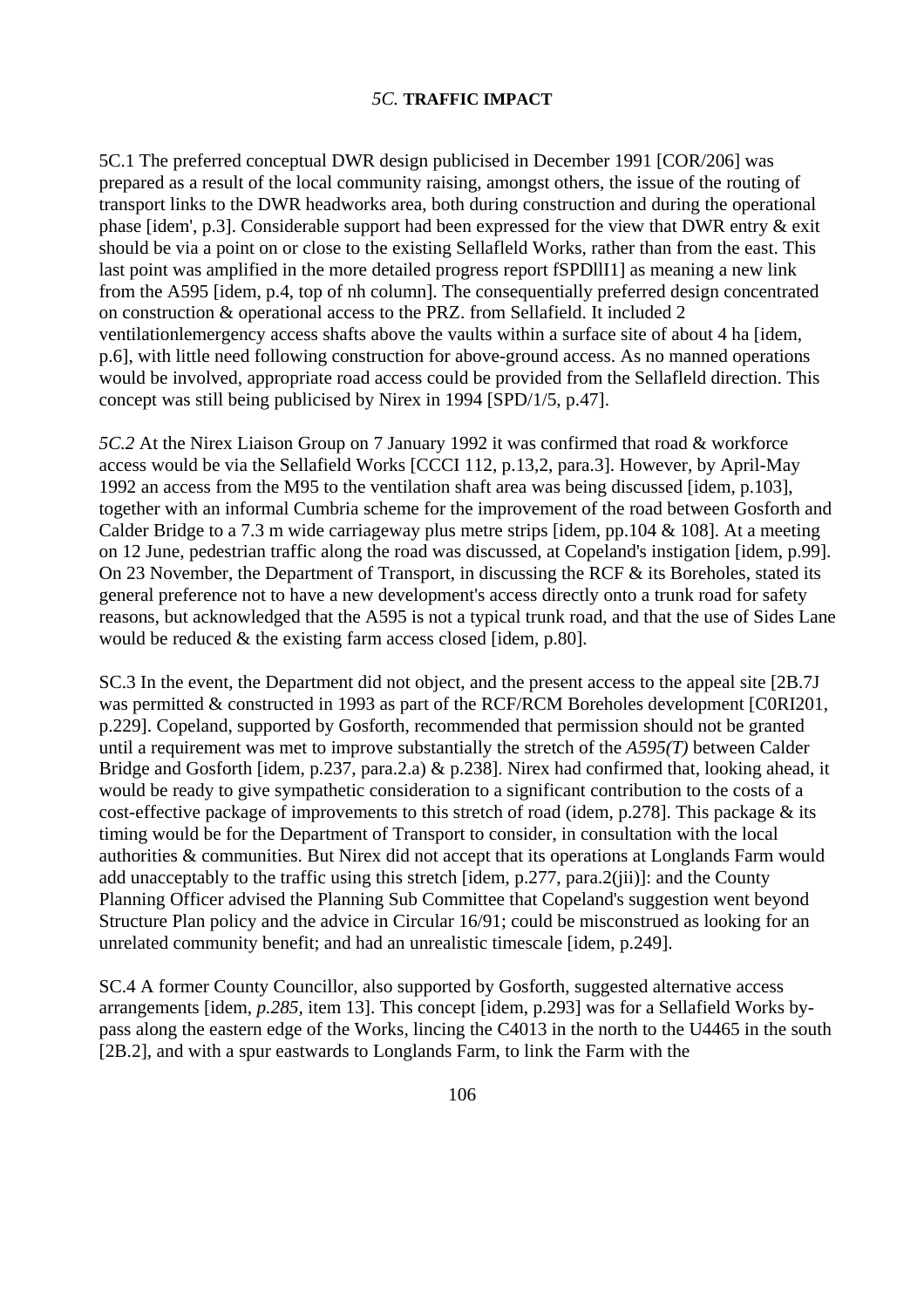Works and the railhead. Although the Planning Officer reported this suggestion also to the Sub Committee, he made no specific written comment on it, as opposed to Copeland's suggestion.

*5C.5* However, Condition 5 of the RCFIRCM Boreholes permission requires that upon completion of that development [5A.4], the access shall he restored to provide an agricultural access to serve Longlands Farm only [idem, p.229]. The present application describes the access as an existing one which would be unaltered, to become the access point to the Surface Site  $[COR/102, pp.2 \& 37]$ . The latest restoration scheme includes the retention of the fffst length of the access from the trunk road as the access to ~nglands Farm [COR/ 113, Scheme H, Section 5.1, last para. & drawing no.008046A]. Therefore the amended RCF proposals include in effect the permanent retention of the present temporary access point.

*SC.6* The ES contains an assessment of traffic effects as at the time of the planning application tCORIlOl, Ca.4]. The HGV flow estimates allow for the removal of 15,000 t of excavated BVG [2B.14] for off-site testing (idem, para.3.4.43 & Table 3.4.8]. The *RFCIRCMIPRZ* Boreholes traffic [2B.6] has also been taken into account [idem, paras.3.4.4&7]. The conclusions are that, although the increases in traffic would *he*  material in terms of PPG 13, Annex B, para.4, there would be no significant effects on the A59S(T) or other roads, on road safety, or on the use of the trunk road by pedestrians  $\&$ cyclists [idem, *paras.3.4.69-75].* 

SC.7 However, there have been a number of changes in the RCF proposals since preparation of the ES which have affected the traffic analysis. The amendments to the design, construction methods (adding some necessity for abnormal loads), programme and timetable, and consequential changes to the fluctuations in the size & nature of the workforce, have required fresh calculations *[NRXI9Il4,* Tables 5.1-5 & 6.1]. The option to dig the shafts as far down as 935 m bOD f2B. 12] has also been taken into account (the **Nvariant** Case"). There is now also a programme to bore 4 Saline Interface Boreholes - BHs 15-18 -hetween the trunk road and the coast *(NRXIl4I12,* Table 6.3], which would generate some traffic *[NRXI9II4,* Table *5.6].* The opportunity has been taken to utilise more recent traffic flow & accident data.

SC. 8 Nirex has concluded that the use of rail in the development of the RCF would not be viable. It would be difficult to engineer a spur from the Cumbrian Coast Line near the Sellafield Works across the intervening topography to the PRZ. Also, with the excavated spoil remaining on site, there would be a variable mix of material flow 5, with apeakof short duration [NRXI9/14, Table 5.3]. Thus there would he no conllict with SP Policies 9 [2C.6]  $& 70$  [2C.17] and LP Policy TSP 13 [2C.32]. Also there would be environmental. operational & logistical problerns in constructing a new road access to Longlands Farm from Sellafleld [idem, Table 7.1, Sheet 1].

5C.9 Moreover, such a road access is not needed, in Nirex's judgement, because the practical capacity of the AS95(T) (2B.2] would be more than adequate to cater for the traffic likely to be generated by the development. The traffic would not necessitate the improvement of the length of the trunk road hetween Gosforth and the Nursery Road junction north-west of Calder Bridge [idem, Fig.4. I] sought by Copeland, namely to a 7.3 m wide carriageway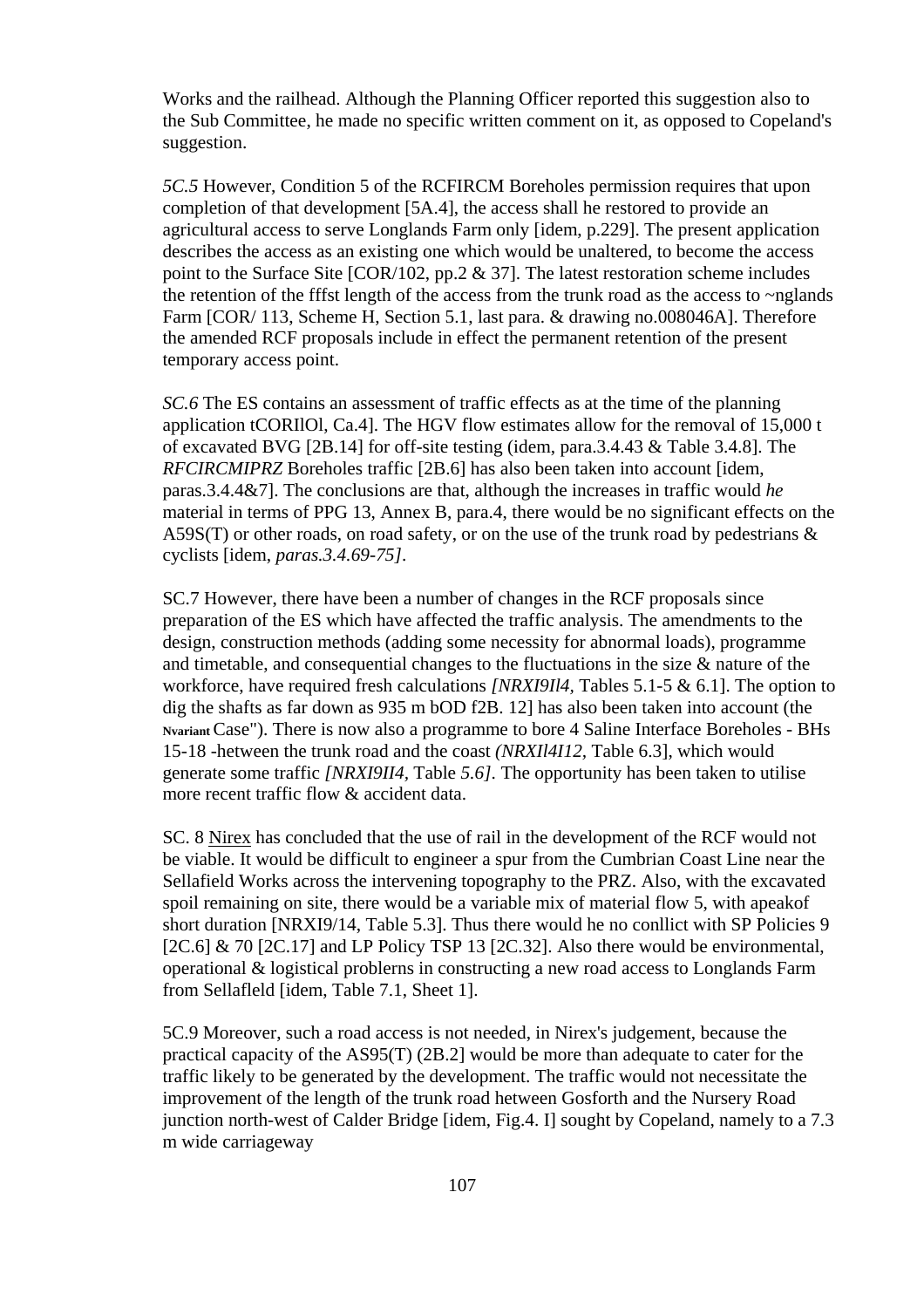plus footway & cycleway. As Copeland concedes, the trunk road's recorded injury accident record [idem, Table 4.5  $\&$  Figs.4. 14  $\&$  15] does not warrant such an improvement. There is no objection to the RCF proposals by the Highways Agency as the trunk road highway authority or by Cumbria as local highway authority [idem, Table 7.1, Sheet 2], nor by the police.

*SC.* 10 A realistic assessment of the practical link capacity of the AS95(1) between Gosfortli and Nursery Road based on the Department of Tran~rt's Standard TD 20/85 *[GOVIl* 17] is approximately 12,000 vehicles per day (vpd). This assessment starts with the Standard's figure of a 13,000 Annual Average Daily Traffic (AADT) flow capacity for a new road link of this type, and then allows a reduction for poor alignment, variable width & limited junction design. Copeland seems to accept this assessment, and certainly has not put forward an alternative figure.

SC.11 Nirex has combined the predicted RCF traffic with the predicted traff~c, generated by the RCFIRCMIPRZ Boreholes, and also allowed for the effects of the BHs 15-18 traffic on the local network. The overall traffic generated by the Longlands Farm developments would be, on monthly maxima, of the order of *550* vpd 2-way for the first 4 years and 300 vpd thereafter, usually with relatively low HGV flows & proportions (NRXI9/14, Fig.5.2]. It has assumed a split of the generated traffic of 100% HGVs & 80% LGVs & cars to the north-west of the site entrance and 20% L'GVs & cars to the south-east. Also it has taken the estimated generation in the busiest month of the year and added it to the highest monthly flow on the road (July). These are all worstcase assumptions, and have been multiplied by the National Road Traffic Forecast's (NRTF) low growth rate.

*SC.* 12 The low rate is another conservative assumption in this case, for the flows on the road have actually been declining in recent years [idem, Table 4.1], probably related to the reduction in employment at the Sellafield Works [idem, Table 4.2]. Putting all the assumptions together as a worst case scenario, total flows on the road would not reach its assessed capacity during the life of the RCF [idem, Fig.6. 1]. Even with NRTF high growth the assessed capacity would not be reached [NRX/9/13A]. The total project-generated flow would be of the same order as the recent reductions in flow at Calder Bridge & south of Gosforth; and would be within the growth range predicted by the NRTF over the period of the development. Representations of objection on traffic grounds [idem, Table 7.2] have taken little cognisance of this point 6r of the fact that the development would be temporary.

SC. 13 Although Copeland claims that the capacity would he exceeded by the year 2009, the basis for this claim is a faulty 1994 AADT figure for the trunk road south of Calder Bridge traffic signals. (idem, Fig.4.9]. The faulty figure of 8,900 is a conversion by Cumbria of an agreed 12 hour flow by a general county-wide factor rather than the more accurate site-specific factor derived from Nirex's observations *[NRXI9I13,* Section 5], which suggests a no~change-from-l993 figure of 8,300. Even then, a base figure of 8,900 would result in a flow of less than 12,000 on the NRTF low growth rate. Moreover, the stretch of road where the counts are taken has a higher practical capacity than the rural stretches flirther south-east [idem, para.6.3].

SC. 14 Turning to junction capacity on the route north-westwards from the site, Nirex's OSCADY analysis of the Calder Bridge junction with the C401 3 coming up north-eastwards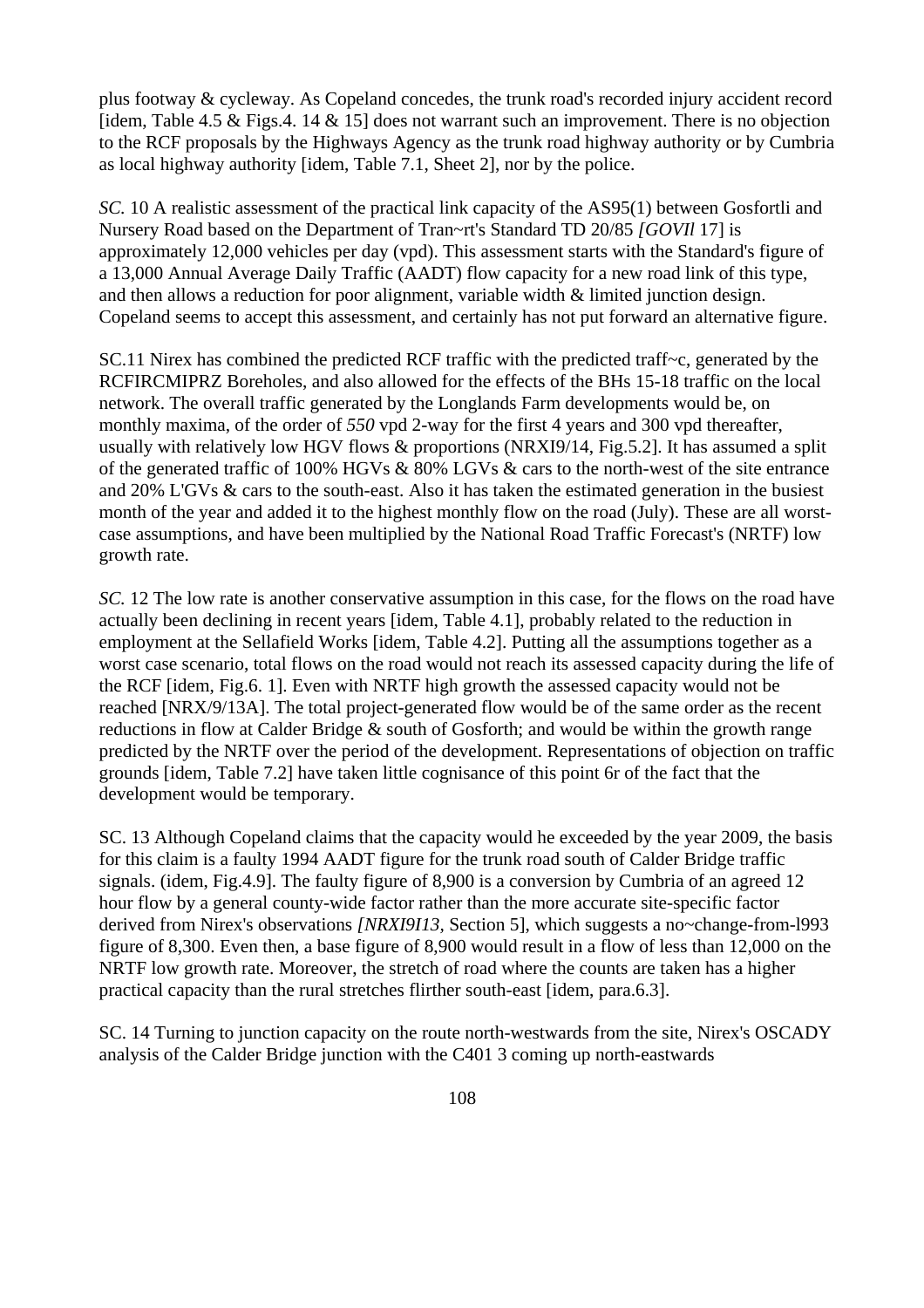from the Sellafleld Works (NRX19114, Figs.4. 1  $\&$  4.3] shows that the junction has the capacity, if necessary by automatic adjustment of the signals, to accommodate the flow generated by the appeal development in the peak years. Moving on to the next m~jor junction at the Blackbeck Roundabout [idem, Fig.4.2], tile peak hour there [idem, Fig.4.8] is 0700 to 0800 hours. After the RCF Phase 1 construction works, the RCF traffic is predicted to add only about 30 cars to the flow there in the peak hour. Nirex considers this addition to be insignificant, but if there is concern, Nirex could undertake to ensure that the RCF shift patterns do not coincide with those of BNFL.

SC. 15 So far as the safety of the junction at the site entrance is concerned, the junction provides facilities to current design  $\&$  safety standards [idem, Figs.4.4  $\&$  4.5). The major road has been re-aligned through the junction; there is good visibility for turning traffic; and a south-east-bound right-turn lane has been provided. A PICADY analysis shows that the junction has ample capacity, with the right-turn lane able to accommodate the highly improbable event of a queue of 3 HGVs. There is also capacity for waiting off the road at the approach to the security gate. If the access point were nevertheless blocked by an accident or incident, there would be emergency access via Sides Lane [2B.7).

SC. 16 The incidence of pedestrian & cyclist traffic on the *AS95(T)* is low [NRX/9/14, Table 4.4], with the emerging dedicated cycle routes being aligned more to the south-west around the Sellafield Works [idem, Fig.4. 13]. The relatively small increase in traffic from the appeal development would have an insignificant effect on pedestrian & cycle use of the trunk road. Trunk roads are not ~esigned for pedestrian usage. Nor is there evidence of suppressed demand, or to show that the appeal development would give rise to such an additional demand from the site to Calder Bridge as to justi~ refusal in the absence of highway improvements for pedestrians & cyclists. On the Surface Site itself, facilities for cyclists would be provided as warranted by demand.

SC. 17 Hence the needs of pedestrians & cyclists would he taken into account in compliance with LP Policy TSP 7 [2C .31]. Moreover, the development would have overall a satisfactory standard of access to the AS9S(T), which in turn would be an appropriate standard of road, in conformity with LP TSP  $\hat{S} \& 6$  and  $\hat{S}P \& 36$  [2C.13]. This sufficiency of the transport infrastructure of course means that no improvements can be required at Nirex's expense under SP 36 or LP IMP I [2C.29]. The traffic generation must obviously be acceptable under the key LP Policy ENV 33.4 [2C.27 & 413.4].

SC.l8 Hence, despite the eniinence & number of those submitting that Nirex must offer a planning obligation for improvements to the A595(T) [eg 513.63-80], there is no case for doing so. This is not surprising because there is no scheme for the improvement of this length of the trnnk road in the development plan [2C. 17 & 32]. copeland in particular has effectively acknowledged the weakness of its arguments by confirming that it is not asking for the imposition of a condition that the development shall not begin until road improvements have been carried out.

SC.  $19 \sim$  acknowledges that the RCF project would be of insufficient size to make a rail link practicable. It confirms its opposition to a service road from Sellafield because of the adverse visual impact. There is sufficient highway capacity to cope with the proposed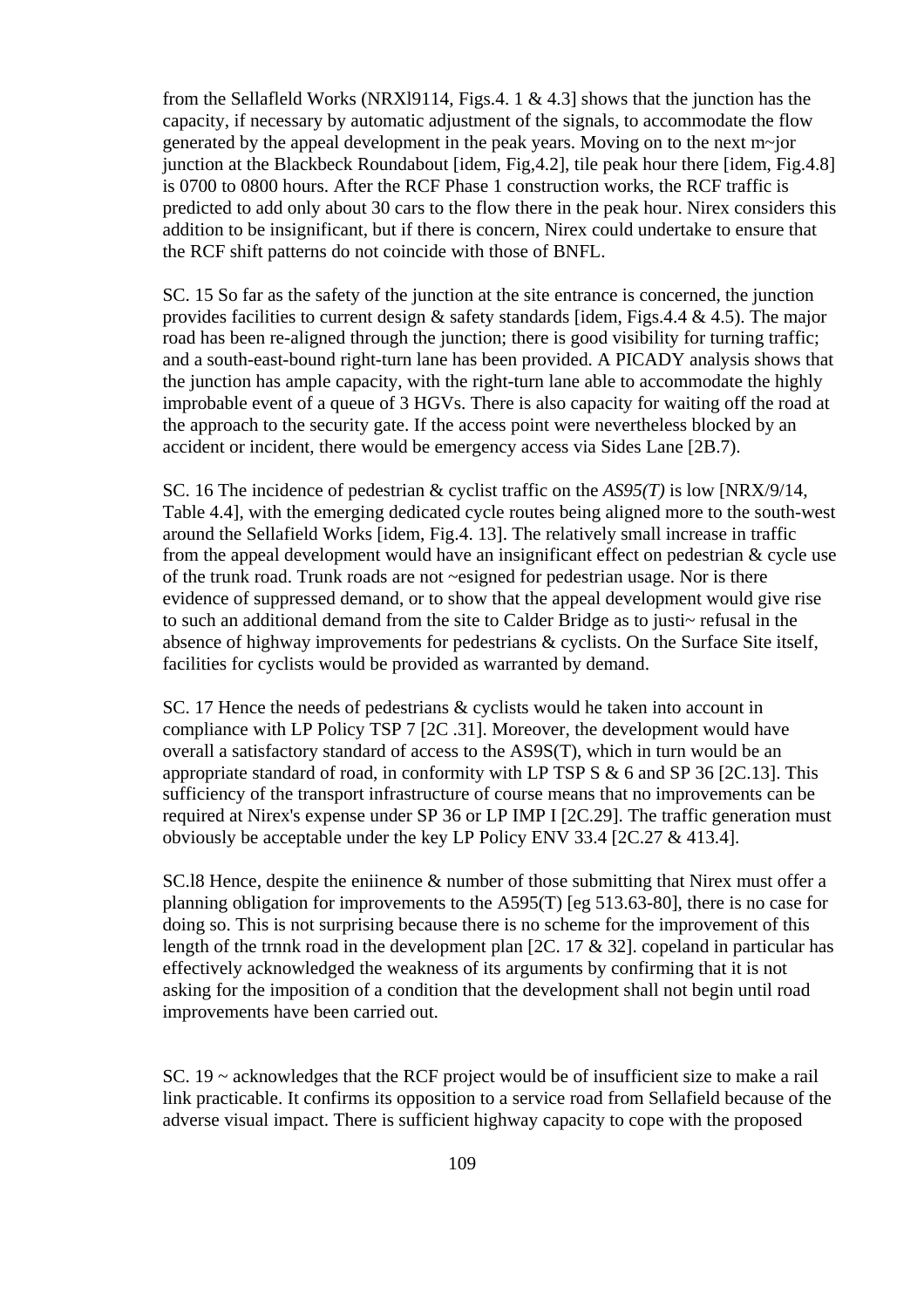development. It would be desirable to arrange the RCF working shifts so as not to exacerbate peak hour conditions at the Calder Bridge & Blackbeck junctions, but the overall level of traffic anticipated would be acceptable. Nevertheless, the periods of heaviest HGV use in connection with the development would affect the amenities of the area due to the poor alignments & variable widths of the trunk road. If permission is granted, Nirex should draw up a code of good practice for HGV drivers to minimise congestion  $\&$  environmental impact. On the other hand, pedestrian  $\&$  cycling use of the trunk road is low, and the effect of the additional traffic would not be so significant as to necessitate road widening or the provision of footways.

 $SC.20 \sim Qp\sim$ land points out that, although the ti $\sim$ iffic figures have been revised, Nirex concedes that the combined RCF & BHs' development-generated traffic would for the first 5 years represent an increase of about 7% over the AS95(T) traffic in the' vicinity of the appeal site, and so would be material in terms of PPG 13. Copeland's approach towards restricting development alongside the trunk road until essential improvements have been carried out accords with paras.6.3-6 of the PPG. The strategic role of trunk roads is to carry long distance traffic. The addition of significant local traffic movements prejudices this role. Also direct access onto primary routes is to be avoided as far as practicable; and it may be appropriate to require major road improvements if the type of road warrants it.

*5C.21* This national policy background obviously makes the RCF project's traffic volumes significant for the purposes of LP TSP 6. When the project's traffic reaches a peak after the first year, nearly a quarter of it would be H(3Vs *(NRX19114,* Table 5.7]. This would be the largest development project served by the entire length of the trunk road from Egremont to Millom. Copeland does not accept a 13 year development period as temporary, a description which it would confme to durations of no more than 3 years or so. Yet the *AS95(T)* is not an appropriate standard of road within the meanihg of the LP Policy.

*5C.22* The physical character of the length of the trunk road south-eastwards from the Nursery Road junction (north-west of which it has been improved) to Gosforth is not generally in dispute. It is sinuous & undulating, often with a carriageway considerably less than 7.3 m wide, and also often with no or only one footway and narrow verges. The stretch from Calder Bridge to Gosforth has characteristic alignments; carriageway widths almost always less than 7.3 m, and as narrow as *5.6* m just south of the hamlet of New Mill; and generally narrow verges or edge strips, with just one short stretch of footway at New Mill. Nirex accepts that the TD 20185 Standard is for a maih carriageway width of at least 7.3 m, plus 1 mstrips on either side, making a total carriageway width of 9.3 m. Plainly this length of the trunk road is seriously sub~standard.

*5C.23* The practical link capacity estimated by Nirex must have several limitations. The AS95(T) is in reality an all-purpose road, so that flows are sometimes slowed by a range of vehicles, from agricultural ones to pedal cycles. Flows are also held up by passage through the village of Calder Bridge, where the frontages are built up  $\&$  slow speeds are needed to avoid hazards; and by the Calder Bridge traffic lights & Blackbeck Roundabout themselves. Then Nirex is under~stimating the AADT also. There must be very little difference between the flows past the appeal site and those at the count'point in Calder Bridge. Yet the 1994 base figure for Calder Bridge should be taken as 8,900, since Nirex concedes that the easing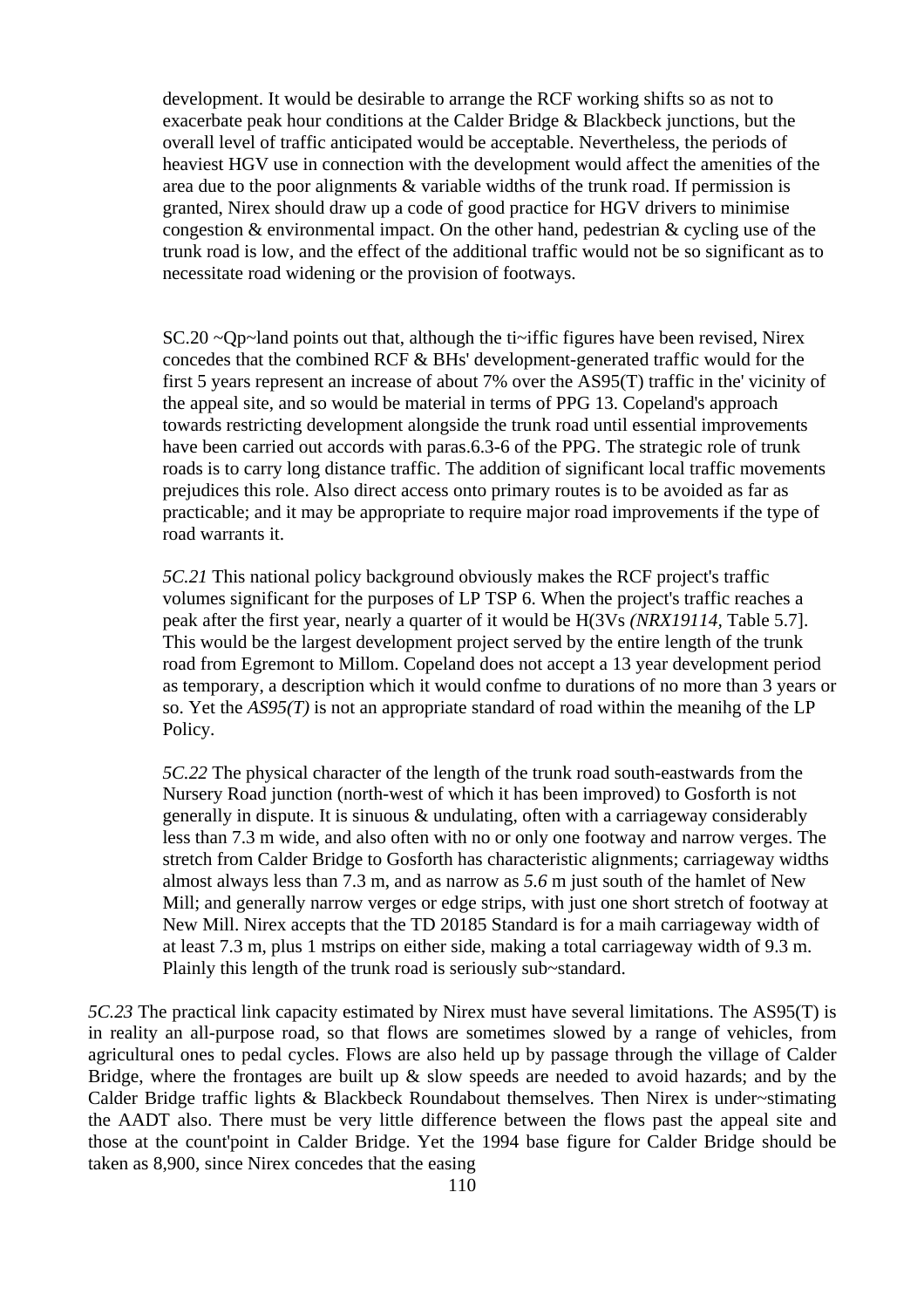of traffic conditions is only a temporary phenomenon. Then the counts south of Gosfoith show that the peak month is shifling from July *[5C.6]* to August [NRX/9/14, Table 4.1]. This necessitates an uprating, at the 1994 difference between the months of about 16%, of the 8,900 to a peak flow of about 10,325 vpd.

*SC.24* Projecting this peak flow at the NRTF low growth rate, the practical capacity estimated by Nirex would be exceeded by the year 2003, and at the high growth rate by the year 2000. Even if there were some flexibility in the capacity estimate, by the last year of the development the estimate would b~ exceeded by  $1,000$  to  $3,000$  vpd. This is a clear case of the road which constitutes the main transport infrastructure for the area not being up to an appropriate standard, and in need of improvement. The RCF's traffic would make a significant contribution to the excess, a view shared by DrMBurns ~BI176]. In the absence of any improvement scheme or undertaking by Nirex to improve the road, there are substantial traffic reasons for refusal due to the conflict with LP TSP 6, IMP 1 & ENV 33.4.

*5C.25 ~* considers that Nirex is failing to deal with issues raised in previous years which must now be resolved. These include the nature of the link between Sellafield Works and the PRZ. The preferred DWR design option includes an access road from Sellafield notwithstanding current visual objections, and yet Nirex has confirined that it has not contemplated building it now, even as an emergency access. Further thought must be given to this question, because it is not being appreciated that there is no alternative to the *AS95(T)* as a public road between Calder Bridge and Gosforth. The theoretical detour via public roads is about 210 km (130 miles) long through the Iaake I)istrict. The realistic detour is along BNFL's private roads.

5C.26 Nirex can make extravagant provision at the RCF site for very large car parks (C0Rl102B1008009B] & other facilities, but is unwilling to commit itself to help sustain vital local air services; guarantee the retention of a railhead at Sellafield; and either link the site by road to Sellafield's infrastructure or contribute towards improving the seriously sub-standard trunk road. The Highways Agency is taking a similarly negative approach on the last point, despite agreeing that there are narrow bends & some hidden entrances, with no provision for pedestrians *fGPCI6,* pp.5-6]. The Agency does suggest that the Parish Council could negotiate for a strip of land for a footpath outside the highway boundary, but the appeal site frontage does not extend to Gosforth, and a single footway would be better on the north-eastern side of the carriageway, to serve the Red Admiral Hotel, Boonwood & Sally Hill.

*SC.27* Gosforth is aware of regular pedestrian & cyclist use of this stretch of road, but usage is low due to the haaards & intimidation of going along an unlit, winding & narrow trunk route, as the Inspector will have appreciated on his inspection. A previous letter from the Department of Transport did specifically acknowledge the poor standard of the road [GPCI6A, p.S15] & the hazards to pedestrians [idem, p.516], but it claimed that there was no evidence of demand. The actual experience at Holmrook, the next village to the south-east down the trunk road *[SA.55],* is that when an extra length of footway is provided beside the road, pedestrian flows increase several-fold.

5C.28 The Department also claimed in March 1993 that the accident rate over the majority of the length of the road between Calder Bridge and Gosforth was slighfly less than the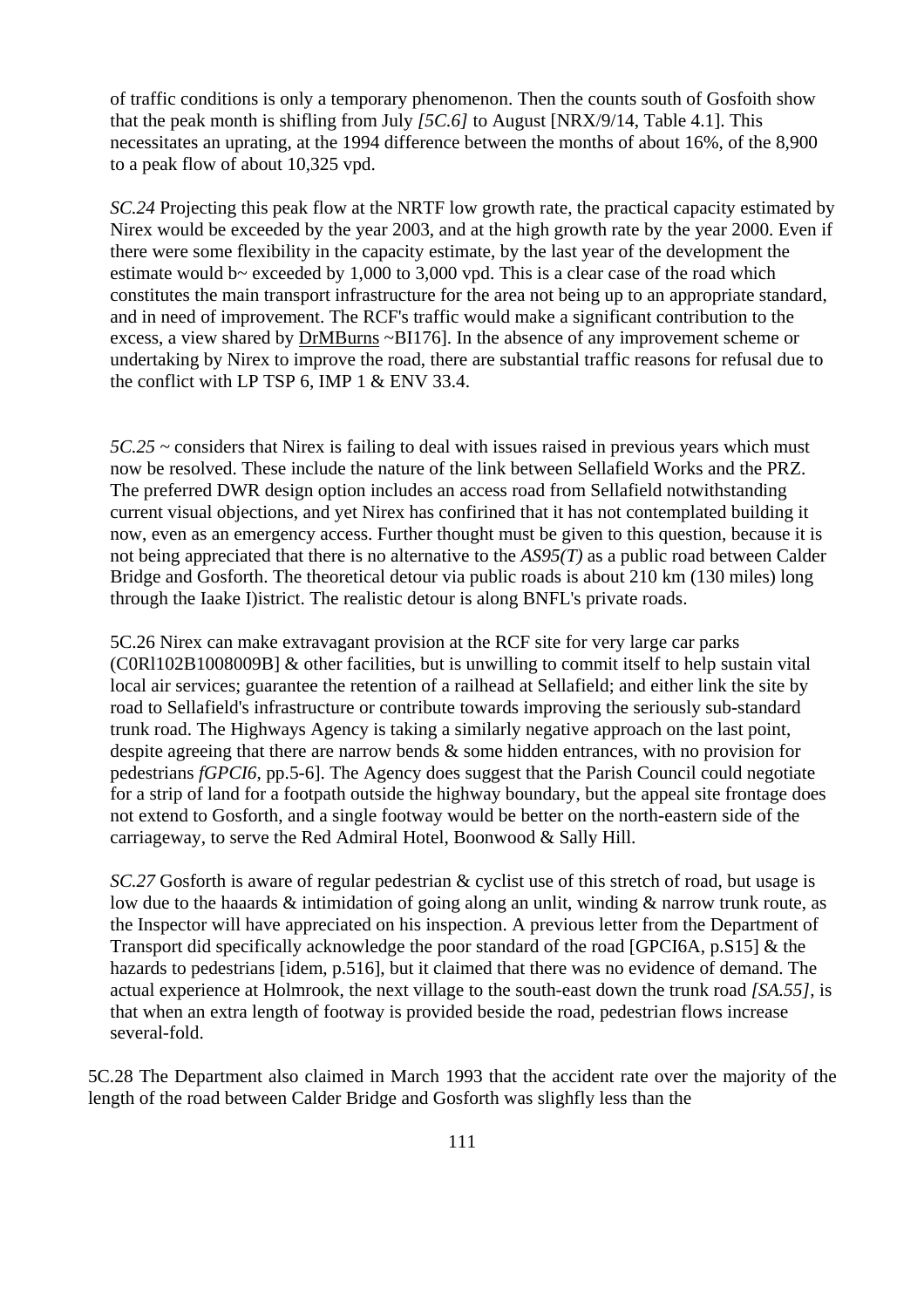national average of 0.39 personal injury accidents per million vehicle kilometres (PlAlmvkm) for this type of road [idem, p.515]. But Nirex has acknowledged that the proper average for comparison is the 0.28 PIAlmvkm rate for all Class A roads in nonbuilt up areas in 1993 *[GoYll* 19, p.99, Table *4.15]'.* Although Nirex righdy says that national rates are declining, the average rate for the Calder Bridge - Gosforth length for 1991-3 of 0.34 was not only above the national average of 0.28, but also an increase on its own 1990-2 average of 0.31 *[NRX/9114,* Fig.4.14]. Furthermore, Nirex admits that 2 of the 1992 aecidents involved cyclists [idem, Fig.4. *15,* Sheet 4]. Those 2 were actually on a short section next to the village which the Department did concede had a higher rate, but Gosforth has heard nothing of the study which Cumbria was to undertake into that in 1993 *[GPCI6A,* p.S1S].

*5C.29* Mrs Anne Lowery corroborates Gosforth's evidence on injury accidents. Her neighbours have given her details of 5 serious accidents on the *trunk* road in~the vicinity of Newton Manor I-odge between 1987 and 1991. Most of them appear to have been partly attributable to the poor visibility along the trunk road to the south-east from the mouth of Newton Manor Drive [WRILOWIl, last page]. One involved injury to a cyclist.

5C.30 Seascale Parish Council [WR/SPCI1J generally supports Gosforth on the questions of rail use and the blockage of the trunk road between Calder Bridge and Gosforth. In the case of the latter, although it believes that the shortest detour is only about 130 km (80 miles), it emphasises that the emergency evacuation plans for the Sellafleld Works assume that the A595(T) would reniain open. It is also concerned about the ghost island at the existing access point, which does not seem to have the capacity for HGV turning movements claimed by Nirex, and appears prone to damage-only accidents.

*SC.3* 1 FOE Cumbria do not align themselves with any other party on this topic. Improvements to the trunk road as requested by Copeland & Gosforth would be likely to result both in more traffic on the road and in more major development projects. The physical improvements to the road itself would harm the character of the National Park as the road ran alongside it. The additional traffic would also disturb the quiet enjoyment of the Park and other environmentally significant areas such as the Duddon Estuary, where in turn the pressure would increase for an environmentally damaging road improvement, despite the requirement of SP Policy 63 [2C. 17] for rigorous environmental assessment.:

SC.32 I conclude firsdy that traffic impact is a striking example of the importance of assessmg the environmental effects of a project at the first opportunity. In this case, I welcome Nirex's inclusion of the effects of the Boreholes traffic in the assessment, but I sympathise with the frustration of Copeland & Gosforth in failing to achieve resolution of the principle of road access to the DWR project at the first (Boreholes) application stage. The position appears to be that the original concept of a DWR south of Sides I-ane was rejected partly because it would have entailed a new road access to the *AS95(T).* The revised concept as published consequenfly provides for access to the PRZ to be mainly from Sellafield, even in the case of surface access to the shaft compound after construction. Yet it also seems that as early as in 1992 proposals to revert to an AS95 access were being informally discussed.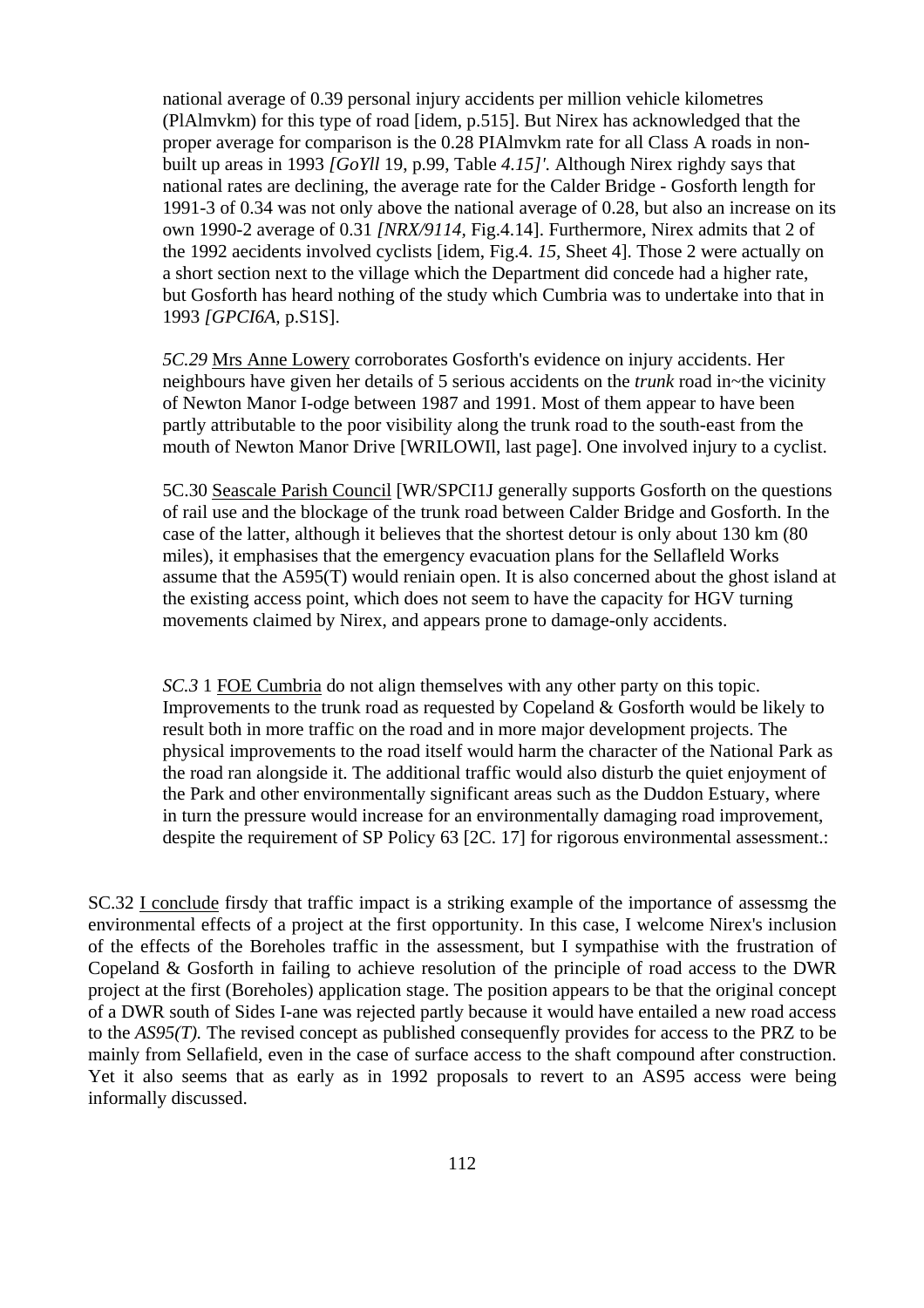- 5C.33 The present access to the Boreholes development appears to be the logical consequence of that discussion. Currently it has a temporary permission with about 4 years left before expiry, but approving the amended RCF proposals would include granting permission for its indefinite retention. The implication of the 1992 discussions is that this is intended to be the access to the DWR ventilation shafts area also if the RCF is successful. Even though the RCF shafts might themselves be transformed into the DWR ventilation shafts, there is also a possibility that they would be used as a secondary DWR construction access. In these circumstances, it is, in my view, not before time to settle the principle of the projects' road  $\sim$ 21 access to the As95(T); and it should no longer be treated as a purely temporary access.
- SC.34 This is all the more so because the situation on rail use is clear to me. I accept that, in rail traffic terms, the RCF would be far too fragmented a project to be viable. On the other hand, the DWR's main excavation and emplacement operations would be prime candidates for utilising rail, and are being tr~eated as such. That use should give a much needed boost to the Cumbrian Coast Line, and hence benefit the local economy, all in accord with SP Policies  $9 & 70$  and LP Policy TSP 13.
- SC.35 Concentrating, therefore, on the road access, PPG 13 should first be considered since a trunk road is involved. The guidance in the PPG is, of course, to be applied to individual planning applications and appeals as well as in development plan preparation [para.2. 11]. According to the guidance, as Copeland has pointed out, generally all trunk roads should be reserved as corridors for movement and associated development should be resisted. Specifically, the NS95~ is part of a key long distance route identified by Policy SP 63-2 [2C. 17J. Also the history of the DWR project does suggest that Nirex is seeking to associate the DWR development with the trunk road notwithstanding sustained local opposition.
- *5C.36* Moreover, the *A595(T)* is of course a primary route, onto which direct access should be avoided as far as practicable. The informal evolution of the DWR design concept, in withdrawing from a direct trunk road access and then proposing it again, does imply a judgement that access to a secondary road via Sellafield is not feasible. Cumbria has mentioned visual objections, and Nirex now seems tb have several kinds of objection. Nevertheless, the published design concept, prepared after much consideration, includes an access road from the PRZ to Sellafield. Also service corridors have been subjected to a general environmental assessment for the purposes of the RCF application. The cut & fill to accommodate a road through the topography should be considerably less, in myjudgement, than for the rejected surface rail link. In the absence of a detailed, public environmental & economic assessment of a road link between the PRZ and Sellafield, I decline to conclude that such a link would not be feasible.
- *SC.37* Consequently it seems to me that there is, on the face of it, a national policy objection to retaining the access from the PRZ onto the A595(~). Nevertheless, the question of whether there are other particular circumstances concerning this access which are sufficiently exceptional to warrant a departure from the policy remains to be considered. These can be examined in terms of the 3 issues - of the physical capacity of the main road; its suitabibty for pedestrians & cyclists; and its overall safety.
- *5C.38* On the first point, I support Nirex's view that the carriageway would in practice have the physical capacity to carry the RCF project's vehicular traffic. It seems to me that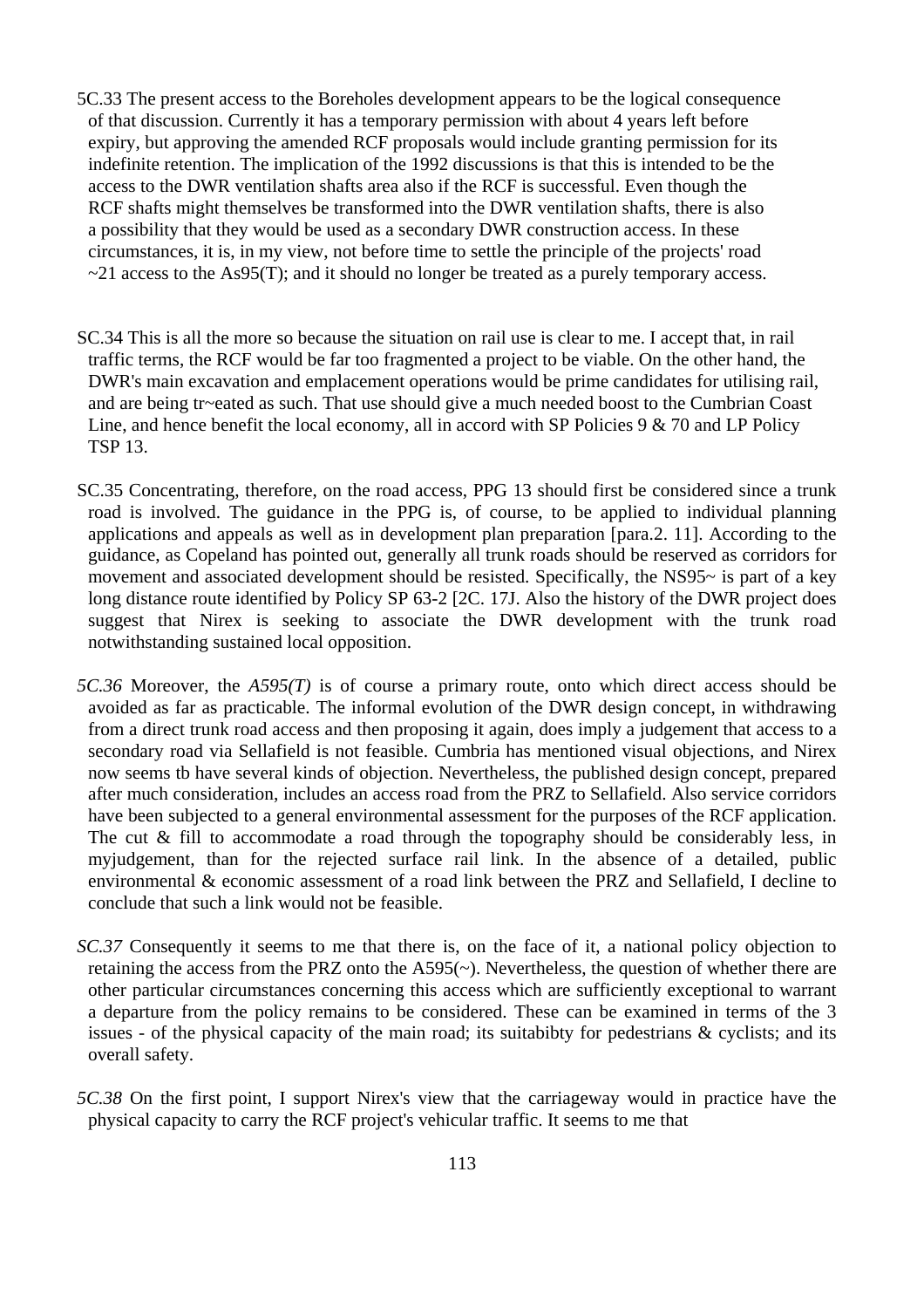Copeland's contrary view about the length from Calder Bridge to Gosforth does not fully appreciate that Nirex's statistics are a worst-case scenario; that taking the highest month's

*b* 

- flows is a particularly pessimistic approach; and that the traffic patterns south of Gosforth are plainly different from those north of Gosforth. As to traffic patterns to the north-west of Calder Bridge, I do not accept that slight additions to peak hour congestion at junctions
- ~ could constitute a significant problem. Consequently, the vehicular capacity issue tends to favour allowing an exception so far as the RCF project's traffic is concerned: but this might be followed by DWR secondary construction traffic, which would prolong the inappropriate usage.
- *SC.39* On the second issue, the layout of the new Longlands Farm access provides good visibility around its junction for all traffic, including pedestrians & cyclists. Also, the projects' traffic is likely to travel more slowly than through traffic on the approaches to the access, creating fewer speed-related risks for slower users of the highway. I would also expect one of the main desire lines for pedestrian & cycle traffic to & from the site itself to be in the direction of (3osforth as the local service centre, and Nirex has the option of Sides
- 21.7 Lane as a basis for that route in preference to the main road.
- *5C.40* However, the trunk road is the only public road from (3osforth towards the north Sc.30 west. Although there is a roughly parallel footpath route through Middle Boonwood flirther east [see CORIIOl, Fig.3.12.lJ, I have found this on my site inspection to be muddy, & difficult to follow even in broad daylight. Walking instead along the narrow stretches of the trunk road carriageway between banks certainly induces apprehension; and I readily accept Gosforth's argument that a number of potential pedestrian trips between the village, New Mills hamlet and Calder Bridge must be suppressed. The unsuitability of the conditions for cyclists is even plainer, in my view, for they have figured too highly in accidents. Thus, although I do not consider that the projects' traffic would add disproportionately to the risks for pedestrians & cyclists, the provision of safer conditions for them as encouraged by para.4. 12 of the PPG must have a high priority if any spare trunk road capacity is to be utilised for local trips.

*5C.41* Turning to the general safety aspects, it is unfortunately commonplace to experience *sc.30*  damage-only accidents even at a modern junction. On the other hand, any junction increases the risks of accidents & obstructions to some extent; and this stretch of road is a vital link for the

- local community. I am also rather concerned to avoid complacency about the recent accident record, which is somewhat above the average and agaissst the trend for this type of road. It seems to me that there have been clusters of accidents at either end of the appeal site's frontage, mainly related to other local junctions. No detailed analysis of these apparent hazards has been supplied.
- 5C.42 I have concluded on these issues that the unavoidable local community use and the safety record of this stretch of all-purpose trunk road militate against the exceptional retention of the direct access to the road, notwithstanding its apparent physical capacity to accommodate more local & freight vehicular trips. It is in this sense that the proposals do not accord with SP Policy 36 [2C. 13], in that the proposals do not include the infrastructure to connect the project to an appropriate secondary road; nor with LP TSP 6, in that the As95(T) is an inappropriate standard of road because of its existing functions as well as its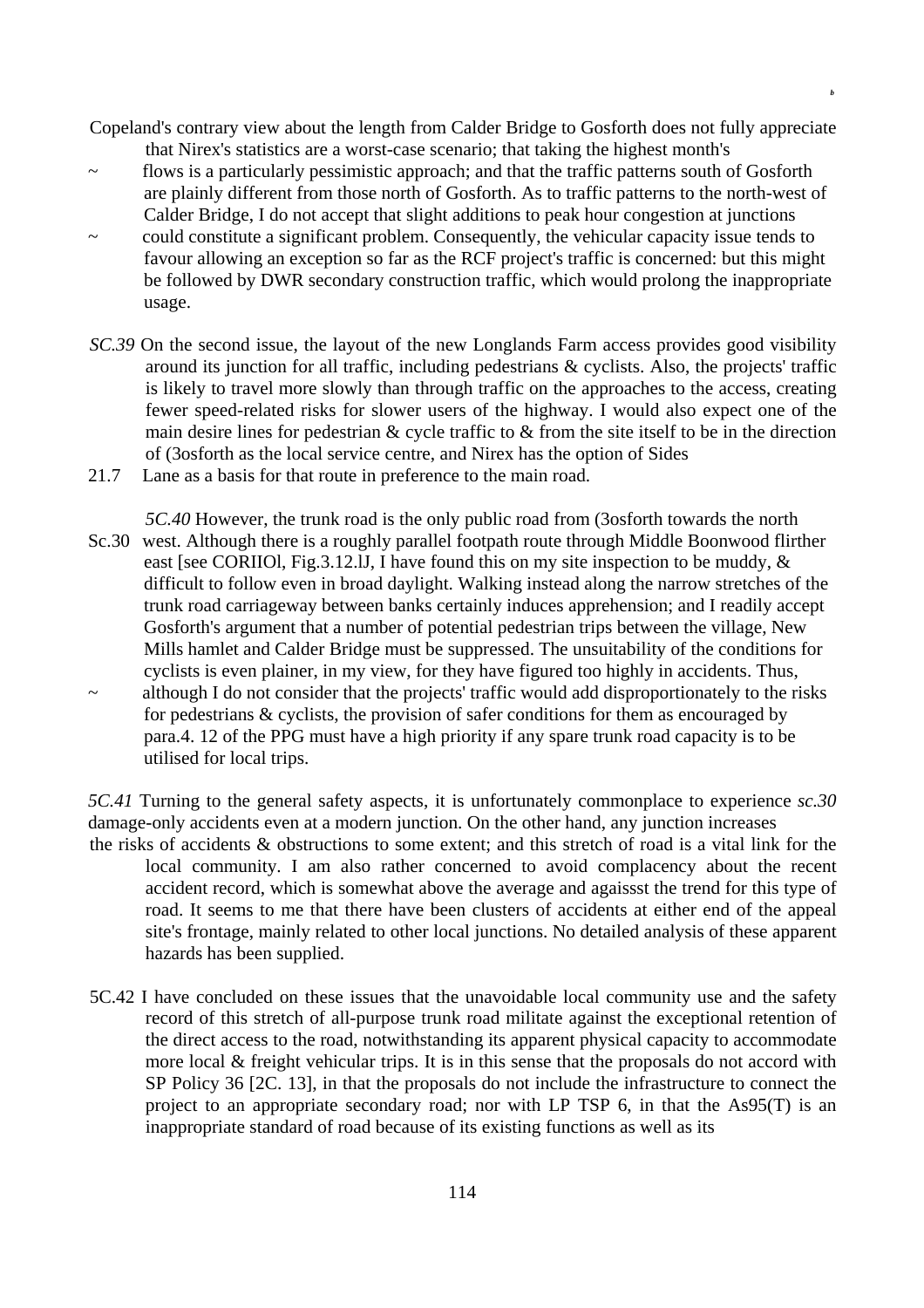character. This unacceptable overall impact in relation to traffic generation would also be in conflict with LP ENV 33.4.

#### **5C.26**

*5C.43* Consideration of the issue of suitability for pedestrians & cyclists also draws attention to the virtually complete failure to observe the principles of PPG 13 in designing the layout of the RCF. There is no planned provision for cyclists, nor any that I can see for pedestrians, whilst there has been no response to the criticism of the excessive provision of car parking. All this would be contrary to LP TSP 7 [4B.21], in my~view, and hence LP DEV 3.6 too [2C.30].

*5C.44* No planning condition nor obligation has been offered to meet these objections, thus adding conflict with SP 54(u)  $\&$  (iii)  $\&$  potentially with LP IMP 1. Nevertheless I do not agree with many of the other parties (Ca.5B] that the situation could be different if an undertaking were given to improve the whole length of the carriageway of the  $As95(T)$  from ~osforth to Calder Bridge or beyond. There is no approved scheme for such an improvement; and I consider that there is, for the time being, an insufficient capacity argument to justi~ one, as distinct from a segregated footwaylcycleway & specific safety measures. There is also the point made by FOE Cumbria that there could well be a strong environmental case against substantial road works on this length in particular or down this corridor in general. Thus I regard the prospects of linking the RCF/DWR projects to largescale improvements of the trunk road corridor as rather remote.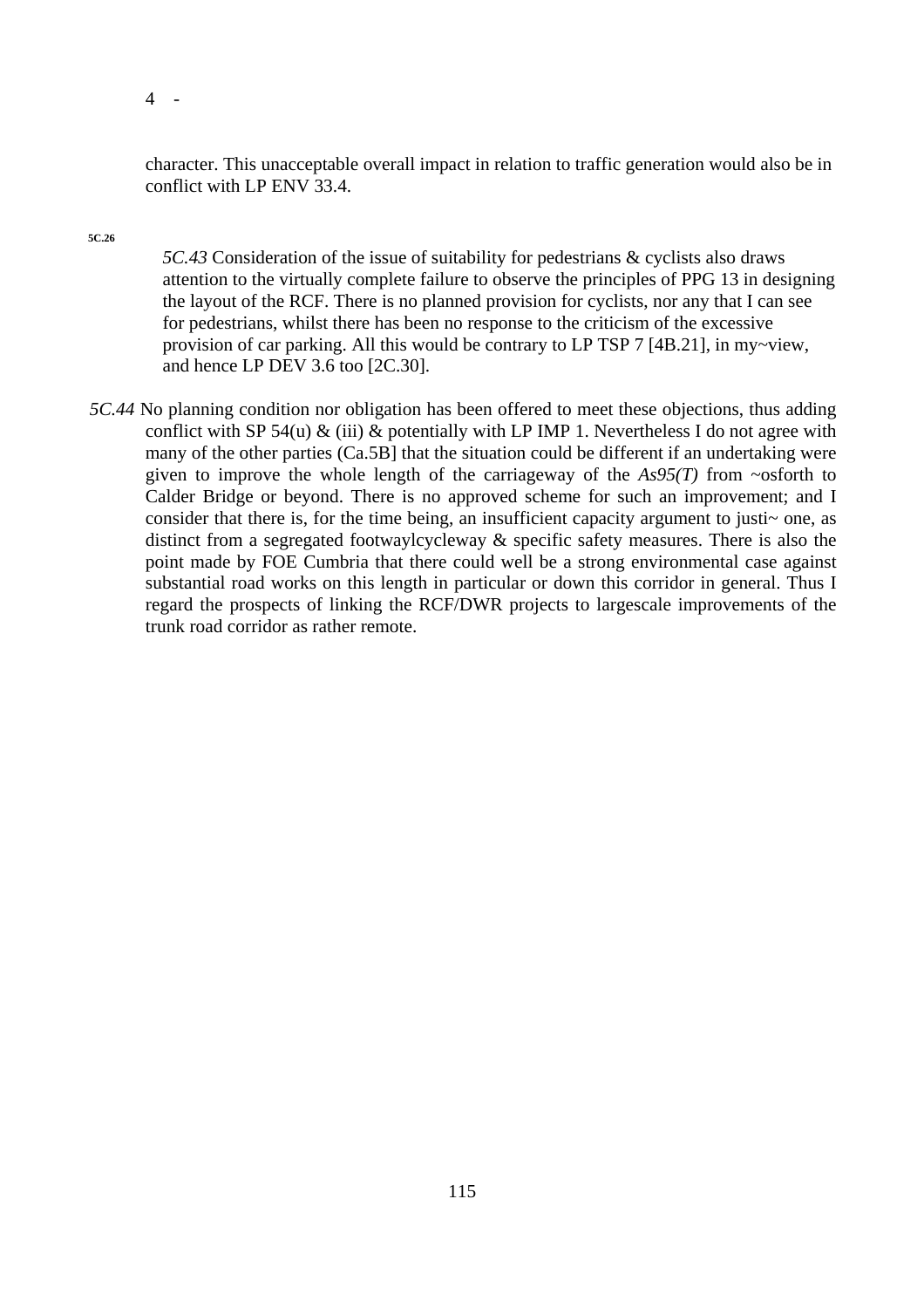#### 5D. NOISE & VIBRATION EFFECTS

5D. 1 The ES assesses the potential noise & vibration effects of the RCF development in some detail [COR/bi, Ca.9], and concludes that they would not be significant. The existing levels in noise sensitive areas around the Surface Site are found to be typical of an essentially rural area, with HGVs on the trunk road, farm machinery & wind effects in vegetation the major sources [idem, para~3.9.2]. The RCF design incorporates standard noise control techniques, and any residual noise effects would be minimised [idem, para.3.9.3] by good operational practice & compliance with BS 5228 [NRXI3/2J. There would be periods when noise levels at the few closest properties would exceed existing levels [COR/lol, para.3.9.4], but even the noisiest activities would produce levels well below the limits conventionally set for them [idem, para.3.9. 1]. Vibration levels are unlikely to have any discernible effect [idem, para.3.9.5].

5D.2 The ES does not assess the noise & vibration effects of the RCF/RCM/PRZ Boreholes development, nor of operations in the ventilation shaft area of the preferred DWR design. However, the Boreholes permissions contain noise control conditions, including a prohibition on site construction & removal works at night, and imposing night4ime drilling & testing noise level limits of 40 ('B **LA~** for the PRZ BHs [C0RI201, p.226, Conditions 22 & 23] and 43 for the RCF/RCM ones [idem, p.232] (for meanings of dB and **LACQ,** see *5D.5).* 

5D.3 Nirex has carried out vibration & repeat noise level measurements in June 1995, after preparation & submission of the ES [see NRX/3/8, Table 6.2 for complete set of noise measurements & idem, Fig.6. 1 for noise measurement locations]. The other parties accept Nirex's noise measurements, the averages & ranges of which are summarised in NRX/3/8, Table 6.1. Nirex?s overlaid graph of vibration limits for residential areas [idem, Fig.5. 1] is also accepted.

5D.4 Nirex points out that its average baseline noise levels are actually towards the lower end of the range currently experienced, because the surveys were concentrated into periods when th~ wind speeds were generally below the average for the area. The use of predicted maximum levels in the ES makes those assessments a worst-case analysis [COR/bi, para.3.9.37]. Cumbria concedes that any adverse noise effect is capable of being dealt with by way of planning conditions: and Copeland is really concerned only with some predicted night-time noise levels.

5I).5 Although Copela~nd is contesting both the general night-time noise limit and the acceptability of predicted noise from concrete batching operations, its approach is not warranted by either absolute standards or the "exceedance" principle as utilised in BS 4142 *(GOVI902,* p.7, para.8.2] (ie that site-attributable noise exceeding existing background noise levels by more than 10 "A-weighted" decibels  $(dB(A))$  is likely to give rise to complaints). On neither of these bases can Copeland show that the amenities of people living or working in the noise sensitive properties would be affected by noise levels at the night-time limit agreed between Nirex & Cumbria, namely a free field (ie away from a facade) value of 42 dB(A) equivalent continuous sound level over an hour **(LA~~l hr).** This would already be a more stringent limit than for the RCFIRCM Bhs.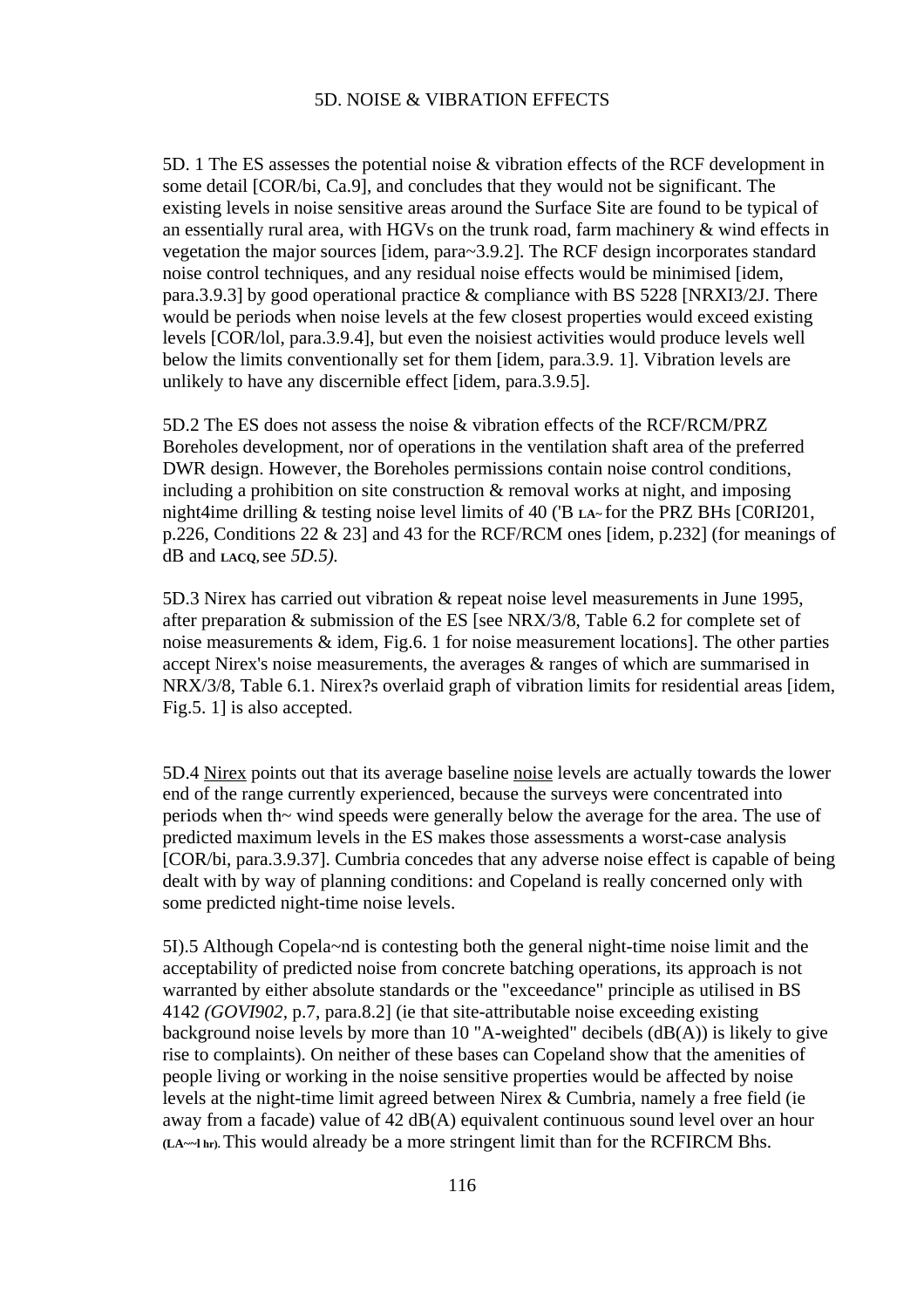5D.6 In Nirexts judgement, the basic absolute standard is the World Health Orgarnsation's (WHO's) expert group's recommendation of a bedroom noise limit of 35 dB **LA~** [GOV/122, p.15, S.1.1.3.3 & p.19, S.1.1.~. Copeland generally accepts that the WHO's group's recommendations are appropriate guidance. Copeland also urges that the guidance in MPG 11 on setting noise limit values be applied to the construction phase of the RCF; and yet para.34 of the MPG recommends the very night-time nominal limit agreed by Cumbria, which is effectively the external free field equivalent of the WHO's group's bedroom noise limit. There is no justification to be found in the WHO's group's recommendations or MPG 11 for Copeland' 5 contention that the longer RCF development period necessitates a lower limit than for the Boreholes.

SD.7 Copeland is in some difficulty in relying on the exceedance principle, in Nirex's view, because that is only to be found in BS 4142, and yet Copeland otherwise regards the BS as inapplicable in the circumstances of this case because it deals with mixed urban areas and assesses the likelihood of complaints rather than disturbance. But the fundamental point is that the exceedance principle only applies above a certain threshold, as exemplified by the BS itself in stating that its method is not applicable in situations where the background noise level is very low ie below  $30 \sim (A)$  [idem]. The average night-time background levels for the 2 sets of properties most likely to be affected, Sides Bungalow & the dwellings at Boonwood Garden Centre [NRXI3/8, Table 6.1, Ileccations C & E] are tespectively 27  $\&$  29 dB(A) for more than 90% of the measurement period (L $\sim$ ). Therefore the exceedance principle cannot be applied.

5D.8 Nirex also considers that a prohibition On rnght-ume working cannot be justified, especially for the concrete batching plant required to line the shafts. Initial calculations of. a typical sound power level for such plants of 106 dB(A) *[NRXI3/8,* Table 7.1] are out of date: the modern figure is 92 dB(A) [1,ack calculated from results in NRXI313J. Reducing the predicted noise levels from concrete batching at the receiver locations [NRX/3/8, Table 7.2], by this diTference of 14 dB(A) to a range of 7-17 dB(A) *[NRXI3I4],* shows that there could not conceivably be a problem from the concrete batching plant alone, even if 5 Db(A) were added back for the intermittent nature of the noise.

5D.9 Nor would it be necessary, in Nirex's judgement, to prohibit the night4ime operation of the hoppers or the carriage of concrete from plant to shaft by truck. The sound power level of loading a concrete mixing lorry is 108 dB(A), and of loading a hopper is 102 dB(A) [again back calculated from NRX13/3]. The higher figure would make the predicted levels at Locations C  $\& \sim 33$  dB(A), still 9 (113(A) below the equivalent of the WHO's group<sup>9</sup>s standard. None of the predictions allow for special noise attenuation measures, in any event.

SD. 10 In response to Mrs Lowery *[NRX/317],* noise levels were not measured at New Mill because they were measured instead at High Lingbank [NRX/318, Fig.6.1, IOocation D], which would be nearer the development but is further away from the trunk road  $\frac{1}{s}$  traffic noise. Since the effects predicted at High Lingbank were minor [idem, Tables 7.2 & 7.3], there was no need to measure levels at New Mill. The north-western outskirtS of Gosforth were surveyed because they were thought to be less affected by traffic noise, but in the event the effects were found to be minor there too. Mrs Lowery is understandably concerned about the sensitivity of her son to sudden loud noises, but the loudest predicted noises from the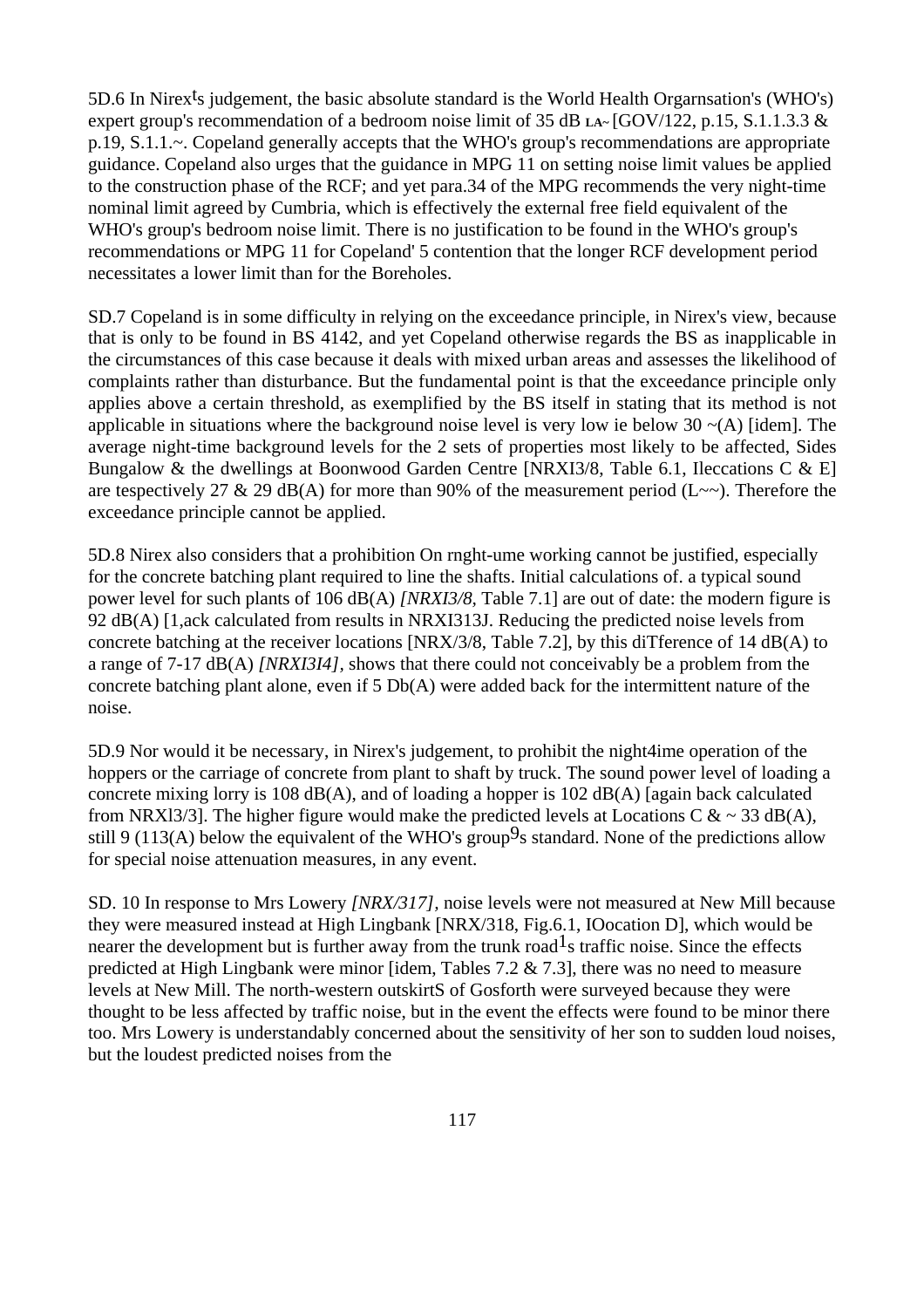RCF development would be at least 30 (113(A) less than the noises already experienced by the occupants of Newton Manor Lodge from road traffic.

SD. 11 Nirex has also obtained information on baseline vibration conditions in June 1995 at Newton Manor and outside the front of the Red Admiral Hotel. The measured levels at the latter from trial blasts and a passing truck can be compared with the BS 6472 curves [NRX/3/8, Fig.5. 1).. The background level is typically a peak particle velocity of 0.0005 mm/sec, and the truck & highest test charge levels typically 0.001 mm/sec, an order of magnitude below Curve 1 of the British Standard [GOV/903, p.11, Fig.5]. The predicted vibration levels at the Hotel from blasting out parts of the Platform Site are below the 2.8 mm/sec acceptable night4ime level, and in fact near-surface blasting would be confined to the daytime. The requisite controls by planning conditions have been agreed by Cumbria & Copeland.

SD. 12 Cumbria has considered the noise & vibration effects in the context of SP Policy 21 [2C. 11] & LP Policy 29 [2C.39]. it understands the operational reasons for activities such as shaft sinking, gallery construction, monitoring & experimentation being carried on 24 hours a day, 7 days a week. However the normal practice in construction  $\&$  quarrying is to confine noisy surface activities such as site establishment and earth, spoil  $\&$  soil movements to daytime hours in the working week: and Nirex concedes that it would not need longer working hours for these activities. The potential noise controls have been approached by Cumbria on this basis [CCC/1/25].

SD. 13 Nirex has agreed that the general day-time noise limit should be 50 (113 **LA~1k!** instead of the 55 limit recommended by para.34 of the MPG, because of the operation of the exceedance principle as set out in para.37 of the same. Whilst Cumbria is willing to settle for this limit, it should be appreciated that it entails one instance of exceedance. The average background level for locaflon C, Sides Bungalow, is  $34$  (113 ~ [NRX/3/8, Table 6.1]. Yet the predicted noise levels at it for most of 2007 & 2008 would be 46 dB LA~~tb! (idem, Table & Fig.7.3]. The noisy activity in question would be restoration, which would include intermittent concrete-breaking, and so under BS 4142 methodology the level should be corrected by adding another 5 (113 [GOV/902, p.6, para.7.2J. This corrected difference of 17(113 would lead to a marked deterioration in the noise environment of Sides Lane for very much longer than the typical period of 8 weeks given in para.61 of the MPG.

5D. 14 As to night-time working, Cumbria appreciates that noise levels of 42(113 **LA~lhf** would be clearly audible in occasional periods of still air, and that para.39 of the MPG suggests local discussions on whether this is a reasonable night-time limit in quieter rural areas. But on balance the recommended limit is appropriate in this case. Cumbria also agrees with Nirex that there would be a minimal change in road traffic noise [NRXI3/8, Tables 7.4-5]: and that the predicted vibration effects would be acceptable in the light of BS 6742.

5D. 15 Copeland points out that, although Ni rex has referred to the Noise Exposure Categories in PPG 24, these are for new dwellings, and Nirex concedes that the appropriate guidance for the construction stages of the RCF is MPG 11. For its part, Copeland relies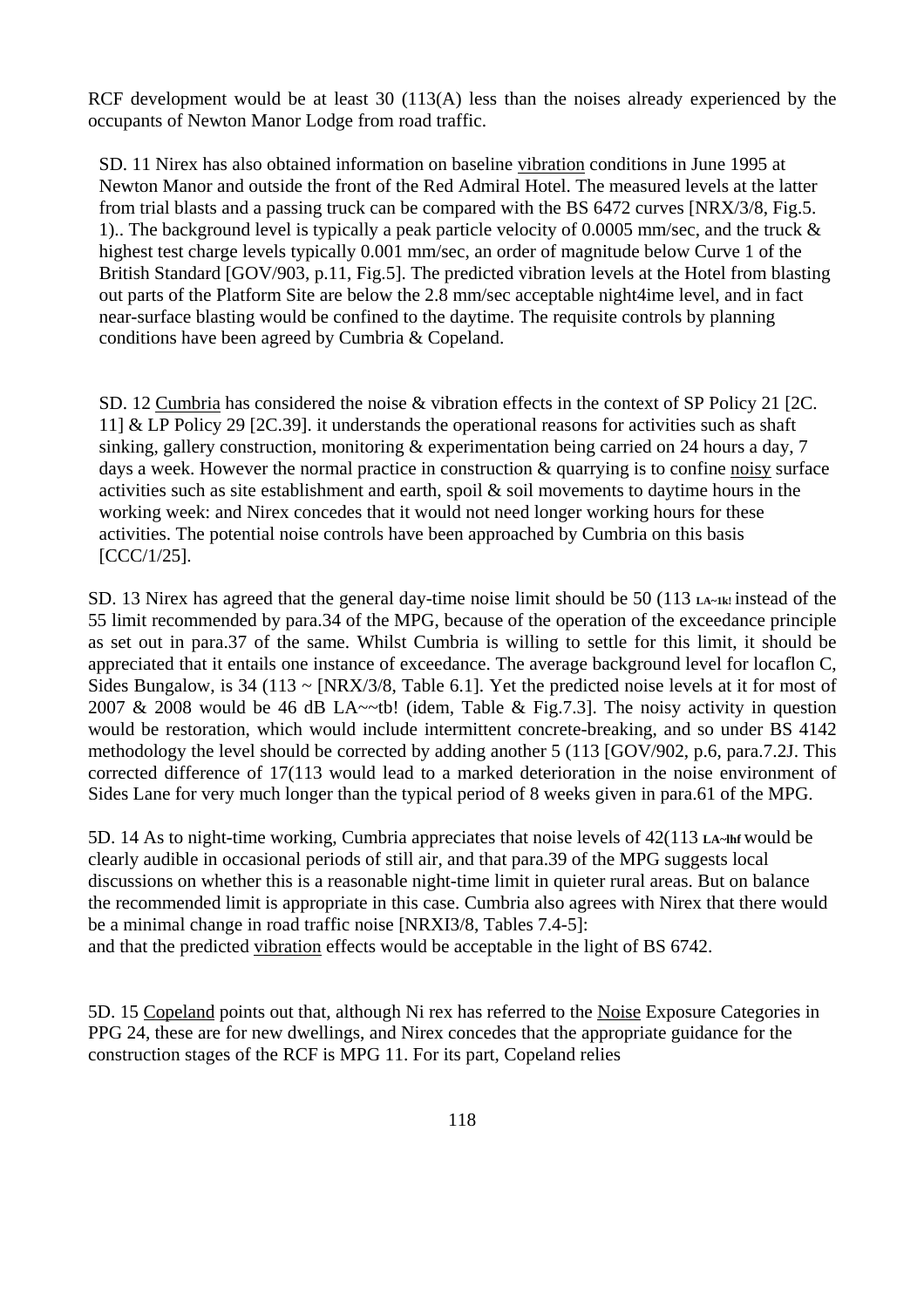firstly on para.39 of the MPG, and *its* expert witness is indeed a local Environmental Health Officer. Its aim is to avoid any disturbance of residents, by loss of sleep or otherwise.

5D. 16 Nirex's 1995 repeat noise survey [NRXI3/8, Table 6.1] has revealed a wider range of background levels than in the ES [COR/bi, Table 3.9.1]. Whilst the tops of the ranges for Location G, N-W Gosforth, have increased, the night-time average & bottom of the range have been reduced to 30 & 21 (113L~ respectively. Nirex attributes these drops to occasional periods of still air, and Copeland contends that such intervals have been typically occurring in recent summers, after the end of the 1987-90 wind-speed data period in the Es [COR/lOl, Tables 3.8.2-3). With such background levels, any night-time limit should be 35 (113LA~.

5D. 17 There are also problems with Nirex's predicted levels, in Copeland's view. The predictions have switched [see CBCI2/1] from maximum levels in the ES [idem, Table 3.9.3] to typical levels in the evidence to the inquiry *[NRXI3I4 & 18,* Table 7.2]. It is the maximum levels which must comply with limits [CBCI2I2], and not merely typical ones. The latter are sometimes based upon unproven assumptions, such as that the concrete batching plant would not operate at the same time as the hopper or a truck delivering concrete from the plant to the shafts. Nirex also concedes that it would be apprQpriate to use the BS 4142 methodology to add 5 (113for distinct notes, impulses or irregularities, but that it has not done this in its calculations.

5D. 18 Hence this correction of S dB should be added in the case of concrete batching. Also another 2 (113 should be added for the power sound level of loading a lorry exceeding the original power sound level for a batching plant. This could mean that, in the cases of Locations  $C \& E$ , the maximum predicted levels LA~ would exceed the lowest background levels LA $_{90}$  by 22 & 20 (1135 respectively. Although Nirex claims that such low background levels mean that examining the excess is the wrong approach, the aggregate predicted concrete batching noise levels at the 2 locations are now 43 & 44 dB **LA~Ihr** On warm, still nights, with wide open windows giving an attenuation of only 5 (113(A) *[NRXI3I8,* Table 4.3], these noise levels would exceed the WHO's group's bedroom limit of 35.

5D. 19 Copeland has concentrated on the concrete batching activities because it is absolutely clear that Nirex would wish to undertake these throughout the night. However, the problem of principle is wider than that. Many of the predicted maximum noise levels from site establishment  $\&$  foreshaft excavation are above the night-time limit of 42 (113 LA $\sim$  agreed between Nirex & Cumbria *[CBCI2/1]*. Moreover, even Nirex's typical site establishment predictions for Locations C & E, for example, are above the agreed limit at 43-48 & 44-Si dB L~ respectively [NRXI318, Table 7.2], and well above the adjusted average backgrounds of 27 & 29(113 L~90 [idem, Table 6.1].

5D.20 However, Nirex's response to concerns expressed on this score is still to claim that such activities would be conducted during normal daytime working hours. It is not possible to reconcile this claim and Nirex's own predictions with its reluctance to accept a condition to confine such activities to daytime hours. To rely on a noise limit which the developer predicts would not always be met would create obvious enforcement problems. Although Nirex refers to the history of noise controls on its other boreholes [NRX/318, Table 5.3], some of the permissions, including those for the RCFIRCMIPRZ BHs, do not allow site construction at night; and some, including the PRZ BHs, have more stringent night-time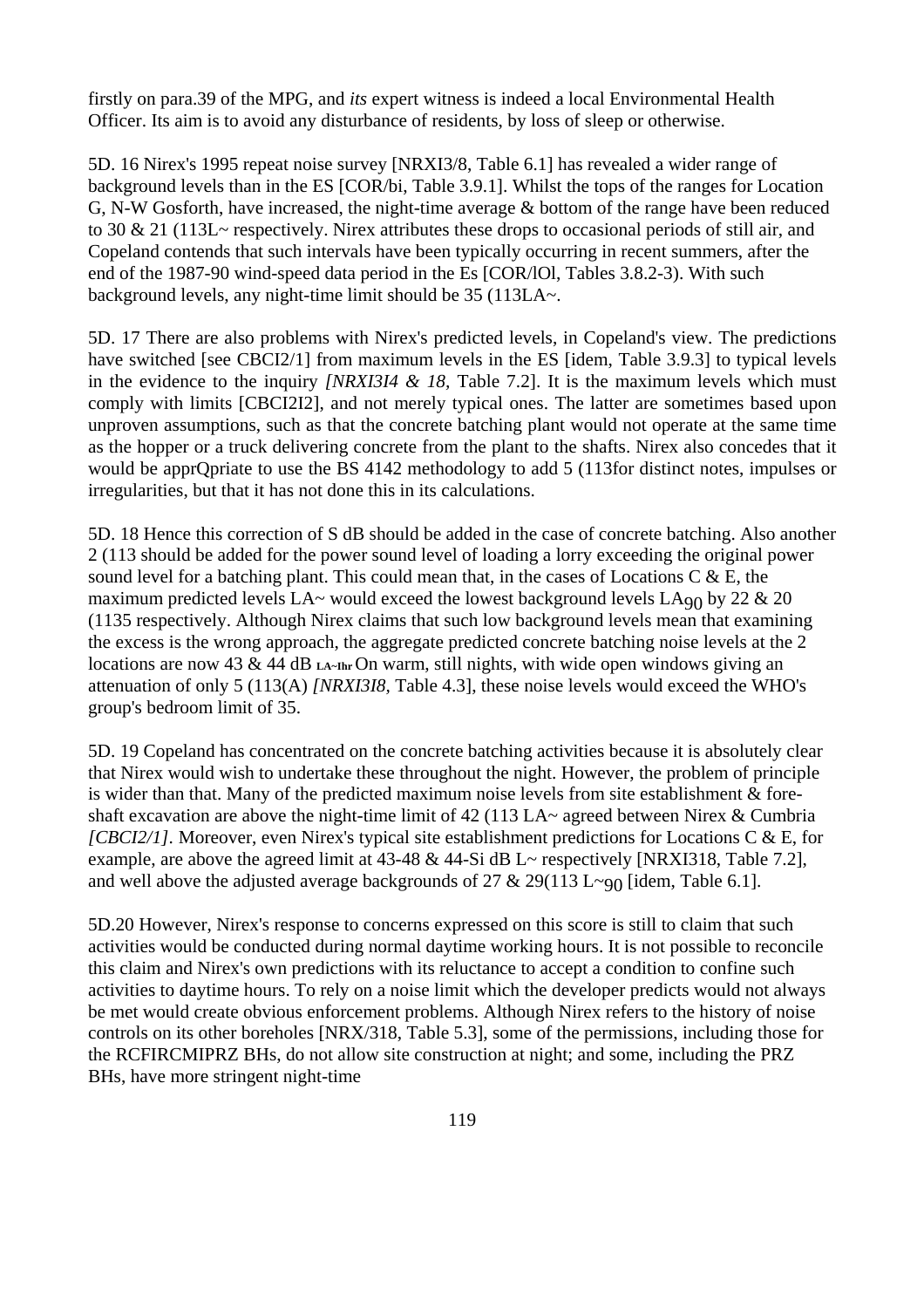limits than proposed now. A key distinction is that the BH permissions are for much shorter developments, and even then there have been occasional problems in complying with the noise limits or in relation to unforeseen noise from eg mechanical breakdowns *[CBCI2/3* & **5].** 

5D.21 Given Nirex's unwillingness to cease operations at night, or even to accept a prohibition on the RCFts noisiest activities at night, or even to accept a night4ime noise limit on those activities below 40 dB LA~ free field, in Copeland'sjudgement there is no alternative but to refuse permission. For the public would be exposed to a noise nuisance, contrary to SP 21; and the predicted noise would not be reduced to acceptable levels b~ controls on operating hours or working methods, contrary to LP ENV 29. This aspect of the  $RCF<sup>1</sup>s$  environmental impact would thereby also be unacceptable under LP ENV 33.4.

5D.22 Gosfbrth emphasises that the background noise levels are as low as~Nirex<sup>1</sup>s expert witness has ever experienced. More stringent noise controls than those agreed by Nirex & Cumbria would be required to protect the Parishts tranquillity. No night-time noise level should be higher than the background, and the daytime noise limit should be reduced to  $45$  dB  $\sim$  since there is an average background as low as 34 dB LA $_{90}$  [NRXI3~8, Table 6.1, Location C]. This could be achieved by reducing the scale of the development as already suggested *[5A.44],* and by improved acoustic design.

5D.23 With regard to blasting, Gosforth points out that the key effect is not noise, as Nirex' 5 PR office has suggested in statements to the local press, but vibration. The test charges were designed to be imperceptible to people off the site, but local experience of a seismographic survey indicates that even small charges can be felt some distance away. A less theoretical and more people-oriented form of control of the actual rock-blasting charges than that currently proposed is required.

5D.24 Mrs Anne Lowerv considers that Nirex should have assessed the noise impact on the hamlet of New Mill. This comprises dwellings which are not owned by BNFL, unlike some of those surveyed. It is also nearer the proposed surface works than Gosforth village, and would suffer more from the increased traffic noise. Moreover, the increase in the traffic noise should have been assessed for the peak hours. Finally, she is most concerned about the effect of additional sudden, loud noises on the health of her adult son, who lives with her. He has cerebral palsy, and suffers from spasms in reaction to such noises.

5D.25 My conclusions on noise begin with my experience that it is customary to give the average of a range of background noise measurements as a typical background level, albeit with an elementary distinction between day and night and perhaps also the identification of evening & dawn periods. Of course, as in this case, the average can change with more information. On the other hand, taking the measurements when wind speeds are low is also standard practice, and so not a particular conservatism. Moreover, given the ways in which predicted levels from a complex development like this are gradually built up into L~s by following BS 5228 or similar methodologies, I have reservations about expressing the predictions in terms of typical levels, rather than merely in a range to cover any variables or uncertainties if requisite. Certainly, in my view, any reference to predicted LA~ noise levels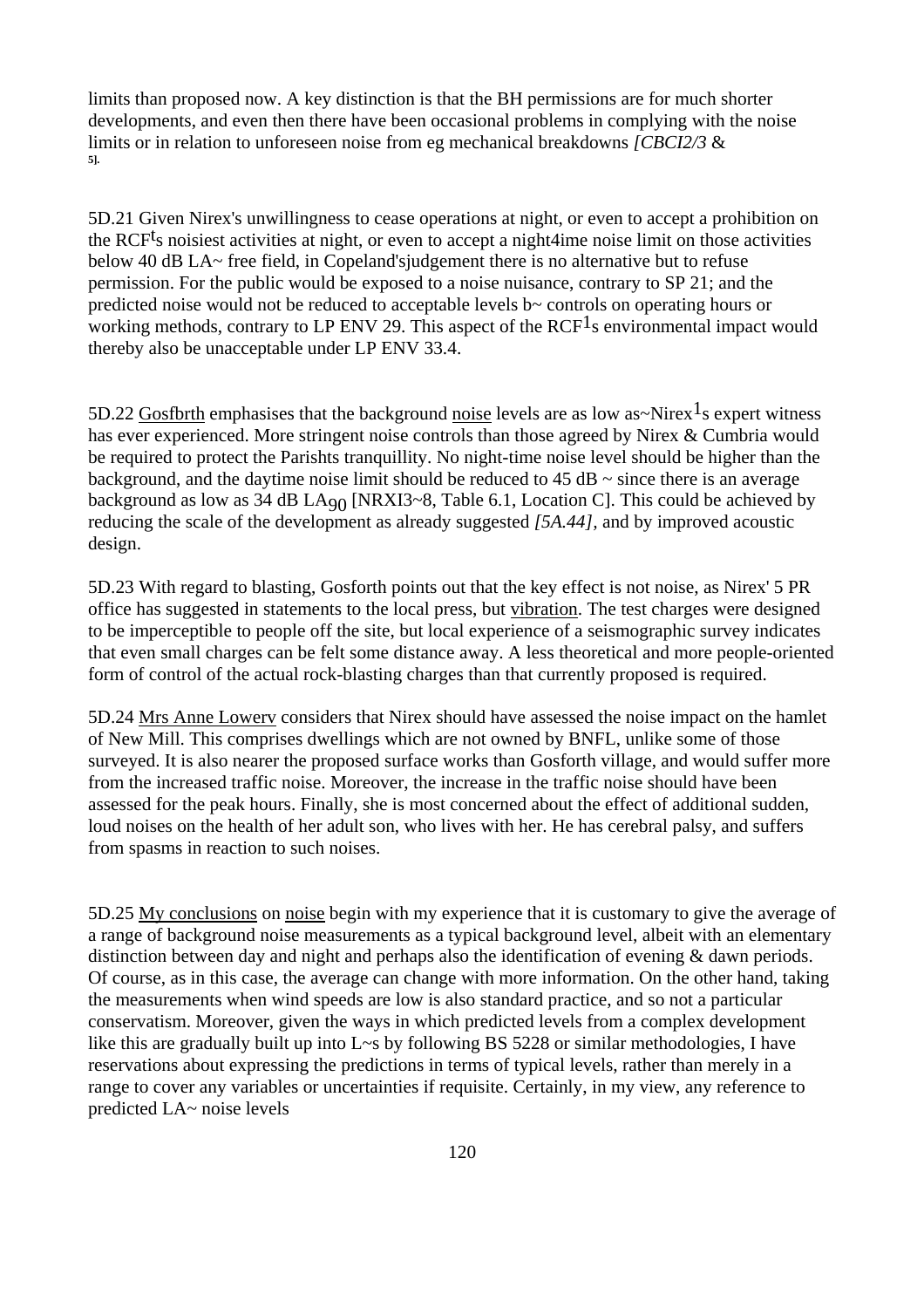for purposes of setting or checking limit values should be to the upper ends of any ranges, so as to avoid limits being confused with norms.

5D.26 I agree with the main parties that the above-ground & near-surface aspects of the RCF **5D.12** development would share many common features with surface mineral workings, and so that

**SD. 15** most of the advice in MPG 11 is appropriate. On the other hand, I also agree with Ni rex that for scientific, safety & operational reasons, underground working at the RCF would have to 5D~~ be confinuous, together with at least some secondary surface activity. Therefore I consider it unrealistic to suggest a ban on all activities at night, whilst appreciating that disturbance arising from essential night-time activities could itself constitute an objection to the development proposals, particularly when experienced within the National Park.

5D.27 The agreed aim is to set absolute daytime & night-time limit values. It is plain from  $\text{S}$ .7 **Nirex**<sup>9</sup>s own evidence that the setting of Longlands Farm is one of the country~s quieter rural areas: and arguably it is an exceptionally quiet rural area, despite the trunk road. Therefore, under the advice implicit in para.38 of the MPG, the setting is a candidate for a daytime limit of 45 dB LA~, as sought by Gosforth. Leaving the limit at *50* would not make conditions always easy for any occupants of Sides Bungalow, as Cumbria has pointed out. However,

the Environmental Health Officer has acquiesced to this figure; and the range of average background levels at the 7 chosen noise sensitive locations *[NRXI3I8,* Table 6.1, A-G] rises from the 34 at Sides Bungalow to up as high as  $43 \text{ dB} \sim I$  also take into account that the Bungalow is owned by BNFL *[GRY/117,* p.42, reverse side], and so I accept the *50* figure.

5D.28 This daytime limit of *50* is nevertheless 5 dB LA~ below the normal one recommended by para.34 of the MPG, due to the application in this quiet rural area of the "exceedance" principle, which is of course to be found in para.37 of the MPG as well as in BS 4142. That point leads on to the question of whether the night-time limit should nevertheless be set at its recommended normal value of 42 (113 LA~I~, or at something lower, in pursuance of para.39 of the MPG. The background noise levels at night are significantly lower than during the day, albeit strikingly so only in the village. It seems to me that the clear policy of para.34 of the MPG is to make a distinct difference at night, and I can see no reason why that should not be reflected in this case by following the setting of the daytime limit down to something

**SD.2** lower than normal, as has been done with some of the Borehole works on the site.

5D.29 However I do agree with Nirex that the sticking point in lowering the value must be the WHO's group's recommended bedroom limit That recommendation is actually for a level of less than 35 dB LA~, which I take strictly to be a limit of 34. However the measurement would take place outdoors, and even a wide open bedroom window in summer typically attenuates noise by 5 (113(A). Although inevitably somewhat arbitrary, it seems to me that the limit for still, warm nights should be 39 dB  $\sim$  In pressing for an even lower limit, Copeland & Gosforth are to my mind seeking to avoid disturbance to some human activity other than sleep, but they have not produced evidence that any common human activity or condition is more sensitive to noise disturbance than sleep.

5D.30 There is also the unusual issue that Nirex is predicting some noise levels from site **SD.19**  establishment & fore-shaft excavation which would exceed the night-time limit it has agreed with Cumbria, let alone the lower limit which I believe to be appropriate. Nirex's position  $5D-2O$  is that it does not intend to carry Out these noisy activities at night, and would be prevented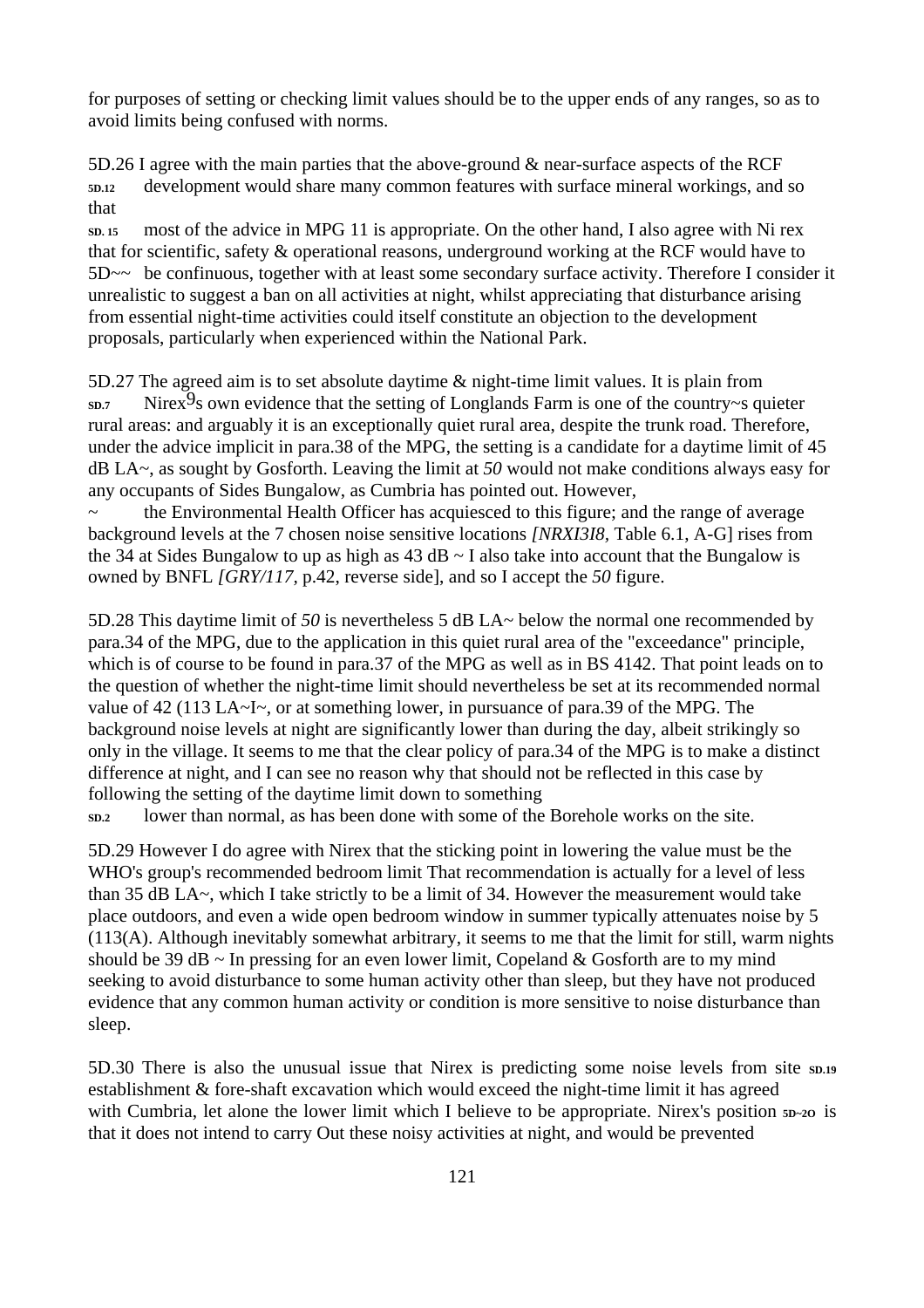from doing so by the need to comply with the noise limit. However, it seems to me that such a position tends to confuse activities merely requiring constraint in order to secure good practice with activities which should be forestalled altogether. Consequently, my conclusion is that both kinds of condifion are necessary. In a similar vein, Nirex appears to have

**SD.12** overlooked the clear national policy set out in para.33 of the MPG to treat Saturday afternoons, Sundays & public holidays as periods of rest from surface mineral workings unless local variations can be agreed.

5D.31 However, such matters do not amount in themselves to conflicts with the development **SD.12** plan, in my judgement, because Nirex has not refused outright to accept the requisite amendments to the proposed controls. The specific point about the concrete batching process **SD.8** is a slightly different one, because that would be an industrial process ancillary to the basic excavation of the mine. It does seem that Copeland's probing has revealed a weakness, in that it appears the use of a hopper or lorry as part of the process at night could conceivably cause noise difficulties. But I was even more persuaded by the detailed evidence on this point that now the matter has been drawn to Nirex's attention, it would be practicable to cope with SD.9 it even within the lower limit which I prefer.

5D.24 SD.32 Whilst I have much sympathy for the general predicament of Mrs Lowery & her family in grappling with these proposals, I am satisfied that the noise survey has treated their home fairly. The key points are that their dwelling already experiences considerably more **SD. 10** traffic noise than some of the other dwellings; that there would be little change to that traffic noise as a result of the Nirex proposals; and that High Lingbank is in a quieter setting but closer to the development site than their home, and was surveyed.

### **Fi~5.I**

5D.33 Similarly I understand the feelings of Gosforth in complaining about the extreme technicalities of predicting vibration effects, but I consider that those effects have been well evaluated in accordance with the standard which provides guidance on human response to building vibration, and incidentally should preclude even cosmetic damage to the buildings themselves.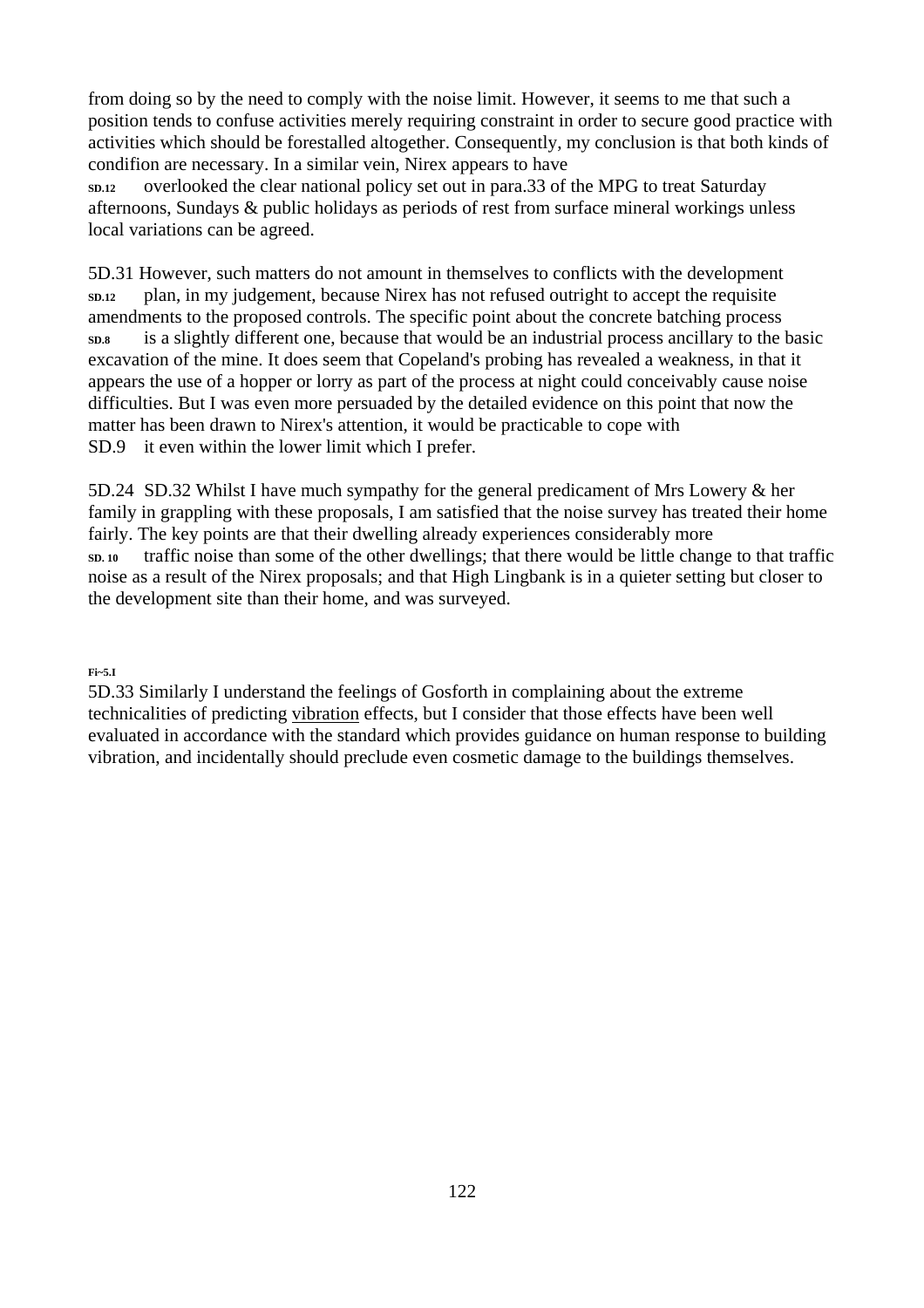## 5E. OTHER ENVIRONMENTAL EFFECTS

5E. 1 The Es [COR/lOl] has chapters on flora & fauna [5], land [6], water [7], air [8], cultural heritage [11], and recreation [12]. The chapters are generally in the same order as lists  $\&$  checklists drawn up for environmental assessment purposes, and this Chapter of my report follows the ES's sequence of topics, noting differences in terminology where appropriate. Items are specifically mentioned only if they have been of some concern to a party or to myself. I agree with the general conclusion of the ES that, in relation to the unmentioned items, any effects of the RCF development would be insignificant. But there is no assessment of effects from the DWR, on the marine environment [3C.23J or elsewhere.

*5E.2* Nirex emphasises that its assessment & evidence on Nature Conservation ("flora & fauna" in the ES, "ecology" in Nirex's evidence) has been challenged only by Gosforth, which really has merely been seeking reassurance on minor points. There is no designated nature conservation or similar site [2C. 19] in the PRZ or Services Corridors [NRXI4/1 & I 1/6]. Gosforth is concerned about the possibility of trapping animals within the security fence, which it claims has happened at Sellafield Works; but the secured part of the PRZ would be very much smaller than the extent of the Works, and would be periodically surveyed by ecologists as part of the badger monitoring. Ni rex is aware of complaints of fly infestation at the Drigg Disposal Site, but this seems to result from rotting vegetation, which is ecologically valuable.

5E.3 The landscaping & restoration proposals, particularly the woodland & hedgerow planting [2B. 18] coupled with the woodland management agreement [NRX/1 1/18], would in due course enhance the nature conservation value of the area, in Nirex's view. They would provide more extensive & varied habitats for a good number of flora & fauna, including badgers.

**E** 

**E** 

**E** 

SE.4 The Lingbank badger clan is healthy, and Nirex recounts that the clan has expanded back into its Bluebell Wood sub-sett on the appeal site since the 2 badger surveys were carried out for the ES (NRl/412, p.9, Map 3], despite the RCFIRCM Boreholes development. This is in contrast to surrounding clans, 24 of which seem to have been exterminated by recent human persecution [idem, p.10]. With signs of use 3-6 times greater than any other field [idem, p.8], the proposed spoil disposal area [2B. 14] is the main foraging ground of the Lingbank clan [idem, p.4, Map 1], in search of the earthworms [idem, p.11] which comprise about 90% of their diet. But there would be specific mitigation measures to ensure that adequate foraging areas would be maintained to sustain the clan, & thus the badger population over a wider area [idem, p.10]. Steps would also be taken to counter disturbance by site traffic, blasting & lighting.

*5E.5* The requisite badger tunnels across internal roads would be provided as the fencing & roads were constructed [COR/1 13, Scheme E]. The disposal field would be managed so that there would always be a minimum aggregate of 8 ha of grass sward kept cut to no higher than 100 mm. This would include a continuous grassland route around the field. To conserve the earthworm population in the stripped soil, a system of stripping  $\&$  replacement with the least amount of handling  $\&$ storage would be utilised. The situation would be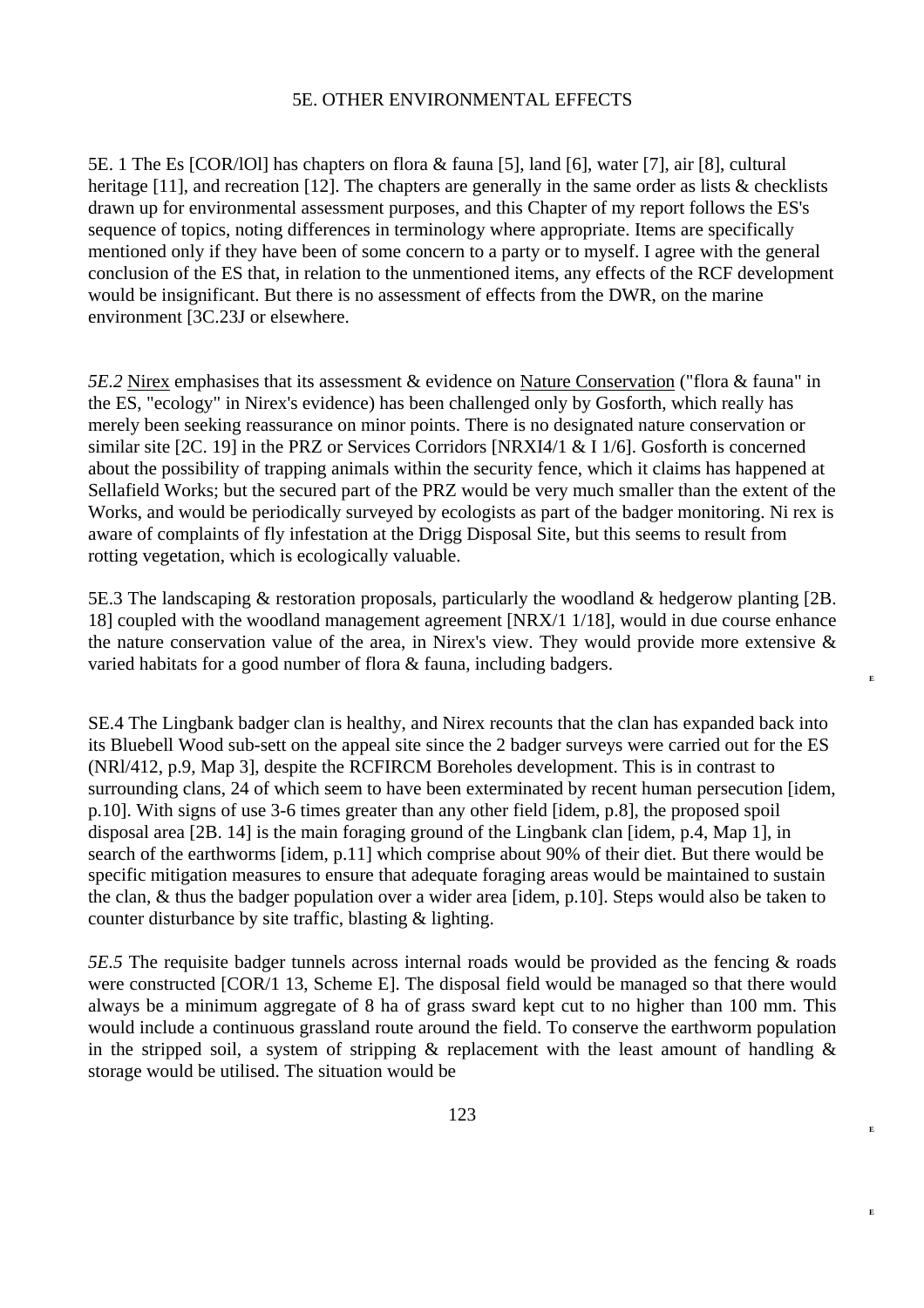monitored; and, if requisite, spoil disposal procedures would be modified and alternative foraging areas identified & their use encouraged [idem, Scheme F]. Cumbria & Copeland have agreed that such measures would be adequate: and English Nature's consultation response was that the impact 9n the badgers is unlikely to be significant (C0Rl107, p.104, para.2)].

*SE.6* With regard to off-site effects, there is a heronry near Newton Manor and the take eels, trout & stickieback which are present in Newmill Beck. However, herons are exceptionally tolerant of noise & disturbance, and there would be special precautions to prevent significant changes in the quality of the Beck water. Foul water from the Platform Site would be removed via the separate drainage system f2B.9], whilst surface water would go through the settlement tank and be discharged through the new drain into the Beck strictly in accordance with the terms of the consent already granted by the NRA under the Water Resources Act 1991 [CORIl 14, 1st item].

5E.7 In Nirex'sjudgement, these precautions would also protect the natterjack toad habitat 2 km down the Beck [2C. 19]. The possibilities of a flood, or of a pollution incident affecting the toads directly or indirectly through the invertebrate food chain, would be greatly reduced by these measures. Also the core of their habitat is a group of special breeding ponds especially provided off the Beck, which can be isolated by sluices. There would be automatic & continuous monitoring of the quantity & quality of water flows from the site, including water quality and flora & fauna in the Beck itself, coupled with arrangements to c~ordinate any discharges with the operation of the pond sluices [CCC/1/27]. Again, English Nature is satisfied that there would be no significant impact provided the measures are implemented (C0RI107, pp.103-5]; and Cumbria & Copeland are content with the proposals. In the very unlikely event of an incident harming the toads, the juveniles might well suffer whilst sufficient adults survive to maintain the colony.

5E.8 Nirex considers that there would be no significant effect on Agnculture in the long term. There is no MAFF objection [C0RI107, pp.97-8], and the reservations expressed in the Ministry's consultation response have been met *[NRXI7I5, pp.5-6].* A compromise has also now been reached on the question of planfing on soil mounds [SA. 11]. Despite the overall development period of 13 years, the maximum loss of land from agricultural production would be just under 25 ha of predominantly Grade 3b land for no more than 12 years. Any disruption of land in the Services Corridors would be for a maximum of 6 months. Gosforth's anxieties are over-stated, in Nirex's view, because only 4.6 ha would be lost permanently to landscape planting: and the Longlands Farmstead could be converted back to farming use if required.

SE.9 Turning to Water Resources, and looking first at surface water run-off, Nirex points out that, although the culverts on the line of the rill [2B.4] do restrict the volumes of flow, this natural system is able to drain its small catchment effectively [NRX/1/3, bottom of 1st page]. The natural course of the rill would be piped under the Platform Site [idem, 2nd page], and this & the cut-off drains would carry the catchment' 5 surface water to the settlement pond f2B.9]. There would be stormwater storage on the Platform Site itself, and the overall surface water design would be to a standard in excess of a 1 in 50 year storm return period - a very conservative provision for a temporary development, and in contrast to the EA' S discharge consent criterion of a 1 in 2 year minimum. The other criteria which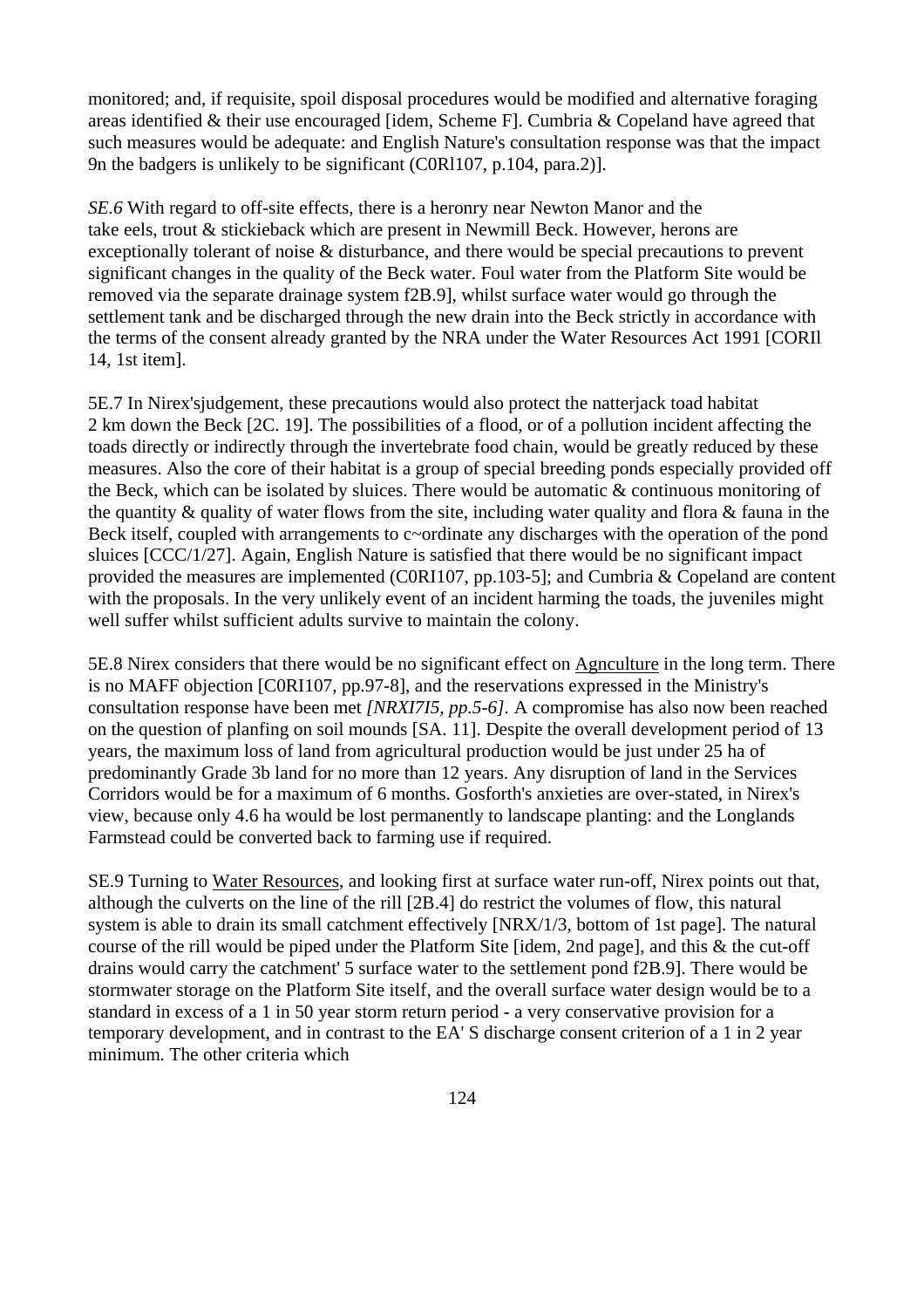have been set by the EA are a maximum discharge to the Beck of 600 *1/s:* suspended solids to be less than *50* mg/I; and no visible oils or grease [COR/lOl, p.27, para.2.42]. If by any chance, an extreme event led to an overflow, this would be over the southern lip of the Platform, achieving a great dilution of any sediments washed down.

SE. 10 Subsequent to South Shaft fore-shaft excavation, underground water from the RCF would be discharged into the on-site sewerage system [2B.9], because it would be saline to varying degrees and sometimes include process water & suspended solids. The ingress of water into the excavations would be controlled by probe drilling, lining & groufing; and total inflow including process water is now estimated to average about 2.1 I/s long term, but pumping capacity would be 7.5 I/s subject to EA authorisation. The concerns of Gosforth about drawdown in the sandstone aquifer are unfounded, since there would be little or no effect on near-surface levels or flows of groundwater during shaft sinking or in the subsequent operation of the RCF. Effects are predicted to be undetectable more than 200 m away from the shafts. The development would draw its own water supply from the mains.

SE. 11 Although concerns have been expressed about AirQuality, Nirex points out that there has been no evidence of problems with dust from the Borehole sites, and none are predicted from the RCF development. Indeed, Nirex's expert witness has not been challenged on his predictions, with Copeland merely discussing the wording of the appropriate condition, and Cumbria content to rely on that condition. This lack of challenge should be borne in mind when considering Cumbria's repetitive point about the cumulative effects on rural character of dust together with traffic, noise & vibration.

SE. 12 Even without dust control measures on the site, the predicted maximum increase in dust deposition rates, based on a systematic analysis of materials & movement [NRX/6/2, Table 6.1] and the application of emission factors for each operation [idem, Table 6.2] to produce emission rates for 4 modelled activities [idem, Table 6.3], is less than 10% of the generally accepted 200 mglm2/day nuisance threshold at the closest dwelling [idem, Figs. 6.1-

4]. This maximum increase would be the rate during the Platform Site eaathworks [idem, Fig.6.2]. According to the US EPA Fugitive Dust Model, which effectively gives conservative predictions for the local topography since it assumes that the terrain is flat, the deposition rate at Newton Manor & Boonwood Garden Centre cottages would be about 16 mg/m<sup>2</sup>/day for 3 months. In contrast, the baseline survey [idem, Table 4.1] revealed background variations of as much as 100 mg/m<sup>2</sup>/day.

SE. 13 Archaeology is the only aspect of the local Cultural Heritage which to Nirex's knowledge has been queried, apart from the possible setting of the Military Zone *[5A.31],* and even that query does not come from the statutory consultees or the local authorities. Within the context of a preliminary desk study & field inspection carried out for the DWR project [NRXI8/ 1 & 2], both the PRZ & the Services Corridors have been surveyed [NRX/8/3, 6 & 8] and an archaeological evaluation produced [NRXI8/10, Fig.8.1]. Site preparation for Boreholes RCF1-4 has also been monitored [NRXI8/~.

SE. 14 The overall position is that only 1 out of the 18 sites of real or potential archaeological interest (not importance) identified within or close to the appeal site [NRX/8/10, Fig.3. 1] would be adversely affected by the RCF development. That would be Site 15, which comprises vestigial remains about 5 m wide of rig & furrow on the ridge of the spoil disposal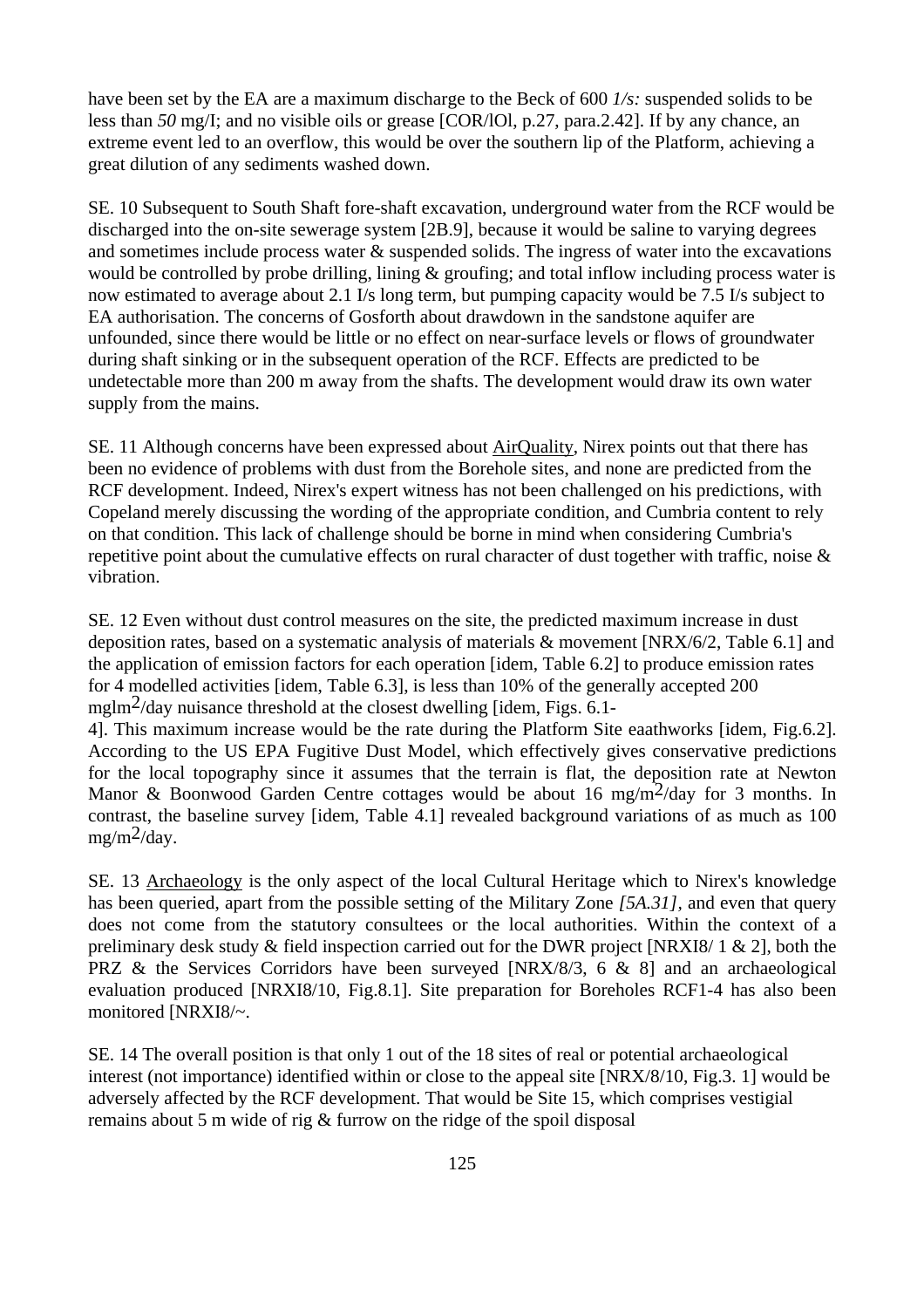field. The remains themselves are of very minor importance, but may be an indicator of more interesting remains beneath, which could nevertheless be investigated when the development went ahead, under the terms of a standard planning condition.

SE. 15 Mr Forwood nevertheless challenges Nirex's evaluation in relation to Sites 12-14, the Gretigate Stone Circles. Gretigate is said to be the old name for Sides I~Ane, and the Circles are in a small cleft running north-westwards from the Lane up behind Sides Bungalow [see original 1961 presen~tion appended to WR/F/89]. Nirex has made a very careful investigation of the Circles *[NRX/8/4 & 7],* and concluded that Circles B & C (Sites ~ & 13) within the appeal site are more likely to be the results of stone clearance from adjacent fields [NRX/8/7, p.11, para.4.2.2J than the originally supposed Bronze Age monuments (Cumbria SMR 1292) [idem, p.4, paras.1.1.1-2.2]; and that the original discoverer's interpretation cannot be supported [idem, para.4.2. 1).

SE. 16 These conclusions have been accepted by the County Archaeologist for inclusion in the newsletter of the Regional group of the Council for British Archaeology [NRX/8/9]. Although Mr Forwood criticises in particular a failure to carry out a detailed investigation of Circle A [NRX/8110, Fig.3. 1, Site 14], this is outside the appeal site, and nothing that is known about it conflicts with the conclusions on Circles B & C [WR/NRX/2(8)]. There is no sign of Circle A visible on the surface. and, although Mr Forwood postulates that there may be underground evidence of stones in the field as at the Seascale Stone Circle ("Grey Croft"), this is not what the original presentation suggested. Furthermore the development in question is strictly landscape planting authorised under the RCF/RCM/PRZ Boreholes permissions fNRX/2/3, Fig.5.3, marked "1995"].

*SE.* 17 As to Public Rights of Way and Recreation, Services Corridor A crosses the bridleways from Calder Town End to Fleming Hall & Ponsonby Tarn [COR/bi, Fig.3.12. 1, No.421010] and reaches the one from Calder Farm to Ladywood [idem, no.421016]. But the electricity route to the RCF would now probably not use this Corridor [2B. 11], and even if it did, disruption to the rights of way would be for no more than 4 months. The provision of underground services along Corridor B would involve digging trenches across the Calder Town End to Fleming Hall bridleway [idem, No.409019 on this stretch] and the Calder Farm to Seascales byway [idem, also No.421016], but the disruption to them would be much shorter than the total 7 month construction period.

SE. 18 Whilst the use of Longlands Farm by the Cumbria Riding Club for local events has been affected by the RCF/RCM/PRZ Boreholes development, and would be affected further by the RCF development, the lease of an alternative field beside the A595(T) has been offered to the Club [NRX/1 1/7]. A local syndicate shoots over Longlands Farm 2 or 3 times a year, and would lose the shooting at the Farm for the duration of the RCF development; but it would retain most of its shoot, across Newton Manor and Calder, Fleming & Seascale Halls' lands.

5E. 19 A final point concerns the siting of the Explosives Store [COR/102B/008026/B], which would be located to the north-west of the Platform Site [idem, 008007/BI. This is the optimum stretch of the PRZ for storing the explosives away from dwellings & other sensitive premises. Whilst Mrs Lowery has expressed anxiety about it, it would be about 430 m away from her house. twice the minimum distance prescribed by the Stores for Explosives Order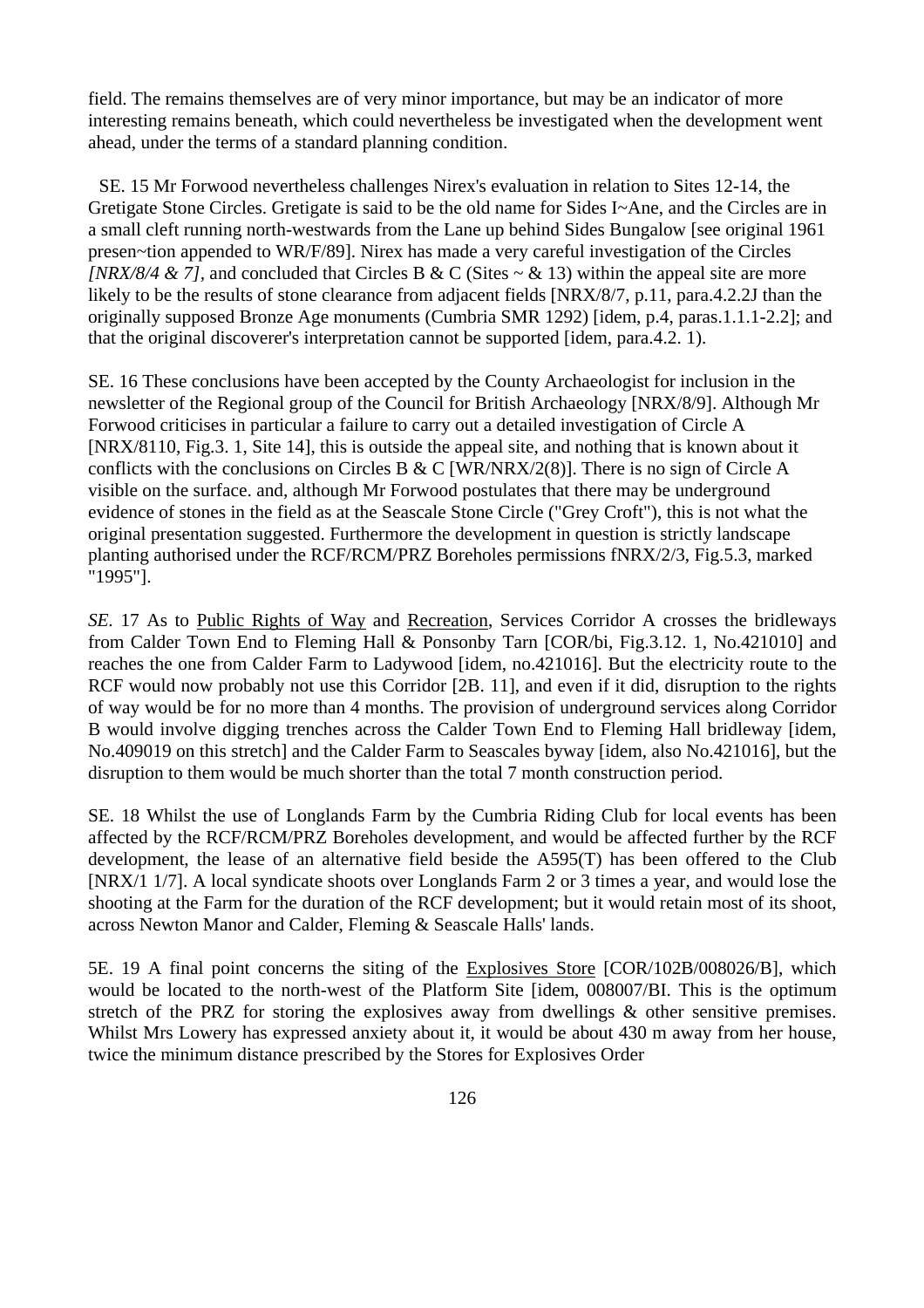1951 *[G0V1802].* The dwellings at High Lingbank & Sally Hill would be closer than Newton Manor Lodge, although well over the minimum distance. A licence for the store itself wouid still have to be obtained from the local authority [CORII 14, last item].

5E.20 Cumbria & Copeland note that the development of the Surface Site would lead to a loss of an area used by badgers for foraging, but also that English Nature & the Cumbria Wildlife Trust have not objected. Nor have the 2 Nature Conservation organisations objected in relation to the proposed Newmill Beck SSSI & its population of natterjack toads. Although English Nature has expressed caution about the consequences of possible pollution & flooding incidents, a Memorandum of Understanding has now been drawn up between English Nature, the NRA & Nirex to settle the matter *[CCCI1I27].* There would thus be no conflict with SP 17 [2C.1O] or LP ENV *1-5 &* 23 [2C.35 & 381.

*5E.21* Similarly, they accept Nirex's assessment of the impact on Agriculture, now that a compromise has been reached with MAFF on planting on mounds. Again, there need be no conflict with SP 22 & 24 [2C.11] or LP SVC I & 5 [2C.34] & ENV 15 f2C.37] on Water so long as Nirex is willing to agree to the requisite conditions. Their position is similar on Air Quality in relation to SP 21 [2C.11J & LP ENV 26 [2C.39]. Similarly, on Archaeology, in the absence of an objection by the County Archaeologist and given Njrex's willingness to accept an archaeological investigation condition, the proposals accord with SP 26 [2C.12], Mid Copeland Local Plan Policy 6R [2C.21], & LP ENV 51 & 52 f2C.41]. With regard to the Rights of Way in the Services Corridors, it is appreciated that Gosforth & the Ramblers Association have indicated some anxiety, but alternative routes on which they would be consulted would have to be provided, and then the bridleways & byway restored to their former condition. Hence there would be no conflict with LP ENV 14 [2C.37].

5E.22 Gosforth, in relation to Nature Conservation, is concerned for the well-being of the wild animals in its Parish. It has knowledge of animals becoming trapped by the security fences at both Sellafield & Drigg, with potential ecological problems from in-breeding, disease, & other aspects of animal behaviour, including fly infestation. It also gives a reminder on Agriculture that, prior to the grant of permissions for the RCFIRCM/PRZ Boreholes, Longlands was a working farm supporting 2 generations of a farming family. It would be preferable to utilise stripped soil temporarily on surrounding fields rather than risk deterioration in storage. Nearly S ha of land would be permanently lost to agriculture, adding to the factors which would militate against the resumption of a viable holding here.

*5E.23* As to Water Resources, in Gosforth<sup>3</sup>s judgement, Nirex has not shown satisfactorily how it would cope with the speedy run-off from the Platform Site in the event of an exceptional storm, and the consequent risks in the Beck downstream. It seemingly has not reached agreement with the EA on control of the ingress of underground water. There would be risks both of pollution of that water and of derogation (emphasised by FOE) to the many private water supplies in the locality, plus loss of pressure in the mains from over-use by Nirex. More stringent controls to protect Air Quality than are proposed would be required, because the dust generation would not be inhibited by vegetation as on farmland. Gosforth also wishes to be consulted on all detailed proposals which would affect Rights of Way (as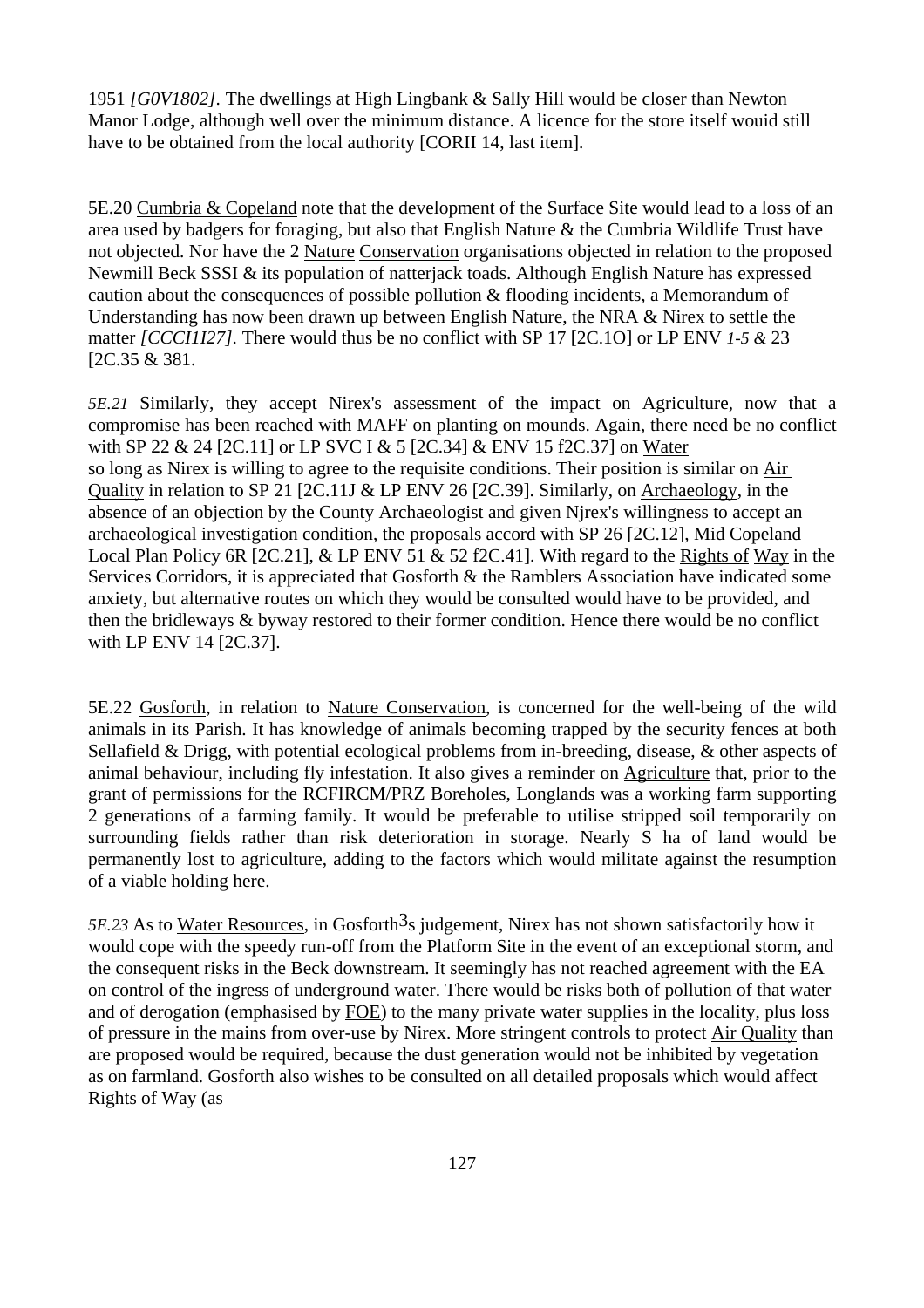does the Ramblers Association) & Recreation, as even temporary local modifications to these can have consequential effects which outsiders would not appreciate.

SE.24 Mrs Anne Lowery believes the siting of the explosives store to be too close for comfort, notwithstanding the fact that the stand-off distance would comply with the law. The carriage of explosives to & fro would be a worry, as well as their storage. The blasting would be a constant reminder of their presence. The fear of sudden noises would inhibit her son [SI).24] from going for his walks, diminishing his quality of life even further.

*5E.25* **Mr** Martin Forwood [WRIF/89] believes that Nirex is basically missing the point about the Gretigate Stone Circles. They are officially recorded as a Monument, and were visited by an eminent archaeologist as they were originally being surveyed in 1960. Not every archaeologist who has visited them doubts their authenticity, and, if authentic, Circle A would form one of the largest stone circles in Britain. Since they appear to be a group, the best practice would have been to investigate the largest one thoroughly before writing the group off as not authentic. As it is, there is a distinct possibility that the development would be extended in due course over Circle A without the authenticity of the group having been established one way or the other.

SE.26 My conclusions on Nature Conservation are on the basis that the presence of a protected species is a material consideration if the development would be likely to cause harm to the species or its habitat [PPG 9, para.47]. It is quite clear to me that the spoil disposal operations would harm the habitat of the Lingbank badger clan, for the operations would take place over most of the clan's principal feeding ground. It is particularly important to sustain this clan, since it seems to be the only one in the locality to have survived human persecution. I note that the badger survey recommendations included encouragement of extended foraging into 2 potential alternative areas before operations start; and a search for alternative soil storage locations [NRX/4/2, pp. 1&7].

SE.27 In my view, these recommendations did not go far enough. The best solution would have been to identify another spoil disposal site altogether: and a better mitigation measure would be a commitment to the establishment of proven foraging areas before spoil disposal commences. There must be a serious risk, in my judgement, of the sheer amount of activity on the foraging ground severely disturbing the clan, notwithstanding that badgers are largely nocturnal. Even more importantly, the piecemeal stripping of their feeding area could gradually remove the bulk of their food supply, if Nirex<sup>1</sup> 5 experimental measures to conserve the earthworms fail to work.

5E.28 Notwithstanding the views of the authorities & consultees, I consider that this part of the RCF development would constitute a serious interference with the core habitat of a protected species, and that the untried mitigation measures fall well short of ensuring that the harm would be kept down to a tolerable level. Although I doubt whether the feeding ground of a single clan can be an important nature conservation interest in terms of SP 17, it is obviously a site supporting a protected species within the meaning of LP ENV 5. There would also be an adverse impact by a waste disposal operation, contrary to SP 60  $&$  LP ENY 23, reinforcing the landscape objection *[5A.69].* This environmental harm should be carried forward into the final appraisals under the key policies SP 54 & LP ENV 33.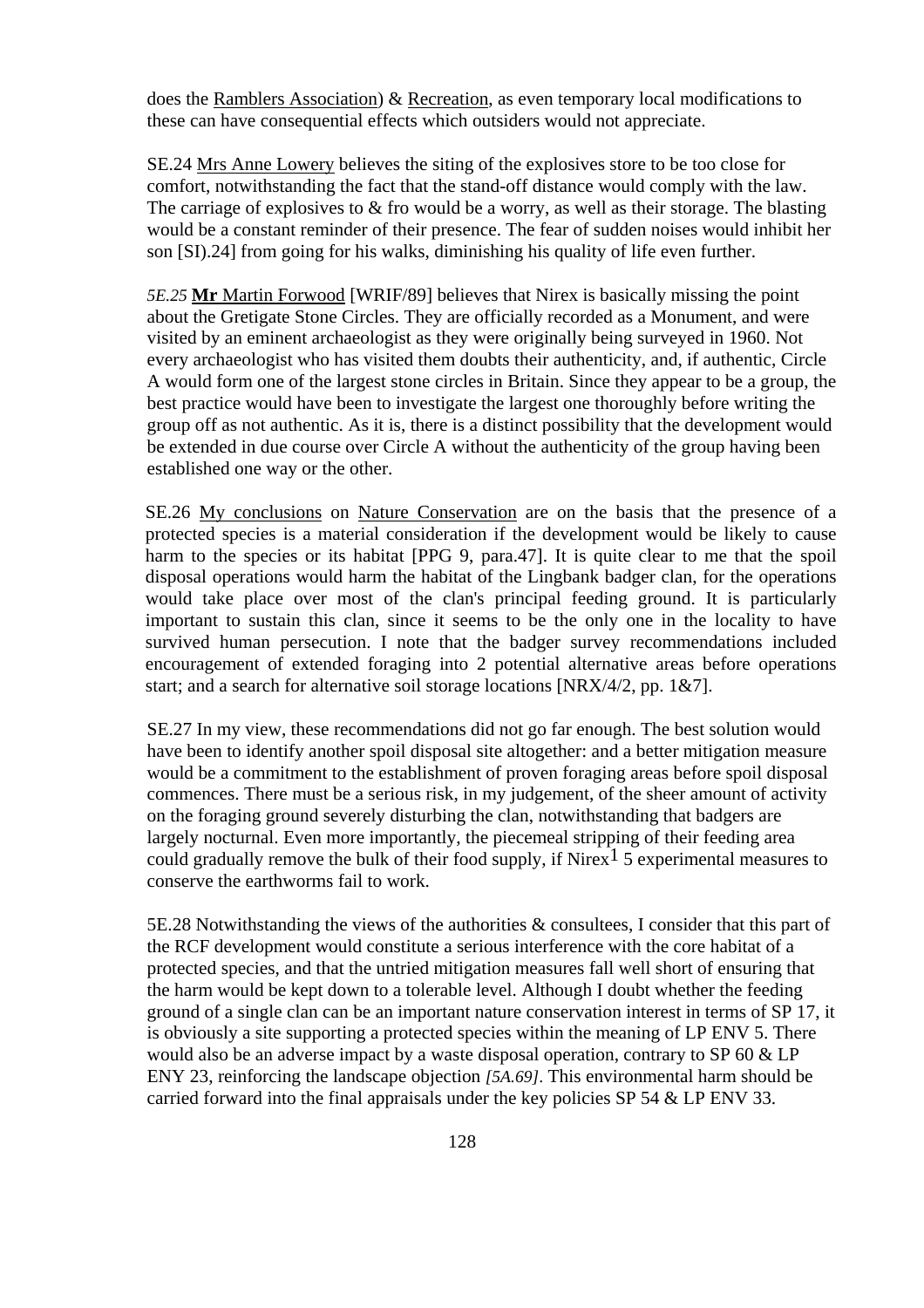*5~.29* It has been appreciated that there would be some risk to the Annex IV protected toads & their potential SSSI habitat downstream. This habitat must be regarded as of national significance, in my view, and so brings into play SP 17 & LP ENV 2, as well as LP SYC 1  $\&$  5. The consensus is that there would be sufficient protection of the toads  $\&$  their breeding ponds from pollution  $\&$  sudden surges, by the liaison  $\&$  monitoring arrangements agreed by English Nature  $\&$  the NRA to help implement Nirex's compliance with the terms of its water diseharge.consent. Although I would normally consider that it is appropriate  $\&$ necessary to make the requisite precautions the subject of planning conditions, rather than rely on the enforcement powers of the EA, I accept that these particular arrangements would be adequate. Moreover, I do consider that the other points made about nature conservation are very minor.

**5E.22** *5E.30* On the other hand, I agree with Gosforth~s point on Agriculture that the RCF project has resulted in the indefinite loss of an agricultural unit. This reinforces the conclusion about the inappropriateness of the development in this setting [4A.561. As to Water Resources, I am satisfied with the drainage arrangements, as it is only with abnormal incidents that my preceding paragraph is concerned. Also I agree that a derogation of other water abstractions would be highly unhkely: and I do not accept that the water utility would offer a mains supply if it felt this would prejudice existing customers. However, there is another technical point to resolve on the control of the ingress of underground water. But I entirely accept Nirex' 5 case on Air Quality.

5E~t3 SE.31 Similarly, Nirex has carried out some impressive work on Archaeology. I note that this started out as part of the DWR project, and that on this topic the effects of the Boreholes **SE.25** have also been taken into account. Yet Mr Forwood has a good underlying point about the Gretigate Stone Circles. They are officially recorded as a monument; and, according to PPG 16, the preservation of important remains & their setting should be considered regardless of

**SE.15** Scheduling. Nonetheless the very careful evaluation by Nirex has persuaded me that it is very probable that Circles B & C are not archaeological remains at all, and were wrongly

**SE.16** judged to be such due to initial over-enthusiasm. The putative Circle A, although adjacent, has a rather different setting and could be of a somewhat different nature. Although the indications are strongly that this too is not an artefact, it would be wrong to investigate it invasively unless threatened by development, in case it does constitute archaeological remains. In my view, Nirex has carried out the requisite degree of evaluation of it at this stage.

**.3E.17** 5E.32 I consider that the actual disruption of Rights of Way would be very minor. On

**5~18** Recreation, I am pleased that another venue has been offered to the Riding Club, because this is yet another example of the development's disturbance of rural activities, as is indeed the

**5E.19** loss of some shooting, albeit in a smaller way. As to the Explosives Store, whilst I once more understand Mrs Lowery's feelings, this is a topic definitely for control under other legislation, albeit a reminder of the failure of the ES to deal with risks of accidents [3B.48].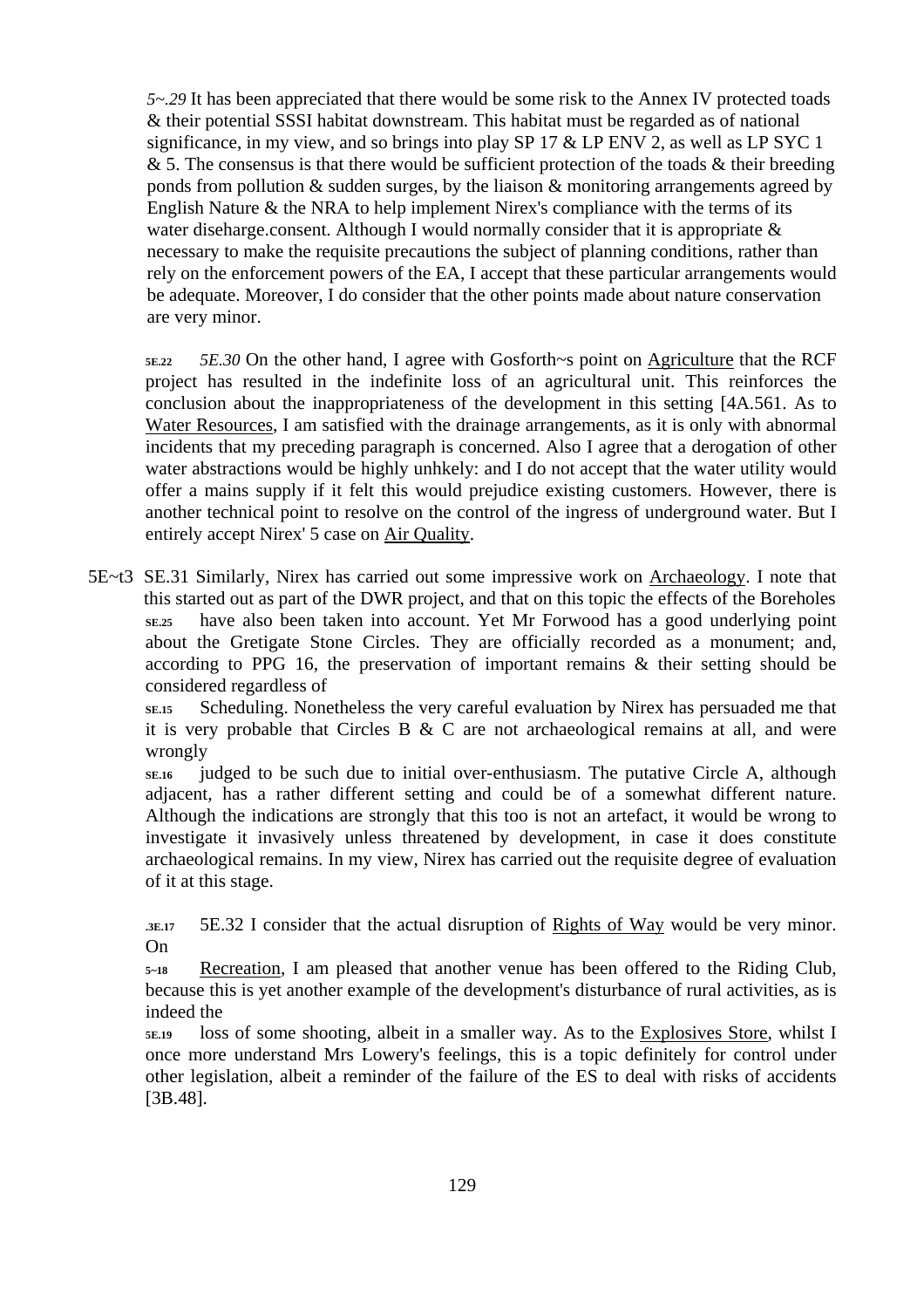## 6A. BASiC REPOSITORY LOCATIONAL CRITERIA

6A 1 The legal, political and regulatory frameworks which set the requirements for the suitable location of a DWR for ILW and LLW are outlined in Chapter 2A above. The fundamental requirement in finding a suitable location for a DWR is to provide a PCSR and PCSA which will satisfy the regulators that the risks would be acceptable.

6A.2 In order to meet the regulatory requirements for deep disposal, Nirex has evolved the concept of a multi-barrier containment system for a DWR. This system is explained in Chapter ~ but, in brief, it would comprise a natural barrier provided by excavation of vaults at depth in a stable geological setting; an engineered physical barrier constituted by packaging the waste in steel or concrete containers; and an engineered chemical barrier comprising cement-based vault backfill. It is mainly the radioactivity from the emplaced waste to be released through the chemical barrier, predicted by Nirex to be 0.01 % of the total, and transported away from the DWR through the natural geological barrier, mostly by groundwater flow, which could cause long-term risks to health [COR/Sol, para. 6.3.1].

6A.3 Thus, the main determining factors in meeting the 10.6 risk target, or those required to achieve the necessary degree of safety with optimisation using best practicable means, are geological, hydrogeological, chemical and radiological. The engineered barriers are broadly generic in character. It is common ground that the work involved in research and development of a DWR is at the leading edge of science. This Chapter deals with the geological, hydrogeological and radiological criteria leaving aside other factors for later Chapters. Guidelines for these matters derive from International, EU and national sources.

6A.4 The waste inventory is described in COR/522, Vol.3, Tables 6.1 and 6.2. It is extracted at NRX/15/43, Table 5.1. Of particular note are the inclusion of long lived radionuclides such as  $\sim$ (16.6 Thq), 1291(0.919 TBq) and 238U *(35.8* Thq), having half lives in millions of years of 0.301, 15.7 and 4,468 respectively. The estimated radioactive decay of the disposal inventory with time is displayed at NRX/15/43, Fig. *5.1.* A summary of projected radioactive waste arisings in the UK (1991) is at NRX/15140 but should be treated with some caution due to subsequent modifications including, for example, more efficient forms of packaging, so reducing waste volume. The updated plarming requirements to 2060 for the DWR are in a range of  $200,0(K)$  m<sup>3</sup> to  $275,000$  m<sup>3</sup>. including *15,000* m3 of LLW.

*6A.5* The thermal evolution of the DWR is described at COR/528, and summarised at idem, p.7-8 Box B. The main sources of heat in the DWR are the exothermic cement hydration reaction and energy deposited in the system from the decay of radioactive isotopes. The DWR will experience a significant rise in temperature after closure to about 80  $^{0}C$  with a heat output of some 400 kW. Although the main radionuclide heat input will have ceased within the first 300 years, decay heating will continue (with overall heat output of more than 10 kW for more than 10,000 years) due to the longer lived actinides, which undergo energetic  $\sim$  decay. Heating could affect the pefformance of the cement vault backfill, metal corrosion, chemical degradation of organic wastes and microbial populations.

6A.6 In responding to consultation on the draft regulatory guidance [11MPh/I] Nirex suggests that ILW ~should include wastes with a radioactive content which exceeds either of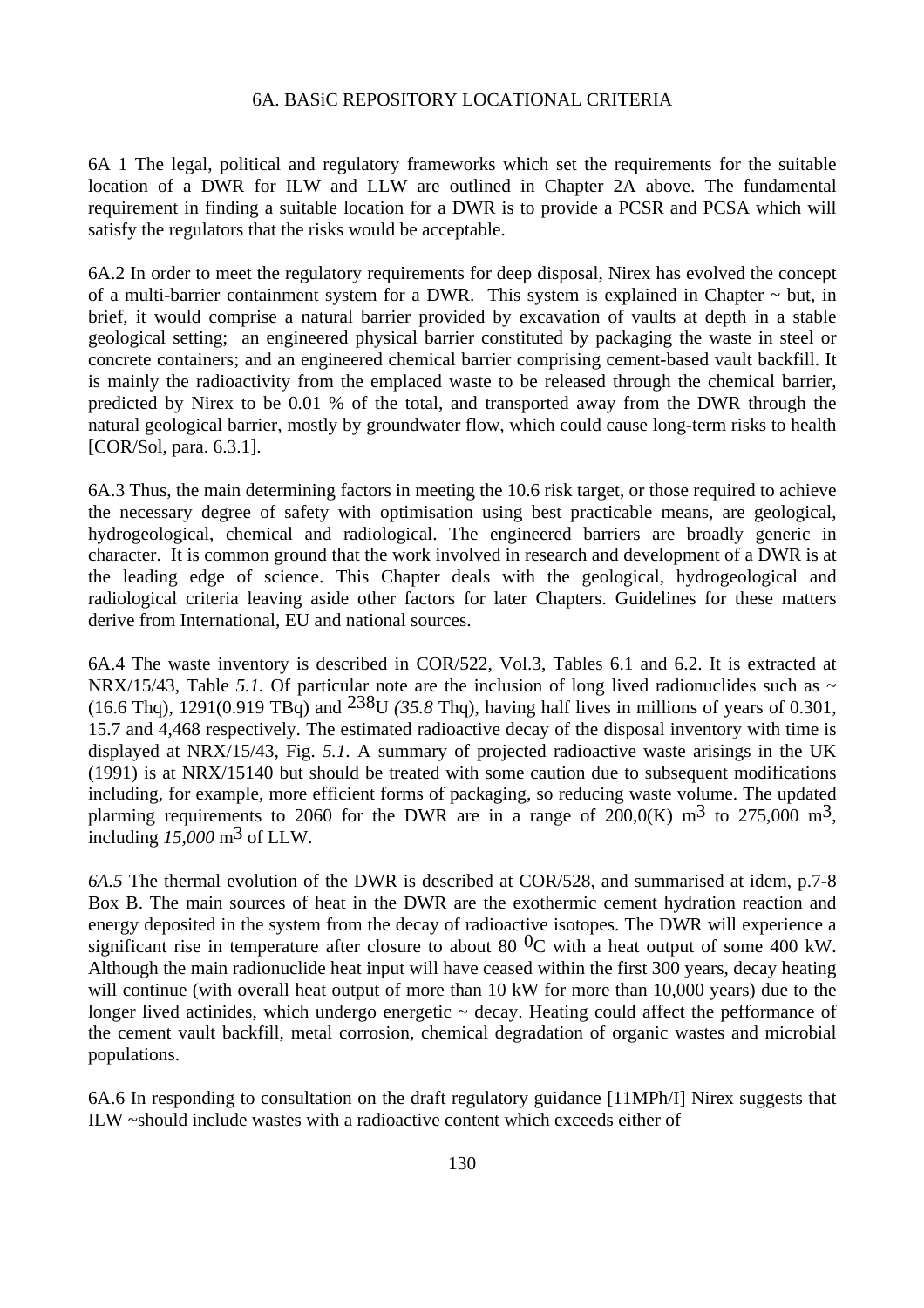the upper limits for LLW but of a lower radioactivity and heat output than high level wastes. ILW's encompass a large range of different forms including the metal ~adding of nuclear reactor fuel, reactor components, chemical processing residues and filters". LLW should be "wastes with a radioactive content which does not exceed 4 x  $1 \sim$  Bq/t of a radioactivity or 1.2 x 1010 Bq/t of 6/y radioactivity other than very low level wastes" [NRXI12/17, p.4].

6A.7 International Guidelines and regulations of relevance are reviewed in Cm 2919 Chapter 2 [GOV/208]. Para. 10 states that the principles of radioactive waste management set out by the IAEA *[G0V1504]* have been fully reflected in the White Paper<sup>8</sup>s policies.

6A.8 Early IAEA attention was focused on HLW and other long-lived wastes fGOVI5O1]. In 1983, guidelines advised that the hydrogeological characteristics of the geological environment should tend to restrict groundwater flow within the DWR and, on a wider scale, that the hydrogeological characteristics of the host rock and the groundwater regime of the surrounding geological environment should favour waste isolation *[GOVI5Oi, GOVISO2].* The geological medium should have a lithology and depth appropriate for the categories and quantities of waste to be disposed of, it should be geodynamically stable including avoiding potentially destabilising structural features [G0V1502]. The suitability of the host rock will depend upon individual circumstances related to the specific site rather than the general properties of the host rock type [C0RI501, p.9]. Rock characterisation should therefore facilitate the effective prediction of DWR performance *[GOVI5OI,* para. &].

6A.9 The IAEA document, 'Safety Series No.99 - Safety Principles and Technical Criteria for the Underground Disposal of High level Radioactive Wastes' 1989 [GOVI50~ is principally concerned with HLW and is in the process of review of disposal of all radioactive waste as part of the RADWASS programme.

6A. 10 The latest IAEA guidance on identification and selection of sites for deep geological disposal of radioactive wastes is to be found in *GOV/507* of 1994. Its status is presently advisory ~ara. 2A.2 above), but it is not confined to HLW applying also to a bearing wastes in solid and packaged forms *[GOV/507,* para. 109]. The advice suggests principles based on best practice upon which the most appropriate detailed standards, criteria and specifications can be established for the physical characteristics and waste type and performance requirements of the country concerned *[GOVISO7,* para. 108]. Only general guidelines can be identified owing to the predominance of factors and processes which may be highly site specific and interactive [idem, para. 401]. The system of natural and engineered barriers has to be considered as a whole. Flexibility in the disposal system is important and the possibility to compensate for uncertainties in the performance of one component by placing more reliance on another should be retained [idem, para. 402].

6A. 11 The key locational principles are set out as site selection guidelines at *(K)V1507* paragraphs 404 Ct seq. to achieve "adequate isolation of radionuclides from the accessible environment for desired periods of time" [idem, para. 301]. The guidelines are not meant to be complete, neither should they be applied in isolation but used in an integrated fashion for an overall optimisation of site selection [idem, para. 403]. In summary, the DWR locational criteria are;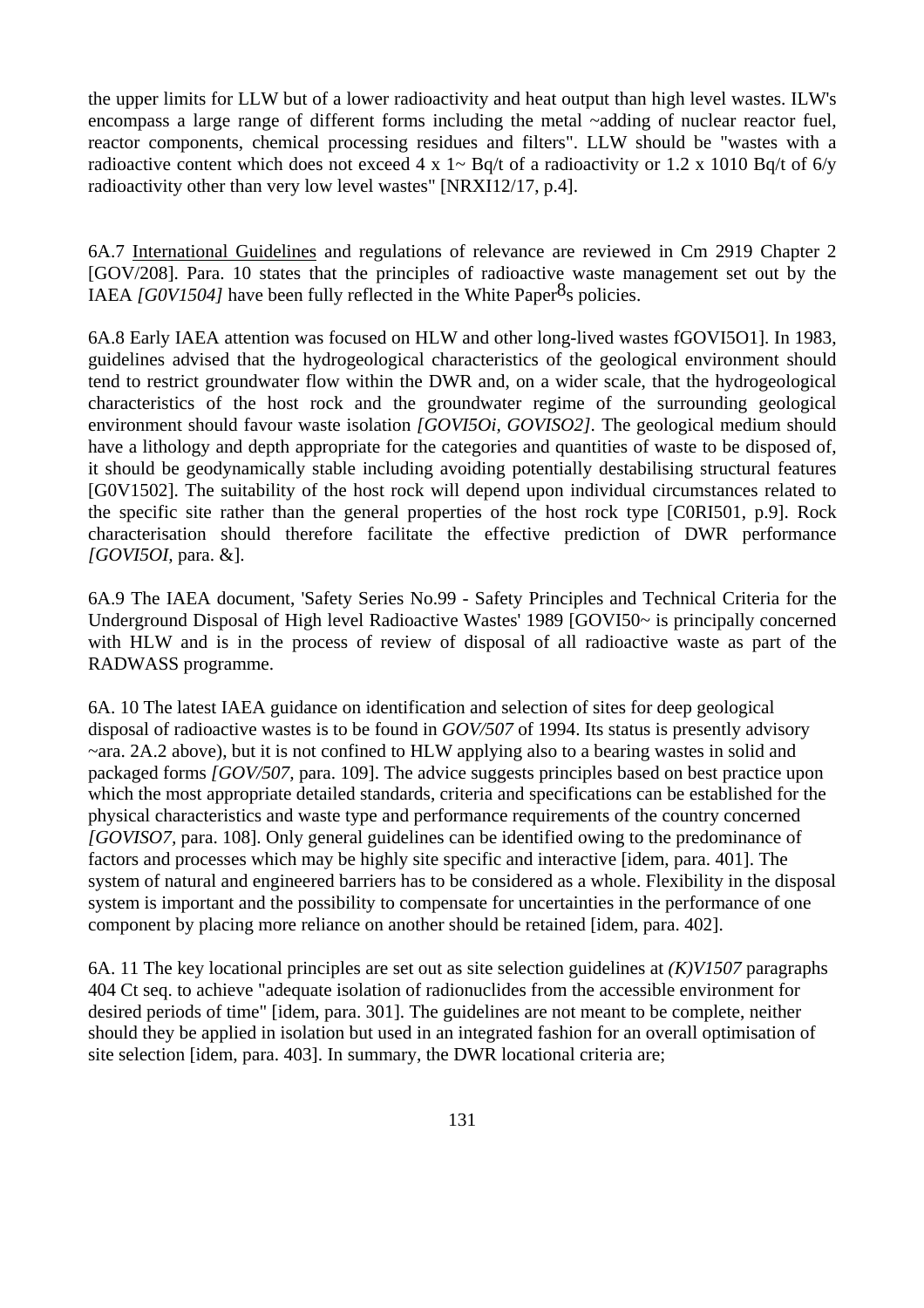a. a geological setting to inhibit the movement of radionuclides from the (DWR) to the environment during the time periods of concern [idem, para. 404];

b. sufficient distance from geological discontinuities that could provide a rapid pathway for radionuclide transport: uniform rock formations in comparatively simple geological settings and formations with few major structural features or potential transport pathways are preferred [idem, para. *405];* 

c. favourable mechanical properties of the host rock to ensure long term stability and so safe construction, operation and closure of the DWR and resistance to gas transport [idem, para. 406];

d. absence of unacceptable susceptibility to future geodynamic phenomena and consequent radionuclide release [idem, paras. 408409];

e.restricted groundwater flow but sufficient dilution capacity [idem, paras. 412413);

f. physicochemical and geochemical characteristics of the geological and hydrogeological environments that tend to limit the release of radionuclides from the DWR [idem, para. 416];

g. minimisation of the risk of human intrusion [idem, para. 420);

h. acceptable radiation exposures to the public from transportation of the waste [idem, para. 429].

6A. 12 IAEA radiation safety standards *[GOVISOS]* are also in the course of revision in the light of the recommendations of ICRP 60 [GOVlSO6]. The general principles, based on IAEA's latest safety standard *[GOV/510],* are set out in Cm 2919 [GOV/208, para. 4~ wheic they are stated to be embodied in the reformulation of national policy. The IAEA RADWASS Safety Fundamentals document *(1995)* proposes that radioactive waste should be managed in such a way that predicted impacts on the health of future generations will not be greater than relative levels of impact that are acceptable today *[GOVIS04]*. This principle was endorsed by the OECD<sup>9</sup>s Nuclear Energy Agency (NEA) Radioactive Waste Management Committee in 1995 [FOE/1/4, pp.7-9] and nationally in Cm 2919 *[G0V1208,* para. 81]. The NEA added that, in their view, geological disposal should ensure that residual radioactive substances reaching the biosphere should be at concentrations that are insignificant compared, for example, with the natural background levels of radioactivity [FOE/1/4, p.16].

6A. 13 EU Guidelines. The ICRP recommend the principles of justification, optimisation and the establishment of individual dose and risk limits [GOV/208, para. 55] The ICRP' 5 recommended changes in the methodology used to calculate doses are subject to negotiation as part of the Euratom Basic Safety Standards Directive.

6A. 14 Although the present legal dose limit is that members of the public should not he exposed to a dose of more than 5 mSvly from all man-made sources of radioactivity other than from medical exposure, in 1990, ICRP 60 recommended instead a dose limit of I mSv/y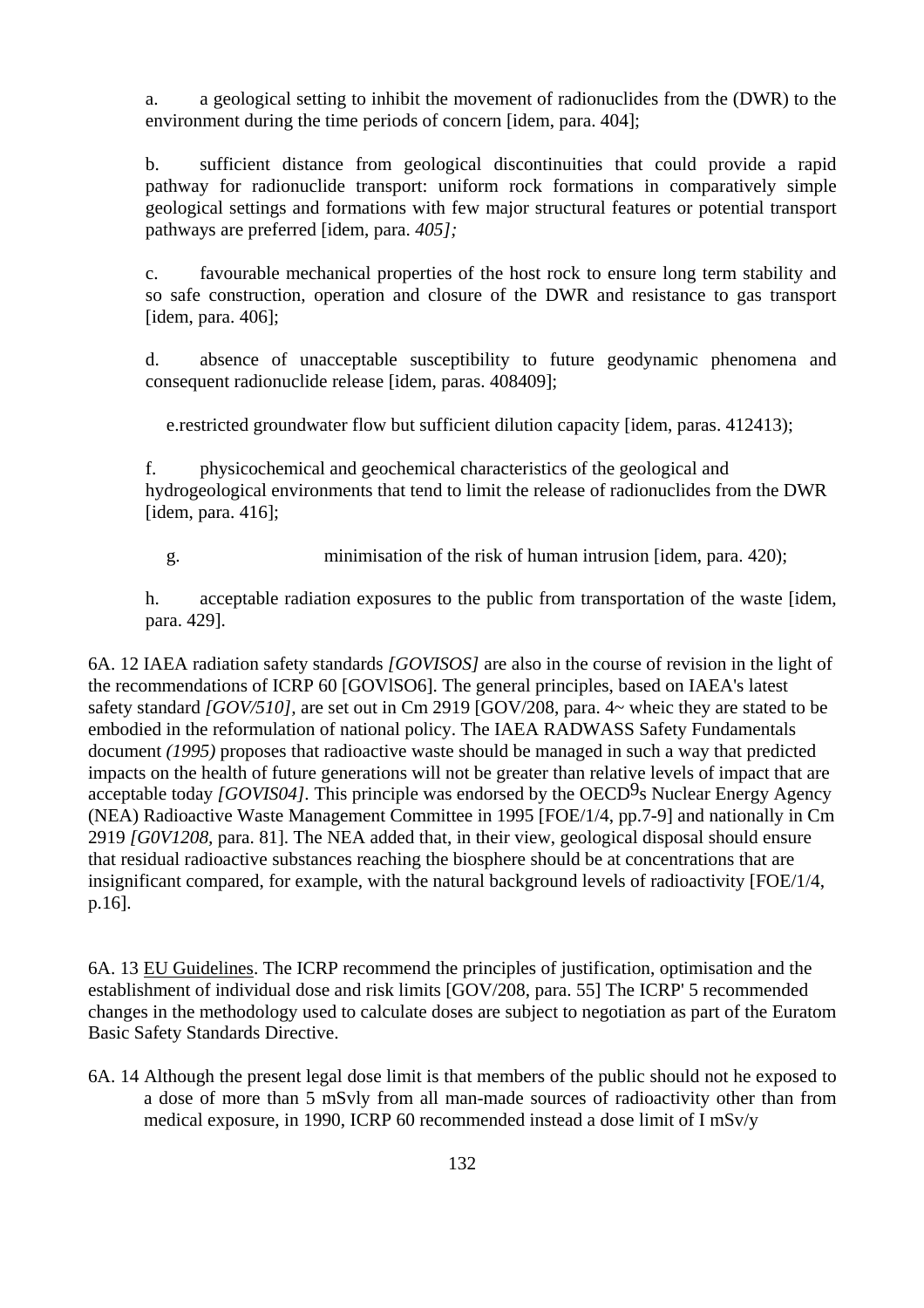except in special circumstances. This is likely to be reflected in the revised Euratom Basic *Safety*  Standards Directive and then implemented in UK law [G0V1208, para. 63].

6A. 15 Euradwaste Series No.6 (NRXI14/2] reflects IAEA advice on DWR location *[NRXIl2IIS].*  Particular importance is placed upon the natural barriers formed by the host rock and surrounding geological formations for ~ bearing wastes containing isotopes with an extremely long radioactive half-life. The criteria are [NRXI1412, Section 111.1]:

a. Stabilitv. The site shall present a high degree of stability; tectonic movement should not be expected to occur (or to induce significant phenomena) before e.g. 10,000 years, evaluated at regional levels and forecasted from present trends and historical evidence. More generally, the site should be deemed to be stable as long as necessary according to the safety assessment. Seismicity should be low, levels depending upon the waste option and the site, but below level 7 of the Richter scale (or intensity Ix-X in the modified Mercalli scale). It should be, say, some tens of km from geothermal anomalies or volcanic evidences.

b. Hydrogeology. Low groundwater flow and/or appropriate dilution capabilities are essential requirements together with appropriate characteristics of the underground waters. The hydrogeology of the formation and the hydrology of the site shall be such as to ensure negligible radiological consequences, if any, on the site and at regional level both in the case of the normal and of altered evolution scenarios. Preference should be given to formations having high homogeneity and continuity and more generally showing simple patterns.

c. The chemical and geochemical Dronerties of the host rock should favour the retention of the radioelement when released from the [)WR.

d. The mechanical behaviour of the rock should allow safe operation of the DWR and ensure that an appropriate sealing of the various DWR areas and shafts can be achieved.

e. Th~UnaI guidelines mainly concern RLW, however DWR temperature, the physical properties of the rock, and the geological setting should ensure that the confinement properties of the formation are not impaired and undue heating of the overlying sediments and waters does not take place.

e. The appropriate dimensions of the host rock will depend upon the option, the waste to be disposed of, the DWR capacity and the geological settings. The formation should have sufficient  $\sim$  and be large enough to provide an efficient isolation of the DWR from the biosphere. The depth of the DWR should be great enough to take into account such phenomena as erosion of the ground surlace layers notably for sedimentary formations. The site and its geological semng should be selected so that perturbations due to the excavation of the DWR should not impair its pefformance.

f. Presence of Natural Resources. The formation should be located far enough from either ore deposits or minerals scarce enough to be considered as a possible object of

**I**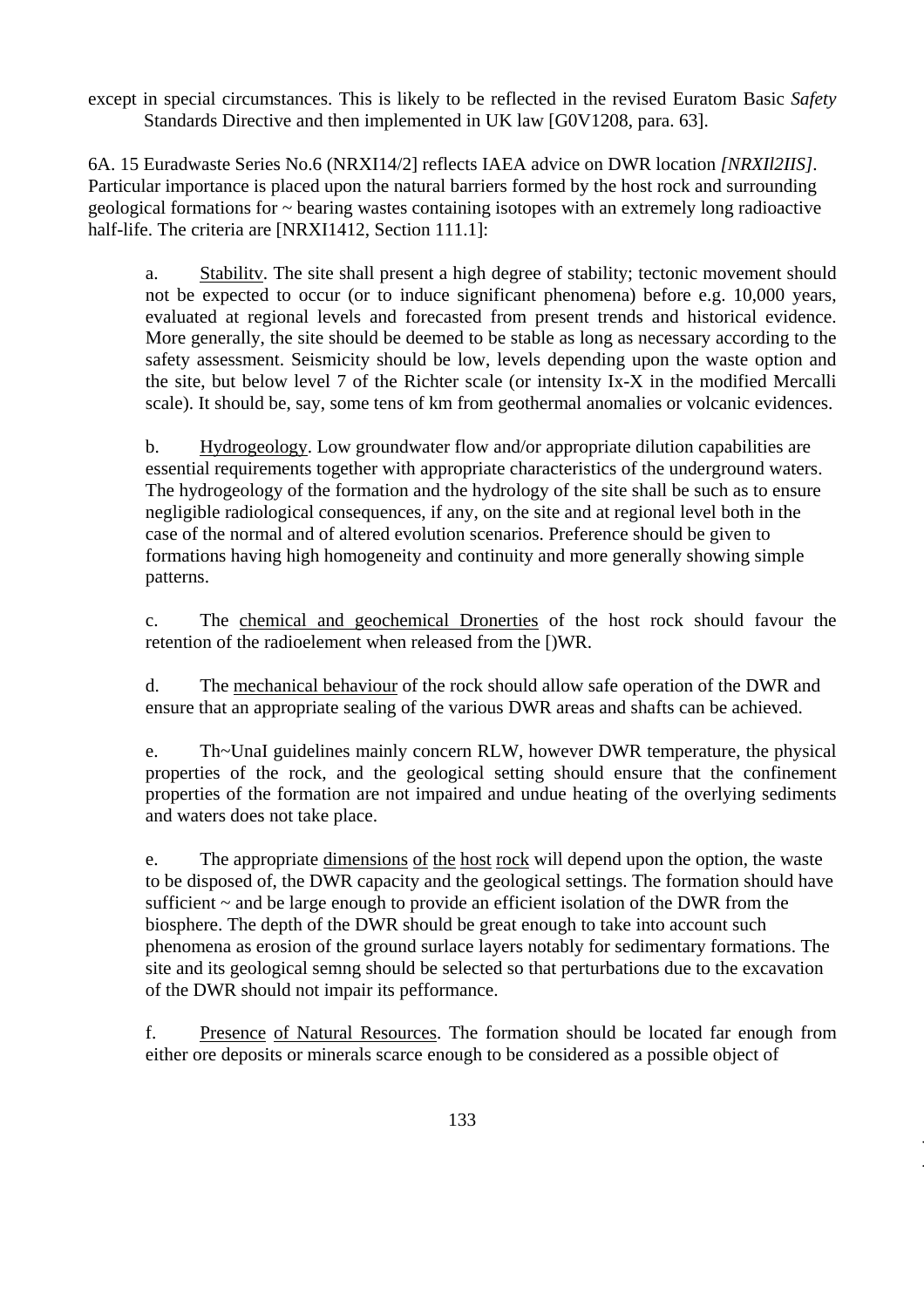future exploitation. More generally, preference should be given to a formation and a site for which the risk of human intrusion is deemed to be small.

The guidance advises *satisfying* a combination of its criteria prior to an overall safety assessment on the whole system, to finally show if the radiological protection standards are met.

6A. 16 EU Directive 80/68~EEC on the protection of groundwater against pollution caused by certain dangerous substances (GOV/132] has been implemented by the NRA's Policies and Practices for the Protection of Groundwater [GOVI131] and Pollution Prevention Guidelines [G0Y1133].

6A.17 National Guidelines include advice from the Institute of Geological Sciences (now BGS) in 1976 that hydrogeological conditions for deep disposal of HLW should be simple and determinable (C0RI615]. Broad geological disposal options appropriate to different classes of radioactive wastes were considered in the 1982 White Paper on Radioactive Waste Management *[G0V1203]* as in the National Strategy [GOVI3O1]. The 1986 DOE comparative assessment of disposal and storage options for LLW and ILW [GOV/303J concluded that the BPEO for most ILW was disposal deep underground or offshore.

6A. 18 In 1993, as a result of ICRP 60, the NRPB recommended acceptance of the reduced dose limit to an individual of I mSv/y. This has been accepted by the Government [GOV/208, para. *65].*  To account for multiple exposure sources a target of *0.5* mSv/y from any one nuclear site has been established and authorisations assume maintenance of the discharge limit for the radionuclides specified. A dose constraint of 0.3 mSvly has also been set to assist in the optimisation of new facilities [idem, para. 68]. This broadly translates into a dose of 0.03 mSv/y for an individual over his or her lifetime for an annual risk of death of 10~ [idem, para. 73]. However, the Government has decided to err on the side of caution and set a threshold of 0.02 mSvly [idem, para. 73]. Thus, since 1989, the dose for an individual has been modified from 0.1 mSv/y, (incorporating an element for uncertainty -GOV/302, para. 3.8) to 0.02 mSv/y in order to maintain the  $10-$  level of risk of death. In the case of post~losure safety for a DWR, the Government has made the 1~'Iy risk target one of developing either a fatal cancer or a serious hereditary defect fcf G0V1302, para. 3.7 & G0Y1208, para. 78].

6A. 19 The draft replacement regulatory Guidance, although not laying down geological criteria nationally for deep disposal, suggests that the geological barrier of any DWR must operate to ensure that,

"Radioactive wastes shall be managed in such a way that predicted impacts on the health of future generations will not be greater than relevant levels of impact that are acceptable today" (HMPI1II, para. 5.5]

6A.20 In the period after control is withdrawn from the DWR,

"the assessed radiological risk to a representative member of the critical group should be consistent with a risk target of  $1(-/y)$ ." [idem, para. 6.7]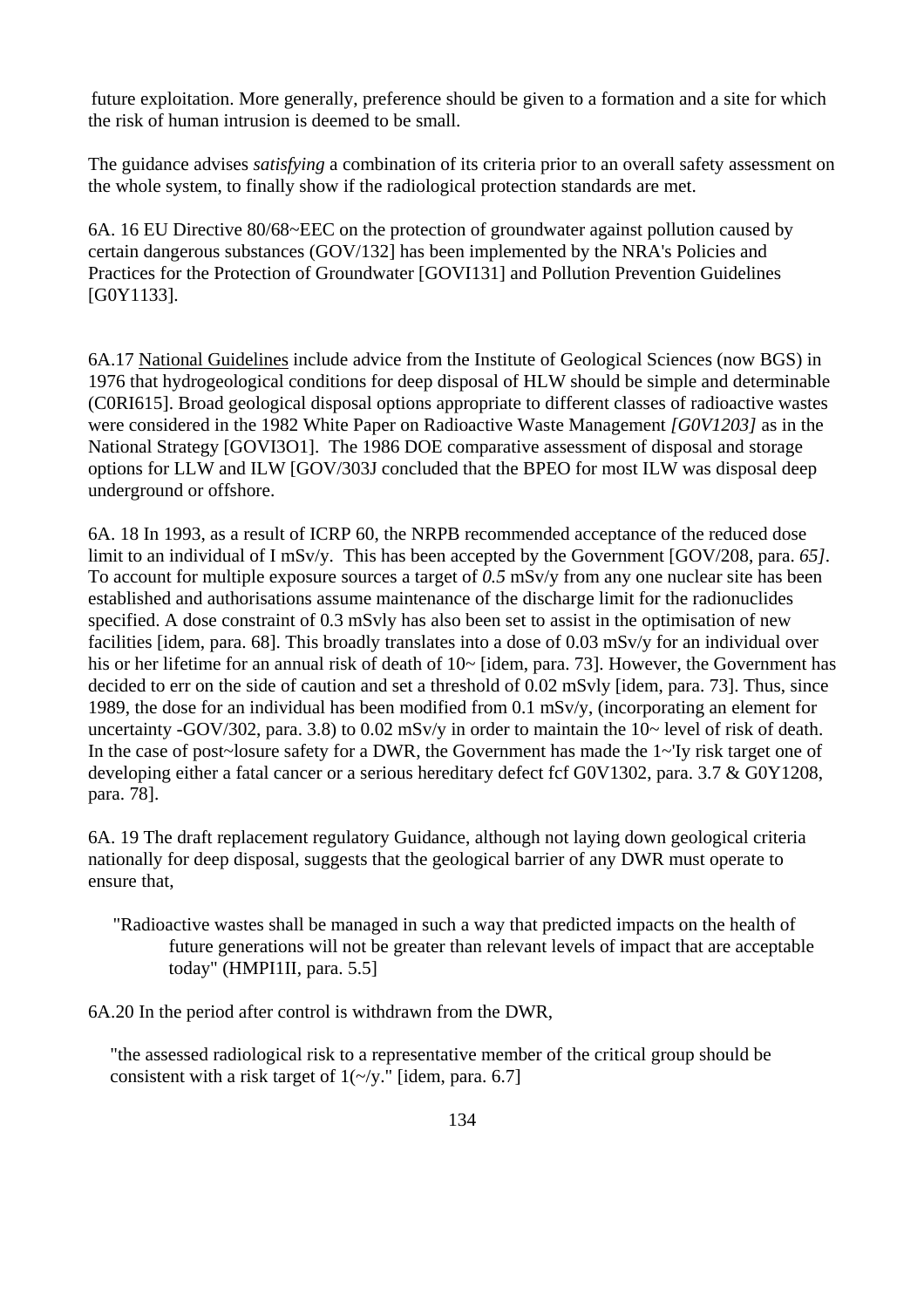Nirex considers the requirement to be ambiguous as it could be construed as including past discharges from the Sellafield site or elsewhere in the risk calculations [NRX!12117, para. 6.4]. The guidance goes on to say that where the Inspectorates are satisfied that good engineering and good science have been adopted by the operator and the estimated risk is beloW the target, no further reductions in risk will be sought. However, if the estimated risk is above the target, the Inspectorates will need to be satisfied not only that an appropriate level of safety is assured, but also that any further improvements in safety could be achieved only at disproportionate cost. No indication is given of what is meant by an appropriate level of safety.

6A.21 The degree of isolation required of the waste depends on the concentrations and radioactive half lives of the radionuclides present in the wastes, among other factors. The timescale is for the developer to justify [GOV/208, para. 81 & HMPI1/1, paras. *5.6* & 6.13]. At the inquiry the period of 1~ years was used for risk predictions ~NRXI15I43, Fig. 5.1]. During this period population and climate changes and other naturally occurring processes such as glaciation would take place [C0RI522, Vol.3 Section 6.3]. However, as Cm 29~ points Out at paras. 80-81, there are likely to be limitations on the degree of quantified prediction which can be made and qualitative factors will need to be relied upon in very long timescales [see also HMPI1I1, para. 8.23 & NRPB comments at *G0V1409,* paras. 3.31-32]. The draft regulatory guidance refers to reliance upon "multiple and complementary lines of reasoning" to support assessment fHMPI1I1 para. 9.5]. Cumbria is concerned about the means of accounting for low probability high~consequence events in the use of risk targets for the post institutional phases of the DWR [CCC/1/26, para. 3.1 bullet Pt. 6 & 3.12].

6A.22 In relation to environmental radioactivity,

"It shall be shown to be unlikely that radionuclides released from the disposal facility would lead at any time to significant increases in the levels of radioactivity in the accessible environment."

This assessment takes account of the comparative radiotoxicity of different radionucli des and of the ambient variations of levels of radioactivity in local environmental media [HMP/ 111, para. 6.19]. Nirex suggests that the levels of radioactivity should be those overall in recognition of the fact that the levels of those radionuclides not naturally present in the surrounding environment could be significantly increased due to their presence in the DWR waste inventory [NRX/12117, para. 6.9].

6A.23 Radiation exposure of the UK population was reviewed by the NRPB in 1993 (GOV/416]. It concluded, based upon 1991 data, that the annual effective dose equivalent to the general public from all sources of lonising radiation is  $2,600 \sim Sv$  (2.6 mSv) on average and the collective effective dose equivalent is some 150,000 man Sv [idem, Table 35 & Fig. 13]. About a half of the collective dose is due to radon  $(100 \text{ } S_{\text{V}}/y)$  to  $(100.000 \text{ } 'LSV_{\text{V}})$ , with scattered higher values - average 1,300 ~SvIy) and the predominance (2210 *~SvIy -*127,000 man Sv) originates from all natural sources including cosmic rays (200  $\sim$  Sv to 300  $\sim$  Sv average 260  $\sim$ Sviy), gamma rays (100 pSv to 1000  $\sim$ Sv - average 350  $\sim$ Svly)<sub>1</sub> food and drink (100  $\sim$ Sv to 1000  $\sim$ Sv - average 300  $\sim$ Sv/v). Artificial sources include medical exposure (average 370 p,SvIy), consumer products (up to  $100 \text{ } \sim$ Sv), fallout (5  $\sim$ Sv), occupational exposure (average 1.5 Msvly) and discharges to the environment (average 0.4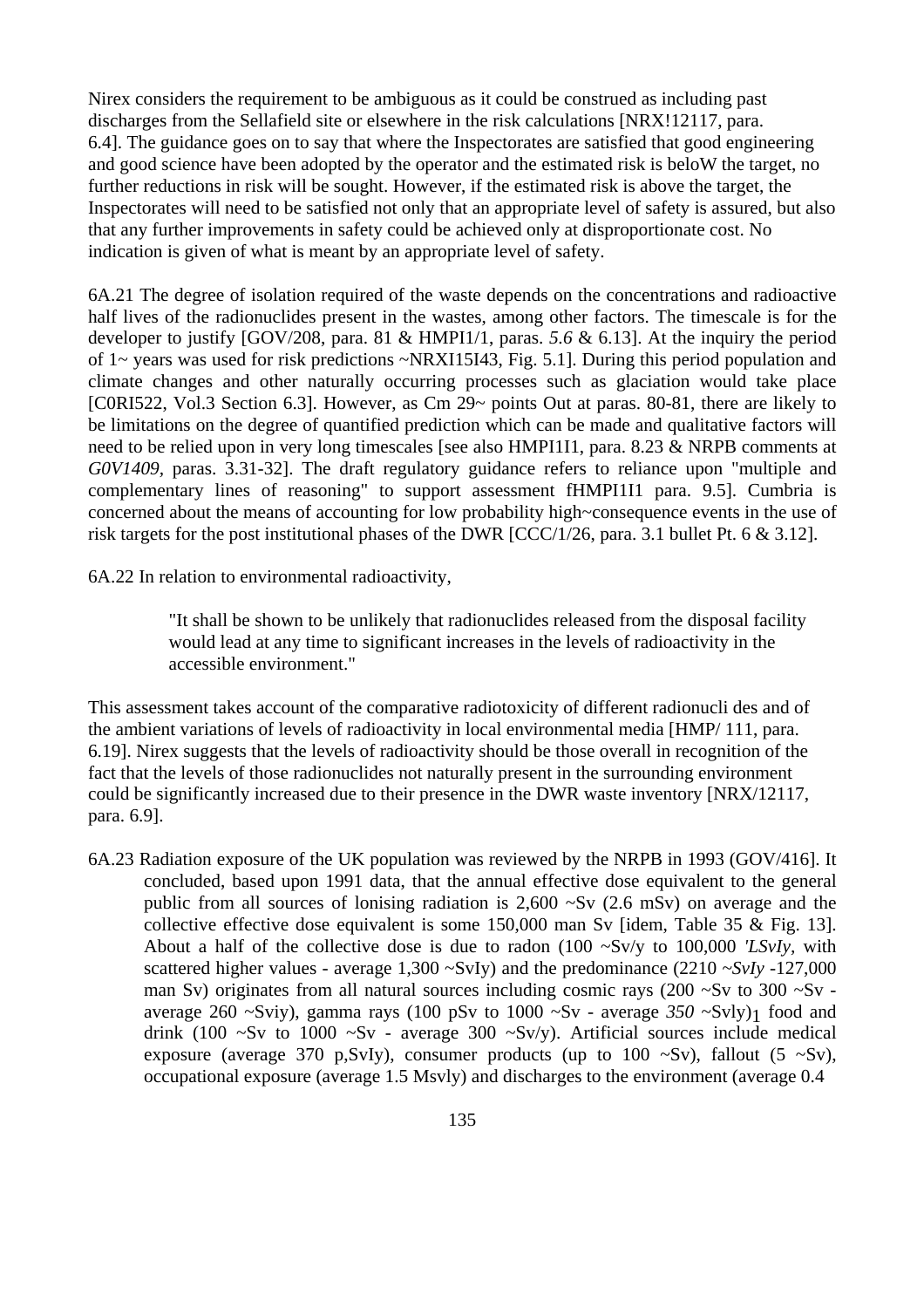~Sv). The report expresses concern about exposure to radon in some locations [idem, para.9~)] but concludes favourably that fallout doses are quite low, the Chernobyl increment having virtually disappeared, and that doses from nuclear discharges and radioactive consumer products are trivial.

6A.24 Cumbria has just under the average exposure of  $2210 - Sv$  for annual doses from natural radiation in England [idem, Fig.7]. However, the report also shows that discharges from Sellafield into the marine environment are widespread in their effects [idem, Table 13]. These effects arise from both fish consumption and external radiation. The locations of the nuclear installations monitored is at idem, Fig. 11. Exposure of infants from the consumption of milk in 1991 shows Sellafield to have the greatest maximum annual dose of  $28 \sim Sv$  with Dounreay at  $16 \sim Sv$ .

6A.25 In 1995, the NRPB suggested that there is no lower threshold for health risk from radiation exposure although it recognised that there is a practical limit to the lowest doses at which excess risks have been detected in epidemiological studies *[GNPI1I3].* It found that its studies in the case of exposure to low linear energy transfer are consistent with a linear trend in cancer risks at low doses without any threshold.

6A.26 In March 1995, the RWMACIACSNI Study Group Report 1995 [GOV/409] was published. Its conclusions were not all accepted in Cm 2919 [GOV/208, para. 8.6). In summary its principal findings related to locational factors included:

a. The health and safety of today's and future generations is the prime consideration in the selection process,

b. The approach to safety, the terminology used and the standards set should be those of the Tolerability of Risk (TOR) applied to nuclear plant but more consideration needs to be given to the intolerable or unacceptable risk level for a I)WR in the light of the public's regard for a risk of  $10<sup>4</sup>1y$  as the maximum acceptable figure.

c. For the finally selected site(s) the associated risk criteria must be demonstrably satisfied over a period of 10,000 years after making appropriate allowance for uncertainties in current understanding and fliture performance. Beyond this time arguments must be presented to demonstrate that safety will not be reduced.

d. The various stages of the open site selection process must ensure that sites for further consideration satisfy the "acceptable risk" level of the TOR criteria. The contribution expected from the engineered barriers to the safety case should be stated at the outset.

e. The development and use of derived equivalent criteria which are based directly on known geological and hydrogeological site characteristics. These would involve groundwater return indices (GRI) together with disqualifying factors.

 $6A~27$  Although the Study Group favoured a more quantitative approach to site performance than hitherto, the usefulness of the GRIs is challenged by BGS *[NRX11415].* Notably they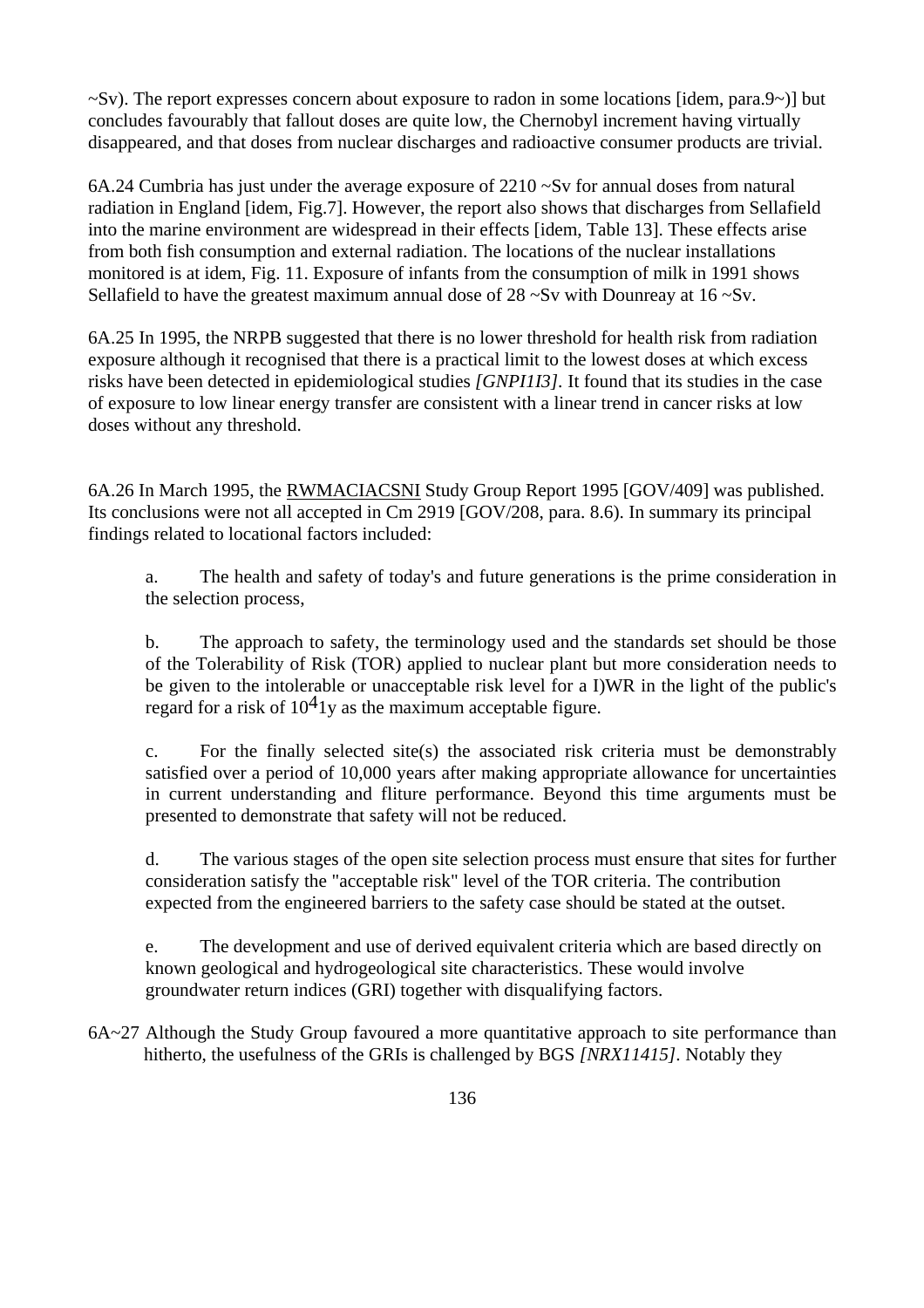draw attention to the considerable uncertainty as to the geological formations present at depths typical of those considered for deep disposal of radioactive wastes; the lack of available reliable hydrogeological data for deep formations in the UK and the large uncertainties associated with inferring values for parameters where data are lacking [idem, para. 3.3i]. The RWMACIACSNI Study Group's comments on the acceptability and tolerability of risk levels were the subject of submission of minority views [GOV/208, para. 76, GOV/409, pp.79etseq.~.

6A.28 It is common ground between the main parties that the geological barrier should achieve four goals. Firstly, it must ensure that there are low flows of groundwater through the DWRSO that the physical and chemical barriers can operate to retain shortAived and most long-lived radioactivity. Secondly, it must ensure substantial dilution, or other retardation, of those radionuclides that are released from the vaults in order to limit concentrations reaching the surface to meet regulatory requirements. Thirdly, it must ensure that gas does not reach the surface in concentrations that would pose a flammability haaard or lead to concentrations of radionuclides in gas which would pose an unacceptable risk. Fourthly, pathways for return of radionuclides should not be created by natural disruptive events, inadvertent human intrusion or by RCF construction. PERA [COR/SOl] in effect sets out the 1st, 2nd & 4th of these characteristics at Chapter 3. It is also accepted that nuclear radiation, even in small doses, can have harmful effects [e.g. GNP/l/3].

6A.29 Nirex points out that, following the withdrawal from Billingham in 1985, it sought advice from BGS on potentially suitable generic geological environments. BGS identified the following characteristics [COR!614]:

a. predictable groundwater flow paths, preferably long and resulting in progressive mixing with older, deeper waters or leading to discharge at sea;

b. very slow local and regional groundwater movements in an area with low hydraulic gradients;

- C. ease of construction to allow for repository design;
- d. meeting the many accepted caveats regarding seismicity, depth, etc.
- 6A.30 This contrasts with the approach in the 1976 report from the Institute of Geological Sciences [COR/615] which put great emphasis on the properties of the host rock itself rather than defining what are considered to be suitable large scale hydrogeological environments. Nirex draws attention to the need to differentiate between the significantly different storage requirements for HLW, with its heat generation, and ILW.
- 6A.31 In 1987, "The Way Forward" (C0RI203] explained Nirexts approach to deep disposal, identifying S potentially suitable generic hydrogeological environments [COR/614]. These were:
	- a. hard rocks in low relief terrain;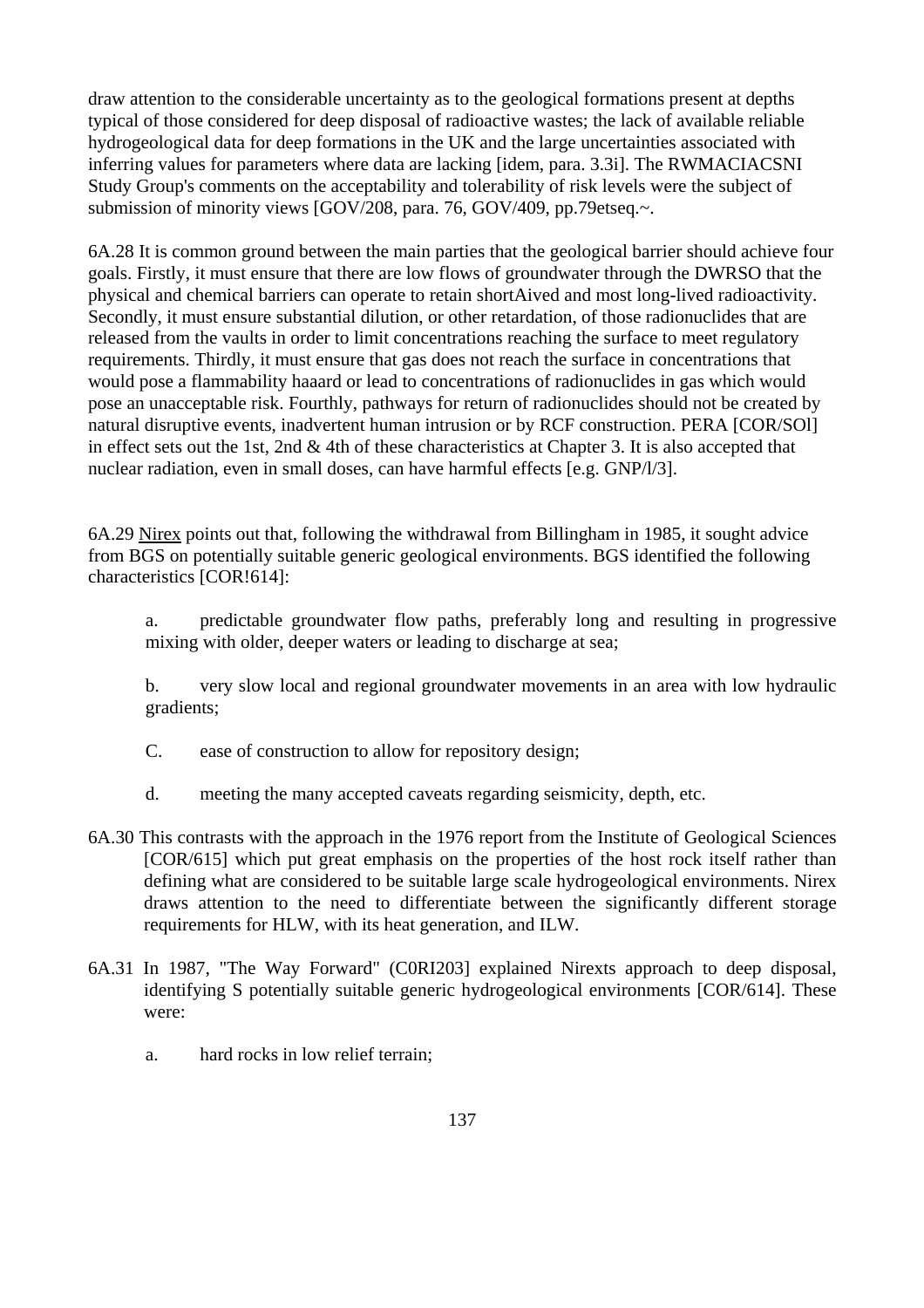- b. small islands;
- c. seaward dipping an4 offshore sediments;
- d. inland basins of mixed sedimentary rocks; and
- e. low permeability basement rocks under sedimentary cover (13USC).

Environments a. to c. were initially identified as the preferred group with their hydrogeological structures seen as simple and more predictable. But after a re~valuation the BUSC environment was examined along with the other 3 [COR/SOl p.43, para.6.4. 1].

6A.32 Nirex claims that selection of a DWR site cannot rely upon generic characteristics but must be based upon a safety assessment of the complete system. The Sellafield PRZ exhibits the essential characteristics of the BUSC environment mentioned in PERA [CORISOl, para. 6.3.3(d)] because groundwater flow is dominantly occurring in the sedimentary cover and there is little anticipated connection to the underlying older hard basement rocks which are of low intrinsic permeability. The Bredehoeft and Maini paper (CCC/4/1) cited by Cumbria does not provide the authoritative definition of this generic geological term, since there are other interpretations such as that in PERA; but in any event the essential characteristics of the Sellafield PRZ conform to the definition in the paper.

6A.33 It believes the paper gives examples of a coastal site broadly analogous to Sellafield and of an inland BUSC site as described by PERA  $[CCC/4/1, Figs. 3 & 5]$ . Nirex does not regard these sites as showing the cover rocks as shales with a downward hydraulic gradient isolating groundwater beneath, because in both examples permeable sandstone aquifers are a component of the cover sequence *[CCCI4II, p.295,* para.4], and basement rocks crop out on land in both [idem, Fig. 3 and CCC/4/ 11, Fig.2b (Sellafield Variant)].

6A.34 In relation to geological complexity, the nature of the rock structure will determine the location of the DWR in any rock mass [NRXII4/2, p.5). DWR depth is limited by increasingly high temperatures and rock stresses [NRXI14/2, p.6]. Nirex submits forcefully that complexity of a site is not a disqualifier although it may add to the difficulties of characterisation. It is the capability to predict hydrogeological behaviour, and so support a reliable probabilistic safety assessment, which is essential at any potential DWR location, in its view. The IAEA guidelines [GOV/507, para.401402] are merely general advice on geological environments, and Nirex has no fixed view on an appropriate environment in this case.

6A.35 But it does regard the 2 key functions of the geological barrier in relation to the transport of radionuclides in groundwater as being to ensure, firstly, low flows through the DWR so that the physical and chemical barriers can operate to retain short-lived and most long~lived radioactivity (amounting to some 99% of the total radioactiviiy of the emplaced waste) and, secondly, that there is sufficient dilution of those radionuclides released from the vaults in order to limit concentrations to regulatory limits. Nirex notes the importance of groundwater dilution to the Swiss NAGRA project as outlined in NRXI13/3, p.81-83. The RCF is designed to establish whether the geological setting at Sellafleld can perform these key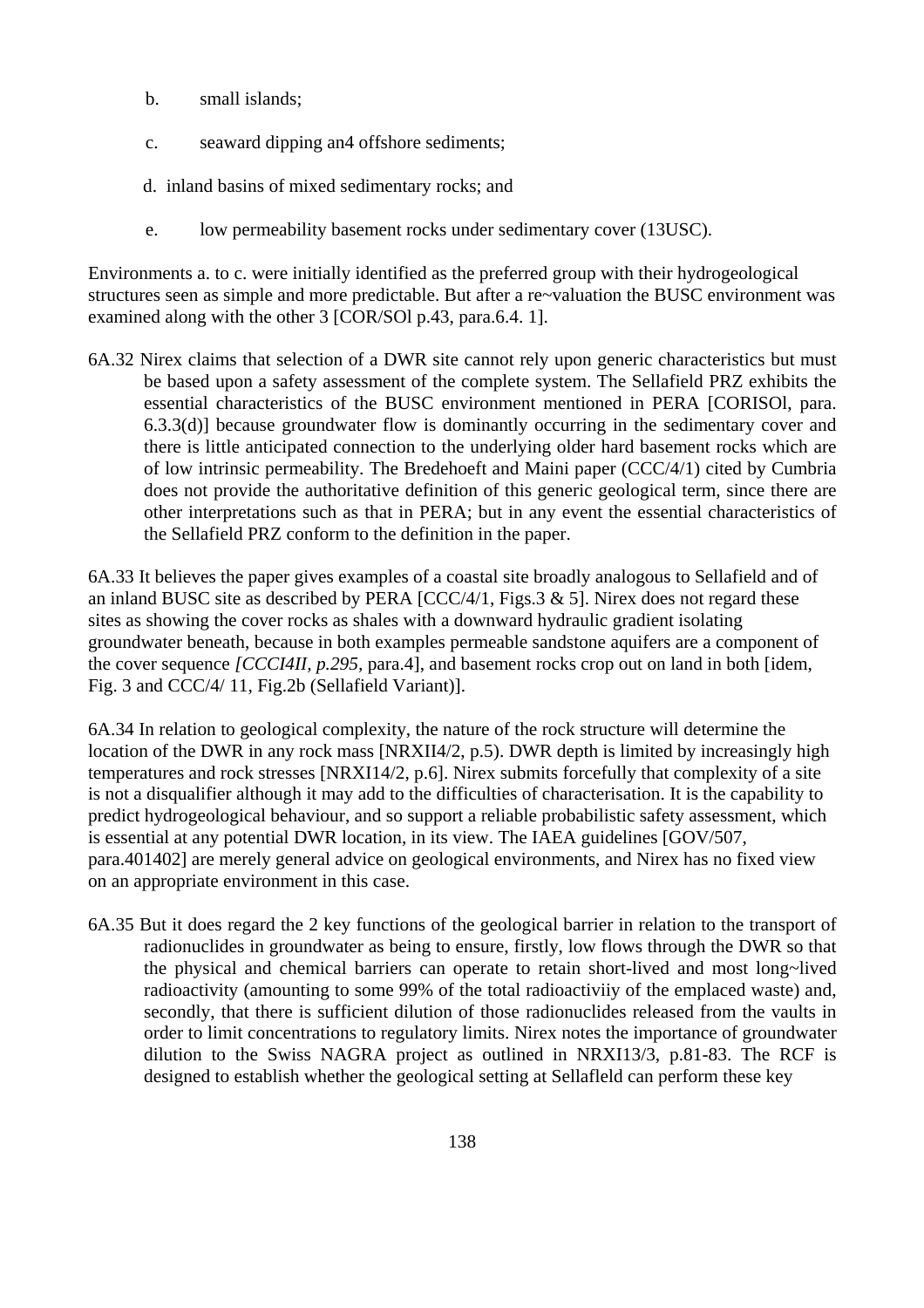functions and Nirex contends that the site has the characteristics favourable for doing so in the very long term.

6A.36 The "Regional Evaluation" stage of Nirex<sup>9</sup>s site selection was carried out using qualitative features and indicators to identify generic geological environments [CORISOl, para 6.3.2], but it was considered unlikely that any one location would prove superior to all others in terms of all the physical properties offered by the host environment. Again, it was generic postclosure radiological safety assessments which were applied when narrowing the list from 500 to 39 candidate sites [C0RI5011 para. *6.5.8].* As it is the total geological and hydrogeological character of the site which is relevant to risk performance and the safety case, rather than site performance on individual attributes, Nirex asserts that the promise of Sellafield, or any other short listed site, needs to be established through site investigation and modelling to build sufficient understanding of conditions in that setting, a view it sees supported by the regulator [HMP/1/1, paras. 7.&7.7].

6A.37 Furthermore, Government policy and regulatory guidance makes it necessary only to meet the regulatory requirements for pre~losure and post~losure safety performance, which Nirex expects to meet at Sellafield, and not exceed them. No further reductions need be sought in Nirex's view if the estimated risks at a location are below the target and BPM is employed, a situation unchanged from the requirements of the Green Book [GOV/302, para. 3.8 & 3.9]. It is also unaffected by the reduction in the annual dose Lpara.6A.18 above]. Calculated collective dose is not a primary consideration but good engineering practice and good science will need to be demonstrated.

6A.38 Whilst consideration of other sites with theoretically lower risks is not precluded by such an approach, in Nirex's contention, nevertheless it is for the regulator to decide whether a safety case based on a higher risk than 10~y would be acceptable. It is not Government policy, nor regulatory guidance, that an authorisation application consistent with the risk target should be refused because another site has, or might have, the potential for a lower risk. The risk target of  $10<sup>6</sup>1y$  of an individual developing either a fatal cancer or a serious hereditary defect is accepted as being well below the level of risk of between *1()~Iy* and

 $> 10<sup>3</sup>1y$  implied by the natural background radiation in the United Kingdom [liMP/i/I, para. 6.20]. The risk to dose factor is 0.06 per Sv, made up of 0.05 for risk of death and 0.01 for risk of developing a serious hereditary defect [NRX/15/3, para.I0(i)].

6A.39 Nirex adds that for the PCSA, the DWR risk would have to be predicted to a degree of accuracy acceptable to the regulators: other regulatory requirements will have to be met: the pathways highlighted in the NRPB's Radioactivity Review [GOV/416] would involve short lived radionuclides which would have decayed: present day nuclear facilities would not be operating when the potential DWR risks would apply: measures can be taken to reduce the radiological impact of natural radiation, and the peak additional doses from a DWR would be relatively very small. Furthermore, public doses of radioactivity would be minimised by reduction of waste transportation.

6A.40 Although Nirex is not responding to the Irish Government on any matter of policy, it points out that there is no UK Government policy that DWRs should not be sited on the coast of the Irish Sea. At the technical level, the very extent of the Irish Sea over the fimescale of 108 years is of course problematic. But, using preliminary safety assessments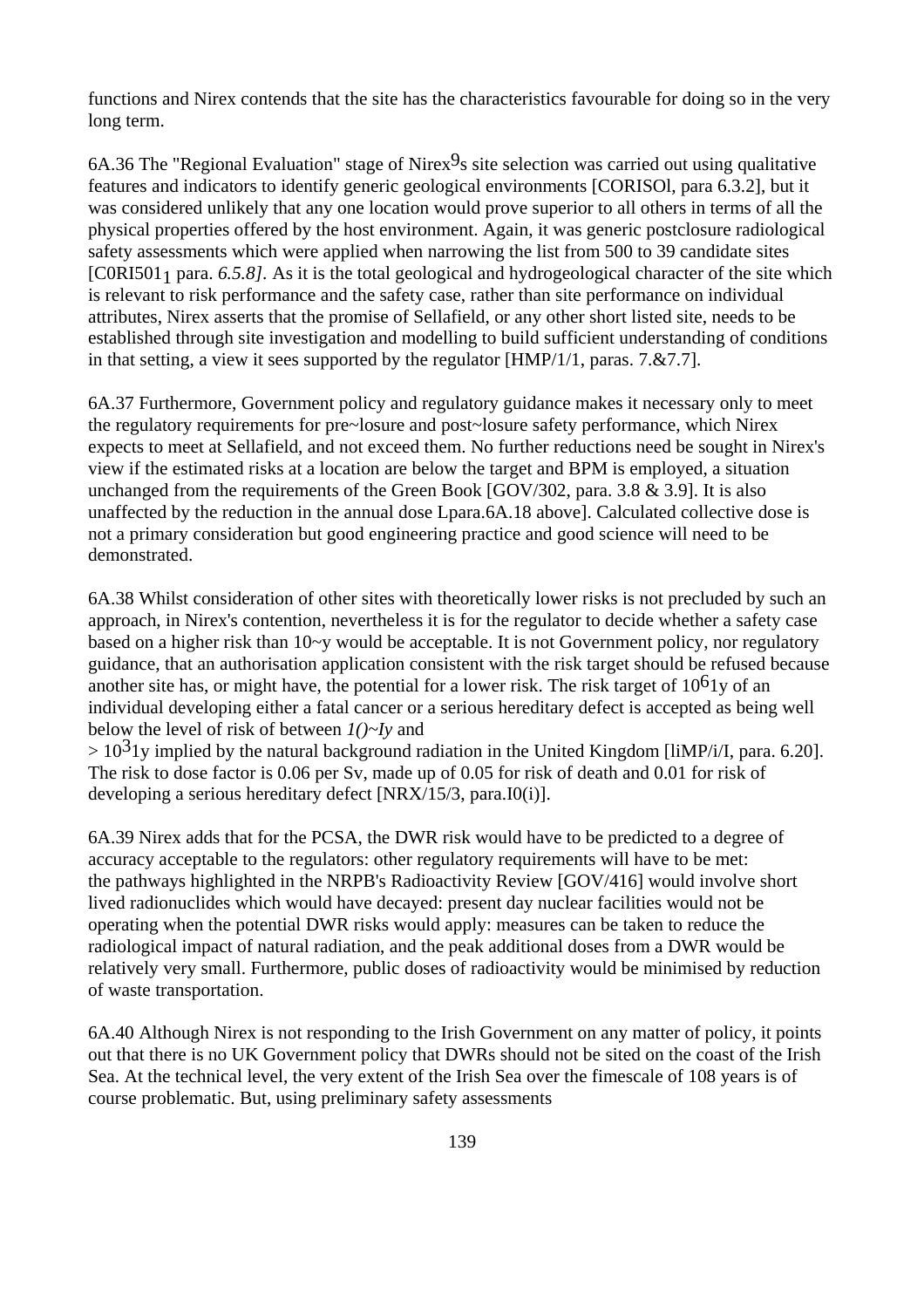at Sellafield as an example, the forecast Peak radiation risk to an individual from an eventual marine discharge from a repository in the PRZ [COR/522, Vol.3, Table 6.18, Fig.6.6 & Section 9.1(g)] would be incurred by an inhabitant of the mainland which is currently England, and that at well below  $1 \sim$ . The peak risk that might be incurred by an inhabitant of the present continental shelf around Ireland for [291 would be insignificant *[NRX/15134,* para. 12].

6A.41 Dr Elliott concedes that disposal is a radiologically advantageous option over surface storage ~RIE/1A] and Nirex believes that there is no evidence to support the proposition that the 1 mSvly level could be reached from artificial sources. Even adding the 1 Msvly level postulated to the average annual dose quoted by NRPB for Cumbria results in a lower average annual dose than Cornwall, Derbyshire, Devon, Northamptonshire and Somerset and is comparable to many other counties *(NRX115124].*  In addition, Nirex does not accept that any increased cancer incidence in Cumbria is associated with the presence of the Sellafield nuclear facilities or atmospheric fallout *[NRXI15142,* p.7).

6A.42 Cumbria, while agreeing with Nirex on the requirements of a geological barrier [C0RI501, paras. 3.2.6  $\&$  3.2.7], and that suitability of any particular site must be based upon a safety assessment of the predicted performance of the complete repository system at the site, submits that environments in which low permeability basement underlies sedimentary cover (BUSC) provide the best overall performance of land based options with respect to postelosure radiological safety [CCC/4/1 and CCCI4/1 1]. It regards it as relevant to consider whether a site has the characteristics which are likely to lead to a successful safety case and feels that departures from BUSC characteristics would lead to substantial problems in proving a safety case. It also suggests that the postclosure design requirements imply a Tolerability of Risk zone between  $10<sup>4</sup>/y$  and  $10<sup>5</sup>1y$  along the lines recommended by the RWMAC/ACSNI Study Group & the NRPB *[G0V1208,*  paras.7&7].

6A.43 In Cumbria's view, the BUSC concept is characterised by groundwater movement taking place predominantly in sedimentary rocks overlying older low permeability basement rocks. Because of the difference between the permeabilities in the basement and cover rocks being measured in orders of magnitude, and of the lack of a significant hydraulic gradient within the basement rocks, there should be little interchange of groundwater between the 2 formations. If there were to be any interchange, the presence of alternating impermeable and permeable rocks within the cover sequence would act as a barrier to upward migration  $[CCC/4111, Fig.~].$ 

6A.44 Cumbria maintains that the Sellafield variant [idem, Fig.2b1 has an inherent flaw in comparison with the BUSC concept because groundwater recharge to the basement rocks, which outcrop some *2.5* km (rather than some 64 km as in CCCI4II) away from the PRZ, will provide a driving force for groundwater to flow through the repository volume. This is not regarded by Cumbria as a variation of BUSC but as fundamentally different. Sellafield also has a major fault of hydraulic significance (the FHFZ) about SOOm downstream of the PRZ, unlike examples in CCC/4/ 1; and the sandstones in the sedimentary sequence in CCC/411 do not rely upon dilution within them to satisfy the safety case. As regards comparison with other sites, Cumbria points to the lack of data such as quantitative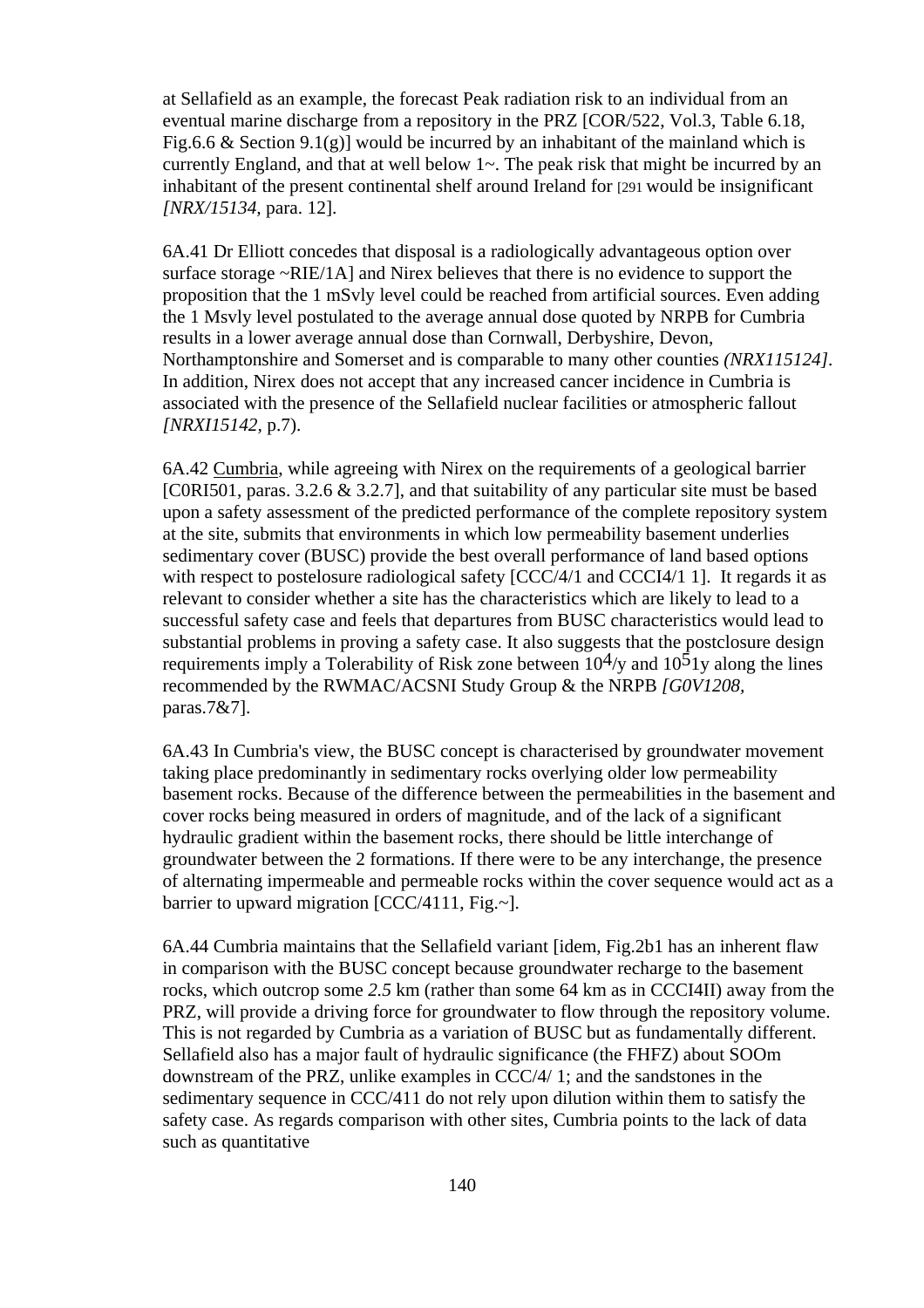information on type III fractures in Nirex's post closure performance assessment [C0RI5221 to enable any meaningful comparison to be made.

*6A.45* Cumbria also believes that the novelty of DWR science means that outcomes are inherently uncertain, but that an ideal BUSC environment should produce a margin in the safety case to allow for uncertainties such as the effects of climate chang~. Deviation from an ideal BUSC environment could result in, for example, there being some hydraulic continuity between the basement and cover rocks, pluS permeable layers in the latter being exploited as aquifers. Then there could be short groundwater return times and exposure of radionuclides to the biosphere, and human ingestion, at significant concentrations. Furthermore, complexity of geology, and particularly faulting, makes the controls on groundwater flow much more difficult to define, predict and model.

6A.46 Gosforth strongly advocates a cautious approach, including the selection of simple and safe potential DWR sites, in view of the many uncertainties it perceives. It also draws attention to a potential hazard from the cumulation of plutonium oxide particles from contaminated waste, a concern shared by Mrs M S K Higham. While Mrs Higham sees a health risk through eventual release of the particles into the biosphere, Gosfonth is concerned that recurrent criticality incidents could take place in the DWR creating heat, steam, gas and radiation [WR/GPC/1, particularly pp.10 & 11], a matter which Nirex takes seriously and is working upon [NRXI15141]. Mr S Balogh draws the analogy of such a fission reaction with the Oklo phenomenon [G0V1630, pp.303-7]. Gosforth sees the solution in the design of a dry DWR [idem, p.12-13).

6A.47 Friends of the Earth particularly identify the need for avoidance of dewatering, and so derogation of shallow and surface water resources, and other perturbation effects in any DWR. Nirex accepts that the geochemical characteristics of a PRZ could be fundamentally important to the control of radionudide transport through oxidisation, complexation, sorption and mineralisation [eg FOE/811 & *FOE/8114],* and yet these, like the impact of excavation damage on fluid flow, and fluid fracture flow generally, are complex areas of science with many unknowns.

6A.48 They agree with Cumbria, Greenpeace, Patricia McKenna MEP Mr J Fitzsimons MEE and others that the host rock needs to facilitate detailed characterisation and hydrogeological modelling on a regional scale. The many uncertainties point to the need for application of the precautionary principle in site selection in their opinion and merit subjection of research results to peer review. They also highlight the need for validated modelling of baseline conditions at any location.

 $6A.49 \sim$  submits that geological investigations are characterised by uncertainty and it shares the view of Friends of the Earth on the need for application of the precautionary principle. Radiological safety is paramount in site selection as set out in the optimisation guidance in Directive 801836/EEC (as amended by *841467)* in its view and all exposures to radioactivity should be ALARA and the risk broadly acceptable (GOVI7Ol, para. *175].* Nirex accepts that BPM should be applied regardless of risk and concedes that a further reduction in the safe radiation dose level in future cannot be ruled out. Greenpeace points out that Nirex welcomes the "explicit recognition" that uncertainties in human dosimetry do not have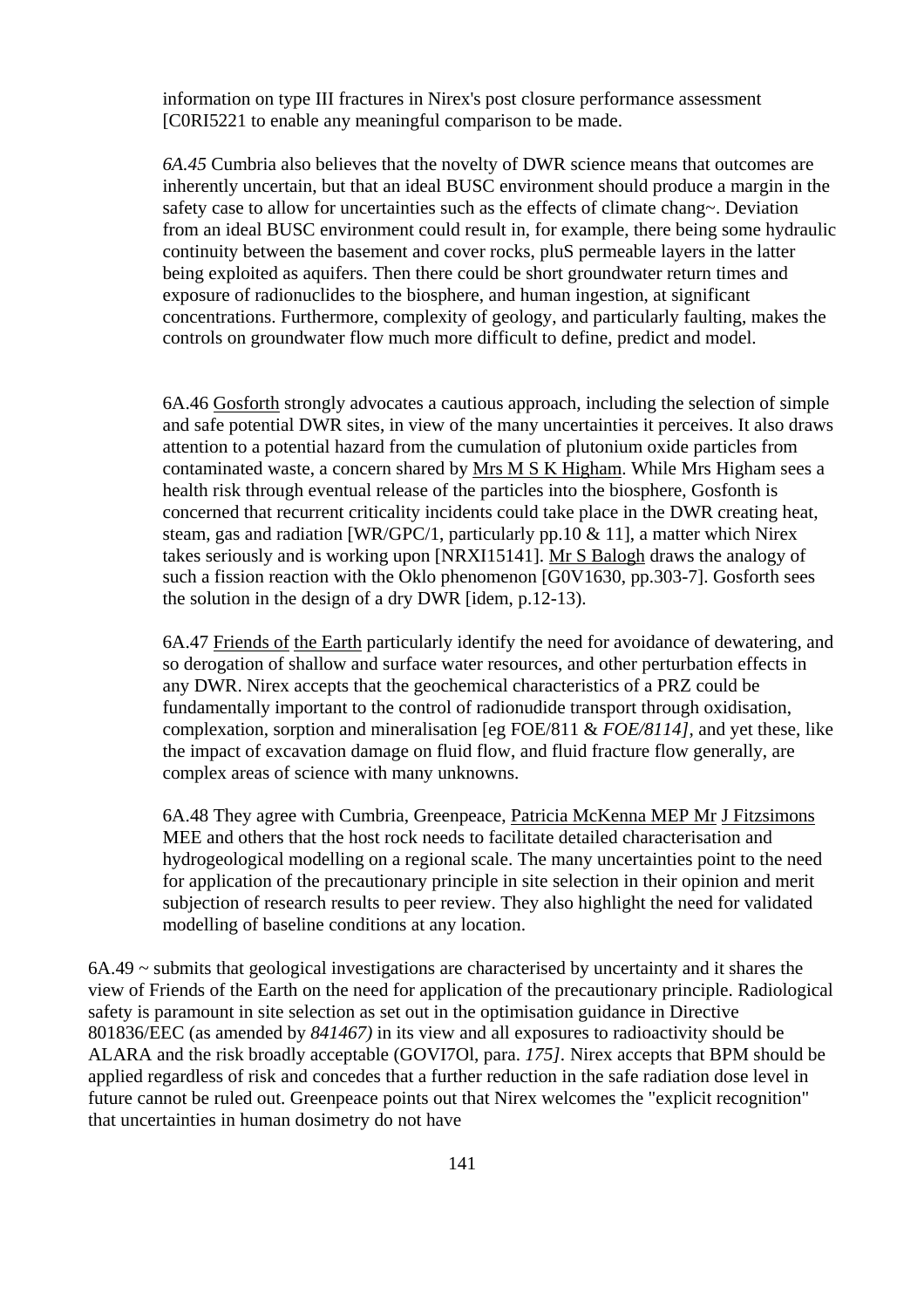to be taken into account in making radiological assessments in the regulator's draft guidance [NRX/12/17, para.8.7] and that it is not prepared to accept that the risk of 1O~5Iy is an upper bound on optimisation. Greenpeace sees *this* as a contradiction of the regulator's guidance that the dose constraints (i.e. 0.3 mSvly) place an upper bound on optimisation [HMPI1/1, para.6.6], which it equates to a risk of  $10^5$ /y [idem, para.6.8]. This demonstrates that Nirex is showing a candid disregard for fundamental principles relating to radiation protection, in its view.

6A.50 A low groundwater flux and chemical containment by groundwater is crucial to providing sufficient levels of safety for chlorine and uranium respectively in Greenpeace's contention should the engineered chemical barrier fall. It also sees a requirement for simple groundwater flow and evidence for geologically long term stability of water or a downward rather than upward flow. Sufficient generic research and validated hydrogeological models are also needed to support any detailed safety assessment with the requisite degree of confidence.

6A.51 Greenpeace and others consider that a tectonically active location could increase groundwater flows through a DWR as could glaciation fGOV/507, p.12). Furthermore, they share the view of Friends of the Earth that perturbation of the hydrogeological regime during RCFIDWR construction must be avoided.

6A.52 The Irish Government adds that it regards hydrogeological and geological complexity as making the radiological impact of a DWR on the marine environment impossible to predict over an extended timescale such as that required by the waste inventory. It sees reliability in prediction as fundamental to the principle of sustainable development. Uncertainty requires application of the precautionary principle which, in this instance, means the assessment of alternative inland sites.

6A.53 Together with Patricia McKenna and Mr Fitzsimons, it considers that there is already an excessive concentration of nuclear activity in the general Sellafield area and that the addition of a DWR will add to it unacceptably in terms of health and safety so exposing the Irish people to further risk. It believes that optimisation of protection requires inter alia, keeping ALARA, economic and social factors being taken into account, the number of people exposed to ionlsing radiation - EC Commission v. Belgium Case C-376/90: 1992 2 CMLR 513 at para.23. These concerns are shared by the Isle of Man Government [WRILOMIl].

6A.54 GAG has misgivings about the shift of emphasis from a safe natural host rock to a multi-barrier containment system because it sees this leading to a compromise on the degree of safety achieved and an undermining of proper site selection. It regards safety as being of pre~minent concern in site selection.

6A.55 South Cumbria Citizens, together with other local groups and individuals, are also concerned about the uncertainties arising from human error generally, but particularly in predictions and assumptions supporting the safety case. They cite national and international nuclear accidents and resulting pollution in support of the proposition that insufficient caution is displayed generally by the nuclear industry and regulators [WRISCC/1]. They draw particular attention to the probability of an uneven distribution of radionuclide pollution *[SCCI6/5)* and the inherent susceptibility of exposed populations to "second event" radiation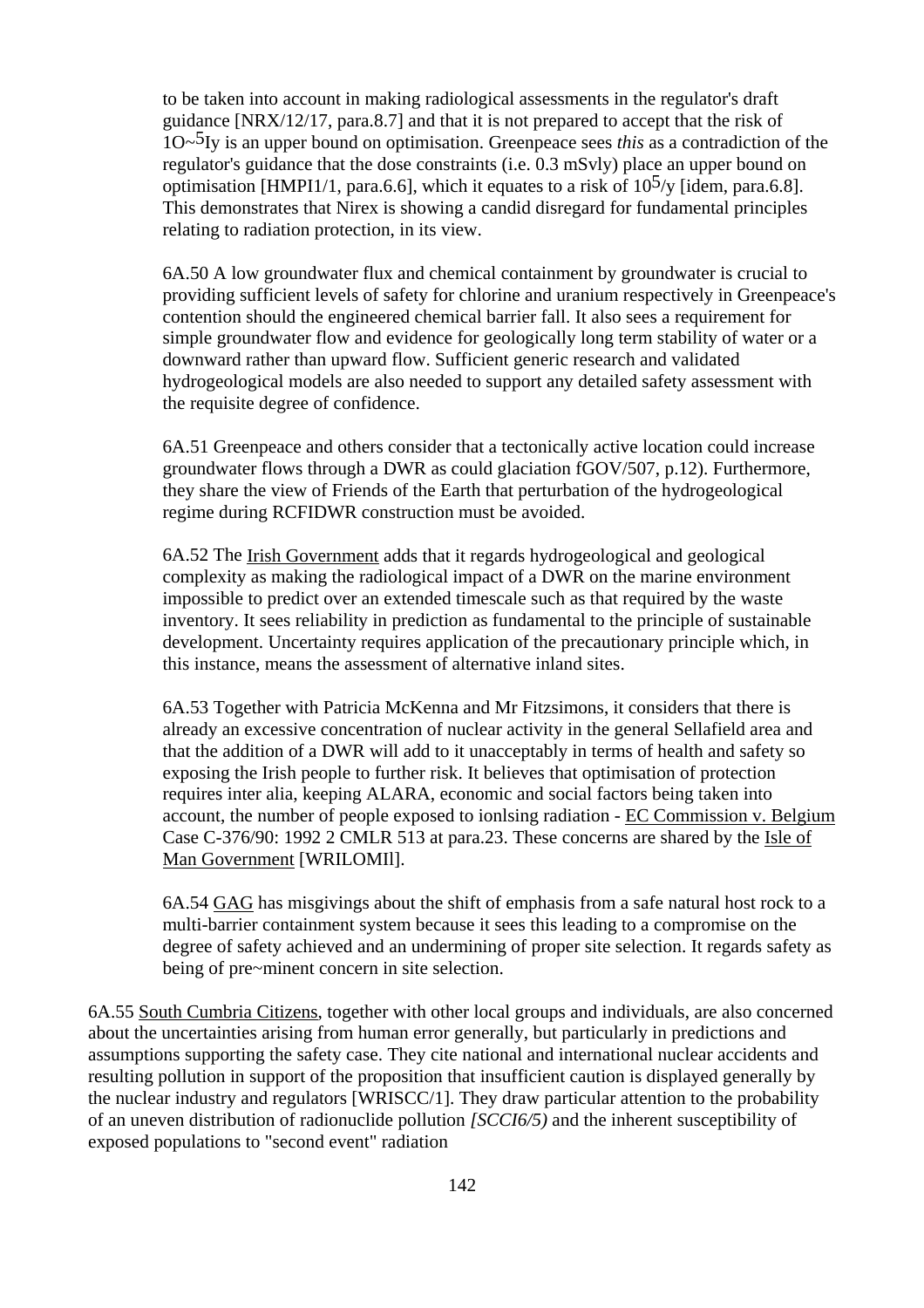damage from some radionuclides *~SCCI614].* The NRPB's investigation into this phenomenon is open to question in their view.

6A.56 Interested Persons in their written reDresentations reflect an overwhelming concern that radiological safety should be paramount in site selection of a DWR. There is a similar measure of feeling that geological and hydrogeological stability and predictability should characterise any PRZ. Some of these representations are from persons with specialist knowledge. The concern is supported by instances of miscalculation and error in nuclear industries at home, as mentioned by the Irish Government and South Cumbria Citizens above, and abroad in Russia for example when disposing of waste [WRIAI2] or operating nuclear plant [WR/M/146].

6A.57 Dr Patricia Elliott is concerned at the burden on a local population in terms of radiation exposure when that population already has a high average exposure to various sources of radiation, and the highest in UK from artificial sources [WRIE/IA & lB]. She cites the cumulative impact of doses from natural and artificial sources and additional doses received by certain groups (eg high fish consumers) which could already approach the I Msv/y level. History has shown that populations have received significant exposures of radiation as safe dose levels have been revised downwards ~R!E/1B].

6A.58 Ms J Allis-Smith draws attention to the need to review the health profile of communities resident in any potential DWR location in order to ensure that levels of cancer, especially amongst children, are not unduly high ~R/AI81]. The potential effects of radioactivity on children, and its high incidence in Cumbria, is also cited by MrsSD'Arcy [WRIDI1()4] and Mrs P A Kushaw [WR/K/2]. Their point is reinforced by Mr R Stirzaker [WR/S/247] who also draws attention to the significant radiotoxicity of some substances, and especially  $^{14}C$  and  $~K$ .

6A.59 Dr W R Burton, formerly technical c~ordinator for a UKAEA radioactive waste design study, perceives serious shortcomings in deep disposal where high salinity and a high head of groundwater is encountered causing early return of radionuclides to the biosphere [WRIB/57 *& WRIBIS7* Enclosure, p.5]. He believes that these shortcomings would be exacerbated by perturbation, gas generation of the wastes and erosion of rock cover [WR/B/57 Enclosure, pp.5-7, WR'B157A, pp.1-3 & WRIB/57BJ.

6A.6() My conclusions about basic DWR locational criteria are merely a preliminary step in appraising the overall scientific & technical benefits of the RCF. For the general international  $\&$ national criteria are just lists of indications, with a choice of DWR location really expected to conform to only a number of the indicafions in any list. ~evertheless, the indications are significant, since many of the more detailed submissions on the benefits of the RCF, to be considered later, stem from them. Moreover, the Assessor's advice is that 2 principles of overriding value can be derived from his review of the geological, geomorphological & hydrogeological criteria. One principle is that the location should be in a region of low hydraulic gradients, so that there should be slow-moving & long groundwater pathways: and the other is that the geology & hydrogeology of the site and its district should be sufficiently uncomplicated as to be readily characterisable  $\&$ predictable.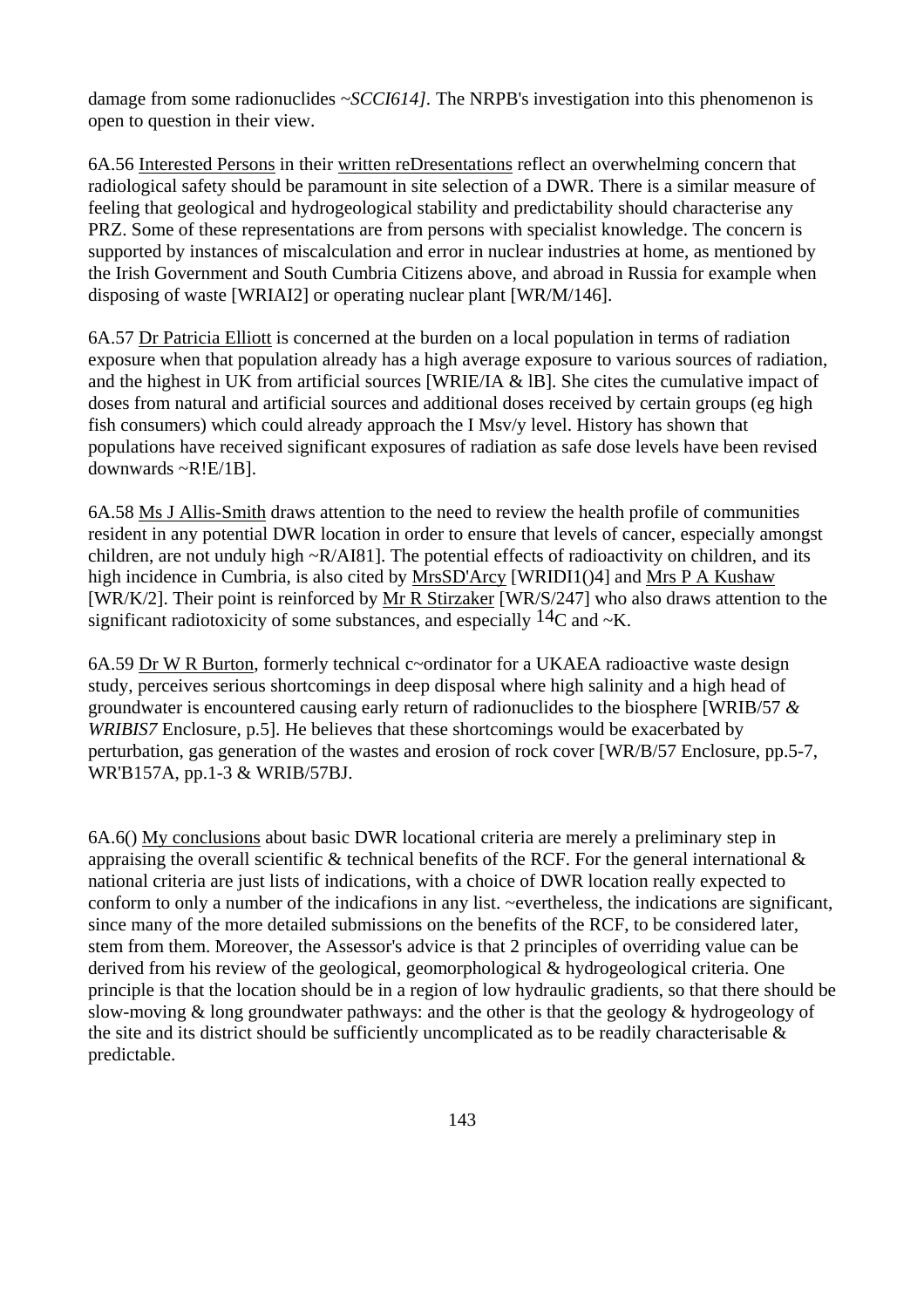6A.61 Although Nirex rightly draws attention to the difference between the respective storage requirements for HLW and ILW, the 2 principles hold good for DWRs for long-lived, alpha-bearing ILW. Indeed, the importance of the 2 principles is to my mind emphasised by the nature of the various uncertainties highlighted by other parties and elaborated upon in Chapter6C, such as over the particular science of physico-chemical reactions within the repository; the circular difficulties of affecting the natural groundwater & rock mechanics; and establishing the baseline geochemical conditions. The multiple natural barriers afforded by the setting of the D~ need to be understood before a mixed natural & artificial multiple barrier can be properly devised to complement them and produce a reliable PCSA.

6A.62 Moreover, whilst there has been a shift of focus in the guidance from the properties of the host rock to the wider hydrogeological setting, there are still some common factors relating to geodynarnic stability. The host rock & general locality should not be liable to be affected by climatic changes, neotectonics, seismicity, volcanism & diapirism to such an extent that these could unacceptably impair the isolation capability of the overall disposal system. Rather more specific advice on some aspects of stability has been introduced by Euradwaste Series No.6, including distancing the site from geothermal anomalies or volcanic evidences. However, this guide's short timescale for tectonic movement appears to require further consideration in relation to the 108 design period used for risk predictions.

6A. 63 The requisite features of potentially suitable environments identified for Nirex by the BGS in 1986 were part of the shift in focus, and complied with the general principles. The extent to which Nirex's ultimate choices of site contained these features remains to be evaluated in later Chapters of this report. There is an inevitable element of circularity between the role of an overall safety assessment on the whole system in finally showing whether the regulatory protection standards are satisfied, and the essential prerequisite that the host rock & its hydrogeological setting are uncomplicated enough for their character to be satisfactorily described. Although the concept of a Groundwater Return Index has been devised to help reduce this circularity at the first stage of site selection, I accept the view of the BGS, as broadly endorsed by the Assessor, that the concept is impracticable for the UK.

6A.64 In any event, it seems to me that the Irish Government's basic objection, founded on international law, is now raising a fundamental difficulty about some of the environments identified for Nirex. For PERA specifically mentioned the huge dilution offered by migration of the residual amounts of long-lived radionuclides to a marine receptor in the biosphere, and the prospect of effective marine dilution of any leakage of radionuclides [COR/501, paras.3.2.8 & 3.3.3]. Such factors obviously would have influenced the choice of potential environments, particularly small islands and seaward dipping & offshore sediments. I have already concluded that international treaty law subscribed to by the UK suggests that, where  $\sim$ an eventual marine discharge is foreseen, the location must be at least specifically justified. and the potential effects on the marine environment must be considered in addition to the dilution value on the human pathway.

*6A.65* For its part, much of Cumbria's scientific case rests on the concept of the BUSC environment. As I understand the issues, there are a number of points to be made when considering the differences between Cumbria & Nirex over this concept. The first is that, for our purposes, it does not matter who devised the concept so long as it is a practicable one. Then, the description of "basement rocks under sedimentary cover" is intended to refer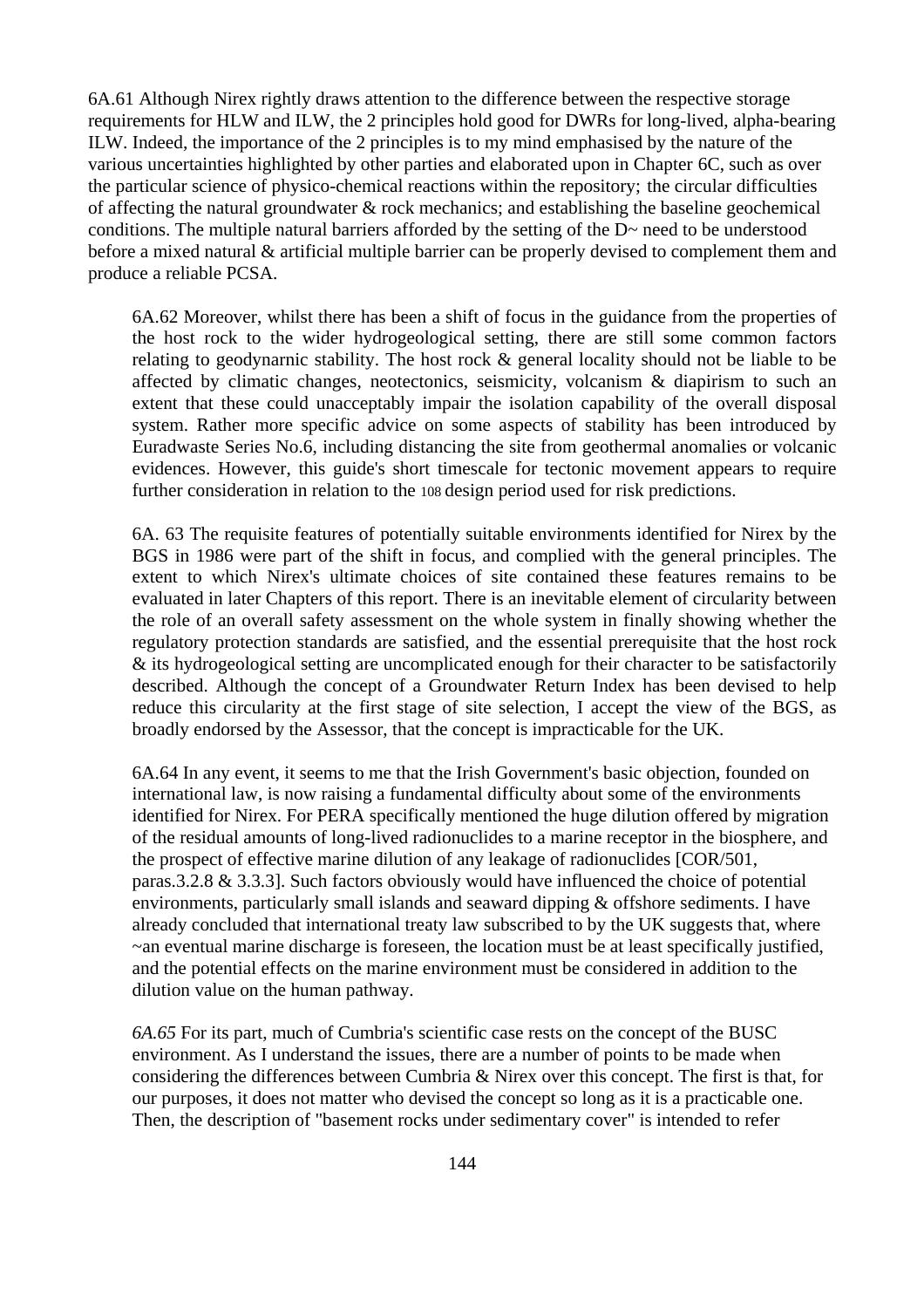to an essential, basic element of the concept, but cannot give the complete picture: it is not suggested that in every instance of basement rocks under sedimentary cover there would be a promising situation for a DWR. For example, the presence of a number of faults of large displacement & which enhanced conductivity between the basement rock and the cover would appear difficult to reconcile with the concept. Thirdly, in the Assessor's view, the 2 principles set out in 6A.60 above effectively mean that in applying the concept in specific instances we should be looking for some minimum scale of hydrogeological system. Finally, Nirex seemingly does not share the judgement of Cumbria, endorsed by the Assessor, that an essential element of the concept is a mix of relatively low & high permeability layers in the sedimentary cover, serving to further inhibit potential vertical flow.

6A.66 In consequence, Nirex is relying in its present work on some dilution by the groundwater in the sedimentary cover, whereas the BUSC concept is for the flows in the sedimentary cover to be, if anything, an active barrier. Whilst reliance on appropriate dilution capabilities is contemplated by modem guidelines, it would not in my view be appropriate to transform a theoretical barrier into a receptor, thereby turning this particular concept on its head. Although Nirex has cited the importance of groundwater dilution to the NAGRA project in support of its own approach, the Assessor advises me that the geological setting there is so different that no useful comparison can be made with Sellafield.

6A.67 On the other hand, this does confirm the crucial role claimed by Nirex for establishing through site investigation & modelling the total geological & hydrogeological character of a preferred site. Also the yardstick of the site characterisation need be no lower than the 104 risk target, since the optimisation of the site selection & justification of the final choice, which the planning authority wishes to review, logically come before that. But the very point in this case, of course, is that Nirex is seeking permission to proeeed further with its preferred site's characterisation whilst delaying that review. The difficulty yet again is Nirex's failure to appreciate that it is for the planning authority and not the regulators to review the choice of location, and that the authority is entitled to its own view about the acceptability of the risk, so long as it does not seek to substitute its own detailed risk assessment for that of the regulators.

6A.68 Cumbria and Greenpeace have so far, however, made one important error in interpreting Cm 2919. Although both the NRPB and the RWMACIACSNI Study Group advocated the application of the Tolerability of Risk approach to DWR safety, with an upper bound risk of 1~ to complement the lower bound of 104, this is specifically rejected by the 4th sentence of para.78 of the White Paper in respect of post-closure safety. The Government has confirmed in this its preliminary conclusion that it is inappropriate to rely on a specified risk limit or risk constraint as the criterion for determining the acceptability, ie as an upper bound, of a disposal facility. The references in the draft regulatory guidance to an upper bound expressly relate to preclosure safety.

6A.69 Be that as it may, Cumbria has not so far indicated that it is minded to significantly evaluate site selection against any criterion relating to existing radiation levels, whether directly or indirectly by reference to human health. The anxieties of those who criticise the nuclear industry's attitude to dosimetry & its prediction record, and who emphasise the remaining uncertainties about the lowlevel & secondary effects of artificial radiation, are somewhat understandable, but in their turn they tend to display some lack of awareness, in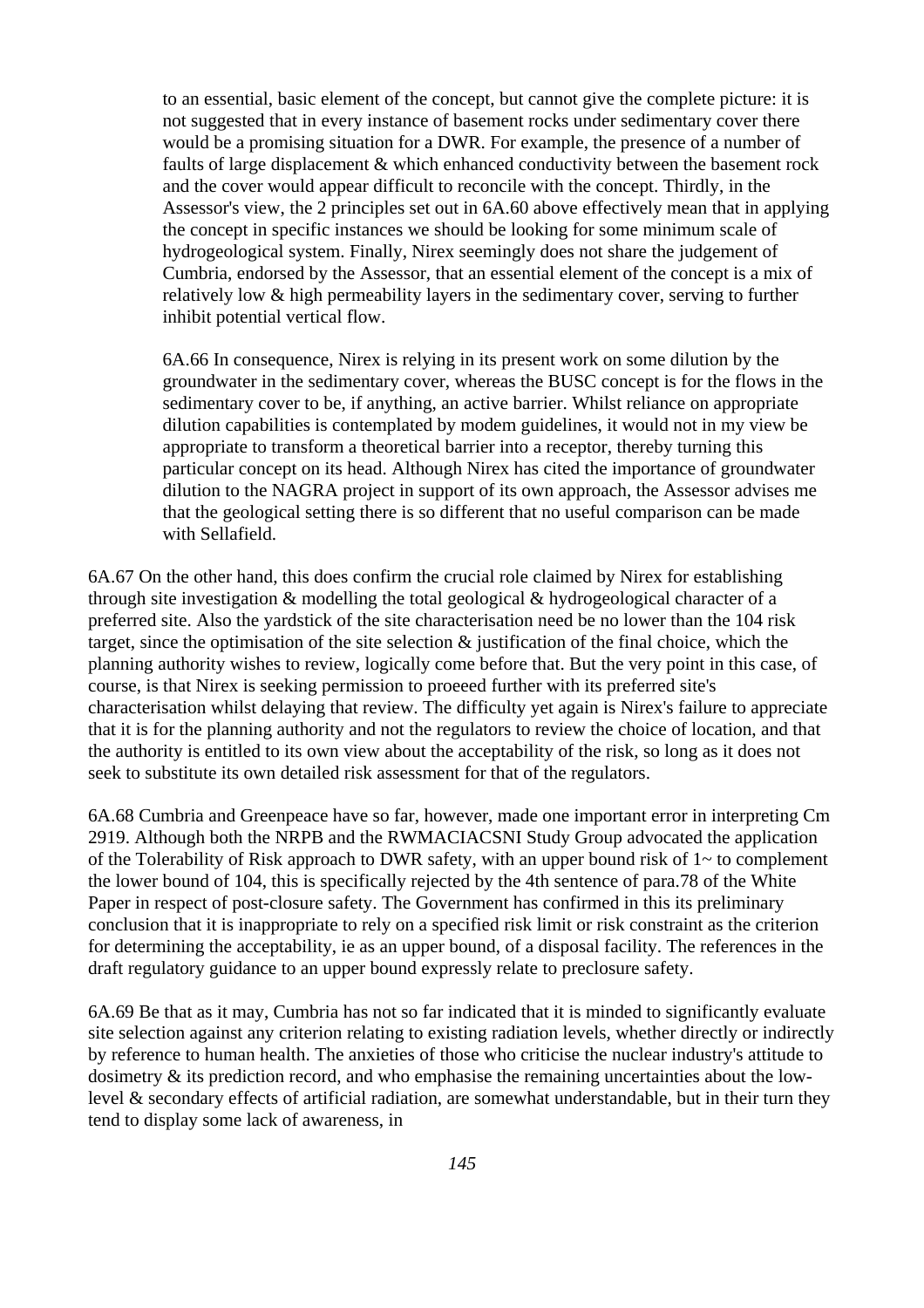my view. For, in addition to the Assessor's point about the positive function of the Sievert as a qualitative measure of the potential harm from radiation, the general radiological protection principles of justification, optimisation & limitation are essentially precautionary, all being aimed at minimising exposure to radiation from artificial sources and not simply at avoiding unacceptable levels. Paradoxically, it is also necessary to keep a sense of perspective by considering the health of potentially millions of future generations, and not concentrating too much on the present.

- 6A.70 It is certainly invalid to claim by dint of aggregating the estimated doses of different critical groups that the Cumbrian population has the highest average UK exposure to radiation from artificial sources. Nor is it obvious that there would be a net detriment in terms of current exposures to radiation from artificial sources if the DWR were located in Cumbria. Then to take radiation from natural sources into account, as Nirex wishes to emphasise for the very long term and some of its opponents for the short term, would seem to me to run counter to the general principles of radiological protection. Recent experience suggests that the particular risk to guard against is the accumulation by any means of isotopes discharged
- **~22** from the DWR; and it appears that the draft regulatory guidance seeks to do this. Therefore I agree with the Assessor that insufficient reasons have been put fon~'ard for the planning system, in focusing on the location of the DWR, to contemplate setting criteria based on levels of existing radiation from artificial or natural sources.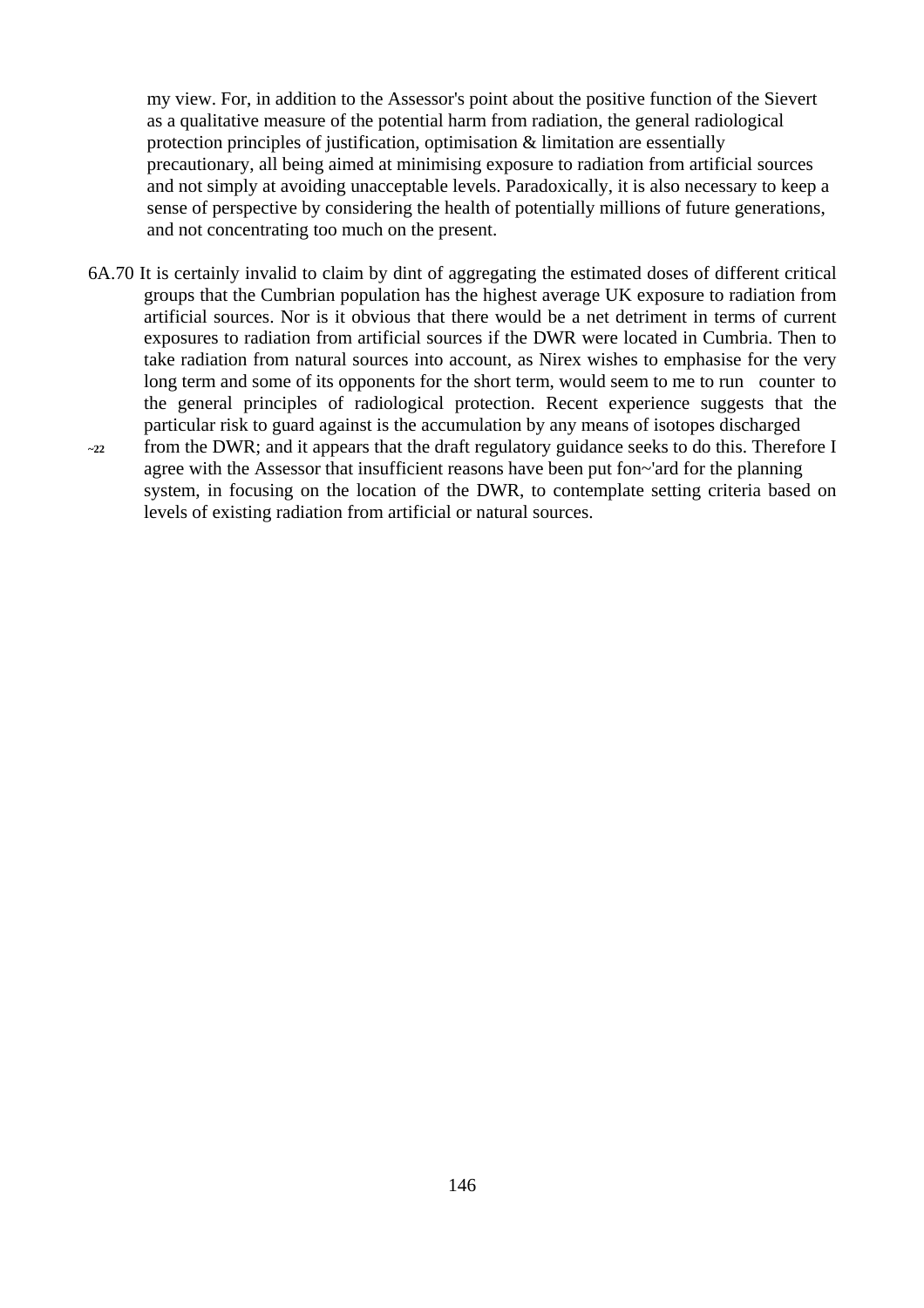## 6B. SITE SELECTION PROCESS

6B. 1 Ni rex accepts that there is an onus upon it to demonstrate that it followed a rational procedure for identification of Sellafield as the location at which to concentrate further investigations for the DWR development in July 1991 [NRX/12/1, p.11). Nirex carried out its site selection procedures under the aegis of the (now superseded) Green Book which required the developer to show that a rational procedure for site identification had been followed and had not ignored a clearly better option for limiting radiological risks [GOV/302, paras. 5.3 & 5.4].

6B.2 Nirex's DWR site selection procedure started with consultation with the BGS in *1985* and was intended to follow IAEA guidelines to proceed in stages from generic to specific site assessments carried out in progressively increasing detail, the number of candidates being reduced as the requirements to be satisfied were refined and enhanced [COR/SOl, para. 6.1.1].

6B.3 The 1983 guidelines *(GOVISOl,* Table 6.1] set out 4 main stages:

a. Planning and general studies - to develop overall plans and criteria and review basic data.

- b. Regional evaluation a search on a national scale to define favourable areas of the country - supported by laboratory and reconnaissance field work as appropriate.
- C. Site identification the identification of specific candidate sites for comparative evaluation and the selection of outstanding prospects for physical exploration to confirm their suitability.

d. Site confirmation - the final choice based on the results of in situ investigation and laboratory and other studies.

6B.4 The guidelines suggest that at each stage of the site investigations, societal, ecological and national legislative issues are considered and the regulatory body should be involved in accordance with national requirements (GOVISOl, Table 6.1 footnote].

6B.S The 1994 IAEA guidelines for HU $\sim$  wastes [GOV/507] advise 4 similar stages to those above except that site identification becomes site characterisation involving the study and investigation of one or several potential sites to demonstrate that they are acceptable, and in particular from the safety point of view [idem, para. 324). A reasonable comparative evaluation may be made between sites at the characterisation stage on the basis of their ability to meet all safety requirements and of their acceptability for construction of the disposal facility [idem, para. 327]. The result of this stage is the identification of one or more preferred sites for further study, shown by preliminary safety assessment to be potentially suitable for a repository [idem, para. 326].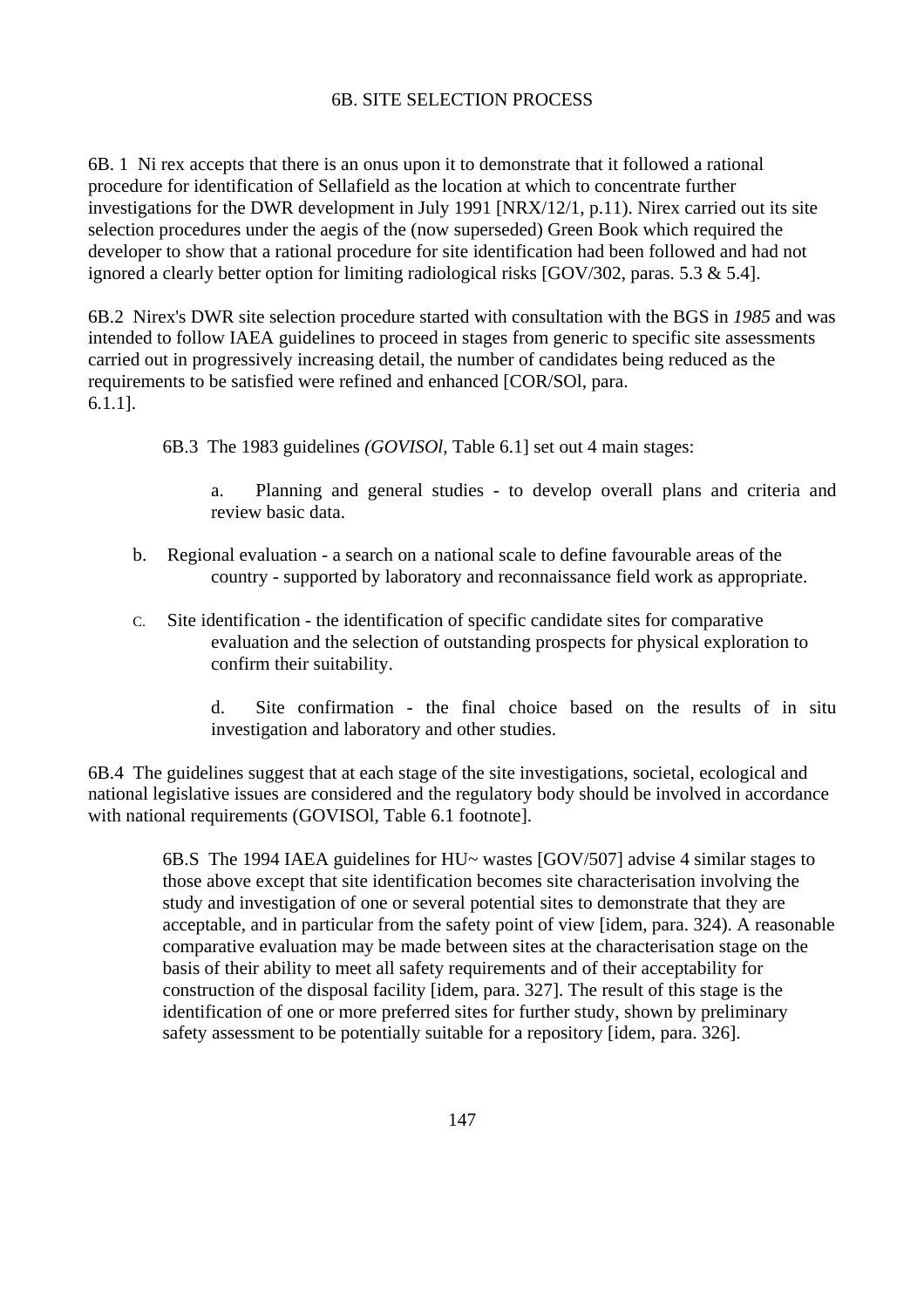6B.6 At the conclusion of the characterisation stage the preferred sites are identified. The final site selection is expected to involve judgements based on soci $\sim$ conomic, environmental and political considerations [idem, para. 328]. Site confirmation consists of detailed investigations at the preferred site(s) to:

a. support or confirm site selection of a preferred site(s); and

b. provide additional site specific information required for detailed design, safety analysis, environmental impact assessment and for licensing [idem, para. 329].

6B.7 The siting process should proceed according to a plan developed in consultation with the regulatory authority, and should include the establishment of guidelines or criteria for site characteristics and procedures for applying them as well as optimisation for long term safety concerns *[GOVISO7,* para. 310]. The potential worth of "volunteer" sites and existing nuclear sites or land adjoining existing nuclear facilities are suggested for special consideration in site selection, the latter particularly in relation to waste transportation fidem, para. 302]. The guidance suggests early identification of factors or criteria which might result in the rejection of a site during the planning stage and thatthey be investigated during the area survey (regional evaluation) stage, even if such factors are not among the most easily applied [idem, para. 314]. The area survey generally involves regional mapping and site screening during which consideration should be given to important groundwater resources, national parks, historic monuments, national laws and regulations [idem, paras. 317 to 323].

6B.8 Although site selection in the UK is no longer a matter for the regulators, they would be willing to coinment on site selection to the planning inquiry into the DWR application. Whatever site was selected, they would expect the same performance requirements to be met. Examples of economic and social factors taken into account by the regulators on the issue of site suitability can be found in the decisions on THORP [G0V1632] and the Sizewell B Power Station [GOV/633J.

6B.9 The RWMACIACSNI Study Group recommended *[GOVI4()9]* that:

- a. The details of the site selection process should be publicly transparent.
- b. The various stages of the open site selection process must ensure that sites for further consideration satisfy the "acceptable risk" level of the TOR criteria. The contribution expected from the engineered barriers should be stated at the outset (as noted in 6A.2&i above).

c. The TOR criteria cannot be directly applied in the early selection process stages (hence the recommendation of the development of groundwater return indices - see para.6A.2 $\sim \& 6A.27$  above).

d. The selection of preferred areas, and sites within those areas, for detailed investigation leading to the eventual selection of a preferred site should involve the relevant local authorities and there should be public consultation.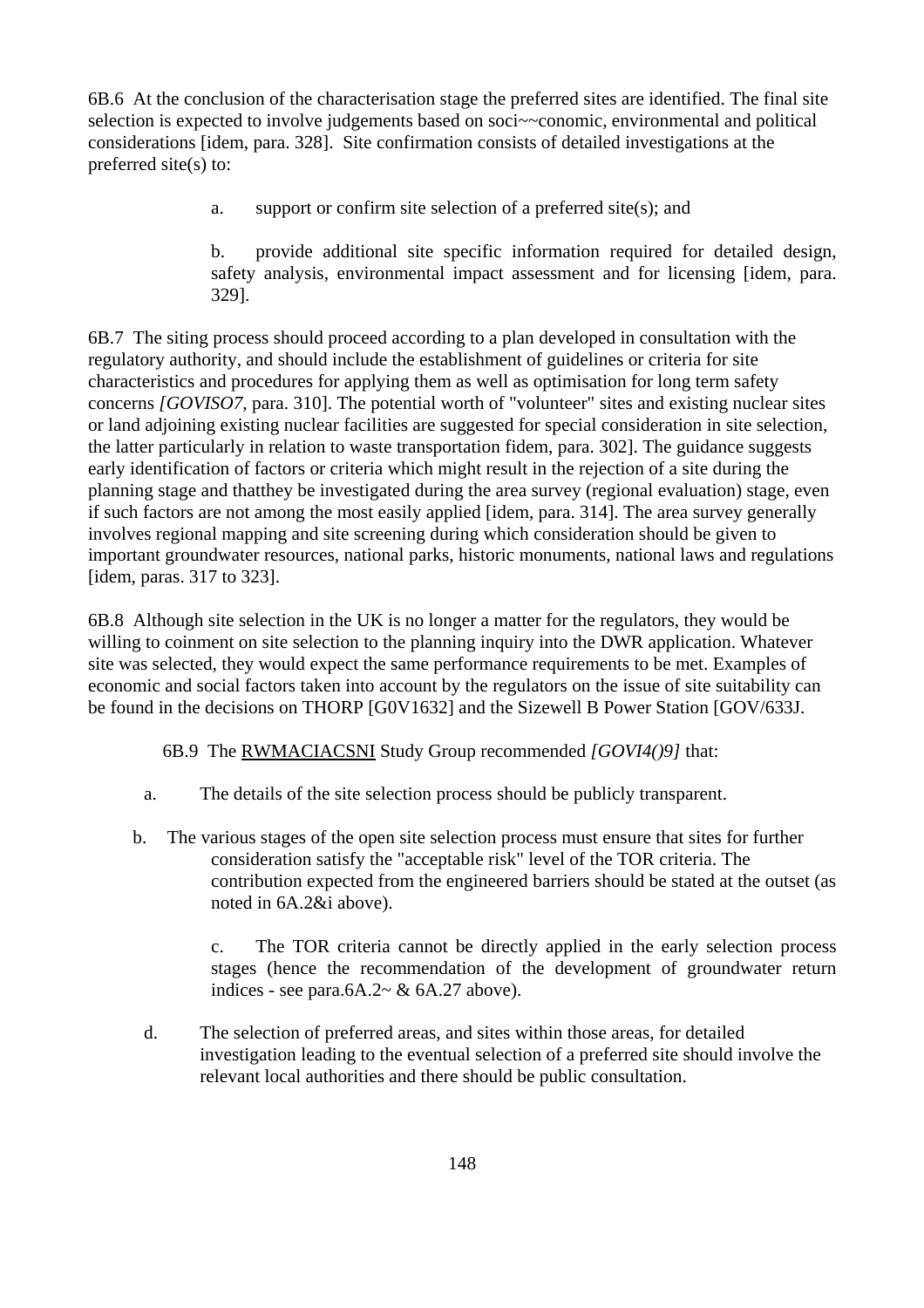- e. The necessary regulatory (licensing and authorisation) procedures should be effectively and efficiently undertaken in parallel with the planning process.
- 6B. 10 Nirex have carried 6ut the following procedure so far:
	- a. The identification of 500 sites in Great Britain based on desk studies and then the incremental sieving down to 12 sites *for* detailed consideration in a multi-attribute decision analysis (MADA) process.

b. In 1988, the MADA process considered 12 sites, splitting one of the offshore options into 2 to make 13 sites, and recommended a short list of sites for further investigation to the Nirex Board.

c. In 1989 the Nirex Board decided to investigate further 3 of the sites recommended by the MADA group, one of which was not pursued in the event (see 6B.32).

d. In 1991 the Nirex Board decided to restrict further investigations to Sellafield.

Steps a. to C. above are described in COR/SOl, Chapter 6 and fall short of physical exploration including field drilling and environmental studies [idem, para. 6.1.2). The process is summarised at idem/Fig. 6.4.

6B. 11 During the first stage of site selection several reassessments and re~valuations were made to ensure an adequate level of assurance that the groundwater regimes could be characterised and modelled [idem, para. 6.4.1]. locations in areas of national environmental importance eg National Parks, AONB's, Heritage Coastlines and Districts and Boroughs with a population density exceeding 5 persons per ha, or near major population centres, were excluded from further consideration [idem, paras.  $6.4.2 \& 3$ ] because sufficient sites were believed to exist elsewhere. This reduced the area of search [idem, Figs.  $6.2 \& 6.3$ ]. The population density criterion was applied because of perceived public acceptability and disturbance effects of a DWR [idem, para. 6.4.3]. Off-shore areas were screened for practical and geological constraints and potential oil or gas exploration [idem, para. 6.4.4]. Some 30% of the land area of Great Britain was classified within the 4 hydrogeologically promising environments [idem, Fig.6.2]

6B. 12 Following the definition of the araas of search, specific sites were sought within these areas for evaluation. Consideration was also given to some sites outside the areas of search which appeared to offer particularly favourable features coupled with a satisfactory geology [idem, para. 6.5.11. Nearly 500 potential DWR sites were then identified, including a site underlying Sellafield works (referred to in the MADA process as Site 9- Sellafield A).

6B. 13 Further scrutiny ieduced the sites to some 200 coastal and inland showing real potential including favourable generic geological characteristics. This scrutiny excluded sites designated as 5551's and those, although with a population density less than 5 persons per ha, near major population centres. The sites were reduced to about 160 by exclusion of those with potential ownership constraints because Nirex does not possess compulsory purchase powers [idem para 6.5.4], and then to some 120 imposing a flexibly applied land area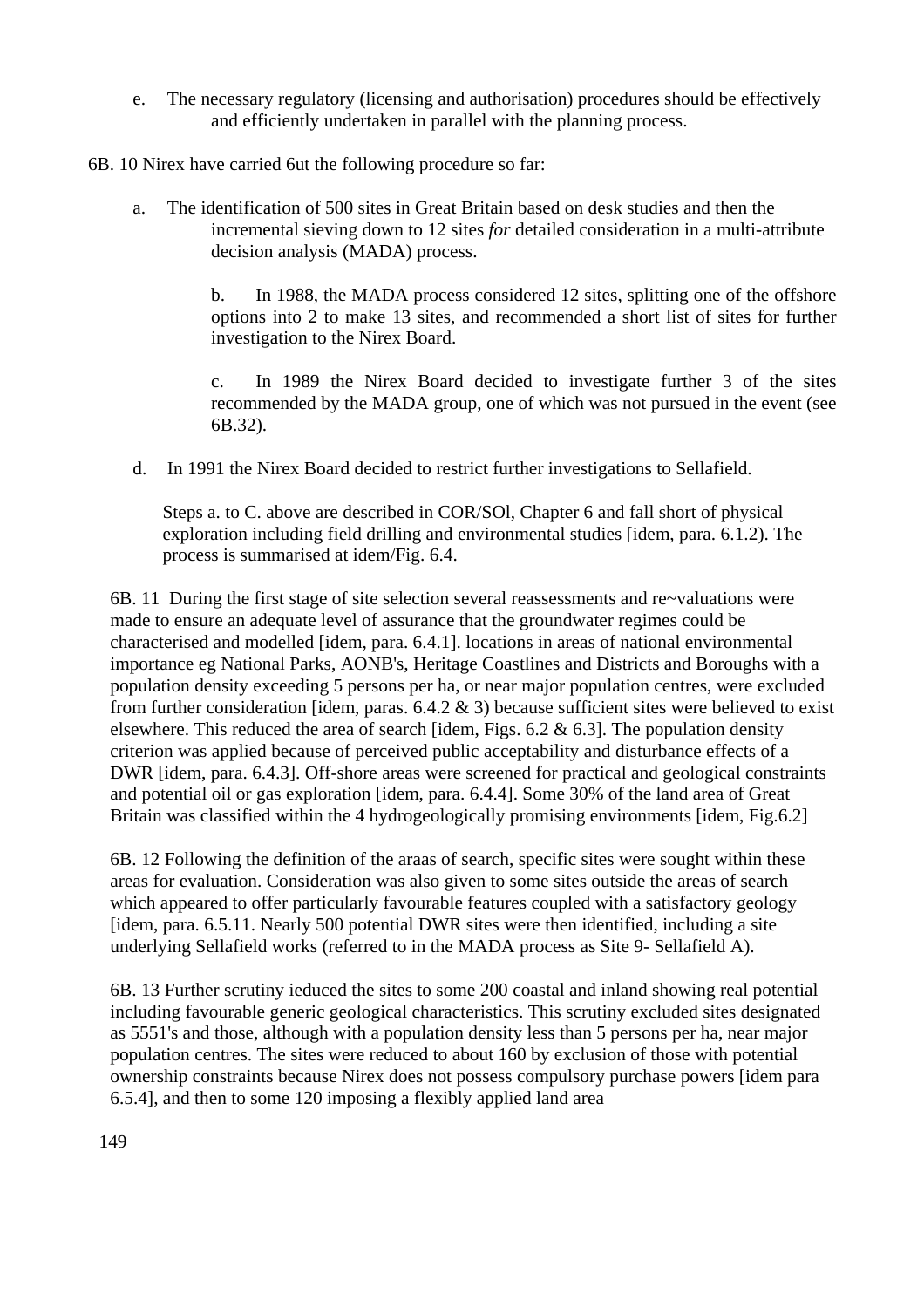guideline of 400 ha inland and 200 ha coastal [idem, para. *6.5.5].* Further detailed scrutiny by BGS to select sites with the best potential hydrogeological performance reduced the number to 39 [idem, para. 6.5.6].

6B. 14 At this stage a site near to the east of Sellafield works, in addition to "Sellafield A", was included (referred to in the MADA process as Site 10 - "Sellafield B") [NRXI12~1 1 & NRX/1211 lA, correcting CORII04, Enclosure, para. 3.5.3). The 1980 1(35 (now BGS) study had marked the Volcanic rocks below Windscale and Drigg as having good potential [C0RI616/Fig.2, p.5) but, because of their 900-1,000 m depth, the cost of investigation was described as likely to be prohibitive. The potential for ILW disposal within the overlying sandstones was considered to be limited although some prospect of success was suggested involving leachate discharging into the Irish Sea ~dem, pp.7-9). The nature of the volcanics below Sellafield was considered speculative at that time [idem, pp.7-9]. 1988 desk studies of the Sellafield area pointed Nirex to the "Sellafield B" location where the BVG was considered to be at an accessible depth. Neither the location for Sellafield A nor that for Sellafield B overlap the PRZ.

6B. 15 A list of 17 land-based and 2 off-shore sites resulted from examination of site availability and specialist assessment on a comparative basis of radiological safety, geology, socio~economic and environmental issues, DWR design concepts and transport [CORISOl, para. *6.5.7).* During this assessment transport and its costs became an important issue and attribute values were not always dependent on quantitative measures fidem, para. 6.5.11, 6.5.13]. Further refinement led to 12 sites going forward for detailed decision analysis in the MADA process which were judged to be at least acceptable on the attributes of concern. The candidates comprised coastal, inland and island sites underlain by hard rock; coastal and inland sites underlain by basement rock under sedimentary cover (BUSC); coastal sites underlain by seaward dipping sedimentary rock; and 2 generic offshore sites, one being underlain by sedimentary formations off the east coast of England, and the other by igneous rock off the west coast of Scotland [idem, para. *6.5.14].* The latter offshore site was later divided into a shallow and a deep option by the MADA team to make the 13 sites mentioned above [6B. 11(1,)).

6B. 6 The MADA sites are set out in Tables 2 and 3 to NRX/18/6 and the attributes used in the analysis are at idem, Table 1. The numbered order of attributes is the same on all 3 tables. The attributes are clustered around major and minor nodes [idem, Fig. 1 and COR/lOIA, Enclosure, Appendix 1, Fig. 1). The latter reference gives percentage weighting figures for the base case. The geological characteristic of each site is at NRXI12/18, Table 5.3 and NRX/12/14, Table 1. The MADA exercise team neduced the 12 (then 13) potential DWR sites down to a short list of sites worthy of investigation. Their objective was not to determine which was the best site and neither were they structured to do so.

6B. 17 The MADA team of 14, including the facilitator and analyst from the london School of Economics, comprised a mix of 4 Nirex employees and 8 consultants from BGS (2), iMP (1 transport specialist), UKAEA (2) and Pieda (3 planning/environmental specialists). They pefformed their function of choosing a short list for Nirex as the DWR developer, by generating conditionally prescriptive values. They deliberated over 5 meetings with the help of computer assisted requisite decision modelling and saw their work as pioneering in this field. The additive, or compensatory, models were considered sufficient in form and content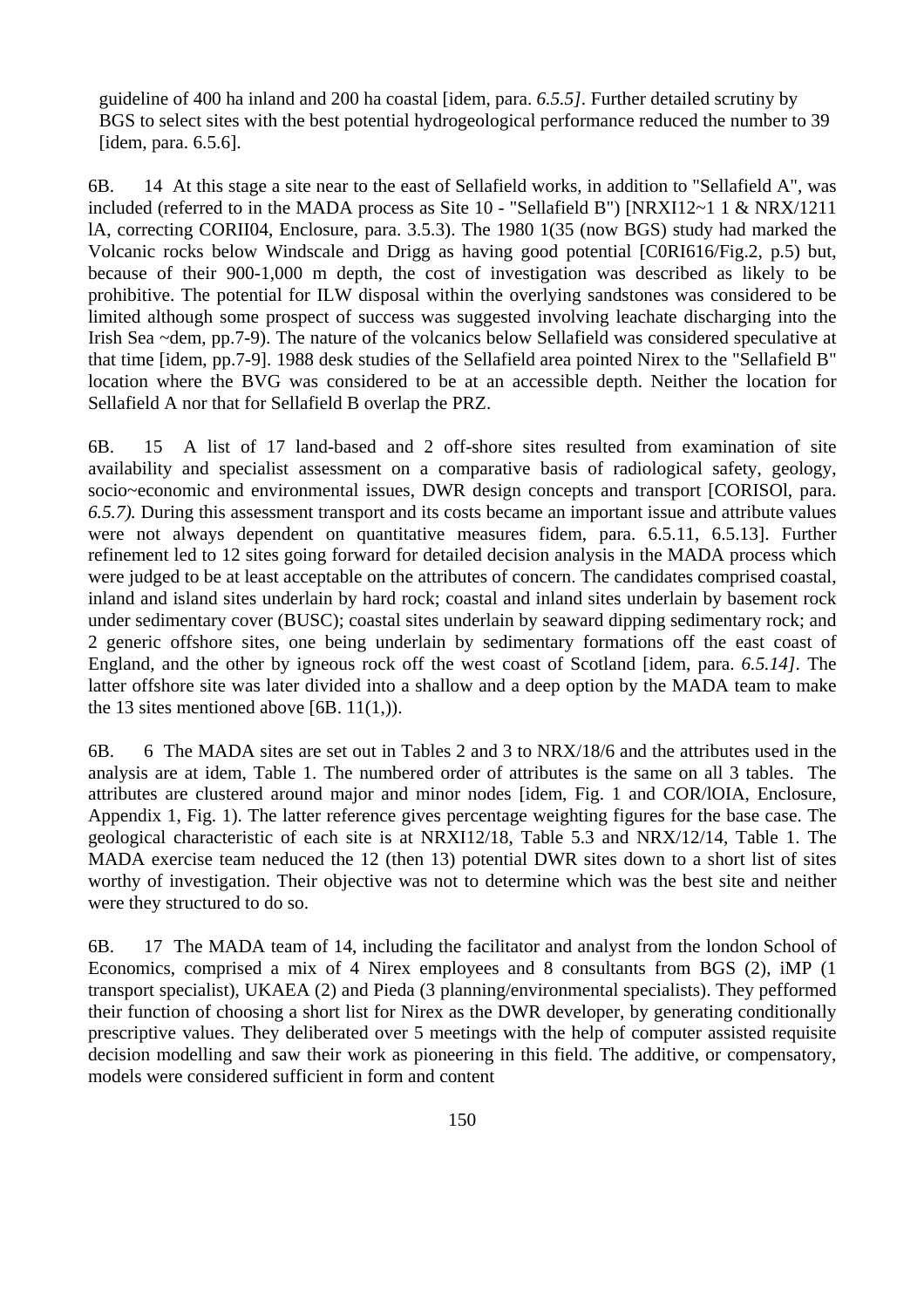simply to obtain a short list of sites for further investigation and are distinguishable from more complex models which may be used for site selection such as those which are normative, sati sficing or descriptive

6B. 18 The team of experts drew up the list of attributes which could discriminate between sites *[NRXI18I6IFig.* 1] and provided scales and weightings for them to reflect their relative importance [NRXIl8~6/Tables 2 to 5 and CORI lOlA/Enclosure, Appendix 1, Fig. 1]. Preference scores represented "best guess" evaluations of the options on the attributes and were tested for independence through weighting assessment after a process of normalisation. Uncertainty in many of the "best guesses" was recognised by participants and taken into account by establishing 90% confidence intervals around the "best guesses".

6B. 19 The nature of requisiteness in the modelling is illustrated by the treatment of the pre and postclosure safety attributes. For 3 of the preclosure safety attributes a great deal more work would have been needed for the experts to provide confidence intervals, and in the light of the overall low weighting on the safety attributes, the extra work would not have affected the ove~l scores of the options. For the 4 postclosure safety attributes uncertainty was considered to be expressed entirely by intervals of confidence solely on Attribute 18 (safety to individuals).

6B.20 Sensitivity analyses were also carried out using varying weightings of the major nodes [NRX/18/6/Table 6 and Figs. 3 to 7] to check consistency. These analyses did not include the possibility of further changes to the dose risk limit but some revisions were made to weightings in the iterative process looking at overall results and applying pessimistic weightings. The group eventually agreed to accept weights of 100 on costs, 20 on robustness, 10 on safety and 10 on environment as a base case with other weighting sets used in the sensitivity analysis [idem, Table 6]. The cumulative weighting in percentage terms was costs 71.4, robustness 14.3, safety 7.1 and enviromnent 7.1 fidem, Table 4  $\&$  Fig.1 $\sim$ . The difference in costs was thus judged to be 10 times more important than the difference in safety for the sites considered which relates to valuing a life at £300,000. The cumulative weights for the base case [idem, Table 4], showing the discriminating power of the attributes, reflect the group's judgement based upon information available in Autumn 1988. The exercise showed several sites consistently less or more preferred to others, even when pessimistic scores were substituted for "best guesses", and sites were reassessed according to relative advantages and disadvantages, leading to the recommendations listed below.

6B.21 The MADA team identified stakeholders interested in the short list of sites as being Nirex Board, National Environmental Groups, local Residents, local Authorities, HM Treasury, Regulatory Bodies, Politicians, Scientific and Technical Community, European Neighbours. The team provided weightings for the views of these groups though each participant was limited by the facilitator to 5 factors in total no matter how many roles were played. There was no check that each stakeholder was represented fully, or at all, in the choices made.

6B.22 Although the preliminary results of the consultative exercise, "The Way Forward" [COR/203J, provided some input into the exercise, there was no formal linking of the 2 exercises because the consultative exercise, published in COR/204, was incomplete at the time of the MADA team's meetings. Sellafield was the only location specified as being under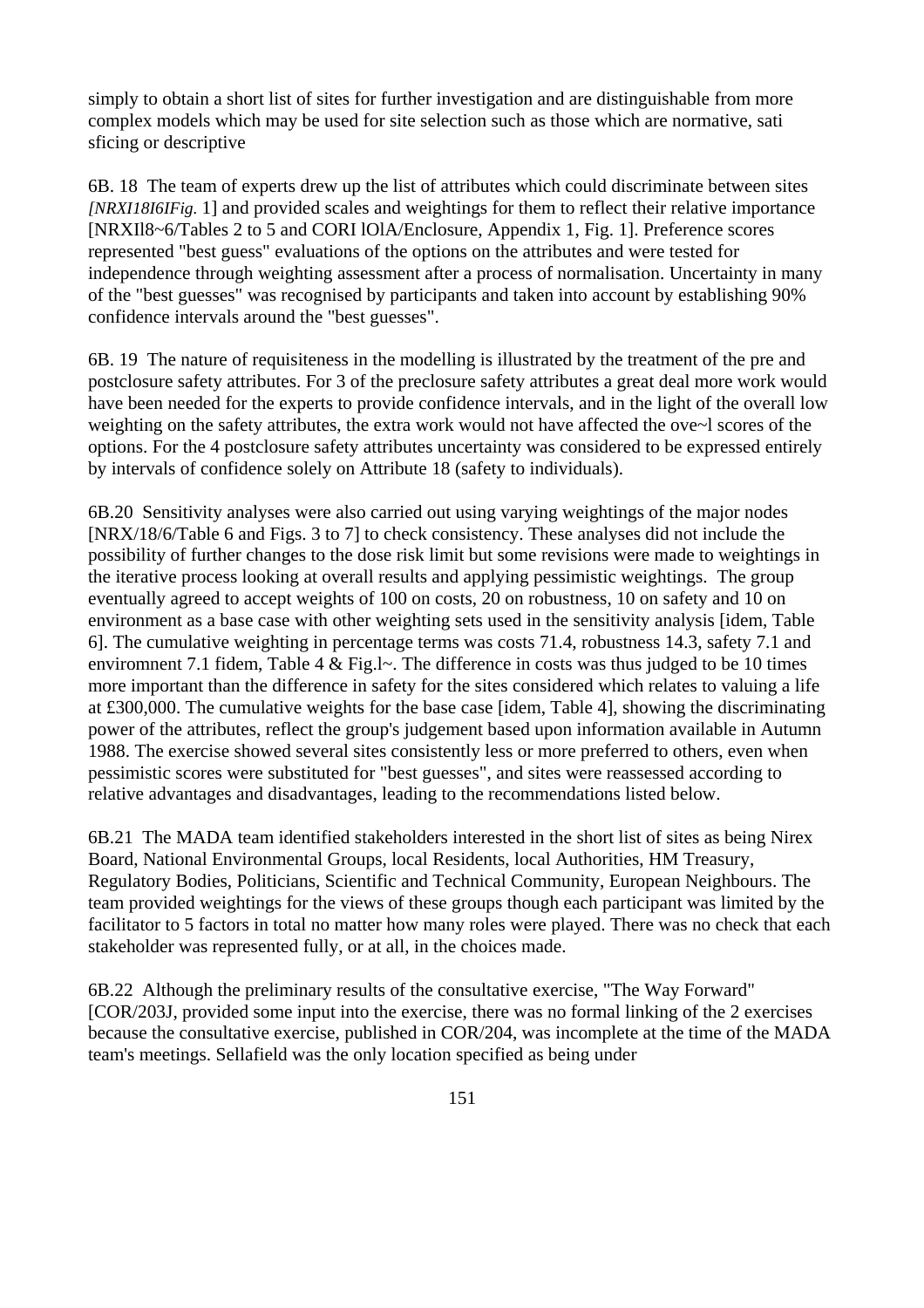active consideration for a DWR during "The Way Forward" consultations, although noted as being geologically "complex" [COR/203, para. 5.2.7] and "uncertain" (idem, para. 6.3], a point recognised in the MADA exercise. At that time hard rocks in low relief terrain, small i~ands and seaward dipping offshore sediments were suggested by BGS as hydrogeological environments preferred over inland basins of mixed sedimentary rocks and low permeability basement rocks under sedimentary cover (BUSC), the former group of 3 being simple and predictable and probably yielding a sufficient number of sites for further investigation [idem, para. *5.2.5].* The concept foreseen for Sellafield in "The Way Forward" was a fully engineered offshore facility below the sea bed with access by underground tunnel from a point on the Sellafield site [idem, para. 6.3].

6B.23 In terms of site selection, the "Responses to the Way Forward" [COR/2041 found concern about blight, especially in areas dependent upon tourism, agriculture and fishing; unanimous support for the paramountey of safety, including during transport of waste; and concern at any radioactive pollution of the sea. local support was not seen by many as an important factor in site selection [idem, paras 7.6 et seq.]. Some matters were the subject of mixed views eg. the importance of excluding areas of high anienity and the level of population density. The report showed a degree of support for deep disposal Udem, Map 4). It reported Copeland (quoting not from their official response but from their leader's press release of a BNFL initiative) as welcoming the possibility of developing a new approach towards the storage and disposal of LLW and ILW [idem, para. 1.3.16], and Cumbria's qualified support for investigation of an off-Sellafield facility [idem, para. 1.3.6]. local support was represented in the MADA exercise to the extent of Attribute 24 - local experience - nearness to a nuclear establishment [NRX/18/6, Table 1] which, at 1.3% weighting in the base case model [idem, Table 4] had little impact on the MADA result.

6B.24 In 1988, RWMAC responded to "The Way Forward" by declaring support for a pragmatic approach to site selection but on the basis of a fixed set of assessment criteria [GOV~412, para. 12]. It also recognised some difficulty in publicly identifying more than one site for investigation prior to development [idem, para. 13].

613.25 MADA sites were paired for comparison near the end of the procedure to keep in play sites of different geological environments and, after reaching conclusions on the sites, the group re4ntroduced geology, but not geographical spread, as a discriminating factor to arrive at the recommendation that at least 3, and perhaps up to 5, sites were worthy of further investigation. These were:

a. If 3 sites: Sellafield B (Site 10), BUSC Sites 6 or 7, and Coastal Hard Rock (CHR) Dounreay (Site 1) or low Relief Hard Rock ~RHR) Site 2.

b. If 4 sites: Sellafleld B, BUSC Sites 6 or 7, (CHR) Dounreay or LRHR Site 2 and island Site 3.

c. If 5 sites: Sellafield B, BUSC Sites 6 or 7, (CHR) Dounreay, LRIIR Site 2 and island Site 3.

6B.26 Site 6 was found to be marginally better than Site 7 but, because they were both geologically similar, Site 7 was not recommended for further investigation concurrently with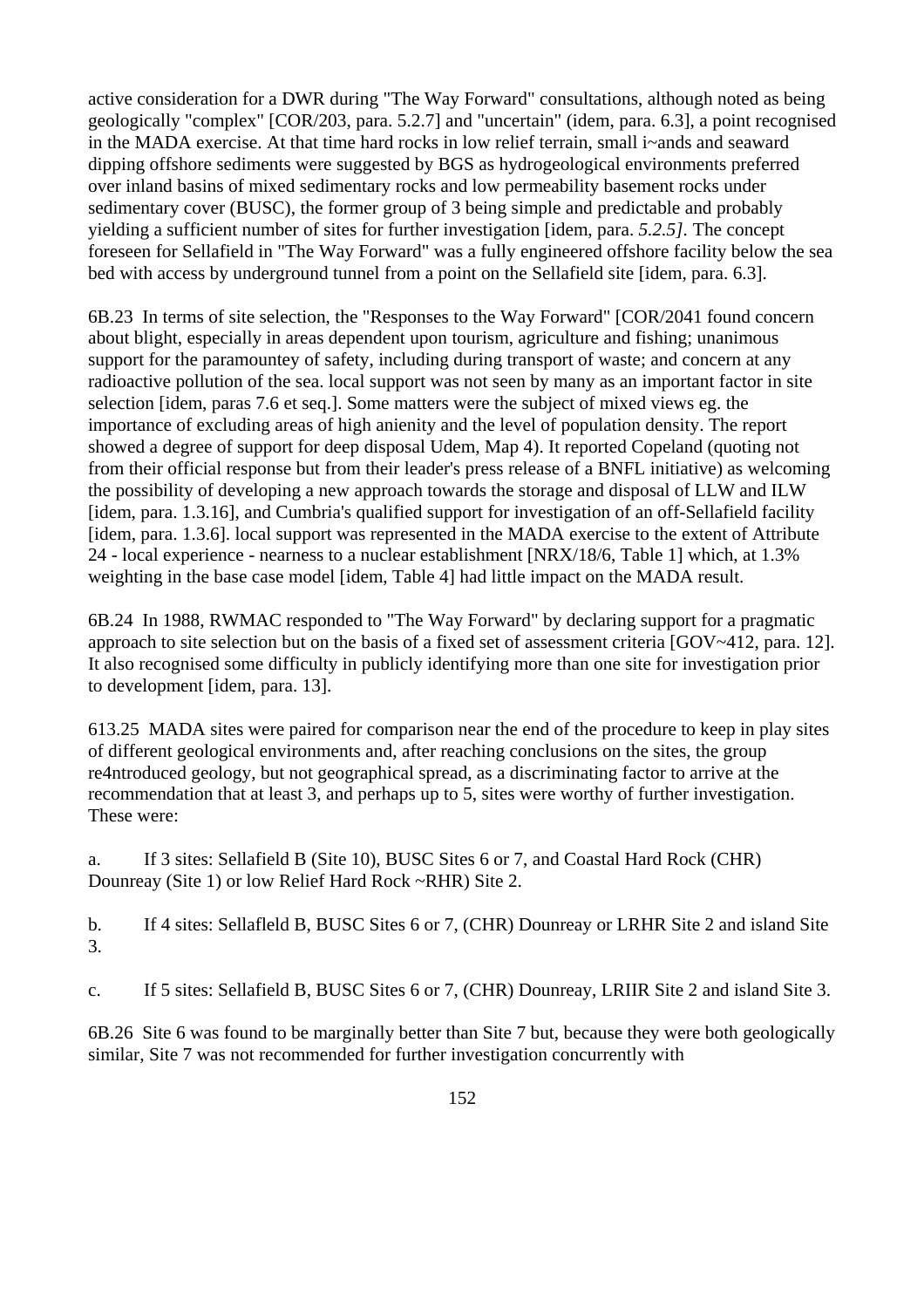Site 6. Dounreay and Site 2 were both recommended for further investigation because they were assessed as being geologically different and relatively good. Site 3 was assessed as being as good overall as Dounreay and Site 2, and particularly good on robustness though less good on environmental issues.

6B.27 BUSC Site 8 had been dropped in preference to Sites 6 and 7 because it did not score so well on 9 attributes [NRX/18/6, Table 6] although it scored better than 7 on geologically predictive (Attribute 12), transport capital (Attribute 1) and economic resource sterilisation (Attribute 27) in the base case [NRX/18/6, Table 3]. Sites 5 and 13 were dropped after the fourth meeting because they scored consistently poorly. Site 4 was dropped because it showed little difference in overall scores and sensitivity analysis from Site 3 (NRXI 18/6/Figs. 3-7].

6B.28 The results of the MASCOT modelling of radiological safety in the MADA post-closure safety analysis [COR/SOl, Table 5.2] required adjustment to account for program inputs based onjudgements rather than calculations [idem, *5.6.6,* 5.6.10 & NRXI12l14, para. 8]. Sellafield B was adjusted (from 0.0003 mSv/y to 0.02 mSv/y) by the time of the MADA exercise but others were adjusted between the MADA and issue of PERA by factors of up to 100 to allow for site specific uncertainties [NRXII2/14, Table 1]. No other change was made subsequently as a result of the increase in dose estimates for individual Sites or for the dose to risk conversion factor [NRX/15132, para. 9, NRX/12114, paras. 4-8 & Table 1]. The outcome in terms of preference scores for postclosure safety reflected in PERA made little overall change to relative site performance as found by the MADA team [NRXIl2/18, Table *5.2).* 

6B.29 As regards pre~losure radiological safety for waste transport, estimates of collective doses to the public of up to 1.2 man Sv/y (60 man Sv during the *50* year operating period for the DWR) were considered small in relation to 2000 man SvIy from cosmic rays and terrestrial radiation [COR/SOl, para. 5.3.7]. In MADA, Sellafield B demonstrated the lowest risk to the public from waste transport and DWR (Attribute 16) some 37 man Sv less than Sites 5, 6, 7, 8, ii, 12 and 13 and some 152 man Sv less than Dounreay and Caithness (Site

2). The latter 2 sites were lowest for workers (Attribute 14) [NRXlI8/6, Table 2].

6B.30 In 1989, after the MADA exercise and the consultation process ["The Way Forward" -COR/203], and assuming the site selection process had been based upon a thorough methodology, Nirex regarded it as clear that the sites under consideration were divided between those where there was a measure of support for nuclear activities in the local community and those where there was not (COR/Sol, para. 6.7.11]. Sellafield B, Dounreay and Site 2 (Caithness) were selected. Caithness was then proposed for designation as an SSSJ and, also recognising the technical, practical, time and resource constraints on investigating several sites simultaneously, Ni rex decided to limit further investigations to just 2 areas with a perceived measure of local public support, namely Dounreay and Seltafield (COR/SOl, para. 6.7.11]. This set aside Sites 3, 6 and 7 recommended by the MADA team, of which Sites 6 and 7 were acknowledged to have a potential for lower radiological risks than the 2 locations selected. The Government accepted the Nirex Report of its decision to concentrate on Dounreay and Sellafield (GOVI21 1] after consulting with RWMAC who had published their views [G0V1402/Appendix C). The conceptual DWR design [COR/5OlIFig.4.2] was refined and preparations made for a DWR planning application [COR/2081 NRXI12/1, pp.5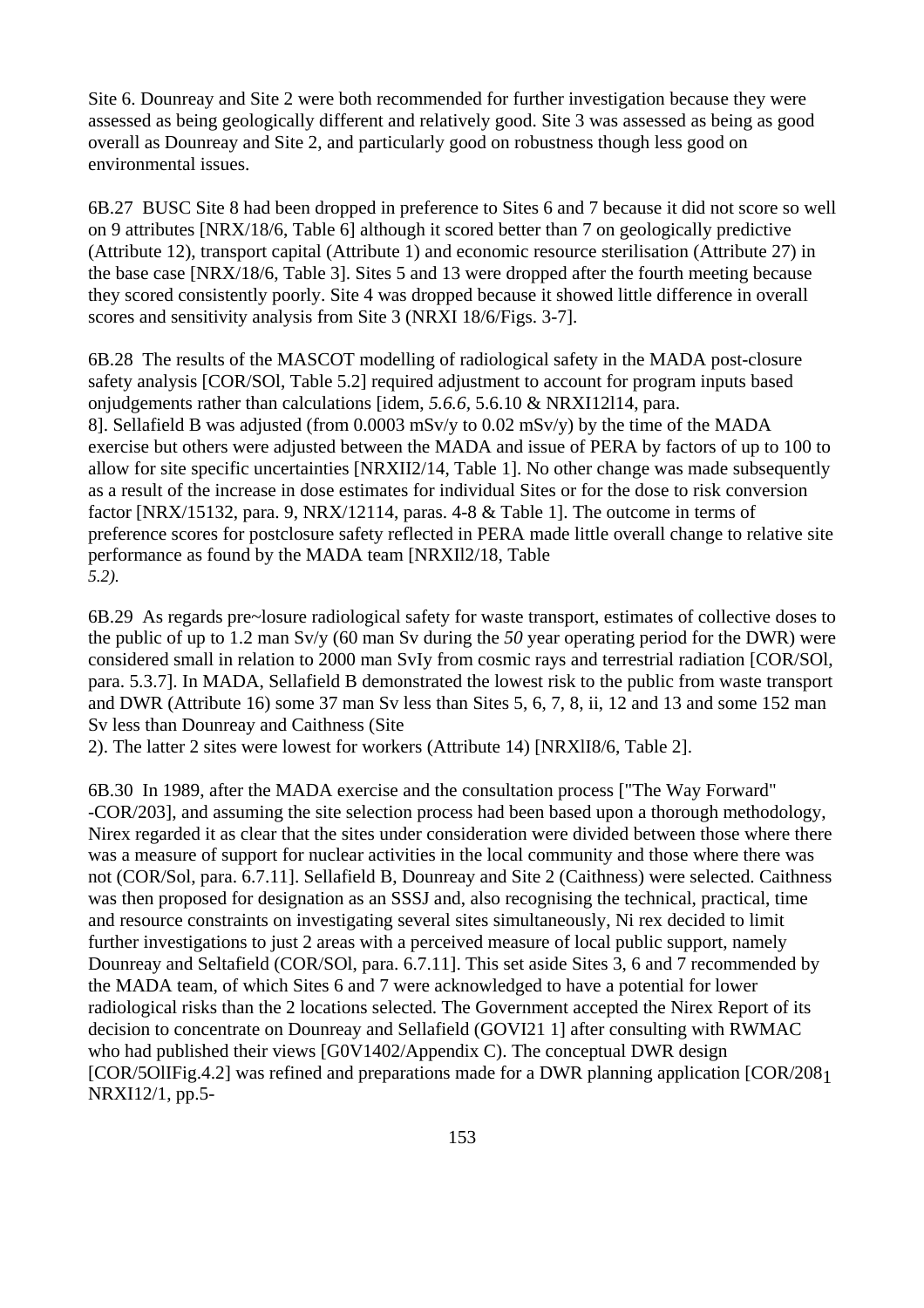7] with a continuing expectancy that surface investigations would be sufficient for the supporting safety assessment (NRXI12I2, p1 1-17].

6B.31 The surface implications of Sellafield B were considered in MADA by reference to the P~ham School Estate fNRX!12/I1A] which is some 2.4km north west of the RCF location. Nirex moved the location to Longlands Farm in 1989 to avoid the Garboniferous Limestone present under Sellafield B. The Newton Manor Estate, including Longlands Farm, had been offered for sale to BNFL in 1987, but was not purchased until March 1989.

613.32 The further investigations at Dounreay and Sellafield led to Nirex's decision in 1991 to concentrate on Sellafield as its preferred choice with Dounreay remaining as the next option *[NRXI12/1* p.11, NRX/12/2, p.10]. The key factor in the choice was that 60% of the waste destined for the DWR would arise from Sellafield. That position remains the case with some small change in percentages, although no optimisation of waste transportation has been calculated since the MADA exercise. Sellafield has its own rail infrastructure.

613,33 The decision to concentrate on a single site was determined by costs and demands on highly specialised scientific manpower. it was also recognised that much further work was required before a long term safety case could be made. The J)ounreay investigation results were summarised in COR/506 and published in December 1994. It was decided to proceed with the RCF as a contingent development stage in September 1992.

6B.34 The geological and hydrogeological requirements within the PRZ include a minimum of 100 m to 200 m of BVG cover over the DWR and a maximum depth below ground level of 1000 m. The PRZ is contained by the presence of permeable Carboniferous Limestone to the north west, the Fleming Hall Fault Zone (FHFZ) to the southwest, the Seascale Fault Zone (SFZ) to the southeast and the National Park boundary (AS~, where BVG cover is reducing, to the north east [COR/518, Vol.1, Drgs.010054, 010061 & 010062 & *NRXI2/3/Fig.4.* 1]. The 2 fault zones are presumed to be associated with enhanced hydraulic conductivity.

613.35 The 1:1,000,000 scale national vulnerability map included in the former NRA's 1992 Policy & Practice for the Protection of Groundwater [GOV/131] indicates a Major Aquifer with soil of High Leaching Potential running down the Cumbrian coast from St Bees Head to the Ravenglass Estuary, and extending inland over the PRZ. The 1992 document also contains the NRA's policy statement on physical disturbance of aquifers and groundwater flow ~i4em, pp.26-7]. The NRA's consultation reply on the RCF planning application [C0RI107, letter of 11 November 1994] made no specific reference to this policy statement nor to the Es [COR/bi], Chapter 7 of which addresses effects on water resources, including groundwater. The NRA reply dealt instead with a miscellany of technical matters, including an outstanding application for consent to discharge and the possibility of requiring an abstraction licence. In further communications [culminating in COR/1 13C Addendum), the NRA sought planning restrictions on the RCF development, to avoid groundwater contamination and to control groundwater discharge from the RCF. These matters are considered in Chapters SE and 7A of this report.

6B.36 Until the RCF planning application stage, the MADA process had been publicly summarised in COR/SOl. On receipt of the planning application Cumbria sought, and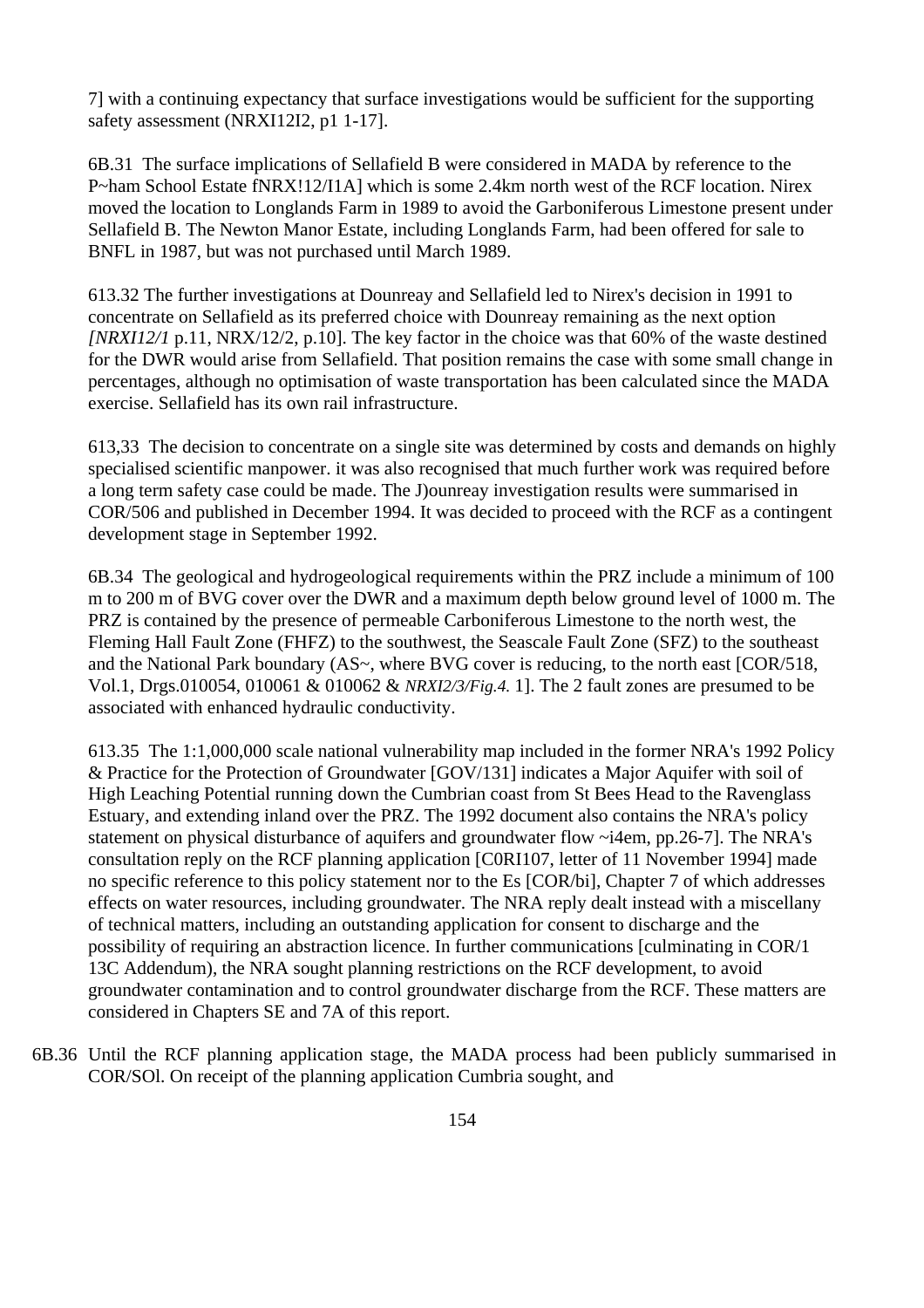received, further information on the site selection process [COR/lOlA & COR 104, Appendix D]. At this inquiry more information on the site selection process was provided by Nirex witnesses. The site selection process has not been the subject of peer review, although Ni rex has called upon external expeilise for comments and advice at some points in the programme [eg COR/516]. It is accepted by the parties that more information has been made available to this inquiry on site selection than to any other body, including RWMAC and the Royal Society.

6B.37 Nirex does not accept that it needs to justify the merits of its choice of sites or of the sequential sieving of those sites to the point of decision to concentrate flirther investigations on Sellafield and Dounreay and then on Sellafield alone. The rationality of the site selection procedure is clearly distinguishable from the merit of the decisions made during the procedure. In its view the latter is appropriate for a review of alternative sites at the stage of a planning ap~ication for a DWR and not for the RCF ap~icafion. Nevertheless, the overall process of site investigation, carried out with the aid of several different groups of consultants, was generally satisfactory and thus can now be endorsed by the Secretary of State.

6B.38 It points out that the IAEA guidelines make provision for individual site characteristics to be taken into account in the practical application of site selection [GOVISOl, pp.2 & 19], as well as socio-economic factors [idem, p.23] and this has been done. The procedures kept a wide range of siting options under review, whilst at the specific level this PRZ is spacious enough for both the RCF and the DWR. The RCF has been sited potentially to enable its utilisation by the I)WR for drainage and in connection with ventilation, spoil removal and emergency access while ensuring that the DWR rock volume suffers no adverse perturbation effects. It does not accept that this PRZ would be so geologically complex that so much intrusive investigation would be needed as to compromise the safety case. Cumbria concedes that the IAEA guidelines were followed: and generally there has been little criticism of the thoroughness of the systematic reduction of 500 sites to 12.

6B.39 As to the MADA exercise, Cumbria accepts that MADA provided a reasoned basis to proceed to identification of a short list and that Sellafield emerged fairly from this process as a candidate site. Greenpeace acknowledges the validity of MADA as a technique.

6B.40 All the MADA sites were seen by Nirex as having the potential to achieve the regulator  $\frac{1}{s}$ risk target of  $10<sup>4</sup>/y$  [CORI lOIA/Enclosure, para. 4.1.1], even after the change to the calculated post-closure annual doses to an individual (NRX/12114 & NRXI12118, Tables *5.1-5.3],* because of the very conservative model of engineered barriers, of hydraulic conductivity, and of containment of some heavy metals. Little importance was therefore placed upon the margins by which the target could be exceeded by any site [GOV/409, paras.3.37 & 3.38] or on the weighting for post~losure safety.

6B.41 Although safety is a material consideration in planning terms, in the MADA exercise, costs, for example, were a greater discriminator between sites and so merited greater weighting. It points out that, provided BPM is employed to limit discharges, then the risk target does not need to be exceeded under present guidance or under the Green Book *[G0V1208,* para. 78, HMP/1/1, para. 6.17, GOV/302, para. 5.3] because post-closure safety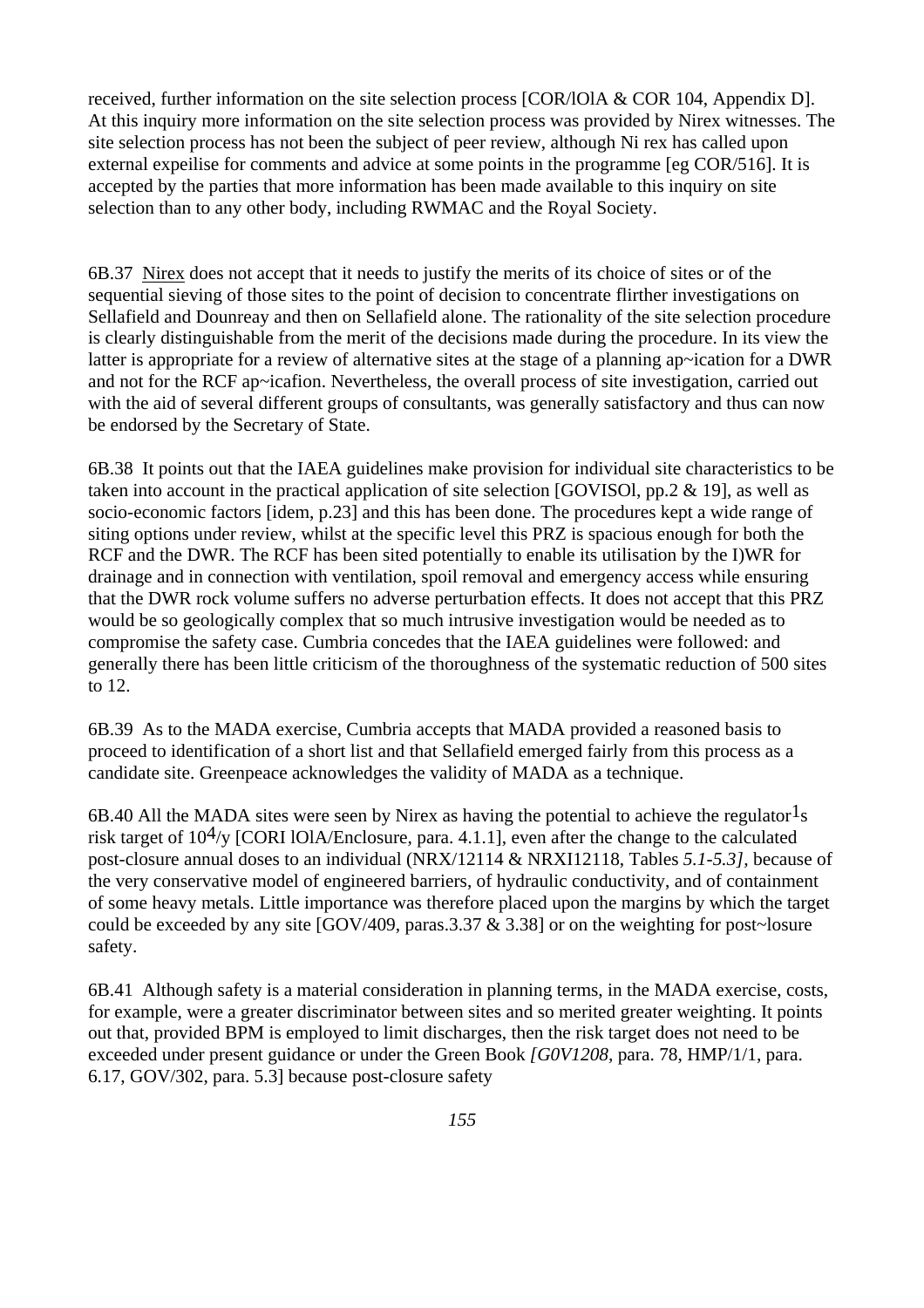is already assured. This is not tantamount to ignoring any "clearly better option for limiting radi~ogicaI risks" [GOV/302, para. 5.~. The sites thought by the MADA group to have potential for lower risks were considered by the Board and discounted for good reason. Furthermore, the CASCADE study revealed very low collective doses for postelosure safety (attribute 19) ~COR/50l, Ta~e 5.2] and the longer term estimates (attribute 20), weighted on a value curve [NRX/18/6, Fig.2], are similarly small. Nirex regards safety other than postcIosure radiological performance as also being important, as in the case of public doses associated with waste transport, which would be minimised by location near Sellafield where the bulk of the waste is generated, a point reinforced by Dr Cunnin~ham. The performance of the hard rock off-shore option, although having a low postelosure radiological risk, was marred by conventional safety considerations (COR/SOl, para. 6.6.10].

6B.42 In the MADA sensitivity analyses, the variations in base case nodal weightings of costs, robustness, safety and the environment, and displays of the scores for one node against the scores for any other node [NRXI1816, Pigs.3 to 7], were thorough and sufficient and have not been queried by any party. Shifts of about 14% points (about a fifth) on the total weight on costs [NRXII8/6, Fig.4], and some 8% points (more than double) on the total weight on safety [NRX/1 8/6, Fig.6], would be needed before Sellafield B loses the highest weighted preference score. Until the safety weighting is increased from 7% to some 67%, or the cost weighting drops to some 30%, Sellafield B remains in the top 4 of the MADA sites. If the safety weighting is increased to 67%, the implied value of a life increases from £300,000, twice the figure recommended by the NRPB [NRXII8/2J, to some £7.4m *[NRX/1815].* 

6B.43 Progressively increasing the weighting on Attributes 12 and 13 (geological certainty and investigability) would eventually take overall preference scores for Sites 2, 3, 4, 6, 7 and 8 above Sellafield B, but Sites 4 and 8 were not robust to sensitivity analysis and so were dropped by the team. Sites 2, 3, 6 and 7 were all included in the recommended short lists and so it is unclear how an increase in weighting on Attributes 12 and 13 would have aided the MADA team's judgement.

6B.44 A weighting of over 45% on the environment node would be needed to displace Sellafield B and Cumbria does not suggest that too little importance had been given to it. Indeed, Nirex points out that S of Cumbria's 7 weighting sets give this node a weighting of 5%, 2% less than in the MADA Base Case [CCCI6/10, Tables 3,4]. This is not surprising in view of the environmental screening stages in the preceding sieving process.

6B.45 Although the treatment given to divergent perspectives is disputed by some objectors, further inputs would have simply produced another range of views on weightings which the MADA team would also have needed to resolve. Sellafield B scored consistently well on a wide range of weighting sets designed to simulate different perspectives as it was. Nirex submits that the merits of the MADA team's judgement are not the issue, but whether that judgement was reasonable having regard to such divergent considerations as cost to developer, customers and consumers and meeting the regulatory target. In its view the team's judgement was reasonable and rational, and it was considered by RWMAC to be "defensible" fGOV/402, Appendix C]. Re-runs of MADA results up to 1994 have not altered Nirex's view of the outcome of the exercise.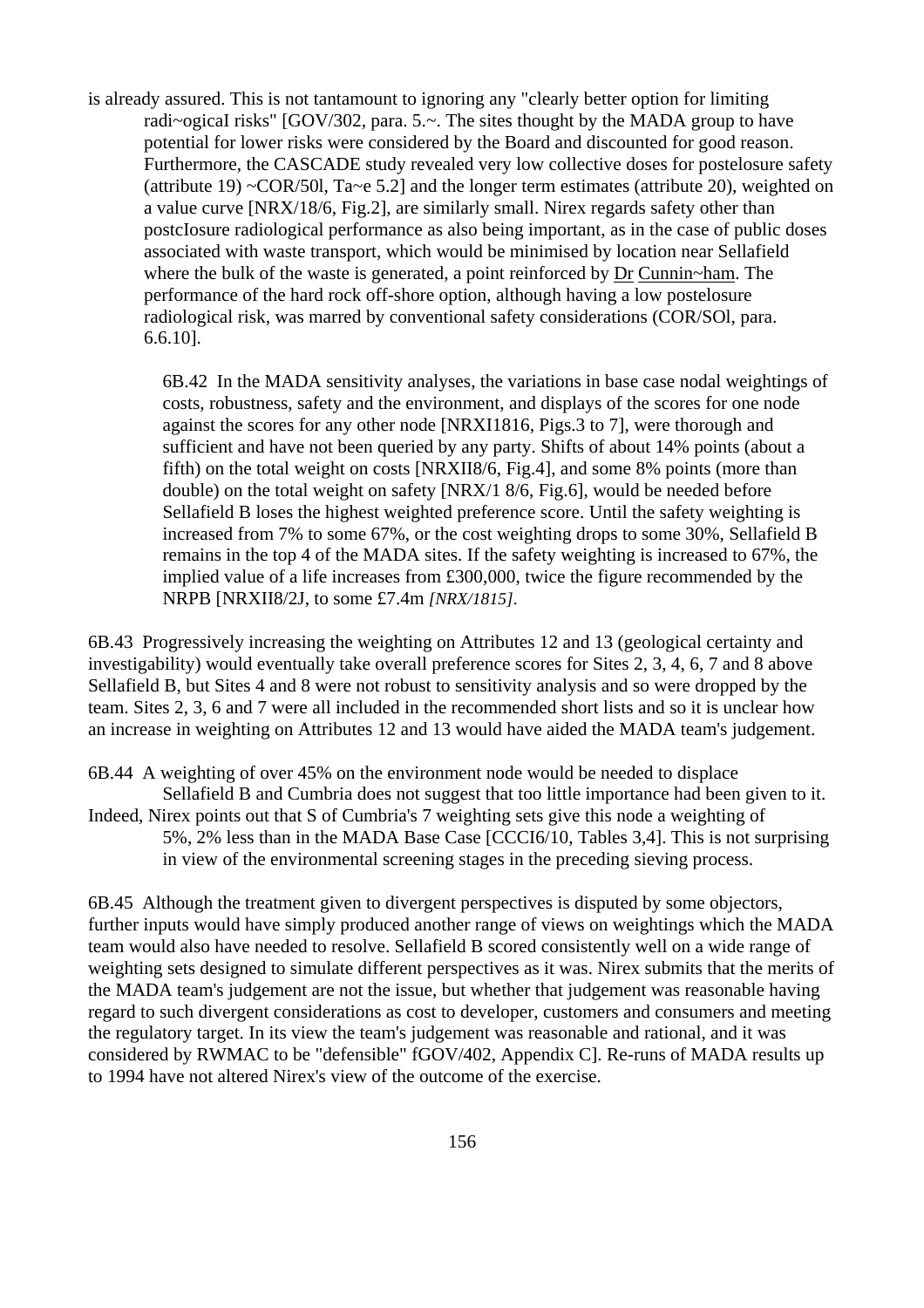6B.46 RWMAC also accepted the logic in identifying Dounreay and Sellafield for further investigation and establishing their suitability before evaluating other sites in detail, an approach accepted by Government [GOV/21 1]. The rationality of the Nirex Board's approach in first concentrating investigations at these 2 sites due to scarcity of resources has not been challenged. Nirex contends that the importance of support in the local community recognises reality fCOR/104, COR/407, COR/41 1] and does not prevent any planning application being decided on material considerations according to law. Public controversy severely hampered the site investigations for a shallow repository between 1983 and 1987; and there was no measure of local authority support for a DWR in the areas of Sites 3, 6 or

- 7. In contrast, local people already familiar with potentially hazardous industry understand it better, and feel more comfortable living alongside it.
- 6B.47 Nirex refutes the assertion that the potentially suitable extensive areas of East Anglia and east~ntral England identified in CORI5OlIFigs.  $6.2 \& 6.3$  are likely to be less complex than the BVG. The geophysical surveys show the basement rocks to be more varied and complex than previously thought [NRX/14/4]: there are too few boreholes to allow confident prediction of the basement geology: the rocks are just as folded, cleaved fractured and faulted as rocks of a similar age in the lake District and Belgium: some Tremadoc rocks contain small quantities of methane: and data on the hydrogeological characteristics of deep basement rocks in the UK are sparse, especially for hydraulic conductivity [NRX/1415, paras.3.3i, 4(iii), 4(iv) & 4(v)(d)], BUSC Site 6 could therefore be as faulted in its basement rocks as the BVG even though it may seem superficially simpler geologically. Furthermore, the mimmisation of ILW transportation, resulting in the lowest collective dose to the public during the DWR operating period at Sellafield, almost exactly offsets the post closure advantage over 105 years of the generic BUSC option evident from COR/SOl/Table 5.2.

6B.48 The decision in 1991 to concentrate on Sellafield as the preferred choice did not mean that Nirex had decided to submit a planning application for a DWR at this location [NRX/12/2, p.10 para. 3] and that remains the case today. The 1991 decision as such has not been criticised, and was also entirely rational. Preliminary assessments have been made on DWR postelosure performance to demonstrate that the site holds good promise fCORI52~, and on niatters such as earthquake risk ~COR/5~6, para. 3.1.~(a)), glaciation [COR/527] and chemical effects *[COR/525].* This investigative, research and assessment work is progressing at Sellafield but<sub>1</sub> if a DWR application were to be made in the future at Sellafield, further investigative work is not intended at other potential DWR sites except perhaps Dounreay. Other sites considered in the selection process remain options if needed. A DWR inquiry for Sellafield would probably have the benefit of reworking of existing data as far as alternative sites are concerned so the work carried out in the 1980s would not be entirely relied upon.

- 6B.49 The scale of the shift from Sellafield B to longlands Farm is too small in Nirex's view to uncouple the site selection process leading to the MADA short list and the Board's decisions to concentrate on Dounreay and Sellafield and then Sellafield alone. The depth of the BVG at SeIlafield B is no less than the present PRZ and the cost of constructing waste transport arrangements would be similar for both locations.
- *6B.50* As to the purported lack of public information and involvement with the site selection process, Nirex points out that confidentiality was in the interests of not needlessly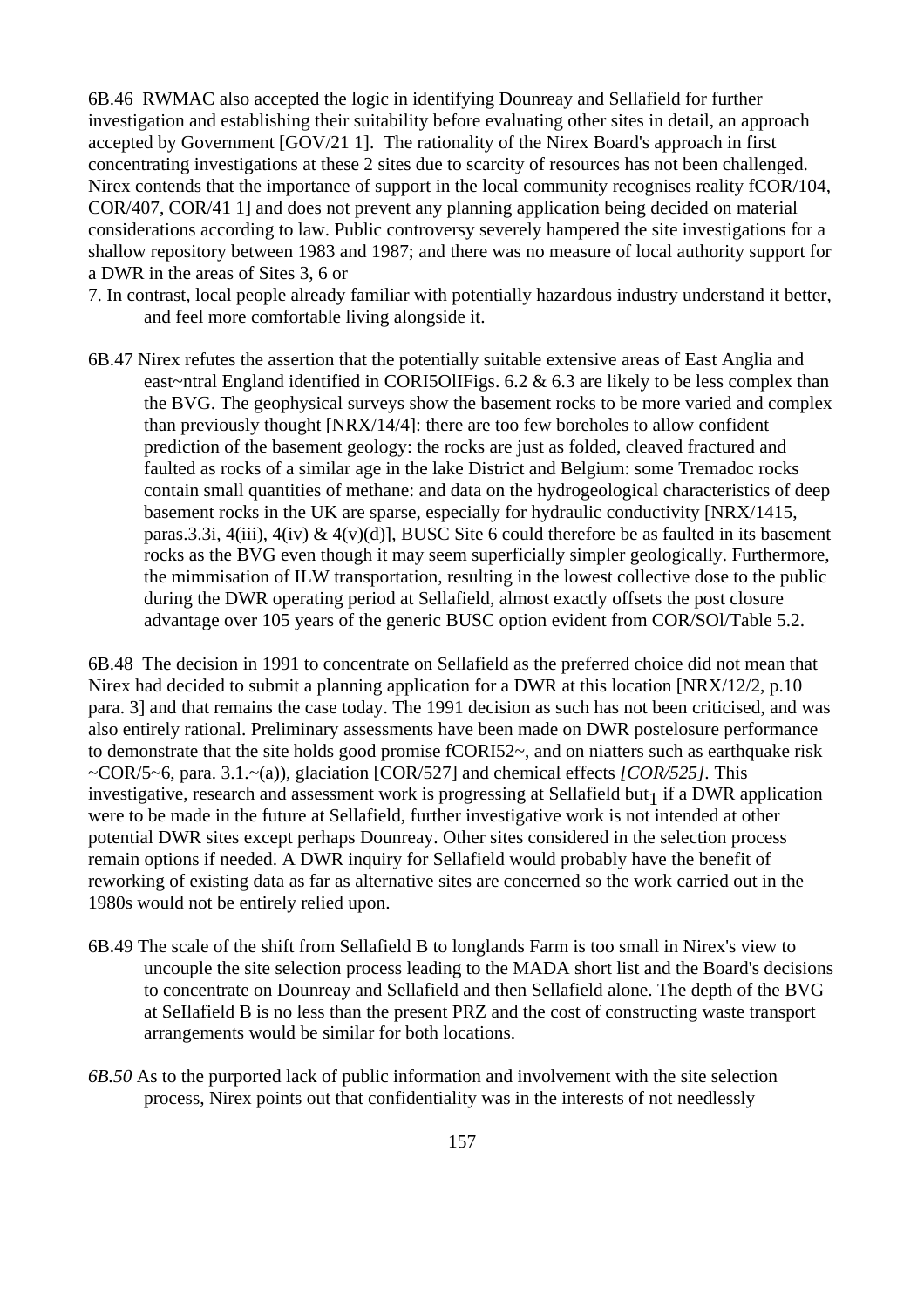concerning the public about potential DWR sites and has not hampered Cumbria and Greenpeace from making their arguments based upon C0RI501 as amplified at the inqrnry. "The Way Forward" [COR/203] and its Responses (COR/204] effected consultation on the broad approach and the rationality of the site selection procedure is unaffected by the absence of additional public involvement. Furthermore, Nirex asserts that public involvement in site selection is a matter for Government policy and Government has not suggested that there should be such involvement, even in Cm 2919. In accordance with its policy Nirex has published a wide range of information **of high quality on the DWR programme and scientific activities** in order to promote public confidence for which it has earned praise [GOV/407, para 4.6,  $COR/605<sub>1</sub>$  sections 1.9 & 6.8]. It intends to continue to be pr~acuve in improving the quality of its interaction with interested parties [NRX/12/6].

*6B.51* Cumbria finds it striking that the Nirex Board did not follow the recommendations of its own MADA team, and take the common sense course of investigating at least one BUSC site with a more robust and promising generic geology than Sellafield B as demonstrated in the Bredehoeft and Maini Paper 1981 [CCC/4/1]. This would have given more confidence in validity of techniques and promise of potential host environments. Extensive areas of East Anglia and east-central England identified in COR/SOl/Figs. 6.2 & 6.3 are likely to be far less complex than the BVG, particularly the Tremadoc and possibly intrusive igneous rocks in east~ntral England. Nirex concedes that data from deep basement rocks in UK are sparse and borehole data does not allow confident prediction of their geology or hydraulic conductivity ~NRX/14/5, paras.3.3i, 4(iii), 4(iv) & 4(y)(d)]. Cumbria believes that disposal of ILW does require simple and determinable geology. In order to cope with the paucity of data an investigation programme at alternative sites should involve at least 2 to 4 boreholes of the sort used for the first few years of the Seliafield investigation.

6B.52 A BUSC site, with relative lack of complexity and vertical continuity and low hydraulic heads, would enable a more read~y achiev~e safety case which is where the balance of public interest lies, in Cumbria's view. It contends that Sellafield locations do not exhibit crucial BUSC characteristics, and points out that there are more potential BUSC sites than the MADA Sites 6 and 7, as others were identified in the pre-MADA stages. Many sites with better potential than Sellafield have been discarded, and passing over the best site options for limiting radiological risks at the short list stage is tantamount to ignoring it in Green Book terms. It considers that the MADA exercise distorted the proper comparative rankings, particularly of Sellafield B, BUSC Site 6 and Dounreay; and Nirex made insufficient allowance for the problems involved in a long and difficult process of investigation.

*6B.53* Cumbria considers the lack of weight given to the risk of failure and to safety in the MADA exercise to be a fundamental flaw. Geological certainty (combining predictive -Attribute 12; and investigability - Attribute 13: (NRXI18I6IFig. 1 & Tables 1-3]) attracts a base case total weighting of only 3.97% [COR/lOIA Enclosure, Annex 1, Fig. 1]. The base case weighting for post~Iosure safety is only 6.82% [COR/ lOlA/Enclosure/Annex 1/Fig. 1]. These weights are plainly inadequate when the public regard safety as pammount.

6B.54 This can be seen by changing the emphasis of the weighting in the base case [CCC/6/1O, Table 4], and particularly increasing the weight on the predictability of the host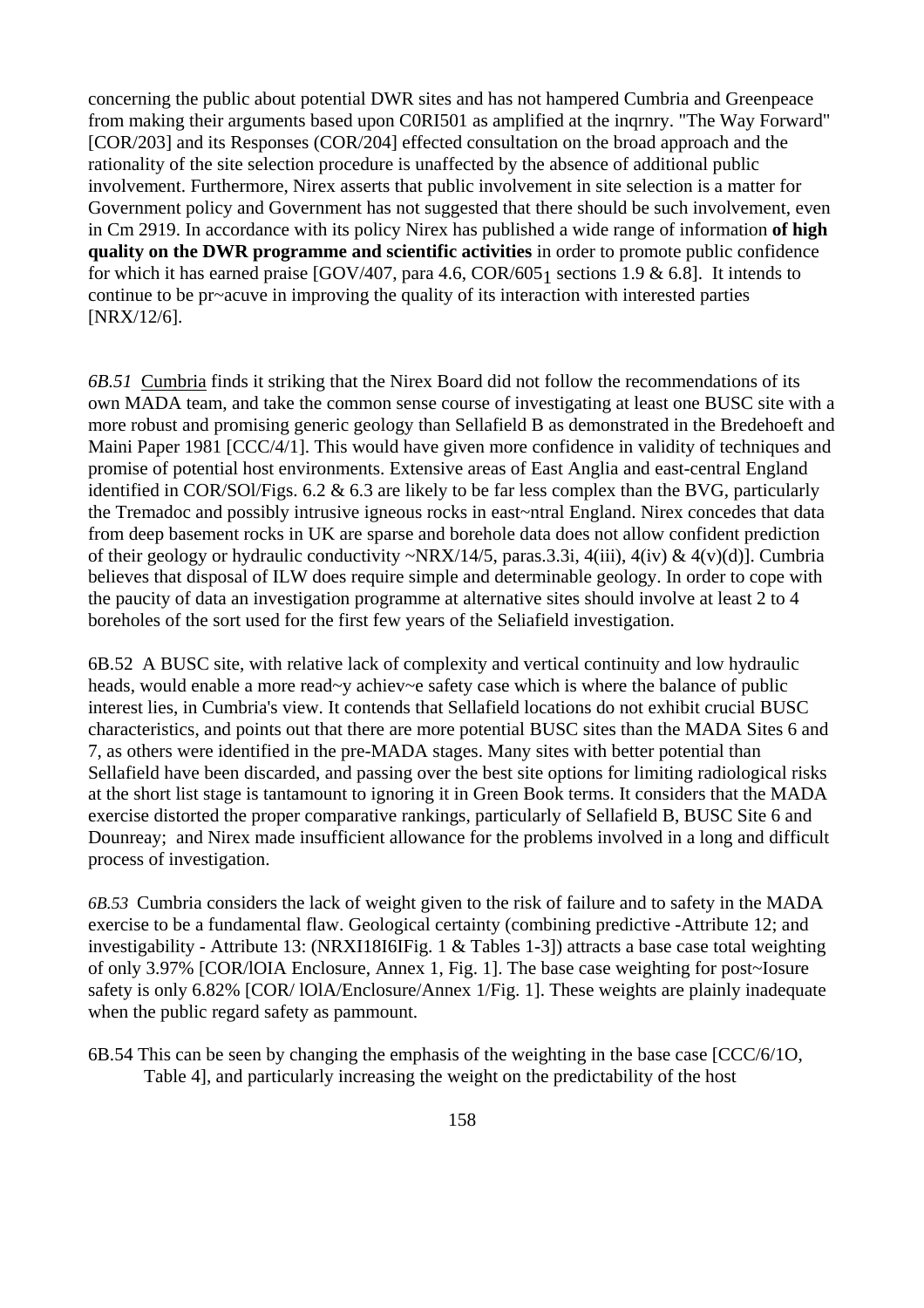ge~ogy as shown at CCC~6I10, Table 2 to a wholly credible weighting set. An increase in Attribute 12 (geological certainty) - [NRX/18/6, Table 1] from 3.27% to 20%, and a reduction in Attribute 4 (operations costs) - [NRX/18/6, Table 1] from 32.47% to 15.74%, result in BUSC Site 6 scori'ig first (81.5) with Sites 2, 3, 7 and 8 all scoring better than Sellafield (76) and Dounreay scoring poorly at 74.3. Furthermore in CCC/6/10, Table I (referring to detailed weightings in *CCCI6I9,*  Table 4), Site 6 performs best overall in a sample of S of the sites recommended by the MADA team. BUSC Site 7 is second, and a worthy alternative to Site 6, in each case. Sellafield B comes fourth of the 5 and Dounreay always last. This outcome is consistent with Nirex's concession that only 3 of the sites would meet the regulatory target at tbe lower 90% confidence limit, not including Sellafleld B nor Dounreay.

6B.55 The point is reinforced by examining the cost of a life, which Cumbria considers to have been too low. Although the figure used of £300,000 was an increase on the £150,000 suggested by NR?B for very low individual doses in 1986 [NRX/18!~, in transport a sum of £600,000 was adopted at that time and valuations have increased markedly since with £2M being commonly quoted in literature *[CCC/617].* Nirex concedes that the value of a life would alter with context and even with personal expert judgement.

6B.56 If the value of a life is taken as £2M (CCCI6/I0, Table 5), the cost and safety relative node weights are changed from 10:1 (MADA Base Case) to 1.5:1. Leaving robustness (14.29%) and environment (7.14%) unchanged, cost (71.43%) becomes 47.14% and safety (7.14%) becomes (31.43%) [idem, Table 7]. Site 6(87%) then becomes preferred to Sellafield B (83.7%). Discounting costs further narrows any lead Sellafield B had in the MADA exercise over BUSC Site 6 [idem, Tables &8]. The MADA exercise showed that Site 6 should have been included in any pair of sites chosen for further investigation. In addition, the BUSC sites would meet the risk target for the new dose limits introduced after the MADA exercise and publication of PERA [COR/501J whereas Sellafield B and Dounreay would not.

6B.57 Cumbria is surprised that Site 12 had to be rejected because it was found to be virtually uni nvesti gable since such elementary criteria should have been applied at the earliest stages of site selection, and not left for the last 12 sites. On the other hand, population density should have been a site discriminator rather than acting as an eliminator with a threshold of 5 persons per ha. In turn, land ownership was introduced as a factor far too early when technical considerations should have been overriding.

6B.58 Proceeding with Sellafield and Dounreay can no longer be justified on evidence now available in Cumbria's judgement, having regard to the complexity, cost, novelty and long term nature of the DWR project. The inherent difficulty in replicating investigation, and the knowledge imbalance between sites acknowledged by Ni rex, places a premium on making the correct choice first time. However, both of the sites preferred by the Nirex Board had been predicted to fail to meet the regulatory requirement at the lower 90% confidence limit. Dounreay was exactly on the risk target, offering no leeway at all on best estimates. Although the Board's decision to concentrate on sites in areas having some familiarity with the nuclear industry is politically and commercially understandable given the (then) recent trauma of the shallow sites search, it was short sighted and flawed as a means of site selection in land use planning terms. It constituted elimination of sites because of local opposition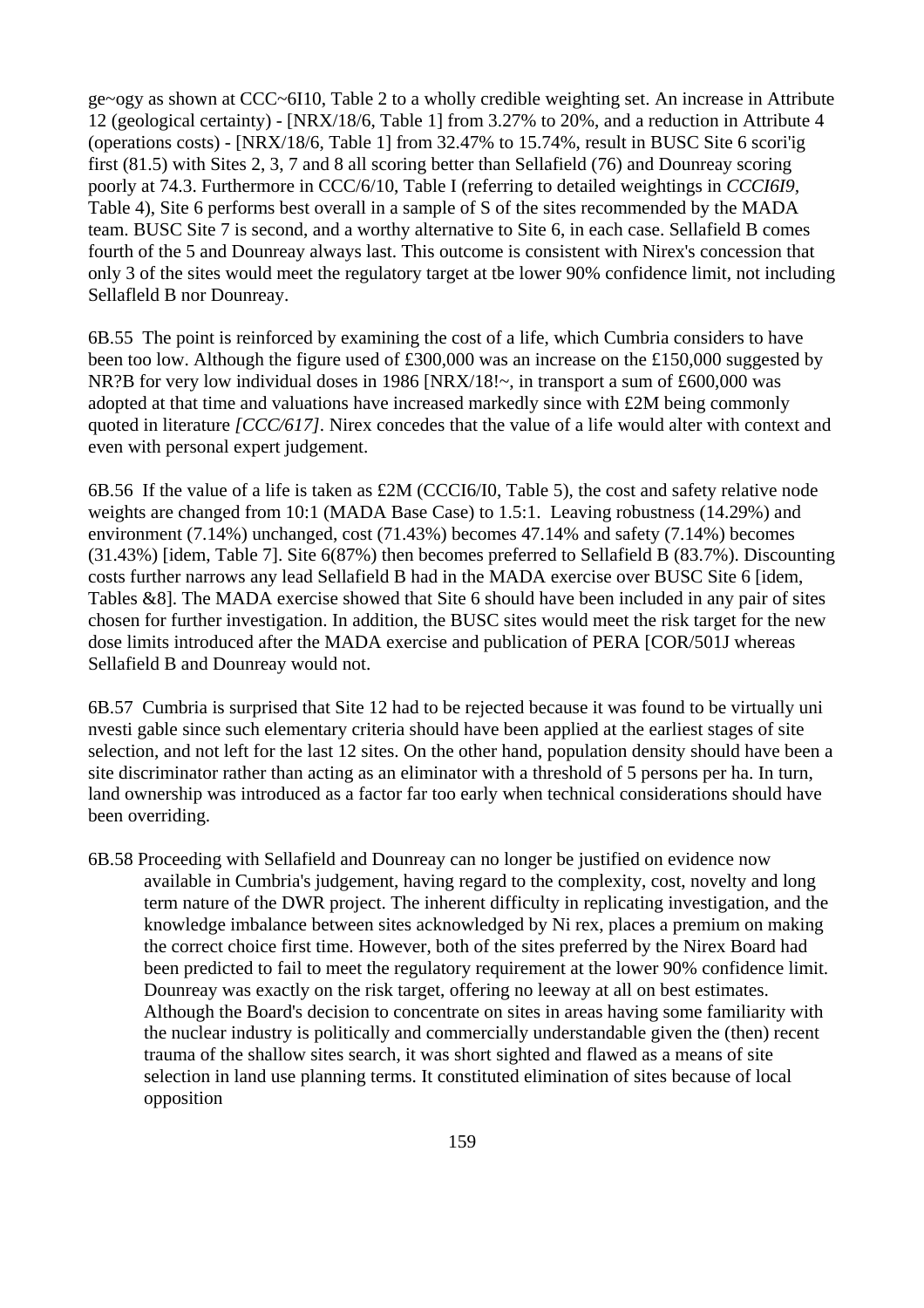which is not a ground for refusing planning permission fPPG1, para. 42]. The 1989 endorsement by Goveniment was expressly made subject to the normal planning procedures: and RWMAC actually had reservations about Sellafield & Dounreay meeting the regulatory target, & the realism of hydrogeological assumptions [GOV/4O2~ para.2.25].

I

613.59 Cumbria points out that the composition of local authorities is transient and, like local communities<sub>1</sub> they may change their views. It submits that to reject Site 6 *for* an apparent lack of support from a local authority when considering such an important long term project of this sort was not rational, especially as each of the MADA team's recommended group of sites included a BUSC site, and during the MADA process little weight (1.3% [NRXI18/6, Table 4]) was given to "community support", simulated by "local experience -nearness to a nuclear establishment" - Attribute 24 [NRXI18/6, Table 1].

613.60 Cumbria also finds some inconsistency between using waste transport as the discriminator between Sellafield and Dounreay on one hand and the emphasis on the safety of waste transport in the Sellafleld (13NFL) Discharge Authorisation 1993 *[G0V1632]* and the Sizewell B Nuclear Power Station determination 1994 [00V1633] on the other.

613.61 The Nirex Board was over optimistic about the time necessary to demonstrate that a site could support a satisfactory safety case. investigation is, by its nature, drawn out, lengthy and difficult to draw back from; and has safety implications for the locality. Moreover, because of the flaws in site selection, a site with some fundamentally unsatisfactory features has been selected in preference to a manifestly more suitable option. Site 6 would be likely to meet the design target, stricter since MADA, without the need for optimisation.

613.62 Cumbria contends that Sellafield was effectively chosen as the DWR site in 1991 and then entered a confirmatory stage as the sole focus of investigation. This inquiry has presented the first opportunity for sufficient evidence to be made available for proper public scrutiny of the selection of the appeal site. This is a particularly important point in the light of the RWMACIACSNI Group advice on the need for transparency and availability of information *[G0V1409,* particularly at p.48].

613.63 Copeland shares Cumbria's concern that Nirex decided to focus investigations on Sellafield and Dounreay on the basis of a measure of local support for nuclear activities  $|CONISOI$ , para. 6.7.11]. Nirex concedes that this factor is not material in planning terms albeit important to Nirex. Copeland points out that responses to "The Way Forward" suggested that local support for radioactive waste management should not be decisive [CORl204, paras. 7.6,7.7 & 7.9] and disagrees with Nirex's interpretation of its view as supportive [CORISOl, para. 6.7.8]. Although concerned that the ~ture of civil nuclear activities in the Borough could be put at risk by investigations elsewhere, Copeland regards safety as being pararnount in the search for the "best" site, wherever it is fNRXI1212, p.1].

613.64 It also points out that, although it is Government policy that there is to be one DWR, that does not apply to the RCF. Since there now needs to be an RCF wherever there is to be a DWR, it suggests that investigating a number of candidate sites in paaallel would give Nirex's site selection process some credence. As it is, Copeland regards the selection process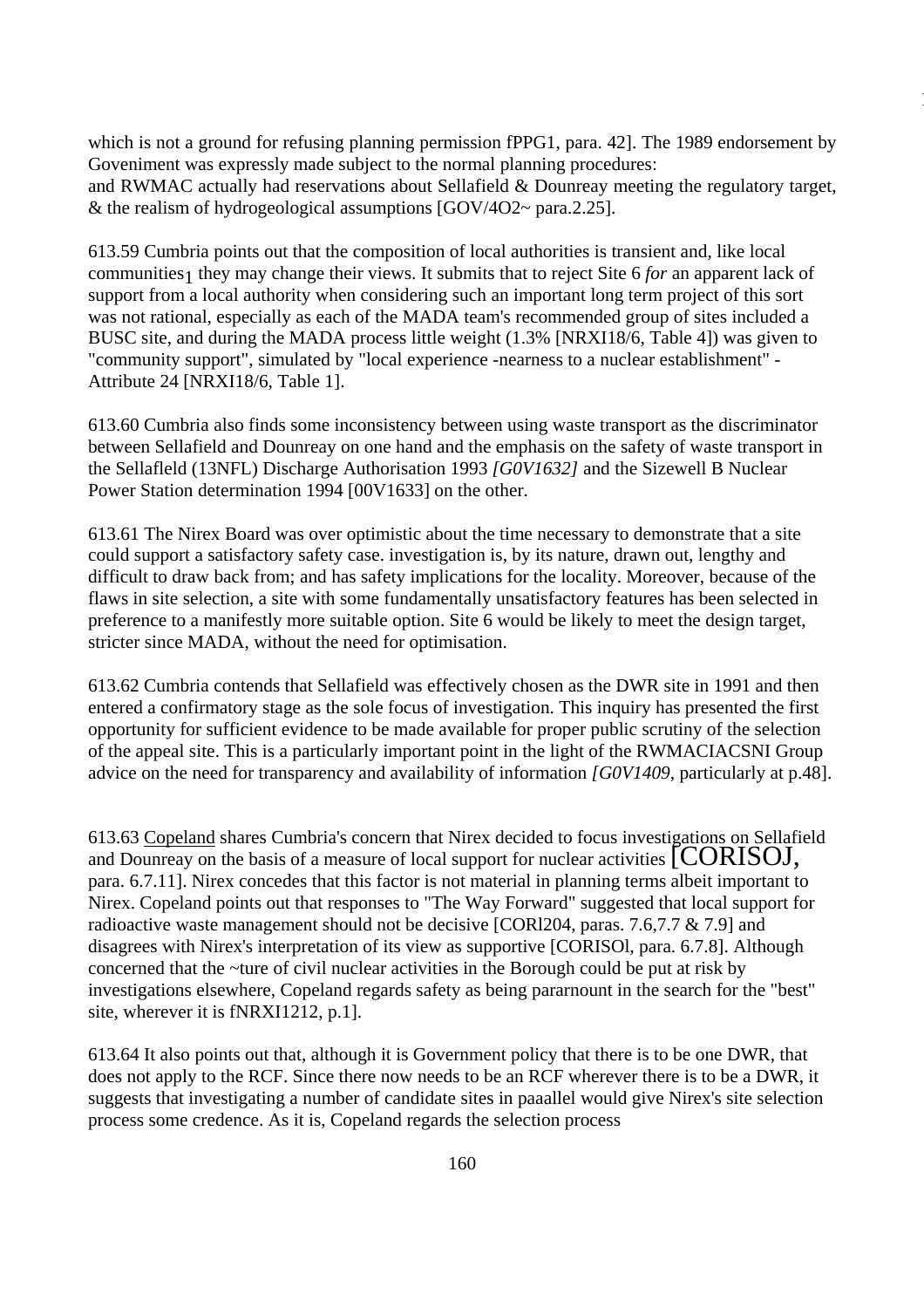as being flawed, with insufficient attention being given to alternative sites and the RCF development being unjustified.

6B.65 Gosforth also feels that there has been a lack of public consultation on site selection, and complains that the site shifts which took place from the Sellafield undersea proposal to Sellafield A, Sellafield 13 and then Longlands Farm were not made clear at the time. It, like some other Councils kg WRISLC/1], has misgivings about the site selection exercise because of the lack of some detail and the lack of emphasis on safety - a concern shared by Mr Dale Camnbell-Savours MP, who seeks the very best geological characteristics for the DWR. Longlands Farm is an unsuitable site in Gosforth<sup>9</sup>s submission, and the Parish~Council lacks confidence in future decision-making on the project.

613.66 The Rt Hon Dr J Cunnin~bpm MP envisages site selection at the time of a DWR application, together with consideration of economic and social aspects as weH as geological evidence collected from the most rigorous scientific examination of the area, plus a thorough debate on all aspects of the safety case. The Windscale and Calder ShoD Stewards Committee draws attention to the high proportion of nuclear waste and handling expertise already at Sellafield and sees increased safety in disposal locally underground.

613.67 The Irish Government shares the views and concern of the Isle of Man ~ernment PVR/IOM/1] and other objecting parties that the site selection process has not been open, as required by Council Directives 851337 & 90/313/EEC and Appendix II of the 1991 Espoo Convention (see also Chapter 3A above] and that insufficient weight has been given to safety and the environment. It points out that Sellafield B did not attract the highest scores for predictability of geology and the level of postclosure safety in the MADA exercise. Furthermore, the MADA exercise failed to take account of the special quality and status of the marine environment.

613.68 Greenpeace maintains that the choice of Sellafield for further investigation now has to accord with the precautionary principle and the sustainable development strategy and cannot be justified primarily by arguments of cost. It shares Cumbria<sup>9</sup>s view that Sellafield has been chosen for the DWR over better sites subject only to confirmatory investigation; and so DWR safety effects are material and should be considered at this stage. Detriment through radiation exposure is inevitable for a DWR and is a material planning consideration -

- Stringer v Minister of Housing and Icacal Government [19701 1 W.L.R 1201 at 1294. No real assessment of the benefits of disposal can be balanced without taking account of other sites holding potential for greater levels of radiological protection.

613.69 Delaying a review of alternative sites until a DWR ~anning application or authorisation is not in the public interest in terms of time, money and public anxiety in Greenpeace<sup>t</sup>s submission. It points out that the memories of witnesses to the site selection exercise are already falling, and the MADA "audit trail" is incomplete.

613.70 There are strong indications that Nirex has, in selecting Sellafield, ignored a clearly better option for limiting radiological risk and failed to undertake a rational procedure for site identification, as required by the Green Book. In the MADA exercise, the imposition of a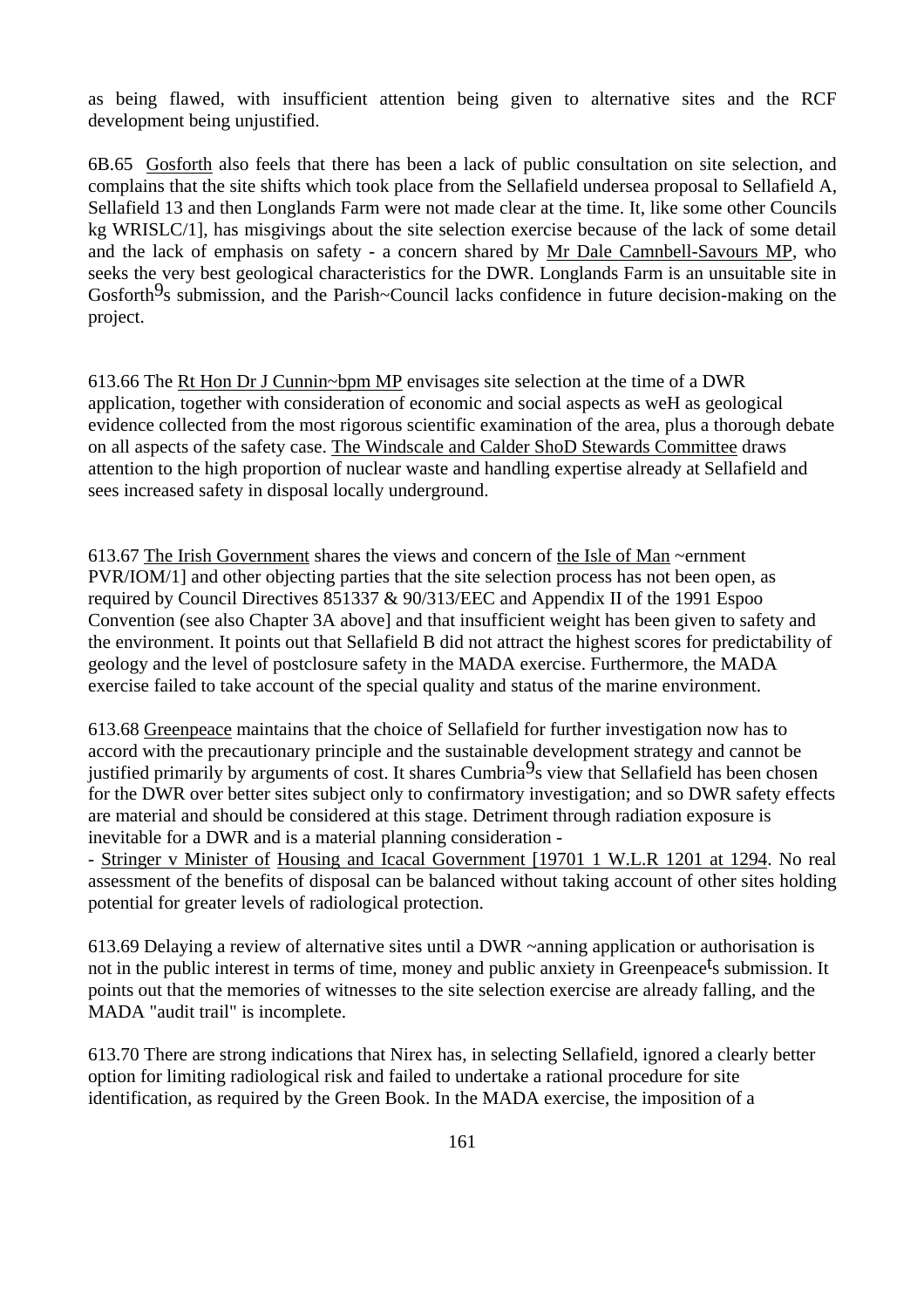threshold for post~losure safety to society  $()~1()~$  yrs (Attribute 19) - [NRX/18/6, Table 1] on all the sites except offshore Site 13 [see idem, Table 3] precluded the long term public safety benefits from making any difference to the final ranking order of sites. This imposition was inconsistent with the lack of a threshold for pre~losure radiological safety to workers (Attribute 14) or the robustness node.

6B.71 Greenpeace also regards the application of the value curve to longer term post-closure safety fNRXI18/6, Fig.2] as indefensible, for it failed to make risks ALARA. Because the MADA team considered, and then assumed, that all 13 sites would meet the  $10-$  risk target, and so only a threshold of risk needed to be achieved without optimisation, they applied the value curve to relate long term individual post~losure safety to preference. This meant that differences between sites which had higher risks were given greater value than differences between those sites with lower risks, and thus MADA failed to give due weighting to sites which performed considerably better than Sellafield B on safety. The low overall weighting on safety, together with a value curve on individual safety, tended to disguise sites with safety advantages even though they may have had similar costs. This approach is inconsistent with keeping radiation risks ALARA and should be contrasted with that taken by the US Department of Energy in its analysis of 3 candidate radioactive waste repositories [GNP/1/2, p.175-176] Moreover, the value of a life should not have been an input into the MADA exercise. That amounted to making a cost'benefit calculation on a single yardstick, whereas MADA-type exercises should be utilised to suggest valuations of a life rather than assume them.

6B.72 Greenpeace criticises several other aspects of the exercise including the restriction of sensitivity testing to the nodal group of attributes, namely costs, robustness, safety and environment fidem, Fig. 11. Sellafield B's position in the preference scores was more volatile than Nirex suggests. For example, Sites 6 and 7 performed better on long term safety, predictability and investigability; and Sellafield B failed to meet the safety target under pessimistic assumptions [NRX/1813]. Site rarking sensitivity should have been tested against changes in individual attributes to explore divergencies rather than convergencies. Greenpeace contends that Sites 6, 7 and 12 would better accord with the principles of sustainable development. The variation of approach during the process in relation to geological discriminators undermined the credibility of the site selection process. Utilising the pessimistic assumptions would be more consistent with the precautionary principle.

6B.73 Similarly, divergent perspectives in the MADA exercise did not reflect a proper balance of views but were obtained in an ad hoc and idiosyncratic fashion. Focus groups would probably have attached greater weight to safety than the specialists. I-oal experience of the nuclear industry, despite being of overriding importance in later site selection, is unclear in its meaning and relevance to various parts of the site selection process. Moreover, the assertion that only Caithness and Copeland gave some measure of support in responses to "The Way Forward" seems questionable, since the County Council for Suffolk, a BUSC area, gave qualified support fCOR/204, Map 4 and para. 1.3.5].

6B.74 Nirexts change of site from Pelham House School to Longlands Farm was another anomaly. In principle, the short list of sites should have been reviewed and fresh comparisons made when Sellafield B proved unacceptable. The cumulative base weight of Attribute 3 - repository capital costs - had been 3rd highest of all at 16.23 [Ni~18~6, Table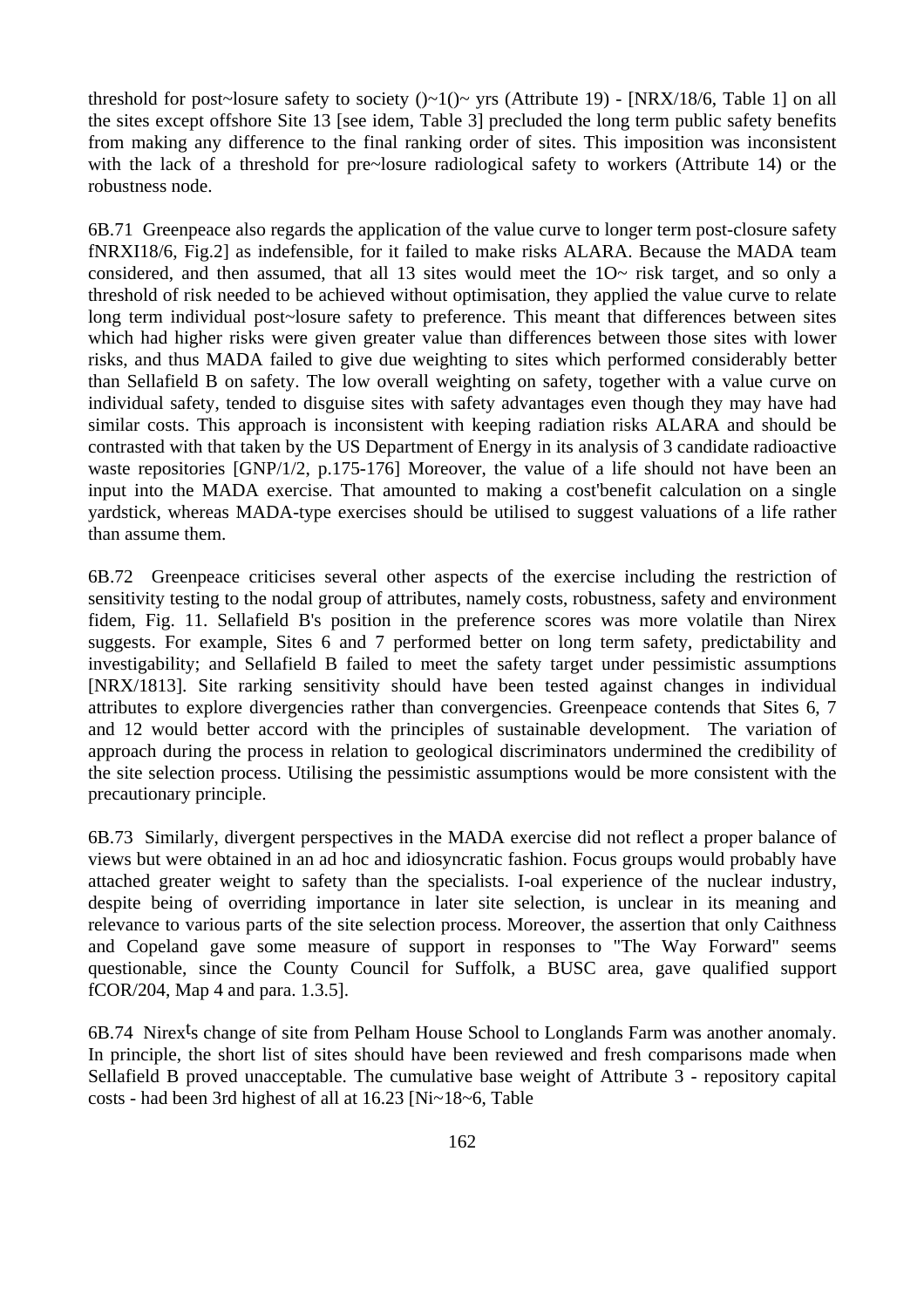4], and Sehafield B had been estimated at £444M at 1988 prices [idem, Table 2]. The estimated cost of the *PRZ* at 1995 prices is £1,820M [MRXI12/18, Table 4.1]. Even discounting back to 1988 by the Retail ?rice Index, the estimate would be £1 ,650M, whicb would rank the PRZ as the second most expensive after the discounted Site 13. This factor alone waraanted re~valuation of the short list.

*6B.75* Greenpeace also regards the MADA exercise as not in accord with Government policy because exposure pathways and health effects yet to be recognised, considered as uncertainties in the Green Book [para. 3.8], were not included in the exercise; and neither was any comprehensive evaluation of uncertainties. It believes that the effects of glaciation and risk of geological fault movement are both very relevant to the promise of the appeal site, in terms of their potential for significant hydrogeological effects, yet they have not been taken properly into account in the site selection process contrary to international guidance *[G0V1507,* p.12]. It is not confident that Nirex has taken, or will take, sufficient account of uncertainties in its safety assessment citing Nirex's response to the consultation on the new draft guidance *[HMPIII1]* as a case in point [NRX/12/17, para. 8.7-8.8]. It sees this again as being in conflict with the proper application of the precautionary principle.

6B.76 FOLD and NSCNFLA, would expect sufficient information to be available at this stage on alternative sites to enable an assessment to be made of likely hydrogeological characteristics and uncertainties in geology, and to include results of BGS site visits and borehole data. An environmental and radiological evaluation of a DWR for each site would also be appropriate including reasons for rejection or choice of any site.

6B.77 NSCNFLA finds the published information in PERA, more recently supplemented by COR!104, pp.91-119 and at the inquiry, inadequate, obscure and misleading in character as exemplified by the revelation during the inquiry that the PRz was not the same location as MADA Sellafield B. The rationality of the whole site selection exercise is more apparent than real in its view because of the anomalies found and the lack of information available, particularly on the MADA process.

6B.78 NSCNFLA refers to the variety of interpretations placed upon local support reported in COR/501, paras. 6.7.8, 6.7.11, "The Way Forward" Study (COR/204, para. 1.3.16 & Table 4.2], C0RI104, p.106 paras. 4.1.10-11 and in oral evidence which it regards as confusing and misleading. It cites the position of Copeland as a case in point for the Borough Council did not support deep disposal in its locality in its press release [NRX/12/1, p.4] which in any event was considering an undersea DWR accessed from neither Sellafleld B nor the PRZ locations.

6B.79 Friends of the Earth consider that an unsuitable site has ultimately been chosen, because there may well be insufficient space for both the RCF and the DWR within the PRZ due to the likely perturbation effects of the RCF and the need for the DWR to be free from the effects of the RCF damage zone and in stable baseline conditions. Nirex concedes that it cannot engineer a solution to every complex geological problem.

 $\sim 80$   $\sim$  takes issue that local support for nuclear activities was scientifically assessed in the site selection exercise and that it is material. It shares the view of  $\sim$ , Cumbrian FOE Groups, South Cumbria Citizens and others who lack confidence in this PRZ and that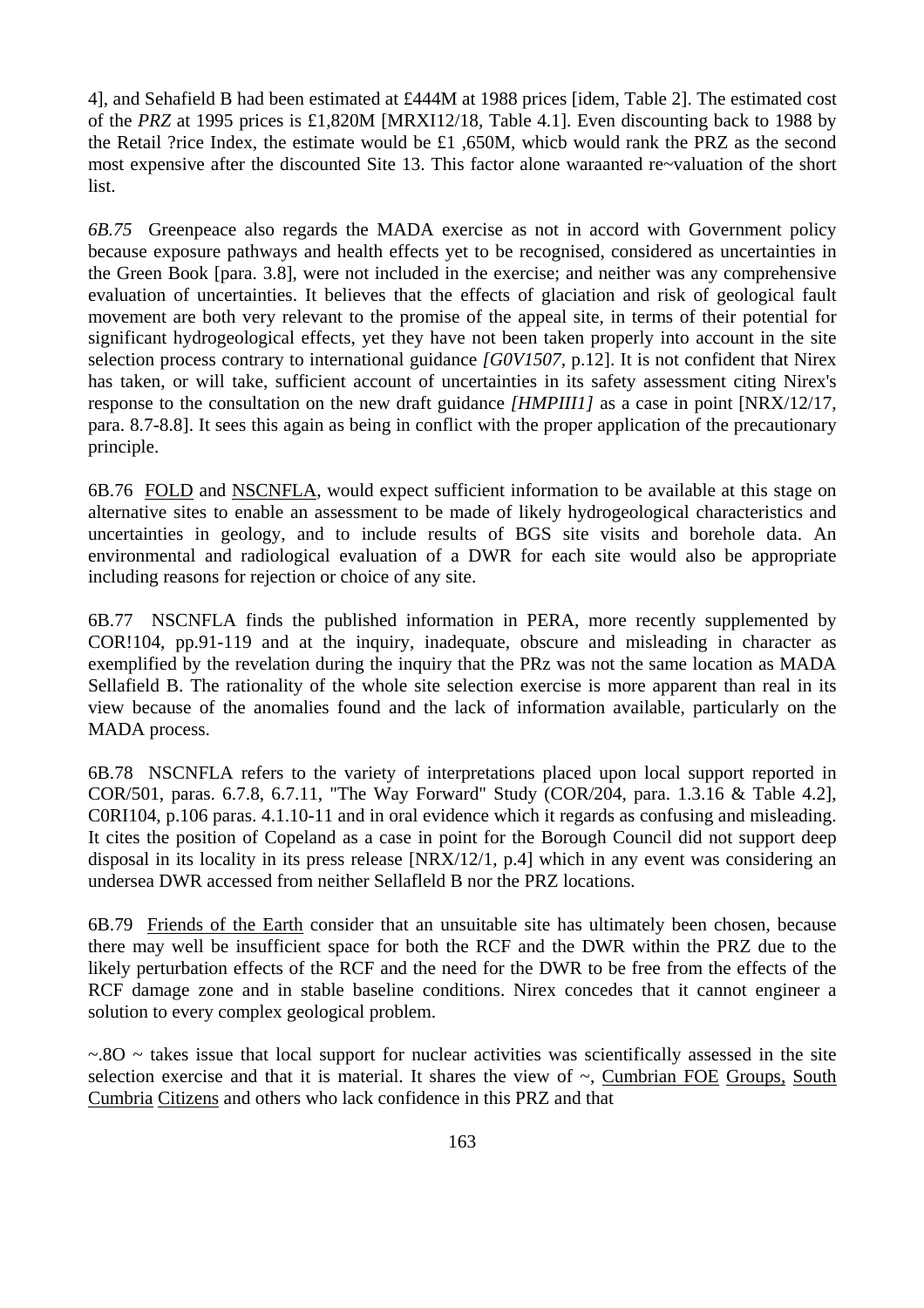safety has been, or will be, given sufficient priority over economic considerations. They 1 and MrS Balogh amongst others, are also critical of the MADA exercise citing a failure to declare agreed criteria for attributes beforehand and conduct the selection exercise openly or rationally as examples. GAG does not comprehend how any meaningful comparison of alternative sites could be carried Out in the future without comparable detail for those other sites; nor does The Highland Regional Council *fwRIllRCI~.* GAG sees postponement of this consideration to a DWR inquiry as pre~mpting the outcome so rendering the exercise meaningless, a concern also of The National Trust (WR/NTR/2, para. 11(1) & (4)]. GAG also points to the geological problems with Sellafield B as being the product of inadequate data during site selection which erroneously judged all sites as having the potential to satisfy the demanding post~losure target.

6B.Sl Mr J Fitzsimons MEP and Patricia McKenna MEP feel that local residents around candidate DWR sites have a right to know the identity of the sites despite any alarm which may be caused and they are critical of the lack of transparency in the selection process. The overwhelming proportion of those writing share these views and are sceptical that Sellafield has been selected for sound reasons of long term public interest [eg WR/KUD~1, WR/R/48] or complying with international guidelines. They regard the Sellafield site as having been effectively selected for the DWR, unless some intractable problem is discovered, yet the PRZ appears seriously flawed through shortcomings in geology and hydrogeology PwR/ACC/1], a point supported by Mr E MeGrady MP [WRIM/196].

6B.82 MrsMHigham draws attention to the views of the IGS (now BGS) in 1975 that more than one site should be investigated at one time to obviate delays of many years caused by a single failure [GOV/201 para. 405]. Delays also prolong the local hazard from plutonium contaminated waste in temporary storage [HIGIl/7, p.134, para. 21 & p 137, para. 358]. She also fails to see how a DWR inquiry could assess the relative merits of different sites when so much more essential data will be available for Sellafield, including that from the RCF, than any alternative. She supports the proposition that site selection should be examined now; and emphasises that "The Six Parish Councils Committee" responded to "The Way Forward" that none wished to have the sole national DWR [HIGI1/4, *P.6,* point 6]. This was a reiteration of earlier submissions to the Rouse of Commons Environment Committee [HIG/1/7, p.134 paras. 13 & 14, p.137 para. 395].

6B. 83 Mrs Higham suggests that the Ilonglands Farm site would involve greater commitment than Sellafield B to tunnelling, adding significantly to the estimated costs and reinforcing the argument for a re-evaluation of the short list.

6B.84 MsjSutcliffe points out the advances in knowledge which are taking place and advocates a cautious approach to site selection.

**35.42** 6B.85 I have already concluded that, as matters of law & policy, outlines of the main 3L45 alternative sites for the DWR studied by Nirex should be considered as part of this appeal; and there should not be set tests or formulae for applying the development plan's basic policy. There is no reason in law, or of planning policy, of which I am aware for distinguishing between the rationality of the overall site selection procedure and the merits of individual decisions made during that procedure. Whilst any sensible exercise of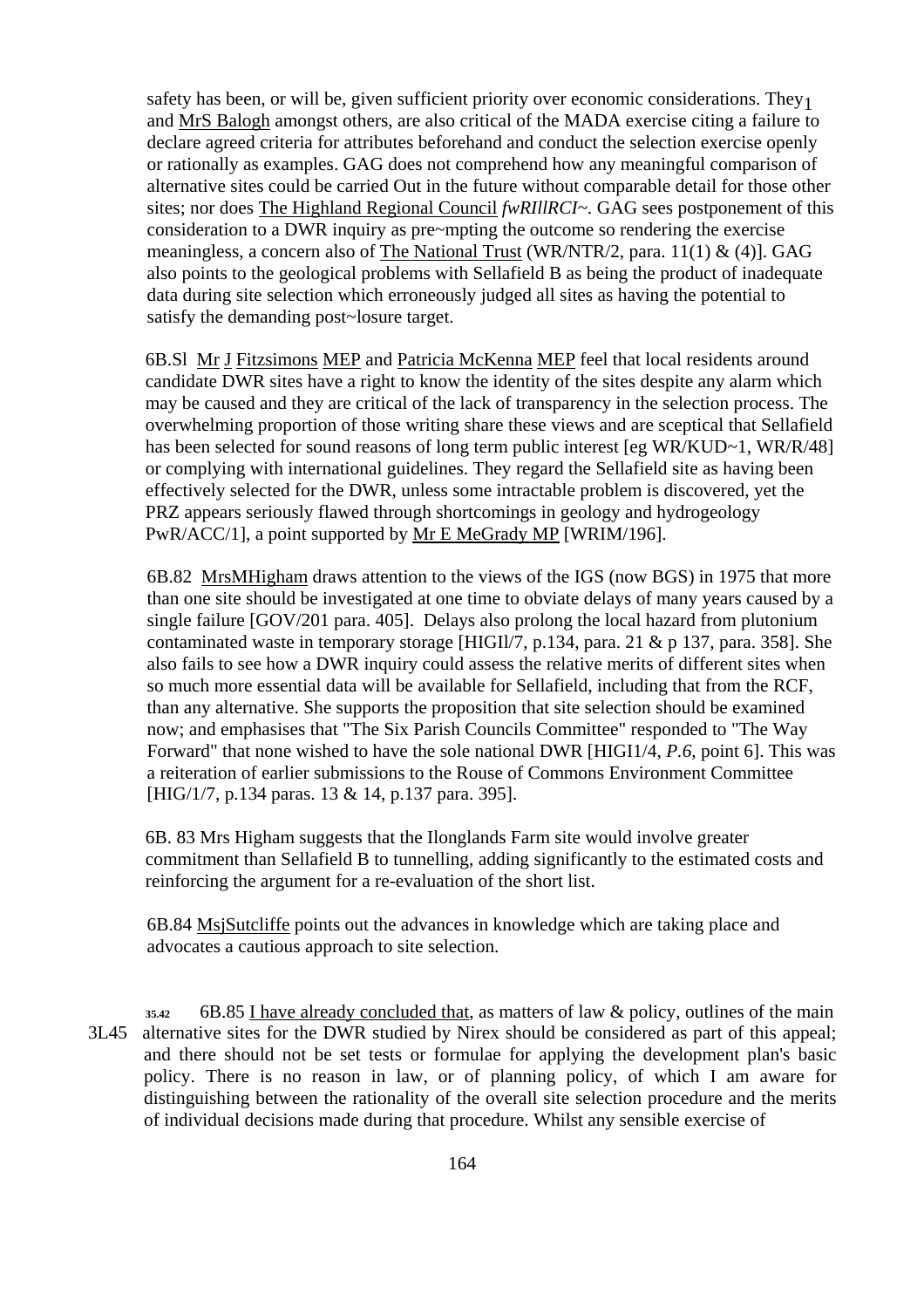judgement or discretion should naturally be respected, an illogicality or absurdity in a single but key decision is capable of undermining an entire procedure, in my view, Hence an assessment of the comparisons made between candidate sites necessarily entails a review of both the overall rationality and individual decisions. The Green Book, for example, used to call for both a demonstration of a rational procedure and a comparison of options. Also the planning authority in this case has required more material on the decision to focus on **3B.11** Sellafield by reference to other locations which may provide a better prospect of limiting radiological risk.

6B.86 This review of alternative sites cannot lawfully be postponed until the DWR ~B.36 application itself is made. Such a delay would also be unrealistic in practice, since it is clear from Nirex's evidence to this inquiry that full written records have not been kept of the

MADA exercise and personal memories are understandably fading, whereas a very large body of data is being built up on the PRZ & its setting. Moreover, I consider it to be in the public interest to review the selection of this site before yet more time & money are devoted to the investigation of it. For example, if it were to transpire later that Nirex had been persisting with an unsuitable site, the temporary storage of plutonium wastes  $\&$  others would have been prolonged unnecessarily.

6B.87 Whilst basically it was for Nirex to set about the exercise in its own way, Nirex must have expected that the exercise would be subject to a public inquiry at some stage. The

- Advisory Committee's approval of the results of the exercise was qualified by a perceptive ~.SR caution about the suitability of the 2 identified sites, whilst the brief Ministerial statement on radioactive waste management policy was cast in terms which did not pre-empt any land-use planning judgement. There is also the point that, although it is easier to judge with hindsight, the benefit of hindsight does have to be applied in a case of this significance. The first matter that has to be addressed on this basis is that the national area of search (the guidelines' "regional evaluation") was mapped with a precision commended by the Assessor but with some predisposition towards maritime settings, due to the diluting property of the **3C.2~** sea. It now seems that such a bias is contrary to international law; and it appears that even
- **~.23** at the time little heed was paid to public concern about nadioactive pollution of the sea.

6B.88 In my judgement, there are also criticisms to be made of the gradual reduction to 12 sites from the original 500 or so which were delineated out of the modified areas of search. In this respect, I endorse the Assessor's analysis of the process from the geological  $\&$ hydrogeological viewpoints, and now add my own comments from the overall planning perspective. In the first instance, it would in my experience have been more conventional to proceed to search for a location for a development of this significance by assessing

- **~io** complete grid squares instead of immediately delineating potential sites. I consider that this hasty delimitation might well have contributed to other premature decisions discussed below.
- .~ 613.89 On the other hand, it was in accordance with international guidelines and national planning policy to exclude locations of national environmental importance from the initial area of search. Such locations should be examined only if a search of the rest of the country has failed to identify a suitable site. Also PERA [CORISOl, para.6.4.3] fairly summarised the arguments on the importance of population density to the exercise, as to do with public perception & minimisation of disturbance on the one band and regulatory assurance & long term population changes on the other: and it concluded that areas of low population density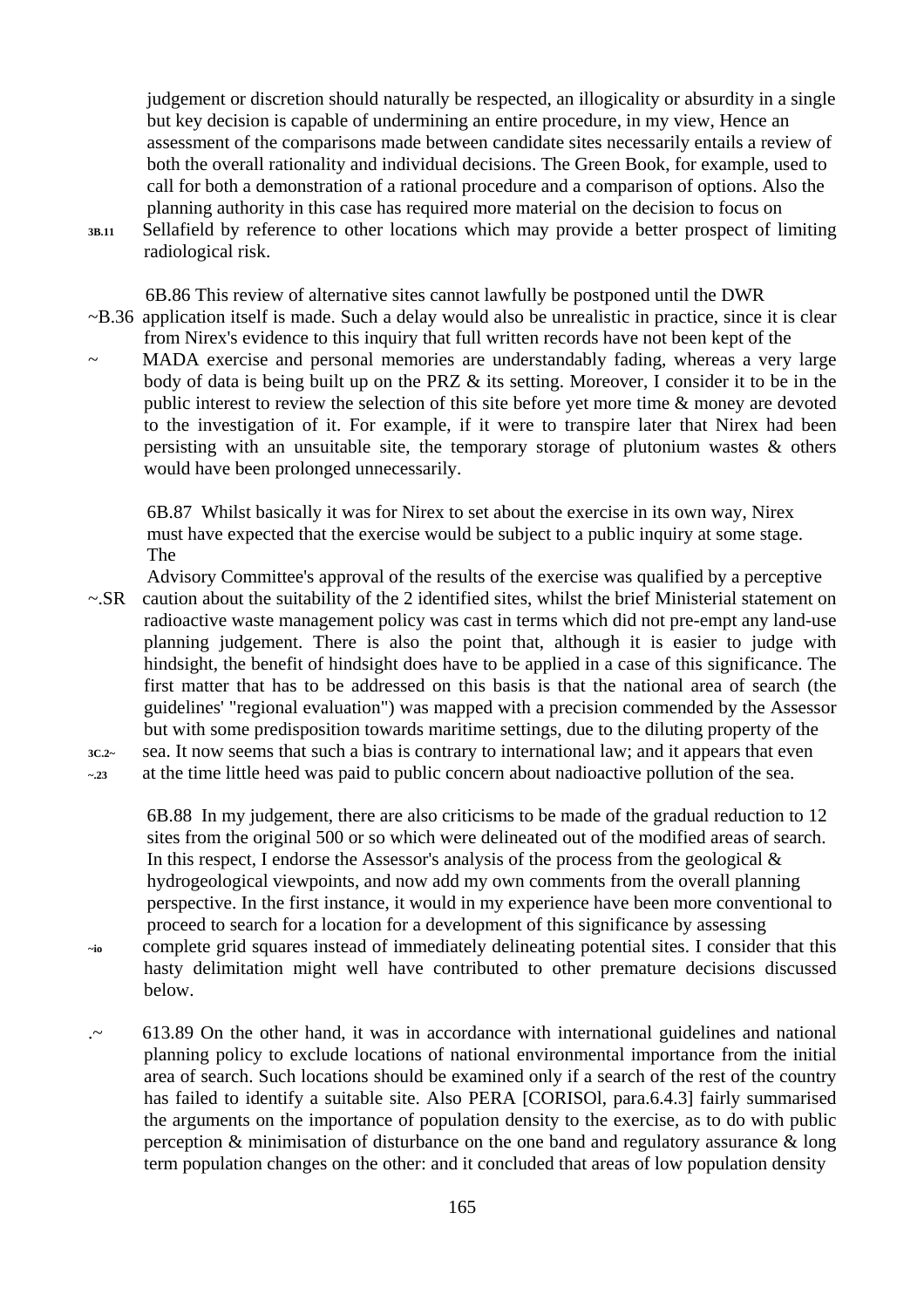are to be preferred. However, the consequent decision was not merely to apply this preference but rather to eliminate from the area of search all local authority districts exceeding the average population density threshold advised by the Nil for the siting of nuclear power stations. To my mind this decision not only arbitrarily transformed a preference into an eliminator of the same order as a designation of national conservation importance, but also then applied the eliminator on a crudely extensive basis. The combined effect of the 2 exaggerations was bound to be significantly excessive, in my judgement.

6B.90 Because Nirex has no compulsory purchase powers, land ownership was a direct eliminator at one stage in the reduction process; and in terms of land assembly & availability it was indirectly involved at other stages. But Nirex's programme is of national importance and is being promoted in the very long term public interest. Although national policy is that a compelling case must be made for compulsory purchase, in my experience the procedure is utilised to provide land for development projects some of which are much less significant than this one. Also Ministers have reserve compulsory purchase powers if local authorities are unwilling to use theirs. I find it extraordinary that some land was eliminated from further consideration for this national project, which should benefit millions of generations to come, merely because of a deficiency in the powers of the body conducting the search.

- 6B.91 Since I have concluded that there should be further public consultation on the main **3B.46** alternative sites before this RCF could proceed in any event, I consider most of the debate **~~21** about the lack of rigour in the simulation of public views during the MADA exercise to be rather academic now. The public could again express its views at first hand. But for the public to be meaningfully engaged in this way, it is important to be clear about the relative objectivity & robustness of the values which were fed into the exercise. Although the previous consultation round was incomplete when the MADA group started work, there is **~.23** no doubt that the Nirex Board was aware that the public regarded safety as paramount when the Board considered the group's recommendations. Yet the Board treated another, vague
- **~.46** factor of local support as crucial instead, and did not fully implement its advisory group's suggested geological factors, which might have been regarded as a proxy for safety. The very different application by the Board of the discriminative powers of local support  $\&$ geology without referring the exercise back to the MADA group for re-assessment casts doubt on the consistency & credibility of the entire exercise, in my view.

 6B.92 Also, whilst the MADA group's estimates of individual post~losure safety are now thought by Nirex to have included some very conservative assumptions about engineered barriers, hydraulic conductivity & heavy metal containment, it has become clear to me from the detailed scientific & technical evidence summarised throughout the Assessor's report that these factors are still essentially unknown variables. The critical alteration for individual dose **~2I** estimates was not Nirex's re-working of the doses, but the ICRP 60 revision of the dose-risk factor. The Assessor confirms Cumbria's point that, on the information available to Nirex in 1989, only the BUSC Sites  $\&$  the Offshore West Site would have met the new regulatory target for postclosure safety to the individual.

a. $\sim$ i 6B.93 This shows to me that the MADA group made a basic error in attaching little importance or weight to the different margins by which the sites seemed to meet the then regulatory target. Whilst the geologically-related attributes were realistic & constructive for site comparison if the geological criteria had been applied rigorously  $\&$  consistently in the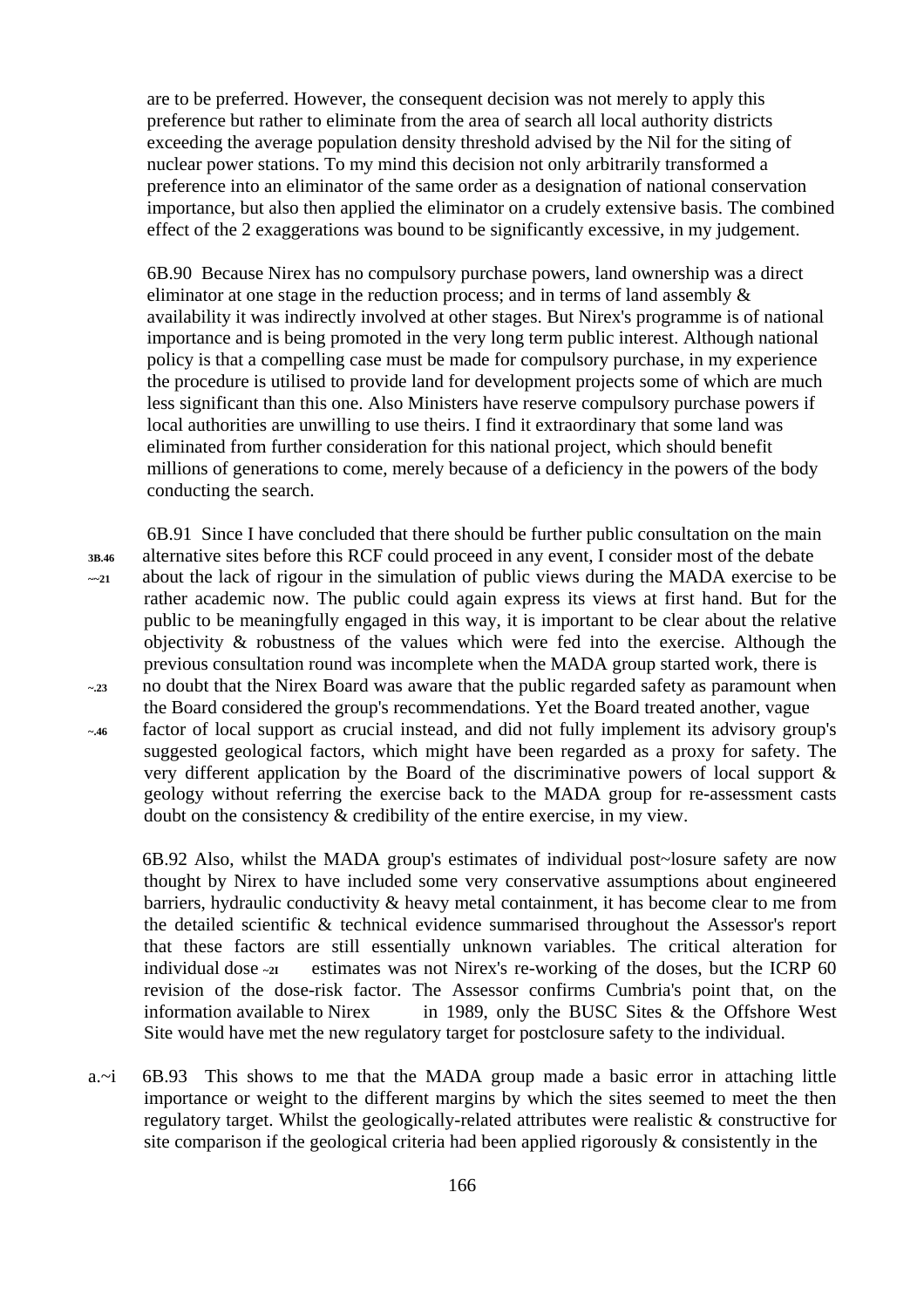earlier stages of the process, the group did not deal flilly with the underlying uncertainties. As Greenpeace points out, the group failed to distinguish between optimising site selection

 $\sim$  and optimising at the selected site. Although the group showed awareness of the limited "'.70 confidence which could be gained from its predictions of individual postolosure safety, it failed to comply with what is now called the precautionary principle, and take this uncertainty forward into the ranking of the sites, unlike its approach towards other Attributes related to safety. In other words, the group regarded Post-Closure Safety as assured at most of the Sites when really it was not. It seems that the previous sifting had not been completely

~.57 rigorous & consistent. The Offshore Sites for example had come through even though the West ones were hardly investigable and the East one failed to meet the old regulatory target.

6B.94 To be fair to those involved, this is not altogether surprising giveli the Assessor's views that the quality of the available data was bound to be uneven, with the areas least likely to be subject to human intervention also the least likely to have been explored. But this cannot detract from the point that, on the information available, only the BUSC Sites appeared both really investigable and likely to meet the new regulatory target. The retention

 $\sim$  of Sellafield A was in any event surprising in the light of the history of mining the host rock This highlights another basic point - that too much importance was assigned to costs in my view since, whilst for instance assumed to be particularly low for transport from Sellafield A, costs are only a transitory factor compared to postelosure safety. 1 consider

**~.41** that the high weighting of costs was contiary to what is now the principle of sustainability, and resulted in their having grossly excessive discriminative power.

6B.95 This compounding error seems to have stemmed from feeding into the exercise a notional value for a life. Valuing a life which is involuntarily lost to a perhaps unsuspected haaard is almost always a very controversial calculation, in my experience. Again, I agree with Greenpeace that, if anything, MADA-type exercises should be used to try to resolve such controversy, rather than bypass it with an assumption. The age of, and the caveats within, the NRPB document on which the MADA group apparently relied do not persuade me otherwise, especially in the light of comments by the regulators as in the TIIORP authorisations that any calculation of fatalities is a notional statistical one, with the deaths unattributable to any particular individuals, any particular country or any particular time [GOV/632, para.61J.

6B.96 Although in this relativity exercise safety could not be allowed to be paramount to the extent of virtually devaluing every other potential discriminator, I consider that the shifts needed, according to the sensitivity analysis, for Sellafield B to lose the highest weighted preference score were very modest given the 1988 public consultation response. Indeed, it would not have been unreasonable, in my view, to drop the costs weighting to below 30%. On the other hand, whilst minimi sing the risks associated with the transport of waste accords with the guidelines & the consultation response, the particular emphasis on it is rather difficult to reconcile with the official view of the UK regulators [G0V1633, para~3. 119] & Nirex itself [COR/205, p.12] that the arrangements for radioactive materials transport ensure the public's safety and that therefore any associated risks are extremely small.

**'ouu1V6** 6B.97 looking at the Attributes directly related to geology, Sellafield scored badly on Predictability or Certainty, tending to correspond with the Assessor's view that Sellafield B would not have survived the full series of geological checks in the reduction process if it had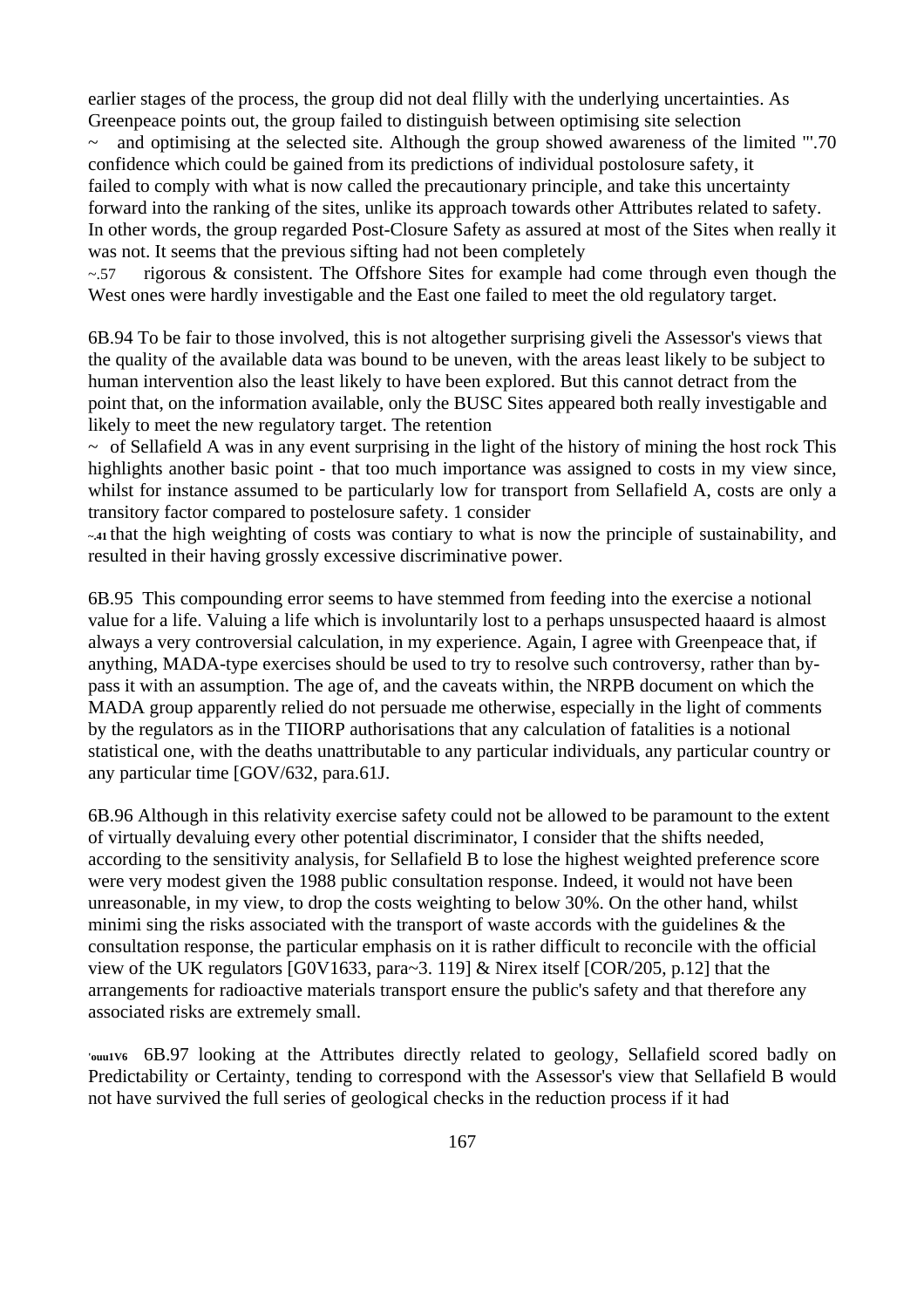been included from the start. Judging by his advice, it should have been obvious that there were particular complexities involved with Sellafield B, given its location along the boundary between the Irish Sea Basin & the Il-ake District Dome, and where regional hydrogeological conditions & groundwater heads are poorly mapped; plus the known inconsistencies in the lithology of the BVG; and the presence of the Carboniferous limestone layer. I draw a strong inference from this that special consideration was being given to Sellafield B as land adjoining existing nuclear facilities. Even though such a consideration would individually

•. conform to modern international guidelines, the Assessor's view is that it was always likely to be unproductive in the UK; and in this instance its introduction disrupted the methodical site identification approach which he strongly favours.

6B.98 As for the preferred geological areas, I accept the Assessor's advice that there is a strong case for the selection of a BUSC site for detailed investigation, in accordance with the MADA group's recommendations. On the information available to us, there do seem to be areas of England further to the south~east where both the basement rocks & overlying sedimentary strata are favourable for a repository location. The simple point is that whilst BUSC Site 6 for example could be as faulted in its basement rocks as the PRZ, this is quite unlikely. Moreover, it appears to me that the scientific case for investigating the leading BUSC site instead of Dounreay was overwhelming. Virtually the only reason for taking the opposite line was local support [as summarised in COR/204, para.1 .3.16 & Table on p.13].

6B.99 Returning to Sellafield B in this context, there seems to be little strength in the belated argument that Sellafield B is itself a form of BUSC site. The claim tends to confuse ~ the description with the basic concept. The BGS has not mapped any BUSC area in West Cumbria. The hydrogeological region around Sellafield has too great a variation in elevation compared with its limited horizontal extent to provide the requisite low hydraulic gradients & long groundwater flow-paths. The sedimentary layers would not necessarily be a barrier to upward flow, but might well instead act in part as a diluent, notwithstanding the presence ~ of a significant potable aquifer carrying a risk of human intrusion.

6B. 100 Considerable weight has nevertheless been attached by Nirex to the argument that Sellafield B was nearly always amongst the leading Sites in the MADA analysis. This was **~12** always rather surprising in the light of the previous rejection of other special sites: and in my judgement the remaining strength of this point has been further reduced by the revelation that the current PRZ is not Sellafield B. The switch from Sellafield B to the current PRZ has been explained by Nirex as due to a fresh appreciation of the hydraulic conductivity of the Carboniferous limestone layer under Sellafield B. But, as pointed out by the Assessor, the likely properties of such layers were known to Nirex and its advisors before Sellafield B was introduced into the site selection process. Although it may well be that the cost of a drift from Sellafield Works to Sellafield B or the PRZ would be broadly the same, and I suspect that the increase in DWR construction costs is due more to better estimating than a shift in site, again it was rather inconsistent & secretive not to return to the selection process.

6B. 101 This episode not only raises questions about the quality of the inputs to the MADA work, but also suggests again considerable determination to stay near Sellafield, as is implicitly acknowledged in the Es. It also shows how towards the end of the site identification process Nirex was effectively treating the Sellafield vicinity on something like a grid basis, despite having opted at the start for potential site delineation. Even now the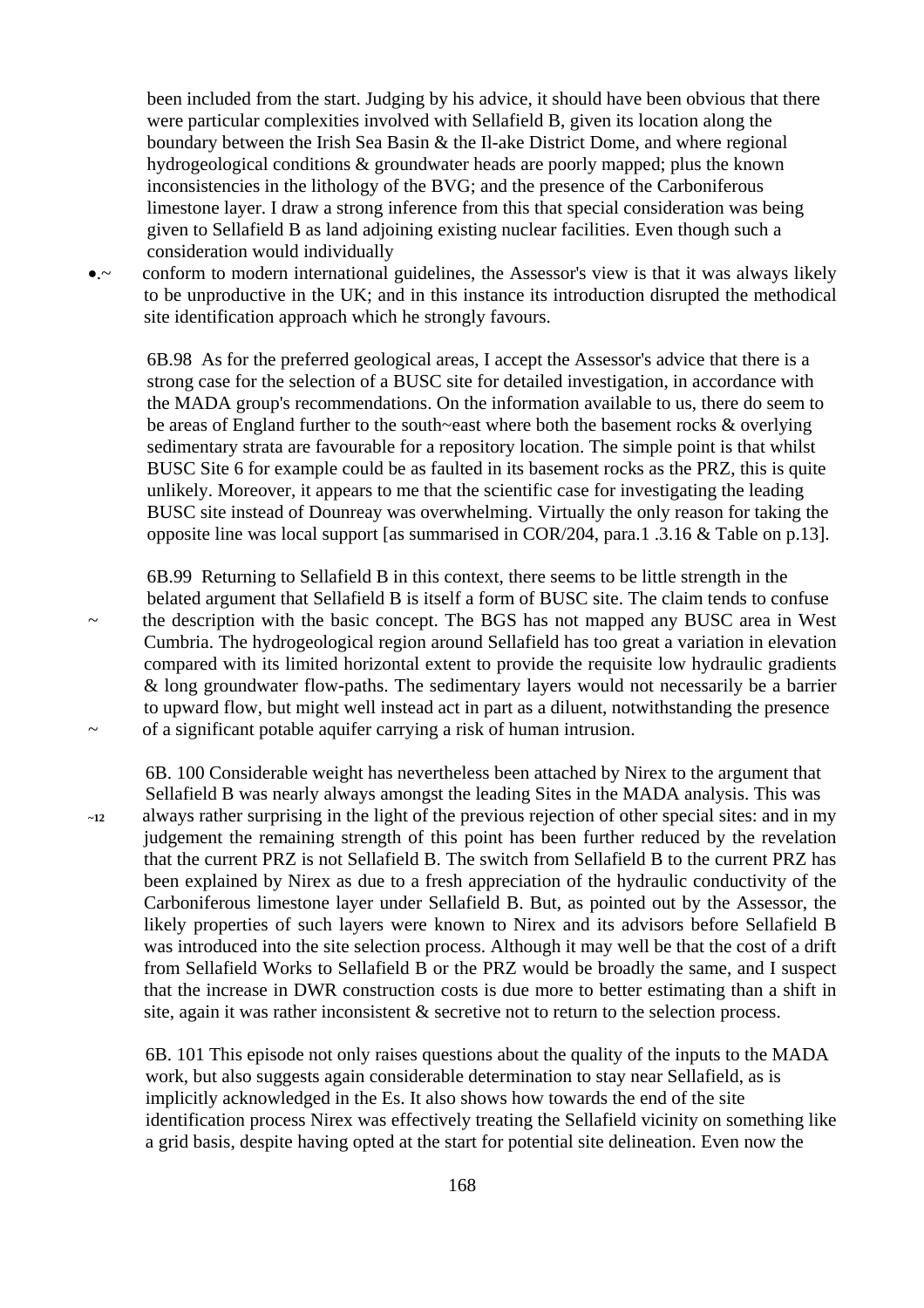preliminary safety case seems sensitive to a precise location within the PRZ. Although the Assessor advises that there should be space in the PRZ for both the RCF and the DWR, there is some force in FOE's reservations, since this would be subject to laying out the repository vaults in an irregular pattern in the rock so as to avoid the main faults, which seemingly Nirex is still struggling to characterise.

6B. 102 Ileaving further examination of the PRZ to subsequent Chapters, and turning briefly to the Environmental Node in the MADA exercise, although Cumbria has not attached much importance to this Node this is consistent with the authority's approach that it is concerned particularly with better prospects of limiting radiological risk. I note that, in turn, Nirex's reference to the environmental screening stages in the sieving process tends to confirm my view that Nirex is capable of supplying outline environmental information on the 12 Sites, although there is now an outstanding point that the impact on the marine environment must be considered.

6B. 103 It is not for me to comment on the adequacy of the resources available to Nirex for its programme, but to my mind its claim that it can only afford to concentrate on a couple of sites is another reminder of the importance of reviewing now the appropriateness of its original choice, for socio-economic as well as other reasons. Also I agree to some extent with Cumbria that Nirex has blurred the distinction between the guidelines' site identification (or "characterisation") and confirmation stages, even allowing for the 2 different meanings of "characterisation". Difficulties like this might have been avoided if a plan for the site selection procedure had been agreed with the various regulators as recommended by the guidelines.

6B. 104 I do consider that it was legitimate for the Board to take into account local support ~.7Sfor its enterprise, no matter how vaguely defined or expressed, for it must be a type of

**<sup>~</sup>**political consideration contemplated by the guidelines. However I also accept that such support cannot be a material planning consideration in its own right; and note that it was not favoured as a criterion in the 1988 public consultation response. I£caI support, despite its smack of voluntariness, is in my view at the most a transitory advantage in relation to such a long-term project, and may well be merely an ephemeral one. Although it might, for example, be a ground for preferring one BUSC site to another, it cannot be a powerful enough point for deferring indefinitely further investigation into any BUSC site. In any event, whilst Greenpeace seems wrong to imply that Suffolk was publicly mapped as a BUSC area in 1988 [see COR/204, Map 1], it is by no means clear that there was no support from the then mapped.areas [idem, compare Maps  $1 \& 4$ ].

6B. *105* Puuing on one side the factor of local support, it seems likely from the Assessor's analysis that some potential BUSC sites could be located well inland from the sea. In that case there is too a cogent argument of international law that they should be examined before any relatively coastal Site such as the PRZ It also now seems unfortunate that the generic

~.3, environment of inland basins was discarded so readily, albeit presumably because of their frequent association with minerals exploitation. This tends to typify the shortcuts made within the rationale of the site selection process, which actually ended with an arbitrary identification of the PRZ regardless of potentially greater public benefits elsewhere. The remaining Chapters of this Section of the report examine whether the PRZ nevertheless shows promise.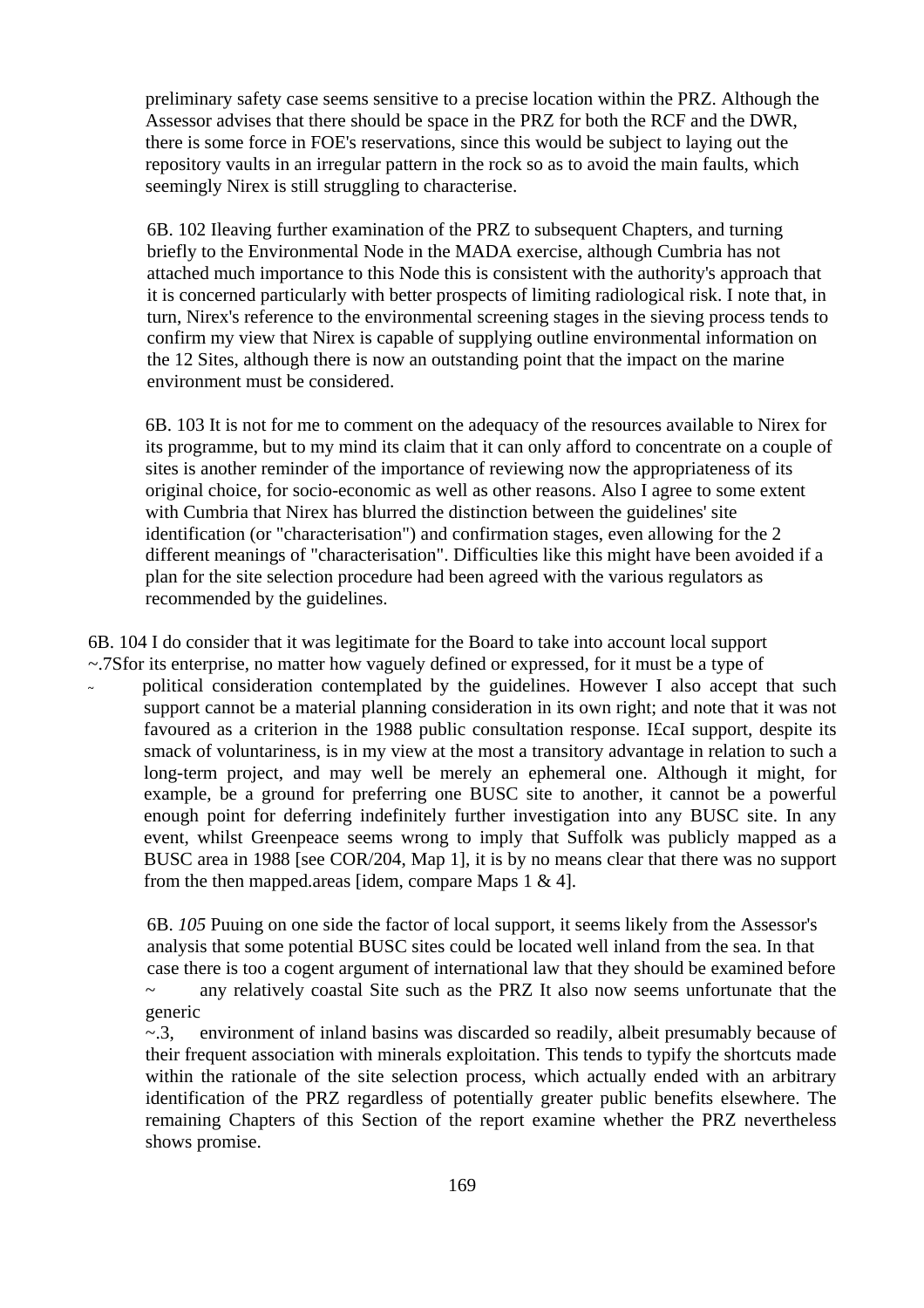## 6C. SCIENCE & TECHNICAL PROGRAMMES

6C. 1 The science and technical programmes are designed to enable the production of a safety assessment within regulatory guidelines. Sufficient understanding of the geology and hydrogeology of the site is needed to provide an input to the conceptual and mathematical models and hence lead to a reliable probabilistic safety assessment for the DWR as designed. Good engineering, good science and best practicable means are required to be employed [GOV/208, paras.75 & 78]. Decisions should be based on the best possible scientific information and analysis of risks [idem, para.50]. The precise timetable Will depend on the granting of planning consent and compliance with regulatory requirements, including the establishment of a sound safety case fidem, para.101]. This Chapter describes progress to the time of the inquiry, and considers whether it has been good enough for the RCF to start.

## The Multi-Barrier Concept

6C.2 The programmes are based upon Nirex's disposal concept of a multi-barrier containment system, briefly outlined at 6A.2 above. The components of the concept are the disposal inventory, physical and chemical containment and the natural barrier [explained in COR/528, Chapters 2 & 3].

6C.3 Nirex regard the disposal inventory referred to at paragraph 6A.4 above as being broadly subdivided into relatively short lived fission products (eg  $90\overline{5}r$  and  $3\overline{°}$ Cs) or neutron activation products (eg "'Ni), having radioactive half lives of around 100 years or less (as distinct from the *G0V1507* Glossary definition), and the long-lived radionuclides [see para. 6A.4]. The latter are of great importance to DWR performance, especially some 'daughter' radionuclides (eg **~** of 'parent'  $238<sub>U</sub>$ ).

6C.4 Potential waste streams have been identified as the source of radionuclides. About  $65\%$  of the total 16.6 TBq of  $\sim$  (50,000 m<sup>3</sup> approx) are calculated to arise from 7 streams with small quantities likely in many other waste streams. 1291 from nuclear fission would be present in small quantities in a wide range of wastes but 4 waste streams are estimated to contribute some  $50\%$  of the projected total of 0.92 Thq (500 m<sup>3</sup> approx).  $\sim$  from reactor fuel is expected in seven waste streams contributing about 55% of the total 36 Thq (37,000 m~ approx).

~.5 Most ILW would be packaged in unshielded stainless or carbon steel drums or boxes, immobilised by a cement-based grout. Shielded lLW would be principally packaged in concrete boxes and similarly immobilised. LLW would make a very small contribution to the radioactive content of the DWR and would be packaged, but not immobilised, in carbon steel boxes. 99% of the radioactive dis~sal inventory would be unshielded.

~.6 Physical containment of the wastes is intended to be achieved by the initial prevention of access of groundwater to the radionuclides in the wastes and subsequent limitation of the movement of groundwater containing radionuclides away from them. The integrity of the containers is to be the principal containing feature coupled with the immobili sing grout. Corrosion of steels is expected to be reduced by the presence of alkaline water chemistry and the anaerobic conditions prevailing once the initial volume of air has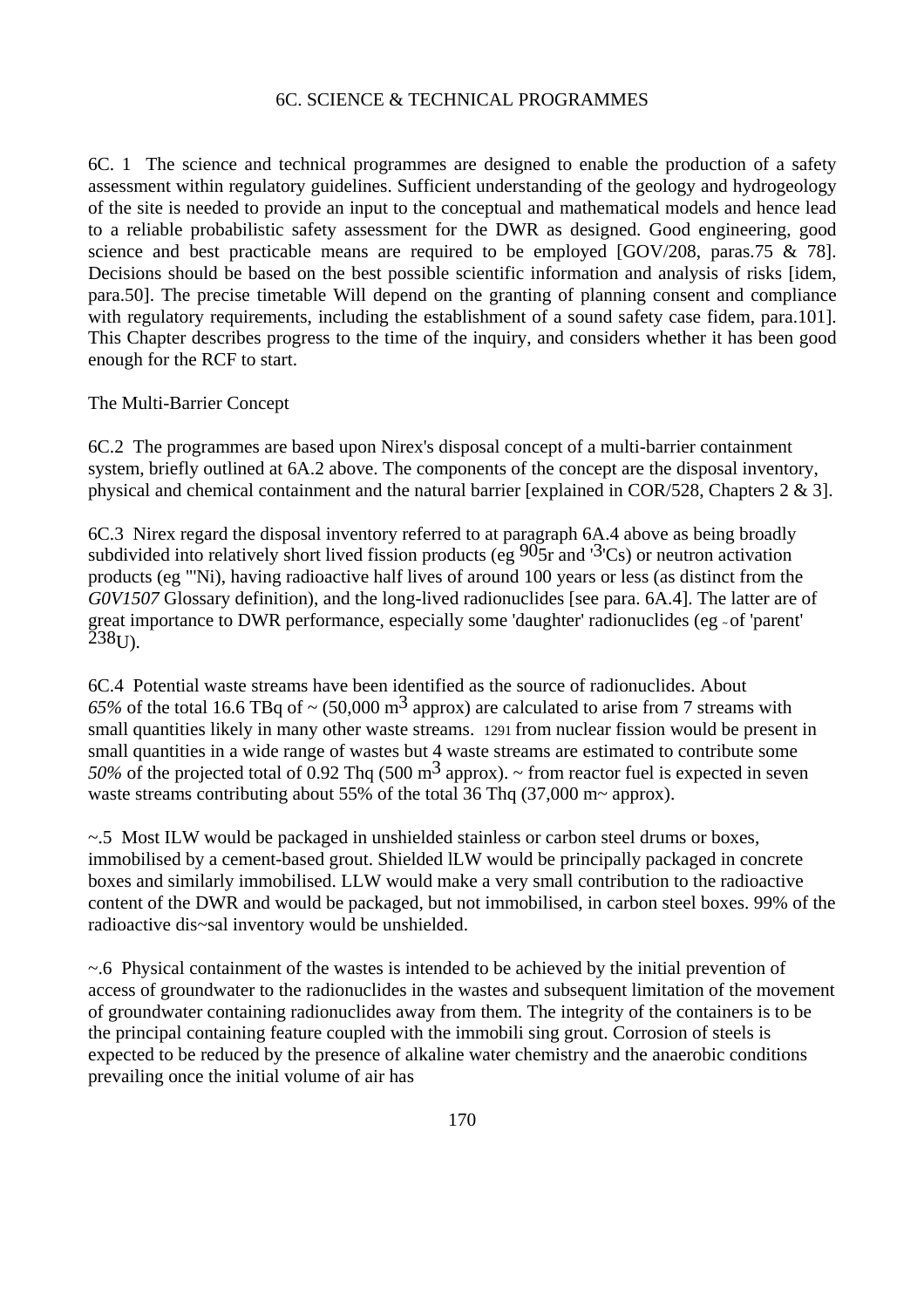been displaced by inflowing groundwater, organic matter in the wastes degrades, and the residual oxygen has been consumed by aerobic corrosion. Research work has indicated to Nirex that the average time for a metal container to be corroded through at Sellafield ranges from 9,000 to 16,000 years.[NRX/15~1, p.16]. More than 95% of the radioactivity is predicted to have decayed after 300 years and about 99% after 1,000 years [NR~X/15/43/Fig.5.1] and it is the 1,000 year figure which Nirex assume for design purposes at present although not for the risk assessment in Chapter 6E.

 $\sim$ .7 Chemical containment would be principally achieved by the Nirex Reference Vault Backfill (NRVB) surrounding the emplaced waste containers in the disposal vaults but leaving a crown void. High integrity seals would be located in access tunnels and shafts [C0RI528, p.4). Rock fissures would be pressure grouted to inhibit water flow into, or out of, the DWR. The NRVB is designed by Nirex to achieve long term maintenance of both a high alkalinity (pH) in the groundwater chemistry and a high active-surface-area for sorption of radionuclides, together with relatively high permeability and porosity for homogeneous performance and to permit gas escape. Thus the effects of leaching of reactive components by groundwater flow and reactions with groundwater constituents are important to DWR performance.

6C.8 Nirex seeks to maintain the NRVB porewater at a pH value above 10 to achieve extremely low solubilities of several impor~nt radioclements, such as plutonium, in the conditions of the DWR which Nirex believes are chemically reducing ("low Eh"). Calcium hydroxide in the NRVB is calculated by Nirex to maintain the required pH conditions for many millions of years and conservatively for one milliOn years [COR/522/Vol.3, sub-section 2.3, p.2.12]. During this period the chemical barrier is estimated to contain 99% of the 1% of the radioactive waste inventory not contained by the physical barrier *(NRXI15~43IFig.S.* 1].

6C.9 Experiments suggest to Nirex that the NRVB has high sorption capacity due to its favourable pore surface area. Chemical containment of some radionuclides by reduction of solubility and by sorption is calculated by Nirex as being good (eg 239~ -*NRX*/151431Figs. 5.2J. On the other hand, ~ '~I are considered by Nirex to be highly soluble and not subject to a high degree of sorption in the DWR near-field and <sup>238</sup>U half life is very long at some 4,500 million years so raising uncertainties. It is these 3 radionuclides, the last of. which is particularly active, which Nirex calculates are likely to be released, despite the engineered physical & chemical containment, in quantities that result in significant contributions to the peak risk either from natural discharges or from well abstraction.

~. 10 Nirex thus needs the natural barrier afforded by the BVG rocks in the *PRZ* as well as the engineered containment in order to ensure a very low fractional, and radiologically insignificant, release of most of the surviving radionuclides. Then the most significant component of the residual risk is from the small number of longest-lived radionuclides as they find their way through the geosphere into the biosphere and eventually enter the food chain.

~. 11 Groundwater flow models predict extended timescales for groundwater to return to the surface in the sediments below the Irish Sea, or to a terrestrial environment if climate change has caused a lowering of the sea level [CORI522IVol.3<sub>1</sub> Sub-section 9. 1(d)-~), pp.9.1-9.2]. Nirex estimates that radionuclides would be considerably diluted and dispersed by the groundwater flow and geosphere spreading [eg idem, Sub-section 2.3, p.2.12] and,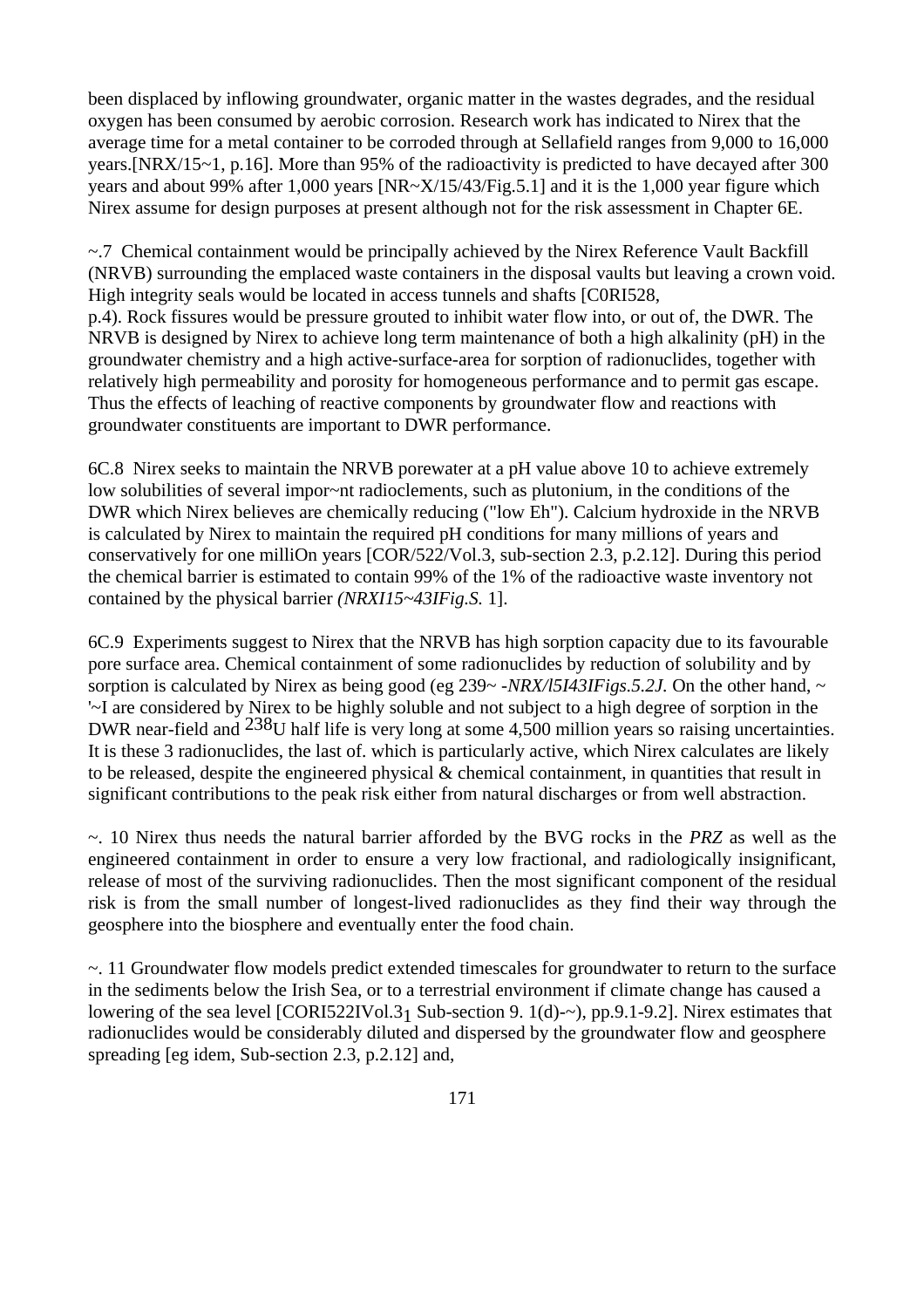perhaps, further diluted by streams, lakes or the sea fidem, Sub-section 9. 1(f)-(g), p.9.2]. They would also be subject to sorption ai~d rock matrix diffusion in the geosphere. low flows of groundwater are necessary through the DWR so that the physical and chemical barriers can operate to retain short-lived and most long-lived radioactivity, yet high dilution is required in tile overlying rocks of those radionuclides that escape into the geosphere in order to limit concentrations reaching the surface and so meet regulatory requirements. The groundwater pathway~is thus central to the DWR system and requires to be well understood.

 $\sim$ . 12 Nirex calculates the greatest risk from gas migration to arise from the incorporation of  ${}^{4}C$ from the disposal inventory in methane from microbiological degradation of wastes in the DWR and subsequent entry of the methane into the food chain [COR/509, Section 4.1, p.20]. After extensive local investigations on mineral resources *[NRXIl5I2,* Sub-section 3.1, pp.9-12], and on the basis of the scenario of borehole drilling at some time in the future when records of the DWR no longer exist [CORISOI, paras. 5.6.11 to 5.6.14], risks from inadvertent human intrusion are considered by Nirex to be low.

Main Components of Programmes to the Time of the Inquiry

~. 13 Jn 1989 preliminary drilling investigations were commenced at Dounreay [COR/506] and Sellafield but from 1991 efforts of the Nirex Science Programme have been concentrated at Sellafield alone. The programme has obtained basic geological, hydrogeological and hydrochemical data on the Sellafield area from surface-based and laboratory studies as part of Nirex's site characterisation and safety assessment research programmes (NSARP) [eg CORISGO series]. It will also assist in locating the RCF development, establishing baseline conditions and monitoring perturbation effects Iparas.2B.5 & 6 above].

6C. 14 At the time of the 1989 decision to focus attention on Dounreay and Sellafield there was confidence that a limited drilling and testing programme, supported by geophysical work, would be sufficient before a repository planning application could be made, based on a preliminary safety case. After the first few drill-holes and 2-D geophysical surveys had been completed, Nirex considered there was already sufficient information to make a preliminary safety assessment but anticipated that its continued geological investigations would involve approximately 20 deep boreholes (up to 2,000 metres deep) plus shallow groundwater investigation holes, geotechnical boreholes and a 3-D seismic survey fNRXl1212, paras.4,6,7]. A PCPA was voluntarily submitted to HMIP in 1992 for a DWR in the current PRZ [COR/120, para.3.1].

6C. 15 The scope of investigations since then has however been much more extensive than that anticipated earlier. Geological, hydrogeological and hydrochemical results are summarised in C0RI517 (1993), COR/518 *(1995),* COR/525 and in NRXIl4Il3ITablesA.1- 13. The investigations have included geophysical surveys, regional surveys, deep boreholes, core description and characterisation, borehole geophysics, hydrogeological testing, geochemistry studies, groundwater pressure monitoring, acoustic emission monitoring, earthquake, fracture and geotechnical studies and interpretation and modelling [NRX/ 14/1 3lAppendix 1].

~. 16 During and since the compilation of the preliminary PCPA [C0RI522], for which *CORIS* 17 (1993) was the starting point fCORI522, Vol.1, Preface], further information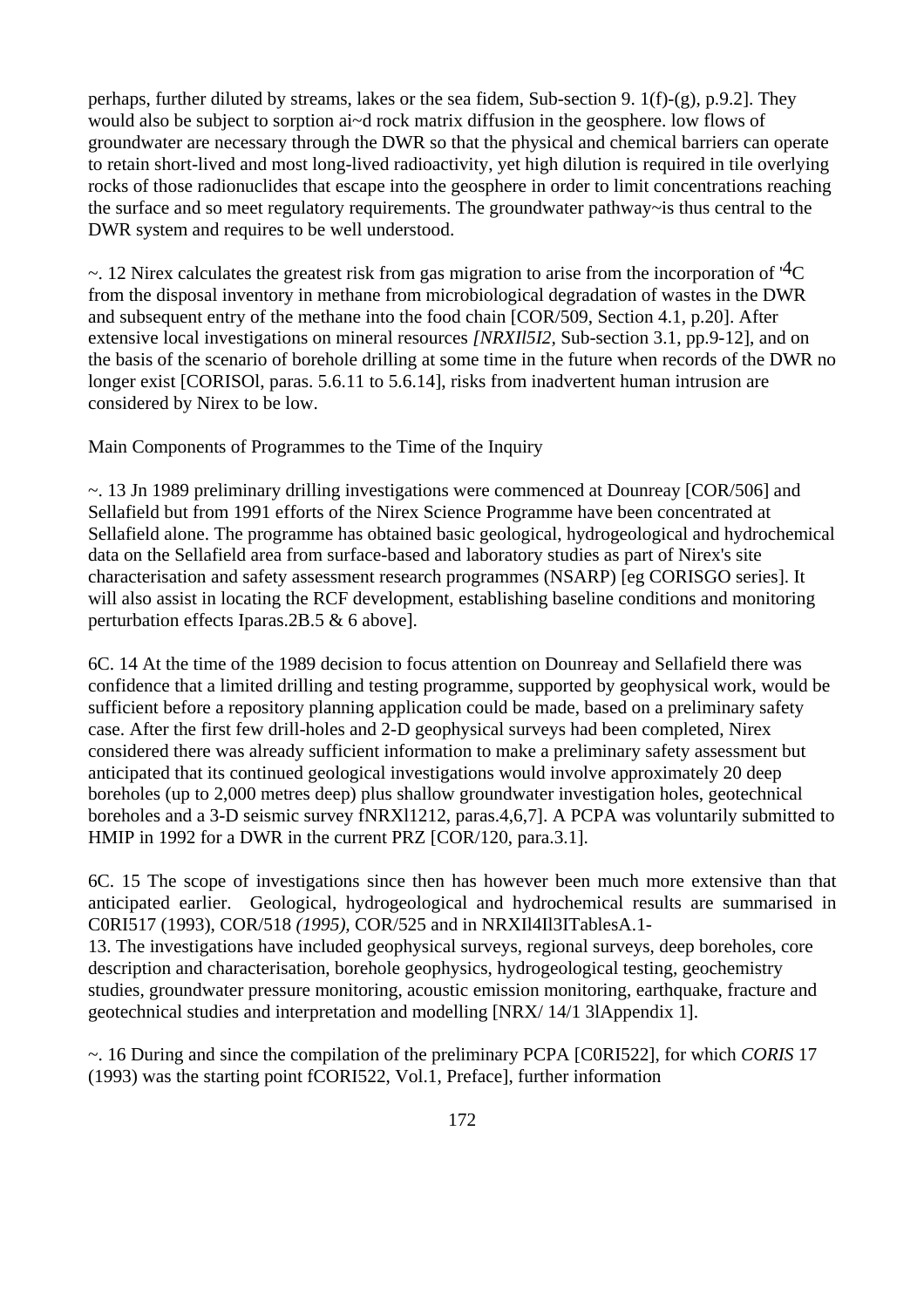resulting in revisions of the geological interpretation of the PRZ has been acquired in the form of modelling studies, geochemical and~ other data from boreholes including from testing programmes, 2-D PRZ surveys, regional surface mapping and hydrogeological studies of the BVG, seismic tomography a!1d vertical profiling.

 $\sim$ . 17 Site Characterisation. The inain effort in the site characterisation programme has been directed towards~achieving an understanding of groundwater flows and conditions in the fractured rocks essential to support a PCSMPSA. The establishment of baseline conditions prior to development of the RCF is a necessary element of this work. Geological and hydrogeological surveys have been made using a range of surface based techniques within an area of about 60 km by 65 km centred on Sellafield [NRX/14/12/Fig.4.1]. The investigations have comprised studies at regional (about 4,000 sq.km), district (about 600 sq.km) and Site (about *50* sq.km) scales. Observations have been ground-based and made from the air, on and off-shore.

6C. 18 Surface and airborne geophysical surveys have been extensive using conventional and new techniques including a 3-D seismic reflection trial over the PRZ to achieve detailed interpretation of the deep geological structure [NRX/ 14/13/Table A. 1]. Deep drilling has been carried out in 22 locations, 12 of which are in the PRZ, to obtain mostly NE/SW and NW/SE cross sectional geological and hydrogeological data [NRXI14/12/Fig.4.2]. Rock core samples have been analysed to determine rock types and their properties and cross hole seismic tomography undertaken [NRX/14/13/Table A.6]. Hydrogeological testing has been undertaken to gain data on groundwater pressures and hydraulic conductivity of the rock including testing of fracture networks [idem/Table A.7 & 8, COR/517, COR/518 & C0RI518A].

~. 19 Regional surveys have included studies of the catchments of the Rivers Calder and Bleng extending to old mineworkings fCOR/521/Figs.3.6 & 4.12]. Watercourses have been monitored and data collated from many old boreholes *[NRX/14/1* 3/Table A.2; NRXIS/1J and from information on water abstractions (COR/521, p.4-14) and water resource investigations over several years including aquifer pumping tests [CORISOl, paras. *4.4.14.4.5).* The NRA have also supplied information on the quality of shallow groundwaters at a number of observation boreholes (all less than *150* metres depth) and a spring in the vicinity of the RCF [NRX/5/2]. Data on deeper groundwaters (200-1600 metres) have come from the Nirex drilling programme [COR/bi].

~.20 Groundwater samples have been comprehensively analysed for their chemistry (NRXI14/13/Appendix 1, Section A.8. 1 & Table A.9]. Of particular note are the isotope and inert gas studies, relevant to estimations of the residence time or 'age' of the groundwater [NRX!17/1 (extract from COR/525), 5.2]; and the reduction~xidation potential CEh' or 'redox' potential) of the groundwater, relevant for its control over chemical reactions within the water system and its effects on sorption.

~.21 The presence of drilling fluids in borehole water samples inhibits reliable determination of the Eh in the laboratory although the use of chemical tracers in the drilling fluids has allowed some correction to be made for contamination. Noble gases (neon, argon, krypton & xenon), indicating the climatic and/or altitude effects at the time of recharge, have been sampled, measured and plotted  $[COR/518, Drgs. O1018~]1O195]$ . Helium (<sup>4</sup>He)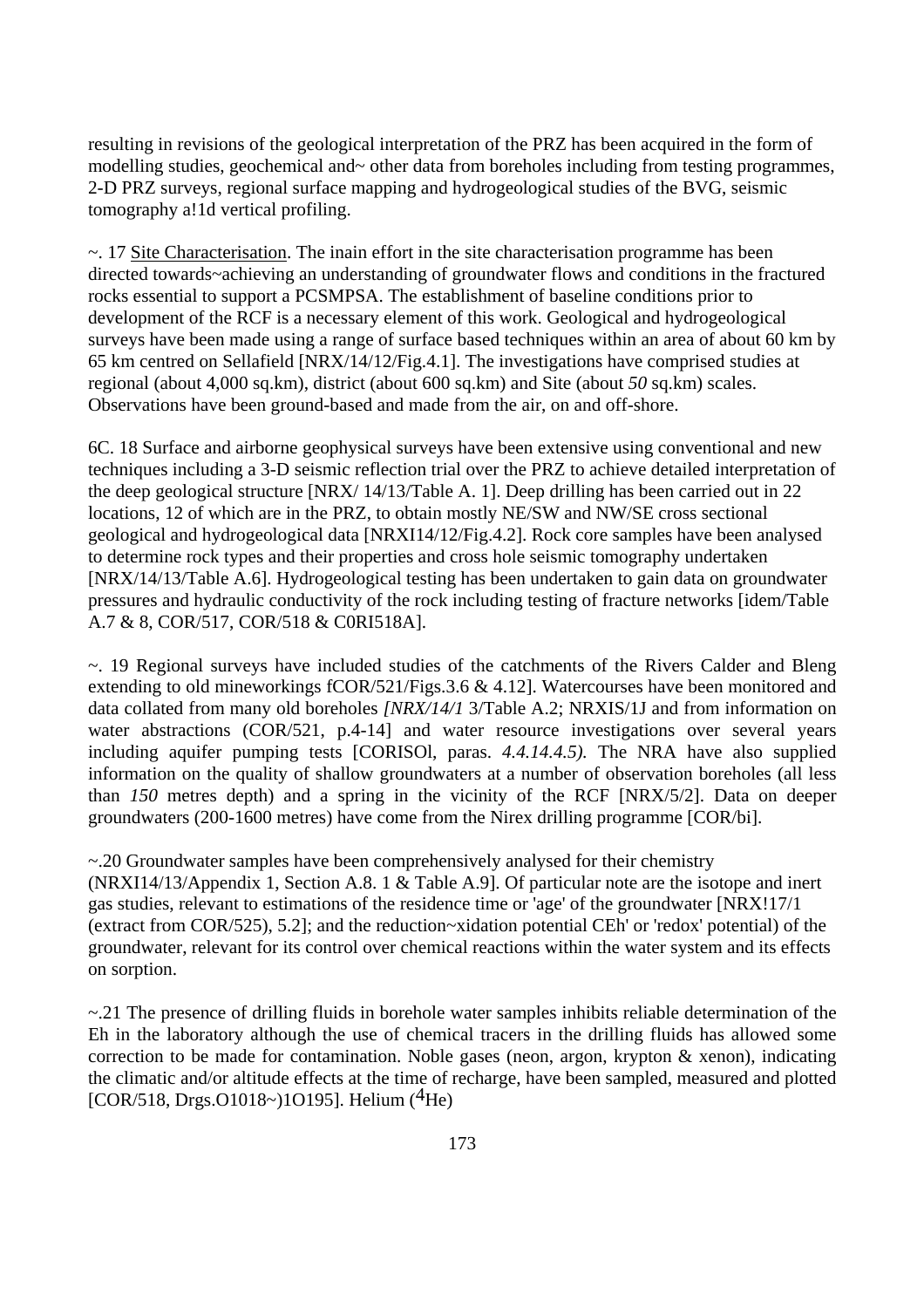abundances, produced in the rocks through the radioactive decay of naturally occurring uranium and thorium minerals, have been determined for borehole water samples [CORIS 18, drgs.01018( $\sim$ 010191; NRX/17/1, paras 5.7 & 5.10]. Water salinity and density measurement has been carried out in order to identify and characterise the Saline Transition Zone (STZ) in the Sellafield area and assess its implications for groundwater flow.

~.22 Safety Assessment Research work has included the development of NRVB [COR/529], preliminary design of DWR storage vaults and packaging [idem], modelling [COR/528, COR/529 & C0RI522] and elements of the preliminary PCSA, "Nirex 95" [COR/522 (1995)]. These studies involve prediction of climate states, landform evolution, radionuclide transport, uptake by plants, identification of local communities and critical groups and a wide range of models [COR/526 (1994) & COR/527 (1994)].

~.23 Conceptual and numerical models have been extensively used in Nirex's evaluation of post~losure safety performance (see Chapter 6D). This has involved application to biosphere assessment, chemical processes, geological structure and hydrogeology facilitating the preliminary analysis of the groundwater pathway for a DWR at Sellafield [C0RI522]. Considerable quantities of field and laboratory monitoring and test data are required in order to develop models and validation of the models requires additional independent field and experimental data against which model predictions can be systematically compared.

~~24 Research on radionuclide transport includes investigation into radiolytic reactions due to irradiation of water [COR/528, p.12]; slow recrystallisation and other ageing processes affecting the retardation or immobilising performance of NRVB [COR/528, s.3.2.2~) & C0Rl529, p.19]; solubility and reactions of radioclements at high alkalinity [COR/529, s.3~2]; the process of colloid formation and stability and their effects [COR/528, s.3.2.3]; and effects of gas generation and migration of <sup>14</sup>C in methane and of gas-water interactions [idem & COR/509, s.3.3, p.16).

*6C.25* Biosphere Research databases are large and the existence of well~stablished values for many parameters means that fixed parameters have to date been used in the biosphere part of PCPA calculations rather than sampling from Probability Density (or Distribution) Functions (PDFs) mentioned further below [COR/605, s.9.2], however, work is progressing to refine and validate these modelling inputs.

~.26 Local earthquake data have been intensively researched and documented by Nirex from historical records together with data from studies of mineralogy, stratigraphy and strucwral geology. A continuous flow of new data is coming from Nirex's ongoing instrumental monitoring; from the network of seismographs in Britain and NW Europe; and from the BGS Cumbrian Microseismic Network capable of recording very small events within a radius of about 60km of Sellafield [NRX/14/13, Appendix 1, s.A.11].

 $\sim$ .27 Future climate states and land form evolution studies [COR/527, s.2 & 3] have resulted in the formulation of 4 representative conditions for the purposes of the preliminary PCPA involving either terrestrial or marine discharge from the DWR over a period of 108 years as sea levels change [COR/522, Vol.3, s.6.36. & Figs. 6.66.18]. These studies cover such effects as glaciation and global warming and the predicted consequences for changes in topography, climate, and patterns of human and animal habitability and alternative scenarios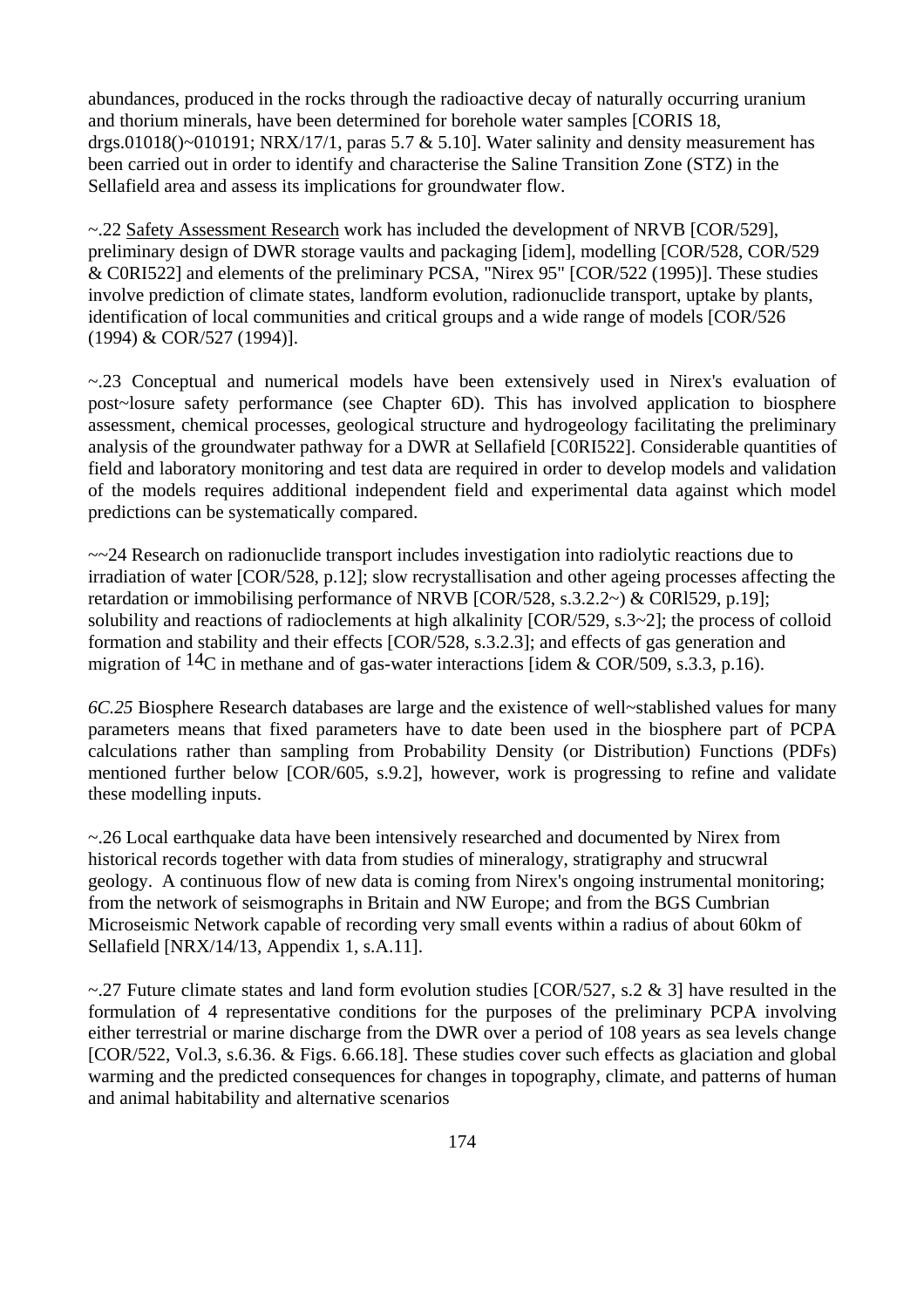are being worked up [COR/527, p.23). A fifth (Mediterranean) state is predicted as possible in the event of global warming. Of particular note is the predicted scenario where Sellafield is occupied by a self-sufficient subsistence community under Boreal and Temperat~ conditions [idem, s.5J.

## International Co-operation

~.28 Nirex plays a leading part in international research into aspects of radioactive waste disposal of which climate change is an example [C0Rl527, Box 6]. The work falls into 2 broad categories: firstly, practical investigations, mainly underground, predominantly in generic rock laboratories or mine-like excavations, with development of logging, sampling, in situ testing together with associated mathematical modelling; and, secondly, laboratory based and surface experimental work and testing, much of it related to fundamental chemistry, geochemistry and hydrochemistry.

~.29 Nirex is a participant and financial partner in several of the principal international underground research facilities. It participated in the 13 year Stripa Project in Sweden in which useful experiments were performed in a disused iron ore mine to develop techniques for investigating deep crystalline rock and to study engineering means of enhancing the postelosure safety of deep repositories. The principal achievements at Stripa have been to provide experience for new methods, characterisation strategies, modelling and data on rock properties that could be applied to further rock laboratory work [FOE/6/15, Ps.29 last para.& GNP/4110, s.3.1J.

~.3O It is closely involved in the ongoing Aspo Hard Rock laboratory, Sweden, and in the underground rock laboratories (URL) at Grimsel, Switzerland and lac du Bonnet, Canada, all in saturated fractured granites. Experiments at Aspo include comparison of rock disturbance produced by tunnel boring with that by drilling and blasting; characterisation of the zone of excavation disturbance (ZEDEX); performing multiple well tracer tests (MW'I); and investigating the effect of air on the geochemistry of the surrounding rock [COR/605, s.4.3.l-4.3.4].

~.31 International projects promoted by the EU include a general programme on migration of radionuclides through the geosphere (MIRAGE); specific research on basic validation of geochemical codes (CHEMVAL) and on colloids and complexes (Coco); a project on gas generation and migration from underground storage facilities (PEGASUS) fCOR/605, s.4.2.3 & COR/529, pp.62, 64 & 66). DECOVALEX is an important collaborative project to develop coupled therm~hydromechanical (THM) models [COR/605, s.8.2.5].

~.32 A number of international collaborative studies have been funded by Ni rex and their Swiss and Swedish counterparts (Nagra & SKB) on natural analogues, that is to say occurrences of materials or processes which resemble those expected in a proposed geological waste repository and which can be studied to give useful indications of the possible properties and behaviour of parts of the disposal system over long timescales. These include, for example the Oklo uranium deposit of Gabon [mentioned in 6A.46 above], and the highly alkaline groundwater system at Maqarin in Jordan which is in near equilibrium with naturally occurrang cementitious minerals at a Ph of about 12.5, comparable to that planned for the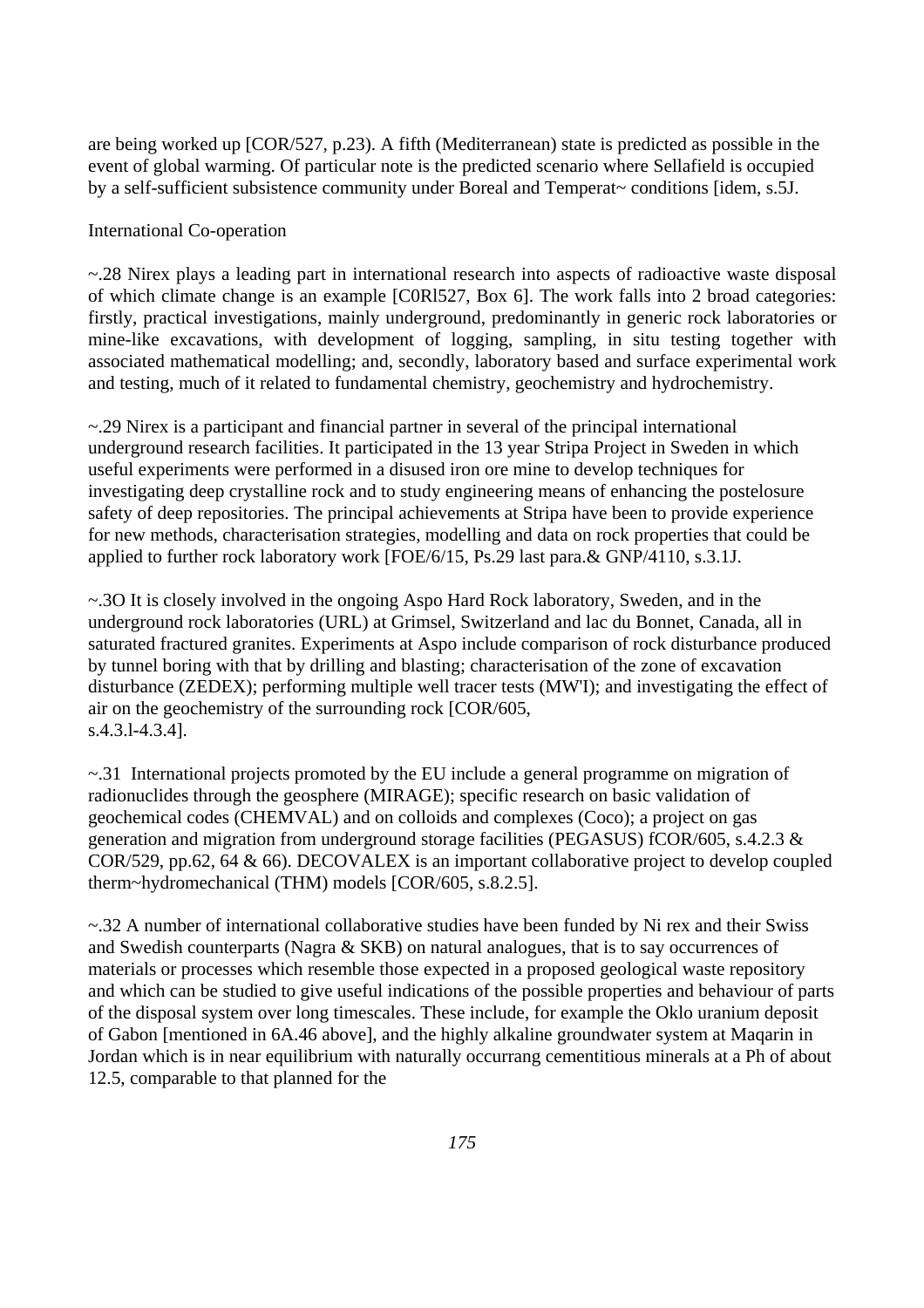Sellafield repository [COR/529, pp.62 & *65].* HMIP has helped with some funding of international programmes [GOVf63O].

Data Availability & Elicitation

6C.33 Data elicitation *is achieved* by the formal application of expert judgement to arrive at quantitative input parameters for use in repository performance assessments and in preliminary numerical models [C0RI529, section 7]. Safety assessment parameters whose values are uncertain are expressed as PDFs rather than individual fixed values. The PDFs are then sampled randomly in, for example) the MASCOT computer analysis.

~.34 Some parameters relating to the physical properties of the geology are derived from measurements & others by elicitation [COR/522, v.1 tables 5.1-5.19]. There are up to 14 parameters expressed as PDFs for cach of the geological units used in the Nirex 95 groundwater flow modelling. Fracture orientation was characterised by field data and elicitation of PDFs was used for parameters such as fracture spacing, fracture length and channelling fraction, taking account of borehole observations and outcrop studies. However, fracture transmissivities were derived by requiring models to be consistent with field (environme~tal pressure) data [idem, v.1, p.5.4, 1st & 2nd paras.].

*6C.35 In* the near-field, formal elicitation was undertaken to derive PDFs for parameters used in source term calculations such as solubility limit (in the repository pore water) and sorption distribution ratio (in relation to repository materials) of several elements [COR/529, s.3.3 & s.7.2], including the solubility of key radionuclides [idem, s.3.2.1 & Box 13].

Transparency, Quality & Peer Review

*6C.36* Nirex has published over 500 scientific reports and papers and has made many more available for reference after application of its quality assurance process [eg those listed in NRX/12/7). Many of the reports which Nirex has submitted to the inquiry [Appendix 3 -COR/50() series; *FOE/5119]* were not published until 1995.

**~.37** Nirex has used a selected group of experts as a Review Panel to periodically review selected parts of their work prior to publication, advise on strategy and approach for geological characterisation of Sellafield as an input to the PCSA and to provide ad hoc specialist advice [COR/516, para. 1.2]. The RWMAC has maintained surveillance of progress of DWR development, as part of its terms of reference to advise the Secretaries of State [GOV/4O7lAnnex 1], issuing a series of Annual and Special Reports *[GOVI4O1A1S].* The Royal Society responded to Nirex's invitation in 1993 to review the scientific aspects of assessing the likely long-term performance of a DWR, focusing upon work at Sellafield, in its 1994 Report (COR/605].

~.38 The RWMAC rccommended independent peer review of the safety case as a standard practice in 1989 fGOV/402, para. 2.26] and has maintained that view [GOV/407, para 4.22]. It regards the **field work and interpretation of site data being carried out by Nirex and its contractors as being of the highest quality [**GOV/407, para.4.6]. The RWMAC (May) 1995 Annual Report suggests that attention be paid, inter alia, to the time necessary for establishment of base hydrogeological conditions, the monitoring of microseismic activity,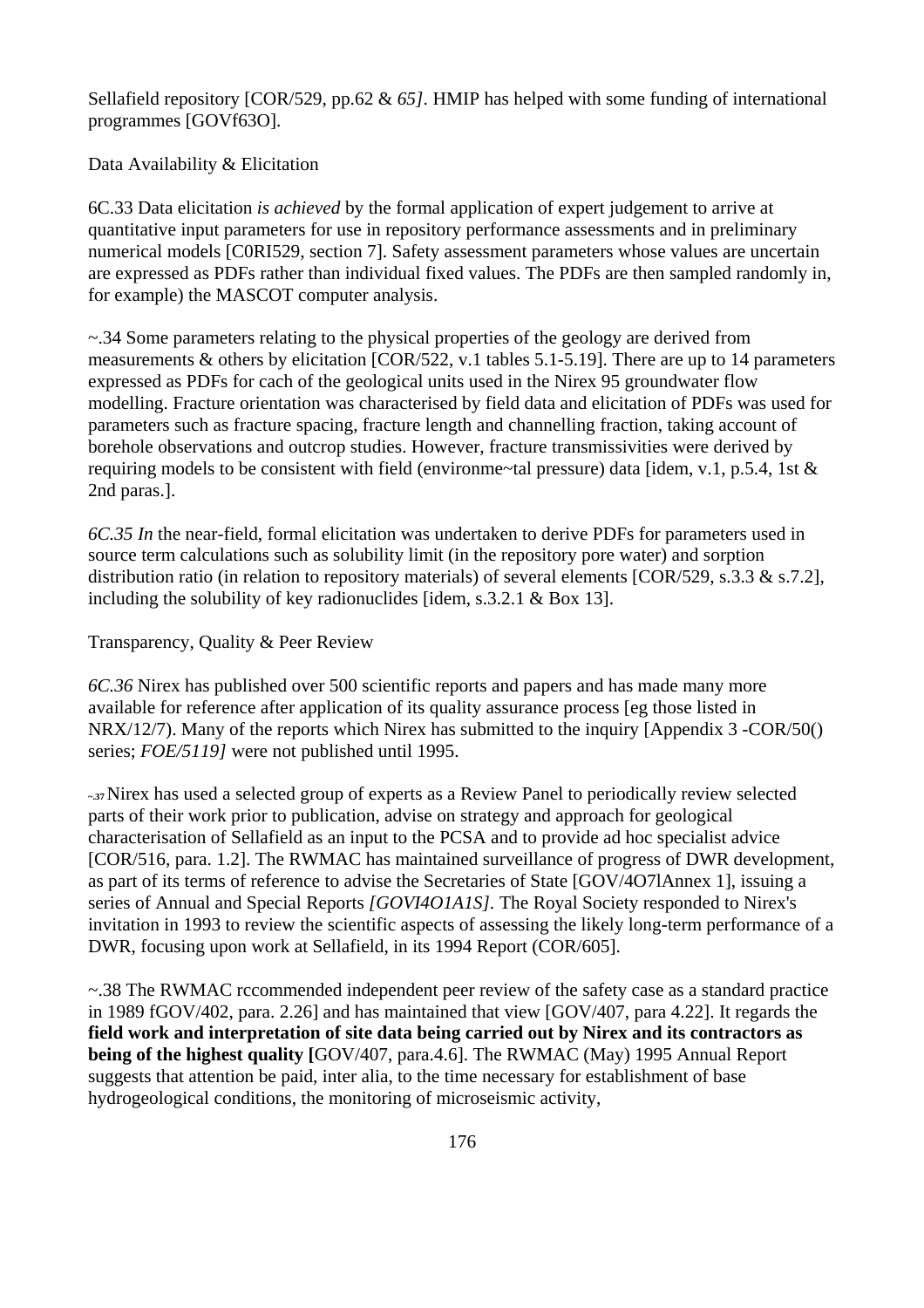natural gases, and thermal regime [idem, para.4. 12]. It emphasises issues highlighted by the Royal Society which the RWMAC have also raised such as the complexity of the hydrogeological conditions at Sellafield, the limitations of the groundwater modelling programme, the important role of groundwater geochemistry, gas generation and the significance of chemical containment within the multi-barrier approach [idem, para.4.22]. These matters were aired in the RWMAC 1994 Report fGOV/406, Chapter 3] where it noted indications that upward groundwater flow takes place in the PRZ and concluded that inconsistencies between computer-based modelling and observed groundwater flow systems need removal. Also, it considered that a very significant amount of work needed to be done before the state of knowledge of the Sellafield area could be sufficient to provide a confident basis for a PCSA [idem, paras.3.34 3.36].

~.39 In its 1994 Report [COR/605J, The Royal Society identified 3 concurrent operations in preparing for the DWR at Sellafield, namely:

> a. characterising the site to establish relevant geological, geochemical and hydrogeological features;

b. developing appropriate engineering designs for the DWR;

c. undertaking studies to assess potential leakage of radionuclides from the DWR to the surface [idem, s.1.2, p.2].

~.40 It pointed to the need for quantification of uncertainties and for elicitation. Key scientific issues it identified were groundwater flow, gas generation and migration, long-term evolution of geosphere and biosphere conditions including climate change, and chemical containment fidem, pp.3-5).

6C.41 The Royal Society expressed the widely held view that, although Nirex participates in underground research in other countries, none of the sites is very similar in geological setting to Sellafield *[COR/605,* s.4.4].

~.42 Observing that much background information was becoming available, the Royal Society study group commented that Nirex had not yet published details of the assumptions, site specific models and input data used in the Sellafield PCPAs, nor of the actuul results and sensitivity analyses. In consequence it was unable to judge the adequacy of Nirex~s synthesis and use of research and site characterisation findings, or to appreciate fully the importance of any scientific issue to the PCPA. *[C0Rl605, s.5.9).* 

~.43 On elicitation, the Royal Society noted that because the number of sorption distribution ratio (Rd) values required is large (at least one for each radionuclide and geological unit, making over 100 in all), Nirex have tended to elicit PDFs of Rd values only for some radionuclides and units, and derive the remainder directly by judgements from one or two scientists *[COR/605,* s.8.4.1].

 $\sim$ .44 It foresaw the possibility of programme set back if research and assessment at Sellafield does not provide for early exposure to peer review.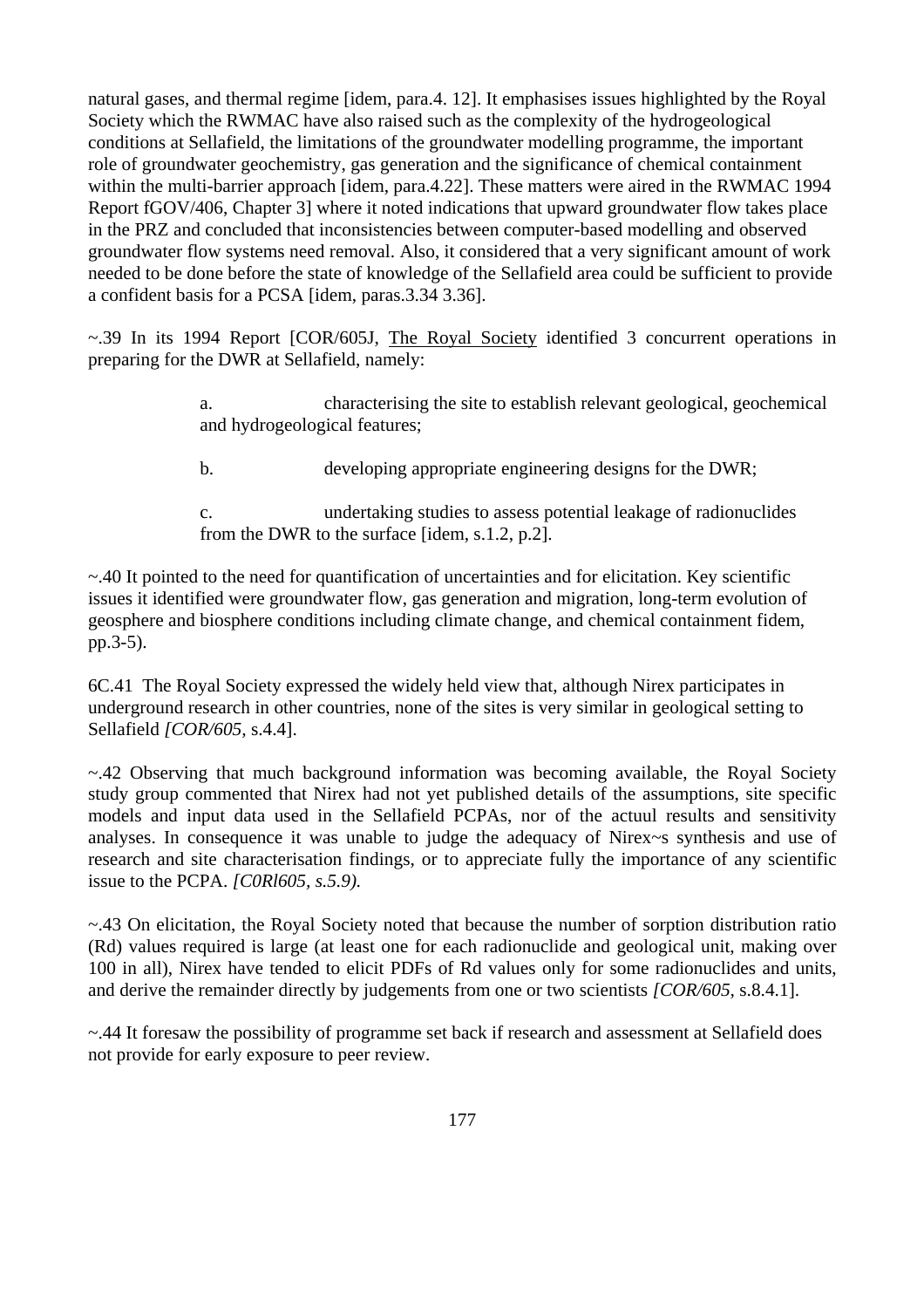$\sim$ .45 In rlation to technical and scientific achievement, the Royal Society observed that contamination had been reduced to less than 1 % in a significant, and increasing, proportion of borehole water samples, which **demonstrated the capability of Ni rex to obtain high quality samples** from existing boreholes [COR/605, p.105]. However, the Report noted that there were no adequate models for 2-phase gas/water movement in fractured rock; no definition of scenarios for future evolution of conditions in and around the DWR; and a lack of truly quantitative predictions of the behaviour of chemical containment [idem, pp.3-S]. It points out that much of the science is new [idem, s.1.6, p.6).

~.46 The Royal Society comments on solubility and reactions at high Ph that ~the design of the near-field, with its high Ph and complex metastable mineralogy poses an extremely difficult problem for the chemist. The thermodynamic properties of many of the phases present are not well known and little information is available for surface properties or reaction kinetics. This means that an experimental approach must be adopted and the number of experiments needed to describe behaviour adequately will be large. Many such experiments have already been undertaken by Nirex and other groups internationally, and these programmes are on-going~ [COR/605, p.121, foot of left column).

6C.47 The Royal Society study group noted that the mainland of the UK is not close to an active crustal plate boundary and the historical record is very short in relation to the PCSA timescale for a DWR. It observed that, although only moderate to small earthquakes have been recorded over the last few hundred years, this may not always be the case [C0RI605, para.l0.1.2J.

6C.48 In 1994~ the Nirex Review Panel was involved with technical reviews and workshops on geochemistry, hydrogeology conceptual model development, fracture characterisation, validation strategy, RCF structural geology, RCF3 pump test design and assessment modelling [COR/5 16/Appendix B]. This was supported by visits to Sellafield and site facilities [idem/Appendix C]. It regards much of Nirex's work as being at the leading edge of science [idem/Appendix C, para.4 & Appendix D, para.2.3). The Panel recommended that the Ni rex strategic programme and the results of the scientific work should be subjected to peer review [idem/Appendix D, paras.2.2, 3.3, 5.4 & 5.9]. Ad hoc advice was given through an open approach between Nirex staff and Panel members [idem, para.2. 10). Key issues were identified as being future climate change and changes to the geosphere with seismic risks and earthquakes being of importance though not a major issue regarding safety performance [idem, paras.3.5-3.7].

~.49' The Panel identified a number of activities which it considered should be included within the forward programme of work. These included correlation between flowing fractures and mineralisation episodes; incorporation of key aspects of structural geology into hydrogeological studies; relating behaviour of smaller scale features into the large scale geological structure; Quaternary, earthquake and seismic studies; improvement in hydrogeological modelling to accurately reproduce the observed salinity distribution and incorporate temperature effects, and scaling effects related to the conductivity of the sandstones and the BVG [C0RI516/Appendix D, paras.5.1-5.11J. For 1995, the Panel sought specialist expertise in modelling, early information on the results of studies on ~Cl, thermodynamic geochemistry and Quaternary strategy, and improved communication with the wider scientific community.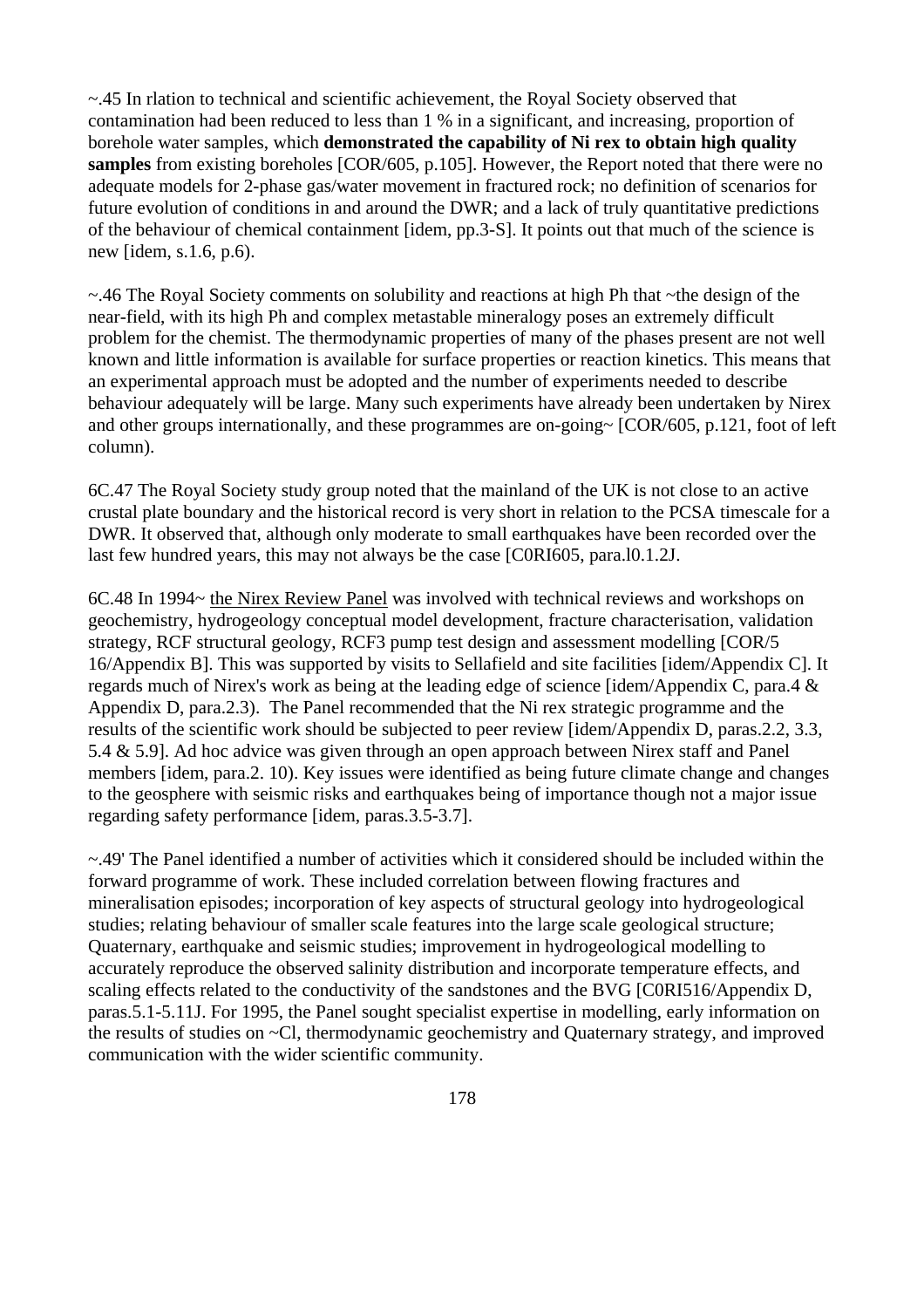Current Understanding of Scientific and Technical Issues

*~.5O* Areas of uncertainty still to be addressed with the help of the RCF are groundwater flow & radionuclide transport; natural & induced changes to the geological barrier; and DWR design & construction. Key uncertainties are BYG fracture network flows, the properties of flow channels, rock matrix diffusion, colloid transport & gas Tnigration; and the validation of the stability of the hydrogeological system over extended timescales, plus the effects of both excavation and chemical disturbance. Also identification of geological and hydrogeological features would enable the depth, location, layout and orientation of the DWR vaults to be refined. Sealing experiments in the RCF would assist in satisfying post~losure safety requirements for the DWR and perturbation effects require to be assessed.

oc.si Groundwater monitoring has yielded evidence of gravitational, barometric, seasonal and synoptic effects and to support climatic arid tectonic effects in the longer term [NRX/14/13/Appendix 2, pp.B5 & B6].

6C.52 The STZ represents the boundary between the fresh waters of the Coastal Plain Regime, present in the shallower strata, and either, the deeper saline waters of the Hills & Basement Regime inland, or the hypersaline (1,rine) groundwaters of the Irish Sea Regime present below the sea and at depth below the coastal plain *[COR/5071* S.2, Figs. 1 & 2J. Since the PRZ is located in the Hills & Basement zone the nature of the contact between the freshwater and the saline waters in that area is of most interest. It is common ground that there are relatively rapid flows in the Sherwood Sandstones.

.53 Ni rex' 5 most recent flow zone characteri sation of the RCF area concludes [COR/523, 5.7] that flow zones are not associated with a single, consistent geological signature in the boreholes studied, the strongest observations being that flow zones in the Sherwood Sandstone Group are largely matrix flow with some contribution from bedding-plane fractures. In the Brockram flow zones are associated with either matrix or fract~ire flow, and in the BVG they are discontinuity dominated, mostly associated with~ "vuggy veins" or part mineralised fractures. Overall there is a wide variation of orientations observed with a SW dipping tendency in the Sherwood Sandstones and a NE dipping bias in the BVG.

~.54 Flow zones tend to be associated with distinctive discontinuity characteristics compared with those above and below. In the BVG generally, 20% of the flow zones seem to occur within fault rock and 47% within 5 m of a fault [idem, s.4. 18]. However, in deviated boreholes (RC~ & RCM3) it was found that a far greater (90%) association of flow zones to faults exist in the BVG compared with the 9 boreholes as a whole [idem, s.4.19]. In the BVG fracture flow is thus dominant but a broad relationship between flow zones and ME6 mineralisation is apparent. However, not all mineralisation is associated with flow. Although flow zones are associated with proximity to faults, there is a more variable association between faults and ME6 mineralisation leading to a clustering of mineralisation. A strong relationship was found between flow zones and ME9 late calcite mineralisation, post~u.ng all observed fault structures observed in borehole cores. The calcite morphology seems to be related to salinity of groundwater. These features suggest to Nirex a conceptual model in which flow in the BYG is related more to the larger-scale distribution of ME6 within the rock mass, rather than type, orientation or intensity of individual candidate flow features.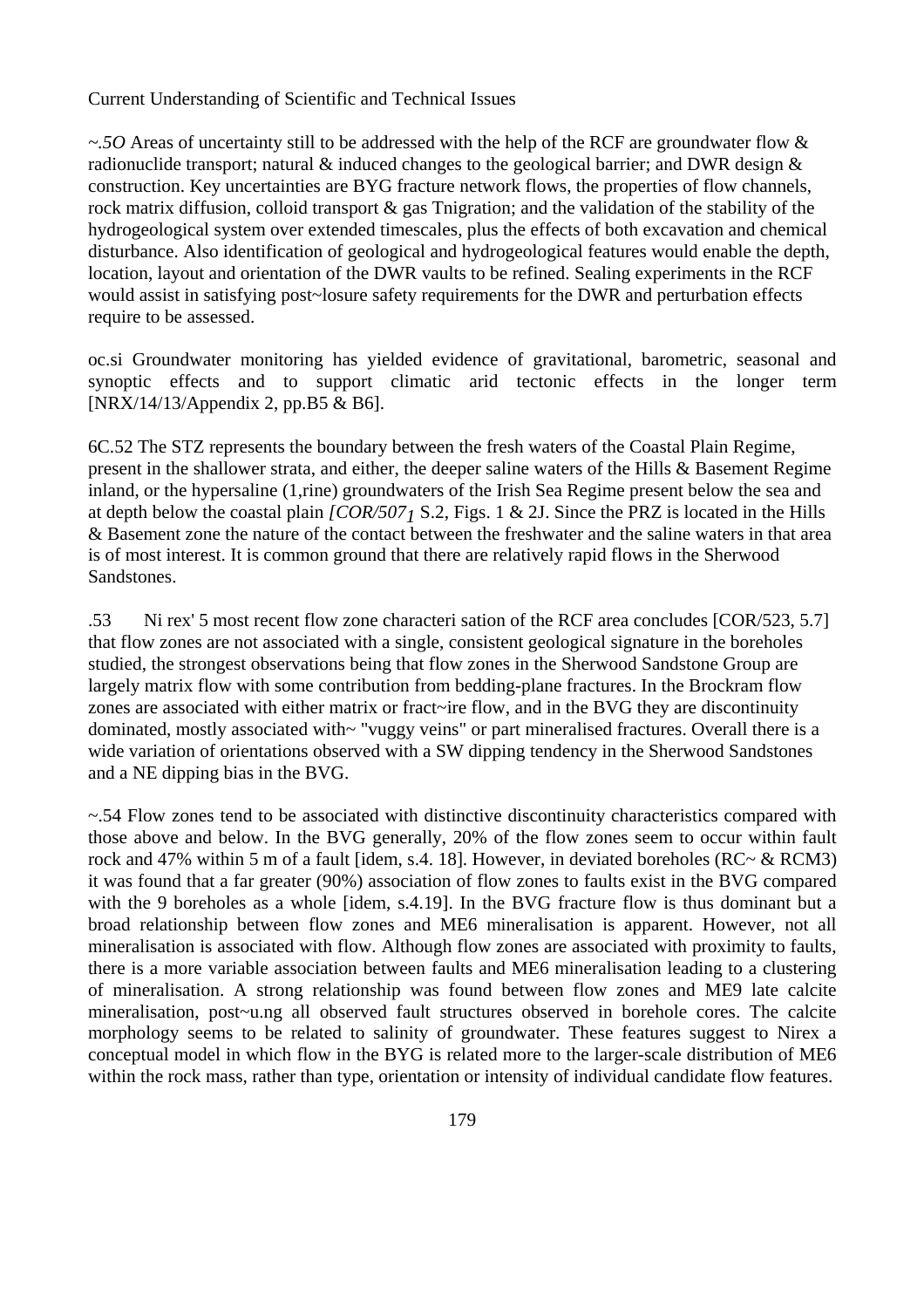6C.55 Of the 42% of flowing features in the BVG, 74% are within the Fleming Hall Formation, an association most marked in Borehole RCF3 [idem, para.5.6J. However, flowing zones in Boreholes RCM 1 and RCM2 were found predominantly in the Brown Bank Formation in Borehole 2, notably concentrated in the Broom Farm Formation [see COR/518, Vol.2, Drgs.010147-9, left & central columns]. As the relationships are not ubiquitous, Nirex considers it likely that partial correlations exist between many factors rather than that there are any full and consistent correlations. Nirex also considers that the apparent linear relationship between flow zone transmissivities and measured depth requires further investigation.

6C.56 The deep groundwaters in the PRZ appear to contain no significant tritium (hydrogen isotope  ${}^{3}H$ ) and therefore cannot contain any modern (post 1953) water [NRXII7I1, 5.4]. Interpretation of the content of deuterium (hydrogen isotope  ${}^{2}H$ ) and heavy oxygen (110) is in contention, as is the data on noble gases,  $\sim$  and <sup>4</sup>He, but it is common ground that all the groundwater in the strata relevant to the Sellafield project, in each of the three groundwater regimes, had a meteoric origin because it originally fell as rain or snow. However the stable isotope ratios for groundwater in the deep BYG of the PRZ are lighter than present day rainfall and lighter than water in the overlying sandstones which could indicate a cold temperature of precipitation at the time the water entered ( $t$ rechargedu) the ground. On the other hand, the highly saline groundwaters of the Irish Sea Basin regime have relatively heavy stable isotope signatures, in some instances heavier than modern meteoric groundwater. It is generally accepted that the basinal brine component must be of great age, and probably dates from well prior to the Pleistocene glacial epoch. [NRXI17/1, para.5.8]

6C.57 It is common ground that analyses of borehole water samples are subject to significant uncertainty due to contamination by drilling fluids and other sampling difficulties. However, the samples with least contamination appear to contain no modern carbon,  ${}^{4}C_1$  other than can be accounted for by traces of drilling fluid. If uncontaminated samples can be shown to contain no  ${}^{14}C$  then the groundwater in the PRZ basement must more than 30,000 years old *[NRX/1711,* 5.5].

*6C.58* Potential of Natural Geosphere Barrier. It is common ground that the host rock is complex.

6C.59 Nirex has been carrying out a range of experimentation both at standard laboratory temperatures and at the maximum anticipated repository temperature of 80<sup>0</sup>C, into changes in groundwater chemistry, radionuclide solubility and sorption, degradation of organic wastes and metal corrosion. Microbes are expected to survive the period of elevated temperatures and may continue to break down the wastes. Provision for the dispersal of gas arising from accelerated corrosion reactions may need to be considered in more detail [C0RI528, p.8 Box B]. However, leaving aside local variations and solubility and reactivity of radionuclides where there is some uncertainty, the general chemical composition and patterns of groundwater are now understood [COR/529] subject to sampling difficulties already mentioned above. This area of experimentation is acknowledged to be difficult and is carried out mainly in the laboratory simulating predicted DWR conditions such as ageing, extrapolated timescales and interpolating results from crushed rock to represent true rock surfaces. Similarly, uncertainties exist in scaling up laboratory results to determine diffusion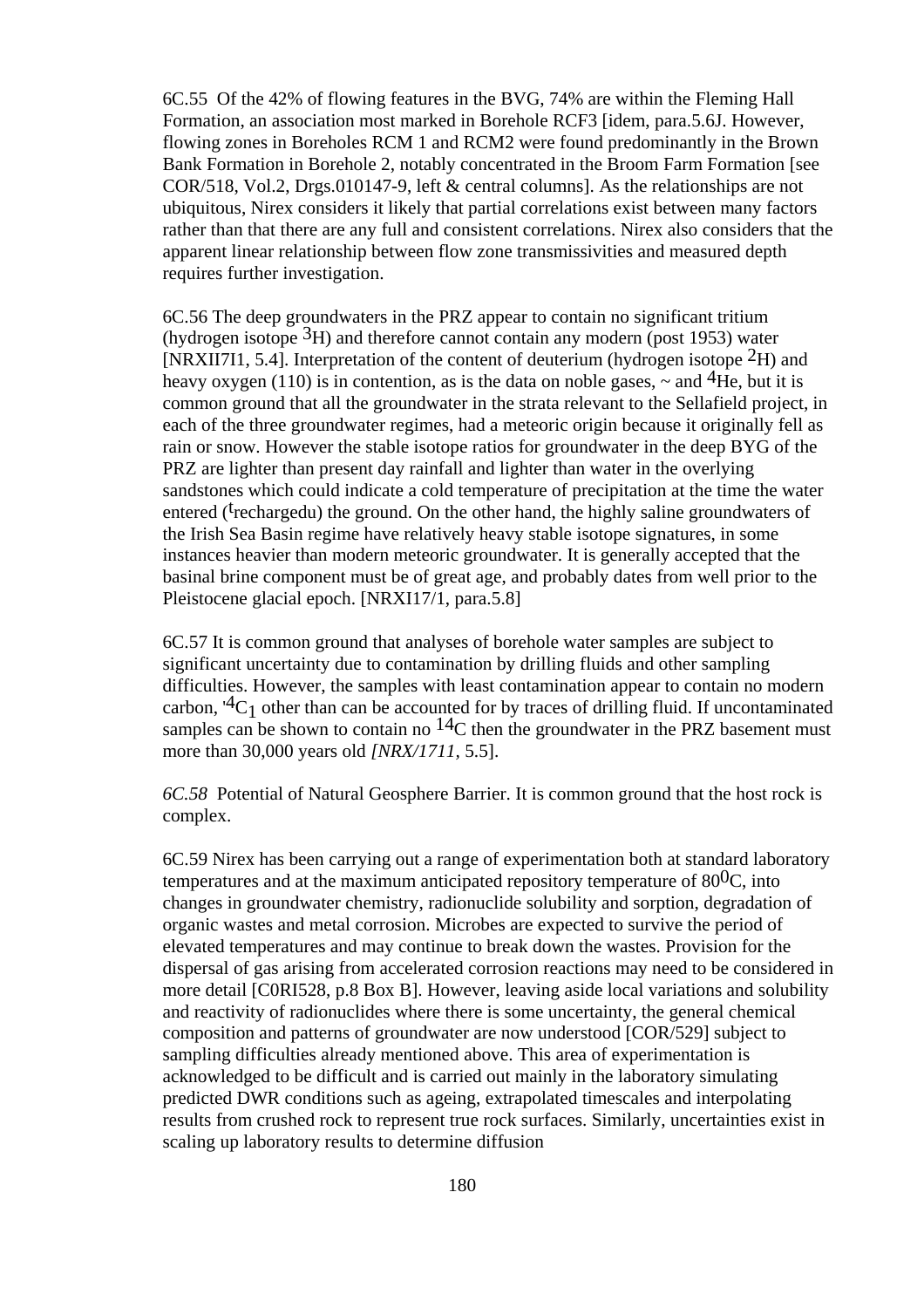cocfficients of dissolved radionuclides and the accessible porosity of PRZ rocks for field conditions.

6C.60 Chemical and EngiDeered Barriers. fGOR/528 & 529) Interactions of the wastes with the chemical barrier of the NRVB would be complex but, once the integrity of the containers is breached, the alkaline conditions of the NRVB should dominate. Soluble corriplexing agents produced by degradation of organic materials in the waste can enhance the solubility and reduce sorption of some radionuclides, notably plutonium. The prospective repository waste contains paper, wood and similar cellulosic matter, plus plastics, rubber, resins and other organic wastes which would produce organic degradation products. Such breakdown would also liberate large volumes of gas. A significant programme of research has been started, particularly into cellulose degradation and its effects, and into plutonium solubility and complexation with organic compounds *[COR'529,* s~4.2. 1]. Nirex have been concentrating on what it regards as key compounds and fractions and expects future research to focus on achieving a better understanding of the underlying mechanisms [idem, p.76, (iii)]. HMIP has commissioned its own research into the presence of organic acids in natural groundwaters and the effect of organic compounds in the transport of metals [HMP/1/2]. The physical and chemical characteristics of NRVB require more experimentation. On chemical behaviour, the interrelationship between solubility and sorption behaviour of some of the residual radionuclides and EhipH values (COR/529, p.5 Box 2 in brief; CORi52g, sections 3.1.1- 3.1.3 in more detail] is a novel area with few data previously available at such high pH values since these are very rarely encountered in the natural environment fCORI605, 5.7.2).

6C.61 Sealing and grouting experiments have been undertaken as collaborative international URL projects in Canada [F0E16129 & FOE/6130] and in Sweden (Stripa) [FOE/7120]. However, it is necessary to verify results from generic work in the intended host rocks under conditions comparable with that of the DWR. It is accepted that requirements for repository sealing go beyond standard civil engineering and mining practice. Possible deterioration of seals and sealing materials has not yet been addressed.

6C.62 Gas Generation and Migration. Corrosion and decomposition of the waste and containers in the repository will generate substantial quantities of gas, equivalent to many times the volume of the repository. This will be principally hydrogen, carbon dioxide, methane and perhaps hydrogen sulphide, a very small proportion of which is radioactive. *~OR/509,* section 2] The gas must be released, otherwise the resulting pressure brnld~p could generate cracks in the repository and surrounding rock which would provide additional groundwater flowpaths. Even in the absence of rock fracturing, gas pressures might speed the movement of contaminated groundwater from the repository. NRVB has been designed to permit the escape of gas and there is an engineered gas vent in some designs of waste container. The surrounding rocks need to be sufficiently gas-permeable to permit its controlled escape but not such that gas could reach the sufface in flammable or radiologically haaardous concentrations.

6C.63 Potential Excavation Disturbance. A knowledge of the geotechnical properties of the rocks and superficial strata is necessary to assess the ease or difficulty of construction of the shafts and galleries of the RCF and potential repository, their optimum orientation and layout for stability and the effects on groundwater flow and geochemistry. Nirex's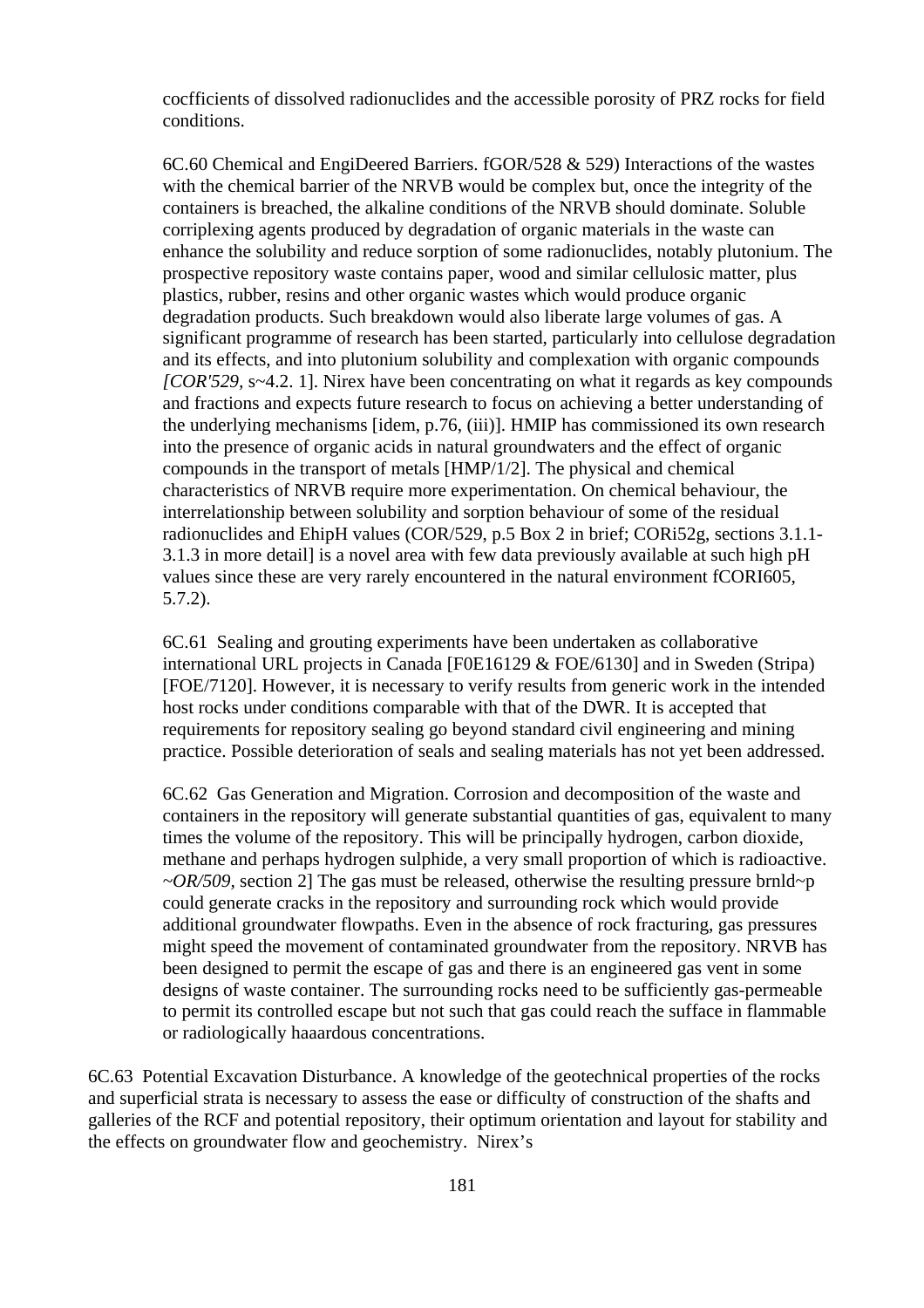geotechnical studies to date ~RX/14I13, Table A. 13], include core testing supplemented by geophysical logging (idem, Table A.4, p.A.21 & COR/SiS, v.2, drgs 010156 to 010177]. In addition to measurements specific to the Sellafield area, for example measurement of in situ rock stresses, Nirex has made comparison with excavation disturbance measured in mined openings elsewhere, as at the Canadian URL and Stripa [eg. FOE/6/29-31].

6C.64 Uncertainty remains as to scaling up from borehole samples to full size repository vaults and whether the BVG will behave in a similar manner to rocks from other sites.

*6C.65* Physical and Chemical Properties of Individual Radionuclides. Colloids are taken, in the context of the RCF and DWR, to be mostly extremely fine particles, organic or inorganic, dispersed in aqueous fluid (repository porewater or groundwater) that cannot readily be filtered out like ordinary suspensions [see COR/529, p.39 Box 19]. It is possible that radioactive materials in the waste may form colloidal particles or be sorbed onto other colloidal material and then be transported away by flowing water, particularly by fissure flow in the BVG. Field experimentation is prone to difficulties of achieving uncontaminated groundwater sampling at depth *[G0V1630,*  p.247 1st para.] including during RCF drilling.

6C.66 Climate & Tectonics. Nirex's main approach has been of studying past geological and climatic events as a guide to future evolution to investigate whether such effects could adversely affect the DWR over the required period of limitation of risk. Nirex continue to investigate the shallower (Quaternary) deposits for evidence of geologically recent earth movements using pits, boreholes and geophysical methods [NRX/14/12, Table 6.3]. A few possible sites in the onshore district of faults that cut both the bedrock and the Quaternary deposits have been identified for further study.

*'Reporting of cases begins on next page]*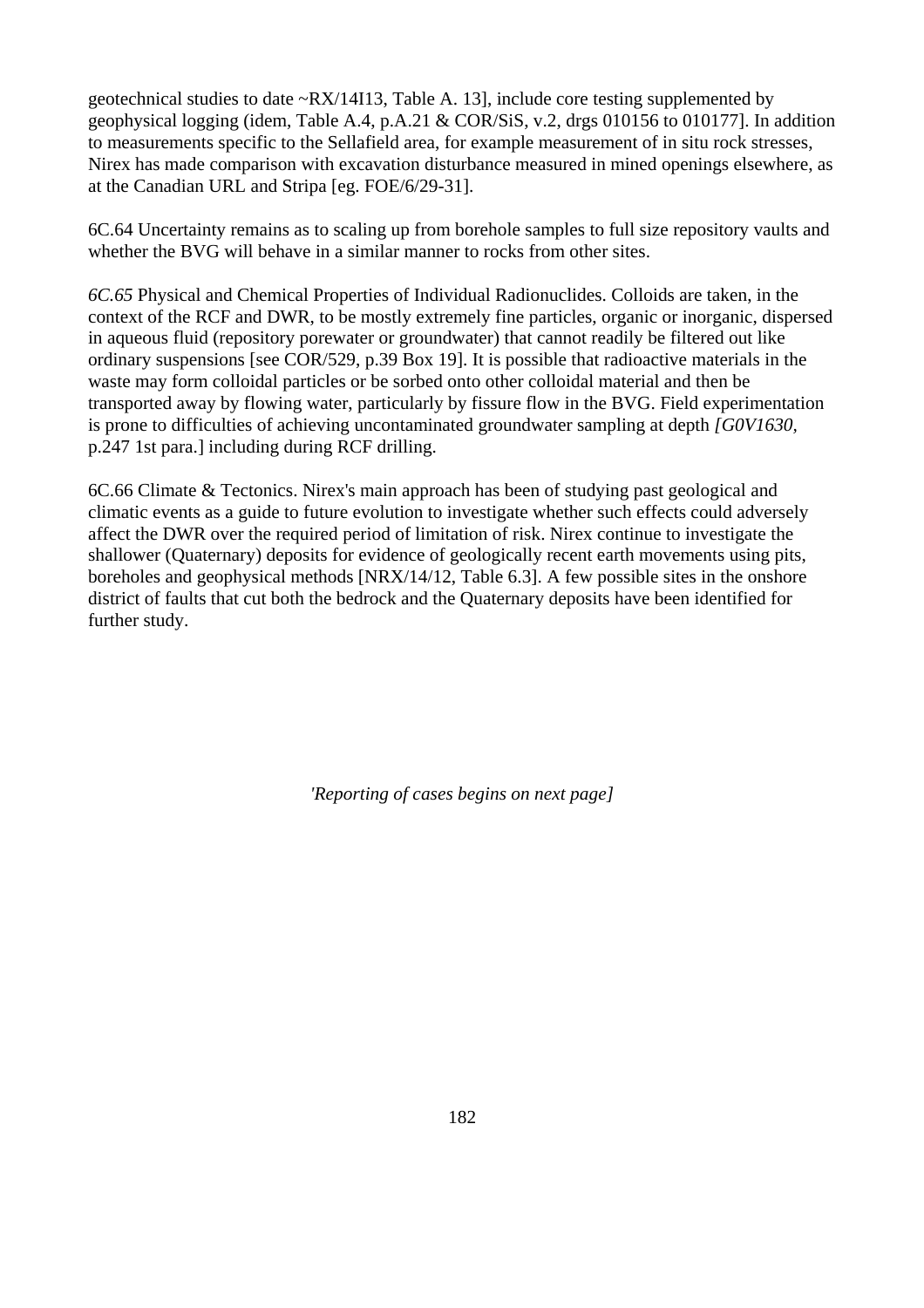## The Cases of the ParticiPants

6C.67 In its draft guidance, HMIP sets out technical information supply requirements [HMP/l/l, Chapters 7 & 8]. Of particular note are the contingency for an adverse interpretation of an element of the disposal system taken in isolation [idem, para.7.3]; the n~d for adequate characterisation, understanding and analytical capability of the geological environment~ including the potential for seismic events [idem, para.7~6]; the requirement for the limitation of migration of radionuclides by the physi~hemical and geochemical characteristics of the geological environment combined with construction materials of the facility [idem, para.7.7]; the separation from geological media of less suitable characteristics [idem, para.7. 11]; implementation of methods of construction of a DWR to avoid undue disturbance of the geological environment and containment properties of the host rock [idem, para.7. 12); demonstration that a criticality incident is not a significant concern [idem, para.7. 18]; undertaking monitoring during the investigation and pre~construction phases, without compromising the long term safety of the facility, to provide a baseline for monitoring in later phases - the developer should show that the changes in and evolution of the monitored parameters are consistent with the safety case [idem, paras.7.21-23].

6C.68 In supply of information, treatment of uncertainty would entail maintenance of a detailed audit trail and modelling studies should include continuing peer review (idem, paras.8.17 & 8.19).

6C.69 Nirex would decide when it had collected sufficient data to support the development of a safety case [C0RI120, para.4.4]. However the quality assurance regime should meet a national or international quality assurance standard and enable data to be traceable back to source [idem, para.4.7]. HMIP confirms the value of experimental studies in URLs in improving understanding and provision of geotechnical and engineering data for DWR design [idem,para.4. 11].

6C.70 HMIP says that Nirex would have to provide a scientifically and technically robust interpretation of the geological and hydrogeological conditions at the site taking account of uncertainties arising from an incomplete knowledge of the full system and its future evolution [idem, para.4. 10]. The construction of the RCF would alter the hydrogeological and hydrochemical regime of the site so these effects and consequences must be demonstrated prior to the construction of an RCF [COR/120, paras.4.l0, 4.16 & 5.5).

6C.71 HMIP regards the PRZ as having a complex geological structure and the PCSA as relying heavily upon geological and hydrogeological data [idem, para.4.8J and a sound understanding of its behaviour, especially on a regional scale [idem, para.4.9J. This extends from the recharge of the groundwater which passes through the PRZ to its discharge point downstream, likely to be measured in some tens of kilometres from the DWR. HMIP sees a need to reduce uncertainties about the physical and chemical processes which might influence the migration of radionuclides through the geosphere. It has in mind examination of fracture networks, rock permeability and fracture conductivity; experiments on excavation damage, chemical tracer tests, gas migration and colloidal translx,rt [C0RI120, para.4. 13], on which HMIP commissioned its own research [listed in HMP/1/2J; and gaining a better understanding of the capabilities and limitations of models [idem, para.4. is]. Oxides or metal particles may be transported as well as colloids.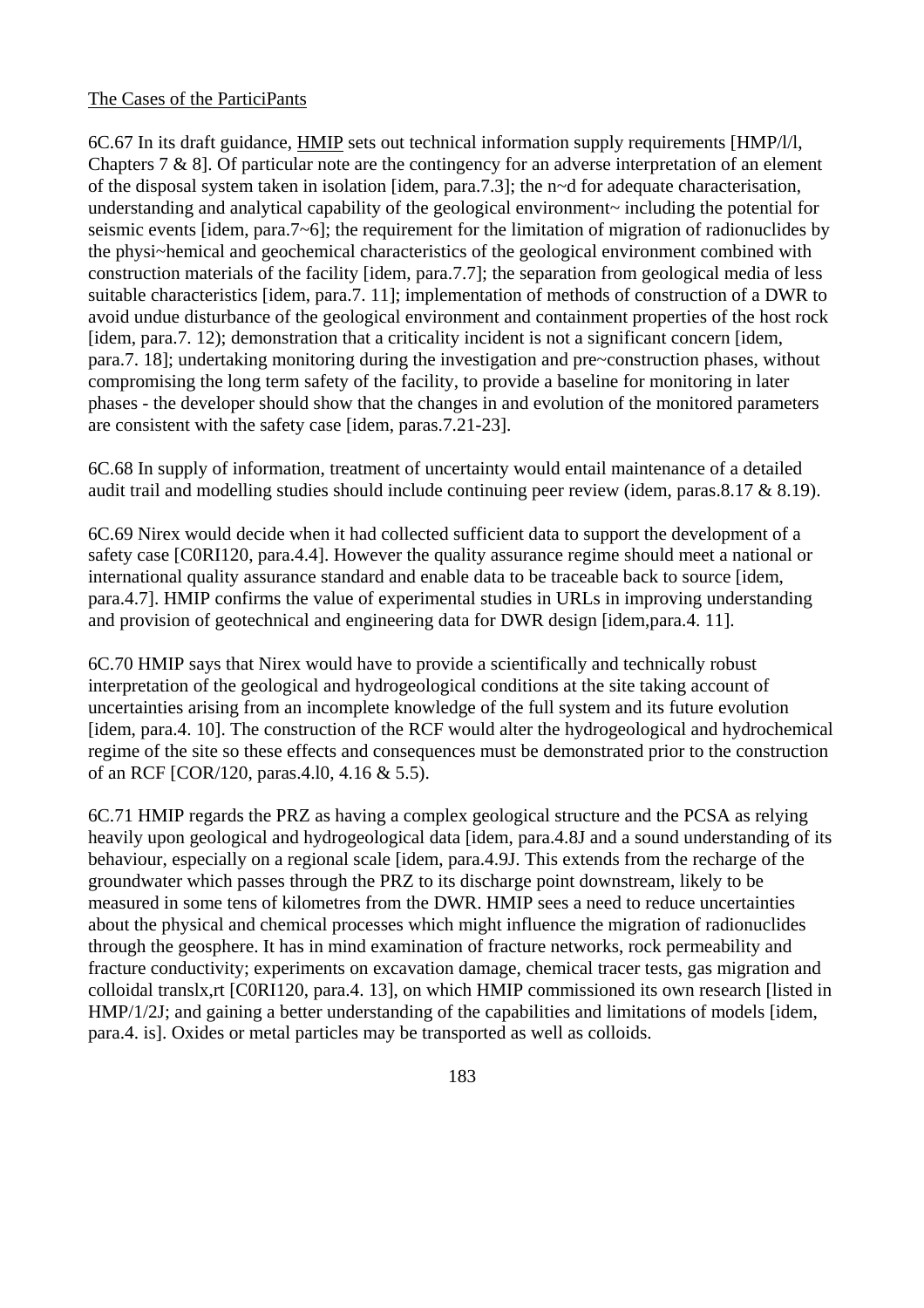6C.72 Nirex considers that its scientific and technical programmes have yielded sufficient quality and quantity of material through research and investigation to demonstrate that the PRZ holds good promise to host a DWR and has reached the point where an RCF is necessary. It regards comparisons made by FOE and Greenpeace with practices in the oil industry in terms of time scale and approach as misplaced albeit relevant technical experience and expertise is of course used. Nirex's investigative programme is longer in duration to those cited by Greenpeace for the oil industry. It refutes the claim by FOE that the scientific information gained so far, and referred to below, is not "best possible" citing in support the praise given by RWMAC, the Royal Society and from some witnesses for the objectors **for the quality of information arising from the programme** and the extensive experience of their main contractors. The Nirex 95 PCPA report *[COR/522]* and supporting documents address the issues raised by the Royal Society Report [COR/605]. Much new information has been brought forward since the publication of the report.

6C.73 International C~operation. Although there is no substitute for actua( testing in an RCF, Nirex regards the results of international research as considerably valuable in generic terms with the Swedish and Canadian rock laboratories having the greatest application to Sellafleld. Because the RCF is intended to be site-specific and not a generic facility comparable with a URL there is not proposed to be international co~funding and setting of joint objectives in the project but the same international expertise will be used to devise the science programme.

6C.74 Data Availability & Elicitation. Nirex stresses the importance of a methodical, structured process within a meeting of a group of experts to arrive at a defensible output when dealing with uncertainties in field data and contrasts it with the erratic assessments frequently made by individuals. Formal elicitation has been used to derive data to cover the 21 elements considered to be of greatest interest to PCPAs performed to date [COR/529, p.69]. Within each 'element' there may be many PDFs requiring to be defined. It does not accept that a complete understanding of all processes is essential to assessing system performance but that uncertainty is either dealt with explicitly, within a range of models, or through the use of appropriate parameter distributions in a probabilistic assessment. More data would not necessarily improve modelled predictions in its view.

6C.75 Transparencv. Oualitv & Peer Review. Nirex describes their science programme as being founded on the principles of having a knowledgeable and experienced management team and interdisciplinary teams of specialists; thorough quality assurance procedures; and independent peer review and challenge. Proper independent peer review of all work critical to radiological safety, as required by BS 5882, is carried out by Nirex staff, by contractors, by consultants not engaged on the programme, the Nirex Review Panel, and by publication of reports articles and conference papers. It invited the Royal Society to make its 1994 report. Th**e quality of its work has been widely recognised, for example by the Royal Society [COR/**605, Ss.1.9 & 6.8] and RWMAC [GOVI4()6,para.3.1O & *GOV1407,* para.4.6]. Nirex regards information made available to the scientific and local communities as being important in promoting public understanding and confidence but complementary to, and not part of, the peer review process required for a nuclear safety case to satisfy the regulators. Nevertheless, noting the Government's wish for transparency of decision making (GOV/208, para. 110], a biennial Project Review would be produced in future [NRXI1216];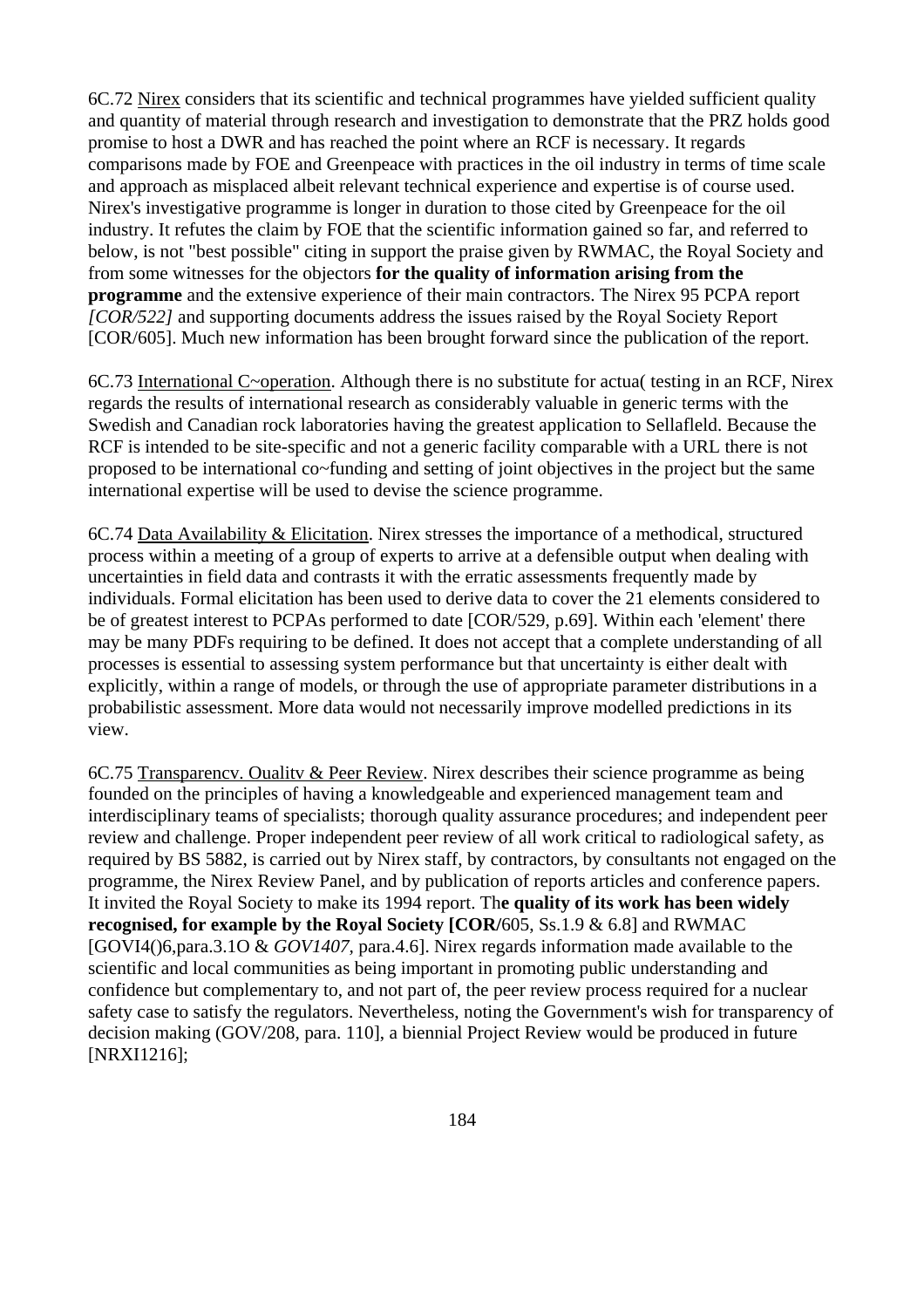and it has been decided to supplement this with daily or weekly releases of site investigation data.

6C.76 Groundwater. Nirex believes that a high level of understanding of the groundwater conditions at Sellafield has been achieved and the favourable prognosis of the site conditions it made in 1989 has been confirmed. It describes the amount of data obtained so far as vast and sees the question of sufficiency of information as being the essential difference between it and objectors.

6C.77 On groundwater monitoring, Nirex points to its own programme of boreholes plus 16 boreholes in the Triassic sandstones and superficial drift deposits with data from 1974 and at least 17 boreholes in the drift with more than 9 years of data. Some data is in excess of 20 years duration. It feels it will be able to distinguish RCF construction from other effects with confidence including using the information to test and develop models of the site and to interpret the properties of the PRZ within the context of regional groundwater flow and hydrochemical models from the database on undisturbed conditions (NRX/l4Il3lAppendix

2]. It believes that the borehole programme at Sellafield compares favourably with the larger schemes mentioned by FOE.

6C.78 A further 4 to 5 years of relatively stable or predictable environmental heads and geochemistry proposed by FOE is unrealistic and inappropriate in its view particularly bearing in mind that monitoring is continuing. Similarly, it refutes Cumbria and FOE suggestions that boreholes additional to those planned [NRX~14/12ITable 6.3] are required because confidence in the PCSA would not be enhanced. There is therefore no technical objective to increase them further. Observed settle~down effects in several boreholes up to October 1995 indicate that baseline conditions have been established *[NRXI14/131* Appendix 2, para.B2. 16]. Nirex points out that RWMAC thought that 18 months was likely to be sufficient time [GOV/408, para. 19, *G0V1414,*  para. 14] and its own independent expert concluded that a comprehensive baseline pressure head distribution had been obtained [NRX/14/3]. More 3-D seismic surveying may be carried out if the information is necessary and not obtainable from the RCF.

6C.79 It regards the chemical characteristics of the groundwater conditions as being sufficiently well defined and understood to facilitate monitoring and interpretation of RCF pertuibation during construction, particularly bearing in mind that a further 2 years results would be available from October 1995 before RCF construction could begin. Information on geochemical conditions is "fit for the purpose" in Nirex's view although Eh and Ph cannot be definitively measured from the surface. Sampling has progressed as far as possible without an RCF a**nd the data have been**  deemed to be of high quality by The Royal Society Study Group. It has not been necessary to modify the conceptual model of hydrochemical conditions in the light of new data. The BVG groundwater is considered by Nirex to be in a reducing state, buffered (controlled) by a combination of pyrite (Fes<sub>2</sub>) and haematite (F $\sim$ O<sub>3</sub>) and dissolved sulphate at a value of about -230mV [COR/525, paras. 6.7-6.9, p.33]. Pyrite remains stable under these conditions, as does haematite, but, unlike haematite, pyrite is likely to lose its stability under oxidising conditions [NRXI15/43/Fig.7. 1]. It points out that it is the presence of a mineral that is important in establishing in situ geochemical equilibria and not the amount. Furthermore, redox conditions in the near-field would be controlled by the components of the engineered structure. Also, geochemical modelling has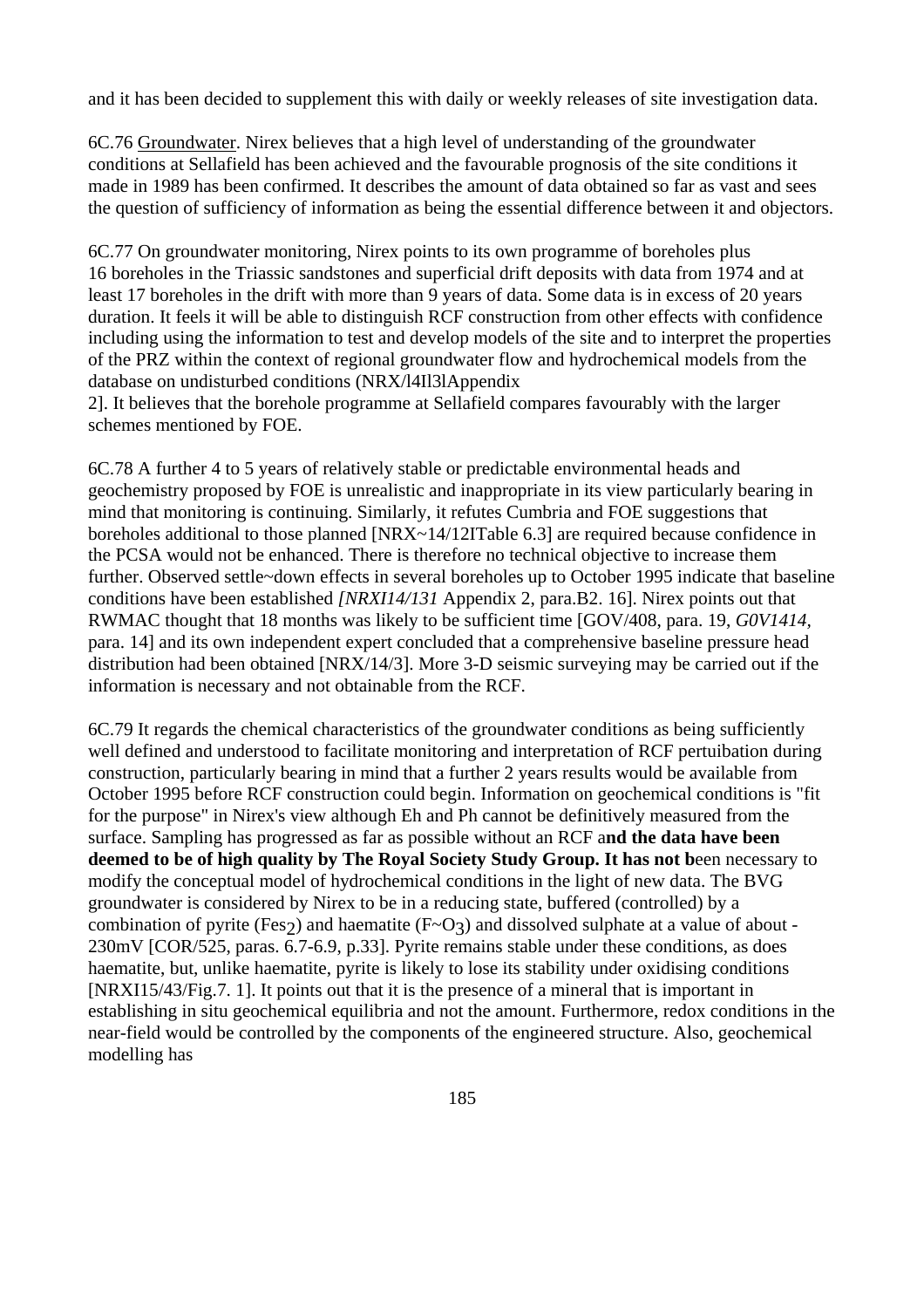shown that such conditions are not dependent on the redox condition of the inflowing groundwaters with redox potentials within the realistic range of +400 mV and 400 mV *[NRXII5/10,* p.19].

6C.80 Nirex identifies 3 regional regimes, namely the Hills and Basement, Coastal Plain and Irish Sea Basin Brines. It suggests a relatively simple pattern iniand of the Irisb Sea Basin Brines regime and claims that the Saline Transition Zone is relatively sharp, particularly in the PRZ where it is said to be within the lower permeability North Head Member of the St leees Sandstone. It does not accept that upward flow can necessarily be inferred from the STZ when the PRZ STZ dataset is viewed in the context of the larger dataset and prevailing hydraulic conditions. Although salinity is a key indicator of the 3 different groundwater regimes, the regimes are not defined simply on the basis of salinity but with the support of a range of independent data sets.

6C~8l On an expanded site scale Nirex also recognises 3 layers in the groundwater system from monitoring environmental heads. It concludes that there is an upward though predominantly shallow coastward flow of freshwater in the SSG in and west of the PRZ; a zone in the upper part of the BVG, in the Brockram or the lower part of the SSG with little, if any, vertical gradient; and a deeper zone in the BYG with upward head gradients [NRXII4/12/Fig.6.8].

6C.82 Recharge conditions for BVG groundwaters in the PRZ were colder in Nirex~s view than for the fresher waters in the sandstones, and this indicates recharge of the PRZ basement rocks under colder climatic conditions during the Pleistocene, sometime between 1.6 million and 10,000 years before the present, when the climate was predominantly glacial, periglacial or boreal. [NRXI17~1,] para.5.3 & NRX/14/12/Table 6.2]. Whilst oxygen isotope ratios could be due to altitude differences, this would not explain the different ratios now recognised in different parts of the Triassic sandstones. This argument also applies to isotopically lighter groundwaters in the lower part of the Perm~Triassic sandstones west of the PRZ (at the base of the Coastal Plain flow regime) in Borehole lOA and perhaps also I lA [NRXII4/ 13/Fig.B.3.2] which are also interpreted as indicative of recharge more than 10,000 years ago. Groundwater studies of Triassic sandstone aquifers elsewhere in the UK show that lighter isotopic compositions can be specifically associated with the last glacial maximum advance about 18,000 years ago [NRXI17/1, para.5.9]. The noble gas ratios in the BVG of the PRZ are distinctly different from those in the overlying sandstones and support the interpretation of recharge in a glacial period.

 $6C.83$  Nirex considers  $\sim$  to be a useful indicator of solute residence times because the high salinity of the groundwater means that contamination is not a significant concern. Naturally occurring comm9n chlorine  $\sim$ Cl) can be converted to  $\sim$ l by neutrons from the surrounding rocks. There is a consistent  $\sim$ -IICl ratio of about 22-28 x 1~'~ for the BYG water in Borehole 2 [C0RI518, v.2, drg.010181], which is what would be expected for water in equilibrium with the in *situ* neutron flux in the BVG. To reach this equilibrium it is necessary for most of the chloride in the groundwater to have been resident in the BVG or host rock with similar high neutron flux for at least 1.5 million years (NRXII7/1, 5.6 & 5.11].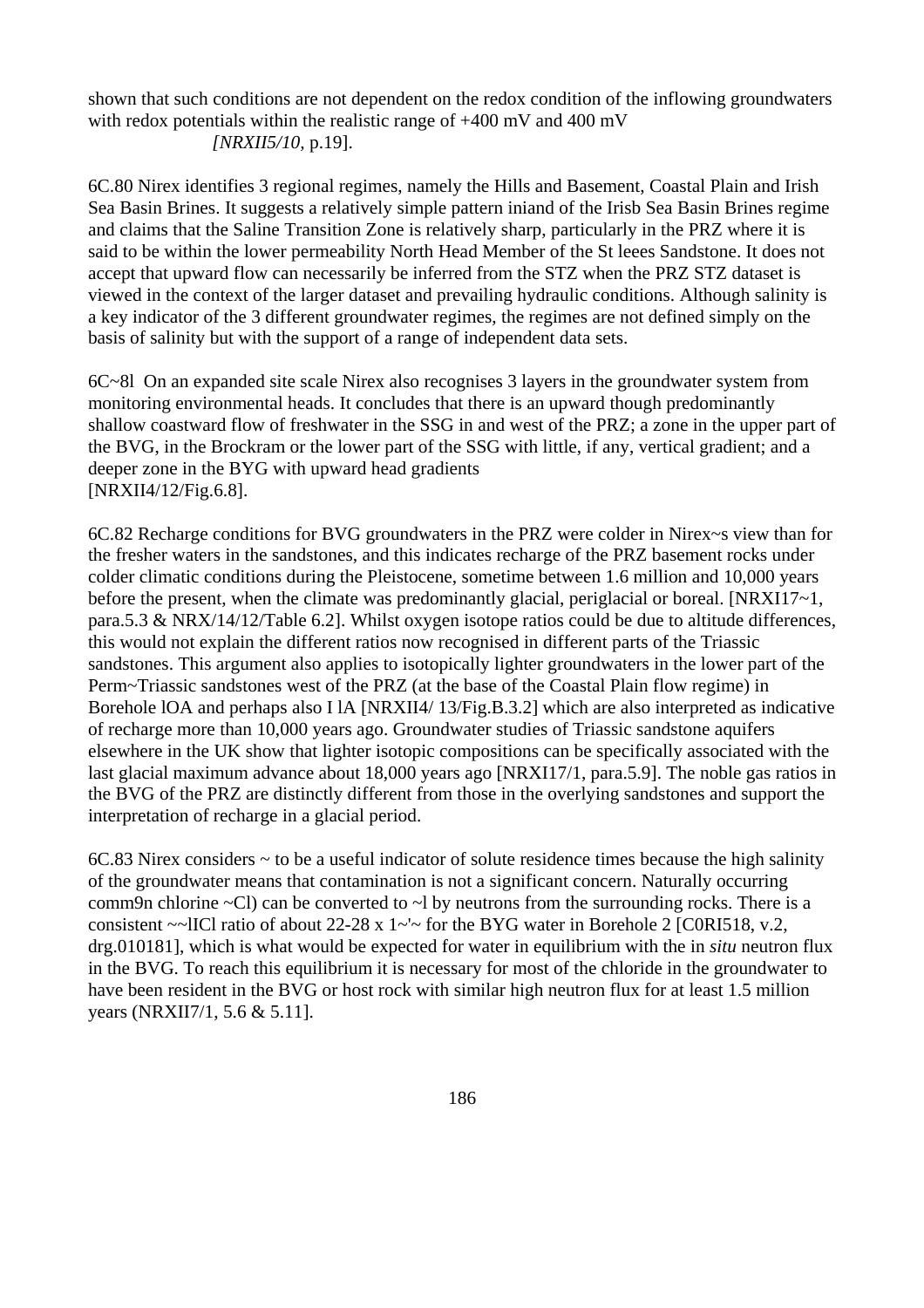6C.84 By making assumptions, for example about the average abundance of uranium and thorium, rock porosity, and ignoring the possible migration of  ${}^{4}$ He gas from deeper in the earth's crust, Nirex estimates that the water at great depth in Borehole 2 in the PRz could have been resident for 1.3 million years and beyond the PRZ (in either hole 7A or 12A) for up to 1.6 million years [NRX/17/l, 5.7 & *5.10].* 

*6C.85* Whilst it is possible that recharge may have taken place near ice sheet margins where meltwater under the ice may be forced under pressure into the underlying strata, it is only speculation that there was preferential and enhanced recharge of the BVG during glacial periods. The climate at the time of recharge did not have to be glacial, but merely colder than now, as was the case during most of the Pleistocene [see C0RI527, p.22].

6C. 86 Groundwater residence times have not been over-interpreted, but merely placed in context with each other to build confidence in overall conclusions despite uncertainties prevailing with any individual method. Greenpeace's suggestion that rates of sub-surface flows could be much more rapid in the future than any inferred today is again speculative. Furthermore, the contribution from joints far outweighs that from pores.

6C.87 Potential of Natural Geosphere Barrier. There is no evidence to suggest that the PRZ is located near an Ordovician caldera margin as suggested by FOE, and BVG deformation structures, although abundant, are generally healed and are not hydrogeologically significant. Particular complexity of the rock may add somewhat to the difficulties of characterisation but is being addressed thoroughly by focusing strongly on those features relevant to obtaining a sufficient understanding of the system and a capability to predict its behaviour. The state~f-the-art geostatical techniques using a stochastic description of the flow system built on a programme of some observations and experiments, are generally accepted as appropriate for evaluating flow and transport in heterogeneous systems. The degree of complexity at Sellafield is now sufficiently characterised, including Faults Fl, F2, F3 and F202, to be likely to meet the regulatory safety requirements, as demonstrated by the preliminary PCPA [COR/522]. It is the safety assessment which is crucial to site acceptability, not geological or hydrogeological criteria which can be selectively identified and exaggerated. Nirex regards objectors' treatment of technical issues such as hydraulic conductivity of the BVG, interpretation of salinity profiles and patterns of groundwater flow as failing to appreciate this critical distinction.

6C.88 Based on results to date Nirex concludes that in the central part of the PRZ at least there is little connectivity between the BVG and the overlying sandstones and in the RCF South Shaft area hydraulic conductivity shows an apparent linear increase with depth. Head gradients at the site have been recognised for some time [COR/SOl, para.8. *14.5]* and have been examined in Nirex 95 (C0RI522]. lateral and upward components of flow are a natural part of the hydrological cycle and are only relevant when taken in the context of hydraulic conductivity in order to make estimates of groundwater flow. low hydraulic conductivity in the BVG coupled with the potential for dilution in the overlying cover rocks leads to an acceptable performance of the site.

6C.89 When considering large-scale properties of rock, fractures are less significant in the case of a DWR than, say, for landfill sites with a liner. The treatment of hydraulic conductivity in the 2 types of installation is not comparable. For the DWR, fractures would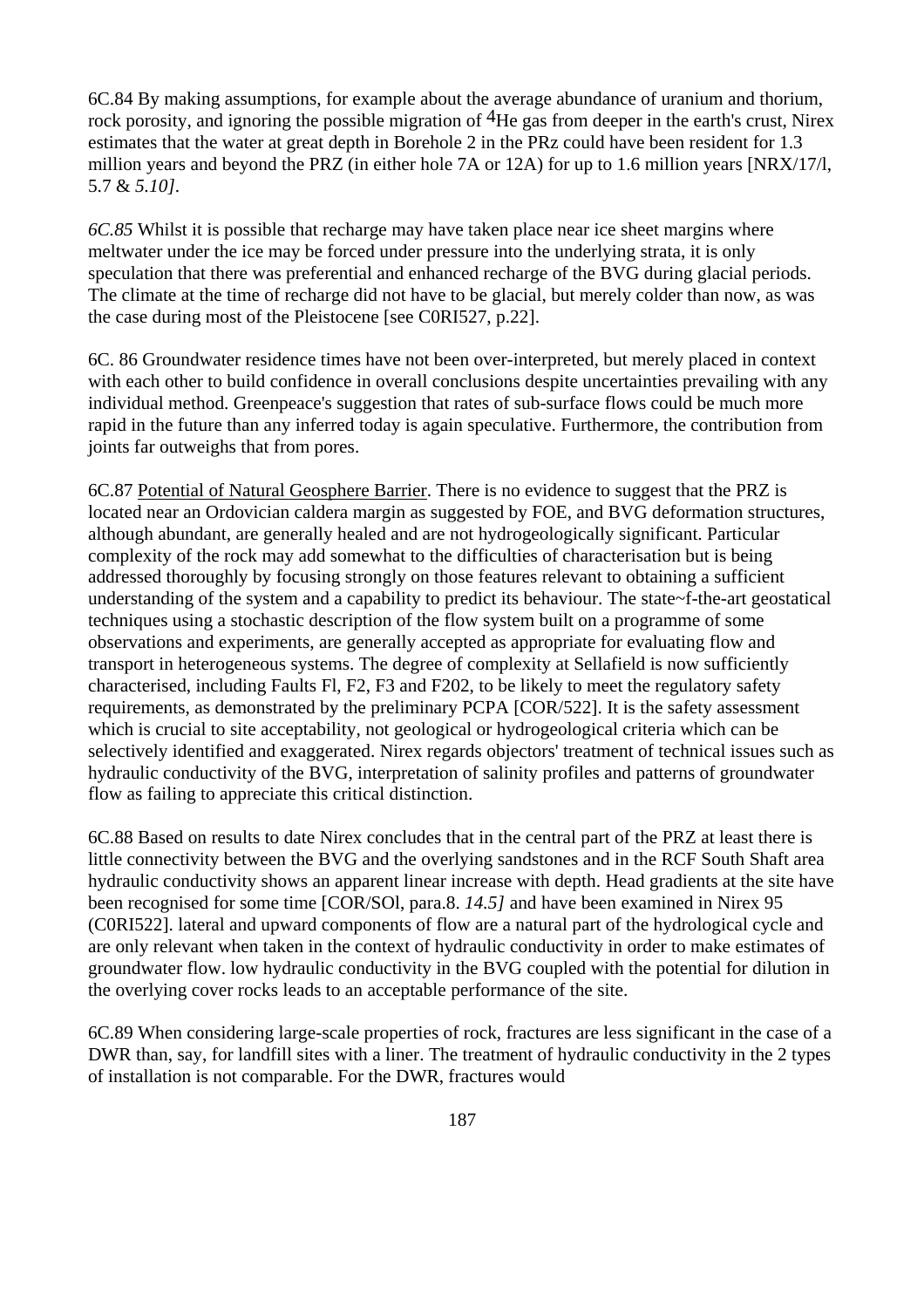need to be well connected, with high hydraulic conductivity, to permit significant groundwater flow. Preliminary modelling of the results of the RCF3 Pump Test indicates a lower connectivity within the BVG than that predicted in Nirex 95 [COR/52~, because it includes variation in fracture apertures within the Type II features not modelled in Nirex 95.

6C.90 Nirex regards criticisms of its geochemical modelling as being misplaced because the work was carried out some years ago [eg. FOE/8/51, abstract] and recent work is greatly improved in quality. For example, measured data specific to the host rocks are being used for PDFs and with solubility data. Furthermore, sorption is much less important than dilution and spreading effects. Validation of existing modelling work (see further Chapter 6D) is best treated by a programme of laboratory experiments and natural analogue studies integrated with in situ experimentation on, for example, colloid transport and alkaline plume/rock interactions.

6C.91 Chemical/Engineered Barriers. Nirex considers that it should be relatively easy to meet a shaft fill permeability criterion of  $1 \sim l^2 I m z$  and to return the hydraulic conductivities of openings to values equal to or less than those of the rock [FOE/7/20, p.199 mid. para].

6C~92 Slow ageing processes will cause long term transformation of amorphous hydrosilicate matrix minerals into crystalline minerals with probably reduced sorption potential, although in the very long term permanent sorption by 'mineralisation<sup>9</sup> might immobilise much of the remaining inventory of some long lived radionuclides, allowing them to decay in situ and giving much greater retardation than currently modelled. Rates of chemical reactions at 800 C would be speeded up but not to the significant detriment of overall repository containment properties.

6C.93 Gas Migration. Nirex participates in international work on gas migration through rock and its effects fCOR/605, 8.2.6] and has been carrying out *its* own experimental programme at Reskajeage Quarry in Cornwall. It calculates that the risk of release of radioactive gases into the biosphere, principally  $14C$ , is so small as to be of no concern.

6C.94 Simplified calculations on migration of  ${}^{4}C$  in methane, which Nirex believe are conservative, indicate an equivalent to annual risks to an individual of about i~. However, studies continue on the possible significance of gas-water interactions on radionuclide transport [COR/509, Sub-section 3.3, p.16] although Nirex claims that much of the required information is now available.

6C.95 Excavation Disturbance. Nirex considers it has been highly conservative in repository modelling by assuming that excavation disturbance could increase hydraulic conductivity parallel to the excavation walls by up to two orders of magnitude for a distance of up to twice the excavation diameter. The Canadian URL tunnel experiment *~OE/6I29,* p.9], for example, showed that the increase in conductivity from excavation extended only 0.26 m into the rock wall ~OEi6129, p.8]. Excavation for the RCF (Phase I) would adequately facilitate groundwater model validation of perturbation effects for the DWR in the light of experience in the ZEDEX project and contribute to the international DECOVALEX exercise. Nirex Report 560 *~OEIS/I9]* was simply a preliminary scoping study on RCF impacts. Furthermore, Nirex regards the permeability of the baclcfilled and sealed shafts as being so insignificant in relation to the scale of the DWR that it could safely be ignored in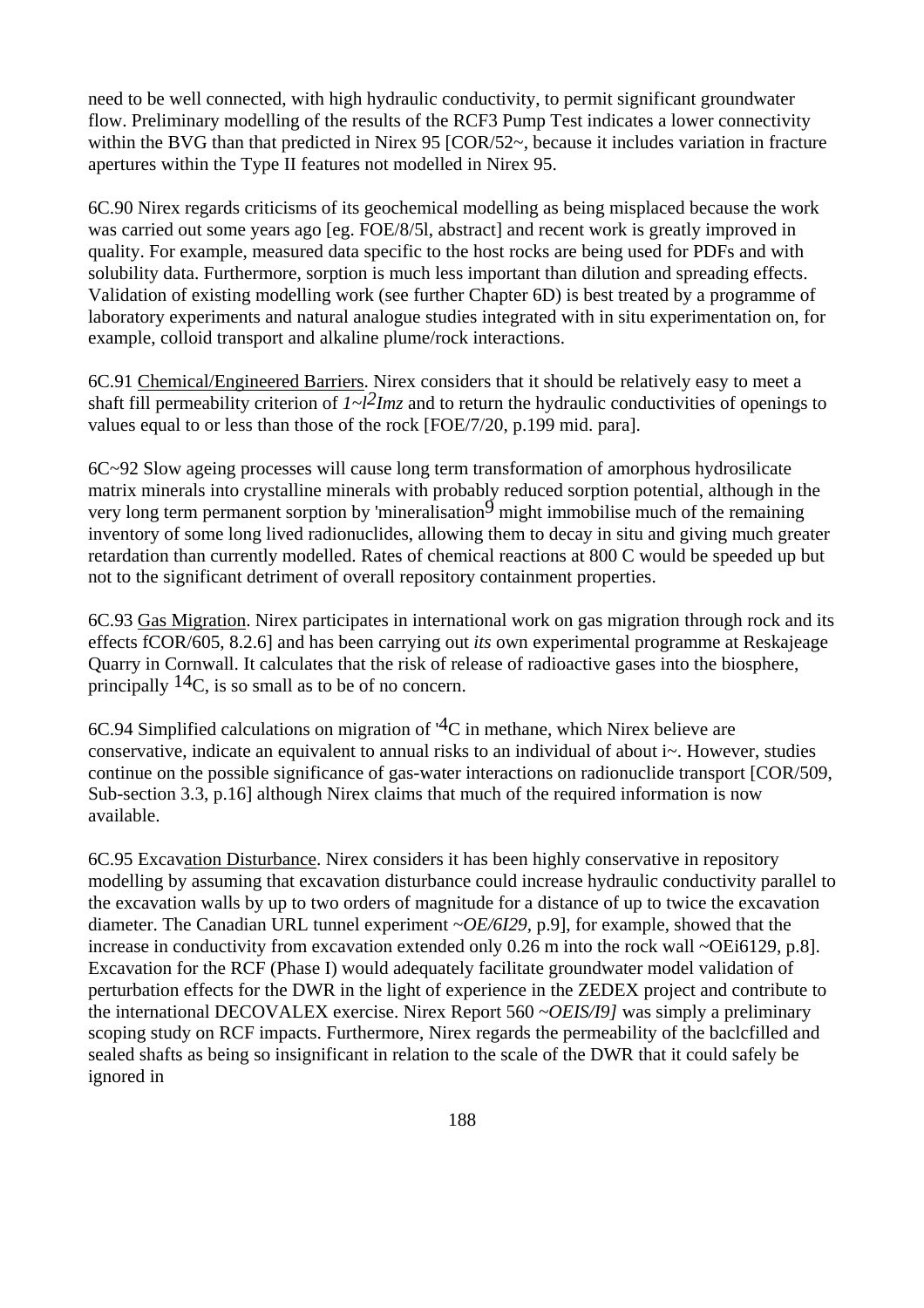the MASCOT modelling for Nirex 95 [COR/522J but would be checked by the regulators in due course.

6C.96 Individual Radionuclides. Nirex says that difficulties of defining uranium solubility and reconciling equilibrium relationships with thermodynamic data are not relevant to the low ionic concentrations of the groundwater in the BVG at Sellafield and that in considering the chemical behaviour of the near field system it is the actual experimental data replicating the anticipated conditions that are important. In any event it claims that more recent research now gives a good definition of U solubility at high pHs [C0RI529, p.22 Fig.3).

6C.97 Nirex does not expect significant colloid populations in the natural groundwater and does not believe colloidal transport will be an important mechanism in practice at Seflafield. It expects the NRVB to produce many colbids but anticipates they will assist retention and sorption of radionuclides. It points out that any change to the proposed waste inventory, which was reduced in September 1995, would need to meet regulatory requirements.

6C.98 Climate & Tectonics. In relation to future glaciation, Nirex expects to be able to demonstrate that glacial flushing has not taken place in the past, by the utilisation of 3-D modelling if necessary.

- 6C.99 Nirex has been looking for evidence of seismic activity in the region in the form of earthquake-induced faulting or slumping of glacial deposits both onshore and in the Irish Sea Basin. It has investigated a number of such possible 'neotectonic" features but at present considers all to have more reasonable alternative explanations. It believes that the last major episode of faulting in West Cumbria occurred over 100 million years ago, and there is an absence of evidence for significant perturbation of the site by seismic activity over the last 100,000 years or more.
- 6C. 100 Nirex takes the view that the stress regime at seismogenic depth in the Sellafield area is not extensional but generally compressional or intermediate ('strike-slip") similar to the rest of Britain and NW Europe. It believes that ambiguous references in an HMIP report on tectonic hazards for UK nuclear waste repositories [GOV/613] have misled Greenpeace. The 1979 Carlisle (longtown) and the 1993 Grange~ver-Sands earthquakes were strike-slip, the latter with a small component of reverse movement. Their effects were minor and do not suggest any risk to a L)WR in the PRZ as modelled through near-surface permeability changes in COR/522. Similarly, the historical record of British events UG()VI6l3IAppendix  $\sim$  reveals limited effects, including Rampside which was not associated with ejection of deep groundwater but shallow liquefaction of beach sands. The examples quoted by Greenpeace of widespread seismically-induced groundwater changes *[GNPI3l28lFigs.7.5 & 7.6~* resulted from large earthquakes on normal faults in an extensional regime and are therefore no guide to potential effects at Sellafield in a compressional regime *[G0V1613,*  Section 2.2]. In any event, the range of permeability assumed for near-surface strata in PDFs used in Nirex 95 modelling more than covers the enhanced transient values that might result from earthquakes.

6C. 101 Moreover, earthquake activity in the UK is low and is not expected to have a significant effect on the physical stability of the site in terms of its potential to host a repository fGNPI3/27], a view supported by the Nirex Review Panel. Nevertheless, Nirex conducts earthquake and acoustic emission monitoring to supplement the accumulated

historical data and seeks access to the rock mass at depth to provide information on how the rock mass is evolving.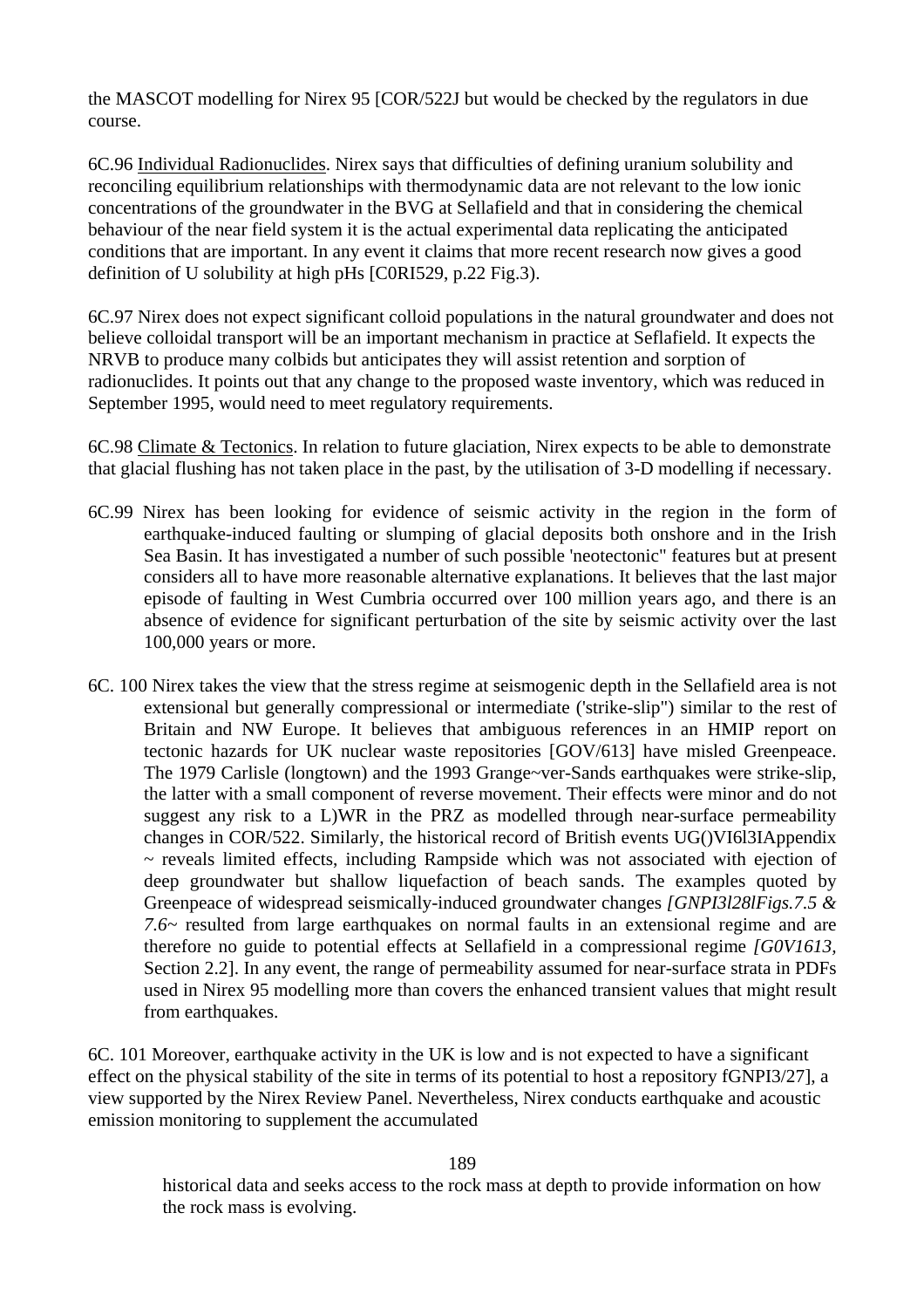6C. 102 Nirex says the sharp kink in the contours of estimated regional uplift [COR/5 17 **Vi,** fig 6.2] is largely an artifact of the sparse data offshore, and also a feature of the method of estimating uplift based on dating using mineral fission tracks. It is not an indication of tectonic activity in relatively recent geological time as claimed by Greenpeace.

6C. 103 Further Work. The planned surfaced based programme of further investigations (NRX/14/12/Table 6.3] mostly complements the work in the RCF. More boreholes are intended to obtain a better understanding of the saline interface and its influence on groundwater flow; of groundwater recharge conditions; of the significance of the Seascale Fault Zone; and for monitoring and DWR construction planning. ~boratory testing of rock and groundwater is, and will, continue together with earthquake and acoustic emission monitoring, 3~D seismic, electr~magnetic and other surveys to further understanding of conditions and models. This programme includes most of the recommendations made by objectors and can be scheduled to end before RCF development or work in parallel with it.

6C. 104 Of the OpposingParties, Cumbria points out that the long, costly and scientifically novel investigative programme prior to development of the DWR is consistent with international experience. The investigation is taking longer than expected and estimates have been dramatically wrong eg in 1989 the DWR inquiry was expected to take place in 1994 *(NRX/1211,* p.7 News Release 6/12/89]. On the other hand, Nirex has now acquired so much information about the PRZ that its scientists are already claiming that comparisons with other sites are impossible.

6C. 105 EQE do not regard Nirex's scientific information as the "best possible" as insufficient data has been gathered, baseline models are not available, perturbation effects cannot yet be assessed, validation and peer review of work have not been properly carried out.

6C. 106 International Co-oneration. Nirex accepts that the results of the generic underground experiments carried out in other countries are inadequate for a full characterisation of the rock volume under consideration at Sellafield and that there is no substitute for actual testing in an RCF. Unjustified inferences have been drawn from experience gained in relatively massive, uniform and fracwre-free crystalline rocks in Canada and Sweden in FOE's view. They have similar reservations particularly at the Grimsel and Stripa Migration Experiments [NRX/15/35 & NRXI15/36] and work at Stripa about the applicability of the effects of mechanical disturbance or stress changes on hydraulic properties (FOEI7/31, NRX/16/l1 & FOE/6/31]. Objectors express general concern at a lack of practical progress in generic experimentation in preparation for RCF development.

6C. 107 Data Availabilitv and Elicitation. FOE claims that undue reliance has had to be placed on the use of elicited data instead of measured data. For example, in the case of geochemistry Nirex has utilised nonconservative elicited data resulting in serious underestimation of the doses that would arise from the DWR ~OEI8/27, pp.ii-iiil Data inputs have been unreliable. Before 1995 the expert elicitation group f~led to take into account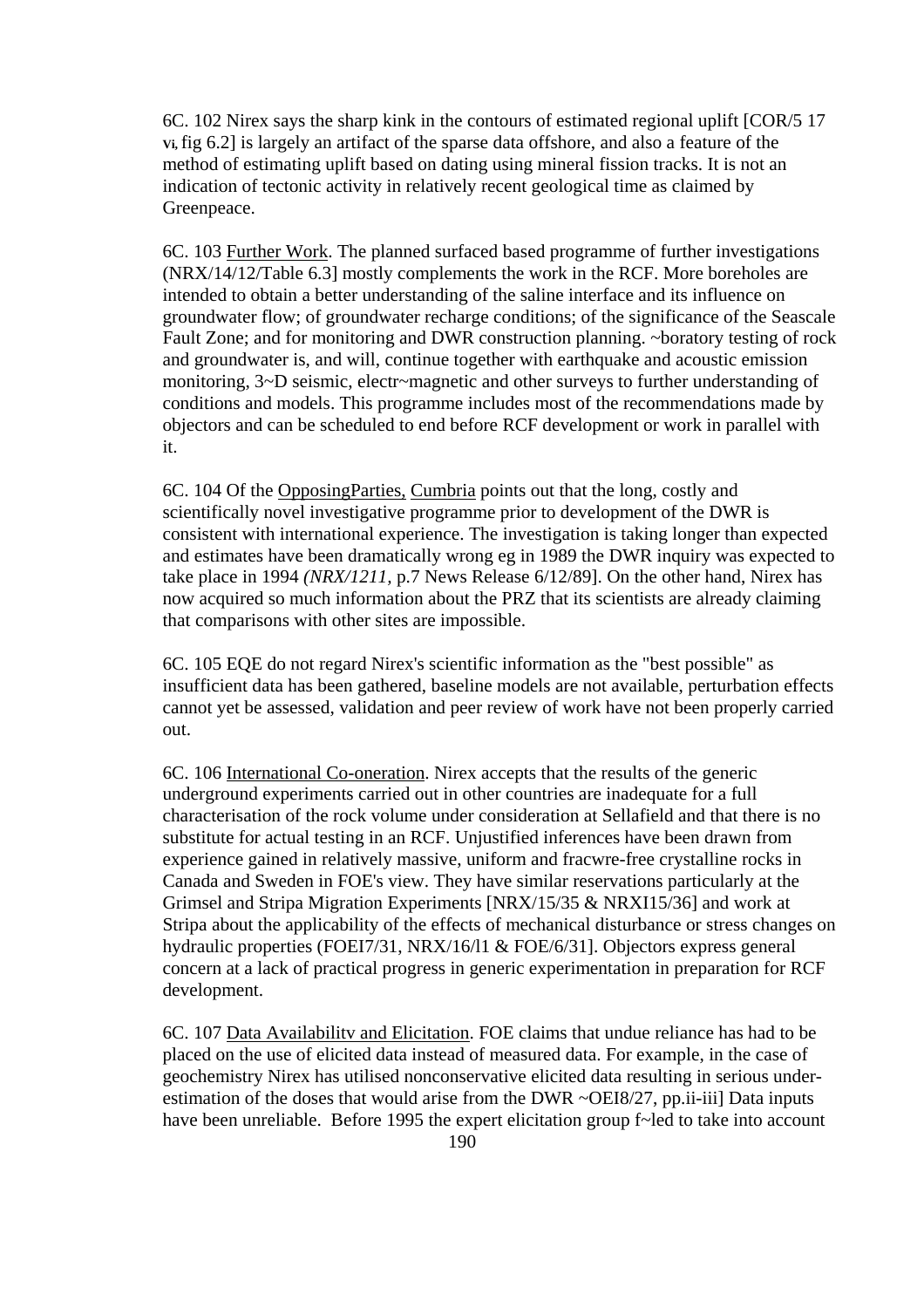the different conductivity of the Brockram from the BVG in their modelling of groundwater. Data have been frequently "adjusted" to make theory and experiment agree and the basis for elicitation of geochemical data is inadequate because, for example, the experimental procedures used to generate data are based on a methodology of uncertain reliability fFOEI8/5l, pp.20-21, para.5.5J. Furthermore, the expert group for Nirex 95 preliminary PCPA contains people very close to the project, only one chemist and no geochemist [COR/5 22/Vol. 1, Table Al).

~. 108 Transoarencv Oualitv & Peer Review. Nirex accepts that its experimental programme has not been subjected to rigorous peer review and Greenpeace points to the lack of an open independent review of the overall scientific strategy as being a particular failure. The Rt Hon Dr J Cunningham MP regards open, independent peer review of all scientific papers as appropriate. FOE draw attention to the recent Royal Society paper assessing recent developments in peer review fFOE/1/61 and contend that Nirex's process has been deficient in both its completeness and its independence.

~. 109 Groundwater. FOE assert that a much longer monitoring period is required before baseline hydrogeological conditions will have been established. This is based on experience at other important sites, notably Canada, where insufficient record of baseline climatic fluctuations has been reported *[FOE/4/5].* Furthermore groundwater flow in the Sellafield regime discharges on the near offshore area, where there are no boreholes, and key data on groundwater recharge from infiltration are lacking, bringing into question Nirex's interpretation of the hydrogeology of the superficial cover and shallow bedrock conditions as well as the overall regime.

6C. 110 FOE define baseline conditions as when relatively stable or predictable environmental heads and geochemistry have been observed over a period of 4 to 5 years at all existing and proposed monitoring points. This would allow identification of natural seasonal and annual fluctuations which may occur. They observe that boreholes in the PRZ continue to exhibit signs of perturbation and instability.

~. 111 Nirex's reliance on the active groundwater system in the overlying sandstones for dilution of the DWR porewater puts the potable water supply at risk [COR/522.Vol.3, Figs. 2.7 & 2.12]. FOE point out that derogation of water resources was a matter of concern to the NRA. The FHFZ is within a few hundred metres of the PRZ [COR/518, drg.010067] and Nirex concedes that it may have the potential to operate as a pathway for upward flow [COR/522.Vol.3, Fig.2.6~)] with a short groundwater return time of 4,000 years [C0Rl522, Vol.3, p.6.19]. Environmental head measurements, for example in BHs 5, lOC, 1 lA, 12A, 14A, RCM1 and RCM2, indicate the presence of a strong upward head gradient within the overlying cover rocks and in some sections of the BVG below the proposed DWR (eg BH 2, 4 and 5) where heads at depth are extremely high. The relatively low environmental heads at about 800 m bOD within the BYG at BH 2 and 4 and at 600 m bOD at BH 5 could be attributable to a hydraulic connection with the cover rocks *[COR/518A,* Drgs.010111010113], a feature remarked on by RWMAC [GOV/405, para.4.20 & G0V1406, para.3.27], also pointed out by Cumbria and not challenged by Nirex. However, the RCF area also shows inconsistent environmental head profiles in the upper part of the BYG even in adjacent boreholes.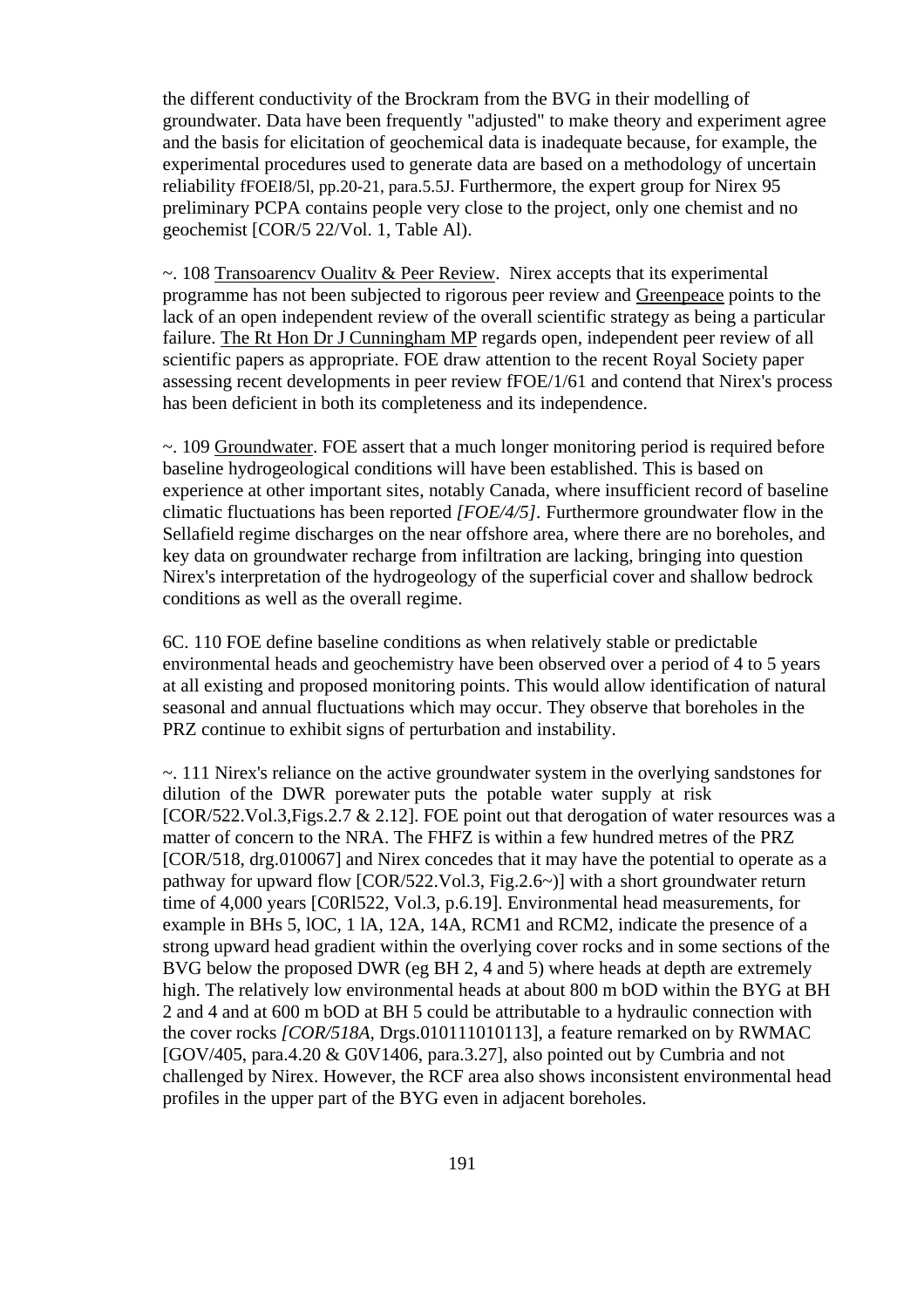~. 112 FOE regard their hydrogeological concerns as being confirmed by recent testing. They interpret the Cross-Hole Hydraulic Testing as indicating marked connectivity in the upper 200 m of the BVG, immediately above the proposed DWR [COR/518, Vol. 1, Drg. 010090]. The RCF3 Fracture Network Testing shows that there is occasional vertical connectivity within the BVG over distances of at least 100 m [idem, Drg. 010089] although in other sections of the BVG little flow and connectivity were observed. The RCF3 Pump Test [idem, Drg. 010092] and groundwater monitoring in the other deep boreholes fidem, Drgs. 01011 1~O1013 1] reveal definite connections between the base of the St Bees Sandstone, the Brockram and the upper part of the BVG. This view is shared by Cumbria, which points out the connection between the North Head Member (lower part of the SSG), Brockram & the upper part of the BVG, and some correlation with Fault F2 [C0RI524, para.7.29]. It regards the evidence of vertical connectivity between the SSG at the surface and the BVG at *750* m in the area of BH 2 as strong [C0RI608].

113 Nirex agrees that south and west of the PRZ the Saline Transition Zone is more diffuse than in the PRZ [COR/525, para.3. 10]. Cumbria argues that the saline transition is more gradual across the SSG and Brockram into~the BVG, and that this clearly suggests an upward flow from the BVG into the SSG. Nirex accepts that mixing between freshwater and brines is taking place over a significantly wider zone than is indicated by its narrow definition of the transition from brackish to saline.

~. 114 Nirex's conclusion that hydraulic conductivity of the BVG is low may be relatively correct from the standpoint of water supply flows but hydraulic testing reveals conductivities 2 orders of magnitude or more above the typical waste disposal permeability threshold of  $lx1O<sup>9</sup>$ ms-<sup>1</sup>. Moreover, the RCF3 BVG pump test was unreliable and. insufficiently extensive.

6C. 115 Nirex concedes that hydrogeological modelling so far (Chapter 61)) has failed to account for some significant process or feature at great depth below the PRZ, which could be geothermal flux, which is probably affecting system performance. Cumbria submits that Nirex's variants to date demonstrate the great sensitivity of modelling to small changes in hydrogeological assumptions and elicitation, showing the importance of further work in this area.

~. 116 The conceptual model is simplistic in Cumbria's view. It does not account for the complex interrelationships between the various groundwater regimes and ignores the presence of high hydraulic heads at the base of the BVG, the northward hydraulic gradient in the Carboniferous Limestone and the fresher water which occurs within it, the isotopically younger recharge in the upper part of the BVG near borehole 1OA and the freshwater/seawater interface along the coastline. FOE find the vertical section model and modelling of fracture flow inadequately validated. Predictions and field data do not match [NRXI15116]. FOE also suggest that the regional 3-D hydrogeological model should be of a minimum of 10 km x 10 km, with perhaps more for boundary conditions, and faulting modelled to lOm accuracy. Greenpeace points out that the safety case is reliant upon low flux through a DWR but that the information so far available is insufficient to be confident about the assumption. For example, groundwater flow from the fells converges on the PRZ and existing faulting is likely to result in increased flows during future glaciation maintaining the same pathways.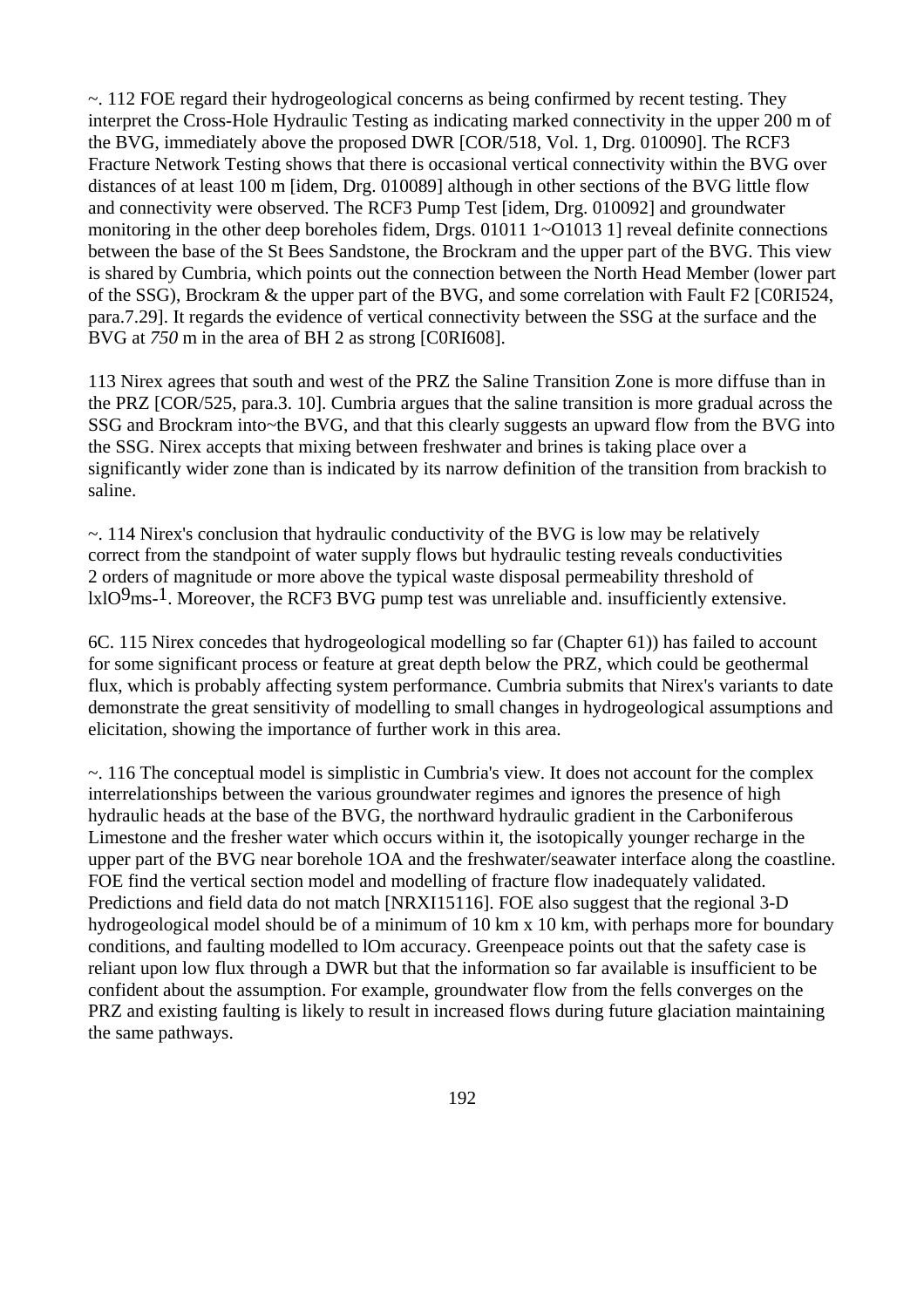6C. 117 Cumbria asserts that the difference in oxygen isotope ratios between the BYG and SSG groundwaters of 1.5 per mu equates  $\sim$  an average temperature difference at recharge of only 2<sup>0</sup>C and could be explained by a difference in altitude (of about 600 m) between the respective recharge areas rather than pointing to a period of colder prevailing climate. Thus recharge to the SSG may have been by precipitation on the West Cumbria Coastal Plain and recharge to the BVG by precipitation originating on the higher Cumbrian Fells to the east.

6C. 118 The difficulty of sampling and measuring noble gases *[CCCI4I4,* p.216] and the uncertainties in the values actually obtained are reflected in the error bars on the plotted results [COR/518, drgs.010180 to -195]. The plotted graph of estimated recharge temperatures for Borehole 4 [idem, drg~0l0183] shows no difference between BYG and SSG groundwaters, and there is little difference in Borehole 2 [idem, drg.010181] if the error bars are taken into account. Furthermore, Greenpeace and others contend that borehole water samples from the BVG cannot be interpreted to yield single ages because they must inevitably represent a mixture of water from joints~ where water may be flowing, and from pores, where the water may be more or less static. They suggest Nirex recognises this by quoting ages as mean residence times. Greenpeace considers that data for hydrogen and oxygen isotope and noble gases could be interpreted to suggest that recharge of the BVG was restricted to glacial periods when there may have been increased heads under the ice, and the regional BYG transmissivities may have been much enhanced due to opening of fractures under the effect of ice loading. On this basis, future rates of regional subsurface flows could be much more rapid than any inferred today. HMIP's contractors accept that glacial loading has the potential to alter substantially the pattern of groundwater flow *[GNPI3I16,* p.58 penult.para.].

6C. 119 Cumbria says that it is not acceptable to consider ~ readings in Borehole 2 in isolation because the data from other holes, namely Boreholes 3, 7A & 1OA [COR/518, v.2 drgs.010182, 010185 & 010188] suggest shorter residence times so the overall picture is very difficult to interpret. It also criticises Nirex~s interpretation of long residence times from sampling of 4He for the same reason as for  $\sim$  pointing out significant variations between holes [see COR/518, v.2, drgs 010180 to 010191). Nirex accepts the uncertainties inherent in the calculations and stresses that the results cannot be used in isolation.

6C. 120 Natural Geosphere Barrier The objectors, with few exceptions, express serious concern that the region is characterised by heavy faulting [COR/Sis, Drg.010070], is a complicated volume of volcanic rock by its nature and the PRZ is a poor site for a DWR. 50% of the BVG is potentially within the influence of a fault structure [CCC/4/2] and controls on groundwater flow are inherendy difficult to define. Flowing fractures are linked in a complex and unpredictable manner with no exclusive geological control ~OE/2l2, Fig. 17 & *F0E1213,* Summary & s.4]. This militates against achieving an overall understanding of groundwater flow in the PRZ. Understanding is far too limited to proceed to an RCF and is likely to remain inadequate for a reliable safety case to be made, even with an RCF, because of the unpredictability and complexity of the PRZ in 3 dimensions. FOE suggest that the PRZ constitutes part of an infill of a complicated topographic depression ("a piecemeal caldera") that formed by the collapse of part of a volcano in response to catastrophic removal of underlying molten rock by eruption and which was then subject to deformation [FOEI2/2 & FOEI2/3]. They assert that the random complexity associated with this phenomenon is not confined to the caldera margin as suggested by Nirex.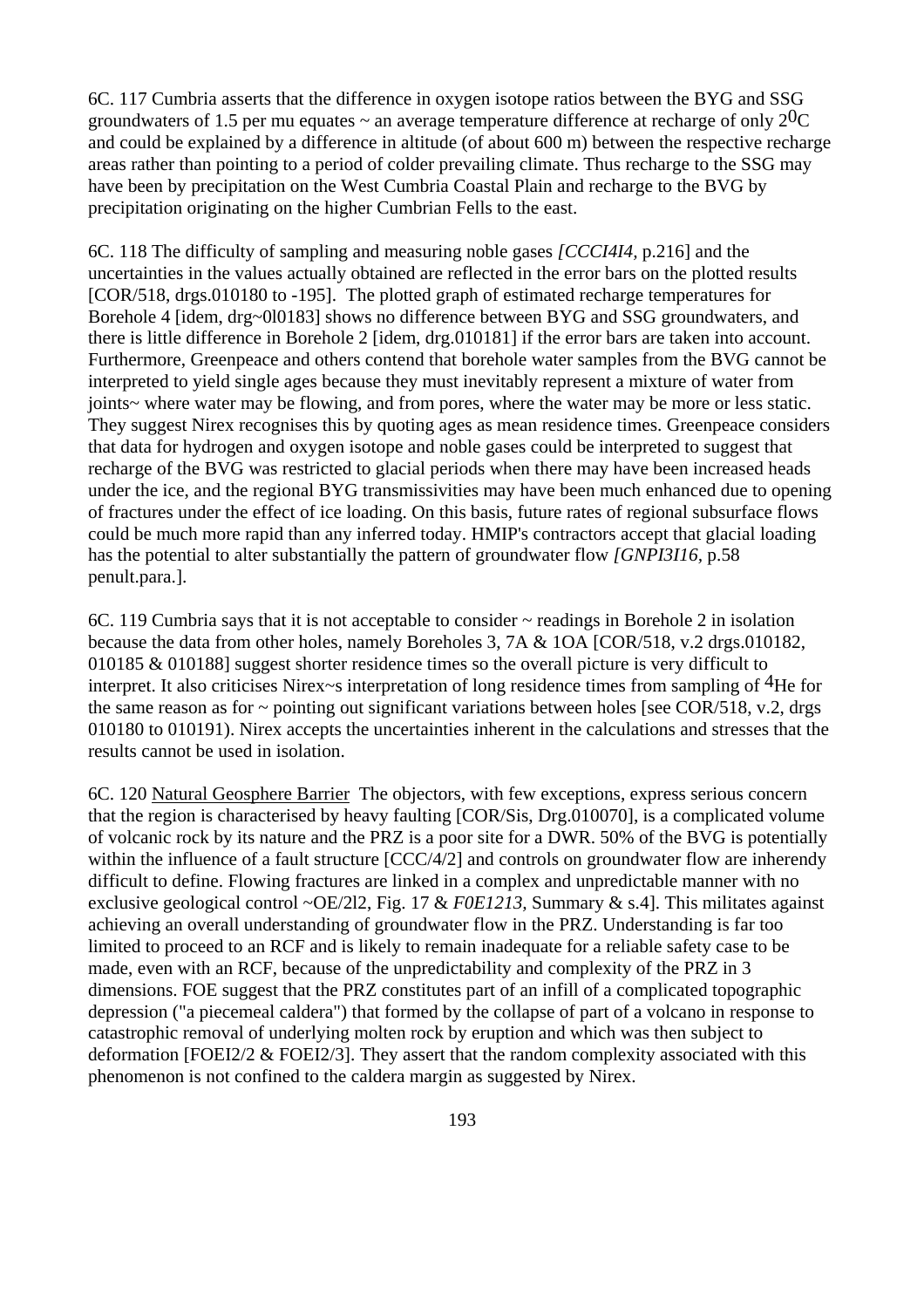6C. 121 They point out that there are significant inconsistencies between surveys and between models of the BVG structure and borehole data potentially causing errors in the interpretation of major faulting. An example of this is Nirex's failure to treat fault F2, which is the most prominent fault cutting the PRZ, as a type III feature and to identify and map its important strands in the model. Faults Fl ,F2~F3 and 202 have not been robustly defined in their view.

 $\sim$ . 122 FOE submit that cooling joints within the ignimbrites in the PRZ have not been recognised but say that even if they could be mapped from an RCF tunnel they could not be predicted probabilistically, as with the structure *generally.* 

~. 123 FOE say that the acknowledged complexity of the behaviour of the geochemical barrier makes prediction of radiological doses arising from a DWR extremely difficult leaving aside the complication of RCF construction impacts which would exacerbate the problem. They point out that HMIP have already been critical of Nirex's geochemical work ~OE/8/27, pp.32-33; *FOE/8/51,*  pp.2O~21] and question the cogency of Nirex's geochemical evidence. They estimate that some 5 years of laboratory work will be needed to support field testing of the geochemical barrier. A good understanding of geochemical processes is required in order to establish a sound basis for PDF application. Data are inadequate on temperature, ionic strength effects, precipitation kinetics, speciation of fluids in contact with the DWR and understanding of secondary minerals for example. FOE believe that their view is supported by the qualifications made, and the variabilities contained, in the results of the Grimsel and Stripa Migration Experiments [NRX/15135, p.770 & *NRX/15136,*  pp.vii4x] and in measured sorption coefficients ~ [FOE/8/2lITables *~-A4]* and the fact that databases for  $\sim$  values are discarding the isotherm approach in favour of thermodynamically modelled values fFOE/8/34, pp.8~88, 93 & s.5.5.1].

6C. 124 FOE observe that allowance does not appear to have been made for changes in geQchemical conditions in the far-field beyond the alkaline plume. Over long periods of time significant changes in groundwater flow and redox state could occur. Greenpeace points out that a characteristic of the region is the presence of large amounts of iron ore, and sporadic traces of iron pyrites, both affecting groundwater chemistry. Cumbria add that~ until recently, Nirex was unable to estimate the composition of in situ groundwater for the purpose of water/rock interactions because of uncertainties over natural temperatures, pH and Eh [CCC/4/7, p.2].

~. 125 Greenpeace submits that the BVG groundwater is likely to be oxidising at DWR depth and not reducing as Nirex suggests, albeit reducing at greater depth *(GNP/3128/Fig.3.8].* As a consequence there would be increases in uranium solubility and NRVB retardation and waste container corrosion would be affected. Nirex has changed its theoretical approach to chemical buffering *[NRXI1SIlOJ* but this has not been tested by chemical simulations. It points out that Nirex are using a value of uranium solubility in modelling the near-field 4 times higher than in the Nirex 95 base case.

 $\sim$ . 126 Nirex<sup>t</sup>s results in Nirex 95 [COR/522] are within a factor of 2 of breaching the 10.6 target<sub>1</sub> or, actually breach it [COR/522,Vol.3, Fig.6. 19], and, amongst other uncertainties, the fraction of the radionuclide discharge going to deep soils *in* the biosphere assessment calculations [idem, p.6.9] is accepted by Nirex as needing amendment in the light of research [NI~15/4].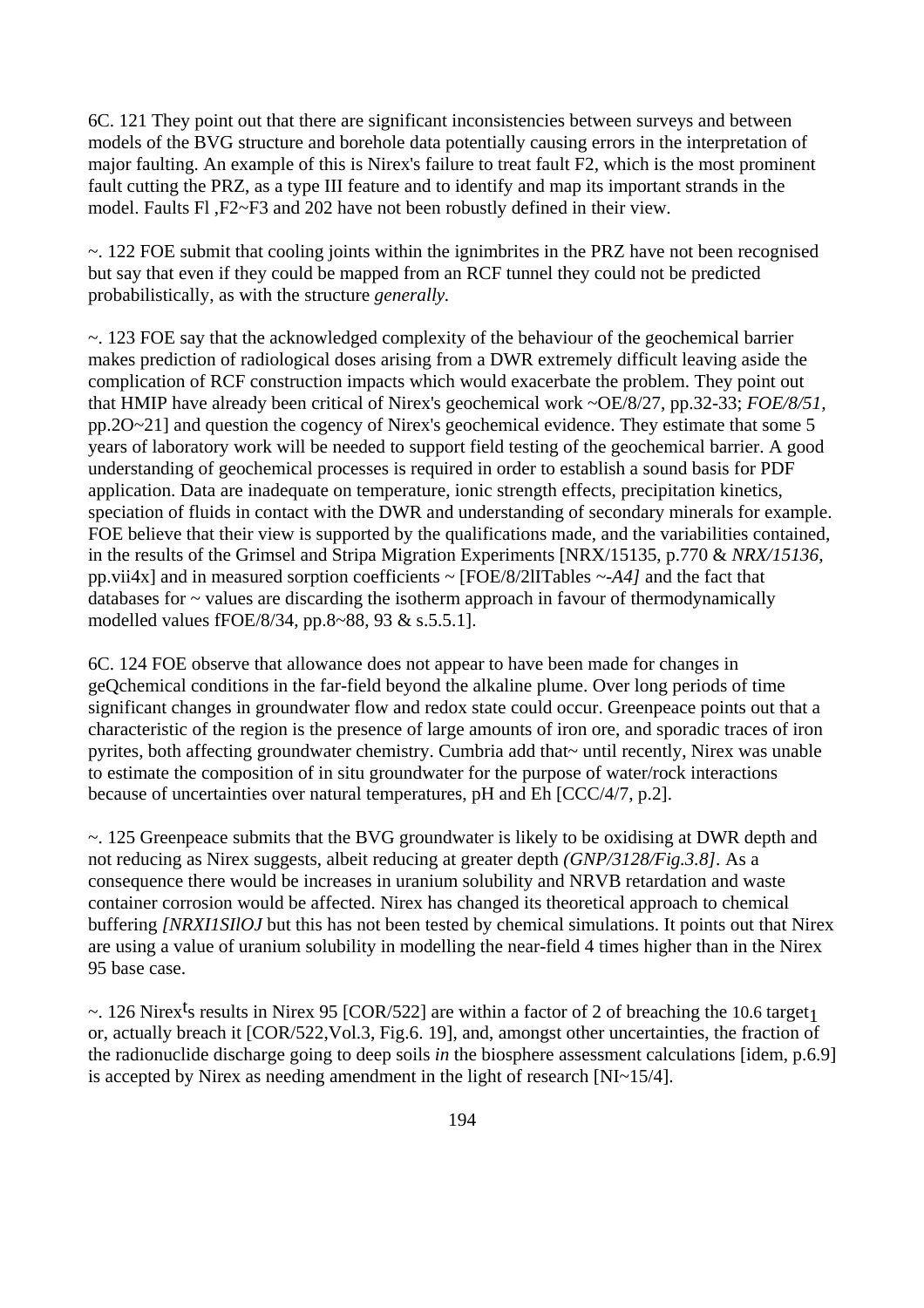6C. 127 Chemical & Engineered Barriers. The degree of uncertainty associated with host rock performance in the PRZ gives extra significance to the performance of the engineered barriers in the view of FOE. They contend that the NRVB concept is fundamentally flawed because it fails to limit groundwater flow; and it is inconsistent with international research [FOE/7/25, pp.7-8; FOE/7/l 1, pp.13-14] and Nirex<sup>t</sup>s patent description [FOE/7117]. The high permeability of NRVB could give rise to higher, and more variable, canister corrosion rates and gas generatiQn and migration than those predicted, so increasing the rate of escape of radionuclides. It also makes the chemical barrier fundamental to DWR safety. Ileaving the crown area of the waste vaults unfilled could lead to inhomogeneous chemical conditions. They regard the model used to quantify the behaviour of NRVB is unrealistic and unreliable. South Cumbria Citizens emphasise the great complexity of the chemical Systems in the DWR and the huge amount of research that would need to be done: they question whether the problems would ever be resolved.

6C. 128 Preliminary work at Stripa to verify any link between mechanical disturbance and hydraulic properties was unsatisfactory ~OE/7I3 1, p.148] and so this remains a fundamental uncertainty, particularly in relation to sealing and grouting.

6C. 129 Mrs M Higham expresses great concern about the behaviour of plutonium dioxide particles released from a waste repository. Although she does not regard **Pu02** as a colloid, she maintains it behaves in a similar manner to a stable colloid and therefore can be transported readily through the geosphere with the flow of groundwater. She and others relate this to the risk of a criticality incident [see 6A.46 above].

6C. 130 GasMigration. FOE say there is still only poor understanding of the potential of the geosphere to attenuate hydrogen and methane, both poorly soluble and sorptive gases, on their migration~towards the surface. There is also the possibility that gas bubbles can increase the mobility of radionudides by attracting colloids and other small particles *[C0RI528,* 5.3.2.3, p. 14].

~. 131 Potential Excavation Disturbance. FOE and others highlight inconclusive and sometimes contradictory results from experiments carried out in other underground rock laboratories to relate excavation disturbance and flow, and also related experiments on the sealing of excavations. They believe there is a significant risk that induced pathways with potential for radionuclide transport will be created by excavation and that proposed sealing and groufing techniques are not reliable. They point to shortcomings in modelling which are purported to justify inadequacies in construction standards. Of particular note is the failure to account for transmissivity at the interface of fill and lining, possible extent of rock disturbance, backfill permeability and effects of vault voids. FOE regard it as essential for Nirex to have a proper understanding of the impact which the RCF would have on the PRZ, on the region, and on the long term performance of any future DWR, before RCF development commences.

 $\sim$ . 132 By way of example, although theoretical predictions might show a regular relationship between stress changes and rock mass hydraulic conductivity [NRXI 16/11, Figs.AI.1 & A1.2], experiments at Stripa, where boreholes were pre~drilled into an area that was then tunnelled out by extremely careful blasting, gave unexpected results, notably a significant permeability reduction akin to a skin forming around the drift but of unknown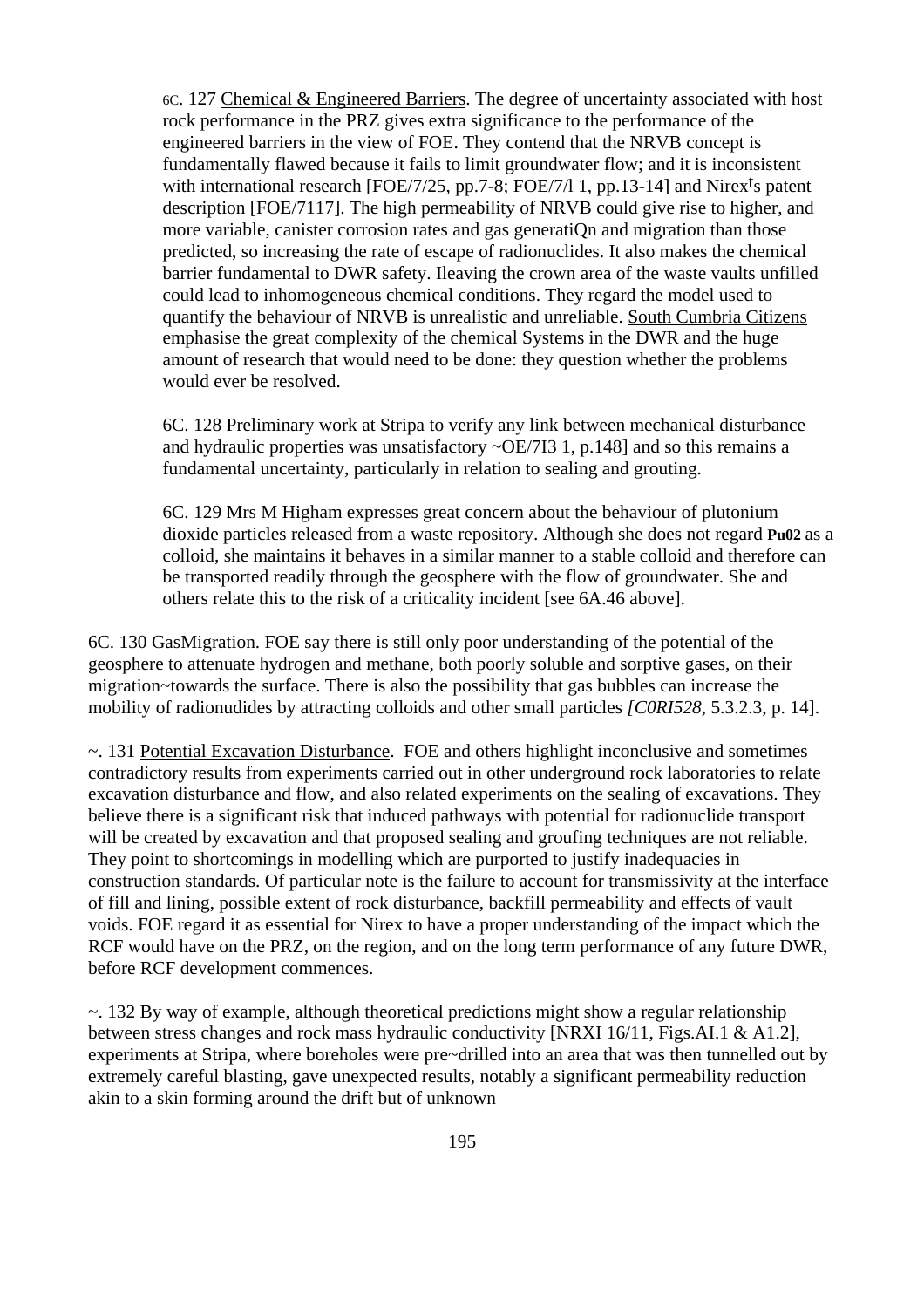cause [FOEI6/31, p.296 last para.]. Possible explanations were shearing of the rocks, blast damage, drilling debris, gas entering the water flow system, and chemical precipitation (idem, pp.290-295]. Similarly in the Canadian URL attempts were made to measure increased fracture flow as result of excavation disturbance surrounding a shaft and narrow ventilation shaft using groundwater tracer tests [FOE/6/30, Figs.3 & 4] but the results were erratic, especially in Fracture Zone 3 where the flow reduced [idem, 5.3.1.3 1st para; B12 1st full para & last; BiS 1st para.]. Likewise the results of excavation disturbance around a horizontal tunnel in the URL found little direct correlation between hydraulic and mechanical properties [FOE/6/29, Conclusion p.9].

~. 133 Nirex Report 560(1994) *[F0E15119]* assessed the impact of the RCF on groundwater flow, indicating that it could be significant. In the light of this scoping study, FOE are concerned that the impact of the RCF on baseline conditions has not been rigorously modelled and suggest that impact prediction can only be reliably undertaken once baseline conditions have been re~stablished. Moreover, unless construction impacts are clearly understood and dealt with, the RCF could provide misleading data and compromise a reliable PCPA. They see sampling of entirely undisturbed conditions as impossible after construction of the RCF. Also the backfilled RCF shafts could provide an express route to the surface for radionuclides. Fresh fractures may dominate absorption for up to 1,000 years. In addition, Greenpeace submits that the collection of data to demonstrate that glacial flushing has not taken place in the past would be compromised by RCF construction.

~. 134 FOE and Greenpeace suggest that the RCF should be sited and designed as an integral part of the final DWR in order to limit excavation disturbance effects and optimise groundwater flows through the DWR. Although Nirex accept that there should be some commonality in the shafts and galleries to minimise disturbance and costs, and best practicable means would be applied to engineering and chemical barriers, FOE and Greenpeace say the RCF is not currently so designed; the engineering standards applied to it by Nirex are inadequate and not best practicable means for a DWR; optimisation of shaft location needs a validated regional hydrogeological model which is absent; and Nirex fails to recognise the significant risk of damage to the PRZ. Best practicable means and quality objectives should be applied at every step in the view of Greenpeace and FOE, and not just to the final safety case.

6C. 135 Properties of Individual Radionuclides. FOE point out a number of examples of difficulty in the physical and chemical properties of individual radionuclides. Discrepancies between predicted solubility and experimental results for uranium  $(U \sim \& \text{UW}) \sim$ OEI8/31, figs~7 & 9] led to adjustments being made to the HATCHES database to match the experimental results, yet this was regarded as the definitive data source for thermodynamic inodelling [idem, S.3.13.1 & 3.13.2, last paras.]. Greenpeace adds that chemical containment is crucial to providing a sufficient level of safety for uranium yet Nirex may have underestimated its solubilities and there is no long term natural barrier to higher solubilities should the chemical conditioning of the DWR fail. Some written representations also express concern that the waste inventory could be altered to include other waste such as MOX plant arisings [WR/MEDI2] which would produce actinides with even longer half lives than plutonium (eg  $\sim$ 'Np) with a greater propensity to escape than others.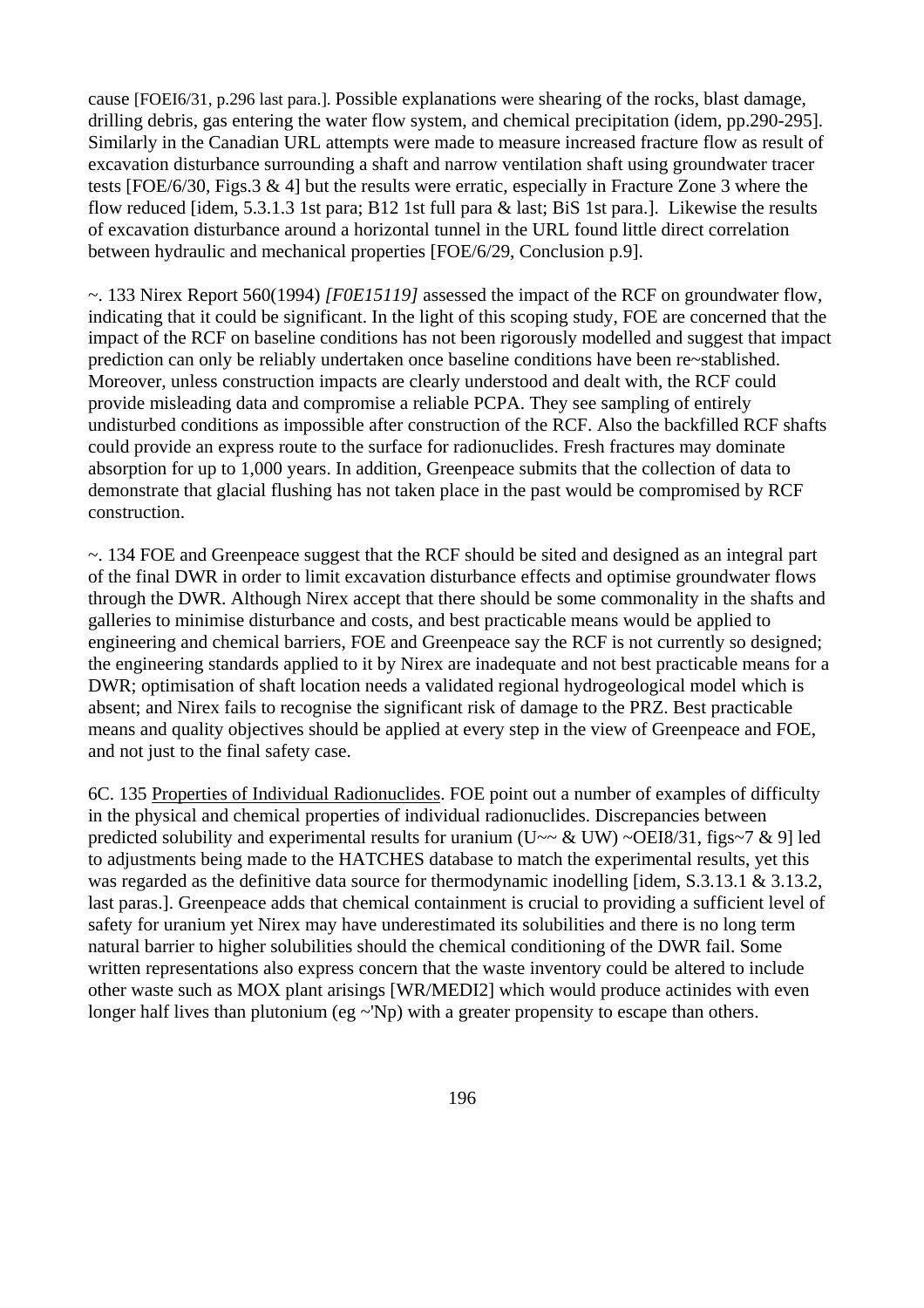6C. 136 FOE contend there are inadequate data on equilibrium relationships at different temperatures to allow confident extrapolations to be made from standard laboratory temperatures [FOEI8/31, p.13 final conclusion, and final remarks s.3.8, 3.14 & 3.16] and thermodynamic data from which chemical equilibrium predictions are made are critically dependent on the ionic strength of the system [FOEI8/43, abstract & F0E18134, s.3. list para.J but it has been necessary for Nirex to extrapolate from one ionic strength to another and adjust the data. FOE argue this is unsound as there is not a constant relationship between concentration of species and ionic strengths (eg FOEI8/43, fig. 1] and there can be great disparity between predicted equilibrium constants and experimental data [eg for  $CuSO<sub>4</sub>$  & NpNO<sub>3</sub> in idem, Table 2].

6C. 137 Climate & Tectonics. Although 4 climate scenarios have been postulated, no modelling of the process of climate change has taken place. Cumbria contends that this is an important omission on the basis of trials in "Dry Run  $3 \sim [CCC/5/1, p.101, para.7.2]$ . Nirex concede the importance of future climate change. Greenpeace submits that, as in the past, glaciation and earthquakes could each increase the groundwater flow rate through the BVG and so could adversely affect safety of the DWR. Nirex do not preclude the possibility of recharge of deeper waters during a glacial period and accept that future glaciations are expected to occur over the next 10,000 to 100,000 years.

6C. 138 Greenpeace claims the Lake District Boundary Fault zone (LDBFZ) has been active within the last 60 million years. It interprets the sharp kink in the contours of estimated regional uplift [CORIS 17 vi, fig 6.2] as suggesting differential movement between the lake District massif and the rocks of the coastal plain during that period. There are unconformities and discontinuities within the glacial sediments indicative of tectonic activity within the last 100,000 years. Nirex identified from onshore and offshore seismic reflection data a number of locations where there may be faulted offsets of rockhead and Quaternary sediments *[C0RI517,* Vol.1, p.11].

6C. 139 Greenpeace adds that radiometric dating of minerals in a small number of samples taken from fault rocks gave ages of 118-146 million years, and a single sample from another fault zone gave a minimum age of 212 million years. An estimated age of 60 million years for another sample was ascribed by Nirex to a geothermal episode rather than faulting although this date is about the Cretaceous-Tertiary boundary when Nirex says regional and wider uplift occurred. The HMIP report  $G0V1613 \sim 79$ , specifically describing the tectonics of the Sellafield site, considers that from regional tectonic evidence the most recent phase of compressional and strike-slip deformation may have been in the Oligocene, 4O~3O million years. However, it believes Britain is now in an extensional tectonic regime possibly caused by the effects of isostatic rebound following the last ice age.

 $\sim$ . 140 The Sellafield seismological database [GNPI3/27, sections 4.5 & 4.5.1] shows that the surviving record is limited to about the last 350 years and, despite the large body of data, may provide only a sample of the total number of felt earthquakes that have actually occurred in the region. Greenpeace submits that observations confirm the general impression that the northwest is one of the more seismically active areas of England. New UK seismic hazard maps compiled by BGS (GNP~3/24] show that the areas of highest hazard are western Scotland, northwestern England and Wales, albeit with a 90% probability that Intensity VI MSK will not be exceeded in 50 years.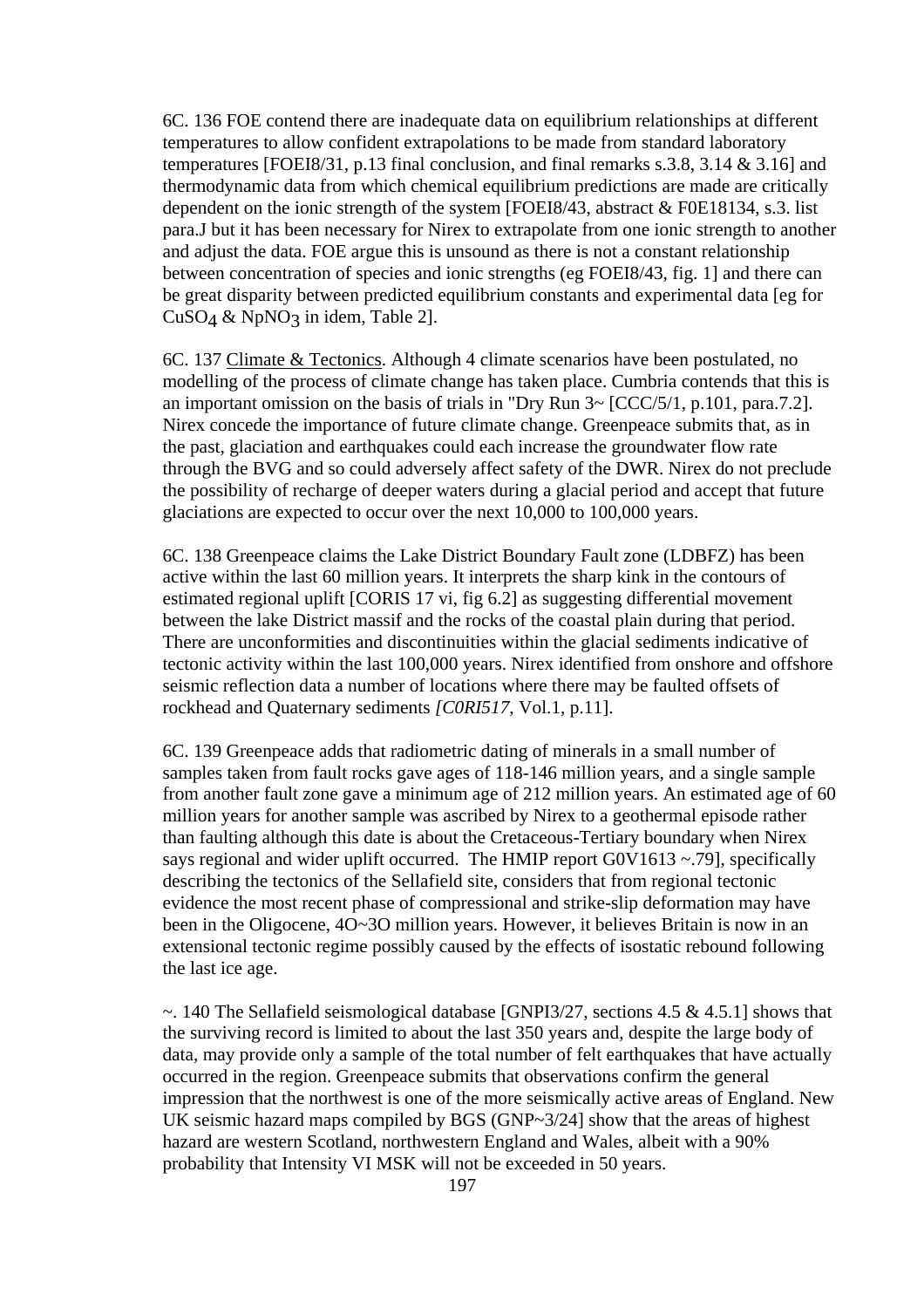6C 141 Greenpeace draws attention to the largest and most damaging local event, nam ely the Whitehaven earthquake of 1786, at Intensity VI, magnitu~e **4.7MSA** although there have been other events of comparable intensity (Irton 1755, offshore Irish Sea 1843) [GNP/3/27, pp.22 & 23]. It says these events, observed on a very short timescale relative to geological times, are not a good indicator of what might be less frequent larger movements on the lake District Boundary Fault. The recent historical record shows that there are likely to be at least hundreds more such events during the lifetime of the DWR on any reasonable interpretation, a view shared by South Cumbria Citizens *[SCC/5/* 1) and many of those writing [eg WRIS/242 & WRIW/iSS].

6C. 142 Greenpeace claims that large earthquakes in extensional tectonic regimes can pump large quantities of water to the surface *[GNP/317,* Abstract; 00V1613, sections 2.2.4, 2.3.3 & 2.4.1]; and earthquakes of this e~ensional fault type and magnitude could easily influence subsurface water flows at Sellafield up to *50* kilometres from the site to produce several cubic kilometres of water discharges. The 1959 Hegben lake, Montana and 1983 Borah Peak, Idaho earthquakes were both large events (Magnitude 7) on normal faults in an extensional regime, and the 1865 Rampside, S.Cumbria event caused water spouts in the beach sand. The 1884 Colchester earthquake changed water levels in wells up to 25 km away and seemed to be in an area of local extensional stress.

6C. 143 Nirex concedes that there is no international consensus on hydrogeological effects of earthquakes and that all theories should be taken into account.

6C. 144 Further Work. FOE make the following recommendations without prejudice to their doubts as to the  $\sim$  suitability and susceptibility to reliable characterisation. They estimate the work other than f. (RCF impact) would take 5 to 6 years to complete but that 9 to 10 years should be allowed overall and the work should precede RCF development.

a. A 3-D seismic survey over a minimum  $7-10 \text{ km}^2$  as essential to stand the best chance of supplying an adequately predictive 3-D sub-surface model.

b. Up to 3 more boreholes offshore and up to 7 further deep and shallow boreholes in the intermediate areas of the site to further define the geological sequence and hydrogeology in 3 dimensions.

c. Repeat the RCF3 BVG pump test over at least 12 months together with other tests, if feasible, inboreholes 5,7A,8A,11A,12A,14A,RCF1 & 2, and RCM1 to 3, and perhaps tracer testing, to further test the connectivity of strata and fractures.

d. Continue monitoring and sampling until relatively stable or predictable environmental heads and geochemistry have been observed for a period of 4 to 5 years to demonstrate the achievement of "baseline conditions" (as normally understood).

e. Refine the modelling to enable it to adequately replicate existing groundwater conditions and the effect of any field testing.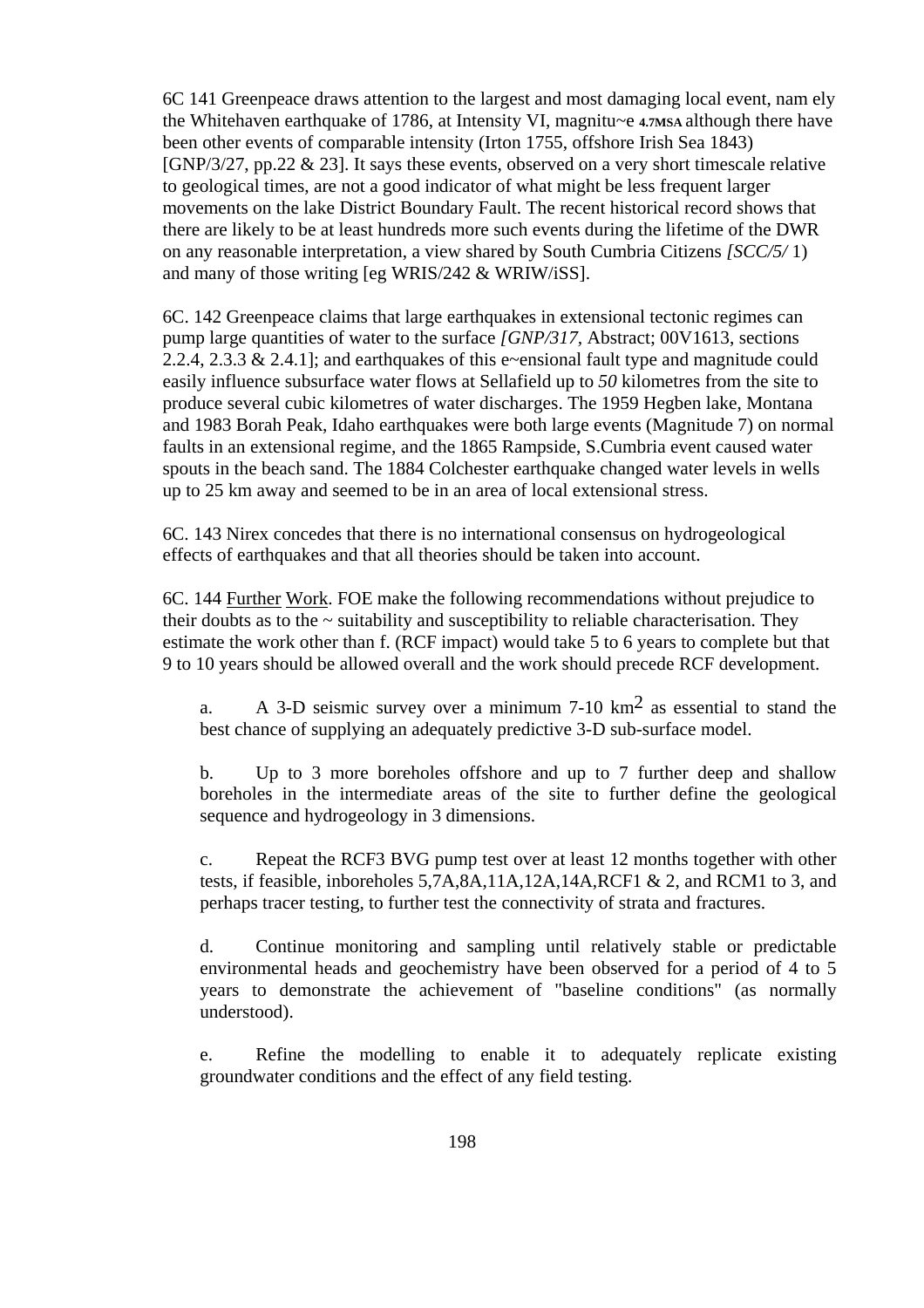f. Model the impact of the RCF construction on baseline conditions (once established) and on the PCPA.

g. Peer review of the results of the above work.

h. Assess the effectiveness of sealing techniques before RCF construction.

I. Develop improved safety case modelling (see Chapter 6D).

j. Progress laboratory and field work on characterisation of the geochemical barrier.

6C. 145 My conclusions on the current state of Nirex's scientific & technical programmes rely considerably on the Assessor's careful evaluation, and concentrate on what seem to be the most important points highlighted by the parties. **Generally Nirex's work so far has been of very good quality,** and has made extensive use of the available information. I consider below the significance of any alleged important departures from this generalisation. The expansion in the scope of the work over the last 5 years or so has also been very impressive, but does indicate ~amongst other things that the practical difficulties of the deep disposal option were originally under~stimated by the international consensus. Also Nirex's emphasis on the chemical containment element of the mixed artificial & natural barrier in spite of the relative novelty of the concept rather confirms that a difficulty is perceived in identifying a suitable UK part of the geosphere for the implementation of the deep disposal option.

~. 146 In 1989 Nirex was confident that a limited drilling & testing programme, supported by geophysical work, would be sufficient for the compilation of a preliminary safety **~.1'** assessment which could support a repository planning application. Since this turned out to be far too optimistic, Nirex should have entered into a period of serious doubt about the 3k!I promise of this location, no later than 1992. However, Nirex is claiming once more that there is sufficient information to show that the PRZ holds good promise, and now that its  $\sim$ .72 programmes have reached the point where an RCF is necessary. This implies that any really serious doubts have been allayed: and it is the persistent questioning by others of this implication which to my mind is the issue underlying most of the themes in this Chapter.

**ec.'7-21 ~.** 147 The site characterisation programme is of course the main programme which is directly related to the promise of the PRZ: but NSARP **is** relevant also, for example to any

evaluation of the robustness of the PSAs. It is also necessary to be clear about the relationship between the RCF and the various components of the programmes, particularly when considering plans or recommendations for further investigatory work. Some work would seem to have little direct connection with the RCF investigation - an example would be establishing the boundary conditions of the hydrogeological region. Other work might appear not to be directly related to the RCF, yet their timings would need to be ccH)rdinated -for instance, for the drilling & baseline monitoring of additional regional boreholes within the area of possible hydrological influence of the RCF. Further categories of work would rely on the RCF as an integral part or phase of the work - such as model validation, and sealing designs. Then there would be some work which could only take place in an RCF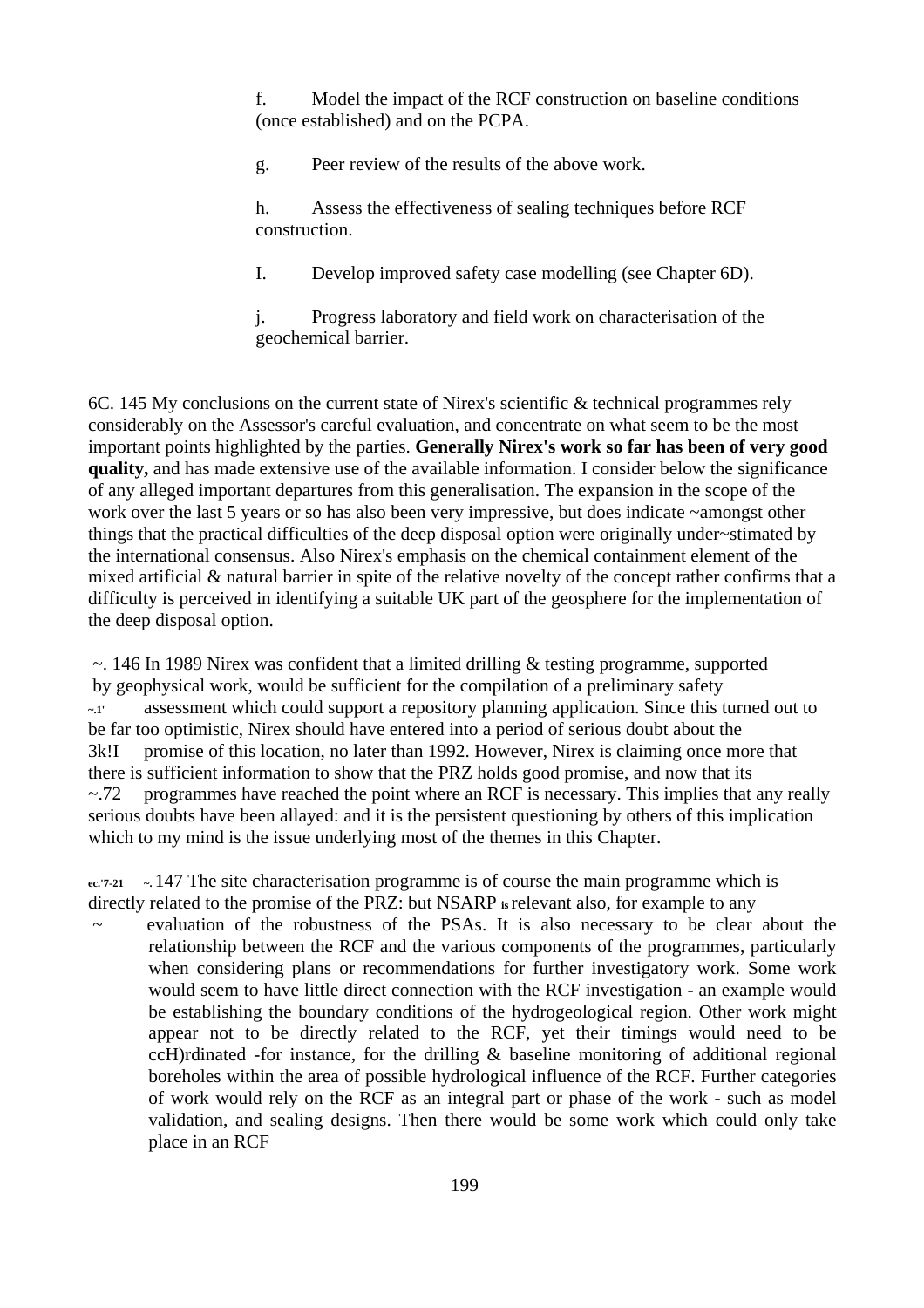type development, since it would basically depend on direct observations of relatively large portions of the potential host rock & associated physical matter.

6C. 148 A wide range of disciplines is involved in these programmes. There is some novel & fundamental science: there are taxing problems of complex mathematical modelling: and there are potentially fresh applications for some existing technology. Sometimes there is a tension, both within Nirex and amongst its opposers, between a general academic, theoretical  $\&$  cautious approach on the one hand and a more practical, pragmatic  $\&$ venturesome one on the other. This distinction is not to do with quality of, or care over, work, but with basic personal dispositions. However, most approaches have also been conditioned by some preconceptions, which tend to surface in some inconsistent treatment of secondary evidence, such as arguments from first principles, unpublished research, & preliminary scoping studies.

6C. 149 International C(~Deration has provided Ni rex with considerable amounts of comparative data on rock properties & responses. There are also the benefits of some experience with methodologies, equipment  $\&$  techniques passed on to help the plarming  $\&$ implementation of the RCF, and of exchange of personnel. Whilst FOE in particular draw attention to the poor or unexpected results from some international experiments and are concerned about possibly misplaced confidence in them, a positive way of looking at such results is that they provide lessons to be learnt. In addition there have been international inputs to NSARP on topics like radionuclide migration through the geosphere; validation of geochemical codes; colloids & complexes; gas generation & migration; coupled therm~ hydromechanical models; and natural analogues.

6C. *150* However, it is clear that none of the experimental sites in other countries is very **~41** similar in geological setting to Sellafield. This raises yet again a query about the choice of 73 Sellafield; and means that a full characterisation of the rock volume here has really had to start from scratch. In turn, this underlines the crucial importance of the RCF, and I share some of the general disappointment at the apparent lack of progress in applying the results of generic experiments to practical preparations for the RCF.

6C. 151 One of the basic problems in judging the promise of the site is that, notwithstanding  $\sim$  the international input, Data Availability for the relevant scientific & engineering

requirements has been notably limited. The juxtaposition of this judgement with expressed concern about the relative amount of data being amassed on Sellafield is not a paradox, in my view, but merely a reflection of the profound novelty & complexity of the deep disposal, multi-barrier concept. In any event, although data on Sellafield continue to be aceumulated from other site-based studies & experimental work, the RCF itself would of course be a large & crucial stage in data collection.

6C. *152* Whilst I appreciate FOEts concerns about some aspects of Data Elicitation, the Assessor advises me that its use has been, and is, proper & appropriate; and that broadly it was the only practical way of carrying out preliminary safety assessments. Seemingly there has been no adequate substitute for relying on human expertise so far. Whereas some of FOE's specific examples are from HMIP's review of Nirex's 1992 PSA, the Assessor has naturally concentrated on the more recent 1995 PSA. Data elicitation has been retained notwithstanding that some experimental values could presumably have been generated by NSARP.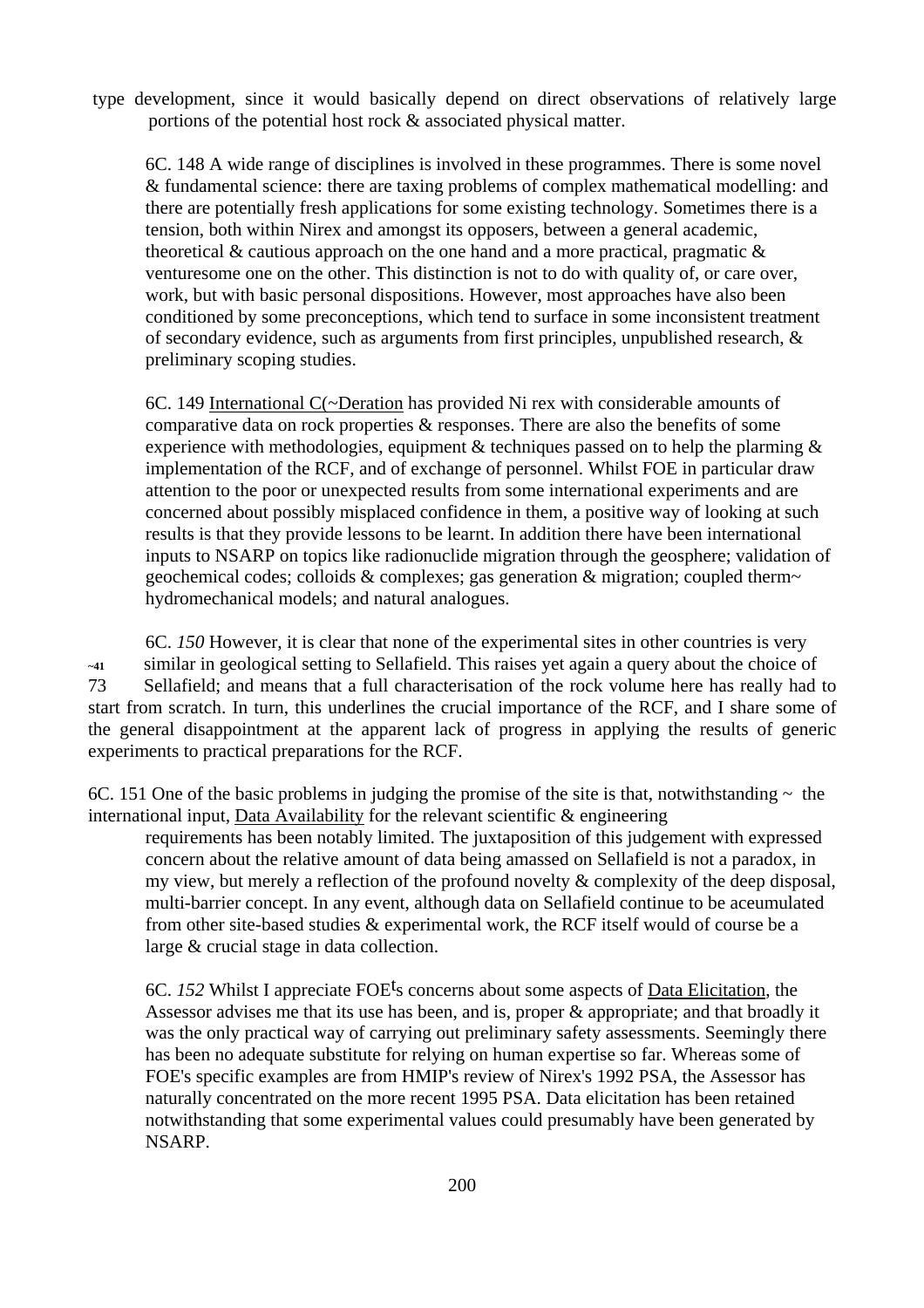6C. 153 Inasmuch as Nirex continues to rely on data elicitation, any more data production by 1 or 2 individuals rather than by a group which is complying with a formal methodology would presumably be unsatisfactory to the regulators. But the fundamental points for the future are that data would remain of variable quality, and that some parameters would always have a wide spread of values. In relation to matters such as the solubility & sorption of radionuclides, these points are more directly relevant to the safety assessment; but the extent of knowledge of geochemical parameters, for instance, could well have a bearing on the detailed timing of, & experiments within, the RCF.

6C. 154 Transparency of the scientific & technical programmes has also been a problem in the past, with for example HMIP being unable to follow important arguments in the 1992 PSA because of inadequate references & documentation, echoing the difficulties over

 $\sim$ .65 understanding of the 1988-9 site selection exercise. The Assessor's judgement is that the &77 situation is much better now, so that a more integrated  $\&$  coherent story is emerging, and a good deal of openness is being exhibited in the best scientific & engineering tradition. Nevertheless Nirex's steep Ieaaaing curve has meant that scientific papers & background

~ documents have become available more recently in an almost indigestible surge. Real transparency is hardly improved, in my view, by flooding people with more information than they can cope with. The proposed Project Review, and rapid release of site investigation data, should both contribute to a better flow of information.

6C. 155 quality assurance has been rigorously applied, so I am advised; and the consequential delays in publication are warranted by the resultant quality, accuracy & completeness of interpretive reports. Nirex's practice is to classify reports as "Commercial in Confidence" until they have passed successfully through the quality assurance procedures. However, the Assessor' 5 view is that only a small proportion of them would usually be thought of as having commercial value: and consequently I regard the practice as misleading & inimical to Nirex's long-term credibility. If a report is being withheld because it is still subject to quality assurance, then that fact should be simply stated.

6C. 156 The kind of Peer Review which is distinct from quality assurance has tended to be treated in this case, wrongly in my view, as a rather amorphous concept. The starting point is that Nirex is essentially a developer, and a developer's work is not normally subjected to peer review, as opposed to quality assurance. The draft regulatory guidance seems to

**JiMPII~1** explicitly require peer review only for model development. Nevertheless, Nirex is undertaking much research which is at the leading edge of science, and that would usually go through the standard peer review practices of the scientific community. In the case of learned papers, these take the form of well understood refereeing procedures. For other programmes or aspects of work, there are in fact definitions of peer review in the draft

**FO~Ii6** regulatory guidance and in the Royal Society's assessment cited by FOE.

6C.157 The White Paper & the draft regulatory guidance require the employment of good  $\sim t$ science, and the basing of decisions on the best possible scientific information. In my judgement, science can only be good if it has been subjected to proper peer review. As the Assessor points out, the involvement of so many outsiders in Nirex's programmes does mean that they are being subjected to continuous wide scrutiny. However, I cannot accept the terms of part of Nirex's submission, that some proper independent peer review is carried out by Nirex staff, contractors & the Nirex Review Panel. There cannot be confidence that staff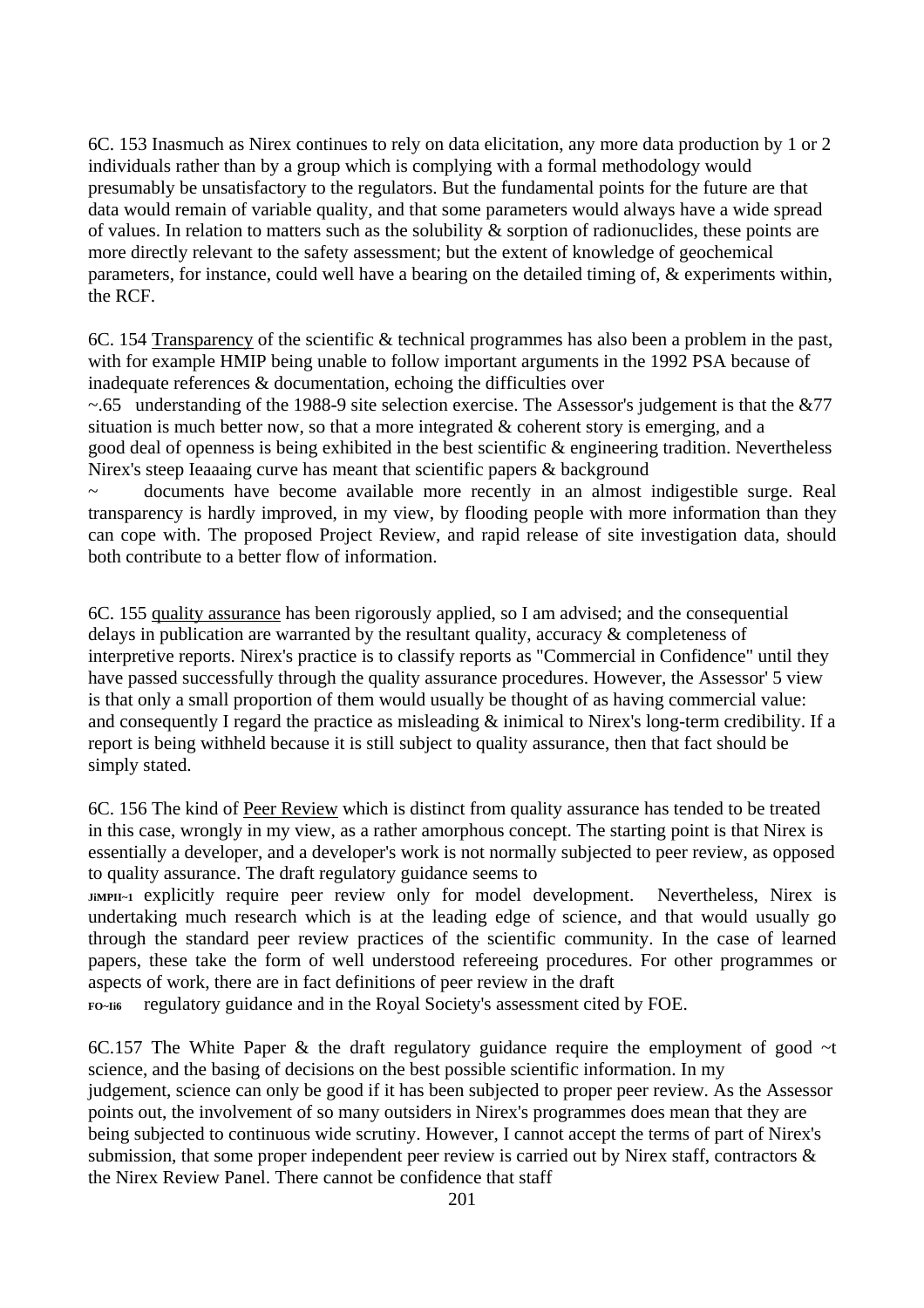or contractors would meet the definitive requirements of being experts not directly involved in the work.whosejudgement can be accepted as impartial & disinterested; whilst the Review Panel has made clear that it does not regard its own contributions as detached peer reviews.

 $\sim$ . 158 Accordingly, I consider that there is an implicit policy requirement that Nirex's scientific work should be subject to peer review, which has not always been fulfilled so far. Therefore I particularly welcome Nirex's assurance to the Secretary of State, reported in full in Chapter 7B, to submit an independently peer-reviewed baseline report to the regulator before RCF shaft sinking begins. To my mind, this would be a good start to settling some  $\sim$  of the issues on peer review. However, I would respectfully disagree with the incipient  $\sim$  ioe consensus on seeking a peer review of Nirex's overall strategy. For I consider that this should be directly reviewed by the regulators instead. They are unarguably impartial & disinterested; and there could be a more focused review by them than by an ad hoc group,  $& 7$  in the general public interest  $& \text{in accordance with the spirit of international guidelines.}$ 

6C. 159 Turning from these procedural matters to crucial substantive issues, I consider that the central question, of the state of Nirex's current understanding of the Groundwater, is a good example of difficulties which may well stem from the lack of strategic guidance, in this instance on the requisite quantity & quality of hydrogeological information. For it is my view, on clear advice, that Nirex has an insufficient understanding of the groundwater conditions for a favourable prognosis to be given. The scientific & technical challenges it faces in these respects have not been fully appreciated by it. Starting with the data available from monitoring existing boreholes, there is information from a useful number of holes over an extended period, but this is predominantly in the sandstones and drift deposits, with sparse information on the limestones and only recent Nirex data for the BVG. The number & distribution of data points are certainly inadequate at the geological District scale, and may even be so at the geological Site scale at present. Also the monitoring period in the deep BVG has been too short to demonstrate slow trends. *'I* 

6C. 160 Consequently there is considerable uncertainty about flows in the deeper rocks, particularly the BVG. Whilst it is agreed that there are relatively rapid flows in the upper part of the 556, and that there is a marked tendency for horizontal flow towards the coast, more localised interpretations have been inclined to over-simplify the probable situation. Also Nirex's claim to recognise a 3-layer pattern with depth is still unsubstantiated in relation to the critical middle layer of the upper 400 m of the BYG & above, and its allegedly virtual lack of a vertical gradient.

6C. 161 A fundamental point which pervades the hydrogeological assessment, in my view, is that the area is extensively faulted but that there is a considerable amount of speculation as to the influence which any local fault has on groundwater flow. Nirex does not know whether the faults in general or particular increase or reduce or deflect flow. It has simply assumed for the purposes of its PSAs that the major faults conduct flow. An important follow-up point agreed by the Assessor is that, whilst geophysics can give some assistance, there are not enough boreholes in the right places to check for indicators of flows across any of the faults. Thus Nirex not only lacks fundamental knowledge about the relative transmissivity of faults, but also has not taken all of the orthodox steps to find out.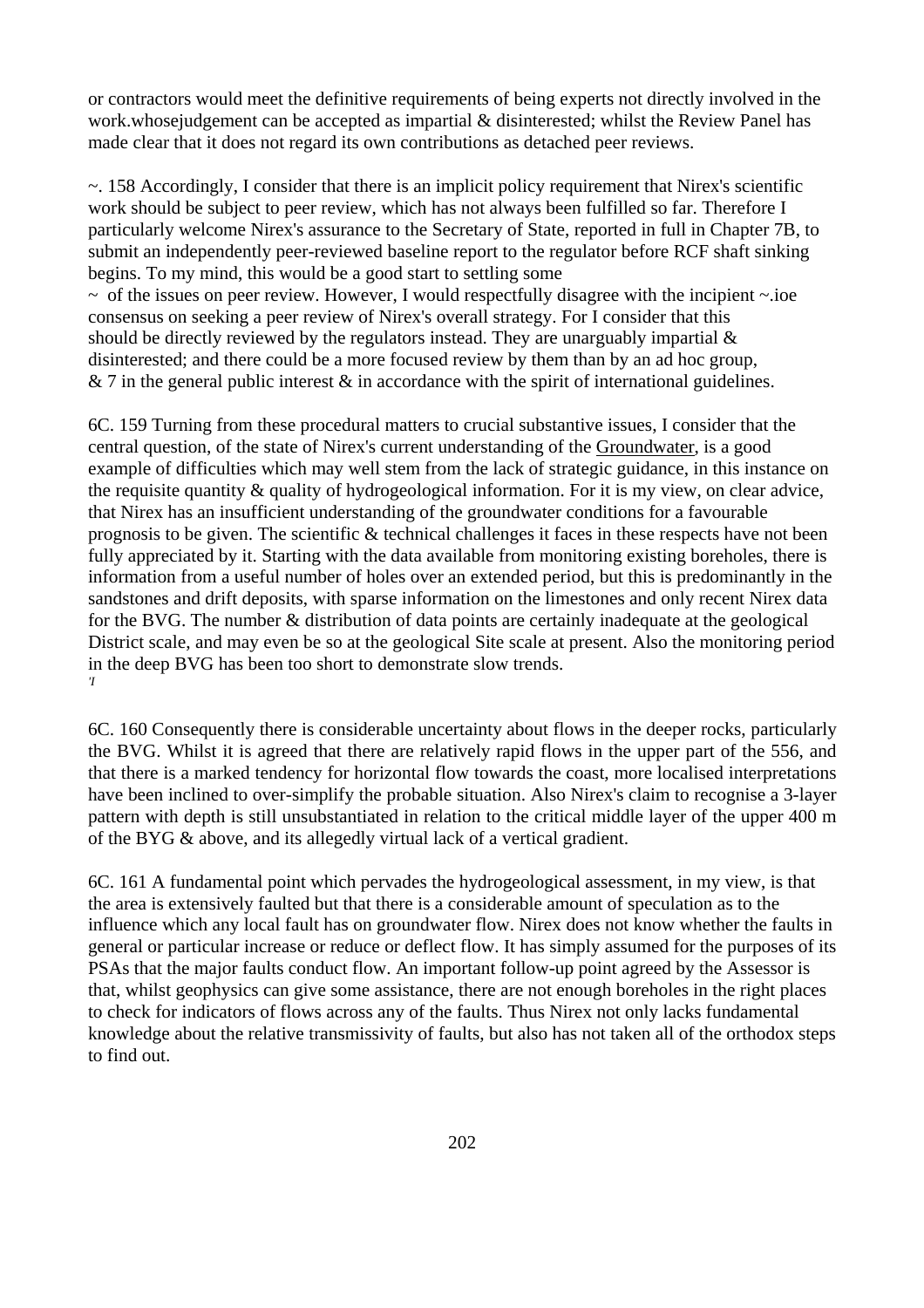6C.162 On the other hand, there seems to be little quarrel with Nirex's concept of the local groundwater as being divided into 3 regimes, comprising the Irish Sea Basin Brines under the sea & deep under the coast; the Coastal Plain Regime of fresh waters in the shallower strata; and the saline Hills & Basement Regime at depth inland. The PRZ appears to be in the Hills & Basement zone, but close to the junction of the 3 regimes. Hence, even though the regimes may have been identified well<sub>1</sub> again it transpires that there is a complexity, this time in the local hydrogeology, so that the PRZ lacks in another respect the theoretical simplicity of a true BUSC location. Fortunately, the Assessor considers Greenpeace to be incorrect in suggesting that the PRZ is also on the main subsurface axis of potential flow from the lake District fells to the sea.

6C. 163 However, there are further difficulties, in understanding groundwater conditions to the west. At the shallower levels, it seems clear that significant amounts of water flowing

 $\sim$  through the Quaternary deposits  $\&$  the upper SSG discharge at the coast or a little offshore. But, in the Assessor's opinion, too little is known about the locations  $\&$  relative volumes  $\&$ proportions in comparison with discharges into watercourses or elsewhere. At deeper levels, the Assessor's considered judgement is that, Yiotwithstanding Nirex's views about the boundaries between the hydrogeological regimes in terms of the Saline Transition Zone, the margin of the Irish Sea brine mass is sinuous  $\&$  irregular, and the vertical distance of transition from fresh water in the SSG to fully saline water in the BYG is 200 m or more. This is another indication of the possible presence of vertical features, in turn suggestive of upward flow from close to the PRZ. Also, whilst the Assessor's views effectively reinforce Nirex's proposals for more boreholes to the west of the PRZ, there is in addition his

**~.7i** judgement that further, offshore boreholes not planned by Nirex are in fact required. Thus there is an underlying doubt about the overall utility of the RCF if requisite, complementary investigations further to the west are not to be completed in any event.

 $\sim$ . 164 Moreover, there are considerable uncertainties about groundwater Eh, pH & ionic strength, especially at the preferred repository horizon. I adopt the Assessor's detailed conclusions on the essence of this topic. An adequate working knowledge is to be expected as part of the requisite generic understanding of the PRZ & the geological Site, and at present

it is lacking. Some of the deficiency would hopefully be made good by the RCF, but for its investigation to be effective a certain degree of comprehension has to be achieved beforehand. An overwhelming & prolonged effect of the chemical barrier might conceivably make an understanding of the conditions in the near field less important, but the barrier is

**ec.~-g** itself an unproven concept. Eniphasising a maximum ionic strength in the vicinity of the  $\sim$  repository tends to overlook the 1995 variant cases, plus dispersion & difflision in the

**~.1!** geosphere away from the notional path-line in the base case. The base pathway of a PSA cannot simply be assumed to be representative of the final safety case. The eventual risk assessment will form only part of the overall safety case, together with several other lines of

**~.2I** reasoning, and analyses of all significant features of the disposal system. The redox state of the groundwater is fundamentally important because of the control it exerts over chemical **ic.124** reactions within, or equilibrium involving, the water, whether in the natural geosphere or the artificial repository.

**ic.86** ~. 165 The residence time of the groundwater in the rocks is also important because it can **~ii.** be a strong factor in assessing regional groundwater flow rates. The presence of isotopically

•**cialighter** waters in the BYG & the lower sandstones is more likely to be due to recharge during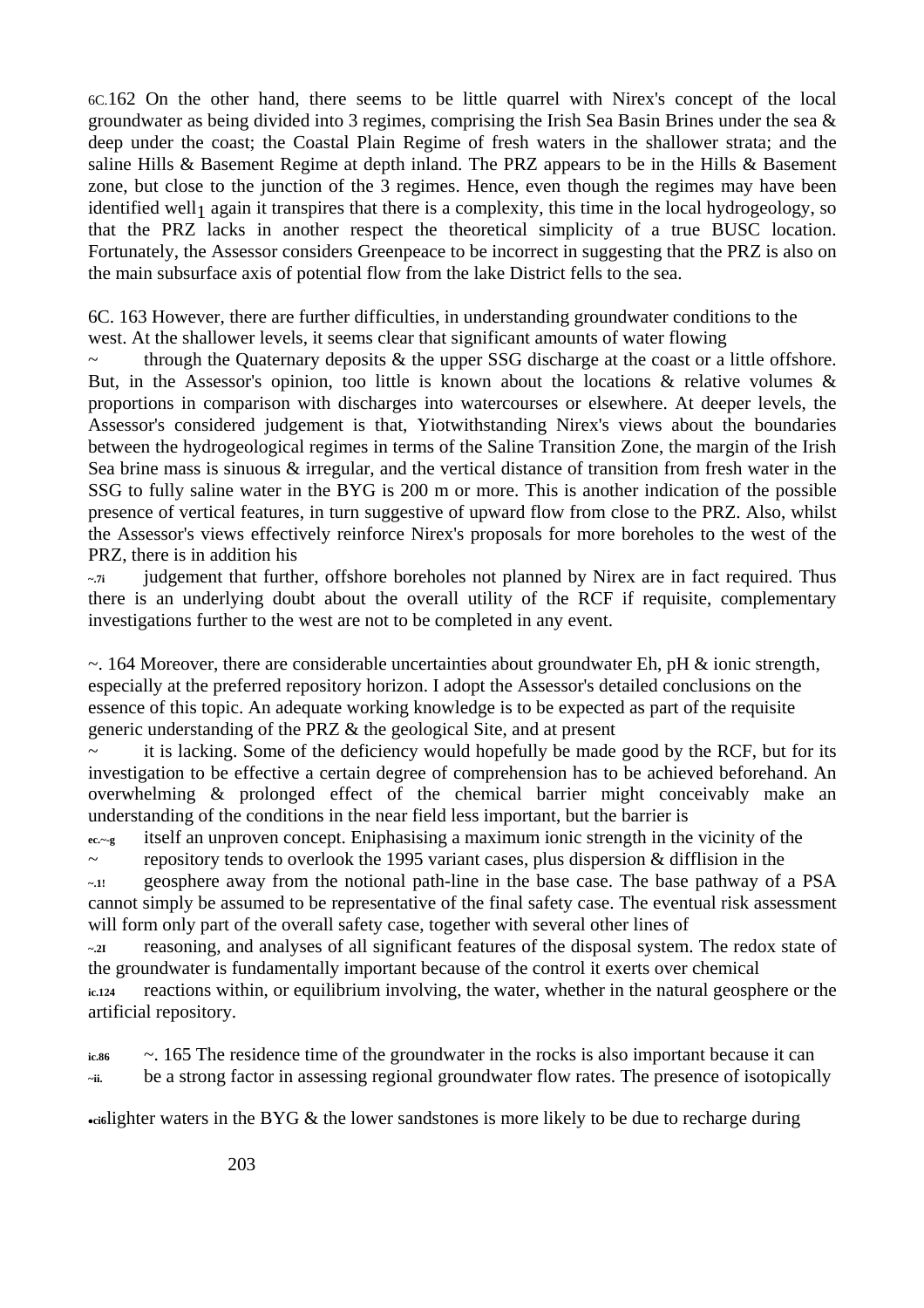a colder climate than at a higher altitude. Indeed there are a number of indicators which are strongly suggestive of a long residence time for the BVG groundwater in the Hills & Basement Regime. This is encouraging for the safety case because it is some evidence of low flows through the potential repository horizons.

6C. 166 1 consider this to be one of the most promising features of the work at Sellafield; and of course research continues to try to establish a simple & consistent overall picture. However, many more determinations are needed over a wider territory, and yet there seems to be no firm programme to achieve all these. There is also a possible pitfall for the safety case in that an attribution of the long residence time to a previous glacial cycle would favour a hypothesis that another glacial cycle well within the risk assessment period might flush out & recharge the groundwaters. In my view this embryonic hypothesis is no more speculative than some of the scenarios which Nirex wishes to promote on other topics.

6C. 167 Moreover, in turning from groundwater conditions to an examination of the Potential of the Natural Geosphere Barrier, there is an immediate reversion to over~optimism in Nirex's understanding of fundamentally important information. Although the bedrock geology is better known now in 3-D as a result of the greater coverage by geophysical surveys, this is at a coarse scale except in the vicinity of the RCF shafts. Also the BYG is difficult to characterise seismically because it has relatively few reflective surfaces. The distribution & variability of faults in the PRZ is obviously great; and it has not actually been possible to identify definitively during the inquiry the location of the fault which is probably the most significant of those traversing the PRZ.

~. 168 The claim that nevertheless the main faults in the PRZ have been adequately

~ characterised has by no means been substantiated either, in my judgement. Although continued data collection & modelling should be gradually improving understanding, Nirex's mapping  $\&$  interpretation of the faults has been shifting; and the Assessor  $\&$  I have been given too little cause to believe that this crucial aspect of the PRZ's geology has now been satisfactorily determined. Indeed there is a latent self-contradiction in the argument that it is the latest stochastic descriptions which have resolved the difficulty, since that implies a relative lack of deterministic data. Not every uncertainty can be over-arched by stochastic calculations, for the PDFs must have an initial credibility derived from acceptable data. The probabilistic modelling needs a realistic input of stratigraphic understanding at a relatively fine scale for its output to carry much weight with an impartial observer; and then there are the draft regulatory requirements for multiple lines of reasoning & analysis of all significant features as well.

6C. 169 Any lingering doubts that this judgement is too negative are in my view dispelled

**<sup>~</sup>**by a brief consideration of the geological history of the PRZ. BGS has plainly advised, after evaluating a range of borehole information, that the deposition of the BVG is considered to have been within an actively subsiding basin, probably a caldera complex. This is regarded as having had an episodic history, with periods of caldera collapse following eruptions during which an evolving magma chamber was tapped. My distinct impression is that, nevertheless, the implications of this have not fully realised until FOE have elaborated upon them for the benefit of the inquiry. The Assessor's advice, very briefly, is that, in addition to the basic volcanic characteristic of inherent variability, a caldera collapse would have introduced further faulting, slumping & deformation. Whilst some of the super~complexities probably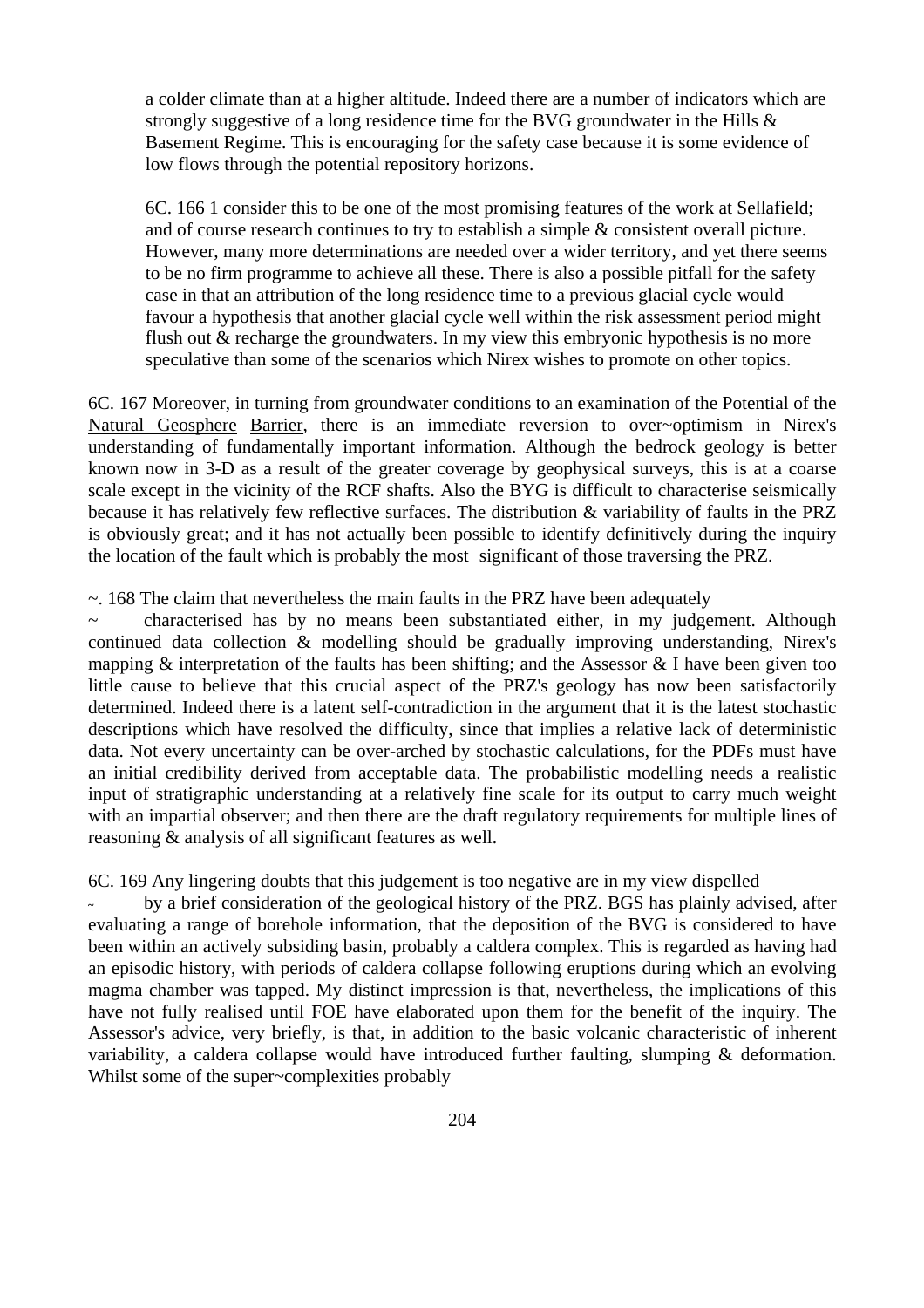**p.~~I4**resulting from this appear to have been observed in the PRZ, they have been categorised as very localised phenomena rather than as typical of the multiple heterogeneity of a caldera.

6c. 170 The difficulties in describing the detailed structure of the deep rock could theoretically be overcome to some extent if at least the flow characteristics & conductivity were adequately understood. The Assessor considers that an appropriately wide range of testing & monitoring for a borehole-based investigation of these has been carried out so far. In particular he believes that the results *of* the relatively recent RCF3 Pump Test tend to support the provisional conclusion that there is little vertical connectivity between the rock layers near the centre of the PRZ: but he has some reservations over the period of pumping, and there is a possible anoinaly as to a slight response in the BVG some distance away from the RCF3 sandstone pumping.

6C. 171 Elsewhere, the testing & monitoring has implied in places a direct hydraulic connection between the shallow Sherwood Sandstones and the BVG, with only part-reassurance obtained from extra cross~heck boreholes: and other responses have suggested definite connections between the BVG, The Brockram & the base of the SSG, but not the main body of the last. Thus more conclusive information is required; and, although further borehole investigation should assist, one of the main benefits of an appropriately planned RCF would be a powerful indication from its drawdown of the nature & extent of local hydraulic connections between the BVG and overlying strata.

6C. 172 The RCF is intended to provide much more information on flow zones too, especially in the BVG, where flow is already known to be principally through fractures but

~ only a small proportion of them. The current explanation is that partial correlations exist  $\sim$ i5 between flow zones and many of the geological characteristics. This is the situation to be expected, in my view, with very complex rock; and the relevant RCF observations & experiments would have to be very carefully designed  $\&$  controlled to pick up the threads. Since there are strong statistical associations between the locations of flow zones and faults, and between the frequency of flow zones and different Members of the BVG, a concentration of activity on the characterisation of the fault systems & on the Town End Farm Member might have been expected.

6C. 173 The sorptive capacity of the host rocks is theoretically relevant to the passage of radi onud ides; and I consider that the regulators would expect it be thoroughly analysed even

~ though Nirex is currently relying more on dilution & spreading. Sorption behaviour is **~123** nevertheless very complicated; and the uncertainties over groundwater regime transitions, redox conditions, & data elicitation are all involved. Sorption processes are very difficult to measure in the field, and the laboratory work programme for the BVG has been rather short so far, in addition to having to rely on artificial ageing. Tracer studies in the RCF on the connected topic of diffusion would be helpful in following up relatively good progress in the laboratory, but again the timescales would be incomparable with the natural system.

 $\sim$ .174 The Proposed Chemical & En $\sim$ ineered Barriers are, together with the disposal inventory itself, the artificial part of the multi~ontainment concept. This implies, of course, **~io** that the natural barriers cannot be completely relied on. In the Assessorts judgement, there ~.' should be good confidence in the research work into the performance of steel & concrete. Also the processes resulting from corrosion  $\&$  from the degradation of the waste seem to be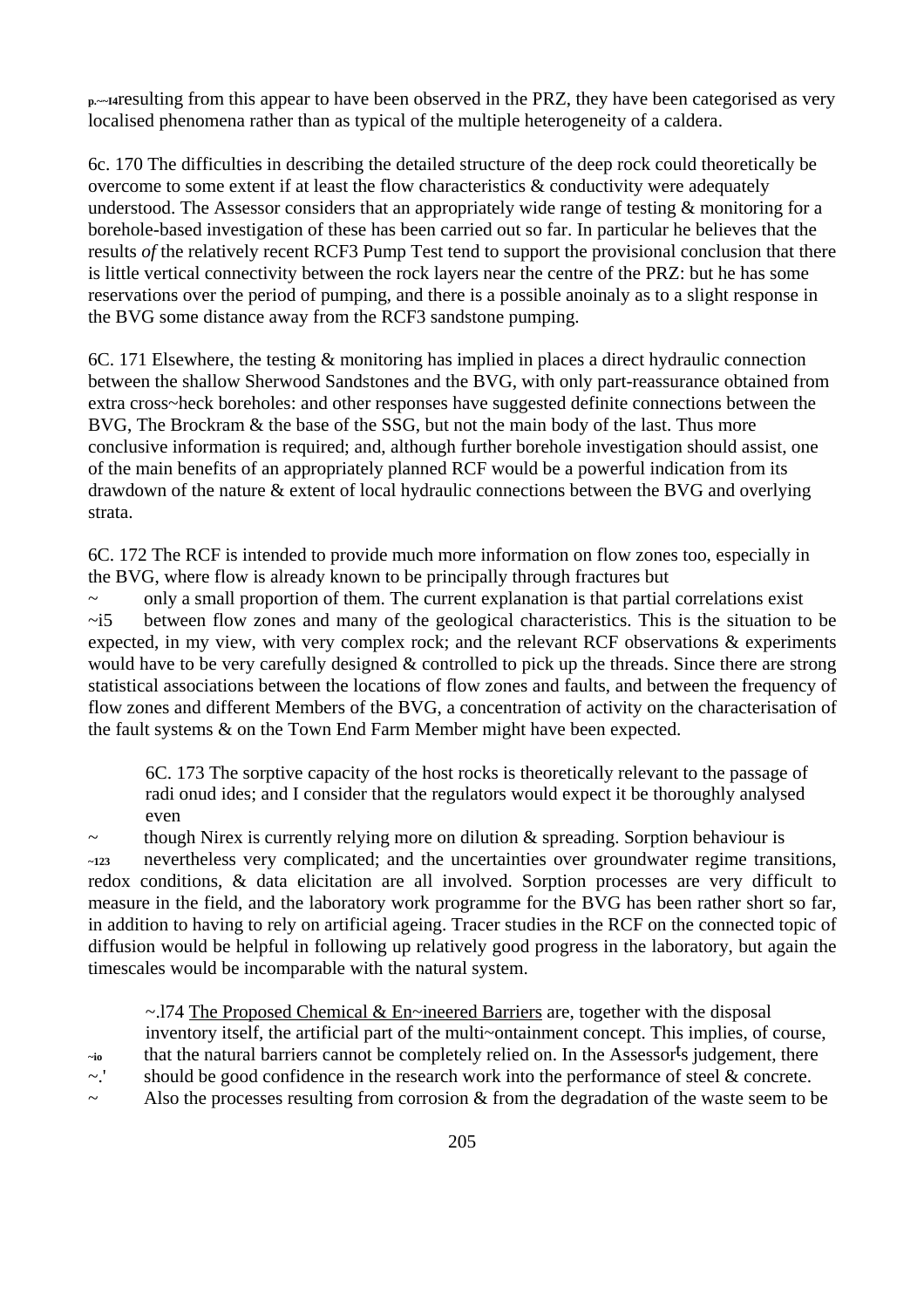fairly well understood, subject to a review of the significance of radiolytic reactions. However, the novelty of the chemical containment concept unsurprisingly throws up a wide range of problems.

6C. 175 Notwithstanding the patent on the NRVB, there is a need in the first place for a

 $\sim$  better understanding of its short-term physical & handling characteristics. Also, in order to support the theoretical estimates of the maintenance of a high pH over a long period, more work is required on the effects of elevated temperatures, particularly in relation to gas

**~~28** dispersal and the survival & activity of microbes. The artificial ageing difficulty also applies to experiments on NRVB's retardation or immobilisation of radionuclides. Another fairly fundamental problem to be addressed is the possibility of cracks forming in the NRVB, with CoRI529 the discovery that the reaction layers within the cracks have different compositions with widely varying effects.

 $\sim$ . 176 This kind of work is partly generic & partly concerned with the natural physical & chemical properties of the PRZ. Consequently, whilst it relates to some extent to the promise of the site and can be assisted by more data from the RCF, it also relates to the practicability of the UK deep disposal concept. Another matter with which both the promise and the concept have to grapple is Gas Generation & Migration, for the gases arising from the

**hc.12** degradation of the waste & its containers have to be allowed to escape to avoid serious ~ damage to the DWR; and yet they would form another potential radionuclide transport medium to the biosphere, and may well have favourable or unwelcome inter-actions with

**~'2** other media. The Assessor advises me that there seems to be a good understanding of the **ic.i~** production of the gases, but that there is greater uncertainty about what happens thereafter. Apparently some Nirex research on gas-water inter-action is awaiting peer review &

publication: but the RCF would be a unique opportunity to experiment with  $\&$  investigate gas migration through the intended host rocks.

6C. 177 The Potential Disturbance from RCF Construction itself is another crucial topic, in **~.133** my view. The 2 main areas of obvious potential impact are on baseline hydrogeological conditions due to drawdown, and on the long-term safety case due to the introduction of transmissive features through the rock. I regard it as a significant defect in Nirex's case that it has not presented reasoned predictions of these effects to the inquiry. It seems that to date

~ Nirex has only completed a preliminary scoping study, which was left for FOE to draw to the inquiry's attention. However, the Assessor advises me that it is unreasonable for FOE to go on to criticise the study in principle for using. a number of different modelling approaches, since that was reasonable at such a preliminary stage.

~. 178 There is also the circular point on the hydrogeological impact that a primary purpose of the RCF is indeed to observe the drawdown as a means of validating water flow models. However, Nirex's preparations should be ready to obtain the full benefits of such

**Ec.133** observations, and yet neither a calibrated model nor predictions of the drawdown are so far **2L~** available in anticipation of the start of the shaft sinking, on a tight timetable. This might not have been of much concern if the scoping study suggested that the RCF itself would have

**<sup>~</sup>**only a minor impact. But, on pessimistic assumptions, significant changes in the BVG groundwater were predicted, with a certainty of altering baseline conditions and a probability of drawing into the immediate locality water of a different geochemistry.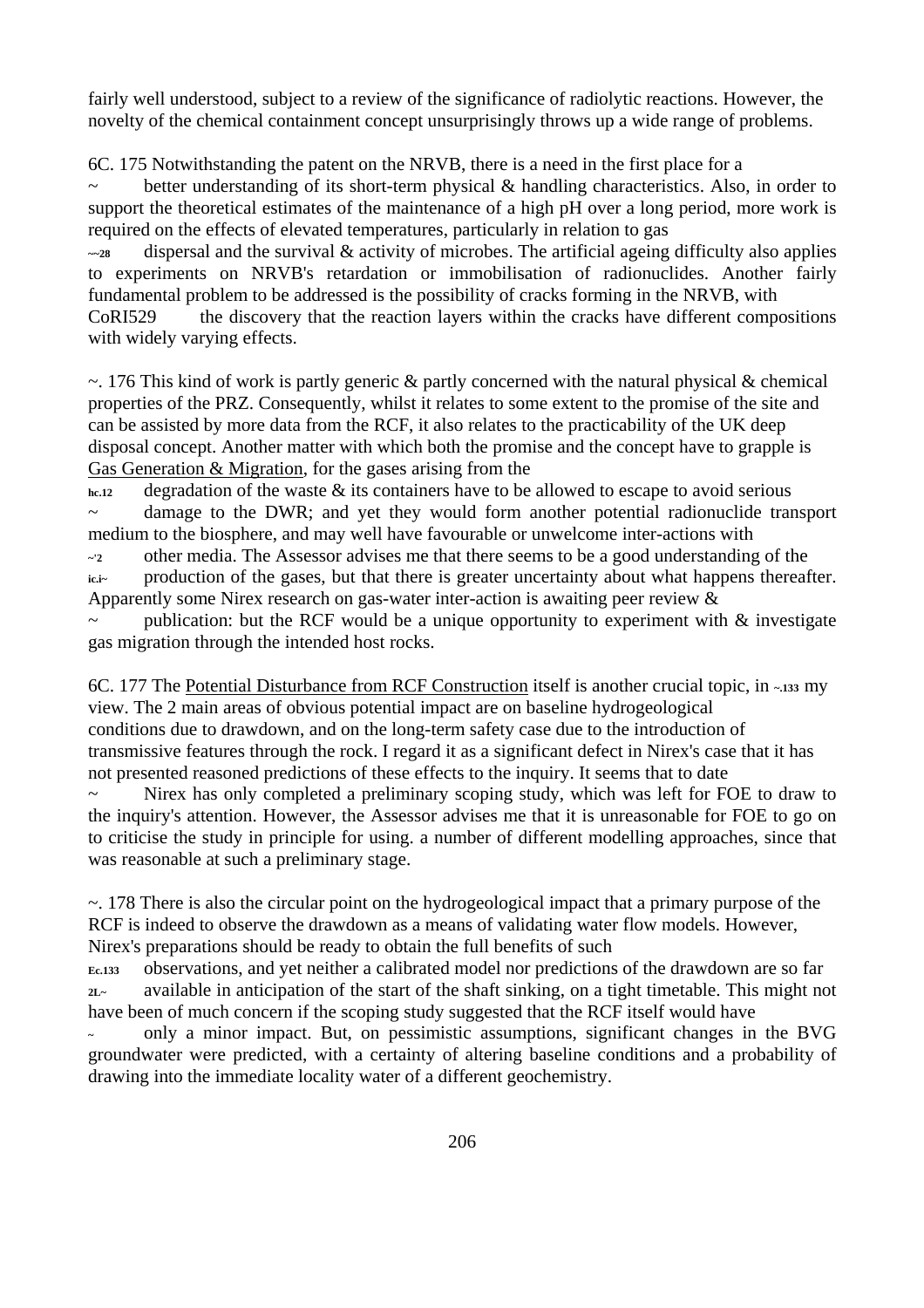6C. 179 The study also suggested that the creation of additional conductive features through the rock could be relevant to the safety case. Although it worked on an earlier, smaller

design of the RCF than the present one, it included an assumption that drifts would directly **FoE'5119** connect the RCF and the subsequent I)WR. This is further confirmation that the line which Ni rex has sought to draw between the RCF and the DWR on the planning merits is untenable as a matter of fact, and therefore in law. Moreover, some of the preliminary indications were that variations in the permeability of the backfill in the RCF~s drifts & shafts could substantially alter the times of peak annual entry into the biosphere of radionuclides from the

~~i33 DWR. 1 agree with the Assessor that it would be a fair inference from this work that the RCF could potentially affect the safety case by introducing additional hydraulic conductivity into the hydrogeological regime.

 $\sim$ . 180 Nirex<sup>t</sup>s view is that the scoping study showed that if certain permeability levels were achieved in backfilling & sealing then the presence of the RCF excavation would have no detrimental effect on the transport of radionuclides from the DWR. The sealing requirements

**~.91** involved in achieving the requisite permeability are not regarded as onerous, and so the permeability factor was treated as insignificant for the purposes of the latest PSA. The regulator could be satisfied in due course by, amongst other things, the results of the sealing

**2~.17** experiments in the RCF itself. However, I consider that whilst this may seem a measured approach towards the final safety case it is really a rather high-risk strategy for coping with **~io~** the effect of the RCF excavation after the event.

6C. 181 This is because it is part of the basic containment concept to instal high integrity

~ seals, but it is agreed that possible deterioration of seals and sealing materials, not covered by standard civil engineering & mining practice, has yet to be addressed. Also NireY has produced no answer so far to FOE~s reasoned anxieties in particular about heightened

**~.131** trarismissivity at the interface of fill & lining. The presently programmed sequence of events would leave open the distinct possibility of Nirex discovering too late that it has not designed the RCF excavations in the most appropriate manner for subsequent backfilling & other sealing. Nirex seems to be under the impression that this would not be detrimental to the final safety case so long as it could continue to show that the sealed excavations were probably not a preferential pathway; but this overlooks the point that regulatory policy

 $\sim$ .i requires Nirex both to aim for the risk target and to adopt best practicable means, rather than allows it to choose between the two.

6C. 182 On the other hand, the Assessor advises me that Nirex's position is more secure on other aspects of the general topic of Excavation Disturbance, notwithstanding the several **~.l31** kinds of reservations strongly held by FOE & others. Nirex is believed to now have a good ~ understanding of the basic mechanical properties of the Sellafield rocks, adequate to make preliminary excavation designs. Whilst of course there are many uncertainties about the likely extent & behaviour of large & deep zones of excavation disturbance, it is of the very essence of the RCF to explore these by close observation. Also the vertical stresses and directions of maximum horizontal stress seem now to be known with some confidence, with the best preliminary estimate of the latter consistent with published data.

**~132 ~.** 183 The erratic or unexpected experimental results elsewhere emphasised by FOE are not really surprising to the Assessor. There is not a wealth of data on the changes to groundwater flow induced by excavation, but the effects are much more variable than those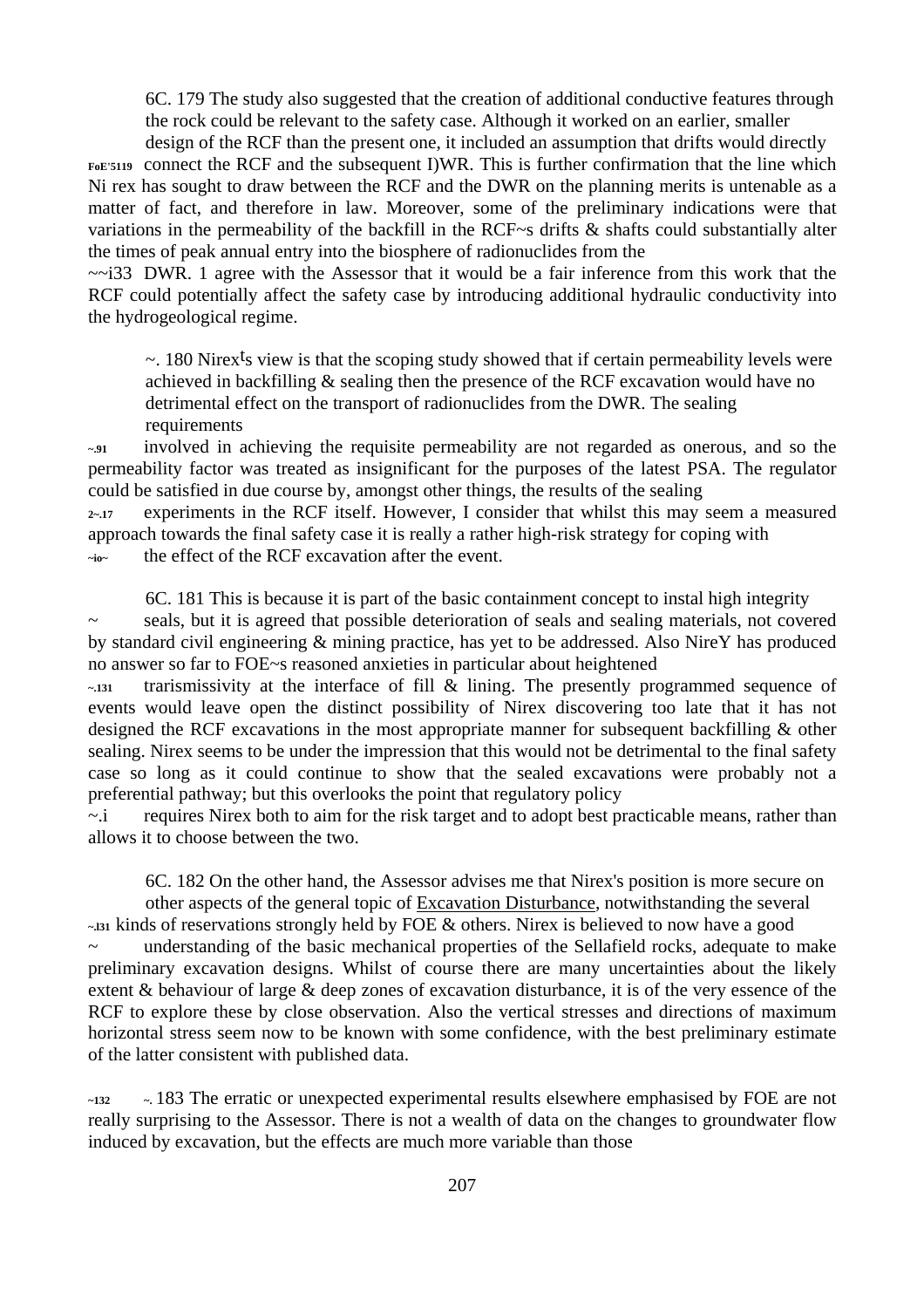of mechanical strains. Two basic points are in Nirex's favour. The indications are that any excavation disturbance zone is very site specific, thereby emphasising the crucial role of the RCF in this aspect of the continuing investigations: and, on the other hand, results to date suggest that Nirex's modelling has been very conservative in assuming that excavation disturbance could increase hydraulic conductivity parallel to the excavation walls by up to 2 orders of magnitude for a distance of up to twice the excavation diameter. **EC** 129

6C. 184 But, in turning to the understanding & modelling of the Physical & Chemical Properties of Individual Radionuclides, Nirex still has a number of difficult problems to surmount. The anticipated post~losure conditions in the engineered repository would greatly affect the solubility & reactivity of individual radionuclides, often beyond the range of conditions for which there are much previous research data. FOE seem to us to have made out their case on discrepancies between predicted solubility and experimental results, and on inadequate data on equilibrium relationships at different temperatures  $\&$  ionic strengths. Whilst it is appreciated that it is the experimental results which have been used as modelling inputs to date, it appears that there is still relative uncertainty over solubility at fairly standard conditions, let alone more extreme ones. The Assessor & I also feel that Nirex needs to understand too reactions outside the repository, across all the potential salinity variations.

6C. 185 Although Nirex is fairly sanguine about the low incidence of colloids in natural groundwater, and about the several conservatisms involved in the assumption that radioactivity could be transported on colloids from the DWR to the biosphere, the facts remain that cementitious colloids would be generated by NRVB, and that research in this area is less well advanced than many other lines of study. Understandably Nirex has been concentrating on the behaviour of cementitious colloids in the varying water chemistry of the

EC.59 near-field/geosphere boundary, but it accepts that broader areas need to be investigated. **~71** Another series of topics that the Assessor advises should be researched is the possibility of other fine particulates being released from the DWR.

6C. 186 A significant programme of research has also been started into reactions with organic ~ matter, because some of the degradation products would increase the solubility or reduce the ~.sg sorption of radionuclides. This is a wide field in itself, and much of the work seems to be novel. Due to the many organic species in the waste leachate, the research has to concentrate on potentially key compounds & fractions, and focus on understanding the underlying mechanisms.

6C. 187 Recalling the distinctions between various components of the research programmes made in para.~.147 above, the Assessor remarks in particular that work on the influence of organic matter would be necessary regardless of the location of the repository. Therefore it has little direct connection with the RCF investigation. The same would apply to much of

 $\sim$  the work on fine particulates, assuming that the inventory would remain the same whatever  $\sim$  the location; to some of the work on cemenfitious colloids, presuming that Nirex intends to use NRVB in any location; and to much of the work on solubility & reactivity. However, the RCF should make it rather easier to sample groundwater colloids; and it would improve knowledge of the geochemistry of the local groundwater for the whole range of site specific aspects of the understanding & modelling of the properties of radionuclides.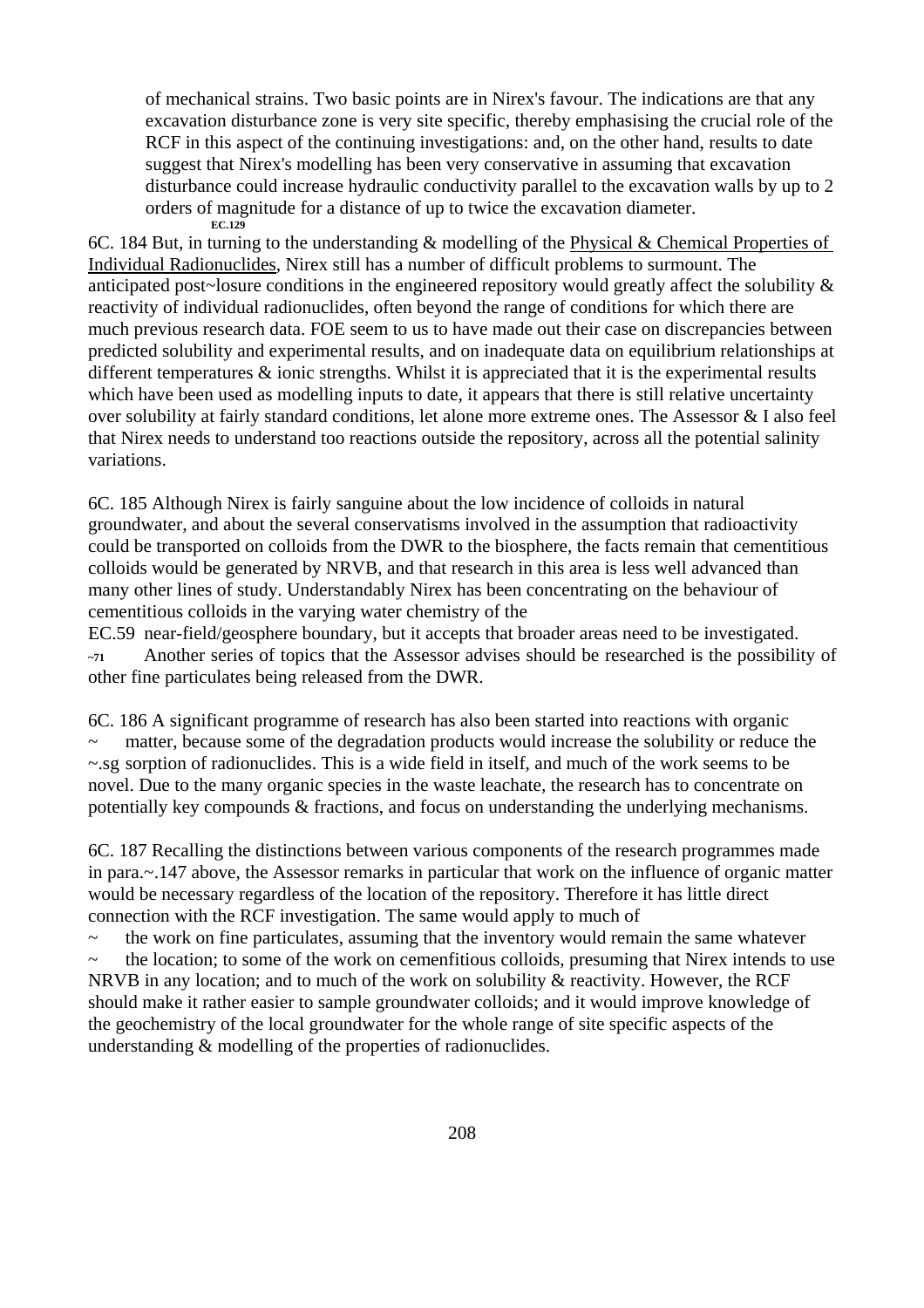6C. 188 The theme which underlies much of the opposition on this score is scepticism about the pace & co-ordination of Nirex's research programmes. There are doubts that sufficient understanding would have been developed across the full range to obtain the best value from the nature, design & implementation of the observations & experiments in the RCF. There are concerns that the research may be rushed to try to keep up with the RCF project timetable, or, conversely, that the R~F work might be premature and truncate optimisation. My judgement from this brief review of the state of research into the properties of individual radionuclides, and from others of my conclusions in this Chapter, is that there is some cogency in this line of opposition. I am particularly struck by the way in which Nirex may have handicapped itself from the scientific point of view by deciding not to emplace any

3k" radioactive waste whatsoever in the RCF for any experimental purpose.

~. 189 In the light of the Assessor's advice, the opposition's similar worries about the evolution of Nirex's understanding of the ~nger Term Geological Processes tend to have less

force, in my view, with the exception of the possible implications of successive glaciations. The most significant weaknesses of this specific Sellafield DWR project in relation to the long term geological context seem to be to do with the past, albeit that subsequent Chapters of this Section of the report refer to the deep disposal concept's generic difficulties in predicting the distant future. Thus I am advised that this location should not be especially prone to further v~canism, but I have already concluded that past volcanism has made this a very difficult site to characterise because it is very probably within a collapsed caldera complex [~. 169J.

6C. 190 A less clear~ut matter is that, despite a conclusion in principle that a location along the boundary between the Irish Sea Basin and the lake District Dome must be questionable [6B.97J, the evidence of activity in the LDBFZ within the last 60 million years is apparently

weak. However, doubt remains and further research could be done on the dating of faults and the evolution of fracture systems, for example by studying mineral fission tracks & fluid inclusions. But this would require the sampling of fault & fracture infill materials; and the RCF would afford only limited access to fault zones.

 $\sim$ i3 $\sim$   $\sim$ . 191 The situation on seismicity is particularly interesting. Surprisingly, there is expert ~.1oo disagreement on the basic tectonic regime of the crustal rocks of the British Isles. The Assessor tends towards the view of Nirex & its advisors that the regime is strike-slip, but suggests that the analogy of a local extensional stress pattern in the SW Scottish Highlands indicates that the lake District could be similarly affected as a result of glaciation. This is partly a locational point but emphasises that Nirex~ 5 research should endeavour to form a

~ clear view of the local effects of glaciation, particularly groundwater flushing.

~. 192 Nevertheless, there has been very detailed research on seismicity in the Sellafield region, now with a continual flow of new data from instrumental monitoring. As is to be expected from the structural geological setting, West Cumbria is amongst the more

seismically active areas of England. This is understandably a matter of great concern to some of the lay people who have made representations, and seismicity is a topic on which the  $\sim$ A7 $\sim$  expert groups have called for more research. The period of systematic observation is, however, minuscule in relation to  $10\sim$  years. Whilst the objectors infer strongly that activity  $\sim$ .141 could be much worse & of greater magnitude in this much longer term, and an expert group has expressed doubts, I am advised that this is not what the local stress regime suggests inasmuch as it is understood so far. The deep disposal concept would seem to be much more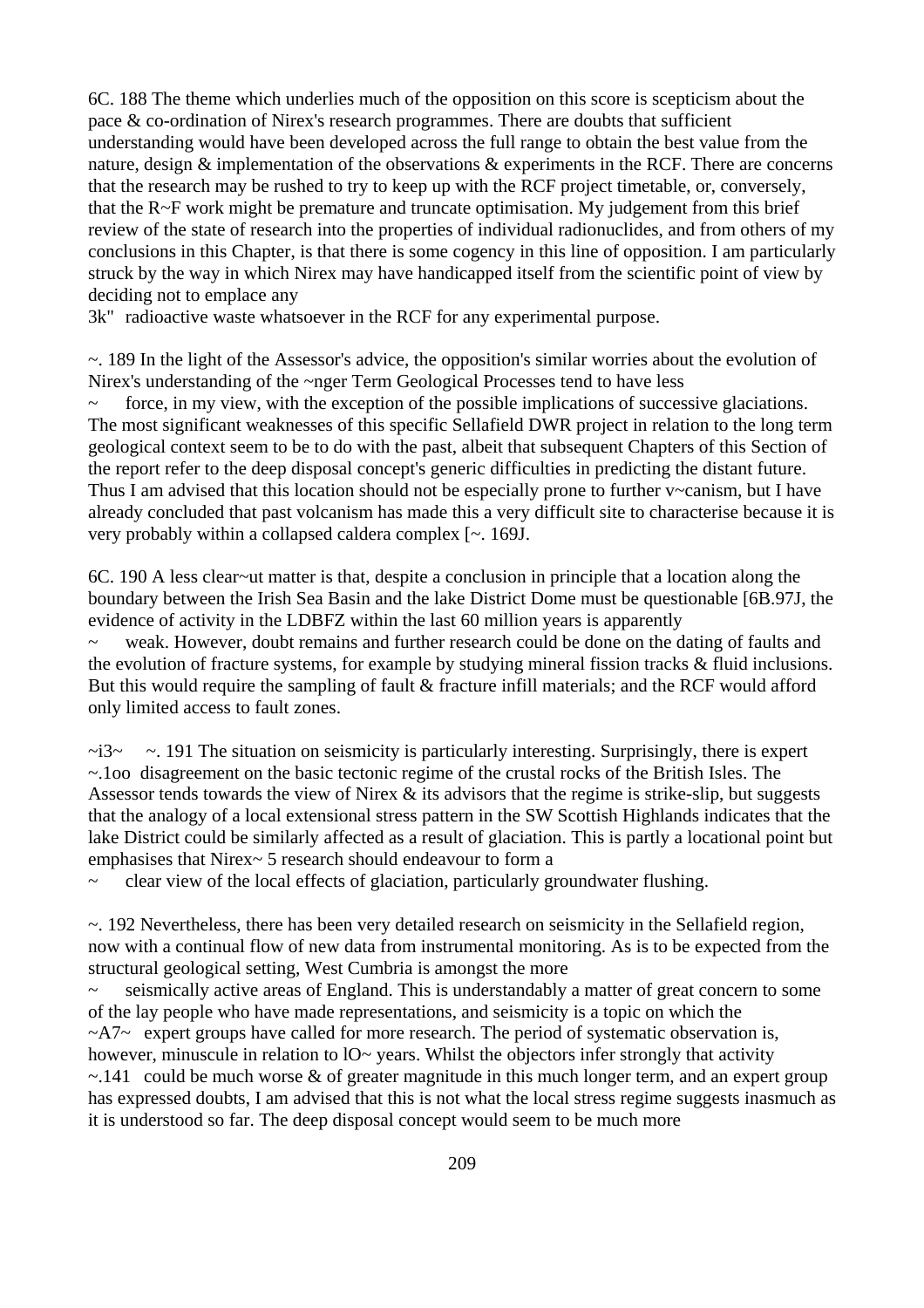robust against seismic shock waves than surface installations; and the Assessor is not persuaded from the examples given that there could be a large-scale pumping up of groundwater from deep beloW within the timeseale in question.

6C. 193 In contrast to the disagreements over seismicity, there is broadly a consensus on what is to be done about Climate Chan~. albeit that this is another matter on which the expert groups have stipulated further research. The importance of specifying the postulated climate state has been acknowledged in the PSAs carried out so far, so that it has been possible to make a basic comparison between the predicted incidence of peak risk and the climate. This is to be enhanced in the form of alternative sequential scenarios for the next 125,000 years, with the probable capability, so the Assessor advises me, of providing a more continuous representation if required. This kind of work, together with the clarification of "critical groups" which must be made to grapple with shorter term problems like the agricultural wells scenario [see Chapter 6E], would enable the plausibility of earlier work such as HMIP's Dry Run 3 to be reviewed. There would of course have to be a different, qualitative approach towards the longer term, but the main relevance of the RCF to this would be in picking up further clues as to what happened in the past.

6C. 194 Although it is not possible to come to final conclusions about the Further Work Programme until completing this Section of the report, the Assessor's comments and FOE's submissions are useflil indicators for taking stock so far. There is a need to improve the detail & interpretation of geological structure & stratigraphy across the PRZ, and to extend investigations to greater depths. whilst some of this work could be in parallel with the RCF, some of it would be required before the RCF starts in order to confirm that the RCF is in the best position; in order to be clear as to the impact of the RCF on the important features of its geological setting; and in order that the RCF is implemented in the least harmful & most effective manner. It is apparent that Nirex did not fully appreciate these points when it prepared its application, for example because it is now relying on the delay in the final determination of that application to carry out some of the requisite work.

6C. 195 Even though Nirex is planning to sink more regional boreholes, especially along the coast, they would not be enough to obtain a clear understanding of the regional hydrogeology. All the additional regional boreholes would probably be outside the drawdown influence of the RCF, but there would be little point in going ahead with the remainder of the Sellafield DWR programme, including the RCF, until Nirex changes its mind & agrees to remedy the deficiency. Also, in order to end its undue reliance on limited data, controversial interpretations & extreme stochastic modelling of the PRZ, Nirex needs to sink more boreholes in or close to the PRZ itself. Almost certainly all these would be within the drawdown zone of the RCF; and so they should be sunk, monitored & allowed to settle down again before the RCF starts.

~. 196 In relation to this settling down, whilst Nirex is close to establishing baseline head data for existing boreholes, some more years monitoring of trends in the BYG are required. Also general advances need to be made in fields such as the local coverage of hydrochemical data. Investigations like these relate back direcdy to the needs for more boreholes & monitoring. In turn, there is some work which is particularly important in investigating exceptionally complex rock like the BVG but which must await the RCF, such as the large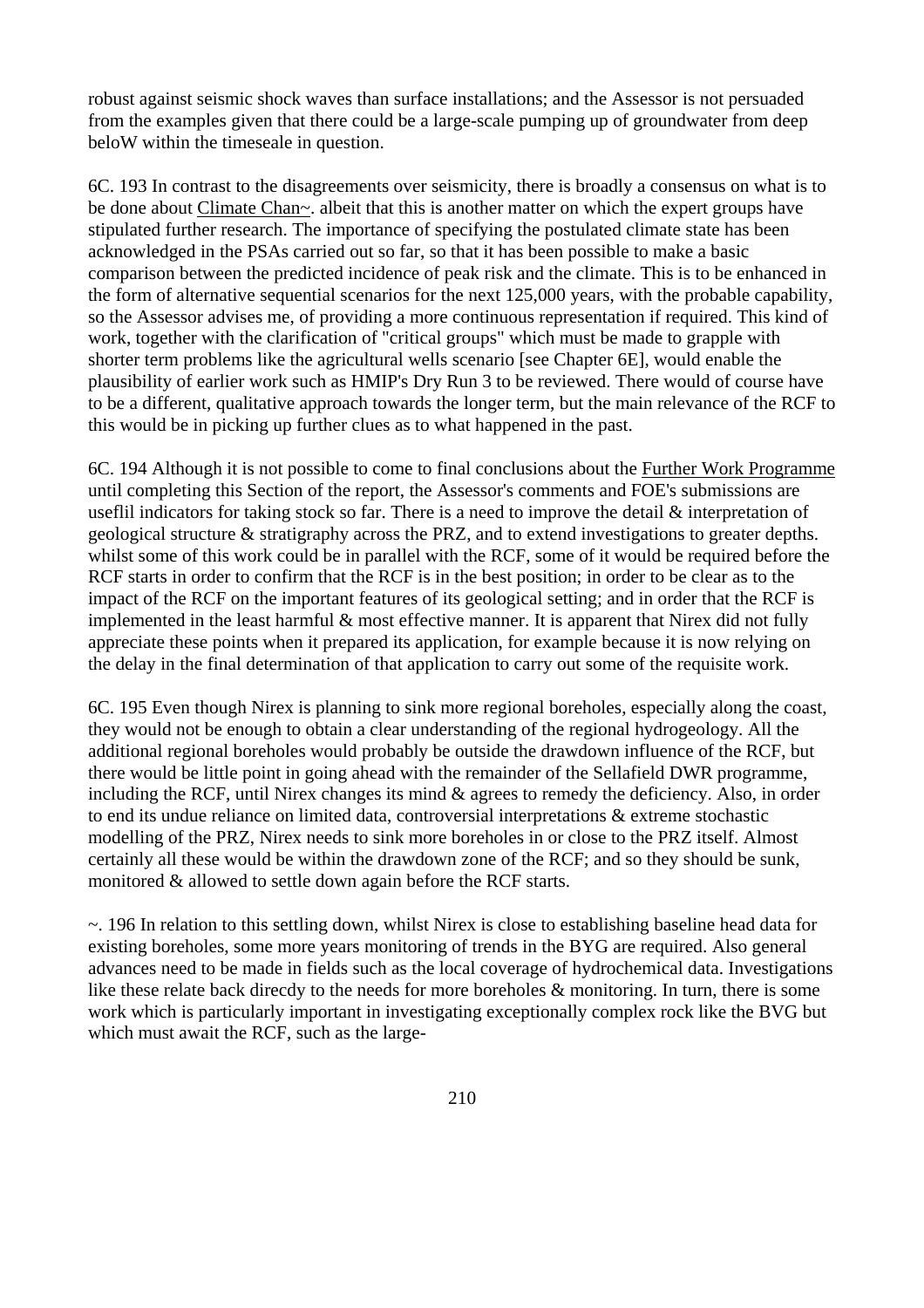scale drawdown; direct observation & logging *of* the rock; tracer tests; high-quality groundwater sampling; and experiments on gas migration, excavation disturbance & sealing.

6C. 197 In addition much more laboratory work and modelling development are required on matters such as radionuclide solubility, sorption & thermodynamic relationships. These may not seem to be directly related to the RCF, but the experiments must he focused on chemical conditions & temperature ranges relevant to a DWR in this PRZ. For example, sorption data need to be specifically related to the local rock types, and the natural colloids actually in the local groundwater have to he identified. It is not apparent to the Assessor & myself from Nirex's direct evidence on its programmes that all the important deficiencies are to be made good and all the requisite activities properly timetabled. One of the main tasks in the subsequent Chapters of this Section of the report is to conclude whether the requisite remedies can nevertheless he inferred from Nirex's other scientific & technical evidence.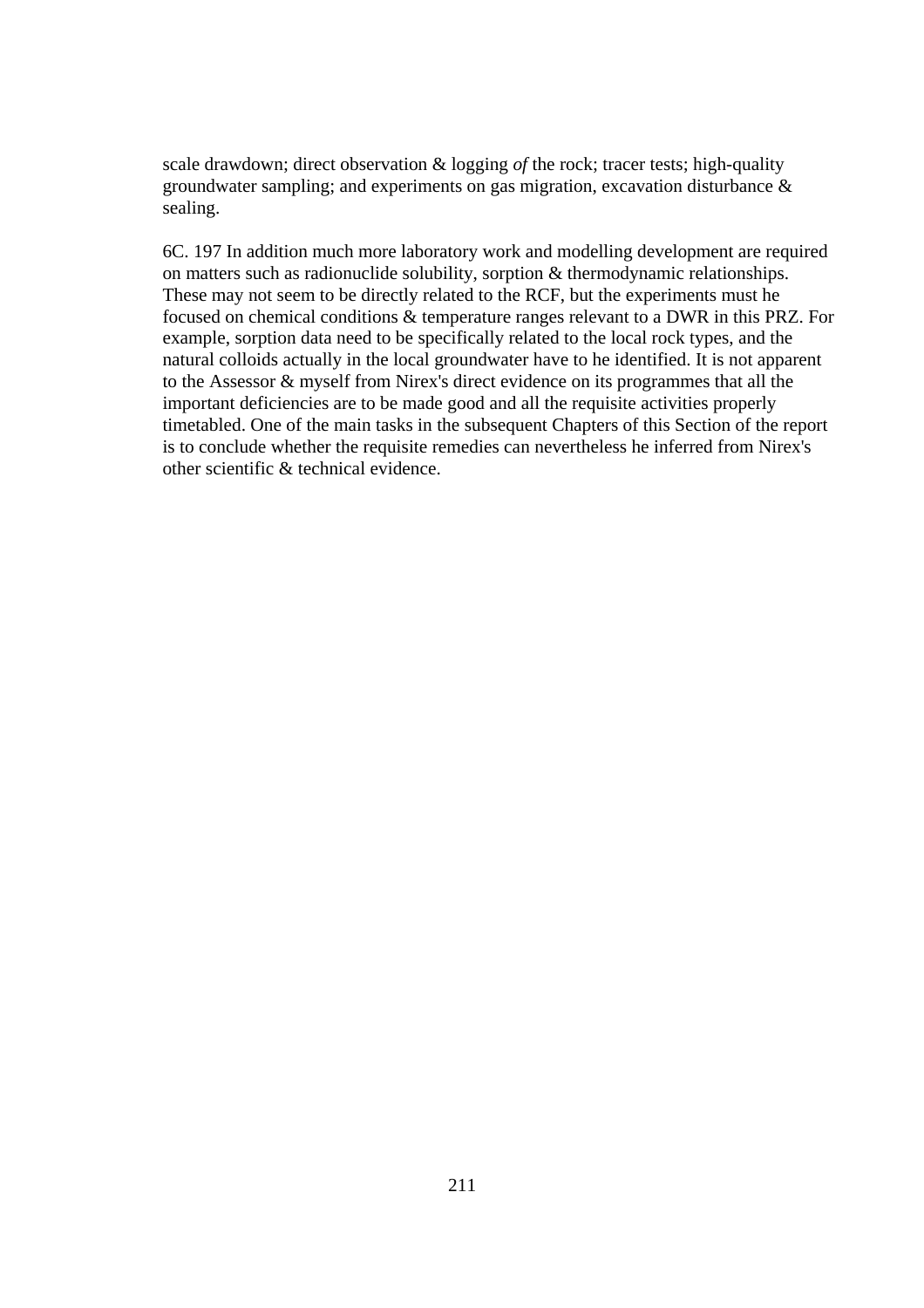## 6D. MODEL DEVELOPMENT

6D. I Modelling is at the heart of any reliable PSA for the DWR, and the conceptual and mathematical models employed require sufficient understanding of the geology and hydrogeology of the site for their input [~. 11]. The assessment identifies and models the processes and pathways by which radionuclides from the DWR may subsequently return to the biosphere and to people. People would be affected by radionuclides entering the food chain through complex pathways, by their consumption in drinking water or by inhalation in dust particles *[C0RI526,* Figs. 1 & 3, pp.8 & 12J. Nirex has developed models around transport of radionuclides in groundwater, migration of radionuclides in gases, and return of radionuci ides to the environment as a result of natural disruptive events or inadvertent human intrusion and this work continues [~. 103]. Modelling, together with research and investigation work, needs to address the areas of uncertainty in safety assessment t~.50J; and some of the vital models would undergo crucial tests in the RCF programme.

6D.2 Gases. Modelling of migration of radionuclides in gases has not yet progressed to the stage of assessment of the overall gas pathway *[COR/509, s.5J.* The GAMMON mathematical model and associated computer program has heen developed to model gas generation in the DWR by the coupled processes of metal corrosion and microbial degradation of cellulosic wastes. Further work is addressing the coupling of the operational and post-closure phases, a modelling approach to assess the implications for gas generation rates of an extended aerobic period, the treatment of heterogeneities in the near-field, gas-water interactions on colloid transport, surface gas release and combined theoretical~xperimental studies and field work. Once gas reaches the biosphere, the multi-compartment model RIMERS simulates '4C migration into soil *[COR/526,* s.4.4J and is considered by Nirex to be robust to within a factor of 2 except in respect of the first transit of  ${}^{4}C$ through the soil-plant system where further studies are being carried out [idem].

6D.3 Human IntrusionlNatural Disruntive Events. The probability of return of radionuclides to the environment as a result of natural disruptive events or inadvertent human intrusion is considered by Nirex to be low, but such risks are being taken forward into future assessments through a combination of deterministic and probabilistic calculations and modelling. Nirex intends that, in performing individual risk calculations for human intrusion scenarios the underlying assumptions and models should, as far as possible, be consistent with those adopted in assessments of the groundwater pathway [C0RI526, s.4.5, pp.17-18). However, direct and indirect exposure gives rise to different assessment modelling requirements. The former, for example the risk from drilled core materials in the DWR, may be derived using exposure models while the latter, such as risk from extracted material then incorporated into surface soils, is modelled within the groundwater pathway. The groundwater pathway includes the definition of potential critical groups and their exposure to contaminated water from wells, irrigation and river augmentation.

6D.4 Ni rex regards the maln natural disruptive event for a DWR as an impact by a large meteorite, assessed to occur with very low probability fCOR/501, para.5.6.16]. Possible hydraulic consequences of seismic events are currently modelled within the range of permeability assumed in near-surface strata in PDFs used in the hydrogeological model employed in Nirex 95 [COR/522J [~. 100].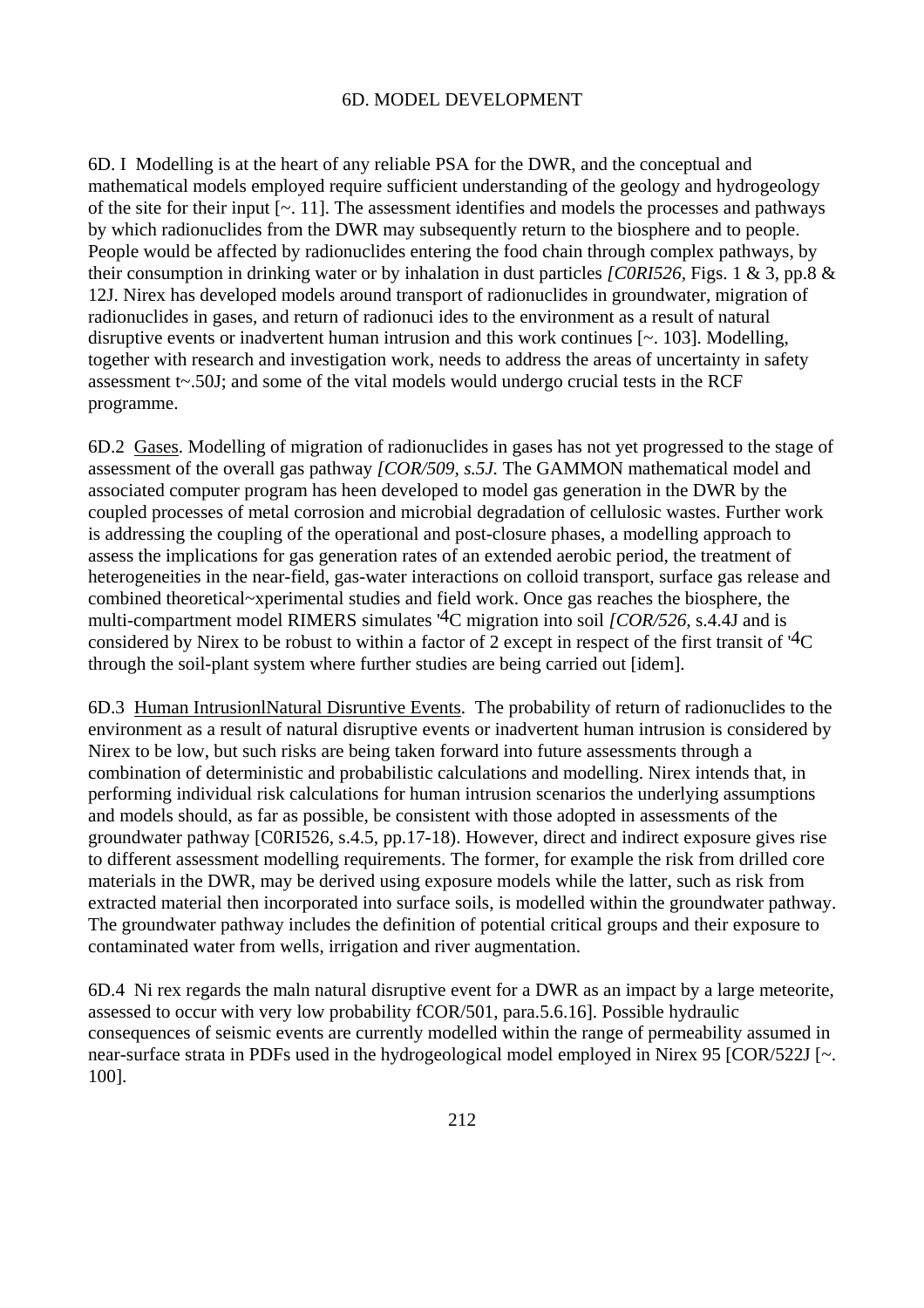6D.5 Groundwater. Because groundwater could transport each of the radionuclides in the wastes, Nirex regards it as the most important pathway. Nirex 95 [C0RI522] reflects the most recent and comprehensive assessment and state of model development presented to the inquiry [~. 16]. Although later interpretive work has been published in C0Rl530 (3-D geological structure of the PRZ) and C0RI518 & 518A (geological investigation drawings) this is not the result of further model development. Nirex 95 does not purport to be a comprehensive safetyassessment but a preliminary analysis of the groundwater pathway for a DWR at Sellafield [COR/522, Vol.1, Introduction para. 1].

6D.6 Nirex regards its conceptual model as not just a description of the behaviour of the system, but as including a definition of the processes within the system and the parameters required to model the system. The conceptual hydrogeological model, based on simplifications and other studies, thus provides sufficient information to enable the construction of numerical models. Nirex intends its numerical models to treat important aspects of the system in a realistic way but without unnecessary detail [CORISlO, s.2]. Models facilitate cross-checking and sensitivity analyses and provide input for other models.

6D.7 The main tool used by Nirex for calculating radiological risk from radionuclides carried to the biosphere via the groundwater pathway is the MASCOT computer program and its output processor MOP. MASCOT employs the "Monte Carlo" method of random sampling from PDFs of uncertain model parameters, so providing estimates of the mean and distribution of calculated doses and associated risks. Sub-models descrihe such processes as release of radionuclides from waste packages, their mobilisation and migration from DWR vaults, transport through the geosphere and biosphere and consequent doses to individuals [COR/522, v.3, Figs 1.1 & 4.1 & para.4.41. Submodel input data are derived from other more detailed models, from the Site Characterisation Programme [see ~. 17-21 above] and from the Nirex Safety Assessment Research Programme [see ~.22-27 above].

6D. 8 The 'source term" sub-model calculates the concentration of radionuclides in solution in the DWR vaults (near-field) groundwater as a function of time. Supporting sub-models such as RARECAN, CRACK 2, CHEQMATh, and HARPHRQ address the key physical and chemical processes of physical containment by the waste packaging, radioactive decay and ingrowth of decay products, solubility limitation, and sorption onto the NRVB backfill. Near-field groundwater is available for transport into the geosphere at a rate dependent on the flow of groundwater through the DWR volume. Work is continuing on the INHOMOG computer program [C0RI529, Box 24, p.58] to model the chemical interactions between waste packages and their effect on radionuclide transport [idem, s.5.2.3].

6D.9 The behaviour of radionuclides transported in the groundwater flowing through the fractured rock of the geosphere is described by 2 su~models, NAMMU and NAPSAC, which provide important inputs to the geosphere spreading term sub-model in MASCOT. NAPSAC also provides input data of DWR through-flow for the source term MASCOT model, and inputs into NAMMU. NAMMU models the flow system at the regional scale (10 km x 10 km [C0RI522, Vol.1, s.4.3]) using a continuum porous medium (CPM) to approximate the behaviour of fractured rock larger than the representative elementall elementary volume (REV); whereas NAPSAC models use a more detailed local scale of about 3 km x 4 km [idem, Vol.3, s.2.2.1, p.2.7] and a discrete fracture network (DFN) computer code. Reliable geosphere flow path lengths and water transit times are required as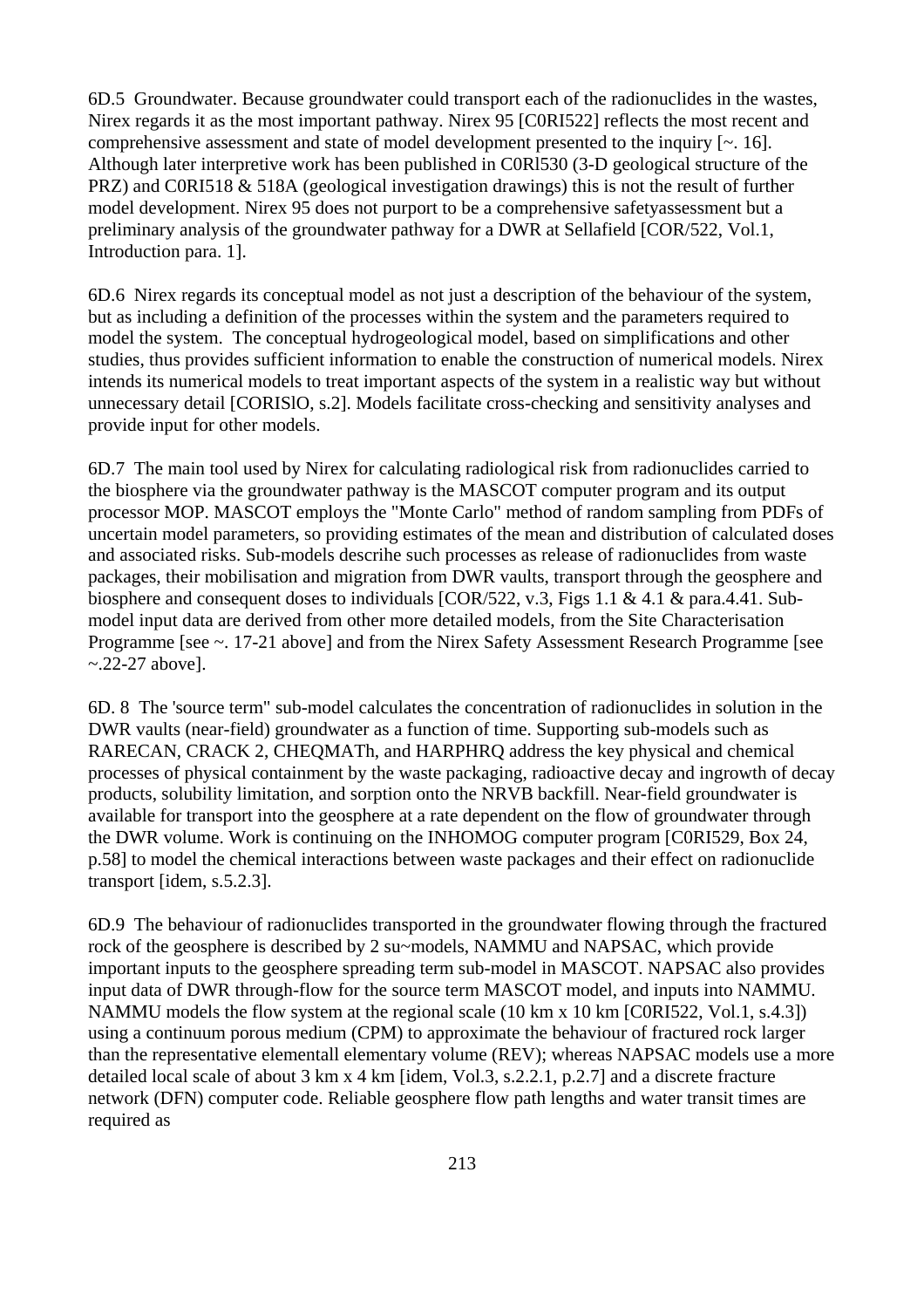well as the rate of groundwater flow through the DWR volume [eg idem, Fig 2.7]. Two dimensional modelling has been necessarily supplemented by some 3-D characterisation of PRZ fracture flow in Nirex 95 [C0RI522, Vol.1, 5.4.4 & NRX/14/12, Figs.5.3 & 5.4] although uncertainty remains in the representation of flow zone connectivity. The models take account of radionuclide decay and ingrowth, advection, diffusion, hydrodynamic dispersion, and retardation by sorption and by diffusion into the pore space in the rock matrix [COR/Slo, p.10].

6D. 10 The extent of faulting, fracturing and other discontinuities of the rock has led Nirex to employ stochastic modelling [~.87; COR/522, Vol.1, s.5.1.1]. In Nirex 95, the conceptual model recognises 4 categories of permeability or organised structures of fractures (COR/522, Vol.2, s.2.2 & Figs 2.1 & 2.2]. Type a is the rock matrix porosity whereas Type III fractures are associated with major fault wnes and have lengths measured in kilometres. The most recent characterisation of the PRZ has drawn on new data to obtain the currently best possible lithostratigraphic and structural 3- D model of the PRZ [COR/530, paras. 1.2-1.5] to inform further mathematical modelling.

6D. 11 The biosphere submodels of MASCOT are essentially a series of compartments containing soil, sediments and water between which radionuclides become distributed. The biosphere has been modelled as a system of homogeneous compartments assigned time-invariant values based upon assumed environmental characteristics and constant flux of each radionuclide from the geosphere [COR/526, s.4.1]. Flux-to~dose rate conversion factors enable the geosphere calculations of timeAependent radionuclide fluxes into the biosphere to be converted into doses and risks to individuals fCOR/507, Fig.3, p.7 & COR/526, Fig.2]. A full probabilistic analysis has not been attempted [C0RI526, s.5.5] but a somewhat simplified approach has been taken within a pragmatic strategy [idem, s.3.1]. The NRPBdeveloped BIOS model has been used to simulate the processes contributing to radionuclide transport and accumulation in terrestrial and marine environments for most radionuclides [idem, Fig.2, p.11] but for some, such as  $\sim$  129j and 238U and its daughters, a more detailed heterogeneous resource area model has been developed. This development has been guided by a more physically realistic catchment model generated by the computer code SHERTRANUK which is also able to model mixing processes occurring at depth in the Quaternary sediments [idem, Fig.4, p.13 & s.4.1, p.12 & COR/522, para.5.2.1].

6D. 12 Biosphere modelling includes definition of critical groups which have been taken by Nirex as representative of those members of assumed future communities that incur the largest annual Effective Dose from radionuclides present in the environment. Effective dose and potential health risk calculations have been derived from ICRP models. These have resulted in a series of risk calculations in Nirex 95 [C0RI522, Vol.3, Figs.6.~6. 19] and its conclusions [idem, Chapter 9].

6D. 13 Nirex now sees a need to develop a new dynamic model for the biosphere to replace the compartment modelling based on the BIOS program, allowing for alterations with time according to future evolution and the building of a formal #audit trail" to justify models and scenarios [COR/526, s.5.1 & C0RI507, p.9] as required by the regulators (~.68J. In addition, Nirex intends to develop stronger links between the understanding of biosphere processes emerging from the NSARP, the Site Characterisation programme and the overall groundwater pathway assessment, and address the implications of parametric uncertainty in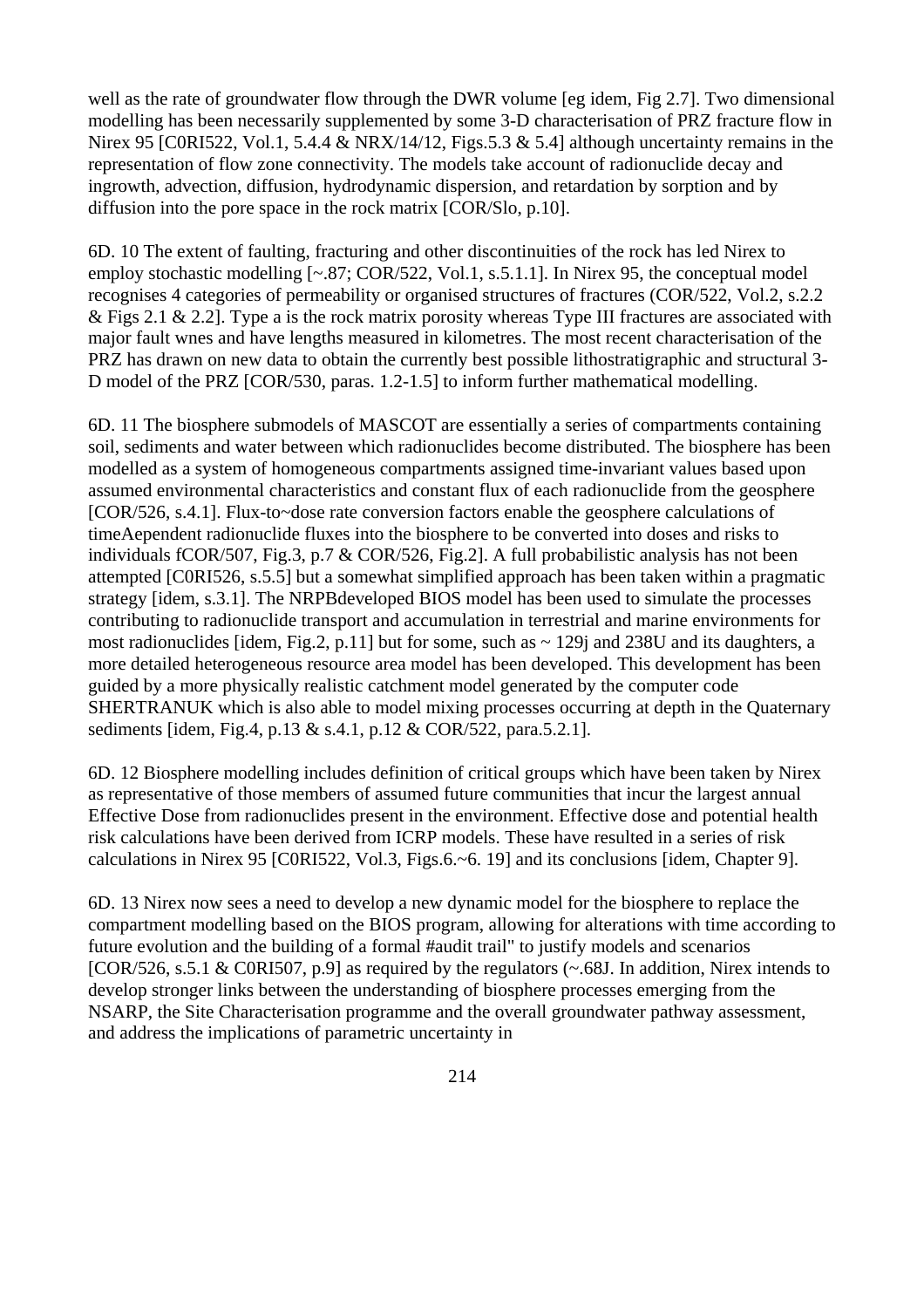biosphere assessment modelling [idem]. This requires development of SMETRAN-UK to provide a suitable tool for use in hypothetical catchment modelling and climatological and landform related studies [COR/526, s.5.2J. The implications of this for groundwater modelling can he gauged from the prediction of a 40 m or more fall in the sea level leaving the entire bed of the eastern Irish Sea exposed [idem, 5.5.4]. Nirex regards the removal of the restriction on models to be independent of time as the most important current development of the PSA methodology [C0Rl507, s.7]. This requires a greatly expanded definition of the system requiring modelling and greater model interface complexity [idem].

6D. 14 Radionuclide~ependent parameters are large in. number though the general characteristics of many are known from other models. A data-base is heing established to facilitate expert elicitation of PDFs for key parameters. However, exploration of the implications of notional PDFs is considered by Nirex only to he capable of being undertaken in the context of specific future assessments, because changes in the near-field and geosphere components of the system can profoundly influence the relative significance of particular radionuclides and pathways in the biosphere [idem, s.5.5].

6D. 15 Model Verification. Calibration & Validation. Verification of a mathematical model, or the corresponding computer program, occurs when it is shown that the program behaves as intended by demonstrating that it is a proper mathematical representation of the conceptual model and that the equations are correctly encoded and solved [CORIS 19, p.11]. The MASCOT program is said by Nirex to be verified [C0RI507, p.6].

6D. 16 Model calibration is achieved by correlation with a standard [COR/519, p.3] and is carried out by Nirex for each model against a sub-set of the available data prior to making predictions.

6D.17 The IAEA defines validation [C0RI519, p.11] as

 a process carried out by comparison of model predictions with independent field observations and experimental measurements. A model cannot be considered validated until sufficient testing has been performed to ensure an acceptable level of predictive accuracy. (Note that the acceptable level of accuracy is judgemental and will vary depending on the specific problem or question to be addressed by the model).

6D. 18 The draft regulatory guidance contains a similar definition [HMP/1I1, p.8 & paras.8.18 - 8.19], and views model validation as an iterative process of building confidence in the fitness for purpose of models used in developing performance assessment for a DWR and in the predictions they make. The process involves testing model predictions against independent observations and evaluating them against a set of performance measures within a peer review framework. Nirex defines validation as a 12 step cyclical process repeated as necessary. It is also used to discriminate between alternative models.

6D. 19 Performance measures must be defined on a model specific basis with knowledge of the model~s intended use in advance of the tests and must take account of the wide range of possible uncertainties such as those identified in  $\sim$  50. Blind predictive modelling is the favoured technique to match prediction against subsequent observations during repeated cycles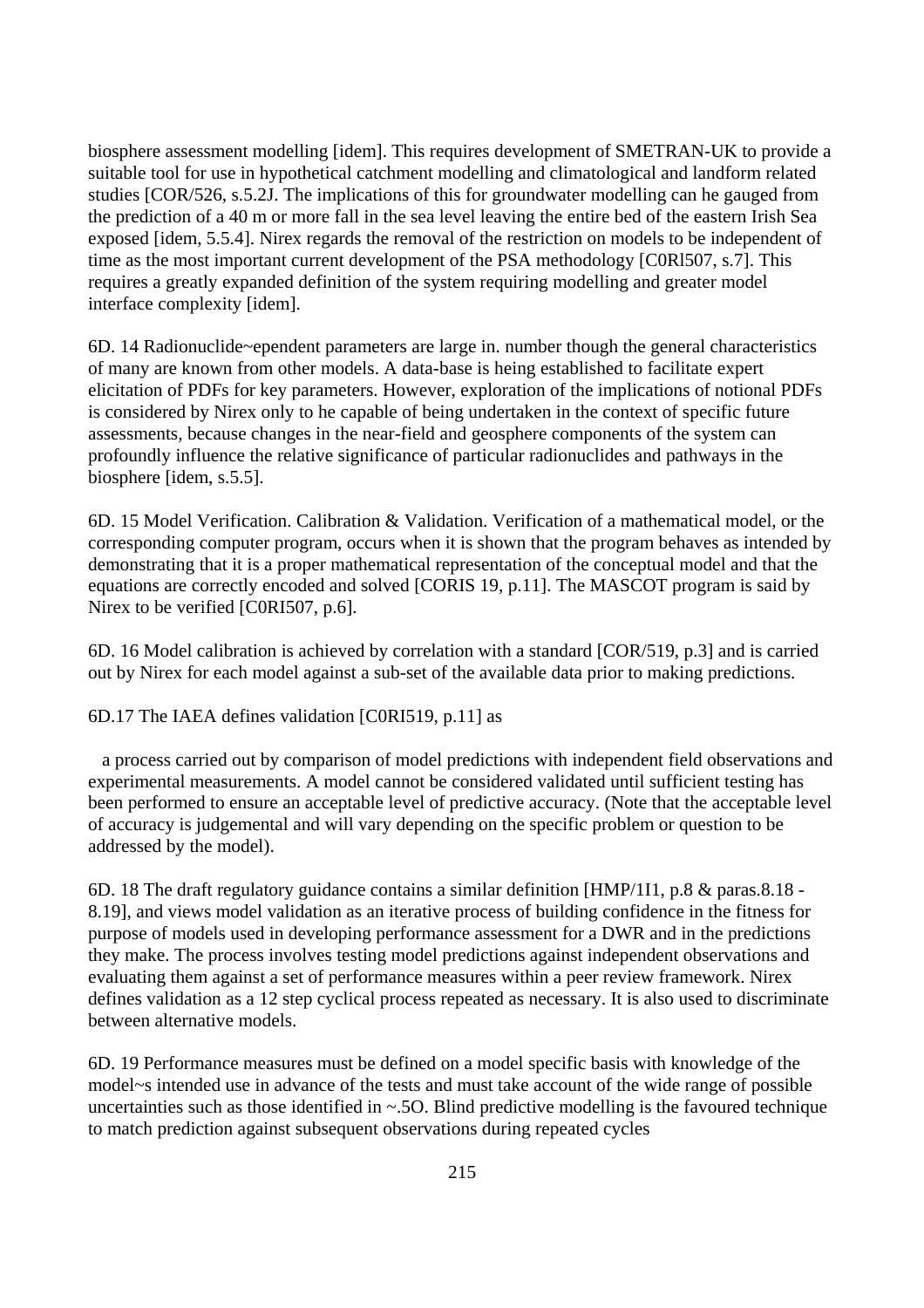until the addition of new data does little for the ability to make predictions [FOE/6/1 1, p.290].

6[).20 Current validation cycles of the groundwater flow models are intended by Nirex to build on the understanding derived from regional boreholes and are geared to be completed by the end of RCF Phase 1. Ni rex plans a similar process for other modelling such as gas generation [C0R1509, p.5]. It regards the initial cycle of validation of groundwater flow to have been completed in 1994, centred on cross-hole testing between boreholes 2 and 4 [NRX/l4Il3ITable A.8]. The Borehole RCF3 Pump Test is under way, focusing on flow model validation in the PRZ rocks and is a precursor to the RCF Shaft Drawdown Experiments and Sector Tests in Nirex~s next validation cycle. The RCF3 Test [NRX/14/1 3/Table A.8 & A. 11] assisted the evaluation of various combinations of stochastic and deterministic properties in the models to assess their capability. Class A, B and C predictions were made. Class A predictions were blind with independent data before the test. Class B predictions were carried out after the start of the test but without knowledge of the outcomes gained to date. Class C predictions are those made after the event.

6D.21 By the end of RCF Phase 1 Nirex anticipates that validation cycles will permit definition of the most appropriate models to apply to flow in each of the formations and selection of preferred models for assessment purposes; definition of tried and tested upscaling rules for the preferred models; and definition of an updated flow model for use in the safety assessment work. Nirex sees forward predictions during the RCF excavation phase as validating modelling of hydrochemistry, excavation damage, rock stress and its distribution, spatial variability in key features of the rock mass and groundwater flow in the BVG and cover rocks.

6D.22 Modelling Uncertainty. Uncertainty in performance assessment of radioactive waste disposal systems could arise in 3 main areas: the choice and specification of scenarios; the formulation and actual computation of the conceptual and mathematical models; and the quality and appropriateness of input parameters used [FOE/7/46]. Nirex has developed the approach to assessment in which acknowledgement and treatment of uncertainty is central (COR/507, p.5] and incorporated into the risk, rather than considered separately, based upon Government endorsed advice [G0V1208, para.76]. As ouflined above, probabilistic safety assessment addresses uncertainty by specifying parameter values as elicited ranges (PDFs) rather than exact values; and, in solving equations, values are selected from these ranges by a "Monte-Carlo" sampling technique resulting in a distribution of possible consequences (eg C0Rl522, Vol.3, Figs.6. 11 & 8.3-8]. However, some values of dose or risk are more probable than others and the mean of all the realisations calculated as a function of time is "the expectation value" which Nirex normally compares with the regulatory target. Work is progressing to refine modelling inputs  $f \sim 25$ ,  $\sim 33-35$ ,  $\sim 40$ ,  $\sim 43$ ].

6D.23 This technique was applied in Nirex 95 [COR/522] where calculations were undertaken for a base~case conceptual model of the hydrogeology of the PRZ. The base~case was developed by an expert group judging it to be the most probable model based on the information available at that time. Issues were also identified which were not addressed by the base case model and so were the subject of variant calculations. The group investigated the match between calculated and observed heads and salinity; uncertainties associated with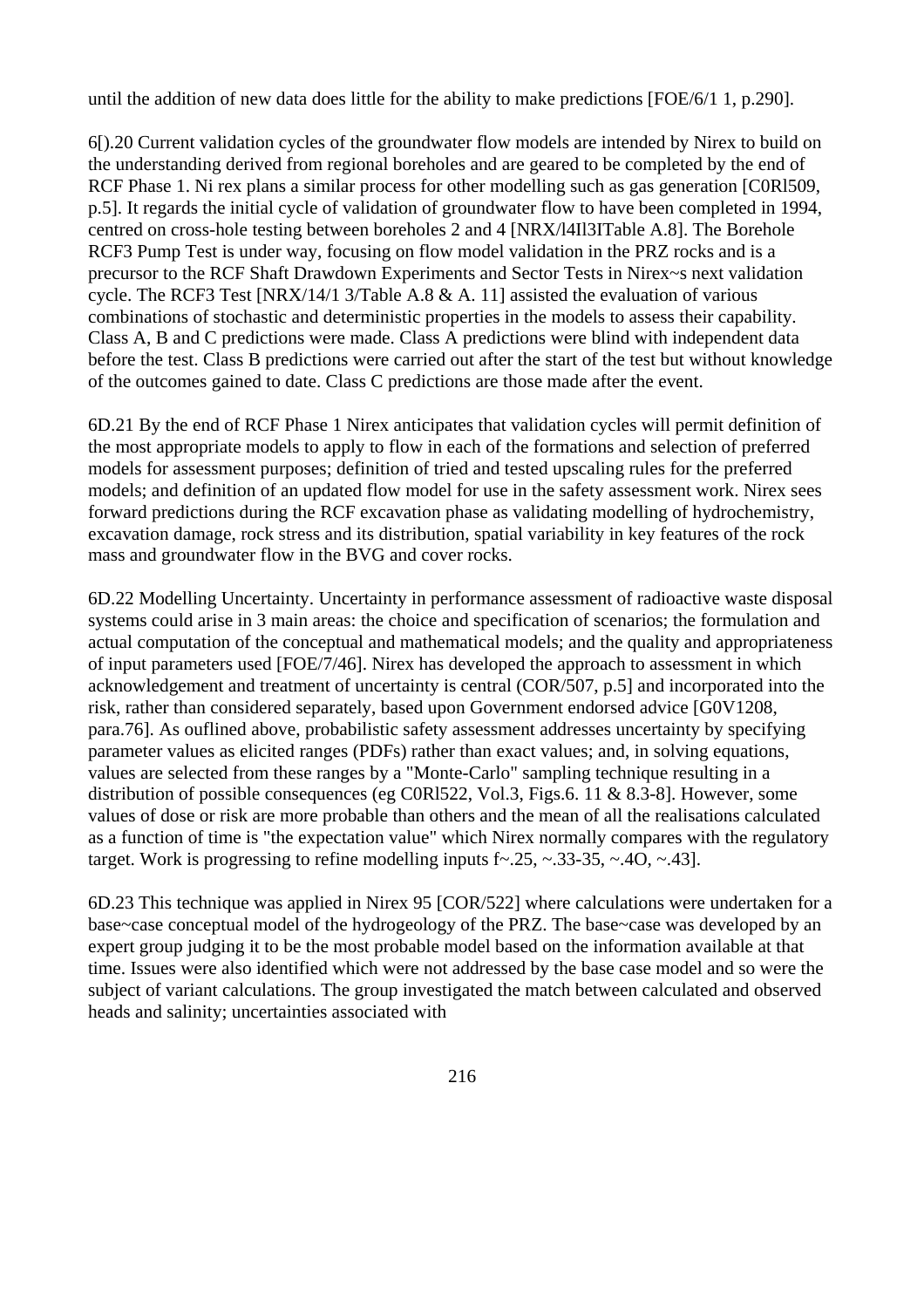the representation of type ill features, and a number of different representations of the hydrogeology [COR/522, Vol.3, s.7, p.7.1].

6D.24 Variability was experienced between calculated and observed heads and salinity in the base case [idem, s.7.2, p.7.4]. The reason for the high heads was not known and it was considered misleading to take as a base case a model in which heads were artificially imposed fidem, s.7.3]. As a consequence 2 variants were used: imposed high heads and imposed salinity distribution [idem] and a transmissive feature at depth [idem, s.7.4]. Observed environmental head data were not used. Type III feature uncertainty was explored by assuming that the Seascale Fault Zone preferentially diverts flow by increasing fault width [idem, 5.7.5] and by representing the fault as being no more permeable than surrounding rocks [idem, s.7.6]. Hydrogeological uncertainties were represented by a less dense network of Type II features in the BYG [idem, s.7.7] and by the basal deep St Bees Sandstone as a barrier to flow [idem, s.7.8J. Some modification was made to variants for. DWR performance [idem, s.7.9].

6D.25 Nirex regards the processes and features highlighted by objectors as being adequately addressed for the current stage of development of the programme. it does not accept that a complete understanding of all processes is essential to assessing system performance, and more data would not necessarily improve modelled predictions in its view [~.74]. Uncertainty is dealt with in modelling probabilistically and with the assistance of an expert group, following regulatory and Government advice by incorporating uncertainty into the assessment of risk rather than dealing with it separately [HMP/1l1, paras.6.7 & 6.10; G0V1208, para.76J. Model uncertainty can be treated as parameter uncertainty. This process led to the base ease model in Nirex 95 [COR/522). Uncertainties are being comprehensively addressed in Nirex's contention. For example, in some instances and pending RCF investigation, a conservative assumption is made, eg sealing and grouting where flowing fractures are assumed not to be sealed in current models [~.95], and in the selection of PDFs for geochemical processes. Nirex asserts that dealing with uncertainties in this way, together with Monte-Carlo iteration until such time as they can be better resolved, is in line with international practice and this work is progressing well [~.90]. It has not been necessary to modify the conceptual model of hydrochemical conditions [~.79].

6D.26 Cumbria9s suggestion that errors need to be distinguished from uncertainty is misplaced and falls to appreciate the implications of the probabilistic method. For example, the employment of a pessimistic bounding calculation for sub-surface routing in the biosphere must be weighted for its low probability of occurrence. Similarly, the significance of extreme values of risk [C0RI522, Vol.3, Figs. 6.9 & 6.10] cannot be assessed without consideration of the low probability of occurrence.

6D.27 Theoretical modelling exercises carried out on hehalf of HMIP [GOV/622, GOV1623, GOV1628] had limitations not present in Nirexts programme, such as an irregular mix of borehole data and limited time, undermining the cogency of any lessons learned. Nevertheless, the RCF would complement regional investigations to overcome any shortcomings in data, and models would be validated to achieve sufficient confidence agalnst a range of data and not just hydraulic heads. Careful evaluation of uncertainty would overcome any errors in risk prediction in Nirex's view.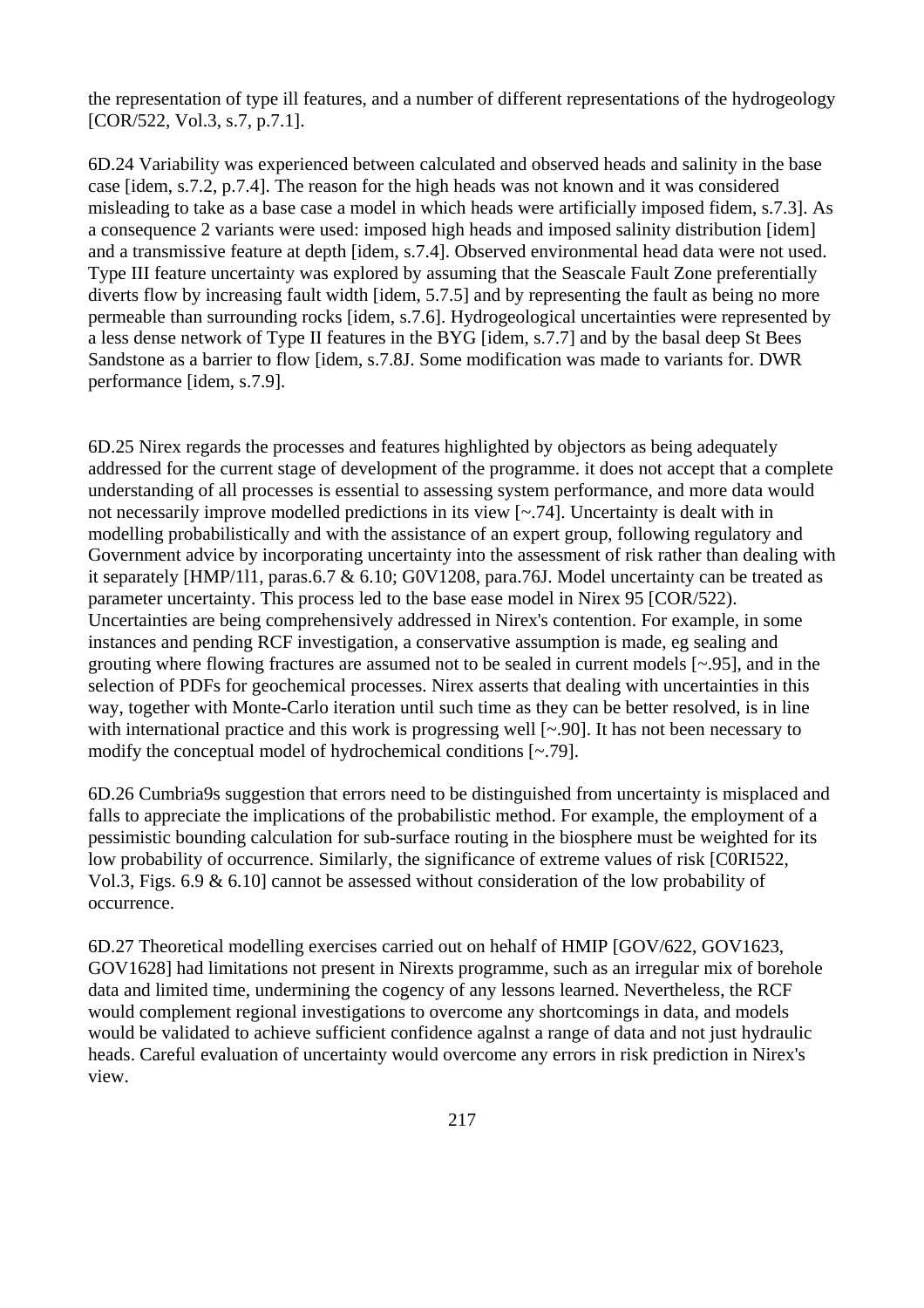6D.28 Biosphere assessment modelling is designed by Nirex to ensure that there are no important omissions. Criticisms by Cumbria arise because of inappropriate comparisons with HMIP studies [egCCCISI1]; overstating the effects of climate change and the results from variant groundwater flow models for Temperate terrestrial discharge; overlooking the modelling of incised rivers and streams already carried out [C0RI526/Fig.6, p.16); and failures to appreciate that there is not strong sorption of significant radionuclides to submerged marine sediments, and that the risk from agricultural wells is not sensitive to the alternative scenarios posed (Chapter 6E). Furthermore, the wide range of radionuclides modelled in MASCOT [C0R1522, Vol.3, Table 6.1] extends beyond the 4 which were found to make a significant contribution to risk in the biosphere (~Cl, wFc, ~'I and 23'U and daughters), and objectors have misunderstood the explanations in Nirex 95 (Sections 6  $\&$ 8).

6D.29 Nirex regards criticisms of its approach to groundwater flow modelling, the results obtained and features modelled, as indicating that objectors do not appreciate or recognise important aspects of the work [~.87). The NAPSAC fracture network code and the NAMMU groundwater flow and transport code are well verified computer programs which are extensively used internationally, including in the Stripa [NRXII6I2, p.47- NAPSAC] and HYDROCOIN [COR/510, p.6 - NAMMU] Projects. Fracture network models were used in the upsealing process to derive the regional-scale effective hydrogeological parameters for the BYG and. the parameter distributions for the MASCOT sub-models of radionuclide transport in the BVG as well as modelling flow and transport through the PRZ. Two dimensional modelling in Nirex 95 has been carried out conservatively and 3-D modelling is intended at an appropriate stage as required by the Regulator.

6D.30 The conceptual model and parameters have been developed carefully to eliminate bias and unquantified uncertainty and to apply the appropriate type of model to the different regimes. Fracture network modelling is widely recognised as appropriate for modelling groundwater flow and transport in low-permeability rock such as the BVG [FOE/6/15, p.529] and examples of purported shortcomings in DFN models based on earlier experience are misplaced. It refutes the suggestion that no sensitivity analysis of regional flow modelling was performed [C0RI522, Vol.3, s.2.4.2], and that the modelled behaviour is suspect as between COR/SOS and C0RI522 when more site data became available. As regards modelling results, predictions of marine discharge of radionuclides are derived from modelling based on an understanding of the site hydrogeology in current conditions. They are not assumptions made for Temperate conditions where some level of terrestrial discharge is predicted [COR/522, Vol.3, p.2.12 & Fig.2.~]. Upwelling in the Fleming Hall Fault Zone and reduced permeability across the Seascale Fault Zone are accounted for in Nirex 95 fCORI522, Vol.3, p.2.15 & Fig.2.12 & Vol.2, Fig.5.1 respectively], and the former may be a conservatism. Nirex submits that it is safe to ignore the permeability of the backfilled and sealed RCF shafts in the MASCOT modelling  $(\sim$ .%].

6D.31 It refutes the suggestion that any physically realistic features have been excluded from the models and points out that Glasgow University's hydrogeological model, relied on by Greerpeace, is limited and does not model dilution. Nirex's predicted flow paths have been determined by the physics of the flow system which have been incorporated into the models representing the current understanding of the site. PDFs for such features as matrix diffusion and effective permeability are assigned probabilities in a structured way [C0RI508, p.9, Box D & C0RI522, Vol.1, Appendix 1]. The range of dilution factors used in Nirex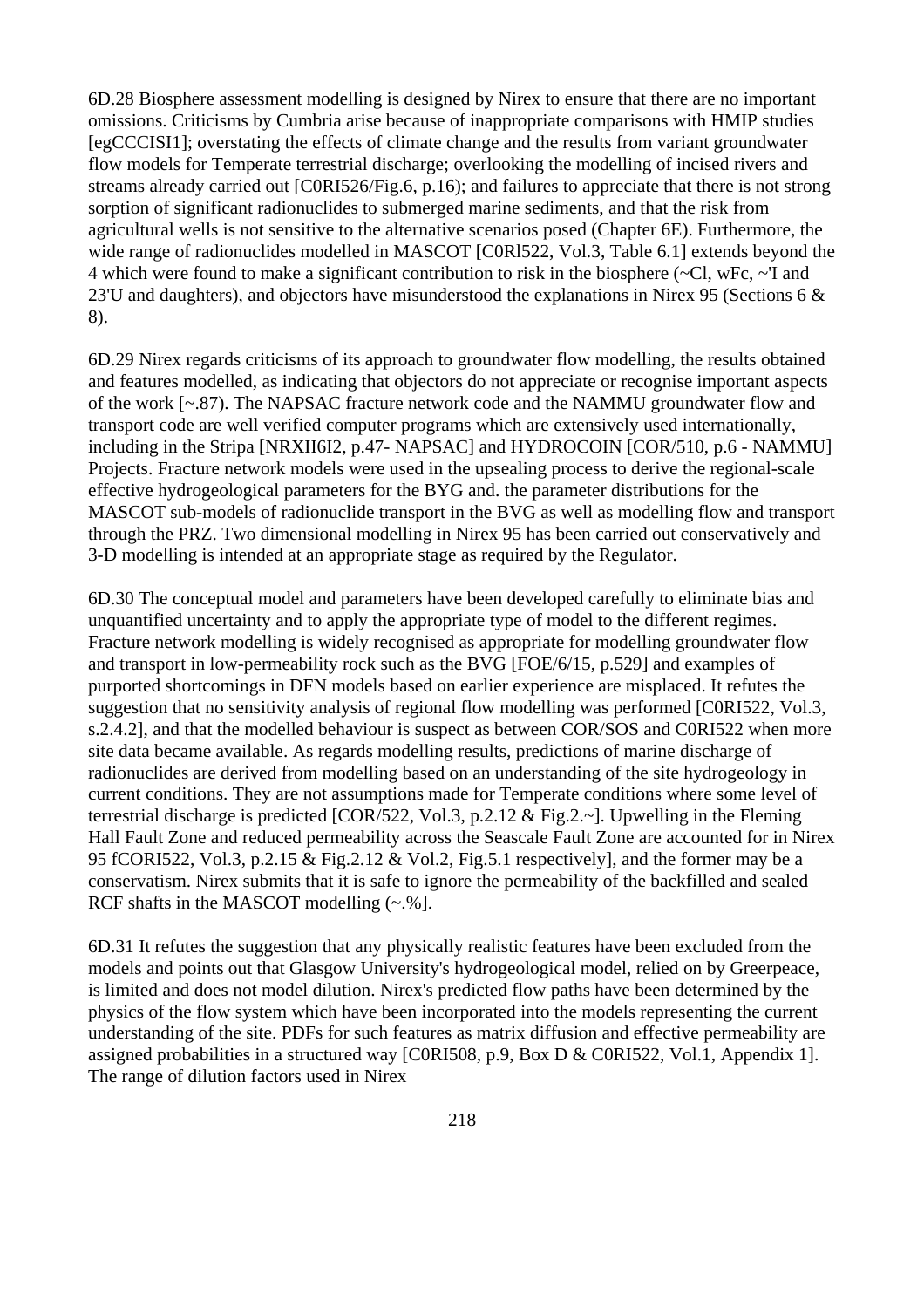95 has been derived from an analytical calculation and only takes account of uncertainty in one of the effective hydrogeological parameters. As MASCOT realisations take a~ount of the uncertainty in many more parameters, the range of effective dilution factors becomes potentially wider.

6D.32 Before construction of the RCF, a new regional coupled model would be available accounting for observed head and salinity distributions probably by incorporating geothermal effects at the bottom boundary of the model. A revised conceptual model of groundwater flow is planned for November 1996 and would be tested using new boreholes drilled prior to RCF sinking. The variants presented in Nirex 95 are not the only set of conceptual models for regional flow and alternative models have been appraised. For example, the RCF3 Pump Test has been used to compare 6 alternative conceptual models of groundwater flow within the BVG. Nirex asserts that its validation tests include comparison of model predictions with measurements of hydraulic properties other than heads [CORISlO, s.2.4, p.18].

6D.33 Nirex refutes Greenpeace's contention that it is necessary to narrow the range of fluxes of groundwater through the DWR because the probabilities associated with different values of groundwater flux are sufficiently low for the calculated risk to be acceptable. It points out that lower fluxes are as probable as higher fluxes and that the RCF would test that the expectation value of groundwater flux through the DWR, derived from one or more conceptual models, gives an acceptable risk. The distribution of fluxes considered in the probabilistic calculations is a proper representation of the uncertainty in that parameter; and this distribution is acceptable in the context of regulatory requirements taking account of the probabilities of their occurrence. Furthermore, current modelling does not optimise the DWR location with respect to Type II features in the BVG with consequent reduction of groundwater flux.

6D.34 It regards Greenpeace's suggestion that the source term and geosphere spreading times [COR/522, Vol.3, Fig.8.8] are directly and proportionately linked as wrong because the controls on the flux and geosphere travel time calculated in Nirex 95 are well understood and different. Flux through the DWR is mainly controlled by the horizontal gradient of the freshwater head in the BVG at DWR depth and the horizontal component of the effective permeability of the deep BVG [idem, s.7.9, pp.7.9-7.10 & Table 2.3]. Except for the case of release from the small downstream section of a vault, the travel time in the BVG makes only a small contribution to the overall geosphere travel time. Geosphere spreading time for water leaving a DWR vault would be dominated by the time spent in the sandstone formations overlying the BYG [idem, Table 2.3], controlled ma~nly by the vertical gradient of the environmental head and horizontal gradient of the freshwater head in the sandstone formations and the effective permeabilities and porosities of the relevant sandstone formations. MASCOT provides a robust interpretation of these independently controlled but correlated parameters [idem, s.8.2.3, p.8.12]. Nevertheless, the RCF would make an important contribution to building confidence in the calculation of the geosphere spreading time in the Shaft Drawdown Experiment and the modelling of Type II features.

6D.35 Nirex proposes an extensive further programme for the cyclical validation of its models, covering a variety of scales including macroscopic, in a multi-staged process involving prediction and subsequent observation in relation to previously identified criteria together with peer review. Validation would focus on key uncertainties with the help of RCF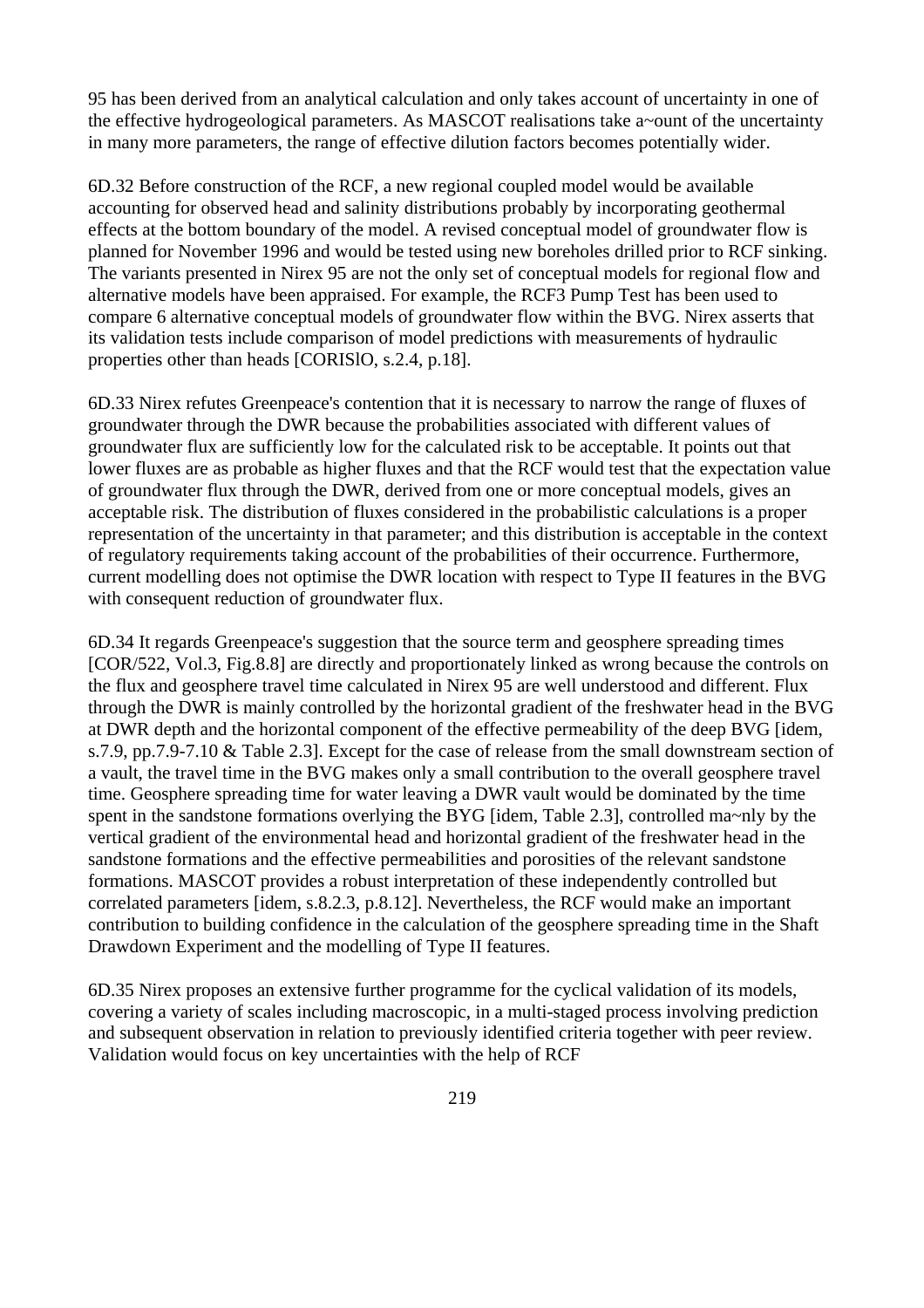data and could continue through RCF Phases 2 and 3 if necessary, although it is intended that the regional scale models would be available for RCF Phase 1. The RCF would facilitate 3-I) testing at greater length-scales and simultaneous testing and observations on specific features on the larger scale.

6D.36 Reservations about model development prior to commencement of the RCF are unjustified in Nirex 5 contention. The adequacy of safety assessment models would be a matter for the appropriate regulatory bodies. Also, the RCF is an essential facility for the calibration, validation and improvement of models to be used in PCSA and the validation process would incorporate appropriate peer review. Objectors have misunderstood the process of model validation and the integral role of the RCF in it. The INTRAVAL Project showed general international agreement that models cannot be validated generically but must be site specific [COR/60S, p.88].

6D.37 Validation is not a matter of ruling out models that are inconsistent with data but a process of building confidence in the fitness for purpose of models, achieved through their refinement and development  $[COR/510, p-2]$  as set out by the regulators  $[HMP/1-1, para. 8.19]$ . Rejection of an imperfect model may discard potentially useful information so the results of different approaches should all be considered. At some stage in the validation cycles it may be reasonable to specify quantitative acceptance criteria (as are being considered for the RCF Shaft Drawdown Test). A good outcome of validation testing of alternative models would be increased confidence that the current judgements are correct and that alternative models, not consistent with meeting regulatory requirements, are of acceptably low probability. Uncertainties are not of themselves obstacles to establishing the safety case [idem, paras.8.15 & 8.16].

6D.38 Nirex's validation procedure has incorporated performance measures for some years [NRXl151391. The forward predictions for the RCF3 Pump Test to discriminate between, and refine and develop, conceptual models were held independently for comparison with relevant performance measures. Approaches to building confidence in the regional scale groundwater flow model and, in particular, the hydraulic model of the BVG are different, reflecting the different character of both the data and the uncertainties of importance to performance assessment which underlie the system concerned. At the PRZ scale a more detailed understanding and evaluation is required in order to evaluate the behaviour of the engineered barrier system and the source-term spreading time. A less detailed understanding of groundwater flow through the rest of the regional system is acceptable for evaluating larger scale geosphere transport. Predict, perturb and monitor tests are not required at a regional scale where, for example, palaeohydrogeological studies are more appropriate, although wherever possible comparisons of outputs from mathematical models with independent field observations have been used to refine the regional scale models.

6D.39 The application of quantitative performance measures to regional scale groundwater flow modelling has, together with the results from a number of other ongoing modelling studies, not yet been published but has been found valuable to assess the adequacy with which key features or processes are modelled and examine their treatment that may explain discrepancies. Full representation of the increase in hydraulic head with depth in the Nirex 95 base case, treatment of major fault zones as Type III features, the height of the water table to the north~east of the PRZ, the extent of sub~ertical fracture systems and related effective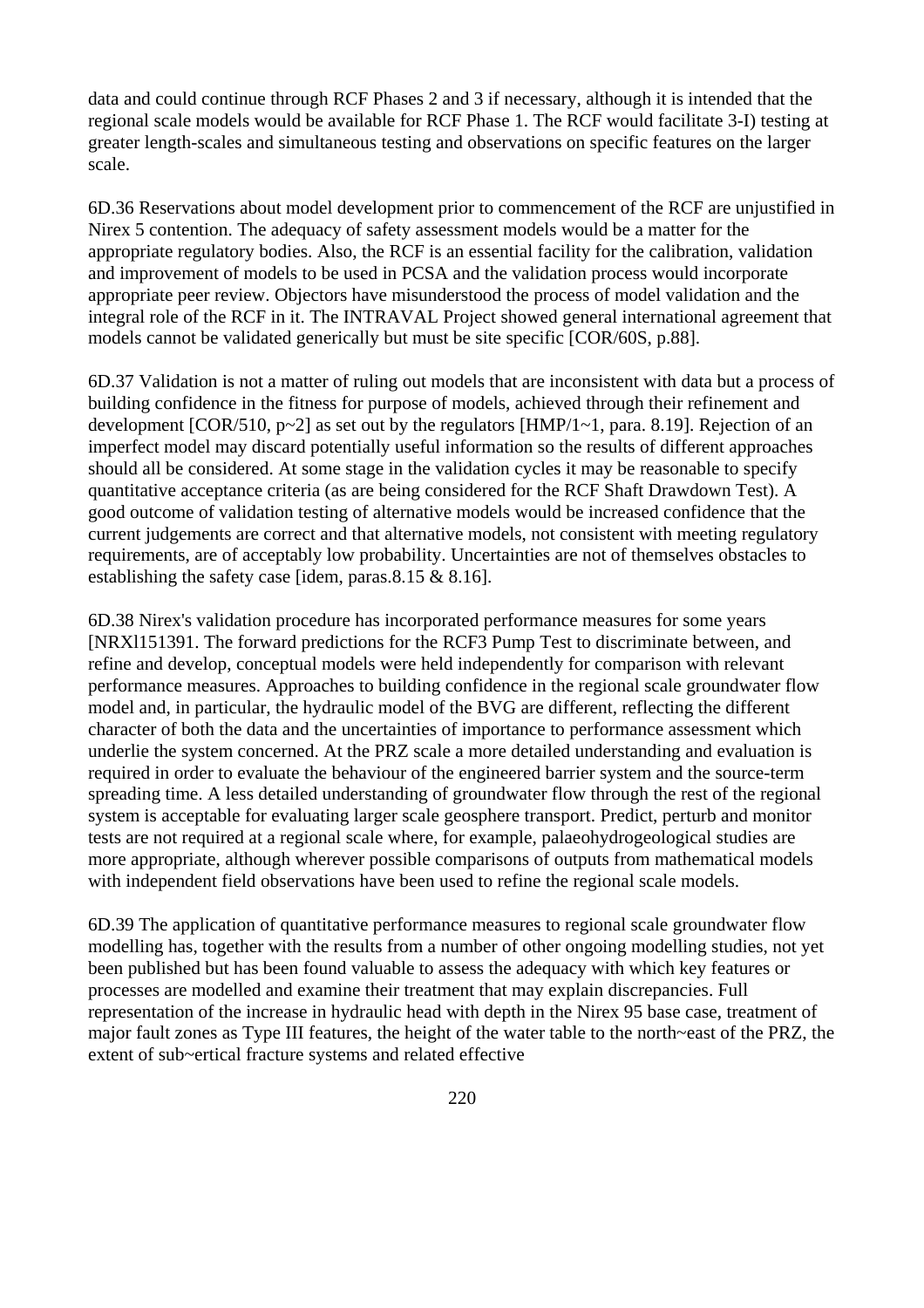permeability in the Deep St Bees Sandstone and variable permeability are all refinements likely to be considered to the regional scale models.

6D.40 As to fracture network model validation, in the RCF3 Pump Tests, Class B predictions beecne necessary for practical reasons, but were independent and are entirely consistent with its validation strategy. Nirex viewed the initial validation cycle involving Borehole 2~4 cross-hole testing as successful in meeting its objectives [NRXI15I16] and in particular enabling the construction of conceptual models for subsequent testing - a more meaningful test of outcomes of validation than adherence to a prescriptive approach as advocated by Greenpeace. FOE's criticism of the Stripa Test *[FOEI6I1S,* p.S28] is misconceived because the test was only used to generate input values to another model using NAPSAC and not to predict flow.

6D.41 Nirex refutes the suggestion by Greenpeace that an assumption of uniform hydraulic properties is conservative in safety terms, pointing out that the inclusion of heterogeneous properties and fracture networks can lead to channelled flow and higher calculated risks than for an assumption of uniform properties [C0RI522, Vol.3 Chapter 3]. Furthermore, the reduction with time of the solubility and sorption properties of chemical containment is modelled conservatively in Nirex 95, by assuming a reduction in performance by an order of magnitude from day zero.

6D.42 Cumbria regards the conceptual model as simplistic [~. 116]. It points out that, in Nirex 95, adjustments are required to account for the presence of some process or feature at great depth below the PRZ which has led to a variant model of a transmissive feature at depth with artificially imposed high heads being required in the preliminary safety assessment (6C. 115 & 116] which Nirex acknowledges. Cumbria suggests that Nirex is being complacent about the effects of modelling change between climate states, referring to the conclusions of HMIP's "Dry Run 3" that the results of such modelling are unpredictable *[CCC/5/1,* para.7.2, p.101]. It regards the conclusion as relevant and salutary for the PRZ on this point even though the results may not be transferable from Harwell in other respects.

6D.43 Also, the Nirex 95 deterministic run takes no account of the range of uncertainty over the  $\sim$  present in the inventory, yet it would be spread widely across a number of waste streams. Cumbria expresses general concern about the large numbers of assumptions and uncertainties in the modelling and emphasises the need to discriminate between uncertainty and error in safety assessment  $\lceil \sim 1 \rceil$  1  $\sim$ 9. The regulators require reduction of uncertainty [6C.71]. Other participants support the point of principle  $(\sim 107,$  $\sim$ . 121-1221

6D.44 As regards biosphere modelling, the approach of  $HMIP<sup>9</sup>s$  consultants suggests that the critical group should be located above the maximum concentration in the plume *[CCCIS/6,* s.2.5, p.16]. Furthermore, the hydrogeological evidence suggests that upwelling  $[eg \text{ CORI}522, \text{Vol}.3, \text{Figs}.2, \sim 2.11 \& 2.12]$  could result in a significant radioactive plume reaching the surface well before presently predicted marine discharge, especially with landform evolution. Nirex accepts that biosphere assessment calculations need some amendment f~. 126].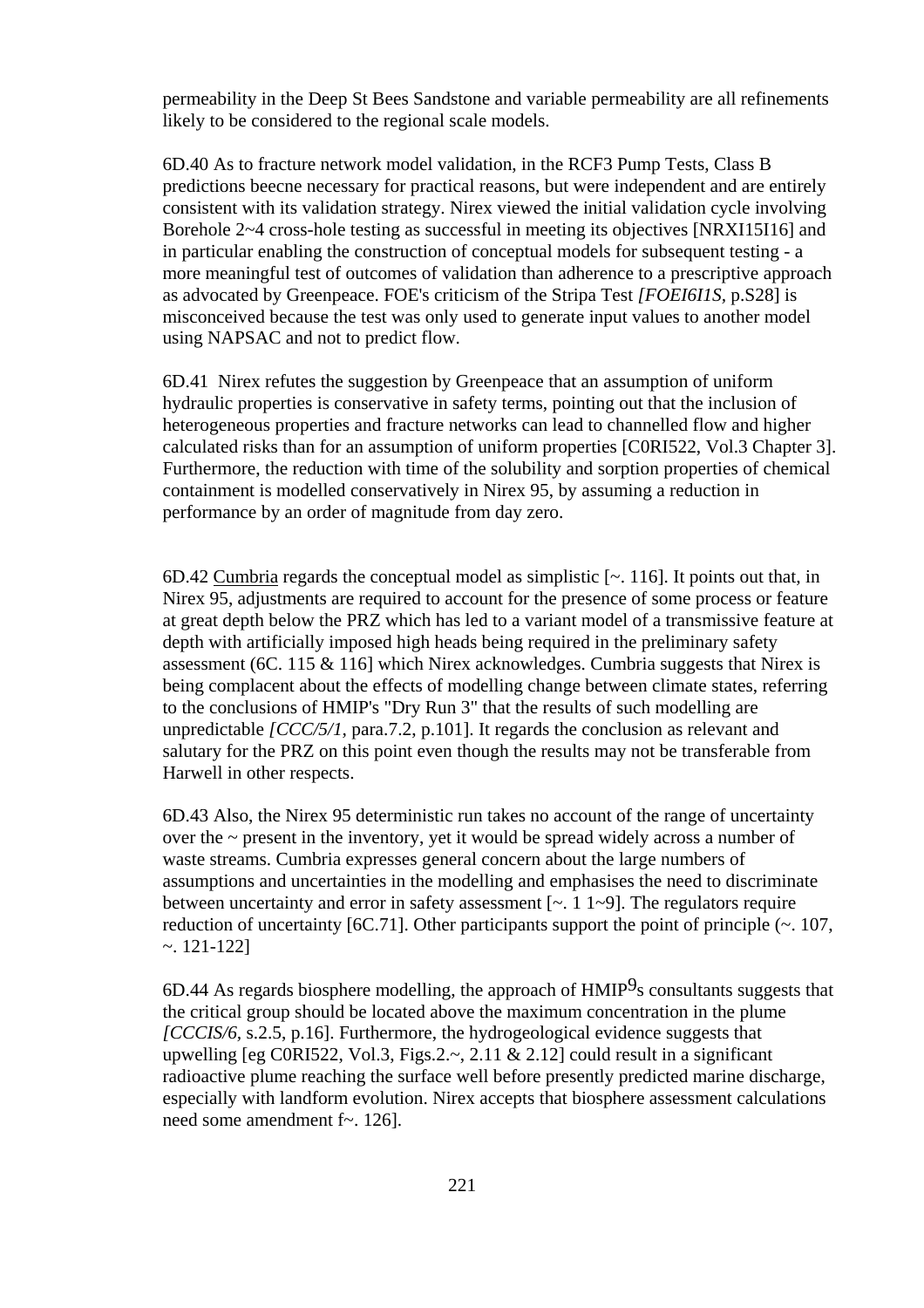6D.45 Greenpeace is concerned that fracture flow and regional models have not undergone blind prediction against quantitative criteria; there are inconsistencies between calculations and observations; and performance measures have not been properly defined or applied. Calibration has not taken place against hydraulic properties other than head data (WR/GNP/3, para.6.6]. The RCF drawdown experiment would be the first validation cycle for fracture flow models. Similarly, regional boreholes planned by Nirex cannot be utilised for model validation until regional flow models are sufficiently advanced to make blind predictions prior to data gathering. It points out that if data used to calibrate a model are not independent they are not appropriate for validation. It regards Nirex's work so far as simply the iterative processes of model calibration and model building, and does not accept that it is yet at the validation stage.

6D.46 It submits that confidence in groundwater modelling is essential in order to derive performance criteria for fracture flow models during validation in the RCF, especially in the light of experience of unexpected results in earlier studies for HMIP [WR/GNP/31 para.4.7]. Neither the fracture flow nor the regional models would have been through rigorous validation cycles before the RCF is built and the large perturbation caused by the RCF would prejudice the reliability of further modelling data. Furthermore, it appears that data from the deep BVG necessary for validation of the fracture flow models would not be available by the time Nirex anticipate submitting the DSA to the regulators; and a macroscopic groundwater model does not seem to be in sight, only component models.

6D.47 The data input to MASCOT ~COR!522/Fig.8.8] and the conceptual model of regional groundwater flows in Nirex 95 reveal too many uncertainties in Greenpeace's view. Models inconsistent with data should be rejected. Nirex's models estimate that groundwater fluxes through the DWR could be up to 150 times greater than the central base case value [C0RIS22, Vol.3, s.2.3, p.2.13], giving rise to corresponding uncertainty in the source-term spreading time. Nirex recognises that the uncertainties about the properties of the BVG that would control the flux of groundwater through the DWR are currently too great to come to a decision whether to propose development of a DWR.

6D.48 In addition, DWR flux and geosphere travel times (therefore source-term and geosphere spreading times), assumed by Nirex to be independent, are more likely to be linked. This would materially affect the safety case, since achieving the risk target is highly vulnerable to even relatively small increases in groundwater flow.

6D.49 Validation necessarily entails narrowing the range of potential conceptual models. Greenpeace contends that, although validation does distinguish between models which do, and do not, agree with data, validation cannot assign probabilities as to whether one model is more realistic than another. Where alternative descriptions are consistent with data, they must be considered equally likely. Thus there is no process by which different probabilities can be attributed to alternative conceptual fracture flow models; and little confidence can be placed in qualitative comparison between model output and observations, except in model development. Overemphasis on qualitative measures could lead to a model which looks plausible but is not valid. Nirex accepts that it may never be able absolutely to rule out or reject improbable alternative models, the predictions of which are inconsistent with meeting regulatory requirements.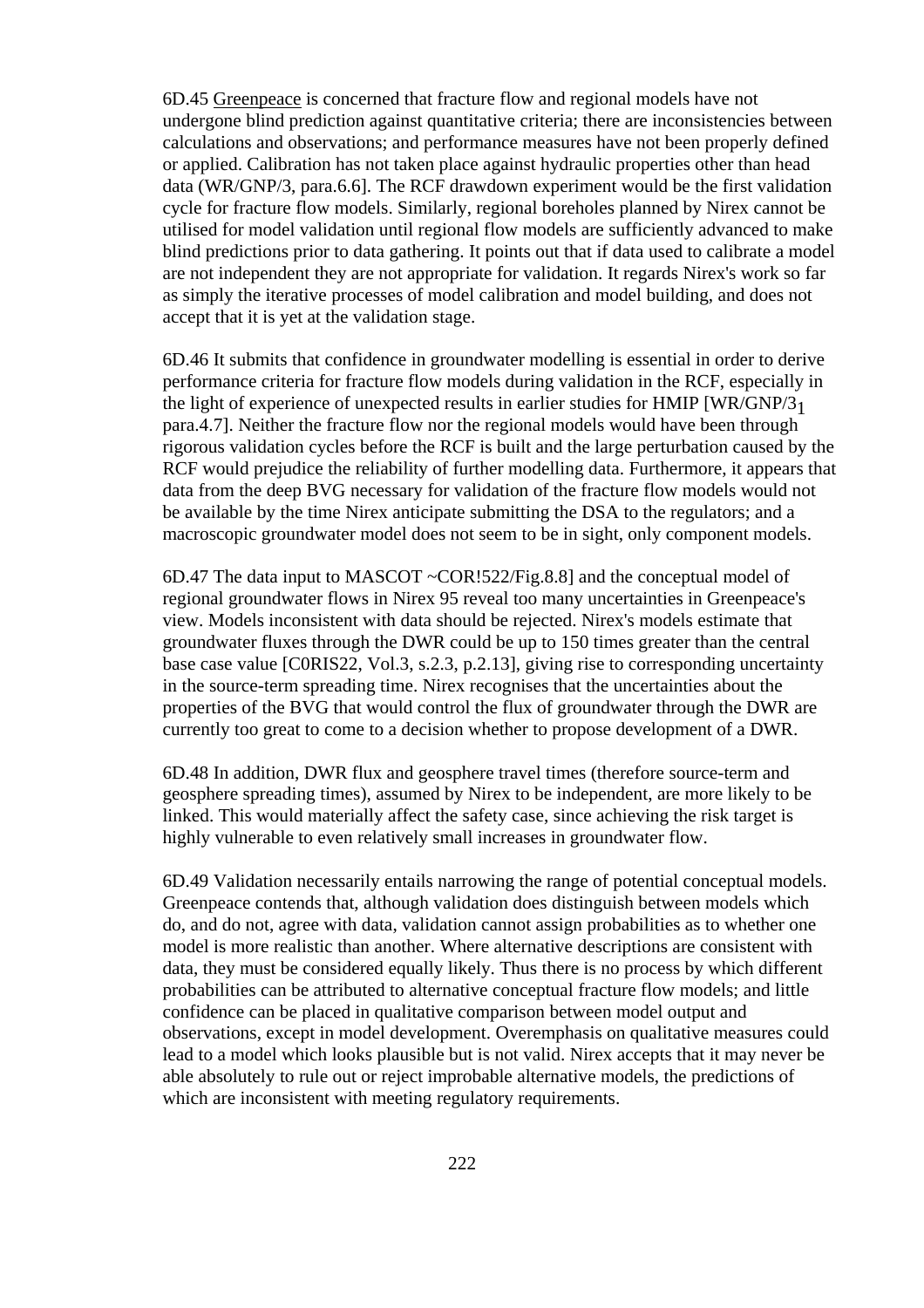6D.S0 Greenpeace submits that the hydrogeological modelling carried out by Glasgow University *[GNPI3/4]* indicates different flows and a shorter timescale to reach surface than those suggested by Nirex, which would seriously prejudice the safety case [GNP/3/28IFigs.8. la & b] (see further Chapter 6E). The permeability of the BVG is the controlling parameter. Furthermore, Nirex's models assume all faults to be dormant throughout the modelling period, whereas active faults cause progressive rock displacement which could substantially alter groundwater flows.

6D.5 1 EQE contend that a single comprehensive 3-D time-variant model of the Sellafield area of 10 km x 10 km minimum (larger if warranted by boundary conditions) [~. 116], supported by extensive sensitivity analysis, is an essential pre-requisite for a representation of the complex groundwater flow regime at Sellafield. Piecemeal modelling cannot be relied on, although submodels would help. Faults should be explicitly modelled and to within lOm accuracy. Nirex recognises that a more realistic 3-D model needs to be developed.

6D.52 Likewise, the impact of the RCF on baseline conditions needs to be rigorously modelled, in the wake of the scoping study Nirex *560 ~OEI5/19],* before RCF development commences, but the baseline conditions themselves first need to be re~stablished [~. 133]. Baseline conditions are being disturbed by cross-hole testing and the RCF3 Pump Test so Nirex's assessment of baseline establishment [NRX/1413J was premature. FOE are sceptical that model validation can be achieved for some years, especially with peer review of the results ~R/FOE/24). Nirex concedes that much of the modelling on which it relies is at an early and unproven stage yet it moves on from objectively unsuccessful experiments, claiming that sufficient has been learned.

6D.53 Models used to quantify fracture flow are in their infancy feg FOE/6121, s.6] and have not been validated in FOE's view. Nirex concedes that fracture flow modelling is very demanding, and progress has been limited by absence of data, particularly at the larger scale. FOE contend that upsealing from DFN to CPM models is also problematic. Nirex concedes that NAPSAC was used rather inappropriately in a Stripa test, and that a model relying on some NAPSAC inputs failed to predict a reduction of flow following excavation in a validation test ~OE/6/15, p.528]. The only cross-hole testing reported by Nirex showed very little correlation with the predicted distribution of likely responses based on detailed assessments of the Environmental Pressure Measurement tests [NRX/15/16, s.6.3, p.136]. In view of the random and extensive faulting of the host rock FOE do not find this surprising and regard the PRZ as a very difficult site to model [~. 120). They support Greenpeace' 5 proposition that RCF excavation would exacerbate validation problems, citing experience in Sweden and Canada. In its turn, Cumbria doubts that modelling of Type III features would be validated by the RCF because it believes they need deterministic characterisation.

6D.54 FOE criticise Nirexts relative lack of sensitivity analyses and heavy reliance on estimates of parameter values critical to the safety case, suggesting that the modelling is prone to senous error. For example, although the existence of pathways through the Brockram has been considered possible since 1937, in 1994 the elicitation group viewed the Brockram as a low permeability formation in setting conductivity values. Also, the value given to the Latterbarrow Sandstone is below the normal textbook range for sandstones and has only been partly modelled in Nirex 95, and there is a failure to take into account in the base case the dominance of vertical features in the St Bees Sandstone. Modelling at a higher conductivity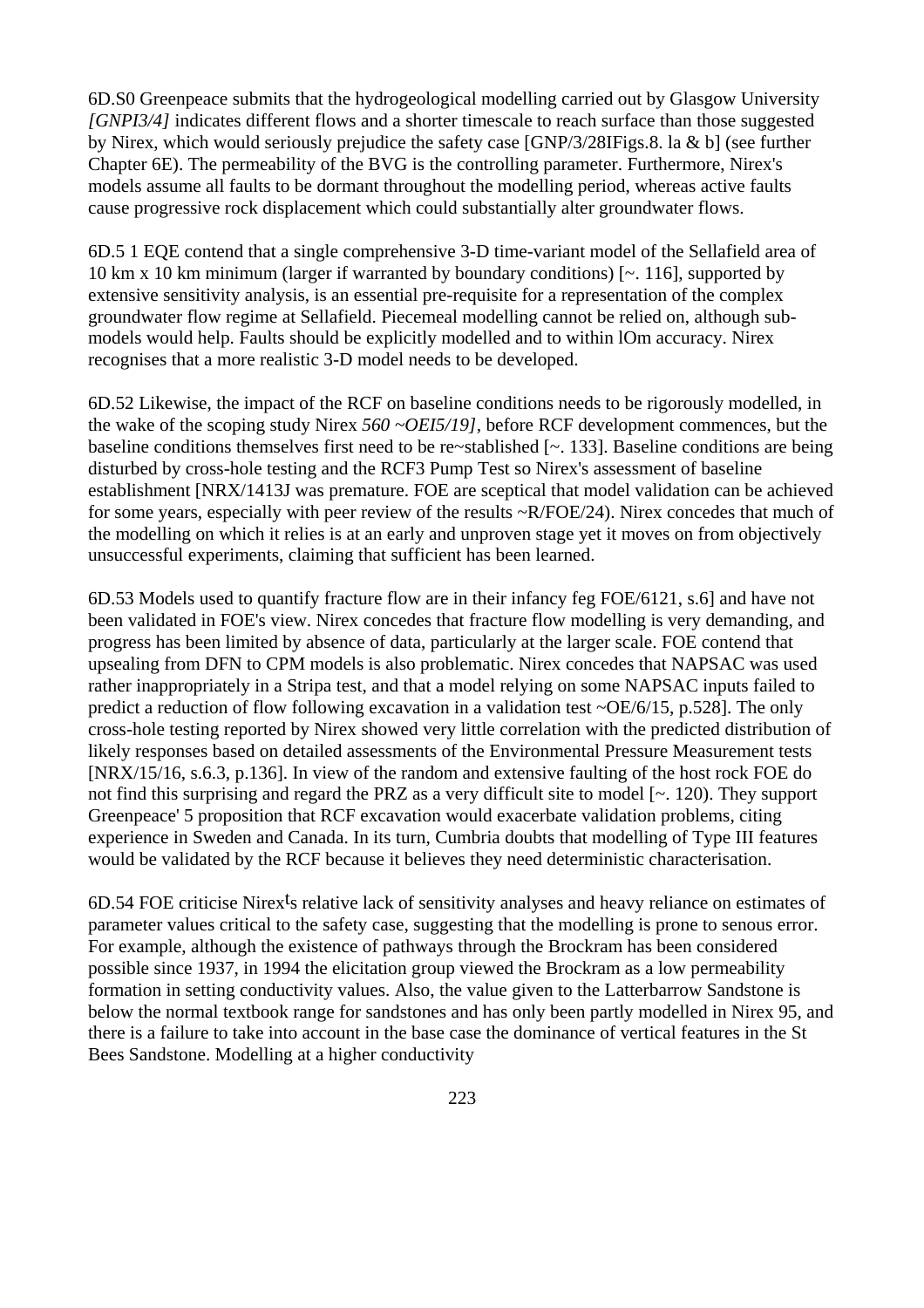would have helped explain the observed high BVG heads at depth, but have increased the volume of groundwater flow through the PRZ [WRIFOE/23]. The potential for additional vertical flow within boreholes themselves is a further omission from the models.

6D.55 FOE emphasise that the hydrogeological behaviour of the PRZ has had to be modelled so far on a base case and on variants, including those where high heads are imposed and a transmissive feature at depth assumed [COR/522.Vol.3,Figs.7. 14 & 7.16], in order to reconcile observations and modelled predictions [COR/522. Vol.3 ,p.7.4].

*6l).56* Nirex's near-field modelling is regarded by FOE as very preliminary and unsophisticated in its application to RCF construction and sealing [~. 131-2]. Important phenomena such as interface flow have been neglected and inferences have been unjustifiably drawn from experience in Canada and Sweden where there is a different rock structure  $[\sim 105 - 106]$ .

6D.57 FOE consider that the model used to quantify the behaviour of the NRVB is unrealistic and unreliable [~. 127]. Modelling, and the concept, have many shortcomings and the model has not been validated. For example, homogeneous chemical conditions are assumed within the backfill yet are unlikely; there are no measures to eliminate interface flowpaths between backfill and rock; the backfill would not impose significant delay in the saturation process or reduce flow through the DWR (eg for  $\sim$  and 1291); and the assumption that NRVB would retain its anticipated physical and chemical properties over the required timescales is open to doubt. Also HMIP have already been critical of Nirex's geochemical modelling and data [~. 123], and the Royal Society have expressed concern f~.45]. Some 5 to 10 years of work would probably be required before an acceptable geochemical model could be ready for the next cycle of safety assessment. These doubts are shared by Greenpeace [6C. 125] and MILIii£haiii (6C. 129].

6D.58 On uncertainty, FOE point out that for PDFs to be effective the processes underlying the element of the system it is intended to model must be understood. That understanding is open to doubt, for example, in respect of radionuclide transport behaviour in the DWR vaults [COR/529, *p.58]* [~. 123].

6D.59 My conclusions in this Chapter relate to the vital roles played by conceptual & mathematical models in showing that the proposed DWR would be safe at the preferred location. It is agreed that the models must be based on a sufficient understanding of the geology & hydrogeology, and the main issue between the parties on model development is whether Nirex<sup>9</sup>s understanding of these  $\&$ related matters has advanced far enough to enable it to proceed effectively with the RCF.

6D.60 Most of the items of concern relate to modelling of the groundwater pathway, but it may be instructive first to look briefly at other potential pathways for the transport of radionuclides from the DWR to the human body The lack of a model for gas migration through the geosphere, and its inter-action there with other media, seems an obvious gap in

~so resolving this key uncertainty. The promised research results on gas-water inter-action would not completely fill that gap. The RCF would be a unique opportunity to investigate gas migration, and this is one of the specific research topics mentioned by HMIP to the inquiry.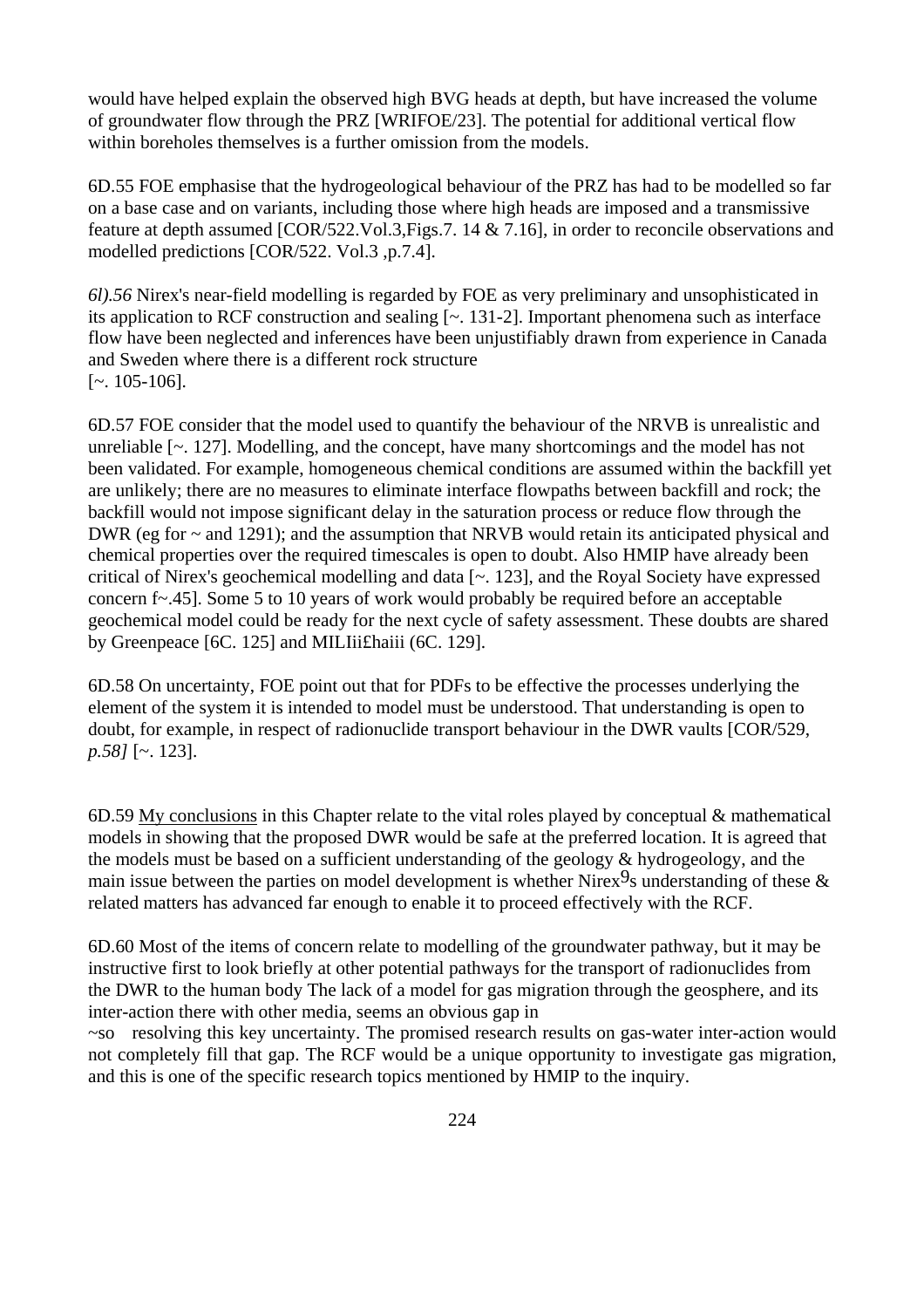Yet there is no indication that Nirex would have a migration model, as distinct from a gas generation model, ready *for* testing in Phase 1 of the RCF. Its evidence to the inquiry has relied simply on experiments elsewhere and its scoping studies.

6D.61 On the other hand, human intrusion or natural disruptive events are pathways which I would not expect to be fully susceptible to detailed modelling. In my judgement, they are generally being approached in the right manner by the deployment of a number of techniques

whilst being integrated with the main modelling where practicable. Nevertheless, the Assessor advises me that a greater understanding of fracture flow through the BVG is ~A required before serious attention can be given to transient seismic effects or the consequences of more permanent stress changes.

6I).62 Although the RCF should contribute to such understanding, this obstacle is also one of Nirex's basic modelling problems, which frequently recurs in examinations of the core modelling activities and their development for the groundwater pathway. Certainly I agree with Nirex that a complete understanding of all processes is not essential to the assessment of system performance: indeed such an understanding is unachievable because the natural world is so varied & complex. Also I accept that the acquisition of more data does not necessarily improve the predictive ability of models. But this emphatically does not mean that Nirex's model development could successfully proceed without a robust grasp of the fundamental processes or without basic amounts of credible data. I am sure that these would be expected by the continuing peer review which the draft regulatory guidance stipulates uniquely for the model development programme: and the demands of objective data elicitation & transparency would also militate against obscurity of concept or content.

6D.63 Chapter 6E carries forward the discussion on uncertainty, but a few underlying points should made at this stage. In some of the exchanges during the inquiry, one person's error bar has seemed to be another person's uncertainty distribution range. Although this is a semantic point, it emphasises the analytical necessity to be clear about the type of uncertainty under consideration. Nirex's probabilistic assessments & conservative assumptions are of course 2 main ways of treating some kinds of uncertainty, and yet they have their limitations like all such techniques. It seems to me that some of the resistance by other parties to the extent of Nirex's stochastic modelling may be due to a lack of awareness of the recent achievements of such methods in similar disciplines such as epidemiology. On the other hand, Nirex sometimes needs to be reminded of adages such as that the quality of the output depends on the quality of the input, and that different averages should not be averaged. The possibility of furth& human error should be considered when examining, for example, the reliability of an elicited distribution range or occurrence probability value.

6D.64 Similar strictures could be applied to assertions such as that biosphere assessment **~.2I** modelling has been designed to ensure that there are no important omissions. The fraction

of the radionuclide discharge going to deep soils is actually conceded by Nirex to need amendment. More generally, even if some of Cumbria's criticisms are over-stated, Nirex

 $\sim$ .i' also accepts that a new dynamic model for the biosphere needs to be developed. Yet I am advised that time-variant models incorporating climate change & other evolutionary driving **co~~sori** forces seem to be still at an early stage, and that the numerical models have yet to be developed. Whilst biosphere modelling is not directly related to the RCF, this situation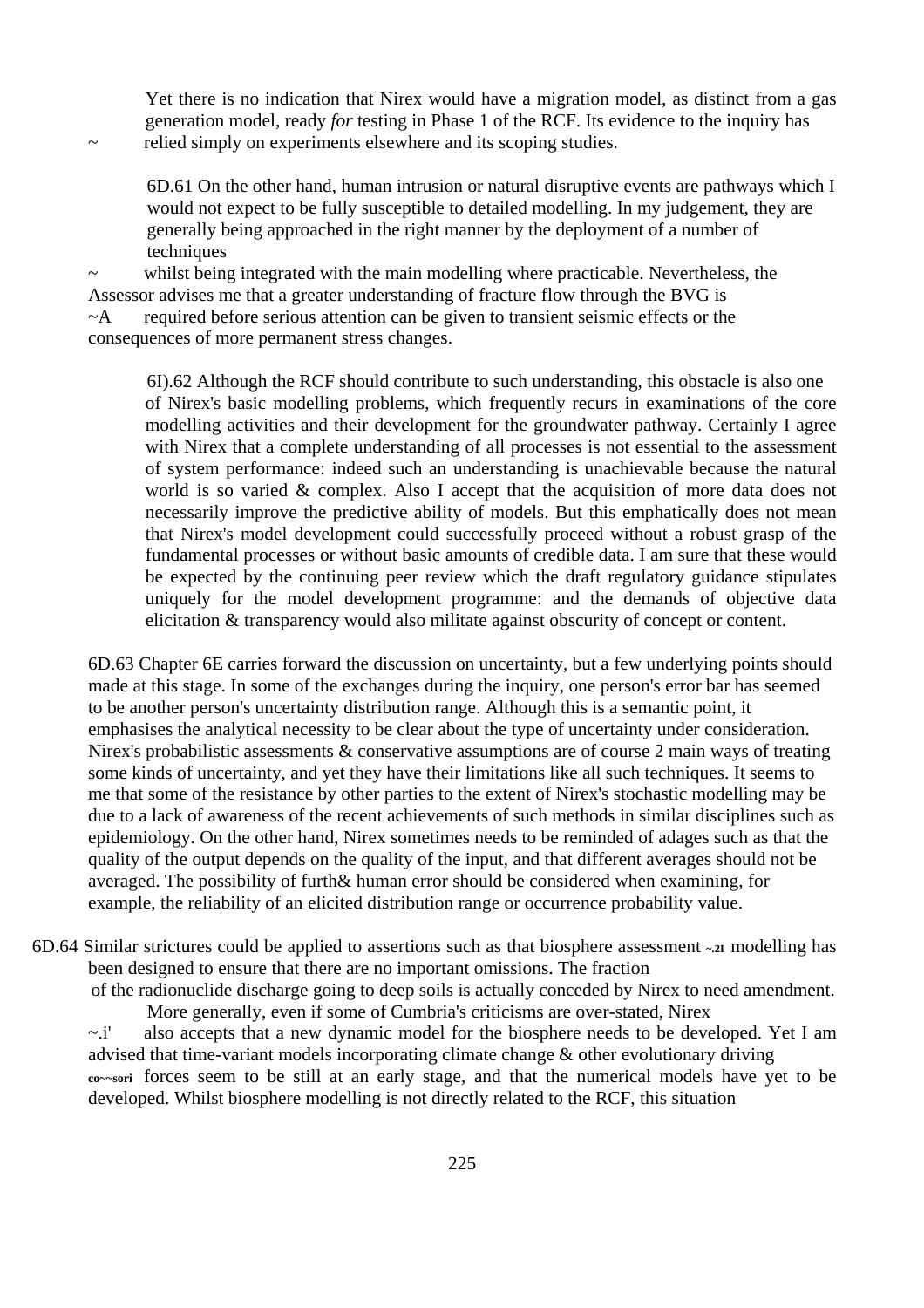should be taken into account when considering claims of the promise shown by modelling work to date, or the realism of the timetable which incorporates the RCF programme.

6D.65 Nevertheless, I also agree with Nirex that some of its opponents have not always apprecIated or recognised important aspects of its groundwater modelling work. The promotion by FOE of a unified 3-D time-variant model of the Sellafield area seems to be partly due to such a lack of appreciation, coupled with a counsel of perfection. Nirex is able to produce 3-D digital maps which synthesise available information. But so far as real conceptual & mathematical modelling are concerned, the advice to me is that practicability demands both a multiplicity of models and a frequent preference for 2-D models over 3-D ones. FOE appear also to have confused the development of one comprehensive 3-D model with the several needs for more 3-D modelling of various sorts.

6D.66 However, I am also advised that these needs are very strong. The topics to be covered are familiar ones by now, involving broad-brush 3-D approaches towards investigating the historical evolution of the groundwater system; towards a better understanding of present hydrogeological conditions around the District; towards coping with climate change  $\&$  other transient driving force scenarios; and towards exploring the effects of varying the location of the DWR within the PRZ. The first 2 topics are indirectly related to the RCF inasmuch as they would enhance knowledge of its setting and might help focus the investigations & experiments within it, whilst the last topic is directly connected to the position & timing of the RCF, in my view.

6D.67 The advice to me adds, moreover, that the characterisation of the PRZ in the vicinity of the RCF would require more detailed 3-D representation of the geology & hydrogeology: and this brings us back to the crux of the contentions about the extent of Nirex~s understanding of the fundamental uncertainties in both the relevant modelling and the host environment. In the first place there is a generic problem in that most of the fluid flow through the PRZ, especially the BVG, is believed to be through fractures, and yet the physics of such fluid flow is poorly understood. Models of the discrete network type ought to be best for rock hydraulic modelling, but even the sophisticated NAPSAC package cannot

meaningfully represent a 3-D geometrical distribution of fractures.

6D.68 The similarly advanced CPM model, NAMMU, could be an adequate tool for the investigation of flow in the rock mass, but it cannot on its own determine whether short~ut flow paths to the biosphere are possible nor allow for changes in rock stress or temperature. Moreover, there is a difficulty with scaling up the parameter values of the BVG. Although the REV must always be site-specific, the borehole tests suggest particular problems at Sellafield due to the unusual complexity of the volcanic rocks, for instance the preferential channelling of the flow through only a small proportion of the fractures. The Assessor advises me that this exemplifies serious difficulties in applying NAMMU to the BVG.

**coi,sio** 6D.69 Nirex is developing a linked NAPSAC~NAMMU model, which appears to me to be a significant step forward, but for the moment it seems restricted to a simplistic representation of each individual volume of rock. Another very important advance in multiple models would be the thermo~hydromechanical model which would be able to incorporate deep geothermal effects as well as the heat generated within the repository. Nirex has intimated that the former might well help account for discrepancies with observed head & salinity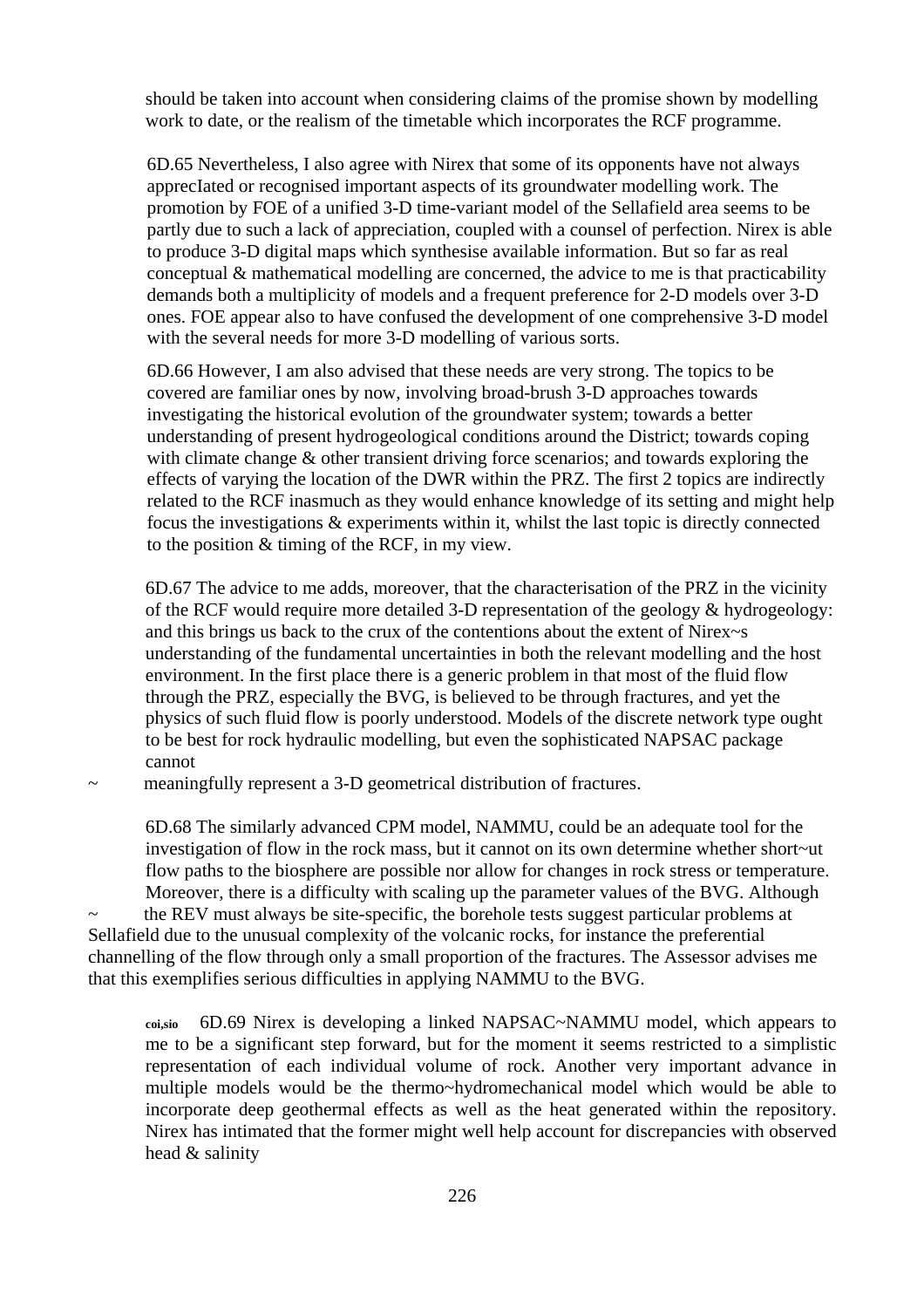distributions in its present regional-scale model, which the preliminary assessment modelling in Nirex 95 had to grapple with. However no description of this model was published by the close of the inquiry. Whilst making it available would, so I am advised, entail a revision rather than a replacement of the regional conceptual model, it seems that Nirex may well be unduly optimistic about the work still to be done on such a coupled model and its incorporation into the overall set of models.

6D.70 This is particularly important because the inability of the current concept  $\&$  its derivatives to match observed heads & salinities is a fundamental defect, in my view. The advice to me is that, in a coastal location like Sellafield, calibration of a broad groundwater model is typically based on obtaining the best fit between simulated and measured heads & salinities. Debates at the inquiry about verification, calibration & validation have had a large semantic element and been subject to preconceptions on both sides, not unlike the discussions on uncertainty. But, even when adopting the strictly practical approach of fitness for purpose from the initial calibration stage, there is no escaping the fact that the current conceptual model at the core of Nirex's modelling cannot account for some basic processes & parameters of the hydrogeological system. The new model which is promised in order to cope with this problem is of completely unknown quality. The Assessor also considers that conditions & processes going on at depths well below the proposed DWR are likely to have to be addressed in due course.

6D.71 In my view, Nirex should not be contemplating a start, in the form of the RCF Shaft Sinking, of what may be a long-term perturbation of the centre of the system before resolving this matter. Although baseline conditions are effectively a mere snapshot in time and it is not necessary to know that the system has returned to complete baseline conditions after any particular intrusion, as the Assessor points Out, any imposition of stress for model testing purposes must be done in a controlled & measurable way. This would be impossible for other tests in the midst of a large drawdown experiment. Still taking the strictly practical approach towards verification, calibration & validation, but allowing for the necessary peer

& review, it is very difficult to see how Nirex would develop its models sufficiently in this regard by the proposed start date. This would be even after delays in obtaining planning permission not foreseen by Nirex until last year. The realisation that before then Nirex was planning to go ahead on a now plainly inadequate timescale for model development is of particular concern to me.

6D.72 There are other basic modelling problems too. Although Nirex does appear to have a better understanding than Greenpeace of the controls on flux through the DWR & geosphere travel time, and of course the RCF should make an invaluable contribution to model calibration & validation, Nirex has been evaluating no fewer than 6 alternative conceptual models of groundwater flow within the BVG. This evaluation has been in the course of the RCF3 Pump Test, of which the final peer-reviewed results are not available, even though Ni rex has been relying heavily on some preliminary results. The Assessor regards this Test as the first & an imperfect validation exercise for models of the PRZ, in comparison with Nirex's belief that the initial validation cycle was the Borehole *214* cross-hole testing.

6D.73 It also seems that Nirex has been conducting random sampling from the output of alternative models according to allegedly defensible degrees of belief in the models, but I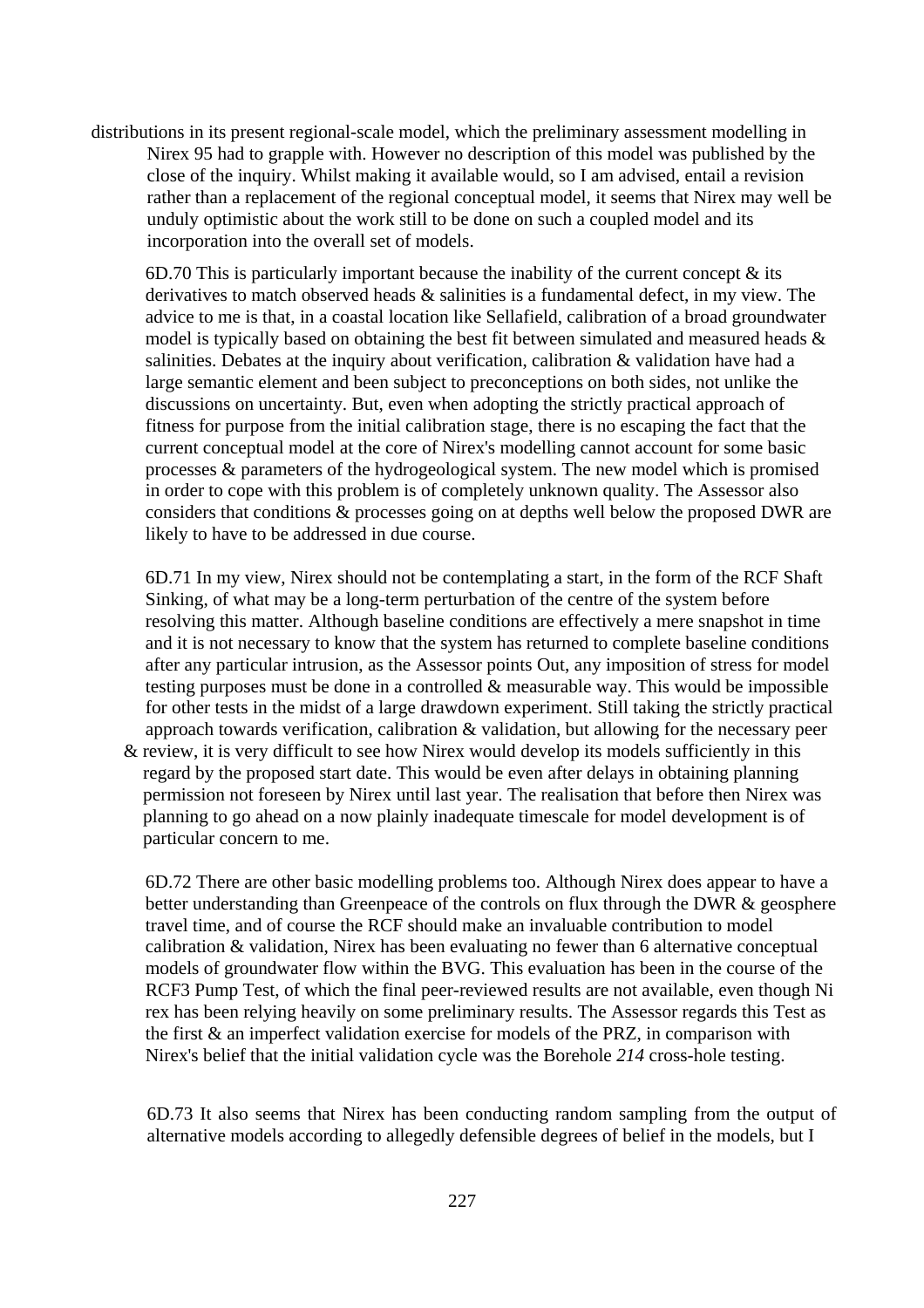share the Assessor's scepticism at such a practice, since in my view that criterion must run a serious risk of being merely circuitous.

6D.74 In fact, difficulties are apparent along the length *of the groundwater pathway. In* modelling the near field there are simplifying assumptions about the release of individual radionuclides into the. groundwater which would need to be refined well before preparation of the DSA, according to the Assessor. A basic point about the geosphere is that the steps

being taken by Nirex formally to quantify basic geological uncertainties, such as the precise identification of faults & major stratigraphical units, are not clearcut. Then again, Nirex's ignorance of the actual conductive properties of the major faults, on which I have already commented, is reflected in its modelling, as noted, by the Assessor, who emphasises the great effect on flow pathAines & transit times of the assumptions made about the fault zones.

6D.75 A phenomenon not otherwise emphasised much is the potential for sideways dispersion in the plume of radioactive groundwater. This becomes of importance in Nirex's rebuttal of the worst implications of the agricultural wells scenario discussed in the next Chapter, and the Assessor remarks that there appears to be considerable uncertainty over the effects of transverse dispersion even though it can have a marked effect on safety assessments. Yet other needs, in his view, are for more exploration & modelling to investigate both divergent flow away from the PRZ across the SFZ to the south, and the influence of the Carboniferous limestone to the norih.

6D.76 Much of such work would not be directly related to the RCF. However this review of model development indicates that there are many uncertainties yet to be adequately treated both in the modelling techniques and in the features to be modelled. The overwhelming impressions are of a large volume of work to be done and of a powerful drive to speed through it, sometimes without due regard for the chronological or statistical niceties. In turn this haste raises questions about the degree of confidence in the decisiveness of the preliminary modelling work. This rather negative effect is perhaps typified by the final points that the oniy study submitted to the inquiry on the pertuibation & safety assessment effects of the RCF looks distinctly out of date, whereas the various groundwater flow models now under consideration do not appear to be sufficiently well developed yet to credibly predict such effects.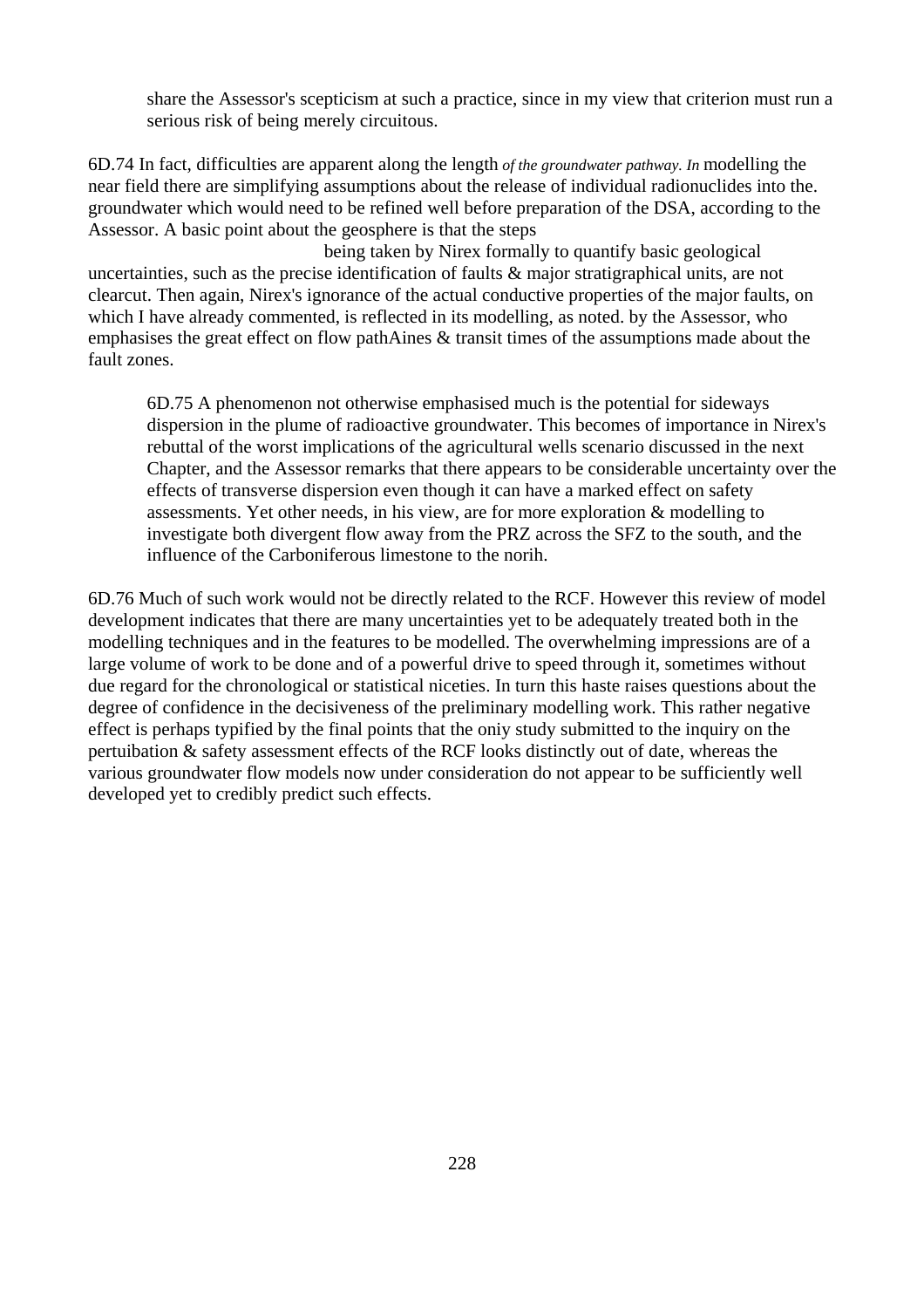## I 6E. RADIOLOGICAL PROTECTION & SAFETY ASSESSMENT

- 6E. 1 The principal risk posed by a DWR is from the escape of radionuclides from the emplaced waste and subsequent exposure of people [6A.2]. HMIP regards the duration of the risk as being mainly dependant on the rate of decay of the radionuclides in the waste. Potential pathways, namely gas, human intrusion, natural disruptive events and groundwater have been modelled to varying degrees by Nirex [Chapter 6D]. A preliminary analysis of the most important pathway for a DWR, namely groundwater, has been carried out (Nirex 95- C0Rl522) as part of the evolving progression of the postelosure performance assessment for the PRZ. Nirex 95 does not purport to be a comprehensive assessment [6D.5] but brings together Nirex's understanding of the processes as at early 1995 and factors which, for the groundwater pathway, determine postclosure safety performance fCOR/522, Vol.3, Preface, para.2].
- 6E.2 Timescale. Radionuclides in the proposed waste inventory have half lives extending to 4,468 million years [6A.4]. In the light of national and international guidelines [6A.7-6A.25], Nirex uses a timescale of 10g years for risk calculation in Nirex 95 but, together with the regulators, RWMAC [G0V1409, paras.3.30-3.31] and NRPB [NRX/15~3, Doc.2, paras.84 & 93], believe that quantitative risk prediction is inappropriate for the later parts of this period and particularly beyond 106 years [C0RI526, s.5.4, p.23]. The very long timeseales involved would require multiple and complementary lines of reasoning to support qualitative assessment [6A.21], although the threshold for such a requirement might be as low as a few thousand years [G0V1503, s.6.1]. The Intergovernmental Panel on Climate Change has made predictions for 125,000 years [COR/527, pp.22-23] but more work is being done by Nirex to achieve dynamic modelling [6D. 13]. Tectonic stability needs to be related to the duration of risk [NRX/14/2]. HMIP would probably be unable to accept a safety case based on maintaining control of the site for more than a few hundred years, and any postclosure monitoring would be primarily for public re-assurance [HMP/1/1, paras.6.4  $\&$ 7.24].

6E.3 Uncertainty. The risk target for postclosure safety is  $10<sup>4</sup>/y$  of developing either a fatal cancer or a serious hereditary defect [6A. 18] with no upper bound on optimisation [6A.68]. As a matter of policy, where there is uncertainty, and potentially serious risks exist, precautionary action may be necessary *[GOVI2OS, para.50].* However, the lifetime dose threshold entailed in the current risk target errs on the side of caution [6A.18]; and the regulators would require that the safety case takes adequate account of all relevant uncertainties *[HMPI1/1,* para.8.17].

6E.4 The NRPB and HMIP categorise basic uncertainties in different ways. The NRPB has grouped uncertainties under the 3 main modes of risk assessment - conceptual, modelling & parameter [NRXI1S/3, para.43], and Nirex has broadly followed these in terms of model development [6D.22]. However, the laoard also subAivides parameter uncertainty into 2 types objective uncertainty which exists as a result of the inherent unpredictability of random processes, and subjective uncertainty which arises from the fact that human knowledge of any complex system will be incomplete [idem, para.43J.

6E.5 The Board has advised that the 3 main categories of uncertainty be addressed in turn by a series of calculations *tNRXI15I3,* para.85]. The calculative techniques suggested are

229

sensitivity analyses, alternative models, and comparisons with field studies & natural analogues; a series of seenarios representing qualitatively different possibilities, with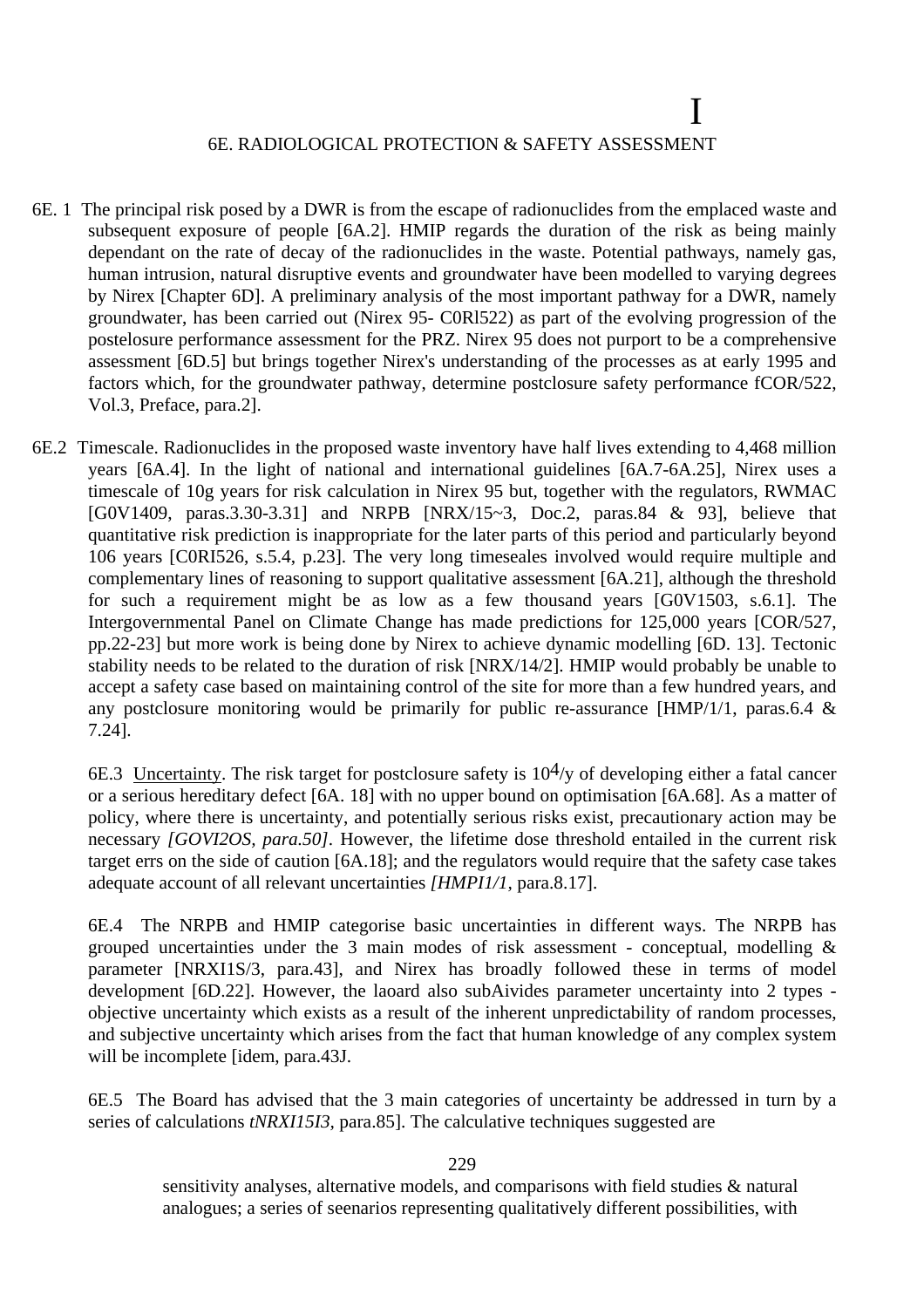"central value" risk calculations for each; and uncertainty analysis, giving a probability distribution of risks. To provide reasonable reassurance that the target would not be exceeded, the likely pararneters of interest would be the central value and an upper percentile of the distribution obtained from uncertainty analysis [idem, para.86].

6E.6 The draft regulatory guidance also regards the treatment of uncertainty as central to the safety case [HMP/1I1, para.8. 15]. However, the uncertainties to be assimilated into the structure of the case are categorised not by mode of assessment but by source, to include those arising from natural variability, practical sampling limitations, alternative interpretations of data, and natural events & human activities. In these terms, Nirex has categorised 3 main areas of uncertainty about the PRZ, and encompassing 10 particUlar key uncertainties *[~.50],* on which its case on the need for the RCF is founded.

6E.7 As to treatment, some uncertainties are said by the guidance to be common to all radiological assessments, and so can normally be left implicit [idem, para.8. 16]. Others may be eliminated by making simple deterministic assumptions based on reasoned arguments: and some which it is inappropriate to quantify may be treated by exploring variations of baseline deterministic assumptions. Other uncertainties may be quantified and incorporated into numerical assessments of probability or risk. Thus the safety case is expected to include probabilistic risk assessments of the disposal system [idem, para.8.21].

6E.8 The "Critical Group" is intended to typify the people whose health is likely to be most affected by radioactivity from the DWR in any scenario. In 1985, the ICRP specified that the group should display homogeneity in location, habits & metabolic characteristics affecting the doses received, and advocated the use of cautious but reasonable assumptions so that no individual doses are unacceptably high *[CCC/5112,*  para.46).

6E.9 The NRPB has given a similar definition in its 1992 Board Statement (NRX/15/3, para.28 & p.24]. The NRPB, together with MAFF & HMIP, have also published more recently the results of a 2-year joint study on critical group doses around nuclear sites. This concludes that current critical group methods are generally adequate, but stresses the importance of considering the combination of relevant exposure pathways in assessing doses *fG0V1208,* p.10, para.38].

6E. 10 The NRPB's 1992 advice, however, distinguishes between routine effluent discharges and releases from a solid waste disposal facility, due to the much greater uncertainty in the case of the latter *[NRXI1513,* paras.28 & 30]. Thus, for such a facility, there can only be "hypothetical critical groups" who, unlike the group for routine effluent discharges, must exist at the place where the relevant environmental concentrations are highest at any given time in the future. Also the hypothetical groups are the ones expected to experience the highest risk [idem, para.30  $\&$  p.24], whereas the critical. group for routine discharges is the one that receives the highest doses [idem, para.28].

6E. 11 The Board also advises that the habits of the hypothetical critical groups should broadly represent the habits of observed present~day critical groups, but should not be based on the most extreme examples [idem, para.83]. Moreover, for times beyond about 10,000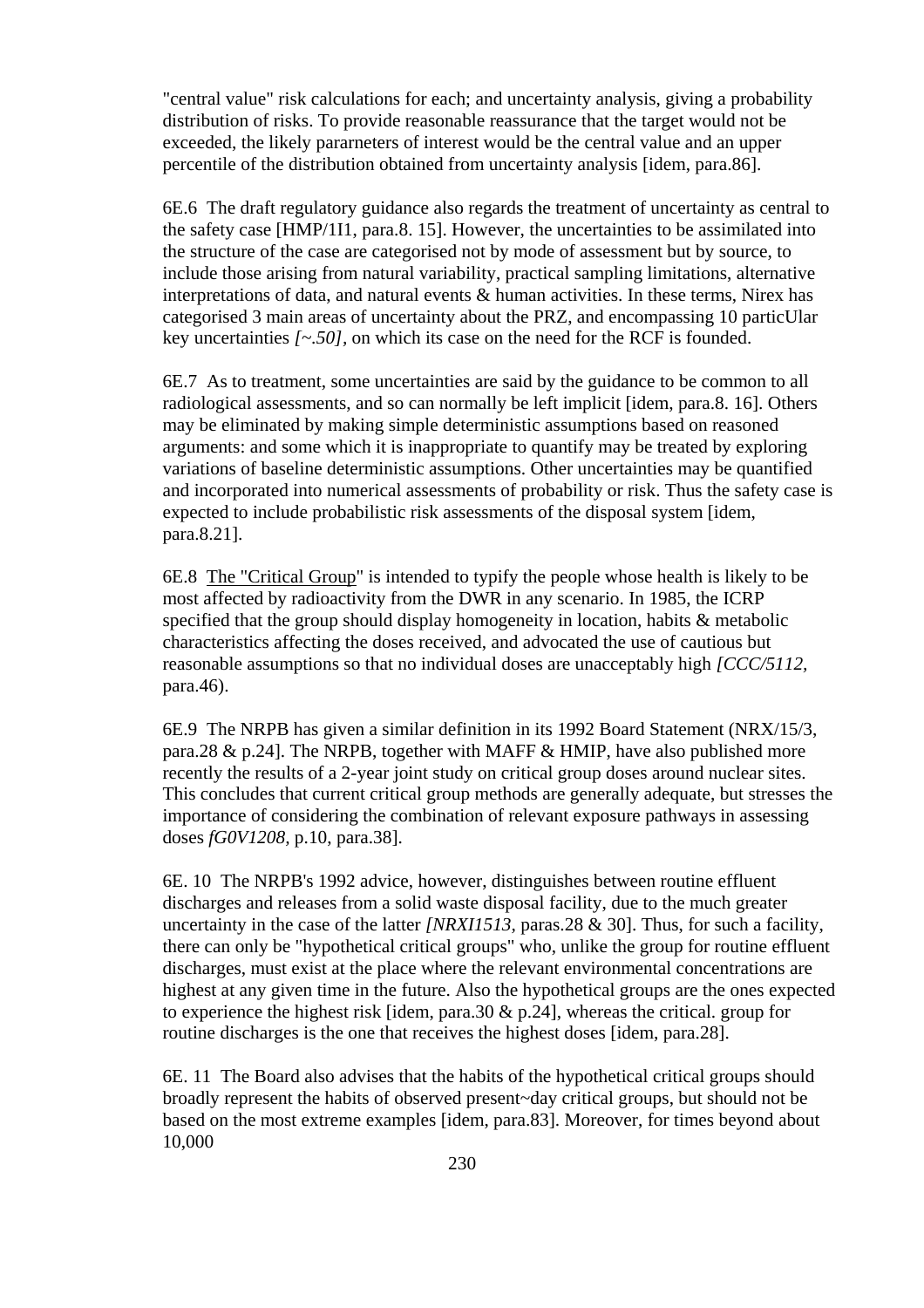years, the critical group should be replaced by a hypothetical reference community with habits broadly typical of those of subsistence communities in the present day [idem, para.84]. Again, the reference community is to be located so as to be representative of individuals exposed to the greatest risk, at the point of highest relevant environmental concentrations; and its conservatively chosen habits should be internally consistent fidem, para~39].

6E. 12 In compiling Nirex 95; Nirex has generally followed the advice of the NRPB. However, the second version of the draft regulatory guidance [HMP/1I1] introduces some proposed modifications in approach. The concept of the critical group as the one expected to experience the highest risk would be dropped, with the retention of one simple definition identical to that in Cm 2919, namely ••those members of the public whose exposure is reasonably homogeneous  $\&$  is typical of people receiving the highest dose from the given source" [idem, pp.5 & 6]. Nevertheless, whilst the prewithdrawal radiological Requirement is consequently expressed in terms of the effective dose to a representative member of the critical group, the post-withdrawal Requirement relates to the assessed radiological risk to a representative member of the group [idem, pp.21-22].

6E. 13 The radiological risk is in turn defined as the product of the probability that a given dose will be received and the probability that the dose will result in a serious health effect, summed over all situations that could give rise to exposure to the group [idem, para.6. 10]. Nevertheless it is made clear that different groups may need to be considered at different times, and also at the same time in order to cater for different possible circumstances [idem, para.6. 12]. Whilst for the very near future groups can be based on actual population subgroups expected to receive the highest doses, for the further future the second draft reverts to hypothetical critical groups to typify potentially exposed populations. But the concept of a reference community is specifically dropped [idem, bottom of p.22].

6E. 14 Nirex<sup>9</sup>s response to the second draft seeks the restitution of the full ICRP  $\&$  NRPB distinction between critical groups receiving doses from routine effluent discharges and hypothetical groups located at the highest environmental concentrations & exposed to the highest risks *[NRXI12I17,* 5.2.2 & Annex]. It emphasises the 1992 NRPB comment that, although (1)y definition) exposure within the hypothetical group is relatively homogeneous in terms of risk, any dose which actually occurred would be confined to a very small number of that group.

6E. 15 Nirex proposes an expanded definition within the guidance, to refer to people at risk of receiving the highest exposures, rather than doses; and to say that for solid waste disposal assessments the exposure may be evaluated by reference to an average individual within the hypothetical group. However, its response does not criticise the suggested omission of the reference community.

6E. 16 Overview of Preliminary Safetv Assessments to Date. The Sellafield location has been assessed for radiological safety on a number of occasions since the MADA exercise. In the 1989 review (Nirex Report 71 or PERA - COR/501), Nirex concluded that the predicted risks would meet regulatory targets [COR/501, para.8. 1.6 & s.8. 14] although the MASCOT program did not address a number of effects at that time (6B.28]. The next assessment was Nirex Report 337, released in 1992, which was reviewed by independent consultants on behalf of HMIP *~OEl5I2O~25, F0E18127* & FOE/8151] and is mentioned in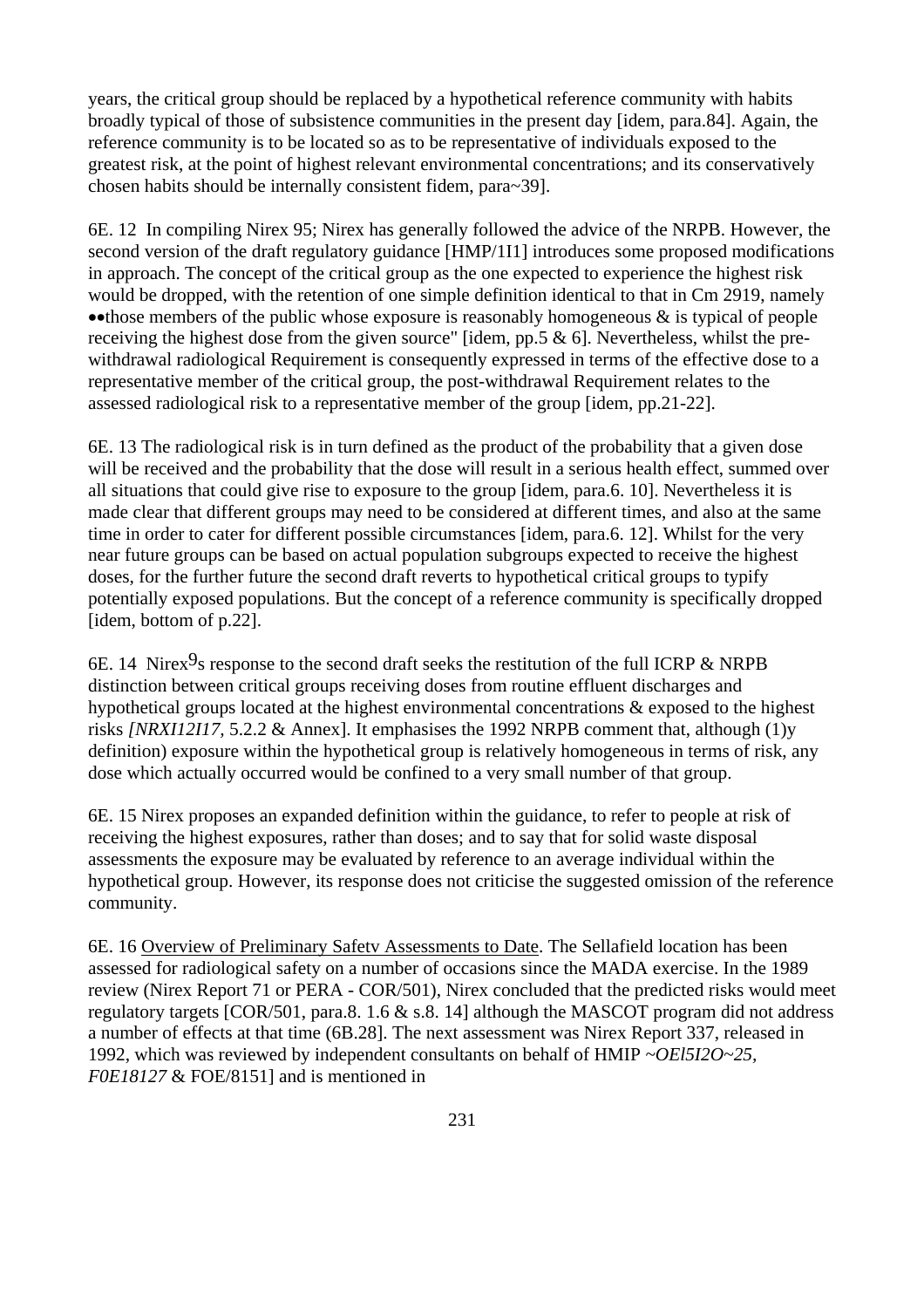6C.89, 123 & 154. Assessment capability at the end of 1994 was reviewed in Nirex Report S/94 The overview [5/94/001] illustrated the risk target being met fC()R/507, 5.6, Figs.5 & 6] and outlined continuing development of models and methodology. Nirex 95 [COR/522J represents the most up to date assessment submitted to the inquiry [6I).5]. Its modelling is summarised in 6D.5-24 and in the AssessorEs Report [Appendix 1].

6E. 17 Nirex 95 exp~ores both a probabilistic base ease with several variants and a base case comparison with 6 variant deterministic calculations [6D.23 & 24]. It concludes [COR/522, Vol.3, s.9] that for discharge of all radionuclides to the marine environment, risks would be at least 3 orders of magnitude below the regulatory target; and for the Temperate climate state, when some terrestrial discharge would occur<sub>1</sub> there would be a comfortable margin before the risk target was reached [idem, para.(g)]. In the Boreal climate state, with a lower sea level, the peak risks would still be of the order of 1.1 x 10 $\sim \alpha$  at 20,000 years after closure and 3.3 x 10 $\sim \alpha$  at 4 million years after closure [idem, para (h)).

6E. 18 Nirex 95 calculates that changes in risk from the base case for the deterministic variants range from an increase by a factor of about 2 or 3 to a small reduction [idem, 5.9.1, p.9.3]. Its conclusions on the risk control factors are summarised at idem, s.9.2.

6E. 19 On the basis of further preliminary calculations, Nirex 95 concludes that, for agricultural wells in the Temperate climate state the preliminary estimate of peak risk to a critical group of about 10 children living in the relevant community resource area [COR/522, Vol.3, p.6.18] is 1.7 x 1O~6 on the basis of an assessment for ~ and  $1291$  only. <sup>129</sup>J is considered by Nirex to be the major contributor, with the peak risk occurring at about 4,000 years after DWR closure from concentrations in groundwater in the region of the Fleming Hall Fault Zone, to which the travel time would be shorter than to the region where radionuclides from the DWR would be naturally discharged (idem, paras.(a)  $\& \sim$ ), p.9.2].

6E.20 Nirex submits that Nirex 95 provides sufficient confidence in the potential of the PRZ to justify the grant of planning permission for the RCF. The results of research to date suggest that a very high level of containment should be maintained by the physical barrier for at least 1,000 years during which some 99% of the waste in the repository would decay. Undue reliance is not being placed on the engineered and chemical barriers. Indeed, it is conservatively assumed by the Nirex 95 base case that all radioactivity would be available for release immediately upon closure of the DWR (COR/522, Vol.3 Section 6.1.3 p.6.2]. The chemical barrier would operate for around 1 million years and would act to contain around 99% of the 1 % of the longAived radionuclides not contained by the physical barrier *[NRX115143,* Fig.5.1]. The groundwater flow would then be the main agenttranmorting the remaining radioactivity through the natural geological barrier. This radioactivity is put at 0.01% of that of the emplaced waste.

6E.21 Nirex regards its probabilistic approach to modelling as unchallenged. The plotting of risk, or expectation value, against time [eg COR/522, Vol.3, Fig.6.7] is the only proper basis upon which to compare outcomes against the risk target, a point specifically conceded by Cumbria. Complexity does not equate to unpredictability. It would be a matter for concern if there were a significant spread of risk vaiues greater than  $1 \sim$  despite an expectation vaiue of risk below  $\sim$  In that event remedial measures would be taken unless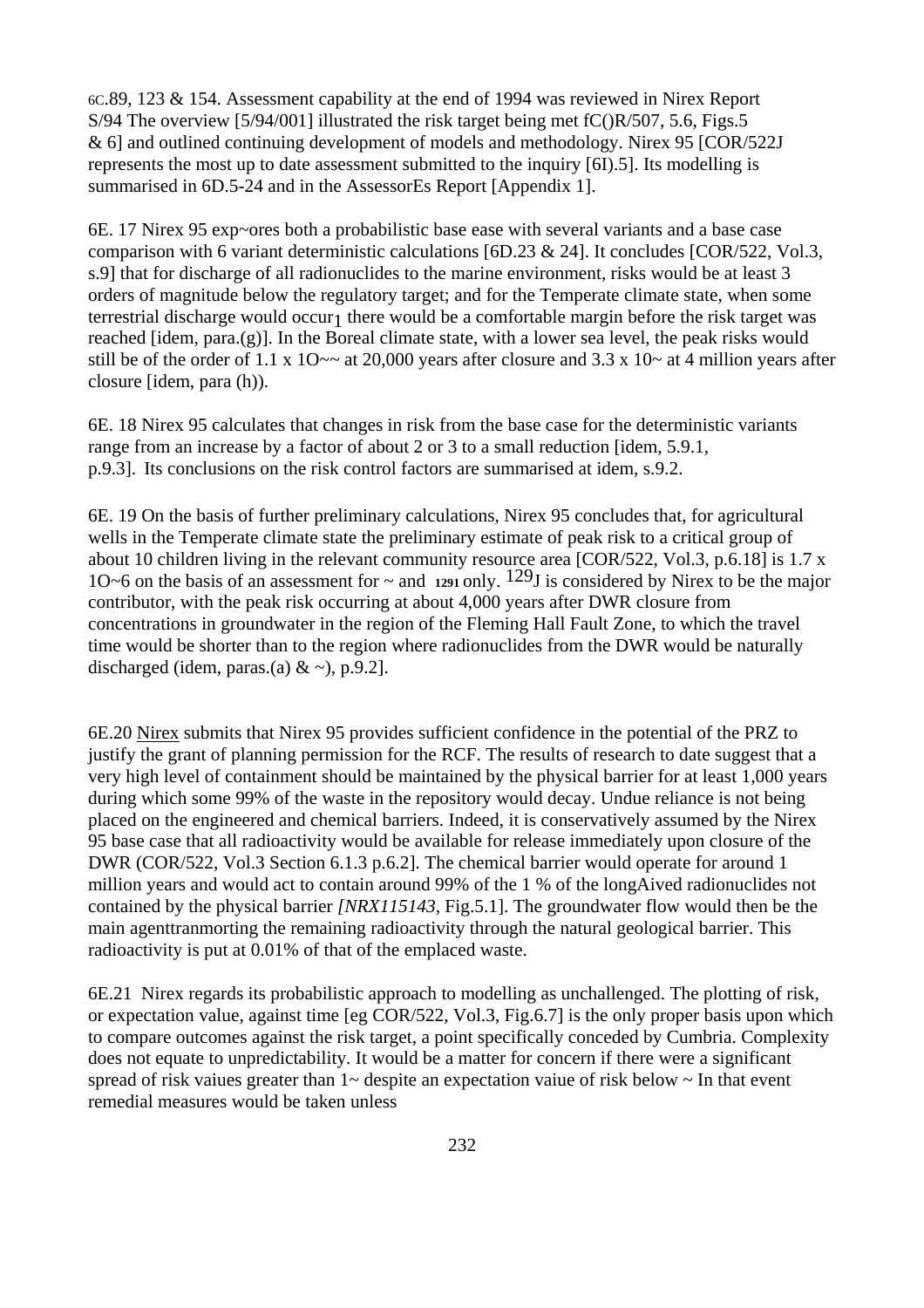the values were an artefact of modelling in the very long term. The precautionary principle would be applied by meeting the risk target and by identifying, and dealing with, all uncertainties in a robust manner and by employing best practicable means.

6E.22 Nirex 95 demonstrates a conservative approach to modelling and safety assessment. This is achieved in a number of ways by the use of appropriate parameter distributions and values [C0RI507, pp.34] and by conservative assumptions including unrestricted access of groundwater to wastes immediately after DWR closure (COR/522, Vol.3, s.3.3.1(a), p.3.7]; release of radionuclides from DWR vaults to Type II features which are the shortest route across the BVG (idem, s.3.2.4, p.3.5]; the absence of mineralisation as a mechanism for reducing  $238<sub>U</sub>$  solubility; and reduced sorption in the near-field. In the case of the agricultural wells scenario, the assumptions are of an encased well at the maximum depth consistent with local practice in the subsistence community scenario, and ignoring the likelihood of shallower wells intercepting an adequate water supply (idem, pp.6.18-6.20); meeting all of a farmstead's water requirements by means of the well; and the absence of recent meteoric water from the well water [idem, p.6.19].

6E.23 Additional examples of conservatism are the reduction of radionuclide sorption in the geospbere by the use of organic enhancement factors [FOE/8/9, s.5.2.2, pp.59-60]; treatment of sorption by use of distribution coefficients (Kd values); the effect of channelling within fractures; the simplifications in the calculation of risk from radioactive gases ( $^{14}$ C); and the selection of a factor appropriate to U(IV), by which the solubility of uranium in the near-field is multiplied to take account of organic materials, which gives the highest solubility limits  $[COR/522, Vol.3, s.6.1.6 (end), pp.6.-6.7]$ .

6E.24 It refutes the suggestion by FOE that there are errors of 10,000 fold in its sorption database, putting it down to a misunderstanding of the process in question which accommodates uncertainty. FOE's proposition is somewhat equivocal, and they concede that, as understanding improved, the PDFs would become sharper. Moreover, criticisms of various aspects of its understanding of the system, such as modelling of the BVG, do not amount to criticism of the PDFs themselves in Nirex's view.

6E.25 The Nirex 95 base case results in curves of risk against time for appropriate climatic states [C0RI522, Vol.3, Fig. 6.6] all of which fall within the risk target of 104 [idem, Table 6.18]. Variant models have been investigated to explore issues that were not identified within the base case model (6D.24]. These variants provide confidence in the preliminary base case risk assessment.

6E.26 The inability of the base case model to fully reproduce the high heads observed at depth in the vicinity of the PRZ was expected [idem, para.7.3, p.7.4] and enabled Nirex to recognise that a feature or process not included in the current model needs to be incorporated, such as a geothermal flux at depth [6D.32]. On the basis of the variants the system is robust to changes in the duration of the release of radionuclides from the DWR if the spreading time in the geosphere is constant and to changes in the spreading time if the duration of their release remains constant, the 2 being independent. Greenpeace's observation that the sensitivity of risk to flow through the DWR should be investigated is precisely the object of the RCF and for which the RCF is essential. The marginal factor for meeting the risk target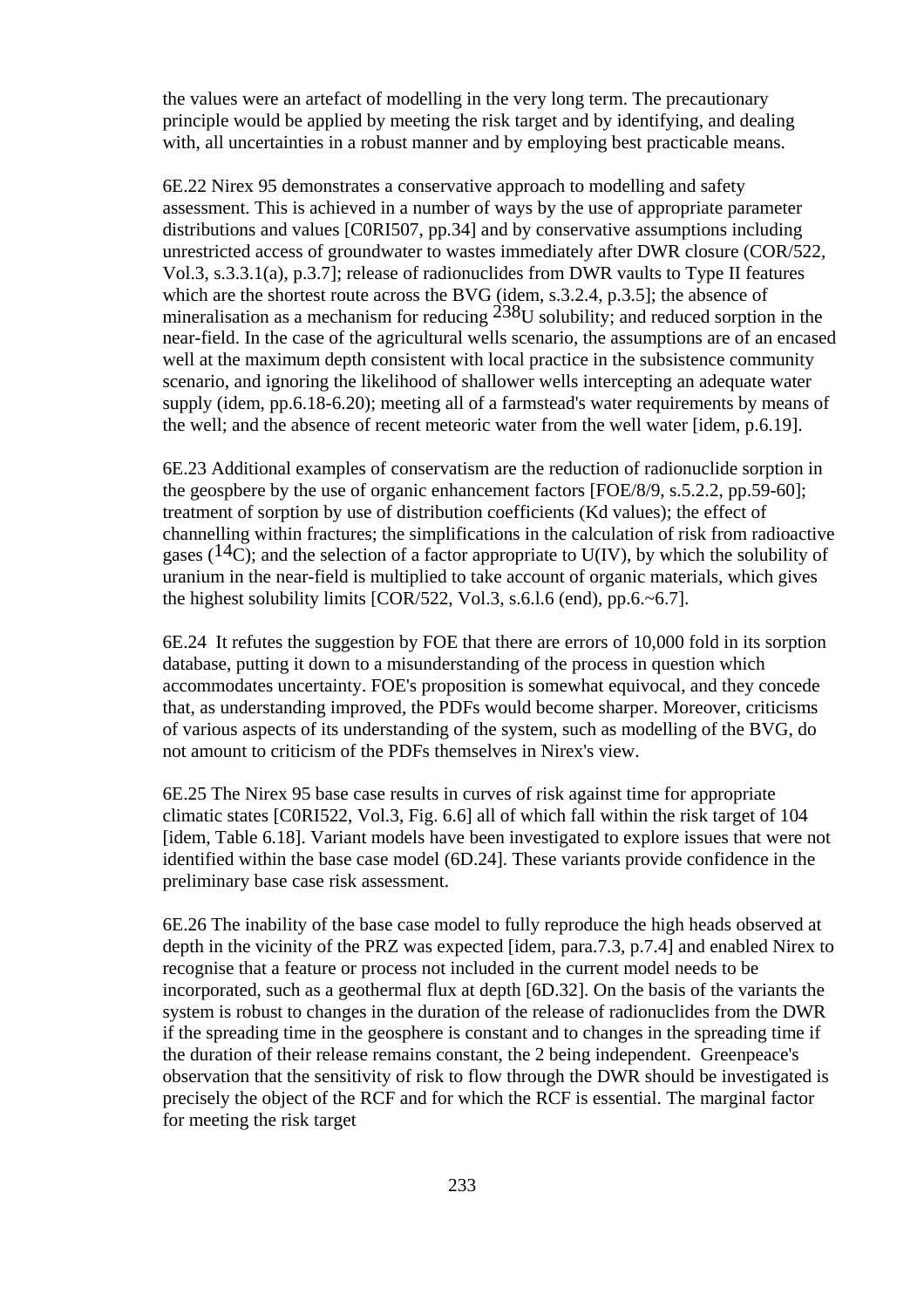of increases above the base case is about 60 or 70 fold but imposed heads only increase flow by a factor of 2.

6E.27 Nirex contends that FOE's view that a time-variant 3-D model of the Sellafield region should exist in order to assess the impact of the RCF misunderstands the requirements at this stage. Some 3-D modelling has been undertaken and the simplification to 2-D models in ~irex 95 has been' undertaken conservatively. Three dimensional modelling would be carried out in response to specific requests by the regulators.

6E.28 On geochemical processes, objectors have failed to appreciate the implications of the presence and effects of oxidising or reducing conditions in the groundwater, minerals surface chemistry and sorption. These are all matters being progressed as part of an integrated approach to developing the safety assessment. FOE for example misunderstand the relationship between activity coefficients and ionic strength [NRXI15/30].

6E.29 For colloidal transport of radionuclides to be a problem in the safety assessment, a number of unlikely factors must occur simultaneously. Preliminary investigations suggest the colloid population to be low in the PRZ groundwater and natural analogue studies suggest colbids would not cause difficulty. The issue can only be explored through a combination of continued laboratory studies, natural analogue studies and in situ observations in the RCF. The fact that Nirex 95 does not explicitly take account of the possibility of colloid transport does not therefore render the assessment in any way deficient.

6E.30 Nirex refutes the suggestion that it may have overestimated the extent to which sorption would constrain the transport of radionuclides in the far-field. It points out firstly that no account has been taken of the reduction in transport due to only a fraction of the available sorption sites in the rock being accessed by radionuclides; and secondly that the assumption that organic degradation products would attenuate sorption throughout the BVG at a level fixed by organic concentrations in the DWR is conservative.

6E.31 Criticism of the assessment of the impact of the RCF on groundwater flow and on risk from the groundwater pathway (Nirex 560)  $\sim$ OE/S/l9J is misplaced ( $\sim$ .95]. Backfilling and sealing qualities to satisfy the safety case are planned for the RCF to satisfy the regulators. Cut~off collars, suggested by FOE, are under active consideration.

6E.32 Although the process of climate change has not been modelled so far, except for biosphere scenarios, Nirex 95 is not flawed because the peak risks from ~ and '~I are predicted to occur before any significant climate changes are expected by experts in the field. The effect seen in "Dry Run 3", carried out on behalf of HMIP, was attributable to an implausible treatment of human habits rather than any geological phenomenon.

6E.33 Nirex regards agricultural well calculations as simply scoping studies leading to a preliminary assessment, based upon significant conservatisms and without taking account of the effects of any optimisation opportunities. Optimisation could be achieved by storing wastes so as to minimise their effects. The inventory could be favourably disposed in relation to Type II features; DWR depth could be reviewed; and long lived radionuclides could be placed in a silo away from the main vaults or flow channel, bearing in mind that *50%* of **1~I,** the main contributor to risk, is contained in only about SOOm' of waste.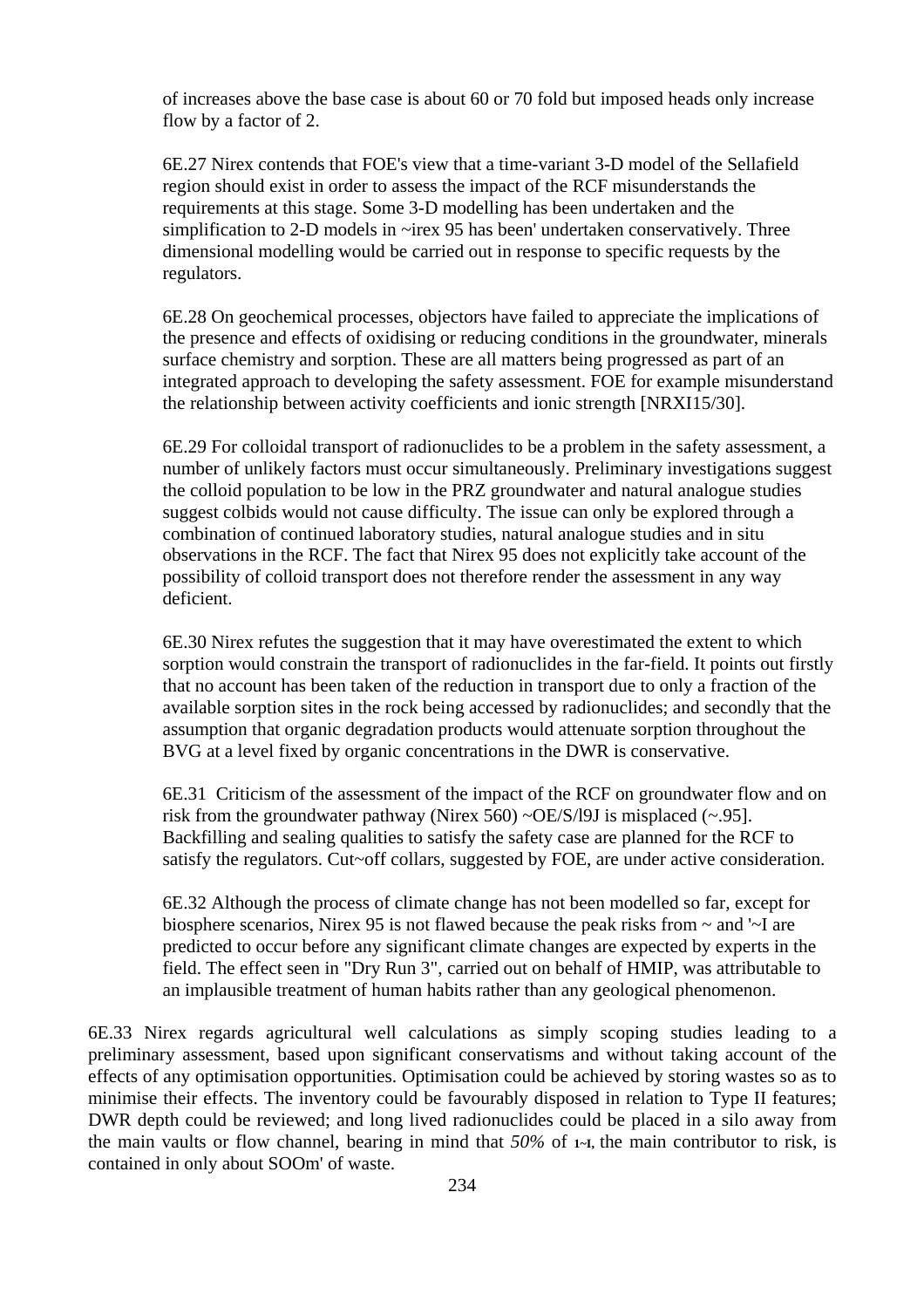6E.34 Nirex contends that the justification of the choice of the critical group is a matter for the regulators in due course, and it certainly cannot be said that the regulators would be bound to reject its approach since that accords with current guidance. It refutes Cumbria's assertion that the critical group should be placed above the greatest concentrations in the plume. The assumption is that a subsistence community exists in the resource area containing the highest environmental concentrations and then appropriate critical groups are identified within this reference community. This is the smallest credible community [COR/522, Vol.3, p.6.18], and so the risks are calculated across the complete resource area even though only part of it would contain contaminated groundwater. The scenario is an example of individuals with the same habits and behaviour constituting a group which is homogeneous with respect to risk, but not necessarily with respect to dose [NRXI13IS, p.3]. Moreover the exposure to risk which is evaluated is that to an average individual within the critical group [NRX112117, paras. 2.2 & 6.5].

*6E.35* Cumbria's assertions of increased risks in the agricultural wells scenario [CCCI5/7] are greatly exaggerated in Nirex<sup>t</sup>s view and it contends that they are not supported in terms of factual information or the suggested approach. A more realistic treatment of the scenario is more likely to lead to a significant reduction in risk. For example, in the case of a well assumed to be somewhere within the plume, transverse dispersion should be taken into account, reducing the factor increase suggested by Cumbria from 5 to *2.5* [NRXI15/25, s.2]. In the case of the peak concentration in the plume, at 50 m bOD this is about 2.3 x j( $\sim$ 3 (relative to the initial concentration of 1.0 at the DWR) [idem, Fig. 1], compared to the average concentration over the plume of 7.46 x 1O~. This gives a ratio of peak to average concentrations of 3:1 and not an order of magnitude as suggested by Cumbria.

6E.36 As to well depth and calculated path-line radionuclide concentrations, the steady state calculations [COR/522, Vol.3, Fig.2. 11] do not provide as realistic an estimate of dilution of '~l and **1291** as in the transient case [idem, Fig.2. 12], which Cumbria concedes may be so, because the steady state calculations neglect the effects of the finite duration of the source term and spreading in the geosphere which would lead to greater dilution [idem, s.2.3, p.2.12]. Also, the chosen well depth of 88 m (50 m bOD) at the location of the FHFZ is conservative because it is deeper than the most likely well depth needed for this scenario [NRX/15/25, s.4, pp.2-3]. Moreover there is no basis for Cumbria~s assumption that the ratios between the base & variant cases for radionuclide concentrations tapped by the agricultural well would be the same as for the respective fluxes in their natural discharges to the biosphere.

6E.37 Indeed, some of Cumbriats mistaken assumptions about the agricultural wells scenario also affect the authority's general critique of Nirex 95. Although some of the variant groundwater flow calculations do give rise to higher risks for natural groundwater discharge, albeit by no more than a factor of 2 to 3, other variant calculations give rise to lower risks. Nirex considers that it is therefore unreasonable to assume that a revised, more realistic hydrogeological model would lead to a higher calculated risk of the order of 3 [idem, s.5, pp.34]. A range of models should be considered, especially as some of the variant calculations producing lower risks are more compatible with recent observations than the equivalent part of the base case model. Cumbria cannot say whether higher risks would result from further investigation and assessment; and Nirex rejects the higher risk values given by Cumbria to the preliminary estimate of peak annual individual risk.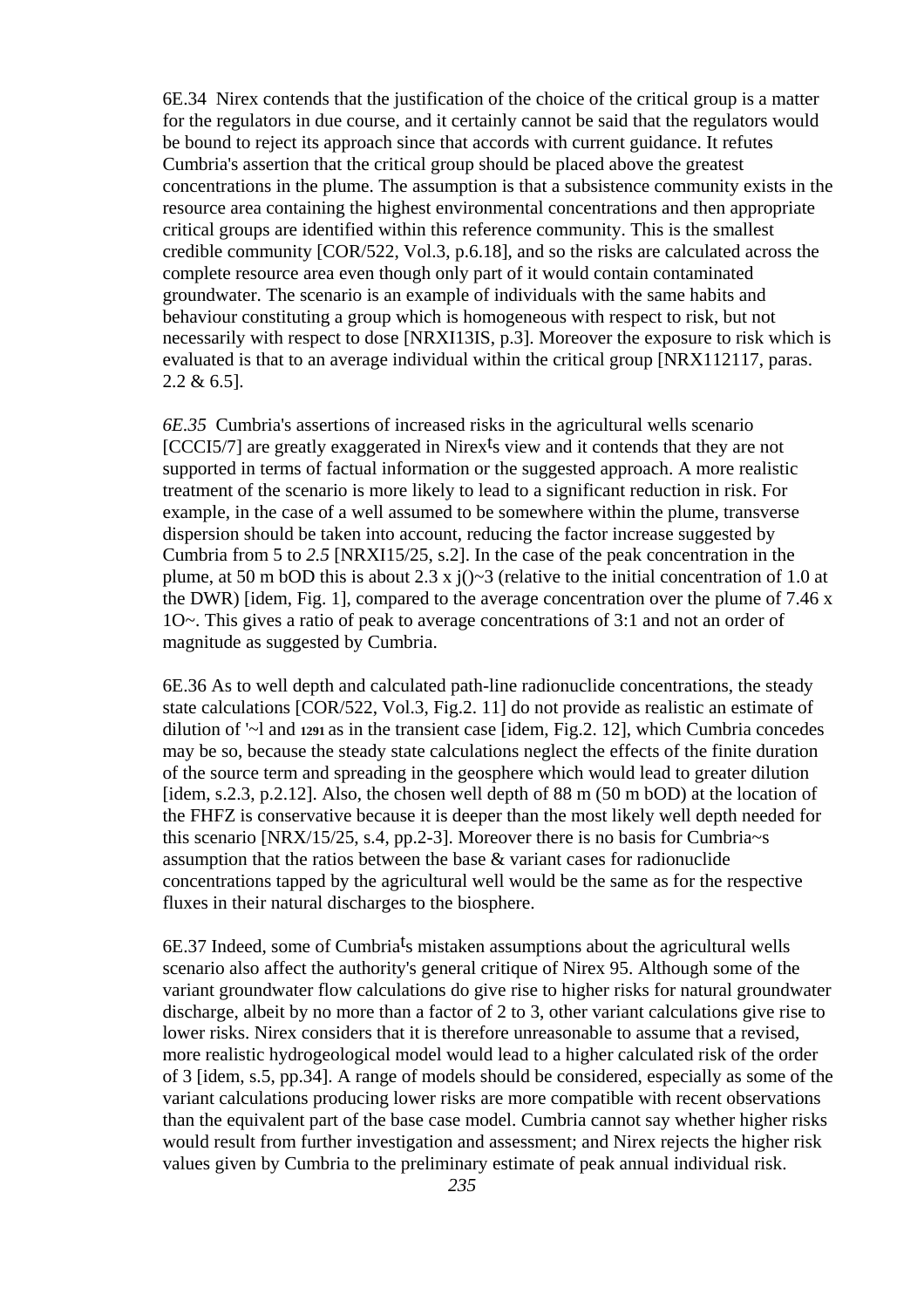6E.38 Nirex also regards objectors concerns about potential pollution from the marine discharge as unwarranted [3C.  $1\&17$ ]. For example, contarnination of coastal sediments would be extremely small [NRX/15/34, paras.9-12]. The further dilution achieved by marine discharge is not crucial to the safety case. On the other hand, a predominantly terrestrial discharge of radionuclides in the location of the exposed sea bed in the base case would be inconsistent with its knowledge of the groundwater flow system. A scoping well calculation for this scenario, as suggested by Cumbria, is~not therefore called for in Nirex~s view.

6E.39 Nirex refutes Greenpeace's suggestion that solubility of uranium has been underestimated in Nirex 95, resulting in the risk target being exceeded, because it is likely that, if anything, the PDFs are biased towards values which are too high; and, even if the central value for the PDFs should be a factor of 4 higher, the risk target would still not be exceeded [WR/NRXI1(15)].

6E.40 The scepticism of some objectors that long term risks can be systematically evaluated is not borne out by international opinion ~R/NRXI5(15), para. 1]. Furthermore, the evidence suggests that the risk of tectonic and seismic disturbance is low and there is no evidence for significant perturbation of the site by seismic activity over the last 100,000 years [WR/NRX/4(14), para.2 & 60.99-102 above].

6E.41 Windscale and Calder Shop Stewards Committee points out that BNFL, as the probable agent of Nirex for the emplacement of waste in the DWR, has the facilities, experience and skills in place at Sellafield to deal safely with nuclear waste; and so there is an assurance of preclosure safety at this location.

6E.42 Cmlihda points out that the comfortable margin of 3 orders of magnitude below the risk target in the Nirex base case assumes a discharge into the seabed, and yet the geological evidence suggests that this is subject to considerable uncertainty  $[60.109 \&$ 115]. It also draws attention to Nirex's reliance in their safety assessment on substantial dilution of the DWR porewater as it joins the active groundwater system in the overlying sandstones, in contrast to the BUSC environment, and on low groundwater flows through the BVG. The dilution occurs in a sandstone aquifer used as a potable water supply making well scenarios a central issue.

6E.43 The modelling of the base case demonstrates some of the characteristics of this heavily faulted general location, and that upward flow is predicted from the FHFZ. Porewater leaving the PRZ would have significant concentrations of radionuclides and flow only a very short distance below the surface. This is an inherent and unavoidable feature of the performance of the site, in its view *[COR/522,* Vol.3, Figs.2.7 & 2.12]. The path-lines for the high heads and transmissive feature at depth variants are even closer to the surface than the base case [idem, Figs. 7. 14  $& 7.16$ ] and the variants generally demonstrate great sensitivity to quite small changes in hydrogeological assumptions, so affecting DWR performance.

6E.44 Although the imposed high heads variant is artificial, and the transmissive feature at depth is based upon only one possible explanation of the uncertainty which the variants seek to explore, it is the case that the model does require some adjustment to conform with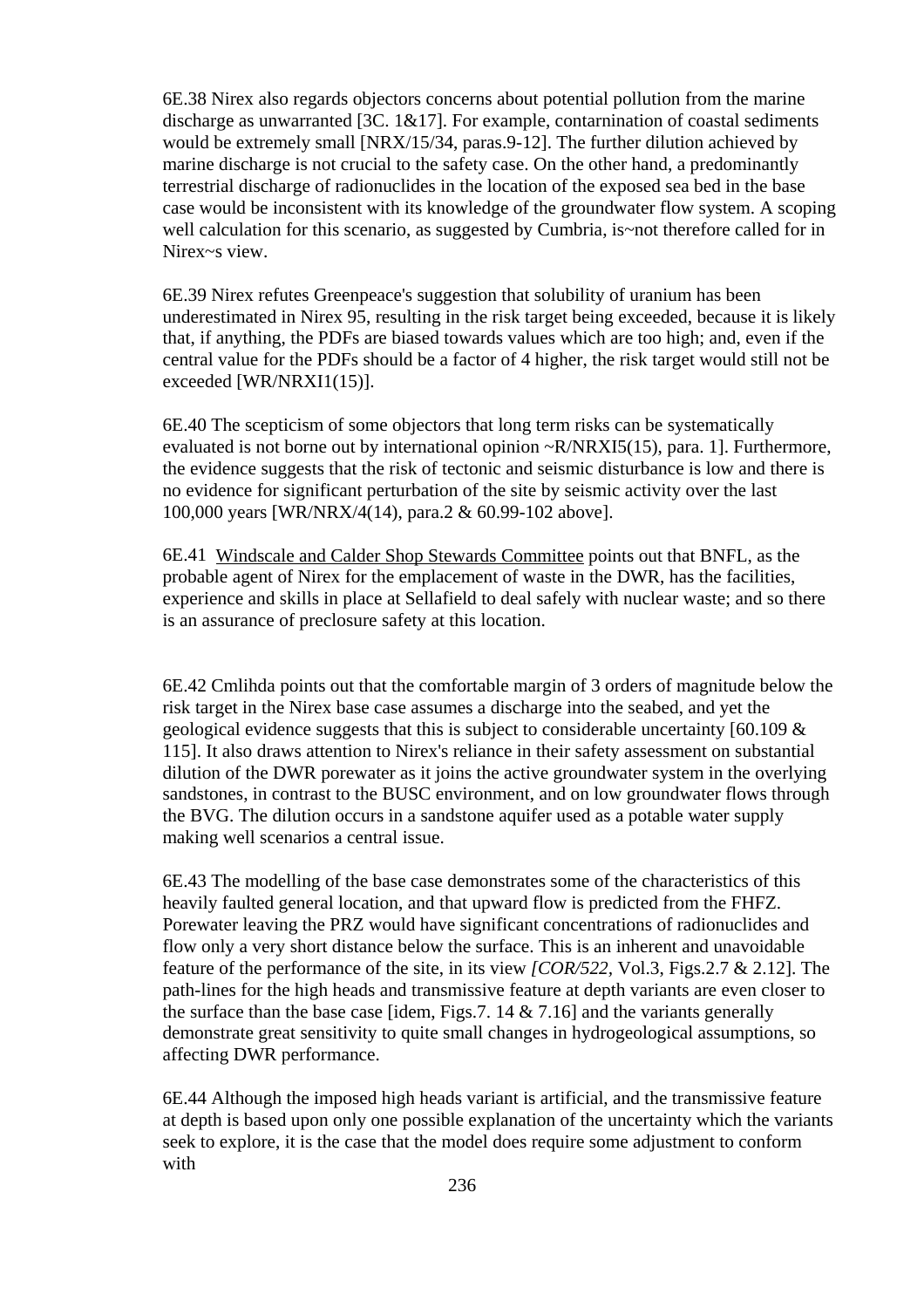reality, and Nirex 95 itself states that the variant outcomes need to be considered with the base case for an overall view of system performance [COR/522, Vol.3, p.7.4]. Nirex concedes that some force is creating a driving pressure from below the volume of rock currently modelled in the PRZ [6D.42] and modelling would have to account for it. It also accepts that a variant case with an increased density of Type 2 features, increasing flow through the DWR and having a shorter period in the geosphere, is relevant. Furthermore, it is conscious that more work is needed to develop a more realistic 3-D model of the geosphere. A recent contractor's report confirms the geological importance of Fl, F2, F3 and F202.

*6E.45* It is a matter of serious concern to Cumbria and other objectors that there is such a small margin between the final results of the deterministic assessments and the risk target [C0RI522, Vol.3, Table 7.7]. This is not to require a cushion on the ultimate prediction of risk below the 1O~' target, but to provide one in the interim so that the risk target is likely to be met, or is unlikely to be significantly exceeded, as the safety case is taken forward and new discoveries have to be accommodated. In comparison the BUSC sites would probably provide such a prudent margin, with a deterministic central value of risk of about 10' or

at this preliminary stage, and so show good promise.

6E.46 Although the modelling of climate change in HMIP1 S exercise "Dry Run 3", in which the results were unpredictable *[CCCI5/l]*, had limitations, Cumbria does not accept that Nirex can preclude the possibility of unacceptable results when the process of climate change is modelled. The small margin on the deterministic assessments provides a tiny cushion if, for example, climate change substantially reduced the volume of water in the sandstone aquifer available for dilution.

6E.47 The fragility of the safety assessment in Nirex 95 is further demonstrated by the values Nirex has chosen for the fraction of radionuclide discharge going to deep soils in the biosphere calculations (value of "S") [C0RI522, Vol.3, page 6.9]. Nirex concedes that the pessimistic assumption in the base case of 0.1 is questionable in the light of further research on the aquatic4errestrial partition for deep groundwater discharge [NRXl1514]. Cumbria takes issue with Nirex's revised view that PDF sampling of merely up to 0.2 would now suffice since that the research shows an actual ratio of 83% to 17%. But even if the pessimistic pararneter value for "S" were merely 0.2, this would double all the risk results, and the highest variants would fall to meet the risk target.

6E.48 Further doubt on the efficacy of the PRZ as host for the DWR is cast by the peak preliminary estimate of risk from 1291 and ~l versus time for agricultural wells being 1.7 x 1()~ [COR/522, Vol.3, Fig.6. 19], breaching the regulatory target. It is standard international practice to deal with well scenarios at an early stage because they can be the worst case for groundwater transport. However, in this case they show signs of becoming the controlling scenario for authorisation. The crucial concession by Nirex in describing its subsistence cornmunity is that in using local wells for water, the community is presumed to be capable of digging and lining a well down to 88 m *(50* m bOD) *(NRX115125,* s.4].

6E.49 Cumbria points out that the peak risk in the agricultural wells scenario, when radionuclides are predicted to be present in the aquifer, would arise after 4,000 years on the assumptions in Nirex 95 (idem, p.6.19]. This is strikingly short when compared with Nirex's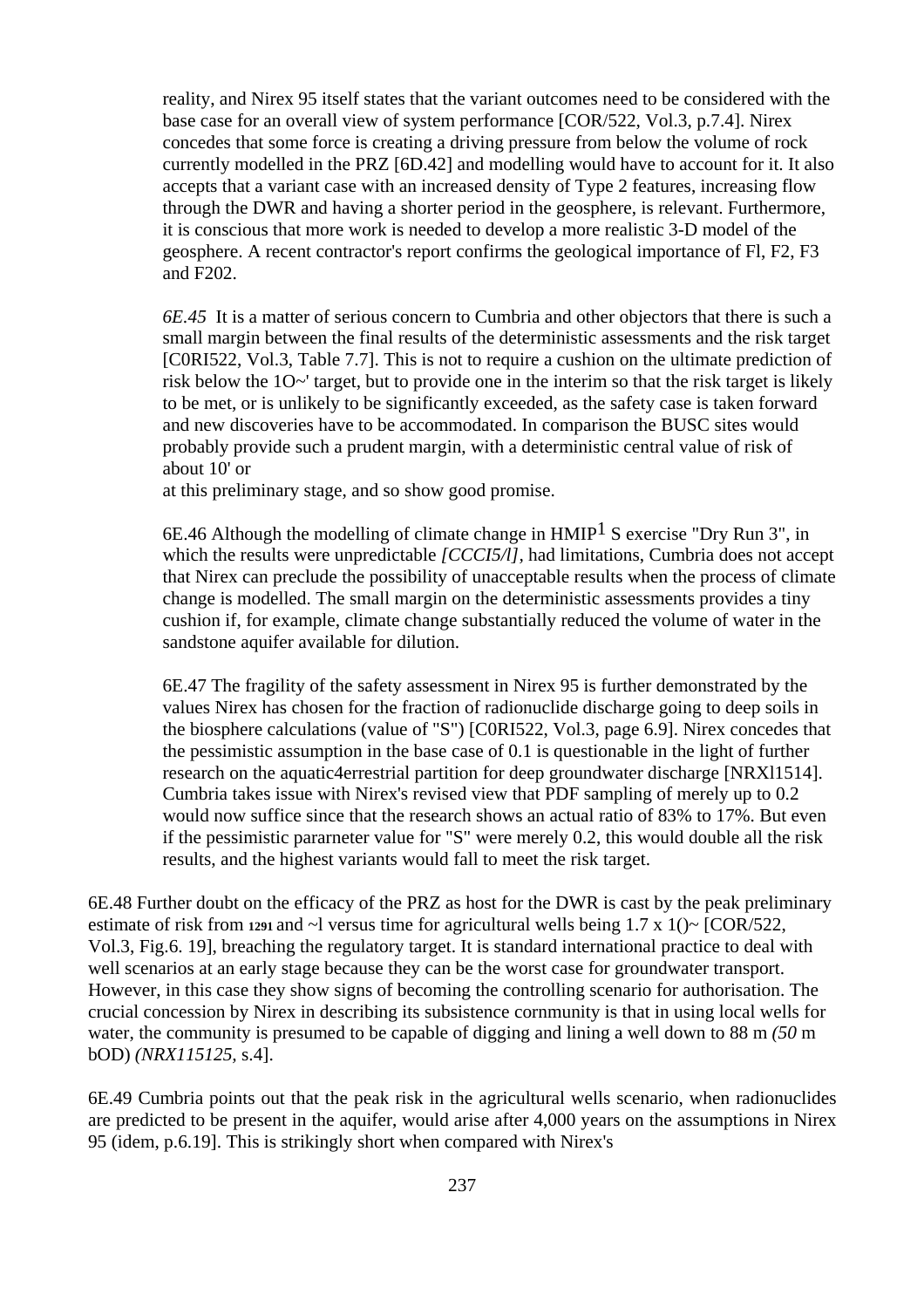declared requisite attributes which include effectively static groundwater taking hundreds of thousands of years to reach water courses [COR/203, para.3. 1.4]. It believes that Nirex's special measures to optimise the DWR would only deal with about one half of the **1~I** inventory, merely reducing the risk to about the target figure on Nirex's calculations.

6E.5O There is also the question of Nirex's irrational approach to the concept of the critical group upon which the assessment is based. By averaging the risk throughout the resource area, some of which is outside the contaminated plume, and so including members of the reference community who are not exposed to the contaminated pathway (as illustrated in *CCCI5II4*), the risk is diluted. Cumbria contends that the correct approach is to define the critical group as living above the plume, or perhaps even above the greatest concentrations in the plume. These 2 definitions produce very significant increases in risk.

6E.51 The assumption should be made that there is a well in the plume somewhere and all members of the critical group should at least be exposed to the risk. As the Royal Society observes, the probability of occurrence of a well has been commonly taken to be unity in safety assessments in the past fCOR/605, *p.164).* The importance of this approach is emphasised by the assessment that contamination would come almost entirely from drinking water, especially for **1291** [C0RI522; Vol.3, Table 5.9]. The approach accords with the latest draft guidance and the approach of HMIP's consultants *[CCC/516, s.2.5,* p.16]. This produces a risk of *4.25* **x** 1O~ for the base case in the plume on Nirex's own rebuttal calculations *[NRX/15125],* and this is 1.28 x 1O~~ when factored by 3 to represent either the highest concentration in the plume or the base case variants and 3.84 x  $1\sim$ for the worst case. Cumbria's figures are  $8.5 \times 1$  and  $2.55 \times 10$  if the well is assumed to be somewhere in the plume but  $8.5 \times 10$  ~ (base case) and  $2.55 \times 10$  ~ (variants Y if the well is assumed to be at the highest concentration in the plume *[CCC/5/7].* 

6E.52 Cumbria regards Nirex's suggestion that ameliorative factors would significantly reduce the risk as highly questionable. None of those factors is quantified, and they may not transpire at all. To convert the assessment of risk for the variant cases of 1.28 x 10 $\sim$  and the base case 4.25 x 10 $\sim$ into one which meets the risk target requires a gain. of more than an order of magnitude even though every pessimism has not yet been modelled. For example, there are uncertainties over the ~Cl inventory [6D.43], and the risk from radionuclides having very high concentration factors in coastal sediments and seaweed, which then becomes used for agriculture, has not been modelled. It submits that it is not good planning to concentrate a programme of investigations on a site having such performance characteristics as are demonstrated at Sellafield.

6E.53 Copeland and ~ consider that radiological safety should be paramount in DWR development and Gosforth is sceptical about the **objectivity of** any planning decision concerning the DWR. These views reflect the overwhelming concern of those writing, both locally and nationally, who fear that Sellafield does not exhibit the robust characteristics necessary for the long term [eg WR'B/57, WRIC1146, *WRlM75,* WRITIM]. Many suspect that short term expedients will be given unreasonable weight over safety [eg WR'H1179, WR/Ki2, WR'A'79, *WR'0132, WRIVIS,*  WRIPOU2]. Similar scepticism as to the proper application of the precautionary principle to DWR development is expressed by the Irish and Isle of Man Governments [6A.52-53] and EQI~. Dr J Cunningham **MP** feels that the DWR risks should be ALARA. FOE submit that the removal of time pressures on Nirex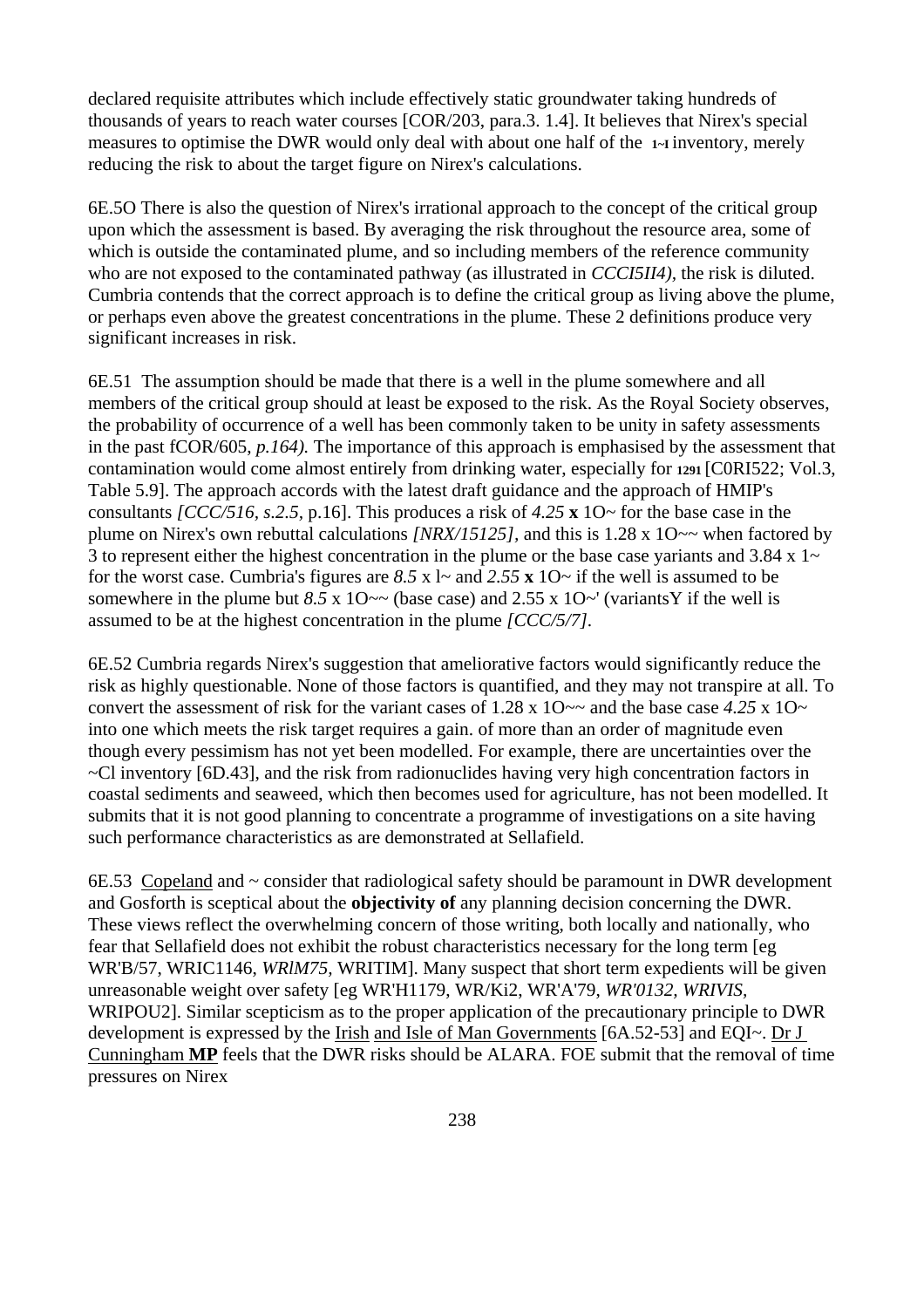through the requirement to observe all the principles of sustainable development is a significant change in policy [GOV/208, para.42], and means that BPM is essential at every step in the process and not just when making design choices for the final safety case.

6E.54 FOE regard the safety assessment as flawed because of Nirex's inability to model such a randomly complex volume of rock as is found in the PRZ and its accompanying region together with its undejermined geochemical character [eg 6D.54, ~.12({125J. Nirex is not investigating the possibly less complex horizons at greater depth. lack of understanding of impacts and processes, lack of data, the failure to establish baseline conditions and the shortcomings in modelling all add to the problem for Nirex.

6E.55 The chemical barrier is similarly suspect [60.127]. Nirex is assuming the effectiveness of the NRVB when uncertainties exist and it is being made to fit a nonvalidated model. Insufficient experimental work has been undertaken to ensure the safety calculations are robust, and some elicited data are nonconservative. FOE disagree with Nirex that the input into Nirex 95 for ionic strengths, precipitation kinetics and speciation of fluids is conservative (60.123]. Nirex accepts that reliable data for the sorption coefficient ~ are very important in controlling the escape of radionuclides. The failure to heed the recommendations of the HMIP review programme [60.123] could result in a serious underestimation of the radiological doses that would arise from nuclear waste disposal.

*6E.56* The engineered barrier assumes a special significance because of the complexity of the PRZ but key uncertainties exist pertaining to the sealing of the damaged zone, the interface between the excavation boundary and the backfill, and critical aspects of DWR design [60.1311. Since the RCF has not been incorporated into the design of the DWR, it would form redundant excavations and pathways that would promote radionuclide release [60.133-134]. Nirex accepts that they should be efficiently sealed. Premature perturbation through RCF construction could compromise future safety assessment, or, more worryingly, could give misleading data. However, FOE believe that further work would still result in difficulties in achieving an acceptable safety assessment at this site. A fully sustainable approach has not been adopted in their view.

6E.57 Greenpeace contends that high groundwater flows through the DWR would lead to unacceptable risks and the site is very sensitive to groundwater flux (6D.48]. Three of the variant calculations [COR/522, Vol.3, Fig.8.8J are already close to the risk target [idem, Table 7.7] and are sensitive to changes in groundwater flux through the DWR [6D.47].

*6E.58* The hydrogeological sensitivity analysis carried out by Glasgow University shows that the controlling parameter for groundwater models is the permeability of the BVG and that flow in the Caider Sandstone and BVG are decoupled but with some connectivity *[GNPI3/4IFigs.3(a)* & ~), the most realistic representation being shown in Fig.3(a) (note -length scales explained on p.89)]. Nirex is prepared to. accept that these representations are not incredible even if it regards them as extreme and pessimistic. The linking of DWR flux and geosphere travel times (therefore source term and geosphere spreading times), assumed by Nirex to be independent, suggests that fluxes through the DWR in any new model would need to be less than about 2 to 5 times the central base case value in order to meet the risk target. This indicates that the range of fluxes currently produced by ft~cture flow models must be reduced by a factor of 30 to 75 times in order to meet the risk target even if no other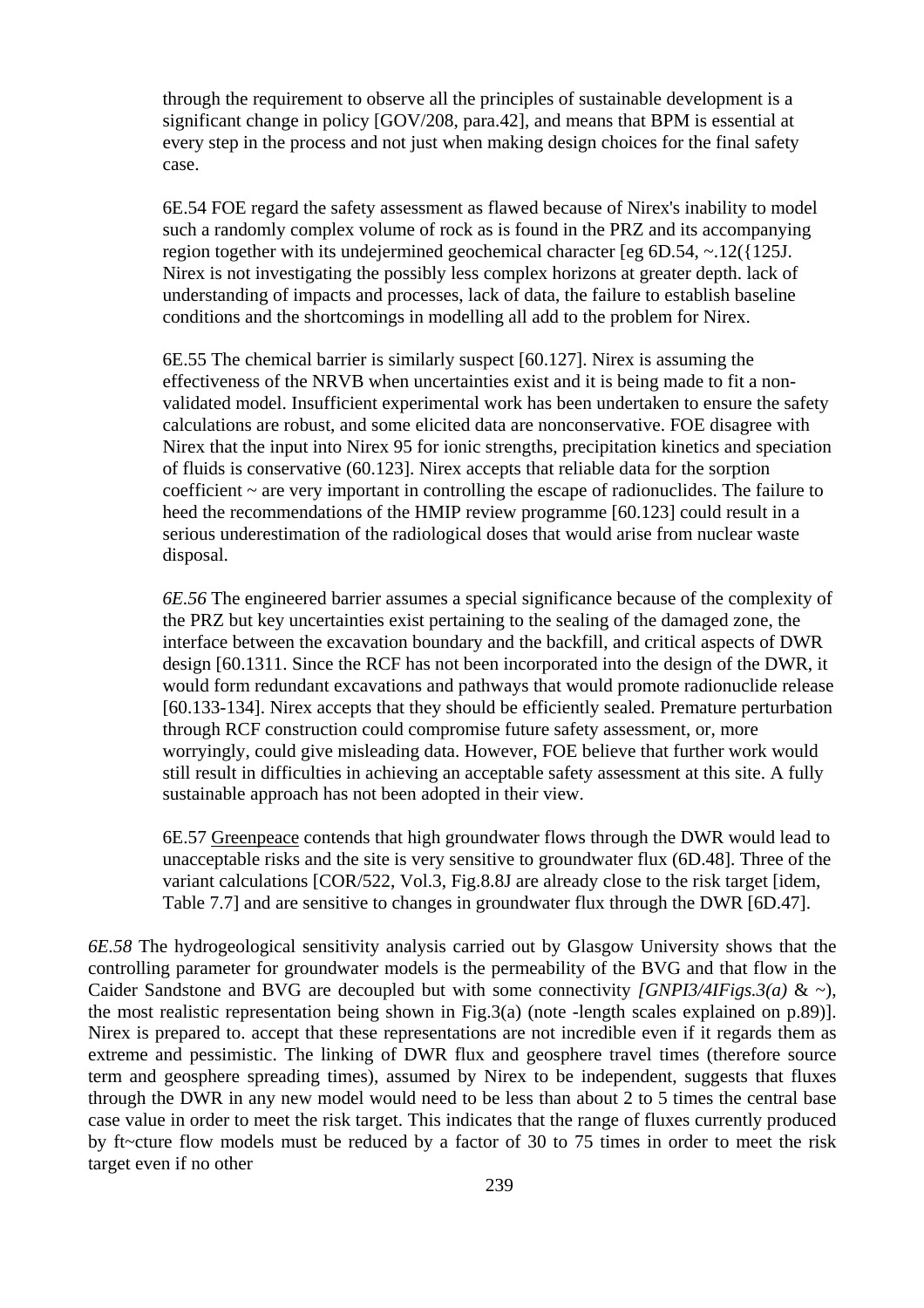source of uncertainty is taken into account and other models assumed validated. Furthermore, Nirex's safety case appears heavily dependent on a low flux through the DWR, and would not be robust to an adverse interpretation as required by the regulator fHMPI1I1, para.7.3].

6E.59 Nirex concedes that, although best practicable means would be adopted for engineered and chemical barriers, this approach would not be sufficient if high groundwater flows were to be encountered. Optimisation of the DWR location by seeking greater depth, avoidance of Type II features, or other measures could be needed. Nirex accepts that the range of fluxes through the DWR needs to be narrowed, and sensitivity tests would be carried out in 1997 to determine the factors that have a key influence on the safety case. Shortcomings in modelling, science and techniques plus uncertainties f~. 1O5-~. 144 & 6D.45-6D.5O] all serve to undermine the credibility of the preliminary safety assessment, in Greenpeace<sup>9</sup>s view. Wherever the disposal system appears to be sensitive to an adverse interpretation of a single component part it is difficult to conceive of any aspect of the engineered design which could sufficiently enhance safety over the relevant timescales.

6E.60 Greenpeace does not regard the use of upscaled parameters as being necessarily more reliable than point measurements, especially for exploring the effect of the measured range of BVG conductivities on groundwater flows, Nirex's use of BVG conductivities no higher than median values from borehole measurements in flow model simulations contrasts unfavourably with Glasgow University's use of a wide range of hydraulic conductivities. Moreover, because a single connected fracture can have a substantial effect on groundwater flows, highly permeable, well~onnected fractures should be modelled deterministically, just as faults are already.

6E.61 A geothermal model better representing heads and salinities would not be robust to groundwater flux through the DWR in Greenpeace's view. It is also of concern that HMIP's preliminary 3-D regional model suggests a predominant flow to the south, with terrestrial discharge near the River Irt increasing the risk. Furthermore, emplacement of radioactive waste near an aquifer does not appear to be consistent with the precautionary principle.

6E.62 Greenpeace regards chemical containment as crucial to providing a sufficient level of safety for uranium yet uranium solubility may have been underestimated by Ni rex in Nirex 95, and the natural oxidation state of the groundwater is unlikely to provide a longterm barrier to higher uranium solubilities should the NRVB chemical conditioning fall [6C. *135* & 6D.57].

6E.63 Greenpeace is sceptical about Nirex's approach to uncertainty in the safety assessment. On the one hand Nirex suggests that not all sources of uncertainty identified by the developer need to be analysed in the safety assessment [NRXI12/7, para.8.8 & 6A.49], and yet on the other hand it states that it would attempt a comprehensive evaluation of uncertainties. It contrasts the position with the Green Bookts statement that risk assessment would cover <sup>tq</sup>exposure pathways and health effects not at present recognised~ *[GOV1302,* para.3.8], noting that the general principles and philosophy of this publication remain valid *[HMPI1I1,* p.1], but that the burden of demonstration is placed on the developer.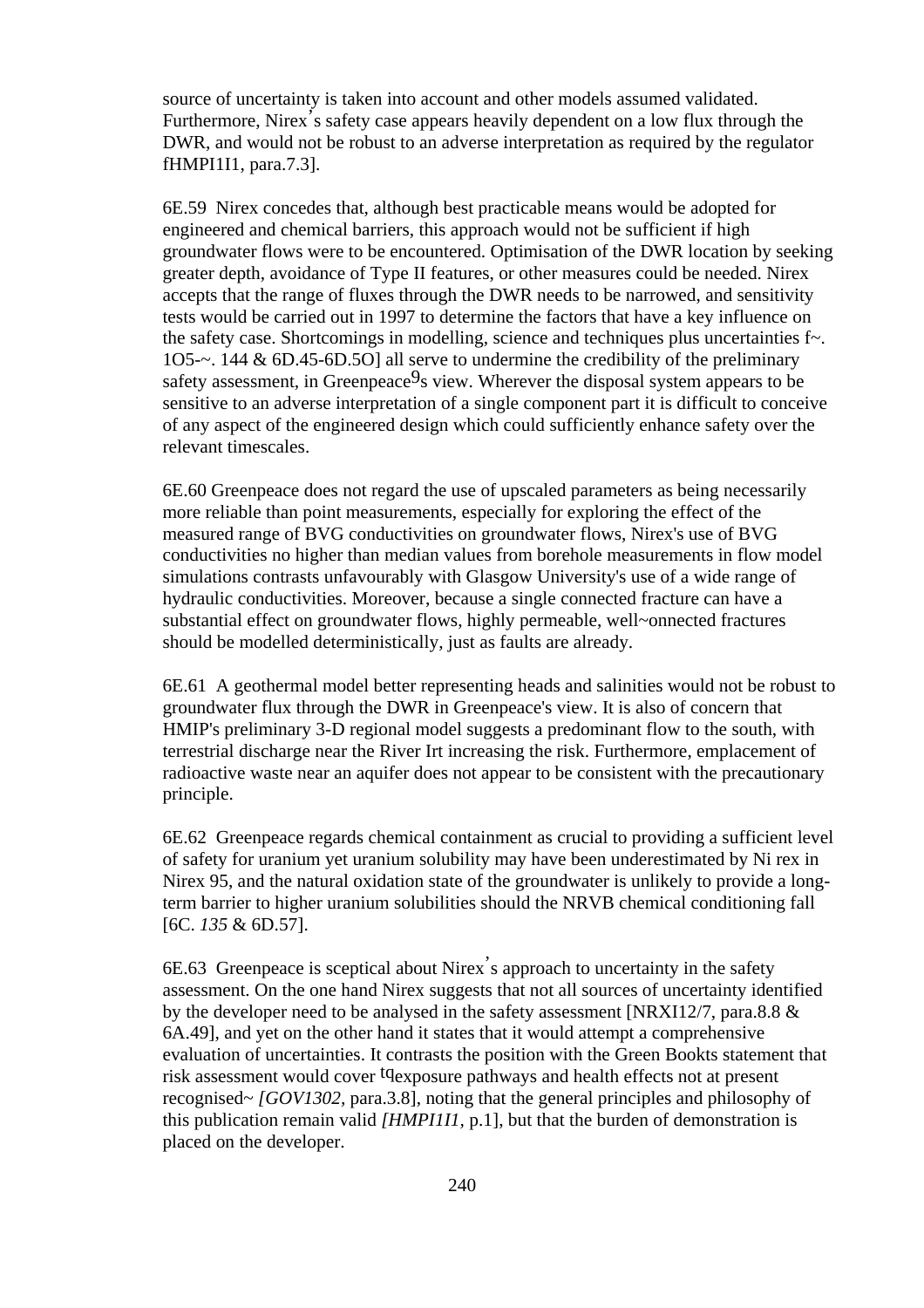6E.64 Greenpeace and other objectors refute Nirex's suggestion that Sellafield is tectonically stable, asserting that the faults around Sellafield continue to be active *[WRIC1146]* and are likely to be subject to glaciation effects adversely affecting the safety case [6C. 137-143]. The selection of a better site would reduce such uncertainties.

6E.65 As a matter of approach to the safety assessment, and when weighing benefits of the proposed development against detriment <sup>1</sup> Greenpeace contends that any exposure to radiation should be regarded as a detriment *[GOV1506,* para.1 12]. The reduction of radiological risk is therefore no more than a ?eduction in detriment and cannot be regarded as a benefit.

6E.66 South Cumbria Citizens consider that preferential pathways could bring concentrated parts of the groundwater pollution plume to the surface as local "hot spots" with concentrations of up to 3 orders of magnitude higher than average. They also suggest that the ~Sr dose limit is too high based on epidemiological evidence. They are sceptical about the predictions and assumptions supporting the safety case [6A.55]. They share the concern of the Irish Government, Patricia **McKenna MEP** and Mr J Fitzsimons **MEP** that the DWR would further contaminate the marine environment [3C. 1-2].

6E.67 Dr P Elliott does not believe that risks from the proposed DWR can be predicted, at least until the research to be carried out in any pilot project is completed [WRIE/iB].

6E.68 My conclusions on the topic of radiological protection & safety assessment relate essentially to conditions after closure of, or withdrawal of control from, the disposal facility. I have already set out in Chapters 6A & B my conclusions on the extents to which existing radiation levels or shortterm safety considerations should be utilised as locational criteria for the DWR. It seems to me that safety assessment for the operational & control phases would be very similar to that for other nuclear installations; and the RCF project itself is concerned mainly with the long-term safety of the DWR. As to the length of the term, I accept the advice of the Assessor and the consensus of expert groups, that conditions beyond 106 years should be regarded as unknown. Assessments for that period can have little scientific credibility, with numerical predictions for 1O6~1()8 years informative  $\&$  useful only as indicators of general, steady-state trends. in turn,  $1$  vears is about the maximum for credible quantitative dose & risk values for the biosphere; whilst 104 years is commoniy regarded as a significant threshold for comprehensive, site-specific calculations.

6E.69 This last threshold is straddled by Nirex's predicted average times for the corrosion ic.6 of a metal container. But physical containment would be complicated by various factors such as gas generation, and Nirex has prudentiy assumed in most of its preliminary assessments  $\sim$  that this containment would be ineffective. It has also made some conservative assumptions  $\sim$  about the effectiveness of the chemical barrier in the near field. Nevertheless, all the calculations in Nirex 95 presume that the barrier would have a very significant retarding effect on the longer-lived radionuclides, principally by reason of the provision of high pH  $\sim$ 7.9 conditions by the cementitious NRVB, and of distributions for solubility limits & sorption distribution coefficients obtained by data elicitation.

6E.70 The Assessor advises me that these entail great simplifications and may be nonconservative. I am also reminded that this form of chemical containment is new & untried,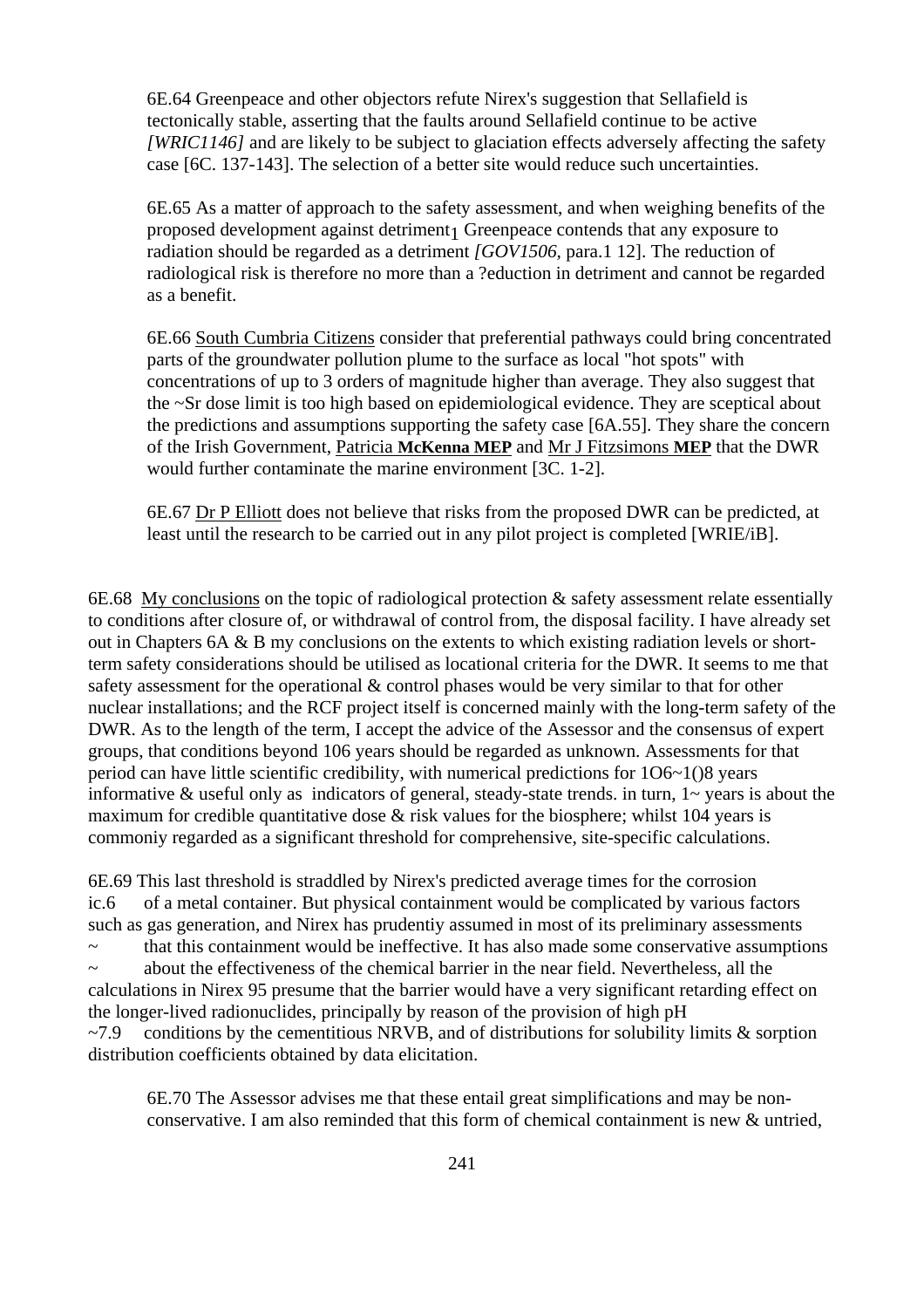with more experimentation  $\&$  modelling development indubitably required. This work would to my mind be particularly difficult & important because of the problems of meaningfully testing some of the components of the concept. Implicitly Nirex feels unable to credit the notion that this barrier would fail; but the lack of any calculation based on an adverse, as distinct from a conservative, interpretation of this chemical containment seems to me to be an unfortunate omission from the emerging safety case, particularly having regard to FOE's impressive critique of the concept.

6E.71 This serious deficiency exemplifies for me the conundrums posed at this stage of the assessment process by the various kinds of uncertainty, particularly by that which the NRPB describes as subjective uncertainty about the incompleteness of human knowledge, and that which the draft regulatory guidance refers to as uncertainty arising from alternative interpretations of data. Generally, in my view, Nirex is least impressive in addressing these types of uncertainty, and they are still substantial notwithstanding the rapid evolution ofbasecase models as painstakingly analysed by the Assessor. On the other hand, it is essential to keep a sense of proportion about the relationship of the RCF project to such matters, for the project would be in effect a massive field study designed to address principally the kinds of objective uncertainty which arise from natural unpredictability & variability or from practical sampling limitations. For example, there has been some tendency to criticise Nirex 95 for falling to incorporate data which in reality only the RCF could provide.

6E.72 Moreover, as the Assessor comments, with the multi-barrier concept there are opportunities to feed back lessons from the preliminary assessments into the design of the waste packaging & emplacement and the detailed engineering & layout of the repository, as well as into more basic decisions on its location. These in turn can have implications for the detailed design of the RCF, and the nature & choice of investigations & experiments within

it. In addition, the Assessor is firmly of the opinion that, whilst the timing of the detailed modelling & other work on the requisite backfilling  $\&$  sealing of excavations would be late, it would confirm that appropriate materials & techniques are already available.

6E.73 Furthermore, Nirex does have some cause for optimism in Nirex 95's base~se probabilistic calculations for the 4 climate states of Temperate terrestrial & marine and Periglacial & Boreal terrestrial. The mean risks versus time for them all are always below the 10~ risk target, even when indicated in the far future. Within the meaningful time period, the peak risks calculated for Temperate & Boreal terrestrial are about an order of magnitude below the target, with the Periglacial 1-2 orders smaller and the Temperate about 3 orders smaller still. The upper bound of the 95% confidence interval for the Boreal is still below the target, although it is important to note that this interval is for statistical error in the number of realisations, and not a measure of uncertainty in the input parameters.

6E.74 Perhaps even more encouraging is that the base-case best~stimate central parameters for the Boreal terrestrial are within the target too. Even the variant deterministic calculations which attempt to account for the basic deficiencies in the hydrogeological conceptual model, and thereby increase the risk by a factor of about 2 or 3, nevertheless produce results below the target.

6E.75 The Temperate marine discharge is at present regarded by Nirex as the most likely for some thousands of years: and, pending the more sophisticated time-variant modelling,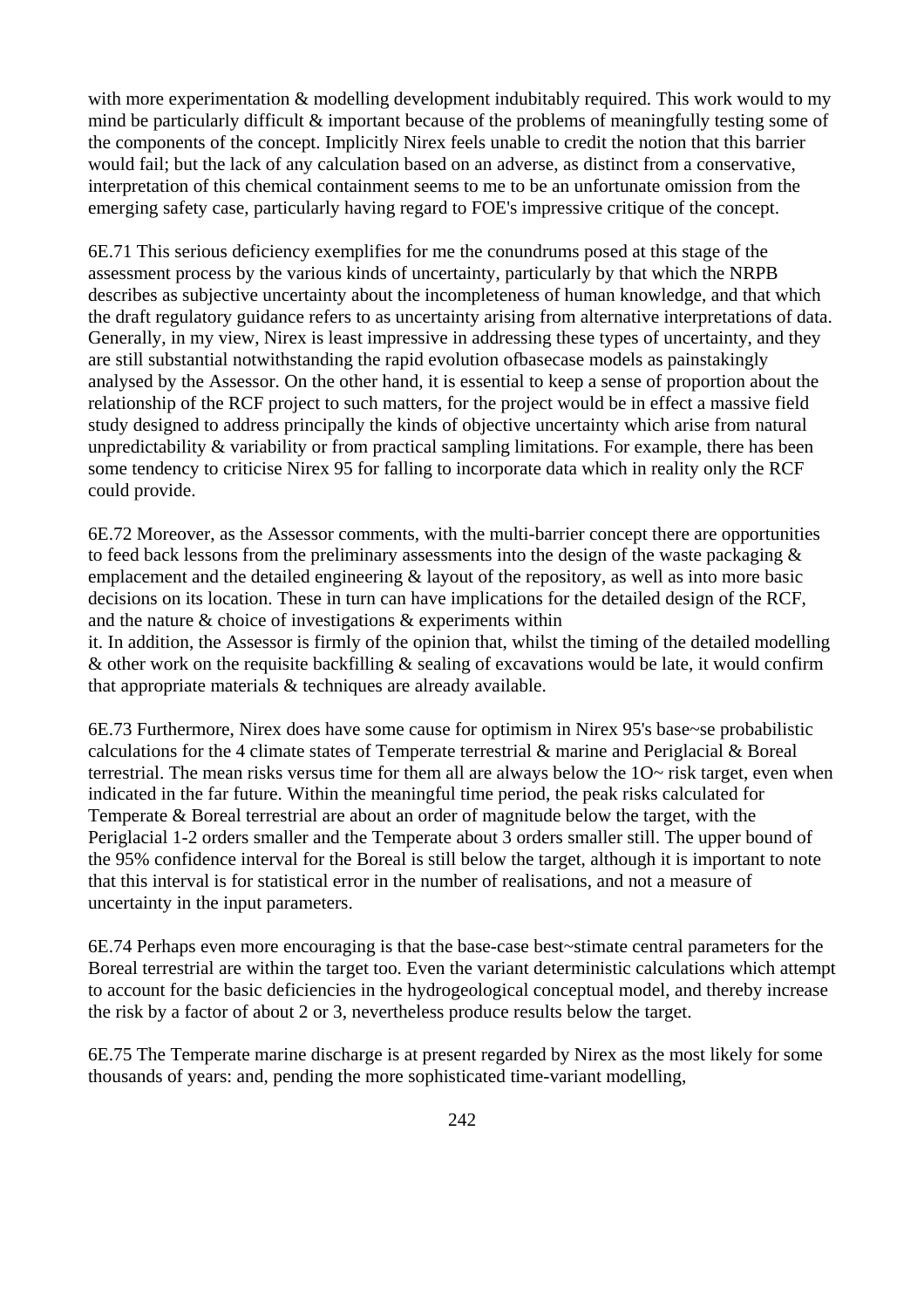~t7 a partial marine discharge is predicted to reduce the full terrestrial discharge concentrations proportionately. Although this predicted marine discharge has attracted objections of deliberate pollution & hence international illegality, as the Assessor points out, Nirex' s preliminary predictions of the amounts of marine contamination are relatively very low, and a scoping calculation on radi~iodine indicates that there might be no re-concentration problem.

6E.76 However, contemplating the possibility of marine discharge does also serve as a coi's~ reminder of the scale & variety of uncertainty faced in this exercise. Whereas Nirex 95 is fairly precise about the location of the zone of predicted natural marine discharge, I have already concluded, on the advice of the Assessor, that not enough is known about present  $\sim$  42 groundwater discharges at or near the coast. Hence we are obliged to add spurious accuracy about the most probable outlet of the natural discharge to the initial undue confidence in the chemical containment. Moreover the variant deterministic calculations are a constant reminder of the inherent uncertainties about groundwater flow & geochemistry, as are Greenpeace's alternative model & insistence on some inter~dependence between source-term and geosphere spreading and FOE's persistent criticisms of the basic hydrogeological  $\&$  geochemical modelling.

6E.77 Whilst I accept the Assessor's reservations about Greenpeace's main points & some of FOE's, I also share those concerns of his which follow up Cumbria's criticisms on well scenarios & terrestrial biosphere modelling. These 2 topics are in my view important tests of the more general Cumbria thesis, which the Assessor also broadly endorses, that the overall margins between the deterministic calculations and the risk target are too close for comfort at this stage of the emerging safety assessment. Certainiy the proximity demands a critical review.

6E.78 The agricultural wells scenario is a scoping study exploring a form of human intrusion into the radioactive plume before any natural discharge takes place, whether marine  $\sim$ ig or terrestrial. The first point to be emphasised is that, on the basis of the approach in Nirex 95 itself, the risk target would not be met. Even if to aim for a margin below the target were to be regarded as too onerous at this preliminary stage, it must be reasonable to expect the target to be achieved, as Nirex itself accepts. This criterion is all the more important, in my view, because the TOR approach does not apply to post-withdrawal risk assessment for a DWR, as Cumbria & Greenpeace have erroneously assumed.

6E.79 Secondly, I consider that Nirex 95 under-states the risk, albeit not to the extent claimed by Cumbria. Both the NRPB advice and the latest draft regulatory guidance effectively recommend that in a scenario for 4,000 years after closurelwithdrawal the human reference unit should be a hypothetical critical group. Although Nirex 95 does calculate the risk to such a group, it draws the group from a hypothetical, wider reference community,

~.ii despite the NRPB oniy introducing the latter concept for times beyond 10,000 years. The ~13 latest version of the draft regulatory guidance dispenses with the concept altogether. Also, the NRPB advises that the group be taken to exist at the place where the relevant ~Io environmental concentrations are highest, whilst the draft guidance calls for assessment of the ~J2 risk to people typical of those receiving the highest dose.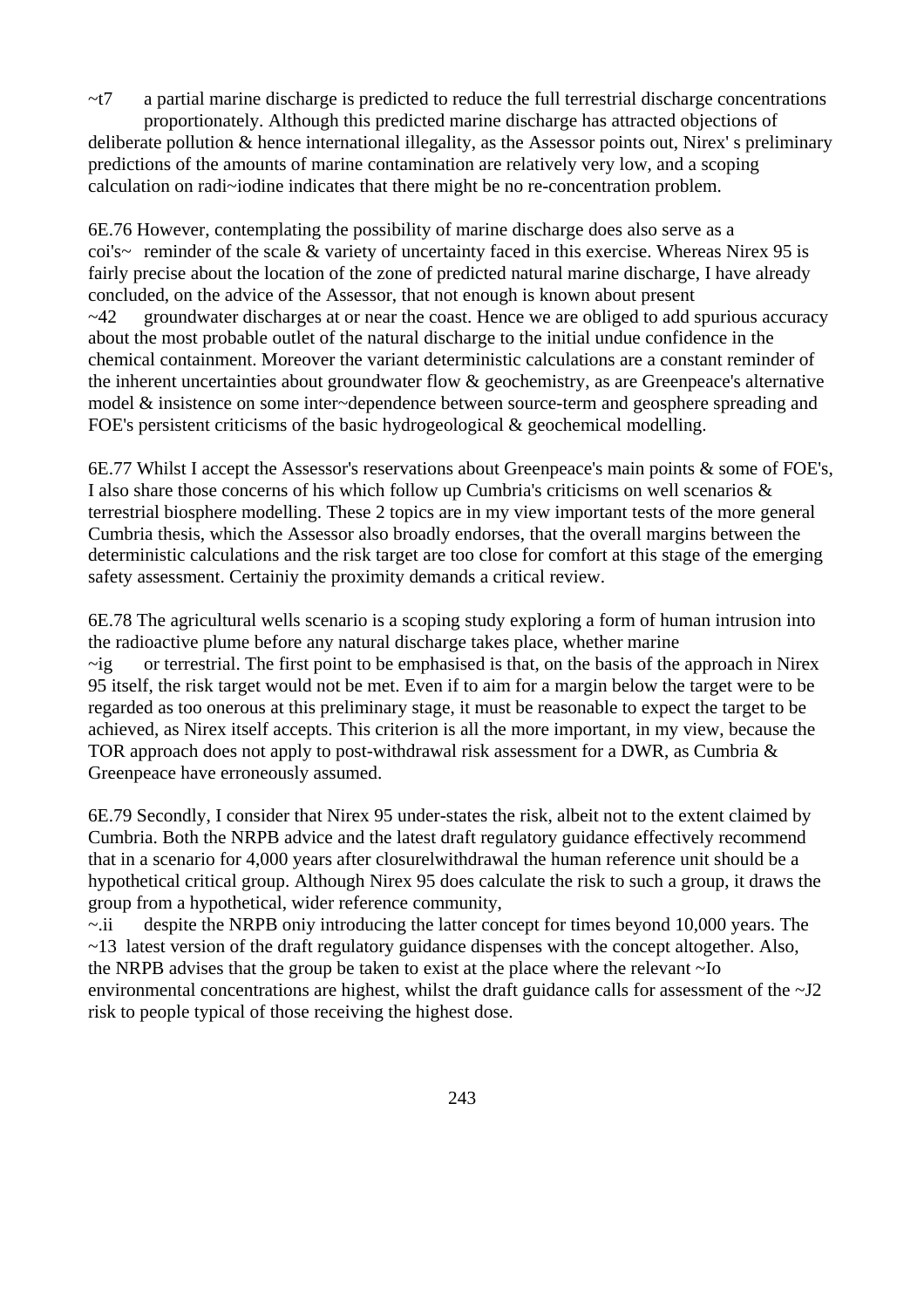6E.80 The straightforward application of such advice means to me that all the group should be taken as drawing water from wells tapping the radioactive plume, unless it is incredible that an entire group could be doing this. This does not appear incredible to me, for, as the Assessor states, even on the Nirex 95 scenario there could be scores of household wells across the community<sup>9</sup>s resource area; and so there could be a considerable number underlain by the smaller, but still substantial, extent of the main concentration of the plume. Therefore, even allowing for the sideways dispersion of the plume emphasised by Ni rex, the calculated risk should be multiplied by a factor of at least *2.5* to confine the hypothetical group to the place of highest environmental concentrations or exposure to the highest dose.

6E.81 I regard a conclusion of this nature as partly one of principle on the factors to be incorporated into the risk rather than merely a matter of interpretation of a detailed risk assessment. However, I would n& proceed to agree also with Cumbria that the group might be taken to exist at the very point of maximum concentration, since that would in my view be an extreme position which discounted the emphases in the guidance on homogeneity and typifying & representing people at risk. On the other hand, neither do I follow Nirex's argument that another multiplier should not be used to represent the pessimistic variants due to lack of knowledge of the proportionate differences in underground concentrations, since I agree with the Assessor that the pessimistic variants are likely to provide somewhat higher concentrations for interception.

6E.82 Moreover, I am not reassured by that part of Nirex's reaction to this debate which suggests a review of the conservatisms in its scoping calculation on matters such as well depth or dilution by recent meteoric recharge. The original assumptions seem to me to be of the' cautious but reasonable nature called for by the guidance. The more constructive response, as the Assessor indicates, would be to consider changes in design. But since Nirex's own list of possible changes includes, for example, changes in the depth of the DWR, such possibilities suggest to me a considerable pause for reflection & revised planning rather than pressing ahead with the RCF. That kind of review might also include devising at least a profile of the actual sandstone aquifer over the timescale in question; and might question too whether an agricultural scenario is the most pessimistic well scenario in the circumstances, having regard to other well scenarios mentioned in the PCPA Report on Human Intrusion & Natural Disruptive Events.

6E.83 This exercise is also a reminder that Sellafield is not an optimum environment in which the sedimentary layers combine to present a barrier to upward flow, but that instead Nirex is relying on the layers to dilute & disperse the radioactive plume. The theoretical vulnerability of this concept to relatively rapid movement towards the biosphere tends to be confirmed by both the wells scenario and the debate on subsurface routing to the biosphere. Subsurface routing is the pathway by which the radionuclide flux enters a biosphere catchment from below and goes directly to stream channels without interacting with surface soils. Any ftection of the flux which does not do this but is translocated to surface soils instead (denoted in Nirex 95 by the symbol "S") is important because it seems to substantially increase the risk.

*Col'522* 6E. 84 This importance is acknowledged in Nirex 95 by detailed calculations of theoretical values of S, plus a pessimistic bounding calculation in which it is assumed that subsurface routing does not occur in the Boreal terrestrial biosphere. The conclusions of these are that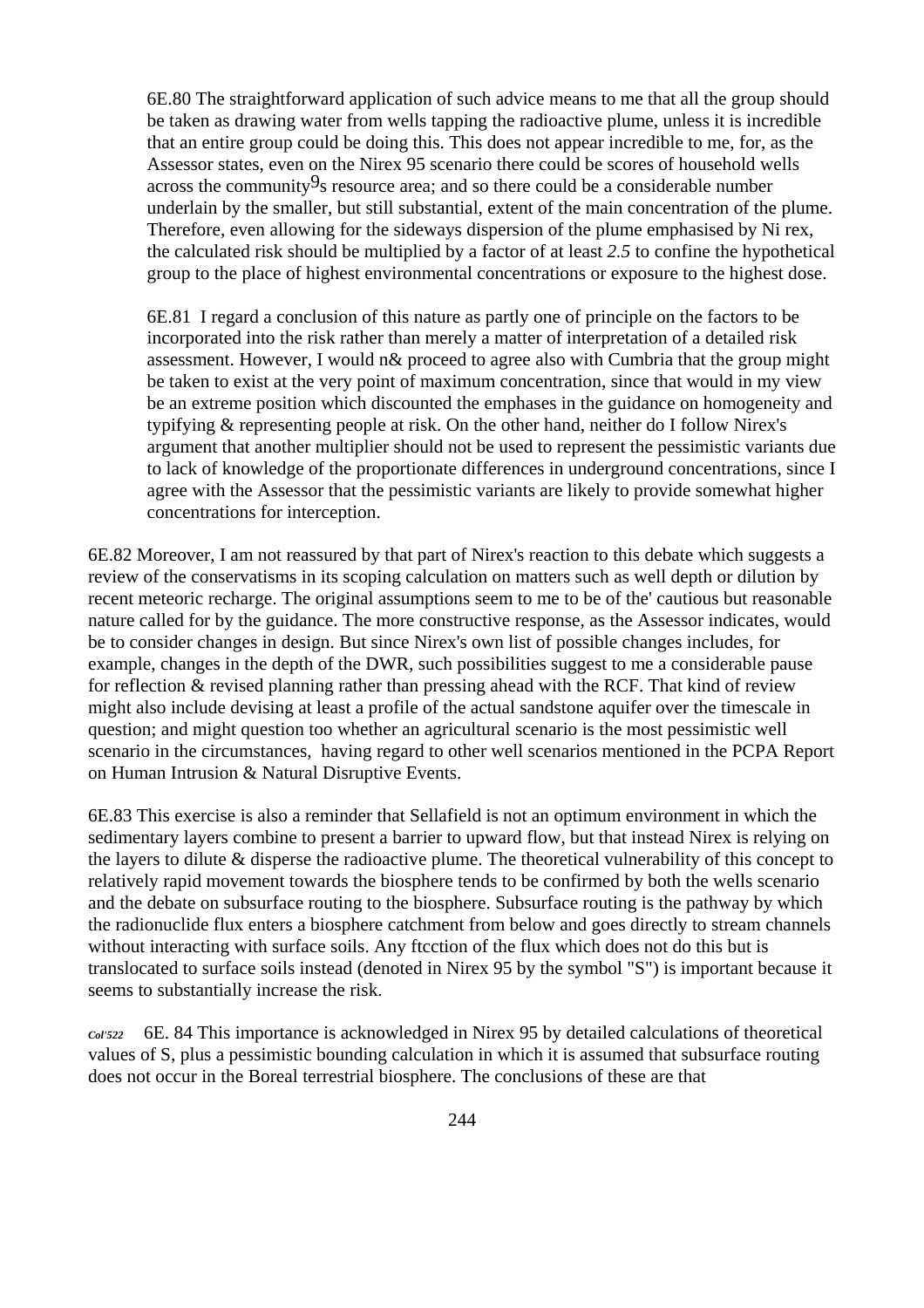the S value of 0.1 used in the base case for Temperate & Boreal climates is conservative; and that the increase in risk is directly proportional to the value of S. Nirex has introduced the 1995 paper on 1991-3 Canadian research to confirm its contentions that the probability of no subsurface routing at all (le  $S = 1$ ) is zero, and that an S value of 0.1 is conservative. But the paper does not confirm the latter. Instead it summarises a finding on its research site of a partition which could be as high as 83% aquatic: 17~ terrestrial, and suggests that biosphere models could use in effect an S value of up to 0.2 unless sitespecific data are available. I infer that value to be a conservatism and not an extreme of a probabilistic distribution range.

*6E.85* As the Assessor points out, substituting 0.2 for 0.1 as the value of S would seemingly take the pessimistic deterministic variants over the target. He describes these variants as the "better match" because they attempt broadly to mimic a transmissive feature at depth and the observed heads & salinities. Clearly more work needs to be done on the value of S. But the Assessor comments further that it is an illustration of the large differences in the estimates which can be brought about by variations in a single parameter:

and I would add that it is rather a striking example of subjective uncertainty on the part of Nirex.

6E. 86 Thus indications of the tentative state of the emerging safety assessment of the groundwater pathway are reinforced. I do accept that the encouraging base case calculations mean that this emerging assessment cannot reasonably be claimed completely to rule out on its own any promise in the Sellafield site. However, the exercise is still directly over-arching great uncertainties, such as on chemical containment and natural groundwater discharge, which would not by any means be resolved by the RCF. It is also highlighting the vulnerability of relatively rapid transport of radionuclides to the water-bearing sedimentary layers and the biosphere, compared with the slow downward flow of the ideal hydrogeological environment.

6E.87 When further uncertainties are added, such as those over the time-variant & other

pathway modelling, the degree of tectonic stability, or the nature of features  $\&$ processes at greater depth, the overriding conclusion must be to agree with the Assessor that this RCF proposal is premature. This is without taking into account either the central uncertainty of the BVG's hydraulic conductivity or the need to await the results of the major revisions in modelling development discussed in the previous Chapter. At least another cycle of preliminary safety assessment, ending with more comprehensive & definitive conclusions, would be required before this type of RCF project could be effectively carried out so as to confirm, clarify or contradict such findings at this site.

*245*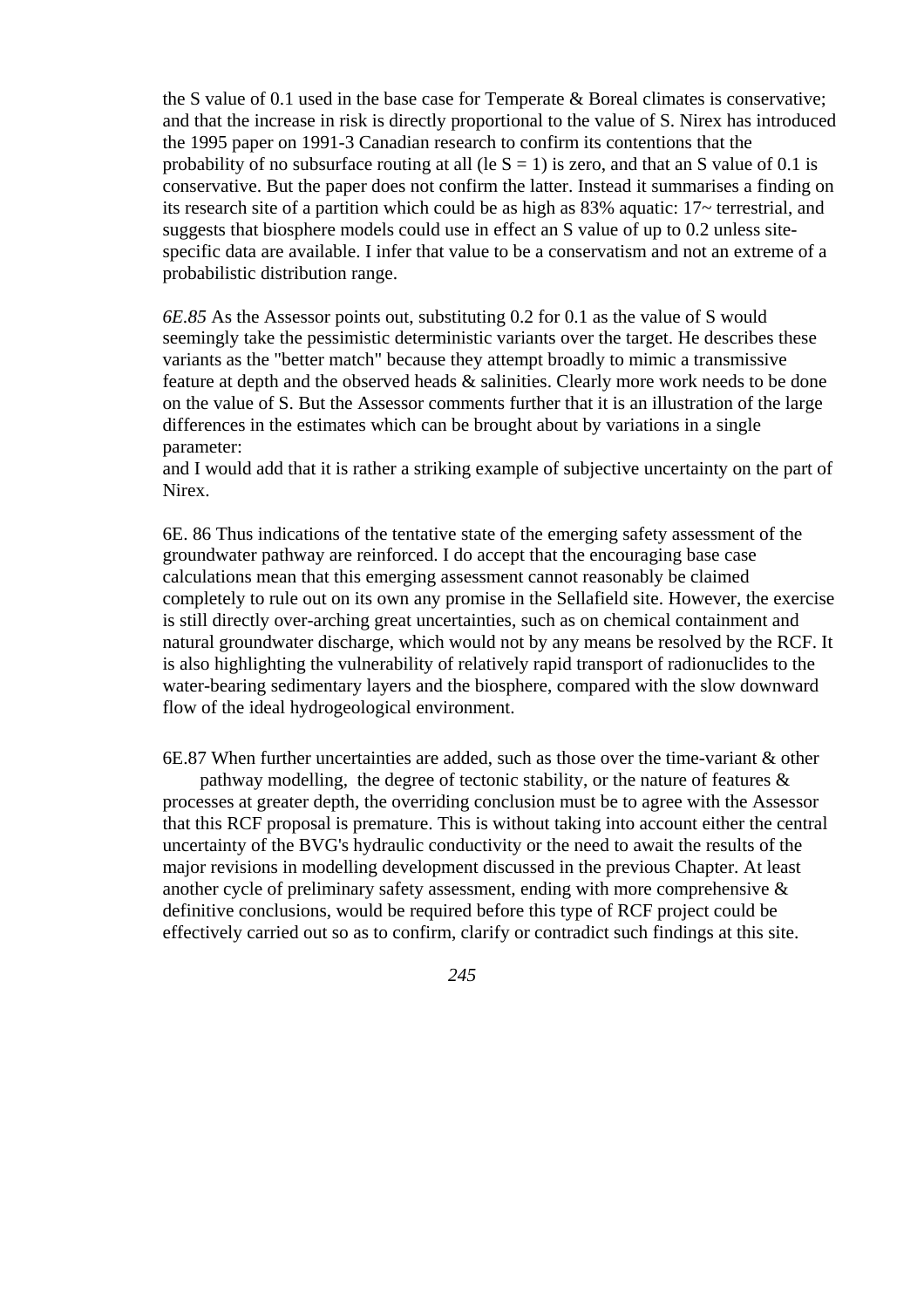### **6F. ROLE OF RCF AND PROMISE OF PRZ**

6F. 1 Further work proposals to provide sufficient understanding to support a robust safety case are outlined above  $[Ca \sim E]$ . Some work, such as aspects of NSARP ( $\sim$ .22-27) and establishing boundary conditions of the hydrogeological region [~. 147], does not need the RCF. However, Nirex, some of the main parties and of those writing [eg *WR'C1147, D17,* H/195, SPCI1, & WMCI1] and external bodies, such as HMIP, RWMAC and the Royal Society fCORIl2O, s.4; G0V1407 para.4.11 & GOV/414, para.45; *COR/605,* s.6.6, pp.107-8], regard an RCF as a necessary precursor to a DWR at the appropriate stage. This is in order to investigate the potential host rock in a way, and to an extent, that would not be possible from surface boreholes. Although some of the bodies have reservations about various aspects of the proposals, the primary issue is whether the appropriate stage has yet been reached at this PRZ. A second issue is the degree of benefit that would accrue from an RCF on this site.

6F.2 HMIP considers that the development of an RCF would be broadly consistent with programmes in other countries for examination of the deep geological structure and hydrogeological conditions at potential repository sites [COR/120, paras.4. 1-2]. Studies underground could improve understanding of the geological and hydrogeological conditions at depth and facilitate [)WR design so as to enable the presentation of a scientifically and technically robust safety case [COR/12(), paras.4. 14 & 4.11). An RCF w6uld allow a range of tests to be conducted to secure information which is not readily available from other routes, and would gain access to a larger volume of rock than is accessible from boreholes [C0RI120, para.4.12J.

6F.3 It would also assist studies of the chemical and physical processes which may influence the migration of radionuclides through the geosphere [COR/l20, para.4. 134] and build confidence in modelling [COR/120, para.4. 15]. These views were shared by the Royal Society Study Group *[C0Rl605,* s.6.6, pp.107-8]. Because such data may be used to support a future safety case for a DWR, HMIP regards it as important for all the activities during construction and operation of the RCF to meet nationally or internationally recognised quality assurance standards [COR/120, para.4.7].

6F.4 HMIP does not regard the RCF as an aid to understanding the parts of the regional hydrogeological system [idem, para.4.9J which are distant from the PRZ, but a scientifically and technically robust interpretation of the geological and hydrogeological conditions at the site would be expected, taking account of uncertainties arising from an incomplete knowledge of the full system and its future evolution [C0Rl120, para.4. 10]. Because the construction of the RCF would alter the hydrogeological, hydrochemical and geochemical regime at the site, a demonstration that any potential perturbation to the site arising from RCF construction would not destroy valuable information or have any consequent effect on the long term performance of any possible future DWR on the site is essential (idem, para.5.5J. This view is shared by RWMAC [G0V/414, para.32].

*6F.5* Although the RCF's main purpose is to enable the submission of a postclosure safety case for the DWR ahead of construction, RWMAC sees the RCF as potentially having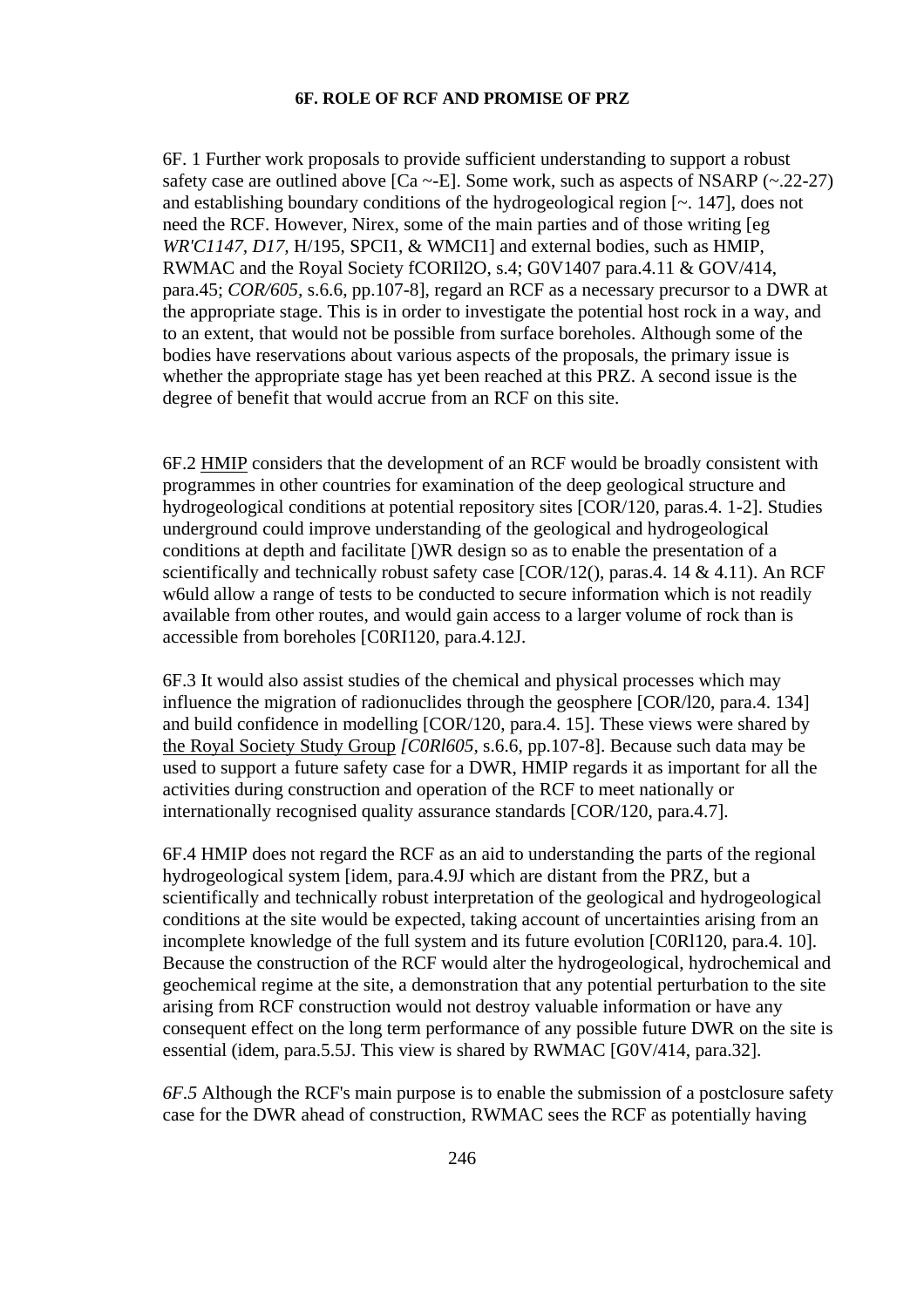alternative functions of generic research, as research dedicated to the DWR at this site; as a means of access to the DWR in due course; and as a component part of the l)WR during its operation [GOV/414, para.6]. In particular, it sees the RCF shafts becoming part of the DWR to minimise delay and costs [idem, para.41]. It is also concerned at the optimism of Nirex's programme [idem, para.35 & GOV~407, para.4.22J, a view shared by the Royal Society Study Group [COR/605, s.1.6, p.6].

6F.6 The Nirex Review Panel considers that the site has shown sufficient promise to justify proceeding with RCF development [COR/Sl6lAppendix D, para.3.2]. However, it also recognises that the approach for upsealing local predictions into the wider area needs to be addressed [idem, para.3.8].

6F.7 Nirex points out that the RCF programme is planned on a flexible and provisional basis [2B. 15-17], to help it address key uncertainties in the 3 main areas of flow & transport, changes to the geological barrier, and [)WR design  $&$  construction [~.50J. At the first decision point, about halfway through Phase 1, Nirex must initially judge whether the prospective post-closure safety performance of a DWR in the PRZ would be acceptable, and DWR construction be safe at an acceptable cost. Confidence that the regulator would foresee no impediment to the eventual grant of RSA authorisation would be a prerequisite to Nirex making a DWR proposal.

6F.8 The observations, testing and interpretation achieved from surface observation to date are amongst the most advanced and comprehensive undertaken at any geological site in the world. From a scientific standpoint Nirex believes the results are spectacular and reflect the high calibre of expertise employed. They show that the PRZ has hydrogeological attributes which demonstrate that it has potential to host a DWR. Nirex considers the site to be stable and the degree of complexity to be sufficiently well understood to have predictability which underpins the site's good promise. The necessary scientific tools are available and further work to be carried out in parallel with the RCF is unlikely to change its view of site performance substantially. Investigations from boreholes undertaken and planned take the work as far as it can go without the RCF.

6F.9 Nirex emphasises that its object is to gain sufficient understanding of the geology and hydrogeology of the site to provide input to the conceptual and mathematical models leading to a reliable probabilistic safety assessment. The object is not to collect information for its own sake, as implied by the thrust of objectors' arguments. Their proposals for more investigation are regarded by Nirex as inconsistent with the RCF's basic purpose. There is no contingency to explore different parts of the PRZ.

### RCFProgramme

6F. 10 The RCF Programme timing, revised to the close of the inquiry, extends to the year 2009, assuming a start to Construction in July 1997, including site restoration [CORI1O2D, Drg.008010 amending NRXI16I1O, Fig.5. 1]. PIsase 1 would run from 1997 to 2002, Phase 2 from 2001 to 2003, and Phase 3 from 2003 to 2007. The time taken to bring a DWR into operation is an important influence on total costs. The RCF and other related Sellafield costs are forecast at £348M at 1995 prices excluding interest and inflation f3A.2]. The RCF would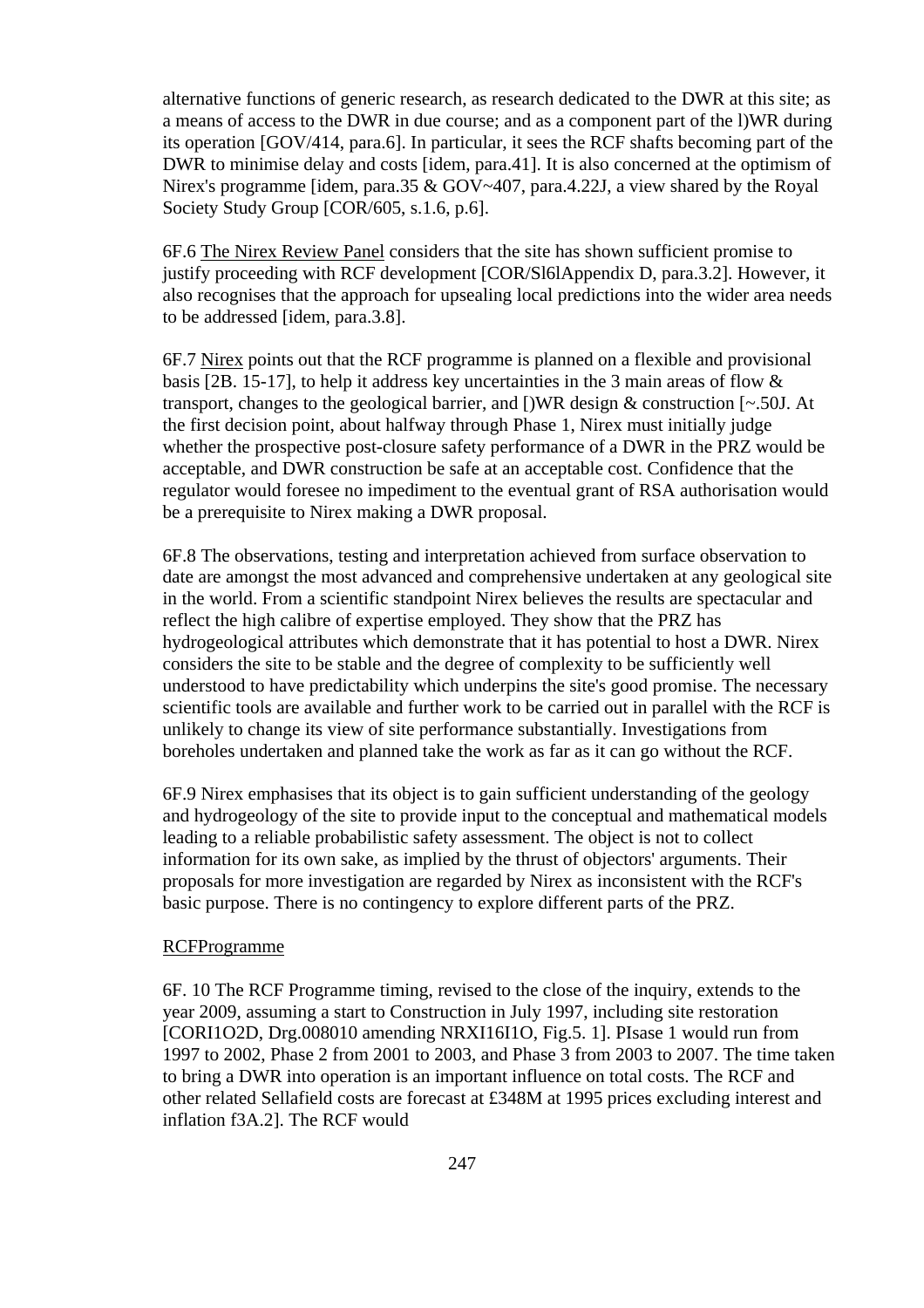help to assess DWR construction costs. Nirex does not regard the costs of reverting to another site, should Sellafield prove unsuitable, as an obstacle to such reversion - a view shared by the Rt Hon Dr J Cunningham **MP.** Much of the work completed so far would still be useful to apply elsewhere and, taken in its national context, the cost penalty of failure at Sellafield would not be great.

6F. 11 Phasel would involve the calculation of the groundwater flow into the DWR and geosphere spreading effects from continuous mapping and hydraulic measurement during construction of shafts and galleries. It would be established whether the Basal Ieeep St. Bees Sandstone is a barrier to flow rather than being intersected by large scale sub-vertical fracture systems, and whether Type II features extend as preferential flow paths from DWR depth to the overlying sedimentary formations.

6F.12 Targeted sector tests would be carried out [NRXI16~10, Table 7.1 & Figs.7.1-2] together with dyed grout injection (idem, Figs.4. 1-2], geochemical sampling [COR/bi, para. 1.62] such as EhipH values (for which the RCF is essential), observation of mineral formation and probe-hole hydraulic testing. These data would provide information on the extent of drawdown, and confirmation of surface drilled borehole core analysis, establishing the geological history of flow patterns over extended timescales, including seismic events.

6F. 13 The effect of excavation disturbance on containment performance of the natural geological barrier, in the wake of the ZEDEX project [NRXI16/1], would be measured towards the end of Phase 1. Information on the spatial variability of the rock would be more effectively obtained from the RCF than from drilling Boreholes PRZ 6 to 10 *[NRX/1312,* pp.1-2 & Fig.7]. Furthermore, 5 m diameter shafts would provide. direct observations at 50 times the lengthscale of the 100 mm cores obtained from boreholes and permit a high degree of observation of fracture networks. DWR design parameters, in particular, depth, location, layout and orientation, would be confirmed by continuing shaft sinking to the optimum point where the decision on DWR depth (equating to RCF gallery depth) would be made.

6F. 14 Models would be progressively validated by comparing forward predictions of the expected geological and hydrogeological characteristics of the BYG with observational data subsequently obtained. During shaft sinking simultaneous validation of coupled flow and transport models should be feasible. By the time Phase 1 is completed, 2 more main validation cycles for groundwater flow models would have been carried out, centred around firstly the Borehole RCF3 Pump Test and then the Shaft Drawdown Experiment [6D.20-21, 34-35].

6F. 15 Dynamic biosphere modelling would be introduced [6D. 13] particularly incorporating the effects of climate and landform change over some 100,000 years, plus more complex 3-D representation of the Quaternary sedimentary cover over the catchment areas [C0RI526, pp.2O~21] to produce resultant groundwater flows. The RCF programme allows ample scope to build confidence by responding flexibly to the outcome of each cycle of model testing. Nirex refutes suggestions by Greenpeace that the RCF would do little to assist the validation of regional groundwater flow models. Apart from obtaining invaluable drawdown data, upscaling assumptions would be tested and evaluated; regional flow features could be investigated at 2-D or even 3-D scale, linking NAPSAC and NAMMU [6D.29, 35-36]; and high quality hydrochemical sampling could be undertaken. Near-field models would be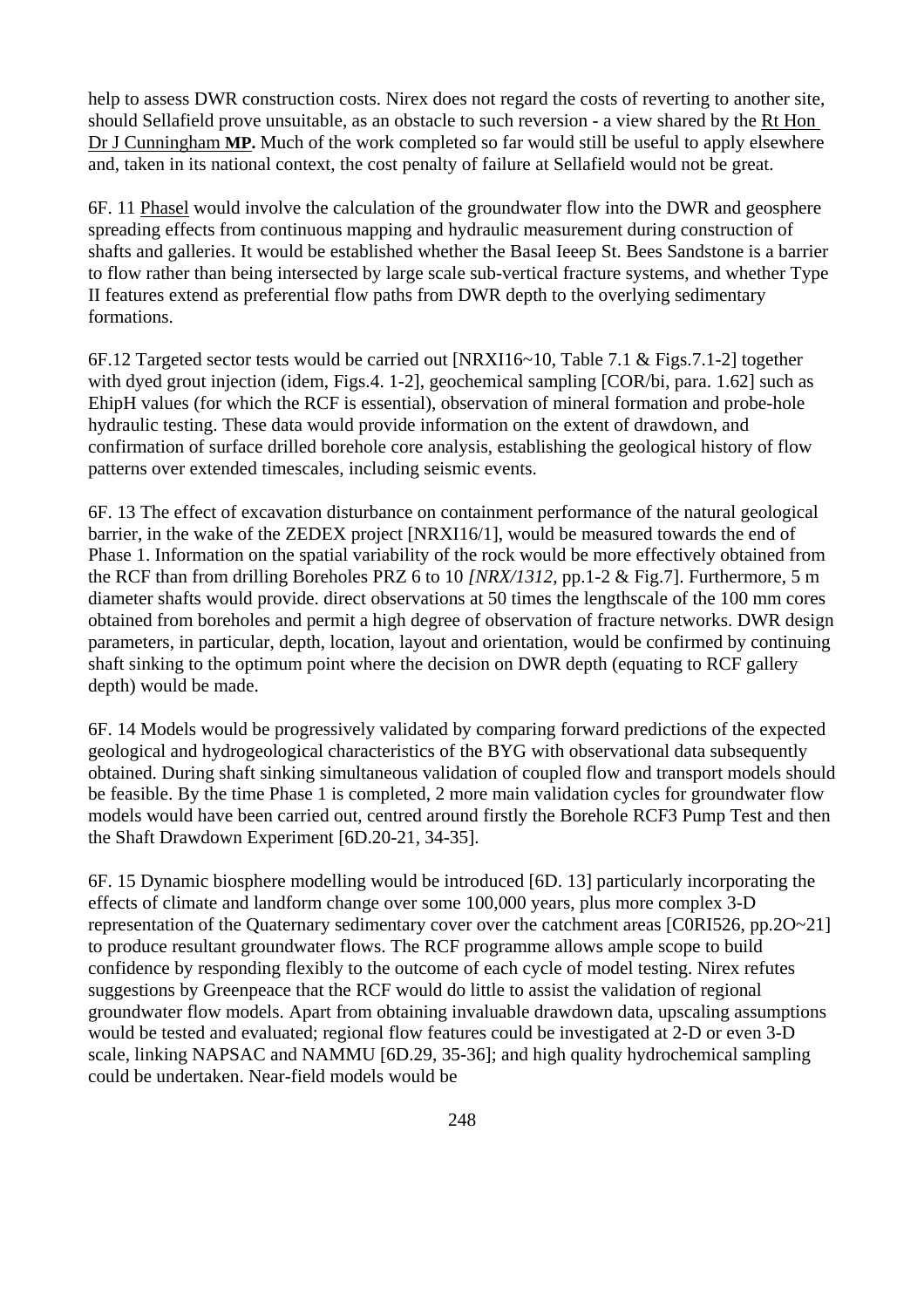improved by the inclusion of time~dependent effects such as corrosion, solubility, sorption and gas migration [C0RI528, pp.22-23].

6F. 16 During Phases 2 and 3 the Site Characterisation and Demonstration Experiment would characterise the flow of groundwater through connected fractures in a 1,000,000  $\text{m}^3$  region of BVG unaffected by excavation disturbance [NRXI16/1O, Fig.5.2]. It is broadly comparable to experiments carried out at Stripa [NRX/1612] and planned at the Canadian URL [NRX/16/3]. The Ventilation Tunnel experiment, similar to that carried out at Grimsel for NAGRA *[NRXI16I4],*  would measure the hydraulic conductivity of the BVG, including that of the excavation damaged zone, over a lengthscale of about 100 m [NRXI16I1O, Fig.5.3]. IAboratory measurements of rock matrix diffusion would be validated by comparison with in situ observations, as would essential geochemical sampling. Colloid transport would be observed within single fractures and fracture zones for the development of simple models. In Phase 3, gas migration would be studied by measuring gas entry pressure into fractures and gas'water flow characteristics within fractures.

6F. 17 Natural and induced changes to the geological barrier would be calculated from experiments to measure the effects of the chemical disturbance to networks of connected fractures which arises from highly alkaline fluids, thereby building confidence in laboratory work. Measuring mechanical and hydraulic changes in the excavation disturbed zone would be continued during Phases 2 and 3. These trials include a "Mine Through" experiment near the end of Phase 3 to investigate the extent to which excavating the DWR vaults and access tunnels would induce significant hydraulic and mechanical changes in the rock mass [similar to Canadian URL "Mine By" experiment - NRX/1613], albeit the feature through which it would pass has not yet been identified. Further cycles of model validation would continue.

6F.18 Experiments relating to the design and construction of the DWR would also validate models from data provided by mapping the galleries and underground drilling from insets within them; from measurements of inflows to the excavations; and from measurements of drawdown effects in the groundwater pressure monitoring system. The final location of the DWR vaults in the rock mass would be confirmed on the basis of underground drilling from the Phase 3 galleries, possibly along the line of the vaults. The required properties of seal materials would be established for the shafts [NRXI16/1O, Figs. 5.4-5  $\&$  5.7]; for seals in galleries parallel and perpendicular to the maximum horizontal stress direction; for seals in boreholes [idem, Fig.5.7]; and for seals of fractures and the excavation disturbance zone. The RCF would confirm laboratory studies and provide data for the PCSR.

### RCF Design & Construction

6F. 19 Hydrogeological baseline monitoring would continue during site establishment until shaft sinking begins. Shaft, rather than drift, access has been selected to reach rocks at depth for reasons of economy. A second shaft would provide a separate access for safe working [COR/lOlD]. It would be required for the Peripheral Drilling and EDZ experiments during Phase 1. The shafts and galleries would allow regular and routine access to the rock mass for scientific measurements and observations for which a cautious "drill and blast method" isaprerequisite [CORIlOl, paras.2.7~90& NRXI16I11, Fig.~.5]. Much has been learned from international experience [eg Canadian smooth blasting experiment NRXI16IS] which has shown that it is essential to retain a degree of flexibility to adapt the layout of the laboratory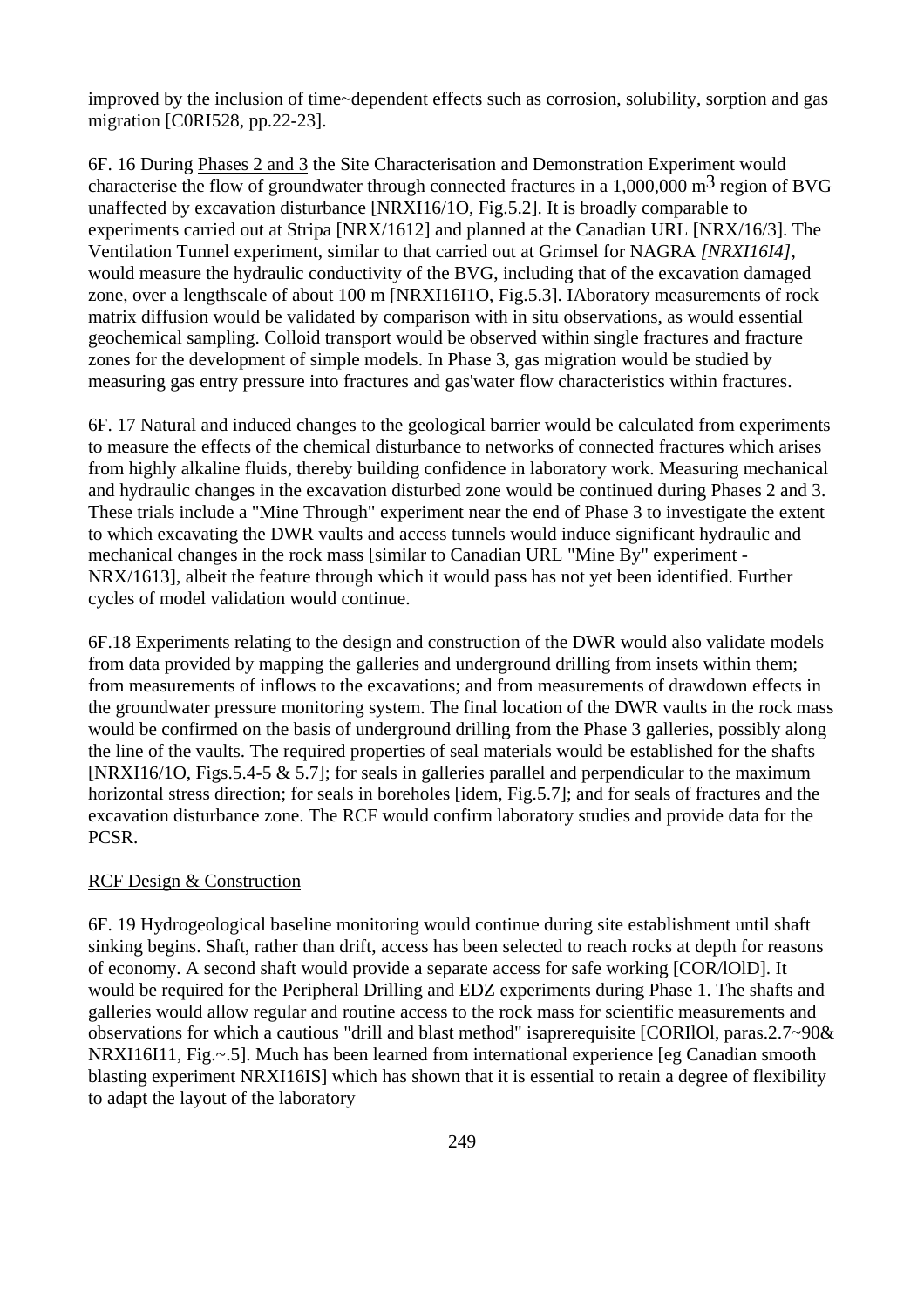and the experiments during the course of development [NRX/16/6, para.3.2. 1]. The proposed layouts for the underground excavations are therefore indicative and not prescriptive. One fundamental flexibility is to the gallery horizon which could be between the preferred level of 650 m bOD and 900 m bOD [2B. 12].

6F.20 In Nirex's judgement, FOE are wrong to claim that the impact of excavation damage is insufficiently understood to warrant development of the RCF. In any event, it makes a conservative assumption that the hydraulic conductivity within the EDZ may incrcase by a factor of up to a hundred over a distance equivalent to twice the diameter of the excavation [~.95J. Measurement methods would be based on international research and delay is unnecessary.

6F.21 It denies the suggestion that drill and blast construction is a questionable method of excavation pointing out that, given care, the extent of blast induced fracturing would be small using the proposed cautious or smooth blasting technique and certainly not inferior to the Tunnel Boring Machine method [NRX/1611 1, Fig.3. 1]. Shaft boring would suffer from prob~ms of verticality, essential for the RCF shafts, and using an adit for spoil clearance so compromising working safety. Drill and blast is a well proven method used in UK and world wide and Nirex have call on a blast consultant with international experience of cautious blasting. Blast damage could penetrate the rock from the shaft wall some 38 cm for sandstones, 36 cm for the Brocleram and *50* cm for the BVG. This is broadly consistent with experience in the Canadian URL [NRX/16/8, p.8] and the ZEDEX project at Aspo. Furthermore, the strength of 'the cover rocks through which the RCF shafts would be sunk is great, and not relatively weak as suggested by FOE. There would be support trials during Phase 1. The construction would meet civil and mining engineering standards and principles and could be upgraded if necessary to satisfy the requirements for the [)WR. Ground freezing may be required for safety reasons during shaft sinking [2B. 12].

6F.22 Mr Spendlove's alternatives for shaft location [NRXII6/11, *Figs.5.1-2],* use of a single shaft, and headgear design [5A.54-58], overlook important factors. The RCF has a man-riding safety requirement for the RCF shafts, and needs both an underslinging allowance for equipment and simplicity in operation. The use of below-ground decking, as in the Alternative DWR option [SPDI1/1], would introduce complications, and so it has been set aside in favour of ground-level decking together with safe overwind protection. The RCF's man-riding and materials conveying capability demands taller permanent headgear (29.2 m) than would be necessary for the DWR Preferred Option (15 m) although construction headgear would be the same for both (25 - 30 m).

*6F.23* His alternative location for the South Shaft would place the shafts outside the volume of rock which Nirex seeks to characterise in detail, making continuity of mapping much more difficult. The shafts would also be outside the centre of the groundwater pressure monitoring system, thereby impairing the effectiveness of the shaft drawdown experiment during shaft sinking without flirther monitoring boreholes. The collar-and-foreshaft construction would be more difficult and expensive in unconsolidated water-bearing ground and either a new centreline borehole would be needed for the south shaft or the shaft sunk without the benefit of one. The proposed twin kibble spoil removal method is more efficient than that using the single kibble. For all these reasons Mr Spendlove's proposals are substantially disadvantageous. Furthermore, the. suggestion by Dr Cobbing that the Bleawath Formation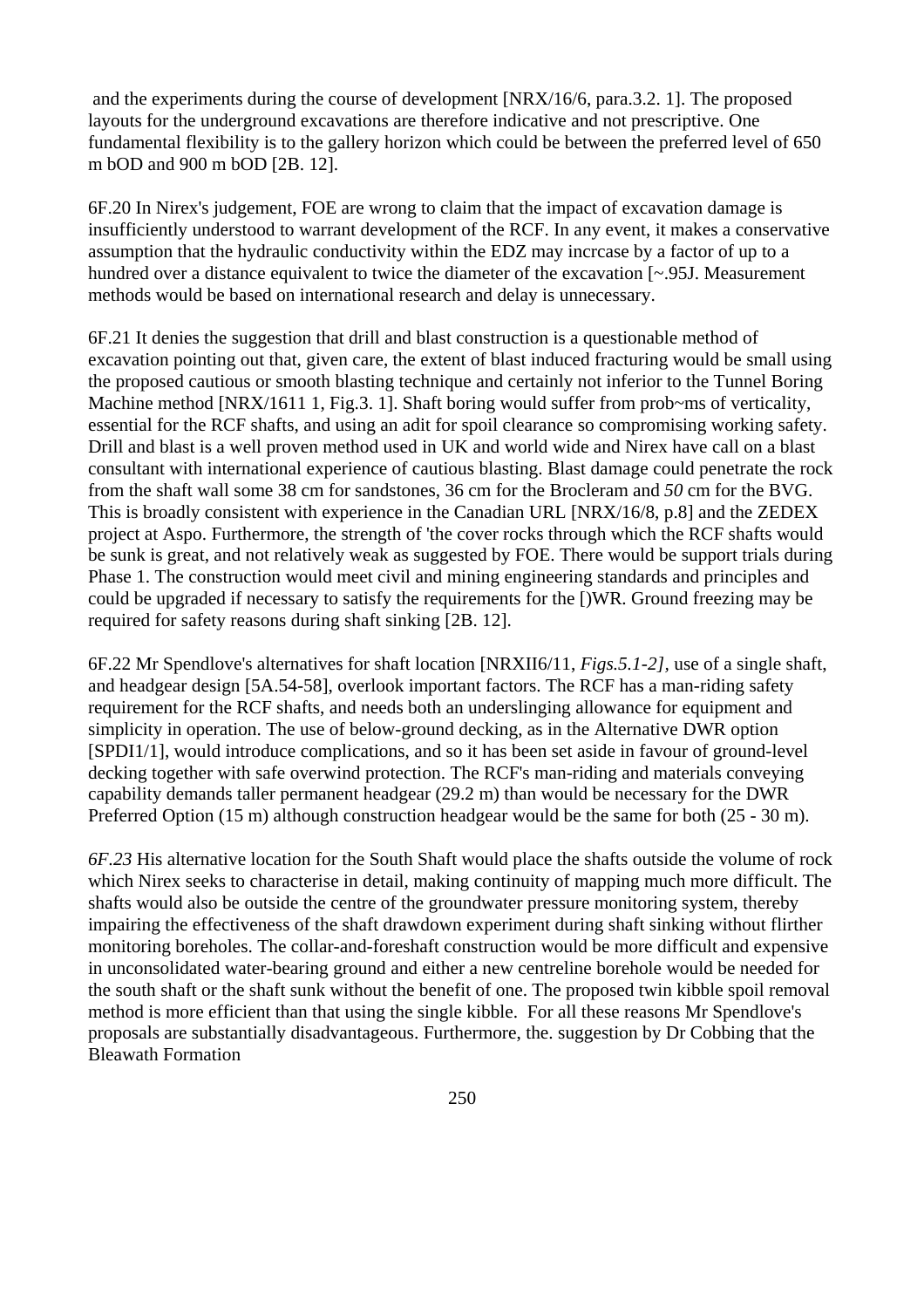is a suitable alternative host rock sequence to that proposed  $\sim R/C/146$  is unsound because it is too deep [WR/NRX/4(14)].

6F.24 Use of the single shaft for Phase 1 would impede progress to Phases 2 and 3 by some 3 years and deny the scientific benefits which the second shaft would provide to Phase 1. Furthermore, Mr Spendlove's presumption that the decision point on whether to abandon or continue the project would be arrived at part-way through Phase 2 would introduce rigidity into an essentially flexible operation.

*6F.25* The scope for re-use of the shafts in a DWR would be limited by their design having been confined to the requirements of the RCF's scientific purposes. However, sealing and grouting would be carried out with the DWR safety case in mind. The RCF's location in the PRZ is designed to guard against the possibility of the shafts providing a preferential pathway for groundwater flow which could compromise the containment performance of the geosphere. One element of this is for the shafts to be upstream in terms of flow, and another is to facilitate provision of an inclined drift access to a DWR without going outside the PRZ. If Phase 1 were to be successful, the DWR would probably be ~ocated near the RCF. At some distance, extrapolation between them could be less reliable. As a matter of principle, Nirex considers there should be as much physical commonality as possible between the RCF and DWR without significant penetration into the potential DWR location.

6F.26 All the points raised by the RWMAC in its report on the RCF [G0V1414] have been addressed. A hydrogeological baseline has been established and monitoring continues. Nirex intends to publish its predictions of significant findings expected to arise during shaft sinking and the results of Phase 1 sector by sector. Shaft lining would be installed through the sandstones and the Brockram, but not the BVG, and the shafts monitored so that any disequilibrium could be remediated promptly with support should it prove necessary. Microseismic activity, natural gases and geothermal effects are planned to be monitored. Trials are planned for NRVB in a surfacebased facility or in the RCF during Phase 1, and then once a DWR vault has been constructed. Drawdown would be monitored during shaft excavation as described above and would continue through all phases as part of other studies.

6F.27 Nirex points out the penalties involved in further delay to the DWR programme. Sinking further boreholes and monitoring for 5 years followed by peer review, as put by FOE, would take to about 2006 and add to costs. The RCF planning permission would then be delayed to 2009/10 with consequent further costs. While the Government lays down no fixed timetable for a DWR, it emphasises the need to avoid unnecessary delay [GOV1208, para. 101]. Nirex well knows the consequences of failing to satisfy the regulator of the establishment of baseline conditions and it is in its interests to ensure that it succeeds. This is not a matter for the RCF inquiry. Nirex is negotiating an agreement with the Environment Agency to define submissions by Nirex and responses from the regulators, and there is also its assurance that it would submit a peer-reviewed baseline report to the regulator, in time to receive the regulator's views, before shaft sinking  $[-.158]$ .

6F.28 Copeland's view that the Olkiluoto VU repository carried out safety studies in situ is mistaken [NRX/1316]. They were conducted in a laboratory, as is proposed by Nirex in this exercise, so Copeland's reservations about the work programme are groundless. Nirex's programme compares favourably with international experience [NRXI13I7].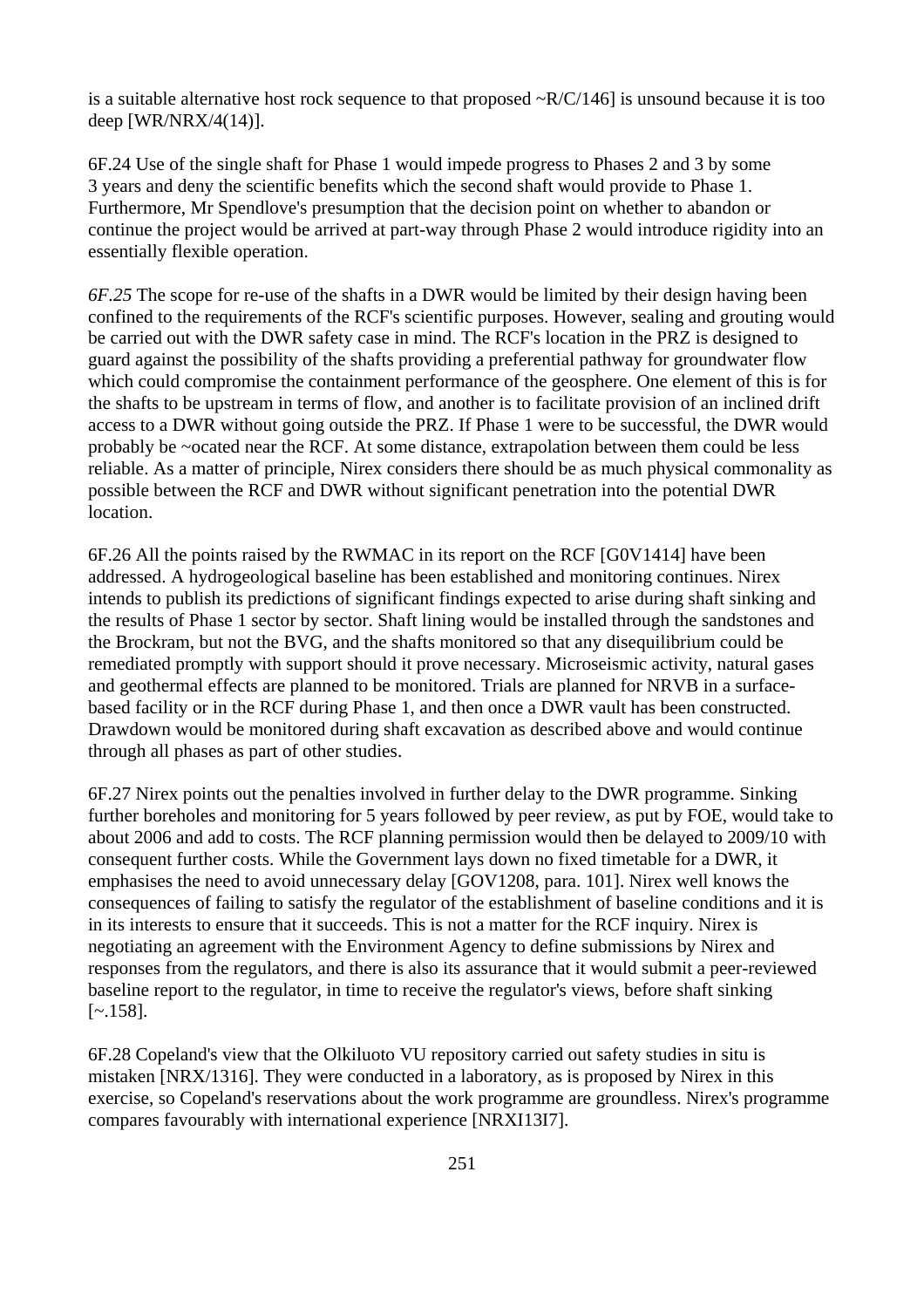6F.29 Cumbria has very substantial doubts that a safety case can be successfully developed at Sellafield because it is such an unpromising site [6E.42-52]. Although the RCF would yield more information than the boreholes, and Nirex concedes that there is much work to do, the present unfavourable level of risk is likely to persist. The host rock sequence exhibits serious deficiencies (~. 120] and was not selected for its promising radiological performance but for other questionable reasons *(6B.58].* Nirex concedes that a potential DWR could be so geologically complex that the degree of intrusive investigation could compromise the safety case and it does not claim to be able to engineer a solution to all situations of geological complexity or identify all features in the PRZ with certainty.

6F.30 Allowing further long, costly and complex investigation, and the harm that would result, is not justified in this PRZ. By the end of Phase 1 total expenditure would be £793M *(£425M*  Sellafield specific); by the end of Phase 2 £857M (£463M); by the end of Phase 3 £101 SM (£543M); and total cost to waste emplacement £1820M [NRXI12/18, Table 4.2]. Although some work is generic in nature, repeating the exercise once commenced would be very expensive, the pre~ommitment being of concern to many organisations and individuals writing [eg WR/SLC/1, ACCIl, ANGI3&4, *TISS].* 

6F.31 Copeland regards the RCF as premature because, leaving aside paramountcy of safety in site selection, the work programme does not go far enough. In situ testing of the multi-barrier system, testing the feasibility of pre~losure re~rievability of waste from its emplacement, and preparing for long term pre- and postclosure monitoring of the waste, need to be made systematic in order that the public may be reassured. It cites the Olkiluoto VU repository in Finland as an example of best practice [CBC/3/1, p.13 - "safety studies"].

6F.32 Gosforth is sceptical about the promise of the PRZ and sees the chemical and engineered barriers as providing inadequate assurance to compensate for the complexity of the host rock. The wet environment at Sellafield is flawed in its view [WR/GPCI2, p.3], a point supported by Mrs M S K Higham who draws attention to the additional costs involved in overcoming difficulties. Gosforth regards the RCF programme as being rushed with insufficient time for baseline conditions to be properly established and models validated; for results to be subjected to <peer review; and for older waste storage plants and associated waste storage facilities to be upgraded [WRIGPC/3, para.7], a view shared by  $\sim$ 

6F.33 ~ assert that baseline conditions are far from being established, a point of concern to several parties and many of those writing, and that Nirex does not understand the complex hydrogeology of the host rock or the impact of excavation damage on fluid flow. Information from the RCF would be of little or no value until these problems have been overcome. They cite  $H MIP<sup>1</sup>s$  point that failure to properly establish baseline conditions could frustrate the objectives of the RCF. Moreover, because RCF construction is premature, it could also prejudice the achievement of a PCPA and successful development of the DWR [~. 133] - a view shared by South Cumbria Citizens, Patricia **McKenna MEP** and ~ J Fitzsimons **MEP** amongst others. A very comprehensive programme of further work is needed, especially for more boreholes, [~. 144] and peer review would extend this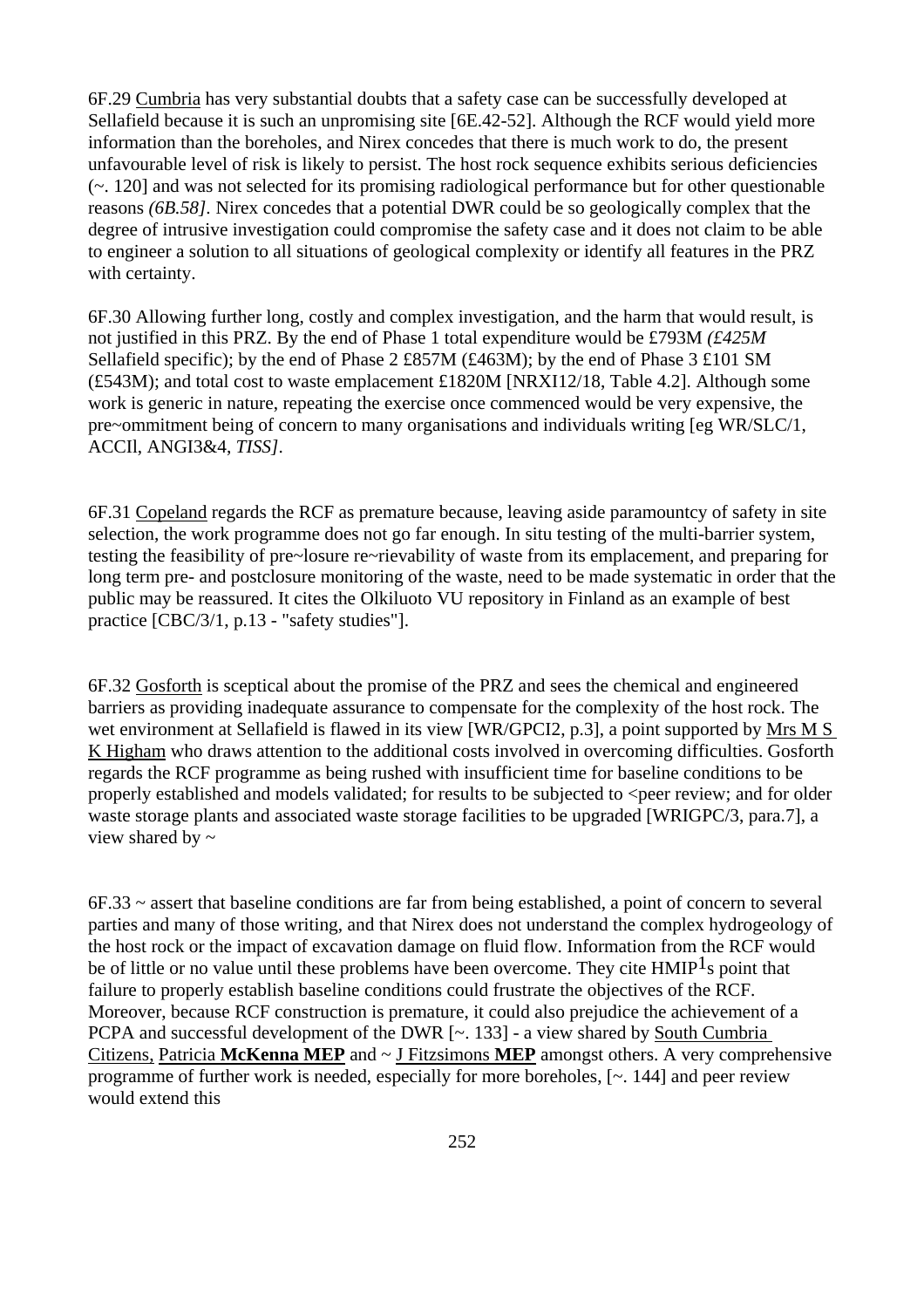preparatory period. FOE estimate that Nirex's RCF programme is about evenly divided between generic or engineering functions and site specific characterisation.

6F.34 It is essential, as a prerequisite for the RCF, for a robust interpretation of the geology and geochemistry in and around the PRZ to be achieved as a framework for reliable models and to identify the correct location for the RCF. Equilibrium conditions of the hydrogeological regime must be established which, because of complex fluctuations, could take 2 years or more to achieve [~, 109-110]. International experience, particularly in Canada, suggests that a site programme should involve about 5 years testing of about 6 to 12 boreholes over a 10 km<sup>2</sup> area, targeted at conditions known from seismic and geophysical data. Fracture flow must be understood and models validated. The RCF should be planned as part of the staged programme of DWR development so that its location is optimised [~. 134]. RCF experiments should form the culmination of generic and other surface-based research and Nirex should publish a forward programme for the integration of laboratory and fieldlRCF work which they claim they are going to follow. However, Nirex concedes that the acquisition of more information from surface based investigations would add to its understanding

*6F.35* Nevertheless, FOE doubt that the PRZ is capable of characterisation or of being suitable for a DWR [eg  $\sim$ . 112 & 120]. The PRZ is lacking a low hydraulic gradient throughout the site, and simple geology and hydrogeology [~. 114-115]. Modelling is still at an early stage f6D.51-7] and unjustifiable inferences have been drawn from experience gained in the relatively massive, uniform and fracture free crystalline rocks in Canada and Sweden [6C.106]. Experience in Sweden and Canada indicates that in situ data would be of little value to flow characterisation and the PCPA [eg *F0E17120,* p.199, lines 3943 & FOE~6I28, p.7, penultimate para.], and further fundamental research and development in this area is necessary before excavation is commenced (~. 106]. Without the extra boreholes at Sellafield  $(\sim 144]$ , there is a real danger that even a 3-D time variant model would give an inaccurate representation of the flow regime.

6F.36 Similarly, construction impacts are not yet sufficiently well understood, so that data could be potentially misleading and compromise a satisfactory PCPA [~.133]. Standards of construction, science and engineering appear to be inadequate [~.131]. In particular, nonconservative assumptions of the impact of the RCF on the PCPA have led to unacceptably low performance objectives for the engineered barriers. Reliance on drill and blast, and failure to examine alternative methods, would not minimise damage to the rock mass, a point also made by MrJNWalker. Although more costly, a cut-off collar may resolve sealing problems and there is a strong case for machine mining the second shaft because it should reduce the EDZ. Nirex concedes that the Ventilation Tunnel Experiments would only produce broad results because of practical problems. In addition, the concept of backfilling and sealing of emplaced waste is presently flawed and needs more generic research before testing in situ [~.127-8 & 1314]. FOE also doubts that there is room in the PRZ for the RCF and a DWR.

6F.37 Dewatering as a result of RCF (and DWR) development could be concentrated along the FHFZ and transniitted to permeable superficial deposits to the West in the Newmill Beck valley, and to the exposed outcrop of St Bees Sandstone in the East near Gosforth. More data are needed on this before perturbation by the RCF. Although there are difficulties in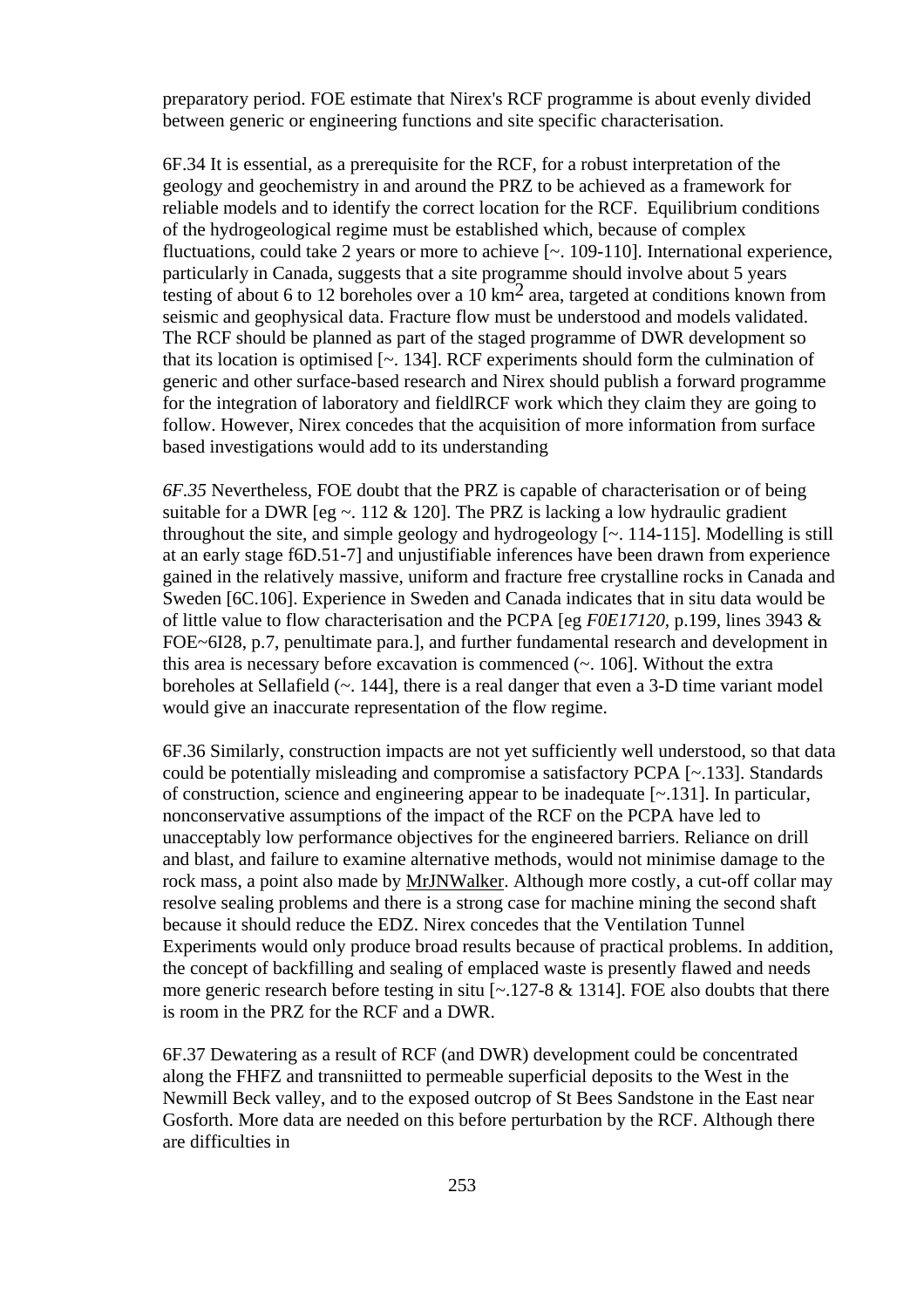establishing baseline EhipIl values from the surface, FOE insists that as much progress as practicable should be made before the RCF is excavated. Nirex has not yet published a programme for the integration of laboratory and field/RCF geochemical work and is overoptimistic about the rate of progress which can reasonably be achieved. Progress towards understanding geochemical processes, for which laboratory work is appropriate, is not sufficiently advanced to justify perturbation by the RCF and potentially compromise future geochemical modelling [~. 123, 6D.57], a view supported by South Cumbria Citizens.

6F.38 Potentially serious risks could result from failure to produce a reliable DWR PCPA of which the RCF development is a part. The high degree of uncertainty in this project, and the likelihood of further difficulties ahead, demands a precautionary approach in accordance with the principles of sustainable development [GOV/208, para.5O], a point emphasised by The Irish Government *[6A.52].* Nirex's proposals would cause grave and demonstrable harm to interests of acknowledged national importance in FOE's view.

6F.39 Greenpeace does not believe that Nirex would ever be able to sufficiently characterise the PRZ to achieve a satisfactory PCPA for the DWR, and so there is no benefit in the RCF. Furthermore, failure to optimise the location of the RCF would have an adverse impact on the DWR safety case and so risks would not be as low as reasonably achievable (ALARA). This is a material consideration and subject to the Euratom Directive's principles of justification & optimisation [2A.2  $& 6A.491$  and to SP Policy 54(u).

6F.40 In addition, all Nirex's activities should employ best practicable means ~PM). BPM could not be implemented without a validated hydrogeological model of the region [6D.45- 6]. Without such a model the proposed positioning of the RCF shafts is open to question and yet is critical to optimising the DWR because of the likely role of the shafts for ventilation and emergency access and because of the perturbation caused by excavation. Nirex concedes that the radiological performance of the site could be affected by the RCF yet is equivocal about the physical relationship between the RCF and the DWR. On one hand it cites the difficulties in extending the shafts deeper if an unexpected problem is encountered in the galleries, while on the other it emphasises the need for flexibility of location of the DWR.

6F.41 If the RCF is to confirm current understanding, this must be sufficient to determine the optimal DWR location prior to shaft excavation. Nirex concedes that harmonising the locations of the RCF and DWR would minimise perturbation and costs and the regulator seeks to avoid undue disturbance [HMP/1I1, para.7. 12]. Perturbation by the RCF could also compromise Nirex<sup>9</sup>s ability to collect suitable data on glacial flushing, and the RCF is unlikely to facilitate such data collection in any event. The OECD advocates the use of long

-term monitoring programmes early in site characterisation in order to establish baseline conditions prior to major perturbations and capture them when they occur *[GNP/417],* but that is not occurring satisflictorily here.

6F.42 The lack of understanding of regional hydrogeology also inhibits Nirex's ability to address key uncertainties through RCF data in Greenpeace<sup>1</sup>s view. Narrowing the range of groundwater fluxes through the DWR [6E.59] would be more effectively conducted through further Cross-Hole and Pump Tests than a single, non-repeatable, poorly constrained RCF Shaft Drawdown Experiment, which itself would make a very large perturbation in the natural flow system thus making further regional borehole experiments much more difficult.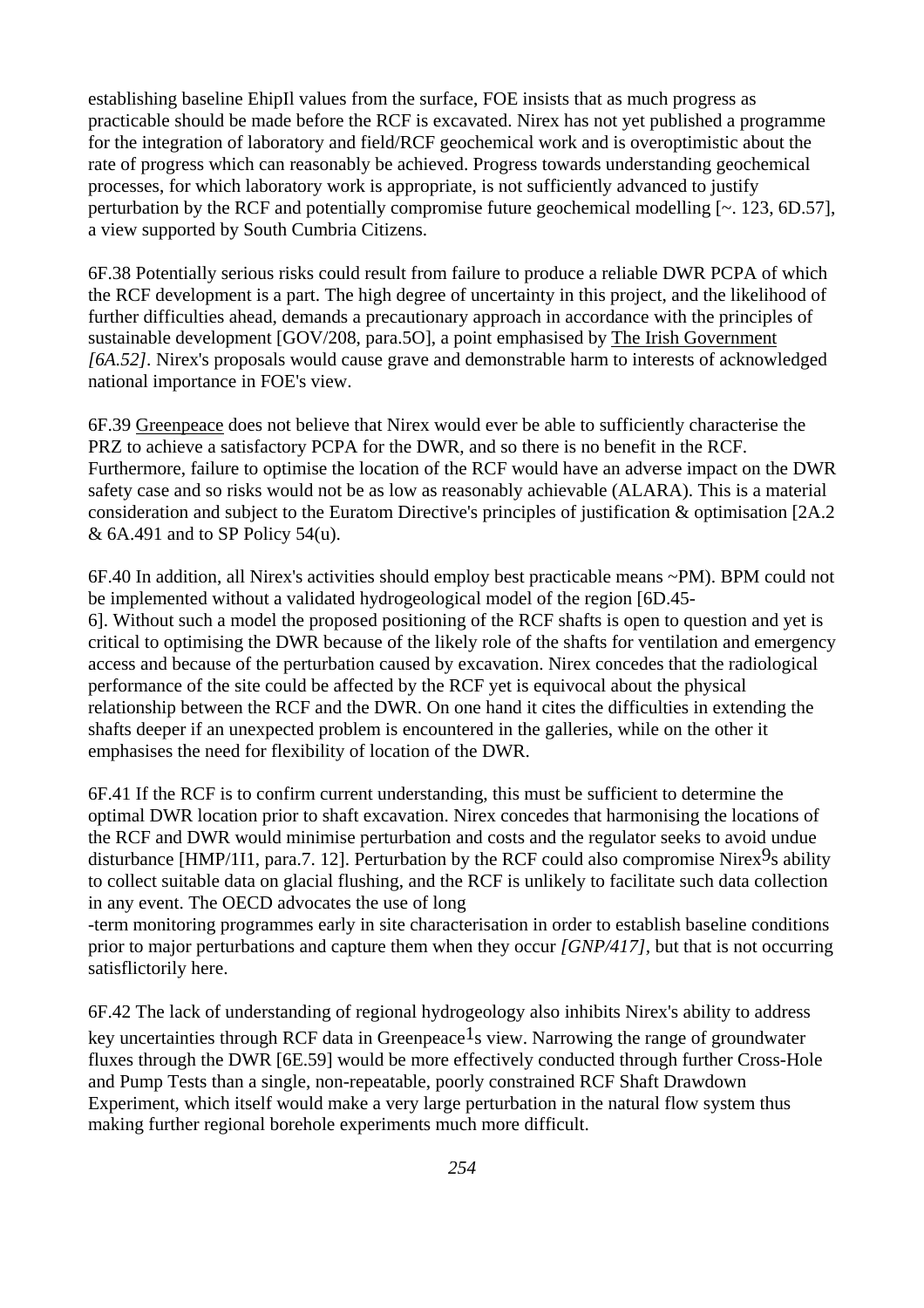6F.43 The promise of the site must also be doubtful because Nirex has underestimated the groundwater flux through the BVG [6D.47-8 & 6E.58], and overestimated both the level of chemical containment for uranium t6E.62] and the long term barrier effect on account of higher solubilities due to the natural oxidi sing state of the groundwater  $\lceil \sim 0.125 \rceil$ . It is difficult to conceive of any aspect of the engineered aspects of the DWR design which could sufficiently enhance safety to compensate for this over the relevant time scales.

6F.44 Generally, the RCF could result in higher risks occurring in the DWR's geological setting than might otherwise be the case, and that is a serious detriment which must weigh heavily in the balance against any benefits accompanying the development. If work is to proceed further at the PRZ, after carrying out sensitivity analyses to explore discrepancies and the establishment of baseline conditions, then rather than excavate an RCF, further data should be collected and tests rerun as necessary to validate models plus the continuation of experimentation from international laboratories. This should, for example, narrow the range of probable values of BVG permeability.

 $6F.45 \sim$ QRE support Gosforth<sup>1</sup>s view that Nirex's proposals are characterised by haste and optimism, a sentiment they believe is shared by RWMAC [GOV/405, para.4.30] and by the Royal Society [COR/605, para. 1. 6). Ni rex accepts that Sweden have been optimistic about their programme for many years. CORE refer to the optimistic proposals for earlier DWR schemes before it was found necessary to "break out" an RCF [NRX/12/2~ p.14]

6F.46 Boreholes 8 and 9, and one in the Ravenglass Basin, were considered sufficient by Nirex in 1992 to complete the safety assessments, yet site data continued to show inconsistencies with predictions, and the RCF is now said to be an essential part of site investigation, not of DWR construction. Nirex concedes that, as late as May 1992, it was still expecting to do without an RCF despite an IAEA Panel<sup>9</sup>s recommendation, endorsed by RWMAC, of an exploratory shaft [GOV/403, para.2.29, p.18]. lack of firm interpretations of the hydrogeological system altered its view. Nirex also accepts that there should be a period between completing shaft sinking and the Phase 1 analysis, but CORE contend that the programmed period of 9-12 months would give insufficient time to establish a reliable preliminary safety case. They also believe that the RCF would require little further excavation to be usable as a DWR if the location were to be found satisfactory.

6F.47 In addition, CORE is sceptical that rising RCF costs would allow Nirex to seek another site, once development had been commenced, because of the delay to the national waste disposal programme and the abandonment of resources already invested in the Sellafield site. They suggest that unsustainable cost estimates have been given by Nirex in the past [eg GOV/41 1, p.54] and calculate that the unit cost of waste disposal would now reach £130,000 per  $m<sup>3</sup>$  in the first year of DWR operation and that final DWR costs could reach £25B. Nirex accepts the 5% inflation rate and 8% interest rate assumed by CORE in its cost calculations.

6F.48 **Mr N R Spendlove** considers the RCF proposals to be excessive and to appear to form part of the DWR development. A single shaft would be adequate to provide a decision point for making a DWR application and alternative siting of headgear would be beneficial in terms of landscape impact (see also 5A.54-8]. MrJRCadin is unable to understand why difficulties in characterisation of the PRZ persist, and expensive excavation work is continuing, when it is reputed to be the most extensively investigated area of rock in the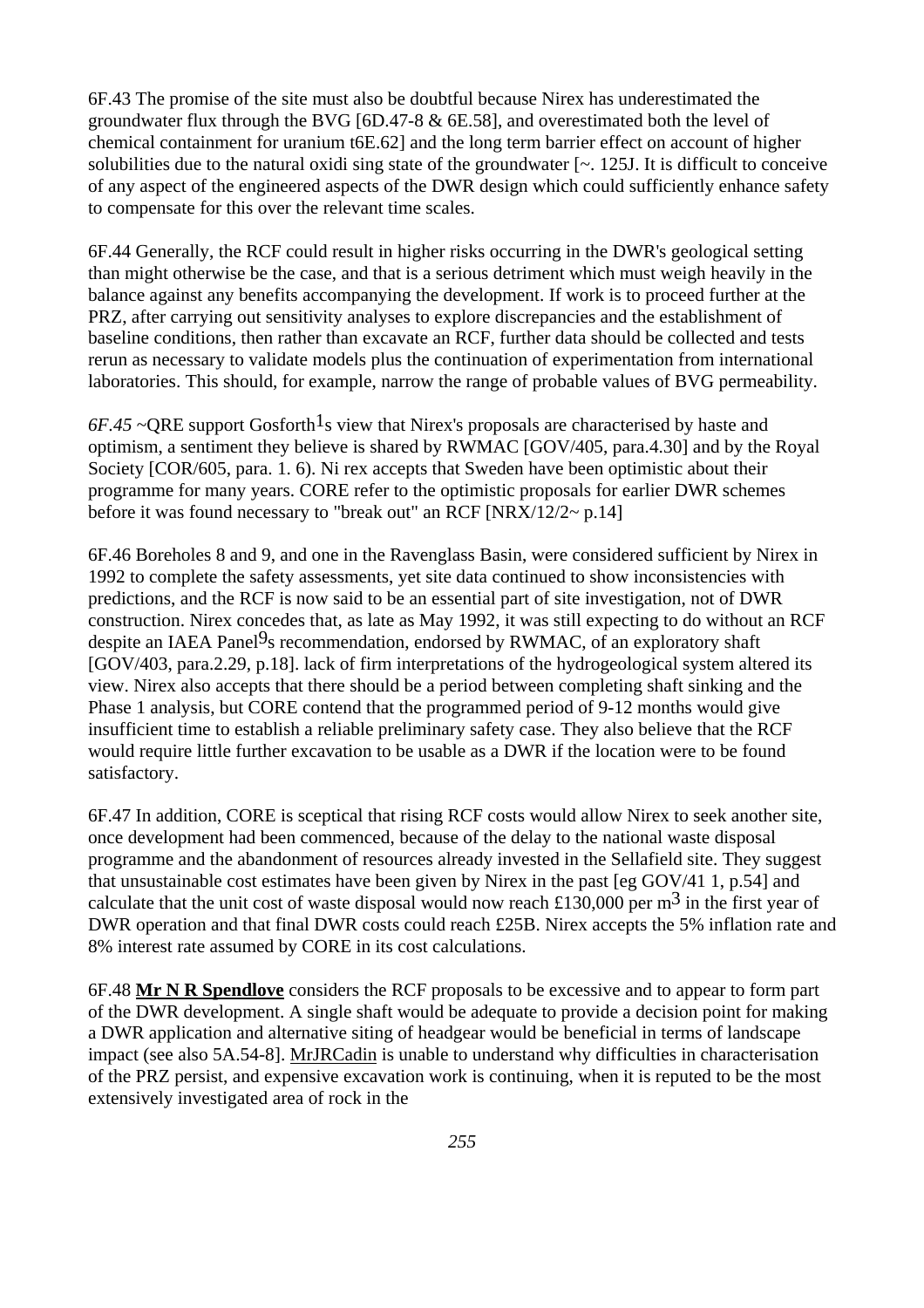world yet shows unfavourable features for a I)WR. He also regards the programme as deficient in its failure to carry out in situ trials using radioactive materials. Re points out the great evolution of scientific knowledge which is likely to occur, particularly over protracted timescales. The application of new robotic techniques to the disposal of nuclear waste suggested by Mr J Michael could be a case in point [WRIMI194].

6F.49 Many of those writing also question the need for the RCF at this stage [eg *WR(W166].* On the other hand DrEJCobbing challenges the location under investigation suggesting that the deeper Bleawath Formation is much simpler, more determinable and less active than the host rock in the Fleming Hall Formation, and recommends that it be investigated as likely to provide a more reliable saf*ety case than current proposals [WR/C1146].* 

*6F.50* **Mv** conclusions on the role of the RCF within Nirexts future work programme start by acknowledging once more the **general quality & innovation of Nirex' S scientific & technical work to** date. Moreover, I note the consensus that a facility of the nature that is proposed must form a central part of the subsequent stages of the DWR project. There is no doubt that the detailed excavations, investigations & experiments planned for the RCF would contribute significantly, and in many cases crucially, to the sum of knowledge required to implement the DWR concept at Sellafield.

*6F.5* 1 Also I accept entirely the principle that the programme for work within the RCF must be flexible, in order to cope with actual conditions as they are revealed, albeit subject to the critical requirement that the relevant baseline conditions must be fittingly established for each piece of work before it is started, whether it is a deviation from the programme or not. Whilst admiring Mr Spendlove~s boldness in taking on Nirex's design team single-handedly and thanking him for the intellectual stimulus of his alternatives, I have firmly concluded with

 $\sim$  the benefit of the Assessor<sup>9</sup>s advice that Nirex's twin shafts would be an integral part of the essential flexibility.

**EC.161** 

# $-.44$

*6F.52* I have drawn together these generally favourable conclusions at the outset because I do not wish to appear to detract from them, and yet I do consider that as I near the end of this report I must nevertheless concentrate on the drawbacks which the Assessor & I perceive in Nirex's approach. In the first place, Nirex is too optimistic about the situation it has reached. It does not understand the regional hydrogeological system well enough, and it is not planning to give the remainder of its investigatory programme sufficient scope to remedy that deficiency. Secondly, it does not fully comprehend the extreme complexity of the PRZ, and over~stimates its own knowledge & understanding in crucial respects. Thirdly, it is much too hopeful about the speed  $\&$  confidence with which it could reliably process information and make firm decisions in constructing & operating the RCF.

*6F.53* There are 2 general points to be deduced from these propositions, in my view. The first is that Nirex should not be allowed to proceed with the RCF in its current state of inadequate knowledge, for that would cause needless damage to the PRZ; make it very difficult for anyone to predict the consequences of Nirex<sup>t</sup>s actions; and result in a confusing outcome. The second is that it is difficult to credit that Nirex has optimised the location of the RCF, because it has not equipped itself with the knowledge to do this. It does seem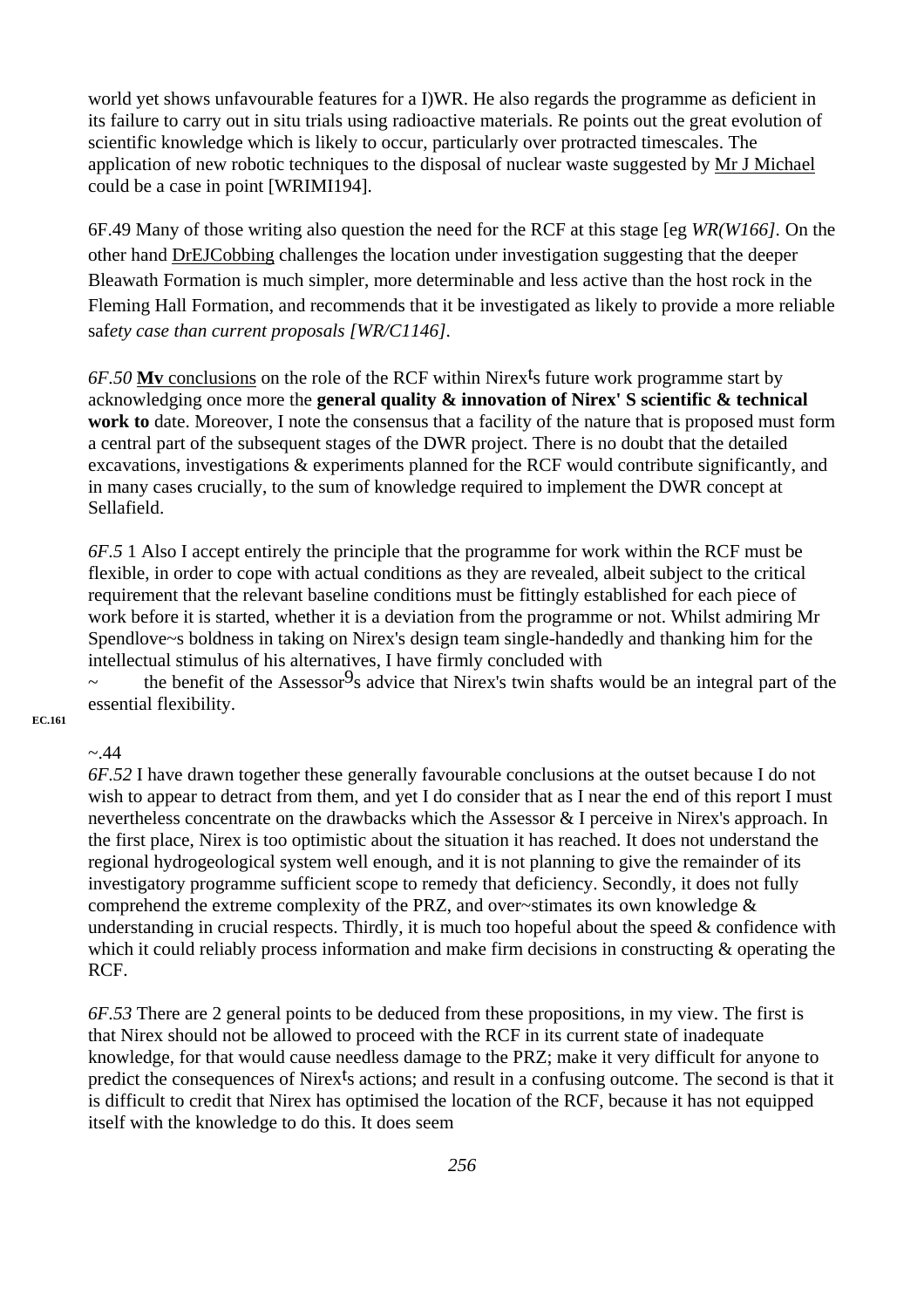expedient to prefer a location in the upstream part of the PRZ; the environmental appraisal **5~2~3** does suggest that a drift access should be accepted as a design constraint; and there could well be room for a DWR at the preferred location. But, with respect to  $\text{RWMAC}_1$  the advice to me is that it would be physically impossible to characterise the remainder of the PRZ from the RCF, and so those pragmatic parraneters would have precluded all other options within the PRZ. Except by coincidence, this RCF could not be the confirmation of the suitability of the most stable, understandable  $\&$  impermeable volume Qf rock for a DWR. This paradox is redolent of the defects of the site selection exercise.

**if.21** 

*6F.54* Moving on to give some more detailed underpinning of these general conclusions, the Assessor advises me that the RCF would be unable to provide infdrmation on about half of the principal hydrogeological units which make up the current regional transport model. Also, whilst Nirex's choice of excavation method is agreed as the obvious & conventional one, and the shaft drawdown & excavation disturbance experiments should be very useful, there are 2 very problematic points about the early stages of the RCF. The first is that, although flexibility is being retained over the repository horizon, merely digging down to the preferred horizon of about 650 m aOD would not enable a decision to be made about the actual horizon at which the DWR would be constructed. Even to confirm that the preferred horizon would be definitely unsuitable would have to await the results of tests after arriving there. A preliminary decision to stop at that horizon made on surface-based information would by definition be unreliable.

*6F.55* The second point is that the Assessor and I cannot conceive that a decision could be made halfway through Phase 1 to proceed with a DWR application. Nirex would not be far enough into the rock nor have enough additional information for such a decision point to be realistic. Further examination of the items in the RCF programme corroborates this judgement. Some of the main experiments in the preferred option for Phase 2 would not actually be to help design the DWR as Nirex's overall scheme suggests, but would really be still testing the suitability of the preferred location. In conjunction with this, Nirex seems to remain unduly optimistic about its model development & validation programme. Put broadly, it would in practice be at least one cycle behind what should be the case, so that Nirex would be at serious risk of basing successive predictions on inadequately refined models, in turn producing output of insufficient reliability.

*6F.56* This sequence of retardation would start with unsatisfactory knowledge of baseline conditions before the RCF begins. This is a matter of particular concern to HMIP, and, according to Nirex's timetable, there might be no subsequent opportunity for hydrogeological

g.i~i conditions to recover between the end of RCF work and the start of DWR construction. The baseline should be established across the entire primary network of boreholes for the region. but it would not be established, because Nirex has no plans to sink some of the requisite boreholes, and does not intend with its existing & planned ones to monitor them for long enough for any responses in the deep BVG to annual rainfall trends to become characteri sable. Some current fluctuations suggest that there are hydraulic connections which have not yet been identified.

6F.57 Although a backfilled & sealed RCF should recover to its natural state in ordinary restoration terms, I am advised that there would be subde changes which could affect radiological safety. In my view, no opportunity to detect such changes should be lost, but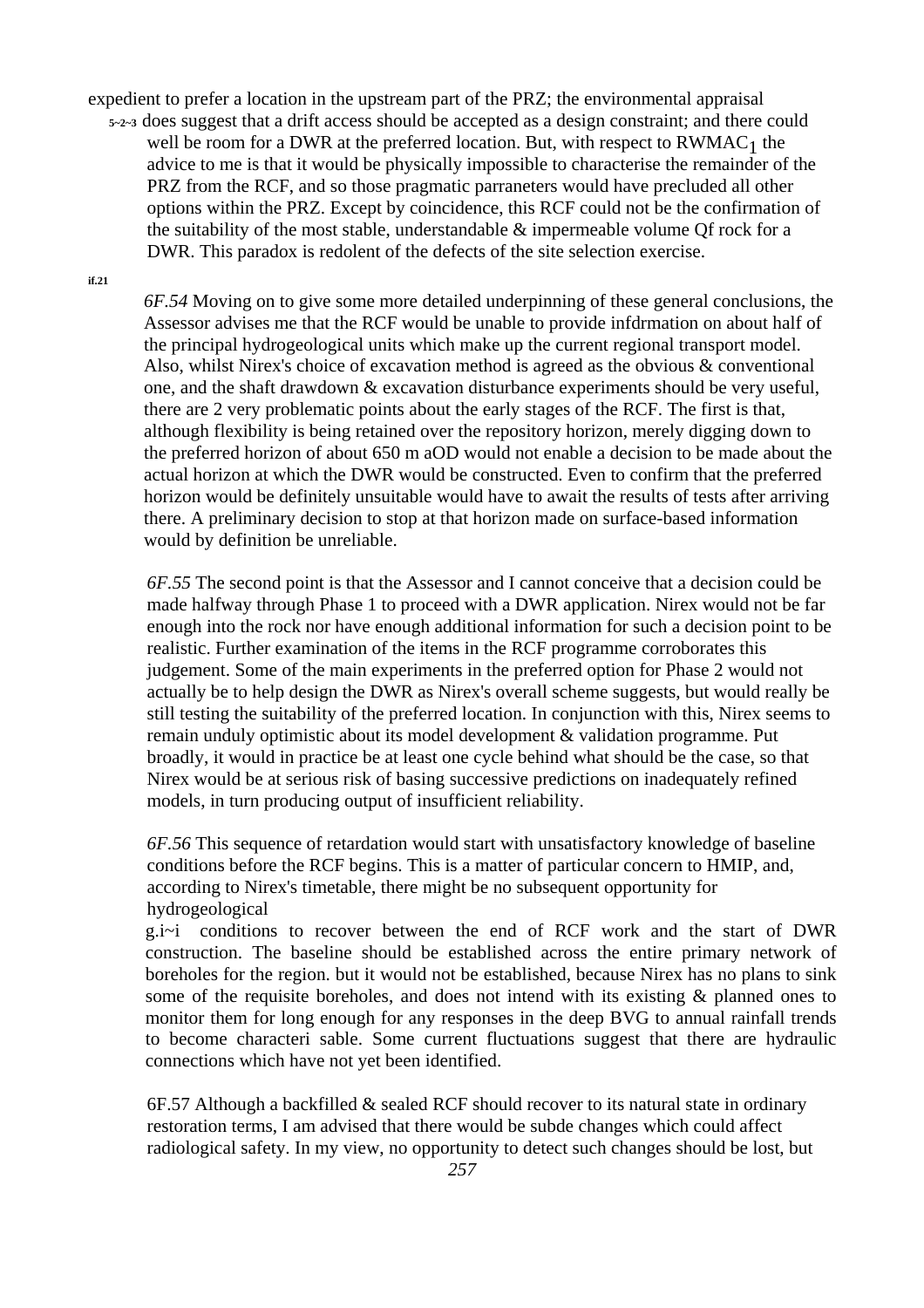on Nirex's favoured timetable, the normally important phase of observing the recovery fol lowing cessation of pumping would be omitted, and there would follow instead the even greater drawdown caused by I)WR construction itself. This would certainly alter the baseline conditions, including the geochemical ones, so I am advised. Following the sequence of events through in this way emphasises the importance of establishing the baseline conditions as thoroughly and robustly as practicable before con~mencement of the RCF.

6F.58 Although the welcome assurance has been given to submit a peer-reviewed baseline report to the regulator for comments before the development begins, it is now apparent that there are a number of drawbacks to this procedure. The report would not cover all of the conditions which it should, either by way of regional detail or over time. Then I agree with the Assessor that, even on the incomplete basis which Nirex intends to provide, there would not be the time to have the reportproperly peer-reviewed for Nirex's programmed start to excavations. The regulator would in any event have no statutory standing in the matter - a **3B.39** reminder that under current UK law & policy the planning system is in effect the state's controller of the present stages of the DWR project.

*6F.59* I appreciate that Nirex feels strongly that the details of these scientific & technical matters are for the regulators to consider when eventually they do have formal standing in relation to the project. But the fundamental point on this planning appeal is that, to put it at its lowest, the evidence shows to me that to go ahead with the RCF now would be seriously premature. Thus there can be no benefit to be taken into account under SP Policy 54 for going ahead now, and there could well be some harm to the radiological safety potential of the PRZ.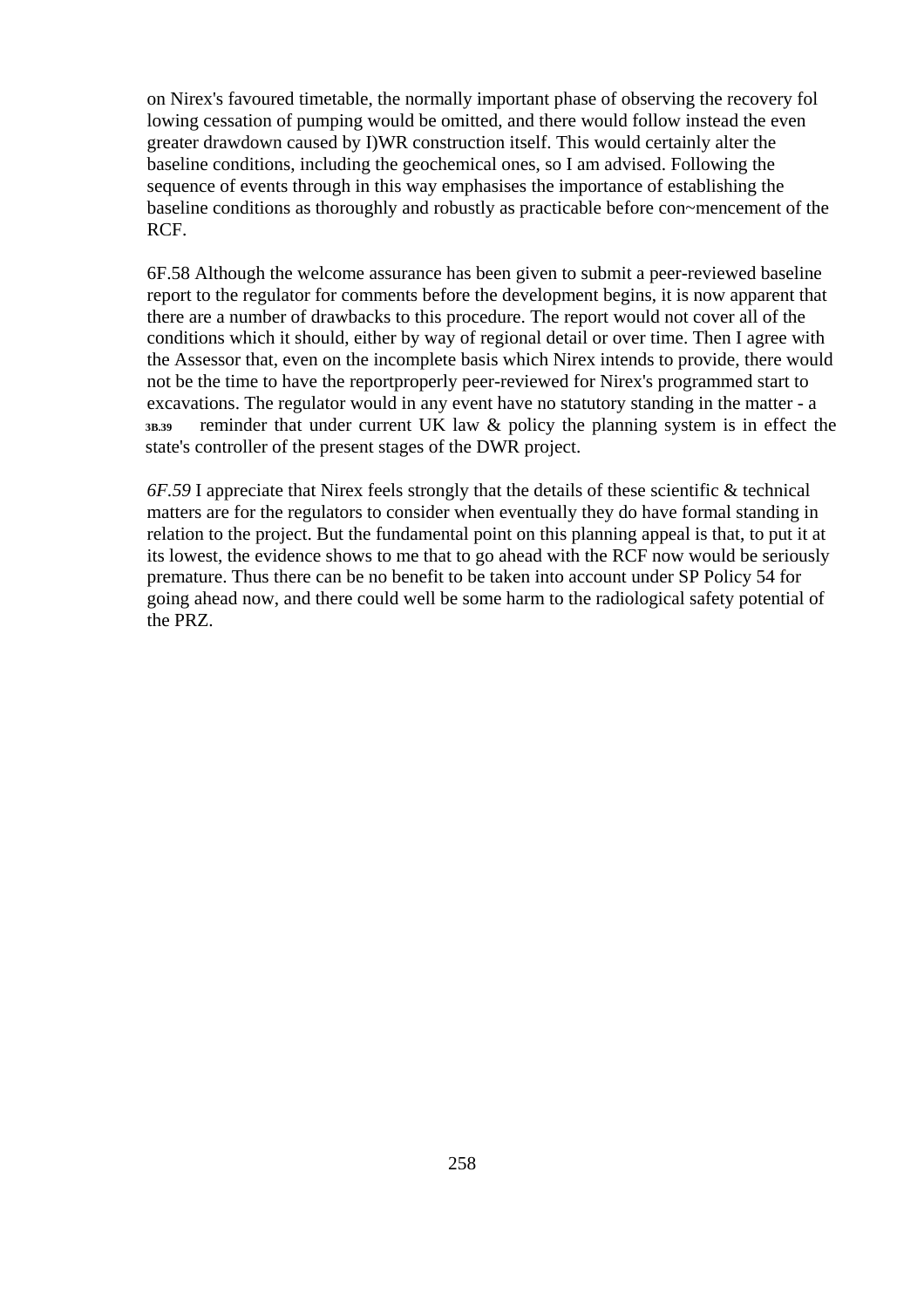## **7A. MITIGATION OF ENVIRONMENTAL EFFECTS**

7A.1 In the Es [COR/lOl] Nirex explains various measures intended to minimise adverse effects. However, during the course of the Inquiry, Nirex and Cumbria have agreed a list of conditions [COR/113] to augment, or give precise expression to, the measures in the ES. Many of these have also been accepted by Copeland and Gosforth. This Section of the report is based on CORIl 13, but also takes account of the variations suggested by other parties [CCC/1/25, CBC/2/6, GPC/4 & 4A, GRY/lil & WR'LOW/1J. I have taken account of these mitigation proposals in the course of earlier chapters and my comments below are without prejudice to the views already expressed.

7A.2 The development would be for a limited period of 13 years (idem, Condition 1] and subject to comprehensive landscaping, restoration, replacement and aftercare schemes [idem, Conditions 28-29, 31-35, 38-39]. There is a contingency for early cessation of the development [idem, Condition 30]. The stripping, storage and use of soils and overburden and control of weeds, would be regulated with reference to submitted schemes with some details being left for later determination by Cumbria. All works would be required to conform to approved schemes [idem, Conditions 2, 4041]. Of particular note is the schedule of approved drawings appended to the list of conditions [idem, s.1], being the subject of Condition 2. These conditions are not in contention, subject to comments below and save for FOE's scepticism that the 13 year period would suffice: and I regard them as crucial.

7A.3 Design and external appearance of the buildings are proposed to be controlled by an amended scheme (idem, Condition 3a with Scheme A]. However, the scope for discretion is limited by the terms of the application [4B.26] and the scheme is not agreed by Copeland or Gosforth, which differ from Cumbria in seeking a treatment much more sympathetic to the vernacular in materials as well as design [SA.43 & 46]. To my mind the colour scheme now proposed for the profiled cladding of the headgear and buildings would help reduce visual impact to a degree. But, bearing in mind that the heapsteads would not be completely screened, I consider it a retrograde step for the earlier proposed brick finish to their walls to have been replaced in the latest plans by profiled cladding [compare Drgs.008019 and 008021 in CORI1O2A and CORIIO2B].

7A.4 Supply of electricity, access arrangements (including special measures for construction traffic - idem, s.10, Drg.008916) and dust suppression measures would also be achieved through agreed schemes [idem, Conditions 4, 6 & *15],* while the details of freeze drilling arrangements, should they be necessary [2B. 12], and external lighting would be subject to the submission of further details and approval [idem, Conditions 3b  $\&$ 5]. These conditions are generally agreed but Gosforth and Cllr Gray object to night lighting and anti-intruder fencing [GPC/4, **L** 16, GPC/4A, s.1 & *GRY/lil].* Because of the nature and vulnerability of the RCF and its activities, and the likely value of on-site plant and equipment, I accept the need for lighting for safety and security purposes but consider that the proposed Condition 5 is capable of ensuring that lighting is limited to the minimum necessary. Nirex has significanfly reduced the extent of proposed fencing and lighting  $(N-1/5, Fig.2]$  and it has incorporated this alteration in the amended application plans [CORI1O2B, eg Drgs.00800713, 008009B, 008014B]. To my mind the amended application approaches the practicable minimum of security fencing for this operation and is commended accordingly.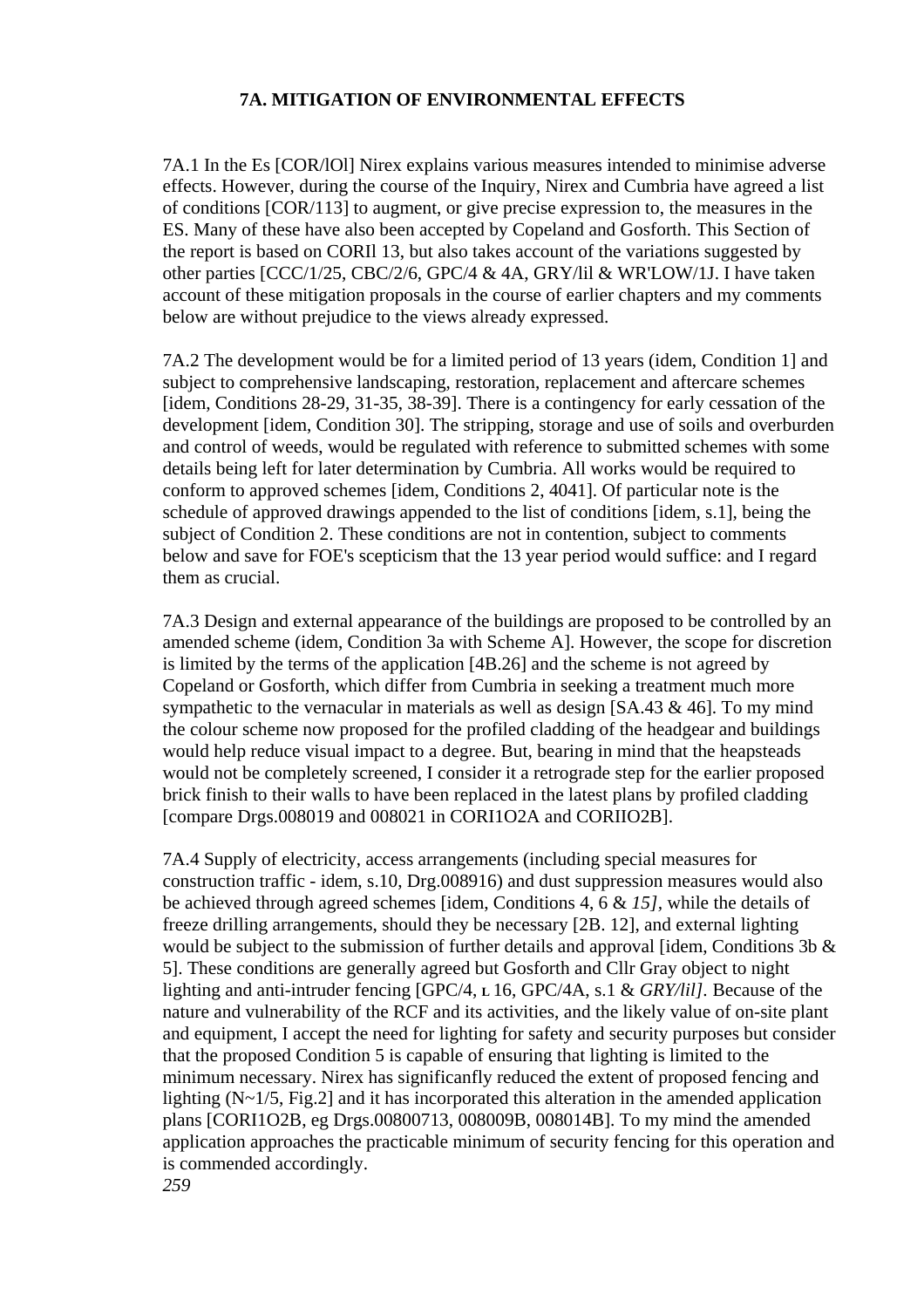7A.5 Blasting and noise levels are designed to be controlled within reasonable limits taking account of nearby vulnerable locations during day, night, weekend and holiday conditions through monitoring [idem, Conditions 7 to 13]. The noise conditions are agreed by Cumbria subject to a further condition on hours. Cumbria and Copeland agree with the blasting criteria. Gosforth's contention that blast levels should, in effect, be undetectable by human senses in any part of the National Park and should not, in any event, be carried out between 2200 hours and 0700 hours [GPC/4 & 4A, *s.5],* seems extreme, in my view, given the low levels of blast stipulated and the effects caused by HGVs on the AS95('T) f5D. 11].

7A.6 Gosforth's request for investigatory machinery for complaints of nuisance from blast or noise, or breach of planning conditions, is met already under present legislation, and its concern regarding remedies for blast-induced damage is not a planning matter. Its requests for log-keeping and positive control of operations by the Regulating Authority without any breach necessarily having taken place *[GPCI4,* 55.7 & 8], while understandable, would be unduly onerous upon Nirex and the relevant Authority. However, I entirely support Copeland and Gosforth<sup>1</sup>s point that the regulatory regime must be effective.

7A.7 On noise, I have already concluded that there should be a general night-time limit of 39 Db  $\sim$  (5D.29J, and I consider that suggested Conditions 9 & 10 should be amended accordingly, since I am satisfied from the evidence that Nirex could comply with such a limit. I have also concluded that the site establishment & fore-shaft excavation activities should be prohibited at night [SD.30]. Nirex has accepted without prejudice the description of the activities to be specially controlled as in Cumbria's suggested Condition 14 [CCC~1I25]. However, there is a problem in that Nirex has expressly declined to acquiesce to a prohibition of any particular working on Saturday afternoons, Sundays & holidays, on the grounds that there is no evidence to support such a distinction. This bypassing of national policy [SD.30] applies to suggested Conditions 9 & 10 as well as 14. My view is that the same limitations as at night should be imposed for the normal rest days on a development of this timescale as a matter of policy, although it might be thought necessary to refer the matter back to the parties with an indication that permission would be granted subject to such an imposition.

7A.8 Groundwater resources should be adequately safeguarded by condition after consultations with the Environment Agency (CORIl 13, Addendum & WRINRAIl], in Cumbria's view. However, Nirex believes such a condition would be unnecessary because it would duplicate the Environment Agency's power to serve a Conservation Notice *[G0V1803,* s.30]. Nirex points out that the authorities, including English Nature, are satisfied that pollution would be obviated by conditions attached to any Discharge Consent [CCC/1127]. The powers available to the EA Regulator under a S.30 Notice do appear to be generally limited [COR/1 13C, Addendum, NRA letter of 30 January 1996], and indeed I am unsure whether they are applicable at all to the particular circumstances of the RCF. Although I am also doubtful whether the abstraction could cause serious harm, on balance I conclude that the condition proposed through Cumbria [idem, NRA letter of 19 January 1996], substituting the Environment Agency for the NRA, would be resonable. On the other hand there is no need in this specific case for planning conditions to control pollution of the watercourse *(SE.29].*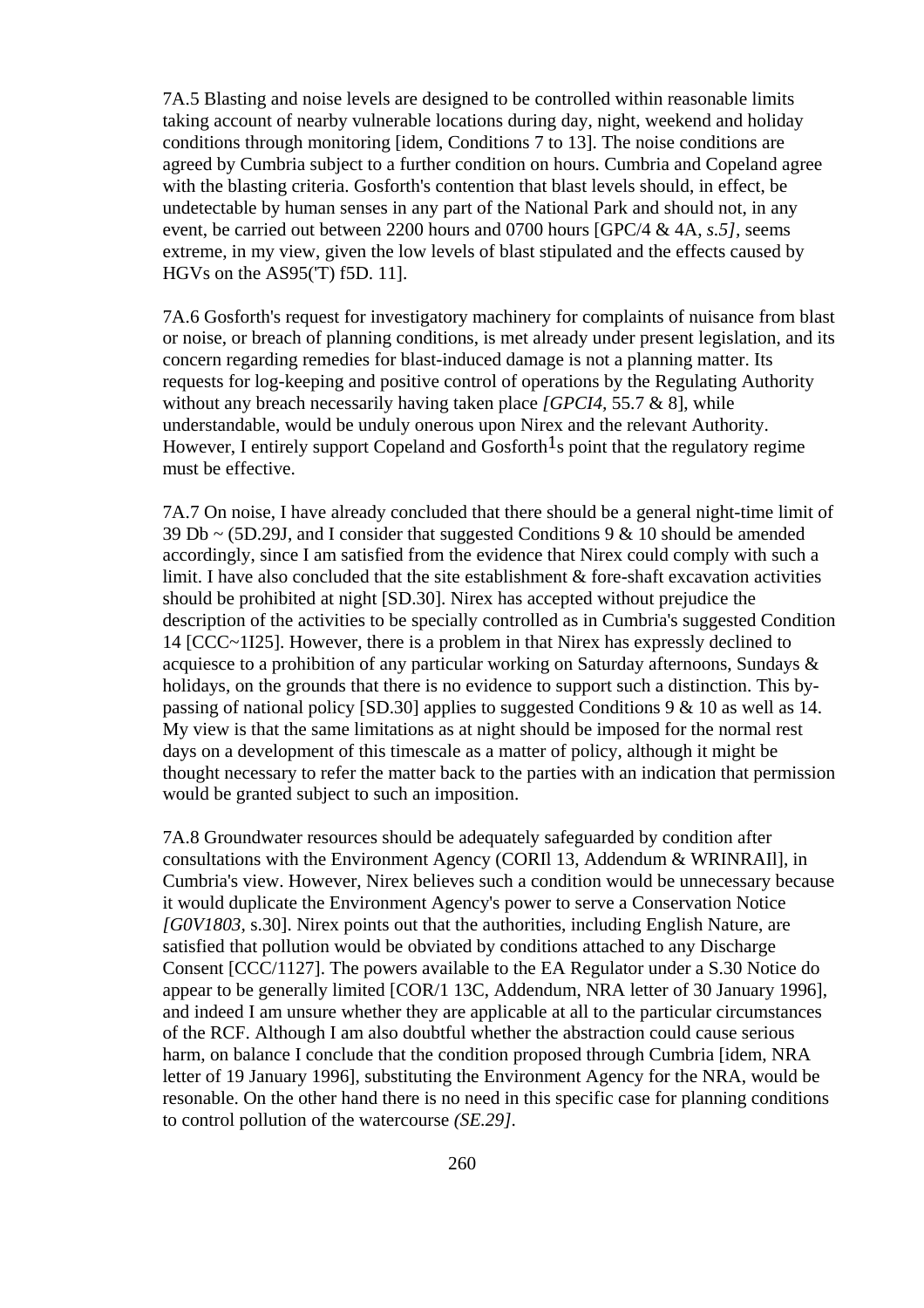7A.9 Archaeological remains would be safeguarded by submission of a scheme of investigation to be submitted to, and approved by, Cumbria [idem, Condition 18]. Also uncontentious between the parties is the action to protect badgers and conserve part of their habitat by the maintenance of a grass sward, provision of tunnels and a monitoring scheme [idem, Conditions 19-21].

7A. 10 The woodlands management scheme in the planning agreement is generally agreed as helping to mitigate the visual impact of the RCF from the many potential viewpoints in the landscape, and I support this view [Ca.5A] as a complement to the landscaping conditions mentioned above. Although the woodlands are largely outside the appeal site [compare NRX/11/18 with CORIlOl, *Fig.3.5.1* & COR/113, Restoration Scheme H, Drg.008046], there is some duplication with Schemes G and H in conditions 2~ and 29. In particular there is overlap of the important tree belts which give some protection to the dwellings on Newton Manor Estate Road. Thus there is technically a degree of conflict with Circular 16191, Annex B, para.B6, that the terms of conditions imposed on a planning permission should not be restated in a planning obligation, because this would involve nugatory duplication and frustrate a developer's right of appeal. However, I consider that this is not important on this occasion.

7A. 11 Gosforth<sup>9</sup>s proposals for road improvements by widening the AS95( $\degree$ 1) between Gosforth and Calder Bridge; by provision of a footpath and cycleway between Gosforth and New Mill; and by construction of a new access onto the Sellafield/Blackbeck road *[GPCI47* s.10-12], have been considered in Chapter *5C.* I have concluded that the general improvement of the trunk road is unnecessary and may be environmentally damaging. My conclusion on the footwaylcydeway is that there is not the physical highway capacity for both that and the RCF project's vehicular traffic, and so it would be uneaalistic to require its provision if the RCF is to be permitted. So fiLr as the service road towards Sellafleld is concerned, the publication of a detailed feasibility appraisal is the first requirement.

7A.12 I have considered the remaining conditions put forward, including Mrs II-owery<sup>1</sup>s suggestions for speed restrictions and better signposting [WRILOWIl; also *GRYIlIl),* but, in my view, they are either unnecessary, do not relate to matters of proper planning control, or are dealt with by those which I am recommending.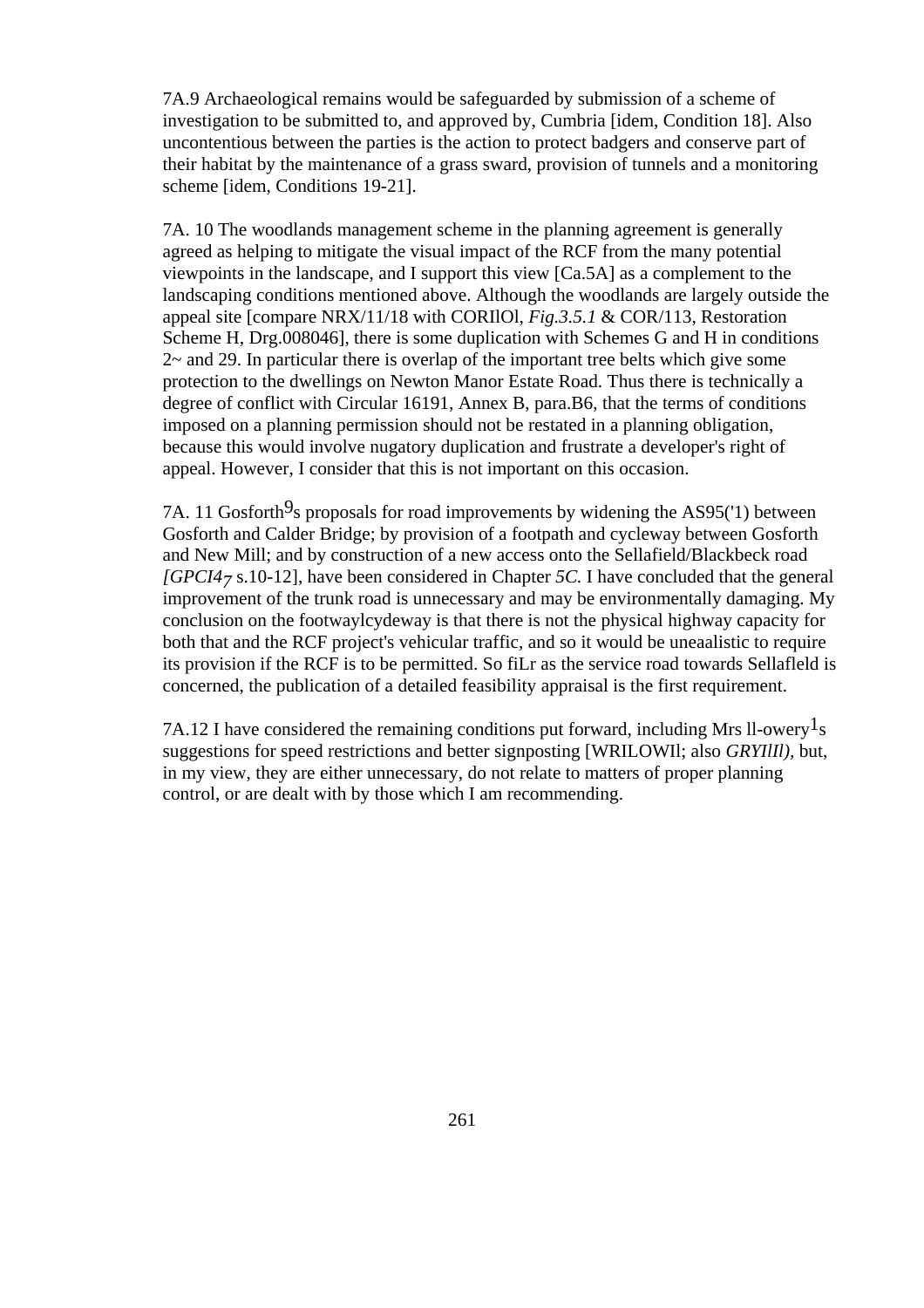## **7B. ENSURING SCIENTIFIC AND TECHNICAL BENEFITS**

7B.1 In addressing the matters about which you particularly wished to be informed during the course of the inquiry [1.5 Matter 6], and bearing in mind the guidance in Circular 11/95 paragraph 2, I have formed the view that the securing of scientific and technical benefits through the imposition of conditions is an option worthy of exploration with the parties [COR/113C, para.la). Suggested conditions are set out at COR/113C, Annex A, as a focus for discussion. The aims would be to control the establishment of baseline conditions; and to ensure satisfactory scope & standards of modelling, monitoring, and experimental work.

7B.2 A requirement on the lines of Condition A would lay down the principle of agreeing a programme of work dedicated to the DWR safety case, whilst one on the lines of **Condition** 

B would set out the framework of the programme. An assurance on the lines of Condition C would be needed to preclude premature perturbation of the PRZ before the baseline conditions had been properly settled. Further requirements on the lines of Conditions D & E would be necessary for operational control and monitoring purposes.

7B.3 **Nirex** submits that the suggested conditions seem to be directed at matters appropriate to an eventual determination by the regulator. It would be wrong to place Cumbria in the position of the regulator, particularly as Cumbria is unwilling to adopt that role, and as it is uncertain that the Environment Agency would be prepared to advise Cumbria. In the meantime, there is no formal role for the regulator during the investigatory process.

7B.4 Furthermore, Nirex submits that such requirements would be unnecessary in view of the formal assurance which it hereby gives to the Secretary of State, that:-

(1) work to extend and refine information about baseline conditions continues;

(2) a further independent peer review of the available data, considering both groundwater pressures and hydrogeochemistry, is planned to be carried out by the end of 1996;

(3) the Environment Agency would be provided with a peer-reviewed baseline report for discussion prior to shaft sinking, in order that it may give a view before underground characterisadon commences;

(4) Nirex would take account of the Agency's views before shaft sinking begins; and

(5) the baseline report put to the Agency would be published.

7B.5 **Cumbria** shares Nirex's view that the suggested conditions appear to be unenforceable in practice because the Council does not have the expertise or financial resources to implement & police them. The relevant matters are appropriate for the Environment Agency rather than the County Council. Although Cumbria considers that the conditions are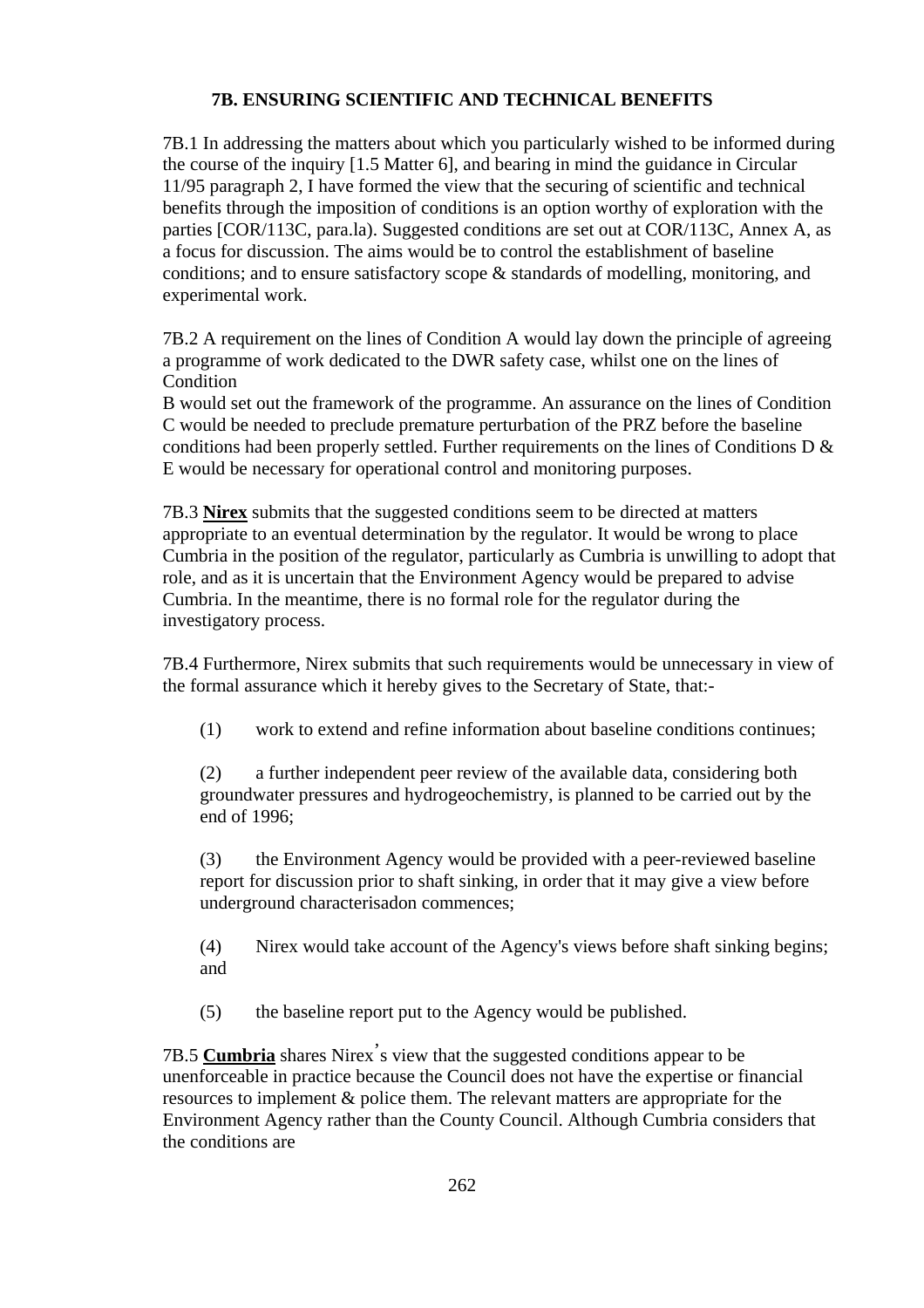potentially lawful, it would not wish to see them imposed. It questions the precision of the procedure of peer review and the measurements necessary to satisfy the conditions, both of which could become fertile areas for dispute. In its view, the need for Conditions A, B and C demonstrates that the development is premature because a lengthy period of other site characterisation is required first. Cdnditions D and E seek to control matters once the RCF is in being, and so their planning purpose is more tenuous than the avoidance of over-hasty excavation of the potential repository site. In any event, because these conditions could take such a long time to satisfy, refusal of permission is the right course.

7B.6 FOE also have misgivings about the absence of regulatory control by the Environment Agency during the investigative stage of the DWR project. This undermines their confidence in the effectiveness of conditions to secure satisfactory RCF development. The only basis on which the RCF could proceed is to meet in full the requirements articulated by HMIP. This would require a further 10 years of work prior to RCF shaft sinking [~. 144], with an uncertain outcome. Such requirements would derogate from the grant of planning permission and be regarded as unreasonable.

7B.7 Without prejudice to this view, FOE regard it as essential to require the provision of a work programme and its results to Cumbria for approval before RCF development commences. The work programme should relate to the establishment of baseline conditions and research [~. 144], including assimilation of international research and a comprehensive programme of work for the RCF. The results of investigation and research should be available to the scientific community for a 6 month consultation period and, like the RCF work programme, be submitted to an independent peer review panel. These results should also be submitted to Cumbria for approval before RCF development was commenced.

7B.8 The need for public reassurance that scientific and technical benefits would be achieved if the RCF were to proceed is generally felt by objectors and specifically articulated by GAG and Mr S Balogh.

7B.9 My conclusions on securing the scientific and technical benefits of the RCF again rely heavily on the Assessor's evaluation. He and I are clear that it is necessary to ensure that these benefits are secured. Otherwise, the DWR project could fail through premature, or ill advised, development of the RCF; and environmental damage would occur without justification. As to the means of achieving adequate control of the scientific  $\&$  technical aspects of the development, I consider that a binding agreement between Nirex and the Environment Agency could be the most appropriate form in the current legal context [2A. 14-7]. The assurance given by Nitex could be deemed to cover the first steps to be taken under such an agreement.

7B.10 However, should planning permission be granted for the development in the absence of such an agreement, Cumbria must pefforce regulate all aspects of the RCF as local planning authority; and I believe that most of  $\text{FOE}^9$  concerns could be met in the draffing of precise provisions. But I take Cumbria's point about the shortage of resources necessary for it to carry out this special national task. The inquiry has shown that considerable specialist expertise is essential to fully consider the relevant matters and make competent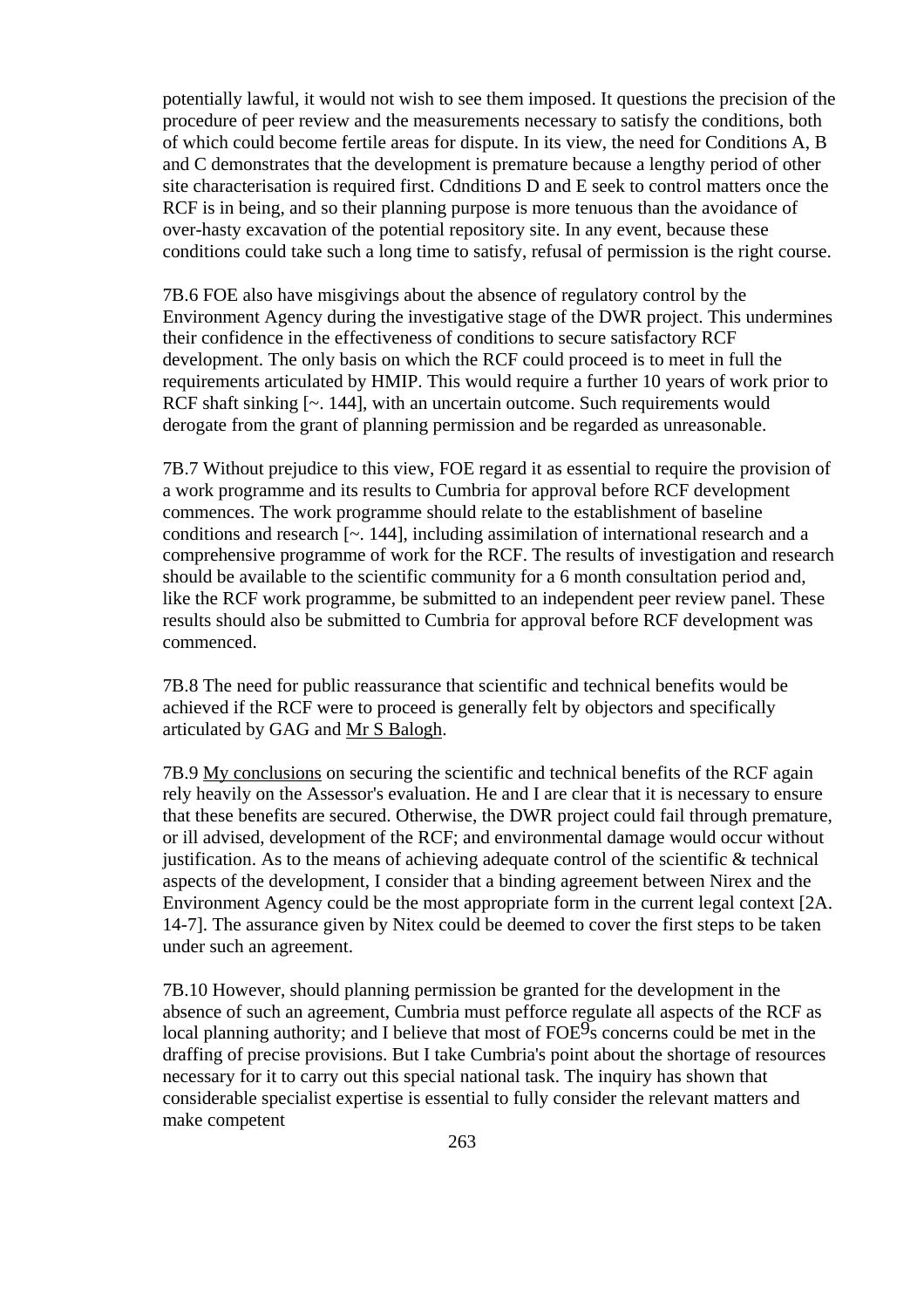determinations. Yet the DWR project has now reached a critical stage where selfregulation by the developer plus summary Ministerial endorsements following reports from advisory bodies might well not suffice in lieu of decisive and authoritative external control. In the absence of direct jurisdiction by the Environment Agency under statute or by agreement, the most expedient action might well be to ask the Agency to advise Cumbria in regulating the development, in parallel with a constructive process of peer review [6C. 158).

7B.11 The reservations expressed about the possibly lengthy time delay in meeting requirements on the lines of the suggested Conditions A, C and D have to be weighed against the complexity and national importance of the DWR project, in my view. Although I have not sought to define independent peer review, nor state the requisite measurements and data requirements, the concept of peer review is, I am sure, well understood by the scientific community [6C.156-7], and the measurements and data required would be for Nirex to suggest and for Cumbria, on advice, to specify. Although Cumbria has balked particularly at operational control of the RCF, I consider it as important to supervise work inside the inherently flexible RCF as it is to settle baseline conditions in advance.

7B.12 In short, my view is that controls along the lines which I have canvassed would be necessary, both to ensure that the benefits which weigh in favour of granting permission are actually obtained and to avoid uncalled for harm to the potential DWR location. If it is decided that it would be altogether inexpedient to secure such controls, then I fear that this would reinforce the reasons for refusal.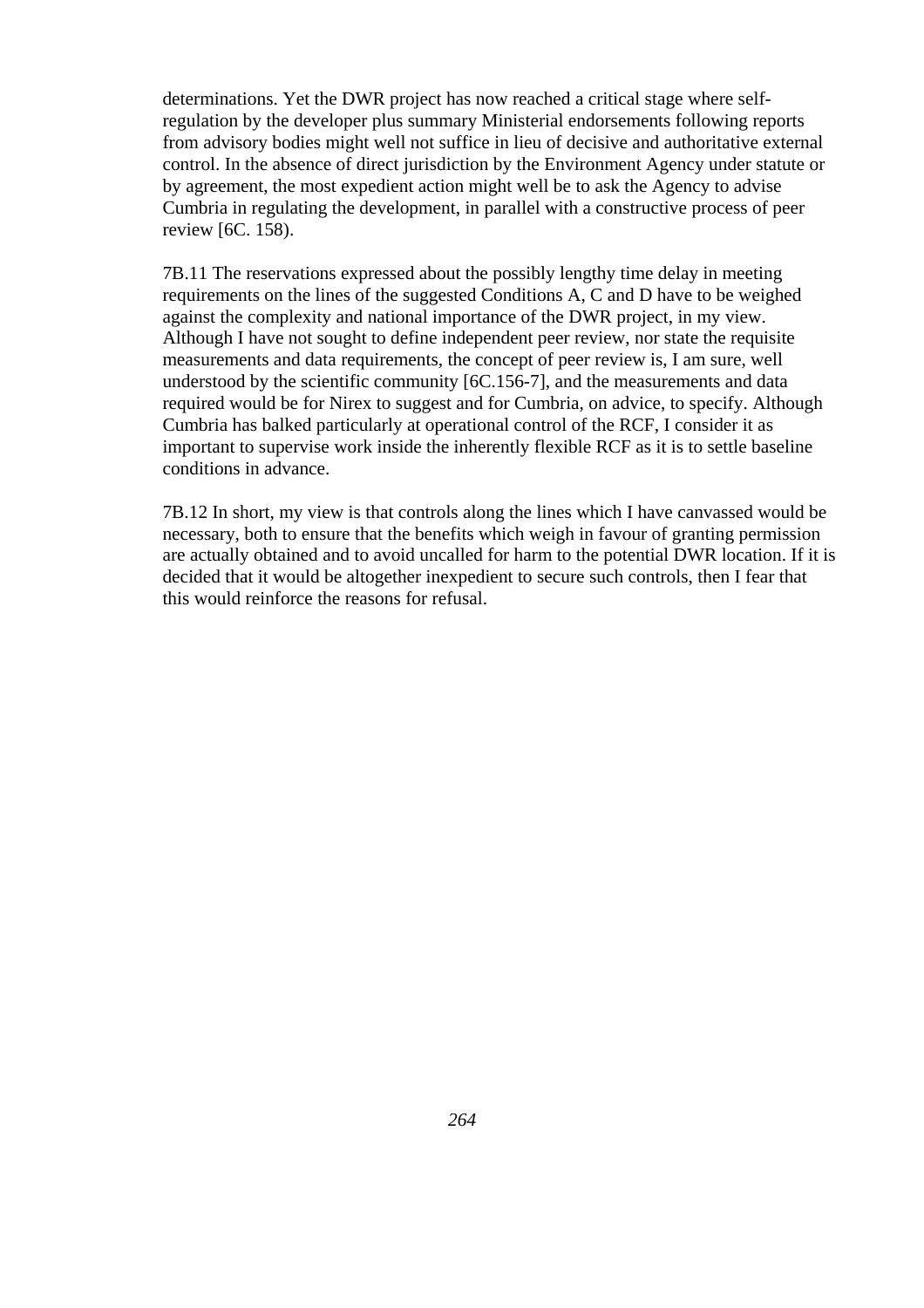### **8. FINAL CONCLUSIONS**

*These conclusions summarise and draw together the preliminary conclusions from each chapter of my report. The references for the individual conclusions are given in those chapters. This synopsis generally follows the structure of the report, but in some places material on a particular point has been collated from a number of chapters. My final conclusions are given on the maaers which 1 regard as the main considerations in determining the appeal.* 

### **Main Considerations**

## **8.1**

I regard the main considerations in determining the appeal as:-

(1) the legal and political framework within which the appeal should be decided;

(2) the relevant provisions of the adopted and emerging development plans for the area;

(3) the degrees of adverse visual, soci 0-economic, traffic and other environmental effects likely to result from the proposed development and any associated development, and the extent to which such effects would involve conflict with the development plan or national planning policy;

(4) the suitability of the appeal site for the development;

(5) the degree of scientific and technical benefits likely to be obtained from the development, to be weighed against the likely adverse effects, as required by the development plan and national planning policy; and

(6) the nature and form of the conditions which should be attached to the planning permission for the development, if granted.

### **Legal and Political Framework**

8.2 The Rock Characterisation Facility (RCF) would be in the form of a deep mine, and there would be no radioactive waste in it. Therefore no authorisation for the disposal of such waste would be required, and the site would not need to be licensed as a nuclear installation. If the RCF were to be followed by a deep waste repository on the site, the law would need to be changed by a statutory instrument for the repository to be required to obtain a nuclear installation licence. It has been submitted that the present law would not require the repository' S operator to obtain a waste disposal authorisation either, because the producers of the waste would already have appropriate authorisations. My opinion is that it cannot be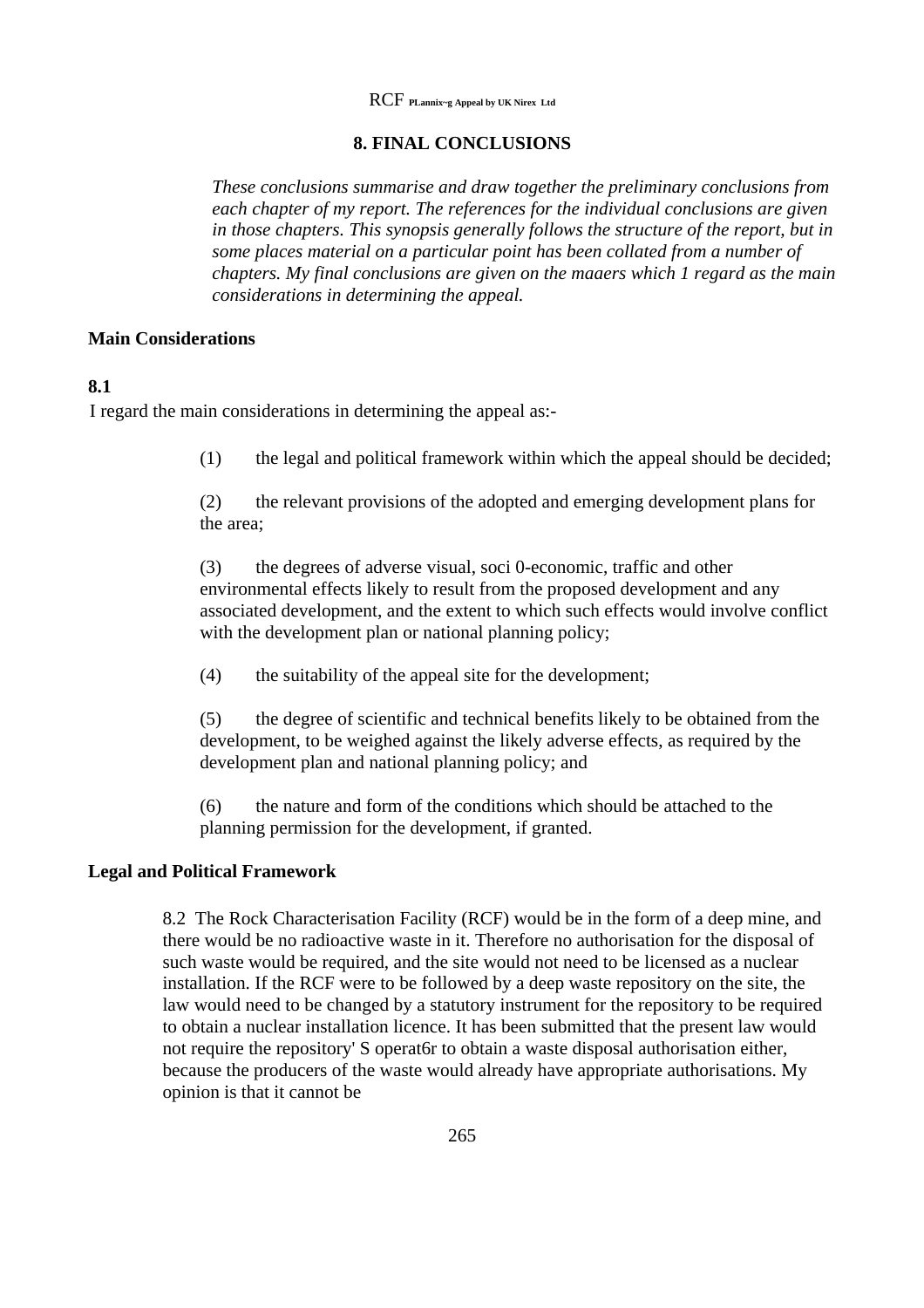assumed that this would be so, and it is clear that this is not the situation which the Government envisages.

8.3 A more important aspect of this point for me is that no potential regulator of the repository has a formal standing for the time being in relation to the overall repository project. Although th& predecessor body responsible for authorisation has been shadowing some of Nirex's work, that has been as informal preparation for the anticipated application for authorisation. A suggestion for a formal working agreement between Nirex and the regulator was under discussion at the time of the appeal inquiry, but the arrangement had not been made by the close of the inquiry. This situation, of the repository project being well jinder way without any formal involvement of the regulator, is not one which is contemplated by the various international guidelines as I understand them.

8.4 It is against this background that there is a need to resolve the first set of legal issues between Nirex on the one band and the Irish Government, a joint committee of local authorities and several other parties on the other hand. In my opinion, the work on the repository project is much too advanced for Nirex to be able to clalm that the potential repository is merely hypothetical, and that it should be ignored for the purposes of the present appeal apart from reviewing the choice of location. Nirex has been workilig on the Sellafield repository project for several years: the function of the RCF would be to appraise the suitability of a particular volume of rock as the place for the repository: and parts of the RCF could well be used for repository construction. The connection between the RCF and the repository is direct and obvious, and so cannot simply be set aside in the rest of the appeal determination process. Nirex itself has referred to the connection in some of its other evidence.

*8.5* This close association means to me that the potential impact of the repository can be relevant to the determination of this appeal, so long as a judgement on such impact can be informed and measured, and not merely speculative. The most appropriate words to describe this relevance in terms of environmental assessment law, in my opinion, are that some of the repository's impact would comprise indirect effects of the RCF development, either as an obvious consequence of a successful RCF or in combination with some of the impact of the RCF itself. Any doubts about this are resolved by referring to the European concept of the project. The RCF development would not be a project on its own because it would be crucially dependent on the development of a cluster of boreholes on the same site which has already been permitted. Thus the immediate project is the appeal development plus the boreholes. But, equally obviously, this project is just one of a series of Sellafield projects, the next in line of which could well be the repository construction project - and all under the umbrella of the overall repository project. The fact that the whole enterprise could abort does not negate the inter~cornections, in my opinion.

8.6 Since the function of the RCF would be to appraise the potential location of a repository, it follows that any alternative sites which have been considered for the repository are alternative sites for the RCF too. There is also a clear public advantage in characterising the rock of the potential location for the national repository. On the other hand, there are plainly some substantial environmental objections to this RCF development. The skills and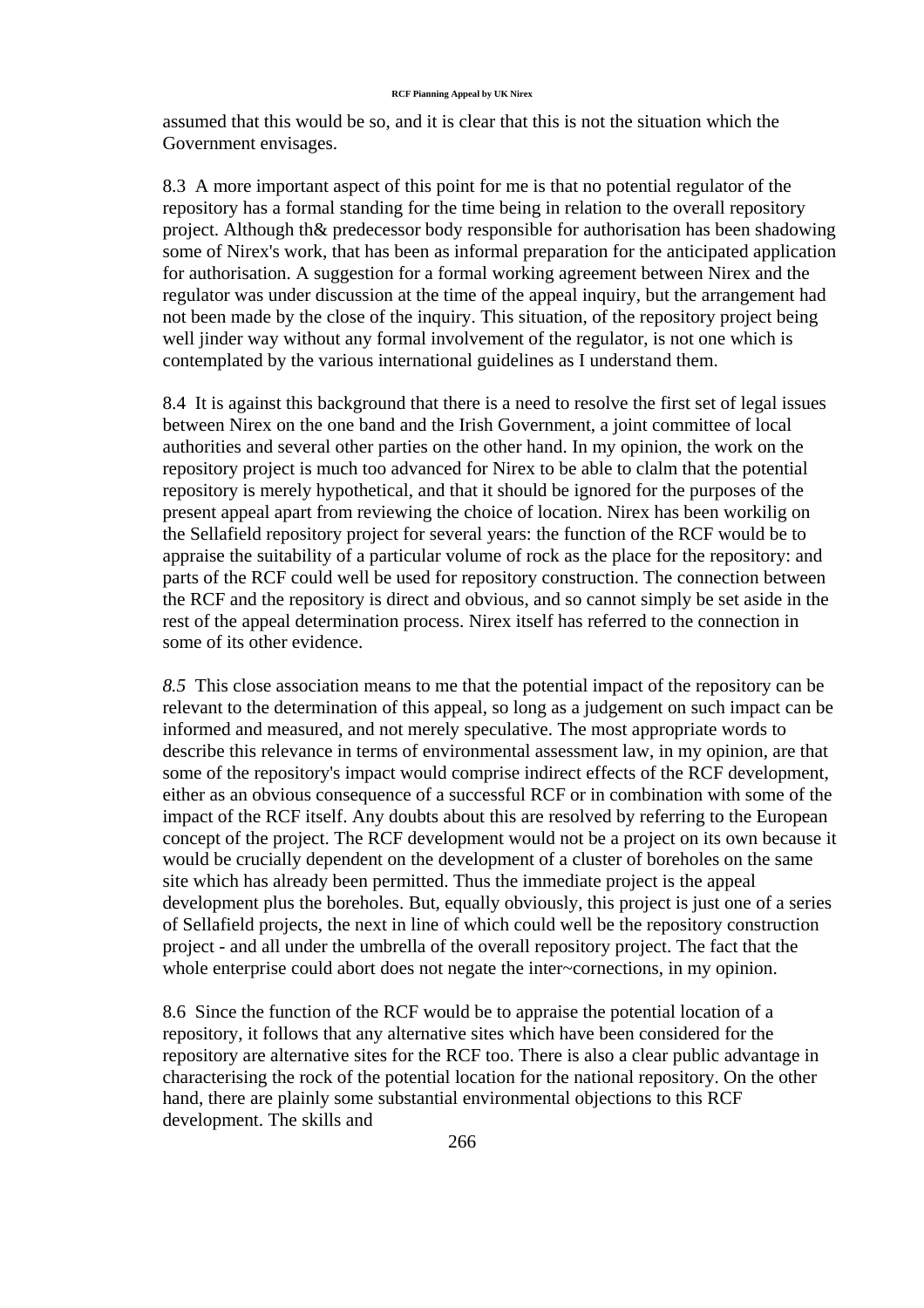other resources required to carry out investigations of this nature must mean that there will only ever be a few RCFs at the most in the UK. Crucially, it is obvious that the appeal site is not uniquely suitable for a repository, and that a variety of potential locations could be chosen depending on the importance attached to different factors. Cumulatively, these propositions make an overwhelming case for examining the merits of alternative sites, in this instance.

8.7 The law, in my opinion, requires these alternatives to be examined by the state sooner rather than later, so that they must be looked at now if that is practicable, instead of waiting for the inquiry into the construction of the repository. Nor is it a matter to be deferred until it can be considered by the regulators, because national policy as I understand it is for the locations of potentially polluting developments to be reviewed by the planning authorities, and not the pollution control authorities.

8.8 It is practicable to compare alternative sites in this case, since Nirex has already done this some years ago, albeit that with the passage of time a review of the comparison is gradually becoming more difficult. The planning authority has already exercised its right to require more information from Nirex about this site selection exercise. It has been dissatisfied with the amount of information supplied in response, but has eventually formed the view that planning permission should be refused in any event. Now that the application is subject to appeal, my opinion is that it is necessary to enforce the authority's reasonable requirement, and not grant permission before outline environmental profiles of the short-listed alternative sites have undergone a public consultation process. Although this procedure would raise some alarm around the alternative sites, this is overridden by the advantage of locating the repository, with its exceptionally long-term potential impact, in a well chosen place.

8.9 It also appears that a locational criterion required to comply with the UK's international obligations has not been applied in the site selection exercise. A repository near the sea would put the marine environment at greater risk of radioactive pollution than an inland site, for instance by means of a groundwater flux from the repository as is predicted by Nirex in this case. In my opinion, the special legal protection of the sea and the modern precautionary principle combine to require both an exceptional justification for locating a repository near the sea and an assessment of potential effects on the marine environment.

8.10 An incidental point on the legal adequacy of the environmental information supplied so far is that it does not cover the environmental effects of abnormal incidents at the RCF.

# **Releyant Provisions of Development Plan**

8.11 The adopted Cumbria and Lake District Joint Structure Plan 1991-2006 applies to the appeal site and is up to date. Its strategic framework policies relate to, amongst other things, the protection of Cumbria's scenic beauty and 'natural resources from inappropriate development; the protection and enhancement of the essential qualities of the I-ake District National Park; the regeneration of the economy of West Cumbria; the improvement of inter-urban communications; and steering the growth of tourism.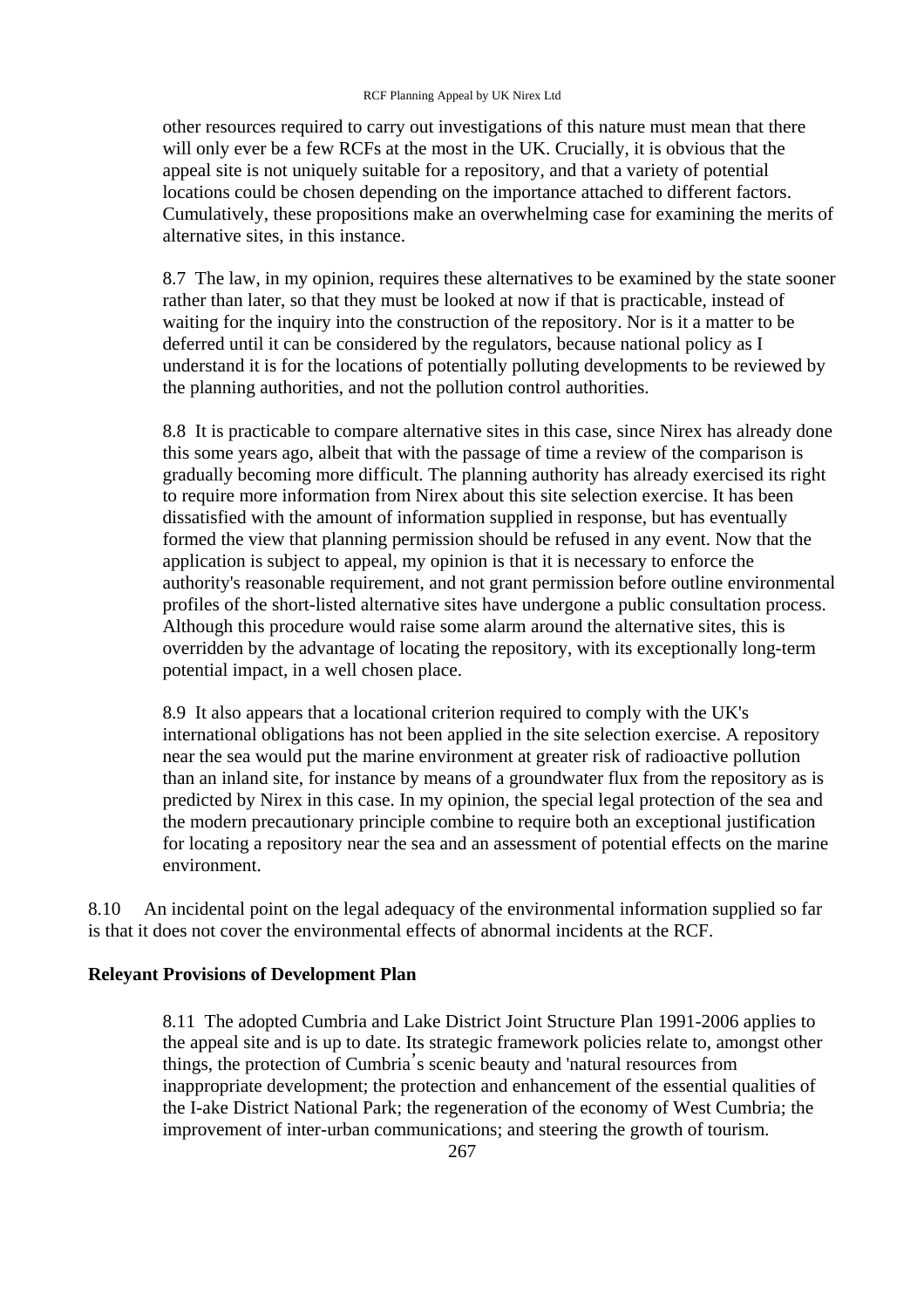8.12 The bulk of the Structure Plan's policies are concerned with either managing the environment or guiding development. The key one for the purposes of the RCF development is Policy 54, applying to major developments which are more national than local in character and have significant environmental effects. This Policy prescribes 4 criteria: the sum of benefits to clearly outweigh any harm or risks; to cause the least practicable harm; to minimise adverse impacts; and not to harm interests of national or greater conservation importance unless the value of the benefits outweighs the value of the interests.

8.13 In my judgement, the first criterion plainly requires a wide-ranging balancing exercise, which cannot be confined to the local environmental impact of the development nor to particular tests or formulae for evaluating benefits, so as to purport to exclude the planning authority's discretion under PPG 23 or consideration of alternative sites. The second and third criteria are of particular interest when examining mitigation measures and proposed conditions. The fourth criterion is agreed to cover any effects of the RCF development on the Lake District National Park, despite the site's location just outside the National Park.

8.14 Policy 57 is another major projects policy which would apply if the development were concerned with the reprocessing, storage or final disposal of radioactive waste. From reviewing the gestation of this policy, I am sure that it is not intended to apply to the RCF:

and I consider that it would be unnecessary and confusing to take it into account now even though it would apply to the repository construction project.

8.15 Other relevant Structure Plan policies of substantial importance are Policy 11, which seeks to protect the characteristics and landscape qualities of the National Park, particularly its undeveloped open countryside and the character of land identified on its Conservation Map; Policy 13, which seeks to protect the ordinary, undeveloped open countryside from development not required to meet local infrastructure needs; and Policy *25,* which aims for all new development to enhance the visual quality of the existing environment. Although the RCF development as specifically described would last for a maximum of 13 years, these policies do not expressly exempt temporary developments from their constraints. Also, in my view, the appeal site is plainly in undeveloped open countryside, as is the nearest land in the National Park.

8.16 There are other relevant policies in the Structure Plan. Policy 16 relates to woodland tree planting, and Policy 17 to nature conservation. Policy 21 applies to emissions, noise, vibration and risks of accident; Policy 22 to sewage or other effluent discharges; and Policy 24 to flooding. Important archaeological sites, features and settings are normally protected by Policy 26. By virtue of Policy 36, development will not normally be permitted where there is insufficient capacity in the service or transport infrastructure. Policy 60 concerns the effects of waste disposal sites, and is relevant because most of the spoil from this mine would be disposed of on-site; whilst Policy 62 is for the imposition of strict restoration conditions. Finally, Policy  $63$  includes the  $\sim$  which runs alongside the site, in a key route for long distance inter-urban road transport, albeit there is no specific improvement scheme for the local length of the trunk road; whereas Policy 70 is for large bulk flows and dangerous materials to be transported by rail wherever possible.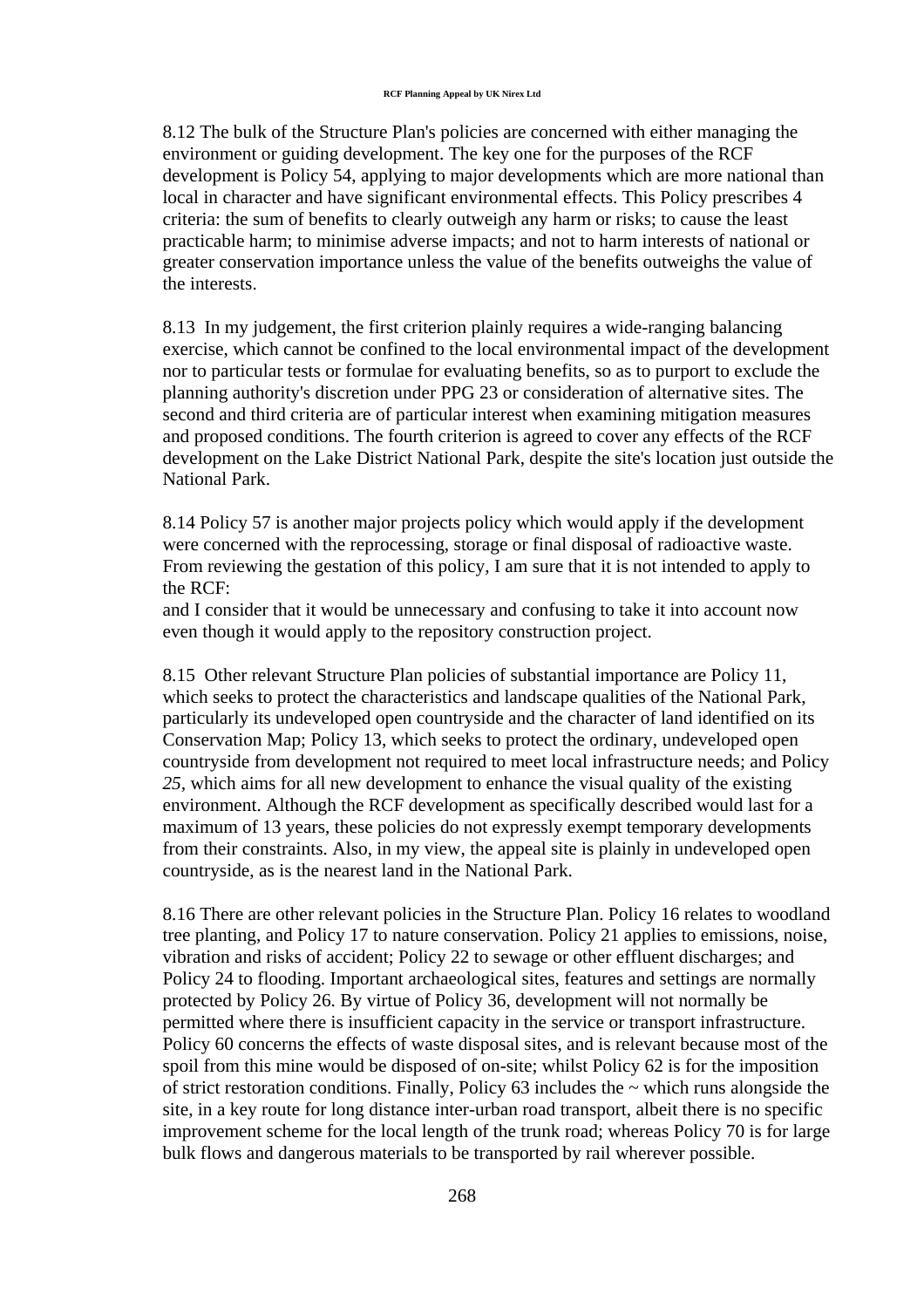8.17 The adopted Mid Copeland Local Plan also applies to the appeal site, but it is becoming out of date, with some land use policies hot in conformity with the new Structure Plan. Policy 61, for development in rural areas to have regard to traditional design and local materials, is still extant but is, in my view, intended to apply to residential development. Other relevant policies remaining in force are Policy 6J, which seeks to protect the character of listed buildings; Policy 6Q, which relates to the substantial retention of existing trees and woodland; and Policy 6R, for the protection of important archaeological remains.

8.18 There are 7 relevant policies retained for development control purposes from the 1988 Structure Plan, pending the adoption of new local plans. But they do not seem to differ significanfly from the policies in the emerging local plans in their approach to any interest of acknowledged importance.

8.19 The Inspector's report into objections to the deposited Copeland IOocal Plan, which applies to the site, had been received by the close of the appeal inquiry. Fuitber progress will have been made by now towards adopting the Plan, and some policies will have been renumbered. However, these conclusions can, of course, only refer to the deposited policies as recommended for modification by the Inspector.

8.20 The appeal site is outside any town or village development limits defined by the Copeland Local Plan. The closest village with defined limits is in fact Gosforth to the southeast, but that settlement is just inside the National Park, and so its limits are defined by the deposited Lake District National Park Local Plan. Policy DEV 1 of the Copeland Local Plan is for development outside defined limits not normally to be permitted unless the proposals accord with other policies. The appropriate other policy for the appeal proposals is ENV 33, which is to support the RCF so long as 6 criteria are satisfied.

8.21 The first criterion is for the need to be justified by reference to the national radioactive waste management strategy, bearing in mind the Borough Council's fundamental requirement that safety is paramount. The second criterion requires specific justification of further investigations of the suitability of the site for a repository; whilst the third stipulates that the RCF fits into the overall research programme and contributes to the safety case to be put in due course to the regulators. The fourth criterion requires an acceptable non-nuclear environmental impact. The next criterion is a cross-reference to Policy IMP 1, which in turn sets out in some detail the Borough Council's expectations of agreements under Section 106 of the Irrincipal Act, in circumstances where such agreements would be appropriate. The final criterion is for eventual restoration to agriculture subject to any repository safety requirements.

8.22 Policy DEV 3 sets out 8 design principles, normally expecting a high quality of building design and layout, in order to respect the character of the surroundings and help contribute to a strong sense of place. In pursuance of the Council's commitment to sustainable development, Policy DEV 4 is to have regard to the long4erm effects of development proposals on the Borough's environmental, social and economic resources.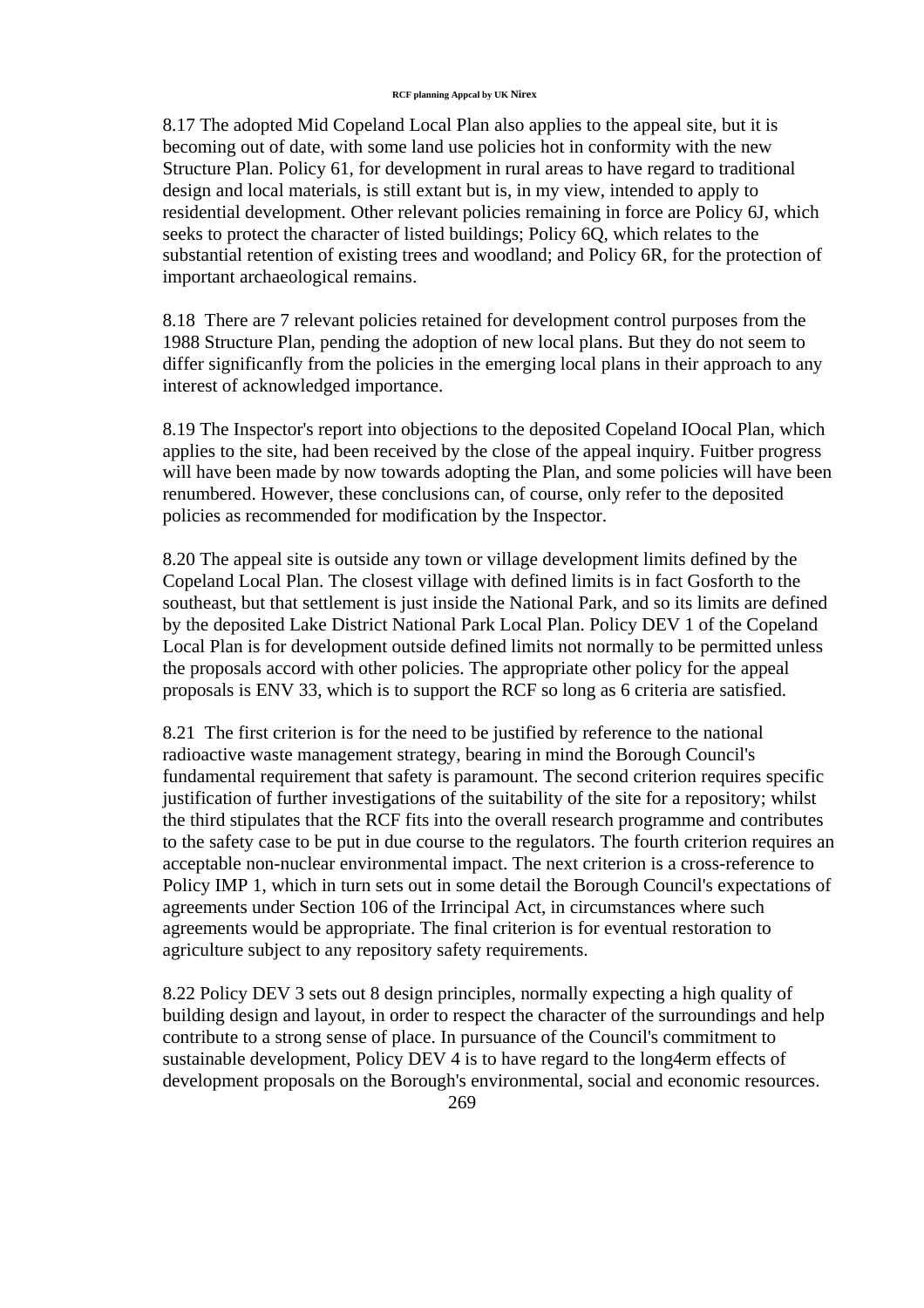**RCF Planning Appeal by UK Nirex** 

8.23 Amongst the Local Plan's transportation policies, TSP5 requires satisfactory standards of access; TSP 6 normally requires significant traffic generators to have direct access to an appropriate standard of road; TSP 7 is for the needs of pedestrians, disabled people, cyclists and emergency vehicles to be taken into account in design and layout; TSP 8 requires compliance with parking standards; and TSP 13 is to support the transfer of freight traffic to the railway. Policies SVC 1, 5 and 6 deal respectively with effluent water quality and quantity, land drainage, and underground services.

8.24 Policies ENV 1 to 5 relate to nature conservation interests. Policy ENY 1 protects sites of international importance, and Policy ENV 2 those of national importance. Policy ENV 4 is for sound reasons to be shown if locally important sites, or the continuity and integrity of some defined landscape features, would be adversely affected by development; whilst Policy ENV 5 will not permit development which would have an adverse effect upon the conservation interest of any site supporting species protected by law.

8.25 A number of the Copeland Local Plan's other environmental policies are also relevant. Policy ENV 11 gives conditional support to new tree planting, and Policy ENV 13 normally requires landscaping schemes. Policy ENV 14 protects existing rights of way, whilst Policy ENV 15 seeks to protect watercourses and avoid flooding. Policy ENV 23 is to support proposals for the disposal of inert waste, effectively so long as their environmental impact is acceptable. Policies ENV 26, 29, 49 and 50 relate respectively to aerial discharges, noise and the settings of listed buildings and Scheduled Ancient Monuments. Policies ENV 51 and 52 effectively elaborate on the archaeological aspects of Structure Plan Policy 26, in line with PPG 16.

8.26 Although not part of the development plan, the Conservation Map in the National Park Plan delineates some mountain, moor and heath in the foothills to the north~east and south-east, and some coast to the south, of the appeal site. A larger area of the Park to the east of the site is defined by the deposited National Park Local Plan as part of the Park's Quieter Areas, the character and appearance of which are normally to be protected by Policy NES from disturbance by development.

8.27 A consultation draft of the Cumbria Minerals and Waste Local Plan has been published. Policy 43 of the draft supports minerals exploration provided that there are no significant adverse effects on local communities or the environment: and Policy 51 permits inert waste landfills next to major projects provided that there are net benefits compared with disposal at existing landfill sites.

# **Degrees of Adverse Environmental Effects and Extent of Conflict with Policies**

8.28 Although the landscape of the appeal site does not have a special quality, its importance is increased to some extent by its sheer proximity to the National Park. Also the site does contain some woodland and a small valley which are att~tive in themselves. In the much broader

perspective of the sweep down from the Lake District's fells across the coastal strip to the Irish Sea, the opencast coal zone to the north and the Sellafield Works to the north-west are much larger than the RCF would be: but that does not mean that the RCF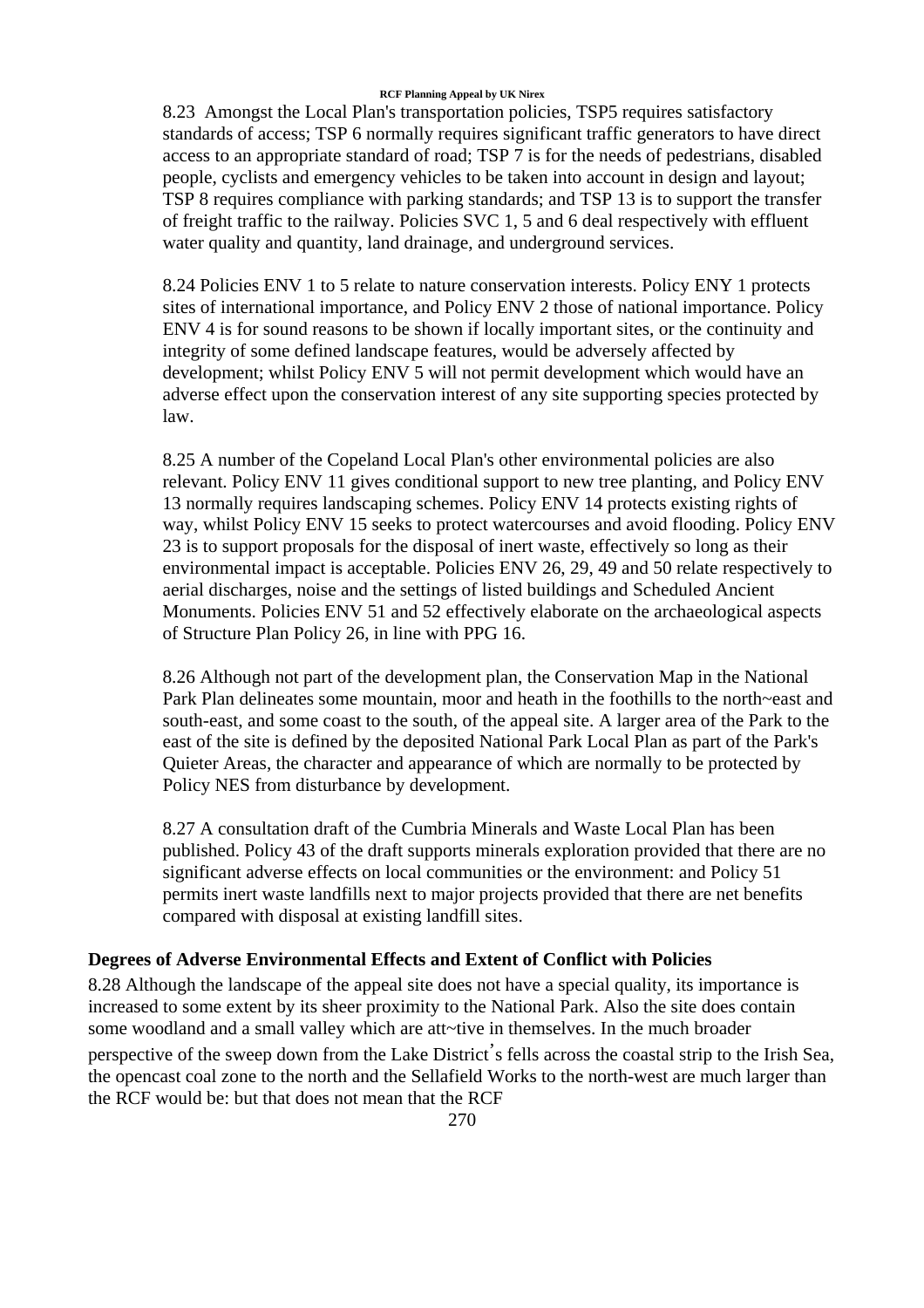and associated development would be trivial by comparison. The mine-head up to 30 m high, on a platform of 4 ha within an operational aeea of 38 ha, would inevitably have a substantial visual impact, even on this well-wooded and undulating countryside.

8.29 The industrial air of the access to the appeal site has already harmed the countryside on either side of the trunk road there, and the screen planting beside the road is obscuring a public view seawards from this edge of the National Park. Little attempt has been made to design the RCF structures to be in keeping with the local vernacular tradition, with the result that they would look palpably out of place; and their impact would be accentuated somewhat by artificial lighting and security fencing. The interesting little valley would be spoilt by the platform works. Whilst I accept that both shafts which Nirex wishes to sink would be required for the effective implementation of its project, the extensive offices and car parking proposed on site are open to criticism. Although the spoil disposal area would be tucked away from the trunk road, it would be in an otherwise pleasant spot visible from a drive in public use. The design would not minimise environmental impacts despite the good quality of its landscaping, nor would it meet high standards of design, both contrary to Structure Plan Policies 13 and *25.* 

8.30 The overall development would not remain subordinate to the landscape, but would look incongruous, in my judgement. Also, it would cause visual harm to its setting. Although areas identified on the Conservation Map would be marginally affected at most, the RCF would visually intrude into parts of the National Park which are being identified for special protection of their quiet enjoyment. There would be a similar intrusion into a stretch of undeveloped open countryside in the Park, to the protection and enhancement of which particular regard is to be paid. Moreover the development would be seen as a distinct, modern protrusion in views of the rising ground of the Park from towards the coast to the south-west. Both the Park's appearance and its local character, as spelt out in Structure Plan Policies 2, 5 and 11, and other Plans, would thereby be harmed, notwithstanding that the site is outside the Park and that Sellafleld Works is not far away.

8.31 Although the settings of the nearest listed building and Scheduled Ancient Monument would not be affected, nor the Hadriants Wall Military Zone, nevertheless the breaches of the various Structure Plan policies bring the proposals into conflict in turn with the last 3 criteria of the key Policy 54. It would have been practicable to cause less visual harm and impact, in my judgement, by making the ancillary development smaller in the first place and by preparing a better external design of the structures. Whilst I would rate the visual harm to the National Park as moderate, that plus the harm to the ordinary countryside do now have to be outweighed by more significant benefits under the first criterion of the Policy.

8.32 There are corresponding breaches of the Copeland Local Plan. The visual impact would be unacceptable, in conflict with the fourth criterion of Policy ENV 33; and the utilitarian and rootless type of external design is at odds with the principles of Policy DEV 3. Moreover, although Nirex has compared the RCF's visual impact favourably with that of the local boreholes, the latter are really part of the same project and so actually exacerbate the adverse visual effects. Looking further ahead, the permanent platform site of the preferred repository design concept on the appeal site would seemingly be less obtrusive and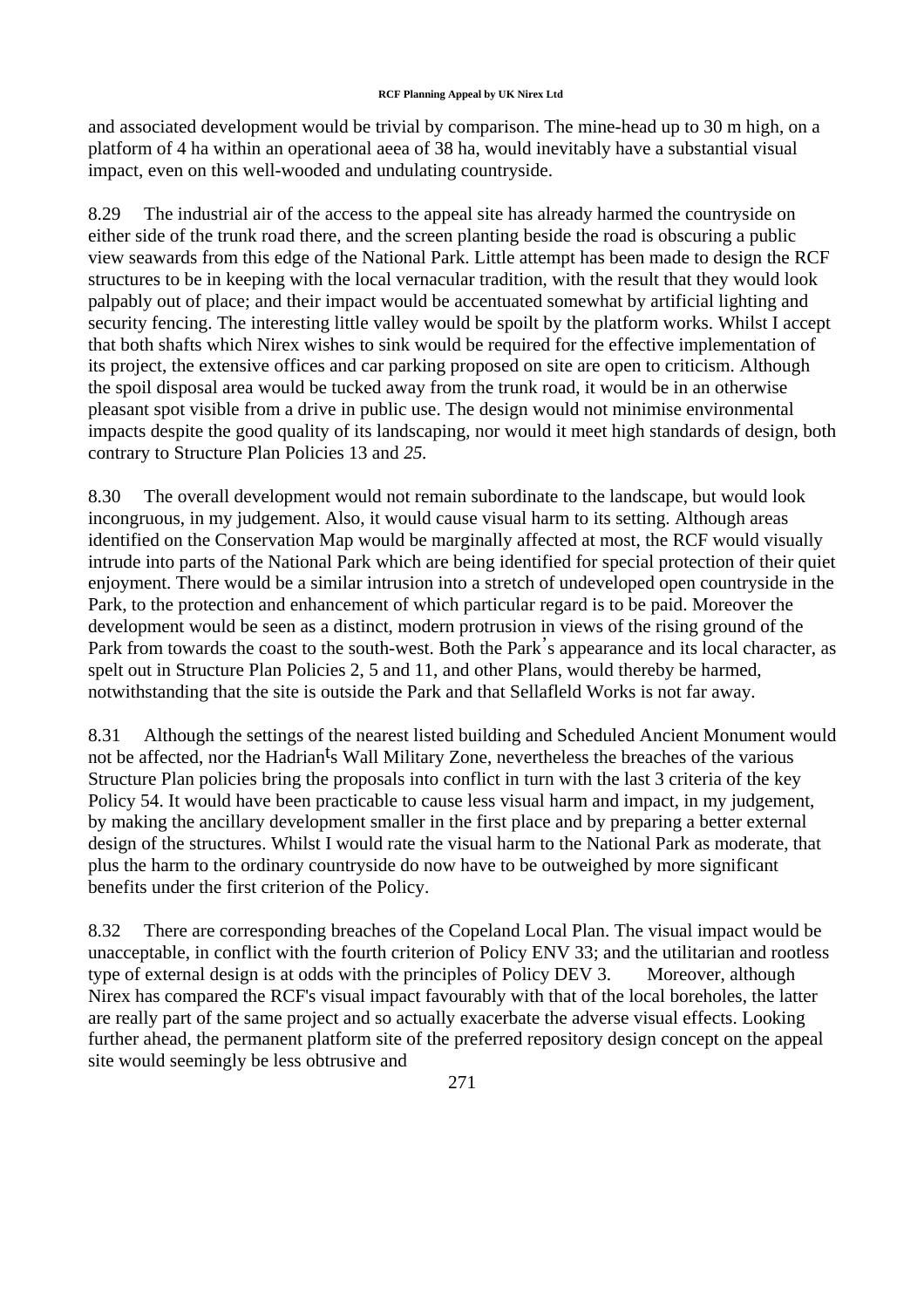more sympathetically designed; but there are outstanding points about the visual impacts of any service road from Sellafield and of use of the RCF shafts for repository construction purposes.

8.33 Turning to socio-economic effects, there would be some modest employment and economic benefits from the RCF development, and significandy higher ones from the repository's construction and operation. However, it is now very evident that West Cumbria is too dependent on the nuclear industry, and so it would be an economic detriment, in my view, to significandy consolidate the nuclear industry by establishing the repository near Sellafield. Also, despite relative familiarity with the industry, there is a substantial degree of local apprehension, mainly about health and safety in relation to radioactive waste, which affects residential amenity. Similarly, there could be noteworthy effects on tourism, fisheries and inward investment in business.

8.34 Although these perceptions are connected to the proposed repository, Nirex concurs that they are relevant at this stage. Indeed, some research evidence suggests that the impact is greater during such an anticipatory phase. The point that the effects are largely indirect ones of the RCF does mean, however, that a planning obligation to mitigate them might not be appropriate. Nirex has not offered any such obligation, albeit that it could, in my judgement, have taken formal steps towards a joint venture and trust fund, which would considerably mitigate the social and economic effects of the RCF. As it is, there are soci~ economic benefits and detriments to be weighed up under the first criterion of Policy 54, and in the meantime there is some conflict with Local Plan Policy DEV 4.

8.35 The present access to the site is a temporary one, and it is time to settle the principle of its permanent retention, especially because the RCF project would be far too fragmented to be viably served by rail. On the other hand, the feasibility of a service road from the Sellafleld Works to the appeal site has not been ruled out to my satisfaction, and so there is a national policy objection to retaining the access onto the A595(T), since that is part of a key long distance route identified by the development plan, and also a primary route onto which direct access should be avoided so far as practicable.

8.36 Looking at the particular circumstances to see whether an exception can be made from national policy, the trunk road's carriageway would have the physical capacity to carry the RCF project vehicular traffic. That traffic should not in itself increase hazards for pedestrians and cyclists on the main road. However, this is the only public road from Gosforth towards the northwest, and is at present unsuitable for pedestrians and cyclists. I consider that utilising any spare capacity for the project's traffic would preclude making conditions better for them. Also every additional access increases the risks of accidents and obstruction, and this length of road is a vital vehicular link. Moreover, its safety record leaves no room for complacency.

8.37 Therefore my view is that no exception should be made to policy, and that the appeal proposals' infrastructure does not include a satisfactory access, contrary to Structure Plan Policy 36 and Local Plan Policy TSP 6. Ths would entail in turn another breach of the fourth criterion of Policy ENV 33. I have also noted that the layout of the RCF development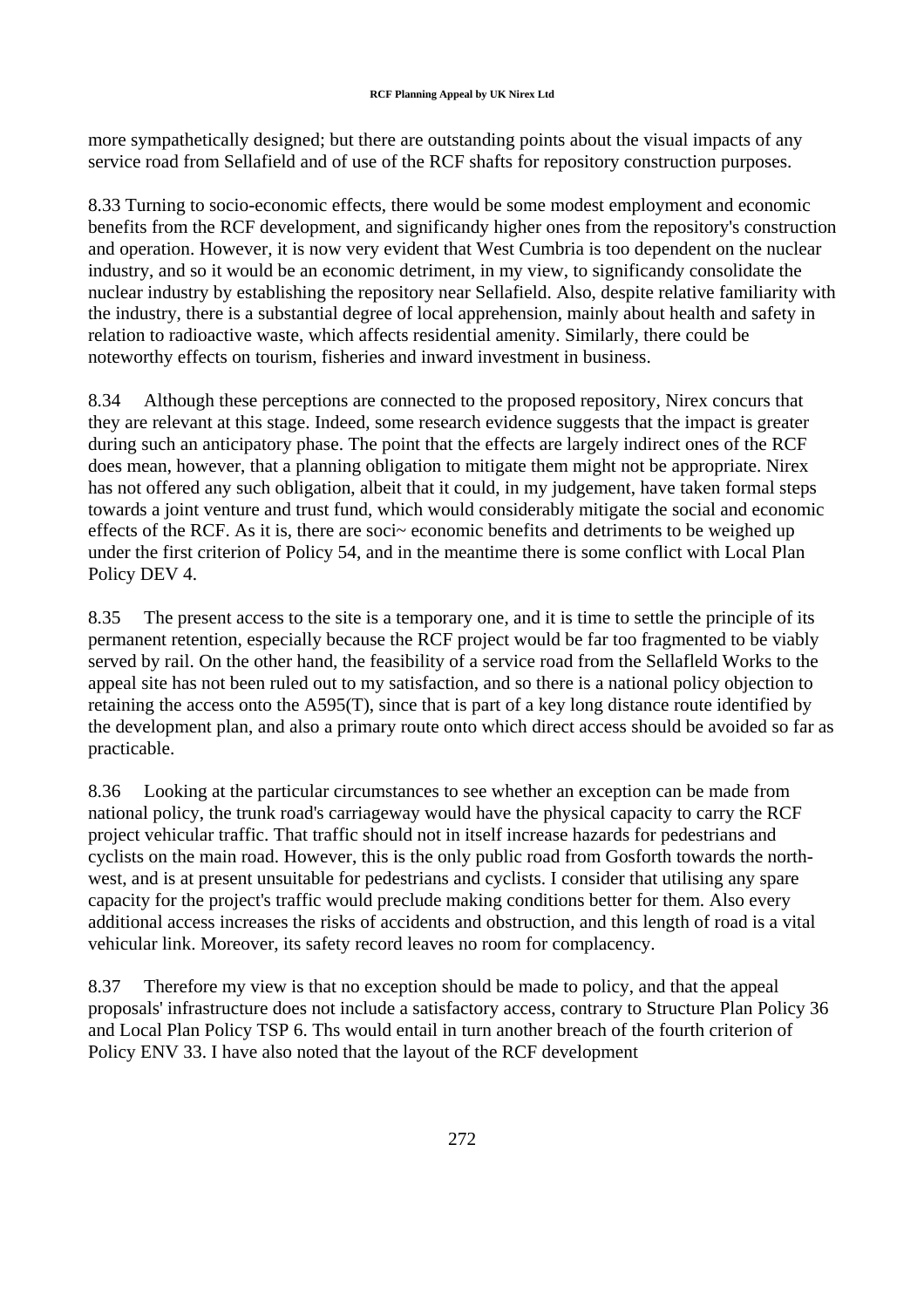would fail to provide for pedestrians and cyclists, whilst making apparently excessive provision for car parking, contrary to PPG 13 and Local Plan Policies TSP 7 and DEV 3. There would thus be further conflict too with the second and third criteria of the key Structure Plan Policy 54. On the other hand, I cannot agree with the powerftil local feeling that the whole length of trunk road carriageway from Gosforth to the next village needs immediate improvement, as distinct from a segregated footwaylcycleway and specific safety measures.

8.38 As to other environmental effects, the site's quiet rural setting does mean that lower than normal noise limits should be imposed, despite Nirex's resistance, because in my judgement the RCF's essential work could be continuous whilst complying with such limits. The vibration effects from rock blasting should not cause disturbance, subject to the usual precautions and controls.

8.39 Although the proposed landscaping and restoration should enhance the general nature conservation value of the area in due course, I consider that Nirex and the authorities have made a serious error of judgement over disturbing the local badger clan, which is particularly important because it seems to be the last surviving clan in the locality. The spoil disposal operations would take place on most of the clan<sup>t</sup>s principal feeding ground. The mitigation measures which have been considered and proposed do not go far enough and are untried. This would amount to a serious interference by a waste disposal operation with the core habitat of a protected species, contrary to Structure Plan Policy 60 and Local Plan Policies ENV 5 and 23, in my view. Thus there is yet more environmental detriment to take into account under the key Policies 54 and ENV 33.

8.40 Whilst there is a nationally important habitat of European-protected natterjack toads at risk down the course of the local beck from the appeal site, I accept that the unusual arrangements that have eventually been made between Nirex, English Nature and the Environment Agency to protect the core habitat of the toads from effluent from the development should suffice. But I note that there is an unresolved dispute between Nirex and the Environment Agency over the control of the ingress of underground water into the RCF. A very careful evaluation by Nirex has satisfied me that the part of a recorded Monument which has already been affected by landscape planting very probably does not constitute archaeological remains at all, and that the requisite degree of evaluation of the rest of the Monument has been carried out.

8.41 Other points raised in relation to agriculture, groundwater derogation, air quality, rights of way, recreation and the proposed explosives store I regard as either relatively minor or having been met. However, cumulatively they do confirm the general sense that the appeal development would be Out of place.

# Suitability of Site

8.42 Although the general international and national criteria for the location of a deep waste repository are merely indicative guidance, 2 overriding principles can be derived from them. One is that the location should be in a region of low hydraulic gradients, so that there should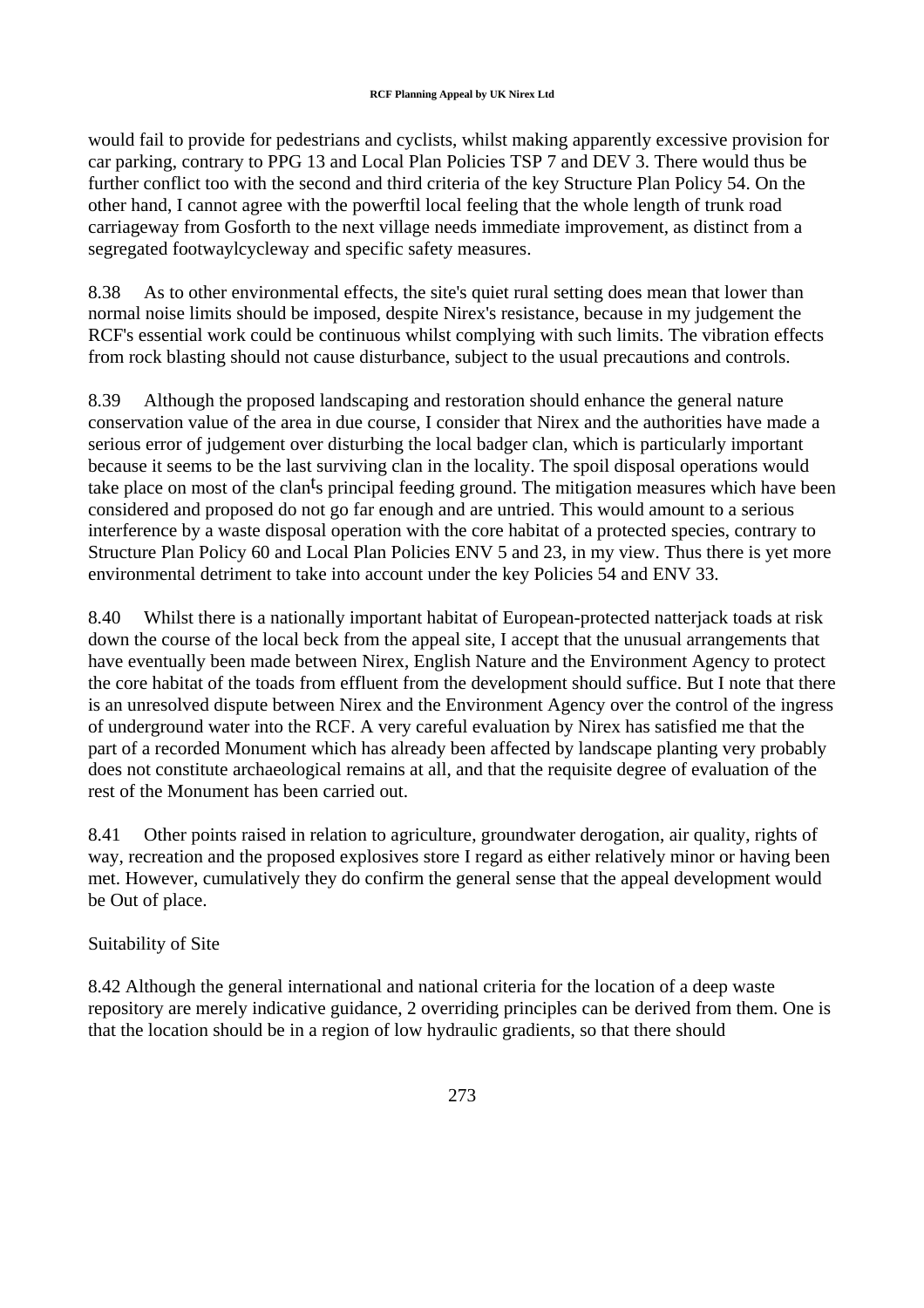be slow-moving and long groundwater pathways: and the other is that the geology and hydrogeology of the site and its district should be readily characterisable and predictable. Whilst there has been a shift of focus in the guidance from the properties of the host rock to the wider hydrogeological setting, the requisite features of potentially suitable environments which were identified for Nirex in 1986 complied with both the general principles and the shift in focus. But there now appears to be a flindamental difficulty with some of the choices, in that there was then a preference for maritime locations due to the huge dilution offered by the sea, and yet the reverse preference is suggested by international law, to avoid marine pollution.

8.43 A type of geological environment which eventually scored consistently well in Nirex's site selection exercise, and is favoured by Cumbria, is termed " basement rock under sedimentary cover" (BUSC). This seemingly could offer a range of inland locations. Nirex appears to misunderstand the concept, by claiming that the appeal site is within such an environment, whereas the area has never been so designated by its geological consultants. It seems that Nirex takes the concept too literally, rather than looking for the particular features which led to the environment being identified, such as a minimum scale of hydrogeological system, and a mix of layers in the sedimentary cover to act as a barrier to upward groundwater flow from the basement rock.

8.44 Nevertheless Nirex is right to point out that the ultimate test is whether the preferred host rock has the potential to pass the regulator's safety requirements, regardless of its guideline classification. Also Cumbria and Greenpeace seem to have misunderstood national policy on the safety standards for repositories. There is no risk limit or constraint specified as an upper bound for determining the post-closure safety acceptability of a disposal facility, but there is a risk target as a lower bound beyond which it is not necessary to go. On the other hand, Nirex has failed to appreciate that Cumbria as the planning authority is entitled to its own view about the acceptability of the risk, so long as it does not seek to substitute its own detailed risk assessment for that of the regulators. Cumbria in turn has given no indication of supporting site selection criteria based on existing radiation levels, as suggested in some of the representations.

*8.45* However, Cumbria's basic point is that the staged site selection process undertaken by Nirex in 1988-9 was detailed but flawed, and in essence I agree with Cumbria. Although I concur with the exclusion from the initial area of search of designations of national conservation importance, it was in my view premature and excessive to exclude also whole local authority districts on the ground of population density, and tracts of land which might have to be compulsorily acquired. In the later stages of the process, the crucial point is that safety was not treated as the most important discriminative factor. Ths role was given instead to the costs to be borne by the generations which would utiuse the repository, and yet that is contrary to the principle of sustainability, in my judgement. Another fundamental difficulty is that the expert team and the Nirex Board, who should have interacted smoothly in the late stages of site selection, aatually used different critical criteria in their final choices

- geology for the one and local support for the other.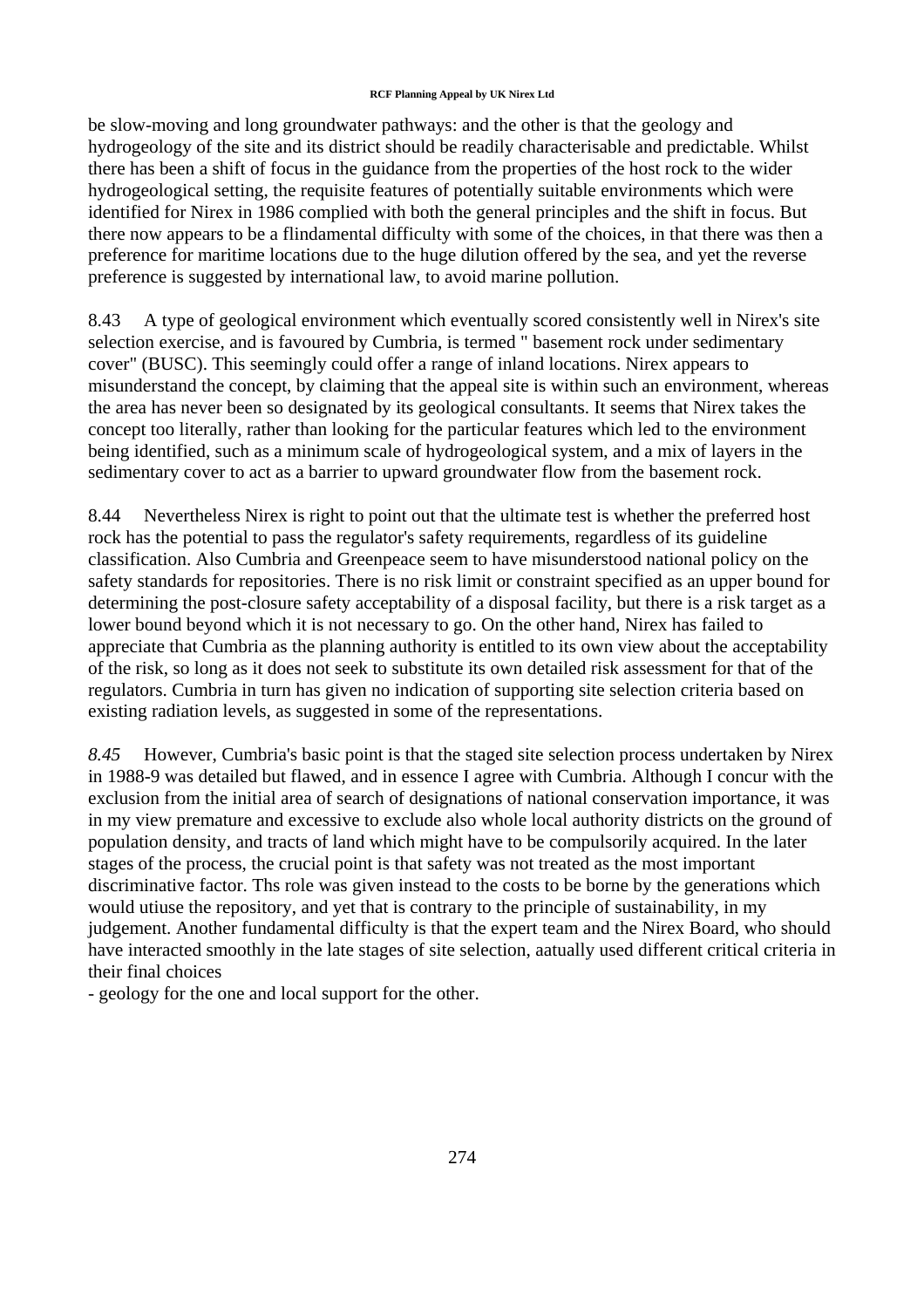#### **RCF PIanning Appeal by UK Nirex**

8.46 1 consider that there were 3 crucial discontinuities in what should have been a methodical process. The first was the late introduction of an alternative Sellafleld site which was not particularly promising according to the original criteria, and so probably would have been eliminated earlier if it had been included at the start. The second was the inconsistency between the team and the Board, which resulted in this lately introduced site and the doubtful Dounreay being kept in play whilst others with better safety potential were discarded. The third was the subsequent dropping of the alternative Sellafield site when it was realised after all that it is not suitable, and its substitution by the appeal site which, although nearby, had not been through the process at all.

8.47 This cannot justly be described as following a rational procedure, in my judgement. It seems that the process was affected by a strong desire to locate the repository close to Sellafield. Thus my view is that Nirex has failed to make its case on site selection even on its own terms of showing that it followed a rational procedure. looking at the topic in the wider context which I consider appropriate for a planning authority, it is difficult to see the general public benefit in continuing to concentrate entirely on this site rather than any other. It has not been chosen in an objective and methodical manner, and there are strong indications that there may be a choice of sites in a different part of the earth's crust in the UK with greater potential to meet legal and regulatory requirements.

8.48 Nirex's scientific and technical work since the appeal site was chosen has generally been very impressive. But it does indicate amongst other things that the practical difficulties of the deep disposal option were originally under-estimated by the international consensus, which makes it all the more important to my mind to concentrate on an apparently favourable site. Also I consider that Nirex's emphasis on the relatively novel chemical containment concept in the mixed artificial and natural barrier suggests a lack of confidence in the geosphere. Although international cooperation has provided Nirex with considerable amounts of data on rock properties and responses, none of the experimental sites in other countries is very similar in geological setting to the appeal site.

8.49 All the work and cooperation have not led Nirex to a sufficient understanding yet of the groundwater conditions in and around the appeal site. Another fundamental point is that the area is extensively ~ulted but there is a considerable amount of speculation as to the influence which any local fault has on groundwater flow. Nirex does not know whether the faults in general or particular increase or reduce or deflect flow, nor does it know where all the faults are. There is a promising feature of the work in that there are indications that the groundwater in the basement rock has been there a very brig time, but much more research is required to confirm this, and it would not be a determinatively favourable feature even when confirmed. For the basement rock is volcanic, which makes it inherently variable; and moreover it is very probably within a collapsed caldera, which makes the variability random.

*8.50* Nirex does not seem to have fully appreciated these limitations on its understanding of the appeal site, nor the significance of the limitations. Partly in consequence of its undue optimism, it is not planning to take all the steps necessary to put these deficiencies right. This leads to problems in turn with the adequacy of its modelling, in my view. Whilst conceptual and mathematical models have a vital role to play in Nirex's investigations and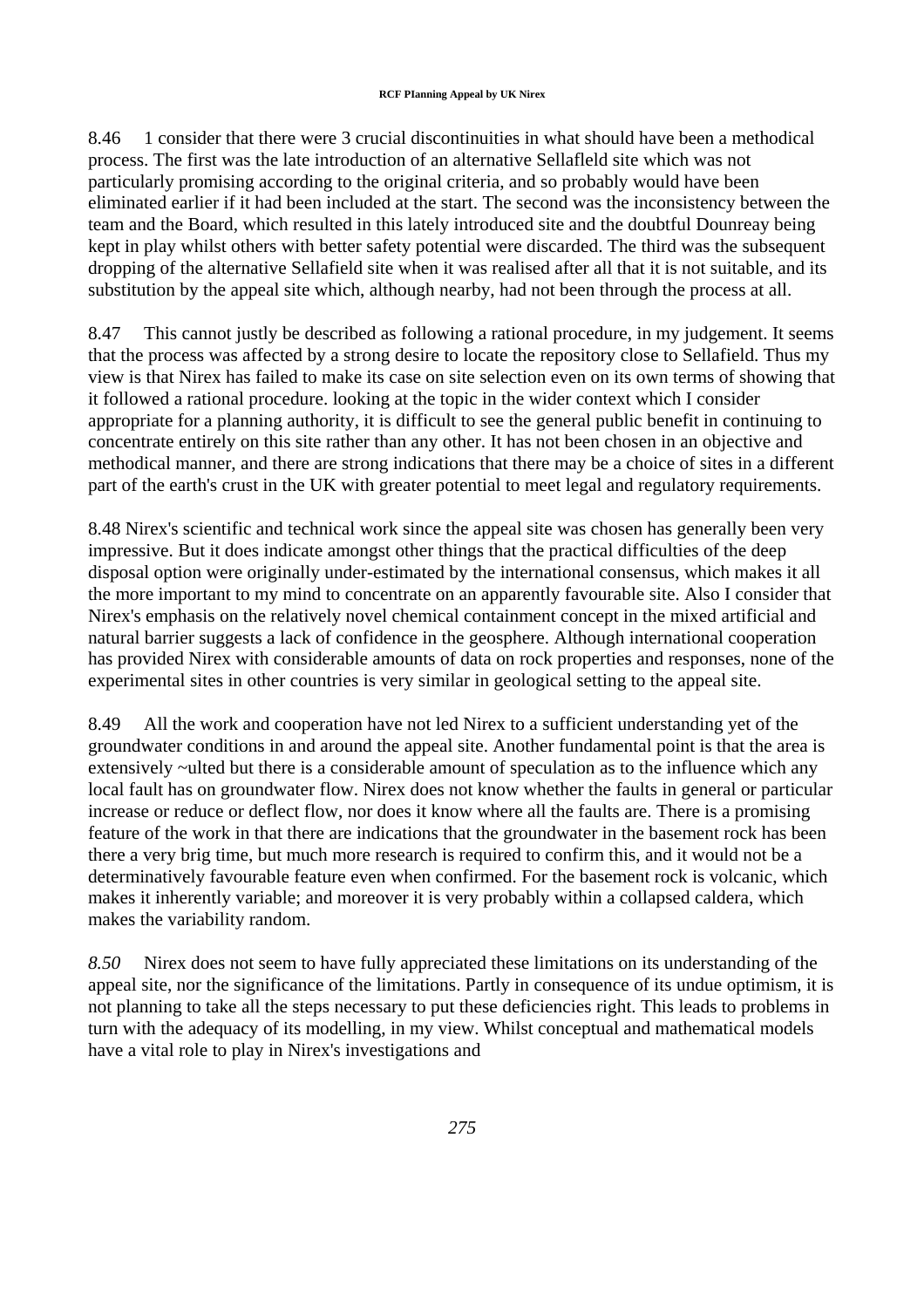preparations for a safety case, the models must be based on a sufficient understanding of the geology and hydrogeology.

8.51 There is no indication that Nirex would have a model of landfill gas migration through the geosphere ready for testing in the RCF. A more fundamental point is that Nirex's regional conceptual model and its derivatives cannot match observed groundwater heads and salinities. This is a failure to aocount for some basic processes and parameters of the hydrogeological system, and the new model promised to cope with this problem is of completely unknown quality. There are also probably even deeper conditions and processes which have yet to be addressed. Within the basement rock itself, Nirex is still evaluating no fewer than 6 alternative conceptual models of groundwater flow, and typically expressing too much optimism about the results of the evaluation.

8.52 The preliminary safety assessments of the appeal site reflect these difficulties. The last assessment published in 1995 assumes that the artificial chemical barrier would have a very significant retarding effect on release of the longer-lived radionudides from the repository, and yet the barrier is new and untried and the assumptions in the assessment entail great simplifications and may be non-conservative. Also the assessment predicts zones of discharge to the biosphere~even though knowledge about the present groundwater discharges in those locations is inadequate. The results of the main calculations in the assessments which comply with the regulatory target have to be read subject to an appreciation of the uncertainties encompassed in these and similar points. Furthermore the scoping study for agricultural wells reveals and yet understates a potential problem of premature human access to the radionuclide flux. This is a reminder that the appeal site is not in any of the preferred environments: and that far from the sedimentary rocks acting as a barrier to upward flow, Nirex is actually relying on them to dilute and disperse the radioactive plume.

*8.53* Whilst this assessment cannot be claimed to completely rule out on its own any promise in the appeal site, it thus directly over-arches great uncertainties which would not be resolved by the RCF, and highlights the vulnerability of the concept of relatively rapid upward transport of the radionuclides, compared with the slow, downward flow of the favoured hydrogeological environments. The indications are, in my judgement, still overwhelmingly that this site is not suitable for the proposed repository, and that investigations should now be moved to one of the more promising sites elsewhere. On this basis, there is really no national or regional benefit to be gained from continuing investigations at this particular site, to be taken into account under the first and fourth criteria of Structure Plan Policy 54. Also, the first two criteria of Local Plan Policy ENV 33 are not satisfied, in that the paramountcy of safety does not justify further establishment of the geology and groundwater flows in the vicinity of the appeal site, nor has it been shown that any further investigations at all of the suitability of the site are justified.

## Balance of Benefits and **Adverse Effects**

8.54 It is necessary finally to consider any generic research benefits from the RCF, and also whether it would actually cause harm to the geosphere. To obtain such benefits, it would be necessary to subject all the work both to independent peer review and to guidance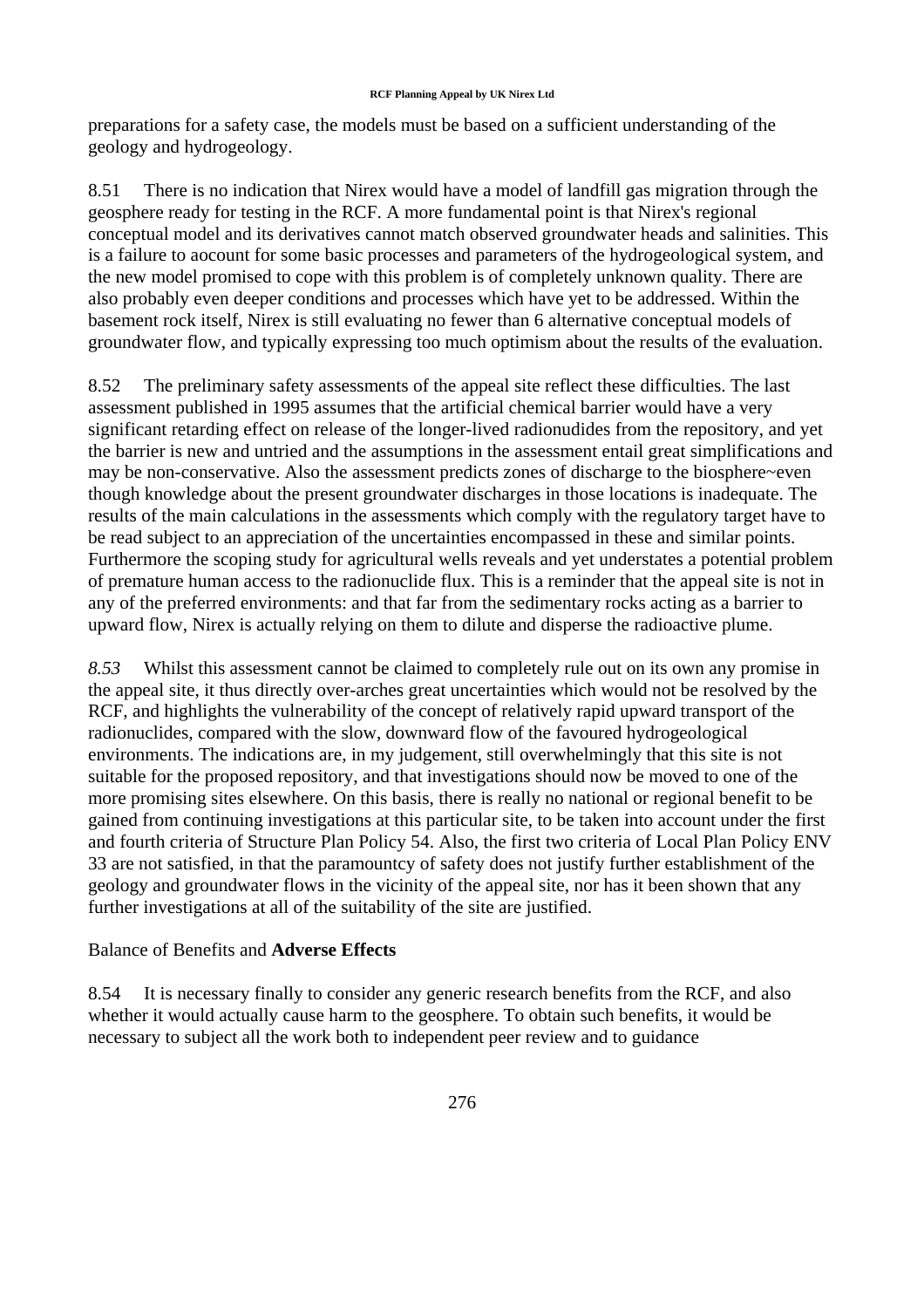#### **RCF Planning Appeal by UK Nirex Ltd**

from the regulator, in my view. The RCF would certainly be essential if the site were promising, to obtain more information for example about geochemistry, conductivity, sorptive capacity, gas migration, colloids and excavation disturbance. But for the RCF to be beneficial, the baselines from which it would start must be clear and comprehensive, and the investigations and experiments must be well focused and designed.

*8.55* In order to be sure about the impact of the RCF on its geological setting, and implement it in the least harmful and most effective manner, there is a need to first improve the present detail and interpretation of that setting. There should be more boreholes in or close to the appeal site, and there should be some more years of monitoring trends in the basement rock. Also considerably more laboratory work and modelling development and refinement are required on matters specifically related to the local rock and groundwater before perturbation of the appeal site by the RCF can be justified. Nirex's modelling protocol also need to be generally improved, in my judgement, to recognise the absolute limitations entailed in the quality of input data and the span of human uncertainty and error.

8.56 I consider that Nirex should not be allowed to proceed with the RCF in its current state of inadequate knowledge, for that would make it very difficult for anyone to predict the consequences of Nirex's actions, and result in a confusing outcome. Furthermore, in the eventuality that my conclusion about the suitability of the site is incorrect, to proceed now would cause needless damage and yet very probably could not optimise the repository location. Examination of the details of the RCF programme merely reinforces these apprehensions. The timetable of events is far too optimistic, from starting before baseline conditions are satisfactorily established, through experiments which would still be basic research after crucial decisions had been taken, to restoring the mine without observing the recovery period.

8.57 Therefore I consider that there is no benefit to be obtained on any basis from proceeding with the RCF at present, and indeed it might well harm the potential repository location if it transpires that, contrary to my belief, it is suitable for a repository. The fact that construction of the repository here is precluded on either of the above scenarios has the consequence that its employment and economic benefits cannot be taken into account in the final balancing exercise under the first criterion of Structure Plan Policy 54. My ultimate conclusions are that the modest employment and economic benefits of the RCF itself would by no means outweigh the harm to the appearance and character of the National Park; the encroachment on the open countryside; the detriment to residential amenity and the adverse effects on tourism, fisheries and business investment; the lack of a satisfictory access and of proper provision for pedestrians and cyclists; and the serious interference with the surviving local badger clan. There would thus also be a failure to satisfy the first four criteria of the emerging Local Plan Policy ENV 33.

## **Nature and Form of Conditions**

8.58 My comments on conditions are subject to any further environmental information obtained on the profiles of alternative sites, on the effects of the repository, or on abnormal incidents at the appeal site.